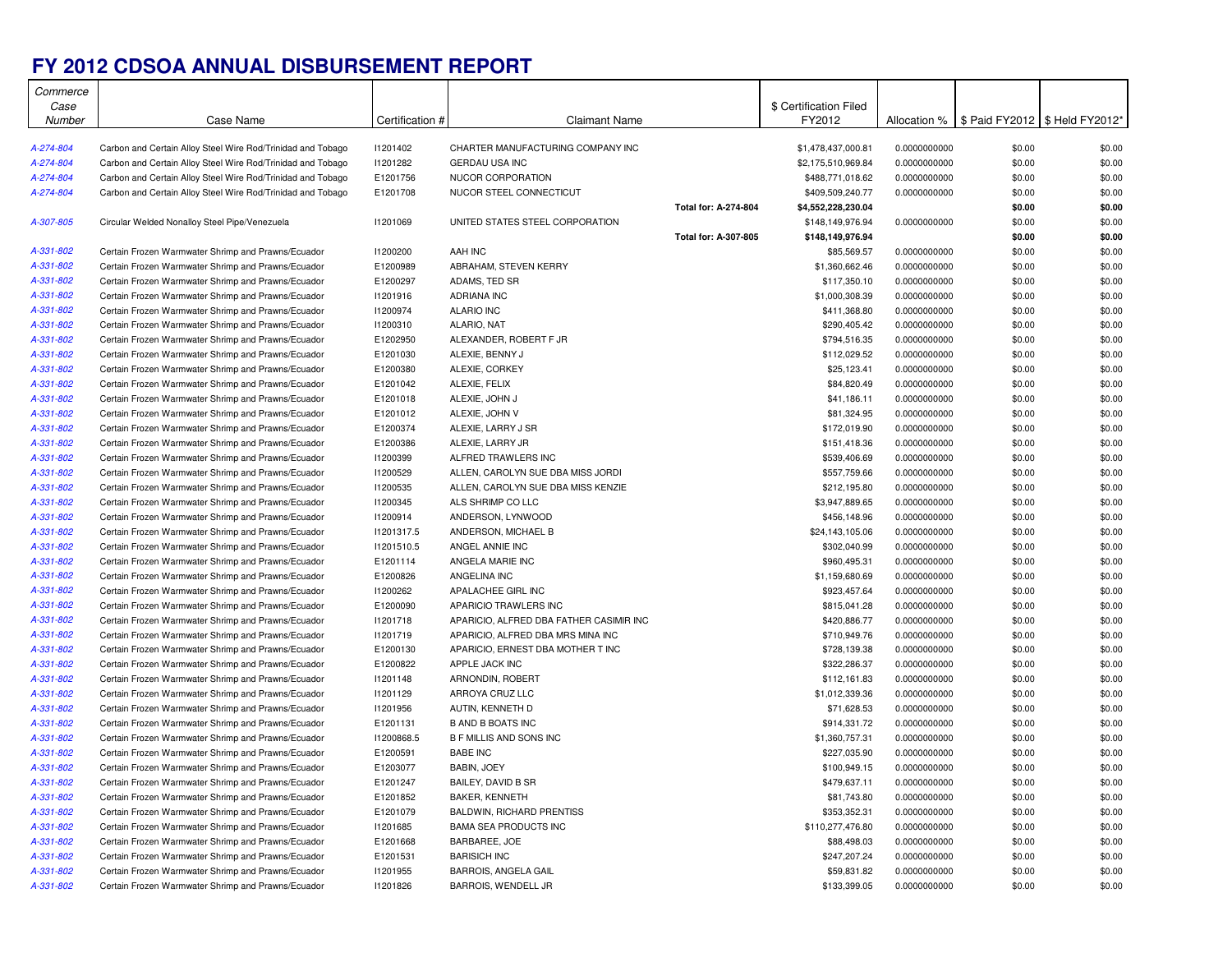| A-331-802 | Certain Frozen Warmwater Shrimp and Prawns/Ecuador                                                       | E1201592        | BASSE, DONALD                      | \$41,835.88     | 0.0000000000 | \$0.00 | \$0.00 |
|-----------|----------------------------------------------------------------------------------------------------------|-----------------|------------------------------------|-----------------|--------------|--------|--------|
| A-331-802 | Certain Frozen Warmwater Shrimp and Prawns/Ecuador                                                       | 11201443        | <b>BAUDOIN, MURPHY</b>             | \$51,483.31     | 0.0000000000 | \$0.00 | \$0.00 |
| A-331-802 | Certain Frozen Warmwater Shrimp and Prawns/Ecuador                                                       | 11201314        | BAY ISLANDER INC                   | \$615,020.94    | 0.0000000000 | \$0.00 | \$0.00 |
| A-331-802 | Certain Frozen Warmwater Shrimp and Prawns/Ecuador                                                       | E1201167        | <b>BAYOU CARLIN FISHERIES</b>      | \$4,071,673.91  | 0.0000000000 | \$0.00 | \$0.00 |
| A-331-802 | Certain Frozen Warmwater Shrimp and Prawns/Ecuador                                                       | E1200968        | BAYOU SHRIMP PROCESSORS INC        | \$96,420,337.81 | 0.0000000000 | \$0.00 | \$0.00 |
| A-331-802 | Certain Frozen Warmwater Shrimp and Prawns/Ecuador                                                       | I1200397        | <b>BBC TRAWLERS INC</b>            | \$557,172.40    | 0.0000000000 | \$0.00 | \$0.00 |
| A-331-802 | Certain Frozen Warmwater Shrimp and Prawns/Ecuador                                                       | E1200847        | <b>BBS INC</b>                     | \$359,860.26    | 0.0000000000 | \$0.00 | \$0.00 |
| A-331-802 | Certain Frozen Warmwater Shrimp and Prawns/Ecuador                                                       | I1200505        | <b>BEAS CORPORATION</b>            | \$280,469.83    | 0.0000000000 | \$0.00 | \$0.00 |
| A-331-802 | Certain Frozen Warmwater Shrimp and Prawns/Ecuador                                                       | 11200612.1      | BECKY LYN INC                      | \$777,059.31    | 0.0000000000 | \$0.00 | \$0.00 |
| A-331-802 | Certain Frozen Warmwater Shrimp and Prawns/Ecuador                                                       | E1202731        | BELLANGER, CLIFTON                 | \$524,458.70    | 0.0000000000 | \$0.00 | \$0.00 |
| A-331-802 | Certain Frozen Warmwater Shrimp and Prawns/Ecuador                                                       | 11200309        | BERGERON, ULYSSES J                | \$142,311.59    | 0.0000000000 | \$0.00 | \$0.00 |
| A-331-802 | Certain Frozen Warmwater Shrimp and Prawns/Ecuador                                                       | 11201906        | BERTILDEANA INC                    | \$721,904.05    | 0.0000000000 | \$0.00 | \$0.00 |
| A-331-802 | Certain Frozen Warmwater Shrimp and Prawns/Ecuador                                                       | E1202643        | BEST SEA PACK OF TEXAS INC         | \$37,605,626.22 | 0.0000000000 | \$0.00 | \$0.00 |
| A-331-802 | Certain Frozen Warmwater Shrimp and Prawns/Ecuador                                                       | 11200516        | <b>BETY INC</b>                    | \$689,805.53    | 0.0000000000 | \$0.00 | \$0.00 |
| A-331-802 | Certain Frozen Warmwater Shrimp and Prawns/Ecuador                                                       | 11200705        | <b>BIG GRAPES INC</b>              | \$593,093.00    | 0.0000000000 | \$0.00 | \$0.00 |
| A-331-802 | Certain Frozen Warmwater Shrimp and Prawns/Ecuador                                                       | 11200363        | <b>BILLIOT, AUBREY</b>             | \$95,785.21     | 0.0000000000 | \$0.00 | \$0.00 |
| A-331-802 | Certain Frozen Warmwater Shrimp and Prawns/Ecuador                                                       | I1200897        | <b>BILLIOT, CASSIDY J</b>          | \$28,933.00     | 0.0000000000 | \$0.00 | \$0.00 |
| A-331-802 | Certain Frozen Warmwater Shrimp and Prawns/Ecuador                                                       | E1200736        | BILLIOT, PAUL J                    | \$84,424.98     | 0.0000000000 | \$0.00 | \$0.00 |
| A-331-802 | Certain Frozen Warmwater Shrimp and Prawns/Ecuador                                                       | 11200364        | <b>BILLIOT, SHIRLEY</b>            | \$72,844.66     | 0.0000000000 | \$0.00 | \$0.00 |
| A-331-802 | Certain Frozen Warmwater Shrimp and Prawns/Ecuador                                                       | E1202690        | <b>BILLY SUE INC</b>               | \$508,805.28    | 0.0000000000 | \$0.00 | \$0.00 |
| A-331-802 | Certain Frozen Warmwater Shrimp and Prawns/Ecuador                                                       | 11200301        | <b>BJF INC</b>                     | \$1,217,558.90  | 0.0000000000 | \$0.00 | \$0.00 |
| A-331-802 | Certain Frozen Warmwater Shrimp and Prawns/Ecuador                                                       | E1200903        | BLAIN AND MELISSA INC              | \$1,557,310.23  | 0.0000000000 | \$0.00 | \$0.00 |
| A-331-802 | Certain Frozen Warmwater Shrimp and Prawns/Ecuador                                                       | 11201132        | <b>BLANCA CRUZ LLC</b>             | \$789,447.38    | 0.0000000000 | \$0.00 | \$0.00 |
| A-331-802 | Certain Frozen Warmwater Shrimp and Prawns/Ecuador                                                       | E1203248        | BLANCHARD, CYRUS J                 | \$15,167.20     | 0.0000000000 | \$0.00 | \$0.00 |
| A-331-802 | Certain Frozen Warmwater Shrimp and Prawns/Ecuador                                                       | 11201104        | BLANCHARD, DOUGLAS JR              | \$343,963.83    | 0.0000000000 | \$0.00 | \$0.00 |
| A-331-802 | Certain Frozen Warmwater Shrimp and Prawns/Ecuador                                                       | I1200895        | BLANCHARD, QUENTIN                 | \$55,984.14     | 0.0000000000 | \$0.00 | \$0.00 |
| A-331-802 | Certain Frozen Warmwater Shrimp and Prawns/Ecuador                                                       | 11200321        | BLUEWATER SHRIMP COMPANY           | \$7,480,850.08  | 0.0000000000 | \$0.00 | \$0.00 |
| A-331-802 | Certain Frozen Warmwater Shrimp and Prawns/Ecuador                                                       | 11200303        | BLUME, JACK JR                     | \$4,531,303.99  | 0.0000000000 | \$0.00 | \$0.00 |
| A-331-802 | Certain Frozen Warmwater Shrimp and Prawns/Ecuador                                                       | 11201900        | <b>BOB REY FISHERIES</b>           | \$454,686.46    | 0.0000000000 | \$0.00 | \$0.00 |
| A-331-802 | Certain Frozen Warmwater Shrimp and Prawns/Ecuador                                                       | <b>I1200689</b> | BODDEN TRAWLERS INC                | \$34,521.13     | 0.0000000000 | \$0.00 | \$0.00 |
| A-331-802 | Certain Frozen Warmwater Shrimp and Prawns/Ecuador                                                       | 11200710        | <b>BOLILLO PRIETO INC</b>          | \$311,548.36    | 0.0000000000 | \$0.00 | \$0.00 |
| A-331-802 | Certain Frozen Warmwater Shrimp and Prawns/Ecuador                                                       | 11200768        | <b>BON SECOUR BOATS INC</b>        | \$1,714,858.87  | 0.0000000000 | \$0.00 | \$0.00 |
| A-331-802 | Certain Frozen Warmwater Shrimp and Prawns/Ecuador                                                       | 11200772        | BON SECOUR FISHERIES INC           | \$13,015,573.92 | 0.0000000000 | \$0.00 | \$0.00 |
| A-331-802 |                                                                                                          |                 | BONNIE LASS INC                    | \$748,674.00    |              |        | \$0.00 |
|           | Certain Frozen Warmwater Shrimp and Prawns/Ecuador<br>Certain Frozen Warmwater Shrimp and Prawns/Ecuador | 11201260        | BOONE, DONALD F II                 | \$788,559.29    | 0.0000000000 | \$0.00 |        |
| A-331-802 |                                                                                                          | 11201374        | BOONE, DONALD F III                |                 | 0.0000000000 | \$0.00 | \$0.00 |
| A-331-802 | Certain Frozen Warmwater Shrimp and Prawns/Ecuador                                                       | 11201375        |                                    | \$213,417.87    | 0.0000000000 | \$0.00 | \$0.00 |
| A-331-802 | Certain Frozen Warmwater Shrimp and Prawns/Ecuador                                                       | E1202594        | BOONE, GREGORY T                   | \$243,678.59    | 0.0000000000 | \$0.00 | \$0.00 |
| A-331-802 | Certain Frozen Warmwater Shrimp and Prawns/Ecuador                                                       | E1203028        | <b>BOONES SEAFOOD</b>              | \$1,522,614.45  | 0.0000000000 | \$0.00 | \$0.00 |
| A-331-802 | Certain Frozen Warmwater Shrimp and Prawns/Ecuador                                                       | E1201137        | <b>BOSARGE BOATS INC</b>           | \$2,612,887.05  | 0.0000000000 | \$0.00 | \$0.00 |
| A-331-802 | Certain Frozen Warmwater Shrimp and Prawns/Ecuador                                                       | E1200152        | BOUDREAUX, RONALD SR               | \$310,178.86    | 0.0000000000 | \$0.00 | \$0.00 |
| A-331-802 | Certain Frozen Warmwater Shrimp and Prawns/Ecuador                                                       | E1200509        | BOURGEOIS, BRIAN J JR              | \$172,297.09    | 0.0000000000 | \$0.00 | \$0.00 |
| A-331-802 | Certain Frozen Warmwater Shrimp and Prawns/Ecuador                                                       | E1202568        | <b>BOWERS SHRIMP FARM</b>          | \$9,178,677.94  | 0.0000000000 | \$0.00 | \$0.00 |
| A-331-802 | Certain Frozen Warmwater Shrimp and Prawns/Ecuador                                                       | E1202453        | <b>BOWERS SHRIMP</b>               | \$13,531,840.90 | 0.0000000000 | \$0.00 | \$0.00 |
| A-331-802 | Certain Frozen Warmwater Shrimp and Prawns/Ecuador                                                       | E1202459        | BOWERS VALLEY SHRIMP INC           | \$8,413,127.21  | 0.0000000000 | \$0.00 | \$0.00 |
| A-331-802 | Certain Frozen Warmwater Shrimp and Prawns/Ecuador                                                       | E1202318        | BRADLEY, JAMES                     | \$149,972.98    | 0.0000000000 | \$0.00 | \$0.00 |
| A-331-802 | Certain Frozen Warmwater Shrimp and Prawns/Ecuador                                                       | 11201111        | <b>BRAVA CRUZ LLC</b>              | \$953,281.87    | 0.0000000000 | \$0.00 | \$0.00 |
| A-331-802 | Certain Frozen Warmwater Shrimp and Prawns/Ecuador                                                       | I1200270        | BRENDA DARLENE INC                 | \$932,869.40    | 0.0000000000 | \$0.00 | \$0.00 |
| A-331-802 | Certain Frozen Warmwater Shrimp and Prawns/Ecuador                                                       | 11201119        | BROWN, DONALD G                    | \$226,412.73    | 0.0000000000 | \$0.00 | \$0.00 |
| A-331-802 | Certain Frozen Warmwater Shrimp and Prawns/Ecuador                                                       | 11200326        | BROWN, JOHN                        | \$102,652.36    | 0.0000000000 | \$0.00 | \$0.00 |
| A-331-802 | Certain Frozen Warmwater Shrimp and Prawns/Ecuador                                                       | E1202031        | BROWN, RICKY                       | \$1,173,941.01  | 0.0000000000 | \$0.00 | \$0.00 |
| A-331-802 | Certain Frozen Warmwater Shrimp and Prawns/Ecuador                                                       | E1200561        | BRUCE, DANIEL M SR                 | \$141,143.40    | 0.0000000000 | \$0.00 | \$0.00 |
| A-331-802 | Certain Frozen Warmwater Shrimp and Prawns/Ecuador                                                       | E1200526        | <b>BRUCE, MARGIE L</b>             | \$121,184.64    | 0.0000000000 | \$0.00 | \$0.00 |
| A-331-802 | Certain Frozen Warmwater Shrimp and Prawns/Ecuador                                                       | 11201406        | BRUNET, LEVY JR                    | \$97,269.59     | 0.0000000000 | \$0.00 | \$0.00 |
| A-331-802 | Certain Frozen Warmwater Shrimp and Prawns/Ecuador                                                       | 11200334        | BUCCANEER SHRIMP CO                | \$771,651.14    | 0.0000000000 | \$0.00 | \$0.00 |
| A-331-802 | Certain Frozen Warmwater Shrimp and Prawns/Ecuador                                                       | E1202998        | BUI, NUOI VAN DBA MISS THU THAO    | \$446,560.96    | 0.0000000000 | \$0.00 | \$0.00 |
| A-331-802 | Certain Frozen Warmwater Shrimp and Prawns/Ecuador                                                       | E1202678        | BUI, NUOI VAN DBA MISS THU THAO II | \$953,379.10    | 0.0000000000 | \$0.00 | \$0.00 |
| A-331-802 | Certain Frozen Warmwater Shrimp and Prawns/Ecuador                                                       | 11201087        | <b>BUI, TOMMY</b>                  | \$2,936,528.09  | 0.0000000000 | \$0.00 | \$0.00 |
| A-331-802 | Certain Frozen Warmwater Shrimp and Prawns/Ecuador                                                       | I1200950        | BUNDYS SEAFOOD INC                 | \$114,278.60    | 0.0000000000 | \$0.00 | \$0.00 |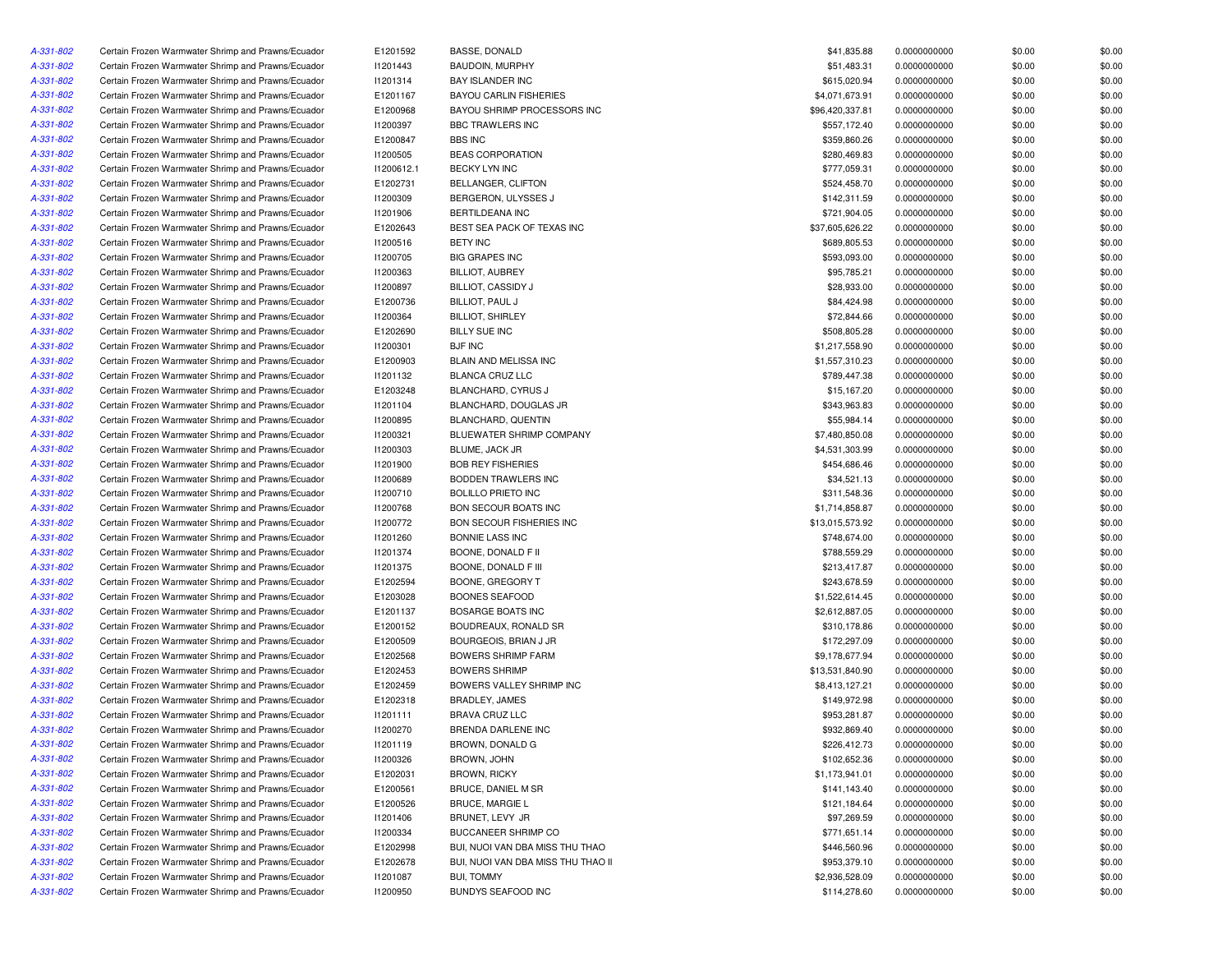| A-331-802 | Certain Frozen Warmwater Shrimp and Prawns/Ecuador | E1201284 | BUSCH, R C                             | \$1,323,507.82   | 0.0000000000 | \$0.00 | \$0.00 |
|-----------|----------------------------------------------------|----------|----------------------------------------|------------------|--------------|--------|--------|
| A-331-802 | Certain Frozen Warmwater Shrimp and Prawns/Ecuador | E1200584 | BUTLER, ALBERT                         | \$519,889.50     | 0.0000000000 | \$0.00 | \$0.00 |
| A-331-802 | Certain Frozen Warmwater Shrimp and Prawns/Ecuador | 11201932 | CA MAGWOOD JR ENTERPRISES INC          | \$562,711.53     | 0.0000000000 | \$0.00 | \$0.00 |
| A-331-802 | Certain Frozen Warmwater Shrimp and Prawns/Ecuador | 11201868 | CAO, BINH                              | \$132,080.22     | 0.0000000000 | \$0.00 | \$0.00 |
| A-331-802 | Certain Frozen Warmwater Shrimp and Prawns/Ecuador | E1201989 | CAO, GIO VAN DBA CAPT DENNIS INC       | \$1,127,875.17   | 0.0000000000 | \$0.00 | \$0.00 |
| A-331-802 | Certain Frozen Warmwater Shrimp and Prawns/Ecuador | E1200921 | CAPN BOZO INC                          | \$487,398.18     | 0.0000000000 | \$0.00 | \$0.00 |
| A-331-802 | Certain Frozen Warmwater Shrimp and Prawns/Ecuador | 11200411 | CAPN JASPERS SEAFOOD INC               | \$697,870.31     | 0.0000000000 | \$0.00 | \$0.00 |
| A-331-802 | Certain Frozen Warmwater Shrimp and Prawns/Ecuador | 11200898 | CAPT BILL JR                           | \$1,056,399.76   | 0.0000000000 | \$0.00 | \$0.00 |
| A-331-802 | Certain Frozen Warmwater Shrimp and Prawns/Ecuador | 11200123 | CAPT BLAIR SEAFOOD                     | \$4,876,953.71   | 0.0000000000 | \$0.00 | \$0.00 |
| A-331-802 | Certain Frozen Warmwater Shrimp and Prawns/Ecuador | E1200231 | CAPT BUBBA INC                         | \$454,932.37     | 0.0000000000 | \$0.00 | \$0.00 |
| A-331-802 | Certain Frozen Warmwater Shrimp and Prawns/Ecuador | 11200380 | CAPT CARLOS TRAWLERS INC               | \$745,263.71     | 0.0000000000 | \$0.00 | \$0.00 |
| A-331-802 | Certain Frozen Warmwater Shrimp and Prawns/Ecuador | 11201594 | CAPT CHRISTOPHER INC                   | \$206,911.11     | 0.0000000000 | \$0.00 | \$0.00 |
| A-331-802 | Certain Frozen Warmwater Shrimp and Prawns/Ecuador | 11201632 | CAPT EDWARD INC                        | \$635,347.07     | 0.0000000000 | \$0.00 | \$0.00 |
| A-331-802 | Certain Frozen Warmwater Shrimp and Prawns/Ecuador | 11201176 | CAPT GDA INC                           | \$761,511.19     | 0.0000000000 | \$0.00 | \$0.00 |
| A-331-802 | Certain Frozen Warmwater Shrimp and Prawns/Ecuador | 11201224 | CAPT JDL INC                           | \$714,893.21     | 0.0000000000 | \$0.00 | \$0.00 |
| A-331-802 | Certain Frozen Warmwater Shrimp and Prawns/Ecuador | 11200886 | CAPT KEVIN INC                         | \$140,676.06     | 0.0000000000 | \$0.00 | \$0.00 |
| A-331-802 | Certain Frozen Warmwater Shrimp and Prawns/Ecuador | 11201636 | CAPT MARCUS INC                        | \$254,358.07     | 0.0000000000 | \$0.00 | \$0.00 |
| A-331-802 | Certain Frozen Warmwater Shrimp and Prawns/Ecuador | E1200909 | CAPT PAPPIE INC DBA M/V DANA BROOK     | \$613,210.51     | 0.0000000000 | \$0.00 | \$0.00 |
| A-331-802 | Certain Frozen Warmwater Shrimp and Prawns/Ecuador | 11201903 | CAPT QUINA INC                         | \$624,213.92     | 0.0000000000 | \$0.00 | \$0.00 |
| A-331-802 | Certain Frozen Warmwater Shrimp and Prawns/Ecuador | E1202501 | CAPT ROSS INC                          | \$403,420.35     | 0.0000000000 | \$0.00 | \$0.00 |
| A-331-802 | Certain Frozen Warmwater Shrimp and Prawns/Ecuador | I1200251 | CAPT RYAN INC C/O JOYCE VOISIN         | \$101,799.71     | 0.0000000000 | \$0.00 | \$0.00 |
|           | Certain Frozen Warmwater Shrimp and Prawns/Ecuador |          | CAPT WALLEY INC                        | \$746,333.62     |              |        |        |
| A-331-802 |                                                    | 11201193 |                                        |                  | 0.0000000000 | \$0.00 | \$0.00 |
| A-331-802 | Certain Frozen Warmwater Shrimp and Prawns/Ecuador | 11201142 | CAPTAIN ARNULFO INC                    | \$642,465.07     | 0.0000000000 | \$0.00 | \$0.00 |
| A-331-802 | Certain Frozen Warmwater Shrimp and Prawns/Ecuador | E1201083 | CAPTAIN DARREN HILL INC                | \$124,851.84     | 0.0000000000 | \$0.00 | \$0.00 |
| A-331-802 | Certain Frozen Warmwater Shrimp and Prawns/Ecuador | 11201222 | CAPTAIN HOMER INC                      | \$443,669.48     | 0.0000000000 | \$0.00 | \$0.00 |
| A-331-802 | Certain Frozen Warmwater Shrimp and Prawns/Ecuador | I1200927 | CARMADELLE, RUDY J                     | \$84,474.79      | 0.0000000000 | \$0.00 | \$0.00 |
| A-331-802 | Certain Frozen Warmwater Shrimp and Prawns/Ecuador | 11201114 | <b>CARMELITA LLC</b>                   | \$936,762.20     | 0.0000000000 | \$0.00 | \$0.00 |
| A-331-802 | Certain Frozen Warmwater Shrimp and Prawns/Ecuador | 11200455 | CAROLINA SEAFOODS INC                  | \$8,651,588.31   | 0.0000000000 | \$0.00 | \$0.00 |
| A-331-802 | Certain Frozen Warmwater Shrimp and Prawns/Ecuador | E1200291 | CARSON AND CO INC                      | \$111,570,794.39 | 0.0000000000 | \$0.00 | \$0.00 |
| A-331-802 | Certain Frozen Warmwater Shrimp and Prawns/Ecuador | I1201687 | CASTELIN, GILBERT C                    | \$424,270.00     | 0.0000000000 | \$0.00 | \$0.00 |
| A-331-802 | Certain Frozen Warmwater Shrimp and Prawns/Ecuador | E1201643 | CAULFIELD, JEAN                        | \$66,450.54      | 0.0000000000 | \$0.00 | \$0.00 |
| A-331-802 | Certain Frozen Warmwater Shrimp and Prawns/Ecuador | 11200592 | CF GOLLOTT AND SON SEAFOOD INC         | \$60,438,487.76  | 0.0000000000 | \$0.00 | \$0.00 |
| A-331-802 | Certain Frozen Warmwater Shrimp and Prawns/Ecuador | E1202738 | CHABERT, JOHN                          | \$331,269.45     | 0.0000000000 | \$0.00 | \$0.00 |
| A-331-802 | Certain Frozen Warmwater Shrimp and Prawns/Ecuador | 11201910 | CHAPA SHRIMP TRAWLERS                  | \$1,424,871.00   | 0.0000000000 | \$0.00 | \$0.00 |
| A-331-802 | Certain Frozen Warmwater Shrimp and Prawns/Ecuador | 11201917 | CHAPA, ARTURO DBA CLARISA TRAWLERS INC | \$984,899.06     | 0.0000000000 | \$0.00 | \$0.00 |
| A-331-802 | Certain Frozen Warmwater Shrimp and Prawns/Ecuador | 11201901 | CHAPA, ARTURO DBA NORMA MARTHA INC     | \$726,341.10     | 0.0000000000 | \$0.00 | \$0.00 |
| A-331-802 | Certain Frozen Warmwater Shrimp and Prawns/Ecuador | 11200814 | CHAU, MINH HUU                         | \$202,149.21     | 0.0000000000 | \$0.00 | \$0.00 |
| A-331-802 | Certain Frozen Warmwater Shrimp and Prawns/Ecuador | 11201191 | CHAUVIN, DAVID                         | \$2,027,871.09   | 0.0000000000 | \$0.00 | \$0.00 |
| A-331-802 | Certain Frozen Warmwater Shrimp and Prawns/Ecuador | 11201100 | CHAUVIN, KIMBERLY                      | \$6,623,477.22   | 0.0000000000 | \$0.00 | \$0.00 |
| A-331-802 | Certain Frozen Warmwater Shrimp and Prawns/Ecuador | E1203154 | CHERAMIE, HAROLD L                     | \$97,937.72      | 0.0000000000 | \$0.00 | \$0.00 |
| A-331-802 | Certain Frozen Warmwater Shrimp and Prawns/Ecuador | E1202650 | CHERAMIE, HARRY SR                     | \$57,431.59      | 0.0000000000 | \$0.00 | \$0.00 |
| A-331-802 | Certain Frozen Warmwater Shrimp and Prawns/Ecuador | 11201215 | CHERAMIE, JAMES P                      | \$136,263.53     | 0.0000000000 | \$0.00 | \$0.00 |
| A-331-802 | Certain Frozen Warmwater Shrimp and Prawns/Ecuador | E1201093 | CHERAMIE, JOEY J                       | \$179,851.29     | 0.0000000000 | \$0.00 | \$0.00 |
| A-331-802 | Certain Frozen Warmwater Shrimp and Prawns/Ecuador | E1201430 | CHERAMIE, OJESS                        | \$50,971.29      | 0.0000000000 | \$0.00 | \$0.00 |
| A-331-802 | Certain Frozen Warmwater Shrimp and Prawns/Ecuador | E1202828 | CHERAMIE, WAYNE                        | \$550,109.28     | 0.0000000000 | \$0.00 | \$0.00 |
| A-331-802 | Certain Frozen Warmwater Shrimp and Prawns/Ecuador | E1201604 | CHERAMIE, WEBB JR                      | \$155,485.27     | 0.0000000000 | \$0.00 | \$0.00 |
| A-331-802 | Certain Frozen Warmwater Shrimp and Prawns/Ecuador | E1202771 | CHEVALIER, MITCH                       | \$63,305.04      | 0.0000000000 | \$0.00 | \$0.00 |
| A-331-802 | Certain Frozen Warmwater Shrimp and Prawns/Ecuador | E1202965 | CHEW, THOMAS J                         | \$87,627.23      | 0.0000000000 | \$0.00 | \$0.00 |
| A-331-802 | Certain Frozen Warmwater Shrimp and Prawns/Ecuador | E1202356 | CHISHOLM, HENRY JR                     | \$187,209.08     | 0.0000000000 | \$0.00 | \$0.00 |
| A-331-802 | Certain Frozen Warmwater Shrimp and Prawns/Ecuador | 11201618 | CHRISTIAN G INC                        | \$416,152.57     | 0.0000000000 | \$0.00 | \$0.00 |
| A-331-802 | Certain Frozen Warmwater Shrimp and Prawns/Ecuador | 11201501 | CIEUTAT TRAWLERS INC                   | \$1,090,184.50   | 0.0000000000 | \$0.00 | \$0.00 |
| A-331-802 | Certain Frozen Warmwater Shrimp and Prawns/Ecuador | 11200896 | CITY MARKET INC                        | \$1,875,002.02   | 0.0000000000 |        | \$0.00 |
|           |                                                    |          |                                        |                  |              | \$0.00 |        |
| A-331-802 | Certain Frozen Warmwater Shrimp and Prawns/Ecuador | E1202712 | <b>CJ SEAFOOD</b>                      | \$351,961.68     | 0.0000000000 | \$0.00 | \$0.00 |
| A-331-802 | Certain Frozen Warmwater Shrimp and Prawns/Ecuador | E1202840 | COBB, MICHAEL                          | \$54,039.73      | 0.0000000000 | \$0.00 | \$0.00 |
| A-331-802 | Certain Frozen Warmwater Shrimp and Prawns/Ecuador | E1200614 | COOPER, ACY J III                      | \$56,182.03      | 0.0000000000 | \$0.00 | \$0.00 |
| A-331-802 | Certain Frozen Warmwater Shrimp and Prawns/Ecuador | E1200632 | COOPER, ACY J JR                       | \$167,752.31     | 0.0000000000 | \$0.00 | \$0.00 |
| A-331-802 | Certain Frozen Warmwater Shrimp and Prawns/Ecuador | E1200626 | COOPER, ACY SR                         | \$29,332.26      | 0.0000000000 | \$0.00 | \$0.00 |
| A-331-802 | Certain Frozen Warmwater Shrimp and Prawns/Ecuador | E1200620 | COOPER, CHRISTOPHER W                  | \$20,005.73      | 0.0000000000 | \$0.00 | \$0.00 |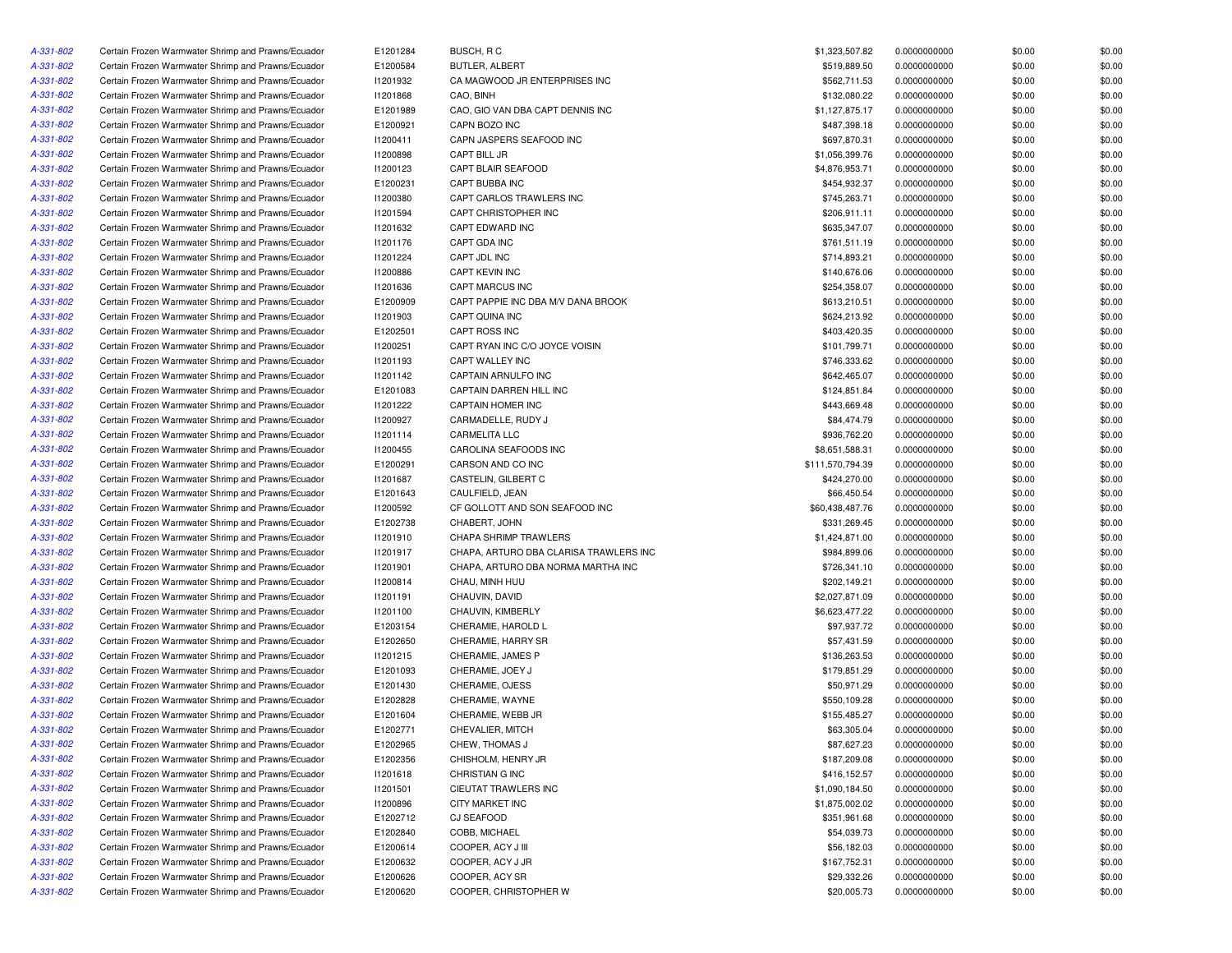| A-331-802 | Certain Frozen Warmwater Shrimp and Prawns/Ecuador | 11201813 | COOPER, VINCENT DBA MISS NICOLE INC         | \$570,924.37    | 0.0000000000 | \$0.00 | \$0.00 |
|-----------|----------------------------------------------------|----------|---------------------------------------------|-----------------|--------------|--------|--------|
| A-331-802 | Certain Frozen Warmwater Shrimp and Prawns/Ecuador | E1203184 | COULON, DON                                 | \$140,891.94    | 0.0000000000 | \$0.00 | \$0.00 |
| A-331-802 | Certain Frozen Warmwater Shrimp and Prawns/Ecuador | 11200068 | <b>COUNTRY INC</b>                          | \$1,038,119.29  | 0.0000000000 | \$0.00 | \$0.00 |
| A-331-802 | Certain Frozen Warmwater Shrimp and Prawns/Ecuador | E1202375 | COWDREY, MICHAEL                            | \$506,714.14    | 0.0000000000 | \$0.00 | \$0.00 |
| A-331-802 | Certain Frozen Warmwater Shrimp and Prawns/Ecuador | E1201060 | CREPPEL, KENNETH A                          | \$84,109.66     | 0.0000000000 | \$0.00 | \$0.00 |
| A-331-802 | Certain Frozen Warmwater Shrimp and Prawns/Ecuador | 11200337 | CRJ INC                                     | \$1,018,275.89  | 0.0000000000 | \$0.00 | \$0.00 |
| A-331-802 | Certain Frozen Warmwater Shrimp and Prawns/Ecuador | 11201880 | CROSBY, BENJY                               | \$141,699.91    | 0.0000000000 | \$0.00 | \$0.00 |
| A-331-802 | Certain Frozen Warmwater Shrimp and Prawns/Ecuador | 11201109 | CROSBYS FISH AND SHRIMP CO                  | \$319,139.47    | 0.0000000000 | \$0.00 | \$0.00 |
| A-331-802 | Certain Frozen Warmwater Shrimp and Prawns/Ecuador | 11201220 | CRUILLAS INC                                | \$63,860.48     | 0.0000000000 | \$0.00 | \$0.00 |
| A-331-802 | Certain Frozen Warmwater Shrimp and Prawns/Ecuador | E1200590 | <b>CRUSADER INC</b>                         | \$337,393.88    | 0.0000000000 | \$0.00 | \$0.00 |
| A-331-802 | Certain Frozen Warmwater Shrimp and Prawns/Ecuador | E1200470 | <b>CUSTOM PACK INC</b>                      | \$31,947,932.93 | 0.0000000000 | \$0.00 | \$0.00 |
| A-331-802 | Certain Frozen Warmwater Shrimp and Prawns/Ecuador | E1201388 | D AND L SEAFOOD CORP DBA BLUFFTON OYSTER CO | \$213,852.14    | 0.0000000000 | \$0.00 | \$0.00 |
| A-331-802 | Certain Frozen Warmwater Shrimp and Prawns/Ecuador | 11200820 | D DITCHARO JR SEAFOODS LLC                  | \$15,410,999.86 | 0.0000000000 | \$0.00 | \$0.00 |
| A-331-802 | Certain Frozen Warmwater Shrimp and Prawns/Ecuador | 11201231 | <b>DAHA INC</b>                             | \$790,275.41    | 0.0000000000 | \$0.00 | \$0.00 |
| A-331-802 | Certain Frozen Warmwater Shrimp and Prawns/Ecuador | E1200028 | <b>DAHAPA INC</b>                           | \$489,884.72    | 0.0000000000 | \$0.00 | \$0.00 |
| A-331-802 | Certain Frozen Warmwater Shrimp and Prawns/Ecuador | 11200919 | DAIGLE, MICHAEL WAYNE                       | \$233,514.64    | 0.0000000000 | \$0.00 | \$0.00 |
| A-331-802 | Certain Frozen Warmwater Shrimp and Prawns/Ecuador | 11201197 | DALE, CLEVELAND L                           | \$105,612.57    | 0.0000000000 | \$0.00 | \$0.00 |
| A-331-802 | Certain Frozen Warmwater Shrimp and Prawns/Ecuador | I1200779 | DALES SEAFOOD INC                           | \$302,872.28    | 0.0000000000 | \$0.00 | \$0.00 |
|           |                                                    |          | DANG, DAP                                   | \$323,311.96    |              |        | \$0.00 |
| A-331-802 | Certain Frozen Warmwater Shrimp and Prawns/Ecuador | E1202134 |                                             |                 | 0.0000000000 | \$0.00 |        |
| A-331-802 | Certain Frozen Warmwater Shrimp and Prawns/Ecuador | 11201444 | DANG, DUONG                                 | \$154,452.00    | 0.0000000000 | \$0.00 | \$0.00 |
| A-331-802 | Certain Frozen Warmwater Shrimp and Prawns/Ecuador | E1202152 | DANG, KHANG                                 | \$1,198,618.50  | 0.0000000000 | \$0.00 | \$0.00 |
| A-331-802 | Certain Frozen Warmwater Shrimp and Prawns/Ecuador | E1202229 | DANG, KHANG                                 | \$1,111,770.56  | 0.0000000000 | \$0.00 | \$0.00 |
| A-331-802 | Certain Frozen Warmwater Shrimp and Prawns/Ecuador | E1202146 | DANG, KHANG                                 | \$1,131,149.11  | 0.0000000000 | \$0.00 | \$0.00 |
| A-331-802 | Certain Frozen Warmwater Shrimp and Prawns/Ecuador | E1202214 | DANG, SON                                   | \$354,963.79    | 0.0000000000 | \$0.00 | \$0.00 |
| A-331-802 | Certain Frozen Warmwater Shrimp and Prawns/Ecuador | E1202189 | DANG, THUONG                                | \$1,097,074.52  | 0.0000000000 | \$0.00 | \$0.00 |
| A-331-802 | Certain Frozen Warmwater Shrimp and Prawns/Ecuador | E1203262 | DANIELS, DAVID                              | \$246,637.32    | 0.0000000000 | \$0.00 | \$0.00 |
| A-331-802 | Certain Frozen Warmwater Shrimp and Prawns/Ecuador | E1201623 | DARDA, HERBERT                              | \$137,216.49    | 0.0000000000 | \$0.00 | \$0.00 |
| A-331-802 | Certain Frozen Warmwater Shrimp and Prawns/Ecuador | 11200306 | DARDAR, DAVID                               | \$147,556.33    | 0.0000000000 | \$0.00 | \$0.00 |
| A-331-802 | Certain Frozen Warmwater Shrimp and Prawns/Ecuador | E1200613 | DARDAR, JONATHAN M                          | \$110,615.84    | 0.0000000000 | \$0.00 | \$0.00 |
| A-331-802 | Certain Frozen Warmwater Shrimp and Prawns/Ecuador | I1200907 | DASSAU, LOUIS                               | \$410,357.36    | 0.0000000000 | \$0.00 | \$0.00 |
| A-331-802 | Certain Frozen Warmwater Shrimp and Prawns/Ecuador | E1202876 | DAVIS SEAFOOD INC                           | \$555,474.78    | 0.0000000000 | \$0.00 | \$0.00 |
| A-331-802 | Certain Frozen Warmwater Shrimp and Prawns/Ecuador | 11200078 | DAVIS, DANIEL                               | \$2,070,082.55  | 0.0000000000 | \$0.00 | \$0.00 |
| A-331-802 | Certain Frozen Warmwater Shrimp and Prawns/Ecuador | I1200949 | DAVIS, JOHN W                               | \$153,191.26    | 0.0000000000 | \$0.00 | \$0.00 |
| A-331-802 | Certain Frozen Warmwater Shrimp and Prawns/Ecuador | E1203255 | DAVIS, WILLIAM T                            | \$133,699.75    | 0.0000000000 | \$0.00 | \$0.00 |
| A-331-802 | Certain Frozen Warmwater Shrimp and Prawns/Ecuador | 11201273 | DEAN BLANCHARD SEAFOOD INC                  | \$29,072,108.27 | 0.0000000000 | \$0.00 | \$0.00 |
| A-331-802 | Certain Frozen Warmwater Shrimp and Prawns/Ecuador | I1200235 | DEAN, ILENE                                 | \$380,794.09    | 0.0000000000 | \$0.00 | \$0.00 |
| A-331-802 | Certain Frozen Warmwater Shrimp and Prawns/Ecuador | 11200426 | DEBBE ANNE INC                              | \$201,629.51    | 0.0000000000 | \$0.00 | \$0.00 |
| A-331-802 | Certain Frozen Warmwater Shrimp and Prawns/Ecuador | I1200065 | DEEP SEA FOODS INC                          | \$59,839,376.72 | 0.0000000000 | \$0.00 | \$0.00 |
| A-331-802 | Certain Frozen Warmwater Shrimp and Prawns/Ecuador | 11201866 | DEHART, BERNARD J                           | \$35,019.07     | 0.0000000000 | \$0.00 | \$0.00 |
| A-331-802 | Certain Frozen Warmwater Shrimp and Prawns/Ecuador | E1200742 | DEHART, CLEVIS                              | \$259,837.89    | 0.0000000000 | \$0.00 | \$0.00 |
| A-331-802 | Certain Frozen Warmwater Shrimp and Prawns/Ecuador | E1200748 | DEHART, CURTIS P SR                         | \$135,961.32    | 0.0000000000 | \$0.00 | \$0.00 |
| A-331-802 | Certain Frozen Warmwater Shrimp and Prawns/Ecuador | E1200754 | DEJEAN, CHRIS JR                            | \$225,509.90    | 0.0000000000 | \$0.00 | \$0.00 |
| A-331-802 | Certain Frozen Warmwater Shrimp and Prawns/Ecuador | E1201702 | DENNIS SHRIMP CO INC                        | \$342,436.12    | 0.0000000000 | \$0.00 | \$0.00 |
| A-331-802 | Certain Frozen Warmwater Shrimp and Prawns/Ecuador | 11200101 | DESPAUX, BYRON                              | \$70,528.24     | 0.0000000000 | \$0.00 | \$0.00 |
| A-331-802 | Certain Frozen Warmwater Shrimp and Prawns/Ecuador | E1202411 | DEVANEY, BOBBY C JR                         | \$2,423,893.30  | 0.0000000000 | \$0.00 | \$0.00 |
| A-331-802 | Certain Frozen Warmwater Shrimp and Prawns/Ecuador | E1202341 | DFS INC                                     | \$251,656.52    | 0.0000000000 | \$0.00 | \$0.00 |
|           | Certain Frozen Warmwater Shrimp and Prawns/Ecuador | 11201272 | DG AND RC INC                               |                 |              | \$0.00 | \$0.00 |
| A-331-802 |                                                    |          |                                             | \$759,841.76    | 0.0000000000 |        |        |
| A-331-802 | Certain Frozen Warmwater Shrimp and Prawns/Ecuador | 11200752 | DICKEY, WESLEY FRANK                        | \$157,839.07    | 0.0000000000 | \$0.00 | \$0.00 |
| A-331-802 | Certain Frozen Warmwater Shrimp and Prawns/Ecuador | E1200816 | DINH, CHAU T                                | \$1,870,675.90  | 0.0000000000 | \$0.00 | \$0.00 |
| A-331-802 | Certain Frozen Warmwater Shrimp and Prawns/Ecuador | E1202084 | DINH, VINCENT                               | \$615,450.92    | 0.0000000000 | \$0.00 | \$0.00 |
| A-331-802 | Certain Frozen Warmwater Shrimp and Prawns/Ecuador | 11200097 | DION, PAUL ADAM                             | \$40,276.64     | 0.0000000000 | \$0.00 | \$0.00 |
| A-331-802 | Certain Frozen Warmwater Shrimp and Prawns/Ecuador | I1200937 | DO, DAN C.                                  | \$139,467.88    | 0.0000000000 | \$0.00 | \$0.00 |
| A-331-802 | Certain Frozen Warmwater Shrimp and Prawns/Ecuador | 11200942 | DO, HUNG                                    | \$212,765.13    | 0.0000000000 | \$0.00 | \$0.00 |
| A-331-802 | Certain Frozen Warmwater Shrimp and Prawns/Ecuador | I1200827 | DO, KY HONG                                 | \$253,634.69    | 0.0000000000 | \$0.00 | \$0.00 |
| A-331-802 | Certain Frozen Warmwater Shrimp and Prawns/Ecuador | 11201088 | DO, LIET VAN                                | \$968,161.27    | 0.0000000000 | \$0.00 | \$0.00 |
| A-331-802 | Certain Frozen Warmwater Shrimp and Prawns/Ecuador | E1202090 | DO, THAN VIET                               | \$1,067,830.06  | 0.0000000000 | \$0.00 | \$0.00 |
| A-331-802 | Certain Frozen Warmwater Shrimp and Prawns/Ecuador | 11200824 | DO, THANH VAN                               | \$145,406.69    | 0.0000000000 | \$0.00 | \$0.00 |
| A-331-802 | Certain Frozen Warmwater Shrimp and Prawns/Ecuador | I1200552 | DO, TINH                                    | \$105,044.29    | 0.0000000000 | \$0.00 | \$0.00 |
|           |                                                    |          |                                             |                 |              |        |        |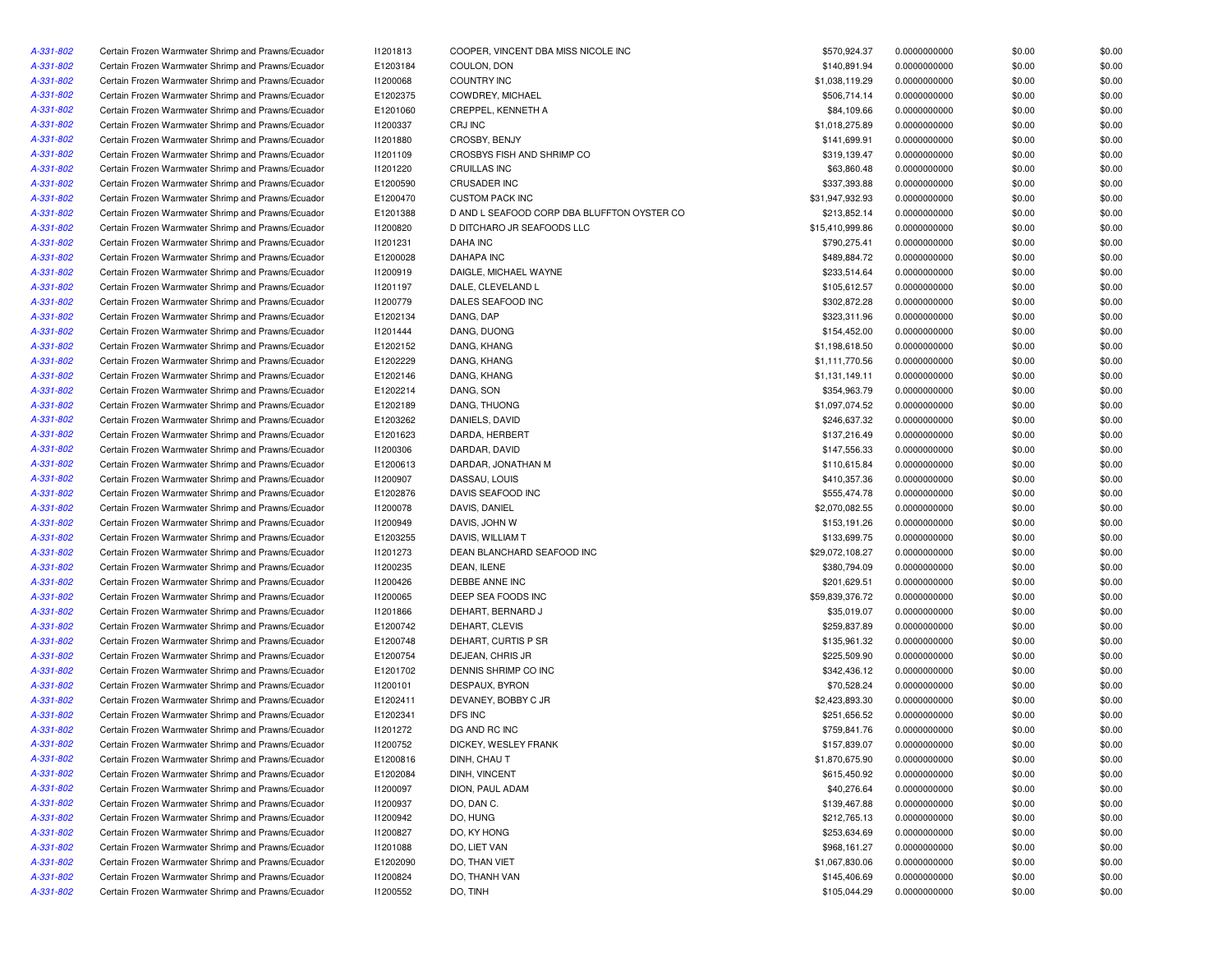| A-331-802 | Certain Frozen Warmwater Shrimp and Prawns/Ecuador | E1201973        | DOAN, LIEM AND DOAN, MINH                    | \$764,639.37    | 0.0000000000 | \$0.00 | \$0.00 |
|-----------|----------------------------------------------------|-----------------|----------------------------------------------|-----------------|--------------|--------|--------|
| A-331-802 | Certain Frozen Warmwater Shrimp and Prawns/Ecuador | E1202004        | DOAN, MAI                                    | \$223,088.83    | 0.0000000000 | \$0.00 | \$0.00 |
| A-331-802 | Certain Frozen Warmwater Shrimp and Prawns/Ecuador | E1201561        | DOAN, MINH                                   | \$971,880.57    | 0.0000000000 | \$0.00 | \$0.00 |
| A-331-802 | Certain Frozen Warmwater Shrimp and Prawns/Ecuador | E1200433        | DOAN, TRAN VAN                               | \$164,901.05    | 0.0000000000 | \$0.00 | \$0.00 |
| A-331-802 | Certain Frozen Warmwater Shrimp and Prawns/Ecuador | 11200022        | <b>DOCTOR BILL</b>                           | \$996,095.62    | 0.0000000000 | \$0.00 | \$0.00 |
| A-331-802 | Certain Frozen Warmwater Shrimp and Prawns/Ecuador | E1201964        | DOMINICKS SEAFOOD INC                        | \$17,945,163.95 | 0.0000000000 | \$0.00 | \$0.00 |
| A-331-802 | Certain Frozen Warmwater Shrimp and Prawns/Ecuador | 11200514        | DON PACO INC                                 | \$640,773.56    | 0.0000000000 | \$0.00 | \$0.00 |
| A-331-802 | Certain Frozen Warmwater Shrimp and Prawns/Ecuador | E1201359        | DONINI SEAFOODS INC                          | \$1,158,335.96  | 0.0000000000 | \$0.00 | \$0.00 |
| A-331-802 | Certain Frozen Warmwater Shrimp and Prawns/Ecuador | E1200243        | DONNELLY, DAVID C DBA VILLAGE LADY           | \$278,091.00    | 0.0000000000 | \$0.00 | \$0.00 |
| A-331-802 | Certain Frozen Warmwater Shrimp and Prawns/Ecuador | E1200537        | DOPSON, CRAIG B                              | \$886,389.78    | 0.0000000000 | \$0.00 | \$0.00 |
| A-331-802 | Certain Frozen Warmwater Shrimp and Prawns/Ecuador | 11201123        | DORADA CRUZ LLC                              | \$925,760.15    | 0.0000000000 | \$0.00 | \$0.00 |
| A-331-802 | Certain Frozen Warmwater Shrimp and Prawns/Ecuador | <b>I1200834</b> | DORE, PRESTON J JR DBA SEA EXPRESS V         | \$92,143.19     | 0.0000000000 | \$0.00 | \$0.00 |
| A-331-802 | Certain Frozen Warmwater Shrimp and Prawns/Ecuador | 11201459        | DRAGNET SEAFOOD LLC                          | \$573,759.33    | 0.0000000000 | \$0.00 | \$0.00 |
| A-331-802 | Certain Frozen Warmwater Shrimp and Prawns/Ecuador | E1201282        | DRURY, BRUCE JR                              | \$19,013.77     | 0.0000000000 | \$0.00 | \$0.00 |
| A-331-802 | Certain Frozen Warmwater Shrimp and Prawns/Ecuador | E1201258        | DRURY, BRUCE W SR                            | \$593,817.14    | 0.0000000000 | \$0.00 | \$0.00 |
| A-331-802 | Certain Frozen Warmwater Shrimp and Prawns/Ecuador | 11201394        | DRURY, BRYANT J                              | \$238,123.00    | 0.0000000000 | \$0.00 | \$0.00 |
| A-331-802 | Certain Frozen Warmwater Shrimp and Prawns/Ecuador | E1201230        | DRURY, ERIC S                                | \$160,256.93    | 0.0000000000 | \$0.00 | \$0.00 |
| A-331-802 | Certain Frozen Warmwater Shrimp and Prawns/Ecuador | E1200453        | DRURY, JEFF B III                            | \$268,120.12    | 0.0000000000 | \$0.00 | \$0.00 |
| A-331-802 | Certain Frozen Warmwater Shrimp and Prawns/Ecuador | E1201270        | DRURY, KEVIN SR                              | \$124,740.43    | 0.0000000000 | \$0.00 | \$0.00 |
| A-331-802 | Certain Frozen Warmwater Shrimp and Prawns/Ecuador | 11201270        | DSL AND R INC                                | \$1,337,667.88  | 0.0000000000 | \$0.00 | \$0.00 |
|           |                                                    | E1202354        |                                              |                 |              |        | \$0.00 |
| A-331-802 | Certain Frozen Warmwater Shrimp and Prawns/Ecuador |                 | DUBBERLY, JAMES F DBA DADDYS BOY             | \$839,487.81    | 0.0000000000 | \$0.00 |        |
| A-331-802 | Certain Frozen Warmwater Shrimp and Prawns/Ecuador | E1202355        | DUBBERLY, JAMES F DBA JULIE SHEA             | \$725,824.04    | 0.0000000000 | \$0.00 | \$0.00 |
| A-331-802 | Certain Frozen Warmwater Shrimp and Prawns/Ecuador | E1202353        | DUBBERLY, JAMES F DBA DUBBERLYS SEAFOOD      | \$2,854,011.01  | 0.0000000000 | \$0.00 | \$0.00 |
| A-331-802 | Certain Frozen Warmwater Shrimp and Prawns/Ecuador | 11200739        | DUONG, HO T DBA RED EAGLE                    | \$472,161.58    | 0.0000000000 | \$0.00 | \$0.00 |
| A-331-802 | Certain Frozen Warmwater Shrimp and Prawns/Ecuador | 11200848        | DUONG, KONG                                  | \$231,062.91    | 0.0000000000 | \$0.00 | \$0.00 |
| A-331-802 | Certain Frozen Warmwater Shrimp and Prawns/Ecuador | 11200494.1      | DUONG, MAU                                   | \$926,188.12    | 0.0000000000 | \$0.00 | \$0.00 |
| A-331-802 | Certain Frozen Warmwater Shrimp and Prawns/Ecuador | 11200699        | DUPLANTIS, TEDDY                             | \$109,622.48    | 0.0000000000 | \$0.00 | \$0.00 |
| A-331-802 | Certain Frozen Warmwater Shrimp and Prawns/Ecuador | 11200632        | DUPRE, JIMMIE J SR                           | \$410,900.04    | 0.0000000000 | \$0.00 | \$0.00 |
| A-331-802 | Certain Frozen Warmwater Shrimp and Prawns/Ecuador | E1201384        | E AND E SHRIMP CO INC                        | \$1,164,511.49  | 0.0000000000 | \$0.00 | \$0.00 |
| A-331-802 | Certain Frozen Warmwater Shrimp and Prawns/Ecuador | 11200903.5      | <b>EDENS, STEVEN</b>                         | \$721,126.34    | 0.0000000000 | \$0.00 | \$0.00 |
| A-331-802 | Certain Frozen Warmwater Shrimp and Prawns/Ecuador | 11201796        | EDENS, TIMOTHY DALE                          | \$5,937.64      | 0.0000000000 | \$0.00 | \$0.00 |
| A-331-802 | Certain Frozen Warmwater Shrimp and Prawns/Ecuador | 11200917        | <b>EDISTO QUEEN LLC</b>                      | \$466,052.78    | 0.0000000000 | \$0.00 | \$0.00 |
| A-331-802 | Certain Frozen Warmwater Shrimp and Prawns/Ecuador | E1200261        | EDWARD GARCIA TRAWLERS DBA CAPT EDDIE INC    | \$435,146.61    | 0.0000000000 | \$0.00 | \$0.00 |
| A-331-802 | Certain Frozen Warmwater Shrimp and Prawns/Ecuador | E1200249        | EDWARD GARCIA TRAWLERS DBA CAPT LUCAS INC    | \$336,507.45    | 0.0000000000 | \$0.00 | \$0.00 |
| A-331-802 | Certain Frozen Warmwater Shrimp and Prawns/Ecuador | E1200255        | EDWARD GARCIA TRAWLERS DBA CAPT NICHOLAS INC | \$310,518.70    | 0.0000000000 | \$0.00 | \$0.00 |
| A-331-802 | Certain Frozen Warmwater Shrimp and Prawns/Ecuador | E1200268        | EDWARD GARCIA TRAWLERS DBA MISS EMILY INC    | \$244,458.26    | 0.0000000000 | \$0.00 | \$0.00 |
| A-331-802 | Certain Frozen Warmwater Shrimp and Prawns/Ecuador | I1200607.4      | EDWARDS, TOMMY                               | \$310,309.19    | 0.0000000000 | \$0.00 | \$0.00 |
| A-331-802 | Certain Frozen Warmwater Shrimp and Prawns/Ecuador | E1202393        | <b>ELIMINATOR INC</b>                        | \$1,184,498.23  | 0.0000000000 | \$0.00 | \$0.00 |
| A-331-802 | Certain Frozen Warmwater Shrimp and Prawns/Ecuador | 11201263        | ELLERBEE, JODY                               | \$1,151,102.04  | 0.0000000000 | \$0.00 | \$0.00 |
| A-331-802 | Certain Frozen Warmwater Shrimp and Prawns/Ecuador | 11201589        | <b>EMMANUEL INC</b>                          | \$447,334.29    | 0.0000000000 | \$0.00 | \$0.00 |
| A-331-802 | Certain Frozen Warmwater Shrimp and Prawns/Ecuador | 11201856        | ENCLADE, JOSEPH L                            | \$40,041.61     | 0.0000000000 | \$0.00 | \$0.00 |
| A-331-802 | Certain Frozen Warmwater Shrimp and Prawns/Ecuador | I1200527        | ENCLADE, MICHAEL AND PITRE, JEANNIE          | \$178,696.87    | 0.0000000000 | \$0.00 | \$0.00 |
| A-331-802 | Certain Frozen Warmwater Shrimp and Prawns/Ecuador | 11200319        | ENCLADE, RODNEY J                            | \$145,212.03    | 0.0000000000 | \$0.00 | \$0.00 |
| A-331-802 | Certain Frozen Warmwater Shrimp and Prawns/Ecuador | 11201116        | ENSENADA CRUZ LLC                            | \$643,100.80    | 0.0000000000 | \$0.00 | \$0.00 |
| A-331-802 | Certain Frozen Warmwater Shrimp and Prawns/Ecuador | E1202606        | <b>EQUALIZER INC</b>                         | \$1,052,692.97  | 0.0000000000 | \$0.00 | \$0.00 |
| A-331-802 | Certain Frozen Warmwater Shrimp and Prawns/Ecuador | I1200415        | ERICA LYNN INC                               | \$1,106,926.43  | 0.0000000000 | \$0.00 | \$0.00 |
| A-331-802 | Certain Frozen Warmwater Shrimp and Prawns/Ecuador | 11201261        | ERICKSON AND JENSEN SEAFOOD PACKERS          | \$9,726,769.53  | 0.0000000000 | \$0.00 | \$0.00 |
| A-331-802 | Certain Frozen Warmwater Shrimp and Prawns/Ecuador | 11201258        | ERICKSON, GRANT DBA GALAXY STAR LLC          | \$648,846.05    | 0.0000000000 | \$0.00 | \$0.00 |
| A-331-802 | Certain Frozen Warmwater Shrimp and Prawns/Ecuador | 11201259        | ERICKSON, GRANT DBA E AND E LLC              | \$628,500.86    | 0.0000000000 | \$0.00 | \$0.00 |
| A-331-802 | Certain Frozen Warmwater Shrimp and Prawns/Ecuador | E1201231        | ESTAY, WAYNE                                 | \$14,669,226.97 | 0.0000000000 | \$0.00 | \$0.00 |
|           | Certain Frozen Warmwater Shrimp and Prawns/Ecuador |                 | ETHAN G INC                                  | \$661,935.65    | 0.0000000000 |        |        |
| A-331-802 |                                                    | 11201602        | FATHER DAN INC                               |                 |              | \$0.00 | \$0.00 |
| A-331-802 | Certain Frozen Warmwater Shrimp and Prawns/Ecuador | E1200058        |                                              | \$661,171.61    | 0.0000000000 | \$0.00 | \$0.00 |
| A-331-802 | Certain Frozen Warmwater Shrimp and Prawns/Ecuador | 11201593        | FATHER MIKE INC                              | \$237,017.05    | 0.0000000000 | \$0.00 | \$0.00 |
| A-331-802 | Certain Frozen Warmwater Shrimp and Prawns/Ecuador | 11200741        | FAZENDE, JEFFERY                             | \$57,099.13     | 0.0000000000 | \$0.00 | \$0.00 |
| A-331-802 | Certain Frozen Warmwater Shrimp and Prawns/Ecuador | 11200016        | <b>FAZENDE, THOMAS G</b>                     | \$50,746.34     | 0.0000000000 | \$0.00 | \$0.00 |
| A-331-802 | Certain Frozen Warmwater Shrimp and Prawns/Ecuador | 11200524        | FERNANDEZ, JOHN III DBA WWJT INC             | \$1,129,518.64  | 0.0000000000 | \$0.00 | \$0.00 |
| A-331-802 | Certain Frozen Warmwater Shrimp and Prawns/Ecuador | 11200776        | FIELDS, BRYAN DBA RKB FISHING INC            | \$620,125.32    | 0.0000000000 | \$0.00 | \$0.00 |
| A-331-802 | Certain Frozen Warmwater Shrimp and Prawns/Ecuador | 11201121        | FIESTA CRUZ LLC                              | \$922,145.15    | 0.0000000000 | \$0.00 | \$0.00 |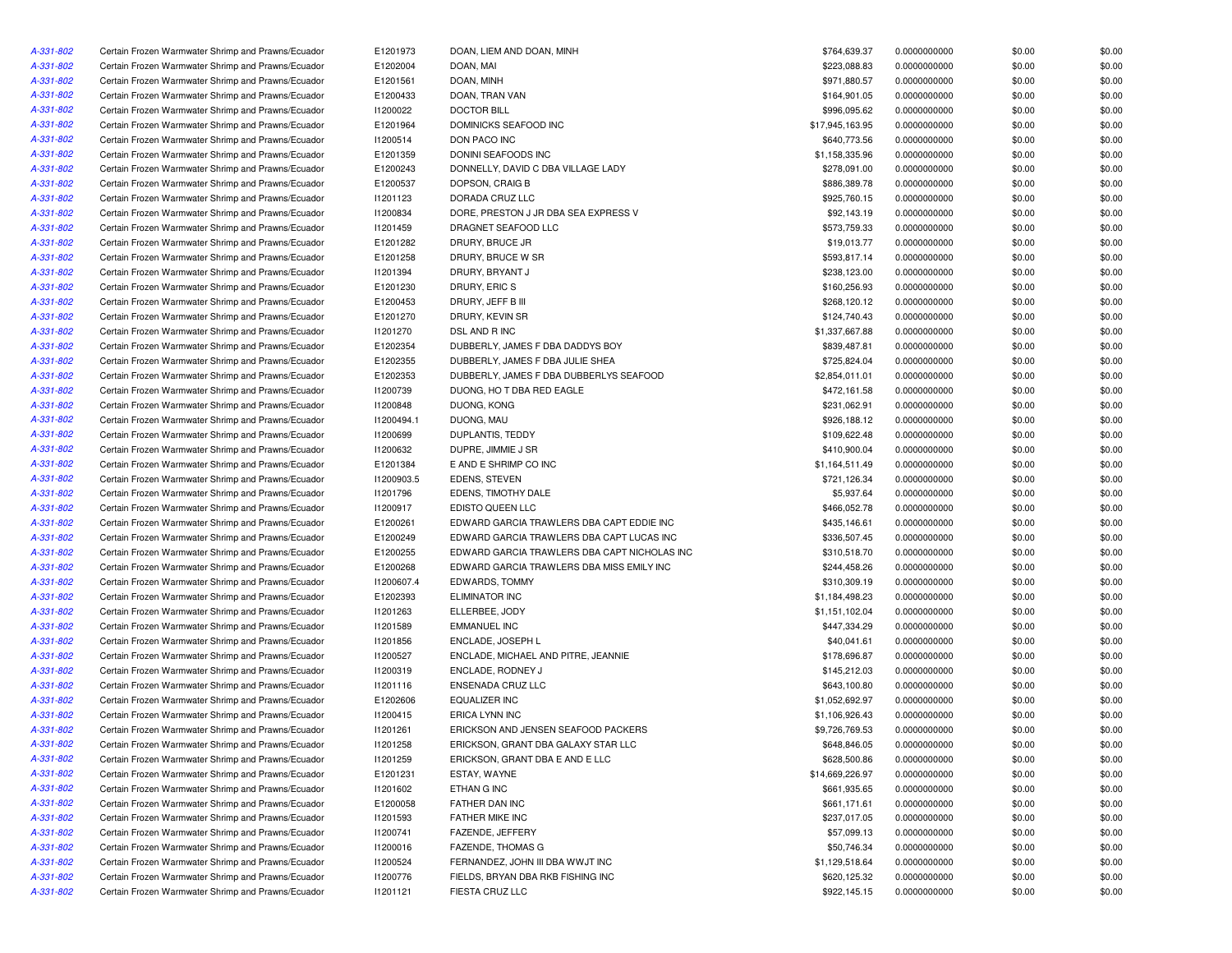| A-331-802 | Certain Frozen Warmwater Shrimp and Prawns/Ecuador | 11200408        | FINE SHRIMP CO                                | \$672,346.68    | 0.0000000000 | \$0.00 | \$0.00 |
|-----------|----------------------------------------------------|-----------------|-----------------------------------------------|-----------------|--------------|--------|--------|
| A-331-802 | Certain Frozen Warmwater Shrimp and Prawns/Ecuador | E1203235        | <b>FIREFOX INC</b>                            | \$251,931.69    | 0.0000000000 | \$0.00 | \$0.00 |
| A-331-802 | Certain Frozen Warmwater Shrimp and Prawns/Ecuador | E1201205        | FISHERMANS REEF SHRIMP COMPANY                | \$40,735,005.31 | 0.0000000000 | \$0.00 | \$0.00 |
| A-331-802 | Certain Frozen Warmwater Shrimp and Prawns/Ecuador | I1200257        | FITCH, ADAM J                                 | \$61,204.21     | 0.0000000000 | \$0.00 | \$0.00 |
| A-331-802 | Certain Frozen Warmwater Shrimp and Prawns/Ecuador | I1201565        | <b>FKM INC</b>                                | \$106,323.91    | 0.0000000000 | \$0.00 | \$0.00 |
| A-331-802 | Certain Frozen Warmwater Shrimp and Prawns/Ecuador | 11201656        | FLOWERS, VINCENT                              | \$87,619.66     | 0.0000000000 | \$0.00 | \$0.00 |
| A-331-802 | Certain Frozen Warmwater Shrimp and Prawns/Ecuador | E1203109        | FORTUNE SHRIMP COMPANY INC                    | \$10,976,890.14 | 0.0000000000 | \$0.00 | \$0.00 |
| A-331-802 | Certain Frozen Warmwater Shrimp and Prawns/Ecuador | I1200486.5      | <b>FRANKS, MICHAEL</b>                        | \$11,390,487.13 | 0.0000000000 | \$0.00 | \$0.00 |
| A-331-802 | Certain Frozen Warmwater Shrimp and Prawns/Ecuador | 11201936        | FREDRICK, MICHAEL                             | \$156,742.55    | 0.0000000000 | \$0.00 | \$0.00 |
| A-331-802 | Certain Frozen Warmwater Shrimp and Prawns/Ecuador | E1200337        | FREEMAN, KENNETH DBA FREEMAN SEAFOOD          | \$125,724.83    | 0.0000000000 | \$0.00 | \$0.00 |
| A-331-802 | Certain Frozen Warmwater Shrimp and Prawns/Ecuador | E1200800        | FRICKEY, DARELL J                             | \$38,033.52     | 0.0000000000 | \$0.00 | \$0.00 |
| A-331-802 | Certain Frozen Warmwater Shrimp and Prawns/Ecuador | 11201210.5      | FRILOUX, BRAD                                 | \$460,491.11    | 0.0000000000 | \$0.00 | \$0.00 |
| A-331-802 | Certain Frozen Warmwater Shrimp and Prawns/Ecuador | E1201680        | G AND O TRAWLERS INC DBA MISS LAUREN          | \$1,234,722.26  | 0.0000000000 | \$0.00 | \$0.00 |
| A-331-802 | Certain Frozen Warmwater Shrimp and Prawns/Ecuador | E1201866        | G AND S TRAWLERS INC                          | \$1,102,622.53  | 0.0000000000 | \$0.00 | \$0.00 |
|           |                                                    | E1202101        |                                               |                 |              |        | \$0.00 |
| A-331-802 | Certain Frozen Warmwater Shrimp and Prawns/Ecuador |                 | G D VENTURES II INC                           | \$1,218,445.62  | 0.0000000000 | \$0.00 |        |
| A-331-802 | Certain Frozen Warmwater Shrimp and Prawns/Ecuador | 11201250.5      | GADSON, JAMES                                 | \$310,356.89    | 0.0000000000 | \$0.00 | \$0.00 |
| A-331-802 | Certain Frozen Warmwater Shrimp and Prawns/Ecuador | E1202642        | GALA, CHRISTINE DBA PATRON SEAFOOD INC        | \$2,172,871.25  | 0.0000000000 | \$0.00 | \$0.00 |
| A-331-802 | Certain Frozen Warmwater Shrimp and Prawns/Ecuador | E1200933        | GALA, CHRISTINE DBA CHALLENGER SHRIMP INC     | \$748,420.24    | 0.0000000000 | \$0.00 | \$0.00 |
| A-331-802 | Certain Frozen Warmwater Shrimp and Prawns/Ecuador | E1202657        | GALA, CHRISTINE DBA TRICO SHRIMP COMPANY INC  | \$19,036,626.78 | 0.0000000000 | \$0.00 | \$0.00 |
| A-331-802 | Certain Frozen Warmwater Shrimp and Prawns/Ecuador | E1200596        | <b>GALE FORCE INC</b>                         | \$263,136.73    | 0.0000000000 | \$0.00 | \$0.00 |
| A-331-802 | Certain Frozen Warmwater Shrimp and Prawns/Ecuador | E1202730        | GALJOUR, REED                                 | \$535,133.75    | 0.0000000000 | \$0.00 | \$0.00 |
| A-331-802 | Certain Frozen Warmwater Shrimp and Prawns/Ecuador | E1202677        | GALLOWAY, JIMMY                               | \$164,493.71    | 0.0000000000 | \$0.00 | \$0.00 |
| A-331-802 | Certain Frozen Warmwater Shrimp and Prawns/Ecuador | E1201523        | GALLOWAY, JUDY                                | \$196,424.92    | 0.0000000000 | \$0.00 | \$0.00 |
| A-331-802 | Certain Frozen Warmwater Shrimp and Prawns/Ecuador | E1202706        | <b>GALLOWAY, MARK</b>                         | \$215,808.92    | 0.0000000000 | \$0.00 | \$0.00 |
| A-331-802 | Certain Frozen Warmwater Shrimp and Prawns/Ecuador | E1200201        | GARCIA, JOSEPH DBA MARIAH LYNN INC            | \$398,886.74    | 0.0000000000 | \$0.00 | \$0.00 |
| A-331-802 | Certain Frozen Warmwater Shrimp and Prawns/Ecuador | E1200219        | GARCIA, JOSEPH DBA SANTA MARIA INC            | \$354,575.53    | 0.0000000000 | \$0.00 | \$0.00 |
| A-331-802 | Certain Frozen Warmwater Shrimp and Prawns/Ecuador | E1200213        | GARCIA, JOSEPH DBA SABRINA MARIE INC          | \$415,573.19    | 0.0000000000 | \$0.00 | \$0.00 |
| A-331-802 | Certain Frozen Warmwater Shrimp and Prawns/Ecuador | E1200207        | GARCIA, JOSEPH DBA SANDRA G INC               | \$377,730.08    | 0.0000000000 | \$0.00 | \$0.00 |
| A-331-802 | Certain Frozen Warmwater Shrimp and Prawns/Ecuador | E1200225        | GARCIA, JOSEPH DBA THOMAS G INC               | \$377,196.36    | 0.0000000000 | \$0.00 | \$0.00 |
| A-331-802 | Certain Frozen Warmwater Shrimp and Prawns/Ecuador | 11201244        | GARZA, ANDRES DBA PAZ G LLC                   | \$3,719.20      | 0.0000000000 | \$0.00 | \$0.00 |
| A-331-802 | Certain Frozen Warmwater Shrimp and Prawns/Ecuador | 11201381        | GASPARD, MICHAEL ANTHONY SR                   | \$59,110.71     | 0.0000000000 | \$0.00 | \$0.00 |
| A-331-802 | Certain Frozen Warmwater Shrimp and Prawns/Ecuador | 11200403        | GASPARD, MURRY SR                             | \$105,306.67    | 0.0000000000 | \$0.00 | \$0.00 |
| A-331-802 | Certain Frozen Warmwater Shrimp and Prawns/Ecuador | E1202664        | GAUDET, ALLEN IV                              | \$53,304.48     | 0.0000000000 | \$0.00 | \$0.00 |
| A-331-802 | Certain Frozen Warmwater Shrimp and Prawns/Ecuador | E1201191        | GAY FISH COMPANY INC                          | \$151,385.96    | 0.0000000000 | \$0.00 | \$0.00 |
| A-331-802 | Certain Frozen Warmwater Shrimp and Prawns/Ecuador | 11201290        | <b>GEMITA INC</b>                             | \$728,255.74    | 0.0000000000 | \$0.00 | \$0.00 |
| A-331-802 | Certain Frozen Warmwater Shrimp and Prawns/Ecuador | E1202508        | GEORGIA SHRIMP CO LLC                         | \$6,549,196.58  | 0.0000000000 | \$0.00 | \$0.00 |
| A-331-802 | Certain Frozen Warmwater Shrimp and Prawns/Ecuador | 11201125        | <b>GLORIA CRUZ LLC</b>                        | \$687,091.21    | 0.0000000000 | \$0.00 | \$0.00 |
| A-331-802 | Certain Frozen Warmwater Shrimp and Prawns/Ecuador | E1202992        | GLOVER, CHARLES                               | \$132,636.97    | 0.0000000000 | \$0.00 | \$0.00 |
| A-331-802 | Certain Frozen Warmwater Shrimp and Prawns/Ecuador | <b>I1200661</b> | GOLD COAST SEAFOOD INC                        | \$3,220,935.69  | 0.0000000000 | \$0.00 | \$0.00 |
| A-331-802 | Certain Frozen Warmwater Shrimp and Prawns/Ecuador | E1200785        | GOLDEN GULF COAST PKG CO INC                  | \$24,375,928.34 | 0.0000000000 | \$0.00 | \$0.00 |
| A-331-802 | Certain Frozen Warmwater Shrimp and Prawns/Ecuador | 11200493        | <b>GOLDEN PHASE INC</b>                       | \$166,231.82    | 0.0000000000 | \$0.00 | \$0.00 |
| A-331-802 | Certain Frozen Warmwater Shrimp and Prawns/Ecuador | E1200718        | GOLLOTTS OIL DOCK AND ICEHOUSE INC            | \$23,286,112.76 | 0.0000000000 | \$0.00 | \$0.00 |
| A-331-802 | Certain Frozen Warmwater Shrimp and Prawns/Ecuador | E1202976        | GONZALES, TIM J                               | \$110,025.37    | 0.0000000000 | \$0.00 | \$0.00 |
| A-331-802 | Certain Frozen Warmwater Shrimp and Prawns/Ecuador | I1200459        | GONZALEZ TRAWLERS INC                         | \$614,874.40    | 0.0000000000 | \$0.00 | \$0.00 |
| A-331-802 | Certain Frozen Warmwater Shrimp and Prawns/Ecuador | I1200241        | GORE SEAFOOD INC                              | \$1,107,711.53  | 0.0000000000 | \$0.00 | \$0.00 |
| A-331-802 | Certain Frozen Warmwater Shrimp and Prawns/Ecuador | 11201920        | <b>GOVELOPEZ INC</b>                          | \$997,825.78    | 0.0000000000 | \$0.00 | \$0.00 |
| A-331-802 | Certain Frozen Warmwater Shrimp and Prawns/Ecuador | E1200892        | <b>GRAHAM SHRIMP CO</b>                       | \$6,875,340.61  | 0.0000000000 | \$0.00 | \$0.00 |
| A-331-802 | Certain Frozen Warmwater Shrimp and Prawns/Ecuador | E1202399        | GRAHAM, DARRELL                               | \$8,329,324.88  | 0.0000000000 | \$0.00 | \$0.00 |
| A-331-802 | Certain Frozen Warmwater Shrimp and Prawns/Ecuador | 11201624        | <b>GRANDMA INC</b>                            | \$586,517.40    | 0.0000000000 | \$0.00 | \$0.00 |
| A-331-802 | Certain Frozen Warmwater Shrimp and Prawns/Ecuador | E1200978        | GRANIER, STEPHEN DBA S AND S SEAFOOD CO INC   | \$202,294.36    | 0.0000000000 | \$0.00 | \$0.00 |
| A-331-802 | Certain Frozen Warmwater Shrimp and Prawns/Ecuador | E1201184        | GRAVES, ROBERT N. SR.                         | \$421,507.76    | 0.0000000000 | \$0.00 | \$0.00 |
| A-331-802 | Certain Frozen Warmwater Shrimp and Prawns/Ecuador | E1200303        | GRAY, MONROE                                  | \$162,189.17    | 0.0000000000 | \$0.00 | \$0.00 |
| A-331-802 | Certain Frozen Warmwater Shrimp and Prawns/Ecuador | 11201257        | <b>GREEN FLASH LLC</b>                        | \$648,805.84    | 0.0000000000 | \$0.00 | \$0.00 |
| A-331-802 | Certain Frozen Warmwater Shrimp and Prawns/Ecuador | E1201437        | GREEN, JAMES W JR DBA MISS EMILIE ANN         | \$283,125.52    | 0.0000000000 | \$0.00 | \$0.00 |
| A-331-802 | Certain Frozen Warmwater Shrimp and Prawns/Ecuador | E1201431        | GREEN, JAMES W DBA EAST COAST SEAFOOD COMPANY | \$799,827.78    | 0.0000000000 | \$0.00 | \$0.00 |
| A-331-802 | Certain Frozen Warmwater Shrimp and Prawns/Ecuador | E1203276        | GROS, DANNY A                                 | \$1,044,210.37  | 0.0000000000 | \$0.00 | \$0.00 |
| A-331-802 | Certain Frozen Warmwater Shrimp and Prawns/Ecuador | 11201382.5      | GUIDRY, CHARLES J                             | \$103,332.70    | 0.0000000000 | \$0.00 | \$0.00 |
| A-331-802 | Certain Frozen Warmwater Shrimp and Prawns/Ecuador | E1201406        | GUIDRY, CLINTON P JR                          | \$141,496.64    | 0.0000000000 | \$0.00 | \$0.00 |
|           |                                                    |                 |                                               |                 |              |        |        |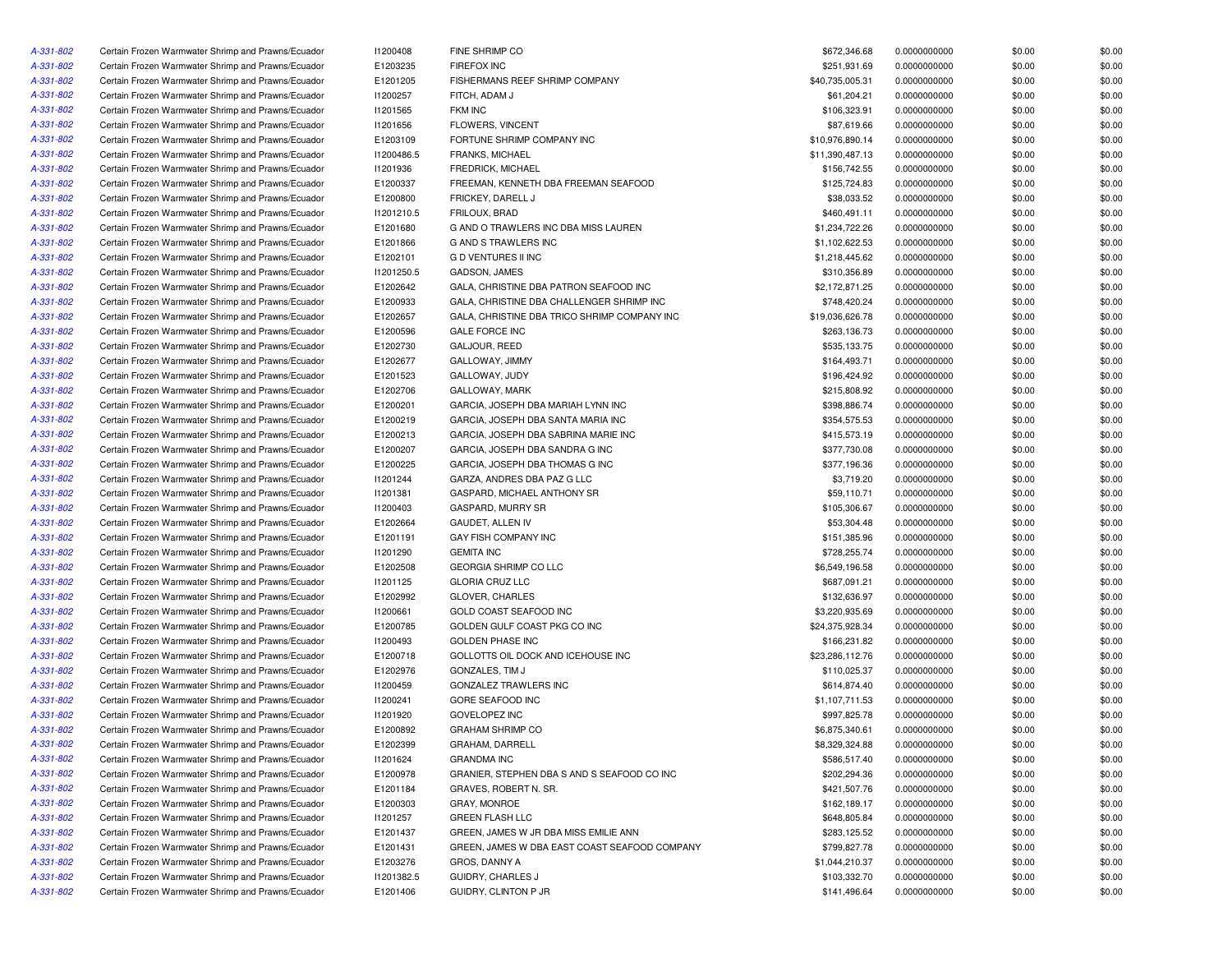| A-331-802 | Certain Frozen Warmwater Shrimp and Prawns/Ecuador | E1201444        | GUIDRY, KEITH M                          | \$69,298.61     | 0.0000000000 | \$0.00 | \$0.00 |
|-----------|----------------------------------------------------|-----------------|------------------------------------------|-----------------|--------------|--------|--------|
| A-331-802 | Certain Frozen Warmwater Shrimp and Prawns/Ecuador | E1201394        | GUIDRY, KENNETH J                        | \$260,342.21    | 0.0000000000 | \$0.00 | \$0.00 |
| A-331-802 | Certain Frozen Warmwater Shrimp and Prawns/Ecuador | 11200112        | GUIDRY, MICHAEL J                        | \$108,977.31    | 0.0000000000 | \$0.00 | \$0.00 |
| A-331-802 | Certain Frozen Warmwater Shrimp and Prawns/Ecuador | 11200320        | <b>GUIDRY, VICKI</b>                     | \$122,985.02    | 0.0000000000 | \$0.00 | \$0.00 |
| A-331-802 | Certain Frozen Warmwater Shrimp and Prawns/Ecuador | E1200012        | GULF CROWN SEAFOOD CO INC                | \$86,412,290.06 | 0.0000000000 | \$0.00 | \$0.00 |
| A-331-802 | Certain Frozen Warmwater Shrimp and Prawns/Ecuador | E1202684        | <b>GULF FISH INC</b>                     | \$13,413,410.01 | 0.0000000000 | \$0.00 | \$0.00 |
| A-331-802 | Certain Frozen Warmwater Shrimp and Prawns/Ecuador | E1200018        | GULF ISLAND SHRIMP AND SEAFOOD II LLC    | \$39,455,202.81 | 0.0000000000 | \$0.00 | \$0.00 |
| A-331-802 | Certain Frozen Warmwater Shrimp and Prawns/Ecuador | E1203029        | <b>GULF KING SERVICES INC</b>            | \$33,545,861.24 | 0.0000000000 | \$0.00 | \$0.00 |
| A-331-802 | Certain Frozen Warmwater Shrimp and Prawns/Ecuador | E1201405        | GULF PRIDE ENTERPRISES INC               | \$23,386,486.77 | 0.0000000000 | \$0.00 | \$0.00 |
| A-331-802 | Certain Frozen Warmwater Shrimp and Prawns/Ecuador | I1200037        | <b>GULF RUNNER</b>                       | \$1,140,414.40  | 0.0000000000 | \$0.00 | \$0.00 |
|           |                                                    |                 |                                          |                 |              |        | \$0.00 |
| A-331-802 | Certain Frozen Warmwater Shrimp and Prawns/Ecuador | E1202911        | GULF SHRIMP COMPANY INC                  | \$1,056,029.00  | 0.0000000000 | \$0.00 |        |
| A-331-802 | Certain Frozen Warmwater Shrimp and Prawns/Ecuador | E1203064        | <b>GULF SOUTH INC</b>                    | \$21,959,739.36 | 0.0000000000 | \$0.00 | \$0.00 |
| A-331-802 | Certain Frozen Warmwater Shrimp and Prawns/Ecuador | 11200382        | <b>GUY, KIMOTHY</b>                      | \$139,674.53    | 0.0000000000 | \$0.00 | \$0.00 |
| A-331-802 | Certain Frozen Warmwater Shrimp and Prawns/Ecuador | E1200981        | HA, CO DONG                              | \$156,859.38    | 0.0000000000 | \$0.00 | \$0.00 |
| A-331-802 | Certain Frozen Warmwater Shrimp and Prawns/Ecuador | E1202624        | <b>HAILEY MARIE INC</b>                  | \$655,441.69    | 0.0000000000 | \$0.00 | \$0.00 |
| A-331-802 | Certain Frozen Warmwater Shrimp and Prawns/Ecuador | <b>I1200353</b> | HANH LAI, INC                            | \$973,788.54    | 0.0000000000 | \$0.00 | \$0.00 |
| A-331-802 | Certain Frozen Warmwater Shrimp and Prawns/Ecuador | 11201952        | HANSEN, ERIC                             | \$3,892,506.23  | 0.0000000000 | \$0.00 | \$0.00 |
| A-331-802 | Certain Frozen Warmwater Shrimp and Prawns/Ecuador | <b>I1200005</b> | HARDEE, WILLIAM P                        | \$421,418.96    | 0.0000000000 | \$0.00 | \$0.00 |
| A-331-802 | Certain Frozen Warmwater Shrimp and Prawns/Ecuador | E1200645        | HARDY, JOHN                              | \$1,160,169.07  | 0.0000000000 | \$0.00 | \$0.00 |
| A-331-802 | Certain Frozen Warmwater Shrimp and Prawns/Ecuador | 11201099.5      | HATTAWAY, ERROL HENRY                    | \$566,581.57    | 0.0000000000 | \$0.00 | \$0.00 |
| A-331-802 | Certain Frozen Warmwater Shrimp and Prawns/Ecuador | E1201846        | HAYDEL, GREGORY                          | \$124,059.84    | 0.0000000000 | \$0.00 | \$0.00 |
| A-331-802 | Certain Frozen Warmwater Shrimp and Prawns/Ecuador | 11200288        | HCP LLC                                  | \$92,596.09     | 0.0000000000 | \$0.00 | \$0.00 |
| A-331-802 | Certain Frozen Warmwater Shrimp and Prawns/Ecuador | E1203076        | HEBERT, ERIC J                           | \$58,474.32     | 0.0000000000 | \$0.00 | \$0.00 |
| A-331-802 | Certain Frozen Warmwater Shrimp and Prawns/Ecuador | E1200683        | HEBERT, ROBERT A                         | \$143,486.08    | 0.0000000000 | \$0.00 | \$0.00 |
| A-331-802 | Certain Frozen Warmwater Shrimp and Prawns/Ecuador | E1200422        | HELMER, GERRY J.                         | \$131,069.34    | 0.0000000000 | \$0.00 | \$0.00 |
| A-331-802 | Certain Frozen Warmwater Shrimp and Prawns/Ecuador | E1201674        | HELMER, HERMAN C JR                      | \$33,856.14     | 0.0000000000 | \$0.00 | \$0.00 |
| A-331-802 | Certain Frozen Warmwater Shrimp and Prawns/Ecuador | I1200756.5      | HEMMENWAY, JACK                          | \$1,777,989.95  | 0.0000000000 | \$0.00 | \$0.00 |
| A-331-802 | Certain Frozen Warmwater Shrimp and Prawns/Ecuador | 11201198        | <b>HERMOSA CRUZ LLC</b>                  | \$975,457.80    | 0.0000000000 | \$0.00 | \$0.00 |
| A-331-802 | Certain Frozen Warmwater Shrimp and Prawns/Ecuador | E1203027        | <b>HESS, HENRY JR</b>                    | \$137,290.60    | 0.0000000000 | \$0.00 | \$0.00 |
| A-331-802 | Certain Frozen Warmwater Shrimp and Prawns/Ecuador | 11200318        | HI SEAS OF DULAC INC                     | \$34,933,280.66 | 0.0000000000 | \$0.00 | \$0.00 |
| A-331-802 | Certain Frozen Warmwater Shrimp and Prawns/Ecuador | E1203200        | HO, JIMMY                                | \$89,862.94     | 0.0000000000 | \$0.00 | \$0.00 |
| A-331-802 | Certain Frozen Warmwater Shrimp and Prawns/Ecuador | 11201131        | HO, NGA THI                              | \$1,256,426.16  | 0.0000000000 | \$0.00 | \$0.00 |
| A-331-802 | Certain Frozen Warmwater Shrimp and Prawns/Ecuador | 11201914        | HOANG, TRUNG TUAN                        | \$87,000.73     | 0.0000000000 | \$0.00 | \$0.00 |
| A-331-802 | Certain Frozen Warmwater Shrimp and Prawns/Ecuador | 11200688        | HOME LOVING CARE CO                      | \$30,375.31     | 0.0000000000 | \$0.00 | \$0.00 |
|           | Certain Frozen Warmwater Shrimp and Prawns/Ecuador | 11201291        | HONDUMEX ENTERPRISES INC                 | \$799,094.15    | 0.0000000000 | \$0.00 | \$0.00 |
| A-331-802 |                                                    |                 |                                          |                 |              |        |        |
| A-331-802 | Certain Frozen Warmwater Shrimp and Prawns/Ecuador | <b>I1200379</b> | <b>HONGRI INC</b>                        | \$543,505.08    | 0.0000000000 | \$0.00 | \$0.00 |
| A-331-802 | Certain Frozen Warmwater Shrimp and Prawns/Ecuador | 11200722        | HT SEAMAN                                | \$119,615.39    | 0.0000000000 | \$0.00 | \$0.00 |
| A-331-802 | Certain Frozen Warmwater Shrimp and Prawns/Ecuador | E1202010        | HUBBARD, PERRY III                       | \$492,356.83    | 0.0000000000 | \$0.00 | \$0.00 |
| A-331-802 | Certain Frozen Warmwater Shrimp and Prawns/Ecuador | 11200656        | HUBER, CHARLES A                         | \$138,473.50    | 0.0000000000 | \$0.00 | \$0.00 |
| A-331-802 | Certain Frozen Warmwater Shrimp and Prawns/Ecuador | 11201821        | HUE, PATRICK A                           | \$154,947.73    | 0.0000000000 | \$0.00 | \$0.00 |
| A-331-802 | Certain Frozen Warmwater Shrimp and Prawns/Ecuador | <b>I1200673</b> | HUTCHERSON, DANIEL J                     | \$243,982.81    | 0.0000000000 | \$0.00 | \$0.00 |
| A-331-802 | Certain Frozen Warmwater Shrimp and Prawns/Ecuador | 11200915        | HUTCHINSON, DOUGLAS                      | \$63,234.05     | 0.0000000000 | \$0.00 | \$0.00 |
| A-331-802 | Certain Frozen Warmwater Shrimp and Prawns/Ecuador | 11200305        | HUYNH, HAI                               | \$168,793.41    | 0.0000000000 | \$0.00 | \$0.00 |
| A-331-802 | Certain Frozen Warmwater Shrimp and Prawns/Ecuador | E1200326        | HUYNH, HOANG                             | \$82,120.08     | 0.0000000000 | \$0.00 | \$0.00 |
| A-331-802 | Certain Frozen Warmwater Shrimp and Prawns/Ecuador | I1200795        | HUYNH, HUNG V DBA BLUE OCEAN SEAFOOD LLC | \$9,289,592.46  | 0.0000000000 | \$0.00 | \$0.00 |
| A-331-802 | Certain Frozen Warmwater Shrimp and Prawns/Ecuador | E1200357        | HUYNH, THANH NGOC                        | \$2,386,417.21  | 0.0000000000 | \$0.00 | \$0.00 |
| A-331-802 | Certain Frozen Warmwater Shrimp and Prawns/Ecuador | <b>I1200585</b> | HUYNH, TRI                               | \$58,348.35     | 0.0000000000 | \$0.00 | \$0.00 |
| A-331-802 | Certain Frozen Warmwater Shrimp and Prawns/Ecuador | 11200680        | HUYNH, TUNG VAN                          | \$16,000.00     | 0.0000000000 | \$0.00 | \$0.00 |
| A-331-802 | Certain Frozen Warmwater Shrimp and Prawns/Ecuador | 11201634        | IKE AND ZACK INC                         | \$177,138.77    | 0.0000000000 | \$0.00 | \$0.00 |
| A-331-802 | Certain Frozen Warmwater Shrimp and Prawns/Ecuador | E1202613        | INDEPENDENT FISH COMPANY                 | \$1,753,274.42  | 0.0000000000 | \$0.00 | \$0.00 |
| A-331-802 | Certain Frozen Warmwater Shrimp and Prawns/Ecuador | 11200315        | INDEPENDENT SEAFOOD INC                  | \$1,923,593.35  | 0.0000000000 | \$0.00 | \$0.00 |
| A-331-802 | Certain Frozen Warmwater Shrimp and Prawns/Ecuador | E1201019        | INGRAHAM, JOYCE                          | \$266,715.41    | 0.0000000000 | \$0.00 | \$0.00 |
| A-331-802 | Certain Frozen Warmwater Shrimp and Prawns/Ecuador | 11201246        | <b>INTEGRITY FISHING INC</b>             | \$795,525.31    | 0.0000000000 | \$0.00 | \$0.00 |
| A-331-802 | Certain Frozen Warmwater Shrimp and Prawns/Ecuador | 11200783        | INTERNATIONAL OCEANIC ENT                | \$27,371,289.86 | 0.0000000000 | \$0.00 | \$0.00 |
| A-331-802 | Certain Frozen Warmwater Shrimp and Prawns/Ecuador | 11201223        | <b>ISLA CRUZ LLC</b>                     | \$894,912.00    | 0.0000000000 | \$0.00 | \$0.00 |
| A-331-802 | Certain Frozen Warmwater Shrimp and Prawns/Ecuador | 11200384        | J AND J RENTALS INC                      | \$688,472.76    | 0.0000000000 | \$0.00 | \$0.00 |
| A-331-802 | Certain Frozen Warmwater Shrimp and Prawns/Ecuador | E1200890        | JACKSON, JOHN ELTON SR                   | \$128,731.37    | 0.0000000000 | \$0.00 | \$0.00 |
| A-331-802 | Certain Frozen Warmwater Shrimp and Prawns/Ecuador | E1200101        | JACOB A INC                              | \$638,867.95    | 0.0000000000 | \$0.00 | \$0.00 |
|           |                                                    |                 |                                          |                 |              |        |        |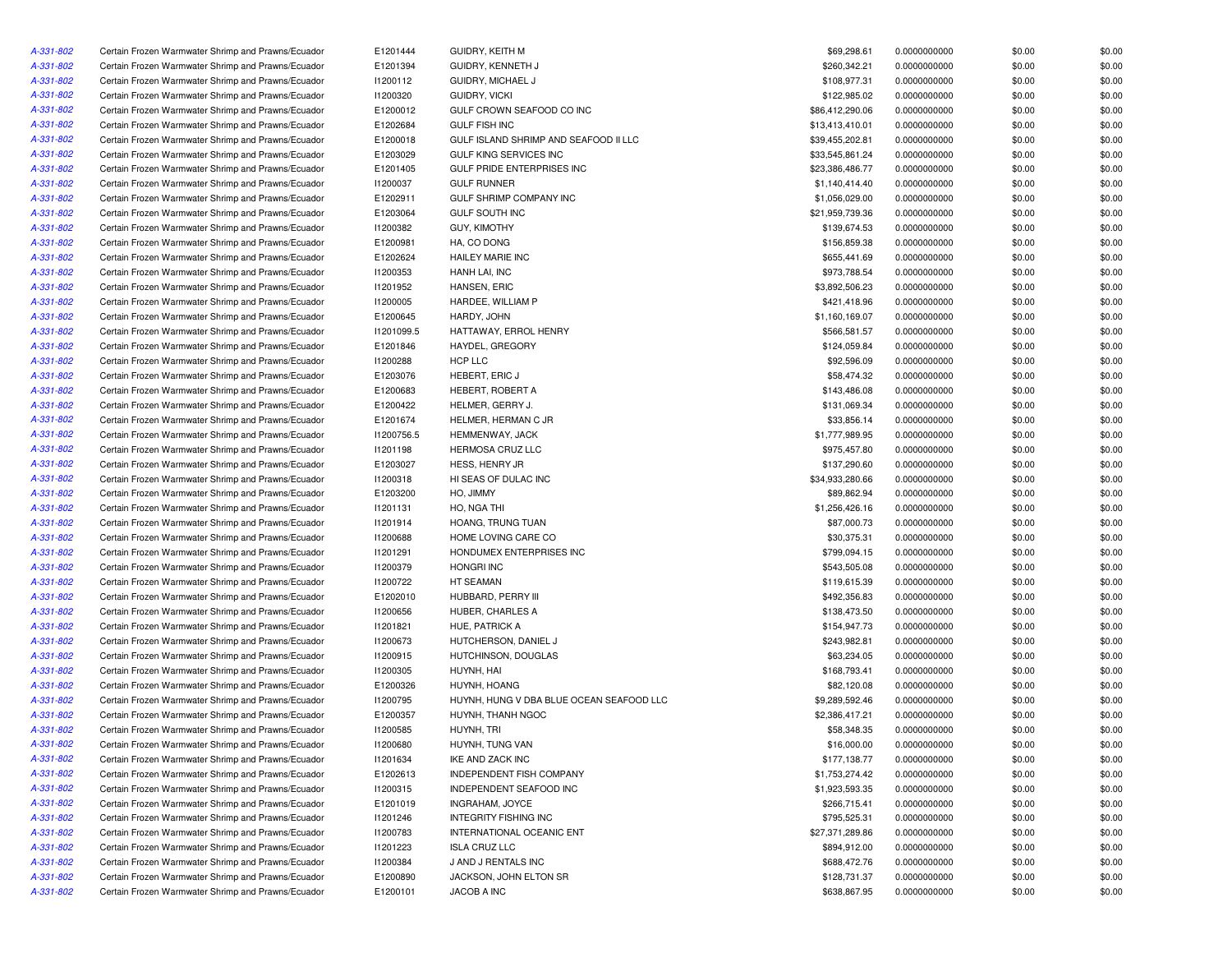| A-331-802 | Certain Frozen Warmwater Shrimp and Prawns/Ecuador | 11200261        | JACQUELIN MARIE INC                         | \$326,011.27     | 0.0000000000 | \$0.00 | \$0.00 |
|-----------|----------------------------------------------------|-----------------|---------------------------------------------|------------------|--------------|--------|--------|
| A-331-802 | Certain Frozen Warmwater Shrimp and Prawns/Ecuador | I1200421.5      | JBS PACKING COMPANY INC                     | \$75,229,047.62  | 0.0000000000 | \$0.00 | \$0.00 |
| A-331-802 | Certain Frozen Warmwater Shrimp and Prawns/Ecuador | 11200413        | JD LAND CO INC                              | \$578,922.58     | 0.0000000000 | \$0.00 | \$0.00 |
| A-331-802 | Certain Frozen Warmwater Shrimp and Prawns/Ecuador | 11201256        | JENNA DAWN LLC                              | \$573,792.74     | 0.0000000000 | \$0.00 | \$0.00 |
| A-331-802 | Certain Frozen Warmwater Shrimp and Prawns/Ecuador | 11200159        | JIMMY LE INC                                | \$774,765.03     | 0.0000000000 | \$0.00 | \$0.00 |
| A-331-802 | Certain Frozen Warmwater Shrimp and Prawns/Ecuador | I1200489        | JOHNSON, ALBERT F                           | \$201,969.55     | 0.0000000000 | \$0.00 | \$0.00 |
| A-331-802 | Certain Frozen Warmwater Shrimp and Prawns/Ecuador | 11200107        | JOHNSTON, RONALD                            | \$130,863.39     | 0.0000000000 | \$0.00 | \$0.00 |
| A-331-802 | Certain Frozen Warmwater Shrimp and Prawns/Ecuador | 11201139        | JORDAN, DEAN                                | \$277,573.14     | 0.0000000000 | \$0.00 | \$0.00 |
| A-331-802 | Certain Frozen Warmwater Shrimp and Prawns/Ecuador | 11201810        | JORDAN, HUBERT W JR DBA STORMY SEAS SEAFOOD | \$52,796.00      | 0.0000000000 | \$0.00 | \$0.00 |
| A-331-802 | Certain Frozen Warmwater Shrimp and Prawns/Ecuador | E1201977        | JOSEPH ANTHONY INC                          | \$1,237,912.98   | 0.0000000000 | \$0.00 | \$0.00 |
| A-331-802 | Certain Frozen Warmwater Shrimp and Prawns/Ecuador | 11201591        | JOSH AND JAKE INC                           | \$296,719.44     | 0.0000000000 | \$0.00 | \$0.00 |
| A-331-802 | Certain Frozen Warmwater Shrimp and Prawns/Ecuador | 11201216        | JOYA CRUZ LLC                               | \$1,008,337.68   | 0.0000000000 | \$0.00 | \$0.00 |
| A-331-802 | Certain Frozen Warmwater Shrimp and Prawns/Ecuador | 11200028        | <b>JOYCE</b>                                | \$352,820.18     | 0.0000000000 | \$0.00 | \$0.00 |
| A-331-802 | Certain Frozen Warmwater Shrimp and Prawns/Ecuador | E1200957        | JULIE ANN LLC                               | \$662,411.69     | 0.0000000000 | \$0.00 | \$0.00 |
| A-331-802 | Certain Frozen Warmwater Shrimp and Prawns/Ecuador | <b>I1200909</b> | <b>KEENAN, ROBERT M</b>                     | \$250,026.52     | 0.0000000000 | \$0.00 | \$0.00 |
| A-331-802 | Certain Frozen Warmwater Shrimp and Prawns/Ecuador | 11201590        | <b>KELLY MARIE INC</b>                      | \$356,295.93     | 0.0000000000 | \$0.00 | \$0.00 |
| A-331-802 | Certain Frozen Warmwater Shrimp and Prawns/Ecuador | E1202177        | KEN LEES DOCK LLC                           | \$7,373,877.17   | 0.0000000000 | \$0.00 | \$0.00 |
| A-331-802 | Certain Frozen Warmwater Shrimp and Prawns/Ecuador | 11201919        | <b>KEO, BUNLY</b>                           | \$203,800.47     | 0.0000000000 | \$0.00 | \$0.00 |
| A-331-802 | Certain Frozen Warmwater Shrimp and Prawns/Ecuador | 11201388        | <b>KERN, THURMOND A</b>                     | \$516,028.13     | 0.0000000000 | \$0.00 | \$0.00 |
| A-331-802 | Certain Frozen Warmwater Shrimp and Prawns/Ecuador | 11201863        | KHIN, SOCHENDA                              | \$38,569.00      | 0.0000000000 | \$0.00 | \$0.00 |
| A-331-802 | Certain Frozen Warmwater Shrimp and Prawns/Ecuador | E1202764        | KIFF, HANK J                                | \$62,348.70      | 0.0000000000 | \$0.00 | \$0.00 |
| A-331-802 | Certain Frozen Warmwater Shrimp and Prawns/Ecuador | E1200853        | KING, ANDY A                                | \$100,054.85     | 0.0000000000 | \$0.00 | \$0.00 |
|           |                                                    |                 |                                             |                  |              |        |        |
| A-331-802 | Certain Frozen Warmwater Shrimp and Prawns/Ecuador | E1203202        | KING, THORNELL L DBA CAPT T MAN             | \$187,154.25     | 0.0000000000 | \$0.00 | \$0.00 |
| A-331-802 | Certain Frozen Warmwater Shrimp and Prawns/Ecuador | E1203196        | KING, THORNELL L DBA BLESSED ASSURANCE      | \$93,853.35      | 0.0000000000 | \$0.00 | \$0.00 |
| A-331-802 | Certain Frozen Warmwater Shrimp and Prawns/Ecuador | E1203216        | KING, THORNELL L DBA MARCO SEAFOOD          | \$412,800.21     | 0.0000000000 | \$0.00 | \$0.00 |
| A-331-802 | Certain Frozen Warmwater Shrimp and Prawns/Ecuador | I1200545        | KIT, AN                                     | \$182,737.15     | 0.0000000000 | \$0.00 | \$0.00 |
| A-331-802 | Certain Frozen Warmwater Shrimp and Prawns/Ecuador | 11201395        | KNIGHT SEAFOOD INC                          | \$1,825,306.49   | 0.0000000000 | \$0.00 | \$0.00 |
| A-331-802 | Certain Frozen Warmwater Shrimp and Prawns/Ecuador | 11201397        | KNIGHT, GEORGE DBA MORNING STAR             | \$392,114.49     | 0.0000000000 | \$0.00 | \$0.00 |
| A-331-802 | Certain Frozen Warmwater Shrimp and Prawns/Ecuador | 11201396        | KNIGHT, ROBERT E DBA MISS SAVANNAH 11       | \$327,018.37     | 0.0000000000 | \$0.00 | \$0.00 |
| A-331-802 | Certain Frozen Warmwater Shrimp and Prawns/Ecuador | 11201849        | KONG, SENG                                  | \$190,324.68     | 0.0000000000 | \$0.00 | \$0.00 |
| A-331-802 | Certain Frozen Warmwater Shrimp and Prawns/Ecuador | E1201683        | <b>KRIS AND CODY INC</b>                    | \$1,376,253.09   | 0.0000000000 | \$0.00 | \$0.00 |
| A-331-802 | Certain Frozen Warmwater Shrimp and Prawns/Ecuador | 11200943        | KRUTH, FRANK D                              | \$169,389.33     | 0.0000000000 | \$0.00 | \$0.00 |
| A-331-802 | Certain Frozen Warmwater Shrimp and Prawns/Ecuador | 11200332        | KUHN, GERARD R SR                           | \$56,413.62      | 0.0000000000 | \$0.00 | \$0.00 |
| A-331-802 | Certain Frozen Warmwater Shrimp and Prawns/Ecuador | 11200039        | KYLE AND COURTNEY                           | \$175,129.05     | 0.0000000000 | \$0.00 | \$0.00 |
| A-331-802 | Certain Frozen Warmwater Shrimp and Prawns/Ecuador | 11201269        | L AND O TRAWLERS INC                        | \$1,422,769.62   | 0.0000000000 | \$0.00 | \$0.00 |
| A-331-802 | Certain Frozen Warmwater Shrimp and Prawns/Ecuador | E1201593        | L T INC                                     | \$910,322.46     | 0.0000000000 | \$0.00 | \$0.00 |
| A-331-802 | Certain Frozen Warmwater Shrimp and Prawns/Ecuador | 11200716        | LA MACARELA INC                             | \$104,280.58     | 0.0000000000 | \$0.00 | \$0.00 |
| A-331-802 | Certain Frozen Warmwater Shrimp and Prawns/Ecuador | I1200520        | LA PACHITA INC                              | \$560,490.36     | 0.0000000000 | \$0.00 | \$0.00 |
| A-331-802 | Certain Frozen Warmwater Shrimp and Prawns/Ecuador | 11200796        | LABAUVE INC                                 | \$444,603.61     | 0.0000000000 | \$0.00 | \$0.00 |
| A-331-802 | Certain Frozen Warmwater Shrimp and Prawns/Ecuador | 11200122        | LACOSTE, RAVIN SR                           | \$342,183.58     | 0.0000000000 | \$0.00 | \$0.00 |
| A-331-802 | Certain Frozen Warmwater Shrimp and Prawns/Ecuador | E1201224        | LADSON, EARLENE G                           | \$208,364.29     | 0.0000000000 | \$0.00 | \$0.00 |
| A-331-802 | Certain Frozen Warmwater Shrimp and Prawns/Ecuador | 11200406        | LADY CATHERINE INC                          | \$547,714.08     | 0.0000000000 | \$0.00 | \$0.00 |
| A-331-802 | Certain Frozen Warmwater Shrimp and Prawns/Ecuador | E1200945        | LADY CHANCERY INC                           | \$1,020,251.30   | 0.0000000000 | \$0.00 | \$0.00 |
| A-331-802 | Certain Frozen Warmwater Shrimp and Prawns/Ecuador | 11201319.5      | LADY DOLCINA INC                            | \$275,584.79     | 0.0000000000 | \$0.00 | \$0.00 |
| A-331-802 | Certain Frozen Warmwater Shrimp and Prawns/Ecuador | 11200051        | <b>LADY GWEN DOE</b>                        | \$362,853.82     | 0.0000000000 | \$0.00 | \$0.00 |
| A-331-802 | Certain Frozen Warmwater Shrimp and Prawns/Ecuador | I1201457        | <b>LADY KATHERINE INC</b>                   | \$376,026.99     | 0.0000000000 | \$0.00 | \$0.00 |
| A-331-802 | Certain Frozen Warmwater Shrimp and Prawns/Ecuador | E1202944        | <b>LADY KELLY INC</b>                       | \$714,241.69     | 0.0000000000 | \$0.00 | \$0.00 |
| A-331-802 | Certain Frozen Warmwater Shrimp and Prawns/Ecuador | E1201605        | <b>LADY MARIE INC</b>                       | \$1,120,856.37   | 0.0000000000 | \$0.00 | \$0.00 |
| A-331-802 | Certain Frozen Warmwater Shrimp and Prawns/Ecuador | E1200810        | LADY SNOW INC                               | \$436,515.75     | 0.0000000000 | \$0.00 | \$0.00 |
| A-331-802 | Certain Frozen Warmwater Shrimp and Prawns/Ecuador | 11201815        | <b>LADY SUSIE INC</b>                       | \$736,830.64     | 0.0000000000 | \$0.00 | \$0.00 |
| A-331-802 | Certain Frozen Warmwater Shrimp and Prawns/Ecuador | 11201595        | <b>LADY TONI INC</b>                        | \$355,249.58     | 0.0000000000 | \$0.00 | \$0.00 |
| A-331-802 | Certain Frozen Warmwater Shrimp and Prawns/Ecuador | 11200102        | LAFITTE FROZEN FOODS CORPORATION            | \$122,750,854.17 | 0.0000000000 | \$0.00 | \$0.00 |
| A-331-802 | Certain Frozen Warmwater Shrimp and Prawns/Ecuador | 11200502        | <b>LAFONT INC</b>                           | \$143,305.79     | 0.0000000000 | \$0.00 | \$0.00 |
| A-331-802 | Certain Frozen Warmwater Shrimp and Prawns/Ecuador | E1202195        | LAGASSE, MICHAEL DBA BONNIE DIANA           | \$630,051.55     | 0.0000000000 | \$0.00 | \$0.00 |
| A-331-802 | Certain Frozen Warmwater Shrimp and Prawns/Ecuador | E1202019        | LAM, HIEP TAN                               | \$63,572.50      | 0.0000000000 | \$0.00 | \$0.00 |
| A-331-802 | Certain Frozen Warmwater Shrimp and Prawns/Ecuador | E1202877        | LAM, PHAN                                   | \$686,086.09     | 0.0000000000 | \$0.00 | \$0.00 |
| A-331-802 | Certain Frozen Warmwater Shrimp and Prawns/Ecuador | 11200433        | <b>LANCERO INC</b>                          | \$1,132,148.94   | 0.0000000000 | \$0.00 | \$0.00 |
| A-331-802 | Certain Frozen Warmwater Shrimp and Prawns/Ecuador | E1201681        | LANDRY, ROBERT E                            | \$81,177.54      | 0.0000000000 | \$0.00 | \$0.00 |
|           |                                                    |                 |                                             |                  |              |        |        |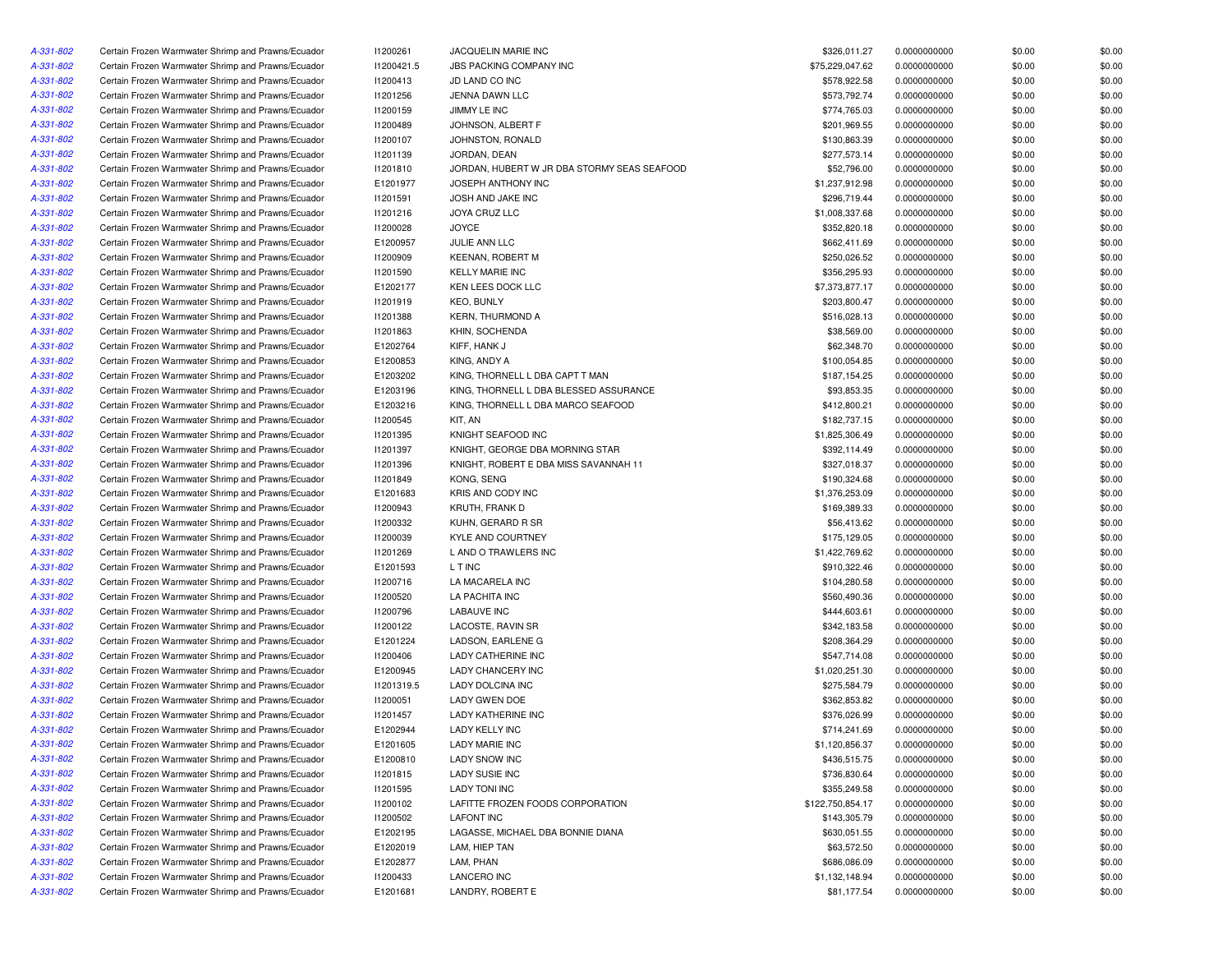| A-331-802 | Certain Frozen Warmwater Shrimp and Prawns/Ecuador                                                       | I1200434   | LASSEIGNE AND SONS INC                                    | \$290,160.95    | 0.0000000000 | \$0.00 | \$0.00 |
|-----------|----------------------------------------------------------------------------------------------------------|------------|-----------------------------------------------------------|-----------------|--------------|--------|--------|
| A-331-802 | Certain Frozen Warmwater Shrimp and Prawns/Ecuador                                                       | I1200554   | LAT, CHHIET                                               | \$198,255.43    | 0.0000000000 | \$0.00 | \$0.00 |
| A-331-802 | Certain Frozen Warmwater Shrimp and Prawns/Ecuador                                                       | I1200671   | LAUGHLIN, JAMES                                           | \$109,152.60    | 0.0000000000 | \$0.00 | \$0.00 |
| A-331-802 | Certain Frozen Warmwater Shrimp and Prawns/Ecuador                                                       | 11200170   | LE FAMILY INC                                             | \$1,068,493.39  | 0.0000000000 | \$0.00 | \$0.00 |
| A-331-802 | Certain Frozen Warmwater Shrimp and Prawns/Ecuador                                                       | 11200855   | LE LEAUX, DAVID                                           | \$236,504.12    | 0.0000000000 | \$0.00 | \$0.00 |
| A-331-802 | Certain Frozen Warmwater Shrimp and Prawns/Ecuador                                                       | 11200582   | LE. DAVID RUNG                                            | \$122,286.04    | 0.0000000000 | \$0.00 | \$0.00 |
| A-331-802 | Certain Frozen Warmwater Shrimp and Prawns/Ecuador                                                       | 11201872   | LE, HOUSTON T                                             | \$130,548.48    | 0.0000000000 | \$0.00 | \$0.00 |
| A-331-802 | Certain Frozen Warmwater Shrimp and Prawns/Ecuador                                                       | 11201851   | LE, HUNG                                                  | \$104,841.28    | 0.0000000000 | \$0.00 | \$0.00 |
| A-331-802 | Certain Frozen Warmwater Shrimp and Prawns/Ecuador                                                       | 11200581   | LE, KEVIN M                                               | \$260,767.59    | 0.0000000000 | \$0.00 | \$0.00 |
| A-331-802 | Certain Frozen Warmwater Shrimp and Prawns/Ecuador                                                       | 11200185   | LE, KHOA HONG                                             | \$123,802.61    | 0.0000000000 | \$0.00 | \$0.00 |
| A-331-802 | Certain Frozen Warmwater Shrimp and Prawns/Ecuador                                                       | 11200163   | LE, KY VAN                                                | \$164,270.40    | 0.0000000000 | \$0.00 | \$0.00 |
| A-331-802 | Certain Frozen Warmwater Shrimp and Prawns/Ecuador                                                       | E1201894   | LE, MINH VAN DBA CAPT PHILLIP                             | \$1,086,375.88  | 0.0000000000 | \$0.00 | \$0.00 |
| A-331-802 | Certain Frozen Warmwater Shrimp and Prawns/Ecuador                                                       | E1201905   | LE, MINH VAN DBA ST PHILLIP INC                           | \$1,036,972.02  | 0.0000000000 | \$0.00 | \$0.00 |
| A-331-802 | Certain Frozen Warmwater Shrimp and Prawns/Ecuador                                                       | E1202271   | LE, PHAT AND TRAN, LE                                     | \$877,128.65    | 0.0000000000 | \$0.00 | \$0.00 |
| A-331-802 | Certain Frozen Warmwater Shrimp and Prawns/Ecuador                                                       | 11201912   | LE, QUE VAN                                               | \$54,302.79     | 0.0000000000 | \$0.00 | \$0.00 |
| A-331-802 | Certain Frozen Warmwater Shrimp and Prawns/Ecuador                                                       | E1200671   | LE, SAU                                                   | \$895,785.09    | 0.0000000000 | \$0.00 | \$0.00 |
| A-331-802 | Certain Frozen Warmwater Shrimp and Prawns/Ecuador                                                       | E1203097   | LE, SON V                                                 | \$185,284.98    | 0.0000000000 | \$0.00 | \$0.00 |
| A-331-802 | Certain Frozen Warmwater Shrimp and Prawns/Ecuador                                                       | E1202183   | LE, TONY                                                  | \$71,878.83     | 0.0000000000 | \$0.00 | \$0.00 |
| A-331-802 | Certain Frozen Warmwater Shrimp and Prawns/Ecuador                                                       | 11200482   | LE, VUI                                                   | \$422,113.63    | 0.0000000000 | \$0.00 | \$0.00 |
| A-331-802 | Certain Frozen Warmwater Shrimp and Prawns/Ecuador                                                       | 11201435   | LEBLANC, GARETH R JR                                      | \$658,634.63    | 0.0000000000 | \$0.00 | \$0.00 |
| A-331-802 | Certain Frozen Warmwater Shrimp and Prawns/Ecuador                                                       | 11200190   | LEBLANC, MARTY                                            | \$69,515.88     | 0.0000000000 | \$0.00 | \$0.00 |
| A-331-802 | Certain Frozen Warmwater Shrimp and Prawns/Ecuador                                                       | E1201168   | LEBOUEF, LESLIE                                           | \$93,381.81     | 0.0000000000 | \$0.00 | \$0.00 |
|           |                                                                                                          |            |                                                           | \$705,487.44    |              |        |        |
| A-331-802 | Certain Frozen Warmwater Shrimp and Prawns/Ecuador<br>Certain Frozen Warmwater Shrimp and Prawns/Ecuador | 11201596   | LECOMPTE, JESSE JR DBA BOAT JOSEY WALES LLC               |                 | 0.0000000000 | \$0.00 | \$0.00 |
| A-331-802 |                                                                                                          | 11200708   | LECOMPTE, LYLE                                            | \$735,108.01    | 0.0000000000 | \$0.00 | \$0.00 |
| A-331-802 | Certain Frozen Warmwater Shrimp and Prawns/Ecuador                                                       | I1200445   | LIBERTAD FISHERIES INC<br><b>LIGHTHOUSE FISHERIES INC</b> | \$809,087.92    | 0.0000000000 | \$0.00 | \$0.00 |
| A-331-802 | Certain Frozen Warmwater Shrimp and Prawns/Ecuador                                                       | E1202607   |                                                           | \$910,607.35    | 0.0000000000 | \$0.00 | \$0.00 |
| A-331-802 | Certain Frozen Warmwater Shrimp and Prawns/Ecuador                                                       | 11200335   | LIL ROBBIE INC                                            | \$92,040.71     | 0.0000000000 | \$0.00 | \$0.00 |
| A-331-802 | Certain Frozen Warmwater Shrimp and Prawns/Ecuador                                                       | 11201550   | LINDA CRUZ LLC                                            | \$861,825.89    | 0.0000000000 | \$0.00 | \$0.00 |
| A-331-802 | Certain Frozen Warmwater Shrimp and Prawns/Ecuador                                                       | I1200027   | LINDA JUNE                                                | \$20,234.30     | 0.0000000000 | \$0.00 | \$0.00 |
| A-331-802 | Certain Frozen Warmwater Shrimp and Prawns/Ecuador                                                       | 11200260   | LISA LYNN INC                                             | \$380,749.43    | 0.0000000000 | \$0.00 | \$0.00 |
| A-331-802 | Certain Frozen Warmwater Shrimp and Prawns/Ecuador                                                       | 11201926   | LITTLE ANDREW INC                                         | \$1,913,484.08  | 0.0000000000 | \$0.00 | \$0.00 |
| A-331-802 | Certain Frozen Warmwater Shrimp and Prawns/Ecuador                                                       | 11201204   | LITTLE ANDY INC                                           | \$2,118.61      | 0.0000000000 | \$0.00 | \$0.00 |
| A-331-802 | Certain Frozen Warmwater Shrimp and Prawns/Ecuador                                                       | E1200544   | LITTLE ARTHUR AND LITTLE MARK                             | \$765,361.82    | 0.0000000000 | \$0.00 | \$0.00 |
| A-331-802 | Certain Frozen Warmwater Shrimp and Prawns/Ecuador                                                       | 11200405   | LITTLE BROTHERS INC                                       | \$773,088.94    | 0.0000000000 | \$0.00 | \$0.00 |
| A-331-802 | Certain Frozen Warmwater Shrimp and Prawns/Ecuador                                                       | E1200112   | LITTLE DAVID GULF TRAWLER INC                             | \$863,193.04    | 0.0000000000 | \$0.00 | \$0.00 |
| A-331-802 | Certain Frozen Warmwater Shrimp and Prawns/Ecuador                                                       | E1200118   | LITTLE ERNIE GULF TRAWLER INC                             | \$848,494.95    | 0.0000000000 | \$0.00 | \$0.00 |
| A-331-802 | Certain Frozen Warmwater Shrimp and Prawns/Ecuador                                                       | 11201643   | LITTLE KEN INC                                            | \$295,766.63    | 0.0000000000 | \$0.00 | \$0.00 |
| A-331-802 | Certain Frozen Warmwater Shrimp and Prawns/Ecuador                                                       | 11200852   | LIV, NIEM                                                 | \$185,573.87    | 0.0000000000 | \$0.00 | \$0.00 |
| A-331-802 | Certain Frozen Warmwater Shrimp and Prawns/Ecuador                                                       | E1200859   | LIVINGSTONS BULLS BAY SEAFOOD                             | \$616,066.87    | 0.0000000000 | \$0.00 | \$0.00 |
| A-331-802 | Certain Frozen Warmwater Shrimp and Prawns/Ecuador                                                       | 11200014   | LOBUE, MICHAEL A SR                                       | \$73,855.10     | 0.0000000000 | \$0.00 | \$0.00 |
| A-331-802 | Certain Frozen Warmwater Shrimp and Prawns/Ecuador                                                       | I1200679.5 | LONG, ROBERT DBA PREDATOR INC                             | \$508,641.70    | 0.0000000000 | \$0.00 | \$0.00 |
| A-331-802 | Certain Frozen Warmwater Shrimp and Prawns/Ecuador                                                       | 11200770   | LOPEZ, CELESTINO                                          | \$348,751.08    | 0.0000000000 | \$0.00 | \$0.00 |
| A-331-802 | Certain Frozen Warmwater Shrimp and Prawns/Ecuador                                                       | I1200447   | LOPEZ, EVELIO                                             | \$8,447.20      | 0.0000000000 | \$0.00 | \$0.00 |
| A-331-802 | Certain Frozen Warmwater Shrimp and Prawns/Ecuador                                                       | 11201112   | LOUISIANA GULF SHRIMP LLC                                 | \$1,077,109.48  | 0.0000000000 | \$0.00 | \$0.00 |
| A-331-802 | Certain Frozen Warmwater Shrimp and Prawns/Ecuador                                                       | 11200042   | LOUISIANA NEWPACK SHRIMP CO INC                           | \$11,711,265.31 | 0.0000000000 | \$0.00 | \$0.00 |
| A-331-802 | Certain Frozen Warmwater Shrimp and Prawns/Ecuador                                                       | 11200442   | LOVELL, BILLY                                             | \$101,452.27    | 0.0000000000 | \$0.00 | \$0.00 |
| A-331-802 | Certain Frozen Warmwater Shrimp and Prawns/Ecuador                                                       | I1200424   | LOVELL, CHARLES JR                                        | \$214,159.98    | 0.0000000000 | \$0.00 | \$0.00 |
| A-331-802 | Certain Frozen Warmwater Shrimp and Prawns/Ecuador                                                       | 11200701   | LOVELL, DOUGLAS P                                         | \$21,793.97     | 0.0000000000 | \$0.00 | \$0.00 |
| A-331-802 | Certain Frozen Warmwater Shrimp and Prawns/Ecuador                                                       | 11200209   | LUKE, HENRY                                               | \$50,398.31     | 0.0000000000 | \$0.00 | \$0.00 |
| A-331-802 | Certain Frozen Warmwater Shrimp and Prawns/Ecuador                                                       | E1200760   | LUKE, JEREMY                                              | \$113,102.28    | 0.0000000000 | \$0.00 | \$0.00 |
| A-331-802 | Certain Frozen Warmwater Shrimp and Prawns/Ecuador                                                       | E1200730   | LUKE, PAUL                                                | \$101,107.28    | 0.0000000000 | \$0.00 | \$0.00 |
| A-331-802 | Certain Frozen Warmwater Shrimp and Prawns/Ecuador                                                       | 11200729   | LUKE, TIMOTHY                                             | \$46,729.28     | 0.0000000000 | \$0.00 | \$0.00 |
| A-331-802 | Certain Frozen Warmwater Shrimp and Prawns/Ecuador                                                       | E1200771   | LUONG, KEVIN                                              | \$819,878.30    | 0.0000000000 | \$0.00 | \$0.00 |
| A-331-802 | Certain Frozen Warmwater Shrimp and Prawns/Ecuador                                                       | 11200916   | LUONG, THU X                                              | \$70,114.37     | 0.0000000000 | \$0.00 | \$0.00 |
| A-331-802 | Certain Frozen Warmwater Shrimp and Prawns/Ecuador                                                       | 11200076   | LUTZ, WILLIAM                                             | \$102,308.22    | 0.0000000000 | \$0.00 | \$0.00 |
| A-331-802 | Certain Frozen Warmwater Shrimp and Prawns/Ecuador                                                       | 11201156   | MADERA CRUZ LLC                                           | \$1,135,168.76  | 0.0000000000 | \$0.00 | \$0.00 |
| A-331-802 | Certain Frozen Warmwater Shrimp and Prawns/Ecuador                                                       | I1200041   | MADISON SEAFOOD                                           | \$244,529.99    | 0.0000000000 | \$0.00 | \$0.00 |
| A-331-802 | Certain Frozen Warmwater Shrimp and Prawns/Ecuador                                                       | E1202125   | MALIBU                                                    | \$864,090.15    | 0.0000000000 | \$0.00 | \$0.00 |
|           |                                                                                                          |            |                                                           |                 |              |        |        |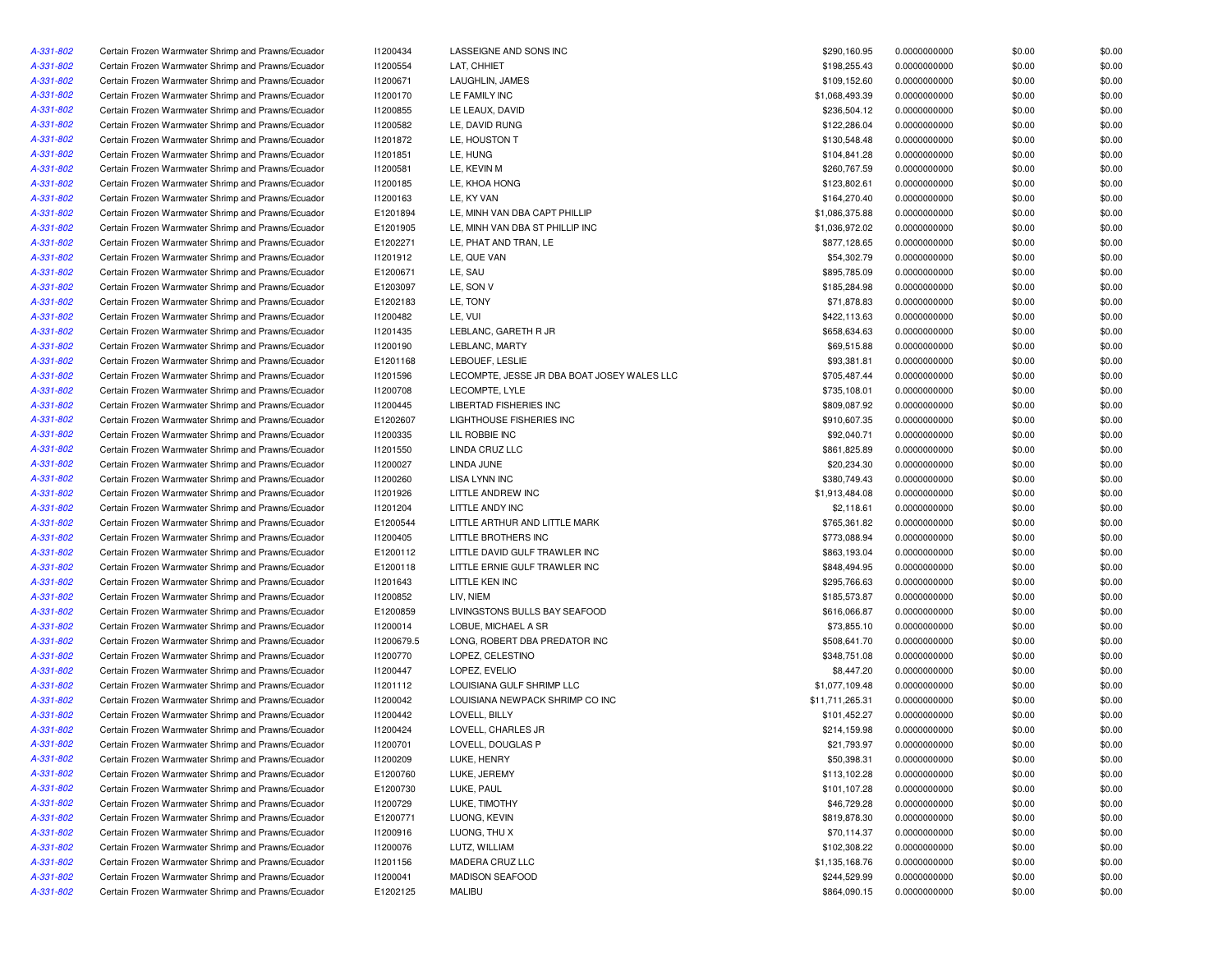| A-331-802 | Certain Frozen Warmwater Shrimp and Prawns/Ecuador | I1201255        | MALOLO LLC                                 | \$675,937.81    | 0.0000000000 | \$0.00 | \$0.00 |
|-----------|----------------------------------------------------|-----------------|--------------------------------------------|-----------------|--------------|--------|--------|
| A-331-802 | Certain Frozen Warmwater Shrimp and Prawns/Ecuador | 11200372        | MANTEO SHRIMP CO                           | \$805,561.87    | 0.0000000000 | \$0.00 | \$0.00 |
| A-331-802 | Certain Frozen Warmwater Shrimp and Prawns/Ecuador | 11200935        | MAO, CHANDARASY                            | \$173,224.90    | 0.0000000000 | \$0.00 | \$0.00 |
| A-331-802 | Certain Frozen Warmwater Shrimp and Prawns/Ecuador | I1200854        | MAO, KIM                                   | \$220,733.42    | 0.0000000000 | \$0.00 | \$0.00 |
| A-331-802 | Certain Frozen Warmwater Shrimp and Prawns/Ecuador | I1200507        | MARCO CORP                                 | \$625,364.50    | 0.0000000000 | \$0.00 | \$0.00 |
| A-331-802 | Certain Frozen Warmwater Shrimp and Prawns/Ecuador | E1201965        | MARENO, ANSLEY                             | \$175,641.39    | 0.0000000000 | \$0.00 | \$0.00 |
| A-331-802 | Certain Frozen Warmwater Shrimp and Prawns/Ecuador | E1200639        | MARENO, KENNETH                            | \$197,923.67    | 0.0000000000 | \$0.00 | \$0.00 |
| A-331-802 | Certain Frozen Warmwater Shrimp and Prawns/Ecuador | 11200693        | MARIA ELENA INC                            | \$32,597.42     | 0.0000000000 | \$0.00 | \$0.00 |
| A-331-802 | Certain Frozen Warmwater Shrimp and Prawns/Ecuador | 11200456        | MARIACHI TRAWLERS INC                      | \$658,122.67    | 0.0000000000 | \$0.00 | \$0.00 |
| A-331-802 | Certain Frozen Warmwater Shrimp and Prawns/Ecuador | E1201443        | MARIE TERESA INC                           | \$1,338,058.15  | 0.0000000000 | \$0.00 | \$0.00 |
| A-331-802 | Certain Frozen Warmwater Shrimp and Prawns/Ecuador | 11201902        | <b>MARISA ELIDA INC</b>                    | \$724,654.70    | 0.0000000000 | \$0.00 | \$0.00 |
| A-331-802 | Certain Frozen Warmwater Shrimp and Prawns/Ecuador | E1200705        | MARQUIZE, KIP                              | \$307,425.06    | 0.0000000000 | \$0.00 | \$0.00 |
| A-331-802 | Certain Frozen Warmwater Shrimp and Prawns/Ecuador | 11200981        | MARTIN, DENNIS                             | \$140,100.00    | 0.0000000000 | \$0.00 | \$0.00 |
| A-331-802 | Certain Frozen Warmwater Shrimp and Prawns/Ecuador | I1200785        | MARY BEA INC                               | \$1,126,114.60  | 0.0000000000 | \$0.00 | \$0.00 |
| A-331-802 | Certain Frozen Warmwater Shrimp and Prawns/Ecuador | 11200023        | <b>MASTER ALSTON</b>                       | \$1,033,976.07  | 0.0000000000 | \$0.00 | \$0.00 |
| A-331-802 | Certain Frozen Warmwater Shrimp and Prawns/Ecuador | E1201165        | MASTER GERALD TRAWLERS INC                 | \$1,244,726.66  | 0.0000000000 | \$0.00 | \$0.00 |
| A-331-802 | Certain Frozen Warmwater Shrimp and Prawns/Ecuador | E1200944        | MASTER JEFFREY INC                         | \$1,844,163.40  | 0.0000000000 | \$0.00 | \$0.00 |
| A-331-802 | Certain Frozen Warmwater Shrimp and Prawns/Ecuador | E1200566        | MASTER JIMBO INC                           | \$417,702.68    |              | \$0.00 | \$0.00 |
|           |                                                    |                 | MASTER JUSTIN INC C/O WILBERT KRAEMER      |                 | 0.0000000000 |        |        |
| A-331-802 | Certain Frozen Warmwater Shrimp and Prawns/Ecuador | 11200733        |                                            | \$320,857.14    | 0.0000000000 | \$0.00 | \$0.00 |
| A-331-802 | Certain Frozen Warmwater Shrimp and Prawns/Ecuador | 11201653        | MASTER KEN INC                             | \$395,700.75    | 0.0000000000 | \$0.00 | \$0.00 |
| A-331-802 | Certain Frozen Warmwater Shrimp and Prawns/Ecuador | E1200706        | MASTER MIKE INC                            | \$1,344,031.36  | 0.0000000000 | \$0.00 | \$0.00 |
| A-331-802 | Certain Frozen Warmwater Shrimp and Prawns/Ecuador | E1201138        | MASTER RONALD INC DBA RONALD E             | \$1,173,222.07  | 0.0000000000 | \$0.00 | \$0.00 |
| A-331-802 | Certain Frozen Warmwater Shrimp and Prawns/Ecuador | E1201662        | MATHERNE, JAMES J JR                       | \$134,936.80    | 0.0000000000 | \$0.00 | \$0.00 |
| A-331-802 | Certain Frozen Warmwater Shrimp and Prawns/Ecuador | E1201690        | MATHERNE, JAMES J SR                       | \$161,107.35    | 0.0000000000 | \$0.00 | \$0.00 |
| A-331-802 | Certain Frozen Warmwater Shrimp and Prawns/Ecuador | 11201467        | MATHERNE, LARRY JR                         | \$49,627.73     | 0.0000000000 | \$0.00 | \$0.00 |
| A-331-802 | Certain Frozen Warmwater Shrimp and Prawns/Ecuador | 11200491        | MATHEWS, PATRICK T                         | \$2,645,424.93  | 0.0000000000 | \$0.00 | \$0.00 |
| A-331-802 | Certain Frozen Warmwater Shrimp and Prawns/Ecuador | 11200598        | MAVAR, MARK D                              | \$23,804,287.78 | 0.0000000000 | \$0.00 | \$0.00 |
| A-331-802 | Certain Frozen Warmwater Shrimp and Prawns/Ecuador | E1200657        | <b>MAYPORTER INC</b>                       | \$503,572.86    | 0.0000000000 | \$0.00 | \$0.00 |
| A-331-802 | Certain Frozen Warmwater Shrimp and Prawns/Ecuador | <b>I1200560</b> | MCANESPY, HENRY                            | \$131,152.75    | 0.0000000000 | \$0.00 | \$0.00 |
| A-331-802 | Certain Frozen Warmwater Shrimp and Prawns/Ecuador | I1200553        | MCANESPY, LOUIS                            | \$77,016.60     | 0.0000000000 | \$0.00 | \$0.00 |
| A-331-802 | Certain Frozen Warmwater Shrimp and Prawns/Ecuador | E1202465        | MCCALL, ROY TERRY                          | \$56,321.10     | 0.0000000000 | \$0.00 | \$0.00 |
| A-331-802 | Certain Frozen Warmwater Shrimp and Prawns/Ecuador | E1202822        | MCCLELLAN, EUGENE GARDNER DBA MISS GEORGIA | \$239,787.40    | 0.0000000000 | \$0.00 | \$0.00 |
| A-331-802 | Certain Frozen Warmwater Shrimp and Prawns/Ecuador | E1202429        | MCKENZIE, GEORGE B JR                      | \$212,180.19    | 0.0000000000 | \$0.00 | \$0.00 |
| A-331-802 | Certain Frozen Warmwater Shrimp and Prawns/Ecuador | 11200425        | MER SHRIMP INC                             | \$359,630.09    | 0.0000000000 | \$0.00 | \$0.00 |
| A-331-802 | Certain Frozen Warmwater Shrimp and Prawns/Ecuador | E1202466        | MILES, RICKY DAVID                         | \$186,489.08    | 0.0000000000 | \$0.00 | \$0.00 |
| A-331-802 | Certain Frozen Warmwater Shrimp and Prawns/Ecuador | 11201830        | MILLIS, TIMMIE LEE                         | \$280,646.98    | 0.0000000000 | \$0.00 | \$0.00 |
| A-331-802 | Certain Frozen Warmwater Shrimp and Prawns/Ecuador | 11201588        | MISS ADRIANNA INC                          | \$230,535.40    | 0.0000000000 | \$0.00 | \$0.00 |
| A-331-802 | Certain Frozen Warmwater Shrimp and Prawns/Ecuador | E1201972        | MISS ASHLEIGH INC                          | \$1,278,705.52  | 0.0000000000 | \$0.00 | \$0.00 |
| A-331-802 | Certain Frozen Warmwater Shrimp and Prawns/Ecuador | E1201975        | MISS BARBARA INC                           | \$1,159,166.22  | 0.0000000000 | \$0.00 | \$0.00 |
| A-331-802 | Certain Frozen Warmwater Shrimp and Prawns/Ecuador | E1200052        | MISS BERNADETTE A INC                      | \$856,253.73    | 0.0000000000 | \$0.00 | \$0.00 |
| A-331-802 | Certain Frozen Warmwater Shrimp and Prawns/Ecuador | 11201548        | MISS CANDACE NICOLE INC                    | \$787,250.17    | 0.0000000000 | \$0.00 | \$0.00 |
| A-331-802 | Certain Frozen Warmwater Shrimp and Prawns/Ecuador | 11201267        | MISS CAROLINE INC                          | \$802,564.13    | 0.0000000000 | \$0.00 | \$0.00 |
| A-331-802 | Certain Frozen Warmwater Shrimp and Prawns/Ecuador | 11201202        | MISS CAROLYN LOUISE INC                    | \$1,448,262.07  | 0.0000000000 | \$0.00 | \$0.00 |
| A-331-802 | Certain Frozen Warmwater Shrimp and Prawns/Ecuador | 11200965        | MISS CLEDA JO INC                          | \$1,148,640.75  | 0.0000000000 | \$0.00 | \$0.00 |
| A-331-802 | Certain Frozen Warmwater Shrimp and Prawns/Ecuador | 11201217        | MISS DANIELLE GULF TRAWLER INC             | \$729,927.60    | 0.0000000000 | \$0.00 | \$0.00 |
| A-331-802 | Certain Frozen Warmwater Shrimp and Prawns/Ecuador | E1202625        | MISS ELLIE INC                             | \$609,646.98    | 0.0000000000 | \$0.00 | \$0.00 |
| A-331-802 | Certain Frozen Warmwater Shrimp and Prawns/Ecuador | 11200378        | <b>MISS FINA INC</b>                       | \$631,079.55    | 0.0000000000 | \$0.00 | \$0.00 |
| A-331-802 | Certain Frozen Warmwater Shrimp and Prawns/Ecuador | E1201974        | MISS HANNAH INC                            | \$1,404,802.91  | 0.0000000000 | \$0.00 | \$0.00 |
|           |                                                    |                 |                                            |                 |              |        |        |
| A-331-802 | Certain Frozen Warmwater Shrimp and Prawns/Ecuador | 11201600        | MISS HILARY INC<br>MISS JEANETTE B         | \$737,801.77    | 0.0000000000 | \$0.00 | \$0.00 |
| A-331-802 | Certain Frozen Warmwater Shrimp and Prawns/Ecuador | 11200879        |                                            | \$829,499.18    | 0.0000000000 | \$0.00 | \$0.00 |
| A-331-802 | Certain Frozen Warmwater Shrimp and Prawns/Ecuador | 11200841        | MISS KANDY TRAN LLC                        | \$1,755,369.65  | 0.0000000000 | \$0.00 | \$0.00 |
| A-331-802 | Certain Frozen Warmwater Shrimp and Prawns/Ecuador | E1201341        | MISS KATHI INC                             | \$1,124,239.21  | 0.0000000000 | \$0.00 | \$0.00 |
| A-331-802 | Certain Frozen Warmwater Shrimp and Prawns/Ecuador | 11200025        | <b>MISS KELSEY</b>                         | \$902,029.02    | 0.0000000000 | \$0.00 | \$0.00 |
| A-331-802 | Certain Frozen Warmwater Shrimp and Prawns/Ecuador | 11200687        | MISS LIZ INC                               | \$58,189.26     | 0.0000000000 | \$0.00 | \$0.00 |
| A-331-802 | Certain Frozen Warmwater Shrimp and Prawns/Ecuador | E1201966        | MISS LORAINE INC                           | \$993,721.23    | 0.0000000000 | \$0.00 | \$0.00 |
| A-331-802 | Certain Frozen Warmwater Shrimp and Prawns/Ecuador | E1202658        | <b>MISS LORIE</b>                          | \$865,424.13    | 0.0000000000 | \$0.00 | \$0.00 |
| A-331-802 | Certain Frozen Warmwater Shrimp and Prawns/Ecuador | E1200146        | MISS MADELINE INC                          | \$826,151.08    | 0.0000000000 | \$0.00 | \$0.00 |
| A-331-802 | Certain Frozen Warmwater Shrimp and Prawns/Ecuador | 11201159        | MISS MARIE INC                             | \$618,550.17    | 0.0000000000 | \$0.00 | \$0.00 |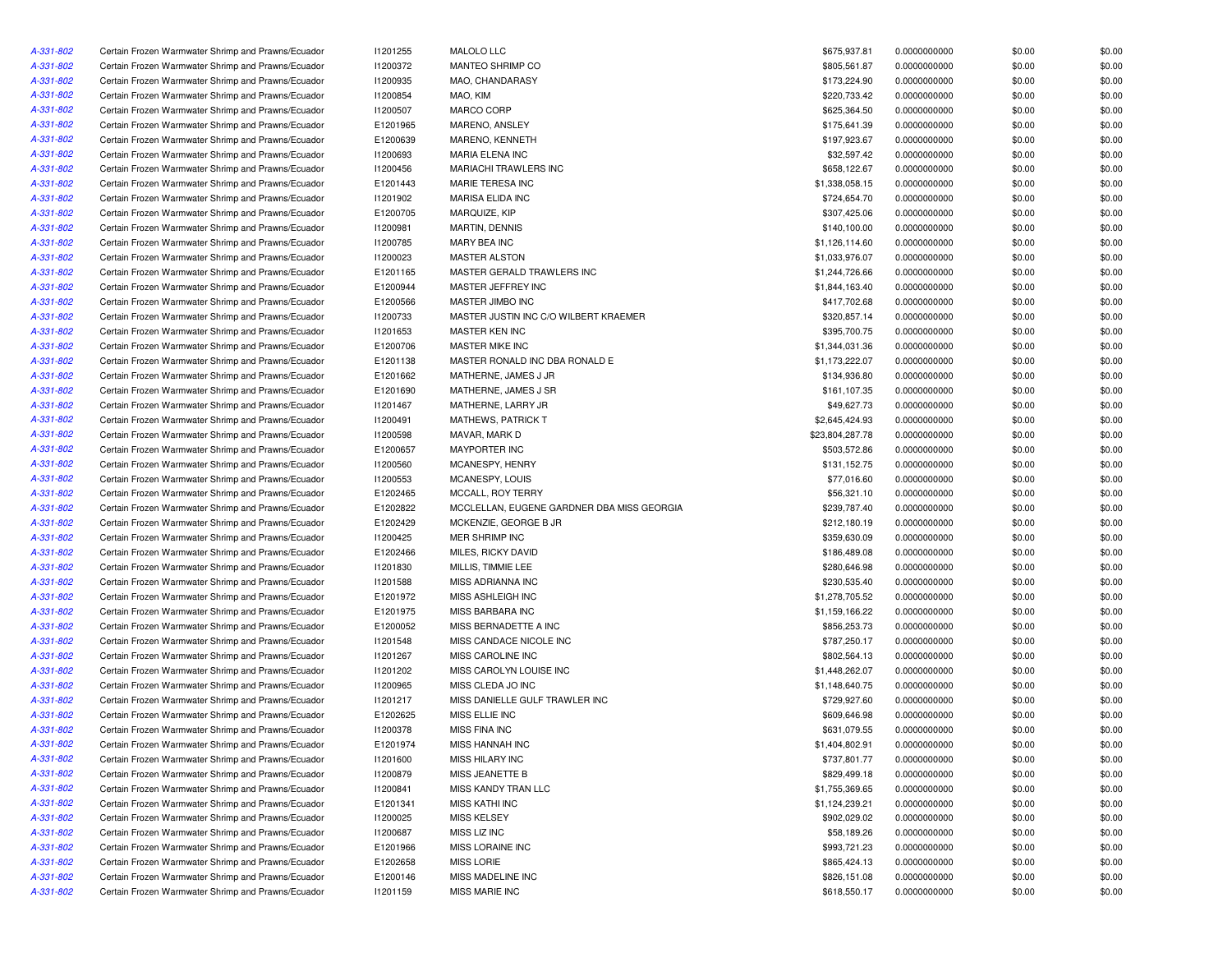| A-331-802 | Certain Frozen Warmwater Shrimp and Prawns/Ecuador | 11201228 | MISS MARILYN LOUISE INC                    | \$1,097,181.27 | 0.0000000000 | \$0.00 | \$0.00 |
|-----------|----------------------------------------------------|----------|--------------------------------------------|----------------|--------------|--------|--------|
| A-331-802 | Certain Frozen Warmwater Shrimp and Prawns/Ecuador | E1201624 | MISS MARISSA INC                           | \$710,301.47   | 0.0000000000 | \$0.00 | \$0.00 |
| A-331-802 | Certain Frozen Warmwater Shrimp and Prawns/Ecuador | E1200129 | MISS RHIANNA INC                           | \$638,704.66   | 0.0000000000 | \$0.00 | \$0.00 |
| A-331-802 | Certain Frozen Warmwater Shrimp and Prawns/Ecuador | 11201292 | MISS VERNA INC                             | \$736,825.72   | 0.0000000000 | \$0.00 | \$0.00 |
| A-331-802 | Certain Frozen Warmwater Shrimp and Prawns/Ecuador | 11201622 | MISS WINNIE INC                            | \$549,849.77   | 0.0000000000 | \$0.00 | \$0.00 |
| A-331-802 | Certain Frozen Warmwater Shrimp and Prawns/Ecuador | 11200781 | MIZ SHIRLEY INC                            | \$603,708.13   | 0.0000000000 | \$0.00 | \$0.00 |
| A-331-802 | Certain Frozen Warmwater Shrimp and Prawns/Ecuador | I1200604 | MOBLEY, BRYAN A                            | \$145,566.77   | 0.0000000000 | \$0.00 | \$0.00 |
| A-331-802 | Certain Frozen Warmwater Shrimp and Prawns/Ecuador | E1201048 | MOLL, JERRY JR                             | \$44,044.56    | 0.0000000000 | \$0.00 | \$0.00 |
| A-331-802 | Certain Frozen Warmwater Shrimp and Prawns/Ecuador | 11201505 | MOM AND DAD INC                            | \$385,923.35   | 0.0000000000 | \$0.00 | \$0.00 |
| A-331-802 | Certain Frozen Warmwater Shrimp and Prawns/Ecuador | I1200744 | MOORE, RICHARD E DBA JP MOORE INC          | \$466,637.79   | 0.0000000000 | \$0.00 | \$0.00 |
| A-331-802 | Certain Frozen Warmwater Shrimp and Prawns/Ecuador | I1200227 | MORRIS, JESSE SR                           | \$76,655.19    | 0.0000000000 | \$0.00 | \$0.00 |
| A-331-802 | Certain Frozen Warmwater Shrimp and Prawns/Ecuador | E1202848 | MORRISON, STEPHEN D JR                     | \$455,380.69   | 0.0000000000 | \$0.00 | \$0.00 |
| A-331-802 | Certain Frozen Warmwater Shrimp and Prawns/Ecuador | I1201577 | MOTLEY, KENNETH DBA MISS HAZEL INC         | \$302,389.94   | 0.0000000000 | \$0.00 | \$0.00 |
| A-331-802 | Certain Frozen Warmwater Shrimp and Prawns/Ecuador | E1201860 | MUTH, GARY J SR                            | \$129,171.34   | 0.0000000000 | \$0.00 | \$0.00 |
| A-331-802 | Certain Frozen Warmwater Shrimp and Prawns/Ecuador | 11201806 | MY THREE SONS INC                          | \$171,629.36   | 0.0000000000 | \$0.00 | \$0.00 |
| A-331-802 | Certain Frozen Warmwater Shrimp and Prawns/Ecuador | 11200496 | NACCIO, ANDREW                             | \$103,836.71   | 0.0000000000 | \$0.00 | \$0.00 |
|           |                                                    |          |                                            | \$664,727.63   |              |        | \$0.00 |
| A-331-802 | Certain Frozen Warmwater Shrimp and Prawns/Ecuador | 11200600 | NANCY JOY INC                              |                | 0.0000000000 | \$0.00 |        |
| A-331-802 | Certain Frozen Warmwater Shrimp and Prawns/Ecuador | I1200987 | NAQUIN, ANTOINE JR                         | \$155,375.95   | 0.0000000000 | \$0.00 | \$0.00 |
| A-331-802 | Certain Frozen Warmwater Shrimp and Prawns/Ecuador | E1200059 | NAQUIN, BOBBY J                            | \$267,549.95   | 0.0000000000 | \$0.00 | \$0.00 |
| A-331-802 | Certain Frozen Warmwater Shrimp and Prawns/Ecuador | 11201254 | NAUTILUS LLC                               | \$744,991.29   | 0.0000000000 | \$0.00 | \$0.00 |
| A-331-802 | Certain Frozen Warmwater Shrimp and Prawns/Ecuador | E1200866 | NEELY, BOBBY H                             | \$89,059.74    | 0.0000000000 | \$0.00 | \$0.00 |
| A-331-802 | Certain Frozen Warmwater Shrimp and Prawns/Ecuador | 11201378 | NELSON, GORDON KENT SR                     | \$125,885.99   | 0.0000000000 | \$0.00 | \$0.00 |
| A-331-802 | Certain Frozen Warmwater Shrimp and Prawns/Ecuador | E1202478 | NELSON, GORDON W III                       | \$198,547.09   | 0.0000000000 | \$0.00 | \$0.00 |
| A-331-802 | Certain Frozen Warmwater Shrimp and Prawns/Ecuador | E1202500 | NELSONS QUALITY SHRIMP COMPANY             | \$1,215,492.62 | 0.0000000000 | \$0.00 | \$0.00 |
| A-331-802 | Certain Frozen Warmwater Shrimp and Prawns/Ecuador | E1202220 | <b>NEW WAY INC</b>                         | \$941,258.94   | 0.0000000000 | \$0.00 | \$0.00 |
| A-331-802 | Certain Frozen Warmwater Shrimp and Prawns/Ecuador | 11200153 | NGO, VU HOANG                              | \$300,101.96   | 0.0000000000 | \$0.00 | \$0.00 |
| A-331-802 | Certain Frozen Warmwater Shrimp and Prawns/Ecuador | E1202044 | NGUYEN, ANDY THUY                          | \$892,345.86   | 0.0000000000 | \$0.00 | \$0.00 |
| A-331-802 | Certain Frozen Warmwater Shrimp and Prawns/Ecuador | E1203122 | NGUYEN, BA VAN                             | \$85,569.65    | 0.0000000000 | \$0.00 | \$0.00 |
| A-331-802 | Certain Frozen Warmwater Shrimp and Prawns/Ecuador | E1201927 | NGUYEN, BA                                 | \$73,169.54    | 0.0000000000 | \$0.00 | \$0.00 |
| A-331-802 | Certain Frozen Warmwater Shrimp and Prawns/Ecuador | E1200668 | NGUYEN, BAY VAN                            | \$179,671.46   | 0.0000000000 | \$0.00 | \$0.00 |
| A-331-802 | Certain Frozen Warmwater Shrimp and Prawns/Ecuador | E1201983 | NGUYEN, BE                                 | \$57,810.41    | 0.0000000000 | \$0.00 | \$0.00 |
| A-331-802 | Certain Frozen Warmwater Shrimp and Prawns/Ecuador | 11200810 | NGUYEN, BINH V                             | \$205,428.88   | 0.0000000000 | \$0.00 | \$0.00 |
| A-331-802 | Certain Frozen Warmwater Shrimp and Prawns/Ecuador | E1202772 | NGUYEN, BINH VAN                           | \$608,311.53   | 0.0000000000 | \$0.00 | \$0.00 |
| A-331-802 | Certain Frozen Warmwater Shrimp and Prawns/Ecuador | I1200564 | NGUYEN, CANH DBA SIM CORPORATION           | \$276,712.02   | 0.0000000000 | \$0.00 | \$0.00 |
| A-331-802 | Certain Frozen Warmwater Shrimp and Prawns/Ecuador | E1202847 | NGUYEN, CHUC TAN                           | \$1,362,361.43 | 0.0000000000 | \$0.00 | \$0.00 |
| A-331-802 | Certain Frozen Warmwater Shrimp and Prawns/Ecuador | 11200294 | NGUYEN, DAN V                              | \$895,081.13   | 0.0000000000 | \$0.00 | \$0.00 |
| A-331-802 | Certain Frozen Warmwater Shrimp and Prawns/Ecuador | E1202795 | NGUYEN, DANG                               | \$1,457,824.18 | 0.0000000000 | \$0.00 | \$0.00 |
| A-331-802 | Certain Frozen Warmwater Shrimp and Prawns/Ecuador | E1201934 | NGUYEN, DAY                                | \$35,519.44    | 0.0000000000 | \$0.00 | \$0.00 |
| A-331-802 | Certain Frozen Warmwater Shrimp and Prawns/Ecuador | 11201120 | NGUYEN, DEN AND NGO, TAM DBA MASTER JOHNNY | \$53,703.94    | 0.0000000000 | \$0.00 | \$0.00 |
| A-331-802 | Certain Frozen Warmwater Shrimp and Prawns/Ecuador | E1200408 | NGUYEN, DIEN                               | \$134,619.00   | 0.0000000000 | \$0.00 | \$0.00 |
| A-331-802 | Certain Frozen Warmwater Shrimp and Prawns/Ecuador | E1201120 | NGUYEN, DINH DBA BIG LUCAS                 | \$1,011,950.82 | 0.0000000000 | \$0.00 | \$0.00 |
| A-331-802 | Certain Frozen Warmwater Shrimp and Prawns/Ecuador | E1201108 | NGUYEN, DINH DBA ST LUCAS                  | \$762,804.79   | 0.0000000000 | \$0.00 | \$0.00 |
| A-331-802 | Certain Frozen Warmwater Shrimp and Prawns/Ecuador | I1200175 | NGUYEN, DUC                                | \$200,134.50   | 0.0000000000 | \$0.00 | \$0.00 |
| A-331-802 | Certain Frozen Warmwater Shrimp and Prawns/Ecuador | E1202201 | NGUYEN, DUNG ANH AND XUAN DUONG            | \$489,331.60   | 0.0000000000 | \$0.00 | \$0.00 |
|           |                                                    |          |                                            |                |              |        |        |
| A-331-802 | Certain Frozen Warmwater Shrimp and Prawns/Ecuador | 11201383 | NGUYEN, ELIZABETH                          | \$2,525,830.06 | 0.0000000000 | \$0.00 | \$0.00 |
| A-331-802 | Certain Frozen Warmwater Shrimp and Prawns/Ecuador | I1200954 | NGUYEN, GIAU V                             | \$135,813.00   | 0.0000000000 | \$0.00 | \$0.00 |
| A-331-802 | Certain Frozen Warmwater Shrimp and Prawns/Ecuador | I1200845 | NGUYEN, HA                                 | \$165,611.14   | 0.0000000000 | \$0.00 | \$0.00 |
| A-331-802 | Certain Frozen Warmwater Shrimp and Prawns/Ecuador | 11200872 | NGUYEN, HA T                               | \$340,836.72   | 0.0000000000 | \$0.00 | \$0.00 |
| A-331-802 | Certain Frozen Warmwater Shrimp and Prawns/Ecuador | 11201701 | NGUYEN, HAN VAN                            | \$712,316.14   | 0.0000000000 | \$0.00 | \$0.00 |
| A-331-802 | Certain Frozen Warmwater Shrimp and Prawns/Ecuador | E1202072 | NGUYEN, HAN VAN                            | \$601,578.42   | 0.0000000000 | \$0.00 | \$0.00 |
| A-331-802 | Certain Frozen Warmwater Shrimp and Prawns/Ecuador | E1203096 | NGUYEN, HARRY DBA MISS JENNIFER            | \$848,337.53   | 0.0000000000 | \$0.00 | \$0.00 |
| A-331-802 | Certain Frozen Warmwater Shrimp and Prawns/Ecuador | E1202254 | NGUYEN, HENRI HIEP                         | \$95,762.27    | 0.0000000000 | \$0.00 | \$0.00 |
| A-331-802 | Certain Frozen Warmwater Shrimp and Prawns/Ecuador | I1200547 | NGUYEN, HENRY TRANG                        | \$189,792.97   | 0.0000000000 | \$0.00 | \$0.00 |
| A-331-802 | Certain Frozen Warmwater Shrimp and Prawns/Ecuador | E1200692 | NGUYEN, HIEN                               | \$644,956.19   | 0.0000000000 | \$0.00 | \$0.00 |
| A-331-802 | Certain Frozen Warmwater Shrimp and Prawns/Ecuador | E1201512 | NGUYEN, HOA                                | \$420,616.70   | 0.0000000000 | \$0.00 | \$0.00 |
| A-331-802 | Certain Frozen Warmwater Shrimp and Prawns/Ecuador | 11201196 | NGUYEN, HOANG T                            | \$2,077.00     | 0.0000000000 | \$0.00 | \$0.00 |
| A-331-802 | Certain Frozen Warmwater Shrimp and Prawns/Ecuador | 11200189 | NGUYEN, HOANG                              | \$386,534.14   | 0.0000000000 | \$0.00 | \$0.00 |
| A-331-802 | Certain Frozen Warmwater Shrimp and Prawns/Ecuador | E1202789 | NGUYEN, HUNG MANH                          | \$676,619.89   | 0.0000000000 | \$0.00 | \$0.00 |
|           |                                                    |          |                                            |                |              |        |        |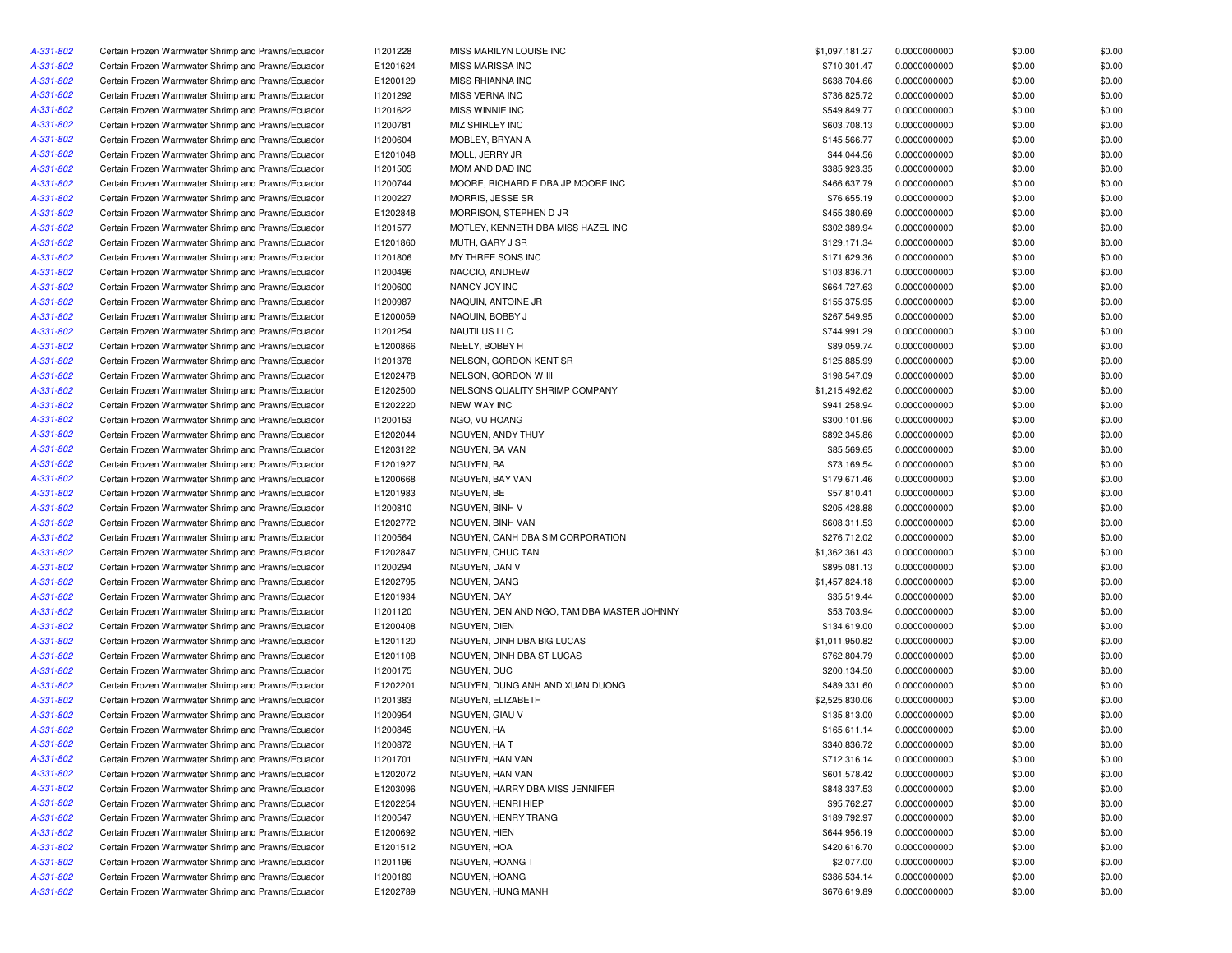| A-331-802              | Certain Frozen Warmwater Shrimp and Prawns/Ecuador | 11200162 | NGUYEN, HUNG V                       | \$177,775.44   | 0.0000000000 | \$0.00           | \$0.00           |
|------------------------|----------------------------------------------------|----------|--------------------------------------|----------------|--------------|------------------|------------------|
| A-331-802              | Certain Frozen Warmwater Shrimp and Prawns/Ecuador | 11200228 | NGUYEN, HUNG VAN                     | \$125,913.00   | 0.0000000000 | \$0.00           | \$0.00           |
| A-331-802              | Certain Frozen Warmwater Shrimp and Prawns/Ecuador | E1202342 | NGUYEN, JEFFERSON                    | \$53,796.29    | 0.0000000000 | \$0.00           | \$0.00           |
| A-331-802              | Certain Frozen Warmwater Shrimp and Prawns/Ecuador | E1203110 | NGUYEN, JENNIFER                     | \$156,830.91   | 0.0000000000 | \$0.00           | \$0.00           |
| A-331-802              | Certain Frozen Warmwater Shrimp and Prawns/Ecuador | E1203223 | NGUYEN, KEVIN                        | \$30,023.65    | 0.0000000000 | \$0.00           | \$0.00           |
| A-331-802              | Certain Frozen Warmwater Shrimp and Prawns/Ecuador | 11200532 | NGUYEN, KHAI                         | \$2,468,278.90 | 0.0000000000 | \$0.00           | \$0.00           |
| A-331-802              | Certain Frozen Warmwater Shrimp and Prawns/Ecuador | 11200712 | NGUYEN, KIM MAI                      | \$1,342,648.34 | 0.0000000000 | \$0.00           | \$0.00           |
| A-331-802              | Certain Frozen Warmwater Shrimp and Prawns/Ecuador | 11200369 | NGUYEN, LAI                          | \$12,000.00    | 0.0000000000 | \$0.00           | \$0.00           |
| A-331-802              | Certain Frozen Warmwater Shrimp and Prawns/Ecuador | E1201567 | NGUYEN, LAM VAN                      | \$960,924.43   | 0.0000000000 | \$0.00           | \$0.00           |
| A-331-802              | Certain Frozen Warmwater Shrimp and Prawns/Ecuador | 11200619 | NGUYEN, LANG                         | \$298,929.73   | 0.0000000000 | \$0.00           | \$0.00           |
| A-331-802              | Certain Frozen Warmwater Shrimp and Prawns/Ecuador | 11200199 | NGUYEN, LAP                          | \$478,260.85   | 0.0000000000 | \$0.00           | \$0.00           |
| A-331-802              | Certain Frozen Warmwater Shrimp and Prawns/Ecuador | 11200171 | NGUYEN, LAP VAN                      | \$201,972.58   | 0.0000000000 | \$0.00           | \$0.00           |
| A-331-802              | Certain Frozen Warmwater Shrimp and Prawns/Ecuador | 11200730 | NGUYEN. LIEN THI                     | \$112,829.84   | 0.0000000000 | \$0.00           | \$0.00           |
| A-331-802              | Certain Frozen Warmwater Shrimp and Prawns/Ecuador | I1200565 | NGUYEN, LONG THANH                   | \$88,069.71    | 0.0000000000 | \$0.00           | \$0.00           |
| A-331-802              | Certain Frozen Warmwater Shrimp and Prawns/Ecuador | 11200590 | NGUYEN. LUOM T                       | \$180,986.18   | 0.0000000000 | \$0.00           | \$0.00           |
| A-331-802              | Certain Frozen Warmwater Shrimp and Prawns/Ecuador | 11200296 | NGUYEN, MAN VAN                      | \$742,236.82   | 0.0000000000 | \$0.00           | \$0.00           |
| A-331-802              | Certain Frozen Warmwater Shrimp and Prawns/Ecuador | 11201884 | NGUYEN, MAO V                        | \$73,654.97    | 0.0000000000 | \$0.00           | \$0.00           |
| A-331-802              | Certain Frozen Warmwater Shrimp and Prawns/Ecuador | E1202783 | NGUYEN, MARY                         | \$496,853.50   | 0.0000000000 | \$0.00           | \$0.00           |
| A-331-802              | Certain Frozen Warmwater Shrimp and Prawns/Ecuador | 11200666 | NGUYEN, MINH Q                       | \$1,237,652.19 | 0.0000000000 | \$0.00           | \$0.00           |
| A-331-802              | Certain Frozen Warmwater Shrimp and Prawns/Ecuador | E1202933 | NGUYEN, MINH                         | \$625,472.26   | 0.0000000000 | \$0.00           | \$0.00           |
| A-331-802              | Certain Frozen Warmwater Shrimp and Prawns/Ecuador | 11200624 | NGUYEN, MINH                         | \$196,360.54   | 0.0000000000 | \$0.00           | \$0.00           |
| A-331-802              | Certain Frozen Warmwater Shrimp and Prawns/Ecuador | 11200166 | NGUYEN, MUOI                         | \$410,770.59   | 0.0000000000 | \$0.00           | \$0.00           |
| A-331-802              | Certain Frozen Warmwater Shrimp and Prawns/Ecuador | E1202054 | NGUYEN, NAM VAN                      | \$36,039.17    | 0.0000000000 | \$0.00           | \$0.00           |
| A-331-802              | Certain Frozen Warmwater Shrimp and Prawns/Ecuador | E1202037 | NGUYEN, NGHIEP THANH DBA SAINT CLARA | \$1,000,891.08 | 0.0000000000 | \$0.00           | \$0.00           |
| A-331-802              | Certain Frozen Warmwater Shrimp and Prawns/Ecuador | E1202030 | NGUYEN, NGHIEP DBA BETHANY INC       | \$693,177.36   | 0.0000000000 | \$0.00           | \$0.00           |
| A-331-802              | Certain Frozen Warmwater Shrimp and Prawns/Ecuador | 11200620 | NGUYEN, NGOC TIM                     | \$186,414.96   | 0.0000000000 | \$0.00           | \$0.00           |
| A-331-802              | Certain Frozen Warmwater Shrimp and Prawns/Ecuador | I1200847 | NGUYEN, NGOC VAN                     | \$88,298.31    | 0.0000000000 | \$0.00           | \$0.00           |
| A-331-802              | Certain Frozen Warmwater Shrimp and Prawns/Ecuador | 11200570 | NGUYEN, NUONG DBA CAPT SANG LLC      | \$699,736.52   | 0.0000000000 | \$0.00           | \$0.00           |
| A-331-802              | Certain Frozen Warmwater Shrimp and Prawns/Ecuador | 11201214 | NGUYEN, QUANG KHIEM                  | \$444,006.94   | 0.0000000000 | \$0.00           | \$0.00           |
| A-331-802              | Certain Frozen Warmwater Shrimp and Prawns/Ecuador | 11201847 | NGUYEN, QUYEN M                      | \$145,014.15   | 0.0000000000 | \$0.00           | \$0.00           |
| A-331-802              | Certain Frozen Warmwater Shrimp and Prawns/Ecuador | I1200247 | NGUYEN, QUYEN T                      | \$129,721.55   | 0.0000000000 | \$0.00           | \$0.00           |
| A-331-802              | Certain Frozen Warmwater Shrimp and Prawns/Ecuador | 11201716 | NGUYEN, ROE VAN                      | \$393,740.20   | 0.0000000000 | \$0.00           | \$0.00           |
| A-331-802              | Certain Frozen Warmwater Shrimp and Prawns/Ecuador | 11201629 | NGUYEN, ROSE DBA S AND T MARINE INC  | \$873,895.80   | 0.0000000000 | \$0.00           | \$0.00           |
| A-331-802              | Certain Frozen Warmwater Shrimp and Prawns/Ecuador | 11201627 | NGUYEN, ROSE DBA R & C MARINE INC    | \$807,247.05   | 0.0000000000 | \$0.00           | \$0.00           |
| A-331-802              | Certain Frozen Warmwater Shrimp and Prawns/Ecuador | 11200578 | NGUYEN, SAU VAN                      | \$136,059.77   | 0.0000000000 | \$0.00           | \$0.00           |
| A-331-802              | Certain Frozen Warmwater Shrimp and Prawns/Ecuador | E1201584 | NGUYEN, SUNG                         | \$69,746.86    | 0.0000000000 | \$0.00           | \$0.00           |
| A-331-802              | Certain Frozen Warmwater Shrimp and Prawns/Ecuador | 11201865 | NGUYEN, TAI T                        | \$65,532.17    | 0.0000000000 | \$0.00           | \$0.00           |
| A-331-802              | Certain Frozen Warmwater Shrimp and Prawns/Ecuador | E1202918 | NGUYEN, TAM MINH                     | \$766,845.63   | 0.0000000000 | \$0.00           | \$0.00           |
| A-331-802              | Certain Frozen Warmwater Shrimp and Prawns/Ecuador | 11200945 | NGUYEN, TAM VAN                      | \$178,978.56   | 0.0000000000 | \$0.00           | \$0.00           |
| A-331-802              | Certain Frozen Warmwater Shrimp and Prawns/Ecuador | E1202175 | NGUYEN, TAN                          | \$392,538.18   | 0.0000000000 | \$0.00           | \$0.00           |
| A-331-802              | Certain Frozen Warmwater Shrimp and Prawns/Ecuador | I1200285 | NGUYEN, THANH                        | \$290,259.14   | 0.0000000000 | \$0.00           | \$0.00           |
| A-331-802              | Certain Frozen Warmwater Shrimp and Prawns/Ecuador | 11200291 | NGUYEN, THANH THI                    | \$22,499.82    | 0.0000000000 | \$0.00           | \$0.00           |
| A-331-802              | Certain Frozen Warmwater Shrimp and Prawns/Ecuador | 11201135 | NGUYEN, THOMAS                       | \$439,547.12   | 0.0000000000 | \$0.00           | \$0.00           |
| A-331-802              | Certain Frozen Warmwater Shrimp and Prawns/Ecuador | 11201626 | NGUYEN, THU VAN                      | \$7,332,319.82 | 0.0000000000 | \$0.00           | \$0.00           |
| A-331-802              | Certain Frozen Warmwater Shrimp and Prawns/Ecuador | 11200839 | NGUYEN. THUONG VAN                   | \$298,649.15   | 0.0000000000 |                  | \$0.00           |
|                        | Certain Frozen Warmwater Shrimp and Prawns/Ecuador |          | NGUYEN, TINH                         |                | 0.0000000000 | \$0.00           |                  |
| A-331-802<br>A-331-802 |                                                    | 11200361 |                                      | \$30,352.00    |              | \$0.00<br>\$0.00 | \$0.00<br>\$0.00 |
|                        | Certain Frozen Warmwater Shrimp and Prawns/Ecuador | 11200672 | NGUYEN, TRA                          | \$132,273.71   | 0.0000000000 |                  |                  |
| A-331-802              | Certain Frozen Warmwater Shrimp and Prawns/Ecuador | E1203129 | NGUYEN, TRICH VAN                    | \$833,399.11   | 0.0000000000 | \$0.00           | \$0.00           |
| A-331-802              | Certain Frozen Warmwater Shrimp and Prawns/Ecuador | 11200104 | NGUYEN, TRUNG VAN                    | \$274,273.84   | 0.0000000000 | \$0.00           | \$0.00           |
| A-331-802              | Certain Frozen Warmwater Shrimp and Prawns/Ecuador | 11200531 | NGUYEN, TUAN                         | \$2,434,606.62 | 0.0000000000 | \$0.00           | \$0.00           |
| A-331-802              | Certain Frozen Warmwater Shrimp and Prawns/Ecuador | 11201859 | NGUYEN, TUAN H                       | \$98,119.99    | 0.0000000000 | \$0.00           | \$0.00           |
| A-331-802              | Certain Frozen Warmwater Shrimp and Prawns/Ecuador | 11200240 | NGUYEN, TUAN                         | \$110,890.83   | 0.0000000000 | \$0.00           | \$0.00           |
| A-331-802              | Certain Frozen Warmwater Shrimp and Prawns/Ecuador | 11201896 | NGUYEN, TUNG                         | \$266,927.31   | 0.0000000000 | \$0.00           | \$0.00           |
| A-331-802              | Certain Frozen Warmwater Shrimp and Prawns/Ecuador | 11200574 | NGUYEN, VAN H                        | \$76,179.31    | 0.0000000000 | \$0.00           | \$0.00           |
| A-331-802              | Certain Frozen Warmwater Shrimp and Prawns/Ecuador | 11200938 | NGUYEN, VIET                         | \$413,928.86   | 0.0000000000 | \$0.00           | \$0.00           |
| A-331-802              | Certain Frozen Warmwater Shrimp and Prawns/Ecuador | 11200158 | NGUYEN, VU                           | \$125,098.15   | 0.0000000000 | \$0.00           | \$0.00           |
| A-331-802              | Certain Frozen Warmwater Shrimp and Prawns/Ecuador | 11200177 | NIGHT STAR INC                       | \$1,195,743.68 | 0.0000000000 | \$0.00           | \$0.00           |
| A-331-802              | Certain Frozen Warmwater Shrimp and Prawns/Ecuador | 11200738 | NORRIS, CANDACE                      | \$28,886.02    | 0.0000000000 | \$0.00           | \$0.00           |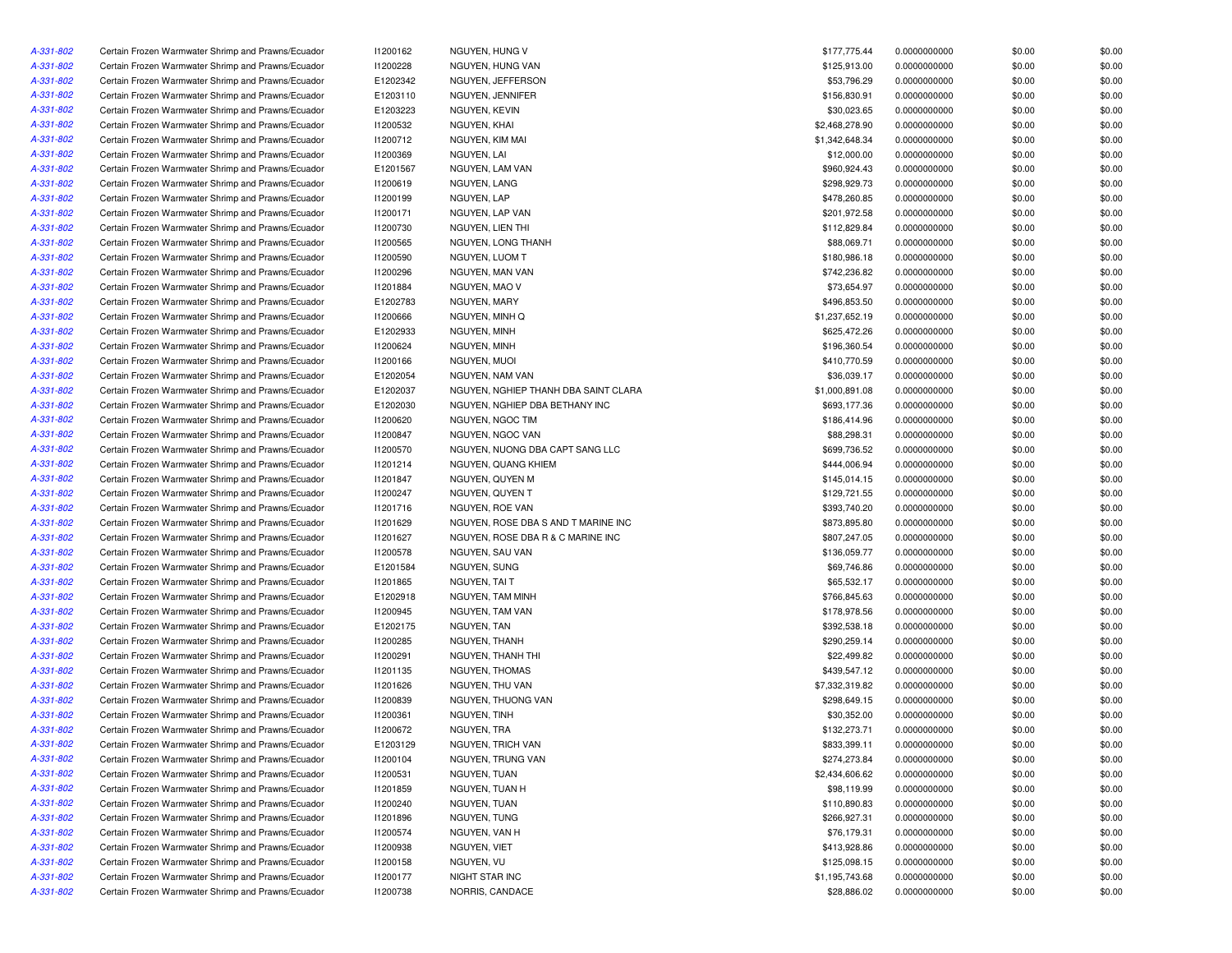| A-331-802 | Certain Frozen Warmwater Shrimp and Prawns/Ecuador | 11200616 | NOWELL, JAMES E                       | \$139,059.38    | 0.0000000000 | \$0.00 | \$0.00 |
|-----------|----------------------------------------------------|----------|---------------------------------------|-----------------|--------------|--------|--------|
| A-331-802 | Certain Frozen Warmwater Shrimp and Prawns/Ecuador | 11201145 | NUESTRA CRUZ LLC                      | \$314,489.91    | 0.0000000000 | \$0.00 | \$0.00 |
| A-331-802 | Certain Frozen Warmwater Shrimp and Prawns/Ecuador | E1201696 | NUNEZ SEAFOOD                         | \$3,842,493.00  | 0.0000000000 | \$0.00 | \$0.00 |
| A-331-802 | Certain Frozen Warmwater Shrimp and Prawns/Ecuador | 11200255 | NUNEZ, CONRAD J                       | \$167,703.10    | 0.0000000000 | \$0.00 | \$0.00 |
| A-331-802 | Certain Frozen Warmwater Shrimp and Prawns/Ecuador | 11201845 | OCEAN EMPEROR INC                     | \$567,475.00    | 0.0000000000 | \$0.00 | \$0.00 |
| A-331-802 | Certain Frozen Warmwater Shrimp and Prawns/Ecuador | E1201586 | OCEAN HARVEST WHOLESALE INC           | \$28,728,153.99 | 0.0000000000 | \$0.00 | \$0.00 |
| A-331-802 | Certain Frozen Warmwater Shrimp and Prawns/Ecuador | 11201553 | OCEAN PRIDE SEAFOOD INC               | \$3,664,116.63  | 0.0000000000 | \$0.00 | \$0.00 |
| A-331-802 | Certain Frozen Warmwater Shrimp and Prawns/Ecuador | E1202770 | OCEAN SPRINGS SEAFOOD MARKET INC      | \$20,210,122.64 | 0.0000000000 | \$0.00 | \$0.00 |
| A-331-802 | Certain Frozen Warmwater Shrimp and Prawns/Ecuador | E1201585 | OCEAN WIND INC                        | \$1,743,406.98  | 0.0000000000 | \$0.00 | \$0.00 |
| A-331-802 | Certain Frozen Warmwater Shrimp and Prawns/Ecuador | 11201140 | OCEANICA CRUZ LLC                     | \$1,322,488.60  | 0.0000000000 | \$0.00 | \$0.00 |
| A-331-802 | Certain Frozen Warmwater Shrimp and Prawns/Ecuador | 11201253 | ODIN LLC                              | \$586,320.89    | 0.0000000000 | \$0.00 | \$0.00 |
| A-331-802 | Certain Frozen Warmwater Shrimp and Prawns/Ecuador | 11201152 | OLANDER, RODNEY P                     | \$144,634.74    | 0.0000000000 | \$0.00 | \$0.00 |
| A-331-802 | Certain Frozen Warmwater Shrimp and Prawns/Ecuador | 11200726 | OLANDER, THOMAS                       | \$102,671.33    | 0.0000000000 | \$0.00 | \$0.00 |
| A-331-802 | Certain Frozen Warmwater Shrimp and Prawns/Ecuador | 11201455 | OPEN SEA INC                          | \$823,381.89    | 0.0000000000 | \$0.00 | \$0.00 |
| A-331-802 | Certain Frozen Warmwater Shrimp and Prawns/Ecuador | E1201840 | ORAGE ENTERPRISE                      | \$497,194.42    | 0.0000000000 | \$0.00 | \$0.00 |
| A-331-802 | Certain Frozen Warmwater Shrimp and Prawns/Ecuador | 11200953 | <b>OURKS, SOKHOMS</b>                 | \$62,337.63     | 0.0000000000 | \$0.00 | \$0.00 |
| A-331-802 | Certain Frozen Warmwater Shrimp and Prawns/Ecuador | 11200579 | P AND T FISHERIES INC                 | \$380,940.03    | 0.0000000000 | \$0.00 | \$0.00 |
| A-331-802 | Certain Frozen Warmwater Shrimp and Prawns/Ecuador | E1200345 | PALMISANO, DANIEL                     | \$152,304.39    | 0.0000000000 | \$0.00 | \$0.00 |
| A-331-802 | Certain Frozen Warmwater Shrimp and Prawns/Ecuador | E1200927 | PALMISANO, DWAYNE JR                  | \$122,179.82    | 0.0000000000 | \$0.00 | \$0.00 |
| A-331-802 | Certain Frozen Warmwater Shrimp and Prawns/Ecuador | 11200922 | PALMISANO, KIM                        | \$870,967.38    | 0.0000000000 | \$0.00 | \$0.00 |
|           |                                                    |          |                                       |                 |              |        |        |
| A-331-802 | Certain Frozen Warmwater Shrimp and Prawns/Ecuador | 11200912 | PALMISANO, ROBIN G                    | \$205,961.55    | 0.0000000000 | \$0.00 | \$0.00 |
| A-331-802 | Certain Frozen Warmwater Shrimp and Prawns/Ecuador | 11201208 | PAPA ROD INC                          | \$661,354.76    | 0.0000000000 | \$0.00 | \$0.00 |
| A-331-802 | Certain Frozen Warmwater Shrimp and Prawns/Ecuador | 11200423 | PARFAIT, ROBERT C SR                  | \$87,938.11     | 0.0000000000 | \$0.00 | \$0.00 |
| A-331-802 | Certain Frozen Warmwater Shrimp and Prawns/Ecuador | 11200746 | PARFAIT, RODNEY PAUL SR               | \$40,094.79     | 0.0000000000 | \$0.00 | \$0.00 |
| A-331-802 | Certain Frozen Warmwater Shrimp and Prawns/Ecuador | 11201362 | PARRAMORE INC                         | \$1,549,967.64  | 0.0000000000 | \$0.00 | \$0.00 |
| A-331-802 | Certain Frozen Warmwater Shrimp and Prawns/Ecuador | 11201874 | PARRIA, GAVIN C                       | \$608,496.65    | 0.0000000000 | \$0.00 | \$0.00 |
| A-331-802 | Certain Frozen Warmwater Shrimp and Prawns/Ecuador | E1201096 | PARRIA, JERRY D                       | \$205,390.18    | 0.0000000000 | \$0.00 | \$0.00 |
| A-331-802 | Certain Frozen Warmwater Shrimp and Prawns/Ecuador | 11200395 | PARRIA, LOUIS III                     | \$247.968.97    | 0.0000000000 | \$0.00 | \$0.00 |
| A-331-802 | Certain Frozen Warmwater Shrimp and Prawns/Ecuador | 11200392 | PARRIA, LOUIS JR                      | \$439,748.14    | 0.0000000000 | \$0.00 | \$0.00 |
| A-331-802 | Certain Frozen Warmwater Shrimp and Prawns/Ecuador | 11200398 | PARRIA, RONALD                        | \$384,320.61    | 0.0000000000 | \$0.00 | \$0.00 |
| A-331-802 | Certain Frozen Warmwater Shrimp and Prawns/Ecuador | E1200699 | PARRIA, ROSS                          | \$215,665.60    | 0.0000000000 | \$0.00 | \$0.00 |
| A-331-802 | Certain Frozen Warmwater Shrimp and Prawns/Ecuador | E1202418 | PARRIA, TROY M                        | \$35,665.14     | 0.0000000000 | \$0.00 | \$0.00 |
| A-331-802 | Certain Frozen Warmwater Shrimp and Prawns/Ecuador | 11200249 | PAT-LIN ENTERPRISES C/O LINWARD DUPRE | \$354,305.64    | 0.0000000000 | \$0.00 | \$0.00 |
| A-331-802 | Certain Frozen Warmwater Shrimp and Prawns/Ecuador | E1200508 | PAUL PIAZZA AND SON INC               | \$85,247,558.82 | 0.0000000000 | \$0.00 | \$0.00 |
| A-331-802 | Certain Frozen Warmwater Shrimp and Prawns/Ecuador | E1201330 | PAYNE, JOHN                           | \$438,113.77    | 0.0000000000 | \$0.00 | \$0.00 |
| A-331-802 | Certain Frozen Warmwater Shrimp and Prawns/Ecuador | E1200158 | PEARL INC DBA INDIAN RIDGE SHRIMP CO  | \$15,029,541.88 | 0.0000000000 | \$0.00 | \$0.00 |
| A-331-802 | Certain Frozen Warmwater Shrimp and Prawns/Ecuador | E1200951 | PELICAN POINT SEAFOOD INC             | \$835,753.05    | 0.0000000000 | \$0.00 | \$0.00 |
| A-331-802 | Certain Frozen Warmwater Shrimp and Prawns/Ecuador | 11201365 | PELLEGRIN, TROY                       | \$112.46        | 0.0000000000 | \$0.00 | \$0.00 |
| A-331-802 | Certain Frozen Warmwater Shrimp and Prawns/Ecuador | 11201580 | PELTIER, RODNEY J                     | \$479,995.47    | 0.0000000000 | \$0.00 | \$0.00 |
| A-331-802 | Certain Frozen Warmwater Shrimp and Prawns/Ecuador | 11201252 | PENNY V LLC                           | \$651,515.61    | 0.0000000000 | \$0.00 | \$0.00 |
| A-331-802 | Certain Frozen Warmwater Shrimp and Prawns/Ecuador | E1202295 | PERRIN, DAVID M                       | \$73,641.31     | 0.0000000000 | \$0.00 | \$0.00 |
| A-331-802 | Certain Frozen Warmwater Shrimp and Prawns/Ecuador | E1202301 | PERRIN, KENNETH V                     | \$40,074.94     | 0.0000000000 | \$0.00 | \$0.00 |
| A-331-802 | Certain Frozen Warmwater Shrimp and Prawns/Ecuador | 11201251 | PERSEVERANCE I LLC                    | \$632,363.80    | 0.0000000000 | \$0.00 | \$0.00 |
| A-331-802 | Certain Frozen Warmwater Shrimp and Prawns/Ecuador | 11201720 | PHAM, HIEN THI                        | \$546,436.01    | 0.0000000000 | \$0.00 | \$0.00 |
| A-331-802 | Certain Frozen Warmwater Shrimp and Prawns/Ecuador | E1201199 | PHAM, HUNG V                          | \$240,972.58    | 0.0000000000 | \$0.00 | \$0.00 |
| A-331-802 | Certain Frozen Warmwater Shrimp and Prawns/Ecuador | E1202066 | PHAM, JOSEPH SON                      | \$955,636.04    | 0.0000000000 | \$0.00 | \$0.00 |
| A-331-802 | Certain Frozen Warmwater Shrimp and Prawns/Ecuador | E1202865 | PHAM, STEVE VAN                       | \$76,866.03     | 0.0000000000 | \$0.00 | \$0.00 |
| A-331-802 | Certain Frozen Warmwater Shrimp and Prawns/Ecuador | E1202841 | PHAM, THANH DUC                       | \$1,039,061.15  | 0.0000000000 | \$0.00 | \$0.00 |
| A-331-802 | Certain Frozen Warmwater Shrimp and Prawns/Ecuador | E1202441 | PHAM, TOMMY VAN                       | \$143,927.29    | 0.0000000000 | \$0.00 | \$0.00 |
| A-331-802 | Certain Frozen Warmwater Shrimp and Prawns/Ecuador | E1200464 | PHAN, ANH                             | \$282,842.06    | 0.0000000000 | \$0.00 | \$0.00 |
| A-331-802 | Certain Frozen Warmwater Shrimp and Prawns/Ecuador | E1202369 | PHAN, HOANG                           | \$114,491.64    | 0.0000000000 | \$0.00 | \$0.00 |
| A-331-802 | Certain Frozen Warmwater Shrimp and Prawns/Ecuador | 11200691 | PHILLIPS, JAMES C                     | \$1,148,355.58  | 0.0000000000 |        | \$0.00 |
|           |                                                    |          |                                       |                 |              | \$0.00 |        |
| A-331-802 | Certain Frozen Warmwater Shrimp and Prawns/Ecuador | E1201387 | PICOU, TERRY P                        | \$60,473.52     | 0.0000000000 | \$0.00 | \$0.00 |
| A-331-802 | Certain Frozen Warmwater Shrimp and Prawns/Ecuador | 11201578 | PITRE, BENTON                         | \$92,481.10     | 0.0000000000 | \$0.00 | \$0.00 |
| A-331-802 | Certain Frozen Warmwater Shrimp and Prawns/Ecuador | E1203140 | PIZANI, TERRILL                       | \$256,937.47    | 0.0000000000 | \$0.00 | \$0.00 |
| A-331-802 | Certain Frozen Warmwater Shrimp and Prawns/Ecuador | E1202829 | PIZANI, TERRY JR                      | \$547,346.44    | 0.0000000000 | \$0.00 | \$0.00 |
| A-331-802 | Certain Frozen Warmwater Shrimp and Prawns/Ecuador | E1202307 | PIZANI, TERRY M                       | \$93,303.60     | 0.0000000000 | \$0.00 | \$0.00 |
| A-331-802 | Certain Frozen Warmwater Shrimp and Prawns/Ecuador | 11201882 | PLAISANCE, EARL J JR                  | \$88,214.29     | 0.0000000000 | \$0.00 | \$0.00 |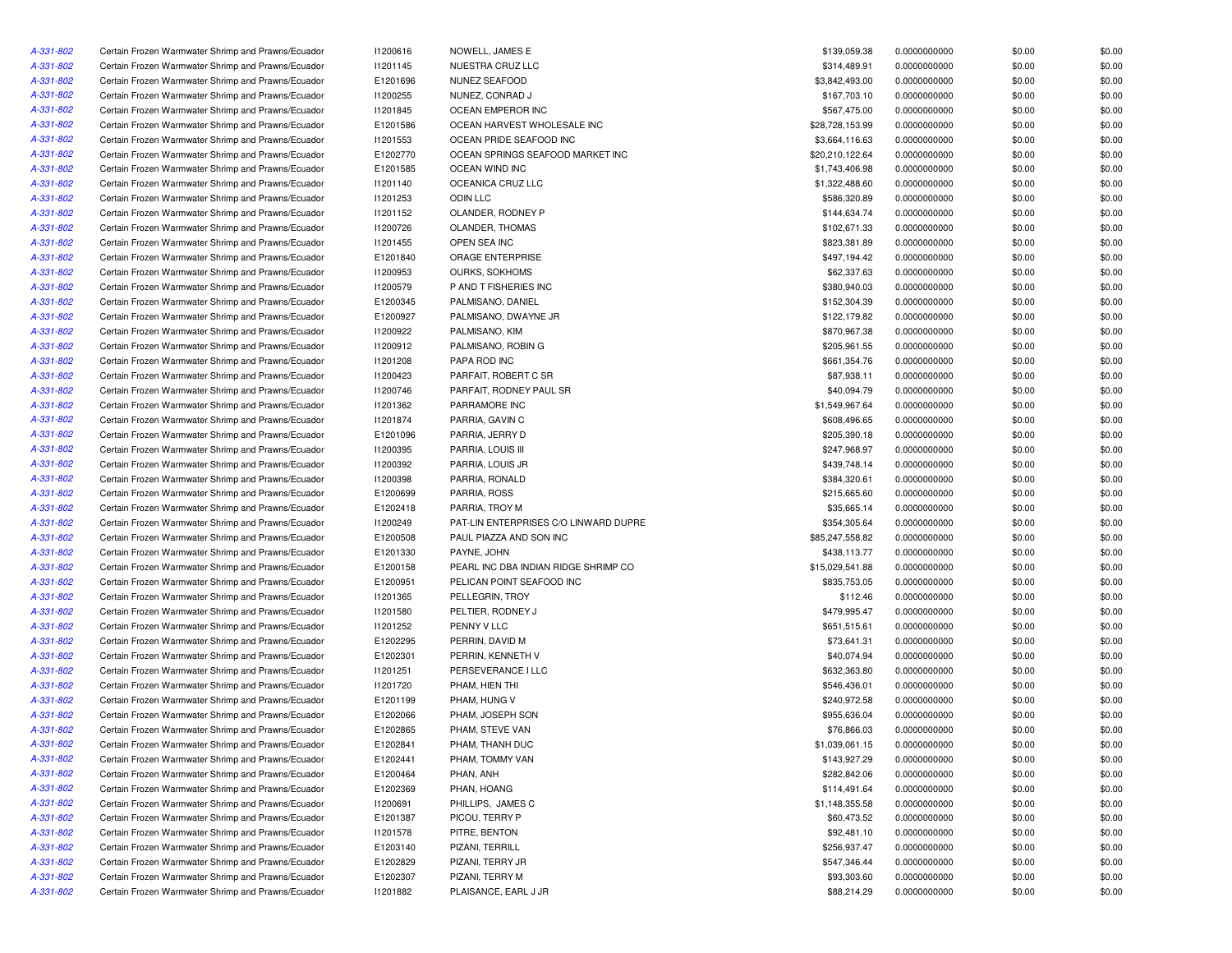| A-331-802 | Certain Frozen Warmwater Shrimp and Prawns/Ecuador | 11201390        | PLAISANCE, KEITH                                        | \$107,874.07    | 0.0000000000 | \$0.00 | \$0.00 |
|-----------|----------------------------------------------------|-----------------|---------------------------------------------------------|-----------------|--------------|--------|--------|
| A-331-802 | Certain Frozen Warmwater Shrimp and Prawns/Ecuador | 11201190        | PLATA CRUZ LLC                                          | \$1,064,176.88  | 0.0000000000 | \$0.00 | \$0.00 |
| A-331-802 | Certain Frozen Warmwater Shrimp and Prawns/Ecuador | I1201864        | PLORK, PHAN                                             | \$211,338.39    | 0.0000000000 | \$0.00 | \$0.00 |
| A-331-802 | Certain Frozen Warmwater Shrimp and Prawns/Ecuador | E1201154        | POC TAL TRAWLERS INC DBA BEN AND CASEY                  | \$1,375,620.69  | 0.0000000000 | \$0.00 | \$0.00 |
| A-331-802 | Certain Frozen Warmwater Shrimp and Prawns/Ecuador | E1202278        | POLKEY, RICHARD JR                                      | \$232,667.54    | 0.0000000000 | \$0.00 | \$0.00 |
| A-331-802 | Certain Frozen Warmwater Shrimp and Prawns/Ecuador | E1202265        | POLKEY, RONALD                                          | \$142,793.53    | 0.0000000000 | \$0.00 | \$0.00 |
| A-331-802 | Certain Frozen Warmwater Shrimp and Prawns/Ecuador | I1200225        | POPE, ROBERT SR                                         | \$229,378.07    | 0.0000000000 | \$0.00 | \$0.00 |
| A-331-802 | Certain Frozen Warmwater Shrimp and Prawns/Ecuador | E1200397        | PORT ROYAL SEAFOOD INC                                  | \$6,709,240.24  | 0.0000000000 | \$0.00 | \$0.00 |
| A-331-802 | Certain Frozen Warmwater Shrimp and Prawns/Ecuador | E1202713        | POTEET SEAFOOD INC                                      | \$7,817,402.89  | 0.0000000000 | \$0.00 | \$0.00 |
| A-331-802 | Certain Frozen Warmwater Shrimp and Prawns/Ecuador | 11200268        | POTTER BOATS INC                                        | \$530,403.25    | 0.0000000000 | \$0.00 | \$0.00 |
| A-331-802 | Certain Frozen Warmwater Shrimp and Prawns/Ecuador | 11200490        | PRICE SEAFOOD INC                                       | \$2,429,797.75  | 0.0000000000 | \$0.00 | \$0.00 |
| A-331-802 | Certain Frozen Warmwater Shrimp and Prawns/Ecuador | E1201217        | PRINCESS LORIE LLC                                      | \$877,279.66    | 0.0000000000 | \$0.00 | \$0.00 |
| A-331-802 | Certain Frozen Warmwater Shrimp and Prawns/Ecuador | E1203078        | PRINCESS MARY INC                                       | \$1,111,380.80  | 0.0000000000 | \$0.00 | \$0.00 |
| A-331-802 | Certain Frozen Warmwater Shrimp and Prawns/Ecuador | 11200910        | PRUM. THOU                                              | \$137,782.14    | 0.0000000000 | \$0.00 | \$0.00 |
| A-331-802 | Certain Frozen Warmwater Shrimp and Prawns/Ecuador | 11201439        | PURATA TRAWLER INC                                      | \$691,702.78    | 0.0000000000 | \$0.00 | \$0.00 |
| A-331-802 | Certain Frozen Warmwater Shrimp and Prawns/Ecuador | E1203035        | PURSUER INC                                             | \$500,896.92    | 0.0000000000 | \$0.00 | \$0.00 |
|           |                                                    |                 | QUACH, DUC                                              |                 |              |        | \$0.00 |
| A-331-802 | Certain Frozen Warmwater Shrimp and Prawns/Ecuador | E1201555        |                                                         | \$69,616.74     | 0.0000000000 | \$0.00 |        |
| A-331-802 | Certain Frozen Warmwater Shrimp and Prawns/Ecuador | 11201141        | QUEEN MARY LLC                                          | \$1,028,569.11  | 0.0000000000 | \$0.00 | \$0.00 |
| A-331-802 | Certain Frozen Warmwater Shrimp and Prawns/Ecuador | 11201188        | QUINTA CRUZ LLC                                         | \$896,570.45    | 0.0000000000 | \$0.00 | \$0.00 |
| A-331-802 | Certain Frozen Warmwater Shrimp and Prawns/Ecuador | I1200757        | R A LESSO BROKERAGE INC                                 | \$31,607,209.89 | 0.0000000000 | \$0.00 | \$0.00 |
| A-331-802 | Certain Frozen Warmwater Shrimp and Prawns/Ecuador | E1200485        | R AND J INC                                             | \$1,016,073.03  | 0.0000000000 | \$0.00 | \$0.00 |
| A-331-802 | Certain Frozen Warmwater Shrimp and Prawns/Ecuador | E1201500        | R AND K FISHERIES LLC                                   | \$108,505.53    | 0.0000000000 | \$0.00 | \$0.00 |
| A-331-802 | Certain Frozen Warmwater Shrimp and Prawns/Ecuador | 11200282        | R AND T ATOCHA LLC                                      | \$334,076.82    | 0.0000000000 | \$0.00 | \$0.00 |
| A-331-802 | Certain Frozen Warmwater Shrimp and Prawns/Ecuador | E1203053        | RACINE, SYLVAN P JR DBA CAPE ROMAIN                     | \$271,374.44    | 0.0000000000 | \$0.00 | \$0.00 |
| A-331-802 | Certain Frozen Warmwater Shrimp and Prawns/Ecuador | I1200461        | RANCHERO TRAWLERS INC                                   | \$813,039.96    | 0.0000000000 | \$0.00 | \$0.00 |
| A-331-802 | Certain Frozen Warmwater Shrimp and Prawns/Ecuador | 11201462        | RANDALL J PINELL INC                                    | \$619,306.38    | 0.0000000000 | \$0.00 | \$0.00 |
| A-331-802 | Certain Frozen Warmwater Shrimp and Prawns/Ecuador | 11201878        | RAWLINGS, JOHN H                                        | \$509,399.58    | 0.0000000000 | \$0.00 | \$0.00 |
| A-331-802 | Certain Frozen Warmwater Shrimp and Prawns/Ecuador | 11201811        | RAWLINGS, RALPH E JR                                    | \$2,035,135.63  | 0.0000000000 | \$0.00 | \$0.00 |
| A-331-802 | Certain Frozen Warmwater Shrimp and Prawns/Ecuador | 11201843.5      | RAYNOR, STEVEN E                                        | \$142,342.71    | 0.0000000000 | \$0.00 | \$0.00 |
| A-331-802 | Certain Frozen Warmwater Shrimp and Prawns/Ecuador | E1202801        | REAGAN, ROY                                             | \$503,537.09    | 0.0000000000 | \$0.00 | \$0.00 |
| A-331-802 | Certain Frozen Warmwater Shrimp and Prawns/Ecuador | E1202750        | REAVES, LATEN                                           | \$174,897.86    | 0.0000000000 | \$0.00 | \$0.00 |
| A-331-802 | Certain Frozen Warmwater Shrimp and Prawns/Ecuador | I1201644        | REBSTOCK, CHARLES                                       | \$68,545.34     | 0.0000000000 | \$0.00 | \$0.00 |
| A-331-802 | Certain Frozen Warmwater Shrimp and Prawns/Ecuador | 11200120        | RECTOR, LANCE                                           | \$89,281.05     | 0.0000000000 | \$0.00 | \$0.00 |
| A-331-802 | Certain Frozen Warmwater Shrimp and Prawns/Ecuador | 11200121        | RECTOR, WARREN L DBA ANNA GRACE LLC                     | \$600,087.00    | 0.0000000000 | \$0.00 | \$0.00 |
| A-331-802 | Certain Frozen Warmwater Shrimp and Prawns/Ecuador | 11200658        | REVELL, BEN D                                           | \$237,487.31    | 0.0000000000 | \$0.00 | \$0.00 |
| A-331-802 | Certain Frozen Warmwater Shrimp and Prawns/Ecuador | 11201310        | REYES TRAWLERS INC                                      | \$721,713.01    | 0.0000000000 | \$0.00 | \$0.00 |
| A-331-802 | Certain Frozen Warmwater Shrimp and Prawns/Ecuador | 11200799        | RHONDA LYNN INC                                         | \$957,262.69    | 0.0000000000 | \$0.00 | \$0.00 |
| A-331-802 | Certain Frozen Warmwater Shrimp and Prawns/Ecuador | E1200070        | RICHARD, DAVID L                                        | \$162,416.28    | 0.0000000000 | \$0.00 | \$0.00 |
| A-331-802 | Certain Frozen Warmwater Shrimp and Prawns/Ecuador | 11200763        | RICKS SEAFOOD INC                                       | \$843,919.13    | 0.0000000000 | \$0.00 | \$0.00 |
| A-331-802 | Certain Frozen Warmwater Shrimp and Prawns/Ecuador | I1201187        | <b>RICKY G INC</b>                                      | \$1,200,158.32  | 0.0000000000 | \$0.00 | \$0.00 |
| A-331-802 | Certain Frozen Warmwater Shrimp and Prawns/Ecuador | 11200724        | RIFFLE, JOSIAH B                                        | \$141,366.55    | 0.0000000000 | \$0.00 | \$0.00 |
| A-331-802 | Certain Frozen Warmwater Shrimp and Prawns/Ecuador | 11201288        | ROATEX ENTERPRISES INC                                  | \$718,963.86    | 0.0000000000 | \$0.00 | \$0.00 |
| A-331-802 | Certain Frozen Warmwater Shrimp and Prawns/Ecuador | I1200557        | ROBIN, FLOYD                                            | \$38,011.00     | 0.0000000000 | \$0.00 | \$0.00 |
| A-331-802 | Certain Frozen Warmwater Shrimp and Prawns/Ecuador | 11201091        | RODI, DOMINICK R                                        | \$3,992.00      | 0.0000000000 | \$0.00 | \$0.00 |
| A-331-802 | Certain Frozen Warmwater Shrimp and Prawns/Ecuador | 11201463        | ROJAS, GORDON DBA G & L TRAWLING                        | \$442,687.98    | 0.0000000000 | \$0.00 | \$0.00 |
| A-331-802 | Certain Frozen Warmwater Shrimp and Prawns/Ecuador | 11200198        | ROJAS, KERRY D JR                                       | \$647,227.41    | 0.0000000000 | \$0.00 | \$0.00 |
| A-331-802 | Certain Frozen Warmwater Shrimp and Prawns/Ecuador | 11200715        | ROMO INC                                                | \$538,583.89    | 0.0000000000 | \$0.00 | \$0.00 |
| A-331-802 | Certain Frozen Warmwater Shrimp and Prawns/Ecuador | 11201519        | RONQUILLO, EARL                                         | \$150,797.36    | 0.0000000000 | \$0.00 | \$0.00 |
| A-331-802 | Certain Frozen Warmwater Shrimp and Prawns/Ecuador | <b>I1200884</b> | ROSA MARIE INC                                          | \$1,184,682.50  | 0.0000000000 | \$0.00 | \$0.00 |
| A-331-802 | Certain Frozen Warmwater Shrimp and Prawns/Ecuador | E1201462        | ROUNTREE ENTERPRISES INC DBA LEONARD AND SONS SHRIMP CO | \$7,926,568.66  | 0.0000000000 | \$0.00 | \$0.00 |
| A-331-802 | Certain Frozen Warmwater Shrimp and Prawns/Ecuador | 11201154        | RUBI CRUZ LLC                                           | \$795,551.95    | 0.0000000000 | \$0.00 | \$0.00 |
| A-331-802 | Certain Frozen Warmwater Shrimp and Prawns/Ecuador | 11200826        | RUTTLEY BOYS INC                                        | \$573,769.43    | 0.0000000000 | \$0.00 | \$0.00 |
| A-331-802 | Certain Frozen Warmwater Shrimp and Prawns/Ecuador | 11201155        | SALINA CRUZ LLC                                         | \$708,774.99    | 0.0000000000 | \$0.00 | \$0.00 |
| A-331-802 | Certain Frozen Warmwater Shrimp and Prawns/Ecuador | 11200031        | SANDRA KAY                                              | \$1,001,727.06  | 0.0000000000 | \$0.00 | \$0.00 |
| A-331-802 | Certain Frozen Warmwater Shrimp and Prawns/Ecuador | E1201568        | SANDRAS, RALPH JR                                       | \$86,362.81     | 0.0000000000 | \$0.00 | \$0.00 |
| A-331-802 | Certain Frozen Warmwater Shrimp and Prawns/Ecuador | 11201164        | SANTA FE CRUZ LLC                                       | \$890,456.49    | 0.0000000000 | \$0.00 | \$0.00 |
| A-331-802 | Certain Frozen Warmwater Shrimp and Prawns/Ecuador | E1202176        | SANTA MARIA I INC                                       | \$1,524,444.80  | 0.0000000000 | \$0.00 | \$0.00 |
| A-331-802 | Certain Frozen Warmwater Shrimp and Prawns/Ecuador | 11201173        | SANTA MONICA LLC                                        | \$889,037.81    | 0.0000000000 | \$0.00 | \$0.00 |
|           |                                                    |                 |                                                         |                 |              |        |        |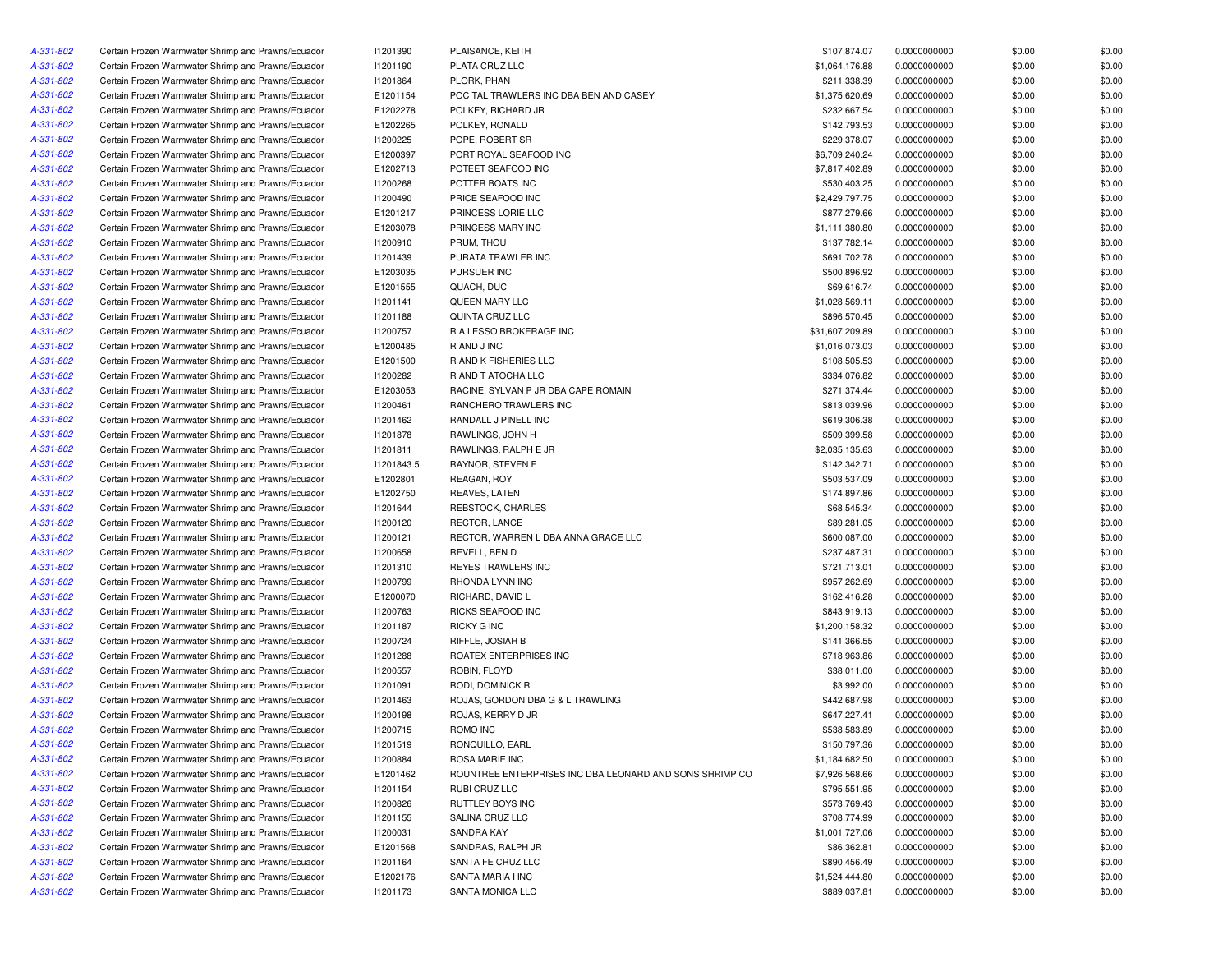| A-331-802 | Certain Frozen Warmwater Shrimp and Prawns/Ecuador                                                       | 11201298   | SATURDAY, MICHAEL                             | \$106,645.85    | 0.0000000000 | \$0.00 | \$0.00 |
|-----------|----------------------------------------------------------------------------------------------------------|------------|-----------------------------------------------|-----------------|--------------|--------|--------|
| A-331-802 | Certain Frozen Warmwater Shrimp and Prawns/Ecuador                                                       | 11200648   | SCHMIT, PAUL A JR                             | \$50,633.63     | 0.0000000000 | \$0.00 | \$0.00 |
| A-331-802 | Certain Frozen Warmwater Shrimp and Prawns/Ecuador                                                       | E1201036   | SCHULTZ, TROY A                               | \$110,935.61    | 0.0000000000 | \$0.00 | \$0.00 |
| A-331-802 | Certain Frozen Warmwater Shrimp and Prawns/Ecuador                                                       | 11200685   | <b>SCOOBY INC</b>                             | \$314,338.95    | 0.0000000000 | \$0.00 | \$0.00 |
| A-331-802 | Certain Frozen Warmwater Shrimp and Prawns/Ecuador                                                       | 11201206   | SEA EAGLE FISHERIES INC                       | \$513,344.44    | 0.0000000000 | \$0.00 | \$0.00 |
| A-331-802 | Certain Frozen Warmwater Shrimp and Prawns/Ecuador                                                       | 11201678   | <b>SEA KING INC</b>                           | \$798,781.06    | 0.0000000000 | \$0.00 | \$0.00 |
| A-331-802 | Certain Frozen Warmwater Shrimp and Prawns/Ecuador                                                       | E1202368   | SEA PEARL SEAFOOD CO INC                      | \$46,921,330.50 | 0.0000000000 | \$0.00 | \$0.00 |
| A-331-802 | Certain Frozen Warmwater Shrimp and Prawns/Ecuador                                                       | E1200040   | SEABROOK SEAFOOD INC                          | \$2,344,163.29  | 0.0000000000 | \$0.00 | \$0.00 |
| A-331-802 | Certain Frozen Warmwater Shrimp and Prawns/Ecuador                                                       | E1200368   | SEAFOOD SHED                                  | \$4,684,419.96  | 0.0000000000 | \$0.00 | \$0.00 |
| A-331-802 | Certain Frozen Warmwater Shrimp and Prawns/Ecuador                                                       | 11200720   | SEAMAN, GREG DBA SEAMAN TRAWLERS INC          | \$785,958.46    | 0.0000000000 | \$0.00 | \$0.00 |
| A-331-802 | Certain Frozen Warmwater Shrimp and Prawns/Ecuador                                                       | 11200840   | SEANG, MENG                                   | \$132,484.70    | 0.0000000000 | \$0.00 | \$0.00 |
| A-331-802 | Certain Frozen Warmwater Shrimp and Prawns/Ecuador                                                       | E1202430   | SECOND GENERATION SEAFOOD                     | \$1,754,700.14  | 0.0000000000 | \$0.00 | \$0.00 |
| A-331-802 | Certain Frozen Warmwater Shrimp and Prawns/Ecuador                                                       | E1200285   | SERIGNE, JAMES J III                          | \$74,925.58     | 0.0000000000 | \$0.00 | \$0.00 |
| A-331-802 | Certain Frozen Warmwater Shrimp and Prawns/Ecuador                                                       | 11201218   | SEVEL, MICHAEL D                              | \$268,722.54    | 0.0000000000 | \$0.00 | \$0.00 |
| A-331-802 | Certain Frozen Warmwater Shrimp and Prawns/Ecuador                                                       | 11201509.5 | SEVIN, STANLEY JOHN                           | \$170,000.00    | 0.0000000000 | \$0.00 | \$0.00 |
| A-331-802 | Certain Frozen Warmwater Shrimp and Prawns/Ecuador                                                       | 11201620   | SHRIMP TEXAS 1 INC                            | \$740,196.21    | 0.0000000000 | \$0.00 | \$0.00 |
| A-331-802 | Certain Frozen Warmwater Shrimp and Prawns/Ecuador                                                       | 11200180   | SI KY LAN INC                                 | \$389,834.41    | 0.0000000000 | \$0.00 | \$0.00 |
| A-331-802 | Certain Frozen Warmwater Shrimp and Prawns/Ecuador                                                       | 11200509   | SIDNEY FISHERIES INC                          | \$300,475.20    | 0.0000000000 | \$0.00 | \$0.00 |
| A-331-802 | Certain Frozen Warmwater Shrimp and Prawns/Ecuador                                                       | E1200796   | SILVER, CURTIS A JR                           | \$116,874.57    | 0.0000000000 | \$0.00 | \$0.00 |
| A-331-802 | Certain Frozen Warmwater Shrimp and Prawns/Ecuador                                                       | 11200100   | SKINNER, RICHARD                              | \$153,969.60    | 0.0000000000 | \$0.00 | \$0.00 |
| A-331-802 | Certain Frozen Warmwater Shrimp and Prawns/Ecuador                                                       | E1200075   | SKIP TOOMER INC                               | \$686,614.99    | 0.0000000000 | \$0.00 | \$0.00 |
|           |                                                                                                          |            | SKYE MARIE INC                                | \$367,607.75    |              |        |        |
| A-331-802 | Certain Frozen Warmwater Shrimp and Prawns/Ecuador                                                       | 11200750   |                                               |                 | 0.0000000000 | \$0.00 | \$0.00 |
| A-331-802 | Certain Frozen Warmwater Shrimp and Prawns/Ecuador                                                       | 11201376   | SMITH, MARK                                   | \$1,108,293.93  | 0.0000000000 | \$0.00 | \$0.00 |
| A-331-802 | Certain Frozen Warmwater Shrimp and Prawns/Ecuador                                                       | E1200006   | SMITH, WALTER M                               | \$15,538,988.85 | 0.0000000000 | \$0.00 | \$0.00 |
| A-331-802 | Certain Frozen Warmwater Shrimp and Prawns/Ecuador                                                       | 11200075   | SMITHWICK, TED W                              | \$299,497.51    | 0.0000000000 | \$0.00 | \$0.00 |
| A-331-802 | Certain Frozen Warmwater Shrimp and Prawns/Ecuador                                                       | 11201662   | SMOAK, WILLIAM W III                          | \$170,202.08    | 0.0000000000 | \$0.00 | \$0.00 |
| A-331-802 | Certain Frozen Warmwater Shrimp and Prawns/Ecuador                                                       | E1200175   | SNODGRASS, SAM DBA SHRIMP TRAWLER VALLY INC   | \$878,933.07    | 0.0000000000 | \$0.00 | \$0.00 |
| A-331-802 | Certain Frozen Warmwater Shrimp and Prawns/Ecuador                                                       | E1200182   | SNODGRASS, SAM DBA MICHAEL S INC              | \$827.524.54    | 0.0000000000 | \$0.00 | \$0.00 |
| A-331-802 | Certain Frozen Warmwater Shrimp and Prawns/Ecuador                                                       | E1200164   | SNODGRASS, SAM DBA SNODGRASS BROTHERS INC     | \$811,999.63    | 0.0000000000 | \$0.00 | \$0.00 |
| A-331-802 | Certain Frozen Warmwater Shrimp and Prawns/Ecuador                                                       | E1200240   | SNODGRASS, SAM DBA LA RETA INC                | \$1,058,393.32  | 0.0000000000 | \$0.00 | \$0.00 |
| A-331-802 | Certain Frozen Warmwater Shrimp and Prawns/Ecuador                                                       | E1200188   | SNODGRASS, SAM DBA SHRIMP TRAWLER PLAYBOY INC | \$825,272.61    | 0.0000000000 | \$0.00 | \$0.00 |
| A-331-802 | Certain Frozen Warmwater Shrimp and Prawns/Ecuador                                                       | E1200194   | SNODGRASS, SAM DBA ANDY DOS INC               | \$847,844.18    | 0.0000000000 | \$0.00 | \$0.00 |
| A-331-802 | Certain Frozen Warmwater Shrimp and Prawns/Ecuador                                                       | E1200200   | SNODGRASS, SAM DBA CHALLENGE 42 INC           | \$753,322.19    | 0.0000000000 | \$0.00 | \$0.00 |
| A-331-802 | Certain Frozen Warmwater Shrimp and Prawns/Ecuador                                                       | E1200181   | SNODGRASS, SAM DBA WAR WAGON INC              | \$819,011.57    | 0.0000000000 | \$0.00 | \$0.00 |
| A-331-802 | Certain Frozen Warmwater Shrimp and Prawns/Ecuador                                                       | 11200939   | SOEUNG, PHAT                                  | \$65,141.76     | 0.0000000000 | \$0.00 | \$0.00 |
| A-331-802 | Certain Frozen Warmwater Shrimp and Prawns/Ecuador                                                       | 11200985   | SOK, KHENG                                    | \$123,804.57    | 0.0000000000 | \$0.00 | \$0.00 |
| A-331-802 | Certain Frozen Warmwater Shrimp and Prawns/Ecuador                                                       | E1201976   | SOK, MONTHA                                   | \$1,261,617.44  | 0.0000000000 | \$0.00 | \$0.00 |
| A-331-802 | Certain Frozen Warmwater Shrimp and Prawns/Ecuador                                                       | 11200576   | SON, SAMAY                                    | \$230,215.01    | 0.0000000000 | \$0.00 | \$0.00 |
| A-331-802 | Certain Frozen Warmwater Shrimp and Prawns/Ecuador                                                       | 11200329   | SOUL MAMA INC                                 | \$95,227.00     | 0.0000000000 | \$0.00 | \$0.00 |
| A-331-802 | Certain Frozen Warmwater Shrimp and Prawns/Ecuador                                                       | 11201850   | SREIY, SIPHAN                                 | \$138,118.71    | 0.0000000000 | \$0.00 | \$0.00 |
| A-331-802 | Certain Frozen Warmwater Shrimp and Prawns/Ecuador                                                       | 11201642   | ST DANIEL PHILLIP III INC                     | \$349,247.42    | 0.0000000000 | \$0.00 | \$0.00 |
| A-331-802 | Certain Frozen Warmwater Shrimp and Prawns/Ecuador                                                       | 11200613   | ST MICHAEL ICE AND FUEL INC                   | \$4,015,928.60  | 0.0000000000 | \$0.00 | \$0.00 |
| A-331-802 | Certain Frozen Warmwater Shrimp and Prawns/Ecuador                                                       | E1202221   | <b>ST PETER 550775</b>                        | \$390,655.74    | 0.0000000000 | \$0.00 | \$0.00 |
| A-331-802 | Certain Frozen Warmwater Shrimp and Prawns/Ecuador                                                       | 11201717   | ST VINCENT ANDREW INC                         | \$617,460.03    | 0.0000000000 | \$0.00 | \$0.00 |
| A-331-802 | Certain Frozen Warmwater Shrimp and Prawns/Ecuador                                                       | 11201897   | ST VINCENT SEAFOOD INC                        | \$17,910,780.37 | 0.0000000000 | \$0.00 | \$0.00 |
| A-331-802 | Certain Frozen Warmwater Shrimp and Prawns/Ecuador                                                       | 11200375   | START YOUNG INC                               | \$696,629.97    | 0.0000000000 | \$0.00 | \$0.00 |
| A-331-802 | Certain Frozen Warmwater Shrimp and Prawns/Ecuador                                                       | E1202899   | STEEN, CARL L                                 | \$427,967.61    | 0.0000000000 | \$0.00 | \$0.00 |
| A-331-802 | Certain Frozen Warmwater Shrimp and Prawns/Ecuador                                                       | E1200865   | STEEN, JAMES                                  | \$79,254.35     | 0.0000000000 | \$0.00 | \$0.00 |
| A-331-802 | Certain Frozen Warmwater Shrimp and Prawns/Ecuador                                                       | 11200773   | STELLA MESTRE INC                             | \$535,247.02    | 0.0000000000 | \$0.00 | \$0.00 |
| A-331-802 | Certain Frozen Warmwater Shrimp and Prawns/Ecuador                                                       | 11201814   | STORMY SEAS INC                               | \$146,029.69    | 0.0000000000 | \$0.00 | \$0.00 |
| A-331-802 | Certain Frozen Warmwater Shrimp and Prawns/Ecuador                                                       | 11201081   | STRICKLAND, KEN                               | \$115,358.56    | 0.0000000000 | \$0.00 | \$0.00 |
| A-331-802 | Certain Frozen Warmwater Shrimp and Prawns/Ecuador                                                       | 11201360   | SUN STAR INCORPORATED                         | \$478,960.00    | 0.0000000000 | \$0.00 | \$0.00 |
| A-331-802 | Certain Frozen Warmwater Shrimp and Prawns/Ecuador                                                       | 11200846   | SUN, HONG SRENG                               | \$100,710.67    | 0.0000000000 | \$0.00 | \$0.00 |
| A-331-802 | Certain Frozen Warmwater Shrimp and Prawns/Ecuador                                                       | E1202321   | T CVITANOVICH SEAFOOD LLC                     | \$14,417,957.05 | 0.0000000000 | \$0.00 | \$0.00 |
|           |                                                                                                          |            |                                               |                 | 0.0000000000 |        |        |
| A-331-802 | Certain Frozen Warmwater Shrimp and Prawns/Ecuador<br>Certain Frozen Warmwater Shrimp and Prawns/Ecuador | I1200659   | TAN, LAN T                                    | \$312,223.20    |              | \$0.00 | \$0.00 |
| A-331-802 |                                                                                                          | 11201894   | TARAVELLA, RAYMOND P                          | \$39,352.61     | 0.0000000000 | \$0.00 | \$0.00 |
| A-331-802 | Certain Frozen Warmwater Shrimp and Prawns/Ecuador                                                       | E1201054   | TASSIN, KEITH P                               | \$117,013.98    | 0.0000000000 | \$0.00 | \$0.00 |
| A-331-802 | Certain Frozen Warmwater Shrimp and Prawns/Ecuador                                                       | 11200589   | TAYLOR, DOYLE L                               | \$146,052.24    | 0.0000000000 | \$0.00 | \$0.00 |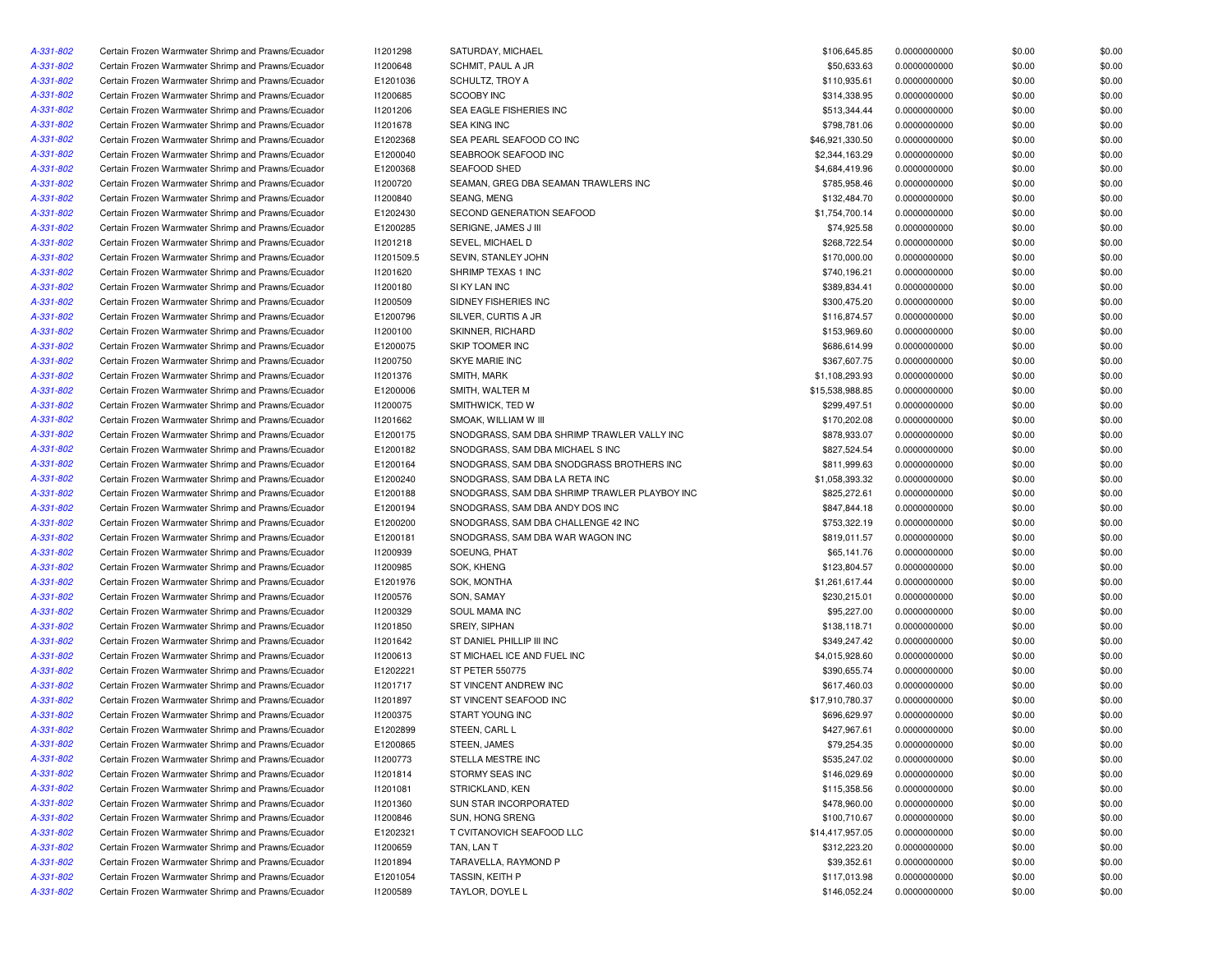| A-331-802 | Certain Frozen Warmwater Shrimp and Prawns/Ecuador | I1200567   | TEAP, PHAL                             | \$134,383.06    | 0.0000000000 | \$0.00 | \$0.00 |
|-----------|----------------------------------------------------|------------|----------------------------------------|-----------------|--------------|--------|--------|
| A-331-802 | Certain Frozen Warmwater Shrimp and Prawns/Ecuador | 11201158   | TERCERA CRUZ LLC                       | \$930,049.96    | 0.0000000000 | \$0.00 | \$0.00 |
| A-331-802 | Certain Frozen Warmwater Shrimp and Prawns/Ecuador | E1202289   | <b>TEXAS PACK INC</b>                  | \$17,690,597.55 | 0.0000000000 | \$0.00 | \$0.00 |
| A-331-802 | Certain Frozen Warmwater Shrimp and Prawns/Ecuador | E1202140   | THAI AND TRAN INC                      | \$1,020,986.01  | 0.0000000000 | \$0.00 | \$0.00 |
| A-331-802 | Certain Frozen Warmwater Shrimp and Prawns/Ecuador | E1201883   | THANH, THIEN and TRAN, TRANG (MELISSA) | \$1,714,906.15  | 0.0000000000 | \$0.00 | \$0.00 |
| A-331-802 | Certain Frozen Warmwater Shrimp and Prawns/Ecuador | 11201890   | THERESA SEAFOOD INC                    | \$2,619,878.75  | 0.0000000000 | \$0.00 | \$0.00 |
| A-331-802 | Certain Frozen Warmwater Shrimp and Prawns/Ecuador | 11201479   | <b>THERIOT, CRAIG</b>                  | \$677,960.77    | 0.0000000000 | \$0.00 | \$0.00 |
| A-331-802 | Certain Frozen Warmwater Shrimp and Prawns/Ecuador | 11200274   | THIBODEAUX, TONY DBA TYLER JAMES LLC   | \$539,590.55    | 0.0000000000 | \$0.00 | \$0.00 |
| A-331-802 | Certain Frozen Warmwater Shrimp and Prawns/Ecuador | E1200779   | THOMAS, RANDY                          | \$412,699.57    | 0.0000000000 | \$0.00 | \$0.00 |
| A-331-802 | Certain Frozen Warmwater Shrimp and Prawns/Ecuador | 11200973   | THOMAS, WILLARD N                      | \$114,424.29    | 0.0000000000 | \$0.00 | \$0.00 |
| A-331-802 | Certain Frozen Warmwater Shrimp and Prawns/Ecuador | E1202514   | THORPE, ROBERT LEE JR                  | \$100,116.98    | 0.0000000000 | \$0.00 | \$0.00 |
| A-331-802 | Certain Frozen Warmwater Shrimp and Prawns/Ecuador | E1202472   | THUNDERBOLT FISHERMANS SEAFOOD INC     | \$1,629,810.95  | 0.0000000000 | \$0.00 | \$0.00 |
| A-331-802 | Certain Frozen Warmwater Shrimp and Prawns/Ecuador | 11200416   | TIDELANDS SEAFOOD CO INC               | \$4,396,982.49  | 0.0000000000 | \$0.00 | \$0.00 |
| A-331-802 | Certain Frozen Warmwater Shrimp and Prawns/Ecuador | 11200300   | TIFFANI CLAIRE INC                     | \$967,574.49    | 0.0000000000 | \$0.00 | \$0.00 |
| A-331-802 | Certain Frozen Warmwater Shrimp and Prawns/Ecuador | 11200510   | <b>TIKEDE INC</b>                      | \$297,180.62    | 0.0000000000 | \$0.00 | \$0.00 |
| A-331-802 | Certain Frozen Warmwater Shrimp and Prawns/Ecuador | 11200238   | TO, CANG                               | \$82,444.05     | 0.0000000000 | \$0.00 | \$0.00 |
| A-331-802 |                                                    |            | TO, DU                                 | \$52,251.16     |              |        | \$0.00 |
|           | Certain Frozen Warmwater Shrimp and Prawns/Ecuador | 11200819   |                                        |                 | 0.0000000000 | \$0.00 |        |
| A-331-802 | Certain Frozen Warmwater Shrimp and Prawns/Ecuador | E1202557   | <b>TOAN INC</b>                        | \$645,319.61    | 0.0000000000 | \$0.00 | \$0.00 |
| A-331-802 | Certain Frozen Warmwater Shrimp and Prawns/Ecuador | E1202539   | TODD, FRED N DBA TODD SHRIMPING INC    | \$291,922.58    | 0.0000000000 | \$0.00 | \$0.00 |
| A-331-802 | Certain Frozen Warmwater Shrimp and Prawns/Ecuador | E1200670   | TOM LE LLC                             | \$203,725.94    | 0.0000000000 | \$0.00 | \$0.00 |
| A-331-802 | Certain Frozen Warmwater Shrimp and Prawns/Ecuador | 11200194.5 | TOMMYS SEAFOOD INC                     | \$15,887,730.56 | 0.0000000000 | \$0.00 | \$0.00 |
| A-331-802 | Certain Frozen Warmwater Shrimp and Prawns/Ecuador | 11200924   | TONG, HAIV                             | \$164,351.48    | 0.0000000000 | \$0.00 | \$0.00 |
| A-331-802 | Certain Frozen Warmwater Shrimp and Prawns/Ecuador | 11200580   | TONG, LINH CHI                         | \$43,075.89     | 0.0000000000 | \$0.00 | \$0.00 |
| A-331-802 | Certain Frozen Warmwater Shrimp and Prawns/Ecuador | E1200082   | TOOMER, CHRISTINA                      | \$270,999.51    | 0.0000000000 | \$0.00 | \$0.00 |
| A-331-802 | Certain Frozen Warmwater Shrimp and Prawns/Ecuador | E1200034   | TOOMER, FRANK G JR                     | \$428,885.90    | 0.0000000000 | \$0.00 | \$0.00 |
| A-331-802 | Certain Frozen Warmwater Shrimp and Prawns/Ecuador | 11201909   | TOUCHARD, JOHN JR                      | \$20,368.81     | 0.0000000000 | \$0.00 | \$0.00 |
| A-331-802 | Certain Frozen Warmwater Shrimp and Prawns/Ecuador | 11201221   | <b>TRAHAN, RICKY</b>                   | \$239.173.00    | 0.0000000000 | \$0.00 | \$0.00 |
| A-331-802 | Certain Frozen Warmwater Shrimp and Prawns/Ecuador | 11201547.5 | TRAN, ALLEN HAI                        | \$3,789.47      | 0.0000000000 | \$0.00 | \$0.00 |
| A-331-802 | Certain Frozen Warmwater Shrimp and Prawns/Ecuador | 11201807   | TRAN, BINH                             | \$134,421.61    | 0.0000000000 | \$0.00 | \$0.00 |
| A-331-802 | Certain Frozen Warmwater Shrimp and Prawns/Ecuador | 11200952   | TRAN, CAM VAN                          | \$226,224.89    | 0.0000000000 | \$0.00 | \$0.00 |
| A-331-802 | Certain Frozen Warmwater Shrimp and Prawns/Ecuador | 11200573   | TRAN, DINH QUOC                        | \$136,052.46    | 0.0000000000 | \$0.00 | \$0.00 |
| A-331-802 | Certain Frozen Warmwater Shrimp and Prawns/Ecuador | 11200316   | TRAN, DUONG DBA D AND C SEAFOOD INC    | \$18,449,834.38 | 0.0000000000 | \$0.00 | \$0.00 |
| A-331-802 | Certain Frozen Warmwater Shrimp and Prawns/Ecuador | 11201453   | TRAN, HIEU                             | \$530,689.82    | 0.0000000000 | \$0.00 | \$0.00 |
| A-331-802 | Certain Frozen Warmwater Shrimp and Prawns/Ecuador | 11200918   | TRAN, HUNG P                           | \$379,971.96    | 0.0000000000 | \$0.00 | \$0.00 |
| A-331-802 | Certain Frozen Warmwater Shrimp and Prawns/Ecuador | 11201649.5 | TRAN, HUNG THANH                       | \$143,299.93    | 0.0000000000 | \$0.00 | \$0.00 |
| A-331-802 | Certain Frozen Warmwater Shrimp and Prawns/Ecuador | E1201995   | TRAN, LE AND PHAT LE                   | \$1,067,256.63  | 0.0000000000 | \$0.00 | \$0.00 |
| A-331-802 | Certain Frozen Warmwater Shrimp and Prawns/Ecuador | I1200223   | TRAN, MIKE DAI                         | \$1,036,410.56  | 0.0000000000 | \$0.00 | \$0.00 |
| A-331-802 | Certain Frozen Warmwater Shrimp and Prawns/Ecuador | 11200113   | TRAN, MIKE                             | \$300,746.87    | 0.0000000000 | \$0.00 | \$0.00 |
| A-331-802 | Certain Frozen Warmwater Shrimp and Prawns/Ecuador | 11200500   | TRAN, NHANH V                          | \$162,672.20    | 0.0000000000 | \$0.00 | \$0.00 |
| A-331-802 | Certain Frozen Warmwater Shrimp and Prawns/Ecuador | 11200402   | TRAN, PETER KEN                        | \$1,063,983.97  | 0.0000000000 | \$0.00 | \$0.00 |
| A-331-802 | Certain Frozen Warmwater Shrimp and Prawns/Ecuador | E1202060   | TRAN, PHU VAN DBA BAMA EXPRESS V       | \$807,957.70    | 0.0000000000 | \$0.00 | \$0.00 |
| A-331-802 | Certain Frozen Warmwater Shrimp and Prawns/Ecuador | 11201409   | TRAN, QUAN DBA MISS MARIE              | \$713,101.25    | 0.0000000000 | \$0.00 | \$0.00 |
| A-331-802 | Certain Frozen Warmwater Shrimp and Prawns/Ecuador | I1200297   | TRAN, QUANG VAN                        | \$232,053.90    | 0.0000000000 | \$0.00 | \$0.00 |
| A-331-802 | Certain Frozen Warmwater Shrimp and Prawns/Ecuador | 11200546   | TRAN, STEVEN TUAN                      | \$77,865.32     | 0.0000000000 | \$0.00 | \$0.00 |
|           |                                                    |            |                                        |                 |              |        |        |
| A-331-802 | Certain Frozen Warmwater Shrimp and Prawns/Ecuador | 11201877   | TRAN, THAN VAN                         | \$195,542.01    | 0.0000000000 | \$0.00 | \$0.00 |
| A-331-802 | Certain Frozen Warmwater Shrimp and Prawns/Ecuador | 11200572   | TRAN, THANH VAN                        | \$151,560.26    | 0.0000000000 | \$0.00 | \$0.00 |
| A-331-802 | Certain Frozen Warmwater Shrimp and Prawns/Ecuador | 11200911   | TRAN, TUAN MINH                        | \$120,987.24    | 0.0000000000 | \$0.00 | \$0.00 |
| A-331-802 | Certain Frozen Warmwater Shrimp and Prawns/Ecuador | 11200830   | TRAN, TUAN DBA PRINCESS CELINE INC     | \$554,642.67    | 0.0000000000 | \$0.00 | \$0.00 |
| A-331-802 | Certain Frozen Warmwater Shrimp and Prawns/Ecuador | 11201354   | TRAN, TUONG                            | \$464,013.11    | 0.0000000000 | \$0.00 | \$0.00 |
| A-331-802 | Certain Frozen Warmwater Shrimp and Prawns/Ecuador | 11200644   | TRAN, VICTOR                           | \$321,638.79    | 0.0000000000 | \$0.00 | \$0.00 |
| A-331-802 | Certain Frozen Warmwater Shrimp and Prawns/Ecuador | E1200838   | TRAN, VINH Q                           | \$12,877,869.08 | 0.0000000000 | \$0.00 | \$0.00 |
| A-331-802 | Certain Frozen Warmwater Shrimp and Prawns/Ecuador | E1201185   | TRAN, VINH QUANG                       | \$10,435,313.93 | 0.0000000000 | \$0.00 | \$0.00 |
| A-331-802 | Certain Frozen Warmwater Shrimp and Prawns/Ecuador | 11201886   | TRAN, VINH DBA ST VINCENT I, LLC       | \$511,380.73    | 0.0000000000 | \$0.00 | \$0.00 |
| A-331-802 | Certain Frozen Warmwater Shrimp and Prawns/Ecuador | 11200832   | TRANS EXPRESS INC                      | \$518,326.50    | 0.0000000000 | \$0.00 | \$0.00 |
| A-331-802 | Certain Frozen Warmwater Shrimp and Prawns/Ecuador | E1200889   | TREYBIG, ERNEST H JR                   | \$198,769.69    | 0.0000000000 | \$0.00 | \$0.00 |
| A-331-802 | Certain Frozen Warmwater Shrimp and Prawns/Ecuador | 11201002   | TRIEU, JACKIE AND HIEP                 | \$1,276,659.26  | 0.0000000000 | \$0.00 | \$0.00 |
| A-331-802 | Certain Frozen Warmwater Shrimp and Prawns/Ecuador | I1200488.5 | TRINH, PHILIP P                        | \$89,470.00     | 0.0000000000 | \$0.00 | \$0.00 |
| A-331-802 | Certain Frozen Warmwater Shrimp and Prawns/Ecuador | 11201359   | <b>TROPICAL SEAFOOD</b>                | \$6,985,058.54  | 0.0000000000 | \$0.00 | \$0.00 |
|           |                                                    |            |                                        |                 |              |        |        |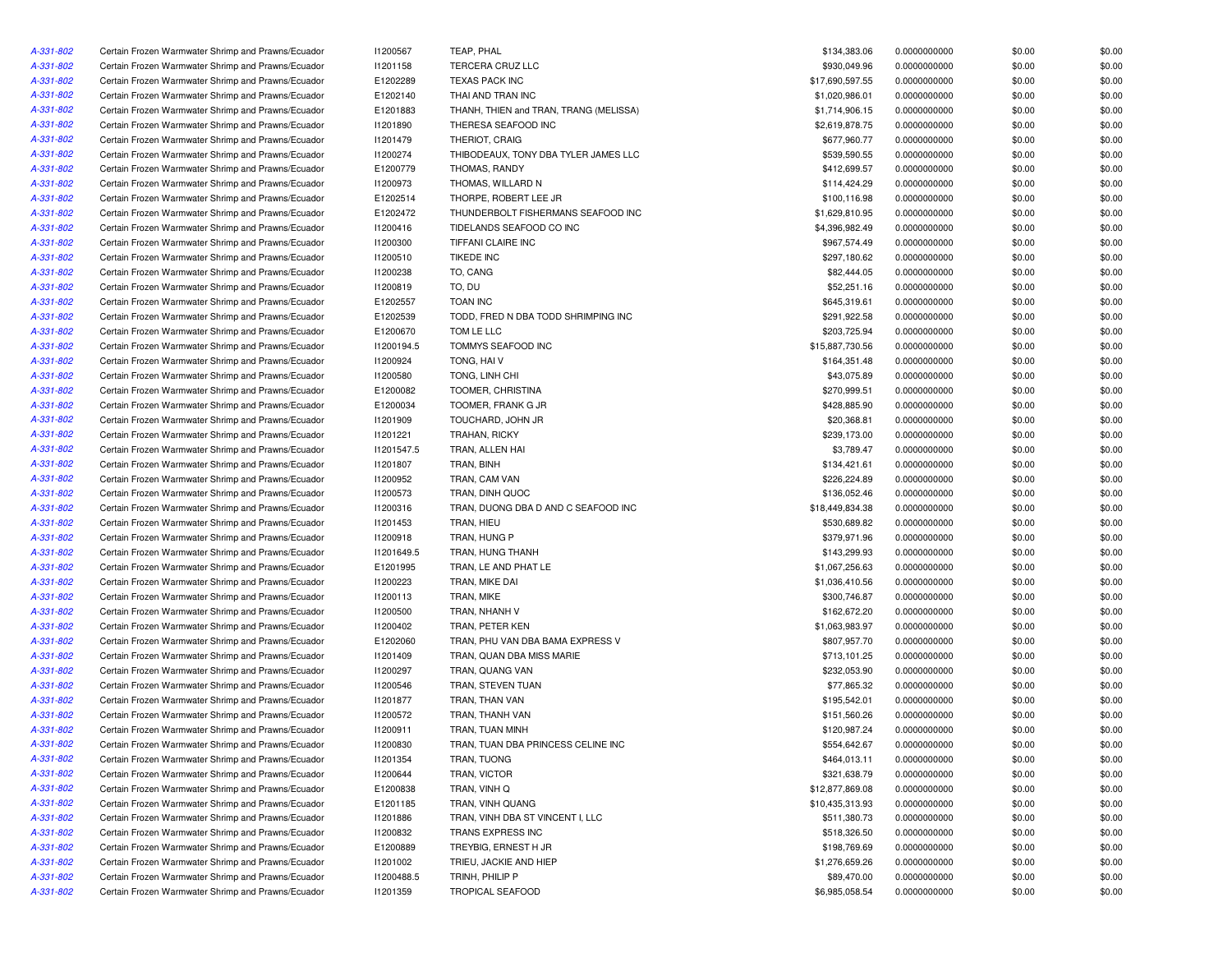| A-331-802              | Certain Frozen Warmwater Shrimp and Prawns/Ecuador                                                       | <b>I1200920</b>      | TRUONG, BE VAN                                     | \$60,550.67                 | 0.0000000000                 | \$0.00           | \$0.00 |
|------------------------|----------------------------------------------------------------------------------------------------------|----------------------|----------------------------------------------------|-----------------------------|------------------------------|------------------|--------|
| A-331-802              | Certain Frozen Warmwater Shrimp and Prawns/Ecuador                                                       | 11201085             | TRUONG, BENJAMIN                                   | \$425,196.00                | 0.0000000000                 | \$0.00           | \$0.00 |
| A-331-802              | Certain Frozen Warmwater Shrimp and Prawns/Ecuador                                                       | E1202922             | TRUONG, KIM                                        | \$357,561.40                | 0.0000000000                 | \$0.00           | \$0.00 |
| A-331-802              | Certain Frozen Warmwater Shrimp and Prawns/Ecuador                                                       | <b>I1200980</b>      | TRUONG, THEM VAN                                   | \$333,684.25                | 0.0000000000                 | \$0.00           | \$0.00 |
| A-331-802              | Certain Frozen Warmwater Shrimp and Prawns/Ecuador                                                       | 11200508             | TWO FLAGS INC                                      | \$453,863.41                | 0.0000000000                 | \$0.00           | \$0.00 |
| A-331-802              | Certain Frozen Warmwater Shrimp and Prawns/Ecuador                                                       | 11201160             | ULTIMA CRUZ LLC                                    | \$1,148,727.60              | 0.0000000000                 | \$0.00           | \$0.00 |
| A-331-802              | Certain Frozen Warmwater Shrimp and Prawns/Ecuador                                                       | 11200331             | VAN BURREN SHRIMP CO                               | \$757,010.18                | 0.0000000000                 | \$0.00           | \$0.00 |
| A-331-802              | Certain Frozen Warmwater Shrimp and Prawns/Ecuador                                                       | I1201854             | VAN, VUI                                           | \$430,192.06                | 0.0000000000                 | \$0.00           | \$0.00 |
| A-331-802              | Certain Frozen Warmwater Shrimp and Prawns/Ecuador                                                       | I1200464             | <b>VARON INC</b>                                   | \$791,632.34                | 0.0000000000                 | \$0.00           | \$0.00 |
| A-331-802              | Certain Frozen Warmwater Shrimp and Prawns/Ecuador                                                       | E1203128             | <b>VEGAS, PERCY J</b>                              | \$135,762.13                | 0.0000000000                 | \$0.00           | \$0.00 |
| A-331-802              | Certain Frozen Warmwater Shrimp and Prawns/Ecuador                                                       | 11200800             | <b>VENICE SEAFOOD LLC</b>                          | \$20,735,156.78             | 0.0000000000                 | \$0.00           | \$0.00 |
| A-331-802              | Certain Frozen Warmwater Shrimp and Prawns/Ecuador                                                       | 11201171             | VERA CRUZ LLC                                      | \$1,053,165.01              | 0.0000000000                 | \$0.00           | \$0.00 |
| A-331-802              | Certain Frozen Warmwater Shrimp and Prawns/Ecuador                                                       | I1200735             | <b>VERONICA INC</b>                                | \$42,773.98                 | 0.0000000000                 | \$0.00           | \$0.00 |
| A-331-802              | Certain Frozen Warmwater Shrimp and Prawns/Ecuador                                                       | 11200284             | <b>VERSAGGI SHRIMP CORP</b>                        | \$2,396,025.65              | 0.0000000000                 | \$0.00           | \$0.00 |
| A-331-802              | Certain Frozen Warmwater Shrimp and Prawns/Ecuador                                                       | 11200792             | VICKNAIR, DUANE                                    | \$3,835.35                  | 0.0000000000                 | \$0.00           | \$0.00 |
| A-331-802              | Certain Frozen Warmwater Shrimp and Prawns/Ecuador                                                       | 11201641             | <b>VICTORIA ROSE INC</b>                           | \$377,679.37                | 0.0000000000                 | \$0.00           | \$0.00 |
| A-331-802              | Certain Frozen Warmwater Shrimp and Prawns/Ecuador                                                       | 11200497.4           | <b>VIET GIANG CORP</b>                             | \$606,980.10                | 0.0000000000                 | \$0.00           | \$0.00 |
| A-331-802              | Certain Frozen Warmwater Shrimp and Prawns/Ecuador                                                       | 11201873             | VIETNAMESE AMERICAN COMMERCIAL FISHERMENS UNION    | \$217,820,289.84            | 0.0000000000                 | \$0.00           | \$0.00 |
| A-331-802              | Certain Frozen Warmwater Shrimp and Prawns/Ecuador                                                       | I1200462             | <b>VIGILANTE INC</b>                               | \$661,898.72                | 0.0000000000                 | \$0.00           | \$0.00 |
| A-331-802              | Certain Frozen Warmwater Shrimp and Prawns/Ecuador                                                       | E1200656             | <b>VIN PENNY INC</b>                               | \$502,069.22                | 0.0000000000                 | \$0.00           | \$0.00 |
| A-331-802              | Certain Frozen Warmwater Shrimp and Prawns/Ecuador                                                       | 11200534.2           | VINCENT PIAZZA JR AND SONS SEAFOOD INC             | \$5,172,868.72              | 0.0000000000                 | \$0.00           | \$0.00 |
| A-331-802              | Certain Frozen Warmwater Shrimp and Prawns/Ecuador                                                       | E1201834             | VINCENT, GAGE                                      | \$163,127.39                | 0.0000000000                 | \$0.00           | \$0.00 |
| A-331-802              | Certain Frozen Warmwater Shrimp and Prawns/Ecuador                                                       | E1200555             | VINCENT, GENE B                                    | \$150,012.40                | 0.0000000000                 | \$0.00           | \$0.00 |
| A-331-802              | Certain Frozen Warmwater Shrimp and Prawns/Ecuador                                                       | 11200816             | VO, DUSTIN                                         | \$89,459.61                 | 0.0000000000                 | \$0.00           | \$0.00 |
| A-331-802              | Certain Frozen Warmwater Shrimp and Prawns/Ecuador                                                       | 11200179             | VO, HANH X                                         | \$473,703.24                | 0.0000000000                 | \$0.00           | \$0.00 |
| A-331-802              | Certain Frozen Warmwater Shrimp and Prawns/Ecuador                                                       | 11200172             | VO, HIEN VAN                                       | \$150,946.86                | 0.0000000000                 | \$0.00           | \$0.00 |
| A-331-802              | Certain Frozen Warmwater Shrimp and Prawns/Ecuador                                                       | 11200278             | VO, LIEN VAN                                       | \$22,499.82                 | 0.0000000000                 | \$0.00           | \$0.00 |
| A-331-802              | Certain Frozen Warmwater Shrimp and Prawns/Ecuador                                                       | <b>I1200963</b>      | VO, MINH NGOC                                      | \$291,295.57                | 0.0000000000                 | \$0.00           | \$0.00 |
| A-331-802              | Certain Frozen Warmwater Shrimp and Prawns/Ecuador                                                       | 11200156             | VO, MONG                                           | \$183,588.65                | 0.0000000000                 | \$0.00           | \$0.00 |
| A-331-802              | Certain Frozen Warmwater Shrimp and Prawns/Ecuador                                                       | 11201562             | VO, NHON TAI                                       | \$1,652,309.45              | 0.0000000000                 | \$0.00           | \$0.00 |
| A-331-802              | Certain Frozen Warmwater Shrimp and Prawns/Ecuador                                                       | E1200347             | VO, SANG M                                         | \$205,290.40                | 0.0000000000                 | \$0.00           | \$0.00 |
| A-331-802              | Certain Frozen Warmwater Shrimp and Prawns/Ecuador                                                       | E1202119             | VO, TIEN                                           | \$36,822.87                 | 0.0000000000                 | \$0.00           | \$0.00 |
| A-331-802              | Certain Frozen Warmwater Shrimp and Prawns/Ecuador                                                       | E1201616             | VU, KHANH DBA C T INC                              | \$852,585.19                | 0.0000000000                 | \$0.00           | \$0.00 |
| A-331-802              | Certain Frozen Warmwater Shrimp and Prawns/Ecuador                                                       | E1202859             | <b>VU, RUYEN</b>                                   | \$32,450.82                 | 0.0000000000                 | \$0.00           | \$0.00 |
| A-331-802              | Certain Frozen Warmwater Shrimp and Prawns/Ecuador                                                       | E1201635             | VU, TOM                                            | \$861,749.94                | 0.0000000000                 | \$0.00           | \$0.00 |
| A-331-802              | Certain Frozen Warmwater Shrimp and Prawns/Ecuador                                                       | E1202078             | VU, TU VIET                                        | \$1,265,803.09              | 0.0000000000                 | \$0.00           | \$0.00 |
| A-331-802              | Certain Frozen Warmwater Shrimp and Prawns/Ecuador                                                       | E1201872             | VU, TUYEN VIET DBA MISS ANNA V FRANCIS VU          | \$865,556.86                | 0.0000000000                 | \$0.00           | \$0.00 |
| A-331-802              | Certain Frozen Warmwater Shrimp and Prawns/Ecuador                                                       | E1201916             | VU, TUYEN VIET JACK DBA ST DOMINIC                 | \$960,874.07                | 0.0000000000                 | \$0.00           | \$0.00 |
| A-331-802              | Certain Frozen Warmwater Shrimp and Prawns/Ecuador                                                       | E1200567             | WAIT N SEA INC                                     | \$276,194.45                | 0.0000000000                 | \$0.00           | \$0.00 |
| A-331-802              | Certain Frozen Warmwater Shrimp and Prawns/Ecuador                                                       | 11200034             | <b>WALLACE B</b>                                   | \$1,064,681.71              | 0.0000000000                 | \$0.00           | \$0.00 |
| A-331-802              | Certain Frozen Warmwater Shrimp and Prawns/Ecuador                                                       | E1202600             | WANDO SHRIMP INC                                   | \$1,283,102.05              | 0.0000000000                 | \$0.00           | \$0.00 |
| A-331-802              | Certain Frozen Warmwater Shrimp and Prawns/Ecuador                                                       | 11200923             | WC TRAWLERS INC                                    | \$713,431.60                | 0.0000000000                 | \$0.00           | \$0.00 |
| A-331-802              | Certain Frozen Warmwater Shrimp and Prawns/Ecuador                                                       | E1202644             | WENDY AND ERIC INC                                 | \$491,073.69                | 0.0000000000                 | \$0.00           | \$0.00 |
| A-331-802              | Certain Frozen Warmwater Shrimp and Prawns/Ecuador                                                       | 11201918             | WHISKEY JOE INC                                    | \$1,234,468.97              | 0.0000000000                 | \$0.00           | \$0.00 |
| A-331-802              | Certain Frozen Warmwater Shrimp and Prawns/Ecuador                                                       | 11200174             | WHITE BIRD INC                                     | \$339,817.07                | 0.0000000000                 | \$0.00           | \$0.00 |
|                        |                                                                                                          |                      |                                                    |                             |                              |                  | \$0.00 |
| A-331-802<br>A-331-802 | Certain Frozen Warmwater Shrimp and Prawns/Ecuador<br>Certain Frozen Warmwater Shrimp and Prawns/Ecuador | I1201599<br>E1201943 | WHITE, ALLEN J SR<br>WHITE, RAYMOND H              | \$152,383.52<br>\$96,142.50 | 0.0000000000<br>0.0000000000 | \$0.00<br>\$0.00 | \$0.00 |
| A-331-802              |                                                                                                          |                      |                                                    |                             |                              |                  |        |
|                        | Certain Frozen Warmwater Shrimp and Prawns/Ecuador                                                       | E1202977             | WILES, SONNY JOEL SR<br><b>WILLIAM PATRICK INC</b> | \$224,074.16                | 0.0000000000                 | \$0.00           | \$0.00 |
| A-331-802              | Certain Frozen Warmwater Shrimp and Prawns/Ecuador                                                       | 11201385             |                                                    | \$191,922.14                | 0.0000000000                 | \$0.00           | \$0.00 |
| A-331-802              | Certain Frozen Warmwater Shrimp and Prawns/Ecuador                                                       | I1200007             | WILLIAMS, JOHN A                                   | \$1,127,465.76              | 0.0000000000                 | \$0.00           | \$0.00 |
| A-331-802              | Certain Frozen Warmwater Shrimp and Prawns/Ecuador                                                       | E1200316             | WILLIAMS, JOSEPH H                                 | \$269,460.09                | 0.0000000000                 | \$0.00           | \$0.00 |
| A-331-802              | Certain Frozen Warmwater Shrimp and Prawns/Ecuador                                                       | E1200320             | WILLIAMS, JOSEPH H DBA JOANN B INC                 | \$830,329.86                | 0.0000000000                 | \$0.00           | \$0.00 |
| A-331-802              | Certain Frozen Warmwater Shrimp and Prawns/Ecuador                                                       | E1203079             | WILLIAMS, OLIVER KENT                              | \$480,880.64                | 0.0000000000                 | \$0.00           | \$0.00 |
| A-331-802              | Certain Frozen Warmwater Shrimp and Prawns/Ecuador                                                       | E1202759             | <b>WILLIAMS, RONNIE</b>                            | \$174,347.64                | 0.0000000000                 | \$0.00           | \$0.00 |
| A-331-802              | Certain Frozen Warmwater Shrimp and Prawns/Ecuador                                                       | 11201265             | WL AND O INC                                       | \$860,561.98                | 0.0000000000                 | \$0.00           | \$0.00 |
| A-331-802              | Certain Frozen Warmwater Shrimp and Prawns/Ecuador                                                       | E1200497             | WOODS FISHERIES INC                                | \$28,172,984.13             | 0.0000000000                 | \$0.00           | \$0.00 |
| A-331-802              | Certain Frozen Warmwater Shrimp and Prawns/Ecuador                                                       | E1201524             | WOODS, JOHN T III DBA SEASIDE SEAFOOD INC          | \$257,032.68                | 0.0000000000                 | \$0.00           | \$0.00 |
| A-331-802              | Certain Frozen Warmwater Shrimp and Prawns/Ecuador                                                       | 11201802             | <b>WRIGHT, CURTIS</b>                              | \$55,041.23                 | 0.0000000000                 | \$0.00           | \$0.00 |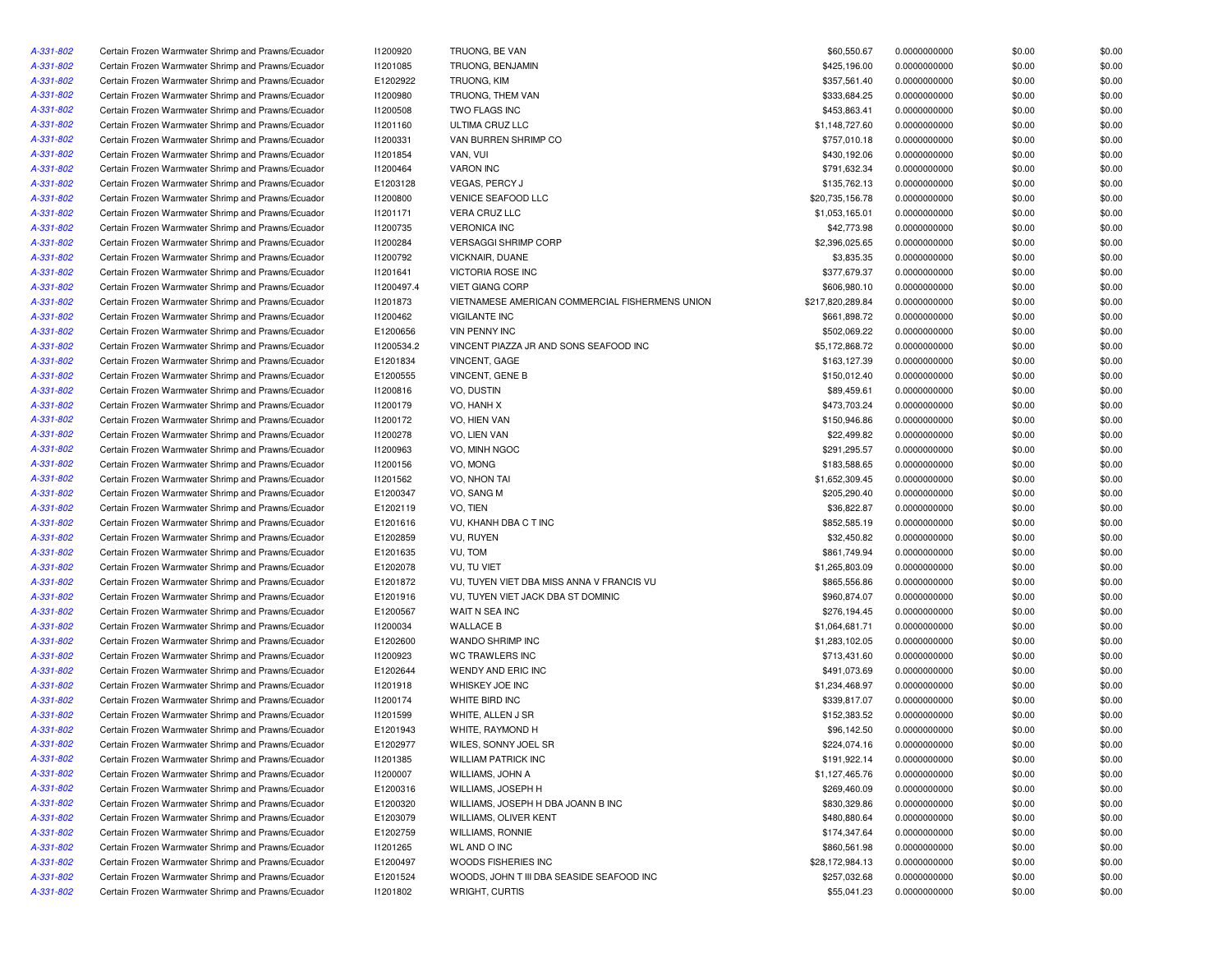| A-331-802 | Certain Frozen Warmwater Shrimp and Prawns/Ecuador | 11201800        | WRIGHT, RANDY                                     | \$85,590.85         | 0.0000000000  | \$0.00   | \$0.00 |
|-----------|----------------------------------------------------|-----------------|---------------------------------------------------|---------------------|---------------|----------|--------|
| A-331-802 | Certain Frozen Warmwater Shrimp and Prawns/Ecuador | 11200794        | WYLIE MILAM INC                                   | \$641,544.12        | 0.0000000000  | \$0.00   | \$0.00 |
| A-331-802 | Certain Frozen Warmwater Shrimp and Prawns/Ecuador | 11201937        | YOPP, JONATHAN A                                  | \$580,960.98        | 0.0000000000  | \$0.00   | \$0.00 |
| A-331-802 | Certain Frozen Warmwater Shrimp and Prawns/Ecuador | E1202447        | YOW, RICHARD C JR DBA CAPT RICHARD SEAFOOD INC    | \$776,830.87        | 0.0000000000  | \$0.00   | \$0.00 |
| A-331-802 | Certain Frozen Warmwater Shrimp and Prawns/Ecuador | E1201102        | ZAR, JOHN III                                     | \$190,801.09        | 0.0000000000  | \$0.00   | \$0.00 |
| A-331-802 | Certain Frozen Warmwater Shrimp and Prawns/Ecuador | E1200543        | ZAR, TROY DBA TROY AND PENNY ZAR LLC              | \$138,436.56        | 0.0000000000  | \$0.00   | \$0.00 |
| A-331-802 | Certain Frozen Warmwater Shrimp and Prawns/Ecuador | E1202412        | ZIRLOTT TRAWLERS INC                              | \$3,618,823.33      | 0.0000000000  | \$0.00   | \$0.00 |
| A-331-802 | Certain Frozen Warmwater Shrimp and Prawns/Ecuador | E1202405        | ZIRLOTT, MILTON                                   | \$679,977.07        | 0.0000000000  | \$0.00   | \$0.00 |
| A-331-802 | Certain Frozen Warmwater Shrimp and Prawns/Ecuador | <b>I1200887</b> | ZIRLOTT, ROSA                                     | \$1,021,175.39      | 0.0000000000  | \$0.00   | \$0.00 |
|           |                                                    |                 | Total for: A-331-802                              | \$2,535,600,048.66  |               | \$0.00   | \$0.00 |
| A-337-804 | Preserved Mushrooms/Chile                          | 11201321        | GIORGIO FOODS INC                                 | \$366,589,544.00    | 0.0000000000  | \$0.00   | \$0.00 |
| A-337-804 | Preserved Mushrooms/Chile                          | 11200151        | L K BOWMAN COMPANY                                | \$54,932,158.34     | 0.0000000000  | \$0.00   | \$0.00 |
| A-337-804 | Preserved Mushrooms/Chile                          | 11200603        | MONTEREY MUSHROOMS INC                            | \$98,234,348.63     | 0.0000000000  | \$0.00   | \$0.00 |
| A-337-804 | Preserved Mushrooms/Chile                          | 11200049        | SUNNY DELL FOODS INC                              | \$48,747,778.17     | 0.0000000000  | \$0.00   | \$0.00 |
| A-337-804 | Preserved Mushrooms/Chile                          | 11200138.1      | THE MUSHROOM COMPANY FKA MUSHROOM CANNING COMPANY | \$65,081,223.07     | 0.0000000000  | \$0.00   | \$0.00 |
|           |                                                    |                 | <b>Total for: A-337-804</b>                       | \$633,585,052.21    |               | \$0.00   | \$0.00 |
| A-351-503 | Iron Construction Castings/Brazil                  | 11200142        | ALHAMBRA FOUNDRY CO LTD                           | \$92,025,180.00     | 0.0000000000  | \$0.00   | \$0.00 |
| A-351-503 | Iron Construction Castings/Brazil                  | I1200994.1      | EAST JORDAN IRON WORKS INC                        | \$1,517,995,713.05  | 0.0000000000  | \$0.00   | \$0.00 |
| A-351-503 | Iron Construction Castings/Brazil                  | 11200528        | U S FOUNDRY AND MANUFACTURING CORP                | \$221,490,597.15    | 0.0000000000  | \$0.00   | \$0.00 |
|           |                                                    |                 | Total for: A-351-503                              | \$1,831,511,490.20  |               | \$0.00   | \$0.00 |
| A-351-505 | Malleable Cast Iron Pipe Fittings/Brazil           | E1201324        | WARD MANUFACTURING LLC                            | \$579,724,437.00    | 0.0000000000  | \$0.00   | \$0.00 |
|           |                                                    |                 | Total for: A-351-505                              | \$579,724,437.00    |               | \$0.00   | \$0.00 |
| A-351-602 | Carbon Steel Butt-Weld Pipe Fittings/Brazil        | I1201925        | <b>WELDBEND CORPORATION</b>                       | \$642,484,644.22    | 0.0000000000  | \$0.00   | \$0.00 |
|           |                                                    |                 | Total for: A-351-602                              | \$642,484,644.22    |               | \$0.00   | \$0.00 |
| A-351-603 | Brass Sheet and Strip/Brazil                       | 11201663        | GLOBAL BRASS AND COPPER INC DBA OLIN BRASS        | \$812,157,191.75    | 0.0000000000  | \$0.00   | \$0.00 |
|           |                                                    |                 | Total for: A-351-603                              | \$812,157,191.75    |               | \$0.00   | \$0.00 |
| A-351-605 | Frozen Concentrated Orange Juice/Brazil            | 11201276        | CITRUS WORLD INC DBA FLORIDAS NATURAL GROWERS     | \$276,191,247.71    |               | \$0.00   | \$0.00 |
|           |                                                    |                 | Total for: A-351-605                              |                     | 0.0000000000  | \$0.00   | \$0.00 |
|           |                                                    | E1202237        | ALLIED TUBE AND CONDUIT CORPORATION               | \$276,191,247.71    | 0.0000000000  |          |        |
| A-351-809 | Circular Welded Non-Alloy Steel Pipe/Brazil        |                 |                                                   | \$2,353,460,228.93  |               | \$0.00   | \$0.00 |
| A-351-809 | Circular Welded Non-Alloy Steel Pipe/Brazil        | 11201064        | UNITED STATES STEEL CORPORATION                   | \$663,728,049.94    | 0.0000000000  | \$0.00   | \$0.00 |
| A-351-809 | Circular Welded Non-Alloy Steel Pipe/Brazil        | E1202761        | WESTERN TUBE AND CONDUIT CORPORATION              | \$234,716,633.18    | 0.0000000000  | \$0.00   | \$0.00 |
| A-351-809 | Circular Welded Non-Alloy Steel Pipe/Brazil        | E1202989        | WHEATLAND TUBE COMPANY                            | \$5,667,779,923.01  | 0.0000000000  | \$0.00   | \$0.00 |
|           |                                                    |                 | Total for: A-351-809                              | \$8,919,684,835.06  |               | \$0.00   | \$0.00 |
| A-351-817 | Cut-to-Length Carbon Steel Plate/Brazil            | 11201816        | ARCELORMITTAL USA LLC                             | \$11,547,380,975.00 | 69.5135758859 | \$62.89  | \$0.00 |
| A-351-817 | Cut-to-Length Carbon Steel Plate/Brazil            | 11201023        | UNITED STATES STEEL CORPORATION                   | \$5,064,310,810.14  | 30.4864241141 | \$27.58  | \$0.00 |
|           |                                                    |                 | Total for: A-351-817                              | \$16,611,691,785.14 |               | \$90.47  | \$0.00 |
| A-351-819 | Stainless Steel Wire Rod/Brazil                    | 11201328        | CARPENTER TECHNOLOGY CORPORATION                  | \$948,619,758.00    | 0.0000000000  | \$0.00   | \$0.00 |
| A-351-819 | Stainless Steel Wire Rod/Brazil                    | 11201426        | UNIVERSAL STAINLESS AND ALLOY PRODUCTS INC        | \$169,445,948.65    | 0.0000000000  | \$0.00   | \$0.00 |
|           |                                                    |                 | Total for: A-351-819                              | \$1,118,065,706.65  |               | \$0.00   | \$0.00 |
| A-351-825 | Stainless Steel Bar/Brazil                         | 11201323        | CARPENTER TECHNOLOGY CORPORATION                  | \$5,805,297,719.00  | 0.0000000000  | \$0.00   | \$0.00 |
| A-351-825 | Stainless Steel Bar/Brazil                         | 11201502.3      | CRUCIBLE INDUSTRIES LLC                           | \$1,109,692,855.83  | 0.0000000000  | \$0.00   | \$0.00 |
| A-351-825 | Stainless Steel Bar/Brazil                         | I1200767.3      | ELECTRALLOY CORPORATION                           | \$96,055,534.94     | 0.0000000000  | \$0.00   | \$0.00 |
| A-351-825 | Stainless Steel Bar/Brazil                         | 11201429        | UNIVERSAL STAINLESS AND ALLOY PRODUCTS INC        | \$468,939,919.84    | 0.0000000000  | \$0.00   | \$0.00 |
| A-351-825 | Stainless Steel Bar/Brazil                         | 11201407        | VALBRUNA SLATER STAINLESS INC                     | \$1,224,394,124.65  | 0.0000000000  | \$0.00   | \$0.00 |
|           |                                                    |                 | Total for: A-351-825                              | \$8,704,380,154.26  |               | \$0.00   | \$0.00 |
| A-351-826 | Seamless Pipe/Brazil                               | 11201688        | IPSCO KOPPEL TUBULARS LLC                         | \$104,776,489.65    | 16.7317385850 | \$56.44  | \$0.00 |
| A-351-826 | Seamless Pipe/Brazil                               | 11201053        | UNITED STATES STEEL CORPORATION                   | \$521,437,511.47    | 83.2682614150 | \$280.90 | \$0.00 |
|           |                                                    |                 | Total for: A-351-826                              | \$626,214,001.12    |               | \$337.34 | \$0.00 |
| A-351-828 | Hot-Rolled Carbon Steel Flat Products/Brazil       | 11201769        | ARCELORMITTAL USA LLC                             | \$29,400,073,115.00 | 0.0000000000  | \$0.00   | \$0.00 |
| A-351-828 | Hot-Rolled Carbon Steel Flat Products/Brazil       | E1202242        | GALLATIN STEEL COMPANY                            | \$3,860,146,880.31  | 0.0000000000  | \$0.00   | \$0.00 |
| A-351-828 | Hot-Rolled Carbon Steel Flat Products/Brazil       | E1201807        | NUCOR CORPORATION                                 | \$21,990,336,535.61 | 0.0000000000  | \$0.00   | \$0.00 |
| A-351-828 | Hot-Rolled Carbon Steel Flat Products/Brazil       | E1202549        | SEVERSTAL DEARBORN LLC                            | \$5,065,467,294.00  | 0.0000000000  | \$0.00   | \$0.00 |
| A-351-828 | Hot-Rolled Carbon Steel Flat Products/Brazil       | 11201941.6      | <b>SSAB IOWA INC</b>                              | \$1,404,014,548.77  | 0.0000000000  | \$0.00   | \$0.00 |
| A-351-828 | Hot-Rolled Carbon Steel Flat Products/Brazil       | E1203045        | STEEL DYNAMICS INC                                | \$5,236,272,836.73  | 0.0000000000  | \$0.00   | \$0.00 |
| A-351-828 | Hot-Rolled Carbon Steel Flat Products/Brazil       | 11201061        | UNITED STATES STEEL CORPORATION                   | \$24,055,456,337.34 | 0.0000000000  | \$0.00   | \$0.00 |
|           |                                                    |                 | <b>Total for: A-351-828</b>                       | \$91,011,767,547.76 |               | \$0.00   | \$0.00 |
| A-351-832 | Carbon and Certain Alloy Steel Wire Rod/Brazil     | 11201403        | CHARTER MANUFACTURING COMPANY INC                 | \$1,480,429,000.00  | 0.0000000000  | \$0.00   | \$0.00 |
| A-351-832 | Carbon and Certain Alloy Steel Wire Rod/Brazil     | 11201279        | GERDAU USA INC                                    | \$2,178,562,000.00  | 0.0000000000  | \$0.00   | \$0.00 |
|           |                                                    |                 |                                                   |                     |               |          |        |

| DY                                      | \$85,590.85         | 0.0000000000  | \$0.00   | \$0.00 |
|-----------------------------------------|---------------------|---------------|----------|--------|
| INC                                     | \$641,544.12        | 0.0000000000  | \$0.00   | \$0.00 |
| A VAH                                   | \$580,960.98        | 0.0000000000  | \$0.00   | \$0.00 |
| D C JR DBA CAPT RICHARD SEAFOOD INC     | \$776,830.87        | 0.0000000000  | \$0.00   | \$0.00 |
|                                         | \$190,801.09        | 0.0000000000  | \$0.00   | \$0.00 |
| A TROY AND PENNY ZAR LLC                | \$138,436.56        | 0.0000000000  | \$0.00   | \$0.00 |
| <b>VLERS INC</b>                        | \$3,618,823.33      | 0.0000000000  | \$0.00   | \$0.00 |
| ON                                      | \$679,977.07        | 0.0000000000  | \$0.00   | \$0.00 |
| А                                       | \$1,021,175.39      | 0.0000000000  | \$0.00   | \$0.00 |
| Total for: A-331-802                    | \$2,535,600,048.66  |               | \$0.00   | \$0.00 |
| DS INC                                  | \$366,589,544.00    | 0.0000000000  | \$0.00   | \$0.00 |
| COMPANY                                 | \$54,932,158.34     | 0.0000000000  | \$0.00   | \$0.00 |
| USHROOMS INC                            | \$98,234,348.63     | 0.0000000000  | \$0.00   | \$0.00 |
| <b>FOODS INC</b>                        |                     |               |          |        |
|                                         | \$48,747,778.17     | 0.0000000000  | \$0.00   | \$0.00 |
| OM COMPANY FKA MUSHROOM CANNING COMPANY | \$65,081,223.07     | 0.0000000000  | \$0.00   | \$0.00 |
| Total for: A-337-804                    | \$633,585,052.21    |               | \$0.00   | \$0.00 |
| )UNDRY CO LTD                           | \$92,025,180.00     | 0.0000000000  | \$0.00   | \$0.00 |
| I IRON WORKS INC                        | \$1,517,995,713.05  | 0.0000000000  | \$0.00   | \$0.00 |
| AND MANUFACTURING CORP                  | \$221,490,597.15    | 0.0000000000  | \$0.00   | \$0.00 |
| Total for: A-351-503                    | \$1,831,511,490.20  |               | \$0.00   | \$0.00 |
| ACTURING LLC                            | \$579,724,437.00    | 0.0000000000  | \$0.00   | \$0.00 |
| <b>Total for: A-351-505</b>             | \$579,724,437.00    |               | \$0.00   | \$0.00 |
| ORPORATION                              | \$642,484,644.22    | 0.0000000000  | \$0.00   | \$0.00 |
| Total for: A-351-602                    | \$642,484,644.22    |               | \$0.00   | \$0.00 |
| IS AND COPPER INC DBA OLIN BRASS        | \$812,157,191.75    | 0.0000000000  | \$0.00   | \$0.00 |
| Total for: A-351-603                    | \$812,157,191.75    |               | \$0.00   | \$0.00 |
| D INC DBA FLORIDAS NATURAL GROWERS      | \$276,191,247.71    | 0.0000000000  | \$0.00   | \$0.00 |
| Total for: A-351-605                    | \$276,191,247.71    |               | \$0.00   | \$0.00 |
| AND CONDUIT CORPORATION                 | \$2,353,460,228.93  | 0.0000000000  | \$0.00   | \$0.00 |
| <b>ES STEEL CORPORATION</b>             | \$663,728,049.94    | 0.0000000000  | \$0.00   | \$0.00 |
| <b>BE AND CONDUIT CORPORATION</b>       | \$234,716,633.18    | 0.0000000000  | \$0.00   | \$0.00 |
| <b>TUBE COMPANY</b>                     | \$5,667,779,923.01  | 0.0000000000  | \$0.00   | \$0.00 |
| Total for: A-351-809                    | \$8,919,684,835.06  |               | \$0.00   | \$0.00 |
| <b>TAL USA LLC</b>                      | \$11,547,380,975.00 | 69.5135758859 | \$62.89  | \$0.00 |
| <b>ES STEEL CORPORATION</b>             | \$5,064,310,810.14  | 30.4864241141 | \$27.58  | \$0.00 |
| Total for: A-351-817                    | \$16,611,691,785.14 |               | \$90.47  | \$0.00 |
| ECHNOLOGY CORPORATION                   | \$948,619,758.00    | 0.0000000000  | \$0.00   | \$0.00 |
| TAINLESS AND ALLOY PRODUCTS INC         | \$169,445,948.65    | 0.0000000000  | \$0.00   | \$0.00 |
| Total for: A-351-819                    | \$1,118,065,706.65  |               | \$0.00   | \$0.00 |
| ECHNOLOGY CORPORATION                   | \$5,805,297,719.00  | 0.0000000000  | \$0.00   | \$0.00 |
| <b>USTRIES LLC</b>                      |                     |               |          |        |
|                                         | \$1,109,692,855.83  | 0.0000000000  | \$0.00   | \$0.00 |
| <b>CORPORATION</b>                      | \$96,055,534.94     | 0.0000000000  | \$0.00   | \$0.00 |
| TAINLESS AND ALLOY PRODUCTS INC         | \$468,939,919.84    | 0.0000000000  | \$0.00   | \$0.00 |
| ATER STAINLESS INC                      | \$1,224,394,124.65  | 0.0000000000  | \$0.00   | \$0.00 |
| Total for: A-351-825                    | \$8,704,380,154.26  |               | \$0.00   | \$0.00 |
| L TUBULARS LLC                          | \$104,776,489.65    | 16.7317385850 | \$56.44  | \$0.00 |
| <b>ES STEEL CORPORATION</b>             | \$521,437,511.47    | 83.2682614150 | \$280.90 | \$0.00 |
| Total for: A-351-826                    | \$626,214,001.12    |               | \$337.34 | \$0.00 |
| <b>TAL USA LLC</b>                      | \$29,400,073,115.00 | 0.0000000000  | \$0.00   | \$0.00 |
| <b>EL COMPANY</b>                       | \$3,860,146,880.31  | 0.0000000000  | \$0.00   | \$0.00 |
| ORATION                                 | \$21,990,336,535.61 | 0.0000000000  | \$0.00   | \$0.00 |
| <b>EARBORN LLC</b>                      | \$5,065,467,294.00  | 0.0000000000  | \$0.00   | \$0.00 |
| С                                       | \$1,404,014,548.77  | 0.0000000000  | \$0.00   | \$0.00 |
| IICS INC                                | \$5,236,272,836.73  | 0.0000000000  | \$0.00   | \$0.00 |
| <b>ES STEEL CORPORATION</b>             | \$24,055,456,337.34 | 0.0000000000  | \$0.00   | \$0.00 |
| <b>Total for: A-351-828</b>             | \$91,011,767,547.76 |               | \$0.00   | \$0.00 |
| <b>NUFACTURING COMPANY INC</b>          | \$1,480,429,000.00  | 0.0000000000  | \$0.00   | \$0.00 |
| INC                                     | \$2,178,562,000.00  | 0.0000000000  | \$0.00   | \$0.00 |
|                                         |                     |               |          |        |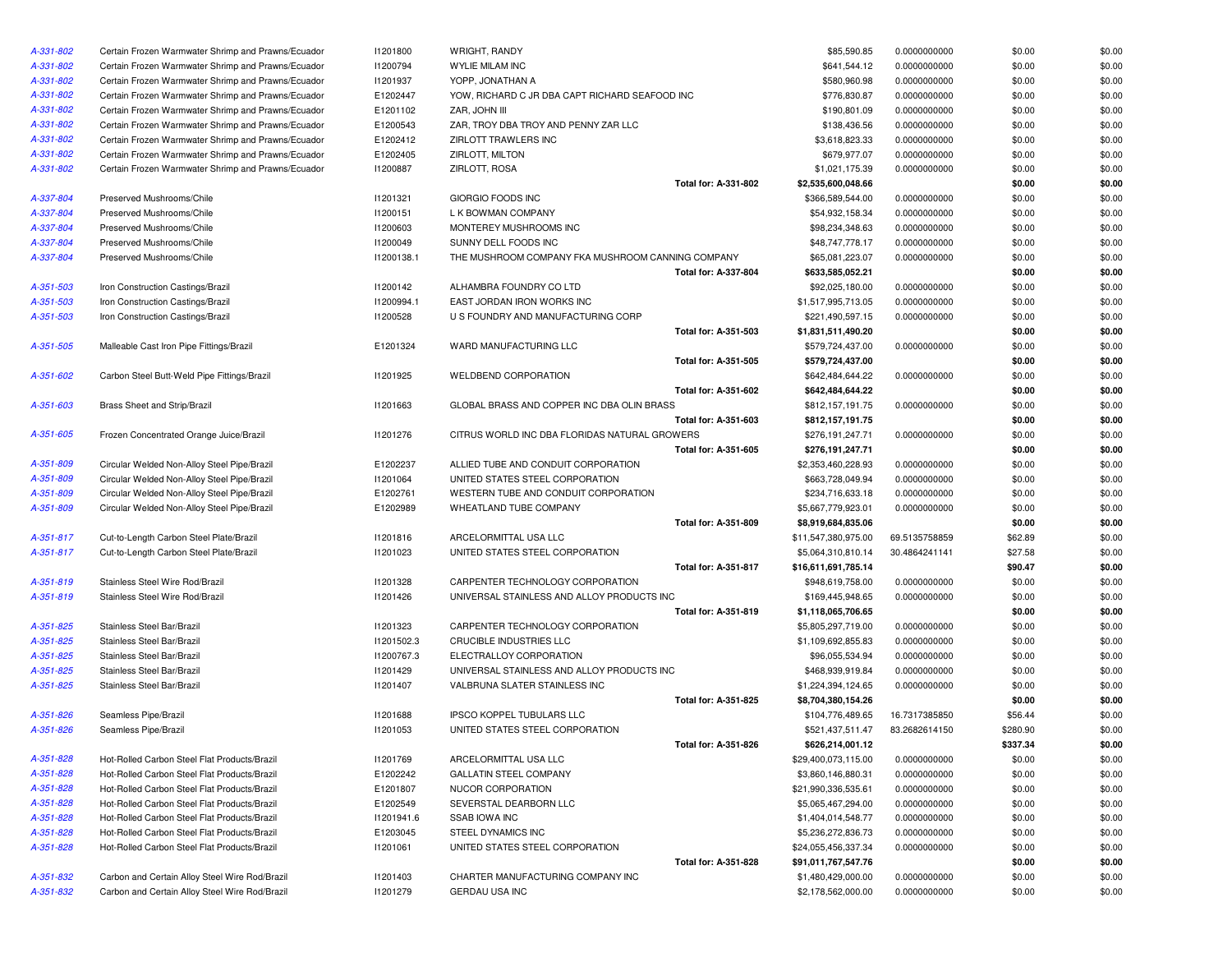| A-351-832 | Carbon and Certain Alloy Steel Wire Rod/Brazil    | E1201751   | NUCOR CORPORATION                       |                      | \$489,279,208.00   | 0.0000000000 | \$0.00     | \$0.00 |
|-----------|---------------------------------------------------|------------|-----------------------------------------|----------------------|--------------------|--------------|------------|--------|
| A-351-832 | Carbon and Certain Alloy Steel Wire Rod/Brazil    | E1201709   | NUCOR STEEL CONNECTICUT                 |                      | \$410,093,119.00   | 0.0000000000 | \$0.00     | \$0.00 |
|           |                                                   |            |                                         | Total for: A-351-832 | \$4,558,363,327.00 |              | \$0.00     | \$0.00 |
| A-351-838 | Certain Frozen Warmwater Shrimp and Prawns/Brazil | 11200197   | AAH INC                                 |                      | \$85,847.36        | 0.0030737601 | \$1.85     | \$0.00 |
| A-351-838 | Certain Frozen Warmwater Shrimp and Prawns/Brazil | E1200990   | ABRAHAM, STEVEN KERRY                   |                      | \$1,365,414.53     | 0.0488885936 | \$29.40    | \$0.00 |
| A-351-838 | Certain Frozen Warmwater Shrimp and Prawns/Brazil | E1200292   | ADAMS, TED SR                           |                      | \$125,021.88       | 0.0044764017 | \$2.69     | \$0.00 |
| A-351-838 | Certain Frozen Warmwater Shrimp and Prawns/Brazil | 11201916.1 | <b>ADRIANA INC</b>                      |                      | \$1,001,138.83     | 0.0358457218 | \$21.55    | \$0.00 |
| A-351-838 | Certain Frozen Warmwater Shrimp and Prawns/Brazil | 11200976   | <b>ALARIO INC</b>                       |                      | \$446,164.02       | 0.0159748787 | \$9.61     | \$0.00 |
| A-351-838 | Certain Frozen Warmwater Shrimp and Prawns/Brazil | 11200311.1 | ALARIO, NAT                             |                      | \$277,662.44       | 0.0099416887 | \$5.98     | \$0.00 |
| A-351-838 | Certain Frozen Warmwater Shrimp and Prawns/Brazil | E1203176   | ALEXANDER, ROBERT F JR                  |                      | \$854,095.12       | 0.0305808297 | \$18.39    | \$0.00 |
| A-351-838 | Certain Frozen Warmwater Shrimp and Prawns/Brazil | E1201025   | ALEXIE, BENNY J                         |                      | \$124,570.22       | 0.0044602300 | \$2.68     | \$0.00 |
| A-351-838 | Certain Frozen Warmwater Shrimp and Prawns/Brazil | E1200381   | ALEXIE, CORKEY                          |                      | \$25,198.05        | 0.0009022148 | \$0.54     | \$0.00 |
| A-351-838 | Certain Frozen Warmwater Shrimp and Prawns/Brazil | E1201037   | ALEXIE, FELIX                           |                      | \$102,473.27       | 0.0036690499 | \$2.21     | \$0.00 |
| A-351-838 | Certain Frozen Warmwater Shrimp and Prawns/Brazil | E1201013   | ALEXIE, JOHN J                          |                      | \$41,347.16        | 0.0014804328 | \$0.89     | \$0.00 |
| A-351-838 | Certain Frozen Warmwater Shrimp and Prawns/Brazil | E1201007   | ALEXIE, JOHN V                          |                      | \$100,074.15       | 0.0035831495 | \$2.15     | \$0.00 |
| A-351-838 | Certain Frozen Warmwater Shrimp and Prawns/Brazil | E1200375   | ALEXIE, LARRY J SR                      |                      | \$213,732.03       | 0.0076526638 | \$4.60     | \$0.00 |
| A-351-838 | Certain Frozen Warmwater Shrimp and Prawns/Brazil | E1200387   | ALEXIE, LARRY JR                        |                      | \$154,543.78       | 0.0055334317 | \$3.33     | \$0.00 |
| A-351-838 | Certain Frozen Warmwater Shrimp and Prawns/Brazil | 11200391   | ALFRED TRAWLERS INC                     |                      | \$615,526.94       | 0.0220389089 | \$13.25    | \$0.00 |
|           |                                                   |            |                                         |                      | \$603,415.06       |              |            | \$0.00 |
| A-351-838 | Certain Frozen Warmwater Shrimp and Prawns/Brazil | 11200539   | ALLEN, CAROLYN SUE DBA MISS JORDI       |                      |                    | 0.0216052437 | \$12.99    |        |
| A-351-838 | Certain Frozen Warmwater Shrimp and Prawns/Brazil | 11200533   | ALLEN, CAROLYN SUE DBA MISS KENZIE      |                      | \$243,314.98       | 0.0087118797 | \$5.24     | \$0.00 |
| A-351-838 | Certain Frozen Warmwater Shrimp and Prawns/Brazil | 11200344   | ALS SHRIMP CO LLC                       |                      | \$4,253,480.40     | 0.1522956363 | \$91.57    | \$0.00 |
| A-351-838 | Certain Frozen Warmwater Shrimp and Prawns/Brazil | 11200904   | ANDERSON, LYNWOOD                       |                      | \$470,439.70       | 0.0168440681 | \$10.13    | \$0.00 |
| A-351-838 | Certain Frozen Warmwater Shrimp and Prawns/Brazil | 11201317   | ANDERSON, MICHAEL B                     |                      | \$24,176,659.72    | 0.8656439972 | \$520.48   | \$0.00 |
| A-351-838 | Certain Frozen Warmwater Shrimp and Prawns/Brazil | 11201510   | ANGEL ANNIE INC                         |                      | \$302,423.32       | 0.0108282507 | \$6.51     | \$0.00 |
| A-351-838 | Certain Frozen Warmwater Shrimp and Prawns/Brazil | E1201109   | ANGELA MARIE INC                        |                      | \$963.175.48       | 0.0344864461 | \$20.74    | \$0.00 |
| A-351-838 | Certain Frozen Warmwater Shrimp and Prawns/Brazil | E1200828   | ANGELINA INC                            |                      | \$1,214,844.93     | 0.0434974572 | \$26.15    | \$0.00 |
| A-351-838 | Certain Frozen Warmwater Shrimp and Prawns/Brazil | 11201949   | ANNIE THORNTON INC                      |                      | \$709,901.82       | 0.0254179964 | \$15.28    | \$0.00 |
| A-351-838 | Certain Frozen Warmwater Shrimp and Prawns/Brazil | 11200269   | APALACHEE GIRL INC                      |                      | \$985,062.90       | 0.0352701240 | \$21.21    | \$0.00 |
| A-351-838 | Certain Frozen Warmwater Shrimp and Prawns/Brazil | E1200091   | APARICIO TRAWLERS INC                   |                      | \$818,052.68       | 0.0292903321 | \$17.61    | \$0.00 |
| A-351-838 | Certain Frozen Warmwater Shrimp and Prawns/Brazil | 11201709   | APARICIO, ALFRED DBA FATHER CASIMIR INC |                      | \$422,539.17       | 0.0151289922 | \$9.10     | \$0.00 |
| A-351-838 | Certain Frozen Warmwater Shrimp and Prawns/Brazil | 11201713   | APARICIO, ALFRED DBA MRS MINA INC       |                      | \$717,117.34       | 0.0256763477 | \$15.44    | \$0.00 |
| A-351-838 | Certain Frozen Warmwater Shrimp and Prawns/Brazil | E1200131   | APARICIO, ERNEST DBA MOTHER T INC       |                      | \$818,703.35       | 0.0293136293 | \$17.63    | \$0.00 |
| A-351-838 | Certain Frozen Warmwater Shrimp and Prawns/Brazil | E1200817   | APPLE JACK INC                          |                      | \$336,736.89       | 0.0120568462 | \$7.25     | \$0.00 |
| A-351-838 | Certain Frozen Warmwater Shrimp and Prawns/Brazil | 11201147   | ARNONDIN, ROBERT                        |                      | \$116,205.87       | 0.0041607449 | \$2.50     | \$0.00 |
| A-351-838 | Certain Frozen Warmwater Shrimp and Prawns/Brazil | 11201130   | ARROYA CRUZ LLC                         |                      | \$1,049,587.81     | 0.0375804349 | \$22.60    | \$0.00 |
| A-351-838 | Certain Frozen Warmwater Shrimp and Prawns/Brazil | 11200696   | ART AND RED INC DBA CAPT ROLANDO        |                      | \$76,370.36        | 0.0027344366 | \$1.64     | \$0.00 |
| A-351-838 | Certain Frozen Warmwater Shrimp and Prawns/Brazil | 11201956.1 | AUTIN, KENNETH D                        |                      | \$71,904.63        | 0.0025745414 | \$1.55     | \$0.00 |
| A-351-838 | Certain Frozen Warmwater Shrimp and Prawns/Brazil | E1201126   | <b>B AND B BOATS INC</b>                |                      | \$948,789.74       | 0.0339713655 | \$20.43    | \$0.00 |
| A-351-838 | Certain Frozen Warmwater Shrimp and Prawns/Brazil | 11200868   | <b>B F MILLIS AND SONS INC</b>          |                      | \$1,443,592.31     | 0.0516877448 | \$31.08    | \$0.00 |
| A-351-838 | Certain Frozen Warmwater Shrimp and Prawns/Brazil | E1200603   | <b>BABE INC</b>                         |                      | \$237,113.38       | 0.0084898318 | \$5.10     | \$0.00 |
| A-351-838 | Certain Frozen Warmwater Shrimp and Prawns/Brazil | E1203070   | BABIN, JOEY                             |                      | \$106,582.36       | 0.0038161757 | \$2.29     | \$0.00 |
| A-351-838 | Certain Frozen Warmwater Shrimp and Prawns/Brazil | E1201242   | BAILEY, DAVID B SR                      |                      | \$498,218.00       | 0.0178386686 | \$10.73    | \$0.00 |
| A-351-838 | Certain Frozen Warmwater Shrimp and Prawns/Brazil | E1201853   | BAKER, KENNETH                          |                      | \$81,927.46        | 0.0029334083 | \$1.76     | \$0.00 |
| A-351-838 | Certain Frozen Warmwater Shrimp and Prawns/Brazil | E1201074   | <b>BALDWIN, RICHARD PRENTISS</b>        |                      | \$395,380.53       | 0.0141565785 | \$8.51     | \$0.00 |
| A-351-838 | Certain Frozen Warmwater Shrimp and Prawns/Brazil | 11201657   | <b>BAMA SEA PRODUCTS INC</b>            |                      | \$116,285,972.08   | 4.1636129578 | \$2,503.45 | \$0.00 |
| A-351-838 | Certain Frozen Warmwater Shrimp and Prawns/Brazil | 11201921   | <b>BARBARA BROOKS INC</b>               |                      | \$890,970.10       | 0.0319011364 | \$19.18    | \$0.00 |
| A-351-838 | Certain Frozen Warmwater Shrimp and Prawns/Brazil | E1201669   | BARBAREE, JOE                           |                      | \$88,673.14        | 0.0031749370 | \$1.91     | \$0.00 |
| A-351-838 | Certain Frozen Warmwater Shrimp and Prawns/Brazil | E1201535   | <b>BARISICH INC</b>                     |                      | \$250,333.00       | 0.0089631596 | \$5.39     | \$0.00 |
| A-351-838 | Certain Frozen Warmwater Shrimp and Prawns/Brazil | 11201680   | <b>BARROIS, ANGELA GAIL</b>             |                      | \$59,897.87        | 0.0021446400 | \$1.29     | \$0.00 |
| A-351-838 | Certain Frozen Warmwater Shrimp and Prawns/Brazil | 11201825   | BARROIS, WENDELL JR                     |                      | \$133,842.29       | 0.0047922160 | \$2.88     | \$0.00 |
| A-351-838 | Certain Frozen Warmwater Shrimp and Prawns/Brazil | E1201579   | BASSE, DONALD                           |                      | \$50,366.90        | 0.0018033841 | \$1.08     | \$0.00 |
| A-351-838 |                                                   |            | BAUDOIN, MURPHY                         |                      |                    | 0.0024741755 |            |        |
|           | Certain Frozen Warmwater Shrimp and Prawns/Brazil | 11201446   |                                         |                      | \$69,101.50        |              | \$1.49     | \$0.00 |
| A-351-838 | Certain Frozen Warmwater Shrimp and Prawns/Brazil | 11201289   | <b>BAY ISLANDER INC</b>                 |                      | \$666,358.97       | 0.0238589470 | \$14.35    | \$0.00 |
| A-351-838 | Certain Frozen Warmwater Shrimp and Prawns/Brazil | E1201174   | <b>BAYOU CARLIN FISHERIES</b>           |                      | \$4,482,330.66     | 0.1604896075 | \$96.50    | \$0.00 |
| A-351-838 | Certain Frozen Warmwater Shrimp and Prawns/Brazil | E1200963   | BAYOU SHRIMP PROCESSORS INC             |                      | \$103,732,379.56   | 3.7141322548 | \$2,233.19 | \$0.00 |
| A-351-838 | Certain Frozen Warmwater Shrimp and Prawns/Brazil | 11200389   | <b>BBC TRAWLERS INC</b>                 |                      | \$604,118.26       | 0.0216304217 | \$13.01    | \$0.00 |
| A-351-838 | Certain Frozen Warmwater Shrimp and Prawns/Brazil | E1200848   | <b>BBS INC</b>                          |                      | \$373,420.99       | 0.0133703184 | \$8.04     | \$0.00 |
| A-351-838 | Certain Frozen Warmwater Shrimp and Prawns/Brazil | 11200512   | <b>BEAS CORPORATION</b>                 |                      | \$282,292.54       | 0.0101074692 | \$6.08     | \$0.00 |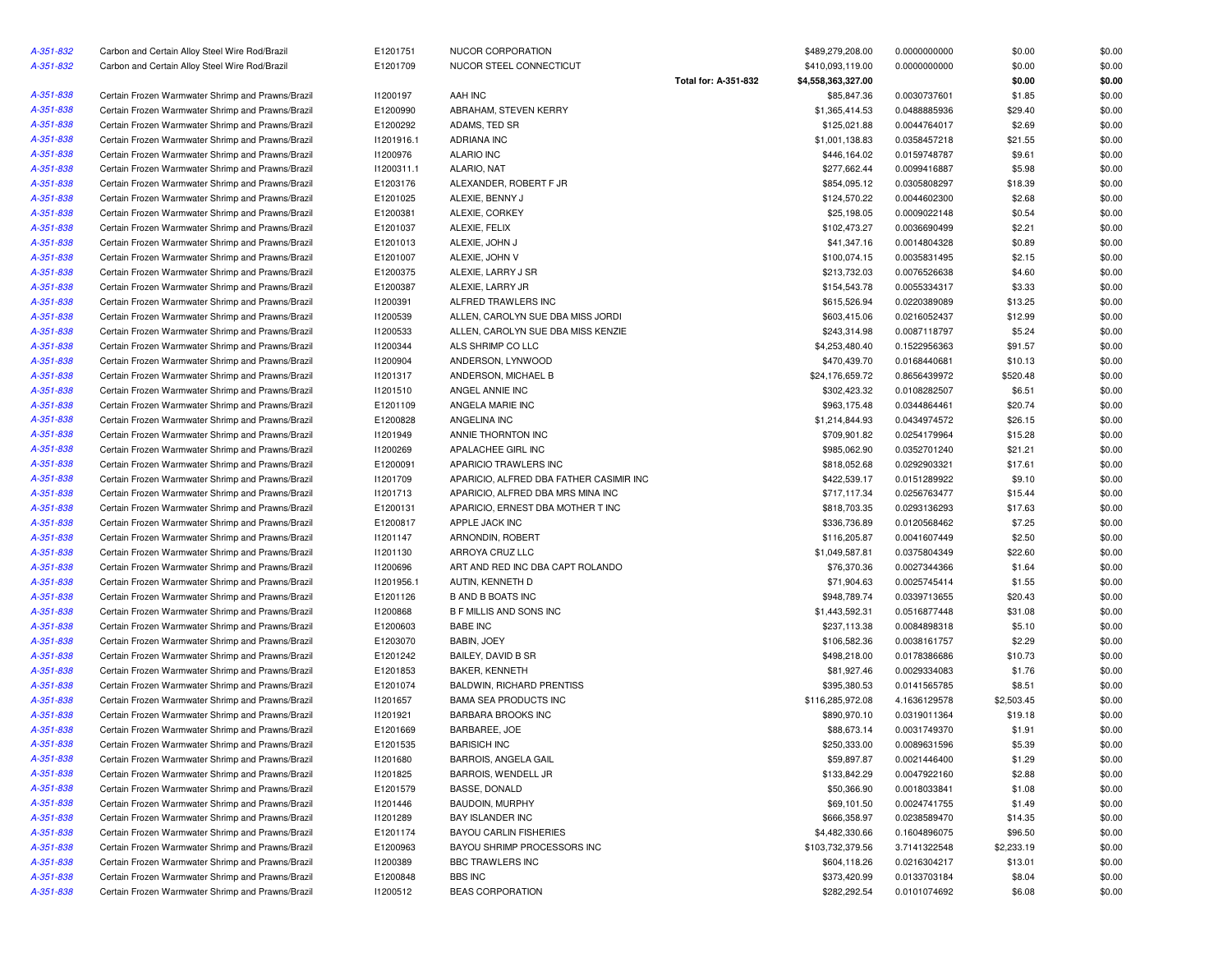| A-351-838 | Certain Frozen Warmwater Shrimp and Prawns/Brazil | 11200612.5 | BECKY LYN INC                      | \$806,480.66    | 0.0288759965 | \$17.36  | \$0.00 |
|-----------|---------------------------------------------------|------------|------------------------------------|-----------------|--------------|----------|--------|
| A-351-838 | Certain Frozen Warmwater Shrimp and Prawns/Brazil | E1202732   | BELLANGER, CLIFTON                 | \$535,934.32    | 0.0191890994 | \$11.54  | \$0.00 |
| A-351-838 | Certain Frozen Warmwater Shrimp and Prawns/Brazil | 11200312   | BERGERON, ULYSSES J                | \$143,917.70    | 0.0051529655 | \$3.10   | \$0.00 |
| A-351-838 | Certain Frozen Warmwater Shrimp and Prawns/Brazil | 11201906.1 | BERTILDEANA INC                    | \$722,794.20    | 0.0258796073 | \$15.56  | \$0.00 |
| A-351-838 | Certain Frozen Warmwater Shrimp and Prawns/Brazil | E1202632   | BEST SEA PACK OF TEXAS INC         | \$39,663,598.37 | 1.4201530002 | \$853.89 | \$0.00 |
| A-351-838 | Certain Frozen Warmwater Shrimp and Prawns/Brazil | 11201934   | BETH LOMONTE INC                   | \$1,198,513.05  | 0.0429126951 | \$25.80  | \$0.00 |
| A-351-838 | Certain Frozen Warmwater Shrimp and Prawns/Brazil | 11200506   | <b>BETY INC</b>                    | \$716,332.50    | 0.0256482465 | \$15.42  | \$0.00 |
| A-351-838 | Certain Frozen Warmwater Shrimp and Prawns/Brazil | 11200719   | <b>BIG GRAPES INC</b>              | \$660,073.00    | 0.0236338782 | \$14.21  | \$0.00 |
| A-351-838 | Certain Frozen Warmwater Shrimp and Prawns/Brazil | 11200362   | <b>BILLIOT, AUBREY</b>             | \$97,862.23     | 0.0035039519 | \$2.11   | \$0.00 |
| A-351-838 | Certain Frozen Warmwater Shrimp and Prawns/Brazil | 11200892   | <b>BILLIOT, CASSIDY J</b>          | \$28,933.00     | 0.0010359445 | \$0.62   | \$0.00 |
| A-351-838 | Certain Frozen Warmwater Shrimp and Prawns/Brazil | E1200735   | BILLIOT, PAUL J                    | \$88,319.27     | 0.0031622667 | \$1.90   | \$0.00 |
| A-351-838 | Certain Frozen Warmwater Shrimp and Prawns/Brazil | I1200359   | <b>BILLIOT, SHIRLEY</b>            | \$73,152.01     | 0.0026192038 | \$1.57   | \$0.00 |
| A-351-838 | Certain Frozen Warmwater Shrimp and Prawns/Brazil | E1202679   | <b>BILLY SUE INC</b>               | \$535,070.22    | 0.0191581604 | \$11.52  | \$0.00 |
| A-351-838 | Certain Frozen Warmwater Shrimp and Prawns/Brazil | 11200313   | <b>BJF INC</b>                     | \$1,255,854.49  | 0.0449658023 | \$27.04  | \$0.00 |
| A-351-838 | Certain Frozen Warmwater Shrimp and Prawns/Brazil | E1200893   | BLAIN AND MELISSA INC              | \$1,607,530.05  | 0.0575575267 | \$34.61  | \$0.00 |
| A-351-838 | Certain Frozen Warmwater Shrimp and Prawns/Brazil | I1201127   | BLANCA CRUZ LLC                    | \$881,688.75    | 0.0315688181 | \$18.98  | \$0.00 |
| A-351-838 | Certain Frozen Warmwater Shrimp and Prawns/Brazil | E1202928   | BLANCHARD, CYRUS J                 | \$28,584.83     | 0.0010234783 | \$0.62   | \$0.00 |
| A-351-838 | Certain Frozen Warmwater Shrimp and Prawns/Brazil | 11201101   | BLANCHARD, DOUGLAS JR              | \$357,966.50    | 0.0128169712 | \$7.71   | \$0.00 |
| A-351-838 | Certain Frozen Warmwater Shrimp and Prawns/Brazil | I1200891   | BLANCHARD, QUENTIN                 | \$56,208.96     | 0.0020125588 | \$1.21   | \$0.00 |
| A-351-838 |                                                   | 11200343   | BLUEWATER SHRIMP COMPANY           | \$9,204,169.06  |              | \$198.15 | \$0.00 |
|           | Certain Frozen Warmwater Shrimp and Prawns/Brazil |            |                                    |                 | 0.3295547767 |          |        |
| A-351-838 | Certain Frozen Warmwater Shrimp and Prawns/Brazil | 11200303.1 | BLUME, JACK JR                     | \$4,531,303.99  | 0.1622430949 | \$97.55  | \$0.00 |
| A-351-838 | Certain Frozen Warmwater Shrimp and Prawns/Brazil | 11201900.1 | <b>BOB REY FISHERIES</b>           | \$456,199.19    | 0.0163341874 | \$9.82   | \$0.00 |
| A-351-838 | Certain Frozen Warmwater Shrimp and Prawns/Brazil | 11200736   | BODDEN TRAWLERS INC                | \$57,647.62     | 0.0020640699 | \$1.24   | \$0.00 |
| A-351-838 | Certain Frozen Warmwater Shrimp and Prawns/Brazil | 11200717   | <b>BOLILLO PRIETO INC</b>          | \$312,896.16    | 0.0112032301 | \$6.74   | \$0.00 |
| A-351-838 | Certain Frozen Warmwater Shrimp and Prawns/Brazil | I1200771   | BON SECOUR BOATS INC               | \$1,831,564.66  | 0.0655790739 | \$39.43  | \$0.00 |
| A-351-838 | Certain Frozen Warmwater Shrimp and Prawns/Brazil | 11200778   | BON SECOUR FISHERIES INC           | \$13,901,593.95 | 0.4977458215 | \$299.28 | \$0.00 |
| A-351-838 | Certain Frozen Warmwater Shrimp and Prawns/Brazil | 11201242   | <b>BONNIE LASS INC</b>             | \$809,434.55    | 0.0289817604 | \$17.43  | \$0.00 |
| A-351-838 | Certain Frozen Warmwater Shrimp and Prawns/Brazil | 11201380   | BOONE, DONALD F II                 | \$820,719.94    | 0.0293858332 | \$17.67  | \$0.00 |
| A-351-838 | Certain Frozen Warmwater Shrimp and Prawns/Brazil | 11201386   | BOONE, DONALD F III                | \$247,470.42    | 0.0088606650 | \$5.33   | \$0.00 |
| A-351-838 | Certain Frozen Warmwater Shrimp and Prawns/Brazil | E1202589   | BOONE, GREGORY T                   | \$259,195.37    | 0.0092804762 | \$5.58   | \$0.00 |
| A-351-838 | Certain Frozen Warmwater Shrimp and Prawns/Brazil | E1202941   | <b>BOONES SEAFOOD</b>              | \$1,857,222.44  | 0.0664977493 | \$39.98  | \$0.00 |
| A-351-838 | Certain Frozen Warmwater Shrimp and Prawns/Brazil | E1201132   | <b>BOSARGE BOATS INC</b>           | \$2,736,522.77  | 0.0979810502 | \$58.91  | \$0.00 |
| A-351-838 | Certain Frozen Warmwater Shrimp and Prawns/Brazil | E1200147   | BOUDREAUX, RONALD SR               | \$317,193.36    | 0.0113570911 | \$6.83   | \$0.00 |
| A-351-838 | Certain Frozen Warmwater Shrimp and Prawns/Brazil | E1200510   | BOURGEOIS, BRIAN J JR              | \$172,585.71    | 0.0061794220 | \$3.72   | \$0.00 |
| A-351-838 | Certain Frozen Warmwater Shrimp and Prawns/Brazil | E1202563   | <b>BOWERS SHRIMP FARM</b>          | \$9,395,613.59  | 0.3364094378 | \$202.27 | \$0.00 |
| A-351-838 | Certain Frozen Warmwater Shrimp and Prawns/Brazil | E1202448   | <b>BOWERS SHRIMP</b>               | \$14,021,685.09 | 0.5020456783 | \$301.86 | \$0.00 |
| A-351-838 | Certain Frozen Warmwater Shrimp and Prawns/Brazil | E1202454   | BOWERS VALLEY SHRIMP INC           | \$8,880,184.88  | 0.3179545406 | \$191.18 | \$0.00 |
| A-351-838 | Certain Frozen Warmwater Shrimp and Prawns/Brazil | E1202313   | BRADLEY, JAMES                     | \$200,088.28    | 0.0071641501 | \$4.31   | \$0.00 |
| A-351-838 | Certain Frozen Warmwater Shrimp and Prawns/Brazil | 11201128   | <b>BRAVA CRUZ LLC</b>              | \$1,023,054.01  | 0.0366303936 | \$22.02  | \$0.00 |
| A-351-838 | Certain Frozen Warmwater Shrimp and Prawns/Brazil | 11200263   | BRENDA DARLENE INC                 | \$1,001,606.94  | 0.0358624825 | \$21.56  | \$0.00 |
| A-351-838 | Certain Frozen Warmwater Shrimp and Prawns/Brazil | 11201119.1 | BROWN, DONALD G                    | \$239,897.11    | 0.0085895031 | \$5.16   | \$0.00 |
| A-351-838 | Certain Frozen Warmwater Shrimp and Prawns/Brazil | 11200328   | BROWN, JOHN                        | \$136,190.10    | 0.0048762792 | \$2.93   | \$0.00 |
| A-351-838 | Certain Frozen Warmwater Shrimp and Prawns/Brazil | E1202025   | <b>BROWN, RICKY</b>                | \$1,179,941.49  | 0.0422477414 | \$25.40  | \$0.00 |
| A-351-838 | Certain Frozen Warmwater Shrimp and Prawns/Brazil | E1200556   | BRUCE, DANIEL M SR                 | \$150,408.39    | 0.0053853643 | \$3.24   | \$0.00 |
| A-351-838 | Certain Frozen Warmwater Shrimp and Prawns/Brazil | E1200516   | <b>BRUCE, MARGIE L</b>             | \$127,120.20    | 0.0045515319 | \$2.74   | \$0.00 |
| A-351-838 | Certain Frozen Warmwater Shrimp and Prawns/Brazil | 11201408   | BRUNET, LEVY JR                    | \$97,686.63     | 0.0034976645 | \$2.10   | \$0.00 |
| A-351-838 | Certain Frozen Warmwater Shrimp and Prawns/Brazil | 11200330   | <b>BUCCANEER SHRIMP CO</b>         | \$857,766.01    | 0.0307122657 | \$18.47  | \$0.00 |
| A-351-838 | Certain Frozen Warmwater Shrimp and Prawns/Brazil | E1203005   | BUI, NUOI VAN DBA MISS THU THAO    | \$466,543.75    | 0.0167045738 | \$10.04  | \$0.00 |
|           | Certain Frozen Warmwater Shrimp and Prawns/Brazil |            |                                    |                 |              |          |        |
| A-351-838 |                                                   | E1202691   | BUI, NUOI VAN DBA MISS THU THAO II | \$1,010,612.16  | 0.0361849139 | \$21.76  | \$0.00 |
| A-351-838 | Certain Frozen Warmwater Shrimp and Prawns/Brazil | 11201086   | <b>BUI, TOMMY</b>                  | \$3,042,365.23  | 0.1089317230 | \$65.50  | \$0.00 |
| A-351-838 | Certain Frozen Warmwater Shrimp and Prawns/Brazil | 11200933   | BUNDYS SEAFOOD INC                 | \$115,605.45    | 0.0041392469 | \$2.49   | \$0.00 |
| A-351-838 | Certain Frozen Warmwater Shrimp and Prawns/Brazil | E1201237   | BUSCH, RC                          | \$1,358,969.02  | 0.0486578125 | \$29.26  | \$0.00 |
| A-351-838 | Certain Frozen Warmwater Shrimp and Prawns/Brazil | E1200579   | BUTLER, ALBERT                     | \$537,871.43    | 0.0192584575 | \$11.58  | \$0.00 |
| A-351-838 | Certain Frozen Warmwater Shrimp and Prawns/Brazil | 11201944   | CA MAGWOOD JR ENTERPRISES INC      | \$586,606.29    | 0.0210034066 | \$12.63  | \$0.00 |
| A-351-838 | Certain Frozen Warmwater Shrimp and Prawns/Brazil | 11201857   | CAO, BINH                          | \$132,261.13    | 0.0047356026 | \$2.85   | \$0.00 |
| A-351-838 | Certain Frozen Warmwater Shrimp and Prawns/Brazil | E1201990   | CAO, GIO VAN DBA CAPT DENNIS INC   | \$1,251,436.47  | 0.0448076153 | \$26.94  | \$0.00 |
| A-351-838 | Certain Frozen Warmwater Shrimp and Prawns/Brazil | E1200916   | CAPN BOZO INC                      | \$474,287.40    | 0.0169818348 | \$10.21  | \$0.00 |
| A-351-838 | Certain Frozen Warmwater Shrimp and Prawns/Brazil | 11200374   | CAPN JASPERS SEAFOOD INC           | \$766,080.37    | 0.0274294663 | \$16.49  | \$0.00 |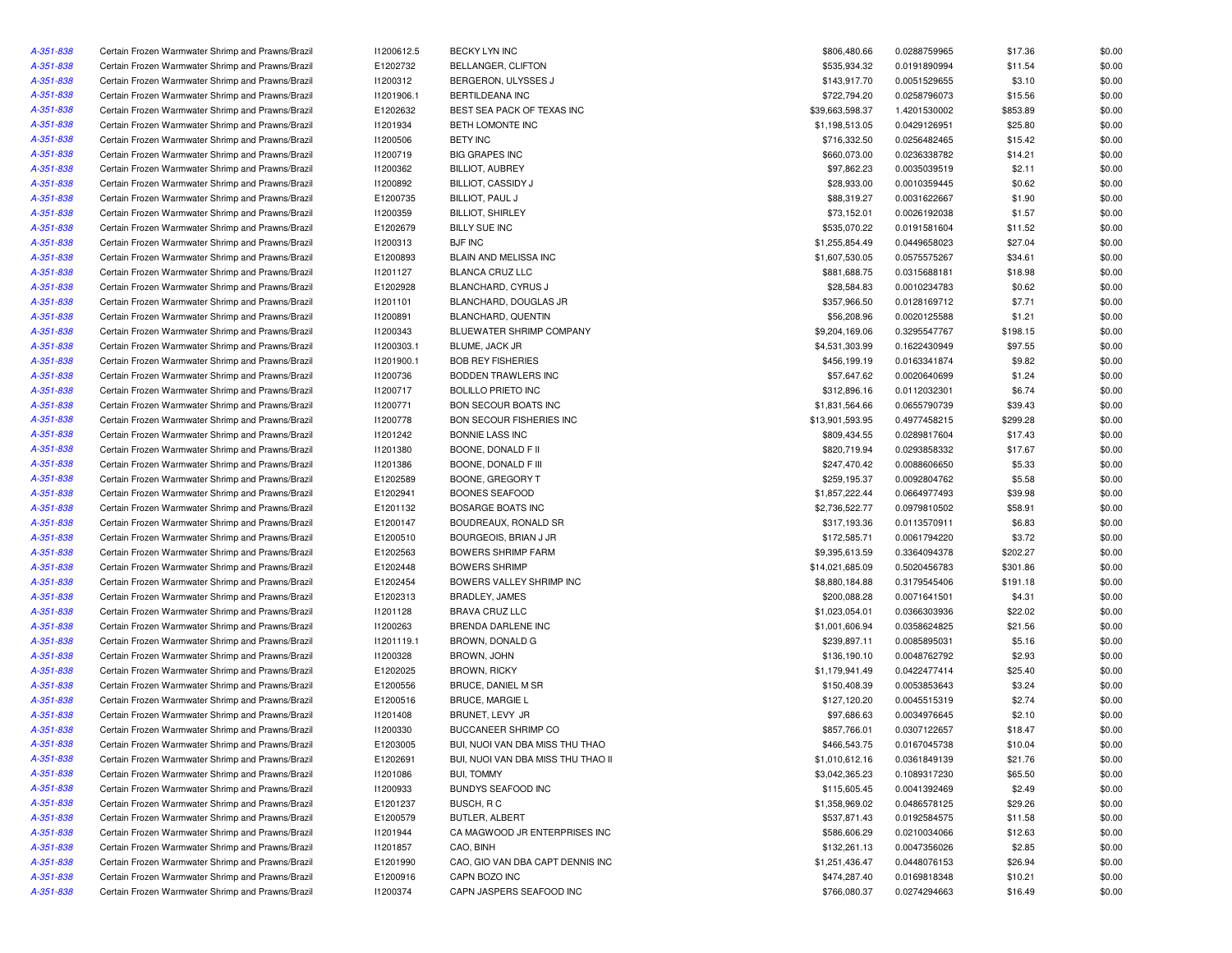| A-351-838 | Certain Frozen Warmwater Shrimp and Prawns/Brazil                                                      | 11200893                 | CAPT BILL JR                           | \$1,112,828.95   | 0.0398447805 | \$23.96             | \$0.00 |
|-----------|--------------------------------------------------------------------------------------------------------|--------------------------|----------------------------------------|------------------|--------------|---------------------|--------|
| A-351-838 | Certain Frozen Warmwater Shrimp and Prawns/Brazil                                                      | 11200124.4               | CAPT BLAIR SEAFOOD                     | \$5,467,683.99   | 0.1957701303 | \$117.71            | \$0.00 |
| A-351-838 | Certain Frozen Warmwater Shrimp and Prawns/Brazil                                                      | E1200232                 | CAPT BUBBA INC                         | \$457,197.53     | 0.0163699329 | \$9.84              | \$0.00 |
| A-351-838 | Certain Frozen Warmwater Shrimp and Prawns/Brazil                                                      | 11200412                 | CAPT CARLOS TRAWLERS INC               | \$809,608.19     | 0.0289879776 | \$17.43             | \$0.00 |
| A-351-838 | Certain Frozen Warmwater Shrimp and Prawns/Brazil                                                      | 11201652                 | CAPT CHRISTOPHER INC                   | \$254,048.50     | 0.0090961928 | \$5.47              | \$0.00 |
| A-351-838 | Certain Frozen Warmwater Shrimp and Prawns/Brazil                                                      | 11201633                 | CAPT EDWARD INC                        | \$792,782.06     | 0.0283855189 | \$17.07             | \$0.00 |
| A-351-838 | Certain Frozen Warmwater Shrimp and Prawns/Brazil                                                      | 11201243                 | CAPT GDA INC                           | \$809,035.00     | 0.0289674545 | \$17.42             | \$0.00 |
| A-351-838 | Certain Frozen Warmwater Shrimp and Prawns/Brazil                                                      | 11201219                 | CAPT JDL INC                           | \$763,073.96     | 0.0273218220 | \$16.43             | \$0.00 |
| A-351-838 | Certain Frozen Warmwater Shrimp and Prawns/Brazil                                                      | 11200880                 | CAPT KEVIN INC                         | \$146,086.90     | 0.0052306336 | \$3.15              | \$0.00 |
| A-351-838 | Certain Frozen Warmwater Shrimp and Prawns/Brazil                                                      | I1201637                 | CAPT MARCUS INC                        | \$340,061.77     | 0.0121758933 | \$7.32              | \$0.00 |
| A-351-838 | Certain Frozen Warmwater Shrimp and Prawns/Brazil                                                      | E1200911                 | CAPT PAPPIE INC DBA M/V DANA BROOK     | \$647,820.43     | 0.0231951756 | \$13.95             | \$0.00 |
| A-351-838 | Certain Frozen Warmwater Shrimp and Prawns/Brazil                                                      | 11201903.1               | CAPT QUINA INC                         | \$625,579.95     | 0.0223988564 | \$13.47             | \$0.00 |
| A-351-838 | Certain Frozen Warmwater Shrimp and Prawns/Brazil                                                      | E1202503                 | CAPT ROSS INC                          | \$429,898.91     | 0.0153925073 | \$9.26              | \$0.00 |
| A-351-838 | Certain Frozen Warmwater Shrimp and Prawns/Brazil                                                      | E1200434                 | CAPT RYAN INC C/O JOYCE VOISIN         | \$107,876.66     | 0.0038625180 | \$2.32              | \$0.00 |
| A-351-838 | Certain Frozen Warmwater Shrimp and Prawns/Brazil                                                      | 11201203                 | CAPT WALLEY INC                        | \$802,244.11     | 0.0287243071 | \$17.27             | \$0.00 |
| A-351-838 | Certain Frozen Warmwater Shrimp and Prawns/Brazil                                                      | 11201172                 | CAPTAIN ARNULFO INC                    | \$716,842.99     | 0.0256665246 | \$15.43             | \$0.00 |
| A-351-838 | Certain Frozen Warmwater Shrimp and Prawns/Brazil                                                      | E1201084                 | CAPTAIN DARREN HILL INC                | \$133,845.21     | 0.0047923205 | \$2.88              | \$0.00 |
| A-351-838 | Certain Frozen Warmwater Shrimp and Prawns/Brazil                                                      | 11201183                 | CAPTAIN HOMER INC                      | \$464,696.81     | 0.0166384442 | \$10.00             | \$0.00 |
| A-351-838 | Certain Frozen Warmwater Shrimp and Prawns/Brazil                                                      | 11200930                 | CARMADELLE, RUDY J                     | \$84,817.13      | 0.0030368728 | \$1.83              | \$0.00 |
| A-351-838 | Certain Frozen Warmwater Shrimp and Prawns/Brazil                                                      | 11201110                 | <b>CARMELITA LLC</b>                   | \$971,630.85     | 0.0347891902 | \$20.92             | \$0.00 |
| A-351-838 | Certain Frozen Warmwater Shrimp and Prawns/Brazil                                                      | 11200444                 | CAROLINA SEAFOODS INC                  | \$9,121,203.81   | 0.3265842104 | \$196.36            | \$0.00 |
| A-351-838 | Certain Frozen Warmwater Shrimp and Prawns/Brazil                                                      | E1200286                 | CARSON AND CO INC                      | \$116,513,090.02 | 4.1717449034 | \$2,508.33          | \$0.00 |
| A-351-838 | Certain Frozen Warmwater Shrimp and Prawns/Brazil                                                      | 11201689                 | CASTELIN, GILBERT C                    | \$460,035.00     | 0.0164715284 | \$9.90              | \$0.00 |
| A-351-838 | Certain Frozen Warmwater Shrimp and Prawns/Brazil                                                      | E1201647                 | CAULFIELD, JEAN                        | \$70,860.23      | 0.0025371467 | \$1.53              | \$0.00 |
| A-351-838 | Certain Frozen Warmwater Shrimp and Prawns/Brazil                                                      | 11200594                 | CF GOLLOTT AND SON SEAFOOD INC         | \$63,886,482.87  | 2.2874520731 | \$1,375.37          | \$0.00 |
| A-351-838 | Certain Frozen Warmwater Shrimp and Prawns/Brazil                                                      | E1202748                 | CHABERT, JOHN                          | \$358,804.79     | 0.0128469862 | \$7.72              | \$0.00 |
| A-351-838 | Certain Frozen Warmwater Shrimp and Prawns/Brazil                                                      | 11201910.1               | <b>CHAPA SHRIMP TRAWLERS</b>           | \$1,425,670.50   | 0.0510460554 | \$30.69             | \$0.00 |
| A-351-838 | Certain Frozen Warmwater Shrimp and Prawns/Brazil                                                      | 11201917.1               | CHAPA, ARTURO DBA CLARISA TRAWLERS INC | \$985,863.10     | 0.0352987751 | \$21.22             | \$0.00 |
| A-351-838 | Certain Frozen Warmwater Shrimp and Prawns/Brazil                                                      | 11201901.1               | CHAPA, ARTURO DBA NORMA MARTHA INC     | \$726,179.73     | 0.0260008261 | \$15.63             | \$0.00 |
| A-351-838 |                                                                                                        |                          | CHAU, MINH HUU                         |                  |              | \$4.56              | \$0.00 |
|           | Certain Frozen Warmwater Shrimp and Prawns/Brazil<br>Certain Frozen Warmwater Shrimp and Prawns/Brazil | 11200813                 | CHAUVIN, DAVID                         | \$211,721.45     | 0.0075806751 |                     | \$0.00 |
| A-351-838 | Certain Frozen Warmwater Shrimp and Prawns/Brazil                                                      | 11201191.1<br>11201100.1 | CHAUVIN, KIMBERLY                      | \$2,035,186.42   | 0.0728697400 | \$43.81<br>\$142.75 |        |
| A-351-838 |                                                                                                        |                          |                                        | \$6,630,625.24   | 0.2374091791 |                     | \$0.00 |
| A-351-838 | Certain Frozen Warmwater Shrimp and Prawns/Brazil                                                      | E1203160                 | CHERAMIE, HAROLD L                     | \$98,321.88      | 0.0035204096 | \$2.12              | \$0.00 |
| A-351-838 | Certain Frozen Warmwater Shrimp and Prawns/Brazil                                                      | E1202579                 | CHERAMIE, HARRY SR                     | \$58,345.99      | 0.0020890750 | \$1.26              | \$0.00 |
| A-351-838 | Certain Frozen Warmwater Shrimp and Prawns/Brazil                                                      | 11201089                 | CHERAMIE, JAMES P                      | \$142,009.92     | 0.0050846575 | \$3.06              | \$0.00 |
| A-351-838 | Certain Frozen Warmwater Shrimp and Prawns/Brazil                                                      | E1201089                 | CHERAMIE, JOEY J                       | \$196,294.70     | 0.0070283211 | \$4.23              | \$0.00 |
| A-351-838 | Certain Frozen Warmwater Shrimp and Prawns/Brazil                                                      | E1201438                 | CHERAMIE, OJESS                        | \$52,691.95      | 0.0018866324 | \$1.13              | \$0.00 |
| A-351-838 | Certain Frozen Warmwater Shrimp and Prawns/Brazil                                                      | E1202823                 | CHERAMIE, WAYNE                        | \$583,261.28     | 0.0208836387 | \$12.56             | \$0.00 |
| A-351-838 | Certain Frozen Warmwater Shrimp and Prawns/Brazil                                                      | E1201606                 | CHERAMIE, WEBB JR                      | \$162,796.10     | 0.0058289056 | \$3.50              | \$0.00 |
| A-351-838 | Certain Frozen Warmwater Shrimp and Prawns/Brazil                                                      | E1202574                 | CHEVALIER, MITCH                       | \$66,305.48      | 0.0023740641 | \$1.43              | \$0.00 |
| A-351-838 | Certain Frozen Warmwater Shrimp and Prawns/Brazil                                                      | E1202966                 | CHEW, THOMAS J                         | \$91,960.26      | 0.0032926321 | \$1.98              | \$0.00 |
| A-351-838 | Certain Frozen Warmwater Shrimp and Prawns/Brazil                                                      | E1202357                 | CHISHOLM, HENRY JR                     | \$187,875.84     | 0.0067268843 | \$4.04              | \$0.00 |
| A-351-838 | Certain Frozen Warmwater Shrimp and Prawns/Brazil                                                      | 11201619                 | CHRISTIAN G INC                        | \$538,074.27     | 0.0192657202 | \$11.58             | \$0.00 |
| A-351-838 | Certain Frozen Warmwater Shrimp and Prawns/Brazil                                                      | 11201489                 | CIEUTAT TRAWLERS INC                   | \$1,124,134.90   | 0.0402495895 | \$24.20             | \$0.00 |
| A-351-838 | Certain Frozen Warmwater Shrimp and Prawns/Brazil                                                      | 11200882                 | <b>CITY MARKET INC</b>                 | \$4,251,341.21   | 0.1522190427 | \$91.52             | \$0.00 |
| A-351-838 | Certain Frozen Warmwater Shrimp and Prawns/Brazil                                                      | E1202720                 | CJ SEAFOOD                             | \$365,415.33     | 0.0130836762 | \$7.87              | \$0.00 |
| A-351-838 | Certain Frozen Warmwater Shrimp and Prawns/Brazil                                                      | E1202854                 | COBB, MICHAEL                          | \$54,487.95      | 0.0019509381 | \$1.17              | \$0.00 |
| A-351-838 | Certain Frozen Warmwater Shrimp and Prawns/Brazil                                                      | E1200615                 | COOPER, ACY J III                      | \$69,872.33      | 0.0025017750 | \$1.50              | \$0.00 |
| A-351-838 | Certain Frozen Warmwater Shrimp and Prawns/Brazil                                                      | E1200633                 | COOPER, ACY J JR                       | \$184,291.36     | 0.0065985422 | \$3.97              | \$0.00 |
| A-351-838 | Certain Frozen Warmwater Shrimp and Prawns/Brazil                                                      | E1200627                 | COOPER, ACY SR                         | \$36,248.86      | 0.0012978885 | \$0.78              | \$0.00 |
| A-351-838 | Certain Frozen Warmwater Shrimp and Prawns/Brazil                                                      | E1200621                 | COOPER, CHRISTOPHER W                  | \$25,417.64      | 0.0009100772 | \$0.55              | \$0.00 |
| A-351-838 | Certain Frozen Warmwater Shrimp and Prawns/Brazil                                                      | 11201828                 | COOPER, VINCENT DBA MISS NICOLE INC    | \$572,330.09     | 0.0204922480 | \$12.32             | \$0.00 |
| A-351-838 | Certain Frozen Warmwater Shrimp and Prawns/Brazil                                                      | E1203155                 | COULON, DON                            | \$172,440.09     | 0.0061742081 | \$3.71              | \$0.00 |
| A-351-838 | Certain Frozen Warmwater Shrimp and Prawns/Brazil                                                      | I1200067                 | <b>COUNTRY INC</b>                     | \$1,054,041.14   | 0.0377398862 | \$22.69             | \$0.00 |
| A-351-838 | Certain Frozen Warmwater Shrimp and Prawns/Brazil                                                      | E1202376                 | COWDREY, MICHAEL                       | \$508,364.10     | 0.0182019492 | \$10.94             | \$0.00 |
| A-351-838 | Certain Frozen Warmwater Shrimp and Prawns/Brazil                                                      | E1201055                 | CREPPEL, KENNETH A                     | \$99,112.58      | 0.0035487206 | \$2.13              | \$0.00 |
| A-351-838 | Certain Frozen Warmwater Shrimp and Prawns/Brazil                                                      | 11200337.1               | CRJ INC                                | \$1,022,849.40   | 0.0366230676 | \$22.02             | \$0.00 |
| A-351-838 | Certain Frozen Warmwater Shrimp and Prawns/Brazil                                                      | 11201881                 | CROSBY, BENJY                          | \$142,039.11     | 0.0050857027 | \$3.06              | \$0.00 |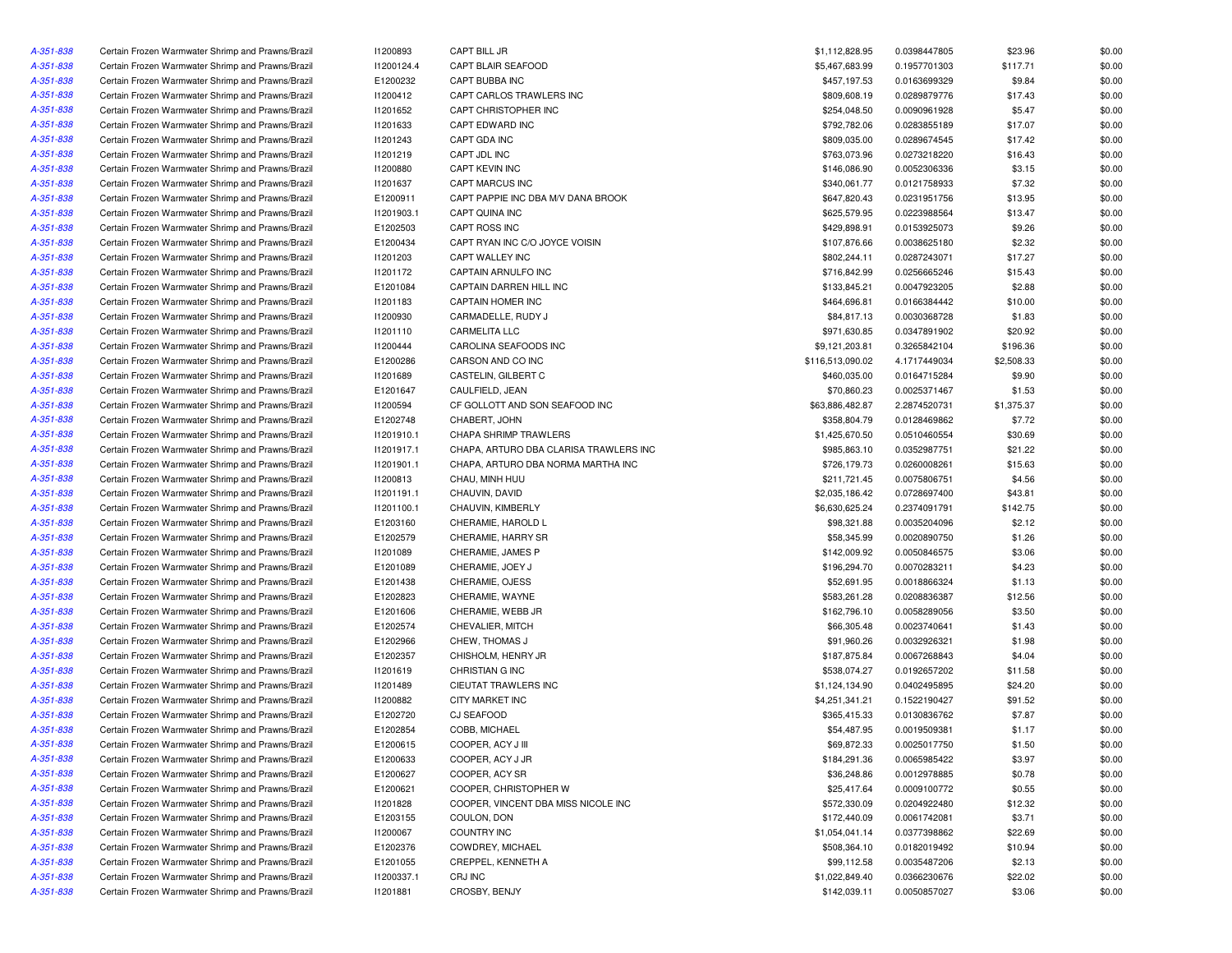| A-351-838 | Certain Frozen Warmwater Shrimp and Prawns/Brazil | 11201163        | CROSBYS FISH AND SHRIMP CO                  | \$348,009.87    | 0.0124604746                 | \$7.49     | \$0.00 |
|-----------|---------------------------------------------------|-----------------|---------------------------------------------|-----------------|------------------------------|------------|--------|
| A-351-838 | Certain Frozen Warmwater Shrimp and Prawns/Brazil | 11201194        | <b>CRUILLAS INC</b>                         | \$65,502.16     | 0.0023453013                 | \$1.41     | \$0.00 |
| A-351-838 | Certain Frozen Warmwater Shrimp and Prawns/Brazil | E1200585        | <b>CRUSADER INC</b>                         | \$342,905.93    | 0.0122777283                 | \$7.38     | \$0.00 |
| A-351-838 | Certain Frozen Warmwater Shrimp and Prawns/Brazil | E1200465        | <b>CUSTOM PACK INC</b>                      | \$34,579,320.82 | 1.2381107167                 | \$744.44   | \$0.00 |
| A-351-838 | Certain Frozen Warmwater Shrimp and Prawns/Brazil | E1201389        | D AND L SEAFOOD CORP DBA BLUFFTON OYSTER CO | \$219,107.21    | 0.0078451218                 | \$4.72     | \$0.00 |
| A-351-838 | Certain Frozen Warmwater Shrimp and Prawns/Brazil | 11200818        | D DITCHARO JR SEAFOODS LLC                  | \$16,680,001.47 | 0.5972265529                 | \$359.09   | \$0.00 |
| A-351-838 | Certain Frozen Warmwater Shrimp and Prawns/Brazil | 11201249        | <b>DAHA INC</b>                             | \$794,829.41    | 0.0284588242                 | \$17.11    | \$0.00 |
| A-351-838 | Certain Frozen Warmwater Shrimp and Prawns/Brazil | E1200029        | <b>DAHAPA INC</b>                           | \$521,935.45    | 0.0186878706                 | \$11.24    | \$0.00 |
| A-351-838 | Certain Frozen Warmwater Shrimp and Prawns/Brazil | 11200906        | DAIGLE, MICHAEL WAYNE                       | \$235,814.99    | 0.0084433430                 | \$5.08     | \$0.00 |
| A-351-838 | Certain Frozen Warmwater Shrimp and Prawns/Brazil | 11201102        | DALE, CLEVELAND L                           | \$107,456.78    | 0.0038474842                 | \$2.31     | \$0.00 |
| A-351-838 | Certain Frozen Warmwater Shrimp and Prawns/Brazil | 11200764        | DALES SEAFOOD INC                           | \$307,520.97    | 0.0110107717                 | \$6.62     | \$0.00 |
| A-351-838 | Certain Frozen Warmwater Shrimp and Prawns/Brazil | E1202135        | DANG, DAP                                   | \$361,382.49    | 0.0129392806                 | \$7.78     | \$0.00 |
| A-351-838 | Certain Frozen Warmwater Shrimp and Prawns/Brazil | 11201444.1      | DANG, DUONG                                 | \$154,452.00    | 0.0055301455                 | \$3.33     | \$0.00 |
| A-351-838 | Certain Frozen Warmwater Shrimp and Prawns/Brazil | E1202153        | DANG, KHANG                                 | \$1,317,820.11  | 0.0471844780                 | \$28.37    | \$0.00 |
| A-351-838 | Certain Frozen Warmwater Shrimp and Prawns/Brazil | E1202231        | DANG, KHANG                                 | \$1,206,732.90  | 0.0432070064                 | \$25.98    | \$0.00 |
| A-351-838 | Certain Frozen Warmwater Shrimp and Prawns/Brazil | E1202147        | DANG, KHANG                                 | \$1,220,382.73  | 0.0436957378                 | \$26.27    | \$0.00 |
| A-351-838 | Certain Frozen Warmwater Shrimp and Prawns/Brazil | E1202209        | DANG, SON                                   | \$394,629.27    | 0.0141296797                 | \$8.50     | \$0.00 |
| A-351-838 | Certain Frozen Warmwater Shrimp and Prawns/Brazil | E1202190        | DANG, THUONG                                | \$1,193,801.06  | 0.0427439826                 | \$25.70    | \$0.00 |
| A-351-838 | Certain Frozen Warmwater Shrimp and Prawns/Brazil | E1203178        | DANIELS, DAVID                              | \$247,413.02    | 0.0088586098                 | \$5.33     | \$0.00 |
| A-351-838 | Certain Frozen Warmwater Shrimp and Prawns/Brazil | E1201630        | DARDA, HERBERT                              | \$141,246.42    | 0.0050573204                 | \$3.04     | \$0.00 |
| A-351-838 | Certain Frozen Warmwater Shrimp and Prawns/Brazil | I1200307        | DARDAR, DAVID                               | \$179,610.31    | 0.0064309375                 | \$3.87     | \$0.00 |
| A-351-838 | Certain Frozen Warmwater Shrimp and Prawns/Brazil | E1200608        | DARDAR, JONATHAN M                          | \$124,568.20    | 0.0044601577                 | \$2.68     | \$0.00 |
| A-351-838 | Certain Frozen Warmwater Shrimp and Prawns/Brazil | 11200921        | DASSAU, LOUIS                               | \$411,915.43    | 0.0147486098                 | \$8.87     | \$0.00 |
| A-351-838 | Certain Frozen Warmwater Shrimp and Prawns/Brazil | E1202871        | DAVIS SEAFOOD INC                           | \$593,882.07    | 0.0212639155                 | \$12.79    | \$0.00 |
| A-351-838 | Certain Frozen Warmwater Shrimp and Prawns/Brazil | I1200077        | DAVIS, DANIEL                               | \$2,246,864.81  | 0.0804488733                 | \$48.37    | \$0.00 |
| A-351-838 | Certain Frozen Warmwater Shrimp and Prawns/Brazil | 11200913        | DAVIS, JOHN W                               | \$169,559.96    | 0.0060710852                 | \$3.65     | \$0.00 |
| A-351-838 | Certain Frozen Warmwater Shrimp and Prawns/Brazil | E1203256        | DAVIS, WILLIAM T                            | \$144,556.59    |                              | \$3.11     | \$0.00 |
| A-351-838 | Certain Frozen Warmwater Shrimp and Prawns/Brazil | <b>I1201293</b> | DEAN BLANCHARD SEAFOOD INC                  | \$31,379,727.22 | 0.0051758409<br>1.1235494405 | \$675.55   | \$0.00 |
|           | Certain Frozen Warmwater Shrimp and Prawns/Brazil | 11200244        | DEAN, ILENE                                 | \$410,293.69    | 0.0146905434                 | \$8.83     | \$0.00 |
| A-351-838 |                                                   |                 | <b>DEBBE ANNE INC</b>                       |                 |                              |            |        |
| A-351-838 | Certain Frozen Warmwater Shrimp and Prawns/Brazil | I1200437        |                                             | \$225,463.77    | 0.0080727181                 | \$4.85     | \$0.00 |
| A-351-838 | Certain Frozen Warmwater Shrimp and Prawns/Brazil | 11200066        | DEEP SEA FOODS INC                          | \$61,288,647.13 | 2.1944367046                 | \$1,319.44 | \$0.00 |
| A-351-838 | Certain Frozen Warmwater Shrimp and Prawns/Brazil | 11201866.1      | DEHART, BERNARD J                           | \$35,236.60     | 0.0012616446                 | \$0.76     | \$0.00 |
| A-351-838 | Certain Frozen Warmwater Shrimp and Prawns/Brazil | E1200741        | DEHART, CLEVIS                              | \$225,050.91    | 0.0080579357                 | \$4.84     | \$0.00 |
| A-351-838 | Certain Frozen Warmwater Shrimp and Prawns/Brazil | E1200747        | DEHART, CURTIS P SR                         | \$147,207.85    | 0.0052707691                 | \$3.17     | \$0.00 |
| A-351-838 | Certain Frozen Warmwater Shrimp and Prawns/Brazil | E1200753        | DEJEAN, CHRIS JR                            | \$240,009.29    | 0.0085935197                 | \$5.17     | \$0.00 |
| A-351-838 | Certain Frozen Warmwater Shrimp and Prawns/Brazil | E1201700        | DENNIS SHRIMP CO INC                        | \$350,791.45    | 0.0125600689                 | \$7.55     | \$0.00 |
| A-351-838 | Certain Frozen Warmwater Shrimp and Prawns/Brazil | 11200101.1      | DESPAUX, BYRON                              | \$70,821.32     | 0.0025357535                 | \$1.52     | \$0.00 |
| A-351-838 | Certain Frozen Warmwater Shrimp and Prawns/Brazil | E1202406        | DEVANEY, BOBBY C JR                         | \$2,528,910.83  | 0.0905475159                 | \$54.44    | \$0.00 |
| A-351-838 | Certain Frozen Warmwater Shrimp and Prawns/Brazil | E1202343        | DFS INC                                     | \$253,153.09    | 0.0090641327                 | \$5.45     | \$0.00 |
| A-351-838 | Certain Frozen Warmwater Shrimp and Prawns/Brazil | 11201271        | DG AND RC INC                               | \$818,231.16    | 0.0292967225                 | \$17.62    | \$0.00 |
| A-351-838 | Certain Frozen Warmwater Shrimp and Prawns/Brazil | 11200752.1      | DICKEY, WESLEY FRANK                        | \$162,618.01    | 0.0058225291                 | \$3.50     | \$0.00 |
| A-351-838 | Certain Frozen Warmwater Shrimp and Prawns/Brazil | E1200811        | DINH, CHAU T                                | \$1,958,292.12  | 0.0701165437                 | \$42.16    | \$0.00 |
| A-351-838 | Certain Frozen Warmwater Shrimp and Prawns/Brazil | E1202085        | DINH, VINCENT                               | \$622,553.10    | 0.0222904802                 | \$13.40    | \$0.00 |
| A-351-838 | Certain Frozen Warmwater Shrimp and Prawns/Brazil | I1200097.5      | DION, PAUL ADAM                             | \$46,769.66     | 0.0016745852                 | \$1.01     | \$0.00 |
| A-351-838 | Certain Frozen Warmwater Shrimp and Prawns/Brazil | 11200958        | DO, DAN C.                                  | \$139,580.47    | 0.0049976712                 | \$3.00     | \$0.00 |
| A-351-838 | Certain Frozen Warmwater Shrimp and Prawns/Brazil | <b>I1200956</b> | DO, HUNG                                    | \$230,489.19    | 0.0082526530                 | \$4.96     | \$0.00 |
| A-351-838 | Certain Frozen Warmwater Shrimp and Prawns/Brazil | 11200833        | DO, KY HONG                                 | \$254,172.87    | 0.0091006459                 | \$5.47     | \$0.00 |
| A-351-838 | Certain Frozen Warmwater Shrimp and Prawns/Brazil | 11201097.4      | DO, LIET VAN                                | \$1,138,565.74  | 0.0407662849                 | \$24.51    | \$0.00 |
| A-351-838 | Certain Frozen Warmwater Shrimp and Prawns/Brazil | E1202091        | DO, THAN VIET                               | \$1,185,397.56  | 0.0424430957                 | \$25.52    | \$0.00 |
| A-351-838 | Certain Frozen Warmwater Shrimp and Prawns/Brazil | 11200836        | DO, THANH VAN                               | \$160,470.49    | 0.0057456372                 | \$3.45     | \$0.00 |
| A-351-838 | Certain Frozen Warmwater Shrimp and Prawns/Brazil | 11200550        | DO, TINH                                    | \$105,286.99    | 0.0037697950                 | \$2.27     | \$0.00 |
| A-351-838 | Certain Frozen Warmwater Shrimp and Prawns/Brazil | E1201967        | DOAN, LIEM AND DOAN, MINH                   | \$874,317.91    | 0.0313049056                 | \$18.82    | \$0.00 |
| A-351-838 | Certain Frozen Warmwater Shrimp and Prawns/Brazil | E1202011        | DOAN, MAI                                   | \$241,351.51    | 0.0086415778                 | \$5.20     | \$0.00 |
| A-351-838 | Certain Frozen Warmwater Shrimp and Prawns/Brazil | E1201556        | DOAN, MINH                                  | \$1,073,557.83  | 0.0384386802                 | \$23.11    | \$0.00 |
| A-351-838 | Certain Frozen Warmwater Shrimp and Prawns/Brazil | E1200428        | DOAN, TRAN VAN                              | \$174,562.71    | 0.0062502084                 | \$3.76     | \$0.00 |
| A-351-838 | Certain Frozen Warmwater Shrimp and Prawns/Brazil | 11200036        | <b>DOCTOR BILL</b>                          | \$1,046,379.09  | 0.0374655469                 | \$22.53    | \$0.00 |
| A-351-838 | Certain Frozen Warmwater Shrimp and Prawns/Brazil | E1201867        | DOMINICKS SEAFOOD INC                       | \$18,401,319.82 | 0.6588582636                 | \$396.15   | \$0.00 |
| A-351-838 | Certain Frozen Warmwater Shrimp and Prawns/Brazil | 11200518        | DON PACO INC                                | \$684,042.10    | 0.0244920905                 | \$14.73    | \$0.00 |
|           |                                                   |                 |                                             |                 |                              |            |        |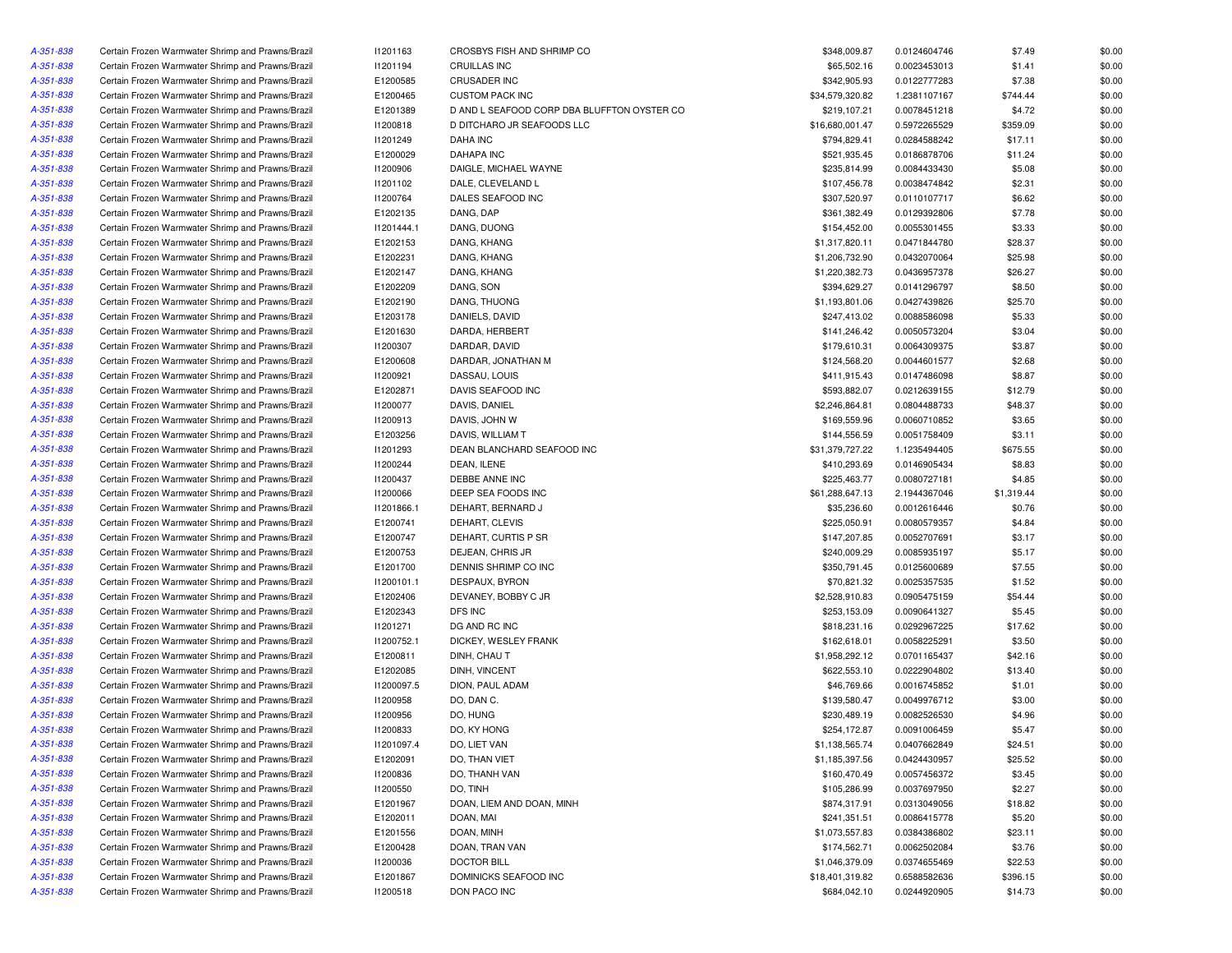| A-351-838 | Certain Frozen Warmwater Shrimp and Prawns/Brazil | E1201498   | DONINI SEAFOODS INC                          | \$1,160,280.20  | 0.0415437700 | \$24.98  | \$0.00 |
|-----------|---------------------------------------------------|------------|----------------------------------------------|-----------------|--------------|----------|--------|
| A-351-838 | Certain Frozen Warmwater Shrimp and Prawns/Brazil | E1200244   | DONNELLY, DAVID C DBA VILLAGE LADY           | \$279,173.37    | 0.0099957875 | \$6.01   | \$0.00 |
| A-351-838 | Certain Frozen Warmwater Shrimp and Prawns/Brazil | E1200545   | DOPSON, CRAIG B                              | \$891,326.96    | 0.0319139137 | \$19.19  | \$0.00 |
| A-351-838 | Certain Frozen Warmwater Shrimp and Prawns/Brazil | 11201118   | DORADA CRUZ LLC                              | \$968,086.51    | 0.0346622853 | \$20.84  | \$0.00 |
| A-351-838 | Certain Frozen Warmwater Shrimp and Prawns/Brazil | 11200828   | DORE, PRESTON J JR DBA SEA EXPRESS V         | \$93,825.25     | 0.0033594080 | \$2.02   | \$0.00 |
| A-351-838 | Certain Frozen Warmwater Shrimp and Prawns/Brazil | 11201460   | DRAGNET SEAFOOD LLC                          | \$612,612.22    | 0.0219345475 | \$13.19  | \$0.00 |
| A-351-838 | Certain Frozen Warmwater Shrimp and Prawns/Brazil | E1201272   | DRURY, BRUCE JR                              | \$19,195.20     | 0.0006872831 | \$0.41   | \$0.00 |
| A-351-838 | Certain Frozen Warmwater Shrimp and Prawns/Brazil | E1201248   | DRURY, BRUCE W SR                            | \$609,765.87    | 0.0218326341 | \$13.13  | \$0.00 |
| A-351-838 | Certain Frozen Warmwater Shrimp and Prawns/Brazil | 11201391   | DRURY, BRYANT J                              | \$279,606.00    | 0.0100112777 | \$6.02   | \$0.00 |
| A-351-838 | Certain Frozen Warmwater Shrimp and Prawns/Brazil | E1201225   | DRURY, ERIC S                                | \$160,802.38    | 0.0057575205 | \$3.46   | \$0.00 |
| A-351-838 | Certain Frozen Warmwater Shrimp and Prawns/Brazil | E1200439   | DRURY, JEFF B III                            | \$297,393.37    | 0.0106481536 | \$6.40   | \$0.00 |
|           |                                                   | E1201260   |                                              |                 |              |          |        |
| A-351-838 | Certain Frozen Warmwater Shrimp and Prawns/Brazil |            | DRURY, KEVIN SR                              | \$125,483.04    | 0.0044929135 | \$2.70   | \$0.00 |
| A-351-838 | Certain Frozen Warmwater Shrimp and Prawns/Brazil | 11201248   | DSL AND R INC                                | \$1,449,082.02  | 0.0518843036 | \$31.20  | \$0.00 |
| A-351-838 | Certain Frozen Warmwater Shrimp and Prawns/Brazil | E1202331   | DUBBERLY, JAMES F DBA DADDYS BOY             | \$874,158.07    | 0.0312991825 | \$18.82  | \$0.00 |
| A-351-838 | Certain Frozen Warmwater Shrimp and Prawns/Brazil | E1202336   | DUBBERLY, JAMES F DBA JULIE SHEA             | \$745,215.72    | 0.0266824087 | \$16.04  | \$0.00 |
| A-351-838 | Certain Frozen Warmwater Shrimp and Prawns/Brazil | E1202326   | DUBBERLY, JAMES F DBA DUBBERLYS SEAFOOD      | \$2,932,129.32  | 0.1049847321 | \$63.12  | \$0.00 |
| A-351-838 | Certain Frozen Warmwater Shrimp and Prawns/Brazil | 11200698   | DUONG, HO T DBA RED EAGLE                    | \$508,058.88    | 0.0181910208 | \$10.94  | \$0.00 |
| A-351-838 | Certain Frozen Warmwater Shrimp and Prawns/Brazil | 11200849   | DUONG, KONG                                  | \$231,249.45    | 0.0082798741 | \$4.98   | \$0.00 |
| A-351-838 | Certain Frozen Warmwater Shrimp and Prawns/Brazil | I1200494   | DUONG, MAU                                   | \$929,266.81    | 0.0332723480 | \$20.01  | \$0.00 |
| A-351-838 | Certain Frozen Warmwater Shrimp and Prawns/Brazil | 11200700   | DUPLANTIS, TEDDY                             | \$123,713.39    | 0.0044295513 | \$2.66   | \$0.00 |
| A-351-838 | Certain Frozen Warmwater Shrimp and Prawns/Brazil | 11200626   | DUPRE, JIMMIE J SR                           | \$411,517.08    | 0.0147343469 | \$8.86   | \$0.00 |
| A-351-838 | Certain Frozen Warmwater Shrimp and Prawns/Brazil | E1201365   | E AND E SHRIMP CO INC                        | \$1,166,466.01  | 0.0417652526 | \$25.11  | \$0.00 |
| A-351-838 | Certain Frozen Warmwater Shrimp and Prawns/Brazil | 11200903   | EDENS, STEVEN                                | \$739,144.01    | 0.0264650114 | \$15.91  | \$0.00 |
| A-351-838 | Certain Frozen Warmwater Shrimp and Prawns/Brazil | 11201842   | EDENS, TIMOTHY DALE                          | \$70,710.63     | 0.0025317903 | \$1.52   | \$0.00 |
| A-351-838 | Certain Frozen Warmwater Shrimp and Prawns/Brazil | I1200905   | EDISTO QUEEN LLC                             | \$481,303.84    | 0.0172330580 | \$10.36  | \$0.00 |
| A-351-838 | Certain Frozen Warmwater Shrimp and Prawns/Brazil | E1200262   | EDWARD GARCIA TRAWLERS DBA CAPT EDDIE INC    | \$436,903.10    | 0.0156432919 | \$9.41   | \$0.00 |
| A-351-838 | Certain Frozen Warmwater Shrimp and Prawns/Brazil | E1200250   | EDWARD GARCIA TRAWLERS DBA CAPT LUCAS INC    | \$337,198.33    | 0.0120733680 | \$7.26   | \$0.00 |
| A-351-838 | Certain Frozen Warmwater Shrimp and Prawns/Brazil | E1200256   | EDWARD GARCIA TRAWLERS DBA CAPT NICHOLAS INC | \$311,454.20    | 0.0111516008 | \$6.71   | \$0.00 |
| A-351-838 | Certain Frozen Warmwater Shrimp and Prawns/Brazil | E1200269   | EDWARD GARCIA TRAWLERS DBA MISS EMILY INC    | \$245,570.62    | 0.0087926428 | \$5.29   | \$0.00 |
| A-351-838 | Certain Frozen Warmwater Shrimp and Prawns/Brazil | I1200607.1 | <b>EDWARDS, TOMMY</b>                        | \$311,474.31    | 0.0111523209 | \$6.71   | \$0.00 |
| A-351-838 | Certain Frozen Warmwater Shrimp and Prawns/Brazil | E1202388   | <b>ELIMINATOR INC</b>                        | \$1,258,255.23  | 0.0450517606 | \$27.09  | \$0.00 |
| A-351-838 | Certain Frozen Warmwater Shrimp and Prawns/Brazil | 11201247   | ELLERBEE, JODY                               | \$1,277,501.29  | 0.0457408648 | \$27.50  | \$0.00 |
| A-351-838 | Certain Frozen Warmwater Shrimp and Prawns/Brazil | 11201948   | ELMIRA PFLUECKHAHN INC                       | \$689,494.88    | 0.0246873270 | \$14.84  | \$0.00 |
| A-351-838 |                                                   |            | <b>EMMANUEL INC</b>                          |                 |              |          |        |
|           | Certain Frozen Warmwater Shrimp and Prawns/Brazil | 11201576   |                                              | \$527,059.41    | 0.0188713337 | \$11.35  | \$0.00 |
| A-351-838 | Certain Frozen Warmwater Shrimp and Prawns/Brazil | 11201871   | ENCLADE, JOSEPH L                            | \$40,132.55     | 0.0014369438 | \$0.86   | \$0.00 |
| A-351-838 | Certain Frozen Warmwater Shrimp and Prawns/Brazil | 11200523   | ENCLADE, MICHAEL AND PITRE, JEANNIE          | \$171,064.66    | 0.0061249609 | \$3.68   | \$0.00 |
| A-351-838 | Certain Frozen Warmwater Shrimp and Prawns/Brazil | 11200341   | ENCLADE, RODNEY J                            | \$147,233.11    | 0.0052716736 | \$3.17   | \$0.00 |
| A-351-838 | Certain Frozen Warmwater Shrimp and Prawns/Brazil | 11201115.1 | ENSENADA CRUZ LLC                            | \$649,722.33    | 0.0232632730 | \$13.99  | \$0.00 |
| A-351-838 | Certain Frozen Warmwater Shrimp and Prawns/Brazil | E1202614   | <b>EQUALIZER INC</b>                         | \$1,102,499.41  | 0.0394749319 | \$23.73  | \$0.00 |
| A-351-838 | Certain Frozen Warmwater Shrimp and Prawns/Brazil | 11200373   | ERICA LYNN INC                               | \$1,170,266.43  | 0.0419013264 | \$25.19  | \$0.00 |
| A-351-838 | Certain Frozen Warmwater Shrimp and Prawns/Brazil | 11201245   | ERICKSON AND JENSEN SEAFOOD PACKERS          | \$10,427,277.71 | 0.3733481160 | \$224.48 | \$0.00 |
| A-351-838 | Certain Frozen Warmwater Shrimp and Prawns/Brazil | 11201240   | ERICKSON, GRANT DBA GALAXY STAR LLC          | \$687,428.83    | 0.0246133522 | \$14.80  | \$0.00 |
| A-351-838 | Certain Frozen Warmwater Shrimp and Prawns/Brazil | 11201241   | ERICKSON, GRANT DBA E AND E LLC              | \$714,573.90    | 0.0255852799 | \$15.38  | \$0.00 |
| A-351-838 | Certain Frozen Warmwater Shrimp and Prawns/Brazil | E1201232   | ESTAY, WAYNE                                 | \$14,965,610.19 | 0.5358428656 | \$322.18 | \$0.00 |
| A-351-838 | Certain Frozen Warmwater Shrimp and Prawns/Brazil | 11201603   | ETHAN G INC                                  | \$807,112.12    | 0.0288986059 | \$17.38  | \$0.00 |
| A-351-838 | Certain Frozen Warmwater Shrimp and Prawns/Brazil | E1200053   | FATHER DAN INC                               | \$745,394.11    | 0.0266887959 | \$16.05  | \$0.00 |
| A-351-838 | Certain Frozen Warmwater Shrimp and Prawns/Brazil | I1201575   | FATHER MIKE INC                              | \$329,039.29    | 0.0117812340 | \$7.08   | \$0.00 |
| A-351-838 | Certain Frozen Warmwater Shrimp and Prawns/Brazil | 11200704   | FAZENDE, JEFFERY                             | \$57,247.78     | 0.0020497537 | \$1.23   | \$0.00 |
| A-351-838 | Certain Frozen Warmwater Shrimp and Prawns/Brazil | 11200017   | FAZENDE, THOMAS G                            | \$51,123.46     | 0.0018304727 | \$1.10   | \$0.00 |
| A-351-838 | Certain Frozen Warmwater Shrimp and Prawns/Brazil | 11200524.1 | FERNANDEZ, JOHN III DBA WWJT INC             | \$1,133,677.06  | 0.0405912460 | \$24.41  | \$0.00 |
| A-351-838 | Certain Frozen Warmwater Shrimp and Prawns/Brazil | 11200782   | FIELDS, BRYAN DBA RKB FISHING INC            | \$638,710.97    | 0.0228690118 | \$13.75  | \$0.00 |
| A-351-838 | Certain Frozen Warmwater Shrimp and Prawns/Brazil | 11201117   | FIESTA CRUZ LLC                              | \$979,123.16    | 0.0350574519 | \$21.08  | \$0.00 |
| A-351-838 | Certain Frozen Warmwater Shrimp and Prawns/Brazil | 11200386   | FINE SHRIMP CO                               | \$711,317.43    | 0.0254686822 | \$15.31  | \$0.00 |
| A-351-838 | Certain Frozen Warmwater Shrimp and Prawns/Brazil | E1203230   | FIREFOX INC                                  | \$254,018.61    | 0.0090951226 | \$5.47   | \$0.00 |
| A-351-838 | Certain Frozen Warmwater Shrimp and Prawns/Brazil | E1201206   | FISHERMANS REEF SHRIMP COMPANY               | \$41,912,398.00 | 1.5006711496 | \$902.30 | \$0.00 |
| A-351-838 | Certain Frozen Warmwater Shrimp and Prawns/Brazil | 11200256   | FITCH, ADAM J                                | \$64,979.43     | 0.0023265850 | \$1.40   | \$0.00 |
| A-351-838 | Certain Frozen Warmwater Shrimp and Prawns/Brazil | 11201565.1 | FKM INC                                      | \$106,645.03    | 0.0038184195 | \$2.30   | \$0.00 |
| A-351-838 | Certain Frozen Warmwater Shrimp and Prawns/Brazil | 11201674   | FLOWERS, VINCENT                             | \$120,722.58    | 0.0043224655 | \$2.60   | \$0.00 |
|           |                                                   |            |                                              |                 |              |          |        |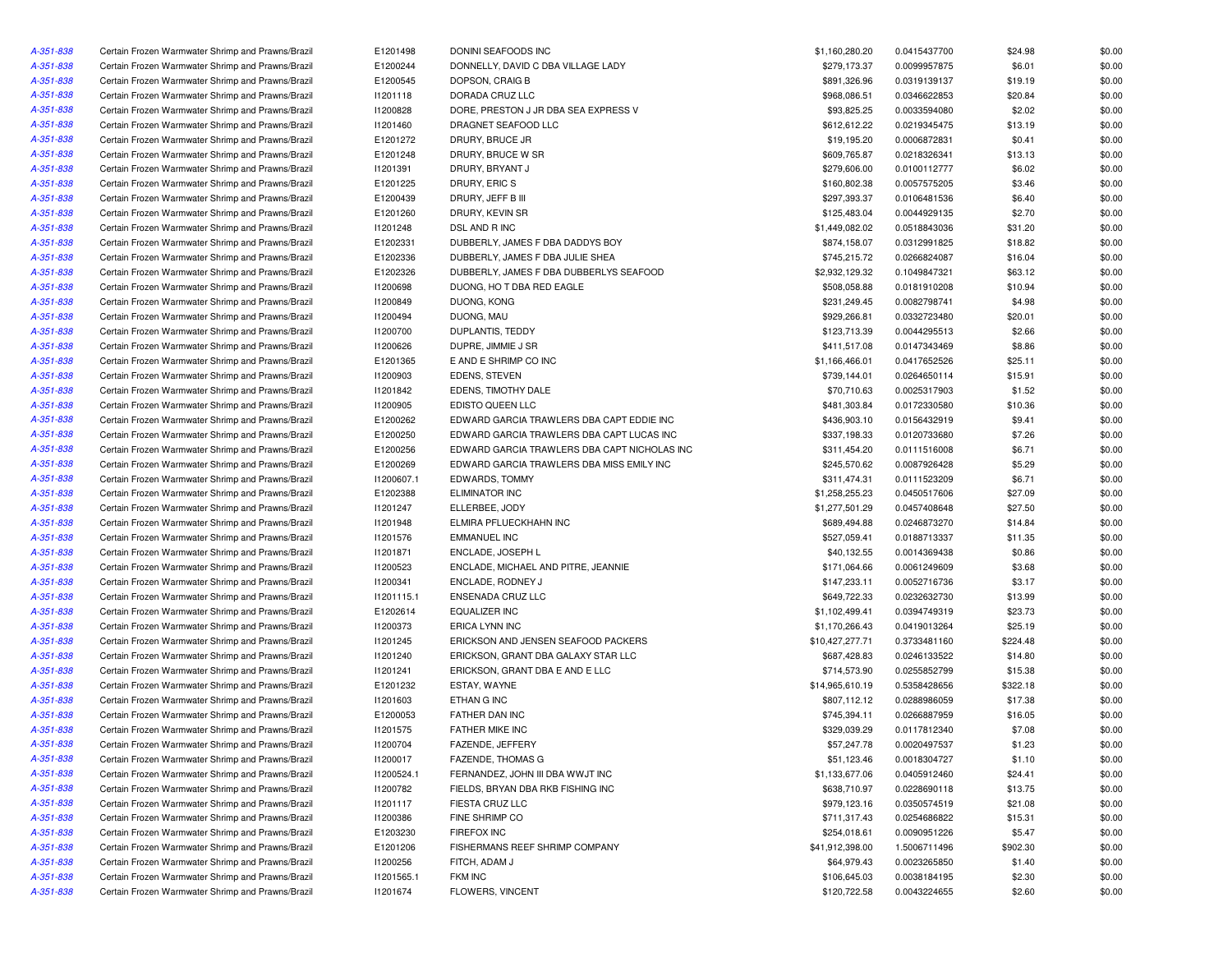| A-351-838 | Certain Frozen Warmwater Shrimp and Prawns/Brazil | E1203103   | FORTUNE SHRIMP COMPANY INC                                 | \$13,374,503.59 | 0.4788733796 | \$287.93   | \$0.00 |
|-----------|---------------------------------------------------|------------|------------------------------------------------------------|-----------------|--------------|------------|--------|
| A-351-838 | Certain Frozen Warmwater Shrimp and Prawns/Brazil | 11200486   | FRANKS, MICHAEL                                            | \$11,466,207.33 | 0.4105469350 | \$246.85   | \$0.00 |
| A-351-838 | Certain Frozen Warmwater Shrimp and Prawns/Brazil | I1201924   | <b>FREDRICK, MICHAEL</b>                                   | \$159,542.75    | 0.0057124196 | \$3.43     | \$0.00 |
| A-351-838 | Certain Frozen Warmwater Shrimp and Prawns/Brazil | E1200332   | FREEMAN, KENNETH DBA FREEMAN SEAFOOD                       | \$145,509.59    | 0.0052099630 | \$3.13     | \$0.00 |
| A-351-838 | Certain Frozen Warmwater Shrimp and Prawns/Brazil | E1200802   | FRICKEY, DARELL J                                          | \$40,273.03     | 0.0014419737 | \$0.87     | \$0.00 |
| A-351-838 | Certain Frozen Warmwater Shrimp and Prawns/Brazil | 11201210   | FRILOUX, BRAD                                              | \$473,072.93    | 0.0169383507 | \$10.18    | \$0.00 |
| A-351-838 | Certain Frozen Warmwater Shrimp and Prawns/Brazil | E1202102   | G AND O TRAWLERS INC DBA MISS LAUREN                       | \$1,320,622.57  | 0.0472848199 | \$28.43    | \$0.00 |
| A-351-838 | Certain Frozen Warmwater Shrimp and Prawns/Brazil | E1201139   | G AND S TRAWLERS INC                                       | \$1,196,430.57  | 0.0428381320 | \$25.76    | \$0.00 |
| A-351-838 | Certain Frozen Warmwater Shrimp and Prawns/Brazil | E1201828   | G D VENTURES II INC                                        | \$1,309,035.18  | 0.0468699340 | \$28.18    | \$0.00 |
| A-351-838 | Certain Frozen Warmwater Shrimp and Prawns/Brazil | 11201250   | GADSON, JAMES                                              | \$311,130.90    | 0.0111400251 | \$6.70     | \$0.00 |
| A-351-838 | Certain Frozen Warmwater Shrimp and Prawns/Brazil | E1202637   | GALA, CHRISTINE DBA PATRON SEAFOOD INC                     | \$2,249,375.42  | 0.0805387656 | \$48.43    | \$0.00 |
| A-351-838 | Certain Frozen Warmwater Shrimp and Prawns/Brazil | E1200934   | GALA, CHRISTINE DBA CHALLENGER SHRIMP INC                  | \$757,769.56    | 0.0271318982 | \$16.31    | \$0.00 |
| A-351-838 | Certain Frozen Warmwater Shrimp and Prawns/Brazil | E1202652   | GALA, CHRISTINE DBA TRICO SHRIMP COMPANY INC               | \$19,548,540.76 | 0.6999344475 | \$420.85   | \$0.00 |
| A-351-838 | Certain Frozen Warmwater Shrimp and Prawns/Brazil | E1200593   | <b>GALE FORCE INC</b>                                      | \$273,246.90    | 0.0097835905 | \$5.88     | \$0.00 |
| A-351-838 | Certain Frozen Warmwater Shrimp and Prawns/Brazil | E1202707   | GALJOUR, REED                                              | \$562,879.41    | 0.0201538669 | \$12.12    | \$0.00 |
| A-351-838 | Certain Frozen Warmwater Shrimp and Prawns/Brazil | E1202672   | GALLOWAY, JIMMY                                            | \$170,384.49    | 0.0061006075 | \$3.67     | \$0.00 |
| A-351-838 | Certain Frozen Warmwater Shrimp and Prawns/Brazil | E1201518   | GALLOWAY, JUDY                                             | \$217,483.35    | 0.0077869796 | \$4.68     | \$0.00 |
| A-351-838 | Certain Frozen Warmwater Shrimp and Prawns/Brazil | E1202701   | GALLOWAY, MARK                                             | \$239,272.77    | 0.0085671486 | \$5.15     | \$0.00 |
| A-351-838 | Certain Frozen Warmwater Shrimp and Prawns/Brazil | E1200202   | GARCIA, JOSEPH DBA MARIAH LYNN INC                         | \$401,274.73    | 0.0143676201 | \$8.64     | \$0.00 |
| A-351-838 | Certain Frozen Warmwater Shrimp and Prawns/Brazil | E1200220   | GARCIA, JOSEPH DBA SANTA MARIA INC                         | \$364,043.41    | 0.0130345547 | \$7.84     | \$0.00 |
| A-351-838 | Certain Frozen Warmwater Shrimp and Prawns/Brazil | E1200214   | GARCIA, JOSEPH DBA SABRINA MARIE INC                       | \$418,092.12    | 0.0149697658 | \$9.00     | \$0.00 |
| A-351-838 | Certain Frozen Warmwater Shrimp and Prawns/Brazil | E1200208   | GARCIA, JOSEPH DBA SANDRA G INC                            | \$379,999.23    | 0.0136058519 | \$8.18     | \$0.00 |
| A-351-838 | Certain Frozen Warmwater Shrimp and Prawns/Brazil | E1200226   | GARCIA, JOSEPH DBA THOMAS G INC                            | \$399,125.74    | 0.0142906756 | \$8.59     | \$0.00 |
| A-351-838 |                                                   | 11201225   |                                                            | \$4,004.26      | 0.0001433723 |            | \$0.00 |
|           | Certain Frozen Warmwater Shrimp and Prawns/Brazil |            | GARZA, ANDRES DBA PAZ G LLC<br>GASPARD, MICHAEL ANTHONY SR | \$62,981.21     |              | \$0.09     | \$0.00 |
| A-351-838 | Certain Frozen Warmwater Shrimp and Prawns/Brazil | I1201387   |                                                            | \$105,200.88    | 0.0022550388 | \$1.36     | \$0.00 |
| A-351-838 | Certain Frozen Warmwater Shrimp and Prawns/Brazil | I1200403.1 | GASPARD, MURRY SR                                          |                 | 0.0037667118 | \$2.26     |        |
| A-351-838 | Certain Frozen Warmwater Shrimp and Prawns/Brazil | E1202569   | GAUDET, ALLEN IV                                           | \$54,590.28     | 0.0019546020 | \$1.18     | \$0.00 |
| A-351-838 | Certain Frozen Warmwater Shrimp and Prawns/Brazil | E1201192   | GAY FISH COMPANY INC                                       | \$154,187.04    | 0.0055206587 | \$3.32     | \$0.00 |
| A-351-838 | Certain Frozen Warmwater Shrimp and Prawns/Brazil | 11201313   | <b>GEMITA INC</b>                                          | \$755,146.25    | 0.0270379707 | \$16.26    | \$0.00 |
| A-351-838 | Certain Frozen Warmwater Shrimp and Prawns/Brazil | E1202509   | <b>GEORGIA SHRIMP CO LLC</b>                               | \$6,566,819.61  | 0.2351246219 | \$141.37   | \$0.00 |
| A-351-838 | Certain Frozen Warmwater Shrimp and Prawns/Brazil | 11201134   | <b>GLORIA CRUZ LLC</b>                                     | \$704,067.33    | 0.0252090928 | \$15.16    | \$0.00 |
| A-351-838 | Certain Frozen Warmwater Shrimp and Prawns/Brazil | E1202993   | GLOVER, CHARLES                                            | \$153,981.96    | 0.0055133158 | \$3.31     | \$0.00 |
| A-351-838 | Certain Frozen Warmwater Shrimp and Prawns/Brazil | 11200650   | GOLD COAST SEAFOOD INC                                     | \$3,366,045.59  | 0.1205210808 | \$72.47    | \$0.00 |
| A-351-838 | Certain Frozen Warmwater Shrimp and Prawns/Brazil | E1200786   | GOLDEN GULF COAST PKG CO INC                               | \$25,253,819.88 | 0.9042116586 | \$543.67   | \$0.00 |
| A-351-838 | Certain Frozen Warmwater Shrimp and Prawns/Brazil | 11200480   | <b>GOLDEN PHASE INC</b>                                    | \$170,353.44    | 0.0060994957 | \$3.67     | \$0.00 |
| A-351-838 | Certain Frozen Warmwater Shrimp and Prawns/Brazil | E1200713   | GOLLOTTS OIL DOCK AND ICEHOUSE INC                         | \$25,253,584.85 | 0.9042032434 | \$543.67   | \$0.00 |
| A-351-838 | Certain Frozen Warmwater Shrimp and Prawns/Brazil | E1202971   | GONZALES, TIM J                                            | \$144,169.09    | 0.0051619665 | \$3.10     | \$0.00 |
| A-351-838 | Certain Frozen Warmwater Shrimp and Prawns/Brazil | I1200458   | GONZALEZ TRAWLERS INC                                      | \$635,020.75    | 0.0227368837 | \$13.67    | \$0.00 |
| A-351-838 | Certain Frozen Warmwater Shrimp and Prawns/Brazil | I1200253   | GORE SEAFOOD INC                                           | \$1,111,992.59  | 0.0398148347 | \$23.94    | \$0.00 |
| A-351-838 | Certain Frozen Warmwater Shrimp and Prawns/Brazil | 11201950   | GORE, ISABEL DBA WESTERN SEAFOOD CO INC                    | \$36,915,882.15 | 1.3217711691 | \$794.74   | \$0.00 |
| A-351-838 | Certain Frozen Warmwater Shrimp and Prawns/Brazil | 11201920.1 | <b>GOVELOPEZ INC</b>                                       | \$998,377.25    | 0.0357468436 | \$21.49    | \$0.00 |
| A-351-838 | Certain Frozen Warmwater Shrimp and Prawns/Brazil | E1200898   | <b>GRAHAM SHRIMP CO</b>                                    | \$7,735,028.47  | 0.2769522771 | \$166.52   | \$0.00 |
| A-351-838 | Certain Frozen Warmwater Shrimp and Prawns/Brazil | E1202394   | GRAHAM, DARRELL                                            | \$8,814,172.71  | 0.3155909784 | \$189.75   | \$0.00 |
| A-351-838 | Certain Frozen Warmwater Shrimp and Prawns/Brazil | 11201631   | <b>GRANDMA INC</b>                                         | \$712,339.26    | 0.0255052688 | \$15.34    | \$0.00 |
| A-351-838 | Certain Frozen Warmwater Shrimp and Prawns/Brazil | E1200973   | GRANIER, STEPHEN DBA S AND S SEAFOOD CO INC                | \$224,815.51    | 0.0080495072 | \$4.84     | \$0.00 |
| A-351-838 | Certain Frozen Warmwater Shrimp and Prawns/Brazil | E1201183   | GRAVES, ROBERT N. SR.                                      | \$423,364.94    | 0.0151585588 | \$9.11     | \$0.00 |
| A-351-838 | Certain Frozen Warmwater Shrimp and Prawns/Brazil | E1200304   | GRAY, MONROE                                               | \$264,259.95    | 0.0094618133 | \$5.69     | \$0.00 |
| A-351-838 | Certain Frozen Warmwater Shrimp and Prawns/Brazil | 11201239   | GREEN FLASH LLC                                            | \$687,456.36    | 0.0246143379 | \$14.80    | \$0.00 |
| A-351-838 | Certain Frozen Warmwater Shrimp and Prawns/Brazil | E1201432   | GREEN, JAMES W JR DBA MISS EMILIE ANN                      | \$284,194.25    | 0.0101755598 | \$6.12     | \$0.00 |
| A-351-838 | Certain Frozen Warmwater Shrimp and Prawns/Brazil | E1201297   | GREEN, JAMES W DBA EAST COAST SEAFOOD COMPANY              | \$802,422.90    | 0.0287307087 | \$17.27    | \$0.00 |
| A-351-838 | Certain Frozen Warmwater Shrimp and Prawns/Brazil | E1203271   | GROS, DANNY A                                              | \$1,088,911.94  | 0.0389884333 | \$23.44    | \$0.00 |
| A-351-838 | Certain Frozen Warmwater Shrimp and Prawns/Brazil | 11201382   | GUIDRY, CHARLES J                                          | \$103,746.90    | 0.0037146522 | \$2.23     | \$0.00 |
| A-351-838 | Certain Frozen Warmwater Shrimp and Prawns/Brazil | E1201400   | GUIDRY, CLINTON P JR                                       | \$149,109.23    | 0.0053388479 | \$3.21     | \$0.00 |
| A-351-838 | Certain Frozen Warmwater Shrimp and Prawns/Brazil | E1201450   | GUIDRY, KEITH M                                            | \$69,711.13     | 0.0024960032 | \$1.50     | \$0.00 |
| A-351-838 | Certain Frozen Warmwater Shrimp and Prawns/Brazil | E1201395   | GUIDRY, KENNETH J                                          | \$276,391.15    | 0.0098961702 | \$5.95     | \$0.00 |
| A-351-838 | Certain Frozen Warmwater Shrimp and Prawns/Brazil | 11200116   | GUIDRY, MICHAEL J                                          | \$114,142.07    | 0.0040868507 | \$2.46     | \$0.00 |
| A-351-838 | Certain Frozen Warmwater Shrimp and Prawns/Brazil | 11200350   | GUIDRY, VICKI                                              | \$130,827.26    | 0.0046842630 | \$2.82     | \$0.00 |
| A-351-838 | Certain Frozen Warmwater Shrimp and Prawns/Brazil | E1200007   | GULF CROWN SEAFOOD CO INC                                  | \$92,498,015.04 | 3.3118864391 | \$1,991.33 | \$0.00 |
|           |                                                   |            |                                                            |                 |              |            |        |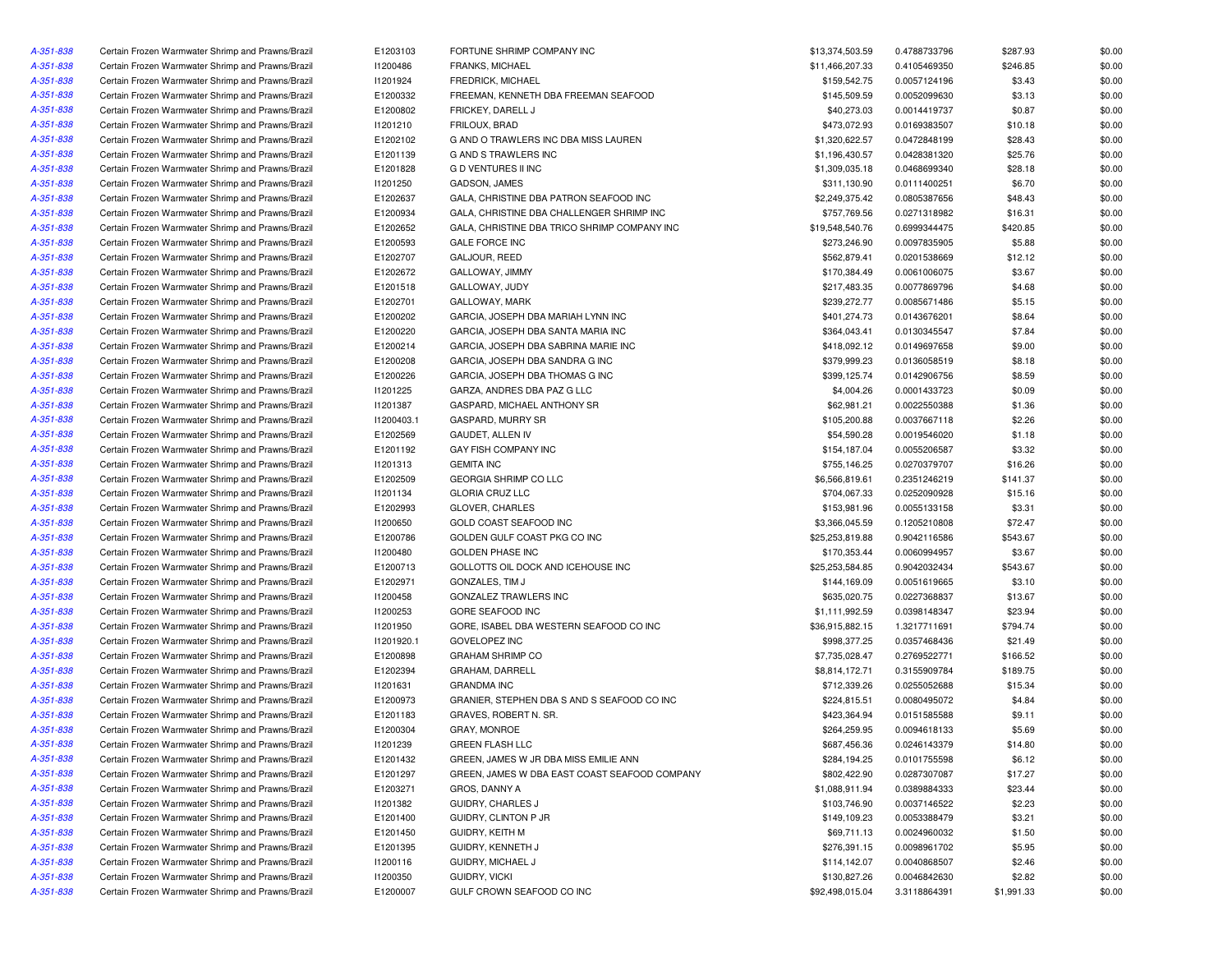| A-351-838              | Certain Frozen Warmwater Shrimp and Prawns/Brazil                                                      | E1202685             | <b>GULF FISH INC</b>                          | \$14,626,809.79 | 0.5237121356                 | \$314.89            | \$0.00           |
|------------------------|--------------------------------------------------------------------------------------------------------|----------------------|-----------------------------------------------|-----------------|------------------------------|---------------------|------------------|
| A-351-838              | Certain Frozen Warmwater Shrimp and Prawns/Brazil                                                      | E1200013             | GULF ISLAND SHRIMP AND SEAFOOD II LLC         | \$43,307,219.19 | 1.5506126471                 | \$932.33            | \$0.00           |
| A-351-838              | Certain Frozen Warmwater Shrimp and Prawns/Brazil                                                      | E1203030             | GULF KING SERVICES INC                        | \$40,878,364.69 | 1.4636476427                 | \$880.04            | \$0.00           |
| A-351-838              | Certain Frozen Warmwater Shrimp and Prawns/Brazil                                                      | E1201407             | <b>GULF PRIDE ENTERPRISES INC</b>             | \$24,561,564.07 | 0.8794254767                 | \$528.77            | \$0.00           |
| A-351-838              | Certain Frozen Warmwater Shrimp and Prawns/Brazil                                                      | 11200021             | <b>GULF RUNNER</b>                            | \$1,191,731.39  | 0.0426698781                 | \$25.66             | \$0.00           |
| A-351-838              | Certain Frozen Warmwater Shrimp and Prawns/Brazil                                                      | E1202659             | GULF SHRIMP COMPANY INC                       | \$1,216,927.67  | 0.0435720296                 | \$26.20             | \$0.00           |
| A-351-838              | Certain Frozen Warmwater Shrimp and Prawns/Brazil                                                      | E1203054             | <b>GULF SOUTH INC</b>                         | \$23,120,771.89 | 0.8278379904                 | \$497.75            | \$0.00           |
| A-351-838              | Certain Frozen Warmwater Shrimp and Prawns/Brazil                                                      | 11200308             | <b>GUY, KIMOTHY</b>                           | \$140,237.82    | 0.0050212076                 | \$3.02              | \$0.00           |
| A-351-838              | Certain Frozen Warmwater Shrimp and Prawns/Brazil                                                      | E1200984             | HA, CO DONG                                   | \$201,146.01    | 0.0072020220                 | \$4.33              | \$0.00           |
| A-351-838              | Certain Frozen Warmwater Shrimp and Prawns/Brazil                                                      | E1202619             | <b>HAILEY MARIE INC</b>                       | \$694,724.40    | 0.0248745697                 | \$14.96             | \$0.00           |
|                        |                                                                                                        |                      |                                               |                 |                              |                     |                  |
| A-351-838              | Certain Frozen Warmwater Shrimp and Prawns/Brazil                                                      | 11200365             | HANH LAI, INC                                 | \$975,547.55    | 0.0349294274                 | \$21.00             | \$0.00           |
| A-351-838              | Certain Frozen Warmwater Shrimp and Prawns/Brazil                                                      | 11201893             | HANSEN, ERIC                                  | \$3,901,519.69  | 0.1396937021                 | \$83.99             | \$0.00           |
| A-351-838              | Certain Frozen Warmwater Shrimp and Prawns/Brazil                                                      | 11200006             | HARDEE, WILLIAM P                             | \$498,291.23    | 0.0178412906                 | \$10.73             | \$0.00           |
| A-351-838              | Certain Frozen Warmwater Shrimp and Prawns/Brazil                                                      | E1200646             | HARDY, JOHN                                   | \$1,318,220.52  | 0.0471988146                 | \$28.38             | \$0.00           |
| A-351-838              | Certain Frozen Warmwater Shrimp and Prawns/Brazil                                                      | 11201099             | HATTAWAY, ERROL HENRY                         | \$568,429.25    | 0.0203525786                 | \$12.24             | \$0.00           |
| A-351-838              | Certain Frozen Warmwater Shrimp and Prawns/Brazil                                                      | E1201847             | HAYDEL, GREGORY                               | \$124,429.99    | 0.0044552091                 | \$2.68              | \$0.00           |
| A-351-838              | Certain Frozen Warmwater Shrimp and Prawns/Brazil                                                      | I1200287             | HCP LLC                                       | \$94,429.47     | 0.0033810421                 | \$2.03              | \$0.00           |
| A-351-838              | Certain Frozen Warmwater Shrimp and Prawns/Brazil                                                      | E1203059             | HEBERT, ERIC J                                | \$58,474.32     | 0.0020936699                 | \$1.26              | \$0.00           |
| A-351-838              | Certain Frozen Warmwater Shrimp and Prawns/Brazil                                                      | E1200678             | HEBERT, ROBERT A                              | \$155,112.46    | 0.0055537933                 | \$3.34              | \$0.00           |
| A-351-838              | Certain Frozen Warmwater Shrimp and Prawns/Brazil                                                      | I1201947             | <b>HELEN KAY INC</b>                          | \$777,161.32    | 0.0278262191                 | \$16.73             | \$0.00           |
| A-351-838              | Certain Frozen Warmwater Shrimp and Prawns/Brazil                                                      | E1200401             | HELMER, GERRY J.                              | \$140,818.42    | 0.0050419959                 | \$3.03              | \$0.00           |
| A-351-838              | Certain Frozen Warmwater Shrimp and Prawns/Brazil                                                      | E1201675             | HELMER, HERMAN C JR                           | \$33,934.73     | 0.0012150312                 | \$0.73              | \$0.00           |
| A-351-838              | Certain Frozen Warmwater Shrimp and Prawns/Brazil                                                      | E1200308             | HELMER, LARRY J SR                            | \$88,087.41     | 0.0031539650                 | \$1.90              | \$0.00           |
| A-351-838              | Certain Frozen Warmwater Shrimp and Prawns/Brazil                                                      | 11200756             | HEMMENWAY, JACK                               | \$1,964,444.76  | 0.0703368387                 | \$42.29             | \$0.00           |
| A-351-838              | Certain Frozen Warmwater Shrimp and Prawns/Brazil                                                      | 11201108             | HERMOSA CRUZ LLC                              | \$1,015,277.06  | 0.0363519404                 | \$21.86             | \$0.00           |
| A-351-838              | Certain Frozen Warmwater Shrimp and Prawns/Brazil                                                      | E1203022             | HESS, HENRY JR                                | \$151,950.60    | 0.0054405830                 | \$3.27              | \$0.00           |
| A-351-838              | Certain Frozen Warmwater Shrimp and Prawns/Brazil                                                      | 11200342             | HI SEAS OF DULAC INC                          | \$38,183,980.01 | 1.3671753446                 | \$822.04            | \$0.00           |
| A-351-838              | Certain Frozen Warmwater Shrimp and Prawns/Brazil                                                      | E1203210             | HO, JIMMY                                     | \$110,331.63    | 0.0039504181                 | \$2.38              | \$0.00           |
| A-351-838              | Certain Frozen Warmwater Shrimp and Prawns/Brazil                                                      | 11201126             | HO, NGA THI                                   | \$1,381,273.51  | 0.0494564235                 | \$29.74             | \$0.00           |
| A-351-838              | Certain Frozen Warmwater Shrimp and Prawns/Brazil                                                      | 11201911             | HOANG, TRUNG TUAN                             | \$87,154.75     | 0.0031205711                 | \$1.88              | \$0.00           |
| A-351-838              | Certain Frozen Warmwater Shrimp and Prawns/Brazil                                                      | 11200695             | HOME LOVING CARE CO                           | \$41,287.02     | 0.0014782795                 | \$0.89              | \$0.00           |
| A-351-838              | Certain Frozen Warmwater Shrimp and Prawns/Brazil                                                      | 11201312             | HONDUMEX ENTERPRISES INC                      | \$852,487.45    | 0.0305232672                 | \$18.35             | \$0.00           |
| A-351-838              | Certain Frozen Warmwater Shrimp and Prawns/Brazil                                                      | I1200410             | <b>HONGRI INC</b>                             | \$606,591.61    | 0.0217189799                 | \$13.06             | \$0.00           |
| A-351-838              | Certain Frozen Warmwater Shrimp and Prawns/Brazil                                                      | 11200723             | HT SEAMAN                                     | \$121,589.73    | 0.0043535137                 | \$2.62              | \$0.00           |
| A-351-838              | Certain Frozen Warmwater Shrimp and Prawns/Brazil                                                      | E1201998             | HUBBARD, PERRY III                            | \$493,128.60    | 0.0176564429                 | \$10.62             | \$0.00           |
| A-351-838              | Certain Frozen Warmwater Shrimp and Prawns/Brazil                                                      | I1200653             | HUBER, CHARLES A                              | \$145,074.23    | 0.0051943750                 | \$3.12              | \$0.00           |
| A-351-838              | Certain Frozen Warmwater Shrimp and Prawns/Brazil                                                      | 11201824             | HUE, PATRICK A                                | \$155,487.89    | 0.0055672355                 | \$3.35              | \$0.00           |
| A-351-838              | Certain Frozen Warmwater Shrimp and Prawns/Brazil                                                      | 11200674             | HUTCHERSON, DANIEL J                          | \$256,238.97    | 0.0091746225                 | \$5.52              | \$0.00           |
| A-351-838              | Certain Frozen Warmwater Shrimp and Prawns/Brazil                                                      | 11200915.1           | HUTCHINSON, DOUGLAS                           | \$63,691.64     | 0.0022804757                 | \$1.37              | \$0.00           |
| A-351-838              | Certain Frozen Warmwater Shrimp and Prawns/Brazil                                                      | I1200957             | HUYNH, HAI DBA SHRIMP DEVELOPMENT, LLC        | \$247,767.25    | 0.0088712930                 | \$5.33              | \$0.00           |
| A-351-838              | Certain Frozen Warmwater Shrimp and Prawns/Brazil                                                      | 11200304             | HUYNH, HAI                                    | \$189,679.87    | 0.0067914775                 | \$4.08              | \$0.00           |
| A-351-838              | Certain Frozen Warmwater Shrimp and Prawns/Brazil                                                      | E1200327             | HUYNH, HOANG                                  | \$82,630.97     | 0.0029585974                 | \$1.78              | \$0.00           |
| A-351-838              | Certain Frozen Warmwater Shrimp and Prawns/Brazil                                                      | 11200802             | HUYNH, HUNG V DBA BLUE OCEAN SEAFOOD LLC      | \$9,997,452.93  | 0.3579582629                 | \$215.23            | \$0.00           |
| A-351-838              | Certain Frozen Warmwater Shrimp and Prawns/Brazil                                                      | E1200358             | HUYNH, THANH NGOC                             | \$2,472,710.26  | 0.0885352575                 | \$53.23             | \$0.00           |
| A-351-838              | Certain Frozen Warmwater Shrimp and Prawns/Brazil                                                      | 11200562             | HUYNH, TRI                                    | \$65,651.66     | 0.0023506541                 | \$1.41              | \$0.00           |
| A-351-838              | Certain Frozen Warmwater Shrimp and Prawns/Brazil                                                      | 11200680.1           | HUYNH, TUNG VAN                               | \$25,000.00     | 0.0008951237                 | \$0.54              | \$0.00           |
| A-351-838              | Certain Frozen Warmwater Shrimp and Prawns/Brazil                                                      | 11201635             | IKE AND ZACK INC                              | \$283,408.83    | 0.0101474379                 | \$6.10              | \$0.00           |
| A-351-838              | Certain Frozen Warmwater Shrimp and Prawns/Brazil                                                      | E1202608             | INDEPENDENT FISH COMPANY                      | \$1,827,404.19  | 0.0654301085                 | \$39.34             | \$0.00           |
| A-351-838              | Certain Frozen Warmwater Shrimp and Prawns/Brazil                                                      | 11200315.1           | INDEPENDENT SEAFOOD INC                       | \$1,946,679.08  | 0.0697007395                 | \$41.91             | \$0.00           |
| A-351-838              | Certain Frozen Warmwater Shrimp and Prawns/Brazil                                                      | E1201020             | INGRAHAM, JOYCE                               | \$268,285.52    | 0.0096059486                 | \$5.78              | \$0.00           |
| A-351-838              | Certain Frozen Warmwater Shrimp and Prawns/Brazil                                                      | 11201227             | <b>INTEGRITY FISHING INC</b>                  | \$854,384.50    | 0.0305911909                 |                     | \$0.00           |
| A-351-838              | Certain Frozen Warmwater Shrimp and Prawns/Brazil                                                      | I1200783.1           | INTERNATIONAL OCEANIC ENT                     | \$27,485,320.38 | 0.9841104136                 | \$18.39             |                  |
| A-351-838              | Certain Frozen Warmwater Shrimp and Prawns/Brazil                                                      | 11201922             | <b>ISABEL MAIER INC</b>                       | \$1,022,242.79  | 0.0366013480                 | \$591.71<br>\$22.01 | \$0.00           |
|                        | Certain Frozen Warmwater Shrimp and Prawns/Brazil                                                      | 11201144             | <b>ISLA CRUZ LLC</b>                          | \$951,921.27    | 0.0340834897                 | \$20.49             | \$0.00           |
| A-351-838<br>A-351-838 |                                                                                                        |                      |                                               | \$766,553.98    |                              |                     | \$0.00           |
|                        | Certain Frozen Warmwater Shrimp and Prawns/Brazil<br>Certain Frozen Warmwater Shrimp and Prawns/Brazil | 11200409             | J AND J RENTALS INC<br>JACKSON, JOHN ELTON SR | \$129,401.18    | 0.0274464239<br>0.0046332023 | \$16.50<br>\$2.79   | \$0.00           |
| A-351-838<br>A-351-838 | Certain Frozen Warmwater Shrimp and Prawns/Brazil                                                      | E1200904<br>E1200096 | JACOB A INC                                   | \$742,283.73    | 0.0265774289                 | \$15.98             | \$0.00<br>\$0.00 |
| A-351-838              | Certain Frozen Warmwater Shrimp and Prawns/Brazil                                                      | 11200264             | JACQUELIN MARIE INC                           | \$331,724.63    | 0.0118773825                 | \$7.14              | \$0.00           |
|                        |                                                                                                        |                      |                                               |                 |                              |                     |                  |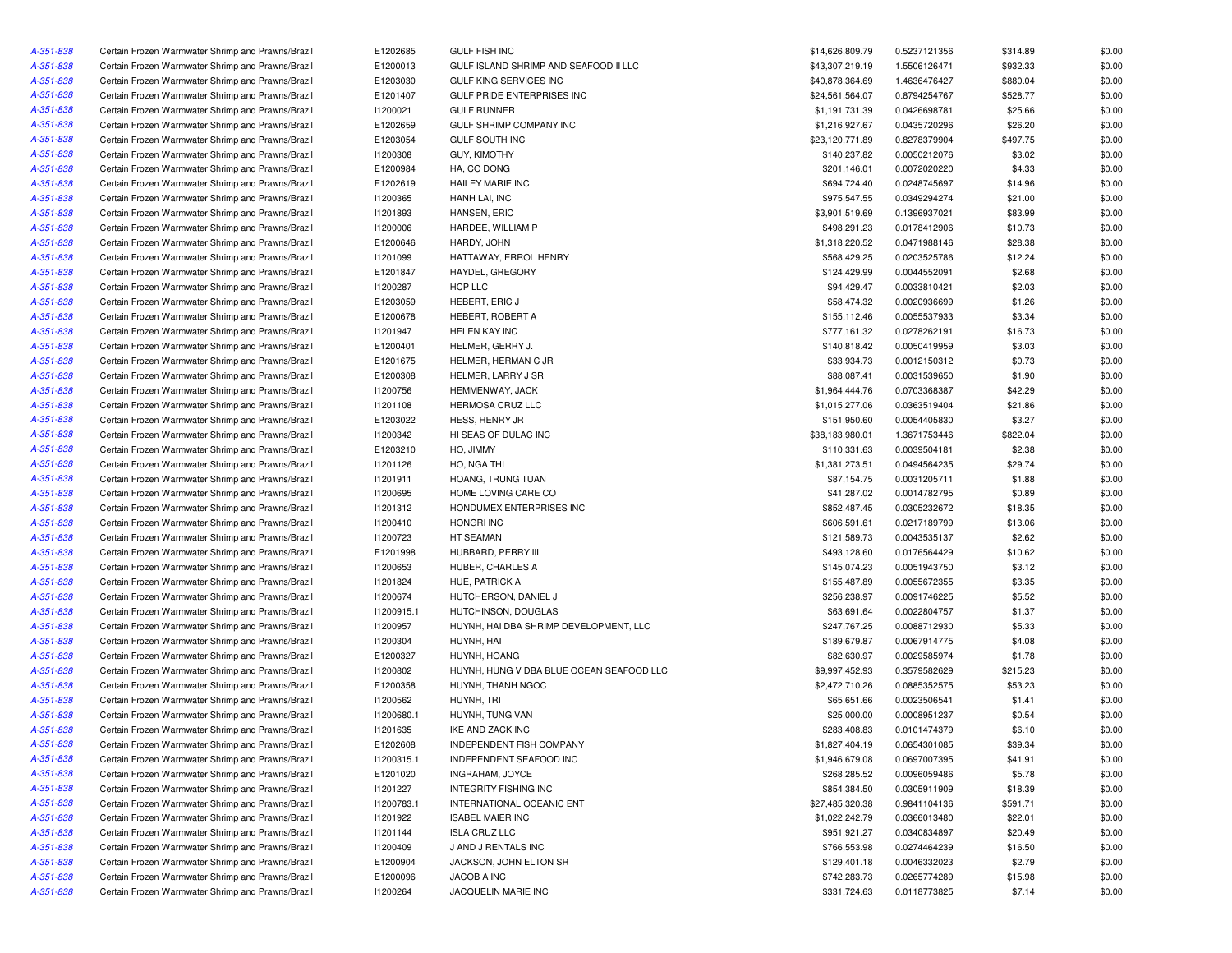| A-351-838 | Certain Frozen Warmwater Shrimp and Prawns/Brazil | 11200421   | <b>JBS PACKING COMPANY INC</b>              | \$79,630,577.98  | 2.8511685493 | \$1,714.31 | \$0.00 |
|-----------|---------------------------------------------------|------------|---------------------------------------------|------------------|--------------|------------|--------|
| A-351-838 | Certain Frozen Warmwater Shrimp and Prawns/Brazil | 11200385   | JD LAND CO INC                              | \$635,951.32     | 0.0227702027 | \$13.69    | \$0.00 |
| A-351-838 | Certain Frozen Warmwater Shrimp and Prawns/Brazil | 11201238   | JENNA DAWN LLC                              | \$624,023.84     | 0.0223431399 | \$13.43    | \$0.00 |
| A-351-838 | Certain Frozen Warmwater Shrimp and Prawns/Brazil | I1200169   | JIMMY LE INC                                | \$823,519.11     | 0.0294860573 | \$17.73    | \$0.00 |
| A-351-838 | Certain Frozen Warmwater Shrimp and Prawns/Brazil | 11200498   | JOHNSON, ALBERT F                           | \$220,317.51     | 0.0078884566 | \$4.74     | \$0.00 |
| A-351-838 | Certain Frozen Warmwater Shrimp and Prawns/Brazil | I1200095   | JOHNSTON, RONALD                            | \$131,131.60     | 0.0046951599 | \$2.82     | \$0.00 |
| A-351-838 | Certain Frozen Warmwater Shrimp and Prawns/Brazil | 11201138   | JORDAN, DEAN                                | \$278,563.22     | 0.0099739411 | \$6.00     | \$0.00 |
| A-351-838 | Certain Frozen Warmwater Shrimp and Prawns/Brazil | 11201808   | JORDAN, HUBERT W JR DBA STORMY SEAS SEAFOOD | \$52,920.92      | 0.0018948307 | \$1.14     | \$0.00 |
| A-351-838 | Certain Frozen Warmwater Shrimp and Prawns/Brazil | E1201922   | JOSEPH ANTHONY INC                          | \$1,329,694.69   | 0.0476096467 | \$28.63    | \$0.00 |
| A-351-838 | Certain Frozen Warmwater Shrimp and Prawns/Brazil | 11201651   | JOSH AND JAKE INC                           | \$366,579.30     | 0.0131253521 | \$7.89     | \$0.00 |
| A-351-838 | Certain Frozen Warmwater Shrimp and Prawns/Brazil | I1201153   | <b>JOYA CRUZ LLC</b>                        | \$1,022,458.33   | 0.0366090654 | \$22.01    | \$0.00 |
|           |                                                   |            | <b>JOYCE</b>                                |                  |              |            |        |
| A-351-838 | Certain Frozen Warmwater Shrimp and Prawns/Brazil | 11200032   |                                             | \$354,302.11     | 0.0126857679 | \$7.63     | \$0.00 |
| A-351-838 | Certain Frozen Warmwater Shrimp and Prawns/Brazil | E1200958   | JULIE ANN LLC                               | \$664,602.36     | 0.0237960517 | \$14.31    | \$0.00 |
| A-351-838 | Certain Frozen Warmwater Shrimp and Prawns/Brazil | I1200944   | <b>KEENAN, ROBERT M</b>                     | \$401,667.39     | 0.0143816792 | \$8.65     | \$0.00 |
| A-351-838 | Certain Frozen Warmwater Shrimp and Prawns/Brazil | 11201648   | <b>KELLY MARIE INC</b>                      | \$451,823.72     | 0.0161775239 | \$9.73     | \$0.00 |
| A-351-838 | Certain Frozen Warmwater Shrimp and Prawns/Brazil | E1202158   | KEN LEES DOCK LLC                           | \$7,597,319.15   | 0.2720216024 | \$163.56   | \$0.00 |
| A-351-838 | Certain Frozen Warmwater Shrimp and Prawns/Brazil | 11201907   | <b>KEO, BUNLY</b>                           | \$203,991.86     | 0.0073039175 | \$4.39     | \$0.00 |
| A-351-838 | Certain Frozen Warmwater Shrimp and Prawns/Brazil | 11201388.1 | <b>KERN, THURMOND A</b>                     | \$535,544.56     | 0.0191751441 | \$11.53    | \$0.00 |
| A-351-838 | Certain Frozen Warmwater Shrimp and Prawns/Brazil | 11201861   | KHIN, SOCHENDA                              | \$38,569.00      | 0.0013809610 | \$0.83     | \$0.00 |
| A-351-838 | Certain Frozen Warmwater Shrimp and Prawns/Brazil | E1202765   | KIFF, HANK J                                | \$62,507.77      | 0.0022380873 | \$1.35     | \$0.00 |
| A-351-838 | Certain Frozen Warmwater Shrimp and Prawns/Brazil | E1200854   | KING, ANDY A                                | \$100,204.74     | 0.0035878253 | \$2.16     | \$0.00 |
| A-351-838 | Certain Frozen Warmwater Shrimp and Prawns/Brazil | E1203205   | KING, THORNELL L DBA CAPT T MAN             | \$187,975.68     | 0.0067304591 | \$4.05     | \$0.00 |
| A-351-838 | Certain Frozen Warmwater Shrimp and Prawns/Brazil | E1203194   | KING, THORNELL L DBA BLESSED ASSURANCE      | \$95.150.94      | 0.0034068743 | \$2.05     | \$0.00 |
| A-351-838 | Certain Frozen Warmwater Shrimp and Prawns/Brazil | E1203217   | KING, THORNELL L DBA MARCO SEAFOOD          | \$420,789.55     | 0.0150663471 | \$9.06     | \$0.00 |
| A-351-838 | Certain Frozen Warmwater Shrimp and Prawns/Brazil | 11200544   | KIT, AN                                     | \$189,960.14     | 0.0068015126 | \$4.09     | \$0.00 |
| A-351-838 | Certain Frozen Warmwater Shrimp and Prawns/Brazil | 11201392   | KNIGHT SEAFOOD INC                          | \$1,942,978.61   | 0.0695682443 | \$41.83    | \$0.00 |
| A-351-838 | Certain Frozen Warmwater Shrimp and Prawns/Brazil | 11201398   | KNIGHT, GEORGE DBA MORNING STAR             | \$394,264.40     | 0.0141166156 | \$8.49     | \$0.00 |
| A-351-838 | Certain Frozen Warmwater Shrimp and Prawns/Brazil | 11201393   | KNIGHT, ROBERT E DBA MISS SAVANNAH 11       | \$328,953.50     | 0.0117781623 | \$7.08     | \$0.00 |
| A-351-838 | Certain Frozen Warmwater Shrimp and Prawns/Brazil | 11201848   | KONG, SENG                                  | \$190,305.91     | 0.0068138928 | \$4.10     | \$0.00 |
| A-351-838 | Certain Frozen Warmwater Shrimp and Prawns/Brazil | E1201686   | KRIS AND CODY INC                           | \$1,419,625.62   | 0.0508296187 | \$30.56    | \$0.00 |
| A-351-838 | Certain Frozen Warmwater Shrimp and Prawns/Brazil | I1200955   | KRUTH, FRANK D                              | \$169,521.36     | 0.0060697032 | \$3.65     | \$0.00 |
| A-351-838 | Certain Frozen Warmwater Shrimp and Prawns/Brazil | 11200338   | KUHN, GERARD R SR                           | \$56,623.32      | 0.0020273949 | \$1.22     | \$0.00 |
| A-351-838 | Certain Frozen Warmwater Shrimp and Prawns/Brazil | 11200030   | KYLE AND COURTNEY                           | \$176,018.11     | 0.0063023189 | \$3.79     | \$0.00 |
| A-351-838 | Certain Frozen Warmwater Shrimp and Prawns/Brazil | 11201268   | L AND O TRAWLERS INC                        | \$1,567,442.04   | 0.0561221777 | \$33.74    | \$0.00 |
| A-351-838 | Certain Frozen Warmwater Shrimp and Prawns/Brazil | E1201599   | L T INC                                     | \$970,080.14     | 0.0347336671 | \$20.88    | \$0.00 |
| A-351-838 | Certain Frozen Warmwater Shrimp and Prawns/Brazil | I1200709   | LA MACARELA INC                             | \$104,769.67     | 0.0037512724 | \$2.26     | \$0.00 |
| A-351-838 | Certain Frozen Warmwater Shrimp and Prawns/Brazil | 11200526   | LA PACHITA INC                              | \$579,265.66     | 0.0207405757 | \$12.47    | \$0.00 |
| A-351-838 | Certain Frozen Warmwater Shrimp and Prawns/Brazil | 11200801.1 | <b>LABAUVE INC</b>                          | \$453,149.74     | 0.0162250020 | \$9.76     | \$0.00 |
| A-351-838 | Certain Frozen Warmwater Shrimp and Prawns/Brazil | I1200125.4 | LACOSTE, RAVIN SR                           | \$373,853.91     | 0.0133858191 | \$8.05     | \$0.00 |
| A-351-838 | Certain Frozen Warmwater Shrimp and Prawns/Brazil | E1201219   | LADSON, EARLENE G                           | \$209,432.48     | 0.0074987186 | \$4.51     | \$0.00 |
| A-351-838 | Certain Frozen Warmwater Shrimp and Prawns/Brazil | 11200383   | <b>LADY CATHERINE INC</b>                   | \$549,890.98     | 0.0196888169 | \$11.84    | \$0.00 |
| A-351-838 | Certain Frozen Warmwater Shrimp and Prawns/Brazil | E1200946   | LADY CHANCERY INC                           | \$1,204,891.19   | 0.0431410641 | \$25.94    | \$0.00 |
| A-351-838 | Certain Frozen Warmwater Shrimp and Prawns/Brazil | 11201319   | LADY DOLCINA INC                            | \$278,348.63     | 0.0099662577 | \$5.99     | \$0.00 |
| A-351-838 | Certain Frozen Warmwater Shrimp and Prawns/Brazil | 11200029   | LADY GWEN DOE                               | \$373,097.41     | 0.0133587326 | \$8.03     | \$0.00 |
| A-351-838 | Certain Frozen Warmwater Shrimp and Prawns/Brazil | 11201457.1 | <b>LADY KATHERINE INC</b>                   | \$377,564.56     | 0.0135186787 | \$8.13     | \$0.00 |
| A-351-838 | Certain Frozen Warmwater Shrimp and Prawns/Brazil | E1202945   | <b>LADY KELLY INC</b>                       | \$714,996.06     | 0.0256003954 | \$15.39    | \$0.00 |
| A-351-838 | Certain Frozen Warmwater Shrimp and Prawns/Brazil | E1201611   | <b>LADY MARIE INC</b>                       | \$1,179,450.12   | 0.0422301479 | \$25.39    | \$0.00 |
| A-351-838 | Certain Frozen Warmwater Shrimp and Prawns/Brazil | E1200805   | LADY SNOW INC                               | \$503,758.78     | 0.0180370559 | \$10.85    | \$0.00 |
| A-351-838 | Certain Frozen Warmwater Shrimp and Prawns/Brazil | 11201794   | LADY SUSIE INC                              | \$808,449.18     | 0.0289464793 | \$17.40    | \$0.00 |
|           |                                                   |            | <b>LADY TONI INC</b>                        |                  |              |            |        |
| A-351-838 | Certain Frozen Warmwater Shrimp and Prawns/Brazil | I1201574   | LAFITTE FROZEN FOODS CORPORATION            | \$418,000.67     | 0.0149664914 | \$9.00     | \$0.00 |
| A-351-838 | Certain Frozen Warmwater Shrimp and Prawns/Brazil | 11200103   |                                             | \$130,062,924.94 | 4.6568960119 | \$2,800.04 | \$0.00 |
| A-351-838 | Certain Frozen Warmwater Shrimp and Prawns/Brazil | 11200503   | <b>LAFONT INC</b>                           | \$160,581.93     | 0.0057496273 | \$3.46     | \$0.00 |
| A-351-838 | Certain Frozen Warmwater Shrimp and Prawns/Brazil | E1202170   | LAGASSE, MICHAEL DBA BONNIE DIANA           | \$660,099.30     | 0.0236348198 | \$14.21    | \$0.00 |
| A-351-838 | Certain Frozen Warmwater Shrimp and Prawns/Brazil | E1202020   | LAM, HIEP TAN                               | \$79,401.16      | 0.0028429543 | \$1.71     | \$0.00 |
| A-351-838 | Certain Frozen Warmwater Shrimp and Prawns/Brazil | E1202883   | LAM, PHAN                                   | \$730,702.01     | 0.0261627461 | \$15.73    | \$0.00 |
| A-351-838 | Certain Frozen Warmwater Shrimp and Prawns/Brazil | 11200436   | <b>LANCERO INC</b>                          | \$1,190,268.20   | 0.0426174887 | \$25.62    | \$0.00 |
| A-351-838 | Certain Frozen Warmwater Shrimp and Prawns/Brazil | E1201652   | LANDRY, ROBERT E                            | \$86,139.92      | 0.0030842352 | \$1.85     | \$0.00 |
| A-351-838 | Certain Frozen Warmwater Shrimp and Prawns/Brazil | 11200428   | LASSEIGNE AND SONS INC                      | \$346,726.29     | 0.0124145161 | \$7.46     | \$0.00 |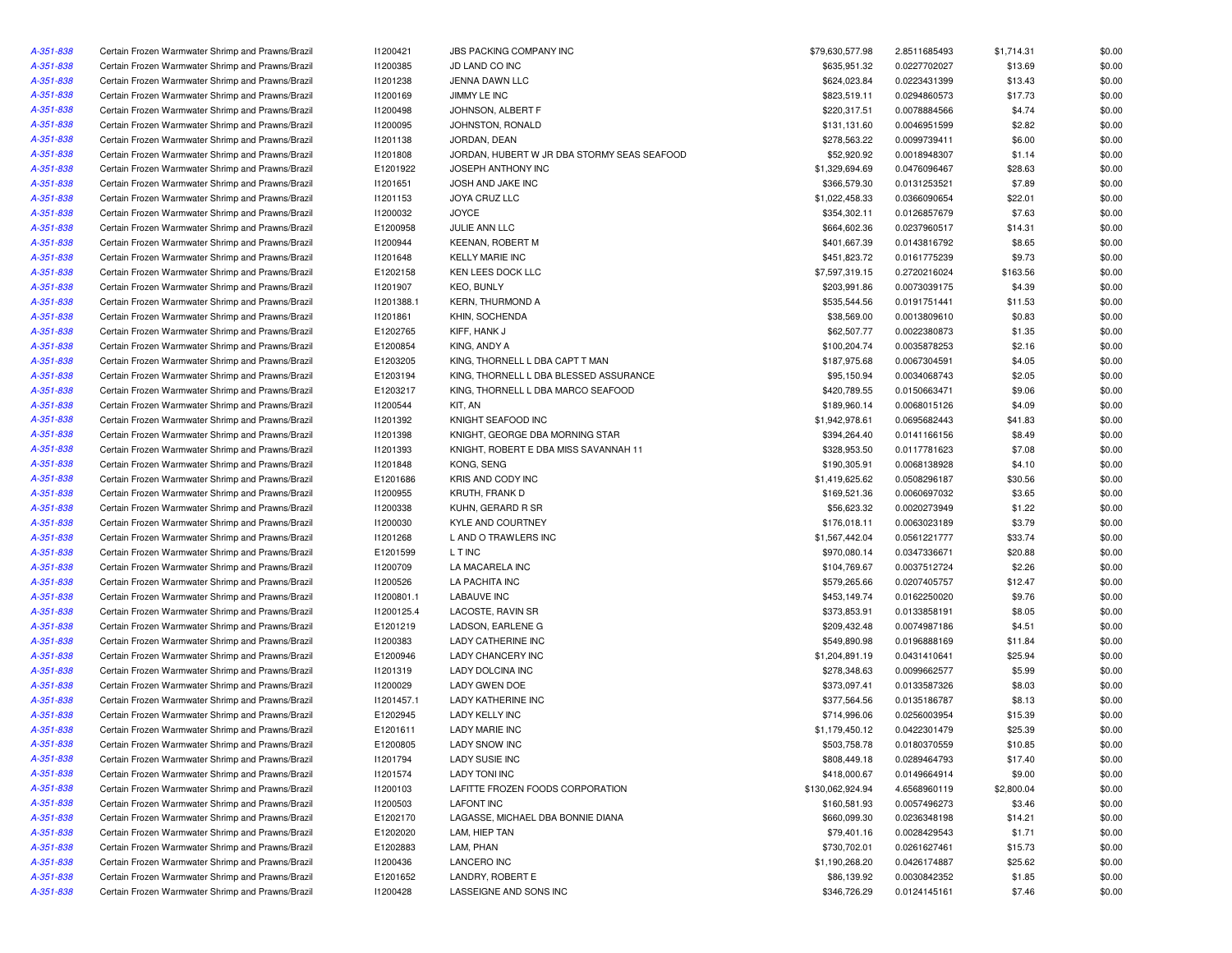| A-351-838 | Certain Frozen Warmwater Shrimp and Prawns/Brazil | I1200551        | LAT, CHHIET                                 | \$198,685.39    | 0.0071139197 | \$4.28   | \$0.00 |
|-----------|---------------------------------------------------|-----------------|---------------------------------------------|-----------------|--------------|----------|--------|
| A-351-838 | Certain Frozen Warmwater Shrimp and Prawns/Brazil | 11200671.1      | LAUGHLIN, JAMES                             | \$109,525.66    | 0.0039215603 | \$2.36   | \$0.00 |
| A-351-838 | Certain Frozen Warmwater Shrimp and Prawns/Brazil | 11200182        | LE FAMILY INC                               | \$1,164,374.85  | 0.0416903787 | \$25.07  | \$0.00 |
| A-351-838 | Certain Frozen Warmwater Shrimp and Prawns/Brazil | 11200842        | LE LEAUX, DAVID                             | \$244,894.70    | 0.0087684415 | \$5.27   | \$0.00 |
| A-351-838 | Certain Frozen Warmwater Shrimp and Prawns/Brazil | <b>I1200568</b> | LE, DAVID RUNG                              | \$127,518.59    | 0.0045657962 | \$2.75   | \$0.00 |
| A-351-838 | Certain Frozen Warmwater Shrimp and Prawns/Brazil | 11201853        | LE, HOUSTON T                               | \$148,225.58    | 0.0053072089 | \$3.19   | \$0.00 |
| A-351-838 | Certain Frozen Warmwater Shrimp and Prawns/Brazil | 11201852        | LE, HUNG                                    | \$112,144.80    | 0.0040153385 | \$2.41   | \$0.00 |
| A-351-838 | Certain Frozen Warmwater Shrimp and Prawns/Brazil | 11200558        | LE, KEVIN M                                 | \$261,158.67    | 0.0093507721 | \$5.62   | \$0.00 |
| A-351-838 | Certain Frozen Warmwater Shrimp and Prawns/Brazil | <b>I1200173</b> | LE, KHOA HONG                               | \$124,090.12    | 0.0044430401 | \$2.67   | \$0.00 |
| A-351-838 | Certain Frozen Warmwater Shrimp and Prawns/Brazil | I1200157        | LE, KY VAN                                  | \$172,735.24    | 0.0061847760 | \$3.72   | \$0.00 |
| A-351-838 | Certain Frozen Warmwater Shrimp and Prawns/Brazil | E1201895        | LE. MINH VAN DBA CAPT PHILLIP               | \$1,127,702.34  | 0.0403773215 | \$24.28  | \$0.00 |
| A-351-838 | Certain Frozen Warmwater Shrimp and Prawns/Brazil | E1201906        | LE, MINH VAN DBA ST PHILLIP INC             | \$1,092,648.11  | 0.0391222066 | \$23.52  | \$0.00 |
| A-351-838 | Certain Frozen Warmwater Shrimp and Prawns/Brazil | E1202272        | LE. PHAT AND TRAN. LE                       | \$984,516.28    | 0.0352505523 | \$21.20  | \$0.00 |
| A-351-838 | Certain Frozen Warmwater Shrimp and Prawns/Brazil | 11201905        | LE, QUE VAN                                 | \$54,559.84     | 0.0019535121 | \$1.17   | \$0.00 |
| A-351-838 | Certain Frozen Warmwater Shrimp and Prawns/Brazil | E1200672        | LE, SAU                                     | \$985,679.26    | 0.0352921927 | \$21.22  | \$0.00 |
| A-351-838 | Certain Frozen Warmwater Shrimp and Prawns/Brazil | E1203098        | LE, SON V                                   | \$206,102.79    | 0.0073794993 | \$4.44   | \$0.00 |
| A-351-838 | Certain Frozen Warmwater Shrimp and Prawns/Brazil | E1202184        | LE, TONY                                    | \$79,078.34     | 0.0028313957 | \$1.70   | \$0.00 |
| A-351-838 | Certain Frozen Warmwater Shrimp and Prawns/Brazil | 11200482.1      | LE, VUI                                     | \$422,728.99    | 0.0151357887 | \$9.10   | \$0.00 |
| A-351-838 | Certain Frozen Warmwater Shrimp and Prawns/Brazil | 11201440        | LEBLANC, GARETH R JR                        | \$764,038.90    | 0.0273563716 | \$16.45  | \$0.00 |
| A-351-838 | Certain Frozen Warmwater Shrimp and Prawns/Brazil | 11200191        | LEBLANC, MARTY                              | \$92,455.23     | 0.0033103545 | \$1.99   | \$0.00 |
| A-351-838 | Certain Frozen Warmwater Shrimp and Prawns/Brazil | E1201169        | LEBOUEF, LESLIE                             | \$93,707.93     | 0.0033552074 | \$2.02   | \$0.00 |
| A-351-838 | Certain Frozen Warmwater Shrimp and Prawns/Brazil | I1201597        | LECOMPTE, JESSE JR DBA BOAT JOSEY WALES LLC | \$726,932.04    | 0.0260277625 | \$15.65  | \$0.00 |
| A-351-838 | Certain Frozen Warmwater Shrimp and Prawns/Brazil | 11200711.4      | LECOMPTE, LYLE                              | \$760,195.72    | 0.0272187667 | \$16.37  | \$0.00 |
| A-351-838 | Certain Frozen Warmwater Shrimp and Prawns/Brazil | 11200446        | LIBERTAD FISHERIES INC                      | \$868,279.60    | 0.0310887042 | \$18.69  | \$0.00 |
| A-351-838 | Certain Frozen Warmwater Shrimp and Prawns/Brazil | E1202601        | LIGHTHOUSE FISHERIES INC                    | \$943,258.65    | 0.0337733251 | \$20.31  | \$0.00 |
| A-351-838 | Certain Frozen Warmwater Shrimp and Prawns/Brazil | 11200335.1      | LIL ROBBIE INC                              | \$92,670.02     | 0.0033180451 | \$2.00   | \$0.00 |
| A-351-838 | Certain Frozen Warmwater Shrimp and Prawns/Brazil | 11201558        | LINDA CRUZ LLC                              | \$913,333.16    | 0.0327018445 | \$19.66  | \$0.00 |
| A-351-838 | Certain Frozen Warmwater Shrimp and Prawns/Brazil | I1200024        | LINDA JUNE                                  | \$20,341.35     | 0.0007283209 | \$0.44   | \$0.00 |
| A-351-838 | Certain Frozen Warmwater Shrimp and Prawns/Brazil | I1200267        | LISA LYNN INC                               | \$389,416.02    | 0.0139430196 | \$8.38   | \$0.00 |
| A-351-838 | Certain Frozen Warmwater Shrimp and Prawns/Brazil | 11201926.3      | LITTLE ANDREW INC                           | \$1,916,706.05  | 0.0686275567 | \$41.26  | \$0.00 |
| A-351-838 | Certain Frozen Warmwater Shrimp and Prawns/Brazil | 11201226        | LITTLE ANDY INC                             | \$2,443.05      | 0.0000874733 | \$0.05   | \$0.00 |
| A-351-838 | Certain Frozen Warmwater Shrimp and Prawns/Brazil | E1200538        | LITTLE ARTHUR AND LITTLE MARK               | \$800,367.14    | 0.0286571023 | \$17.23  | \$0.00 |
| A-351-838 | Certain Frozen Warmwater Shrimp and Prawns/Brazil | I1200404        | LITTLE BROTHERS INC                         | \$801,188.38    | 0.0286865067 | \$17.25  | \$0.00 |
| A-351-838 |                                                   |                 |                                             |                 |              |          | \$0.00 |
|           | Certain Frozen Warmwater Shrimp and Prawns/Brazil | E1200113        | LITTLE DAVID GULF TRAWLER INC               | \$885,435.18    | 0.0317029589 | \$19.06  | \$0.00 |
| A-351-838 | Certain Frozen Warmwater Shrimp and Prawns/Brazil | E1200119        | LITTLE ERNIE GULF TRAWLER INC               | \$906,352.61    | 0.0324519063 | \$19.51  |        |
| A-351-838 | Certain Frozen Warmwater Shrimp and Prawns/Brazil | 11201584        | LITTLE KEN INC                              | \$362,204.41    | 0.0129687094 | \$7.80   | \$0.00 |
| A-351-838 | Certain Frozen Warmwater Shrimp and Prawns/Brazil | 11200844        | LIV, NIEM                                   | \$185,766.73    | 0.0066513677 | \$4.00   | \$0.00 |
| A-351-838 | Certain Frozen Warmwater Shrimp and Prawns/Brazil | E1200877        | LIVINGSTONS BULLS BAY SEAFOOD               | \$708,956.90    | 0.0253841636 | \$15.26  | \$0.00 |
| A-351-838 | Certain Frozen Warmwater Shrimp and Prawns/Brazil | 11200012        | LOBUE, MICHAEL A SR                         | \$74,700.38     | 0.0026746431 | \$1.61   | \$0.00 |
| A-351-838 | Certain Frozen Warmwater Shrimp and Prawns/Brazil | 11200679        | LONG, ROBERT DBA PREDATOR INC               | \$526,589.09    | 0.0188544940 | \$11.34  | \$0.00 |
| A-351-838 | Certain Frozen Warmwater Shrimp and Prawns/Brazil | 11200770.1      | LOPEZ, CELESTINO                            | \$350,287.51    | 0.0125420254 | \$7.54   | \$0.00 |
| A-351-838 | Certain Frozen Warmwater Shrimp and Prawns/Brazil | 11200447.1      | LOPEZ, EVELIO                               | \$8,447.20      | 0.0003024515 | \$0.18   | \$0.00 |
| A-351-838 | Certain Frozen Warmwater Shrimp and Prawns/Brazil | 11201106        | LOUISIANA GULF SHRIMP LLC                   | \$1,077,979.08  | 0.0385969828 | \$23.21  | \$0.00 |
| A-351-838 | Certain Frozen Warmwater Shrimp and Prawns/Brazil | I1200045.3      | LOUISIANA NEWPACK SHRIMP CO INC             | \$12,649,932.37 | 0.4529301462 | \$272.33 | \$0.00 |
| A-351-838 | Certain Frozen Warmwater Shrimp and Prawns/Brazil | I1200427        | LOVELL, BILLY                               | \$106,580.39    | 0.0038161051 | \$2.29   | \$0.00 |
| A-351-838 | Certain Frozen Warmwater Shrimp and Prawns/Brazil | I1200454        | LOVELL, CHARLES JR                          | \$231,339.45    | 0.0082830965 | \$4.98   | \$0.00 |
| A-351-838 | Certain Frozen Warmwater Shrimp and Prawns/Brazil | 11200702        | LOVELL, DOUGLAS P                           | \$23,575.80     | 0.0008441302 | \$0.51   | \$0.00 |
| A-351-838 | Certain Frozen Warmwater Shrimp and Prawns/Brazil | 11200220        | LUKE, HENRY                                 | \$50,638.73     | 0.0018131170 | \$1.09   | \$0.00 |
| A-351-838 | Certain Frozen Warmwater Shrimp and Prawns/Brazil | E1200759        | LUKE, JEREMY                                | \$127,647.86    | 0.0045704247 | \$2.75   | \$0.00 |
| A-351-838 | Certain Frozen Warmwater Shrimp and Prawns/Brazil | E1200729        | LUKE, PAUL                                  | \$112,947.22    | 0.0040440691 | \$2.43   | \$0.00 |
| A-351-838 | Certain Frozen Warmwater Shrimp and Prawns/Brazil | I1200745        | LUKE, TIMOTHY                               | \$46,957.67     | 0.0016813168 | \$1.01   | \$0.00 |
| A-351-838 | Certain Frozen Warmwater Shrimp and Prawns/Brazil | E1200772        | LUONG, KEVIN                                | \$834,102.20    | 0.0298649843 | \$17.96  | \$0.00 |
| A-351-838 | Certain Frozen Warmwater Shrimp and Prawns/Brazil | 11200934        | LUONG, THU X                                | \$70,276.61     | 0.0025162502 | \$1.51   | \$0.00 |
| A-351-838 | Certain Frozen Warmwater Shrimp and Prawns/Brazil | 11200073        | LUTZ, WILLIAM                               | \$103,735.54    | 0.0037142454 | \$2.23   | \$0.00 |
| A-351-838 | Certain Frozen Warmwater Shrimp and Prawns/Brazil | 11201946        | LYNDA RILEY INC                             | \$959,057.69    | 0.0343390089 | \$20.65  | \$0.00 |
| A-351-838 | Certain Frozen Warmwater Shrimp and Prawns/Brazil | 11201185        | MADERA CRUZ LLC                             | \$1,195,682.00  | 0.0428113295 | \$25.74  | \$0.00 |
| A-351-838 | Certain Frozen Warmwater Shrimp and Prawns/Brazil | 11200041.3      | MADISON SEAFOOD                             | \$259,635.94    | 0.0092962508 | \$5.59   | \$0.00 |
| A-351-838 | Certain Frozen Warmwater Shrimp and Prawns/Brazil | E1202126        | MALIBU                                      | \$897,736.62    | 0.0321434113 | \$19.33  | \$0.00 |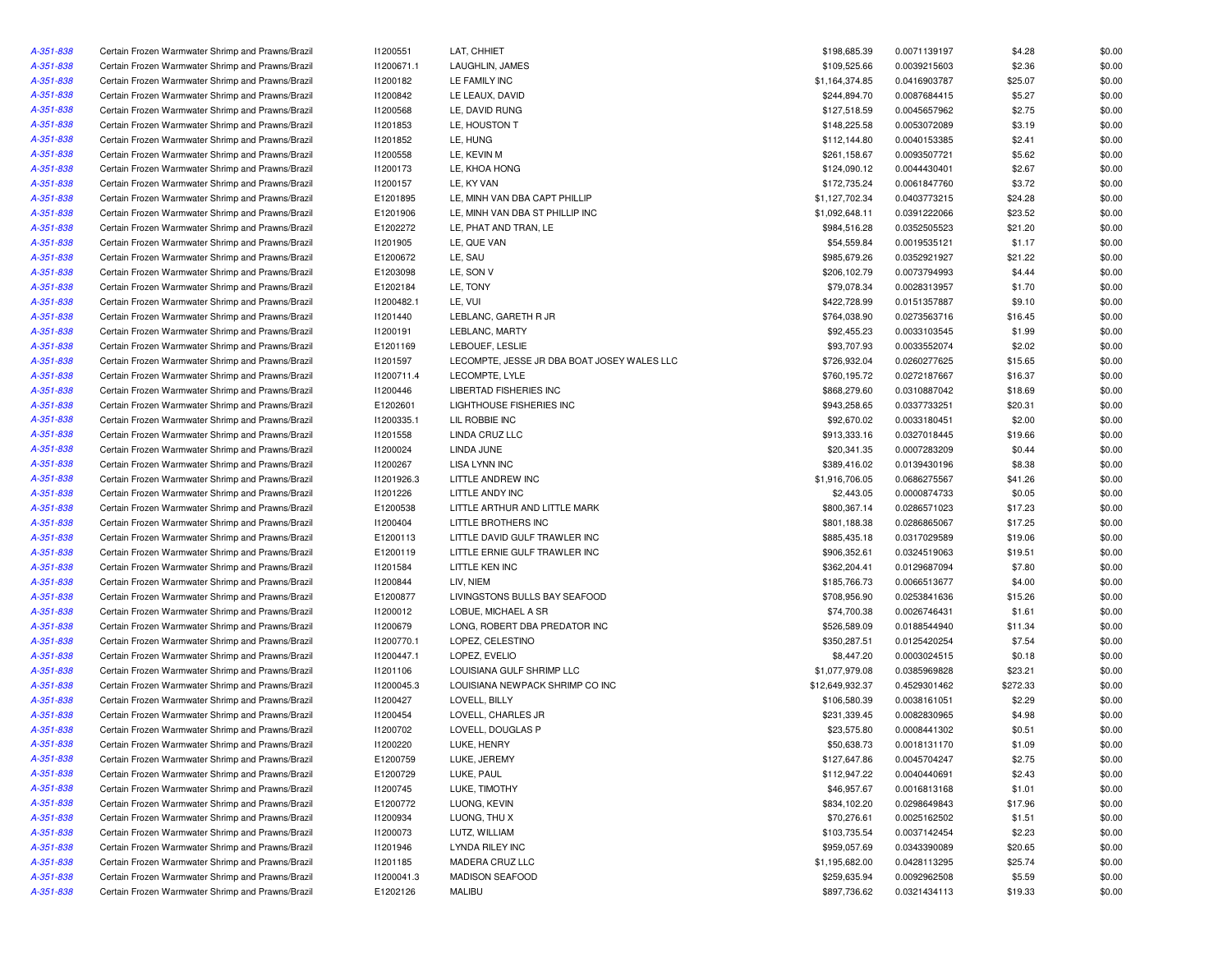| A-351-838 | Certain Frozen Warmwater Shrimp and Prawns/Brazil                                                      | 11201237   | MALOLO LLC                                 | \$682,807.90    | 0.0244479000 | \$14.70  | \$0.00 |
|-----------|--------------------------------------------------------------------------------------------------------|------------|--------------------------------------------|-----------------|--------------|----------|--------|
| A-351-838 | Certain Frozen Warmwater Shrimp and Prawns/Brazil                                                      | 11200393   | MANTEO SHRIMP CO                           | \$839,455.37    | 0.0300566542 | \$18.07  | \$0.00 |
| A-351-838 | Certain Frozen Warmwater Shrimp and Prawns/Brazil                                                      | 11200960   | MAO, CHANDARASY                            | \$173,371.58    | 0.0062075601 | \$3.73   | \$0.00 |
| A-351-838 | Certain Frozen Warmwater Shrimp and Prawns/Brazil                                                      | 11200843   | MAO, KIM                                   | \$221,175.53    | 0.0079191779 | \$4.76   | \$0.00 |
| A-351-838 | Certain Frozen Warmwater Shrimp and Prawns/Brazil                                                      | I1200515   | MARCO CORP                                 | \$652,521.17    | 0.0233634853 | \$14.05  | \$0.00 |
| A-351-838 | Certain Frozen Warmwater Shrimp and Prawns/Brazil                                                      | E1201944   | MARENO, ANSLEY                             | \$204,366.06    | 0.0073173158 | \$4.40   | \$0.00 |
| A-351-838 | Certain Frozen Warmwater Shrimp and Prawns/Brazil                                                      | E1200640   | MARENO, KENNETH                            | \$208,312.67    | 0.0074586239 | \$4.48   | \$0.00 |
| A-351-838 | Certain Frozen Warmwater Shrimp and Prawns/Brazil                                                      | 11200686   | MARIA ELENA INC                            | \$71,456.78     | 0.0025585062 | \$1.54   | \$0.00 |
| A-351-838 | Certain Frozen Warmwater Shrimp and Prawns/Brazil                                                      | I1200457   | <b>MARIACHI TRAWLERS INC</b>               | \$683,166.35    | 0.0244607343 | \$14.71  | \$0.00 |
| A-351-838 | Certain Frozen Warmwater Shrimp and Prawns/Brazil                                                      | E1201445   | MARIE TERESA INC                           | \$1,390,740.77  | 0.0497953983 | \$29.94  | \$0.00 |
| A-351-838 | Certain Frozen Warmwater Shrimp and Prawns/Brazil                                                      | 11201902.1 | MARISA ELIDA INC                           | \$725,920.39    | 0.0259915404 | \$15.63  | \$0.00 |
| A-351-838 | Certain Frozen Warmwater Shrimp and Prawns/Brazil                                                      | E1200700   | MARQUIZE, KIP                              | \$309,638.66    | 0.0110865955 | \$6.67   | \$0.00 |
| A-351-838 | Certain Frozen Warmwater Shrimp and Prawns/Brazil                                                      | 11200983   | MARTIN, DENNIS                             | \$145,445.69    | 0.0052076751 | \$3.13   | \$0.00 |
| A-351-838 | Certain Frozen Warmwater Shrimp and Prawns/Brazil                                                      | 11200793   | MARY BEA INC                               | \$1,161,162.51  | 0.0415753610 | \$25.00  | \$0.00 |
| A-351-838 | Certain Frozen Warmwater Shrimp and Prawns/Brazil                                                      | 11200038   | <b>MASTER ALSTON</b>                       | \$1,085,996.57  | 0.0388840486 | \$23.38  | \$0.00 |
| A-351-838 | Certain Frozen Warmwater Shrimp and Prawns/Brazil                                                      | E1201160   | MASTER GERALD TRAWLERS INC                 | \$1,354,062.87  | 0.0484821480 | \$29.15  | \$0.00 |
| A-351-838 | Certain Frozen Warmwater Shrimp and Prawns/Brazil                                                      | E1200939   | MASTER JEFFREY INC                         | \$1,982,842.28  | 0.0709955609 | \$42.69  | \$0.00 |
| A-351-838 | Certain Frozen Warmwater Shrimp and Prawns/Brazil                                                      | E1200562   | MASTER JIMBO INC                           | \$432,300.89    | 0.0154785100 | \$9.31   | \$0.00 |
| A-351-838 | Certain Frozen Warmwater Shrimp and Prawns/Brazil                                                      | 11200732   | MASTER JUSTIN INC C/O WILBERT KRAEMER      | \$334,744.40    | 0.0119855052 | \$7.21   | \$0.00 |
| A-351-838 |                                                                                                        | 11201654   | MASTER KEN INC                             | \$474,639.77    |              | \$10.22  | \$0.00 |
|           | Certain Frozen Warmwater Shrimp and Prawns/Brazil                                                      |            |                                            |                 | 0.0169944514 |          |        |
| A-351-838 | Certain Frozen Warmwater Shrimp and Prawns/Brazil                                                      | E1200707   | MASTER MIKE INC                            | \$1,396,944.36  | 0.0500175175 | \$30.07  | \$0.00 |
| A-351-838 | Certain Frozen Warmwater Shrimp and Prawns/Brazil                                                      | E1202096   | MASTER RONALD INC DBA RONALD E             | \$1,245,176.62  | 0.0445834817 | \$26.81  | \$0.00 |
| A-351-838 | Certain Frozen Warmwater Shrimp and Prawns/Brazil                                                      | E1201663   | MATHERNE, JAMES J JR                       | \$145,484.79    | 0.0052090751 | \$3.13   | \$0.00 |
| A-351-838 | Certain Frozen Warmwater Shrimp and Prawns/Brazil                                                      | E1201688   | MATHERNE, JAMES J SR                       | \$171,341.14    | 0.0061348603 | \$3.69   | \$0.00 |
| A-351-838 | Certain Frozen Warmwater Shrimp and Prawns/Brazil                                                      | 11201466   | MATHERNE, LARRY JR                         | \$49,921.35     | 0.0017874312 | \$1.07   | \$0.00 |
| A-351-838 | Certain Frozen Warmwater Shrimp and Prawns/Brazil                                                      | 11200491.1 | MATHEWS, PATRICK T                         | \$2,711,161.50  | 0.0970729913 | \$58.37  | \$0.00 |
| A-351-838 | Certain Frozen Warmwater Shrimp and Prawns/Brazil                                                      | I1200597   | MAVAR, MARK D                              | \$25,223,527.41 | 0.9031270384 | \$543.02 | \$0.00 |
| A-351-838 | Certain Frozen Warmwater Shrimp and Prawns/Brazil                                                      | E1200658   | <b>MAYPORTER INC</b>                       | \$536,978.83    | 0.0192264980 | \$11.56  | \$0.00 |
| A-351-838 | Certain Frozen Warmwater Shrimp and Prawns/Brazil                                                      | 11200586   | MCANESPY, HENRY                            | \$131,456.25    | 0.0047067839 | \$2.83   | \$0.00 |
| A-351-838 | Certain Frozen Warmwater Shrimp and Prawns/Brazil                                                      | 11200549   | MCANESPY, LOUIS                            | \$77,078.50     | 0.0027597915 | \$1.66   | \$0.00 |
| A-351-838 | Certain Frozen Warmwater Shrimp and Prawns/Brazil                                                      | E1202460   | MCCALL, ROY TERRY                          | \$63,339.06     | 0.0022678516 | \$1.36   | \$0.00 |
| A-351-838 | Certain Frozen Warmwater Shrimp and Prawns/Brazil                                                      | E1202835   | MCCLELLAN, EUGENE GARDNER DBA MISS GEORGIA | \$250,756.38    | 0.0089783187 | \$5.40   | \$0.00 |
| A-351-838 | Certain Frozen Warmwater Shrimp and Prawns/Brazil                                                      | E1202424   | MCKENZIE, GEORGE B JR                      | \$220,886.42    | 0.0079088264 | \$4.76   | \$0.00 |
| A-351-838 | Certain Frozen Warmwater Shrimp and Prawns/Brazil                                                      | 11200439   | MER SHRIMP INC                             | \$389,578.93    | 0.0139488526 | \$8.39   | \$0.00 |
| A-351-838 | Certain Frozen Warmwater Shrimp and Prawns/Brazil                                                      | E1202467   | MILES, RICKY DAVID                         | \$196,653.08    | 0.0070411529 | \$4.23   | \$0.00 |
| A-351-838 | Certain Frozen Warmwater Shrimp and Prawns/Brazil                                                      | 11201827   | MILLIS, TIMMIE LEE                         | \$281,637.38    | 0.0100840112 | \$6.06   | \$0.00 |
| A-351-838 | Certain Frozen Warmwater Shrimp and Prawns/Brazil                                                      | 11201646   | MISS ADRIANNA INC                          | \$328,687.97    | 0.0117686550 | \$7.08   | \$0.00 |
| A-351-838 | Certain Frozen Warmwater Shrimp and Prawns/Brazil                                                      | E1201889   | MISS ASHLEIGH INC                          | \$1,354,462.41  | 0.0484964535 | \$29.16  | \$0.00 |
| A-351-838 | Certain Frozen Warmwater Shrimp and Prawns/Brazil                                                      | E1201911   | MISS BARBARA INC                           | \$1,218,943.07  | 0.0436441909 | \$26.24  | \$0.00 |
| A-351-838 | Certain Frozen Warmwater Shrimp and Prawns/Brazil                                                      | E1200047   | MISS BERNADETTE A INC                      | \$859,678.35    | 0.0307807370 | \$18.51  | \$0.00 |
| A-351-838 | Certain Frozen Warmwater Shrimp and Prawns/Brazil                                                      | 11201555.1 | MISS CANDACE NICOLE INC                    | \$1,175,864.59  | 0.0421017682 | \$25.31  | \$0.00 |
| A-351-838 | Certain Frozen Warmwater Shrimp and Prawns/Brazil                                                      | 11201266   | MISS CAROLINE INC                          | \$824,704.70    | 0.0295285073 | \$17.75  | \$0.00 |
| A-351-838 | Certain Frozen Warmwater Shrimp and Prawns/Brazil                                                      | 11201205   | MISS CAROLYN LOUISE INC                    | \$1,456,990.45  | 0.0521674645 | \$31.37  | \$0.00 |
| A-351-838 | Certain Frozen Warmwater Shrimp and Prawns/Brazil                                                      | 11200966   | MISS CLEDA JO INC                          | \$1,206,396.82  | 0.0431949731 | \$25.97  | \$0.00 |
| A-351-838 | Certain Frozen Warmwater Shrimp and Prawns/Brazil                                                      | 11201151   | MISS DANIELLE GULF TRAWLER INC             | \$805,093.96    | 0.0288263458 | \$17.33  | \$0.00 |
| A-351-838 | Certain Frozen Warmwater Shrimp and Prawns/Brazil                                                      | E1202627   | MISS ELLIE INC                             | \$632,947.78    | 0.0226626611 | \$13.63  | \$0.00 |
| A-351-838 | Certain Frozen Warmwater Shrimp and Prawns/Brazil                                                      | 11200377   | <b>MISS FINA INC</b>                       | \$693,832.59    | 0.0248426385 | \$14.94  | \$0.00 |
| A-351-838 | Certain Frozen Warmwater Shrimp and Prawns/Brazil                                                      | E1201900   | MISS HANNAH INC                            | \$1,479,829.70  | 0.0529852226 | \$31.86  | \$0.00 |
|           |                                                                                                        |            |                                            |                 |              |          |        |
| A-351-838 | Certain Frozen Warmwater Shrimp and Prawns/Brazil<br>Certain Frozen Warmwater Shrimp and Prawns/Brazil | 11201601   | MISS HILARY INC                            | \$852,011.86    | 0.0305062387 | \$18.34  | \$0.00 |
| A-351-838 |                                                                                                        | 11200889   | MISS JEANETTE B                            | \$921,971.53    | 0.0330111409 | \$19.85  | \$0.00 |
| A-351-838 | Certain Frozen Warmwater Shrimp and Prawns/Brazil                                                      | 11200857   | MISS KANDY TRAN LLC                        | \$1,808,443.65  | 0.0647512273 | \$38.93  | \$0.00 |
| A-351-838 | Certain Frozen Warmwater Shrimp and Prawns/Brazil                                                      | E1201337   | <b>MISS KATHI INC</b>                      | \$1,126,158.57  | 0.0403220469 | \$24.24  | \$0.00 |
| A-351-838 | Certain Frozen Warmwater Shrimp and Prawns/Brazil                                                      | 11200026   | <b>MISS KELSEY</b>                         | \$953,861.54    | 0.0341529610 | \$20.54  | \$0.00 |
| A-351-838 | Certain Frozen Warmwater Shrimp and Prawns/Brazil                                                      | 11200734   | MISS LIZ INC                               | \$94,036.33     | 0.0033669657 | \$2.02   | \$0.00 |
| A-351-838 | Certain Frozen Warmwater Shrimp and Prawns/Brazil                                                      | E1201878   | MISS LORAINE INC                           | \$1,068,665.16  | 0.0382634984 | \$23.01  | \$0.00 |
| A-351-838 | Certain Frozen Warmwater Shrimp and Prawns/Brazil                                                      | E1202665   | MISS LORIE                                 | \$916,547.21    | 0.0328169234 | \$19.73  | \$0.00 |
| A-351-838 | Certain Frozen Warmwater Shrimp and Prawns/Brazil                                                      | E1200141   | MISS MADELINE INC                          | \$878,833.63    | 0.0314665907 | \$18.92  | \$0.00 |
| A-351-838 | Certain Frozen Warmwater Shrimp and Prawns/Brazil                                                      | 11201200   | MISS MARIE INC                             | \$658,279.65    | 0.0235696674 | \$14.17  | \$0.00 |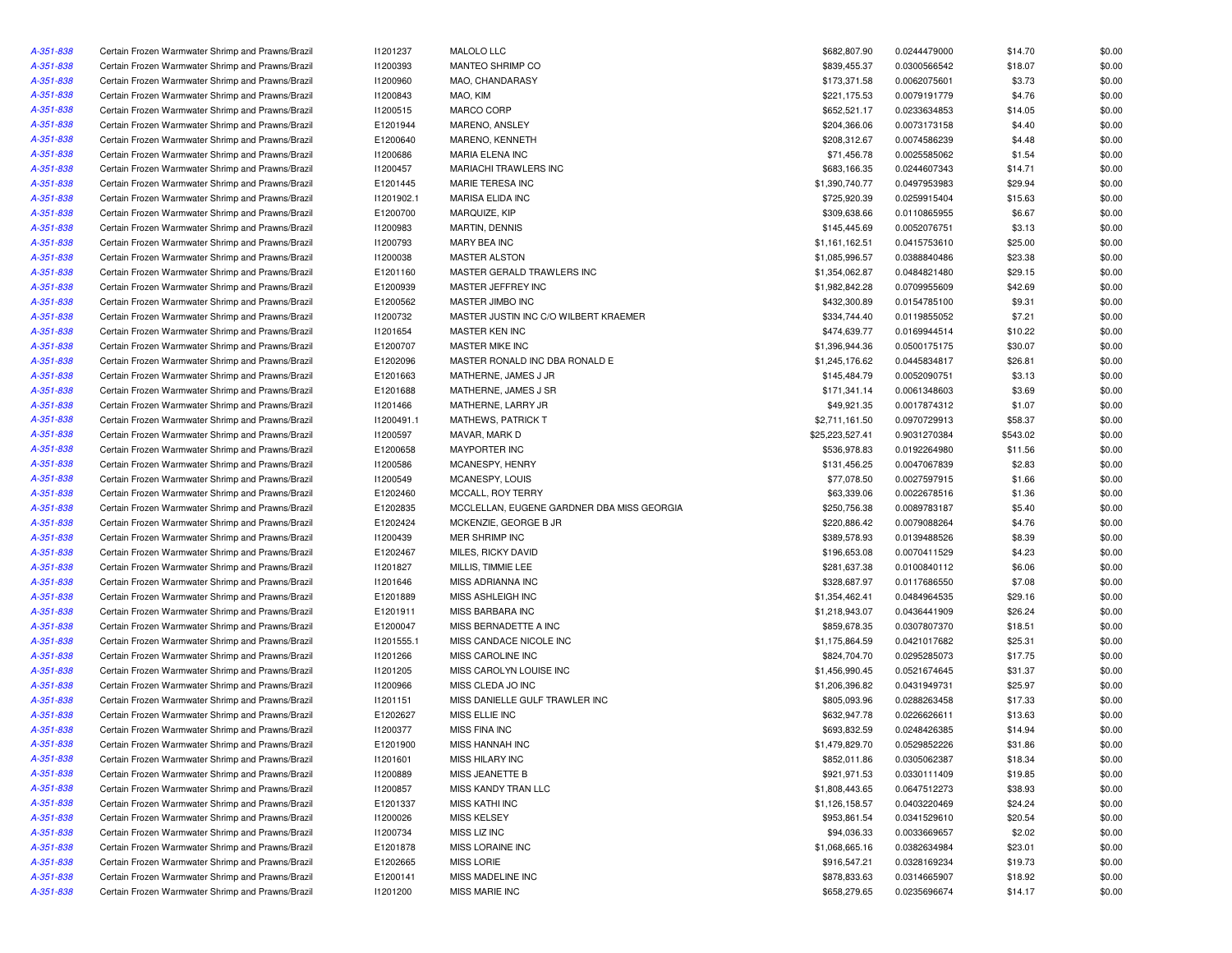| A-351-838 | Certain Frozen Warmwater Shrimp and Prawns/Brazil | 11201174   | MISS MARILYN LOUISE INC                    | \$1,106,847.38 | 0.0396306107 | \$23.83 | \$0.00 |
|-----------|---------------------------------------------------|------------|--------------------------------------------|----------------|--------------|---------|--------|
| A-351-838 | Certain Frozen Warmwater Shrimp and Prawns/Brazil | E1201625   | MISS MARISSA INC                           | \$757,665.32   | 0.0271281659 | \$16.31 | \$0.00 |
| A-351-838 | Certain Frozen Warmwater Shrimp and Prawns/Brazil | E1200124   | MISS RHIANNA INC                           | \$654,239.52   | 0.0234250107 | \$14.08 | \$0.00 |
| A-351-838 | Certain Frozen Warmwater Shrimp and Prawns/Brazil | 11201287   | <b>MISS VERNA INC</b>                      | \$799,976.26   | 0.0286431068 | \$17.22 | \$0.00 |
| A-351-838 | Certain Frozen Warmwater Shrimp and Prawns/Brazil | 11201623   | MISS WINNIE INC                            | \$691,024.14   | 0.0247420821 | \$14.88 | \$0.00 |
| A-351-838 | Certain Frozen Warmwater Shrimp and Prawns/Brazil | 11200762   | MIZ SHIRLEY INC                            | \$623,979.95   | 0.0223415685 | \$13.43 | \$0.00 |
| A-351-838 | Certain Frozen Warmwater Shrimp and Prawns/Brazil | 11200604.1 | MOBLEY, BRYAN A                            | \$154,792.02   | 0.0055423199 | \$3.33  | \$0.00 |
| A-351-838 | Certain Frozen Warmwater Shrimp and Prawns/Brazil | E1201043   | MOLL, JERRY JR                             | \$45,939.46    | 0.0016448599 | \$0.99  | \$0.00 |
| A-351-838 | Certain Frozen Warmwater Shrimp and Prawns/Brazil | 11201504   | MOM AND DAD INC                            | \$396,847.08   | 0.0142090883 | \$8.54  | \$0.00 |
| A-351-838 | Certain Frozen Warmwater Shrimp and Prawns/Brazil | 11200718   | MOORE, RICHARD E DBA JP MOORE INC          | \$468,469.39   | 0.0167735212 | \$10.09 | \$0.00 |
| A-351-838 | Certain Frozen Warmwater Shrimp and Prawns/Brazil | 11200217   | MORRIS, JESSE SR                           | \$76,948.68    | 0.0027551433 | \$1.66  | \$0.00 |
| A-351-838 | Certain Frozen Warmwater Shrimp and Prawns/Brazil | E1203236   | MORRISON, STEPHEN D JR                     | \$498,985.33   | 0.0178661428 | \$10.74 | \$0.00 |
| A-351-838 | Certain Frozen Warmwater Shrimp and Prawns/Brazil | 11201577.1 | MOTLEY, KENNETH DBA MISS HAZEL INC         | \$314,426.32   | 0.0112580174 | \$6.77  | \$0.00 |
| A-351-838 | Certain Frozen Warmwater Shrimp and Prawns/Brazil | E1201861   | MUTH, GARY J SR                            | \$150,478.82   | 0.0053878860 | \$3.24  | \$0.00 |
| A-351-838 | Certain Frozen Warmwater Shrimp and Prawns/Brazil | 11201805   | MY THREE SONS INC                          | \$172,177.03   | 0.0061647893 | \$3.71  | \$0.00 |
| A-351-838 | Certain Frozen Warmwater Shrimp and Prawns/Brazil | 11200483   | NACCIO, ANDREW                             | \$110,083.71   | 0.0039415413 | \$2.37  | \$0.00 |
| A-351-838 | Certain Frozen Warmwater Shrimp and Prawns/Brazil | I1200599   | NANCY JOY INC                              | \$696,017.85   | 0.0249208816 | \$14.98 | \$0.00 |
| A-351-838 | Certain Frozen Warmwater Shrimp and Prawns/Brazil | 11200987.1 | NAQUIN, ANTOINE JR                         | \$158,231.87   | 0.0056654836 | \$3.41  | \$0.00 |
| A-351-838 | Certain Frozen Warmwater Shrimp and Prawns/Brazil | E1200060   | NAQUIN, BOBBY J                            | \$278,190.79   | 0.0099606062 | \$5.99  | \$0.00 |
| A-351-838 | Certain Frozen Warmwater Shrimp and Prawns/Brazil | 11201236   | NAUTILUS LLC                               | \$796,308.87   | 0.0285117961 | \$17.14 | \$0.00 |
|           |                                                   |            |                                            |                |              |         |        |
| A-351-838 | Certain Frozen Warmwater Shrimp and Prawns/Brazil | E1200872   | NEELY, BOBBY H                             | \$89,059.74    | 0.0031887792 | \$1.92  | \$0.00 |
| A-351-838 | Certain Frozen Warmwater Shrimp and Prawns/Brazil | 11201372   | NELSON, GORDON KENT SR                     | \$127,719.24   | 0.0045729805 | \$2.75  | \$0.00 |
| A-351-838 | Certain Frozen Warmwater Shrimp and Prawns/Brazil | E1202479   | NELSON, GORDON W III                       | \$208,043.75   | 0.0074489952 | \$4.48  | \$0.00 |
| A-351-838 | Certain Frozen Warmwater Shrimp and Prawns/Brazil | E1202490   | NELSONS QUALITY SHRIMP COMPANY             | \$1,242,781.23 | 0.0444977149 | \$26.76 | \$0.00 |
| A-351-838 | Certain Frozen Warmwater Shrimp and Prawns/Brazil | E1202215   | <b>NEW WAY INC</b>                         | \$1,005,210.69 | 0.0359915145 | \$21.64 | \$0.00 |
| A-351-838 | Certain Frozen Warmwater Shrimp and Prawns/Brazil | 11201554.1 | NGO, DUC NGOC                              | \$1,308,866.55 | 0.0468638962 | \$28.18 | \$0.00 |
| A-351-838 | Certain Frozen Warmwater Shrimp and Prawns/Brazil | 11200131   | NGO. VU HOANG                              | \$313,180.17   | 0.0112133991 | \$6.74  | \$0.00 |
| A-351-838 | Certain Frozen Warmwater Shrimp and Prawns/Brazil | E1202045   | NGUYEN, ANDY THUY                          | \$945,280.19   | 0.0338457062 | \$20.35 | \$0.00 |
| A-351-838 | Certain Frozen Warmwater Shrimp and Prawns/Brazil | E1203123   | NGUYEN, BA VAN                             | \$85,672.66    | 0.0030675050 | \$1.84  | \$0.00 |
| A-351-838 | Certain Frozen Warmwater Shrimp and Prawns/Brazil | E1201929   | NGUYEN, BA                                 | \$87,132.99    | 0.0031197920 | \$1.88  | \$0.00 |
| A-351-838 | Certain Frozen Warmwater Shrimp and Prawns/Brazil | E1200766   | NGUYEN, BAY VAN                            | \$190,356.79   | 0.0068157146 | \$4.10  | \$0.00 |
| A-351-838 | Certain Frozen Warmwater Shrimp and Prawns/Brazil | E1201984   | NGUYEN, BE                                 | \$60,366.67    | 0.0021614254 | \$1.30  | \$0.00 |
| A-351-838 | Certain Frozen Warmwater Shrimp and Prawns/Brazil | 11200809   | NGUYEN, BINH V                             | \$220,586.83   | 0.0078980995 | \$4.75  | \$0.00 |
| A-351-838 | Certain Frozen Warmwater Shrimp and Prawns/Brazil | E1202773   | NGUYEN, BINH VAN                           | \$644,740.66   | 0.0230849046 | \$13.88 | \$0.00 |
| A-351-838 | Certain Frozen Warmwater Shrimp and Prawns/Brazil | I1200587   | NGUYEN, CANH DBA SIM CORPORATION           | \$277,479.79   | 0.0099351489 | \$5.97  | \$0.00 |
| A-351-838 | Certain Frozen Warmwater Shrimp and Prawns/Brazil | E1202849   | NGUYEN, CHUC TAN                           | \$1,428,715.85 | 0.0511550939 | \$30.76 | \$0.00 |
| A-351-838 | Certain Frozen Warmwater Shrimp and Prawns/Brazil | 11200293   | NGUYEN, DAN V                              | \$945,160.20   | 0.0338414100 | \$20.35 | \$0.00 |
| A-351-838 | Certain Frozen Warmwater Shrimp and Prawns/Brazil | E1202796   | NGUYEN, DANG                               | \$1,552,775.15 | 0.0555970305 | \$33.43 | \$0.00 |
| A-351-838 | Certain Frozen Warmwater Shrimp and Prawns/Brazil | E1201935   | NGUYEN, DAY                                | \$42,093.71    | 0.0015071630 | \$0.91  | \$0.00 |
| A-351-838 | Certain Frozen Warmwater Shrimp and Prawns/Brazil | 11201120.1 | NGUYEN, DEN AND NGO, TAM DBA MASTER JOHNNY | \$160,567.84   | 0.0057491229 | \$3.46  | \$0.00 |
| A-351-838 | Certain Frozen Warmwater Shrimp and Prawns/Brazil | E1200400   | NGUYEN, DIEN                               | \$143,436.00   | 0.0051357182 | \$3.09  | \$0.00 |
| A-351-838 | Certain Frozen Warmwater Shrimp and Prawns/Brazil | E1201121   | NGUYEN, DINH DBA BIG LUCAS                 | \$1,095,516.05 | 0.0392248931 | \$23.58 | \$0.00 |
| A-351-838 | Certain Frozen Warmwater Shrimp and Prawns/Brazil | E1201115   | NGUYEN, DINH DBA ST LUCAS                  | \$825,798.21   | 0.0295676604 | \$17.78 | \$0.00 |
| A-351-838 | Certain Frozen Warmwater Shrimp and Prawns/Brazil | 11200187   | NGUYEN, DUC                                | \$204,346.23   | 0.0073166057 | \$4.40  | \$0.00 |
| A-351-838 | Certain Frozen Warmwater Shrimp and Prawns/Brazil | E1202196   | NGUYEN, DUNG ANH AND XUAN DUONG            | \$516,564.94   | 0.0184955798 | \$11.12 | \$0.00 |
| A-351-838 | Certain Frozen Warmwater Shrimp and Prawns/Brazil | 11201377   | NGUYEN, ELIZABETH                          | \$2,743,061.45 | 0.0982151673 | \$59.05 | \$0.00 |
| A-351-838 | Certain Frozen Warmwater Shrimp and Prawns/Brazil | 11200941   | NGUYEN, GIAU V                             | \$143,039.97   | 0.0051215384 | \$3.08  | \$0.00 |
| A-351-838 | Certain Frozen Warmwater Shrimp and Prawns/Brazil | 11200858   | NGUYEN, HA                                 | \$165,610.20   | 0.0059296643 | \$3.57  | \$0.00 |
| A-351-838 | Certain Frozen Warmwater Shrimp and Prawns/Brazil | 11200894   | NGUYEN, HA T                               | \$351,903.04   | 0.0125998694 | \$7.58  | \$0.00 |
| A-351-838 | Certain Frozen Warmwater Shrimp and Prawns/Brazil |            | NGUYEN, HAN VAN                            | \$715,023.21   |              |         |        |
|           |                                                   | 11201682   |                                            |                | 0.0256013675 | \$15.39 | \$0.00 |
| A-351-838 | Certain Frozen Warmwater Shrimp and Prawns/Brazil | E1202073   | NGUYEN, HAN VAN                            | \$635,849.06   | 0.0227665413 | \$13.69 | \$0.00 |
| A-351-838 | Certain Frozen Warmwater Shrimp and Prawns/Brazil | E1203117   | NGUYEN, HARRY DBA MISS JENNIFER            | \$883,094.69   | 0.0316191577 | \$19.01 | \$0.00 |
| A-351-838 | Certain Frozen Warmwater Shrimp and Prawns/Brazil | E1202249   | NGUYEN, HENRI HIEP                         | \$109,370.76   | 0.0039160142 | \$2.35  | \$0.00 |
| A-351-838 | Certain Frozen Warmwater Shrimp and Prawns/Brazil | 11200556   | NGUYEN, HENRY TRANG                        | \$202,558.67   | 0.0072526023 | \$4.36  | \$0.00 |
| A-351-838 | Certain Frozen Warmwater Shrimp and Prawns/Brazil | E1200686   | NGUYEN, HIEN                               | \$651,657.75   | 0.0233325706 | \$14.03 | \$0.00 |
| A-351-838 | Certain Frozen Warmwater Shrimp and Prawns/Brazil | E1201517   | NGUYEN, HOA                                | \$455,360.19   | 0.0163041470 | \$9.80  | \$0.00 |
| A-351-838 | Certain Frozen Warmwater Shrimp and Prawns/Brazil | 11201196.1 | NGUYEN, HOANG T                            | \$10,384.00    | 0.0003717986 | \$0.22  | \$0.00 |
| A-351-838 | Certain Frozen Warmwater Shrimp and Prawns/Brazil | 11200181   | NGUYEN, HOANG                              | \$411,071.25   | 0.0147183839 | \$8.85  | \$0.00 |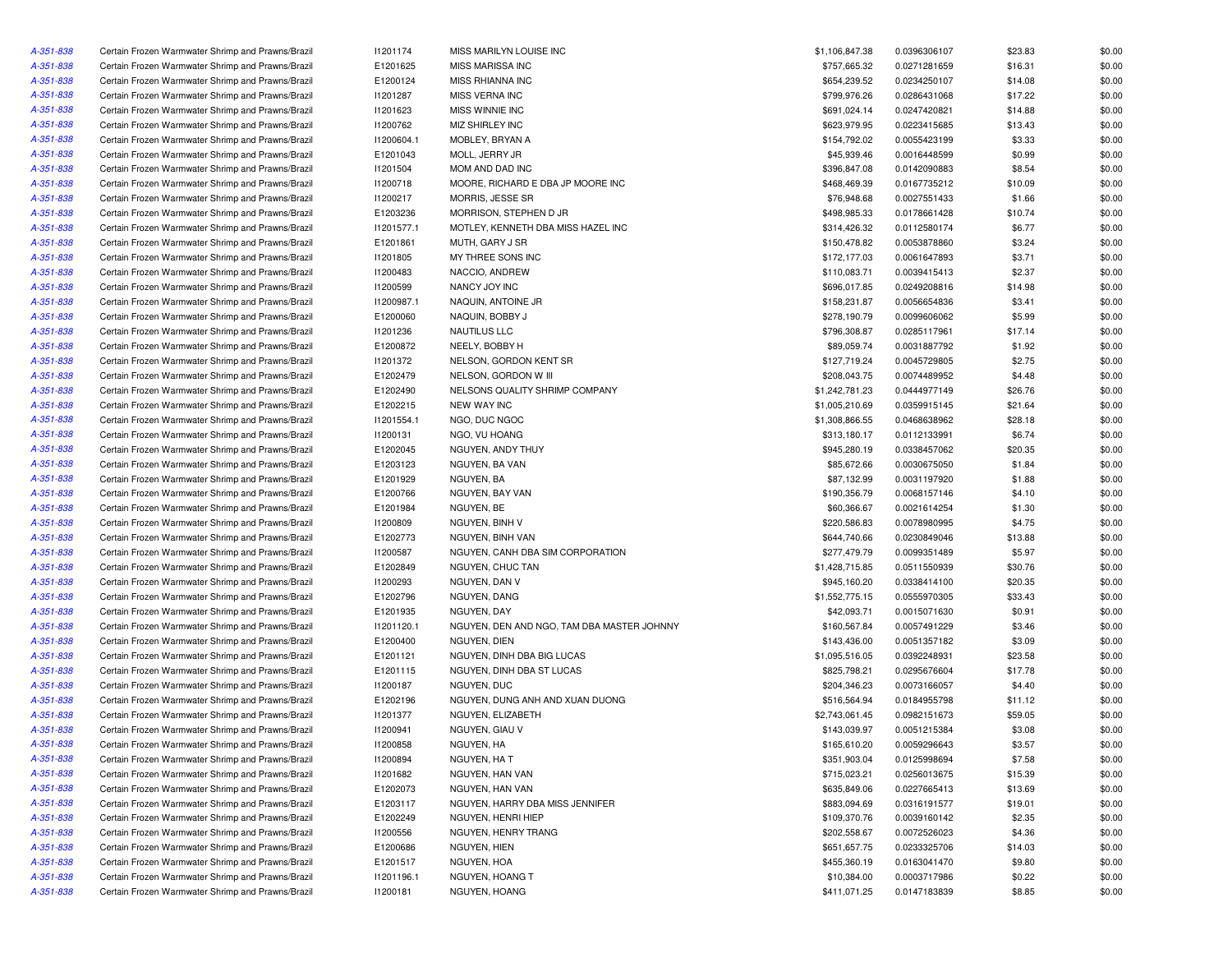| A-351-838 | Certain Frozen Warmwater Shrimp and Prawns/Brazil | E1202790   | NGUYEN, HUNG MANH                    | \$1,037,718.24 | 0.0371554456 | \$22.34  | \$0.00 |
|-----------|---------------------------------------------------|------------|--------------------------------------|----------------|--------------|----------|--------|
| A-351-838 | Certain Frozen Warmwater Shrimp and Prawns/Brazil | 11200167   | NGUYEN, HUNG V                       | \$185,129.75   | 0.0066285607 | \$3.99   | \$0.00 |
| A-351-838 | Certain Frozen Warmwater Shrimp and Prawns/Brazil | 11200228.1 | NGUYEN, HUNG VAN                     | \$125,913.00   | 0.0045083082 | \$2.71   | \$0.00 |
| A-351-838 | Certain Frozen Warmwater Shrimp and Prawns/Brazil | E1202348   | NGUYEN, JEFFERSON                    | \$57,413.02    | 0.0020556701 | \$1.24   | \$0.00 |
| A-351-838 | Certain Frozen Warmwater Shrimp and Prawns/Brazil | E1203111   | NGUYEN, JENNIFER                     | \$167,607.67   | 0.0060011836 | \$3.61   | \$0.00 |
| A-351-838 | Certain Frozen Warmwater Shrimp and Prawns/Brazil | E1203222   | NGUYEN, KEVIN                        | \$30,050.64    | 0.0010759615 | \$0.65   | \$0.00 |
| A-351-838 | Certain Frozen Warmwater Shrimp and Prawns/Brazil | 11200537   | NGUYEN, KHAI                         | \$2,647,273.97 | 0.0947855017 | \$56.99  | \$0.00 |
| A-351-838 | Certain Frozen Warmwater Shrimp and Prawns/Brazil | 11200683   | NGUYEN, KIM MAI                      | \$1,638,951.06 | 0.0586825543 | \$35.28  | \$0.00 |
| A-351-838 | Certain Frozen Warmwater Shrimp and Prawns/Brazil | 11200369.1 | NGUYEN, LAI                          | \$12,000.00    | 0.0004296594 | \$0.26   | \$0.00 |
| A-351-838 | Certain Frozen Warmwater Shrimp and Prawns/Brazil | E1201562   | NGUYEN, LAM VAN                      | \$1,049,197.05 | 0.0375664438 | \$22.59  | \$0.00 |
| A-351-838 | Certain Frozen Warmwater Shrimp and Prawns/Brazil | 11200628   | NGUYEN, LANG                         | \$301,919.03   | 0.0108101946 | \$6.50   | \$0.00 |
| A-351-838 | Certain Frozen Warmwater Shrimp and Prawns/Brazil | 11200201   | NGUYEN, LAP                          | \$537,336.84   | 0.0192393166 | \$11.57  | \$0.00 |
| A-351-838 | Certain Frozen Warmwater Shrimp and Prawns/Brazil | 11200188   | NGUYEN, LAP VAN                      | \$211,695.73   | 0.0075797542 | \$4.56   | \$0.00 |
| A-351-838 | Certain Frozen Warmwater Shrimp and Prawns/Brazil | 11200684   | NGUYEN, LIEN THI                     | \$131,559.82   | 0.0047104923 | \$2.83   | \$0.00 |
| A-351-838 | Certain Frozen Warmwater Shrimp and Prawns/Brazil | 11200566   | NGUYEN, LONG THANH                   | \$94,863.68    | 0.0033965889 | \$2.04   | \$0.00 |
| A-351-838 | Certain Frozen Warmwater Shrimp and Prawns/Brazil | 11200577   | NGUYEN, LUOM T                       | \$187,732.78   | 0.0067217621 | \$4.04   | \$0.00 |
| A-351-838 | Certain Frozen Warmwater Shrimp and Prawns/Brazil | 11200295   | NGUYEN, MAN VAN                      | \$823,543.04   | 0.0294869141 | \$17.73  | \$0.00 |
| A-351-838 | Certain Frozen Warmwater Shrimp and Prawns/Brazil | 11201954   | NGUYEN, MAO V                        | \$73,647.71    | 0.0026369523 | \$1.59   | \$0.00 |
| A-351-838 | Certain Frozen Warmwater Shrimp and Prawns/Brazil | E1202784   | NGUYEN, MARY                         | \$512,274.78   | 0.0183419709 | \$11.03  | \$0.00 |
|           |                                                   |            |                                      |                |              |          |        |
| A-351-838 | Certain Frozen Warmwater Shrimp and Prawns/Brazil | I1200666.1 | NGUYEN, MINH Q                       | \$1,242,540.56 | 0.0444890977 | \$26.75  | \$0.00 |
| A-351-838 | Certain Frozen Warmwater Shrimp and Prawns/Brazil | E1202934   | NGUYEN, MINH                         | \$654,716.97   | 0.0234421058 | \$14.09  | \$0.00 |
| A-351-838 | Certain Frozen Warmwater Shrimp and Prawns/Brazil | 11200618   | NGUYEN, MINH                         | \$207,013.76   | 0.0074121165 | \$4.46   | \$0.00 |
| A-351-838 | Certain Frozen Warmwater Shrimp and Prawns/Brazil | 11200164   | NGUYEN, MUOI                         | \$432,852.37   | 0.0154982558 | \$9.32   | \$0.00 |
| A-351-838 | Certain Frozen Warmwater Shrimp and Prawns/Brazil | E1202055   | NGUYEN. NAM VAN                      | \$41,570.13    | 0.0014884163 | \$0.89   | \$0.00 |
| A-351-838 | Certain Frozen Warmwater Shrimp and Prawns/Brazil | E1202038   | NGUYEN, NGHIEP THANH DBA SAINT CLARA | \$1,070,956.97 | 0.0383455565 | \$23.06  | \$0.00 |
| A-351-838 | Certain Frozen Warmwater Shrimp and Prawns/Brazil | E1202032   | NGUYEN, NGHIEP DBA BETHANY INC       | \$735,920.32   | 0.0263495874 | \$15.84  | \$0.00 |
| A-351-838 | Certain Frozen Warmwater Shrimp and Prawns/Brazil | 11200617   | NGUYEN, NGOC TIM                     | \$208,171.07   | 0.0074535539 | \$4.48   | \$0.00 |
| A-351-838 | Certain Frozen Warmwater Shrimp and Prawns/Brazil | 11200850   | NGUYEN, NGOC VAN                     | \$95,195.10    | 0.0034084554 | \$2.05   | \$0.00 |
| A-351-838 | Certain Frozen Warmwater Shrimp and Prawns/Brazil | 11200571   | NGUYEN, NUONG DBA CAPT SANG LLC      | \$758,506.27   | 0.0271582761 | \$16.33  | \$0.00 |
| A-351-838 | Certain Frozen Warmwater Shrimp and Prawns/Brazil | 11201090   | NGUYEN, QUANG KHIEM                  | \$528,596.80   | 0.0189263799 | \$11.38  | \$0.00 |
| A-351-838 | Certain Frozen Warmwater Shrimp and Prawns/Brazil | 11201846   | NGUYEN, QUYEN M                      | \$151,520.17   | 0.0054251715 | \$3.26   | \$0.00 |
| A-351-838 | Certain Frozen Warmwater Shrimp and Prawns/Brazil | 11200254   | NGUYEN, QUYEN T                      | \$129,995.66   | 0.0046544876 | \$2.80   | \$0.00 |
| A-351-838 | Certain Frozen Warmwater Shrimp and Prawns/Brazil | 11201707   | NGUYEN, ROE VAN                      | \$400,335.95   | 0.0143340071 | \$8.62   | \$0.00 |
| A-351-838 | Certain Frozen Warmwater Shrimp and Prawns/Brazil | 11201630   | NGUYEN, ROSE DBA S AND T MARINE INC  | \$882,529.65   | 0.0315989265 | \$19.00  | \$0.00 |
| A-351-838 | Certain Frozen Warmwater Shrimp and Prawns/Brazil | 11201628   | NGUYEN, ROSE DBA R & C MARINE INC    | \$858,029.22   | 0.0307216899 | \$18.47  | \$0.00 |
| A-351-838 | Certain Frozen Warmwater Shrimp and Prawns/Brazil | 11200563   | NGUYEN, SAU VAN                      | \$146,853.01   | 0.0052580641 | \$3.16   | \$0.00 |
| A-351-838 | Certain Frozen Warmwater Shrimp and Prawns/Brazil | E1201574   | NGUYEN, SUNG                         | \$79,115.43    | 0.0028327237 | \$1.70   | \$0.00 |
| A-351-838 | Certain Frozen Warmwater Shrimp and Prawns/Brazil | 11201858   | NGUYEN, TAI T                        | \$71,389.98    | 0.0025561144 | \$1.54   | \$0.00 |
| A-351-838 | Certain Frozen Warmwater Shrimp and Prawns/Brazil | 11201571   | NGUYEN, TAI                          | \$12,480.00    | 0.0004468457 | \$0.27   | \$0.00 |
| A-351-838 | Certain Frozen Warmwater Shrimp and Prawns/Brazil | E1202910   | NGUYEN, TAM MINH                     | \$839,145.58   | 0.0300455622 | \$18.07  | \$0.00 |
| A-351-838 | Certain Frozen Warmwater Shrimp and Prawns/Brazil | 11200951   | NGUYEN, TAM VAN                      | \$186,769.33   | 0.0066872658 | \$4.02   | \$0.00 |
| A-351-838 | Certain Frozen Warmwater Shrimp and Prawns/Brazil | E1202169   | NGUYEN, TAN                          | \$430,943.06   | 0.0154298930 | \$9.28   | \$0.00 |
| A-351-838 | Certain Frozen Warmwater Shrimp and Prawns/Brazil | 11200285.1 | NGUYEN, THANH                        | \$290,944.38   | 0.0104172478 | \$6.26   | \$0.00 |
| A-351-838 | Certain Frozen Warmwater Shrimp and Prawns/Brazil | 11200291.1 | NGUYEN, THANH THI                    | \$22,499.66    | 0.0008055991 | \$0.48   | \$0.00 |
| A-351-838 | Certain Frozen Warmwater Shrimp and Prawns/Brazil | 11201135.1 | NGUYEN, THOMAS                       | \$614,012.22   | 0.0219846744 | \$13.22  | \$0.00 |
| A-351-838 | Certain Frozen Warmwater Shrimp and Prawns/Brazil | 11201625   | NGUYEN, THU VAN                      | \$7,539,426.76 | 0.2699487685 | \$162.31 | \$0.00 |
| A-351-838 | Certain Frozen Warmwater Shrimp and Prawns/Brazil | 11200821   | NGUYEN, THUONG VAN                   | \$322,540.72   | 0.0115485531 | \$6.94   | \$0.00 |
| A-351-838 | Certain Frozen Warmwater Shrimp and Prawns/Brazil | 11200360   | NGUYEN, TINH                         | \$30,352.00    | 0.0010867517 | \$0.65   | \$0.00 |
| A-351-838 | Certain Frozen Warmwater Shrimp and Prawns/Brazil | 11200681   | NGUYEN, TRA                          | \$143,672.11   | 0.0051441721 | \$3.09   | \$0.00 |
| A-351-838 | Certain Frozen Warmwater Shrimp and Prawns/Brazil | E1203130   | NGUYEN, TRICH VAN                    | \$874,763.21   | 0.0313208495 | \$18.83  | \$0.00 |
| A-351-838 | Certain Frozen Warmwater Shrimp and Prawns/Brazil | 11200104.1 | NGUYEN, TRUNG VAN                    | \$275,010.59   | 0.0098467393 | \$5.92   | \$0.00 |
|           | Certain Frozen Warmwater Shrimp and Prawns/Brazil |            |                                      |                |              |          |        |
| A-351-838 |                                                   | 11200536   | NGUYEN, TUAN                         | \$2,604,713.69 | 0.0932616332 | \$56.08  | \$0.00 |
| A-351-838 | Certain Frozen Warmwater Shrimp and Prawns/Brazil | 11201860   | NGUYEN, TUAN H                       | \$105,005.41   | 0.0037597130 | \$2.26   | \$0.00 |
| A-351-838 | Certain Frozen Warmwater Shrimp and Prawns/Brazil | 11200239   | NGUYEN, TUAN                         | \$111,123.55   | 0.0039787727 | \$2.39   | \$0.00 |
| A-351-838 | Certain Frozen Warmwater Shrimp and Prawns/Brazil | 11201888   | NGUYEN, TUNG                         | \$287,778.13   | 0.0103038804 | \$6.20   | \$0.00 |
| A-351-838 | Certain Frozen Warmwater Shrimp and Prawns/Brazil | 11200593   | NGUYEN, VAN H                        | \$76,355.59    | 0.0027339078 | \$1.64   | \$0.00 |
| A-351-838 | Certain Frozen Warmwater Shrimp and Prawns/Brazil | 11200959   | NGUYEN, VIET                         | \$414,541.30   | 0.0148426289 | \$8.92   | \$0.00 |
| A-351-838 | Certain Frozen Warmwater Shrimp and Prawns/Brazil | 11200080   | NGUYEN, VINH VAN                     | \$7,352.73     | 0.0002632641 | \$0.16   | \$0.00 |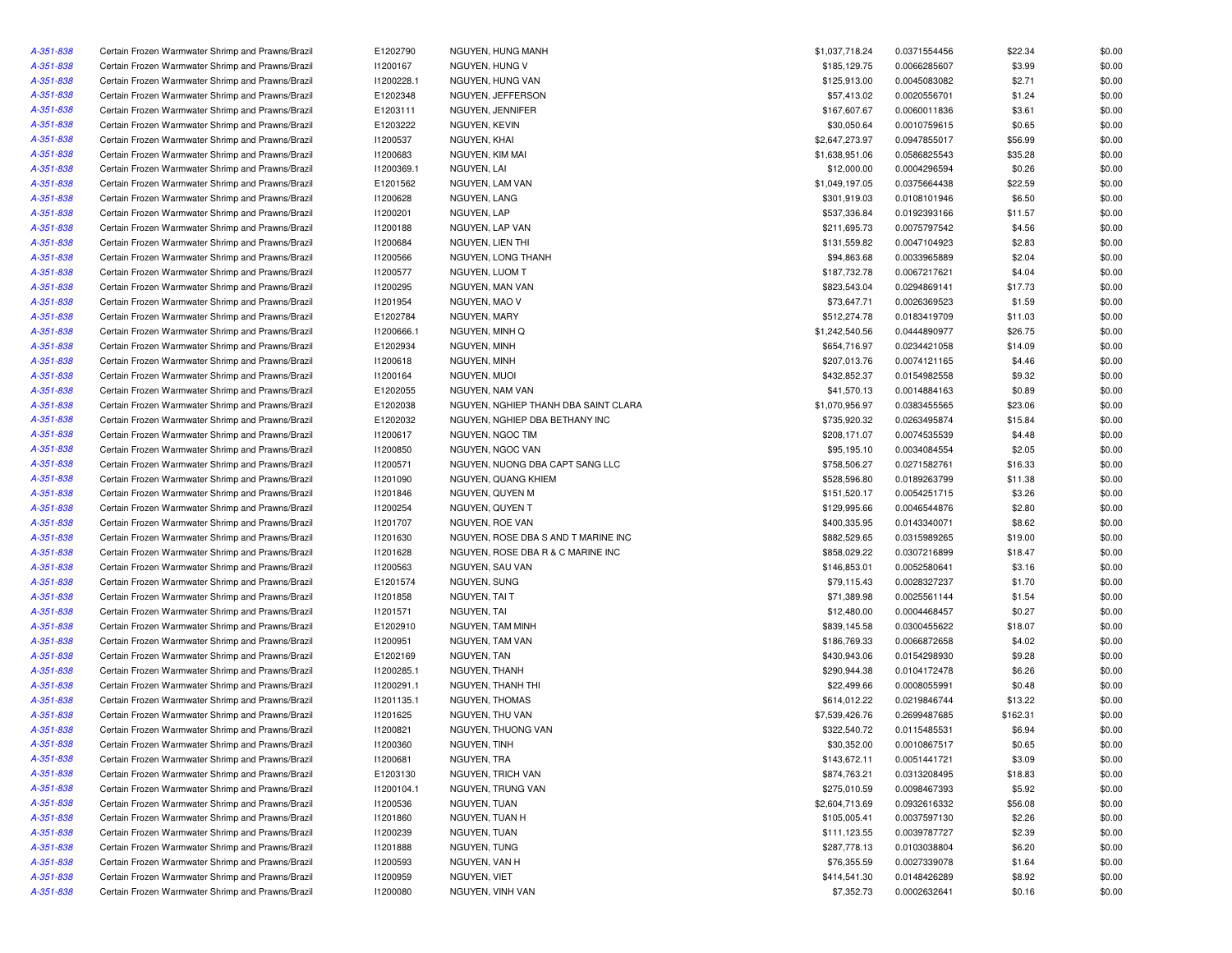| A-351-838              | Certain Frozen Warmwater Shrimp and Prawns/Brazil                                                      | 11200161             | NGUYEN, VU                            | \$130,750.18               | 0.0046815031                 | \$2.81            | \$0.00           |
|------------------------|--------------------------------------------------------------------------------------------------------|----------------------|---------------------------------------|----------------------------|------------------------------|-------------------|------------------|
| A-351-838              | Certain Frozen Warmwater Shrimp and Prawns/Brazil                                                      | 11200176             | NIGHT STAR INC                        | \$1,297,108.30             | 0.0464428927                 | \$27.92           | \$0.00           |
| A-351-838              | Certain Frozen Warmwater Shrimp and Prawns/Brazil                                                      | 11200738.1           | NORRIS, CANDACE                       | \$33,667.48                | 0.0012054623                 | \$0.72            | \$0.00           |
| A-351-838              | Certain Frozen Warmwater Shrimp and Prawns/Brazil                                                      | 11200616.1           | NOWELL, JAMES E                       | \$147,567.35               | 0.0052836410                 | \$3.18            | \$0.00           |
| A-351-838              | Certain Frozen Warmwater Shrimp and Prawns/Brazil                                                      | 11201201             | NUESTRA CRUZ LLC                      | \$318,034.94               | 0.0113872239                 | \$6.85            | \$0.00           |
| A-351-838              | Certain Frozen Warmwater Shrimp and Prawns/Brazil                                                      | E1201698             | NUNEZ SEAFOOD                         | \$4,490,876.29             | 0.1607955833                 | \$96.68           | \$0.00           |
| A-351-838              | Certain Frozen Warmwater Shrimp and Prawns/Brazil                                                      | 11200246             | NUNEZ, CONRAD J                       | \$168,348.49               | 0.0060277086                 | \$3.62            | \$0.00           |
| A-351-838              | Certain Frozen Warmwater Shrimp and Prawns/Brazil                                                      | 11201844             | OCEAN EMPEROR INC                     | \$600,338.55               | 0.0214950894                 | \$12.92           | \$0.00           |
| A-351-838              | Certain Frozen Warmwater Shrimp and Prawns/Brazil                                                      | E1201594             | OCEAN HARVEST WHOLESALE INC           | \$30,606,682.73            | 1.0958706242                 | \$658.91          | \$0.00           |
| A-351-838              | Certain Frozen Warmwater Shrimp and Prawns/Brazil                                                      | 11201561             | OCEAN PRIDE SEAFOOD INC               | \$3,742,544.97             | 0.1340016208                 | \$80.57           | \$0.00           |
| A-351-838              | Certain Frozen Warmwater Shrimp and Prawns/Brazil                                                      | E1202778             | OCEAN SPRINGS SEAFOOD MARKET INC      | \$20,858,812.89            | 0.7468486704                 | \$449.06          | \$0.00           |
| A-351-838              | Certain Frozen Warmwater Shrimp and Prawns/Brazil                                                      | E1201587             | OCEAN WIND INC                        | \$1,802,440.75             | 0.0645362938                 | \$38.80           | \$0.00           |
| A-351-838              | Certain Frozen Warmwater Shrimp and Prawns/Brazil                                                      | 11201170             | OCEANICA CRUZ LLC                     | \$1,336,439.68             | 0.0478511507                 | \$28.77           | \$0.00           |
| A-351-838              | Certain Frozen Warmwater Shrimp and Prawns/Brazil                                                      | 11201235             | ODIN LLC                              | \$634,171.63               | 0.0227064810                 | \$13.65           | \$0.00           |
| A-351-838              | Certain Frozen Warmwater Shrimp and Prawns/Brazil                                                      | 11201149             | OLANDER, RODNEY P                     | \$148,773.70               | 0.0053268343                 | \$3.20            | \$0.00           |
| A-351-838              | Certain Frozen Warmwater Shrimp and Prawns/Brazil                                                      | 11200728             | OLANDER, THOMAS                       | \$102,910.11               | 0.0036846909                 | \$2.22            | \$0.00           |
| A-351-838              | Certain Frozen Warmwater Shrimp and Prawns/Brazil                                                      | 11201451             | OPEN SEA INC                          | \$855,571.77               | 0.0306337011                 | \$18.42           | \$0.00           |
| A-351-838              | Certain Frozen Warmwater Shrimp and Prawns/Brazil                                                      | E1201841             | ORAGE ENTERPRISE                      | \$498,957.47               | 0.0178651453                 | \$10.74           | \$0.00           |
| A-351-838              | Certain Frozen Warmwater Shrimp and Prawns/Brazil                                                      | 11200968             | OURKS, SOKHOMS                        | \$62,331.94                | 0.0022317917                 | \$1.34            | \$0.00           |
| A-351-838              | Certain Frozen Warmwater Shrimp and Prawns/Brazil                                                      | 11200561             | P AND T FISHERIES INC                 | \$404,317.14               | 0.0144765534                 | \$8.70            | \$0.00           |
| A-351-838              | Certain Frozen Warmwater Shrimp and Prawns/Brazil                                                      | E1200340             | PALMISANO, DANIEL                     | \$164,112.48               | 0.0058760385                 | \$3.53            | \$0.00           |
| A-351-838              | Certain Frozen Warmwater Shrimp and Prawns/Brazil                                                      | E1200922             | PALMISANO, DWAYNE JR                  | \$130,482.79               | 0.0046719293                 | \$2.81            | \$0.00           |
| A-351-838              | Certain Frozen Warmwater Shrimp and Prawns/Brazil                                                      | 11200928             | PALMISANO, KIM                        | \$873,201.09               | 0.0312649179                 | \$18.80           | \$0.00           |
| A-351-838              | Certain Frozen Warmwater Shrimp and Prawns/Brazil                                                      | 11200948             | PALMISANO, ROBIN G                    | \$206,439.52               | 0.0073915559                 | \$4.44            | \$0.00           |
| A-351-838              | Certain Frozen Warmwater Shrimp and Prawns/Brazil                                                      | 11201207             | PAPA ROD INC                          | \$712,009.23               | 0.0254934521                 | \$15.33           | \$0.00           |
| A-351-838              | Certain Frozen Warmwater Shrimp and Prawns/Brazil                                                      | 11200443             | PARFAIT, ROBERT C SR                  | \$91,337.10                | 0.0032703199                 | \$1.97            | \$0.00           |
| A-351-838              | Certain Frozen Warmwater Shrimp and Prawns/Brazil                                                      | 11200713             | PARFAIT, RODNEY PAUL SR               | \$42,615.96                | 0.0015258621                 | \$0.92            | \$0.00           |
| A-351-838              | Certain Frozen Warmwater Shrimp and Prawns/Brazil                                                      | 11201362.1           | PARRAMORE INC                         | \$1,576,761.19             | 0.0564558494                 | \$33.95           | \$0.00           |
| A-351-838              | Certain Frozen Warmwater Shrimp and Prawns/Brazil                                                      | 11201875             | PARRIA, GAVIN C                       | \$611,072.94               | 0.0218794337                 | \$13.16           | \$0.00           |
| A-351-838              | Certain Frozen Warmwater Shrimp and Prawns/Brazil                                                      | E1201097             | PARRIA, JERRY D                       | \$219,922.59               | 0.0078743165                 | \$4.73            | \$0.00           |
| A-351-838              | Certain Frozen Warmwater Shrimp and Prawns/Brazil                                                      | 11200394             | PARRIA, LOUIS III                     | \$339,755.34               | 0.0121649216                 | \$7.31            | \$0.00           |
| A-351-838              | Certain Frozen Warmwater Shrimp and Prawns/Brazil                                                      | 11200390             | PARRIA, LOUIS JR                      | \$566,940.53               | 0.0202992751                 | \$12.21           | \$0.00           |
| A-351-838              | Certain Frozen Warmwater Shrimp and Prawns/Brazil                                                      | 11200396             | PARRIA, RONALD                        | \$471,779.54               | 0.0168920410                 | \$10.16           | \$0.00           |
| A-351-838              | Certain Frozen Warmwater Shrimp and Prawns/Brazil                                                      | E1200694             | PARRIA, ROSS                          | \$232,324.13               | 0.0083183529                 | \$5.00            | \$0.00           |
| A-351-838              | Certain Frozen Warmwater Shrimp and Prawns/Brazil                                                      | E1202419             | PARRIA, TROY M                        | \$42,296.66                | 0.0015144296                 | \$0.91            | \$0.00           |
| A-351-838              | Certain Frozen Warmwater Shrimp and Prawns/Brazil                                                      | 11200236             | PAT-LIN ENTERPRISES C/O LINWARD DUPRE | \$380,144.62               | 0.0136110576                 | \$8.18            | \$0.00           |
| A-351-838              | Certain Frozen Warmwater Shrimp and Prawns/Brazil                                                      | E1200498             | PAUL PIAZZA AND SON INC               | \$90,943,745.13            | 3.2562358889                 | \$1,957.87        | \$0.00           |
| A-351-838              | Certain Frozen Warmwater Shrimp and Prawns/Brazil                                                      | E1201331             | PAYNE, JOHN                           | \$439,861.83               | 0.0157492291                 | \$9.47            | \$0.00           |
| A-351-838              | Certain Frozen Warmwater Shrimp and Prawns/Brazil                                                      | E1200153             | PEARL INC DBA INDIAN RIDGE SHRIMP CO  | \$15,660,091.80            | 0.5607087422                 | \$337.14          | \$0.00           |
| A-351-838              | Certain Frozen Warmwater Shrimp and Prawns/Brazil                                                      | E1200952             | PELICAN POINT SEAFOOD INC             | \$837,801.46               | 0.0299974361                 | \$18.04           | \$0.00           |
| A-351-838              |                                                                                                        |                      | PELLEGRIN, TROY                       |                            |                              |                   |                  |
|                        | Certain Frozen Warmwater Shrimp and Prawns/Brazil                                                      | 11201364             | PELTIER, RODNEY J                     | \$8,093.93<br>\$481,789.51 | 0.0002898027                 | \$0.17            | \$0.00           |
| A-351-838              | Certain Frozen Warmwater Shrimp and Prawns/Brazil                                                      | 11201581             | PENNY V LLC                           | \$686,545.27               | 0.0172504474                 | \$10.37           | \$0.00<br>\$0.00 |
| A-351-838<br>A-351-838 | Certain Frozen Warmwater Shrimp and Prawns/Brazil<br>Certain Frozen Warmwater Shrimp and Prawns/Brazil | 11201234<br>E1202296 | PERRIN, DAVID M                       | \$73,885.47                | 0.0245817164<br>0.0026454653 | \$14.78<br>\$1.59 | \$0.00           |
|                        |                                                                                                        |                      |                                       |                            |                              |                   |                  |
| A-351-838              | Certain Frozen Warmwater Shrimp and Prawns/Brazil                                                      | E1202302             | PERRIN, KENNETH V                     | \$40,238.12                | 0.0014407237                 | \$0.87            | \$0.00           |
| A-351-838              | Certain Frozen Warmwater Shrimp and Prawns/Brazil                                                      | 11201233             | PERSEVERANCE I LLC                    | \$673,268.02               | 0.0241063251                 | \$14.49           | \$0.00           |
| A-351-838              | Certain Frozen Warmwater Shrimp and Prawns/Brazil                                                      | E1201308             | PESHOFF, KIRK                         | \$106,679.10               | 0.0038196394                 | \$2.30            | \$0.00           |
| A-351-838              | Certain Frozen Warmwater Shrimp and Prawns/Brazil                                                      | 11201083             | PHAM, HAI                             | \$940,048.12               | 0.0336583722                 | \$20.24           | \$0.00           |
| A-351-838              | Certain Frozen Warmwater Shrimp and Prawns/Brazil                                                      | 11201720.1           | PHAM, HIEN THI                        | \$594,196.11               | 0.0212751597                 | \$12.79           | \$0.00           |
| A-351-838              | Certain Frozen Warmwater Shrimp and Prawns/Brazil                                                      | E1201200             | PHAM, HUNG V                          | \$243,041.33               | 0.0087020817                 | \$5.23            | \$0.00           |
| A-351-838              | Certain Frozen Warmwater Shrimp and Prawns/Brazil                                                      | E1202067             | PHAM, JOSEPH SON                      | \$1,009,688.01             | 0.0361518247                 | \$21.74           | \$0.00           |
| A-351-838              | Certain Frozen Warmwater Shrimp and Prawns/Brazil                                                      | E1202866             | PHAM, STEVE VAN                       | \$76,981.18                | 0.0027563070                 | \$1.66            | \$0.00           |
| A-351-838              | Certain Frozen Warmwater Shrimp and Prawns/Brazil                                                      | E1202842             | PHAM, THANH DUC                       | \$1,076,777.05             | 0.0385539442                 | \$23.18           | \$0.00           |
| A-351-838              | Certain Frozen Warmwater Shrimp and Prawns/Brazil                                                      | E1202436             | PHAM, TOMMY VAN                       | \$145,371.85               | 0.0052050312                 | \$3.13            | \$0.00           |
| A-351-838              | Certain Frozen Warmwater Shrimp and Prawns/Brazil                                                      | E1200459             | PHAN, ANH                             | \$298,964.64               | 0.0107044128                 | \$6.44            | \$0.00           |
| A-351-838              | Certain Frozen Warmwater Shrimp and Prawns/Brazil                                                      | E1202370             | PHAN, HOANG                           | \$114,491.64               | 0.0040993670                 | \$2.46            | \$0.00           |
| A-351-838              | Certain Frozen Warmwater Shrimp and Prawns/Brazil                                                      | 11200691.1           | PHILLIPS, JAMES C                     | \$1,293,621.05             | 0.0463180319                 | \$27.85           | \$0.00           |
| A-351-838              | Certain Frozen Warmwater Shrimp and Prawns/Brazil                                                      | E1201471             | PICOU, TERRY P                        | \$61,163.90                | 0.0021899701                 | \$1.32            | \$0.00           |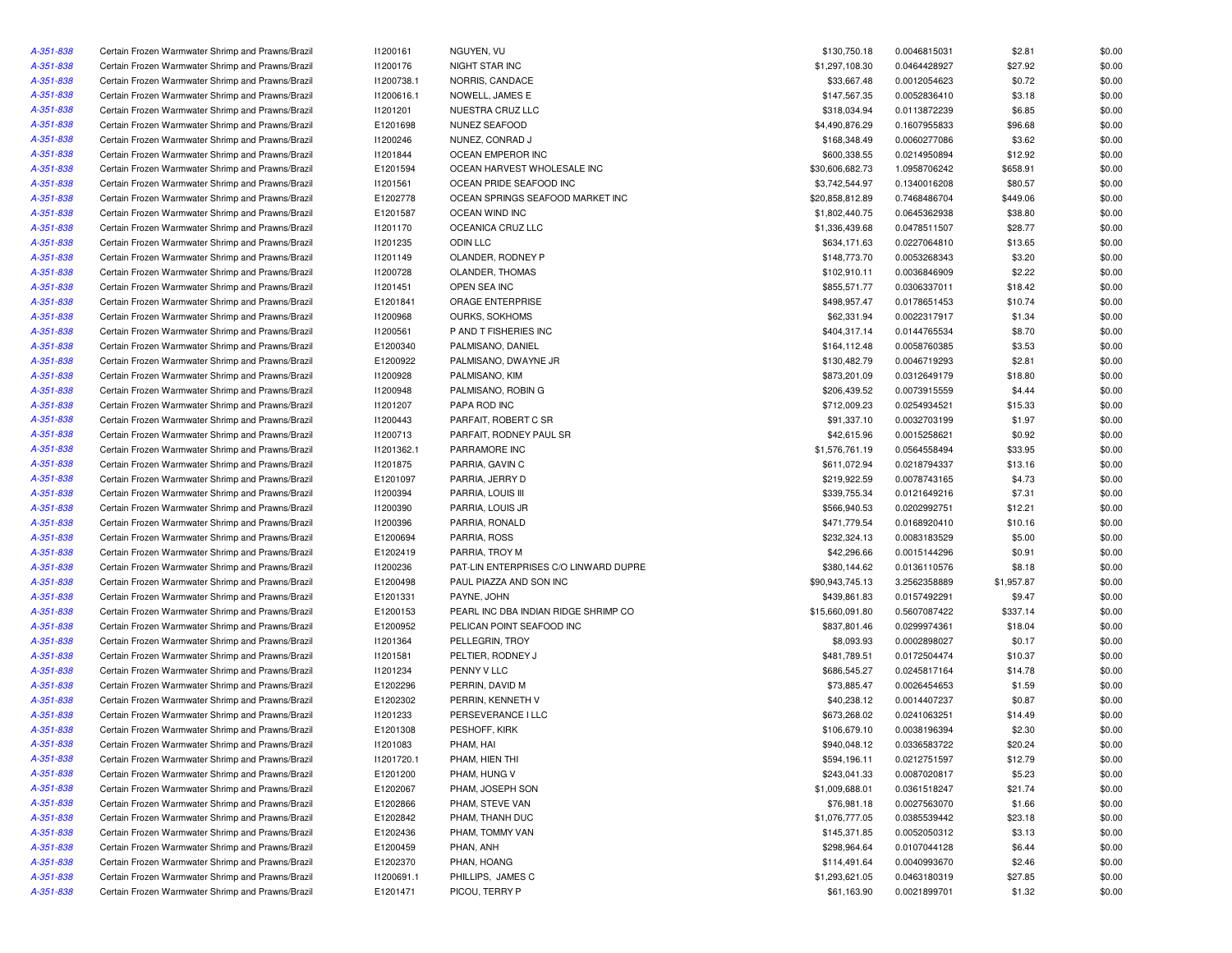| A-351-838 | Certain Frozen Warmwater Shrimp and Prawns/Brazil | 11201578.1      | PITRE, BENTON                                           | \$95,621.79     | 0.0034237330 | \$2.06   | \$0.00 |
|-----------|---------------------------------------------------|-----------------|---------------------------------------------------------|-----------------|--------------|----------|--------|
| A-351-838 | Certain Frozen Warmwater Shrimp and Prawns/Brazil | E1203141        | PIZANI, TERRILL                                         | \$257,871.58    | 0.0092330780 | \$5.55   | \$0.00 |
| A-351-838 | Certain Frozen Warmwater Shrimp and Prawns/Brazil | E1202830        | PIZANI, TERRY JR                                        | \$583,569.18    | 0.0208946630 | \$12.56  | \$0.00 |
| A-351-838 | Certain Frozen Warmwater Shrimp and Prawns/Brazil | E1202308        | PIZANI, TERRY M                                         | \$100,521.79    | 0.0035991773 | \$2.16   | \$0.00 |
| A-351-838 | Certain Frozen Warmwater Shrimp and Prawns/Brazil | 11201883        | PLAISANCE, EARL J JR                                    | \$94,920.45     | 0.0033986216 | \$2.04   | \$0.00 |
| A-351-838 | Certain Frozen Warmwater Shrimp and Prawns/Brazil | 11201389        | PLAISANCE, KEITH                                        | \$118,973.01    | 0.0042598222 | \$2.56   | \$0.00 |
| A-351-838 | Certain Frozen Warmwater Shrimp and Prawns/Brazil | 11201169        | PLATA CRUZ LLC                                          | \$1,115,102.24  | 0.0399261756 | \$24.01  | \$0.00 |
| A-351-838 | Certain Frozen Warmwater Shrimp and Prawns/Brazil | 11201862        | PLORK, PHAN                                             | \$211,608.07    | 0.0075766155 | \$4.56   | \$0.00 |
| A-351-838 | Certain Frozen Warmwater Shrimp and Prawns/Brazil | E1201149        | POC TAL TRAWLERS INC DBA BEN AND CASEY                  | \$1,471,797.16  | 0.0526976179 | \$31.69  | \$0.00 |
| A-351-838 | Certain Frozen Warmwater Shrimp and Prawns/Brazil | E1202202        | POCHE, GLENN                                            | \$135,081.72    | 0.0048365937 | \$2.91   | \$0.00 |
| A-351-838 | Certain Frozen Warmwater Shrimp and Prawns/Brazil | E1202284        | POLKEY, RICHARD JR                                      | \$247,112.81    | 0.0088478608 | \$5.32   | \$0.00 |
| A-351-838 | Certain Frozen Warmwater Shrimp and Prawns/Brazil | E1202266        | POLKEY, RONALD                                          | \$149,096.63    | 0.0053383968 | \$3.21   | \$0.00 |
| A-351-838 | Certain Frozen Warmwater Shrimp and Prawns/Brazil | 11200214        | POPE, ROBERT SR                                         | \$260,135.13    | 0.0093141243 | \$5.60   | \$0.00 |
| A-351-838 | Certain Frozen Warmwater Shrimp and Prawns/Brazil | E1200392        | PORT ROYAL SEAFOOD INC                                  | \$6,967,379.38  | 0.2494666429 | \$150.00 | \$0.00 |
| A-351-838 | Certain Frozen Warmwater Shrimp and Prawns/Brazil | E1202714        | POTEET SEAFOOD INC                                      | \$7,843,986.83  | 0.2808535253 | \$168.87 | \$0.00 |
| A-351-838 | Certain Frozen Warmwater Shrimp and Prawns/Brazil | I1200265        | POTTER BOATS INC                                        | \$540,249.74    | 0.0193436128 | \$11.63  | \$0.00 |
| A-351-838 | Certain Frozen Warmwater Shrimp and Prawns/Brazil | I1200487        | PRICE SEAFOOD INC                                       | \$2,562,884.80  | 0.0917639520 | \$55.17  | \$0.00 |
| A-351-838 | Certain Frozen Warmwater Shrimp and Prawns/Brazil | E1201213        | PRINCESS LORIE LLC                                      | \$886,658.08    | 0.0317467447 | \$19.09  | \$0.00 |
| A-351-838 | Certain Frozen Warmwater Shrimp and Prawns/Brazil | E1203080        | PRINCESS MARY INC                                       | \$1,193,741.21  | 0.0427418396 | \$25.70  | \$0.00 |
| A-351-838 |                                                   | 11200946        | PRUM, THOU                                              | \$137,848.59    |              | \$2.97   | \$0.00 |
|           | Certain Frozen Warmwater Shrimp and Prawns/Brazil |                 |                                                         |                 | 0.0049356613 |          |        |
| A-351-838 | Certain Frozen Warmwater Shrimp and Prawns/Brazil | 11201442        | PURATA TRAWLER INC                                      | \$700,154.57    | 0.0250689966 | \$15.07  | \$0.00 |
| A-351-838 | Certain Frozen Warmwater Shrimp and Prawns/Brazil | E1203036        | PURSUER INC                                             | \$525,138.13    | 0.0188025424 | \$11.31  | \$0.00 |
| A-351-838 | Certain Frozen Warmwater Shrimp and Prawns/Brazil | E1201550        | QUACH, DUC                                              | \$72,764.29     | 0.0026053215 | \$1.57   | \$0.00 |
| A-351-838 | Certain Frozen Warmwater Shrimp and Prawns/Brazil | 11201168        | QUEEN MARY LLC                                          | \$1,112,195.09  | 0.0398220852 | \$23.94  | \$0.00 |
| A-351-838 | Certain Frozen Warmwater Shrimp and Prawns/Brazil | 11201167        | QUINTA CRUZ LLC                                         | \$926,623.49    | 0.0331777041 | \$19.95  | \$0.00 |
| A-351-838 | Certain Frozen Warmwater Shrimp and Prawns/Brazil | 11200748        | R A LESSO BROKERAGE INC                                 | \$33,352,301.88 | 1.1941773698 | \$718.02 | \$0.00 |
| A-351-838 | Certain Frozen Warmwater Shrimp and Prawns/Brazil | E1200486        | R AND J INC                                             | \$1,151,899.25  | 0.0412436905 | \$24.80  | \$0.00 |
| A-351-838 | Certain Frozen Warmwater Shrimp and Prawns/Brazil | E1201501        | R AND K FISHERIES LLC                                   | \$112,879.98    | 0.0040416616 | \$2.43   | \$0.00 |
| A-351-838 | Certain Frozen Warmwater Shrimp and Prawns/Brazil | <b>I1200283</b> | R AND T ATOCHA LLC                                      | \$343,917.16    | 0.0123139354 | \$7.40   | \$0.00 |
| A-351-838 | Certain Frozen Warmwater Shrimp and Prawns/Brazil | E1203048        | RACINE, SYLVAN P JR DBA CAPE ROMAIN                     | \$294,523.65    | 0.0105454034 | \$6.34   | \$0.00 |
| A-351-838 | Certain Frozen Warmwater Shrimp and Prawns/Brazil | 11200460        | RANCHERO TRAWLERS INC                                   | \$827,717.42    | 0.0296363776 | \$17.82  | \$0.00 |
| A-351-838 | Certain Frozen Warmwater Shrimp and Prawns/Brazil | 11201461        | RANDALL J PINELL INC                                    | \$642,560.20    | 0.0230068333 | \$13.83  | \$0.00 |
| A-351-838 | Certain Frozen Warmwater Shrimp and Prawns/Brazil | 11201879        | RAWLINGS, JOHN H                                        | \$510,798.64    | 0.0182891178 | \$11.00  | \$0.00 |
| A-351-838 | Certain Frozen Warmwater Shrimp and Prawns/Brazil | 11201809        | RAWLINGS, RALPH E JR                                    | \$2,136,860.59  | 0.0765101782 | \$46.00  | \$0.00 |
| A-351-838 | Certain Frozen Warmwater Shrimp and Prawns/Brazil | 11201843        | RAYNOR, STEVEN E                                        | \$146,566.45    | 0.0052478038 | \$3.16   | \$0.00 |
| A-351-838 | Certain Frozen Warmwater Shrimp and Prawns/Brazil | 11201552.1      | RCP SEAFOOD INC                                         | \$12,011,499.65 | 0.4300710971 | \$258.59 | \$0.00 |
| A-351-838 | Certain Frozen Warmwater Shrimp and Prawns/Brazil | E1202802        | REAGAN, ROY                                             | \$525,190.00    | 0.0188043996 | \$11.31  | \$0.00 |
| A-351-838 | Certain Frozen Warmwater Shrimp and Prawns/Brazil | E1202739        | <b>REAVES, LATEN</b>                                    | \$184,767.25    | 0.0066155814 | \$3.98   | \$0.00 |
| A-351-838 | Certain Frozen Warmwater Shrimp and Prawns/Brazil | 11201585        | REBSTOCK, CHARLES                                       | \$69,276.22     | 0.0024804313 | \$1.49   | \$0.00 |
| A-351-838 | Certain Frozen Warmwater Shrimp and Prawns/Brazil | 11200110        | RECTOR, LANCE                                           | \$90,584.14     | 0.0032433602 | \$1.95   | \$0.00 |
| A-351-838 | Certain Frozen Warmwater Shrimp and Prawns/Brazil | 11200114        | RECTOR, WARREN L DBA ANNA GRACE LLC                     | \$631,141.51    | 0.0225979877 | \$13.59  | \$0.00 |
| A-351-838 | Certain Frozen Warmwater Shrimp and Prawns/Brazil | I1200651        | REVELL, BEN D                                           | \$262,072.98    | 0.0093835089 | \$5.64   | \$0.00 |
| A-351-838 | Certain Frozen Warmwater Shrimp and Prawns/Brazil | 11201311        | REYES TRAWLERS INC                                      | \$771,991.52    | 0.0276411147 | \$16.62  | \$0.00 |
| A-351-838 | Certain Frozen Warmwater Shrimp and Prawns/Brazil | 11200798        | RHONDA LYNN INC                                         | \$1,007,344.28  | 0.0360679076 | \$21.69  | \$0.00 |
| A-351-838 | Certain Frozen Warmwater Shrimp and Prawns/Brazil | E1200069        | RICHARD, DAVID L                                        | \$177,202.54    | 0.0063447274 | \$3.81   | \$0.00 |
| A-351-838 | Certain Frozen Warmwater Shrimp and Prawns/Brazil | 11200774        | <b>RICKS SEAFOOD INC</b>                                | \$850,644.89    | 0.0304572944 | \$18.31  | \$0.00 |
| A-351-838 | Certain Frozen Warmwater Shrimp and Prawns/Brazil | 11201146        | <b>RICKY G INC</b>                                      | \$1,287,575.93  | 0.0461015867 | \$27.72  | \$0.00 |
|           |                                                   |                 |                                                         |                 |              |          |        |
| A-351-838 | Certain Frozen Warmwater Shrimp and Prawns/Brazil | 11200725        | RIFFLE, JOSIAH B                                        | \$148,266.55    | 0.0053086758 | \$3.19   | \$0.00 |
| A-351-838 | Certain Frozen Warmwater Shrimp and Prawns/Brazil | 11201315        | ROATEX ENTERPRISES INC                                  | \$738,401.52    | 0.0264384266 | \$15.90  | \$0.00 |
| A-351-838 | Certain Frozen Warmwater Shrimp and Prawns/Brazil | 11200548        | ROBIN, FLOYD                                            | \$38,011.00     | 0.0013609818 | \$0.82   | \$0.00 |
| A-351-838 | Certain Frozen Warmwater Shrimp and Prawns/Brazil | 11201091.1      | RODI, DOMINICK R                                        | \$16,958.00     | 0.0006071803 | \$0.37   | \$0.00 |
| A-351-838 | Certain Frozen Warmwater Shrimp and Prawns/Brazil | E1202725        | ROGERS, CHAD M                                          | \$26,707.45     | 0.0009562588 | \$0.57   | \$0.00 |
| A-351-838 | Certain Frozen Warmwater Shrimp and Prawns/Brazil | 11201464        | ROJAS, GORDON DBA G & L TRAWLING                        | \$443,671.48    | 0.0158856334 | \$9.55   | \$0.00 |
| A-351-838 | Certain Frozen Warmwater Shrimp and Prawns/Brazil | 11200195        | ROJAS, KERRY D JR                                       | \$709,965.36    | 0.0254202714 | \$15.28  | \$0.00 |
| A-351-838 | Certain Frozen Warmwater Shrimp and Prawns/Brazil | I1200707        | ROMO INC                                                | \$540,646.46    | 0.0193578173 | \$11.64  | \$0.00 |
| A-351-838 | Certain Frozen Warmwater Shrimp and Prawns/Brazil | 11201518        | RONQUILLO, EARL                                         | \$164,209.91    | 0.0058795270 | \$3.54   | \$0.00 |
| A-351-838 | Certain Frozen Warmwater Shrimp and Prawns/Brazil | 11200883        | ROSA MARIE INC                                          | \$1,233,618.81  | 0.0441696550 | \$26.56  | \$0.00 |
| A-351-838 | Certain Frozen Warmwater Shrimp and Prawns/Brazil | E1201480        | ROUNTREE ENTERPRISES INC DBA LEONARD AND SONS SHRIMP CO | \$9,138,110.53  | 0.3271895546 | \$196.73 | \$0.00 |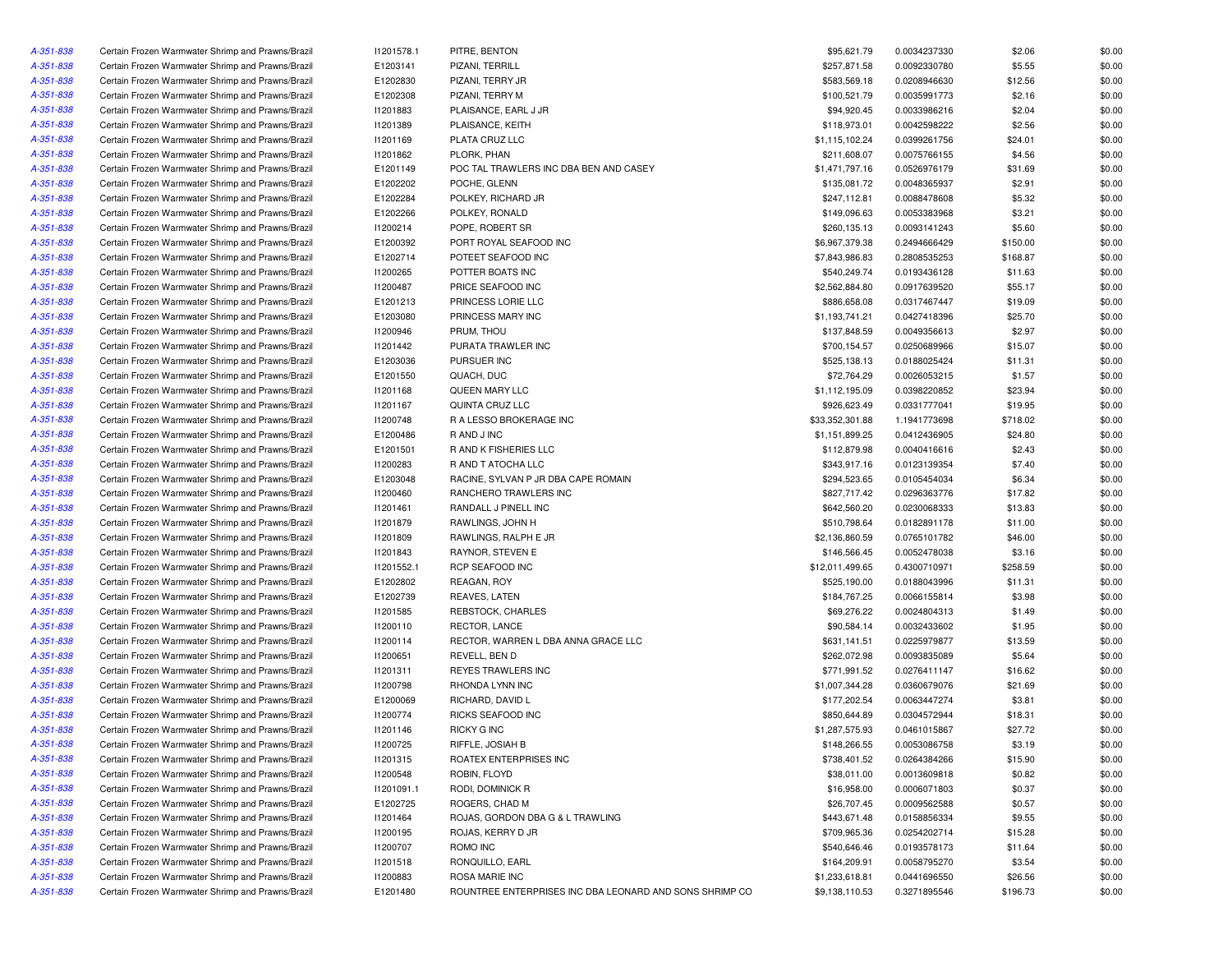| A-351-838              | Certain Frozen Warmwater Shrimp and Prawns/Brazil | 11201166        | RUBI CRUZ LLC                                 | \$812,423.73    | 0.0290887878 | \$17.49    | \$0.00 |
|------------------------|---------------------------------------------------|-----------------|-----------------------------------------------|-----------------|--------------|------------|--------|
| A-351-838              | Certain Frozen Warmwater Shrimp and Prawns/Brazil | 11200838        | RUTTLEY BOYS INC                              | \$575,935.88    | 0.0206213531 | \$12.40    | \$0.00 |
| A-351-838              | Certain Frozen Warmwater Shrimp and Prawns/Brazil | 11201165        | SALINA CRUZ LLC                               | \$733,638.80    | 0.0262678977 | \$15.79    | \$0.00 |
| A-351-838              | Certain Frozen Warmwater Shrimp and Prawns/Brazil | 11200033        | <b>SANDRA KAY</b>                             | \$1,025,561.13  | 0.0367201609 | \$22.08    | \$0.00 |
| A-351-838              | Certain Frozen Warmwater Shrimp and Prawns/Brazil | E1201569        | SANDRAS, RALPH JR                             | \$88,161.31     | 0.0031566109 | \$1.90     | \$0.00 |
| A-351-838              | Certain Frozen Warmwater Shrimp and Prawns/Brazil | 11201181        | SANTA FE CRUZ LLC                             | \$929,050.48    | 0.0332646023 | \$20.00    | \$0.00 |
| A-351-838              | Certain Frozen Warmwater Shrimp and Prawns/Brazil | E1202178        | SANTA MARIA I INC                             | \$1,659,516.14  | 0.0594188859 | \$35.73    | \$0.00 |
| A-351-838              | Certain Frozen Warmwater Shrimp and Prawns/Brazil | 11201157        | SANTA MONICA LLC                              | \$897,644.08    | 0.0321400979 | \$19.32    | \$0.00 |
| A-351-838              | Certain Frozen Warmwater Shrimp and Prawns/Brazil | 11201305        | SATURDAY, MICHAEL                             | \$107,033.86    | 0.0038323416 | \$2.30     | \$0.00 |
| A-351-838              | Certain Frozen Warmwater Shrimp and Prawns/Brazil | I1200655        | SCHMIT, PAUL A JR                             | \$50,870.86     | 0.0018214284 | \$1.10     | \$0.00 |
| A-351-838              | Certain Frozen Warmwater Shrimp and Prawns/Brazil | E1201031        | SCHULTZ, TROY A                               | \$111,385.62    | 0.0039881561 | \$2.40     | \$0.00 |
| A-351-838              | Certain Frozen Warmwater Shrimp and Prawns/Brazil | 11200692        | <b>SCOOBY INC</b>                             | \$325,490.03    | 0.0116541530 | \$7.01     | \$0.00 |
| A-351-838              | Certain Frozen Warmwater Shrimp and Prawns/Brazil | 11201229        | SEA EAGLE FISHERIES INC                       | \$577,318.17    | 0.0206708459 | \$12.43    | \$0.00 |
| A-351-838              | Certain Frozen Warmwater Shrimp and Prawns/Brazil | 11201681        | <b>SEA KING INC</b>                           | \$808,035.78    | 0.0289316775 | \$17.40    | \$0.00 |
| A-351-838              | Certain Frozen Warmwater Shrimp and Prawns/Brazil | E1202363        | SEA PEARL SEAFOOD CO INC                      | \$49,347,742.41 | 1.7668932552 | \$1,062.38 | \$0.00 |
| A-351-838              | Certain Frozen Warmwater Shrimp and Prawns/Brazil | E1200041        | SEABROOK SEAFOOD INC                          | \$38,526,927.54 | 1.3794545624 | \$829.42   | \$0.00 |
| A-351-838              | Certain Frozen Warmwater Shrimp and Prawns/Brazil | E1200363        | SEAFOOD SHED                                  | \$5,148,484.82  | 0.1843412213 | \$110.84   | \$0.00 |
|                        |                                                   |                 |                                               |                 |              |            | \$0.00 |
| A-351-838              | Certain Frozen Warmwater Shrimp and Prawns/Brazil | 11200721        | SEAMAN, GREG DBA SEAMAN TRAWLERS INC          | \$848,722.61    | 0.0303884673 | \$18.27    |        |
| A-351-838              | Certain Frozen Warmwater Shrimp and Prawns/Brazil | <b>I1200856</b> | SEANG, MENG                                   | \$132,591.17    | 0.0047474197 | \$2.85     | \$0.00 |
| A-351-838              | Certain Frozen Warmwater Shrimp and Prawns/Brazil | E1202431        | SECOND GENERATION SEAFOOD                     | \$1,773,124.01  | 0.0634866095 | \$38.17    | \$0.00 |
| A-351-838              | Certain Frozen Warmwater Shrimp and Prawns/Brazil | E1200280        | SERIGNE, JAMES J III                          | \$80,194.46     | 0.0028713583 | \$1.73     | \$0.00 |
| A-351-838              | Certain Frozen Warmwater Shrimp and Prawns/Brazil | 11201150        | SEVEL, MICHAEL D                              | \$280,933.89    | 0.0100588228 | \$6.05     | \$0.00 |
| A-351-838              | Certain Frozen Warmwater Shrimp and Prawns/Brazil | <b>I1201509</b> | SEVIN, STANLEY JOHN                           | \$170,000.00    | 0.0060868408 | \$3.66     | \$0.00 |
| A-351-838              | Certain Frozen Warmwater Shrimp and Prawns/Brazil | 11201621        | SHRIMP TEXAS 1 INC                            | \$877,642.90    | 0.0314239567 | \$18.89    | \$0.00 |
| A-351-838              | Certain Frozen Warmwater Shrimp and Prawns/Brazil | 11200183        | SI KY LAN INC                                 | \$403,987.22    | 0.0144647406 | \$8.70     | \$0.00 |
| A-351-838              | Certain Frozen Warmwater Shrimp and Prawns/Brazil | I1200504        | SIDNEY FISHERIES INC                          | \$326,185.24    | 0.0116790449 | \$7.02     | \$0.00 |
| A-351-838              | Certain Frozen Warmwater Shrimp and Prawns/Brazil | E1200791        | SILVER, CURTIS A JR                           | \$123,525.37    | 0.0044228192 | \$2.66     | \$0.00 |
| A-351-838              | Certain Frozen Warmwater Shrimp and Prawns/Brazil | 11200105        | SKINNER, RICHARD                              | \$160,033.76    | 0.0057300001 | \$3.45     | \$0.00 |
| A-351-838              | Certain Frozen Warmwater Shrimp and Prawns/Brazil | E1200074        | SKIP TOOMER INC                               | \$691,406.28    | 0.0247557646 | \$14.88    | \$0.00 |
| A-351-838              | Certain Frozen Warmwater Shrimp and Prawns/Brazil | I1200751        | <b>SKYE MARIE INC</b>                         | \$397,612.12    | 0.0142364805 | \$8.56     | \$0.00 |
| A-351-838              | Certain Frozen Warmwater Shrimp and Prawns/Brazil | 11201370        | SMITH, MARK                                   | \$1,111,865.43  | 0.0398102817 | \$23.94    | \$0.00 |
| A-351-838              | Certain Frozen Warmwater Shrimp and Prawns/Brazil | E1200001        | SMITH, WALTER M                               | \$17,061,666.36 | 0.6108920437 | \$367.31   | \$0.00 |
| A-351-838              | Certain Frozen Warmwater Shrimp and Prawns/Brazil | I1200071        | SMITHWICK, TED W                              | \$355,100.39    | 0.0127143503 | \$7.64     | \$0.00 |
| A-351-838              | Certain Frozen Warmwater Shrimp and Prawns/Brazil | 11201684        | SMOAK, WILLIAM W III                          | \$176,979.57    | 0.0063367440 | \$3.81     | \$0.00 |
| A-351-838              | Certain Frozen Warmwater Shrimp and Prawns/Brazil | E1200170        | SNODGRASS, SAM DBA SHRIMP TRAWLER VALLY INC   | \$888,185.77    | 0.0318014436 | \$19.12    | \$0.00 |
| A-351-838              | Certain Frozen Warmwater Shrimp and Prawns/Brazil | E1200239        | SNODGRASS, SAM DBA MICHAEL S INC              | \$903,199.20    | 0.0323389986 | \$19.44    | \$0.00 |
| A-351-838              | Certain Frozen Warmwater Shrimp and Prawns/Brazil | E1200159        | SNODGRASS, SAM DBA SNODGRASS BROTHERS INC     | \$814,298.00    | 0.0291558960 | \$17.53    | \$0.00 |
| A-351-838              | Certain Frozen Warmwater Shrimp and Prawns/Brazil | E1200165        | SNODGRASS, SAM DBA LA RETA INC                | \$1,109,313.88  | 0.0397189236 | \$23.88    | \$0.00 |
| A-351-838              | Certain Frozen Warmwater Shrimp and Prawns/Brazil | E1200183        | SNODGRASS, SAM DBA SHRIMP TRAWLER PLAYBOY INC | \$863,000.18    | 0.0308996749 | \$18.58    | \$0.00 |
| A-351-838              | Certain Frozen Warmwater Shrimp and Prawns/Brazil | E1200189        | SNODGRASS, SAM DBA ANDY DOS INC               | \$866,432.15    | 0.0310225564 | \$18.65    | \$0.00 |
| A-351-838              | Certain Frozen Warmwater Shrimp and Prawns/Brazil | E1200195        | SNODGRASS, SAM DBA CHALLENGE 42 INC           | \$761,497.01    | 0.0272653594 | \$16.39    | \$0.00 |
| A-351-838              | Certain Frozen Warmwater Shrimp and Prawns/Brazil | E1200176        | SNODGRASS, SAM DBA WAR WAGON INC              | \$860,541.69    | 0.0308116488 | \$18.53    | \$0.00 |
| A-351-838              | Certain Frozen Warmwater Shrimp and Prawns/Brazil | 11200936        | SOEUNG, PHAT                                  | \$65,194.35     | 0.0023342802 | \$1.40     | \$0.00 |
| A-351-838              | Certain Frozen Warmwater Shrimp and Prawns/Brazil | 11200961        | SOK, KHENG                                    | \$124,070.95    | 0.0044423537 | \$2.67     | \$0.00 |
| A-351-838              | Certain Frozen Warmwater Shrimp and Prawns/Brazil | E1201978        | SOK, MONTHA                                   | \$1,437,446.13  | 0.0514676811 | \$30.95    | \$0.00 |
|                        |                                                   |                 |                                               | \$243,784.87    |              |            | \$0.00 |
| A-351-838<br>A-351-838 | Certain Frozen Warmwater Shrimp and Prawns/Brazil | 11200583        | SON, SAMAY<br><b>SOUL MAMA INC</b>            |                 | 0.0087287041 | \$5.25     |        |
|                        | Certain Frozen Warmwater Shrimp and Prawns/Brazil | 11200329.1      |                                               | \$95,878.07     | 0.0034329091 | \$2.06     | \$0.00 |
| A-351-838              | Certain Frozen Warmwater Shrimp and Prawns/Brazil | 11201876        | SREIY, SIPHAN                                 | \$138,375.79    | 0.0049545377 | \$2.98     | \$0.00 |
| A-351-838              | Certain Frozen Warmwater Shrimp and Prawns/Brazil | 11201583        | ST DANIEL PHILLIP III INC                     | \$418,419.83    | 0.0149814994 | \$9.01     | \$0.00 |
| A-351-838              | Certain Frozen Warmwater Shrimp and Prawns/Brazil | 11200609        | ST MICHAEL ICE AND FUEL INC                   | \$4,212,899.84  | 0.1508426515 | \$90.70    | \$0.00 |
| A-351-838              | Certain Frozen Warmwater Shrimp and Prawns/Brazil | E1202222        | <b>ST PETER 550775</b>                        | \$411,822.02    | 0.0147452652 | \$8.87     | \$0.00 |
| A-351-838              | Certain Frozen Warmwater Shrimp and Prawns/Brazil | 11201708        | ST VINCENT ANDREW INC                         | \$623,806.93    | 0.0223353735 | \$13.43    | \$0.00 |
| A-351-838              | Certain Frozen Warmwater Shrimp and Prawns/Brazil | I1201887        | ST VINCENT SEAFOOD INC                        | \$17,926,196.73 | 0.6418465070 | \$385.92   | \$0.00 |
| A-351-838              | Certain Frozen Warmwater Shrimp and Prawns/Brazil | 11200414        | START YOUNG INC                               | \$760,771.74    | 0.0272393911 | \$16.38    | \$0.00 |
| A-351-838              | Certain Frozen Warmwater Shrimp and Prawns/Brazil | E1202878        | STEEN, CARL L                                 | \$431,278.09    | 0.0154418887 | \$9.28     | \$0.00 |
| A-351-838              | Certain Frozen Warmwater Shrimp and Prawns/Brazil | E1200864        | STEEN, JAMES                                  | \$82,143.65     | 0.0029411490 | \$1.77     | \$0.00 |
| A-351-838              | Certain Frozen Warmwater Shrimp and Prawns/Brazil | 11200780        | STELLA MESTRE INC                             | \$537,099.09    | 0.0192308039 | \$11.56    | \$0.00 |
| A-351-838              | Certain Frozen Warmwater Shrimp and Prawns/Brazil | 11201812        | STORMY SEAS INC                               | \$147,388.56    | 0.0052772394 | \$3.17     | \$0.00 |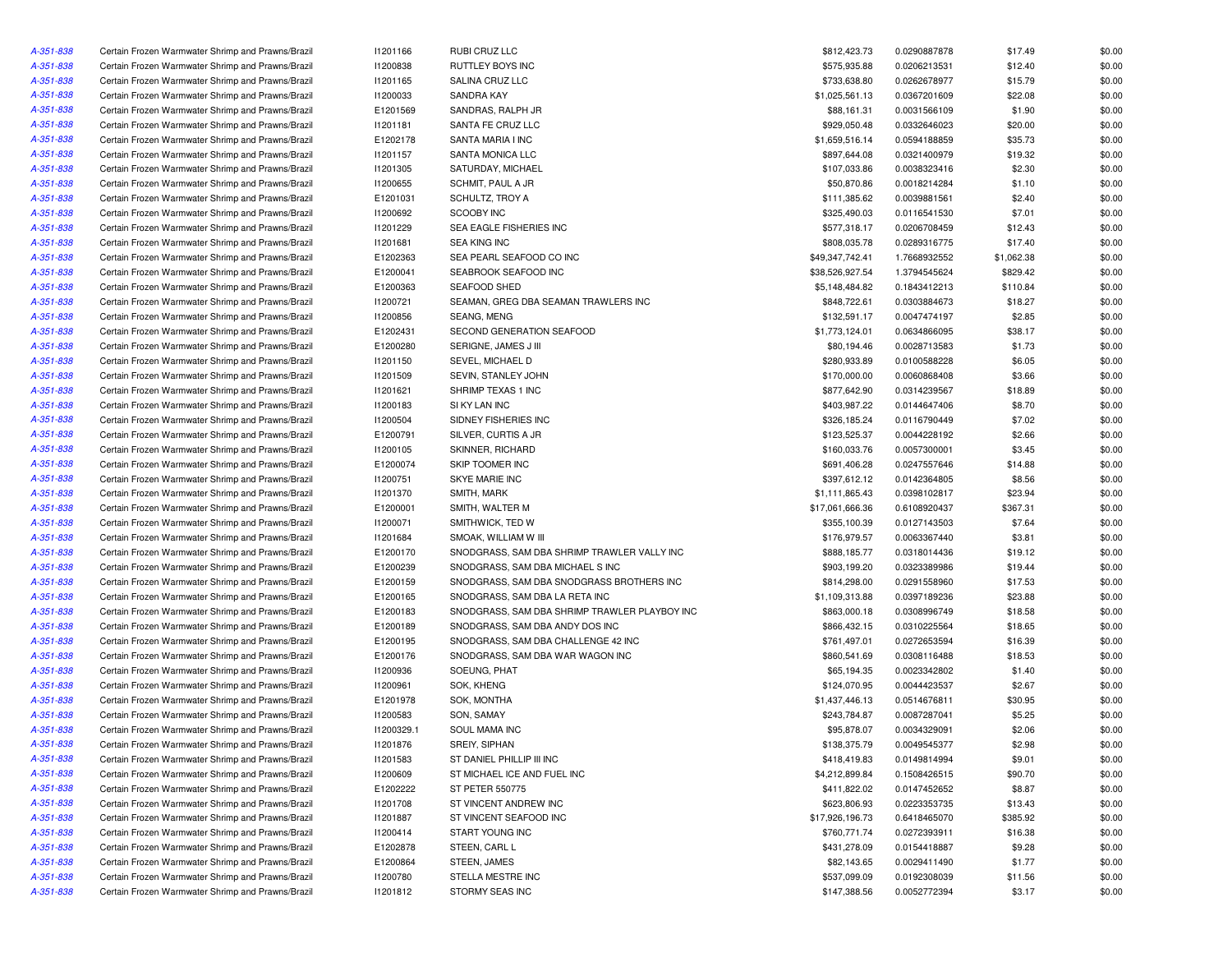| A-351-838 | Certain Frozen Warmwater Shrimp and Prawns/Brazil | 11201080        | STRICKLAND, KEN                        | \$122,016.86    | 0.0043688071 | \$2.63   | \$0.00 |
|-----------|---------------------------------------------------|-----------------|----------------------------------------|-----------------|--------------|----------|--------|
| A-351-838 | Certain Frozen Warmwater Shrimp and Prawns/Brazil | 11201356        | SUN STAR INCORPORATED                  | \$498,108.00    | 0.0178347301 | \$10.72  | \$0.00 |
| A-351-838 | Certain Frozen Warmwater Shrimp and Prawns/Brazil | 11200851        | SUN, HONG SRENG                        | \$100,700.74    | 0.0036055846 | \$2.17   | \$0.00 |
| A-351-838 | Certain Frozen Warmwater Shrimp and Prawns/Brazil | E1202325        | T CVITANOVICH SEAFOOD LLC              | \$14,461,436.07 | 0.5177909384 | \$311.33 | \$0.00 |
| A-351-838 | Certain Frozen Warmwater Shrimp and Prawns/Brazil | 11200662        | TAN, LAN T                             | \$335,529.84    | 0.0120136278 | \$7.22   | \$0.00 |
| A-351-838 | Certain Frozen Warmwater Shrimp and Prawns/Brazil | <b>I1201953</b> | TARAVELLA, RAYMOND P                   | \$39,441.51     | 0.0014122011 | \$0.85   | \$0.00 |
| A-351-838 | Certain Frozen Warmwater Shrimp and Prawns/Brazil | E1201049        | TASSIN, KEITH P                        | \$117,182.83    | 0.0041957249 | \$2.52   | \$0.00 |
| A-351-838 | Certain Frozen Warmwater Shrimp and Prawns/Brazil | 11200591        | TAYLOR, DOYLE L                        | \$167,054.84    | 0.0059813895 | \$3.60   | \$0.00 |
| A-351-838 | Certain Frozen Warmwater Shrimp and Prawns/Brazil | I1200575        | TEAP, PHAL                             | \$134,583.99    | 0.0048187725 | \$2.90   | \$0.00 |
| A-351-838 | Certain Frozen Warmwater Shrimp and Prawns/Brazil | 11201498        | TERCERA CRUZ LLC                       | \$851,955.06    | 0.0305042050 | \$18.34  | \$0.00 |
| A-351-838 | Certain Frozen Warmwater Shrimp and Prawns/Brazil | E1202290        | TEXAS PACK INC                         | \$18,485,751.01 | 0.6618813178 | \$397.97 | \$0.00 |
| A-351-838 | Certain Frozen Warmwater Shrimp and Prawns/Brazil | E1202141        | THAI AND TRAN INC                      | \$1,112,579.12  | 0.0398358354 | \$23.95  | \$0.00 |
| A-351-838 | Certain Frozen Warmwater Shrimp and Prawns/Brazil | E1201884        | THANH, THIEN and TRAN, TRANG (MELISSA) | \$1,850,358.66  | 0.0662519920 | \$39.84  | \$0.00 |
| A-351-838 | Certain Frozen Warmwater Shrimp and Prawns/Brazil | 11201889        | THERESA SEAFOOD INC                    | \$2,625,941.44  | 0.0940216916 | \$56.53  | \$0.00 |
| A-351-838 | Certain Frozen Warmwater Shrimp and Prawns/Brazil | 11201490        | <b>THERIOT, CRAIG</b>                  | \$732,841.45    | 0.0262393486 | \$15.78  | \$0.00 |
| A-351-838 | Certain Frozen Warmwater Shrimp and Prawns/Brazil | 11200274.1      | THIBODEAUX, TONY DBA TYLER JAMES LLC   | \$541,767.38    | 0.0193979518 | \$11.66  | \$0.00 |
| A-351-838 | Certain Frozen Warmwater Shrimp and Prawns/Brazil | E1200780        | THOMAS, RANDY                          | \$414,199.33    | 0.0148303847 | \$8.92   | \$0.00 |
| A-351-838 | Certain Frozen Warmwater Shrimp and Prawns/Brazil | 11200977        | THOMAS, WILLARD N                      | \$123,946.39    | 0.0044378938 | \$2.67   | \$0.00 |
|           |                                                   |                 |                                        | \$100,250.73    |              |          | \$0.00 |
| A-351-838 | Certain Frozen Warmwater Shrimp and Prawns/Brazil | E1202515        | THORPE, ROBERT LEE JR                  |                 | 0.0035894720 | \$2.16   |        |
| A-351-838 | Certain Frozen Warmwater Shrimp and Prawns/Brazil | E1202473        | THUNDERBOLT FISHERMANS SEAFOOD INC     | \$1,681,450.52  | 0.0602042452 | \$36.20  | \$0.00 |
| A-351-838 | Certain Frozen Warmwater Shrimp and Prawns/Brazil | 11200422        | TIDELANDS SEAFOOD CO INC               | \$4,635,843.20  | 0.1659861157 | \$99.80  | \$0.00 |
| A-351-838 | Certain Frozen Warmwater Shrimp and Prawns/Brazil | I1200300.1      | TIFFANI CLAIRE INC                     | \$1,006,159.96  | 0.0360255031 | \$21.66  | \$0.00 |
| A-351-838 | Certain Frozen Warmwater Shrimp and Prawns/Brazil | 11200513        | <b>TIKEDE INC</b>                      | \$330,026.91    | 0.0118165957 | \$7.10   | \$0.00 |
| A-351-838 | Certain Frozen Warmwater Shrimp and Prawns/Brazil | 11200242        | TO, CANG                               | \$95,701.00     | 0.0034265691 | \$2.06   | \$0.00 |
| A-351-838 | Certain Frozen Warmwater Shrimp and Prawns/Brazil | 11200822        | TO, DU                                 | \$61,735.28     | 0.0022104284 | \$1.33   | \$0.00 |
| A-351-838 | Certain Frozen Warmwater Shrimp and Prawns/Brazil | E1202558        | <b>TOAN INC</b>                        | \$671,780.31    | 0.0240530578 | \$14.46  | \$0.00 |
| A-351-838 | Certain Frozen Warmwater Shrimp and Prawns/Brazil | E1202538        | TODD, FRED N DBA TODD SHRIMPING INC    | \$323,792.22    | 0.0115933630 | \$6.97   | \$0.00 |
| A-351-838 | Certain Frozen Warmwater Shrimp and Prawns/Brazil | E1200663        | TOM LE LLC                             | \$219,442.03    | 0.0078571100 | \$4.72   | \$0.00 |
| A-351-838 | Certain Frozen Warmwater Shrimp and Prawns/Brazil | I1200194        | TOMMYS SEAFOOD INC                     | \$16,787,910.57 | 0.6010902324 | \$361.42 | \$0.00 |
| A-351-838 | Certain Frozen Warmwater Shrimp and Prawns/Brazil | <b>I1200926</b> | TONG, HAIV                             | \$164,733.02    | 0.0058982569 | \$3.55   | \$0.00 |
| A-351-838 | Certain Frozen Warmwater Shrimp and Prawns/Brazil | I1200559        | TONG, LINH CHI                         | \$43,129.17     | 0.0015442376 | \$0.93   | \$0.00 |
| A-351-838 | Certain Frozen Warmwater Shrimp and Prawns/Brazil | E1200086        | TOOMER, CHRISTINA                      | \$289,401.01    | 0.0103619876 | \$6.23   | \$0.00 |
| A-351-838 | Certain Frozen Warmwater Shrimp and Prawns/Brazil | E1200035        | TOOMER, FRANK G JR                     | \$431,829.24    | 0.0154616226 | \$9.30   | \$0.00 |
| A-351-838 | Certain Frozen Warmwater Shrimp and Prawns/Brazil | 11201913        | TOUCHARD, JOHN JR                      | \$21,032.35     | 0.0007530622 | \$0.45   | \$0.00 |
| A-351-838 | Certain Frozen Warmwater Shrimp and Prawns/Brazil | 11201178        | <b>TRAHAN, RICKY</b>                   | \$251,774.83    | 0.0090147842 | \$5.42   | \$0.00 |
| A-351-838 | Certain Frozen Warmwater Shrimp and Prawns/Brazil | I1201547        | TRAN, ALLEN HAI                        | \$4,030.72      | 0.0001443197 | \$0.09   | \$0.00 |
| A-351-838 | Certain Frozen Warmwater Shrimp and Prawns/Brazil | 11201807.1      | TRAN, BINH                             | \$134,698.06    | 0.0048228568 | \$2.90   | \$0.00 |
| A-351-838 | Certain Frozen Warmwater Shrimp and Prawns/Brazil | 11200962        | TRAN, CAM VAN                          | \$236,400.18    | 0.0084642957 | \$5.09   | \$0.00 |
| A-351-838 | Certain Frozen Warmwater Shrimp and Prawns/Brazil | 11200569        | TRAN, DINH QUOC                        | \$136,162.30    | 0.0048752838 | \$2.93   | \$0.00 |
| A-351-838 | Certain Frozen Warmwater Shrimp and Prawns/Brazil | 11200302        | TRAN, DUONG DBA D AND C SEAFOOD INC    | \$20,568,896.41 | 0.7364682265 | \$442.81 | \$0.00 |
| A-351-838 | Certain Frozen Warmwater Shrimp and Prawns/Brazil | 11201453.1      | TRAN, HIEU                             | \$550,679.52    | 0.0197170505 | \$11.86  | \$0.00 |
| A-351-838 | Certain Frozen Warmwater Shrimp and Prawns/Brazil | 11200932        | TRAN, HUNG P                           | \$381,252.87    | 0.0136507384 | \$8.21   | \$0.00 |
| A-351-838 | Certain Frozen Warmwater Shrimp and Prawns/Brazil | 11201649        | TRAN, HUNG THANH                       | \$143,907.20    | 0.0051525895 | \$3.10   | \$0.00 |
| A-351-838 | Certain Frozen Warmwater Shrimp and Prawns/Brazil | E1201996        | TRAN, LE AND PHAT LE                   | \$1,156,515.22  | 0.0414089651 | \$24.90  | \$0.00 |
| A-351-838 | Certain Frozen Warmwater Shrimp and Prawns/Brazil | 11200218.4      | TRAN, MIKE DAI                         | \$1,040,910.26  | 0.0372697357 | \$22.41  | \$0.00 |
| A-351-838 | Certain Frozen Warmwater Shrimp and Prawns/Brazil | 11200109.2      | TRAN, MIKE                             | \$292,803.30    | 0.0104838064 | \$6.30   | \$0.00 |
|           |                                                   |                 |                                        |                 |              |          |        |
| A-351-838 | Certain Frozen Warmwater Shrimp and Prawns/Brazil | I1200501        | TRAN, NHANH V                          | \$164,131.46    | 0.0058767181 | \$3.53   | \$0.00 |
| A-351-838 | Certain Frozen Warmwater Shrimp and Prawns/Brazil | 11200401        | TRAN, PETER KEN                        | \$1,296,647.85  | 0.0464264063 | \$27.91  | \$0.00 |
| A-351-838 | Certain Frozen Warmwater Shrimp and Prawns/Brazil | E1202061        | TRAN, PHU VAN DBA BAMA EXPRESS V       | \$851,927.68    | 0.0305032246 | \$18.34  | \$0.00 |
| A-351-838 | Certain Frozen Warmwater Shrimp and Prawns/Brazil | 11201410        | TRAN, QUAN DBA MISS MARIE              | \$776,782.70    | 0.0278126627 | \$16.72  | \$0.00 |
| A-351-838 | Certain Frozen Warmwater Shrimp and Prawns/Brazil | 11200298        | TRAN, QUANG VAN                        | \$348,633.68    | 0.0124828101 | \$7.51   | \$0.00 |
| A-351-838 | Certain Frozen Warmwater Shrimp and Prawns/Brazil | I1200555        | TRAN, STEVEN TUAN                      | \$81,811.96     | 0.0029292728 | \$1.76   | \$0.00 |
| A-351-838 | Certain Frozen Warmwater Shrimp and Prawns/Brazil | I1201951        | TRAN, THAN VAN                         | \$216,001.45    | 0.0077339203 | \$4.65   | \$0.00 |
| A-351-838 | Certain Frozen Warmwater Shrimp and Prawns/Brazil | I1200584        | TRAN, THANH VAN                        | \$161,737.04    | 0.0057909860 | \$3.48   | \$0.00 |
| A-351-838 | Certain Frozen Warmwater Shrimp and Prawns/Brazil | I1200947        | TRAN, TUAN MINH                        | \$121,084.92    | 0.0043354390 | \$2.61   | \$0.00 |
| A-351-838 | Certain Frozen Warmwater Shrimp and Prawns/Brazil | I1200829        | TRAN, TUAN DBA PRINCESS CELINE INC     | \$666,673.92    | 0.0238702237 | \$14.35  | \$0.00 |
| A-351-838 | Certain Frozen Warmwater Shrimp and Prawns/Brazil | 11201358        | TRAN, TUONG                            | \$494,849.86    | 0.0177180725 | \$10.65  | \$0.00 |
| A-351-838 | Certain Frozen Warmwater Shrimp and Prawns/Brazil | I1200645        | TRAN, VICTOR                           | \$321,936.01    | 0.0115269015 | \$6.93   | \$0.00 |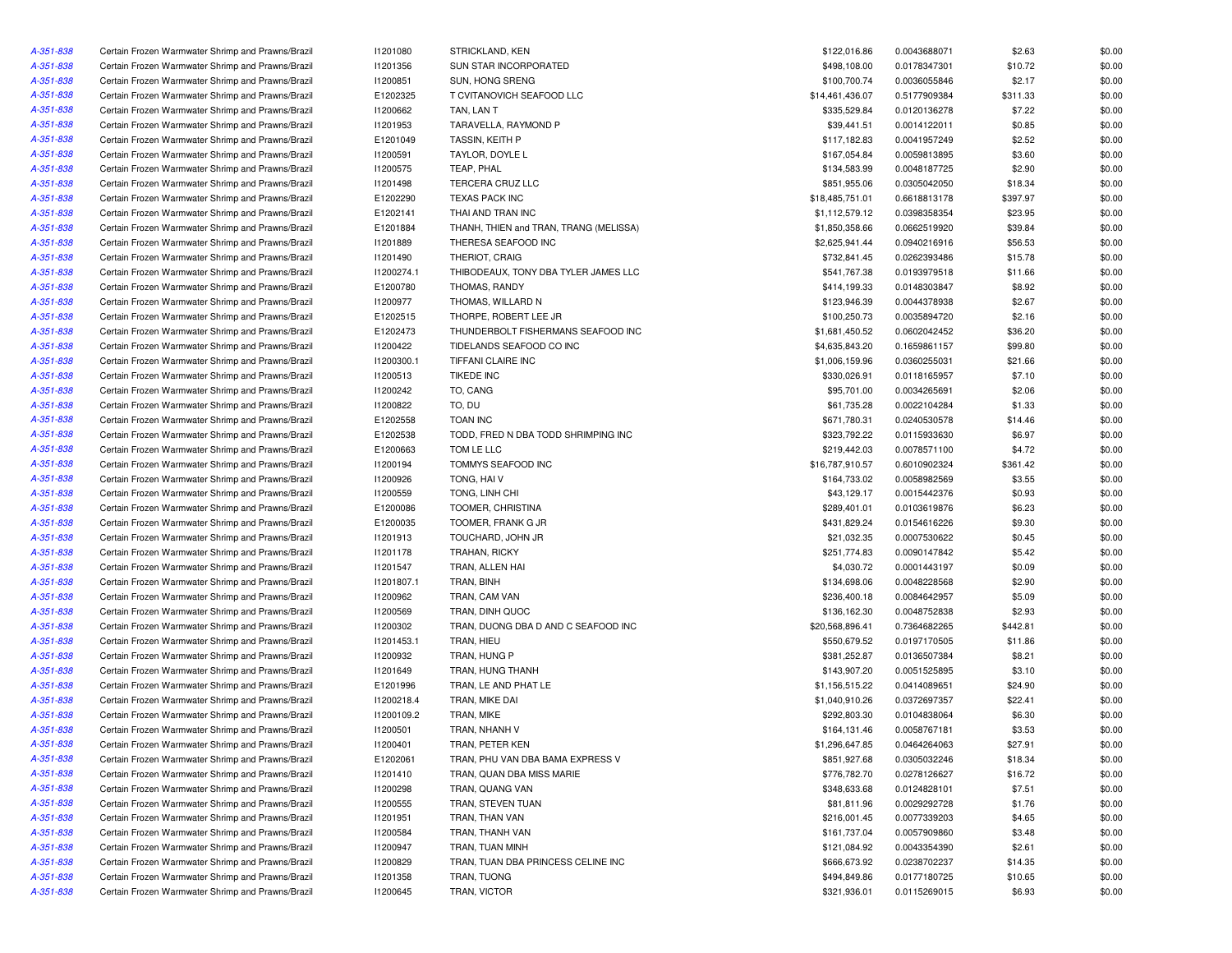| A-351-838              | Certain Frozen Warmwater Shrimp and Prawns/Brazil | E1200839        | TRAN, VINH Q                                    | \$12,897,161.81  | 0.4617821829 | \$277.65   | \$0.00  |
|------------------------|---------------------------------------------------|-----------------|-------------------------------------------------|------------------|--------------|------------|---------|
| A-351-838              | Certain Frozen Warmwater Shrimp and Prawns/Brazil | E1201186        | TRAN, VINH QUANG                                | \$10,435,236.78  | 0.3736330900 | \$224.65   | \$0.00  |
| A-351-838              | Certain Frozen Warmwater Shrimp and Prawns/Brazil | 11201898        | TRAN, VINH DBA ST VINCENT I, LLC                | \$512,150.59     | 0.0183375242 | \$11.03    | \$0.00  |
| A-351-838              | Certain Frozen Warmwater Shrimp and Prawns/Brazil | 11200831        | TRANS EXPRESS INC                               | \$523,080.82     | 0.0187288805 | \$11.26    | \$0.00  |
| A-351-838              | Certain Frozen Warmwater Shrimp and Prawns/Brazil | E1200884        | TREYBIG, ERNEST H JR                            | \$205,698.95     | 0.0073650398 | \$4.43     | \$0.00  |
| A-351-838              | Certain Frozen Warmwater Shrimp and Prawns/Brazil | 11201001        | TRIEU, JACKIE AND HIEP                          | \$1,420,735.78   | 0.0508693680 | \$30.59    | \$0.00  |
| A-351-838              | Certain Frozen Warmwater Shrimp and Prawns/Brazil | 11200488        | TRINH, PHILIP P                                 | \$119,836.77     | 0.0042907491 | \$2.58     | \$0.00  |
| A-351-838              | Certain Frozen Warmwater Shrimp and Prawns/Brazil | I1201355        | <b>TROPICAL SEAFOOD</b>                         | \$7,447,669.72   | 0.2666634126 | \$160.34   | \$0.00  |
| A-351-838              | Certain Frozen Warmwater Shrimp and Prawns/Brazil | 11200931        | TRUONG, BE VAN                                  | \$60,642.73      | 0.0021713097 | \$1.31     | \$0.00  |
| A-351-838              | Certain Frozen Warmwater Shrimp and Prawns/Brazil | 11201084        | TRUONG, BENJAMIN                                | \$425,196.00     | 0.0152241198 | \$9.15     | \$0.00  |
| A-351-838              | Certain Frozen Warmwater Shrimp and Prawns/Brazil | E1202923        | TRUONG, KIM                                     | \$358,328.84     | 0.0128299448 | \$7.71     | \$0.00  |
| A-351-838              | Certain Frozen Warmwater Shrimp and Prawns/Brazil | <b>I1200970</b> | TRUONG, THEM VAN                                | \$453,858.93     | 0.0162503945 | \$9.77     | \$0.00  |
| A-351-838              | Certain Frozen Warmwater Shrimp and Prawns/Brazil | 11200517        | TWO FLAGS INC                                   | \$470,838.92     | 0.0168583621 | \$10.14    | \$0.00  |
| A-351-838              | Certain Frozen Warmwater Shrimp and Prawns/Brazil | 11201162        | ULTIMA CRUZ LLC                                 | \$1,190,524.64   | 0.0426266705 | \$25.63    | \$0.00  |
| A-351-838              | Certain Frozen Warmwater Shrimp and Prawns/Brazil | 11200339        | VAN BURREN SHRIMP CO                            | \$800,829.76     | 0.0286736664 | \$17.24    | \$0.00  |
| A-351-838              | Certain Frozen Warmwater Shrimp and Prawns/Brazil | I1201855        | VAN, VUI                                        | \$430,820.54     | 0.0154255062 | \$9.27     | \$0.00  |
| A-351-838              | Certain Frozen Warmwater Shrimp and Prawns/Brazil | 11200449        | <b>VARON INC</b>                                | \$799,719.90     | 0.0286339279 | \$17.22    | \$0.00  |
| A-351-838              | Certain Frozen Warmwater Shrimp and Prawns/Brazil | E1203135        | VEGAS, PERCY J                                  | \$258,856.27     | 0.0092683348 | \$5.57     | \$0.00  |
| A-351-838              | Certain Frozen Warmwater Shrimp and Prawns/Brazil | 11200797        | VENICE SEAFOOD LLC                              | \$22,353,957.59  | 0.8003822457 | \$481.24   | \$0.00  |
| A-351-838              | Certain Frozen Warmwater Shrimp and Prawns/Brazil | 11201143        | VERA CRUZ LLC                                   | \$1,100,414.40   | 0.0394002782 | \$23.69    | \$0.00  |
| A-351-838              | Certain Frozen Warmwater Shrimp and Prawns/Brazil | I1200694        | <b>VERONICA INC</b>                             | \$48,074.19      | 0.0017212938 | \$1.03     | \$0.00  |
| A-351-838              | Certain Frozen Warmwater Shrimp and Prawns/Brazil | 11200286        | <b>VERSAGGI SHRIMP CORP</b>                     | \$2,481,552.30   | 0.0888518462 | \$53.42    | \$0.00  |
| A-351-838              | Certain Frozen Warmwater Shrimp and Prawns/Brazil | I1200784        | VICKNAIR, DUANE                                 | \$89,509.54      | 0.0032048843 | \$1.93     | \$0.00  |
| A-351-838              | Certain Frozen Warmwater Shrimp and Prawns/Brazil | 11201582        | <b>VICTORIA ROSE INC</b>                        | \$447,374.12     | 0.0160182062 | \$9.63     | \$0.00  |
| A-351-838              | Certain Frozen Warmwater Shrimp and Prawns/Brazil | 11201867        | VIETNAMESE AMERICAN COMMERCIAL FISHERMENS UNION | \$238,175,565.67 | 8.5278632816 | \$5,127.53 | \$0.00  |
| A-351-838              | Certain Frozen Warmwater Shrimp and Prawns/Brazil | I1200463        | <b>VIGILANTE INC</b>                            | \$699,860.33     | 0.0250584614 | \$15.07    | \$0.00  |
| A-351-838              | Certain Frozen Warmwater Shrimp and Prawns/Brazil | E1200651        | <b>VIN PENNY INC</b>                            | \$503,897.90     | 0.0180420371 | \$10.85    | \$0.00  |
| A-351-838              | Certain Frozen Warmwater Shrimp and Prawns/Brazil | I1200534        | VINCENT PIAZZA JR AND SONS SEAFOOD INC          | \$5,172,868.72   | 0.1852142855 | \$111.36   | \$0.00  |
| A-351-838              | Certain Frozen Warmwater Shrimp and Prawns/Brazil | E1201835        | <b>VINCENT, GAGE</b>                            | \$172,190.71     | 0.0061652791 | \$3.71     | \$0.00  |
| A-351-838              | Certain Frozen Warmwater Shrimp and Prawns/Brazil | E1200550        | VINCENT, GENE B                                 | \$156,902.15     | 0.0056178730 | \$3.38     | \$0.00  |
| A-351-838              | Certain Frozen Warmwater Shrimp and Prawns/Brazil | 11200815        | VO, DUSTIN                                      | \$92,561.17      | 0.0033141477 | \$1.99     | \$0.00  |
| A-351-838              | Certain Frozen Warmwater Shrimp and Prawns/Brazil | 11200184        | VO, HANH X                                      | \$519,270.71     | 0.0185924598 | \$11.18    | \$0.00  |
|                        | Certain Frozen Warmwater Shrimp and Prawns/Brazil | 11200178        | VO, HIEN VAN                                    | \$151,918.36     | 0.0054394287 | \$3.27     | \$0.00  |
| A-351-838<br>A-351-838 |                                                   | 11200278.1      |                                                 | \$22,499.66      |              |            | \$0.00  |
|                        | Certain Frozen Warmwater Shrimp and Prawns/Brazil |                 | VO, LIEN VAN                                    |                  | 0.0008055991 | \$0.48     |         |
| A-351-838              | Certain Frozen Warmwater Shrimp and Prawns/Brazil | I1200964        | VO, MINH NGOC                                   | \$292,111.92     | 0.0104590515 | \$6.29     | \$0.00  |
| A-351-838              | Certain Frozen Warmwater Shrimp and Prawns/Brazil | 11200165        | VO, MONG                                        | \$183,736.87     | 0.0065786887 | \$3.96     | \$0.00  |
| A-351-838              | Certain Frozen Warmwater Shrimp and Prawns/Brazil | 11201562.1      | VO, NHON TAI                                    | \$1,657,731.55   | 0.0593549887 | \$35.69    | \$0.00  |
| A-351-838              | Certain Frozen Warmwater Shrimp and Prawns/Brazil | E1200348        | VO, SANG M                                      | \$214,719.64     | 0.0076880251 | \$4.62     | \$0.00  |
| A-351-838              | Certain Frozen Warmwater Shrimp and Prawns/Brazil | E1202120        | VO, TIEN                                        | \$46,343.44      | 0.0016593244 | \$1.00     | \$0.00  |
| A-351-838              | Certain Frozen Warmwater Shrimp and Prawns/Brazil | E1201617        | VU, KHANH DBA C T INC                           | \$868,775.81     | 0.0311064710 | \$18.70    | \$0.00  |
| A-351-838              | Certain Frozen Warmwater Shrimp and Prawns/Brazil | E1202888        | VU, KHOI                                        | \$35,616.03      | 0.0012752300 | \$0.77     | \$0.00  |
| A-351-838              | Certain Frozen Warmwater Shrimp and Prawns/Brazil | E1202860        | VU, RUYEN                                       | \$33,569.39      | 0.0012019502 | \$0.72     | \$0.00  |
| A-351-838              | Certain Frozen Warmwater Shrimp and Prawns/Brazil | E1201636        | VU, TOM                                         | \$958,461.64     | 0.0343176673 | \$20.63    | \$0.00  |
| A-351-838              | Certain Frozen Warmwater Shrimp and Prawns/Brazil | E1202079        | VU, TU VIET                                     | \$1,373,543.66   | 0.0491796567 | \$29.57    | \$0.00  |
| A-351-838              | Certain Frozen Warmwater Shrimp and Prawns/Brazil | E1201873        | VU, TUYEN VIET DBA MISS ANNA V FRANCIS VU       | \$965,164.00     | 0.0345576450 | \$20.78    | \$0.00  |
| A-351-838              | Certain Frozen Warmwater Shrimp and Prawns/Brazil | E1201917        | VU, TUYEN VIET JACK DBA ST DOMINIC              | \$1,003,174.97   | 0.0359186257 | \$21.60    | \$0.00  |
| A-351-838              | Certain Frozen Warmwater Shrimp and Prawns/Brazil | E1200569        | WAIT N SEA INC                                  | \$278,847.20     | 0.0099841090 | \$6.00     | \$0.00  |
| A-351-838              | Certain Frozen Warmwater Shrimp and Prawns/Brazil | 11200035        | <b>WALLACE B</b>                                | \$1,131,721.25   | 0.0405212183 | \$24.36    | \$0.00  |
| A-351-838              | Certain Frozen Warmwater Shrimp and Prawns/Brazil | E1202595        | WANDO SHRIMP INC                                | \$1,594,080.73   | 0.0570759746 | \$34.32    | \$0.00  |
| A-351-838              | Certain Frozen Warmwater Shrimp and Prawns/Brazil | 11200929        | WC TRAWLERS INC                                 | \$753,787.47     | 0.0269893197 | \$16.23    | \$0.00  |
| A-351-838              | Certain Frozen Warmwater Shrimp and Prawns/Brazil | E1202645        | WENDY AND ERIC INC                              | \$524,487.07     | 0.0187792313 | \$11.29    | \$0.00  |
| A-351-838              | Certain Frozen Warmwater Shrimp and Prawns/Brazil | 11201918.1      | WHISKEY JOE INC                                 | \$1,235,464.82   | 0.0442357512 | \$26.60    | \$0.00  |
| A-351-838              | Certain Frozen Warmwater Shrimp and Prawns/Brazil | 11200186        | WHITE BIRD INC                                  | \$340,731.26     | 0.0121998644 | \$7.34     | \$0.00  |
| A-351-838              | Certain Frozen Warmwater Shrimp and Prawns/Brazil | 11201598.4      | WHITE, ALLEN J SR                               | \$161,452.27     | 0.0057807898 | \$3.48     | \$0.00  |
| A-351-838              | Certain Frozen Warmwater Shrimp and Prawns/Brazil | E1201954        | WHITE, RAYMOND H                                | \$98,322.48      | 0.0035204311 | \$2.12     | \$0.00  |
| A-351-838              | Certain Frozen Warmwater Shrimp and Prawns/Brazil | E1202978        | WILES, SONNY JOEL SR                            | \$251,378.31     | 0.0090005868 | \$5.41     | \$0.00  |
| A-351-838              | Certain Frozen Warmwater Shrimp and Prawns/Brazil | 11201379        | <b>WILLIAM PATRICK INC</b>                      | \$200,492.53     | 0.0071786242 | \$4.32     | \$0.00  |
| A-351-838              | Certain Frozen Warmwater Shrimp and Prawns/Brazil | 11200008        | WILLIAMS, JOHN A                                | \$1,452,062.28   | 0.0519910116 | \$0.00     | \$31.26 |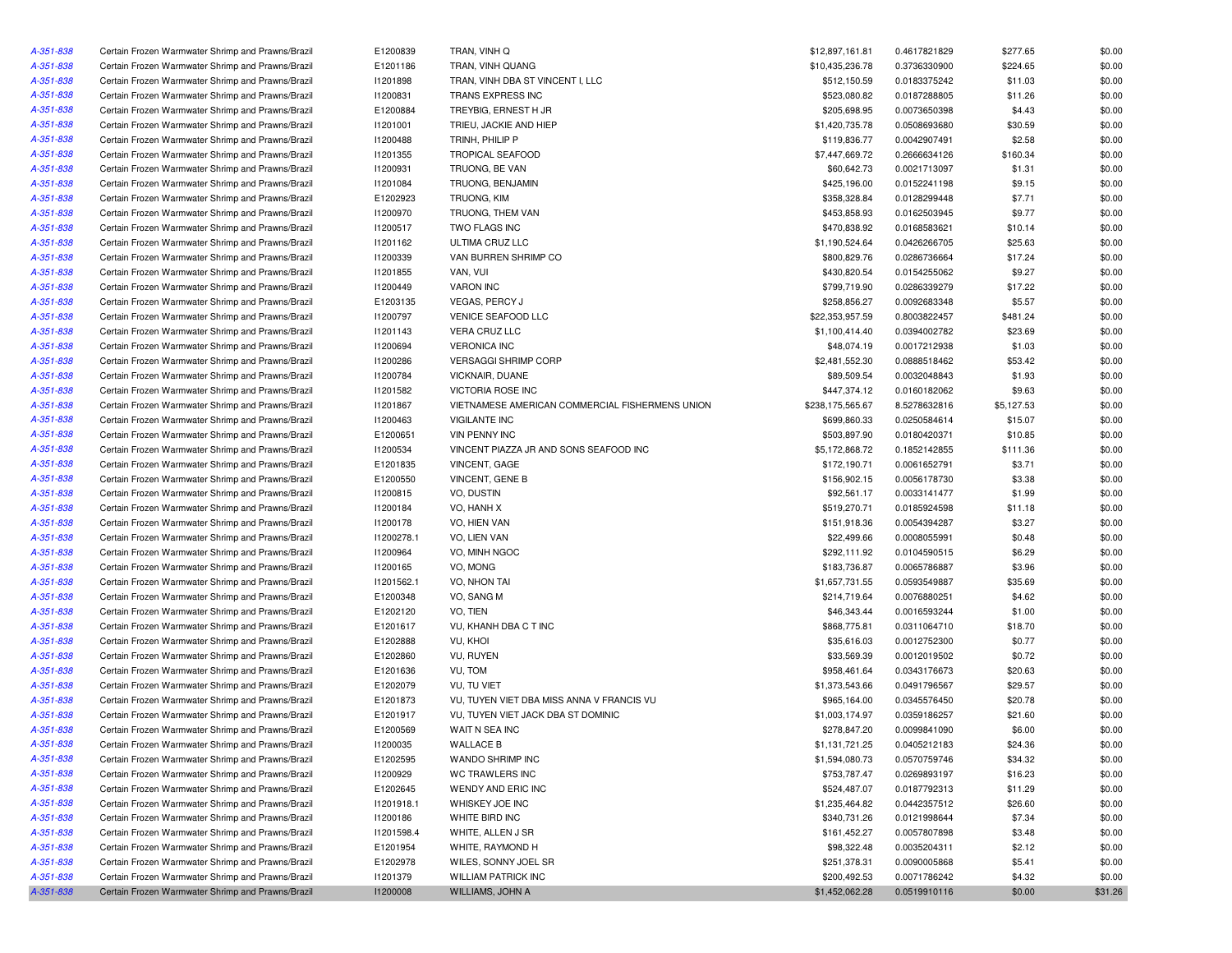| A-351-838 | Certain Frozen Warmwater Shrimp and Prawns/Brazil | E1200319   | WILLIAMS, JOSEPH H                             |                      | \$270,527.30        | 0.0096862154  | \$5.82      | \$0.00  |
|-----------|---------------------------------------------------|------------|------------------------------------------------|----------------------|---------------------|---------------|-------------|---------|
| A-351-838 | Certain Frozen Warmwater Shrimp and Prawns/Brazil | E1200325   | WILLIAMS, JOSEPH H DBA JOANN B INC             |                      | \$833,663.71        | 0.0298492842  | \$17.95     | \$0.00  |
| A-351-838 | Certain Frozen Warmwater Shrimp and Prawns/Brazil | E1203091   | WILLIAMS, OLIVER KENT                          |                      | \$492,752.63        | 0.0176429813  | \$10.61     | \$0.00  |
| A-351-838 | Certain Frozen Warmwater Shrimp and Prawns/Brazil | E1202758   | WILLIAMS, RONNIE                               |                      | \$186,973.61        | 0.0066945800  | \$4.03      | \$0.00  |
| A-351-838 | Certain Frozen Warmwater Shrimp and Prawns/Brazil | 11201264   | <b>WL AND O INC</b>                            |                      | \$927,695.99        | 0.0332161049  | \$19.97     | \$0.00  |
| A-351-838 | Certain Frozen Warmwater Shrimp and Prawns/Brazil | E1200492   | WOODS FISHERIES INC                            |                      | \$31,477,907.09     | 1.1270647654  | \$677.67    | \$0.00  |
| A-351-838 | Certain Frozen Warmwater Shrimp and Prawns/Brazil | E1201525   | WOODS, JOHN T III DBA SEASIDE SEAFOOD INC      |                      | \$257,945.08        | 0.0092357097  | \$5.55      | \$0.00  |
| A-351-838 | Certain Frozen Warmwater Shrimp and Prawns/Brazil | 11201801   | WRIGHT, CURTIS                                 |                      | \$55,135.07         | 0.0019741082  | \$1.19      | \$0.00  |
| A-351-838 | Certain Frozen Warmwater Shrimp and Prawns/Brazil | 11201799   | WRIGHT, RANDY                                  |                      | \$85,926.10         | 0.0030765794  | \$1.85      | \$0.00  |
| A-351-838 | Certain Frozen Warmwater Shrimp and Prawns/Brazil | 11200786   | WYLIE MILAM INC                                |                      | \$664,998.03        | 0.0238102186  | \$14.32     | \$0.00  |
| A-351-838 | Certain Frozen Warmwater Shrimp and Prawns/Brazil | 11201937.1 | YOPP, JONATHAN A                               |                      | \$582,471.79        | 0.0208553710  | \$12.54     | \$0.00  |
| A-351-838 | Certain Frozen Warmwater Shrimp and Prawns/Brazil | E1202442   | YOW, RICHARD C JR DBA CAPT RICHARD SEAFOOD INC |                      | \$818,373.99        | 0.0293018366  | \$17.62     | \$0.00  |
| A-351-838 | Certain Frozen Warmwater Shrimp and Prawns/Brazil | E1201103   | ZAR, JOHN III                                  |                      | \$195,734.40        | 0.0070082596  | \$4.21      | \$0.00  |
| A-351-838 | Certain Frozen Warmwater Shrimp and Prawns/Brazil | E1200527   | ZAR, TROY DBA TROY AND PENNY ZAR LLC           |                      | \$167,997.86        | 0.0060151543  | \$3.62      | \$0.00  |
| A-351-838 | Certain Frozen Warmwater Shrimp and Prawns/Brazil | E1202413   | ZIRLOTT TRAWLERS INC                           |                      | \$3,739,679.45      | 0.1338990210  | \$80.51     | \$0.00  |
| A-351-838 | Certain Frozen Warmwater Shrimp and Prawns/Brazil | E1202400   | ZIRLOTT, MILTON                                |                      | \$683,306.40        | 0.0244657488  | \$14.71     | \$0.00  |
| A-351-838 | Certain Frozen Warmwater Shrimp and Prawns/Brazil | 11200885   | ZIRLOTT, ROSA                                  |                      | \$1,058,323.30      | 0.0378932087  | \$22.78     | \$0.00  |
|           |                                                   |            |                                                | Total for: A-351-838 | \$2,792,910,226.23  |               | \$60,095.54 | \$31.26 |
| A-351-840 | Certain Orange Juice/Brazil                       | 11201275   | CITRUS WORLD INC DBA FLORIDAS NATURAL GROWERS  |                      | \$426,139,228.00    | 0.0000000000  | \$0.00      | \$0.00  |
| A-351-840 | Certain Orange Juice/Brazil                       | E1201858   | SOUTHERN GARDENS CITRUS PROCESSING CORP        |                      | \$382,530,168.81    | 0.0000000000  | \$0.00      | \$0.00  |
| A-351-840 | Certain Orange Juice/Brazil                       | E1201859   | SOUTHERN GARDENS GROVES CORP                   |                      | \$38,128,178.29     | 0.0000000000  | \$0.00      | \$0.00  |
|           |                                                   |            |                                                | Total for: A-351-840 | \$846,797,575.10    |               | \$0.00      | \$0.00  |
| A-357-802 | Light-Walled Rectangular Tube/Argentina           | E1201660   | HANNIBAL INDUSTRIES INC                        |                      | \$186,276,575.00    | 0.0000000000  | \$0.00      | \$0.00  |
|           |                                                   |            |                                                | Total for: A-357-802 | \$186,276,575.00    |               | \$0.00      | \$0.00  |
| A-357-809 | Seamless Pipe/Argentina                           | 11201688.1 | <b>IPSCO KOPPEL TUBULARS LLC</b>               |                      | \$104,776,692.06    | 0.0000000000  | \$0.00      | \$0.00  |
| A-357-809 | Seamless Pipe/Argentina                           | 11201042   | UNITED STATES STEEL CORPORATION                |                      | \$521,437,511.47    | 0.0000000000  | \$0.00      | \$0.00  |
|           |                                                   |            |                                                | Total for: A-357-809 | \$626,214,203.53    |               | \$0.00      | \$0.00  |
| A-357-810 | Oil Country Tubular Goods/Argentina               | 11201690   | <b>IPSCO TUBULARS INC</b>                      |                      | \$3,155,030,747.73  | 27.0537586370 | \$104.98    | \$0.00  |
| A-357-810 | Oil Country Tubular Goods/Argentina               | 11201035   | UNITED STATES STEEL CORPORATION                |                      | \$7,319,106,374.89  | 62.7598756200 | \$243.54    | \$0.00  |
| A-357-810 | Oil Country Tubular Goods/Argentina               | E1202114   | V AND M STAR LP                                |                      | \$1,187,942,036.38  | 10.1863657431 | \$39.53     | \$0.00  |
|           |                                                   |            |                                                | Total for: A-357-810 | \$11,662,079,159.00 |               | \$388.05    | \$0.00  |
| A-357-812 | Honey/Argentina                                   | E1200299   | A H MEYER AND SONS INC                         |                      | \$4,749,668.60      | 0.6841137726  | \$58.58     | \$0.00  |
| A-357-812 | Honey/Argentina                                   | 11201434.1 | ADEE HONEY FARMS                               |                      | \$46,685,151.93     | 6.7242492265  | \$575.78    | \$0.00  |
| A-357-812 | Honey/Argentina                                   | 11200697.1 | ALMETER, MARK                                  |                      | \$1,535,968.08      | 0.2212316282  | \$18.94     | \$0.00  |
| A-357-812 | Honey/Argentina                                   | 11200484.1 | <b>B WEAVER APIARIES INC</b>                   |                      | \$3,588,593.11      | 0.5168794241  | \$44.26     | \$0.00  |
| A-357-812 | Honey/Argentina                                   | E1202131   | BAERWALD, JIM                                  |                      | \$1,464,033.42      | 0.2108705913  | \$18.06     | \$0.00  |
| A-357-812 | Honey/Argentina                                   | 11200760   | <b>BAILEY ENTERPRISES INC</b>                  |                      | \$9,469,549.05      | 1.3639370387  | \$116.79    | \$0.00  |
| A-357-812 | Honey/Argentina                                   | 11201804.1 | BALDWIN, ALAN DBA BALDWIN APIARIES             |                      | \$690,664.35        | 0.0994791498  | \$8.52      | \$0.00  |
| A-357-812 | Honey/Argentina                                   | 11201182.1 | BEAVERHEAD HONEY CO INC                        |                      | \$3,817,920.18      | 0.5499103196  | \$47.09     | \$0.00  |
| A-357-812 | Honey/Argentina                                   | 11200754.1 | BEE BOX RANCH                                  |                      | \$1,122,334.35      | 0.1616543071  | \$13.84     | \$0.00  |
| A-357-812 | Honey/Argentina                                   | 11201318.1 | BEE HAVEN INC                                  |                      | \$3,994,068.32      | 0.5752816410  | \$49.26     | \$0.00  |
| A-357-812 | Honey/Argentina                                   | 11201869.1 | <b>BEST, OREN</b>                              |                      | \$735,480.08        | 0.1059341387  | \$9.07      | \$0.00  |
| A-357-812 | Honey/Argentina                                   | 11201137.1 | BILL RHODES HONEY COMPANY LLC                  |                      | \$5,043,421.12      | 0.7264241234  | \$62.20     | \$0.00  |
| A-357-812 | Honey/Argentina                                   | I1200652.1 | BRADY, MARK T DBA BRADY BEES AND HONEY COMPANY |                      | \$4,081,277.25      | 0.5878426921  | \$50.34     | \$0.00  |
| A-357-812 | Honey/Argentina                                   | E1203152   | BRONNENBERG, CURT                              |                      | \$1,273,379.21      | 0.1834099026  | \$15.71     | \$0.00  |
| A-357-812 | Honey/Argentina                                   | 11201384.1 | <b>BROWNS HONEY FARMS</b>                      |                      | \$869,091.29        | 0.1251786959  | \$10.72     | \$0.00  |
| A-357-812 | Honey/Argentina                                   | E1200354   | CAPTAIN COOK HONEY LTD                         |                      | \$2,464,152.36      | 0.3549217238  | \$30.39     | \$0.00  |
| A-357-812 | Honey/Argentina                                   | 11200388.1 | CARYS HONEY FARMS INC                          |                      | \$9,237,539.24      | 1.3305197375  | \$113.93    | \$0.00  |
| A-357-812 | Honey/Argentina                                   | I1200665.1 | COLORADO SUNSHINE HONEY COMPANY                |                      | \$443,974.06        | 0.0639473603  | \$5.48      | \$0.00  |
| A-357-812 | Honey/Argentina                                   | 11200989.1 | COYS HONEY FARM INC                            |                      | \$8,506,036.95      | 1.2251585358  | \$104.91    | \$0.00  |
| A-357-812 | Honey/Argentina                                   | 11200660.1 | CULPS HONEY FARM LLC                           |                      | \$376,528.33        | 0.0542328819  | \$4.64      | \$0.00  |
| A-357-812 | Honey/Argentina                                   | 11200769.1 | DANZIG HONEY COMPANY                           |                      | \$7,461,232.60      | 1.0746711849  | \$92.02     | \$0.00  |
| A-357-812 | Honey/Argentina                                   | 11201795.1 | DAVID W STROOPE HONEY COMPANY                  |                      | \$2,712,842.46      | 0.3907415540  | \$33.46     | \$0.00  |
| A-357-812 | Honey/Argentina                                   | 11201308.1 | DENCY'S INC                                    |                      | \$4,987,168.11      | 0.7183217773  | \$61.51     | \$0.00  |
| A-357-812 | Honey/Argentina                                   | E1200882   | ELLINGSONS INC                                 |                      | \$2,057,149.63      | 0.2962994922  | \$25.37     | \$0.00  |
| A-357-812 | Honey/Argentina                                   | 11201373.1 | EMMONS, CHARLES L                              |                      | \$1,547,680.72      | 0.2229186466  | \$19.09     | \$0.00  |
| A-357-812 | Honey/Argentina                                   | 11201672.1 | EVERGREEN HONEY COMPANY INC                    |                      | \$4,172,150.07      | 0.6009314680  | \$51.46     | \$0.00  |
| A-357-812 | Honey/Argentina                                   | 11201232.1 | FISCHERS HONEY FARM INC                        |                      | \$2,254,756.39      | 0.3247615845  | \$27.81     | \$0.00  |
|           |                                                   |            |                                                |                      |                     |               |             |         |

|                    |                             | \$270,527.30        | 0.0096862154  | \$5.82      | \$0.00  |
|--------------------|-----------------------------|---------------------|---------------|-------------|---------|
| B INC              |                             | \$833,663.71        | 0.0298492842  | \$17.95     | \$0.00  |
|                    |                             | \$492,752.63        | 0.0176429813  | \$10.61     | \$0.00  |
|                    |                             | \$186,973.61        | 0.0066945800  | \$4.03      | \$0.00  |
|                    |                             | \$927,695.99        | 0.0332161049  | \$19.97     | \$0.00  |
|                    |                             | \$31,477,907.09     | 1.1270647654  | \$677.67    | \$0.00  |
| <b>SEAFOOD INC</b> |                             | \$257,945.08        | 0.0092357097  | \$5.55      | \$0.00  |
|                    |                             | \$55,135.07         | 0.0019741082  | \$1.19      | \$0.00  |
|                    |                             | \$85,926.10         | 0.0030765794  | \$1.85      | \$0.00  |
|                    |                             | \$664,998.03        | 0.0238102186  | \$14.32     | \$0.00  |
|                    |                             | \$582,471.79        | 0.0208553710  | \$12.54     | \$0.00  |
| CHARD SEAFOOD INC  |                             | \$818,373.99        | 0.0293018366  | \$17.62     | \$0.00  |
|                    |                             | \$195,734.40        | 0.0070082596  | \$4.21      | \$0.00  |
| ZAR LLC            |                             | \$167,997.86        | 0.0060151543  | \$3.62      | \$0.00  |
|                    |                             | \$3,739,679.45      | 0.1338990210  | \$80.51     | \$0.00  |
|                    |                             | \$683,306.40        | 0.0244657488  | \$14.71     | \$0.00  |
|                    |                             | \$1,058,323.30      | 0.0378932087  | \$22.78     | \$0.00  |
|                    | Total for: A-351-838        | \$2,792,910,226.23  |               | \$60,095.54 | \$31.26 |
| S NATURAL GROWERS  |                             | \$426,139,228.00    | 0.0000000000  | \$0.00      | \$0.00  |
| OCESSING CORP      |                             | \$382,530,168.81    | 0.0000000000  | \$0.00      | \$0.00  |
| ORP                |                             | \$38,128,178.29     | 0.0000000000  | \$0.00      | \$0.00  |
|                    | <b>Total for: A-351-840</b> | \$846,797,575.10    |               | \$0.00      | \$0.00  |
|                    |                             | \$186,276,575.00    | 0.0000000000  | \$0.00      | \$0.00  |
|                    | <b>Total for: A-357-802</b> | \$186,276,575.00    |               | \$0.00      | \$0.00  |
|                    |                             | \$104,776,692.06    | 0.0000000000  | \$0.00      | \$0.00  |
| tion               |                             | \$521,437,511.47    | 0.0000000000  | \$0.00      | \$0.00  |
|                    | Total for: A-357-809        | \$626,214,203.53    |               | \$0.00      | \$0.00  |
|                    |                             | \$3,155,030,747.73  | 27.0537586370 | \$104.98    | \$0.00  |
| TION               |                             | \$7,319,106,374.89  | 62.7598756200 | \$243.54    | \$0.00  |
|                    |                             | \$1,187,942,036.38  | 10.1863657431 | \$39.53     | \$0.00  |
|                    | Total for: A-357-810        | \$11,662,079,159.00 |               | \$388.05    | \$0.00  |
|                    |                             | \$4,749,668.60      | 0.6841137726  | \$58.58     | \$0.00  |
|                    |                             | \$46,685,151.93     | 6.7242492265  | \$575.78    | \$0.00  |
|                    |                             | \$1,535,968.08      | 0.2212316282  | \$18.94     | \$0.00  |
|                    |                             | \$3,588,593.11      | 0.5168794241  | \$44.26     | \$0.00  |
|                    |                             | \$1,464,033.42      | 0.2108705913  | \$18.06     | \$0.00  |
|                    |                             | \$9,469,549.05      | 1.3639370387  | \$116.79    | \$0.00  |
| IARIES             |                             | \$690,664.35        | 0.0994791498  | \$8.52      | \$0.00  |
|                    |                             | \$3,817,920.18      | 0.5499103196  | \$47.09     | \$0.00  |
|                    |                             | \$1,122,334.35      | 0.1616543071  | \$13.84     | \$0.00  |
|                    |                             | \$3,994,068.32      | 0.5752816410  | \$49.26     | \$0.00  |
|                    |                             | \$735,480.08        | 0.1059341387  | \$9.07      | \$0.00  |
| LC                 |                             | \$5,043,421.12      | 0.7264241234  | \$62.20     | \$0.00  |
| AND HONEY COMPANY  |                             | \$4,081,277.25      | 0.5878426921  | \$50.34     | \$0.00  |
|                    |                             | \$1,273,379.21      | 0.1834099026  | \$15.71     | \$0.00  |
|                    |                             | \$869,091.29        | 0.1251786959  | \$10.72     | \$0.00  |
|                    |                             | \$2,464,152.36      | 0.3549217238  | \$30.39     | \$0.00  |
|                    |                             | \$9,237,539.24      | 1.3305197375  | \$113.93    | \$0.00  |
| MPANY              |                             | \$443,974.06        | 0.0639473603  | \$5.48      | \$0.00  |
|                    |                             | \$8,506,036.95      | 1.2251585358  | \$104.91    | \$0.00  |
|                    |                             | \$376,528.33        | 0.0542328819  | \$4.64      | \$0.00  |
|                    |                             | \$7,461,232.60      | 1.0746711849  | \$92.02     | \$0.00  |
| ANY                |                             | \$2,712,842.46      | 0.3907415540  | \$33.46     | \$0.00  |
|                    |                             | \$4,987,168.11      | 0.7183217773  | \$61.51     | \$0.00  |
|                    |                             | \$2,057,149.63      | 0.2962994922  | \$25.37     | \$0.00  |
|                    |                             | \$1,547,680.72      | 0.2229186466  | \$19.09     | \$0.00  |
| С                  |                             | \$4,172,150.07      | 0.6009314680  | \$51.46     | \$0.00  |
|                    |                             |                     |               |             |         |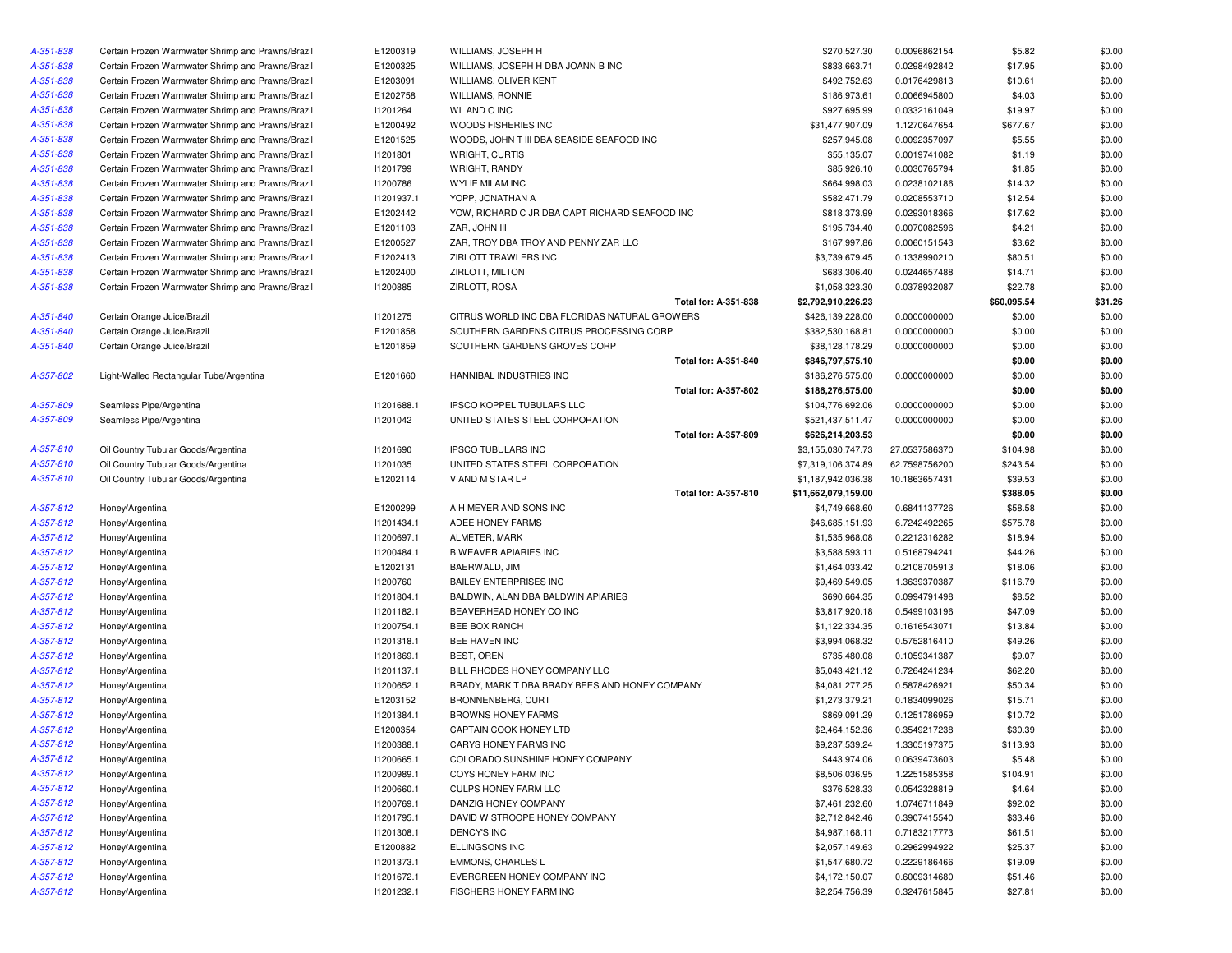| A-357-812 | Honey/Argentina                      | 11200874.1 | FULLERTON, ROBERT S DBA CHIEF MOUNTAIN HONEY CO |                      | \$663,941.17        | 0.0956301032                 | \$8.19      | \$0.00 |
|-----------|--------------------------------------|------------|-------------------------------------------------|----------------------|---------------------|------------------------------|-------------|--------|
| A-357-812 | Honey/Argentina                      | 11201454.1 | GAUSE HONEY CO                                  |                      | \$1,989,400.48      | 0.2865413110                 | \$24.54     | \$0.00 |
| A-357-812 | Honey/Argentina                      | 11201371.1 | GILBERTS, MARK R DBA MARK GILBERTS APIARIES     |                      | \$713,061.00        | 0.1027050289                 | \$8.79      | \$0.00 |
| A-357-812 | Honey/Argentina                      | 11201213.1 | GODLIN BEES INC                                 |                      | \$1,634,877.14      | 0.2354778959                 | \$20.16     | \$0.00 |
| A-357-812 | Honey/Argentina                      | 11200867.1 | GRAND RIVER HONEY COMPANY INC                   |                      | \$1,085,146.00      | 0.1562979202                 | \$13.38     | \$0.00 |
| A-357-812 | Honey/Argentina                      | 11200890.1 | GRAY, CLYDE A                                   |                      | \$1,188,620.84      | 0.1712018154                 | \$14.66     | \$0.00 |
| A-357-812 | Honey/Argentina                      | 11201488.1 | HANNAR, BRIAN N                                 |                      | \$629,200.86        | 0.0906263174                 | \$7.76      | \$0.00 |
| A-357-812 | Honey/Argentina                      | 11200749.1 | HARVEST HONEY INC                               |                      | \$10,482,852.36     | 1.5098871688                 | \$129.29    | \$0.00 |
| A-357-812 | Honey/Argentina                      | 11200873.1 | <b>HAUKE HONEY CORP</b>                         |                      | \$2,896,428.73      | 0.4171842190                 | \$35.72     | \$0.00 |
| A-357-812 | Honey/Argentina                      | 11201357.1 | <b>HIATT HONEY</b>                              |                      | \$5,570,224.08      | 0.8023016615                 | \$68.70     | \$0.00 |
| A-357-812 | Honey/Argentina                      | 11201700.2 | HONEY HOUSE ENT                                 |                      | \$1,211,183.06      | 0.1744515423                 | \$14.94     | \$0.00 |
| A-357-812 | Honey/Argentina                      | 11200638.1 | HORACE BELL HONEY COMPANY                       |                      | \$8,578,268.50      | 1.2355623350                 | \$105.80    | \$0.00 |
| A-357-812 | Honey/Argentina                      | 11200511.1 | HURD, BILL DBA HURD APIARIES                    |                      | \$2,915,180.99      | 0.4198851821                 | \$35.95     | \$0.00 |
| A-357-812 | Honey/Argentina                      | 11200541.1 | JOHNSON, RAY L JR DBA JOHNSON APIARIES          |                      | \$2,766,456.25      | 0.3984637627                 | \$34.12     | \$0.00 |
| A-357-812 | Honey/Argentina                      | 11201082.1 | JOHNSTON HONEY FARMS                            |                      | \$1,861,783.62      | 0.2681601441                 | \$22.96     | \$0.00 |
| A-357-812 | Honey/Argentina                      | 11201829.1 | KOHN, DONALD J                                  |                      | \$347,475.00        | 0.0500482145                 | \$4.29      | \$0.00 |
| A-357-812 | Honey/Argentina                      | 11200967.1 | LAS FLORES APIARIES INC                         |                      | \$3,214,969.45      | 0.4630649134                 | \$39.65     | \$0.00 |
| A-357-812 | Honey/Argentina                      | 11200787.1 | <b>LONGS APIARIES</b>                           |                      | \$1,148,312.05      | 0.1653959791                 | \$14.16     | \$0.00 |
| A-357-812 | Honey/Argentina                      | 11200908.1 | LONGS HONEY FARMS INC                           |                      | \$3,077,843.53      | 0.4433141185                 | \$37.96     | \$0.00 |
| A-357-812 | Honey/Argentina                      | 11201113.1 | MACKRILL HONEY FARMS AND SALES INC              |                      | \$2,137,151.05      | 0.3078224168                 | \$26.36     | \$0.00 |
| A-357-812 | Honey/Argentina                      | 11200971.1 | MAXWELL, TOM                                    |                      | \$2,570,143.68      | 0.3701880777                 | \$31.70     | \$0.00 |
| A-357-812 | Honey/Argentina                      | 11201361.1 | MCCOYS SUNNY SOUTH APIARIES INC                 |                      | \$3,136,288.67      | 0.4517322059                 | \$38.68     | \$0.00 |
| A-357-812 | Honey/Argentina                      | 11201677.1 | MERRIMACK VALLEY APIARIES INC                   |                      | \$5,771,135.56      | 0.8312397459                 | \$71.18     | \$0.00 |
| A-357-812 |                                      | 11201579.1 | <b>OLD MILL APIARIES</b>                        |                      | \$469,657.52        |                              | \$5.79      | \$0.00 |
| A-357-812 | Honey/Argentina                      | 11200429.1 | OLSEN. DIRK W DBA OLSEN HONEY FARMS             |                      | \$2,056,571.24      | 0.0676466518                 | \$25.36     | \$0.00 |
| A-357-812 | Honey/Argentina                      | 11201456.1 | PERRY, WILLIAM H                                |                      | \$1,203,098.54      | 0.2962161843<br>0.1732870965 | \$14.84     | \$0.00 |
|           | Honey/Argentina                      |            |                                                 |                      |                     |                              |             |        |
| A-357-812 | Honey/Argentina                      | I1201556.1 | POTOCZAK BEE FARMS<br>POWELL AND SONS INC       |                      | \$372,842.00        | 0.0537019251                 | \$4.60      | \$0.00 |
| A-357-812 | Honey/Argentina                      | 11200878.1 |                                                 |                      | \$767,722.28        | 0.1105781118                 | \$9.47      | \$0.00 |
| A-357-812 | Honey/Argentina                      | 11201551.1 | ROBERTSON POLLINATION SERVICE                   |                      | \$2,109,388.54      | 0.3038236714                 | \$26.02     | \$0.00 |
| A-357-812 | Honey/Argentina                      | E1202813   | ROMANCE, JOE                                    |                      | \$5,863,629.18      | 0.8445619720                 | \$72.32     | \$0.00 |
| A-357-812 | Honey/Argentina                      | E1201004   | <b>RUBYS APIARIES INC</b>                       |                      | \$5,215,677.68      | 0.7512349249                 | \$64.33     | \$0.00 |
| A-357-812 | Honey/Argentina                      | 11201675.1 | <b>SCOTT JAYNES APIARIES</b>                    |                      | \$1,149,105.53      | 0.1655102672                 | \$14.17     | \$0.00 |
| A-357-812 | Honey/Argentina                      | I1200207   | SIOUX HONEY ASSOCIATION                         |                      | \$434,962,887.59    | 62.6494450493                | \$5,364.55  | \$0.00 |
| A-357-812 | Honey/Argentina                      | 11200737.1 | SMOOT HONEY CO INC                              |                      | \$4,556,330.90      | 0.6562665701                 | \$56.19     | \$0.00 |
| A-357-812 | Honey/Argentina                      | E1201072   | STEVE E PARK APIARIES INC                       |                      | \$15,197,606.49     | 2.1889720706                 | \$187.44    | \$0.00 |
| A-357-812 | Honey/Argentina                      | 11201818.1 | STODDARD HONEY COMPANY                          |                      | \$961,743.00        | 0.1385236924                 | \$11.86     | \$0.00 |
| A-357-812 | Honey/Argentina                      | 11200588.1 | STRACHAN APIARIES INC                           |                      | \$6,007,916.00      | 0.8653441800                 | \$74.10     | \$0.00 |
| A-357-812 | Honey/Argentina                      | 11200387.1 | TALBOTTS HONEY LLC                              |                      | \$4,115,109.48      | 0.5927156836                 | \$50.75     | \$0.00 |
| A-357-812 | Honey/Argentina                      | E1203270   | <b>WAKEFIELD APIARIES</b>                       |                      | \$537,468.54        | 0.0774137443                 | \$6.63      | \$0.00 |
| A-357-812 | Honey/Argentina                      | I1200888.1 | WIEBERSIEK, DON                                 |                      | \$1,834,482.36      | 0.2642278343                 | \$22.63     | \$0.00 |
| A-357-812 | Honey/Argentina                      | 11201458.1 | <b>WILMER FARMS INC</b>                         |                      | \$3,200,890.98      | 0.4610371351                 | \$39.48     | \$0.00 |
| A-357-812 | Honey/Argentina                      | 11200540.1 | YADDOF, ELMER J JR DBA YADDOF APIARIES          |                      | \$2,766,628.40      | 0.3984885581                 | \$34.12     | \$0.00 |
|           |                                      |            |                                                 | Total for: A-357-812 | \$694,280,511.58    |                              | \$8,562.82  | \$0.00 |
| A-357-814 | Hot-Rolled Steel Products/Argentina  | 11201770   | ARCELORMITTAL USA LLC                           |                      | \$24,416,624,369.00 | 0.0000000000                 | \$0.00      | \$0.00 |
| A-357-814 | Hot-Rolled Steel Products/Argentina  | E1202244   | <b>GALLATIN STEEL COMPANY</b>                   |                      | \$2,430,181,440.19  | 0.0000000000                 | \$0.00      | \$0.00 |
| A-357-814 | Hot-Rolled Steel Products/Argentina  | E1201759   | NUCOR CORPORATION                               |                      | \$13,364,980,019.55 | 0.0000000000                 | \$0.00      | \$0.00 |
| A-357-814 | Hot-Rolled Steel Products/Argentina  | E1202551   | SEVERSTAL DEARBORN LLC                          |                      | \$3,018,095,998.00  | 0.0000000000                 | \$0.00      | \$0.00 |
| A-357-814 | Hot-Rolled Steel Products/Argentina  | 11201943.1 | <b>SSAB IOWA INC</b>                            |                      | \$1,151,114,002.31  | 0.0000000000                 | \$0.00      | \$0.00 |
| A-357-814 | Hot-Rolled Steel Products/Argentina  | E1203012   | STEEL DYNAMICS INC                              |                      | \$3,371,060,292.78  | 0.0000000000                 | \$0.00      | \$0.00 |
| A-357-814 | Hot-Rolled Steel Products/Argentina  | I1201047   | UNITED STATES STEEL CORPORATION                 |                      | \$13,315,508,812.34 | 0.0000000000                 | \$0.00      | \$0.00 |
|           |                                      |            |                                                 | Total for: A-357-814 | \$61,067,564,934.17 |                              | \$0.00      | \$0.00 |
| A-401-040 | Stainless Steel Plate/Sweden         | 11201938   | ALLEGHENY LUDLUM LLC                            |                      | \$270,953,522.60    | 100.0000000000               | \$27,125.19 | \$0.00 |
|           |                                      |            |                                                 | Total for: A-401-040 | \$270,953,522.60    |                              | \$27,125.19 | \$0.00 |
| A-401-201 | Ball Bearings/Sweden (See A-401-801) | E1200474   | EMERSON POWER TRANSMISSION CORPORATION          |                      | \$655,999,834.02    | 0.0000000000                 | \$0.00      | \$0.00 |
| A-401-201 | Ball Bearings/Sweden (See A-401-801) | 11201614   | MPB CORPORATION                                 |                      | \$501,447,107.31    | 0.0000000000                 | \$0.00      | \$0.00 |
| A-401-201 | Ball Bearings/Sweden (See A-401-801) | I1200621   | PACAMOR KUBAR BEARINGS                          |                      | \$27,729,420.00     | 0.0000000000                 | \$0.00      | \$0.00 |
| A-401-201 | Ball Bearings/Sweden (See A-401-801) | 11201480   | <b>TIMKEN COMPANY</b>                           |                      | \$1,164,666,824.36  | 0.0000000000                 | \$0.00      | \$0.00 |
|           |                                      |            |                                                 | Total for: A-401-201 | \$2,349,843,185.69  |                              | \$0.00      | \$0.00 |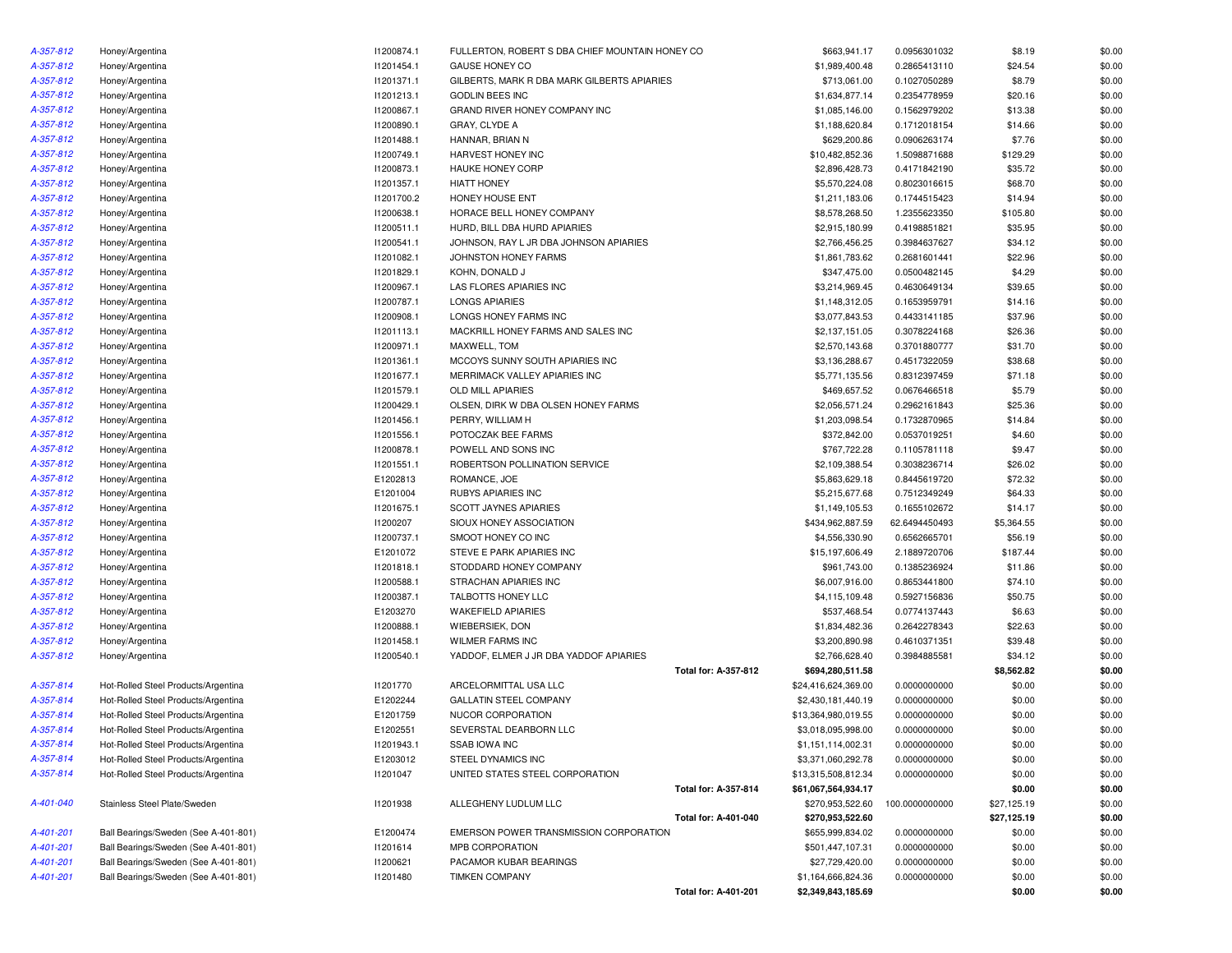| A-401-203 | Cylindrical Roller Bearings/Sweden (See A-401-801)         | E1200477               | EMERSON POWER TRANSMISSION CORPORATION                   |                             | \$140,251,147.74                          | 9.7892918209                 | \$60.16          | \$0.00           |
|-----------|------------------------------------------------------------|------------------------|----------------------------------------------------------|-----------------------------|-------------------------------------------|------------------------------|------------------|------------------|
| A-401-203 | Cylindrical Roller Bearings/Sweden (See A-401-801)         | 11201609               | MPB CORPORATION                                          |                             | \$184,871,714.57                          | 12.9037315738                | \$79.31          | \$0.00           |
| A-401-203 | Cylindrical Roller Bearings/Sweden (See A-401-801)         | 11201484               | <b>TIMKEN COMPANY</b>                                    |                             | \$1,107,576,768.12                        | 77.3069766052                | \$475.13         | \$0.00           |
|           |                                                            |                        |                                                          | <b>Total for: A-401-203</b> | \$1,432,699,630.43                        |                              | \$614.60         | \$0.00           |
| A-401-601 | Brass Sheet and Strip/Sweden                               | 11201661               | GLOBAL BRASS AND COPPER INC DBA OLIN BRASS               |                             | \$138,608,188.75                          | 0.0000000000                 | \$0.00           | \$0.00           |
|           |                                                            |                        |                                                          | Total for: A-401-601        | \$138,608,188.75                          |                              | \$0.00           | \$0.00           |
| A-401-805 | Cut-to-Length Carbon Steel Plate/Sweden                    | 11201779               | ARCELORMITTAL USA LLC                                    |                             | \$12,669,811,689.00                       | 0.0000000000                 | \$0.00           | \$0.00           |
| A-401-805 | Cut-to-Length Carbon Steel Plate/Sweden                    | 11201017               | UNITED STATES STEEL CORPORATION                          |                             | \$5,064,310,810.14                        | 0.0000000000                 | \$0.00           | \$0.00           |
|           |                                                            |                        |                                                          | Total for: A-401-805        | \$17,734,122,499.14                       |                              | \$0.00           | \$0.00           |
| A-401-806 | Stainless Steel Wire Rod/Sweden                            | 11201331               | CARPENTER TECHNOLOGY CORPORATION                         |                             | \$771,897,106.00                          | 90.8997360377                | \$4,952.44       | \$0.00           |
| A-401-806 | Stainless Steel Wire Rod/Sweden                            | 11201416               | UNIVERSAL STAINLESS AND ALLOY PRODUCTS INC               |                             | \$77,277,093.67                           | 9.1002639623                 | \$495.81         | \$0.00           |
|           |                                                            |                        |                                                          | Total for: A-401-806        | \$849,174,199.67                          |                              | \$5,448.25       | \$0.00           |
| A-403-801 | Fresh and Chilled Atlantic Salmon/Norway                   | E1202163               | COOKE AQUACULTURE USA INC                                |                             | \$59,537,006.50                           | 0.0000000000                 | \$0.00           | \$0.00           |
|           |                                                            |                        |                                                          | Total for: A-403-801        | \$59,537,006.50                           |                              | \$0.00           | \$0.00           |
| A-405-802 | Cut-to-Length Carbon Steel Plate/Finland                   | 11201819               | ARCELORMITTAL USA LLC                                    |                             | \$11,425,454,872.00                       | 0.0000000000                 | \$0.00           | \$0.00           |
| A-405-802 | Cut-to-Length Carbon Steel Plate/Finland                   | 11201006               | UNITED STATES STEEL CORPORATION                          |                             | \$5,064,310,810.14                        | 0.0000000000                 | \$0.00           | \$0.00           |
|           |                                                            |                        |                                                          | Total for: A-405-802        | \$16,489,765,682.14                       |                              | \$0.00           | \$0.00           |
| A-412-201 | Ball Bearings/United Kingdom (See A-412-801)               | E1200479               | EMERSON POWER TRANSMISSION CORPORATION                   |                             | \$1,064,040,341.79                        | 0.0000000000                 | \$0.00           | \$0.00           |
| A-412-201 | Ball Bearings/United Kingdom (See A-412-801)               | E1200415               | MCGILL MANUFACTURING COMPANY                             |                             | \$87,899,204.85                           | 0.0000000000                 | \$0.00           | \$0.00           |
| A-412-201 | Ball Bearings/United Kingdom (See A-412-801)               | 11201616               | MPB CORPORATION                                          |                             | \$1,037,035,202.31                        | 0.0000000000                 | \$0.00           | \$0.00           |
| A-412-201 | Ball Bearings/United Kingdom (See A-412-801)               | 11200629               | PACAMOR KUBAR BEARINGS                                   |                             | \$59,103,097.00                           | 0.0000000000                 | \$0.00           | \$0.00           |
| A-412-201 | Ball Bearings/United Kingdom (See A-412-801)               | E1202383               | RBC AIRCRAFT PRODUCTS INC                                |                             | \$111,619,033.88                          | 0.0000000000                 | \$0.00           | \$0.00           |
| A-412-201 | Ball Bearings/United Kingdom (See A-412-801)               | 11200149               | <b>REXNORD INDUSTRIES LLC</b>                            |                             | \$519,143,022.36                          | 0.0000000000                 | \$0.00           | \$0.00           |
| A-412-201 | Ball Bearings/United Kingdom (See A-412-801)               | 11201494               | <b>TIMKEN COMPANY</b>                                    |                             | \$1,823,333,318.36                        | 0.0000000000                 | \$0.00           | \$0.00           |
|           |                                                            |                        |                                                          | <b>Total for: A-412-201</b> | \$4,702,173,220.55                        |                              | \$0.00           | \$0.00           |
| A-412-203 | Cylindrical Roller Bearings/United Kingdom (See A-412-801) | E1200472               | EMERSON POWER TRANSMISSION CORPORATION                   |                             | \$139,974,127.50                          | 0.0000000000                 | \$0.00           | \$0.00           |
| A-412-203 | Cylindrical Roller Bearings/United Kingdom (See A-412-801) | 11201608               | MPB CORPORATION                                          |                             | \$184,871,714.57                          | 0.0000000000                 | \$0.00           | \$0.00           |
| A-412-203 | Cylindrical Roller Bearings/United Kingdom (See A-412-801) | 11201492               | <b>TIMKEN COMPANY</b>                                    |                             | \$1,107,576,768.12                        | 0.0000000000                 | \$0.00           | \$0.00           |
|           |                                                            |                        |                                                          | <b>Total for: A-412-203</b> | \$1,432,422,610.19                        |                              | \$0.00           | \$0.00           |
| A-412-814 | Cut-to-Length Carbon Steel Plate/United Kingdom            | 11201771               | ARCELORMITTAL USA LLC                                    |                             | \$12,669,547,658.00                       | 0.0000000000                 | \$0.00           | \$0.00           |
| A-412-814 | Cut-to-Length Carbon Steel Plate/United Kingdom            | 11201320               | UNITED STATES STEEL CORPORATION                          |                             | \$5,064,310,810.14                        | 0.0000000000                 | \$0.00           | \$0.00           |
| A-412-818 | Stainless Steel Sheet and Strip/United Kingdom             | 11200860.1             | AK STEEL CORPORATION                                     | <b>Total for: A-412-814</b> | \$17,733,858,468.14<br>\$7,266,362,280.68 |                              | \$0.00           | \$0.00<br>\$0.00 |
| A-412-818 | Stainless Steel Sheet and Strip/United Kingdom             |                        |                                                          |                             |                                           | 0.0000000000                 | \$0.00           | \$0.00           |
| A-412-818 | Stainless Steel Sheet and Strip/United Kingdom             | 11201928.1<br>11201339 | ALLEGHENY LUDLUM LLC<br>CARPENTER TECHNOLOGY CORPORATION |                             | \$3,361,101,096.20                        | 0.0000000000                 | \$0.00           | \$0.00           |
| A-412-818 | Stainless Steel Sheet and Strip/United Kingdom             | 11200635.1             | NORTH AMERICAN STAINLESS                                 |                             | \$136,975,883.00<br>\$2,835,731,765.73    | 0.0000000000<br>0.0000000000 | \$0.00<br>\$0.00 | \$0.00           |
|           |                                                            |                        |                                                          | Total for: A-412-818        | \$13,600,171,025.61                       |                              | \$0.00           | \$0.00           |
| A-412-822 | Stainless Steel Bar/United Kingdom                         | 11201324               | CARPENTER TECHNOLOGY CORPORATION                         |                             | \$2,104,764,617.00                        | 75.5918804097                | \$170.18         | \$0.00           |
| A-412-822 | Stainless Steel Bar/United Kingdom                         | 11201503.5             | CRUCIBLE INDUSTRIES LLC                                  |                             | \$459,391,493.17                          | 16.4988837861                | \$37.14          | \$0.00           |
| A-412-822 | Stainless Steel Bar/United Kingdom                         | 11200766               | ELECTRALLOY CORPORATION                                  |                             | \$56,711,929.65                           | 2.0367889926                 | \$4.59           | \$0.00           |
| A-412-822 | Stainless Steel Bar/United Kingdom                         | 11201420               | UNIVERSAL STAINLESS AND ALLOY PRODUCTS INC               |                             | \$163,511,189.26                          | 5.8724468116                 | \$13.22          | \$0.00           |
|           |                                                            |                        |                                                          | Total for: A-412-822        | \$2,784,379,229.08                        |                              | \$225.13         | \$0.00           |
| A-421-701 | Brass Sheet and Strip/Netherlands                          | 11201671               | GLOBAL BRASS AND COPPER INC DBA OLIN BRASS               |                             | \$138,608,188.75                          | 0.0000000000                 | \$0.00           | \$0.00           |
|           |                                                            |                        |                                                          | <b>Total for: A-421-701</b> | \$138,608,188.75                          |                              | \$0.00           | \$0.00           |
| A-421-807 | Hot-Rolled Steel Products/Netherlands                      | 11201780               | ARCELORMITTAL USA LLC                                    |                             | \$24,562,131,092.00                       | 38.9673288572                | \$872,808.97     | \$0.00           |
| A-421-807 | Hot-Rolled Steel Products/Netherlands                      | E1202247               | GALLATIN STEEL COMPANY                                   |                             | \$2,485,555,271.96                        | 3.9432836390                 | \$88,323.56      | \$0.00           |
| A-421-807 | Hot-Rolled Steel Products/Netherlands                      | E1201806               | NUCOR CORPORATION                                        |                             | \$14,174,947,203.55                       | 22.4882697330                | \$503,703.08     | \$0.00           |
| A-421-807 | Hot-Rolled Steel Products/Netherlands                      | E1202533               | SEVERSTAL DEARBORN LLC                                   |                             | \$3,099,118,957.90                        | 4.9166901336                 | \$110,126.39     | \$0.00           |
| A-421-807 | Hot-Rolled Steel Products/Netherlands                      | 11201931               | SSAB IOWA INC                                            |                             | \$1,224,056,336.97                        | 1.9419408537                 | \$43,496.53      | \$0.00           |
| A-421-807 | Hot-Rolled Steel Products/Netherlands                      | E1203014               | STEEL DYNAMICS INC                                       |                             | \$3,562,574,392.94                        | 5.6519528956                 | \$126,595.16     | \$0.00           |
| A-421-807 | Hot-Rolled Steel Products/Netherlands                      | 11201049               | UNITED STATES STEEL CORPORATION                          |                             | \$13,924,243,851.34                       | 22.0905338878                | \$494,794.40     | \$0.00           |
|           |                                                            |                        |                                                          | <b>Total for: A-421-807</b> | \$63,032,627,106.66                       |                              | \$2,239,848.09   | \$0.00           |
| A-423-805 | Cut-to-Length Carbon Steel Plate/Belgium                   | 11201820               | ARCELORMITTAL USA LLC                                    |                             | \$11,207,056,307.00                       | 0.0000000000                 | \$0.00           | \$0.00           |
| A-423-805 | Cut-to-Length Carbon Steel Plate/Belgium                   | 11201074               | UNITED STATES STEEL CORPORATION                          |                             | \$5,064,310,738.74                        | 0.0000000000                 | \$0.00           | \$0.00           |
|           |                                                            |                        |                                                          | Total for: A-423-805        | \$16,271,367,045.74                       |                              | \$0.00           | \$0.00           |
| A-423-808 | Stainless Steel Plate in Coils/Belgium                     | 11201927               | ALLEGHENY LUDLUM LLC                                     |                             | \$427,049,305.40                          | 0.0000000000                 | (\$1,984.57)     | \$0.00           |
| A-423-808 | Stainless Steel Plate in Coils/Belgium                     | 11200634               | NORTH AMERICAN STAINLESS                                 |                             | \$1,444,550,624.85                        | 0.0000000000                 | $(\$6,543.02)$   | \$0.00           |
|           |                                                            |                        |                                                          | Total for: A-423-808        | \$1,871,599,930.25                        |                              | (SR 527 59)      | \$0.00           |

| WER TRANSMISSION CORPORATION           |                             | \$140,251,147.74    | 9.7892918209  | \$60.16        | \$0.00 |
|----------------------------------------|-----------------------------|---------------------|---------------|----------------|--------|
| ATION                                  |                             | \$184,871,714.57    | 12.9037315738 | \$79.31        | \$0.00 |
| ANY                                    |                             | \$1,107,576,768.12  | 77.3069766052 | \$475.13       | \$0.00 |
|                                        | Total for: A-401-203        | \$1,432,699,630.43  |               | \$614.60       | \$0.00 |
| S AND COPPER INC DBA OLIN BRASS        |                             | \$138,608,188.75    | 0.0000000000  | \$0.00         | \$0.00 |
|                                        | Total for: A-401-601        | \$138,608,188.75    |               | \$0.00         | \$0.00 |
| AL USA LLC                             |                             | \$12,669,811,689.00 | 0.0000000000  | \$0.00         | \$0.00 |
| <b>IS STEEL CORPORATION</b>            |                             | \$5,064,310,810.14  | 0.0000000000  | \$0.00         | \$0.00 |
|                                        | Total for: A-401-805        | \$17,734,122,499.14 |               | \$0.00         | \$0.00 |
| ECHNOLOGY CORPORATION                  |                             | \$771,897,106.00    | 90.8997360377 | \$4,952.44     | \$0.00 |
| <b>TAINLESS AND ALLOY PRODUCTS INC</b> |                             | \$77,277,093.67     | 9.1002639623  | \$495.81       | \$0.00 |
|                                        | <b>Total for: A-401-806</b> | \$849,174,199.67    |               | \$5,448.25     | \$0.00 |
| CULTURE USA INC                        |                             | \$59,537,006.50     | 0.0000000000  | \$0.00         | \$0.00 |
|                                        | <b>Total for: A-403-801</b> | \$59,537,006.50     |               | \$0.00         | \$0.00 |
| AL USA LLC                             |                             | \$11,425,454,872.00 | 0.0000000000  | \$0.00         | \$0.00 |
| <b>IS STEEL CORPORATION</b>            |                             | \$5,064,310,810.14  | 0.0000000000  | \$0.00         | \$0.00 |
|                                        | Total for: A-405-802        | \$16,489,765,682.14 |               | \$0.00         | \$0.00 |
| WER TRANSMISSION CORPORATION           |                             | \$1,064,040,341.79  | 0.0000000000  | \$0.00         | \$0.00 |
| <b>FACTURING COMPANY</b>               |                             | \$87,899,204.85     | 0.0000000000  | \$0.00         | \$0.00 |
| ATION                                  |                             | \$1,037,035,202.31  | 0.0000000000  | \$0.00         | \$0.00 |
| <b>BAR BEARINGS</b>                    |                             | \$59,103,097.00     | 0.0000000000  | \$0.00         | \$0.00 |
| T PRODUCTS INC                         |                             | \$111,619,033.88    | 0.0000000000  | \$0.00         | \$0.00 |
| USTRIES LLC                            |                             | \$519,143,022.36    | 0.0000000000  | \$0.00         | \$0.00 |
| ANY                                    |                             | \$1,823,333,318.36  | 0.0000000000  | \$0.00         | \$0.00 |
|                                        | <b>Total for: A-412-201</b> | \$4,702,173,220.55  |               | \$0.00         | \$0.00 |
| WER TRANSMISSION CORPORATION           |                             | \$139,974,127.50    | 0.0000000000  | \$0.00         | \$0.00 |
| ATION                                  |                             | \$184,871,714.57    | 0.0000000000  | \$0.00         | \$0.00 |
| ANY                                    |                             | \$1,107,576,768.12  | 0.0000000000  | \$0.00         | \$0.00 |
|                                        | Total for: A-412-203        | \$1,432,422,610.19  |               | \$0.00         | \$0.00 |
| AL USA LLC <sup>.</sup>                |                             | \$12,669,547,658.00 | 0.0000000000  | \$0.00         | \$0.00 |
| <b>IS STEEL CORPORATION</b>            |                             | \$5,064,310,810.14  | 0.0000000000  | \$0.00         | \$0.00 |
|                                        | Total for: A-412-814        | \$17,733,858,468.14 |               | \$0.00         | \$0.00 |
| RPORATION                              |                             | \$7,266,362,280.68  | 0.0000000000  | \$0.00         | \$0.00 |
| UDLUM LLC                              |                             | \$3,361,101,096.20  | 0.0000000000  | \$0.00         | \$0.00 |
| ECHNOLOGY CORPORATION                  |                             | \$136,975,883.00    | 0.0000000000  | \$0.00         | \$0.00 |
| <b>CAN STAINLESS</b>                   |                             | \$2,835,731,765.73  | 0.0000000000  | \$0.00         | \$0.00 |
|                                        | Total for: A-412-818        | \$13,600,171,025.61 |               | \$0.00         | \$0.00 |
| ECHNOLOGY CORPORATION                  |                             | \$2,104,764,617.00  | 75.5918804097 | \$170.18       | \$0.00 |
| USTRIES LLC                            |                             | \$459,391,493.17    | 16.4988837861 | \$37.14        | \$0.00 |
| CORPORATION                            |                             | \$56,711,929.65     | 2.0367889926  | \$4.59         | \$0.00 |
| <b>FAINLESS AND ALLOY PRODUCTS INC</b> |                             | \$163,511,189.26    | 5.8724468116  | \$13.22        | \$0.00 |
|                                        | Total for: A-412-822        | \$2,784,379,229.08  |               | \$225.13       | \$0.00 |
| S AND COPPER INC DBA OLIN BRASS        |                             | \$138,608,188.75    | 0.0000000000  | \$0.00         | \$0.00 |
|                                        | <b>Total for: A-421-701</b> | \$138,608,188.75    |               | \$0.00         | \$0.00 |
| AL USA LLC                             |                             | \$24,562,131,092.00 | 38.9673288572 | \$872,808.97   | \$0.00 |
| EL COMPANY                             |                             | \$2,485,555,271.96  | 3.9432836390  | \$88,323.56    | \$0.00 |
| ORATION                                |                             | \$14,174,947,203.55 | 22.4882697330 | \$503,703.08   | \$0.00 |
| EARBORN LLC                            |                             | \$3,099,118,957.90  | 4.9166901336  | \$110,126.39   | \$0.00 |
| С                                      |                             | \$1,224,056,336.97  | 1.9419408537  | \$43,496.53    | \$0.00 |
| <b>IICS INC</b>                        |                             | \$3,562,574,392.94  | 5.6519528956  | \$126,595.16   | \$0.00 |
| <b>IS STEEL CORPORATION</b>            |                             | \$13,924,243,851.34 | 22.0905338878 | \$494,794.40   | \$0.00 |
|                                        | Total for: A-421-807        | \$63,032,627,106.66 |               | \$2,239,848.09 | \$0.00 |
| AL USA LLC                             |                             | \$11,207,056,307.00 | 0.0000000000  | \$0.00         | \$0.00 |
| <b>IS STEEL CORPORATION</b>            |                             | \$5,064,310,738.74  | 0.0000000000  | \$0.00         | \$0.00 |
|                                        | Total for: A-423-805        | \$16,271,367,045.74 |               | \$0.00         | \$0.00 |
| UDLUM LLC                              |                             | \$427,049,305.40    | 0.0000000000  | (\$1,984.57)   | \$0.00 |
| <b>CAN STAINLESS</b>                   |                             | \$1,444,550,624.85  | 0.0000000000  | (\$6,543.02)   | \$0.00 |
|                                        | Total for: A-423-808        | \$1,871,599,930.25  |               | (\$8,527.59)   | \$0.00 |
|                                        |                             |                     |               |                |        |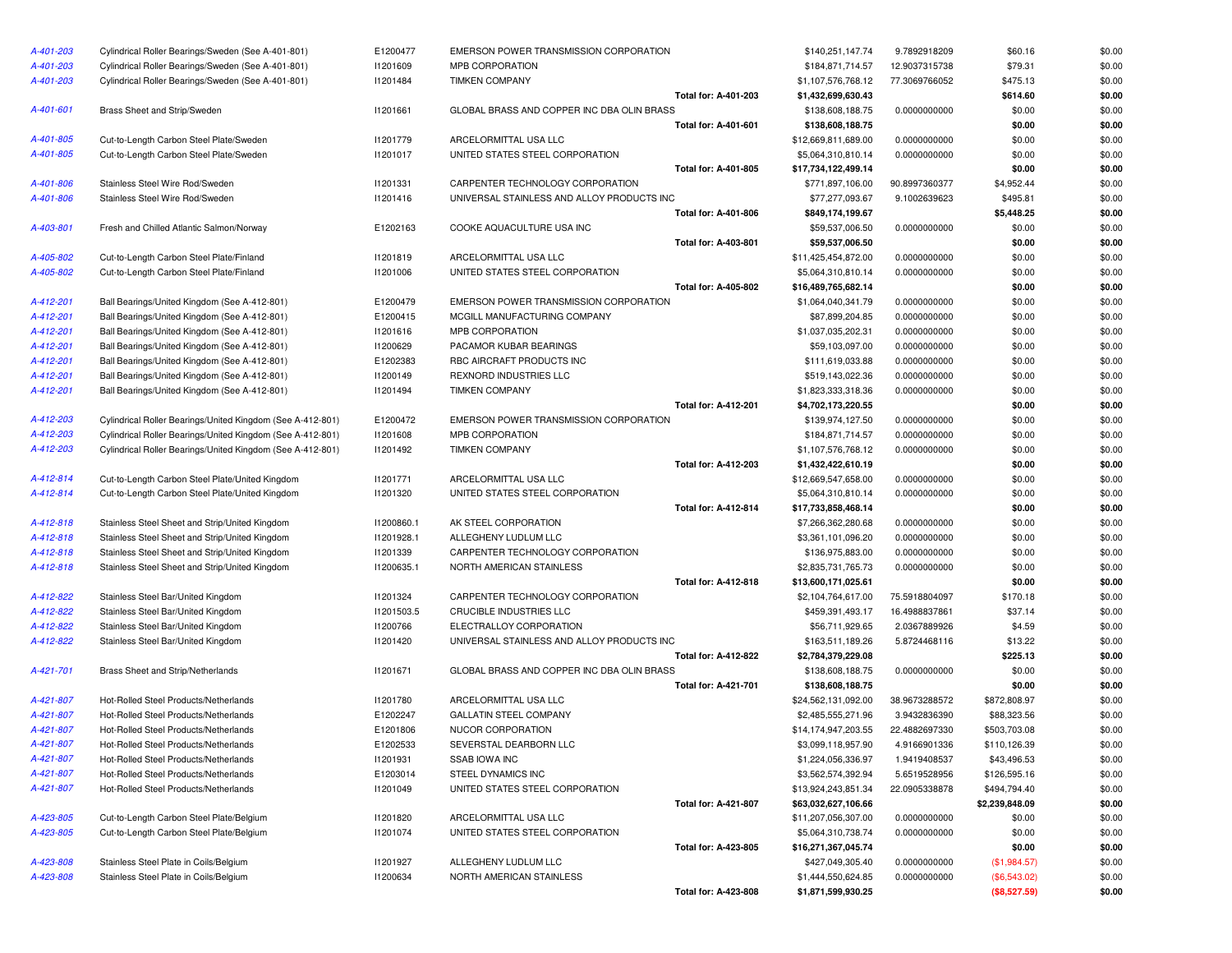| A-427-201              | Ball Bearings/France (See A-427-801)                     | E1200475   | EMERSON POWER TRANSMISSION CORPORATION          |                             | \$1,062,007,759.44                    | 0.0000000000                 | $(\$62,083.57)$ | \$0.00 |
|------------------------|----------------------------------------------------------|------------|-------------------------------------------------|-----------------------------|---------------------------------------|------------------------------|-----------------|--------|
| A-427-201              | Ball Bearings/France (See A-427-801)                     | E1200411   | MCGILL MANUFACTURING COMPANY                    |                             | \$87,666,716.88                       | 0.0000000000                 | (\$5,127.43)    | \$0.00 |
| A-427-201              | Ball Bearings/France (See A-427-801)                     | 11201605   | MPB CORPORATION                                 |                             | \$1,037,035,202.31                    | 0.0000000000                 | (\$62,796.18)   | \$0.00 |
| A-427-201              | Ball Bearings/France (See A-427-801)                     | I1200625   | PACAMOR KUBAR BEARINGS                          |                             | \$58,942,729.00                       | 0.0000000000                 | (\$3,447.40)    | \$0.00 |
| A-427-201              | Ball Bearings/France (See A-427-801)                     | E1202384   | RBC AIRCRAFT PRODUCTS INC                       |                             | \$111,509,409.22                      | 0.0000000000                 | (\$6,483.78)    | \$0.00 |
| A-427-201              | Ball Bearings/France (See A-427-801)                     | 11200150   | REXNORD INDUSTRIES LLC                          |                             | \$518,729,606.02                      | 0.0000000000                 | (\$30,330.73)   | \$0.00 |
| A-427-201              | Ball Bearings/France (See A-427-801)                     | 11201495   | <b>TIMKEN COMPANY</b>                           |                             | \$1,823,333,318.36                    | 0.0000000000                 | (\$110,560.62)  | \$0.00 |
|                        |                                                          |            |                                                 | <b>Total for: A-427-201</b> | \$4,699,224,741.23                    |                              | (\$280,829.71)  | \$0.00 |
| A-427-203              | Cylindrical Roller Bearings/France (See A-427-801)       | E1200483   | EMERSON POWER TRANSMISSION CORPORATION          |                             | \$140,235,279.84                      | 0.0000000000                 | \$0.00          | \$0.00 |
| A-427-203              | Cylindrical Roller Bearings/France (See A-427-801)       | 11201613   | MPB CORPORATION                                 |                             | \$184,871,714.57                      | 0.0000000000                 | \$0.00          | \$0.00 |
| A-427-203              | Cylindrical Roller Bearings/France (See A-427-801)       | 11201493   | <b>TIMKEN COMPANY</b>                           |                             | \$1,107,576,768.12                    | 0.0000000000                 | \$0.00          | \$0.00 |
|                        |                                                          |            |                                                 | <b>Total for: A-427-203</b> | \$1,432,683,762.53                    |                              | \$0.00          | \$0.00 |
| A-427-205              | Spherical Plain Bearings/France (See A-427-801)          | 11200141   | REXNORD INDUSTRIES LLC                          |                             | \$196,823,735.65                      | 0.0000000000                 | \$0.00          | \$0.00 |
| A-427-205              | Spherical Plain Bearings/France (See A-427-801)          | 11201470   | <b>TIMKEN COMPANY</b>                           |                             | \$71,513,186.84                       | 0.0000000000                 | \$0.00          | \$0.00 |
|                        |                                                          |            |                                                 | Total for: A-427-205        | \$268,336,922.49                      |                              | \$0.00          | \$0.00 |
| A-427-602              | Brass Sheet and Strip/France                             | 11201665   | GLOBAL BRASS AND COPPER INC DBA OLIN BRASS      |                             | \$1,827,662,100.75                    | 0.0000000000                 | \$0.00          | \$0.00 |
|                        |                                                          |            |                                                 | Total for: A-427-602        | \$1,827,662,100.75                    |                              | \$0.00          | \$0.00 |
| A-427-804              | Hot-Rolled Lead and Bismuth Carbon Steel Products/France | 11201772   | ARCELORMITTAL USA LLC                           |                             | \$752,284,418.00                      | 0.0000000000                 | \$0.00          | \$0.00 |
|                        |                                                          |            |                                                 | <b>Total for: A-427-804</b> | \$752,284,418.00                      |                              | \$0.00          | \$0.00 |
| A-427-808              | Corrosion-Resistant Carbon Steel Flat Products/France    | 11200864.1 | AK STEEL CORPORATION                            |                             | \$19,583,795,767.26                   | 0.0000000000                 | \$0.00          | \$0.00 |
| A-427-808              | Corrosion-Resistant Carbon Steel Flat Products/France    | 11201781   | ARCELORMITTAL USA LLC                           |                             | \$38,395,686,406.00                   | 0.0000000000                 | \$0.00          | \$0.00 |
| A-427-808              | Corrosion-Resistant Carbon Steel Flat Products/France    | E1202541   | SEVERSTAL DEARBORN LLC                          |                             | \$4,510,691,795.00                    | 0.0000000000                 | \$0.00          | \$0.00 |
| A-427-808              | Corrosion-Resistant Carbon Steel Flat Products/France    | 11201071   | UNITED STATES STEEL CORPORATION                 |                             | \$27,928,635,796.35                   | 0.0000000000                 | \$0.00          | \$0.00 |
|                        |                                                          |            |                                                 | Total for: A-427-808        | \$90,418,809,764.61                   |                              | \$0.00          | \$0.00 |
| A-427-811              | Stainless Steel Wire Rod/France                          | 11201346   | CARPENTER TECHNOLOGY CORPORATION                |                             | \$944,040,336.00                      | 0.0000000000                 | \$0.00          | \$0.00 |
| A-427-811              | Stainless Steel Wire Rod/France                          | 11201418   | UNIVERSAL STAINLESS AND ALLOY PRODUCTS INC      |                             | \$168,741,447.88                      | 0.0000000000                 | \$0.00          | \$0.00 |
|                        |                                                          |            |                                                 | Total for: A-427-811        | \$1,112,781,783.88                    |                              | \$0.00          | \$0.00 |
| A-427-814              | Stainless Steel Sheet and Strip/France                   | 11200860   | AK STEEL CORPORATION                            |                             | \$7,264,439,029.42                    | 0.0000000000                 | \$0.00          | \$0.00 |
| A-427-814              | Stainless Steel Sheet and Strip/France                   | 11201928   | ALLEGHENY LUDLUM LLC                            |                             | \$3,360,226,822.54                    | 0.0000000000                 | \$0.00          | \$0.00 |
| A-427-814              | Stainless Steel Sheet and Strip/France                   | 11201341   | CARPENTER TECHNOLOGY CORPORATION                |                             | \$136,939,611.00                      | 0.0000000000                 | \$0.00          | \$0.00 |
| A-427-814              | Stainless Steel Sheet and Strip/France                   | I1200635   | NORTH AMERICAN STAINLESS                        |                             | \$2,834,987,451.70                    | 0.0000000000                 | \$0.00          | \$0.00 |
|                        |                                                          |            |                                                 | <b>Total for: A-427-814</b> | \$13,596,592,914.66                   |                              | \$0.00          | \$0.00 |
| A-427-816              | Cut-to-Length Carbon Steel Plate/France                  | 11201822   | ARCELORMITTAL USA LLC                           |                             | \$4,358,897,934.00                    | 0.0000000000                 | \$0.00          | \$0.00 |
| A-427-816              | Cut-to-Length Carbon Steel Plate/France                  | 11201930   | <b>SSAB IOWA INC</b>                            |                             | \$1,168,140,915.70                    | 0.0000000000                 | \$0.00          | \$0.00 |
| A-427-816              | Cut-to-Length Carbon Steel Plate/France                  | 11201014   | UNITED STATES STEEL CORPORATION                 |                             | \$1,480,787,075.54                    | 0.0000000000                 | \$0.00          | \$0.00 |
|                        |                                                          |            |                                                 | Total for: A-427-816        | \$7,007,825,925.24                    |                              | \$0.00          | \$0.00 |
| A-427-818              | Low Enriched Uranium/France                              | 11201352   | UNITED STATES ENRICHMENT CORPORATION            |                             | \$2,258,175,879.31                    | 0.0000000000                 | \$0.00          | \$0.00 |
| A-427-818              | Low Enriched Uranium/France                              | 11201366   | USEC INC                                        |                             | \$524,733,205.47                      | 0.0000000000                 | \$0.00          | \$0.00 |
|                        |                                                          |            |                                                 | Total for: A-427-818        | \$2,782,909,084.78                    |                              | \$0.00          | \$0.00 |
| A-427-820              | Stainless Steel Bar/France                               | 11201342   | CARPENTER TECHNOLOGY CORPORATION                |                             | \$2,100,540,417.00                    | 75.5904283943                | \$27,757.60     | \$0.00 |
| A-427-820              | Stainless Steel Bar/France                               | 11201503.1 | CRUCIBLE INDUSTRIES LLC                         |                             | \$458,488,329.08                      | 16.4992441604                | \$6,058.70      | \$0.00 |
| A-427-820              | Stainless Steel Bar/France                               | 11200766.1 | ELECTRALLOY CORPORATION                         |                             | \$56,599,795.01                       | 2.0368104880                 | \$747.94        | \$0.00 |
| A-427-820              | Stainless Steel Bar/France                               | 11201415   | UNIVERSAL STAINLESS AND ALLOY PRODUCTS INC      |                             | \$163,215,899.43                      | 5.8735169573                 | \$2,156.82      | \$0.00 |
|                        |                                                          |            |                                                 | <b>Total for: A-427-820</b> | \$2,778,844,440.52                    |                              | \$36,721.06     | \$0.00 |
| A-428-201              |                                                          |            | EMERSON POWER TRANSMISSION CORPORATION          |                             |                                       |                              |                 | \$0.00 |
|                        | Ball Bearings/Germany (See A-428-801)                    | E1200481   |                                                 |                             | \$1,053,485,498.02<br>\$86,826,254.37 | 0.0000000000<br>0.0000000000 | \$0.00          |        |
| A-428-201              | Ball Bearings/Germany (See A-428-801)                    | E1200412   | MCGILL MANUFACTURING COMPANY<br>MPB CORPORATION |                             |                                       |                              | \$0.00          | \$0.00 |
| A-428-201<br>A-428-201 | Ball Bearings/Germany (See A-428-801)                    | 11201606   |                                                 |                             | \$1,037,035,202.31                    | 0.0000000000                 | \$0.00          | \$0.00 |
|                        | Ball Bearings/Germany (See A-428-801)                    | 11200623   | PACAMOR KUBAR BEARINGS                          |                             | \$58,257,831.00                       | 0.0000000000                 | \$0.00          | \$0.00 |
| A-428-201              | Ball Bearings/Germany (See A-428-801)                    | E1202385   | RBC AIRCRAFT PRODUCTS INC                       |                             | \$110,840,925.03                      | 0.0000000000                 | \$0.00          | \$0.00 |
| A-428-201              | Ball Bearings/Germany (See A-428-801)                    | 11200147   | REXNORD INDUSTRIES LLC                          |                             | \$514,960,575.11                      | 0.0000000000                 | \$0.00          | \$0.00 |
| A-428-201              | Ball Bearings/Germany (See A-428-801)                    | 11201477   | <b>TIMKEN COMPANY</b>                           |                             | \$1,823,333,318.36                    | 0.0000000000                 | \$0.00          | \$0.00 |
|                        |                                                          |            |                                                 | <b>Total for: A-428-201</b> | \$4,684,739,604.20                    |                              | \$0.00          | \$0.00 |
| A-428-203              | Cylindrical Roller Bearings/Germany (See A-428-801)      | E1200476   | EMERSON POWER TRANSMISSION CORPORATION          |                             | \$135,789,739.94                      | 0.0000000000                 | \$0.00          | \$0.00 |
| A-428-203              | Cylindrical Roller Bearings/Germany (See A-428-801)      | 11201612   | MPB CORPORATION                                 |                             | \$184,871,714.57                      | 0.0000000000                 | \$0.00          | \$0.00 |
| A-428-203              | Cylindrical Roller Bearings/Germany (See A-428-801)      | 11201472   | <b>TIMKEN COMPANY</b>                           |                             | \$1,107,576,768.12                    | 0.0000000000                 | \$0.00          | \$0.00 |
|                        |                                                          |            |                                                 | Total for: A-428-203        | \$1,428,238,222.63                    |                              | \$0.00          | \$0.00 |
| A-428-205              | Spherical Plain Bearings/Germany (See A-428-801)         | 11201487   | <b>TIMKEN COMPANY</b>                           |                             | \$49,979,603.84                       | 0.0000000000                 | \$0.00          | \$0.00 |
|                        |                                                          |            |                                                 | Total for: A-428-205        | \$49,979,603.84                       |                              | \$0.00          | \$0.00 |

| IN POWER TRANSMISSION CORPORATION    |                             | \$1,062,007,759.44  | 0.0000000000  | (\$62,083.57)   | \$0.00 |
|--------------------------------------|-----------------------------|---------------------|---------------|-----------------|--------|
| MANUFACTURING COMPANY                |                             | \$87,666,716.88     | 0.0000000000  | (\$5,127.43)    | \$0.00 |
| RPORATION                            |                             | \$1,037,035,202.31  | 0.0000000000  | (\$62,796.18)   | \$0.00 |
| R KUBAR BEARINGS                     |                             | \$58,942,729.00     | 0.0000000000  | (\$3,447.40)    | \$0.00 |
| CRAFT PRODUCTS INC                   |                             | \$111,509,409.22    | 0.0000000000  | (\$6,483.78)    | \$0.00 |
| <b>ID INDUSTRIES LLC</b>             |                             | \$518,729,606.02    | 0.0000000000  | (\$30,330.73)   | \$0.00 |
| COMPANY                              |                             | \$1,823,333,318.36  | 0.0000000000  | (\$110,560.62)  | \$0.00 |
|                                      | Total for: A-427-201        | \$4,699,224,741.23  |               | (\$280, 829.71) | \$0.00 |
| IN POWER TRANSMISSION CORPORATION    |                             | \$140,235,279.84    | 0.0000000000  | \$0.00          | \$0.00 |
| RPORATION                            |                             | \$184,871,714.57    | 0.0000000000  | \$0.00          | \$0.00 |
| COMPANY                              |                             | \$1,107,576,768.12  | 0.0000000000  | \$0.00          | \$0.00 |
|                                      | Total for: A-427-203        | \$1,432,683,762.53  |               | \$0.00          | \$0.00 |
| <b>ID INDUSTRIES LLC</b>             |                             | \$196,823,735.65    | 0.0000000000  | \$0.00          | \$0.00 |
| COMPANY                              |                             | \$71,513,186.84     | 0.0000000000  | \$0.00          | \$0.00 |
|                                      | Total for: A-427-205        | \$268,336,922.49    |               | \$0.00          | \$0.00 |
| BRASS AND COPPER INC DBA OLIN BRASS  |                             | \$1,827,662,100.75  | 0.0000000000  | \$0.00          | \$0.00 |
|                                      | Total for: A-427-602        | \$1,827,662,100.75  |               | \$0.00          | \$0.00 |
| RMITTAL USA LLC                      |                             | \$752,284,418.00    | 0.0000000000  | \$0.00          | \$0.00 |
|                                      | Total for: A-427-804        | \$752,284,418.00    |               | \$0.00          | \$0.00 |
| L CORPORATION                        |                             | \$19,583,795,767.26 | 0.0000000000  | \$0.00          | \$0.00 |
| RMITTAL USA LLC                      |                             | \$38,395,686,406.00 | 0.0000000000  | \$0.00          | \$0.00 |
| TAL DEARBORN LLC                     |                             | \$4,510,691,795.00  | 0.0000000000  | \$0.00          | \$0.00 |
| STATES STEEL CORPORATION             |                             | \$27,928,635,796.35 | 0.0000000000  | \$0.00          | \$0.00 |
|                                      | Total for: A-427-808        | \$90,418,809,764.61 |               | \$0.00          | \$0.00 |
| TER TECHNOLOGY CORPORATION           |                             | \$944,040,336.00    | 0.0000000000  | \$0.00          | \$0.00 |
| SAL STAINLESS AND ALLOY PRODUCTS INC |                             | \$168,741,447.88    | 0.0000000000  | \$0.00          | \$0.00 |
|                                      | Total for: A-427-811        | \$1,112,781,783.88  |               | \$0.00          | \$0.00 |
| L CORPORATION                        |                             | \$7,264,439,029.42  | 0.0000000000  | \$0.00          | \$0.00 |
| ENY LUDLUM LLC                       |                             | \$3,360,226,822.54  | 0.0000000000  | \$0.00          | \$0.00 |
| TER TECHNOLOGY CORPORATION           |                             | \$136,939,611.00    | 0.0000000000  | \$0.00          | \$0.00 |
| AMERICAN STAINLESS                   |                             | \$2,834,987,451.70  | 0.0000000000  | \$0.00          | \$0.00 |
|                                      | Total for: A-427-814        | \$13,596,592,914.66 |               | \$0.00          | \$0.00 |
| RMITTAL USA LLC                      |                             | \$4,358,897,934.00  | 0.0000000000  | \$0.00          | \$0.00 |
| WA INC                               |                             | \$1,168,140,915.70  | 0.0000000000  | \$0.00          | \$0.00 |
| STATES STEEL CORPORATION             |                             | \$1,480,787,075.54  | 0.0000000000  | \$0.00          | \$0.00 |
|                                      | Total for: A-427-816        | \$7,007,825,925.24  |               | \$0.00          | \$0.00 |
| STATES ENRICHMENT CORPORATION        |                             | \$2,258,175,879.31  | 0.0000000000  | \$0.00          | \$0.00 |
| С                                    |                             | \$524,733,205.47    | 0.0000000000  | \$0.00          | \$0.00 |
|                                      | Total for: A-427-818        | \$2,782,909,084.78  |               | \$0.00          | \$0.00 |
| TER TECHNOLOGY CORPORATION           |                             | \$2,100,540,417.00  | 75.5904283943 | \$27,757.60     | \$0.00 |
| E INDUSTRIES LLC                     |                             | \$458,488,329.08    | 16.4992441604 | \$6,058.70      | \$0.00 |
| <b>ALLOY CORPORATION</b>             |                             | \$56,599,795.01     | 2.0368104880  | \$747.94        | \$0.00 |
| SAL STAINLESS AND ALLOY PRODUCTS INC |                             | \$163,215,899.43    | 5.8735169573  | \$2,156.82      | \$0.00 |
|                                      | Total for: A-427-820        | \$2,778,844,440.52  |               | \$36,721.06     | \$0.00 |
| IN POWER TRANSMISSION CORPORATION    |                             | \$1,053,485,498.02  | 0.0000000000  | \$0.00          | \$0.00 |
| MANUFACTURING COMPANY                |                             | \$86,826,254.37     | 0.0000000000  | \$0.00          | \$0.00 |
| RPORATION                            |                             | \$1,037,035,202.31  | 0.0000000000  | \$0.00          | \$0.00 |
| R KUBAR BEARINGS                     |                             | \$58,257,831.00     | 0.0000000000  | \$0.00          | \$0.00 |
| CRAFT PRODUCTS INC                   |                             | \$110,840,925.03    | 0.0000000000  | \$0.00          | \$0.00 |
| <b>ID INDUSTRIES LLC</b>             |                             | \$514,960,575.11    | 0.0000000000  | \$0.00          | \$0.00 |
| COMPANY                              |                             | \$1,823,333,318.36  | 0.0000000000  | \$0.00          | \$0.00 |
|                                      | Total for: A-428-201        | \$4,684,739,604.20  |               | \$0.00          | \$0.00 |
| IN POWER TRANSMISSION CORPORATION    |                             | \$135,789,739.94    | 0.0000000000  | \$0.00          | \$0.00 |
| RPORATION                            |                             | \$184,871,714.57    | 0.0000000000  | \$0.00          | \$0.00 |
| COMPANY                              |                             | \$1,107,576,768.12  | 0.0000000000  | \$0.00          | \$0.00 |
|                                      | <b>Total for: A-428-203</b> | \$1,428,238,222.63  |               | \$0.00          | \$0.00 |
| COMPANY                              |                             | \$49,979,603.84     | 0.0000000000  | \$0.00          | \$0.00 |
|                                      | Total for: A-428-205        | \$49,979,603.84     |               | \$0.00          | \$0.00 |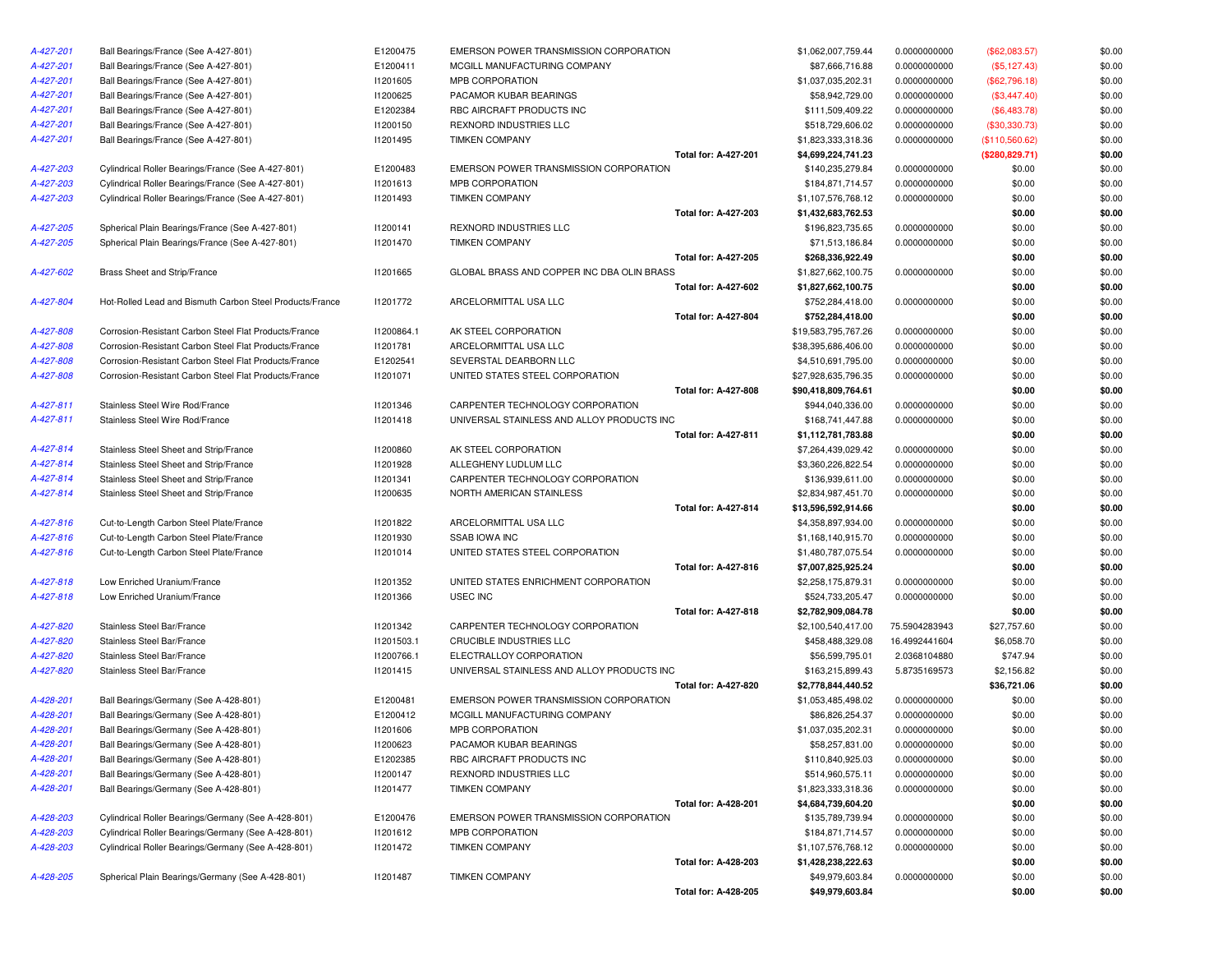| A-428-602 | Brass Sheet and Strip/Germany                          | 11201667   | GLOBAL BRASS AND COPPER INC DBA OLIN BRASS |                             | \$1,827,662,100.75   | 100.0000000000 | \$5,062.61 | \$0.00 |
|-----------|--------------------------------------------------------|------------|--------------------------------------------|-----------------------------|----------------------|----------------|------------|--------|
|           |                                                        |            |                                            | Total for: A-428-602        | \$1,827,662,100.75   |                | \$5,062.61 | \$0.00 |
| A-428-814 | Cold-Rolled Carbon Steel Flat Products/Germany         | I1200859   | AK STEEL CORPORATION                       |                             | \$2,349,214,045.30   | 0.0000000000   | \$0.00     | \$0.00 |
| A-428-814 | Cold-Rolled Carbon Steel Flat Products/Germany         | 11201773   | ARCELORMITTAL USA LLC                      |                             | \$8,445,350,487.00   | 0.0000000000   | \$0.00     | \$0.00 |
| A-428-814 | Cold-Rolled Carbon Steel Flat Products/Germany         | E1202553   | SEVERSTAL DEARBORN LLC                     |                             | \$2,338,699,273.00   | 0.0000000000   | \$0.00     | \$0.00 |
| A-428-814 | Cold-Rolled Carbon Steel Flat Products/Germany         | 11201092   | UNITED STATES STEEL CORPORATION            |                             | \$13,368,839,437.85  | 0.0000000000   | \$0.00     | \$0.00 |
|           |                                                        |            |                                            | Total for: A-428-814        | \$26,502,103,243.15  |                | \$0.00     | \$0.00 |
| A-428-815 | Corrosion-Resistant Carbon Steel Flat Products/Germany | 11200862   | AK STEEL CORPORATION                       |                             | \$23,285,094,189.13  | 22.4552853273  | \$1,327.11 | \$0.00 |
| A-428-815 | Corrosion-Resistant Carbon Steel Flat Products/Germany | 11201782   | ARCELORMITTAL USA LLC                      |                             | \$41,422,244,974.00  | 39.9460840585  | \$2,360.81 | \$0.00 |
| A-428-815 | Corrosion-Resistant Carbon Steel Flat Products/Germany | E1202524   | SEVERSTAL DEARBORN LLC                     |                             | \$5,712,726,306.00   | 5.5091423791   | \$325.59   | \$0.00 |
| A-428-815 | Corrosion-Resistant Carbon Steel Flat Products/Germany | 11201029   | UNITED STATES STEEL CORPORATION            |                             | \$33,275,317,821.35  | 32.0894882351  | \$1,896.49 | \$0.00 |
|           |                                                        |            |                                            | Total for: A-428-815        | \$103,695,383,290.48 |                | \$5,910.00 | \$0.00 |
| A-428-816 | Cut-to-Length Carbon Steel Plate/Germany               | 11201823   | ARCELORMITTAL USA LLC                      |                             | \$11,208,082,604.00  | 68.8778984059  | \$1,145.08 | \$0.00 |
| A-428-816 | Cut-to-Length Carbon Steel Plate/Germany               | 11201021   | UNITED STATES STEEL CORPORATION            |                             | \$5,064,310,810.14   | 31.1221015941  | \$517.40   | \$0.00 |
|           |                                                        |            |                                            | Total for: A-428-816        | \$16,272,393,414.14  |                | \$1,662.48 | \$0.00 |
| A-428-820 | Seamless Pipe/Germany                                  | 11201658   | IPSCO KOPPEL TUBULARS LLC                  |                             | \$198,545,195.50     | 24.9992763202  | \$91.46    | \$0.00 |
| A-428-820 | Seamless Pipe/Germany                                  | 11201040   | UNITED STATES STEEL CORPORATION            |                             | \$595,658,576.47     | 75.0007236798  | \$274.41   | \$0.00 |
|           |                                                        |            |                                            | Total for: A-428-820        | \$794,203,771.97     |                | \$365.87   | \$0.00 |
| A-428-825 | Stainless Steel Sheet and Strip/Germany                | I1200865.5 | AK STEEL CORPORATION                       |                             | \$13,472,217,489.06  | 48.3839947324  | \$44.07    | \$0.00 |
| A-428-825 | Stainless Steel Sheet and Strip/Germany                | 11201940   | ALLEGHENY LUDLUM LLC                       |                             | \$6,490,229,830.49   | 23.3089501550  | \$21.23    | \$0.00 |
| A-428-825 | Stainless Steel Sheet and Strip/Germany                | 11201350   | CARPENTER TECHNOLOGY CORPORATION           |                             | \$203,759,361.00     | 0.7317794459   | \$0.67     | \$0.00 |
| A-428-825 | Stainless Steel Sheet and Strip/Germany                | 11200633   | NORTH AMERICAN STAINLESS                   |                             | \$7,678,161,200.98   | 27.5752756667  | \$25.12    | \$0.00 |
|           |                                                        |            |                                            | Total for: A-428-825        | \$27,844,367,881.53  |                | \$91.09    | \$0.00 |
| A-428-830 | Stainless Steel Bar/Germany                            | 11201326   | CARPENTER TECHNOLOGY CORPORATION           |                             | \$2,101,722,158.00   | 75.5959023859  | \$565.43   | \$0.00 |
| A-428-830 | Stainless Steel Bar/Germany                            | 11201503   | CRUCIBLE INDUSTRIES LLC                    |                             | \$458,603,318.96     | 16.4952972504  | \$123.38   | \$0.00 |
| A-428-830 | Stainless Steel Bar/Germany                            | 11200766.2 | ELECTRALLOY CORPORATION                    |                             | \$56,609,614.40      | 2.0361658500   | \$15.23    | \$0.00 |
| A-428-830 | Stainless Steel Bar/Germany                            | 11201422   | UNIVERSAL STAINLESS AND ALLOY PRODUCTS INC |                             | \$163,271,363.84     | 5.8726345137   | \$43.92    | \$0.00 |
|           |                                                        |            |                                            | Total for: A-428-830        | \$2,780,206,455.20   |                | \$747.96   | \$0.00 |
| A-437-601 | Tapered Roller Bearings/Hungary                        | 11201473   | <b>TIMKEN COMPANY</b>                      |                             | \$7,471,894,710.01   | 0.0000000000   | \$0.00     | \$0.00 |
|           |                                                        |            |                                            | <b>Total for: A-437-601</b> | \$7,471,894,710.01   |                | \$0.00     | \$0.00 |
| A-449-804 | Steel Concrete Reinforcing Bar/Latvia                  | 11201774   | ARCELORMITTAL USA LLC                      |                             | \$439,835,443.00     | 0.0000000000   | \$0.00     | \$0.00 |
| A-449-804 | Steel Concrete Reinforcing Bar/Latvia                  | 11201302   | <b>GERDAU USA INC</b>                      |                             | \$6,469,125,612.00   | 0.0000000000   | \$0.00     | \$0.00 |
| A-449-804 | Steel Concrete Reinforcing Bar/Latvia                  | E1201815   | NUCOR CORPORATION                          |                             | \$5,133,755,065.51   | 0.0000000000   | \$0.00     | \$0.00 |
| A-449-804 | Steel Concrete Reinforcing Bar/Latvia                  | E1201958   | NUCOR STEEL AUBURN INC                     |                             | \$488,581,086.02     | 0.0000000000   | \$0.00     | \$0.00 |
| A-449-804 | Steel Concrete Reinforcing Bar/Latvia                  | E1201749   | NUCOR STEEL MARION INC                     |                             | \$687,474,190.65     | 0.0000000000   | \$0.00     | \$0.00 |
|           |                                                        |            |                                            | Total for: A-449-804        | \$13,218,771,397.18  |                | \$0.00     | \$0.00 |
| A-455-802 | Cut-to-Length Carbon Steel Plate/Poland                | 11201783   | ARCELORMITTAL USA LLC                      |                             | \$11,208,561,087.00  | 0.0000000000   | \$0.00     | \$0.00 |
| A-455-802 | Cut-to-Length Carbon Steel Plate/Poland                | 11201019   | UNITED STATES STEEL CORPORATION            |                             | \$5,064,310,810.14   | 0.0000000000   | \$0.00     | \$0.00 |
|           |                                                        |            |                                            | Total for: A-455-802        | \$16,272,871,897.14  |                | \$0.00     | \$0.00 |
| A-455-803 | Steel Concrete Reinforcing Bar/Poland                  | 11201775   | ARCELORMITTAL USA LLC                      |                             | \$440,136,477.00     | 0.0000000000   | \$0.00     | \$0.00 |
| A-455-803 | Steel Concrete Reinforcing Bar/Poland                  | 11201294   | <b>GERDAU USA INC</b>                      |                             | \$6,471,149,821.00   | 0.0000000000   | \$0.00     | \$0.00 |
| A-455-803 | Steel Concrete Reinforcing Bar/Poland                  | E1201817   | NUCOR CORPORATION                          |                             | \$5,135,104,563.00   | 0.0000000000   | \$0.00     | \$0.00 |
| A-455-803 | Steel Concrete Reinforcing Bar/Poland                  | E1201957   | NUCOR STEEL AUBURN INC                     |                             | \$488,732,382.00     | 0.0000000000   | \$0.00     | \$0.00 |
| A-455-803 | Steel Concrete Reinforcing Bar/Poland                  | E1201743   | NUCOR STEEL MARION INC                     |                             | \$687,705,492.62     | 0.0000000000   | \$0.00     | \$0.00 |
|           |                                                        |            |                                            | Total for: A-455-803        | \$13,222,828,735.62  |                | \$0.00     | \$0.00 |
| A-469-803 | Cut-to-Length Carbon Steel Plate/Spain                 | 11201784   | ARCELORMITTAL USA LLC                      |                             | \$11,425,454,461.00  | 0.0000000000   | \$0.00     | \$0.00 |
| A-469-803 | Cut-to-Length Carbon Steel Plate/Spain                 | 11201018   | UNITED STATES STEEL CORPORATION            |                             | \$5,064,310,810.14   | 0.0000000000   | \$0.00     | \$0.00 |
|           |                                                        |            |                                            | Total for: A-469-803        | \$16,489,765,271.14  |                | \$0.00     | \$0.00 |
| A-469-805 | Stainless Steel Bar/Spain                              | 11201336   | CARPENTER TECHNOLOGY CORPORATION           |                             | \$5,780,713,661.00   | 66.6131126886  | \$792.24   | \$0.00 |
| A-469-805 | Stainless Steel Bar/Spain                              | 11201502.1 | CRUCIBLE INDUSTRIES LLC                    |                             | \$1,109,809,891.40   | 12.7887135904  | \$152.10   | \$0.00 |
| A-469-805 | Stainless Steel Bar/Spain                              | 11200767.1 | ELECTRALLOY CORPORATION                    |                             | \$96,061,382.19      | 1.1069476975   | \$13.17    | \$0.00 |
| A-469-805 | Stainless Steel Bar/Spain                              | 11201427   | UNIVERSAL STAINLESS AND ALLOY PRODUCTS INC |                             | \$466,940,478.50     | 5.3807125793   | \$63.99    | \$0.00 |
| A-469-805 | Stainless Steel Bar/Spain                              | 11201413   | VALBRUNA SLATER STAINLESS INC              |                             | \$1,224,516,233.19   | 14.1105134442  | \$167.82   | \$0.00 |
|           |                                                        |            |                                            | Total for: A-469-805        | \$8,678,041,646.28   |                | \$1,189.32 | \$0.00 |
| A-469-807 | Stainless Steel Wire Rod/Spain                         | 11201330   | CARPENTER TECHNOLOGY CORPORATION           |                             | \$830,223,265.00     | 0.0000000000   | \$0.00     | \$0.00 |
| A-469-807 | Stainless Steel Wire Rod/Spain                         | 11201432   | UNIVERSAL STAINLESS AND ALLOY PRODUCTS INC |                             | \$81,033,367.67      | 0.0000000000   | \$0.00     | \$0.00 |
|           |                                                        |            |                                            | Total for: A-469-807        | \$911,256,632.67     |                | \$0.00     | \$0.00 |
| A-469-814 | Chlorinated Isocyanurates/Spain                        | E1202951   | <b>BIOLAB INC</b>                          |                             | \$142,595,917.59     | 0.0000000000   | \$0.00     | \$0.00 |
|           |                                                        |            |                                            |                             |                      |                |            |        |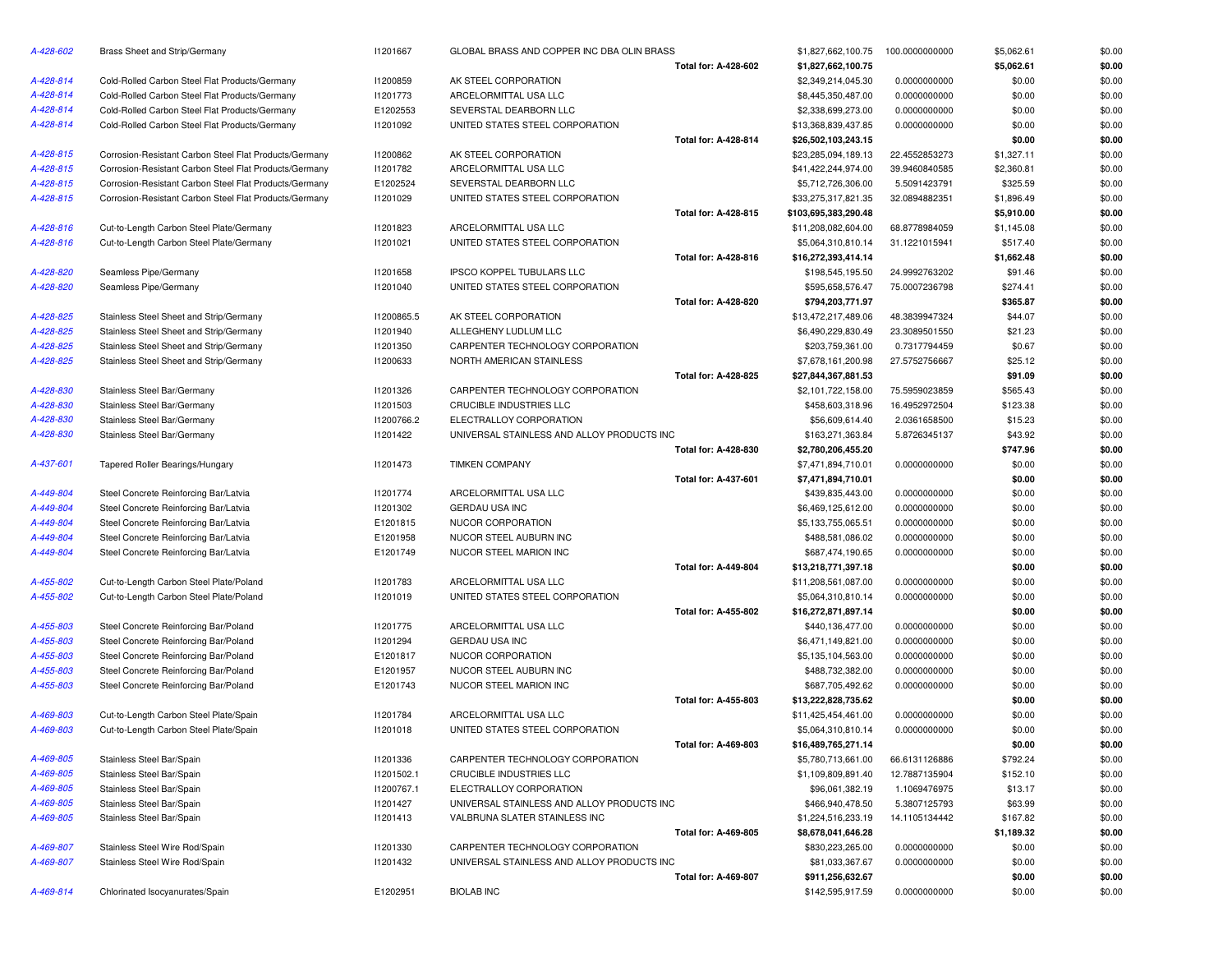| A-469-814 | Chlorinated Isocyanurates/Spain                   | E1200980   | CLEARON CORPORATION                        |                             | \$205,086,809.76    | 0.0000000000   | \$0.00       | \$0.00 |
|-----------|---------------------------------------------------|------------|--------------------------------------------|-----------------------------|---------------------|----------------|--------------|--------|
| A-469-814 | Chlorinated Isocyanurates/Spain                   | E1200846   | OCCIDENTAL CHEMICAL CORPORATION            |                             | \$327,792,285.97    | 0.0000000000   | \$0.00       | \$0.00 |
|           |                                                   |            |                                            | Total for: A-469-814        | \$675,475,013.32    |                | \$0.00       | \$0.00 |
| A-475-059 | Pressure-Sensitive Plastic Tape/Italy             | 11200250   | <b>3M COMPANY</b>                          |                             | \$960,265,202.26    | 100.0000000000 | \$10,821.01  | \$0.00 |
|           |                                                   |            |                                            | <b>Total for: A-475-059</b> | \$960,265,202.26    |                | \$10,821.01  | \$0.00 |
| A-475-201 | Ball Bearings/Italy (See A-475-801)               | E1200480   | EMERSON POWER TRANSMISSION CORPORATION     |                             | \$1,064,742,977.62  | 0.0000000000   | \$0.00       | \$0.00 |
| A-475-201 | Ball Bearings/Italy (See A-475-801)               | E1200413   | MCGILL MANUFACTURING COMPANY               |                             | \$87,944,393.63     | 0.0000000000   | \$0.00       | \$0.00 |
| A-475-201 | Ball Bearings/Italy (See A-475-801)               | 11201607   | MPB CORPORATION                            |                             | \$1,037,035,202.31  | 0.0000000000   | \$0.00       | \$0.00 |
| A-475-201 | Ball Bearings/Italy (See A-475-801)               | I1200627   | PACAMOR KUBAR BEARINGS                     |                             | \$59,141,222.00     | 0.0000000000   | \$0.00       | \$0.00 |
| A-475-201 | Ball Bearings/Italy (See A-475-801)               | E1202386   | RBC AIRCRAFT PRODUCTS INC                  |                             | \$111,675,997.49    | 0.0000000000   | \$0.00       | \$0.00 |
| A-475-201 | Ball Bearings/Italy (See A-475-801)               | 11200137   | REXNORD INDUSTRIES LLC                     |                             | \$519,732,179.23    | 0.0000000000   | \$0.00       | \$0.00 |
| A-475-201 | Ball Bearings/Italy (See A-475-801)               | 11201474   | <b>TIMKEN COMPANY</b>                      |                             | \$1,823,333,318.36  | 0.0000000000   | \$0.00       | \$0.00 |
|           |                                                   |            |                                            | <b>Total for: A-475-201</b> | \$4,703,605,290.64  |                | \$0.00       | \$0.00 |
| A-475-203 | Cylindrical Roller Bearings/Italy (See A-475-801) | E1200473   | EMERSON POWER TRANSMISSION CORPORATION     |                             | \$140,170,213.01    | 0.0000000000   | \$0.00       | \$0.00 |
| A-475-203 | Cylindrical Roller Bearings/Italy (See A-475-801) | 11201611   | MPB CORPORATION                            |                             | \$184,871,714.57    | 0.0000000000   | \$0.00       | \$0.00 |
| A-475-203 | Cylindrical Roller Bearings/Italy (See A-475-801) | 11201481   | <b>TIMKEN COMPANY</b>                      |                             | \$1,107,576,768.12  | 0.0000000000   | \$0.00       | \$0.00 |
|           |                                                   |            |                                            | <b>Total for: A-475-203</b> | \$1,432,618,695.70  |                | \$0.00       | \$0.00 |
| A-475-601 | Brass Sheet and Strip/Italy                       | 11201668   | GLOBAL BRASS AND COPPER INC DBA OLIN BRASS |                             | \$1,827,662,100.75  | 0.0000000000   | \$0.00       | \$0.00 |
|           |                                                   |            |                                            | <b>Total for: A-475-601</b> | \$1,827,662,100.75  |                | \$0.00       | \$0.00 |
| A-475-703 | Granular Polytetrafluoroethylene/Italy            | 11201645   | E I DU PONT DE NEMOURS AND CO              |                             | \$268,967,798.57    | 100.0000000000 | \$337,202.34 | \$0.00 |
|           |                                                   |            |                                            | <b>Total for: A-475-703</b> | \$268,967,798.57    |                | \$337,202.34 | \$0.00 |
| A-475-811 | Grain-Oriented Silicon Electrical Steel/Italy     | I1200866.1 | AK STEEL CORPORATION                       |                             | \$4,272,831,079.21  | 0.0000000000   | \$0.00       | \$0.00 |
| A-475-811 | Grain-Oriented Silicon Electrical Steel/Italy     | 11201939   | ALLEGHENY LUDLUM LLC                       |                             | \$1,707,861,499.31  | 0.0000000000   | \$0.00       | \$0.00 |
|           |                                                   |            |                                            | Total for: A-475-811        | \$5,980,692,578.52  |                | \$0.00       | \$0.00 |
| A-475-814 | Seamless Pipe/Italy                               | 11201055   | UNITED STATES STEEL CORPORATION            |                             | \$246,838,474.47    | 100.0000000000 | \$2.67       | \$0.00 |
|           |                                                   |            |                                            | <b>Total for: A-475-814</b> | \$246,838,474.47    |                | \$2.67       | \$0.00 |
| A-475-816 | Oil Country Tubular Goods/Italy                   | 11201690.1 | <b>IPSCO TUBULARS INC</b>                  |                             | \$3,155,097,856.40  | 27.0540710433  | \$391.23     | \$0.00 |
| A-475-816 | Oil Country Tubular Goods/Italy                   | 11201096   | UNITED STATES STEEL CORPORATION            |                             | \$7,319,106,374.89  | 62.7592654339  | \$907.57     | \$0.00 |
| A-475-816 | Oil Country Tubular Goods/Italy                   | E1202115   | V AND M STAR LP                            |                             | \$1,187,988,313.97  | 10.1866635228  | \$147.31     | \$0.00 |
|           |                                                   |            |                                            | <b>Total for: A-475-816</b> | \$11,662,192,545.26 |                | \$1,446.11   | \$0.00 |
| A-475-818 | Pasta/Italy                                       | 11200863   | A ZEREGAS SONS INC                         |                             | \$883,219,368.00    | 11.6692080342  | \$65,860.75  | \$0.00 |
| A-475-818 | Pasta/Italy                                       | 11200538   | AMERICAN ITALIAN PASTA COMPANY             |                             | \$2,528,457,467.00  | 33.4063056778  | \$188,544.43 | \$0.00 |
| A-475-818 | Pasta/Italy                                       | 11201870   | DAKOTA GROWERS PASTA CO INC                |                             | \$1,068,141,796.00  | 14.1124269679  | \$79,650.22  | \$0.00 |
| A-475-818 | Pasta/Italy                                       | 11201468   | NEW WORLD PASTA COMPANY                    |                             | \$2,615,641,269.01  | 34.5581892978  | \$195,045.64 | \$0.00 |
| A-475-818 | Pasta/Italy                                       | 11200636   | PHILADELPHIA MACARONI COMPANY              |                             | \$473,343,102.00    | 6.2538700224   | \$35,296.70  | \$0.00 |
|           |                                                   |            |                                            | Total for: A-475-818        | \$7,568,803,002.01  |                | \$564,397.74 | \$0.00 |
| A-475-820 | Stainless Steel Wire Rod/Italy                    | 11201332   | CARPENTER TECHNOLOGY CORPORATION           |                             | \$830,612,128.00    | 91.1068420185  | \$12,156.70  | \$0.00 |
| A-475-820 | Stainless Steel Wire Rod/Italy                    | 11201433   | UNIVERSAL STAINLESS AND ALLOY PRODUCTS INC |                             | \$81,078,047.62     | 8.8931579815   | \$1,186.64   | \$0.00 |
|           |                                                   |            |                                            | <b>Total for: A-475-820</b> | \$911,690,175.62    |                | \$13,343.34  | \$0.00 |
| A-475-822 | Stainless Steel Plate in Coils/Italy              | 11201927.2 | ALLEGHENY LUDLUM LLC                       |                             | \$428,193,747.61    | 0.0000000000   | \$0.00       | \$0.00 |
| A-475-822 | Stainless Steel Plate in Coils/Italy              | 11200634.2 | NORTH AMERICAN STAINLESS                   |                             | \$1,448,217,832.67  | 0.0000000000   | \$0.00       | \$0.00 |
|           |                                                   |            |                                            | Total for: A-475-822        | \$1,876,411,580.28  |                | \$0.00       | \$0.00 |
| A-475-824 | Stainless Steel Sheet and Strip/Italy             | 11200865.1 | AK STEEL CORPORATION                       |                             | \$13,474,531,075.00 | 0.0000000000   | \$0.00       | \$0.00 |
| A-475-824 | Stainless Steel Sheet and Strip/Italy             | 11201940.1 | ALLEGHENY LUDLUM LLC                       |                             | \$6,491,326,916.47  | 0.0000000000   | \$0.00       | \$0.00 |
| A-475-824 | Stainless Steel Sheet and Strip/Italy             | 11201334   | CARPENTER TECHNOLOGY CORPORATION           |                             | \$203,789,704.00    | 0.0000000000   | \$0.00       | \$0.00 |
| A-475-824 | Stainless Steel Sheet and Strip/Italy             | 11200633.1 | NORTH AMERICAN STAINLESS                   |                             | \$7,679,226,084.41  | 0.0000000000   | \$0.00       | \$0.00 |
|           |                                                   |            |                                            | <b>Total for: A-475-824</b> | \$27,848,873,779.88 |                | \$0.00       | \$0.00 |
| A-475-826 | Cut-to-Length Carbon Steel Plate/Italy            | 11201785   | ARCELORMITTAL USA LLC                      |                             | \$8,328,981,641.00  | 0.0000000000   | \$0.00       | \$0.00 |
| A-475-826 | Cut-to-Length Carbon Steel Plate/Italy            | 11201929.1 | <b>SSAB IOWA INC</b>                       |                             | \$3,317,194,244.97  | 0.0000000000   | \$0.00       | \$0.00 |
| A-475-826 | Cut-to-Length Carbon Steel Plate/Italy            | 11201015   | UNITED STATES STEEL CORPORATION            |                             | \$1,578,143,167.54  | 0.0000000000   | \$0.00       | \$0.00 |
|           |                                                   |            |                                            | <b>Total for: A-475-826</b> | \$13,224,319,053.51 |                | \$0.00       | \$0.00 |
| A-475-828 | Stainless Steel Butt-Weld Pipe Fittings/Italy     | 11200657.1 | FLOWLINE DIVISION EZEFLOW USA INC.         |                             | \$16,979,699.00     | 0.0000000000   | \$0.00       | \$0.00 |
| A-475-828 | Stainless Steel Butt-Weld Pipe Fittings/Italy     | 11200996   | <b>GERLIN INC</b>                          |                             | \$16,067,430.00     | 0.0000000000   | \$0.00       | \$0.00 |
| A-475-828 | Stainless Steel Butt-Weld Pipe Fittings/Italy     | 11200998   | SHAW ALLOY PIPING PRODUCTS                 |                             | \$38,778,915.00     | 0.0000000000   | \$0.00       | \$0.00 |
| A-475-828 | Stainless Steel Butt-Weld Pipe Fittings/Italy     | 11200899   | TAYLOR FORGE STAINLESS INC                 |                             | \$34,755,970.00     | 0.0000000000   | \$0.00       | \$0.00 |
|           |                                                   |            |                                            | <b>Total for: A-475-828</b> | \$106,582,014.00    |                | \$0.00       | \$0.00 |
| A-475-829 | Stainless Steel Bar/Italy                         | 11201340   | CARPENTER TECHNOLOGY CORPORATION           |                             | \$2,099,022,667.00  | 0.0000000000   | (\$654.03)   | \$0.00 |
| A-475-829 | Stainless Steel Bar/Italy                         | 11201503.3 | CRUCIBLE INDUSTRIES LLC                    |                             | \$458,231,644.39    | 0.0000000000   | (\$131.04)   | \$0.00 |

| CORPORATION                        |                             | \$205,086,809.76    | 0.0000000000   | \$0.00       | \$0.00 |
|------------------------------------|-----------------------------|---------------------|----------------|--------------|--------|
| AL CHEMICAL CORPORATION            |                             | \$327,792,285.97    | 0.0000000000   | \$0.00       | \$0.00 |
|                                    | Total for: A-469-814        | \$675,475,013.32    |                | \$0.00       | \$0.00 |
| ١NY                                |                             | \$960,265,202.26    | 100.0000000000 | \$10,821.01  | \$0.00 |
|                                    | Total for: A-475-059        | \$960,265,202.26    |                | \$10,821.01  | \$0.00 |
| POWER TRANSMISSION CORPORATION     |                             | \$1,064,742,977.62  | 0.0000000000   | \$0.00       | \$0.00 |
| ANUFACTURING COMPANY               |                             | \$87,944,393.63     | 0.0000000000   | \$0.00       | \$0.00 |
| <b>PORATION</b>                    |                             | \$1,037,035,202.31  | 0.0000000000   | \$0.00       | \$0.00 |
| KUBAR BEARINGS                     |                             | \$59,141,222.00     | 0.0000000000   | \$0.00       | \$0.00 |
| RAFT PRODUCTS INC                  |                             | \$111,675,997.49    | 0.0000000000   | \$0.00       | \$0.00 |
| <b>INDUSTRIES LLC</b>              |                             | \$519,732,179.23    | 0.0000000000   | \$0.00       | \$0.00 |
| <b>DMPANY</b>                      |                             | \$1,823,333,318.36  | 0.0000000000   | \$0.00       | \$0.00 |
|                                    | <b>Total for: A-475-201</b> | \$4,703,605,290.64  |                | \$0.00       | \$0.00 |
| POWER TRANSMISSION CORPORATION     |                             | \$140,170,213.01    | 0.0000000000   | \$0.00       | \$0.00 |
| <b>PORATION</b>                    |                             | \$184,871,714.57    | 0.0000000000   | \$0.00       | \$0.00 |
| <b>DMPANY</b>                      |                             | \$1,107,576,768.12  | 0.0000000000   | \$0.00       | \$0.00 |
|                                    | <b>Total for: A-475-203</b> | \$1,432,618,695.70  |                | \$0.00       | \$0.00 |
| RASS AND COPPER INC DBA OLIN BRASS |                             | \$1,827,662,100.75  | 0.0000000000   | \$0.00       | \$0.00 |
|                                    | Total for: A-475-601        | \$1,827,662,100.75  |                | \$0.00       | \$0.00 |
| NT DE NEMOURS AND CO               |                             | \$268,967,798.57    | 100.0000000000 | \$337,202.34 | \$0.00 |
|                                    | <b>Total for: A-475-703</b> | \$268,967,798.57    |                | \$337,202.34 | \$0.00 |
| CORPORATION                        |                             | \$4,272,831,079.21  | 0.0000000000   | \$0.00       | \$0.00 |
| <b>JY LUDLUM LLC</b>               |                             | \$1,707,861,499.31  | 0.0000000000   | \$0.00       | \$0.00 |
|                                    | Total for: A-475-811        |                     |                | \$0.00       | \$0.00 |
| ATES STEEL CORPORATION             |                             | \$5,980,692,578.52  |                |              |        |
|                                    | <b>Total for: A-475-814</b> | \$246,838,474.47    | 100.0000000000 | \$2.67       | \$0.00 |
|                                    |                             | \$246,838,474.47    |                | \$2.67       | \$0.00 |
| <b>BULARS INC</b>                  |                             | \$3,155,097,856.40  | 27.0540710433  | \$391.23     | \$0.00 |
| ATES STEEL CORPORATION             |                             | \$7,319,106,374.89  | 62.7592654339  | \$907.57     | \$0.00 |
| TAR LP                             |                             | \$1,187,988,313.97  | 10.1866635228  | \$147.31     | \$0.00 |
|                                    | Total for: A-475-816        | \$11,662,192,545.26 |                | \$1,446.11   | \$0.00 |
| S SONS INC                         |                             | \$883,219,368.00    | 11.6692080342  | \$65,860.75  | \$0.00 |
| I ITALIAN PASTA COMPANY            |                             | \$2,528,457,467.00  | 33.4063056778  | \$188,544.43 | \$0.00 |
| ROWERS PASTA CO INC                |                             | \$1,068,141,796.00  | 14.1124269679  | \$79,650.22  | \$0.00 |
| <b>ILD PASTA COMPANY</b>           |                             | \$2,615,641,269.01  | 34.5581892978  | \$195,045.64 | \$0.00 |
| PHIA MACARONI COMPANY              |                             | \$473,343,102.00    | 6.2538700224   | \$35,296.70  | \$0.00 |
|                                    | Total for: A-475-818        | \$7,568,803,002.01  |                | \$564,397.74 | \$0.00 |
| ER TECHNOLOGY CORPORATION          |                             | \$830,612,128.00    | 91.1068420185  | \$12,156.70  | \$0.00 |
| L STAINLESS AND ALLOY PRODUCTS INC |                             | \$81,078,047.62     | 8.8931579815   | \$1,186.64   | \$0.00 |
|                                    | <b>Total for: A-475-820</b> | \$911,690,175.62    |                | \$13,343.34  | \$0.00 |
| <b>JY LUDLUM LLC</b>               |                             | \$428,193,747.61    | 0.0000000000   | \$0.00       | \$0.00 |
| <b>IERICAN STAINLESS</b>           |                             | \$1,448,217,832.67  | 0.0000000000   | \$0.00       | \$0.00 |
|                                    | Total for: A-475-822        | \$1,876,411,580.28  |                | \$0.00       | \$0.00 |
| CORPORATION                        |                             | \$13,474,531,075.00 | 0.0000000000   | \$0.00       | \$0.00 |
| <b>JY LUDLUM LLC</b>               |                             | \$6,491,326,916.47  | 0.0000000000   | \$0.00       | \$0.00 |
| ER TECHNOLOGY CORPORATION          |                             | \$203,789,704.00    | 0.0000000000   | \$0.00       | \$0.00 |
| IERICAN STAINLESS                  |                             | \$7,679,226,084.41  | 0.0000000000   | \$0.00       | \$0.00 |
|                                    | <b>Total for: A-475-824</b> | \$27,848,873,779.88 |                | \$0.00       | \$0.00 |
| MITTAL USA LLC                     |                             | \$8,328,981,641.00  | 0.0000000000   | \$0.00       | \$0.00 |
| A INC                              |                             | \$3,317,194,244.97  | 0.0000000000   | \$0.00       | \$0.00 |
| ATES STEEL CORPORATION             |                             | \$1,578,143,167.54  | 0.0000000000   | \$0.00       | \$0.00 |
|                                    | Total for: A-475-826        | \$13,224,319,053.51 |                | \$0.00       | \$0.00 |
| DIVISION EZEFLOW USA INC.          |                             | \$16,979,699.00     | 0.0000000000   | \$0.00       | \$0.00 |
| С                                  |                             | \$16,067,430.00     | 0.0000000000   | \$0.00       | \$0.00 |
| OY PIPING PRODUCTS                 |                             | \$38,778,915.00     | 0.0000000000   | \$0.00       | \$0.00 |
| ORGE STAINLESS INC                 |                             | \$34,755,970.00     | 0.0000000000   | \$0.00       | \$0.00 |
|                                    | Total for: A-475-828        | \$106,582,014.00    |                | \$0.00       | \$0.00 |
| ER TECHNOLOGY CORPORATION          |                             | \$2,099,022,667.00  | 0.0000000000   | (\$654.03)   | \$0.00 |
|                                    |                             |                     |                |              |        |
| <b>INDUSTRIES LLC</b>              |                             | \$458,231,644.39    | 0.0000000000   | (\$131.04)   | \$0.00 |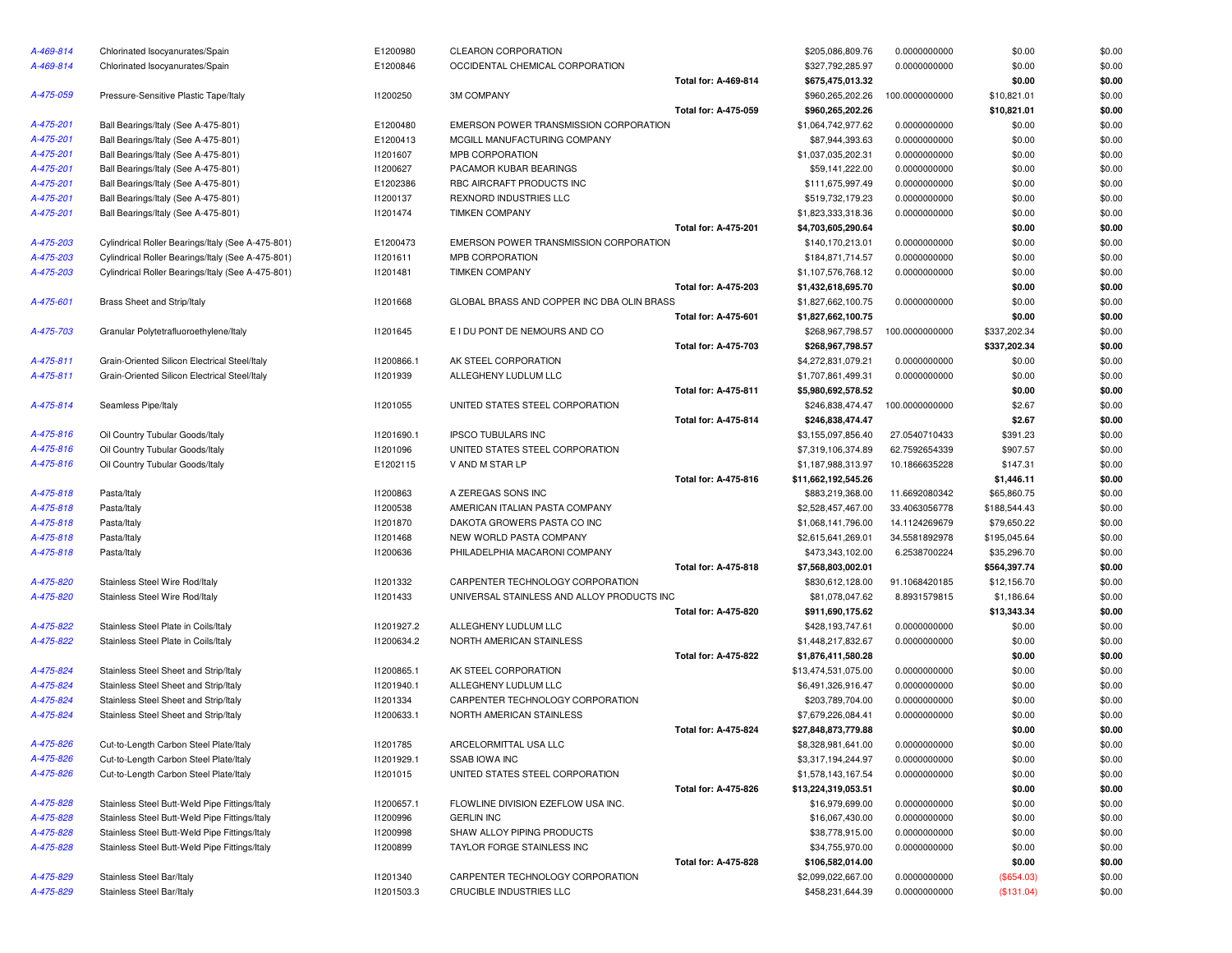| A-475-829 | Stainless Steel Bar/Italy                         | I1200766.3 | ELECTRALLOY CORPORATION                    |                             | \$56,559,817.36     | 0.0000000000   | (\$20.81)   | \$0.00           |
|-----------|---------------------------------------------------|------------|--------------------------------------------|-----------------------------|---------------------|----------------|-------------|------------------|
| A-475-829 | Stainless Steel Bar/Italy                         | 11201430   | UNIVERSAL STAINLESS AND ALLOY PRODUCTS INC |                             | \$163,131,645.33    | 0.0000000000   | (\$36.93)   | \$0.00           |
|           |                                                   |            |                                            | Total for: A-475-829        | \$2,776,945,774.08  |                | (\$842.81)  | \$0.00           |
| A-485-602 | Tapered Roller Bearings/Romania                   | 11201469   | <b>TIMKEN COMPANY</b>                      |                             | \$7,471,894,710.01  | 0.0000000000   | \$0.00      | \$0.00           |
|           |                                                   |            |                                            | Total for: A-485-602        | \$7,471,894,710.01  |                | \$0.00      | \$0.00           |
| A-485-801 | Ball bearings/Romania                             | E1200478   | EMERSON POWER TRANSMISSION CORPORATION     |                             | \$656,911,964.79    | 0.0000000000   | \$0.00      | \$0.00           |
| A-485-801 | Ball bearings/Romania                             | 11201604   | MPB CORPORATION                            |                             | \$501,447,107.31    | 0.0000000000   | \$0.00      | \$0.00           |
| A-485-801 | Ball bearings/Romania                             | 11200630   | PACAMOR KUBAR BEARINGS                     |                             | \$27,784,911.00     | 0.0000000000   | \$0.00      | \$0.00           |
| A-485-801 | Ball bearings/Romania                             | 11201475   | <b>TIMKEN COMPANY</b>                      |                             | \$1,164,666,824.36  | 0.0000000000   | \$0.00      | \$0.00           |
|           |                                                   |            |                                            | <b>Total for: A-485-801</b> | \$2,350,810,807.46  |                | \$0.00      | \$0.00           |
| A-485-803 | Cut-to-Length Carbon Steel Plate/Romania          | 11201786   | ARCELORMITTAL USA LLC                      |                             | \$12,010,359,470.00 | 70.3402131517  | \$489.83    | \$0.00           |
| A-485-803 | Cut-to-Length Carbon Steel Plate/Romania          | 11201007   | UNITED STATES STEEL CORPORATION            |                             | \$5,064,310,810.14  | 29.6597868483  | \$206.54    | \$0.00           |
|           |                                                   |            |                                            | Total for: A-485-803        | \$17,074,670,280.14 |                | \$696.37    | \$0.00           |
| A-485-805 | Small-Diameter Carbon Steel Seamless Pipe/Romania | 11201673   | IPSCO KOPPEL TUBULARS LLC                  |                             | \$198,149,288.38    | 0.0000000000   | \$0.00      | \$0.00           |
| A-485-805 | Small-Diameter Carbon Steel Seamless Pipe/Romania | 11201036   | UNITED STATES STEEL CORPORATION            |                             | \$313,172,336.47    | 0.0000000000   | \$0.00      | \$0.00           |
| A-485-805 | Small-Diameter Carbon Steel Seamless Pipe/Romania | E1202984   | WHEATLAND TUBE COMPANY                     |                             | \$169,608,860.31    | 0.0000000000   | \$0.00      | \$0.00           |
|           |                                                   |            |                                            | Total for: A-485-805        | \$680,930,485.16    |                | \$0.00      | \$0.00           |
| A-485-806 | Hot-Rolled Steel Products/Romania                 | E1202248   | <b>GALLATIN STEEL COMPANY</b>              |                             | \$2,486,698,512.13  | 0.0000000000   | \$0.00      | \$0.00           |
| A-485-806 | Hot-Rolled Steel Products/Romania                 | E1201805   | NUCOR CORPORATION                          |                             | \$14,180,228,941.49 | 0.0000000000   | \$0.00      | \$0.00           |
| A-485-806 | Hot-Rolled Steel Products/Romania                 | E1202521   | SEVERSTAL DEARBORN LLC                     |                             | \$3,100,322,509.12  | 0.0000000000   | \$0.00      | \$0.00           |
| A-485-806 | Hot-Rolled Steel Products/Romania                 | 11201931.1 | <b>SSAB IOWA INC</b>                       |                             | \$1,224,521,513.56  | 0.0000000000   | \$0.00      | \$0.00           |
| A-485-806 | Hot-Rolled Steel Products/Romania                 | E1203015   | STEEL DYNAMICS INC                         |                             | \$3,564,247,495.65  | 0.0000000000   | \$0.00      | \$0.00           |
| A-485-806 | Hot-Rolled Steel Products/Romania                 | 11201048   | UNITED STATES STEEL CORPORATION            |                             | \$13,924,664,225.15 | 0.0000000000   | \$0.00      | \$0.00           |
|           |                                                   |            |                                            | Total for: A-485-806        | \$38,480,683,197.10 |                | \$0.00      | \$0.00           |
| A-489-501 | Welded Carbon Steel Pipe and Tube/Turkey          | E1202228   | ALLIED TUBE AND CONDUIT CORPORATION        |                             | \$2,975,036,224.53  | 15.8253303203  | \$2.81      | \$0.00           |
| A-489-501 | Welded Carbon Steel Pipe and Tube/Turkey          | 11201788   | ARCELORMITTAL USA LLC                      |                             | \$5,265,116,360.00  | 28.0071230343  | \$4.98      | \$0.00           |
| A-489-501 | Welded Carbon Steel Pipe and Tube/Turkey          | E1201646   | HANNIBAL INDUSTRIES INC                    |                             | \$827,393,585.00    | 4.4012159178   | \$0.78      | \$0.00           |
| A-489-501 | Welded Carbon Steel Pipe and Tube/Turkey          | 11200419   | LEAVITT TUBE COMPANY LLC                   |                             | \$526,948,972.00    | 2.8030386572   | \$0.50      | \$0.00           |
| A-489-501 | Welded Carbon Steel Pipe and Tube/Turkey          | E1201928   | MAVERICK TUBE CORPORATION                  |                             | \$1,963,588,188.14  | 10.4450599405  | \$1.86      | \$0.00           |
| A-489-501 | Welded Carbon Steel Pipe and Tube/Turkey          | E1202749   | WESTERN TUBE AND CONDUIT CORPORATION       |                             | \$348,677,615.03    | 1.8547466373   | \$0.33      | \$0.00           |
| A-489-501 | Welded Carbon Steel Pipe and Tube/Turkey          | E1202988   | WHEATLAND TUBE COMPANY                     |                             | \$6,892,443,648.87  | 36.6634854925  | \$6.52      | \$0.00           |
|           |                                                   |            |                                            | <b>Total for: A-489-501</b> | \$18,799,204,593.57 |                | \$17.78     | \$0.00           |
| A-489-805 | Pasta/Turkey                                      | 11200863.2 | A ZEREGAS SONS INC                         |                             | \$888,661,210.00    | 0.0000000000   | \$0.00      | \$0.00           |
| A-489-805 |                                                   | 11201870.2 | DAKOTA GROWERS PASTA CO INC                |                             |                     |                |             |                  |
|           | Pasta/Turkey                                      |            |                                            |                             | \$1,072,831,946.00  | 0.0000000000   | \$0.00      | \$0.00<br>\$0.00 |
| A-489-805 | Pasta/Turkey                                      | 11201468.2 | NEW WORLD PASTA COMPANY                    |                             | \$2,633,895,725.40  | 0.0000000000   | \$0.00      |                  |
| A-489-805 | Pasta/Turkey                                      | 11200636.1 | PHILADELPHIA MACARONI COMPANY              |                             | \$476,165,832.00    | 0.0000000000   | \$0.00      | \$0.00           |
|           |                                                   |            |                                            | <b>Total for: A-489-805</b> | \$5,071,554,713.40  |                | \$0.00      | \$0.00           |
| A-489-807 | Steel Concrete Reinforcing Bar/Turkey             | 11201285   | <b>GERDAU USA INC</b>                      |                             | \$4,959,246,564.00  | 48.8219756199  | \$25,783.09 | \$0.00           |
| A-489-807 | Steel Concrete Reinforcing Bar/Turkey             | E1201758   | NUCOR CORPORATION                          |                             | \$3,439,527,630.20  | 33.8608963959  | \$17,882.08 | \$0.00           |
| A-489-807 | Steel Concrete Reinforcing Bar/Turkey             | E1201949   | NUCOR STEEL AUBURN INC                     |                             | \$690,892,055.56    | 6.8015805742   | \$3,591.94  | \$0.00           |
| A-489-807 | Steel Concrete Reinforcing Bar/Turkey             | E1201742   | NUCOR STEEL MARION INC                     |                             | \$1,068,149,981.63  | 10.5155474100  | \$5,553.30  | \$0.00           |
|           |                                                   |            |                                            | <b>Total for: A-489-807</b> | \$10,157,816,231.39 |                | \$52,810.41 | \$0.00           |
| A-533-502 | Welded Carbon Steel Pipe and Tube/India           | E1202208   | ALLIED TUBE AND CONDUIT CORPORATION        |                             | \$2,974,969,996.31  | 0.0000000000   | \$0.00      | \$0.00           |
| A-533-502 | Welded Carbon Steel Pipe and Tube/India           | 11201789   | ARCELORMITTAL USA LLC                      |                             | \$5,265,144,718.00  | 0.0000000000   | \$0.00      | \$0.00           |
| A-533-502 | Welded Carbon Steel Pipe and Tube/India           | E1201645   | HANNIBAL INDUSTRIES INC                    |                             | \$827,374,738.00    | 0.0000000000   | \$0.00      | \$0.00           |
| A-533-502 | Welded Carbon Steel Pipe and Tube/India           | 11200420   | LEAVITT TUBE COMPANY LLC                   |                             | \$526,936,926.00    | 0.0000000000   | \$0.00      | \$0.00           |
| A-533-502 | Welded Carbon Steel Pipe and Tube/India           | E1201937   | MAVERICK TUBE CORPORATION                  |                             | \$1,963,547,168.82  | 0.0000000000   | \$0.00      | \$0.00           |
| A-533-502 | Welded Carbon Steel Pipe and Tube/India           | E1202752   | WESTERN TUBE AND CONDUIT CORPORATION       |                             | \$348,669,177.27    | 0.0000000000   | \$0.00      | \$0.00           |
| A-533-502 | Welded Carbon Steel Pipe and Tube/India           | E1202987   | WHEATLAND TUBE COMPANY                     |                             | \$6,891,938,571.75  | 0.0000000000   | \$0.00      | \$0.00           |
|           |                                                   |            |                                            | Total for: A-533-502        | \$18,798,581,296.15 |                | \$0.00      | \$0.00           |
| A-533-808 | Stainless Steel Wire Rod/India                    | 11201329   | CARPENTER TECHNOLOGY CORPORATION           |                             | \$1,176,032,165.00  | 85.7917701505  | \$20,480.43 | \$0.00           |
| A-533-808 | Stainless Steel Wire Rod/India                    | 11201419   | UNIVERSAL STAINLESS AND ALLOY PRODUCTS INC |                             | \$194,766,179.57    | 14.2082298495  | \$3,391.83  | \$0.00           |
|           |                                                   |            |                                            | Total for: A-533-808        | \$1,370,798,344.57  |                | \$23,872.26 | \$0.00           |
| A-533-809 | Forged Stainless Steel Flanges/India              | 11201005   | <b>GERLIN INC</b>                          |                             | \$45,137,842.00     | 100.0000000000 | \$6,705.31  | \$0.00           |
|           |                                                   |            |                                            | Total for: A-533-809        | \$45,137,842.00     |                | \$6,705.31  | \$0.00           |
| A-533-810 | Stainless Steel Bar/India                         | 11201327   | CARPENTER TECHNOLOGY CORPORATION           |                             | \$5,805,228,439.00  | 66.6932038975  | \$65,350.02 | \$0.00           |
| A-533-810 | Stainless Steel Bar/India                         | 11201502.2 | CRUCIBLE INDUSTRIES LLC                    |                             | \$1,109,724,864.57  | 12.7490429430  | \$12,492.28 | \$0.00           |
| A-533-810 | Stainless Steel Bar/India                         | 11200767.2 | ELECTRALLOY CORPORATION                    |                             | \$96,054,079.36     | 1.1035145933   | \$1,081.29  | \$0.00           |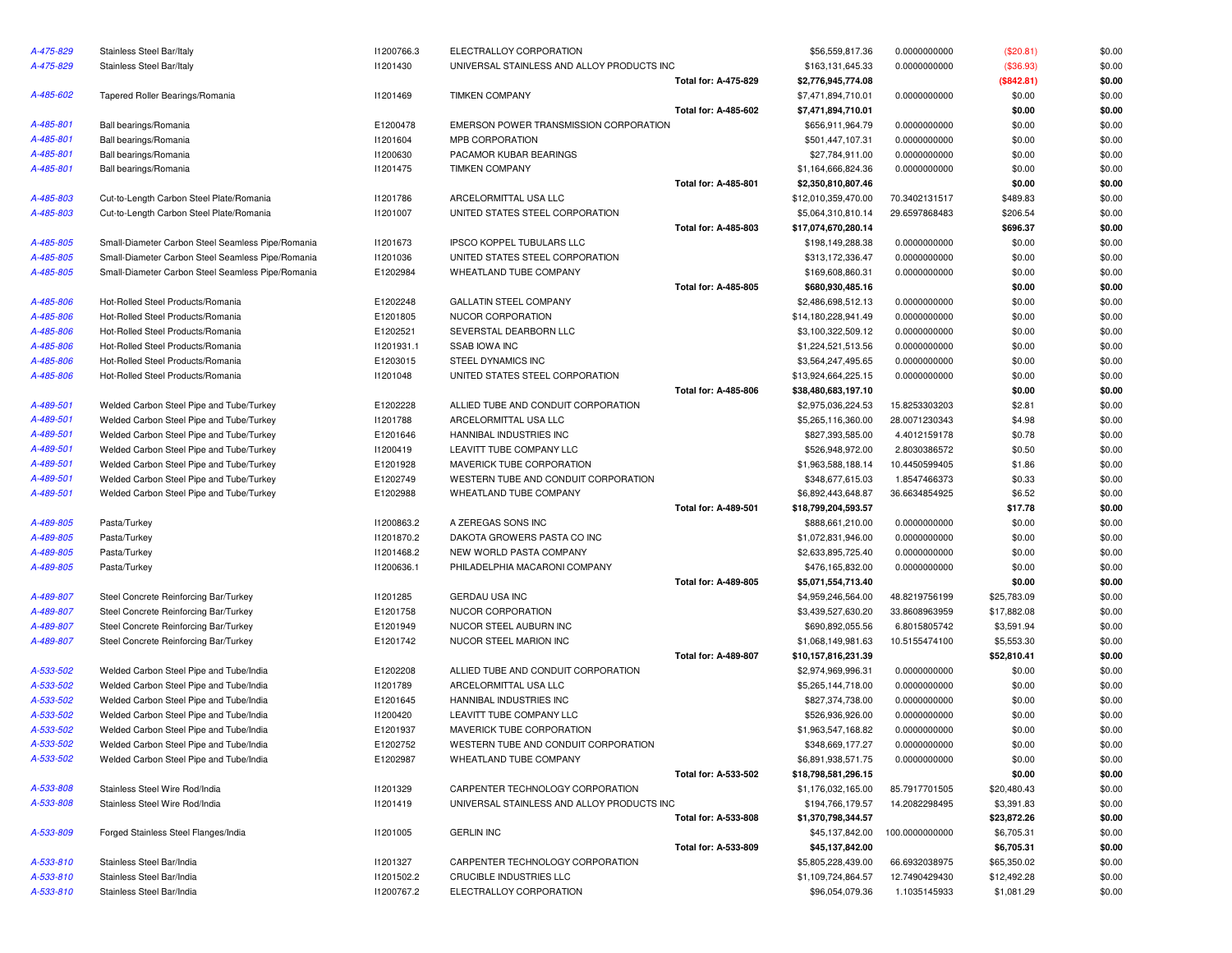| A-533-810 | Stainless Steel Bar/India                                         | 11201421   | UNIVERSAL STAINLESS AND ALLOY PRODUCTS INC        |                      | \$468,923,896.65    | 5.3872190182  | \$5,278.72  | \$0.00           |
|-----------|-------------------------------------------------------------------|------------|---------------------------------------------------|----------------------|---------------------|---------------|-------------|------------------|
| A-533-810 | Stainless Steel Bar/India                                         | 11201401   | VALBRUNA SLATER STAINLESS INC                     |                      | \$1,224,446,527.67  | 14.0670195479 | \$13,783.71 | \$0.00           |
|           |                                                                   |            |                                                   | Total for: A-533-810 | \$8,704,377,807.25  |               | \$97,986.02 | \$0.00           |
| A-533-813 | Preserved Mushrooms/India                                         | 11201322   | <b>GIORGIO FOODS INC</b>                          |                      | \$358,524,424.00    | 57.9348460406 | \$0.00      | \$38,267.56      |
| A-533-813 | Preserved Mushrooms/India                                         | 11200135   | L K BOWMAN COMPANY                                |                      | \$54,886,528.62     | 8.8692495474  | \$5,858.38  | \$0.00           |
| A-533-813 | Preserved Mushrooms/India                                         | 11200595   | MONTEREY MUSHROOMS INC                            |                      | \$93,776,992.24     | 15.1536554943 | \$10,009.41 | \$0.00           |
| A-533-813 | Preserved Mushrooms/India                                         | 11200044   | SUNNY DELL FOODS INC                              |                      | \$46,571,561.79     | 7.5256135470  | \$4,970.88  | \$0.00           |
| A-533-813 | Preserved Mushrooms/India                                         | 11200138.2 | THE MUSHROOM COMPANY FKA MUSHROOM CANNING COMPANY |                      | \$65,081,223.07     | 10.5166353707 | \$6,946.53  | \$0.00           |
|           |                                                                   |            |                                                   | Total for: A-533-813 | \$618,840,729.72    |               | \$27,785.20 | \$38,267.56      |
| A-533-817 | Cut-to-Length Carbon Steel Plate/India                            | 11201790   | ARCELORMITTAL USA LLC                             |                      | \$8,331,296,787.00  | 0.0000000000  | \$0.00      | \$0.00           |
| A-533-817 | Cut-to-Length Carbon Steel Plate/India                            | E1201730   | NUCOR STEEL TUSCALOOSA INC                        |                      | \$803,377,562.40    | 0.0000000000  | \$0.00      | \$0.00           |
| A-533-817 | Cut-to-Length Carbon Steel Plate/India                            | 11201929.2 | <b>SSAB IOWA INC</b>                              |                      | \$3,317,655,836.93  | 0.0000000000  | \$0.00      | \$0.00           |
| A-533-817 | Cut-to-Length Carbon Steel Plate/India                            | 11201093   | UNITED STATES STEEL CORPORATION                   |                      | \$1,578,143,167.54  | 0.0000000000  | \$0.00      | \$0.00           |
|           |                                                                   |            |                                                   | Total for: A-533-817 | \$14,030,473,353.87 |               | \$0.00      | \$0.00           |
| A-533-820 | Hot-Rolled Steel Products/India                                   | 11201791   | ARCELORMITTAL USA LLC                             |                      | \$26,101,882,209.00 | 35.1364937393 | \$13,858.00 | \$0.00           |
| A-533-820 | Hot-Rolled Steel Products/India                                   | E1202258   | <b>GALLATIN STEEL COMPANY</b>                     |                      | \$3,113,077,387.61  | 4.1906029329  | \$1,652.79  | \$0.00           |
| A-533-820 | Hot-Rolled Steel Products/India                                   | E1201773   | NUCOR CORPORATION                                 |                      | \$18,079,613,235.75 | 24.3374869360 | \$9,598.82  | \$0.00           |
| A-533-820 | Hot-Rolled Steel Products/India                                   | E1202530   | SEVERSTAL DEARBORN LLC                            |                      | \$3,939,472,232.50  | 5.3030367820  | \$2,091.54  | \$0.00           |
| A-533-820 | Hot-Rolled Steel Products/India                                   | 11201941.2 | <b>SSAB IOWA INC</b>                              |                      | \$1,404,011,985.65  | 1.8899808814  | \$745.42    | \$0.00           |
| A-533-820 | Hot-Rolled Steel Products/India                                   | E1203000   | STEEL DYNAMICS INC                                |                      | \$4,371,404,836.27  | 5.8844736725  | \$2,320.86  | \$0.00           |
| A-533-820 | Hot-Rolled Steel Products/India                                   | I1201059   | UNITED STATES STEEL CORPORATION                   |                      | \$17,277,638,023.34 | 23.2579250560 | \$9,173.03  | \$0.00           |
|           |                                                                   |            |                                                   | Total for: A-533-820 | \$74,287,099,910.12 |               | \$39,440.46 | \$0.00           |
| A-533-824 | Polyethylene Terephthalate Film, Sheet and Strip (PET Film)/India | 11201586.1 | DUPONT TEIJIN FILMS                               |                      | \$3,329,745,787.58  | 0.0000000000  | \$0.00      | \$0.00           |
|           |                                                                   |            |                                                   | Total for: A-533-824 | \$3,329,745,787.58  |               | \$0.00      | \$0.00           |
| A-533-838 | Carbazole Violet Pigment 23/India                                 | 11201507   | NATION FORD CHEMICAL COMPANY                      |                      | \$6,419,054.75      | 0.0000000000  | \$0.00      | \$0.00           |
| A-533-838 | Carbazole Violet Pigment 23/India                                 | 11201368   | SUN CHEMICAL CORPORATION                          |                      | \$25,218,054.40     | 0.0000000000  | \$0.00      | \$0.00           |
|           |                                                                   |            |                                                   | Total for: A-533-838 | \$31,637,109.15     |               | \$0.00      | \$0.00           |
| A-533-840 | Certain Frozen Warmwater Shrimp and Prawns/India                  | 11200197.1 | AAH INC                                           |                      | \$84,765.92         | 0.0000000000  | \$0.00      | \$0.00           |
| A-533-840 | Certain Frozen Warmwater Shrimp and Prawns/India                  | E1200991   | ABRAHAM, STEVEN KERRY                             |                      | \$1,347,480.78      | 0.0000000000  | \$0.00      | \$0.00           |
| A-533-840 | Certain Frozen Warmwater Shrimp and Prawns/India                  | E1200293   | ADAMS, TED SR                                     |                      | \$122,958.02        | 0.0000000000  | \$0.00      | \$0.00           |
| A-533-840 | Certain Frozen Warmwater Shrimp and Prawns/India                  | 11201916.2 | <b>ADRIANA INC</b>                                |                      | \$995,138.48        | 0.0000000000  | \$0.00      | \$0.00           |
| A-533-840 | Certain Frozen Warmwater Shrimp and Prawns/India                  | 11200976.1 | <b>ALARIO INC</b>                                 |                      | \$438,793.39        | 0.0000000000  | \$0.00      | \$0.00           |
| A-533-840 | Certain Frozen Warmwater Shrimp and Prawns/India                  | 11200311.2 | ALARIO, NAT                                       |                      | \$272,736.98        | 0.0000000000  | \$0.00      | \$0.00           |
| A-533-840 | Certain Frozen Warmwater Shrimp and Prawns/India                  | E1203175   | ALEXANDER, ROBERT F JR                            |                      | \$818,765.15        | 0.0000000000  | \$0.00      | \$0.00           |
| A-533-840 | Certain Frozen Warmwater Shrimp and Prawns/India                  | E1201026   | ALEXIE, BENNY J                                   |                      | \$122,608.19        | 0.0000000000  | \$0.00      | \$0.00           |
| A-533-840 | Certain Frozen Warmwater Shrimp and Prawns/India                  | E1200383   | ALEXIE, CORKEY                                    |                      | \$24,808.49         | 0.0000000000  | \$0.00      | \$0.00           |
| A-533-840 |                                                                   |            | ALEXIE, FELIX                                     |                      |                     |               |             |                  |
| A-533-840 | Certain Frozen Warmwater Shrimp and Prawns/India                  | E1201038   |                                                   |                      | \$101,567.81        | 0.0000000000  | \$0.00      | \$0.00           |
|           | Certain Frozen Warmwater Shrimp and Prawns/India                  | E1201014   | ALEXIE, JOHN J                                    |                      | \$40,585.60         | 0.0000000000  | \$0.00      | \$0.00           |
| A-533-840 | Certain Frozen Warmwater Shrimp and Prawns/India                  | E1201008   | ALEXIE, JOHN V                                    |                      | \$98,821.61         | 0.0000000000  | \$0.00      | \$0.00<br>\$0.00 |
| A-533-840 | Certain Frozen Warmwater Shrimp and Prawns/India                  | E1200376   | ALEXIE, LARRY J SR                                |                      | \$211,351.05        | 0.0000000000  | \$0.00      |                  |
| A-533-840 | Certain Frozen Warmwater Shrimp and Prawns/India                  | E1200389   | ALEXIE, LARRY JR<br>ALFRED TRAWLERS INC           |                      | \$152,391.67        | 0.0000000000  | \$0.00      | \$0.00           |
| A-533-840 | Certain Frozen Warmwater Shrimp and Prawns/India                  | 11200391.1 |                                                   |                      | \$606,710.61        | 0.0000000000  | \$0.00      | \$0.00           |
| A-533-840 | Certain Frozen Warmwater Shrimp and Prawns/India                  | 11200539.1 | ALLEN, CAROLYN SUE DBA MISS JORDI                 |                      | \$593,484.85        | 0.0000000000  | \$0.00      | \$0.00           |
| A-533-840 | Certain Frozen Warmwater Shrimp and Prawns/India                  | 11200533.1 | ALLEN, CAROLYN SUE DBA MISS KENZIE                |                      | \$239,578.01        | 0.0000000000  | \$0.00      | \$0.00           |
| A-533-840 | Certain Frozen Warmwater Shrimp and Prawns/India                  | 11200344.1 | ALS SHRIMP CO LLC                                 |                      | \$4,213,440.10      | 0.0000000000  | \$0.00      | \$0.00           |
| A-533-840 | Certain Frozen Warmwater Shrimp and Prawns/India                  | 11200904.1 | ANDERSON, LYNWOOD                                 |                      | \$462,615.68        | 0.0000000000  | \$0.00      | \$0.00           |
| A-533-840 | Certain Frozen Warmwater Shrimp and Prawns/India                  | 11201317.4 | ANDERSON, MICHAEL B                               |                      | \$24,061,872.12     | 0.0000000000  | \$0.00      | \$0.00           |
| A-533-840 | Certain Frozen Warmwater Shrimp and Prawns/India                  | 11201510.1 | ANGEL ANNIE INC                                   |                      | \$301,539.46        | 0.0000000000  | \$0.00      | \$0.00           |
| A-533-840 | Certain Frozen Warmwater Shrimp and Prawns/India                  | E1201111   | ANGELA MARIE INC                                  |                      | \$954,157.00        | 0.0000000000  | \$0.00      | \$0.00           |
| A-533-840 | Certain Frozen Warmwater Shrimp and Prawns/India                  | E1200829   | ANGELINA INC                                      |                      | \$1,144,591.07      | 0.0000000000  | \$0.00      | \$0.00           |
| A-533-840 | Certain Frozen Warmwater Shrimp and Prawns/India                  | 11201949.1 | ANNIE THORNTON INC                                |                      | \$697,998.16        | 0.0000000000  | \$0.00      | \$0.00           |
| A-533-840 | Certain Frozen Warmwater Shrimp and Prawns/India                  | 11200269.1 | APALACHEE GIRL INC                                |                      | \$918,142.65        | 0.0000000000  | \$0.00      | \$0.00           |
| A-533-840 | Certain Frozen Warmwater Shrimp and Prawns/India                  | E1200092   | APARICIO TRAWLERS INC                             |                      | \$805,322.28        | 0.0000000000  | \$0.00      | \$0.00           |
| A-533-840 | Certain Frozen Warmwater Shrimp and Prawns/India                  | 11201709.1 | APARICIO, ALFRED DBA FATHER CASIMIR INC           |                      | \$415,642.20        | 0.0000000000  | \$0.00      | \$0.00           |
| A-533-840 | Certain Frozen Warmwater Shrimp and Prawns/India                  | 11201713.1 | APARICIO, ALFRED DBA MRS MINA INC                 |                      | \$705,488.96        | 0.0000000000  | \$0.00      | \$0.00           |
| A-533-840 | Certain Frozen Warmwater Shrimp and Prawns/India                  | E1200132   | APARICIO, ERNEST DBA MOTHER T INC                 |                      | \$805,307.61        | 0.0000000000  | \$0.00      | \$0.00           |
| A-533-840 | Certain Frozen Warmwater Shrimp and Prawns/India                  | E1200819   | APPLE JACK INC                                    |                      | \$330,052.35        | 0.0000000000  | \$0.00      | \$0.00           |
| A-533-840 | Certain Frozen Warmwater Shrimp and Prawns/India                  | 11201147.1 | ARNONDIN, ROBERT                                  |                      | \$114,633.31        | 0.0000000000  | \$0.00      | \$0.00           |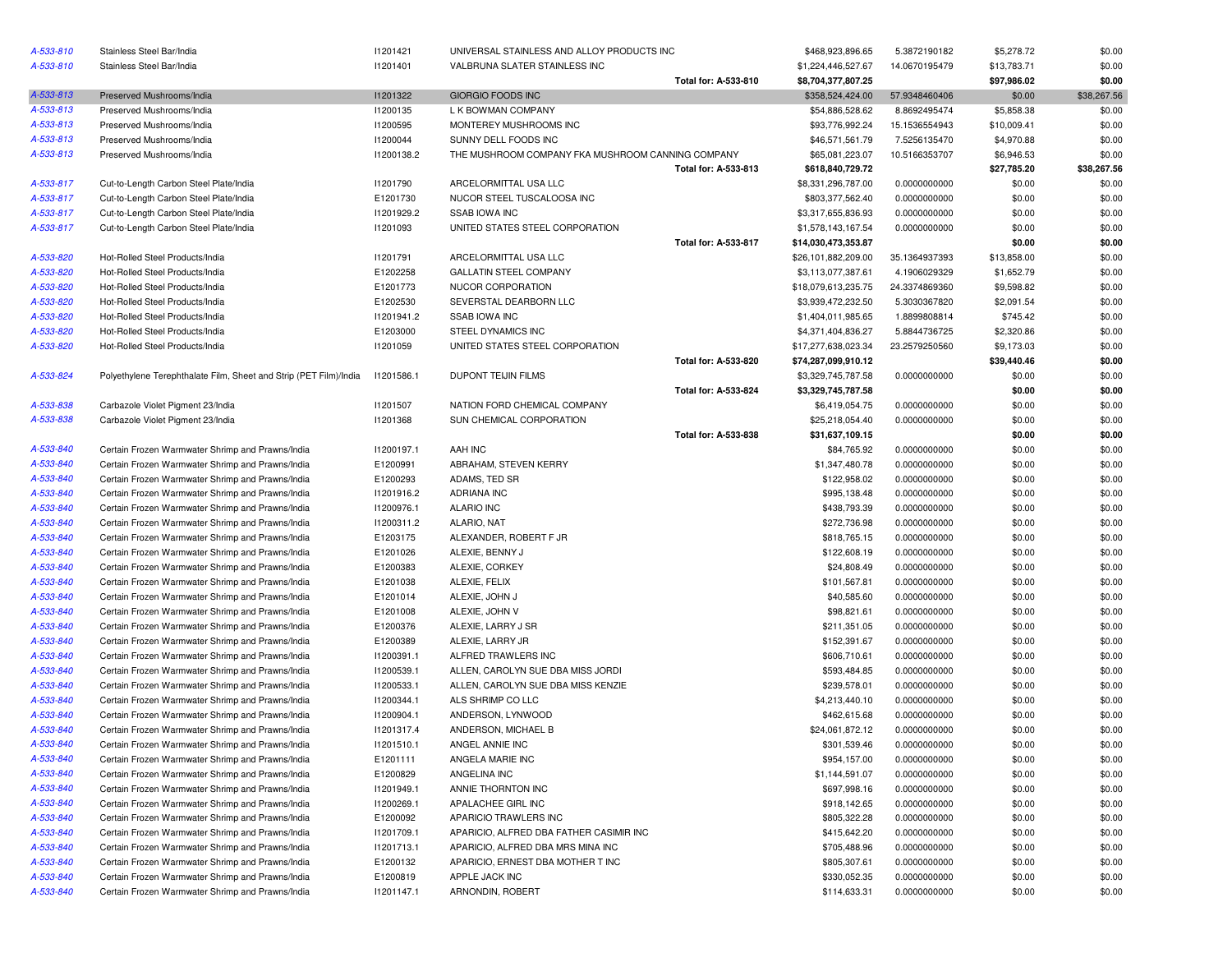| A-533-840 | Certain Frozen Warmwater Shrimp and Prawns/India | 11201130.1 | ARROYA CRUZ LLC                  | \$1,026,052.59   | 0.0000000000 | \$0.00 | \$0.00 |
|-----------|--------------------------------------------------|------------|----------------------------------|------------------|--------------|--------|--------|
| A-533-840 | Certain Frozen Warmwater Shrimp and Prawns/India | I1200696.1 | ART AND RED INC DBA CAPT ROLANDO | \$69,223.31      | 0.0000000000 | \$0.00 | \$0.00 |
| A-533-840 | Certain Frozen Warmwater Shrimp and Prawns/India | 11201956.2 | AUTIN, KENNETH D                 | \$70,624.95      | 0.0000000000 | \$0.00 | \$0.00 |
| A-533-840 | Certain Frozen Warmwater Shrimp and Prawns/India | E1201127   | <b>B AND B BOATS INC</b>         | \$932,959.33     | 0.0000000000 | \$0.00 | \$0.00 |
| A-533-840 | Certain Frozen Warmwater Shrimp and Prawns/India | I1200868.1 | <b>B F MILLIS AND SONS INC</b>   | \$1,424,603.25   | 0.0000000000 | \$0.00 | \$0.00 |
| A-533-840 | Certain Frozen Warmwater Shrimp and Prawns/India | E1200605   | <b>BABE INC</b>                  | \$233,158.93     | 0.0000000000 | \$0.00 | \$0.00 |
| A-533-840 | Certain Frozen Warmwater Shrimp and Prawns/India | E1203071   | BABIN, JOEY                      | \$105,503.73     | 0.0000000000 | \$0.00 | \$0.00 |
| A-533-840 | Certain Frozen Warmwater Shrimp and Prawns/India | E1201244   | BAILEY, DAVID B SR               | \$490,886.32     | 0.0000000000 | \$0.00 | \$0.00 |
| A-533-840 | Certain Frozen Warmwater Shrimp and Prawns/India | E1201854   | <b>BAKER, KENNETH</b>            | \$80,707.89      | 0.0000000000 | \$0.00 | \$0.00 |
| A-533-840 | Certain Frozen Warmwater Shrimp and Prawns/India | E1201075   | <b>BALDWIN, RICHARD PRENTISS</b> | \$388,691.41     | 0.0000000000 | \$0.00 | \$0.00 |
| A-533-840 | Certain Frozen Warmwater Shrimp and Prawns/India | 11201657.2 | <b>BAMA SEA PRODUCTS INC</b>     | \$112,792,627.26 | 0.0000000000 | \$0.00 | \$0.00 |
| A-533-840 | Certain Frozen Warmwater Shrimp and Prawns/India | 11201921.1 | <b>BARBARA BROOKS INC</b>        | \$877,545.07     | 0.0000000000 | \$0.00 | \$0.00 |
| A-533-840 | Certain Frozen Warmwater Shrimp and Prawns/India | E1201670   | BARBAREE, JOE                    | \$87,609.14      | 0.0000000000 | \$0.00 | \$0.00 |
| A-533-840 | Certain Frozen Warmwater Shrimp and Prawns/India | E1201536   | <b>BARISICH INC</b>              | \$245,810.83     | 0.0000000000 | \$0.00 | \$0.00 |
| A-533-840 | Certain Frozen Warmwater Shrimp and Prawns/India | 11201680.1 | <b>BARROIS, ANGELA GAIL</b>      | \$59,392.28      | 0.0000000000 | \$0.00 | \$0.00 |
| A-533-840 | Certain Frozen Warmwater Shrimp and Prawns/India | 11201825.1 | BARROIS, WENDELL JR              | \$131,735.96     | 0.0000000000 | \$0.00 | \$0.00 |
| A-533-840 | Certain Frozen Warmwater Shrimp and Prawns/India | E1201580   | BASSE, DONALD                    | \$48,776.14      | 0.0000000000 | \$0.00 | \$0.00 |
| A-533-840 | Certain Frozen Warmwater Shrimp and Prawns/India | 11201446.2 | <b>BAUDOIN, MURPHY</b>           | \$67,394.92      | 0.0000000000 | \$0.00 | \$0.00 |
| A-533-840 | Certain Frozen Warmwater Shrimp and Prawns/India | 11201289.1 | <b>BAY ISLANDER INC</b>          | \$657,036.16     | 0.0000000000 | \$0.00 | \$0.00 |
| A-533-840 | Certain Frozen Warmwater Shrimp and Prawns/India | E1201175   | <b>BAYOU CARLIN FISHERIES</b>    | \$4,440,917.85   | 0.0000000000 | \$0.00 | \$0.00 |
| A-533-840 | Certain Frozen Warmwater Shrimp and Prawns/India | E1200964   | BAYOU SHRIMP PROCESSORS INC      | \$102,349,285.77 | 0.0000000000 | \$0.00 | \$0.00 |
|           | Certain Frozen Warmwater Shrimp and Prawns/India | 11200389.2 | BBC TRAWLERS INC                 | \$595,395.40     | 0.0000000000 | \$0.00 | \$0.00 |
| A-533-840 |                                                  |            |                                  |                  |              |        |        |
| A-533-840 | Certain Frozen Warmwater Shrimp and Prawns/India | E1200849   | <b>BBS INC</b>                   | \$366,802.26     | 0.0000000000 | \$0.00 | \$0.00 |
| A-533-840 | Certain Frozen Warmwater Shrimp and Prawns/India | 11200512.2 | <b>BEAS CORPORATION</b>          | \$277,416.82     | 0.0000000000 | \$0.00 | \$0.00 |
| A-533-840 | Certain Frozen Warmwater Shrimp and Prawns/India | 11200612.2 | BECKY LYN INC                    | \$765,606.23     | 0.0000000000 | \$0.00 | \$0.00 |
| A-533-840 | Certain Frozen Warmwater Shrimp and Prawns/India | E1202734   | BELLANGER, CLIFTON               | \$526,811.08     | 0.0000000000 | \$0.00 | \$0.00 |
| A-533-840 | Certain Frozen Warmwater Shrimp and Prawns/India | 11200312.1 | BERGERON, ULYSSES J              | \$141,637.85     | 0.0000000000 | \$0.00 | \$0.00 |
| A-533-840 | Certain Frozen Warmwater Shrimp and Prawns/India | 11201906.2 | BERTILDEANA INC                  | \$716,907.90     | 0.0000000000 | \$0.00 | \$0.00 |
| A-533-840 | Certain Frozen Warmwater Shrimp and Prawns/India | E1202633   | BEST SEA PACK OF TEXAS INC       | \$39,013,568.75  | 0.0000000000 | \$0.00 | \$0.00 |
| A-533-840 | Certain Frozen Warmwater Shrimp and Prawns/India | 11201934.1 | BETH LOMONTE INC                 | \$1,180,316.78   | 0.0000000000 | \$0.00 | \$0.00 |
| A-533-840 | Certain Frozen Warmwater Shrimp and Prawns/India | I1200506.2 | <b>BETY INC</b>                  | \$704,504.52     | 0.0000000000 | \$0.00 | \$0.00 |
| A-533-840 | Certain Frozen Warmwater Shrimp and Prawns/India | 11200719.1 | <b>BIG GRAPES INC</b>            | \$649,711.00     | 0.0000000000 | \$0.00 | \$0.00 |
| A-533-840 | Certain Frozen Warmwater Shrimp and Prawns/India | 11200362.1 | BILLIOT, AUBREY                  | \$96,254.30      | 0.0000000000 | \$0.00 | \$0.00 |
| A-533-840 | Certain Frozen Warmwater Shrimp and Prawns/India | 11200892.1 | <b>BILLIOT, CASSIDY J</b>        | \$28,933.00      | 0.0000000000 | \$0.00 | \$0.00 |
| A-533-840 | Certain Frozen Warmwater Shrimp and Prawns/India | E1200733   | BILLIOT, PAUL J                  | \$87,385.95      | 0.0000000000 | \$0.00 | \$0.00 |
| A-533-840 | Certain Frozen Warmwater Shrimp and Prawns/India | 11200359.1 | <b>BILLIOT, SHIRLEY</b>          | \$71,846.35      | 0.0000000000 | \$0.00 | \$0.00 |
| A-533-840 | Certain Frozen Warmwater Shrimp and Prawns/India | E1202680   | <b>BILLY SUE INC</b>             | \$526,913.10     | 0.0000000000 | \$0.00 | \$0.00 |
| A-533-840 | Certain Frozen Warmwater Shrimp and Prawns/India | 11200313.1 | <b>BJF INC</b>                   | \$1,234,291.46   | 0.0000000000 | \$0.00 | \$0.00 |
| A-533-840 | Certain Frozen Warmwater Shrimp and Prawns/India | E1200894   | BLAIN AND MELISSA INC            | \$1,516,669.51   | 0.0000000000 | \$0.00 | \$0.00 |
| A-533-840 | Certain Frozen Warmwater Shrimp and Prawns/India | 11201127.1 | <b>BLANCA CRUZ LLC</b>           | \$862,709.70     | 0.0000000000 | \$0.00 | \$0.00 |
| A-533-840 | Certain Frozen Warmwater Shrimp and Prawns/India | E1202929   | BLANCHARD, CYRUS J               | \$28,139.90      | 0.0000000000 | \$0.00 | \$0.00 |
| A-533-840 | Certain Frozen Warmwater Shrimp and Prawns/India | 11201101.2 | BLANCHARD, DOUGLAS JR            | \$352,252.05     | 0.0000000000 | \$0.00 | \$0.00 |
| A-533-840 | Certain Frozen Warmwater Shrimp and Prawns/India | 11200891.1 | <b>BLANCHARD, QUENTIN</b>        | \$55,070.81      | 0.0000000000 | \$0.00 | \$0.00 |
| A-533-840 | Certain Frozen Warmwater Shrimp and Prawns/India | 11200343.1 | BLUEWATER SHRIMP COMPANY         | \$9,090,494.78   | 0.0000000000 | \$0.00 | \$0.00 |
| A-533-840 | Certain Frozen Warmwater Shrimp and Prawns/India | 11200303.2 | BLUME, JACK JR                   | \$4,531,303.99   | 0.0000000000 | \$0.00 | \$0.00 |
| A-533-840 | Certain Frozen Warmwater Shrimp and Prawns/India | 11201900.2 | <b>BOB REY FISHERIES</b>         | \$447,073.21     | 0.0000000000 | \$0.00 | \$0.00 |
| A-533-840 | Certain Frozen Warmwater Shrimp and Prawns/India | 11200736.1 | <b>BODDEN TRAWLERS INC</b>       | \$50,072.26      | 0.0000000000 | \$0.00 | \$0.00 |
| A-533-840 | Certain Frozen Warmwater Shrimp and Prawns/India | 11200717.2 | <b>BOLILLO PRIETO INC</b>        | \$307,224.59     | 0.0000000000 | \$0.00 | \$0.00 |
| A-533-840 | Certain Frozen Warmwater Shrimp and Prawns/India | 11200771.2 | BON SECOUR BOATS INC             | \$1,800,970.68   | 0.0000000000 | \$0.00 | \$0.00 |
| A-533-840 | Certain Frozen Warmwater Shrimp and Prawns/India | 11200778.2 | BON SECOUR FISHERIES INC         | \$13,760,952.83  | 0.0000000000 | \$0.00 | \$0.00 |
| A-533-840 | Certain Frozen Warmwater Shrimp and Prawns/India | 11201242.1 | BONNIE LASS INC                  | \$796,608.18     | 0.0000000000 | \$0.00 | \$0.00 |
| A-533-840 | Certain Frozen Warmwater Shrimp and Prawns/India | 11201380.4 | BOONE, DONALD F II               | \$806,714.54     | 0.0000000000 | \$0.00 | \$0.00 |
| A-533-840 | Certain Frozen Warmwater Shrimp and Prawns/India | 11201386.1 | BOONE, DONALD F III              | \$244,219.31     | 0.0000000000 | \$0.00 | \$0.00 |
| A-533-840 | Certain Frozen Warmwater Shrimp and Prawns/India | E1202590   | BOONE, GREGORY T                 | \$250,042.36     | 0.0000000000 | \$0.00 | \$0.00 |
| A-533-840 | Certain Frozen Warmwater Shrimp and Prawns/India | E1202943   | <b>BOONES SEAFOOD</b>            | \$1,841,781.98   | 0.0000000000 | \$0.00 | \$0.00 |
| A-533-840 | Certain Frozen Warmwater Shrimp and Prawns/India | E1201133   | BOSARGE BOATS INC                | \$2,694,911.91   | 0.0000000000 | \$0.00 | \$0.00 |
| A-533-840 | Certain Frozen Warmwater Shrimp and Prawns/India | E1200148   | BOUDREAUX, RONALD SR             | \$311,756.85     | 0.0000000000 | \$0.00 | \$0.00 |
| A-533-840 | Certain Frozen Warmwater Shrimp and Prawns/India | E1200511   | BOURGEOIS, BRIAN J JR            | \$171,990.47     | 0.0000000000 | \$0.00 | \$0.00 |
|           |                                                  |            |                                  |                  |              |        |        |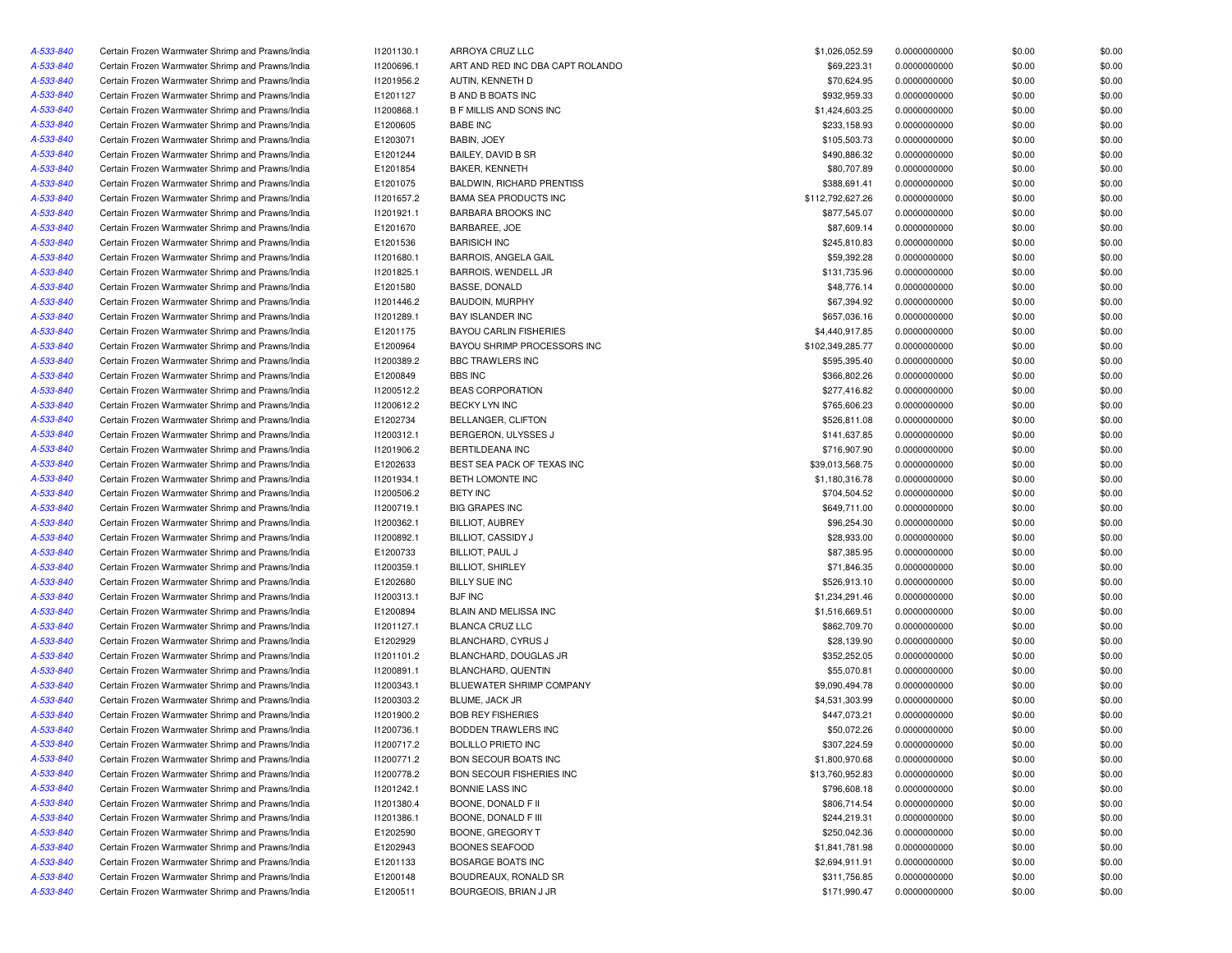| A-533-840 | Certain Frozen Warmwater Shrimp and Prawns/India | E1202564   | <b>BOWERS SHRIMP FARM</b>              | \$9,205,985.81   | 0.0000000000 | \$0.00 | \$0.00 |
|-----------|--------------------------------------------------|------------|----------------------------------------|------------------|--------------|--------|--------|
| A-533-840 | Certain Frozen Warmwater Shrimp and Prawns/India | E1202449   | <b>BOWERS SHRIMP</b>                   | \$13,794,186.01  | 0.0000000000 | \$0.00 | \$0.00 |
| A-533-840 | Certain Frozen Warmwater Shrimp and Prawns/India | E1202455   | BOWERS VALLEY SHRIMP INC               | \$8,723,404.44   | 0.0000000000 | \$0.00 | \$0.00 |
| A-533-840 | Certain Frozen Warmwater Shrimp and Prawns/India | E1202314   | BRADLEY, JAMES                         | \$198,308.09     | 0.0000000000 | \$0.00 | \$0.00 |
| A-533-840 | Certain Frozen Warmwater Shrimp and Prawns/India | 11201128.1 | <b>BRAVA CRUZ LLC</b>                  | \$999,424.01     | 0.0000000000 | \$0.00 | \$0.00 |
| A-533-840 | Certain Frozen Warmwater Shrimp and Prawns/India | 11200263.1 | BRENDA DARLENE INC                     | \$935,165.37     | 0.0000000000 | \$0.00 | \$0.00 |
| A-533-840 | Certain Frozen Warmwater Shrimp and Prawns/India | 11201119.2 | BROWN, DONALD G                        | \$236,380.91     | 0.0000000000 | \$0.00 | \$0.00 |
| A-533-840 | Certain Frozen Warmwater Shrimp and Prawns/India | 11200328.1 | BROWN, JOHN                            | \$134,371.04     | 0.0000000000 | \$0.00 | \$0.00 |
| A-533-840 | Certain Frozen Warmwater Shrimp and Prawns/India | E1202026   | <b>BROWN, RICKY</b>                    | \$1,163,903.22   | 0.0000000000 | \$0.00 | \$0.00 |
| A-533-840 | Certain Frozen Warmwater Shrimp and Prawns/India | E1200557   | BRUCE, DANIEL M SR                     | \$147,886.98     | 0.0000000000 | \$0.00 | \$0.00 |
| A-533-840 | Certain Frozen Warmwater Shrimp and Prawns/India | E1200517   | <b>BRUCE, MARGIE L</b>                 | \$123,592.19     | 0.0000000000 | \$0.00 | \$0.00 |
| A-533-840 | Certain Frozen Warmwater Shrimp and Prawns/India | 11201408.1 | BRUNET, LEVY JR                        | \$95,933.34      | 0.0000000000 | \$0.00 | \$0.00 |
| A-533-840 | Certain Frozen Warmwater Shrimp and Prawns/India | 11200330.1 | <b>BUCCANEER SHRIMP CO</b>             | \$842,289.89     | 0.0000000000 | \$0.00 | \$0.00 |
| A-533-840 | Certain Frozen Warmwater Shrimp and Prawns/India | E1203006   | BUI, NUOI VAN DBA MISS THU THAO        | \$460,136.19     | 0.0000000000 | \$0.00 | \$0.00 |
| A-533-840 | Certain Frozen Warmwater Shrimp and Prawns/India | E1202692   | BUI, NUOI VAN DBA MISS THU THAO II     | \$995,323.35     | 0.0000000000 | \$0.00 | \$0.00 |
| A-533-840 | Certain Frozen Warmwater Shrimp and Prawns/India | 11201086.1 | <b>BUI. TOMMY</b>                      | \$2,959,563.92   | 0.0000000000 | \$0.00 | \$0.00 |
| A-533-840 | Certain Frozen Warmwater Shrimp and Prawns/India | 11200933.1 | BUNDYS SEAFOOD INC                     | \$110,577.03     | 0.0000000000 | \$0.00 | \$0.00 |
| A-533-840 | Certain Frozen Warmwater Shrimp and Prawns/India | E1201239   | BUSCH, RC                              | \$1,341,498.83   | 0.0000000000 | \$0.00 | \$0.00 |
| A-533-840 | Certain Frozen Warmwater Shrimp and Prawns/India | E1200580   | <b>BUTLER, ALBERT</b>                  | \$529,103.88     | 0.0000000000 | \$0.00 | \$0.00 |
| A-533-840 |                                                  |            | CA MAGWOOD JR ENTERPRISES INC          |                  |              |        |        |
|           | Certain Frozen Warmwater Shrimp and Prawns/India | 11201944.2 |                                        | \$576,916.38     | 0.0000000000 | \$0.00 | \$0.00 |
| A-533-840 | Certain Frozen Warmwater Shrimp and Prawns/India | 11201857.1 | CAO, BINH                              | \$130,842.11     | 0.0000000000 | \$0.00 | \$0.00 |
| A-533-840 | Certain Frozen Warmwater Shrimp and Prawns/India | E1201991   | CAO, GIO VAN DBA CAPT DENNIS INC       | \$1,230,596.08   | 0.0000000000 | \$0.00 | \$0.00 |
| A-533-840 | Certain Frozen Warmwater Shrimp and Prawns/India | E1200917   | CAPN BOZO INC                          | \$465,696.08     | 0.0000000000 | \$0.00 | \$0.00 |
| A-533-840 | Certain Frozen Warmwater Shrimp and Prawns/India | 11200374.2 | CAPN JASPERS SEAFOOD INC               | \$754,785.53     | 0.0000000000 | \$0.00 | \$0.00 |
| A-533-840 | Certain Frozen Warmwater Shrimp and Prawns/India | 11200893.2 | CAPT BILL JR                           | \$1,095,284.21   | 0.0000000000 | \$0.00 | \$0.00 |
| A-533-840 | Certain Frozen Warmwater Shrimp and Prawns/India | 11200124   | CAPT BLAIR SEAFOOD                     | \$5,417,168.50   | 0.0000000000 | \$0.00 | \$0.00 |
| A-533-840 | Certain Frozen Warmwater Shrimp and Prawns/India | E1200233   | CAPT BUBBA INC                         | \$448,159.84     | 0.0000000000 | \$0.00 | \$0.00 |
| A-533-840 | Certain Frozen Warmwater Shrimp and Prawns/India | 11200412.1 | CAPT CARLOS TRAWLERS INC               | \$796,827.36     | 0.0000000000 | \$0.00 | \$0.00 |
| A-533-840 | Certain Frozen Warmwater Shrimp and Prawns/India | 11201652.2 | CAPT CHRISTOPHER INC                   | \$234,815.05     | 0.0000000000 | \$0.00 | \$0.00 |
| A-533-840 | Certain Frozen Warmwater Shrimp and Prawns/India | 11201633.2 | CAPT EDWARD INC                        | \$777,655.27     | 0.0000000000 | \$0.00 | \$0.00 |
| A-533-840 | Certain Frozen Warmwater Shrimp and Prawns/India | 11201243.1 | CAPT GDA INC                           | \$786,061.60     | 0.0000000000 | \$0.00 | \$0.00 |
| A-533-840 | Certain Frozen Warmwater Shrimp and Prawns/India | 11201219.1 | CAPT JDL INC                           | \$730,905.14     | 0.0000000000 | \$0.00 | \$0.00 |
| A-533-840 | Certain Frozen Warmwater Shrimp and Prawns/India | 11200880.1 | CAPT KEVIN INC                         | \$122,824.96     | 0.0000000000 | \$0.00 | \$0.00 |
| A-533-840 | Certain Frozen Warmwater Shrimp and Prawns/India | 11201637.1 | CAPT MARCUS INC                        | \$322,472.17     | 0.0000000000 | \$0.00 | \$0.00 |
| A-533-840 | Certain Frozen Warmwater Shrimp and Prawns/India | E1200912   | CAPT PAPPIE INC DBA M/V DANA BROOK     | \$611,284.26     | 0.0000000000 | \$0.00 | \$0.00 |
| A-533-840 | Certain Frozen Warmwater Shrimp and Prawns/India | 11201903.2 | CAPT QUINA INC                         | \$619,257.98     | 0.0000000000 | \$0.00 | \$0.00 |
| A-533-840 | Certain Frozen Warmwater Shrimp and Prawns/India | E1202504   | CAPT ROSS INC                          | \$423,162.55     | 0.0000000000 | \$0.00 | \$0.00 |
| A-533-840 | Certain Frozen Warmwater Shrimp and Prawns/India | E1200435   | CAPT RYAN INC C/O JOYCE VOISIN         | \$106,212.22     | 0.0000000000 | \$0.00 | \$0.00 |
| A-533-840 | Certain Frozen Warmwater Shrimp and Prawns/India | 11201203.1 | CAPT WALLEY INC                        | \$764,857.71     | 0.0000000000 | \$0.00 | \$0.00 |
| A-533-840 | Certain Frozen Warmwater Shrimp and Prawns/India | 11201172.1 | CAPTAIN ARNULFO INC                    | \$705,183.81     | 0.0000000000 | \$0.00 | \$0.00 |
| A-533-840 | Certain Frozen Warmwater Shrimp and Prawns/India | E1201085   | CAPTAIN DARREN HILL INC                | \$131,615.20     | 0.0000000000 | \$0.00 | \$0.00 |
| A-533-840 | Certain Frozen Warmwater Shrimp and Prawns/India | 11201183.1 | CAPTAIN HOMER INC                      | \$456,585.09     | 0.0000000000 | \$0.00 | \$0.00 |
| A-533-840 | Certain Frozen Warmwater Shrimp and Prawns/India | 11200930.1 | CARMADELLE, RUDY J                     | \$83,557,32      | 0.0000000000 | \$0.00 | \$0.00 |
| A-533-840 | Certain Frozen Warmwater Shrimp and Prawns/India | 11201110.1 | <b>CARMELITA LLC</b>                   | \$951,085.97     | 0.0000000000 | \$0.00 | \$0.00 |
| A-533-840 | Certain Frozen Warmwater Shrimp and Prawns/India | 11200444.1 | CAROLINA SEAFOODS INC                  | \$9,025,475.72   | 0.0000000000 | \$0.00 | \$0.00 |
| A-533-840 | Certain Frozen Warmwater Shrimp and Prawns/India | E1200287   | CARSON AND CO INC                      | \$115,031,106.73 | 0.0000000000 | \$0.00 | \$0.00 |
| A-533-840 | Certain Frozen Warmwater Shrimp and Prawns/India | 11201689.2 | CASTELIN, GILBERT C                    | \$456,038.00     | 0.0000000000 | \$0.00 | \$0.00 |
| A-533-840 | Certain Frozen Warmwater Shrimp and Prawns/India | E1201648   | CAULFIELD, JEAN                        | \$70,204.51      | 0.0000000000 | \$0.00 | \$0.00 |
| A-533-840 | Certain Frozen Warmwater Shrimp and Prawns/India | 11200594.2 | CF GOLLOTT AND SON SEAFOOD INC         | \$62,467,843.93  | 0.0000000000 | \$0.00 | \$0.00 |
| A-533-840 | Certain Frozen Warmwater Shrimp and Prawns/India | E1202745   | CHABERT, JOHN                          | \$358,680.06     | 0.0000000000 | \$0.00 | \$0.00 |
|           | Certain Frozen Warmwater Shrimp and Prawns/India |            | CHAPA SHRIMP TRAWLERS                  |                  |              |        |        |
| A-533-840 | Certain Frozen Warmwater Shrimp and Prawns/India | 11201910.2 |                                        | \$1,420,421.66   | 0.0000000000 | \$0.00 | \$0.00 |
| A-533-840 |                                                  | 11201917.2 | CHAPA, ARTURO DBA CLARISA TRAWLERS INC | \$979,158.79     | 0.0000000000 | \$0.00 | \$0.00 |
| A-533-840 | Certain Frozen Warmwater Shrimp and Prawns/India | 11201901.2 | CHAPA, ARTURO DBA NORMA MARTHA INC     | \$725,085.71     | 0.0000000000 | \$0.00 | \$0.00 |
| A-533-840 | Certain Frozen Warmwater Shrimp and Prawns/India | 11200813.1 | CHAU, MINH HUU                         | \$209,731.18     | 0.0000000000 | \$0.00 | \$0.00 |
| A-533-840 | Certain Frozen Warmwater Shrimp and Prawns/India | 11201191.2 | CHAUVIN, DAVID                         | \$2,009,278.86   | 0.0000000000 | \$0.00 | \$0.00 |
| A-533-840 | Certain Frozen Warmwater Shrimp and Prawns/India | 11201100.2 | CHAUVIN, KIMBERLY                      | \$6,612,316.59   | 0.0000000000 | \$0.00 | \$0.00 |
| A-533-840 | Certain Frozen Warmwater Shrimp and Prawns/India | E1203161   | CHERAMIE, HAROLD L                     | \$96,644.66      | 0.0000000000 | \$0.00 | \$0.00 |
| A-533-840 | Certain Frozen Warmwater Shrimp and Prawns/India | E1202580   | CHERAMIE, HARRY SR                     | \$53,773.80      | 0.0000000000 | \$0.00 | \$0.00 |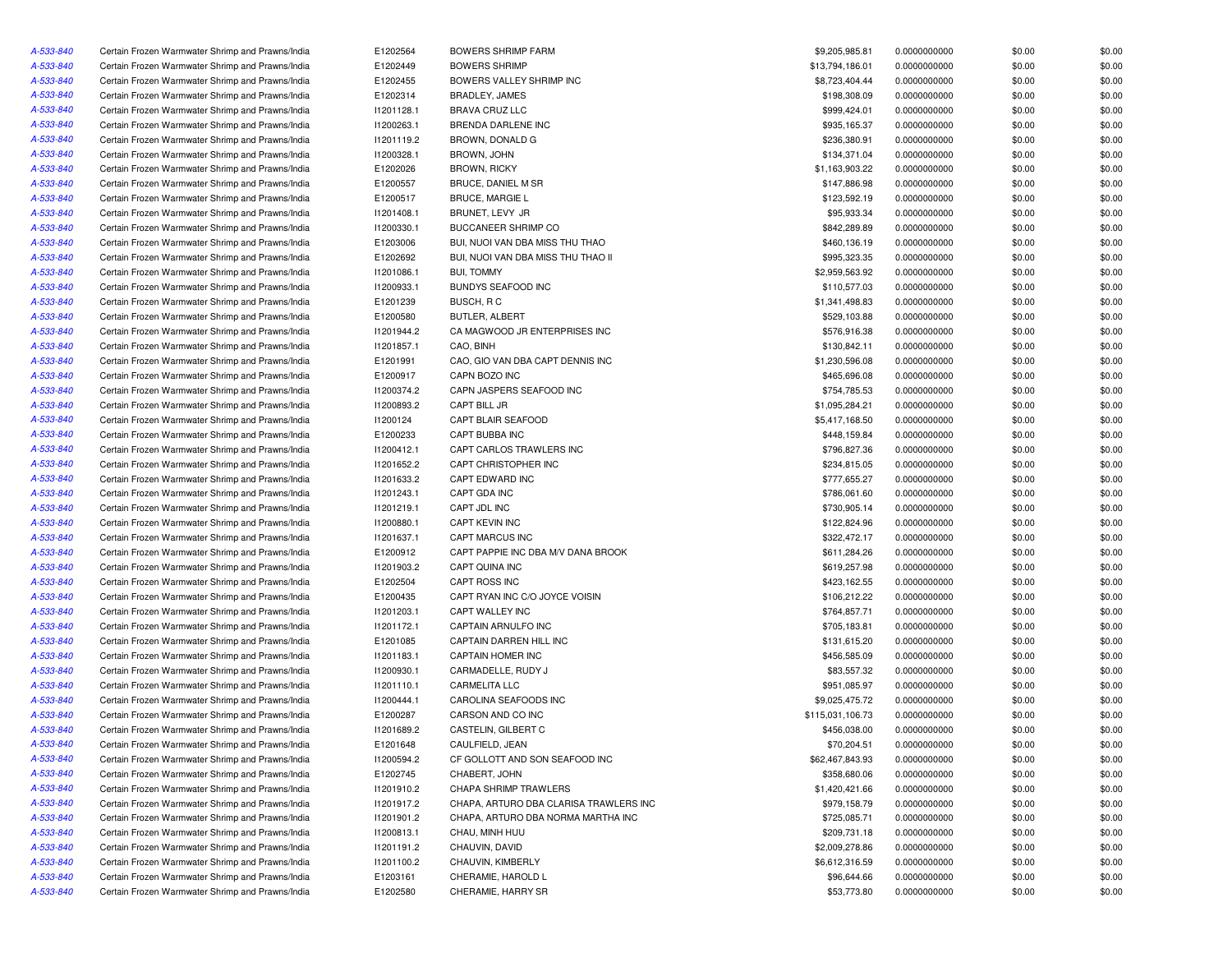| A-533-840 | Certain Frozen Warmwater Shrimp and Prawns/India                                                     | 11201089.1 | CHERAMIE, JAMES P                           | \$136,254.15                   | 0.0000000000                 | \$0.00 | \$0.00 |
|-----------|------------------------------------------------------------------------------------------------------|------------|---------------------------------------------|--------------------------------|------------------------------|--------|--------|
| A-533-840 | Certain Frozen Warmwater Shrimp and Prawns/India                                                     | E1201090   | CHERAMIE, JOEY J                            | \$191,328.57                   | 0.0000000000                 | \$0.00 | \$0.00 |
| A-533-840 | Certain Frozen Warmwater Shrimp and Prawns/India                                                     | E1201439   | CHERAMIE, OJESS                             | \$51,817.19                    | 0.0000000000                 | \$0.00 | \$0.00 |
| A-533-840 | Certain Frozen Warmwater Shrimp and Prawns/India                                                     | E1202824   | CHERAMIE, WAYNE                             | \$573,362.20                   | 0.0000000000                 | \$0.00 | \$0.00 |
| A-533-840 | Certain Frozen Warmwater Shrimp and Prawns/India                                                     | E1201607   | CHERAMIE, WEBB JR                           | \$159,997.06                   | 0.0000000000                 | \$0.00 | \$0.00 |
| A-533-840 | Certain Frozen Warmwater Shrimp and Prawns/India                                                     | E1202576   | CHEVALIER, MITCH                            | \$65,744.13                    | 0.0000000000                 | \$0.00 | \$0.00 |
| A-533-840 | Certain Frozen Warmwater Shrimp and Prawns/India                                                     | E1202967   | CHEW, THOMAS J                              | \$88,509.29                    | 0.0000000000                 | \$0.00 | \$0.00 |
| A-533-840 | Certain Frozen Warmwater Shrimp and Prawns/India                                                     | E1202358   | CHISHOLM, HENRY JR                          | \$185,418.03                   | 0.0000000000                 | \$0.00 | \$0.00 |
| A-533-840 | Certain Frozen Warmwater Shrimp and Prawns/India                                                     | 11201619.2 | CHRISTIAN G INC                             | \$528,853.56                   | 0.0000000000                 | \$0.00 | \$0.00 |
| A-533-840 | Certain Frozen Warmwater Shrimp and Prawns/India                                                     | 11201483   | CIEUTAT TRAWLERS INC                        | \$1,091,871.80                 | 0.0000000000                 | \$0.00 | \$0.00 |
| A-533-840 | Certain Frozen Warmwater Shrimp and Prawns/India                                                     | 11200882.2 | <b>CITY MARKET INC</b>                      | \$4,192,602.96                 | 0.0000000000                 | \$0.00 | \$0.00 |
| A-533-840 | Certain Frozen Warmwater Shrimp and Prawns/India                                                     | E1202721   | <b>CJ SEAFOOD</b>                           | \$359,178.10                   | 0.0000000000                 | \$0.00 | \$0.00 |
| A-533-840 | Certain Frozen Warmwater Shrimp and Prawns/India                                                     | E1202855   | COBB, MICHAEL                               | \$53,571.10                    | 0.0000000000                 | \$0.00 | \$0.00 |
| A-533-840 | Certain Frozen Warmwater Shrimp and Prawns/India                                                     | E1200616   | COOPER, ACY J III                           | \$68,970.93                    | 0.0000000000                 | \$0.00 | \$0.00 |
| A-533-840 | Certain Frozen Warmwater Shrimp and Prawns/India                                                     | E1200634   | COOPER, ACY J JR                            | \$181,256.79                   | 0.0000000000                 | \$0.00 | \$0.00 |
| A-533-840 | Certain Frozen Warmwater Shrimp and Prawns/India                                                     | E1200628   | COOPER, ACY SR                              | \$35,854.66                    | 0.0000000000                 | \$0.00 | \$0.00 |
| A-533-840 | Certain Frozen Warmwater Shrimp and Prawns/India                                                     | E1200622   | COOPER, CHRISTOPHER W                       | \$25,224.31                    | 0.0000000000                 | \$0.00 | \$0.00 |
| A-533-840 | Certain Frozen Warmwater Shrimp and Prawns/India                                                     | 11201828.1 | COOPER, VINCENT DBA MISS NICOLE INC         | \$567,701.96                   | 0.0000000000                 | \$0.00 | \$0.00 |
| A-533-840 | Certain Frozen Warmwater Shrimp and Prawns/India                                                     | E1203156   | COULON, DON                                 | \$170,801.08                   | 0.0000000000                 | \$0.00 | \$0.00 |
| A-533-840 | Certain Frozen Warmwater Shrimp and Prawns/India                                                     | 11200067.1 | <b>COUNTRY INC</b>                          | \$1,039,137.11                 |                              | \$0.00 | \$0.00 |
|           |                                                                                                      |            |                                             |                                | 0.0000000000                 |        |        |
| A-533-840 | Certain Frozen Warmwater Shrimp and Prawns/India<br>Certain Frozen Warmwater Shrimp and Prawns/India | E1202377   | COWDREY, MICHAEL                            | \$502,574.36                   | 0.0000000000<br>0.0000000000 | \$0.00 | \$0.00 |
| A-533-840 |                                                                                                      | E1201056   | CREPPEL, KENNETH A                          | \$98,232.99                    |                              | \$0.00 | \$0.00 |
| A-533-840 | Certain Frozen Warmwater Shrimp and Prawns/India                                                     | 11200337.3 | CRJ INC                                     | \$1,004,001.56                 | 0.0000000000                 | \$0.00 | \$0.00 |
| A-533-840 | Certain Frozen Warmwater Shrimp and Prawns/India                                                     | 11201881.2 | CROSBY, BENJY                               | \$141,496.41                   | 0.0000000000                 | \$0.00 | \$0.00 |
| A-533-840 | Certain Frozen Warmwater Shrimp and Prawns/India                                                     | 11201163.1 | CROSBYS FISH AND SHRIMP CO                  | \$343,432.50                   | 0.0000000000                 | \$0.00 | \$0.00 |
| A-533-840 | Certain Frozen Warmwater Shrimp and Prawns/India                                                     | 11201194.2 | CRUILLAS INC                                | \$56,688.58                    | 0.0000000000                 | \$0.00 | \$0.00 |
| A-533-840 | Certain Frozen Warmwater Shrimp and Prawns/India                                                     | E1200587   | <b>CRUSADER INC</b>                         | \$337.304.22                   | 0.0000000000                 | \$0.00 | \$0.00 |
| A-533-840 | Certain Frozen Warmwater Shrimp and Prawns/India                                                     | E1200466   | <b>CUSTOM PACK INC</b>                      | \$34,030,153.33                | 0.0000000000                 | \$0.00 | \$0.00 |
| A-533-840 | Certain Frozen Warmwater Shrimp and Prawns/India                                                     | E1201390   | D AND L SEAFOOD CORP DBA BLUFFTON OYSTER CO | \$216,123.21                   | 0.0000000000                 | \$0.00 | \$0.00 |
| A-533-840 | Certain Frozen Warmwater Shrimp and Prawns/India                                                     | 11200818.1 | D DITCHARO JR SEAFOODS LLC                  | \$16,523,295.71                | 0.0000000000                 | \$0.00 | \$0.00 |
| A-533-840 | Certain Frozen Warmwater Shrimp and Prawns/India                                                     | 11201249.1 | <b>DAHA INC</b>                             | \$772,848.78                   | 0.0000000000                 | \$0.00 | \$0.00 |
| A-533-840 | Certain Frozen Warmwater Shrimp and Prawns/India                                                     | E1200030   | <b>DAHAPA INC</b>                           | \$514,645.52                   | 0.0000000000                 | \$0.00 | \$0.00 |
| A-533-840 | Certain Frozen Warmwater Shrimp and Prawns/India                                                     | 11200906.1 | DAIGLE, MICHAEL WAYNE                       | \$231,727.07                   | 0.0000000000                 | \$0.00 | \$0.00 |
| A-533-840 | Certain Frozen Warmwater Shrimp and Prawns/India                                                     | 11201102.1 | DALE, CLEVELAND L                           | \$106,555.31                   | 0.0000000000                 | \$0.00 | \$0.00 |
| A-533-840 | Certain Frozen Warmwater Shrimp and Prawns/India                                                     | 11200764.1 | DALES SEAFOOD INC                           | \$302,814.81                   | 0.0000000000                 | \$0.00 | \$0.00 |
| A-533-840 | Certain Frozen Warmwater Shrimp and Prawns/India                                                     | E1202136   | DANG, DAP                                   | \$355,980.60                   | 0.0000000000                 | \$0.00 | \$0.00 |
| A-533-840 | Certain Frozen Warmwater Shrimp and Prawns/India                                                     | 11201444.2 | DANG, DUONG                                 | \$154,452.00                   | 0.0000000000                 | \$0.00 | \$0.00 |
| A-533-840 | Certain Frozen Warmwater Shrimp and Prawns/India                                                     | E1202154   | DANG, KHANG                                 | \$1,296,299.54                 | 0.0000000000                 | \$0.00 | \$0.00 |
| A-533-840 | Certain Frozen Warmwater Shrimp and Prawns/India                                                     | E1202232   | DANG, KHANG                                 | \$1,186,234.60                 | 0.0000000000                 | \$0.00 | \$0.00 |
| A-533-840 | Certain Frozen Warmwater Shrimp and Prawns/India                                                     | E1202148   | DANG, KHANG                                 | \$1,200,329.06                 | 0.0000000000                 | \$0.00 | \$0.00 |
| A-533-840 | Certain Frozen Warmwater Shrimp and Prawns/India                                                     | E1202210   | DANG, SON                                   | \$388,138.66                   | 0.0000000000                 | \$0.00 | \$0.00 |
| A-533-840 | Certain Frozen Warmwater Shrimp and Prawns/India                                                     | E1202191   | DANG, THUONG                                | \$1,176,277.85                 | 0.0000000000                 | \$0.00 | \$0.00 |
| A-533-840 | Certain Frozen Warmwater Shrimp and Prawns/India                                                     | E1203213   | DANIELS, DAVID                              | \$241,550.63                   | 0.0000000000                 | \$0.00 | \$0.00 |
| A-533-840 | Certain Frozen Warmwater Shrimp and Prawns/India                                                     | E1201631   | DARDA, HERBERT                              | \$138,944.91                   | 0.0000000000                 | \$0.00 | \$0.00 |
| A-533-840 | Certain Frozen Warmwater Shrimp and Prawns/India                                                     | 11200307.1 | DARDAR, DAVID                               | \$176,912.52                   | 0.0000000000                 | \$0.00 | \$0.00 |
| A-533-840 | Certain Frozen Warmwater Shrimp and Prawns/India                                                     | E1200609   | DARDAR, JONATHAN M                          | \$122,731.95                   | 0.0000000000                 | \$0.00 | \$0.00 |
| A-533-840 | Certain Frozen Warmwater Shrimp and Prawns/India                                                     | 11200921.1 | DASSAU, LOUIS                               | \$405,326.76                   | 0.0000000000                 | \$0.00 | \$0.00 |
| A-533-840 | Certain Frozen Warmwater Shrimp and Prawns/India                                                     | E1202872   | DAVIS SEAFOOD INC                           | \$586,321.65                   | 0.0000000000                 | \$0.00 | \$0.00 |
| A-533-840 | Certain Frozen Warmwater Shrimp and Prawns/India                                                     | I1200077.2 | DAVIS, DANIEL                               | \$2,227,116.30                 | 0.0000000000                 | \$0.00 | \$0.00 |
| A-533-840 | Certain Frozen Warmwater Shrimp and Prawns/India                                                     | 11200913.1 | DAVIS, JOHN W                               | \$166,832.09                   | 0.0000000000                 | \$0.00 | \$0.00 |
| A-533-840 | Certain Frozen Warmwater Shrimp and Prawns/India                                                     | E1203257   | DAVIS, WILLIAM T                            | \$142,276.08                   | 0.0000000000                 | \$0.00 | \$0.00 |
| A-533-840 | Certain Frozen Warmwater Shrimp and Prawns/India                                                     | 11201295   | DEAN BLANCHARD SEAFOOD INC                  | \$30,914,142.79                | 0.0000000000                 | \$0.00 | \$0.00 |
| A-533-840 | Certain Frozen Warmwater Shrimp and Prawns/India                                                     | 11200244.1 | DEAN, ILENE                                 | \$403,550.83                   | 0.0000000000                 | \$0.00 | \$0.00 |
| A-533-840 | Certain Frozen Warmwater Shrimp and Prawns/India                                                     | 11200437.1 | DEBBE ANNE INC                              | \$217,348.28                   | 0.0000000000                 | \$0.00 | \$0.00 |
|           | Certain Frozen Warmwater Shrimp and Prawns/India                                                     |            |                                             |                                |                              |        |        |
| A-533-840 |                                                                                                      | 11200066.1 | DEEP SEA FOODS INC                          | \$60,233,481.45<br>\$34,733.72 | 0.0000000000                 | \$0.00 | \$0.00 |
| A-533-840 | Certain Frozen Warmwater Shrimp and Prawns/India                                                     | 11201866.2 | DEHART, BERNARD J                           |                                | 0.0000000000                 | \$0.00 | \$0.00 |
| A-533-840 | Certain Frozen Warmwater Shrimp and Prawns/India                                                     | E1200739   | DEHART, CLEVIS                              | \$222,065.08                   | 0.0000000000                 | \$0.00 | \$0.00 |
| A-533-840 | Certain Frozen Warmwater Shrimp and Prawns/India                                                     | E1200745   | DEHART, CURTIS P SR                         | \$145,947.92                   | 0.0000000000                 | \$0.00 | \$0.00 |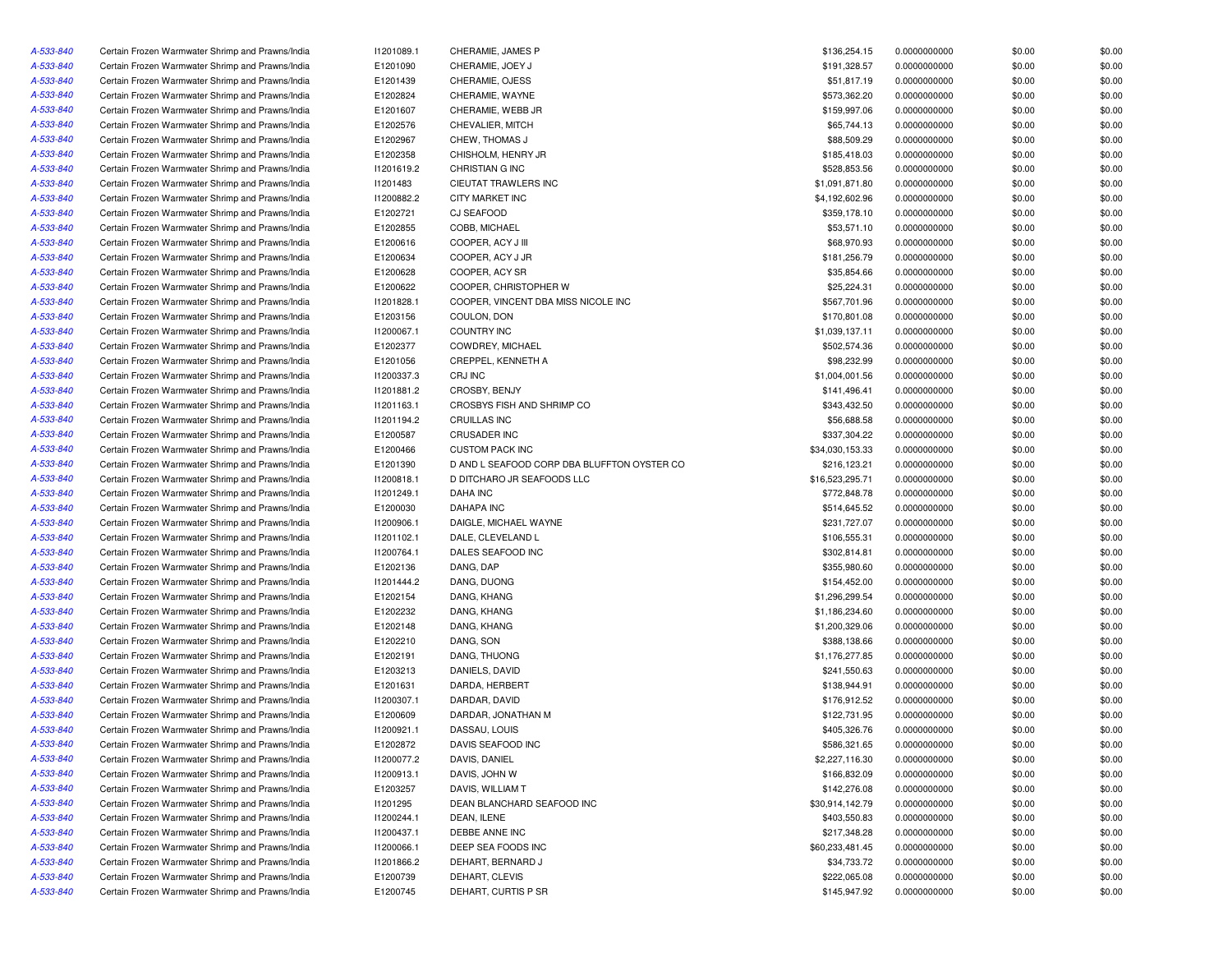| A-533-840 | Certain Frozen Warmwater Shrimp and Prawns/India | E1200751   | DEJEAN, CHRIS JR                             | \$237,060.85    | 0.0000000000 | \$0.00 | \$0.00 |
|-----------|--------------------------------------------------|------------|----------------------------------------------|-----------------|--------------|--------|--------|
| A-533-840 | Certain Frozen Warmwater Shrimp and Prawns/India | E1201694   | DENNIS SHRIMP CO INC                         | \$343,594.21    | 0.0000000000 | \$0.00 | \$0.00 |
| A-533-840 | Certain Frozen Warmwater Shrimp and Prawns/India | 11200101.2 | DESPAUX, BYRON                               | \$69,583.36     | 0.0000000000 | \$0.00 | \$0.00 |
| A-533-840 | Certain Frozen Warmwater Shrimp and Prawns/India | E1202407   | DEVANEY, BOBBY C JR                          | \$2,490,563.95  | 0.0000000000 | \$0.00 | \$0.00 |
| A-533-840 | Certain Frozen Warmwater Shrimp and Prawns/India | E1202344   | DFS INC                                      | \$249,345.19    | 0.0000000000 | \$0.00 | \$0.00 |
| A-533-840 | Certain Frozen Warmwater Shrimp and Prawns/India | 11201271.1 | DG AND RC INC                                | \$779,476.86    | 0.0000000000 | \$0.00 | \$0.00 |
| A-533-840 | Certain Frozen Warmwater Shrimp and Prawns/India | 11200752.2 | DICKEY, WESLEY FRANK                         | \$159,880.13    | 0.0000000000 | \$0.00 | \$0.00 |
| A-533-840 | Certain Frozen Warmwater Shrimp and Prawns/India | E1200812   | DINH, CHAU T                                 | \$1,924,689.13  | 0.0000000000 | \$0.00 | \$0.00 |
| A-533-840 | Certain Frozen Warmwater Shrimp and Prawns/India | E1202086   | DINH, VINCENT                                | \$611,550.74    | 0.0000000000 | \$0.00 | \$0.00 |
| A-533-840 | Certain Frozen Warmwater Shrimp and Prawns/India | 11200097.2 | DION, PAUL ADAM                              | \$43,811.95     | 0.0000000000 | \$0.00 | \$0.00 |
| A-533-840 | Certain Frozen Warmwater Shrimp and Prawns/India | 11200958.1 | DO, DAN C.                                   | \$139,378.87    | 0.0000000000 | \$0.00 | \$0.00 |
| A-533-840 | Certain Frozen Warmwater Shrimp and Prawns/India | 11200956.1 | DO, HUNG                                     | \$228,367.97    | 0.0000000000 | \$0.00 | \$0.00 |
| A-533-840 | Certain Frozen Warmwater Shrimp and Prawns/India | 11200833.1 | DO, KY HONG                                  | \$251,777.32    | 0.0000000000 | \$0.00 | \$0.00 |
| A-533-840 | Certain Frozen Warmwater Shrimp and Prawns/India | 11201097.1 | DO, LIET VAN                                 | \$1,122,434.66  | 0.0000000000 | \$0.00 | \$0.00 |
| A-533-840 | Certain Frozen Warmwater Shrimp and Prawns/India | E1202092   | DO, THAN VIET                                | \$1,166,842.85  | 0.0000000000 | \$0.00 | \$0.00 |
| A-533-840 | Certain Frozen Warmwater Shrimp and Prawns/India | 11200836.1 | DO, THANH VAN                                | \$159,047.24    | 0.0000000000 | \$0.00 | \$0.00 |
| A-533-840 | Certain Frozen Warmwater Shrimp and Prawns/India | 11200550.1 | DO, TINH                                     | \$104,769.80    | 0.0000000000 | \$0.00 | \$0.00 |
| A-533-840 | Certain Frozen Warmwater Shrimp and Prawns/India | E1201968   | DOAN, LIEM AND DOAN, MINH                    | \$833,653.32    | 0.0000000000 | \$0.00 | \$0.00 |
| A-533-840 | Certain Frozen Warmwater Shrimp and Prawns/India | E1202015   | DOAN, MAI                                    | \$237,632.34    | 0.0000000000 | \$0.00 | \$0.00 |
| A-533-840 | Certain Frozen Warmwater Shrimp and Prawns/India | E1201557   | DOAN, MINH                                   | \$1,056,483.81  | 0.0000000000 | \$0.00 | \$0.00 |
| A-533-840 | Certain Frozen Warmwater Shrimp and Prawns/India | E1200429   | DOAN, TRAN VAN                               | \$170,838.02    | 0.0000000000 | \$0.00 | \$0.00 |
| A-533-840 | Certain Frozen Warmwater Shrimp and Prawns/India | 11200036.1 | <b>DOCTOR BILL</b>                           | \$1,031,390.53  | 0.0000000000 | \$0.00 | \$0.00 |
| A-533-840 | Certain Frozen Warmwater Shrimp and Prawns/India | E1201869   | DOMINICKS SEAFOOD INC                        | \$18,068,532.20 | 0.0000000000 | \$0.00 | \$0.00 |
| A-533-840 | Certain Frozen Warmwater Shrimp and Prawns/India | 11200518.2 | DON PACO INC                                 | \$672,799.10    | 0.0000000000 | \$0.00 | \$0.00 |
| A-533-840 | Certain Frozen Warmwater Shrimp and Prawns/India | E1201467   | DONINI SEAFOODS INC                          | \$1,152,020.77  | 0.0000000000 | \$0.00 | \$0.00 |
| A-533-840 | Certain Frozen Warmwater Shrimp and Prawns/India | E1200245   | DONNELLY, DAVID C DBA VILLAGE LADY           | \$274,426.99    | 0.0000000000 | \$0.00 | \$0.00 |
| A-533-840 | Certain Frozen Warmwater Shrimp and Prawns/India | E1200546   | DOPSON, CRAIG B                              | \$867,959.54    | 0.0000000000 | \$0.00 | \$0.00 |
| A-533-840 | Certain Frozen Warmwater Shrimp and Prawns/India | 11201118.1 | DORADA CRUZ LLC                              | \$947,924.96    | 0.0000000000 | \$0.00 | \$0.00 |
| A-533-840 | Certain Frozen Warmwater Shrimp and Prawns/India | 11200835   | DORE, PRESTON J JR DBA SEA EXPRESS V         | \$92,519.95     | 0.0000000000 | \$0.00 | \$0.00 |
| A-533-840 | Certain Frozen Warmwater Shrimp and Prawns/India | 11201460.1 | DRAGNET SEAFOOD LLC                          | \$601,774.12    | 0.0000000000 | \$0.00 | \$0.00 |
| A-533-840 | Certain Frozen Warmwater Shrimp and Prawns/India | E1201273   | DRURY, BRUCE JR                              | \$18,590.24     | 0.0000000000 | \$0.00 | \$0.00 |
| A-533-840 | Certain Frozen Warmwater Shrimp and Prawns/India | E1201249   | DRURY, BRUCE W SR                            | \$598,584.87    | 0.0000000000 | \$0.00 | \$0.00 |
|           | Certain Frozen Warmwater Shrimp and Prawns/India | 11201391.1 | DRURY, BRYANT J                              | \$274,197.00    |              | \$0.00 | \$0.00 |
| A-533-840 |                                                  |            |                                              |                 | 0.0000000000 |        |        |
| A-533-840 | Certain Frozen Warmwater Shrimp and Prawns/India | E1201226   | DRURY, ERIC S                                | \$158,863.35    | 0.0000000000 | \$0.00 | \$0.00 |
| A-533-840 | Certain Frozen Warmwater Shrimp and Prawns/India | E1200440   | DRURY, JEFF B III                            | \$293,616.76    | 0.0000000000 | \$0.00 | \$0.00 |
| A-533-840 | Certain Frozen Warmwater Shrimp and Prawns/India | E1201261   | DRURY, KEVIN SR                              | \$122,613.51    | 0.0000000000 | \$0.00 | \$0.00 |
| A-533-840 | Certain Frozen Warmwater Shrimp and Prawns/India | 11201248.1 | DSL AND R INC                                | \$1,379,816.80  | 0.0000000000 | \$0.00 | \$0.00 |
| A-533-840 | Certain Frozen Warmwater Shrimp and Prawns/India | E1202332   | DUBBERLY, JAMES F DBA DADDYS BOY             | \$859,058.19    | 0.0000000000 | \$0.00 | \$0.00 |
| A-533-840 | Certain Frozen Warmwater Shrimp and Prawns/India | E1202337   | DUBBERLY, JAMES F DBA JULIE SHEA             | \$732,334.43    | 0.0000000000 | \$0.00 | \$0.00 |
| A-533-840 | Certain Frozen Warmwater Shrimp and Prawns/India | E1202327   | DUBBERLY, JAMES F DBA DUBBERLYS SEAFOOD      | \$2,878,619.97  | 0.0000000000 | \$0.00 | \$0.00 |
| A-533-840 | Certain Frozen Warmwater Shrimp and Prawns/India | 11200698.1 | DUONG, HO T DBA RED EAGLE                    | \$494,829.27    | 0.0000000000 | \$0.00 | \$0.00 |
| A-533-840 | Certain Frozen Warmwater Shrimp and Prawns/India | 11200849.1 | DUONG, KONG                                  | \$230,915.44    | 0.0000000000 | \$0.00 | \$0.00 |
| A-533-840 | Certain Frozen Warmwater Shrimp and Prawns/India | 11200494.2 | DUONG, MAU                                   | \$914,781.00    | 0.0000000000 | \$0.00 | \$0.00 |
| A-533-840 | Certain Frozen Warmwater Shrimp and Prawns/India | 11200700.1 | DUPLANTIS, TEDDY                             | \$122,569.46    | 0.0000000000 | \$0.00 | \$0.00 |
| A-533-840 | Certain Frozen Warmwater Shrimp and Prawns/India | 11200626.1 | DUPRE, JIMMIE J SR                           | \$409,226.67    | 0.0000000000 | \$0.00 | \$0.00 |
| A-533-840 | Certain Frozen Warmwater Shrimp and Prawns/India | E1201367   | E AND E SHRIMP CO INC                        | \$1,158,162.99  | 0.0000000000 | \$0.00 | \$0.00 |
| A-533-840 | Certain Frozen Warmwater Shrimp and Prawns/India | 11200903.1 | EDENS, STEVEN                                | \$727,069.80    | 0.0000000000 | \$0.00 | \$0.00 |
| A-533-840 | Certain Frozen Warmwater Shrimp and Prawns/India | 11201842.1 | EDENS, TIMOTHY DALE                          | \$69,738.49     | 0.0000000000 | \$0.00 | \$0.00 |
| A-533-840 | Certain Frozen Warmwater Shrimp and Prawns/India | 11200905.1 | EDISTO QUEEN LLC                             | \$471,616.46    | 0.0000000000 | \$0.00 | \$0.00 |
| A-533-840 | Certain Frozen Warmwater Shrimp and Prawns/India | E1200263   | EDWARD GARCIA TRAWLERS DBA CAPT EDDIE INC    | \$428,613.41    | 0.0000000000 | \$0.00 | \$0.00 |
| A-533-840 | Certain Frozen Warmwater Shrimp and Prawns/India | E1200251   | EDWARD GARCIA TRAWLERS DBA CAPT LUCAS INC    | \$332,561.47    | 0.0000000000 | \$0.00 | \$0.00 |
| A-533-840 | Certain Frozen Warmwater Shrimp and Prawns/India | E1200257   | EDWARD GARCIA TRAWLERS DBA CAPT NICHOLAS INC | \$304,911.24    | 0.0000000000 | \$0.00 | \$0.00 |
| A-533-840 | Certain Frozen Warmwater Shrimp and Prawns/India | E1200270   | EDWARD GARCIA TRAWLERS DBA MISS EMILY INC    | \$240,592.35    | 0.0000000000 | \$0.00 | \$0.00 |
| A-533-840 | Certain Frozen Warmwater Shrimp and Prawns/India | 11200607.2 | EDWARDS, TOMMY                               | \$306,511.34    | 0.0000000000 | \$0.00 | \$0.00 |
| A-533-840 | Certain Frozen Warmwater Shrimp and Prawns/India | E1202389   | <b>ELIMINATOR INC</b>                        | \$1,185,619.98  | 0.0000000000 | \$0.00 | \$0.00 |
| A-533-840 | Certain Frozen Warmwater Shrimp and Prawns/India | 11201247.1 | ELLERBEE, JODY                               | \$1,220,359.65  | 0.0000000000 | \$0.00 | \$0.00 |
| A-533-840 | Certain Frozen Warmwater Shrimp and Prawns/India | 11201948.1 | ELMIRA PFLUECKHAHN INC                       | \$679,119.99    | 0.0000000000 | \$0.00 | \$0.00 |
| A-533-840 | Certain Frozen Warmwater Shrimp and Prawns/India | 11201576.2 | <b>EMMANUEL INC</b>                          | \$507,225.35    | 0.0000000000 | \$0.00 | \$0.00 |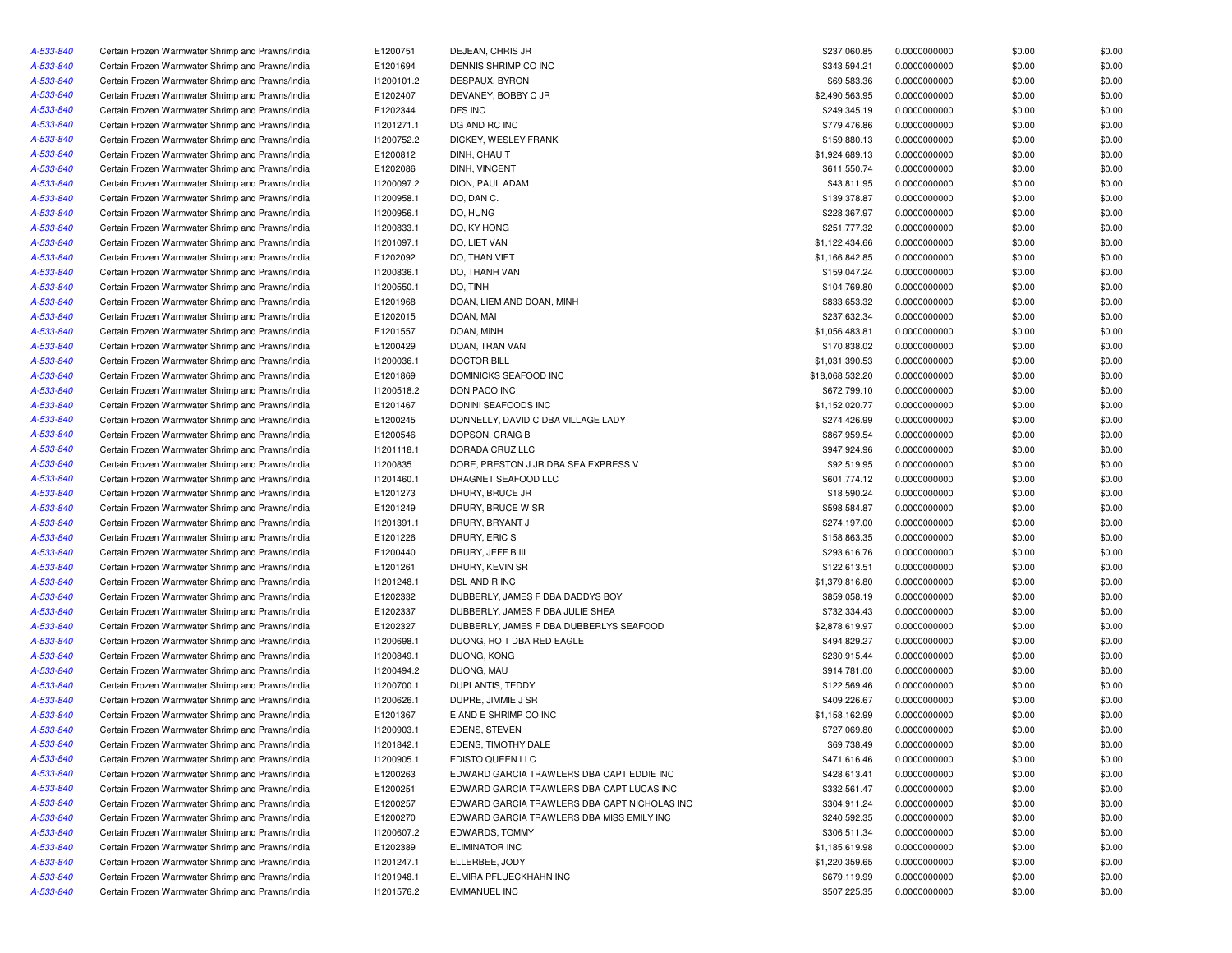| A-533-840 | Certain Frozen Warmwater Shrimp and Prawns/India | 11201871.1 | ENCLADE, JOSEPH L                            | \$39,782.83     | 0.0000000000 | \$0.00 | \$0.00 |
|-----------|--------------------------------------------------|------------|----------------------------------------------|-----------------|--------------|--------|--------|
| A-533-840 | Certain Frozen Warmwater Shrimp and Prawns/India | 11200523.1 | ENCLADE, MICHAEL AND PITRE, JEANNIE          | \$168,576.48    | 0.0000000000 | \$0.00 | \$0.00 |
| A-533-840 | Certain Frozen Warmwater Shrimp and Prawns/India | 11200341.1 | ENCLADE, RODNEY J                            | \$145,119.68    | 0.0000000000 | \$0.00 | \$0.00 |
| A-533-840 | Certain Frozen Warmwater Shrimp and Prawns/India | 11201115.2 | ENSENADA CRUZ LLC                            | \$633,391.93    | 0.0000000000 | \$0.00 | \$0.00 |
| A-533-840 | Certain Frozen Warmwater Shrimp and Prawns/India | E1202615   | <b>EQUALIZER INC</b>                         | \$1,037,436.19  | 0.0000000000 | \$0.00 | \$0.00 |
| A-533-840 | Certain Frozen Warmwater Shrimp and Prawns/India | 11200373.2 | <b>ERICA LYNN INC</b>                        | \$1,150,956.58  | 0.0000000000 | \$0.00 | \$0.00 |
| A-533-840 | Certain Frozen Warmwater Shrimp and Prawns/India | 11201245.1 | ERICKSON AND JENSEN SEAFOOD PACKERS          | \$10,254,458.62 | 0.0000000000 | \$0.00 | \$0.00 |
| A-533-840 | Certain Frozen Warmwater Shrimp and Prawns/India | 11201240.1 | ERICKSON, GRANT DBA GALAXY STAR LLC          | \$675,660.27    | 0.0000000000 | \$0.00 | \$0.00 |
| A-533-840 | Certain Frozen Warmwater Shrimp and Prawns/India | 11201241.1 | ERICKSON, GRANT DBA E AND E LLC              | \$698,939.20    | 0.0000000000 | \$0.00 | \$0.00 |
| A-533-840 | Certain Frozen Warmwater Shrimp and Prawns/India | E1201233   | ESTAY, WAYNE                                 | \$14,800,000.75 | 0.0000000000 | \$0.00 | \$0.00 |
| A-533-840 | Certain Frozen Warmwater Shrimp and Prawns/India | 11201603.2 | ETHAN G INC                                  | \$792,014.62    | 0.0000000000 | \$0.00 | \$0.00 |
| A-533-840 | Certain Frozen Warmwater Shrimp and Prawns/India | E1200054   | FATHER DAN INC                               | \$734,130.44    | 0.0000000000 | \$0.00 | \$0.00 |
| A-533-840 | Certain Frozen Warmwater Shrimp and Prawns/India | 11201575.2 | FATHER MIKE INC                              | \$316,430.18    | 0.0000000000 | \$0.00 | \$0.00 |
| A-533-840 | Certain Frozen Warmwater Shrimp and Prawns/India | 11200704.1 | FAZENDE, JEFFERY                             | \$56,523.36     | 0.0000000000 | \$0.00 | \$0.00 |
| A-533-840 | Certain Frozen Warmwater Shrimp and Prawns/India | 11200017.1 | <b>FAZENDE, THOMAS G</b>                     | \$49,287.35     | 0.0000000000 | \$0.00 | \$0.00 |
| A-533-840 | Certain Frozen Warmwater Shrimp and Prawns/India | 11200524.2 | FERNANDEZ, JOHN III DBA WWJT INC             | \$1,116,580.48  | 0.0000000000 | \$0.00 | \$0.00 |
| A-533-840 | Certain Frozen Warmwater Shrimp and Prawns/India | 11200782.2 | FIELDS, BRYAN DBA RKB FISHING INC            | \$628,235.29    | 0.0000000000 | \$0.00 | \$0.00 |
| A-533-840 | Certain Frozen Warmwater Shrimp and Prawns/India | 11201117.1 | FIESTA CRUZ LLC                              | \$959,921.94    |              | \$0.00 | \$0.00 |
|           |                                                  |            | FINE SHRIMP CO                               | \$698,720.46    | 0.0000000000 |        |        |
| A-533-840 | Certain Frozen Warmwater Shrimp and Prawns/India | 11200386.1 |                                              |                 | 0.0000000000 | \$0.00 | \$0.00 |
| A-533-840 | Certain Frozen Warmwater Shrimp and Prawns/India | E1203231   | <b>FIREFOX INC</b>                           | \$249,561.89    | 0.0000000000 | \$0.00 | \$0.00 |
| A-533-840 | Certain Frozen Warmwater Shrimp and Prawns/India | E1201207   | FISHERMANS REEF SHRIMP COMPANY               | \$41,392,439.00 | 0.0000000000 | \$0.00 | \$0.00 |
| A-533-840 | Certain Frozen Warmwater Shrimp and Prawns/India | 11200256.1 | FITCH, ADAM J                                | \$63,845.03     | 0.0000000000 | \$0.00 | \$0.00 |
| A-533-840 | Certain Frozen Warmwater Shrimp and Prawns/India | 11201565.2 | <b>FKM INC</b>                               | \$105,614.51    | 0.0000000000 | \$0.00 | \$0.00 |
| A-533-840 | Certain Frozen Warmwater Shrimp and Prawns/India | 11201674.2 | <b>FLOWERS, VINCENT</b>                      | \$118,646.72    | 0.0000000000 | \$0.00 | \$0.00 |
| A-533-840 | Certain Frozen Warmwater Shrimp and Prawns/India | E1203104   | FORTUNE SHRIMP COMPANY INC                   | \$13,259,942.80 | 0.0000000000 | \$0.00 | \$0.00 |
| A-533-840 | Certain Frozen Warmwater Shrimp and Prawns/India | 11200486.1 | FRANKS, MICHAEL                              | \$11,152,638.21 | 0.0000000000 | \$0.00 | \$0.00 |
| A-533-840 | Certain Frozen Warmwater Shrimp and Prawns/India | 11201924.1 | <b>FREDRICK, MICHAEL</b>                     | \$156,706.13    | 0.0000000000 | \$0.00 | \$0.00 |
| A-533-840 | Certain Frozen Warmwater Shrimp and Prawns/India | E1200333   | FREEMAN, KENNETH DBA FREEMAN SEAFOOD         | \$143,293.65    | 0.0000000000 | \$0.00 | \$0.00 |
| A-533-840 | Certain Frozen Warmwater Shrimp and Prawns/India | E1200799   | FRICKEY, DARELL J                            | \$40,080.68     | 0.0000000000 | \$0.00 | \$0.00 |
| A-533-840 | Certain Frozen Warmwater Shrimp and Prawns/India | 11201210.2 | FRILOUX, BRAD                                | \$465,853.92    | 0.0000000000 | \$0.00 | \$0.00 |
| A-533-840 | Certain Frozen Warmwater Shrimp and Prawns/India | E1202105   | G AND O TRAWLERS INC DBA MISS LAUREN         | \$1,299,802.38  | 0.0000000000 | \$0.00 | \$0.00 |
| A-533-840 | Certain Frozen Warmwater Shrimp and Prawns/India | E1201142   | G AND S TRAWLERS INC                         | \$1,178,080.04  | 0.0000000000 | \$0.00 | \$0.00 |
| A-533-840 | Certain Frozen Warmwater Shrimp and Prawns/India | E1201831   | G D VENTURES II INC                          | \$1,289,333.08  | 0.0000000000 | \$0.00 | \$0.00 |
| A-533-840 | Certain Frozen Warmwater Shrimp and Prawns/India | 11201250.1 | GADSON, JAMES                                | \$308,502.97    | 0.0000000000 | \$0.00 | \$0.00 |
| A-533-840 | Certain Frozen Warmwater Shrimp and Prawns/India | E1202638   | GALA, CHRISTINE DBA PATRON SEAFOOD INC       | \$2,178,997.65  | 0.0000000000 | \$0.00 | \$0.00 |
| A-533-840 | Certain Frozen Warmwater Shrimp and Prawns/India | E1200935   | GALA, CHRISTINE DBA CHALLENGER SHRIMP INC    | \$713,726.19    | 0.0000000000 | \$0.00 | \$0.00 |
| A-533-840 | Certain Frozen Warmwater Shrimp and Prawns/India | E1202653   | GALA, CHRISTINE DBA TRICO SHRIMP COMPANY INC | \$18,376,382.97 | 0.0000000000 | \$0.00 | \$0.00 |
| A-533-840 | Certain Frozen Warmwater Shrimp and Prawns/India | E1200594   | <b>GALE FORCE INC</b>                        | \$268,916.72    | 0.0000000000 | \$0.00 | \$0.00 |
| A-533-840 | Certain Frozen Warmwater Shrimp and Prawns/India | E1202709   | GALJOUR, REED                                | \$553,545.45    | 0.0000000000 | \$0.00 | \$0.00 |
| A-533-840 | Certain Frozen Warmwater Shrimp and Prawns/India | E1202673   | GALLOWAY, JIMMY                              | \$167,645.73    | 0.0000000000 | \$0.00 | \$0.00 |
| A-533-840 | Certain Frozen Warmwater Shrimp and Prawns/India | E1201519   | GALLOWAY, JUDY                               | \$214,175.23    | 0.0000000000 | \$0.00 | \$0.00 |
| A-533-840 | Certain Frozen Warmwater Shrimp and Prawns/India | E1202702   | GALLOWAY, MARK                               | \$235,900.55    | 0.0000000000 | \$0.00 | \$0.00 |
| A-533-840 | Certain Frozen Warmwater Shrimp and Prawns/India | E1200203   | GARCIA, JOSEPH DBA MARIAH LYNN INC           | \$392,895.54    | 0.0000000000 | \$0.00 | \$0.00 |
| A-533-840 | Certain Frozen Warmwater Shrimp and Prawns/India | E1200221   | GARCIA, JOSEPH DBA SANTA MARIA INC           | \$356,475.04    | 0.0000000000 | \$0.00 | \$0.00 |
| A-533-840 | Certain Frozen Warmwater Shrimp and Prawns/India | E1200215   | GARCIA, JOSEPH DBA SABRINA MARIE INC         | \$407,115.95    | 0.0000000000 | \$0.00 | \$0.00 |
| A-533-840 | Certain Frozen Warmwater Shrimp and Prawns/India | E1200209   | GARCIA, JOSEPH DBA SANDRA G INC              | \$370,433.52    | 0.0000000000 | \$0.00 | \$0.00 |
| A-533-840 | Certain Frozen Warmwater Shrimp and Prawns/India | E1200227   | GARCIA, JOSEPH DBA THOMAS G INC              | \$387,482.12    | 0.0000000000 | \$0.00 | \$0.00 |
| A-533-840 | Certain Frozen Warmwater Shrimp and Prawns/India | 11201225.2 | GARZA, ANDRES DBA PAZ G LLC                  | \$2,119.76      | 0.0000000000 | \$0.00 | \$0.00 |
|           | Certain Frozen Warmwater Shrimp and Prawns/India |            |                                              | \$60,088.62     |              |        |        |
| A-533-840 |                                                  | 11201387.2 | GASPARD, MICHAEL ANTHONY SR                  |                 | 0.0000000000 | \$0.00 | \$0.00 |
| A-533-840 | Certain Frozen Warmwater Shrimp and Prawns/India | I1200403.2 | GASPARD, MURRY SR                            | \$103,237.47    | 0.0000000000 | \$0.00 | \$0.00 |
| A-533-840 | Certain Frozen Warmwater Shrimp and Prawns/India | E1202570   | GAUDET, ALLEN IV                             | \$47,878.24     | 0.0000000000 | \$0.00 | \$0.00 |
| A-533-840 | Certain Frozen Warmwater Shrimp and Prawns/India | E1201193   | GAY FISH COMPANY INC                         | \$141,553.55    | 0.0000000000 | \$0.00 | \$0.00 |
| A-533-840 | Certain Frozen Warmwater Shrimp and Prawns/India | 11201313.1 | <b>GEMITA INC</b>                            | \$742,911.35    | 0.0000000000 | \$0.00 | \$0.00 |
| A-533-840 | Certain Frozen Warmwater Shrimp and Prawns/India | E1202510   | GEORGIA SHRIMP CO LLC                        | \$6,484,496.65  | 0.0000000000 | \$0.00 | \$0.00 |
| A-533-840 | Certain Frozen Warmwater Shrimp and Prawns/India | 11201134.1 | <b>GLORIA CRUZ LLC</b>                       | \$688,244.68    | 0.0000000000 | \$0.00 | \$0.00 |
| A-533-840 | Certain Frozen Warmwater Shrimp and Prawns/India | E1202994   | GLOVER, CHARLES                              | \$148,451.96    | 0.0000000000 | \$0.00 | \$0.00 |
| A-533-840 | Certain Frozen Warmwater Shrimp and Prawns/India | 11200650.1 | GOLD COAST SEAFOOD INC                       | \$3,313,880.45  | 0.0000000000 | \$0.00 | \$0.00 |
| A-533-840 | Certain Frozen Warmwater Shrimp and Prawns/India | E1200787   | GOLDEN GULF COAST PKG CO INC                 | \$24,763,979.93 | 0.0000000000 | \$0.00 | \$0.00 |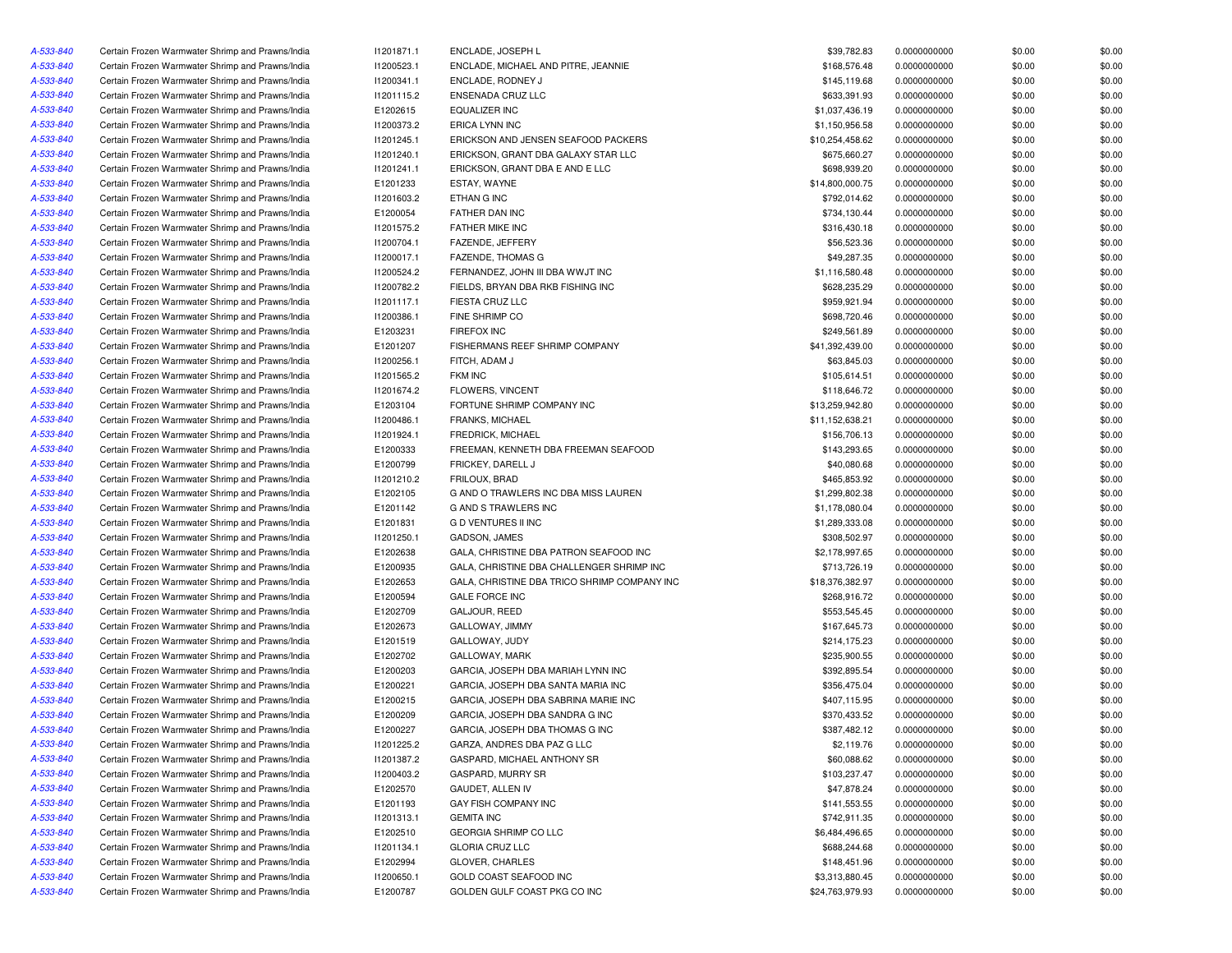| A-533-840 | Certain Frozen Warmwater Shrimp and Prawns/India | 11200480.1 | <b>GOLDEN PHASE INC</b>                       | \$167,444.17    | 0.0000000000 | \$0.00 | \$0.00 |
|-----------|--------------------------------------------------|------------|-----------------------------------------------|-----------------|--------------|--------|--------|
| A-533-840 | Certain Frozen Warmwater Shrimp and Prawns/India | E1200714   | GOLLOTTS OIL DOCK AND ICEHOUSE INC            | \$24,809,179.95 | 0.0000000000 | \$0.00 | \$0.00 |
| A-533-840 | Certain Frozen Warmwater Shrimp and Prawns/India | E1202972   | GONZALES, TIM J                               | \$142,891.76    | 0.0000000000 | \$0.00 | \$0.00 |
| A-533-840 | Certain Frozen Warmwater Shrimp and Prawns/India | 11200458.2 | GONZALEZ TRAWLERS INC                         | \$624,995.83    | 0.0000000000 | \$0.00 | \$0.00 |
| A-533-840 | Certain Frozen Warmwater Shrimp and Prawns/India | 11200253.1 | GORE SEAFOOD INC                              | \$1,094,040.20  | 0.0000000000 | \$0.00 | \$0.00 |
| A-533-840 | Certain Frozen Warmwater Shrimp and Prawns/India | 11201950.1 | GORE, ISABEL DBA WESTERN SEAFOOD CO INC       | \$36,557,003.56 | 0.0000000000 | \$0.00 | \$0.00 |
| A-533-840 | Certain Frozen Warmwater Shrimp and Prawns/India | 11201920.2 | <b>GOVELOPEZ INC</b>                          | \$993,370.72    | 0.0000000000 | \$0.00 | \$0.00 |
| A-533-840 | Certain Frozen Warmwater Shrimp and Prawns/India | E1200899   | <b>GRAHAM SHRIMP CO</b>                       | \$7,606,075.67  | 0.0000000000 | \$0.00 | \$0.00 |
| A-533-840 | Certain Frozen Warmwater Shrimp and Prawns/India | E1202395   | GRAHAM, DARRELL                               | \$8,682,061.92  | 0.0000000000 | \$0.00 | \$0.00 |
| A-533-840 | Certain Frozen Warmwater Shrimp and Prawns/India | 11201631.2 | <b>GRANDMA INC</b>                            | \$694,952.02    | 0.0000000000 | \$0.00 | \$0.00 |
| A-533-840 | Certain Frozen Warmwater Shrimp and Prawns/India | E1200974   | GRANIER, STEPHEN DBA S AND S SEAFOOD CO INC   | \$220,856.02    | 0.0000000000 | \$0.00 | \$0.00 |
| A-533-840 | Certain Frozen Warmwater Shrimp and Prawns/India | E1201182   | GRAVES, ROBERT N. SR.                         | \$415,483.86    | 0.0000000000 | \$0.00 | \$0.00 |
| A-533-840 | Certain Frozen Warmwater Shrimp and Prawns/India | E1200305   | <b>GRAY, MONROE</b>                           | \$259,528.54    | 0.0000000000 | \$0.00 | \$0.00 |
| A-533-840 | Certain Frozen Warmwater Shrimp and Prawns/India | 11201239.1 | <b>GREEN FLASH LLC</b>                        | \$676,208.28    | 0.0000000000 | \$0.00 | \$0.00 |
| A-533-840 | Certain Frozen Warmwater Shrimp and Prawns/India | E1201433   | GREEN, JAMES W JR DBA MISS EMILIE ANN         | \$280,076.88    | 0.0000000000 | \$0.00 | \$0.00 |
| A-533-840 | Certain Frozen Warmwater Shrimp and Prawns/India | E1201298   | GREEN, JAMES W DBA EAST COAST SEAFOOD COMPANY | \$793,583.21    |              | \$0.00 | \$0.00 |
|           | Certain Frozen Warmwater Shrimp and Prawns/India |            |                                               |                 | 0.0000000000 |        |        |
| A-533-840 |                                                  | E1203272   | GROS, DANNY A                                 | \$1,077,612.72  | 0.0000000000 | \$0.00 | \$0.00 |
| A-533-840 | Certain Frozen Warmwater Shrimp and Prawns/India | 11201382.1 | GUIDRY, CHARLES J                             | \$102,019.43    | 0.0000000000 | \$0.00 | \$0.00 |
| A-533-840 | Certain Frozen Warmwater Shrimp and Prawns/India | E1201401   | GUIDRY, CLINTON P JR                          | \$146,766.04    | 0.0000000000 | \$0.00 | \$0.00 |
| A-533-840 | Certain Frozen Warmwater Shrimp and Prawns/India | E1201451   | GUIDRY, KEITH M                               | \$67,802.07     | 0.0000000000 | \$0.00 | \$0.00 |
| A-533-840 | Certain Frozen Warmwater Shrimp and Prawns/India | E1201396   | GUIDRY, KENNETH J                             | \$272,006.53    | 0.0000000000 | \$0.00 | \$0.00 |
| A-533-840 | Certain Frozen Warmwater Shrimp and Prawns/India | 11200116.1 | GUIDRY, MICHAEL J                             | \$112,247.12    | 0.0000000000 | \$0.00 | \$0.00 |
| A-533-840 | Certain Frozen Warmwater Shrimp and Prawns/India | 11200349   | <b>GUIDRY, VICKI</b>                          | \$129,598.88    | 0.0000000000 | \$0.00 | \$0.00 |
| A-533-840 | Certain Frozen Warmwater Shrimp and Prawns/India | E1200009   | GULF CROWN SEAFOOD CO INC                     | \$90,953,227.46 | 0.0000000000 | \$0.00 | \$0.00 |
| A-533-840 | Certain Frozen Warmwater Shrimp and Prawns/India | E1202686   | <b>GULF FISH INC</b>                          | \$14,457,225.13 | 0.0000000000 | \$0.00 | \$0.00 |
| A-533-840 | Certain Frozen Warmwater Shrimp and Prawns/India | E1200015   | GULF ISLAND SHRIMP AND SEAFOOD II LLC         | \$43,307,219.19 | 0.0000000000 | \$0.00 | \$0.00 |
| A-533-840 | Certain Frozen Warmwater Shrimp and Prawns/India | E1203031   | <b>GULF KING SERVICES INC</b>                 | \$40,206,955.58 | 0.0000000000 | \$0.00 | \$0.00 |
| A-533-840 | Certain Frozen Warmwater Shrimp and Prawns/India | E1201408   | GULF PRIDE ENTERPRISES INC                    | \$24,150,049.95 | 0.0000000000 | \$0.00 | \$0.00 |
| A-533-840 | Certain Frozen Warmwater Shrimp and Prawns/India | 11200021.1 | <b>GULF RUNNER</b>                            | \$1,175,476.16  | 0.0000000000 | \$0.00 | \$0.00 |
| A-533-840 | Certain Frozen Warmwater Shrimp and Prawns/India | E1202660   | GULF SHRIMP COMPANY INC                       | \$1,003,855.97  | 0.0000000000 | \$0.00 | \$0.00 |
| A-533-840 | Certain Frozen Warmwater Shrimp and Prawns/India | E1203055   | <b>GULF SOUTH INC</b>                         | \$22,743,521.96 | 0.0000000000 | \$0.00 | \$0.00 |
| A-533-840 | Certain Frozen Warmwater Shrimp and Prawns/India | 11200308.1 | <b>GUY, KIMOTHY</b>                           | \$137,157.34    | 0.0000000000 | \$0.00 | \$0.00 |
| A-533-840 | Certain Frozen Warmwater Shrimp and Prawns/India | E1200985   | HA, CO DONG                                   | \$199,467.83    | 0.0000000000 | \$0.00 | \$0.00 |
| A-533-840 | Certain Frozen Warmwater Shrimp and Prawns/India | E1202620   | <b>HAILEY MARIE INC</b>                       | \$654,483.41    | 0.0000000000 | \$0.00 | \$0.00 |
| A-533-840 | Certain Frozen Warmwater Shrimp and Prawns/India | I1200365.1 | HANH LAI, INC                                 | \$975,205.65    | 0.0000000000 | \$0.00 | \$0.00 |
| A-533-840 | Certain Frozen Warmwater Shrimp and Prawns/India | 11201893.1 | HANSEN, ERIC                                  | \$3,882,389.56  | 0.0000000000 | \$0.00 | \$0.00 |
| A-533-840 | Certain Frozen Warmwater Shrimp and Prawns/India | I1200006.2 | HARDEE, WILLIAM P                             | \$491,202.77    | 0.0000000000 | \$0.00 | \$0.00 |
| A-533-840 | Certain Frozen Warmwater Shrimp and Prawns/India | E1200647   | HARDY, JOHN                                   | \$1,296,904.87  | 0.0000000000 | \$0.00 | \$0.00 |
| A-533-840 | Certain Frozen Warmwater Shrimp and Prawns/India | 11201099.1 | HATTAWAY, ERROL HENRY                         | \$558,494.44    | 0.0000000000 | \$0.00 | \$0.00 |
| A-533-840 | Certain Frozen Warmwater Shrimp and Prawns/India | E1201848   | HAYDEL, GREGORY                               | \$123,239.58    | 0.0000000000 | \$0.00 | \$0.00 |
| A-533-840 | Certain Frozen Warmwater Shrimp and Prawns/India | I1200287.1 | HCP LLC                                       | \$92,316.02     | 0.0000000000 | \$0.00 | \$0.00 |
| A-533-840 | Certain Frozen Warmwater Shrimp and Prawns/India | E1203060   | <b>HEBERT, ERIC J</b>                         | \$58,474.32     | 0.0000000000 | \$0.00 | \$0.00 |
| A-533-840 | Certain Frozen Warmwater Shrimp and Prawns/India | E1200679   | HEBERT, ROBERT A                              | \$152,554.64    | 0.0000000000 | \$0.00 | \$0.00 |
| A-533-840 | Certain Frozen Warmwater Shrimp and Prawns/India | 11201947.1 | <b>HELEN KAY INC</b>                          | \$764,877.03    | 0.0000000000 | \$0.00 | \$0.00 |
| A-533-840 |                                                  |            | HELMER, GERRY J.                              | \$138,437.01    |              |        | \$0.00 |
|           | Certain Frozen Warmwater Shrimp and Prawns/India | E1200402   |                                               |                 | 0.0000000000 | \$0.00 |        |
| A-533-840 | Certain Frozen Warmwater Shrimp and Prawns/India | E1201676   | HELMER, HERMAN C JR                           | \$33,768.57     | 0.0000000000 | \$0.00 | \$0.00 |
| A-533-840 | Certain Frozen Warmwater Shrimp and Prawns/India | E1200309   | HELMER, LARRY J SR                            | \$86,660.32     | 0.0000000000 | \$0.00 | \$0.00 |
| A-533-840 | Certain Frozen Warmwater Shrimp and Prawns/India | 11200756.1 | HEMMENWAY, JACK                               | \$1,915,508.28  | 0.0000000000 | \$0.00 | \$0.00 |
| A-533-840 | Certain Frozen Warmwater Shrimp and Prawns/India | 11201108.1 | HERMOSA CRUZ LLC                              | \$993,769.53    | 0.0000000000 | \$0.00 | \$0.00 |
| A-533-840 | Certain Frozen Warmwater Shrimp and Prawns/India | E1203023   | HESS, HENRY JR                                | \$149,609.67    | 0.0000000000 | \$0.00 | \$0.00 |
| A-533-840 | Certain Frozen Warmwater Shrimp and Prawns/India | 11200342.1 | HI SEAS OF DULAC INC                          | \$37,516,592.76 | 0.0000000000 | \$0.00 | \$0.00 |
| A-533-840 | Certain Frozen Warmwater Shrimp and Prawns/India | E1203211   | HO, JIMMY                                     | \$108,677.71    | 0.0000000000 | \$0.00 | \$0.00 |
| A-533-840 | Certain Frozen Warmwater Shrimp and Prawns/India | 11201126.1 | HO, NGA THI                                   | \$1,360,628.83  | 0.0000000000 | \$0.00 | \$0.00 |
| A-533-840 | Certain Frozen Warmwater Shrimp and Prawns/India | 11201911.1 | HOANG, TRUNG TUAN                             | \$86,481.68     | 0.0000000000 | \$0.00 | \$0.00 |
| A-533-840 | Certain Frozen Warmwater Shrimp and Prawns/India | 11200695.1 | HOME LOVING CARE CO                           | \$36,500.05     | 0.0000000000 | \$0.00 | \$0.00 |
| A-533-840 | Certain Frozen Warmwater Shrimp and Prawns/India | 11201312.1 | HONDUMEX ENTERPRISES INC                      | \$838,725.50    | 0.0000000000 | \$0.00 | \$0.00 |
| A-533-840 | Certain Frozen Warmwater Shrimp and Prawns/India | 11200410.1 | <b>HONGRI INC</b>                             | \$598,168.75    | 0.0000000000 | \$0.00 | \$0.00 |
| A-533-840 | Certain Frozen Warmwater Shrimp and Prawns/India | 11200723.1 | HT SEAMAN                                     | \$118,732.76    | 0.0000000000 | \$0.00 | \$0.00 |
|           |                                                  |            |                                               |                 |              |        |        |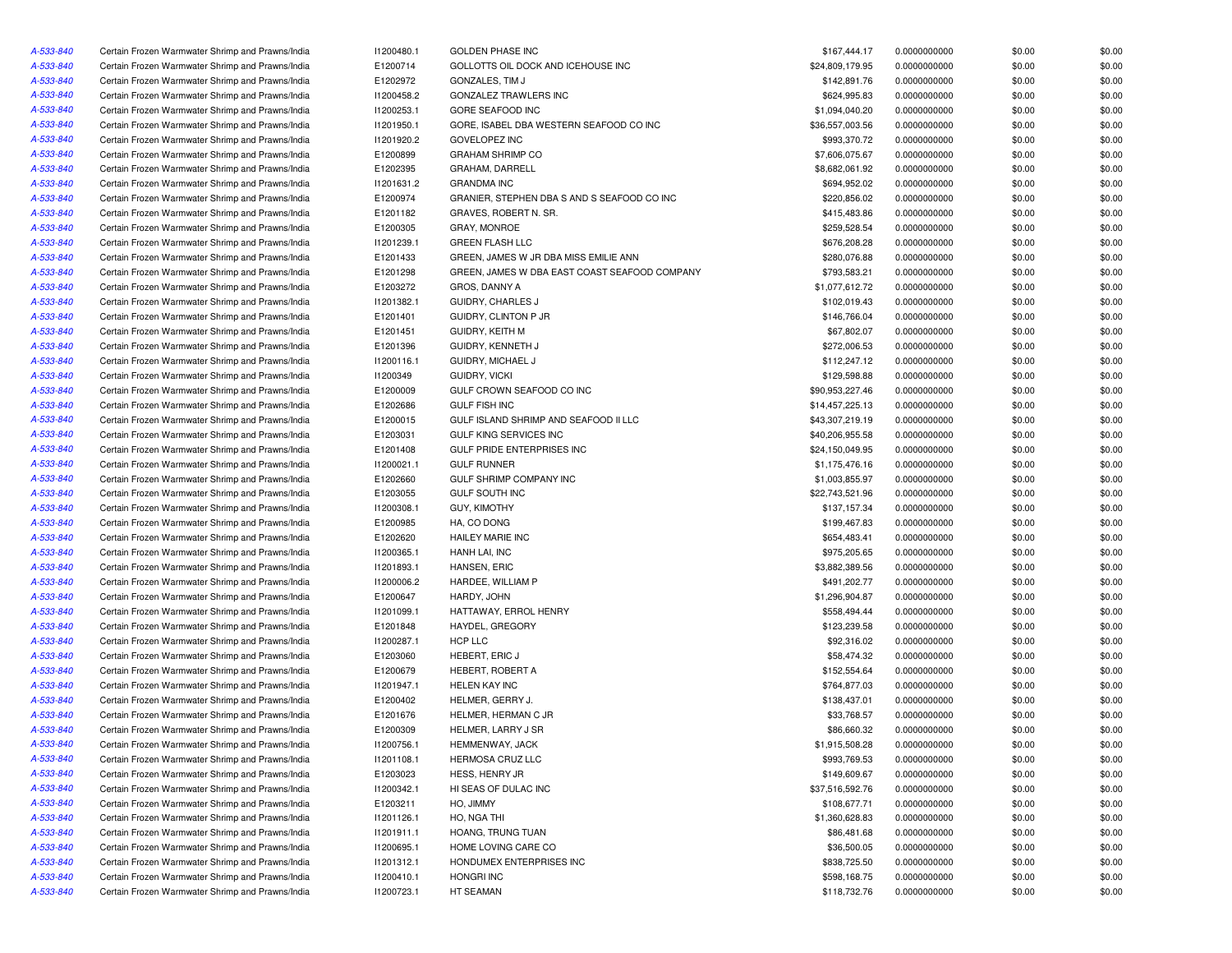| A-533-840 | Certain Frozen Warmwater Shrimp and Prawns/India | E1201999   | HUBBARD, PERRY III                          | \$490,889.79    | 0.0000000000 | \$0.00 | \$0.00 |
|-----------|--------------------------------------------------|------------|---------------------------------------------|-----------------|--------------|--------|--------|
| A-533-840 | Certain Frozen Warmwater Shrimp and Prawns/India | I1200653.1 | HUBER, CHARLES A                            | \$142,339.58    | 0.0000000000 | \$0.00 | \$0.00 |
| A-533-840 | Certain Frozen Warmwater Shrimp and Prawns/India | 11201824.1 | HUE, PATRICK A                              | \$152,842.22    | 0.0000000000 | \$0.00 | \$0.00 |
| A-533-840 | Certain Frozen Warmwater Shrimp and Prawns/India | 11200674.1 | HUTCHERSON, DANIEL J                        | \$253,438.18    | 0.0000000000 | \$0.00 | \$0.00 |
| A-533-840 | Certain Frozen Warmwater Shrimp and Prawns/India | 11200915.2 | HUTCHINSON, DOUGLAS                         | \$61,212.35     | 0.0000000000 | \$0.00 | \$0.00 |
| A-533-840 | Certain Frozen Warmwater Shrimp and Prawns/India | I1200957.1 | HUYNH, HAI DBA SHRIMP DEVELOPMENT, LLC      | \$247,680.42    | 0.0000000000 | \$0.00 | \$0.00 |
| A-533-840 | Certain Frozen Warmwater Shrimp and Prawns/India | 11200304.1 | HUYNH, HAI                                  | \$184,873.66    | 0.0000000000 | \$0.00 | \$0.00 |
| A-533-840 | Certain Frozen Warmwater Shrimp and Prawns/India | E1200328   | HUYNH, HOANG                                | \$81,336.58     | 0.0000000000 | \$0.00 | \$0.00 |
| A-533-840 | Certain Frozen Warmwater Shrimp and Prawns/India | I1200802.1 | HUYNH, HUNG V DBA BLUE OCEAN SEAFOOD LLC    | \$9,889,947.53  | 0.0000000000 | \$0.00 | \$0.00 |
| A-533-840 | Certain Frozen Warmwater Shrimp and Prawns/India | E1200359   | HUYNH, THANH NGOC                           | \$2,397,968.90  | 0.0000000000 | \$0.00 | \$0.00 |
| A-533-840 | Certain Frozen Warmwater Shrimp and Prawns/India | 11200562.1 | HUYNH, TRI                                  | \$65,071.41     | 0.0000000000 | \$0.00 | \$0.00 |
| A-533-840 | Certain Frozen Warmwater Shrimp and Prawns/India | 11200680.2 | HUYNH, TUNG VAN                             | \$25,000.00     | 0.0000000000 | \$0.00 | \$0.00 |
| A-533-840 | Certain Frozen Warmwater Shrimp and Prawns/India | 11201635.2 | IKE AND ZACK INC                            | \$270,563.71    | 0.0000000000 | \$0.00 | \$0.00 |
| A-533-840 | Certain Frozen Warmwater Shrimp and Prawns/India | E1202609   | <b>INDEPENDENT FISH COMPANY</b>             | \$1,798,284.56  | 0.0000000000 | \$0.00 | \$0.00 |
| A-533-840 | Certain Frozen Warmwater Shrimp and Prawns/India | 11200315.2 | <b>INDEPENDENT SEAFOOD INC</b>              | \$1,075,876.04  | 0.0000000000 | \$0.00 | \$0.00 |
| A-533-840 | Certain Frozen Warmwater Shrimp and Prawns/India | E1201021   | INGRAHAM, JOYCE                             | \$262,094.34    | 0.0000000000 | \$0.00 | \$0.00 |
| A-533-840 | Certain Frozen Warmwater Shrimp and Prawns/India | 11201227.2 | INTEGRITY FISHING INC                       | \$841,770.09    | 0.0000000000 | \$0.00 | \$0.00 |
| A-533-840 | Certain Frozen Warmwater Shrimp and Prawns/India | 11200783.2 | INTERNATIONAL OCEANIC ENT                   | \$26,999,078.33 | 0.0000000000 | \$0.00 | \$0.00 |
| A-533-840 | Certain Frozen Warmwater Shrimp and Prawns/India | 11201922.1 | <b>ISABEL MAIER INC</b>                     | \$1,005,735.08  | 0.0000000000 | \$0.00 | \$0.00 |
| A-533-840 | Certain Frozen Warmwater Shrimp and Prawns/India | 11201144.1 | <b>ISLA CRUZ LLC</b>                        | \$930,907.58    | 0.0000000000 | \$0.00 | \$0.00 |
| A-533-840 | Certain Frozen Warmwater Shrimp and Prawns/India | I1200409.1 | J AND J RENTALS INC                         | \$754,806.73    | 0.0000000000 | \$0.00 | \$0.00 |
| A-533-840 | Certain Frozen Warmwater Shrimp and Prawns/India | E1200905   | JACKSON, JOHN ELTON SR                      | \$126,186.53    | 0.0000000000 | \$0.00 | \$0.00 |
|           |                                                  |            | JACOB A INC                                 |                 |              |        |        |
| A-533-840 | Certain Frozen Warmwater Shrimp and Prawns/India | E1200097   |                                             | \$730,869.54    | 0.0000000000 | \$0.00 | \$0.00 |
| A-533-840 | Certain Frozen Warmwater Shrimp and Prawns/India | 11200264.1 | JACQUELIN MARIE INC                         | \$307,589.27    | 0.0000000000 | \$0.00 | \$0.00 |
| A-533-840 | Certain Frozen Warmwater Shrimp and Prawns/India | 11200421.1 | <b>JBS PACKING COMPANY INC</b>              | \$78,291,539.58 | 0.0000000000 | \$0.00 | \$0.00 |
| A-533-840 | Certain Frozen Warmwater Shrimp and Prawns/India | 11200385.2 | JD LAND CO INC                              | \$626,939.56    | 0.0000000000 | \$0.00 | \$0.00 |
| A-533-840 | Certain Frozen Warmwater Shrimp and Prawns/India | 11201238.1 | <b>JENNA DAWN LLC</b>                       | \$613,826.48    | 0.0000000000 | \$0.00 | \$0.00 |
| A-533-840 | Certain Frozen Warmwater Shrimp and Prawns/India | 11200169.1 | JIMMY LE INC                                | \$816,030.56    | 0.0000000000 | \$0.00 | \$0.00 |
| A-533-840 | Certain Frozen Warmwater Shrimp and Prawns/India | 11200498.1 | JOHNSON, ALBERT F                           | \$217,295.73    | 0.0000000000 | \$0.00 | \$0.00 |
| A-533-840 | Certain Frozen Warmwater Shrimp and Prawns/India | 11200095.1 | JOHNSTON, RONALD                            | \$130,511.32    | 0.0000000000 | \$0.00 | \$0.00 |
| A-533-840 | Certain Frozen Warmwater Shrimp and Prawns/India | 11201138.1 | JORDAN, DEAN                                | \$271,150.39    | 0.0000000000 | \$0.00 | \$0.00 |
| A-533-840 | Certain Frozen Warmwater Shrimp and Prawns/India | 11201808.4 | JORDAN, HUBERT W JR DBA STORMY SEAS SEAFOOD | \$52,319.69     | 0.0000000000 | \$0.00 | \$0.00 |
| A-533-840 | Certain Frozen Warmwater Shrimp and Prawns/India | E1201924   | JOSEPH ANTHONY INC                          | \$1,307,375.46  | 0.0000000000 | \$0.00 | \$0.00 |
| A-533-840 | Certain Frozen Warmwater Shrimp and Prawns/India | 11201651.1 | JOSH AND JAKE INC                           | \$344,634.96    | 0.0000000000 | \$0.00 | \$0.00 |
| A-533-840 | Certain Frozen Warmwater Shrimp and Prawns/India | 11201153.1 | <b>JOYA CRUZ LLC</b>                        | \$999,032.89    | 0.0000000000 | \$0.00 | \$0.00 |
| A-533-840 | Certain Frozen Warmwater Shrimp and Prawns/India | 11200032.1 | <b>JOYCE</b>                                | \$348,132.69    | 0.0000000000 | \$0.00 | \$0.00 |
| A-533-840 | Certain Frozen Warmwater Shrimp and Prawns/India | E1200959   | JULIE ANN LLC                               | \$656,551.77    | 0.0000000000 | \$0.00 | \$0.00 |
| A-533-840 | Certain Frozen Warmwater Shrimp and Prawns/India | 11200944.1 | <b>KEENAN, ROBERT M</b>                     | \$397,016.29    | 0.0000000000 | \$0.00 | \$0.00 |
| A-533-840 | Certain Frozen Warmwater Shrimp and Prawns/India | 11201648.4 | <b>KELLY MARIE INC</b>                      | \$431,377.93    | 0.0000000000 | \$0.00 | \$0.00 |
| A-533-840 | Certain Frozen Warmwater Shrimp and Prawns/India | E1202160   | KEN LEES DOCK LLC                           | \$7,533,471.75  | 0.0000000000 | \$0.00 | \$0.00 |
| A-533-840 | Certain Frozen Warmwater Shrimp and Prawns/India | 11201907.1 | <b>KEO, BUNLY</b>                           | \$202,869.26    | 0.0000000000 | \$0.00 | \$0.00 |
| A-533-840 | Certain Frozen Warmwater Shrimp and Prawns/India | 11201388.2 | <b>KERN, THURMOND A</b>                     | \$526,330.71    | 0.0000000000 | \$0.00 | \$0.00 |
| A-533-840 | Certain Frozen Warmwater Shrimp and Prawns/India | 11201861.1 | KHIN, SOCHENDA                              | \$38,569.00     | 0.0000000000 | \$0.00 | \$0.00 |
| A-533-840 | Certain Frozen Warmwater Shrimp and Prawns/India | E1202767   | KIFF, HANK J                                | \$61,856.83     | 0.0000000000 | \$0.00 | \$0.00 |
| A-533-840 | Certain Frozen Warmwater Shrimp and Prawns/India | E1200855   | KING, ANDY A                                | \$99,854.68     | 0.0000000000 | \$0.00 | \$0.00 |
| A-533-840 | Certain Frozen Warmwater Shrimp and Prawns/India | E1203206   | KING, THORNELL L DBA CAPT T MAN             | \$183,663.33    | 0.0000000000 | \$0.00 | \$0.00 |
| A-533-840 | Certain Frozen Warmwater Shrimp and Prawns/India | E1203197   | KING. THORNELL L DBA BLESSED ASSURANCE      | \$89,047.78     | 0.0000000000 | \$0.00 | \$0.00 |
| A-533-840 | Certain Frozen Warmwater Shrimp and Prawns/India | E1203218   | KING, THORNELL L DBA MARCO SEAFOOD          | \$411,028.11    | 0.0000000000 | \$0.00 | \$0.00 |
| A-533-840 | Certain Frozen Warmwater Shrimp and Prawns/India | 11200544.1 | KIT, AN                                     | \$188,161.34    | 0.0000000000 | \$0.00 | \$0.00 |
| A-533-840 | Certain Frozen Warmwater Shrimp and Prawns/India | 11201392.1 | KNIGHT SEAFOOD INC                          | \$1,910,247.74  | 0.0000000000 | \$0.00 | \$0.00 |
| A-533-840 | Certain Frozen Warmwater Shrimp and Prawns/India | 11201398.1 | KNIGHT, GEORGE DBA MORNING STAR             | \$387,047.25    | 0.0000000000 | \$0.00 | \$0.00 |
| A-533-840 | Certain Frozen Warmwater Shrimp and Prawns/India | 11201393.1 | KNIGHT, ROBERT E DBA MISS SAVANNAH 11       | \$323,311.76    | 0.0000000000 | \$0.00 | \$0.00 |
| A-533-840 | Certain Frozen Warmwater Shrimp and Prawns/India | 11201848.1 | KONG, SENG                                  | \$190,094.13    | 0.0000000000 | \$0.00 | \$0.00 |
| A-533-840 | Certain Frozen Warmwater Shrimp and Prawns/India | E1201682   | KRIS AND CODY INC                           | \$1,396,573.29  | 0.0000000000 | \$0.00 | \$0.00 |
| A-533-840 | Certain Frozen Warmwater Shrimp and Prawns/India | I1200955.1 | KRUTH, FRANK D                              | \$168,989.23    | 0.0000000000 | \$0.00 | \$0.00 |
| A-533-840 | Certain Frozen Warmwater Shrimp and Prawns/India | 11200338.1 | KUHN, GERARD R SR                           | \$56,072.90     | 0.0000000000 | \$0.00 | \$0.00 |
| A-533-840 | Certain Frozen Warmwater Shrimp and Prawns/India | 11200030.1 | KYLE AND COURTNEY                           | \$171,880.55    | 0.0000000000 | \$0.00 | \$0.00 |
| A-533-840 | Certain Frozen Warmwater Shrimp and Prawns/India | 11201268.1 | L AND O TRAWLERS INC                        | \$1,497,778.87  | 0.0000000000 | \$0.00 | \$0.00 |
|           |                                                  |            |                                             |                 |              |        |        |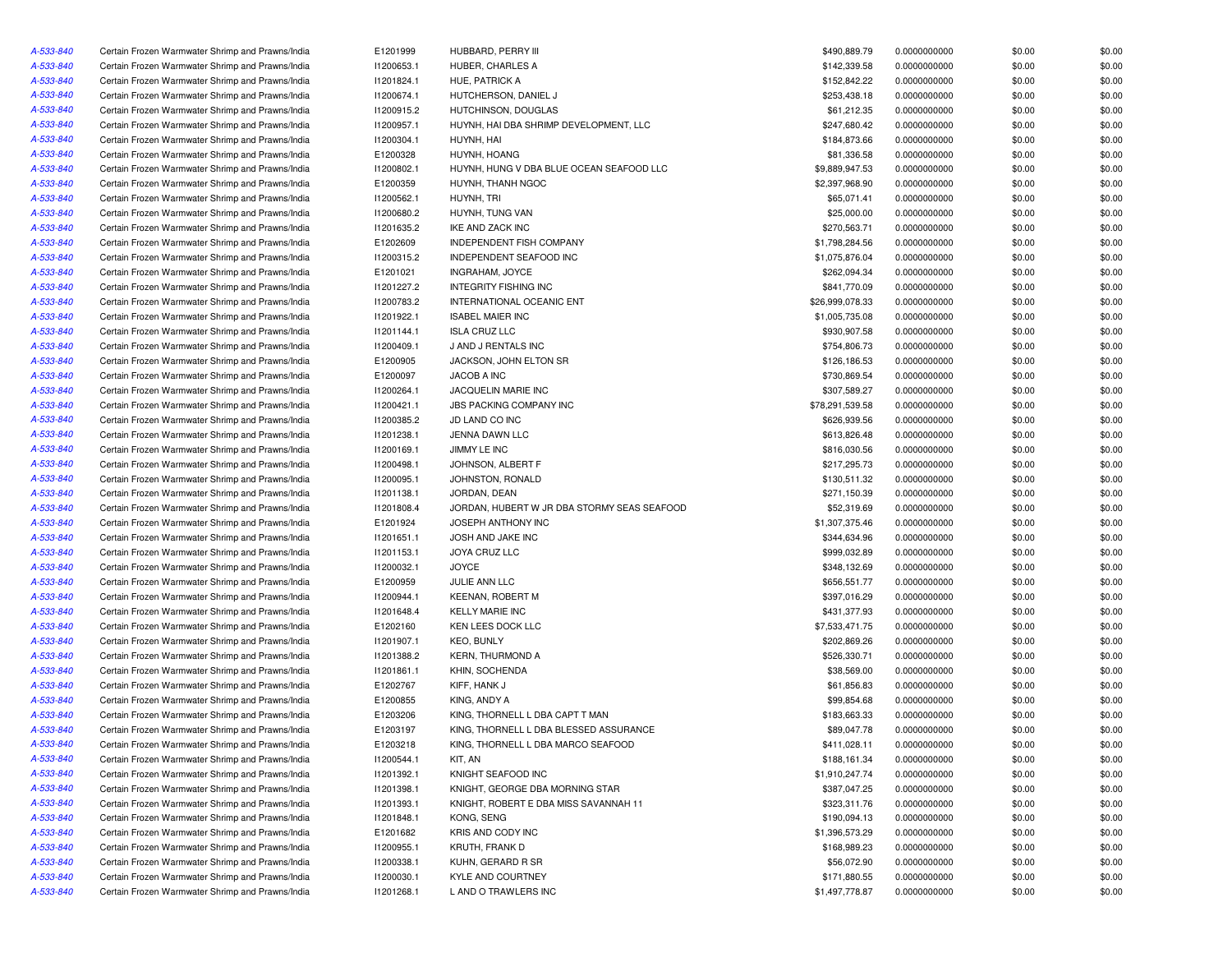| A-533-840              | Certain Frozen Warmwater Shrimp and Prawns/India | E1201600   | L T INC                                     | \$955,799.24     | 0.0000000000 | \$0.00 | \$0.00           |
|------------------------|--------------------------------------------------|------------|---------------------------------------------|------------------|--------------|--------|------------------|
| A-533-840              | Certain Frozen Warmwater Shrimp and Prawns/India | 11200709.2 | LA MACARELA INC                             | \$102,629.08     | 0.0000000000 | \$0.00 | \$0.00           |
| A-533-840              | Certain Frozen Warmwater Shrimp and Prawns/India | 11200526.2 | LA PACHITA INC                              | \$570,350.14     | 0.0000000000 | \$0.00 | \$0.00           |
| A-533-840              | Certain Frozen Warmwater Shrimp and Prawns/India | 11200801.2 | <b>LABAUVE INC</b>                          | \$450,995.11     | 0.0000000000 | \$0.00 | \$0.00           |
| A-533-840              | Certain Frozen Warmwater Shrimp and Prawns/India | 11200125   | LACOSTE, RAVIN SR                           | \$368,282.74     | 0.0000000000 | \$0.00 | \$0.00           |
| A-533-840              | Certain Frozen Warmwater Shrimp and Prawns/India | E1201220   | LADSON, EARLENE G                           | \$204,547.59     | 0.0000000000 | \$0.00 | \$0.00           |
| A-533-840              | Certain Frozen Warmwater Shrimp and Prawns/India | 11200383.1 | <b>LADY CATHERINE INC</b>                   | \$543,394.69     | 0.0000000000 | \$0.00 | \$0.00           |
| A-533-840              | Certain Frozen Warmwater Shrimp and Prawns/India | E1200947   | <b>LADY CHANCERY INC</b>                    | \$1,187,348.25   | 0.0000000000 | \$0.00 | \$0.00           |
| A-533-840              | Certain Frozen Warmwater Shrimp and Prawns/India | 11201319.1 | LADY DOLCINA INC                            | \$272,496.83     | 0.0000000000 | \$0.00 | \$0.00           |
| A-533-840              | Certain Frozen Warmwater Shrimp and Prawns/India | I1200029.1 | <b>LADY GWEN DOE</b>                        | \$368,366.95     | 0.0000000000 | \$0.00 | \$0.00           |
| A-533-840              | Certain Frozen Warmwater Shrimp and Prawns/India | 11201457.2 | <b>LADY KATHERINE INC</b>                   | \$370,677.42     | 0.0000000000 | \$0.00 | \$0.00           |
| A-533-840              | Certain Frozen Warmwater Shrimp and Prawns/India | E1202946   | LADY KELLY INC                              | \$710,009.19     | 0.0000000000 | \$0.00 | \$0.00           |
| A-533-840              | Certain Frozen Warmwater Shrimp and Prawns/India | E1201612   | <b>LADY MARIE INC</b>                       | \$1,159,572.36   | 0.0000000000 | \$0.00 | \$0.00           |
| A-533-840              | Certain Frozen Warmwater Shrimp and Prawns/India | E1200806   | <b>LADY SNOW INC</b>                        | \$496,067.42     | 0.0000000000 | \$0.00 | \$0.00           |
| A-533-840              | Certain Frozen Warmwater Shrimp and Prawns/India | 11201794.2 | LADY SUSIE INC                              | \$798,575.50     | 0.0000000000 | \$0.00 | \$0.00           |
| A-533-840              | Certain Frozen Warmwater Shrimp and Prawns/India | 11201574.3 | <b>LADY TONI INC</b>                        | \$400,624.85     | 0.0000000000 | \$0.00 | \$0.00           |
| A-533-840              | Certain Frozen Warmwater Shrimp and Prawns/India | 11200096   | LAFITTE FROZEN FOODS CORPORATION            | \$127,822,690.85 | 0.0000000000 | \$0.00 | \$0.00           |
| A-533-840              | Certain Frozen Warmwater Shrimp and Prawns/India | 11200503.2 | <b>LAFONT INC</b>                           | \$152,254.49     | 0.0000000000 | \$0.00 | \$0.00           |
| A-533-840              | Certain Frozen Warmwater Shrimp and Prawns/India | E1202171   | LAGASSE, MICHAEL DBA BONNIE DIANA           | \$649,436.89     | 0.0000000000 | \$0.00 | \$0.00           |
| A-533-840              | Certain Frozen Warmwater Shrimp and Prawns/India | E1202021   | LAM. HIEP TAN                               | \$78,083.13      | 0.0000000000 | \$0.00 | \$0.00           |
| A-533-840              | Certain Frozen Warmwater Shrimp and Prawns/India | E1202884   | LAM, PHAN                                   | \$719,586.34     | 0.0000000000 | \$0.00 | \$0.00           |
| A-533-840              | Certain Frozen Warmwater Shrimp and Prawns/India | 11200436.1 | <b>LANCERO INC</b>                          | \$1,170,910.88   | 0.0000000000 | \$0.00 | \$0.00           |
| A-533-840              | Certain Frozen Warmwater Shrimp and Prawns/India | E1201653   | LANDRY, ROBERT E                            | \$86,015.49      | 0.0000000000 | \$0.00 | \$0.00           |
| A-533-840              | Certain Frozen Warmwater Shrimp and Prawns/India | I1200428.1 | LASSEIGNE AND SONS INC                      | \$334,774.64     | 0.0000000000 | \$0.00 | \$0.00           |
| A-533-840              | Certain Frozen Warmwater Shrimp and Prawns/India | 11200551.1 | LAT. CHHIET                                 | \$197,803.19     | 0.0000000000 | \$0.00 | \$0.00           |
| A-533-840              | Certain Frozen Warmwater Shrimp and Prawns/India | 11200671.2 | LAUGHLIN, JAMES                             | \$107,707.63     | 0.0000000000 | \$0.00 | \$0.00           |
| A-533-840              | Certain Frozen Warmwater Shrimp and Prawns/India | 11200182.1 | LE FAMILY INC                               | \$1,153,882.83   | 0.0000000000 | \$0.00 | \$0.00           |
| A-533-840              | Certain Frozen Warmwater Shrimp and Prawns/India | 11200842.1 | LE LEAUX, DAVID                             | \$242,597.81     | 0.0000000000 | \$0.00 | \$0.00           |
| A-533-840              | Certain Frozen Warmwater Shrimp and Prawns/India | 11200568.1 | LE, DAVID RUNG                              | \$125,812.70     | 0.0000000000 | \$0.00 | \$0.00           |
| A-533-840              | Certain Frozen Warmwater Shrimp and Prawns/India | 11201853.1 | LE, HOUSTON T                               | \$146,337.97     | 0.0000000000 | \$0.00 | \$0.00           |
| A-533-840              | Certain Frozen Warmwater Shrimp and Prawns/India | 11201852.1 | LE, HUNG                                    | \$111,267.24     | 0.0000000000 | \$0.00 | \$0.00           |
| A-533-840              | Certain Frozen Warmwater Shrimp and Prawns/India | 11200558.1 | LE, KEVIN M                                 | \$260,247.37     | 0.0000000000 | \$0.00 | \$0.00           |
| A-533-840              | Certain Frozen Warmwater Shrimp and Prawns/India | 11200173.1 | LE, KHOA HONG                               | \$123,480.20     | 0.0000000000 | \$0.00 | \$0.00           |
| A-533-840              | Certain Frozen Warmwater Shrimp and Prawns/India | 11200157.1 | LE, KY VAN                                  | \$171,111.84     | 0.0000000000 | \$0.00 | \$0.00           |
| A-533-840              | Certain Frozen Warmwater Shrimp and Prawns/India | E1201896   | LE, MINH VAN DBA CAPT PHILLIP               | \$1,109,133.90   | 0.0000000000 | \$0.00 | \$0.00           |
|                        | Certain Frozen Warmwater Shrimp and Prawns/India | E1201907   | LE, MINH VAN DBA ST PHILLIP INC             |                  | 0.0000000000 | \$0.00 | \$0.00           |
| A-533-840<br>A-533-840 |                                                  | E1202273   | LE, PHAT AND TRAN, LE                       | \$1,074,472.93   |              |        | \$0.00           |
| A-533-840              | Certain Frozen Warmwater Shrimp and Prawns/India |            | LE, QUE VAN                                 | \$968,932.08     | 0.0000000000 | \$0.00 |                  |
|                        | Certain Frozen Warmwater Shrimp and Prawns/India | 11201905.1 | LE, SAU                                     | \$54,291.68      | 0.0000000000 | \$0.00 | \$0.00           |
| A-533-840              | Certain Frozen Warmwater Shrimp and Prawns/India | E1200673   |                                             | \$981,477.52     | 0.0000000000 | \$0.00 | \$0.00<br>\$0.00 |
| A-533-840              | Certain Frozen Warmwater Shrimp and Prawns/India | E1203099   | LE, SON V                                   | \$204,223.81     | 0.0000000000 | \$0.00 |                  |
| A-533-840              | Certain Frozen Warmwater Shrimp and Prawns/India | E1202185   | LE, TONY                                    | \$77,983.15      | 0.0000000000 | \$0.00 | \$0.00           |
| A-533-840              | Certain Frozen Warmwater Shrimp and Prawns/India | 11200482.2 | LE, VUI                                     | \$418,456.24     | 0.0000000000 | \$0.00 | \$0.00           |
| A-533-840              | Certain Frozen Warmwater Shrimp and Prawns/India | 11201440.1 | LEBLANC, GARETH R JR                        | \$749,922.66     | 0.0000000000 | \$0.00 | \$0.00           |
| A-533-840              | Certain Frozen Warmwater Shrimp and Prawns/India | 11200191.1 | LEBLANC, MARTY                              | \$91,328.43      | 0.0000000000 | \$0.00 | \$0.00           |
| A-533-840              | Certain Frozen Warmwater Shrimp and Prawns/India | E1201170   | LEBOUEF, LESLIE                             | \$92,523.52      | 0.0000000000 | \$0.00 | \$0.00           |
| A-533-840              | Certain Frozen Warmwater Shrimp and Prawns/India | 11201597.1 | LECOMPTE. JESSE JR DBA BOAT JOSEY WALES LLC | \$715,198.49     | 0.0000000000 | \$0.00 | \$0.00           |
| A-533-840              | Certain Frozen Warmwater Shrimp and Prawns/India | 11200711   | LECOMPTE, LYLE                              | \$752,693.56     | 0.0000000000 | \$0.00 | \$0.00           |
| A-533-840              | Certain Frozen Warmwater Shrimp and Prawns/India | 11200446.1 | LIBERTAD FISHERIES INC                      | \$854,557.54     | 0.0000000000 | \$0.00 | \$0.00           |
| A-533-840              | Certain Frozen Warmwater Shrimp and Prawns/India | E1202602   | LIGHTHOUSE FISHERIES INC                    | \$927,911.66     | 0.0000000000 | \$0.00 | \$0.00           |
| A-533-840              | Certain Frozen Warmwater Shrimp and Prawns/India | 11200335.3 | LIL ROBBIE INC                              | \$90,079.85      | 0.0000000000 | \$0.00 | \$0.00           |
| A-533-840              | Certain Frozen Warmwater Shrimp and Prawns/India | 11201558.1 | LINDA CRUZ LLC                              | \$892,990.14     | 0.0000000000 | \$0.00 | \$0.00           |
| A-533-840              | Certain Frozen Warmwater Shrimp and Prawns/India | 11200024.1 | LINDA JUNE                                  | \$19,844.97      | 0.0000000000 | \$0.00 | \$0.00           |
| A-533-840              | Certain Frozen Warmwater Shrimp and Prawns/India | 11200267.1 | LISA LYNN INC                               | \$358,197.32     | 0.0000000000 | \$0.00 | \$0.00           |
| A-533-840              | Certain Frozen Warmwater Shrimp and Prawns/India | 11201926.1 | LITTLE ANDREW INC                           | \$1,900,668.81   | 0.0000000000 | \$0.00 | \$0.00           |
| A-533-840              | Certain Frozen Warmwater Shrimp and Prawns/India | 11201226.2 | LITTLE ANDY INC                             | \$444.08         | 0.0000000000 | \$0.00 | \$0.00           |
| A-533-840              | Certain Frozen Warmwater Shrimp and Prawns/India | E1200539   | LITTLE ARTHUR AND LITTLE MARK               | \$793,878.65     | 0.0000000000 | \$0.00 | \$0.00           |
| A-533-840              | Certain Frozen Warmwater Shrimp and Prawns/India | 11200404.1 | LITTLE BROTHERS INC                         | \$792,668.97     | 0.0000000000 | \$0.00 | \$0.00           |
| A-533-840              | Certain Frozen Warmwater Shrimp and Prawns/India | E1200114   | LITTLE DAVID GULF TRAWLER INC               | \$871,141.85     | 0.0000000000 | \$0.00 | \$0.00           |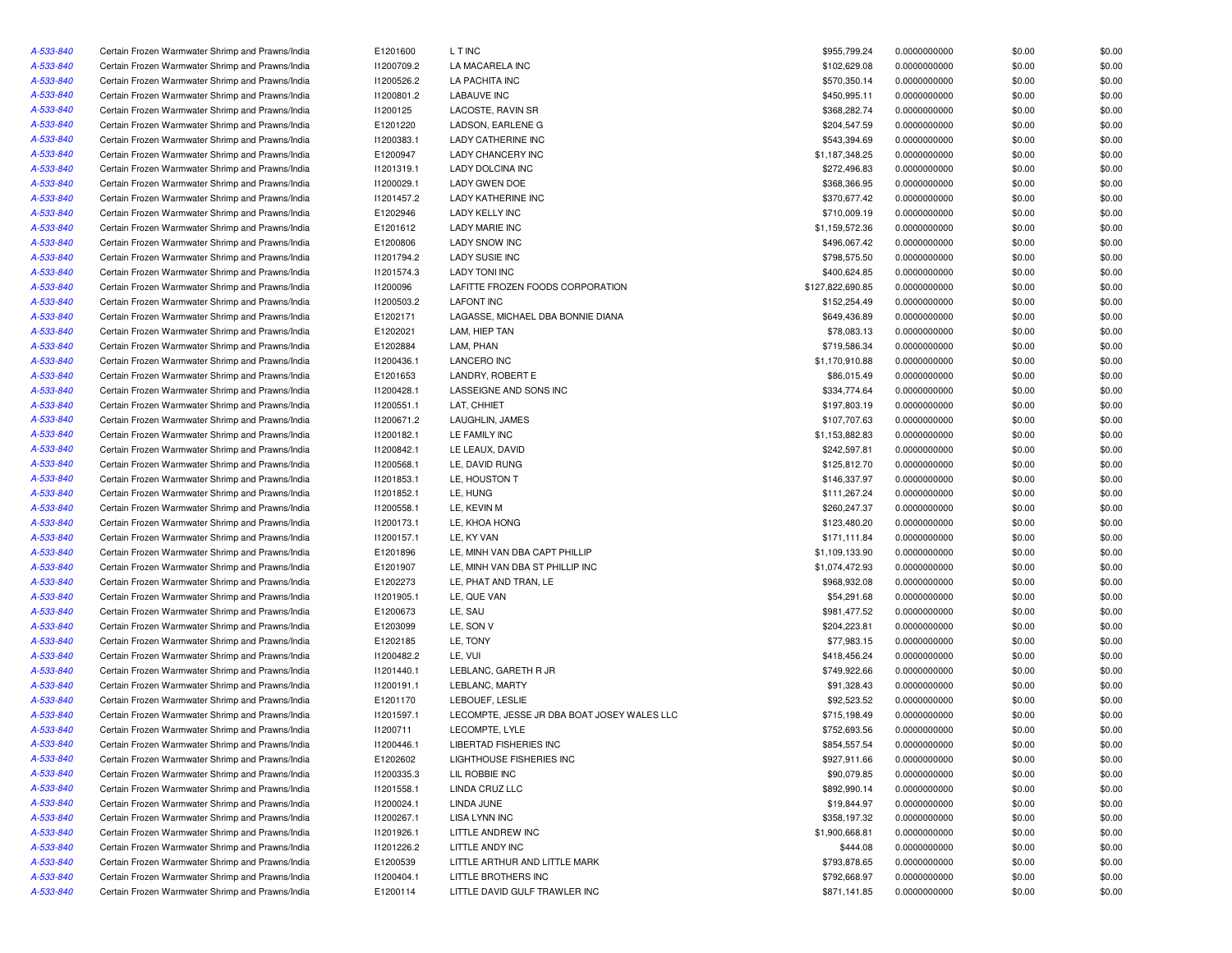| A-533-840              | Certain Frozen Warmwater Shrimp and Prawns/India                                                     | E1200120                 | LITTLE ERNIE GULF TRAWLER INC              | \$891,789.98                | 0.0000000000                 | \$0.00           | \$0.00 |
|------------------------|------------------------------------------------------------------------------------------------------|--------------------------|--------------------------------------------|-----------------------------|------------------------------|------------------|--------|
| A-533-840              | Certain Frozen Warmwater Shrimp and Prawns/India                                                     | 11201584.1               | LITTLE KEN INC                             | \$348,586.63                | 0.0000000000                 | \$0.00           | \$0.00 |
| A-533-840              | Certain Frozen Warmwater Shrimp and Prawns/India                                                     | 11200844.1               | LIV, NIEM                                  | \$185,399.04                | 0.0000000000                 | \$0.00           | \$0.00 |
| A-533-840              | Certain Frozen Warmwater Shrimp and Prawns/India                                                     | E1200879                 | LIVINGSTONS BULLS BAY SEAFOOD              | \$703,328.43                | 0.0000000000                 | \$0.00           | \$0.00 |
| A-533-840              | Certain Frozen Warmwater Shrimp and Prawns/India                                                     | 11200012.1               | LOBUE, MICHAEL A SR                        | \$74,010.11                 | 0.0000000000                 | \$0.00           | \$0.00 |
| A-533-840              | Certain Frozen Warmwater Shrimp and Prawns/India                                                     | 11200679.1               | LONG, ROBERT DBA PREDATOR INC              | \$518,635.83                | 0.0000000000                 | \$0.00           | \$0.00 |
| A-533-840              | Certain Frozen Warmwater Shrimp and Prawns/India                                                     | 11200770.2               | LOPEZ, CELESTINO                           | \$342,827.66                | 0.0000000000                 | \$0.00           | \$0.00 |
| A-533-840              | Certain Frozen Warmwater Shrimp and Prawns/India                                                     | I1200447.2               | LOPEZ, EVELIO                              | \$8,447.20                  | 0.0000000000                 | \$0.00           | \$0.00 |
| A-533-840              | Certain Frozen Warmwater Shrimp and Prawns/India                                                     | 11201106.1               | LOUISIANA GULF SHRIMP LLC                  | \$1,076,422.06              | 0.0000000000                 | \$0.00           | \$0.00 |
| A-533-840              | Certain Frozen Warmwater Shrimp and Prawns/India                                                     | 11200045                 | LOUISIANA NEWPACK SHRIMP CO INC            | \$12,473,505.52             | 0.0000000000                 | \$0.00           | \$0.00 |
| A-533-840              | Certain Frozen Warmwater Shrimp and Prawns/India                                                     | 11200427.1               | LOVELL, BILLY                              | \$105,643.19                | 0.0000000000                 | \$0.00           | \$0.00 |
| A-533-840              |                                                                                                      |                          |                                            |                             |                              |                  | \$0.00 |
| A-533-840              | Certain Frozen Warmwater Shrimp and Prawns/India                                                     | 11200454.1               | LOVELL, CHARLES JR                         | \$229,265.43<br>\$23,353.58 | 0.0000000000                 | \$0.00           | \$0.00 |
| A-533-840              | Certain Frozen Warmwater Shrimp and Prawns/India<br>Certain Frozen Warmwater Shrimp and Prawns/India | 11200702.1<br>11200220.1 | LOVELL, DOUGLAS P<br>LUKE, HENRY           | \$49,812.34                 | 0.0000000000<br>0.0000000000 | \$0.00<br>\$0.00 | \$0.00 |
|                        | Certain Frozen Warmwater Shrimp and Prawns/India                                                     | E1200757                 | LUKE, JEREMY                               | \$126,627.94                | 0.0000000000                 | \$0.00           | \$0.00 |
| A-533-840              |                                                                                                      |                          |                                            |                             |                              |                  |        |
| A-533-840              | Certain Frozen Warmwater Shrimp and Prawns/India                                                     | E1200727                 | LUKE, PAUL                                 | \$111,455.96                | 0.0000000000                 | \$0.00           | \$0.00 |
| A-533-840              | Certain Frozen Warmwater Shrimp and Prawns/India                                                     | 11200745.1               | LUKE, TIMOTHY                              | \$46,001.84                 | 0.0000000000                 | \$0.00           | \$0.00 |
| A-533-840              | Certain Frozen Warmwater Shrimp and Prawns/India                                                     | E1200773                 | LUONG, KEVIN                               | \$804,771.92                | 0.0000000000                 | \$0.00           | \$0.00 |
| A-533-840              | Certain Frozen Warmwater Shrimp and Prawns/India                                                     | 11200934.1               | LUONG, THU X                               | \$69,931.20                 | 0.0000000000                 | \$0.00           | \$0.00 |
| A-533-840              | Certain Frozen Warmwater Shrimp and Prawns/India                                                     | 11200073.1               | LUTZ, WILLIAM                              | \$101,860.67                | 0.0000000000                 | \$0.00           | \$0.00 |
| A-533-840              | Certain Frozen Warmwater Shrimp and Prawns/India                                                     | 11201946.1               | LYNDA RILEY INC                            | \$944,353.04                | 0.0000000000                 | \$0.00           | \$0.00 |
| A-533-840              | Certain Frozen Warmwater Shrimp and Prawns/India                                                     | 11201185.1               | MADERA CRUZ LLC                            | \$1,168,265.73              | 0.0000000000                 | \$0.00           | \$0.00 |
| A-533-840              | Certain Frozen Warmwater Shrimp and Prawns/India                                                     | 11200041.5               | <b>MADISON SEAFOOD</b>                     | \$189,059.00                | 0.0000000000                 | \$0.00           | \$0.00 |
| A-533-840              | Certain Frozen Warmwater Shrimp and Prawns/India                                                     | E1202127                 | <b>MALIBU</b>                              | \$883,132.11                | 0.0000000000                 | \$0.00           | \$0.00 |
| A-533-840              | Certain Frozen Warmwater Shrimp and Prawns/India                                                     | 11201237.1               | MALOLO LLC                                 | \$671,278.10                | 0.0000000000                 | \$0.00           | \$0.00 |
| A-533-840              | Certain Frozen Warmwater Shrimp and Prawns/India                                                     | 11200393.1               | MANTEO SHRIMP CO                           | \$824,608.55                | 0.0000000000                 | \$0.00           | \$0.00 |
| A-533-840              | Certain Frozen Warmwater Shrimp and Prawns/India                                                     | 11200960.1               | MAO, CHANDARASY                            | \$172,800.45                | 0.0000000000                 | \$0.00           | \$0.00 |
| A-533-840              | Certain Frozen Warmwater Shrimp and Prawns/India                                                     | 11200843.1               | MAO, KIM                                   | \$220,318.29                | 0.0000000000                 | \$0.00           | \$0.00 |
| A-533-840              | Certain Frozen Warmwater Shrimp and Prawns/India                                                     | 11200515.2               | MARCO CORP                                 | \$642,135.69                | 0.0000000000                 | \$0.00           | \$0.00 |
| A-533-840              | Certain Frozen Warmwater Shrimp and Prawns/India                                                     | E1201945                 | MARENO, ANSLEY                             | \$201,343.72                | 0.0000000000                 | \$0.00           | \$0.00 |
| A-533-840              | Certain Frozen Warmwater Shrimp and Prawns/India                                                     | E1200641                 | MARENO, KENNETH                            | \$204,557.40                | 0.0000000000                 | \$0.00           | \$0.00 |
| A-533-840              | Certain Frozen Warmwater Shrimp and Prawns/India                                                     | 11200686.1               | MARIA ELENA INC                            | \$66,143.55                 | 0.0000000000                 | \$0.00           | \$0.00 |
| A-533-840              | Certain Frozen Warmwater Shrimp and Prawns/India                                                     | I1200457.2               | MARIACHI TRAWLERS INC                      | \$672,264.79                | 0.0000000000                 | \$0.00           | \$0.00 |
| A-533-840              | Certain Frozen Warmwater Shrimp and Prawns/India                                                     | E1201446                 | MARIE TERESA INC                           | \$1,368,698.24              | 0.0000000000                 | \$0.00           | \$0.00 |
| A-533-840              | Certain Frozen Warmwater Shrimp and Prawns/India                                                     | 11201902.2               | MARISA ELIDA INC                           | \$718,281.72                | 0.0000000000                 | \$0.00           | \$0.00 |
| A-533-840              | Certain Frozen Warmwater Shrimp and Prawns/India                                                     | E1200701                 | MARQUIZE, KIP                              | \$301,506.68                | 0.0000000000                 | \$0.00           | \$0.00 |
| A-533-840              | Certain Frozen Warmwater Shrimp and Prawns/India                                                     | 11200983.1               | <b>MARTIN, DENNIS</b>                      | \$143,534.43                | 0.0000000000                 | \$0.00           | \$0.00 |
| A-533-840              | Certain Frozen Warmwater Shrimp and Prawns/India                                                     | 11200793.2               | MARY BEA INC                               | \$1,143,030.22              | 0.0000000000                 | \$0.00           | \$0.00 |
| A-533-840              | Certain Frozen Warmwater Shrimp and Prawns/India                                                     | 11200038.1               | <b>MASTER ALSTON</b>                       | \$1,070,530.02              | 0.0000000000                 | \$0.00           | \$0.00 |
| A-533-840              | Certain Frozen Warmwater Shrimp and Prawns/India                                                     | E1201163                 | MASTER GERALD TRAWLERS INC                 | \$1,333,282.71              | 0.0000000000                 | \$0.00           | \$0.00 |
| A-533-840              | Certain Frozen Warmwater Shrimp and Prawns/India                                                     | E1200940                 | MASTER JEFFREY INC                         | \$1,950,610.07              | 0.0000000000                 | \$0.00           | \$0.00 |
| A-533-840              | Certain Frozen Warmwater Shrimp and Prawns/India                                                     | E1200563                 | MASTER JIMBO INC                           | \$425,123.48                | 0.0000000000                 | \$0.00           | \$0.00 |
| A-533-840              | Certain Frozen Warmwater Shrimp and Prawns/India                                                     | 11200732.1               | MASTER JUSTIN INC C/O WILBERT KRAEMER      | \$331,742.56                | 0.0000000000                 | \$0.00           | \$0.00 |
| A-533-840              | Certain Frozen Warmwater Shrimp and Prawns/India                                                     | 11201654.2               | MASTER KEN INC                             | \$449,185.08                | 0.0000000000                 | \$0.00           | \$0.00 |
| A-533-840              | Certain Frozen Warmwater Shrimp and Prawns/India                                                     | E1200708                 | MASTER MIKE INC                            | \$1,374,897.16              | 0.0000000000                 | \$0.00           | \$0.00 |
| A-533-840              | Certain Frozen Warmwater Shrimp and Prawns/India                                                     | E1202099                 | MASTER RONALD INC DBA RONALD E             | \$1,225,744.67              | 0.0000000000                 | \$0.00           | \$0.00 |
| A-533-840              | Certain Frozen Warmwater Shrimp and Prawns/India                                                     | E1201664                 | MATHERNE, JAMES J JR                       | \$144,142.23                | 0.0000000000                 | \$0.00           | \$0.00 |
| A-533-840              | Certain Frozen Warmwater Shrimp and Prawns/India                                                     | E1201689                 | MATHERNE, JAMES J SR                       | \$168,482.78                | 0.0000000000                 | \$0.00           | \$0.00 |
|                        | Certain Frozen Warmwater Shrimp and Prawns/India                                                     | 11201466.1               | MATHERNE, LARRY JR                         | \$48,602.38                 | 0.0000000000                 | \$0.00           | \$0.00 |
| A-533-840<br>A-533-840 | Certain Frozen Warmwater Shrimp and Prawns/India                                                     | 11200491.2               | <b>MATHEWS, PATRICK T</b>                  |                             | 0.0000000000                 |                  |        |
|                        |                                                                                                      |                          | MAVAR, MARK D                              | \$2,684,457.55              |                              | \$0.00           | \$0.00 |
| A-533-840              | Certain Frozen Warmwater Shrimp and Prawns/India                                                     | 11200597.1               |                                            | \$24,882,269.34             | 0.0000000000                 | \$0.00           | \$0.00 |
| A-533-840              | Certain Frozen Warmwater Shrimp and Prawns/India                                                     | E1200662                 | MAYPORTER INC                              | \$528,452.42                | 0.0000000000                 | \$0.00           | \$0.00 |
| A-533-840              | Certain Frozen Warmwater Shrimp and Prawns/India                                                     | 11200586.1               | MCANESPY, HENRY                            | \$130,810.15                | 0.0000000000                 | \$0.00           | \$0.00 |
| A-533-840              | Certain Frozen Warmwater Shrimp and Prawns/India                                                     | 11200549.1               | MCANESPY, LOUIS                            | \$76,967.39                 | 0.0000000000                 | \$0.00           | \$0.00 |
| A-533-840              | Certain Frozen Warmwater Shrimp and Prawns/India                                                     | E1202461                 | MCCALL, ROY TERRY                          | \$62,865.51                 | 0.0000000000                 | \$0.00           | \$0.00 |
| A-533-840              | Certain Frozen Warmwater Shrimp and Prawns/India                                                     | E1202836                 | MCCLELLAN, EUGENE GARDNER DBA MISS GEORGIA | \$246,693.54                | 0.0000000000                 | \$0.00           | \$0.00 |
| A-533-840              | Certain Frozen Warmwater Shrimp and Prawns/India                                                     | E1202425                 | MCKENZIE, GEORGE B JR                      | \$213,361.85                | 0.0000000000                 | \$0.00           | \$0.00 |
| A-533-840              | Certain Frozen Warmwater Shrimp and Prawns/India                                                     | 11200439.1               | MER SHRIMP INC                             | \$377,670.69                | 0.0000000000                 | \$0.00           | \$0.00 |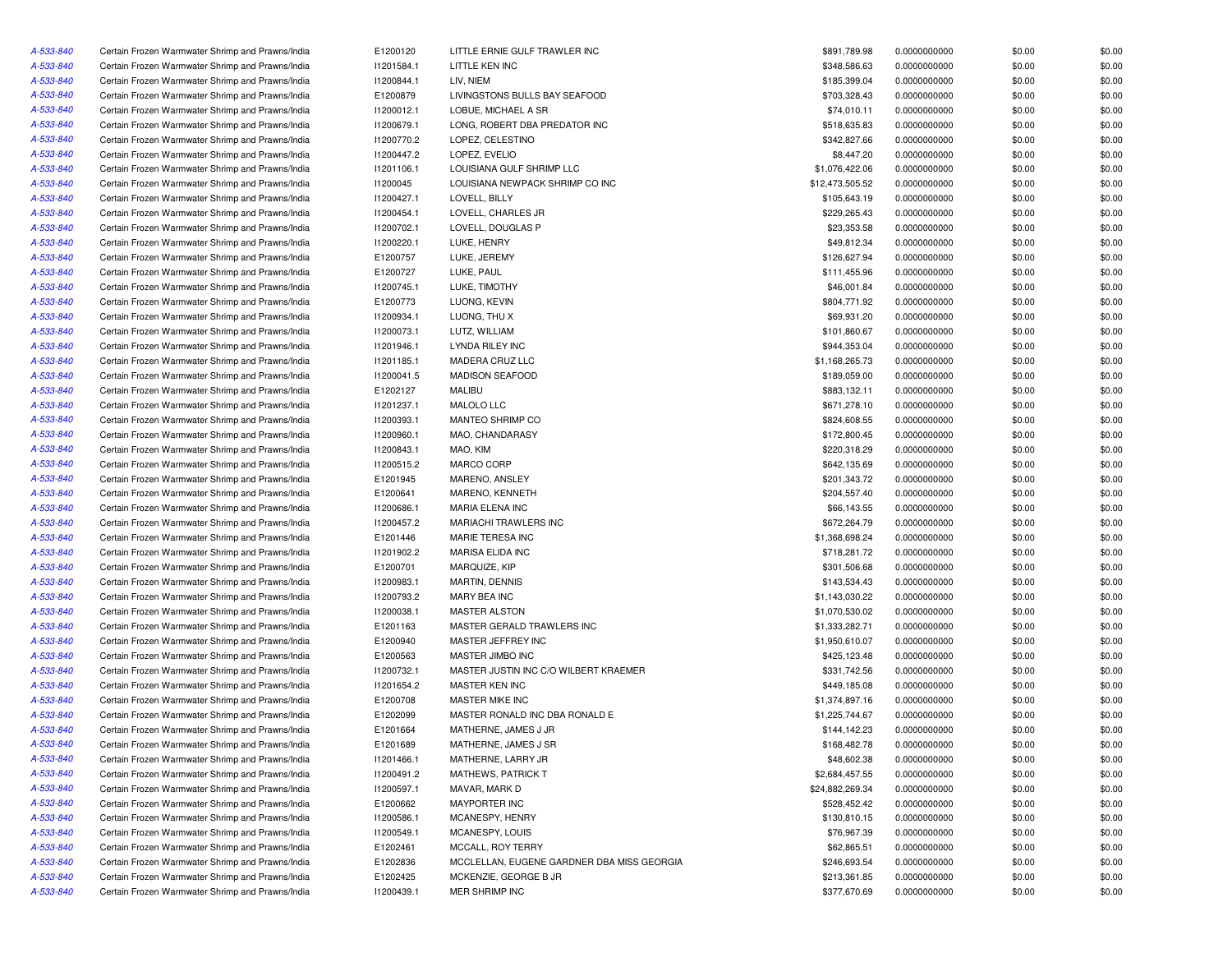| A-533-840              | Certain Frozen Warmwater Shrimp and Prawns/India | E1202468   | MILES, RICKY DAVID                 | \$193,306.64   | 0.0000000000                 | \$0.00 | \$0.00 |
|------------------------|--------------------------------------------------|------------|------------------------------------|----------------|------------------------------|--------|--------|
| A-533-840              | Certain Frozen Warmwater Shrimp and Prawns/India | 11201827.2 | MILLIS, TIMMIE LEE                 | \$277,549.02   | 0.0000000000                 | \$0.00 | \$0.00 |
| A-533-840              | Certain Frozen Warmwater Shrimp and Prawns/India | 11201646.2 | MISS ADRIANNA INC                  | \$312,403.88   | 0.0000000000                 | \$0.00 | \$0.00 |
| A-533-840              | Certain Frozen Warmwater Shrimp and Prawns/India | E1201891   | MISS ASHLEIGH INC                  | \$1,332,129.36 | 0.0000000000                 | \$0.00 | \$0.00 |
| A-533-840              | Certain Frozen Warmwater Shrimp and Prawns/India | E1201913   | MISS BARBARA INC                   | \$1,197,711.66 | 0.0000000000                 | \$0.00 | \$0.00 |
| A-533-840              | Certain Frozen Warmwater Shrimp and Prawns/India | E1200048   | MISS BERNADETTE A INC              | \$845,291.57   | 0.0000000000                 | \$0.00 | \$0.00 |
| A-533-840              | Certain Frozen Warmwater Shrimp and Prawns/India | 11201555.4 | MISS CANDACE NICOLE INC            | \$1,160,887.99 | 0.0000000000                 | \$0.00 | \$0.00 |
| A-533-840              | Certain Frozen Warmwater Shrimp and Prawns/India | 11201266.1 | MISS CAROLINE INC                  | \$788,303.96   | 0.0000000000                 | \$0.00 | \$0.00 |
| A-533-840              | Certain Frozen Warmwater Shrimp and Prawns/India | 11201205.1 | MISS CAROLYN LOUISE INC            | \$1,436,086.48 | 0.0000000000                 | \$0.00 | \$0.00 |
| A-533-840              | Certain Frozen Warmwater Shrimp and Prawns/India | 11200966.1 | MISS CLEDA JO INC                  | \$1,186,562.02 | 0.0000000000                 | \$0.00 | \$0.00 |
| A-533-840              | Certain Frozen Warmwater Shrimp and Prawns/India | 11201151.1 | MISS DANIELLE GULF TRAWLER INC     | \$791,292.95   | 0.0000000000                 | \$0.00 | \$0.00 |
| A-533-840              | Certain Frozen Warmwater Shrimp and Prawns/India | E1202628   | MISS ELLIE INC                     | \$597,848.10   | 0.0000000000                 | \$0.00 | \$0.00 |
| A-533-840              | Certain Frozen Warmwater Shrimp and Prawns/India | 11200377.2 | <b>MISS FINA INC</b>               | \$683,780.03   | 0.0000000000                 | \$0.00 | \$0.00 |
| A-533-840              | Certain Frozen Warmwater Shrimp and Prawns/India | E1201902   | <b>MISS HANNAH INC</b>             | \$1,454,484.81 | 0.0000000000                 | \$0.00 | \$0.00 |
| A-533-840              | Certain Frozen Warmwater Shrimp and Prawns/India | 11201601.2 | <b>MISS HILARY INC</b>             | \$830,978.31   | 0.0000000000                 | \$0.00 | \$0.00 |
| A-533-840              | Certain Frozen Warmwater Shrimp and Prawns/India | 11200889.2 | MISS JEANETTE B                    | \$908,631.48   | 0.0000000000                 | \$0.00 | \$0.00 |
| A-533-840              | Certain Frozen Warmwater Shrimp and Prawns/India | 11200857.1 | MISS KANDY TRAN LLC                | \$1,793,215.41 | 0.0000000000                 | \$0.00 | \$0.00 |
| A-533-840              | Certain Frozen Warmwater Shrimp and Prawns/India | E1201339   | <b>MISS KATHI INC</b>              | \$1,117,928.57 | 0.0000000000                 | \$0.00 | \$0.00 |
| A-533-840              | Certain Frozen Warmwater Shrimp and Prawns/India | I1200026.1 | <b>MISS KELSEY</b>                 | \$941,037.98   | 0.0000000000                 | \$0.00 | \$0.00 |
| A-533-840              | Certain Frozen Warmwater Shrimp and Prawns/India | 11200734.1 | MISS LIZ INC                       | \$87,230.54    | 0.0000000000                 | \$0.00 | \$0.00 |
| A-533-840              | Certain Frozen Warmwater Shrimp and Prawns/India | E1201880   | MISS LORAINE INC                   | \$1,050,902.10 | 0.0000000000                 | \$0.00 | \$0.00 |
| A-533-840              | Certain Frozen Warmwater Shrimp and Prawns/India | E1202666   | <b>MISS LORIE</b>                  | \$901,931.70   | 0.0000000000                 | \$0.00 | \$0.00 |
| A-533-840              | Certain Frozen Warmwater Shrimp and Prawns/India | E1200142   | MISS MADELINE INC                  | \$864,549.71   | 0.0000000000                 | \$0.00 | \$0.00 |
| A-533-840              | Certain Frozen Warmwater Shrimp and Prawns/India | 11201200.1 | <b>MISS MARIE INC</b>              | \$650,230.23   | 0.0000000000                 | \$0.00 | \$0.00 |
| A-533-840              | Certain Frozen Warmwater Shrimp and Prawns/India | 11201174.1 | MISS MARILYN LOUISE INC            | \$1,088,128.00 | 0.0000000000                 | \$0.00 | \$0.00 |
| A-533-840              | Certain Frozen Warmwater Shrimp and Prawns/India | E1201626   | MISS MARISSA INC                   | \$745,797.26   | 0.0000000000                 | \$0.00 | \$0.00 |
| A-533-840              | Certain Frozen Warmwater Shrimp and Prawns/India | E1200125   | MISS RHIANNA INC                   | \$643,469.76   | 0.0000000000                 | \$0.00 | \$0.00 |
| A-533-840              | Certain Frozen Warmwater Shrimp and Prawns/India | 11201287.1 | MISS VERNA INC                     | \$788,203.52   | 0.0000000000                 | \$0.00 | \$0.00 |
| A-533-840              | Certain Frozen Warmwater Shrimp and Prawns/India | 11201623.2 | MISS WINNIE INC                    | \$677,358.46   | 0.0000000000                 | \$0.00 | \$0.00 |
| A-533-840              | Certain Frozen Warmwater Shrimp and Prawns/India | 11200762.1 | MIZ SHIRLEY INC                    | \$618,471.95   | 0.0000000000                 | \$0.00 | \$0.00 |
| A-533-840              | Certain Frozen Warmwater Shrimp and Prawns/India | 11200604.2 | MOBLEY, BRYAN A                    | \$152,293.68   | 0.0000000000                 | \$0.00 | \$0.00 |
| A-533-840              | Certain Frozen Warmwater Shrimp and Prawns/India | E1201044   | MOLL, JERRY JR                     | \$45,755.80    | 0.0000000000                 | \$0.00 | \$0.00 |
| A-533-840              | Certain Frozen Warmwater Shrimp and Prawns/India | 11201504.1 | MOM AND DAD INC                    | \$390,294.57   | 0.0000000000                 | \$0.00 | \$0.00 |
| A-533-840              | Certain Frozen Warmwater Shrimp and Prawns/India | 11200718.2 | MOORE, RICHARD E DBA JP MOORE INC  | \$460,947.66   | 0.0000000000                 | \$0.00 | \$0.00 |
| A-533-840              | Certain Frozen Warmwater Shrimp and Prawns/India | 11200217.1 | MORRIS, JESSE SR                   | \$75,800.13    | 0.0000000000                 | \$0.00 | \$0.00 |
| A-533-840              | Certain Frozen Warmwater Shrimp and Prawns/India | E1203237   | MORRISON, STEPHEN D JR             | \$490,379.12   | 0.0000000000                 | \$0.00 | \$0.00 |
| A-533-840              | Certain Frozen Warmwater Shrimp and Prawns/India | 11201577.3 | MOTLEY, KENNETH DBA MISS HAZEL INC | \$309,498.53   | 0.0000000000                 | \$0.00 | \$0.00 |
| A-533-840              | Certain Frozen Warmwater Shrimp and Prawns/India | E1201862   | MUTH, GARY J SR                    | \$148,146.23   | 0.0000000000                 | \$0.00 | \$0.00 |
| A-533-840              | Certain Frozen Warmwater Shrimp and Prawns/India | 11201805.1 | MY THREE SONS INC                  | \$169,633.49   | 0.0000000000                 | \$0.00 | \$0.00 |
| A-533-840              | Certain Frozen Warmwater Shrimp and Prawns/India | 11200483.1 | NACCIO, ANDREW                     | \$110,083.71   | 0.0000000000                 | \$0.00 | \$0.00 |
| A-533-840              | Certain Frozen Warmwater Shrimp and Prawns/India | 11200599.1 | NANCY JOY INC                      | \$663,573.00   | 0.0000000000                 | \$0.00 | \$0.00 |
|                        | Certain Frozen Warmwater Shrimp and Prawns/India | I1200987.3 | NAQUIN, ANTOINE JR                 | \$156,727.60   |                              | \$0.00 | \$0.00 |
| A-533-840              | Certain Frozen Warmwater Shrimp and Prawns/India | E1200061   | NAQUIN, BOBBY J                    | \$274,933.22   | 0.0000000000<br>0.0000000000 | \$0.00 | \$0.00 |
| A-533-840<br>A-533-840 | Certain Frozen Warmwater Shrimp and Prawns/India | 11201236.1 | NAUTILUS LLC                       | \$782,682.73   | 0.0000000000                 | \$0.00 | \$0.00 |
| A-533-840              | Certain Frozen Warmwater Shrimp and Prawns/India |            |                                    |                |                              |        |        |
|                        | Certain Frozen Warmwater Shrimp and Prawns/India | E1200874   | NEELY, BOBBY H                     | \$89,059.74    | 0.0000000000                 | \$0.00 | \$0.00 |
| A-533-840              | Certain Frozen Warmwater Shrimp and Prawns/India | 11201372.1 | NELSON, GORDON KENT SR             | \$125,255.55   | 0.0000000000                 | \$0.00 | \$0.00 |
| A-533-840              |                                                  | E1202480   | NELSON, GORDON W III               | \$204,514.80   | 0.0000000000                 | \$0.00 | \$0.00 |
| A-533-840              | Certain Frozen Warmwater Shrimp and Prawns/India | E1202491   | NELSONS QUALITY SHRIMP COMPANY     | \$1,219,130.77 | 0.0000000000                 | \$0.00 | \$0.00 |
| A-533-840              | Certain Frozen Warmwater Shrimp and Prawns/India | E1202216   | NEW WAY INC                        | \$987,690.60   | 0.0000000000                 | \$0.00 | \$0.00 |
| A-533-840              | Certain Frozen Warmwater Shrimp and Prawns/India | 11201554.2 | NGO, DUC NGOC                      | \$1,295,000.96 | 0.0000000000                 | \$0.00 | \$0.00 |
| A-533-840              | Certain Frozen Warmwater Shrimp and Prawns/India | 11200131.1 | NGO, VU HOANG                      | \$310,236.85   | 0.0000000000                 | \$0.00 | \$0.00 |
| A-533-840              | Certain Frozen Warmwater Shrimp and Prawns/India | E1202046   | NGUYEN, ANDY THUY                  | \$930,676.85   | 0.0000000000                 | \$0.00 | \$0.00 |
| A-533-840              | Certain Frozen Warmwater Shrimp and Prawns/India | E1203124   | NGUYEN, BA VAN                     | \$85,434.52    | 0.0000000000                 | \$0.00 | \$0.00 |
| A-533-840              | Certain Frozen Warmwater Shrimp and Prawns/India | E1201930   | NGUYEN, BA                         | \$85,987.35    | 0.0000000000                 | \$0.00 | \$0.00 |
| A-533-840              | Certain Frozen Warmwater Shrimp and Prawns/India | E1200767   | NGUYEN, BAY VAN                    | \$185,439.58   | 0.0000000000                 | \$0.00 | \$0.00 |
| A-533-840              | Certain Frozen Warmwater Shrimp and Prawns/India | E1201985   | NGUYEN, BE                         | \$59,465.56    | 0.0000000000                 | \$0.00 | \$0.00 |
| A-533-840              | Certain Frozen Warmwater Shrimp and Prawns/India | 11200809.1 | NGUYEN, BINH V                     | \$219,215.99   | 0.0000000000                 | \$0.00 | \$0.00 |
| A-533-840              | Certain Frozen Warmwater Shrimp and Prawns/India | E1202774   | NGUYEN, BINH VAN                   | \$635,134.14   | 0.0000000000                 | \$0.00 | \$0.00 |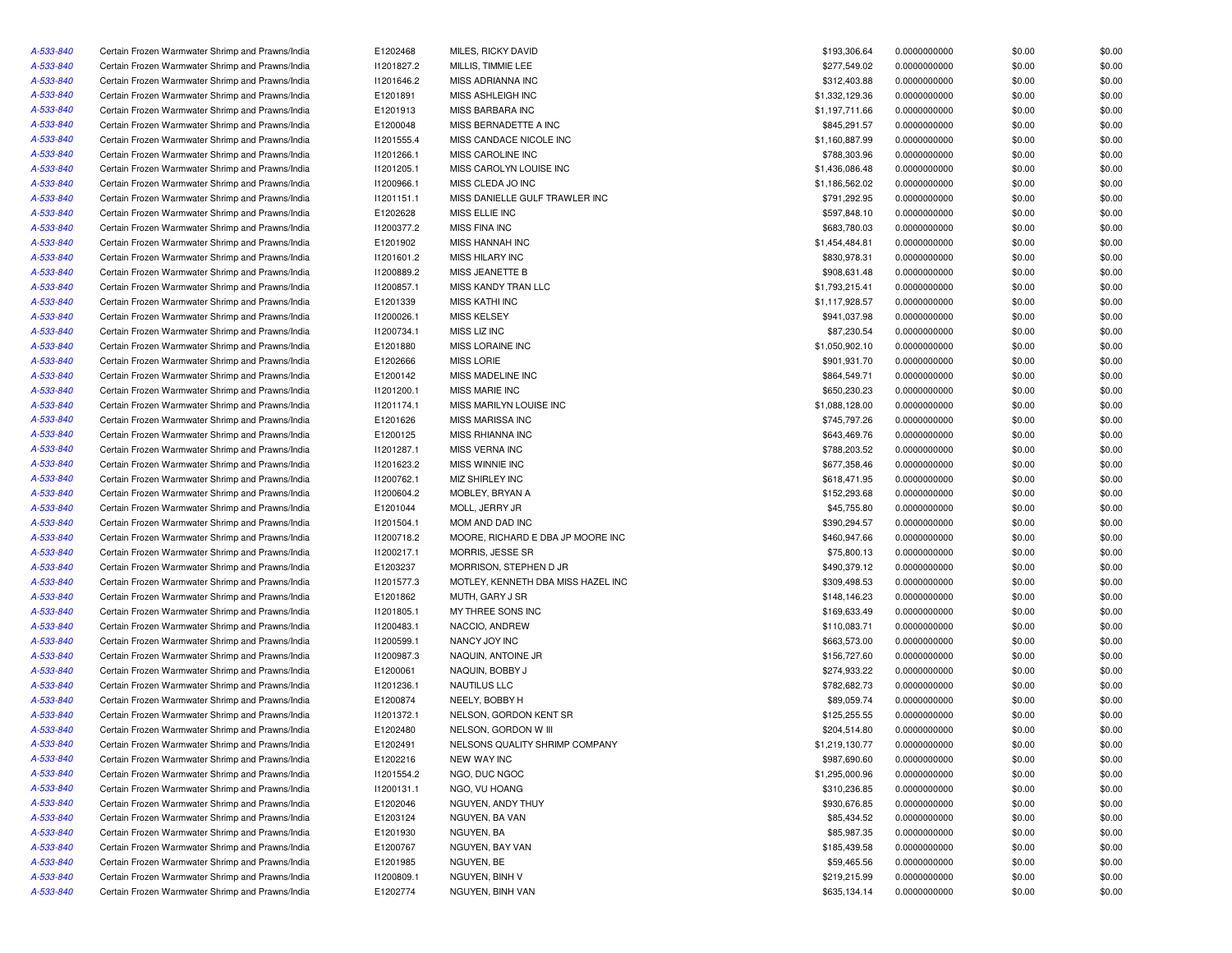| A-533-840 | Certain Frozen Warmwater Shrimp and Prawns/India | 11200587.1 | NGUYEN, CANH DBA SIM CORPORATION           | \$274,957.75   | 0.0000000000 | \$0.00 | \$0.00 |
|-----------|--------------------------------------------------|------------|--------------------------------------------|----------------|--------------|--------|--------|
| A-533-840 | Certain Frozen Warmwater Shrimp and Prawns/India | E1202850   | NGUYEN, CHUC TAN                           | \$1,405,494.77 | 0.0000000000 | \$0.00 | \$0.00 |
| A-533-840 | Certain Frozen Warmwater Shrimp and Prawns/India | I1200293.1 | NGUYEN, DAN V                              | \$937,407.71   | 0.0000000000 | \$0.00 | \$0.00 |
| A-533-840 | Certain Frozen Warmwater Shrimp and Prawns/India | E1202797   | NGUYEN, DANG                               | \$1,525,993.76 | 0.0000000000 | \$0.00 | \$0.00 |
| A-533-840 | Certain Frozen Warmwater Shrimp and Prawns/India | E1201936   | NGUYEN, DAY                                | \$41,525.82    | 0.0000000000 | \$0.00 | \$0.00 |
| A-533-840 | Certain Frozen Warmwater Shrimp and Prawns/India | 11201120.2 | NGUYEN, DEN AND NGO, TAM DBA MASTER JOHNNY | \$157,731.66   | 0.0000000000 | \$0.00 | \$0.00 |
| A-533-840 | Certain Frozen Warmwater Shrimp and Prawns/India | E1200398   | NGUYEN, DIEN                               | \$143,436.00   | 0.0000000000 | \$0.00 | \$0.00 |
| A-533-840 | Certain Frozen Warmwater Shrimp and Prawns/India | E1201122   | NGUYEN, DINH DBA BIG LUCAS                 | \$1,064,109.01 | 0.0000000000 | \$0.00 | \$0.00 |
| A-533-840 | Certain Frozen Warmwater Shrimp and Prawns/India | E1201116   | NGUYEN, DINH DBA ST LUCAS                  | \$802,798.44   | 0.0000000000 | \$0.00 | \$0.00 |
| A-533-840 | Certain Frozen Warmwater Shrimp and Prawns/India | 11200187.1 | NGUYEN, DUC                                | \$203,298.93   | 0.0000000000 | \$0.00 | \$0.00 |
| A-533-840 | Certain Frozen Warmwater Shrimp and Prawns/India | E1202197   | NGUYEN, DUNG ANH AND XUAN DUONG            | \$508,335.19   | 0.0000000000 | \$0.00 | \$0.00 |
| A-533-840 | Certain Frozen Warmwater Shrimp and Prawns/India | 11201377.2 | NGUYEN, ELIZABETH                          | \$2,718,394.73 | 0.0000000000 | \$0.00 | \$0.00 |
| A-533-840 | Certain Frozen Warmwater Shrimp and Prawns/India | 11200941.1 | NGUYEN, GIAU V                             | \$141,697.76   | 0.0000000000 | \$0.00 | \$0.00 |
| A-533-840 | Certain Frozen Warmwater Shrimp and Prawns/India | 11200858.1 | NGUYEN, HA                                 | \$165,607.11   | 0.0000000000 | \$0.00 | \$0.00 |
| A-533-840 | Certain Frozen Warmwater Shrimp and Prawns/India | 11200894.1 | NGUYEN, HA T                               | \$348,693.35   | 0.0000000000 | \$0.00 | \$0.00 |
| A-533-840 | Certain Frozen Warmwater Shrimp and Prawns/India | 11201682.1 | NGUYEN, HAN VAN                            | \$706,449.67   | 0.0000000000 | \$0.00 | \$0.00 |
| A-533-840 | Certain Frozen Warmwater Shrimp and Prawns/India | E1202074   | NGUYEN, HAN VAN                            | \$627,178.77   | 0.0000000000 | \$0.00 | \$0.00 |
| A-533-840 | Certain Frozen Warmwater Shrimp and Prawns/India | E1203118   | NGUYEN, HARRY DBA MISS JENNIFER            | \$869,448.79   | 0.0000000000 | \$0.00 | \$0.00 |
|           |                                                  |            | NGUYEN, HENRI HIEP                         |                |              |        |        |
| A-533-840 | Certain Frozen Warmwater Shrimp and Prawns/India | E1202250   |                                            | \$107,892.20   | 0.0000000000 | \$0.00 | \$0.00 |
| A-533-840 | Certain Frozen Warmwater Shrimp and Prawns/India | I1200556.1 | NGUYEN, HENRY TRANG                        | \$200,678.72   | 0.0000000000 | \$0.00 | \$0.00 |
| A-533-840 | Certain Frozen Warmwater Shrimp and Prawns/India | E1200689   | NGUYEN, HIEN                               | \$640,589.67   | 0.0000000000 | \$0.00 | \$0.00 |
| A-533-840 | Certain Frozen Warmwater Shrimp and Prawns/India | E1201514   | NGUYEN, HOA                                | \$448,022.29   | 0.0000000000 | \$0.00 | \$0.00 |
| A-533-840 | Certain Frozen Warmwater Shrimp and Prawns/India | 11201196.2 | NGUYEN, HOANG T                            | \$10,384.00    | 0.0000000000 | \$0.00 | \$0.00 |
| A-533-840 | Certain Frozen Warmwater Shrimp and Prawns/India | 11200181.1 | NGUYEN, HOANG                              | \$407,253.63   | 0.0000000000 | \$0.00 | \$0.00 |
| A-533-840 | Certain Frozen Warmwater Shrimp and Prawns/India | E1202791   | NGUYEN, HUNG MANH                          | \$1,022,607.91 | 0.0000000000 | \$0.00 | \$0.00 |
| A-533-840 | Certain Frozen Warmwater Shrimp and Prawns/India | 11200167.1 | NGUYEN, HUNG V                             | \$184,345.74   | 0.0000000000 | \$0.00 | \$0.00 |
| A-533-840 | Certain Frozen Warmwater Shrimp and Prawns/India | 11200228.2 | NGUYEN, HUNG VAN                           | \$125,913.00   | 0.0000000000 | \$0.00 | \$0.00 |
| A-533-840 | Certain Frozen Warmwater Shrimp and Prawns/India | E1202349   | NGUYEN, JEFFERSON                          | \$56,670.19    | 0.0000000000 | \$0.00 | \$0.00 |
| A-533-840 | Certain Frozen Warmwater Shrimp and Prawns/India | E1203112   | NGUYEN, JENNIFER                           | \$166,623.27   | 0.0000000000 | \$0.00 | \$0.00 |
| A-533-840 | Certain Frozen Warmwater Shrimp and Prawns/India | E1203226   | NGUYEN, KEVIN                              | \$30,040.10    | 0.0000000000 | \$0.00 | \$0.00 |
| A-533-840 | Certain Frozen Warmwater Shrimp and Prawns/India | 11200537.1 | NGUYEN, KHAI                               | \$2,621,456.12 | 0.0000000000 | \$0.00 | \$0.00 |
| A-533-840 | Certain Frozen Warmwater Shrimp and Prawns/India | 11200683.1 | NGUYEN, KIM MAI                            | \$1,626,484.44 | 0.0000000000 | \$0.00 | \$0.00 |
| A-533-840 | Certain Frozen Warmwater Shrimp and Prawns/India | 11200369.2 | NGUYEN, LAI                                | \$12,000.00    | 0.0000000000 | \$0.00 | \$0.00 |
| A-533-840 | Certain Frozen Warmwater Shrimp and Prawns/India | E1201563   | NGUYEN, LAM VAN                            | \$1,036,879.73 | 0.0000000000 | \$0.00 | \$0.00 |
| A-533-840 | Certain Frozen Warmwater Shrimp and Prawns/India | 11200628.1 | NGUYEN, LANG                               | \$299,018.74   | 0.0000000000 | \$0.00 | \$0.00 |
| A-533-840 | Certain Frozen Warmwater Shrimp and Prawns/India | 11200201.1 | NGUYEN, LAP                                | \$523,920.02   | 0.0000000000 | \$0.00 | \$0.00 |
| A-533-840 | Certain Frozen Warmwater Shrimp and Prawns/India | 11200188.1 | NGUYEN, LAP VAN                            | \$209,243.12   | 0.0000000000 | \$0.00 | \$0.00 |
| A-533-840 | Certain Frozen Warmwater Shrimp and Prawns/India | 11200684.1 | NGUYEN, LIEN THI                           | \$130,566.01   | 0.0000000000 | \$0.00 | \$0.00 |
| A-533-840 | Certain Frozen Warmwater Shrimp and Prawns/India | I1200566.1 | NGUYEN, LONG THANH                         | \$93,980.70    | 0.0000000000 | \$0.00 | \$0.00 |
| A-533-840 | Certain Frozen Warmwater Shrimp and Prawns/India | I1200577.1 | NGUYEN, LUOM T                             | \$185,957.86   | 0.0000000000 | \$0.00 | \$0.00 |
| A-533-840 | Certain Frozen Warmwater Shrimp and Prawns/India | 11200295.1 | NGUYEN, MAN VAN                            | \$817,687.89   | 0.0000000000 | \$0.00 | \$0.00 |
| A-533-840 | Certain Frozen Warmwater Shrimp and Prawns/India | 11201954.1 | NGUYEN, MAO V                              | \$73,565.75    | 0.0000000000 | \$0.00 | \$0.00 |
| A-533-840 | Certain Frozen Warmwater Shrimp and Prawns/India | E1202785   | NGUYEN, MARY                               | \$504,426.58   | 0.0000000000 | \$0.00 | \$0.00 |
| A-533-840 | Certain Frozen Warmwater Shrimp and Prawns/India | I1200666.2 | NGUYEN, MINH Q                             | \$1,220,663.06 | 0.0000000000 | \$0.00 | \$0.00 |
| A-533-840 | Certain Frozen Warmwater Shrimp and Prawns/India | E1202935   | NGUYEN, MINH                               | \$644,059.07   | 0.0000000000 | \$0.00 | \$0.00 |
| A-533-840 | Certain Frozen Warmwater Shrimp and Prawns/India | 11200618.1 | NGUYEN, MINH                               | \$205,067.29   | 0.0000000000 | \$0.00 | \$0.00 |
| A-533-840 | Certain Frozen Warmwater Shrimp and Prawns/India | 11200164.1 | NGUYEN, MUOI                               | \$427,185.29   | 0.0000000000 | \$0.00 | \$0.00 |
| A-533-840 | Certain Frozen Warmwater Shrimp and Prawns/India | E1202056   | NGUYEN, NAM VAN                            | \$40,802.23    | 0.0000000000 | \$0.00 | \$0.00 |
| A-533-840 | Certain Frozen Warmwater Shrimp and Prawns/India | E1202039   | NGUYEN, NGHIEP THANH DBA SAINT CLARA       |                |              |        | \$0.00 |
|           | Certain Frozen Warmwater Shrimp and Prawns/India |            | NGUYEN, NGHIEP DBA BETHANY INC             | \$1,053,854.38 | 0.0000000000 | \$0.00 |        |
| A-533-840 |                                                  | E1202033   |                                            | \$724,925.00   | 0.0000000000 | \$0.00 | \$0.00 |
| A-533-840 | Certain Frozen Warmwater Shrimp and Prawns/India | 11200617.1 | NGUYEN, NGOC TIM                           | \$206,547.17   | 0.0000000000 | \$0.00 | \$0.00 |
| A-533-840 | Certain Frozen Warmwater Shrimp and Prawns/India | I1200850.1 | NGUYEN, NGOC VAN                           | \$94,313.23    | 0.0000000000 | \$0.00 | \$0.00 |
| A-533-840 | Certain Frozen Warmwater Shrimp and Prawns/India | 11200571.1 | NGUYEN, NUONG DBA CAPT SANG LLC            | \$751,577.89   | 0.0000000000 | \$0.00 | \$0.00 |
| A-533-840 | Certain Frozen Warmwater Shrimp and Prawns/India | 11201090.1 | NGUYEN, QUANG KHIEM                        | \$524,945.61   | 0.0000000000 | \$0.00 | \$0.00 |
| A-533-840 | Certain Frozen Warmwater Shrimp and Prawns/India | 11201846.1 | NGUYEN, QUYEN M                            | \$150,631.38   | 0.0000000000 | \$0.00 | \$0.00 |
| A-533-840 | Certain Frozen Warmwater Shrimp and Prawns/India | 11200254.1 | NGUYEN, QUYEN T                            | \$129,173.92   | 0.0000000000 | \$0.00 | \$0.00 |
| A-533-840 | Certain Frozen Warmwater Shrimp and Prawns/India | 11201707.2 | NGUYEN, ROE VAN                            | \$388,348.25   | 0.0000000000 | \$0.00 | \$0.00 |
| A-533-840 | Certain Frozen Warmwater Shrimp and Prawns/India | 11201630.1 | NGUYEN, ROSE DBA S AND T MARINE INC        | \$874,203.02   | 0.0000000000 | \$0.00 | \$0.00 |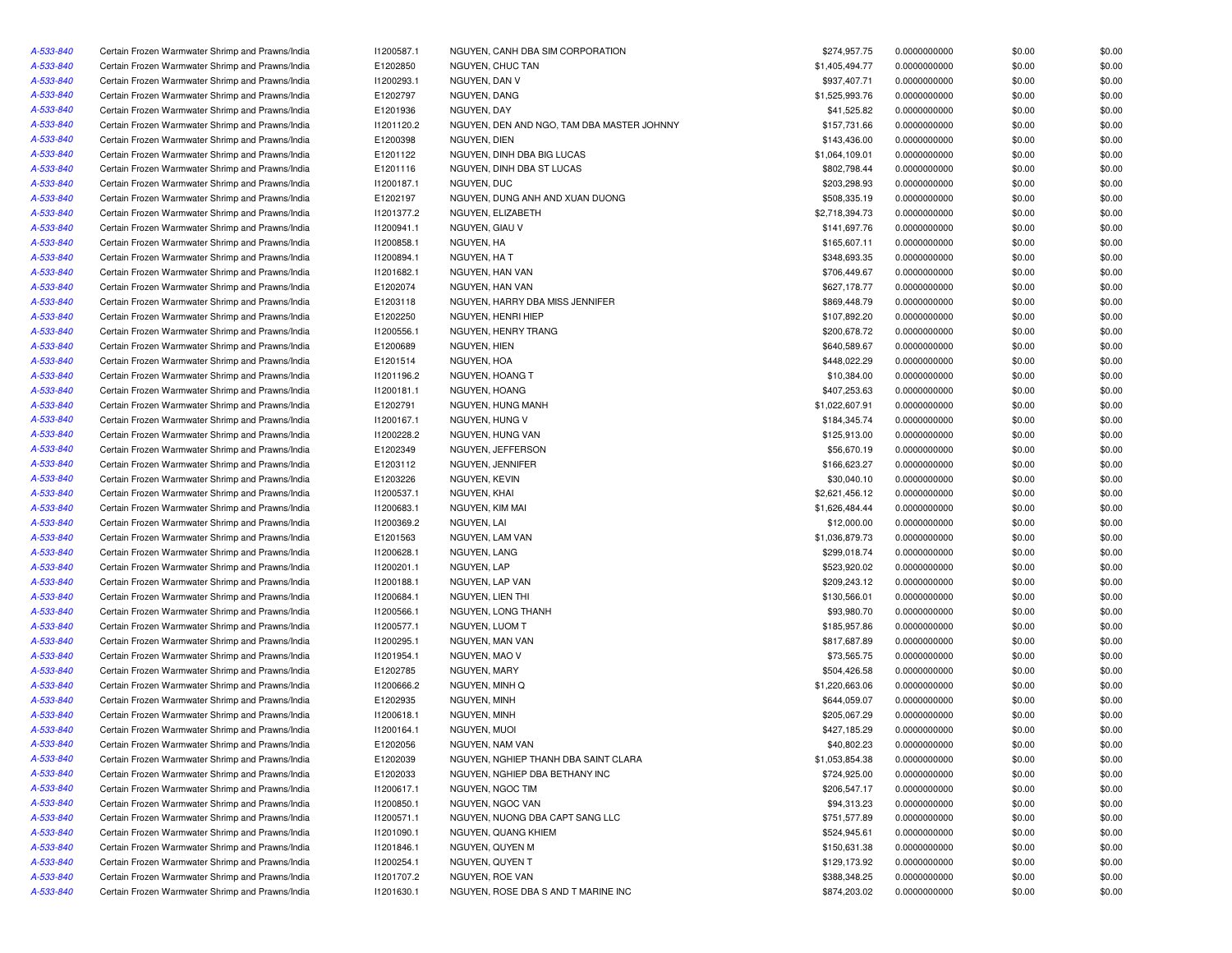| A-533-840 | Certain Frozen Warmwater Shrimp and Prawns/India | 11201628.1 | NGUYEN, ROSE DBA R & C MARINE INC | \$850,027.95    | 0.0000000000 | \$0.00 | \$0.00 |
|-----------|--------------------------------------------------|------------|-----------------------------------|-----------------|--------------|--------|--------|
| A-533-840 | Certain Frozen Warmwater Shrimp and Prawns/India | 11200563.1 | NGUYEN, SAU VAN                   | \$144,609.15    | 0.0000000000 | \$0.00 | \$0.00 |
| A-533-840 | Certain Frozen Warmwater Shrimp and Prawns/India | E1201575   | NGUYEN, SUNG                      | \$77,990.66     | 0.0000000000 | \$0.00 | \$0.00 |
| A-533-840 | Certain Frozen Warmwater Shrimp and Prawns/India | 11201858.1 | NGUYEN, TAI T                     | \$70,697.50     | 0.0000000000 | \$0.00 | \$0.00 |
| A-533-840 | Certain Frozen Warmwater Shrimp and Prawns/India | 11201571.1 | NGUYEN, TAI                       | \$12,480.00     | 0.0000000000 | \$0.00 | \$0.00 |
| A-533-840 | Certain Frozen Warmwater Shrimp and Prawns/India | E1202917   | NGUYEN, TAM MINH                  | \$826,660.19    | 0.0000000000 | \$0.00 | \$0.00 |
| A-533-840 | Certain Frozen Warmwater Shrimp and Prawns/India | 11200951.1 | NGUYEN, TAM VAN                   | \$185,083.18    | 0.0000000000 | \$0.00 | \$0.00 |
| A-533-840 | Certain Frozen Warmwater Shrimp and Prawns/India | E1202166   | NGUYEN, TAN                       | \$425,948.96    | 0.0000000000 | \$0.00 | \$0.00 |
| A-533-840 | Certain Frozen Warmwater Shrimp and Prawns/India | 11200285.2 | NGUYEN, THANH                     | \$287,493.38    | 0.0000000000 | \$0.00 | \$0.00 |
| A-533-840 | Certain Frozen Warmwater Shrimp and Prawns/India | 11200291.2 | NGUYEN, THANH THI                 | \$22,501.00     | 0.0000000000 | \$0.00 | \$0.00 |
| A-533-840 | Certain Frozen Warmwater Shrimp and Prawns/India | 11201135.2 | NGUYEN, THOMAS                    | \$610,292.53    | 0.0000000000 | \$0.00 | \$0.00 |
| A-533-840 | Certain Frozen Warmwater Shrimp and Prawns/India | 11201625.1 | NGUYEN, THU VAN                   | \$7,468,353.00  | 0.0000000000 | \$0.00 | \$0.00 |
| A-533-840 | Certain Frozen Warmwater Shrimp and Prawns/India | 11200821.1 | NGUYEN. THUONG VAN                | \$319,594.02    | 0.0000000000 | \$0.00 | \$0.00 |
| A-533-840 | Certain Frozen Warmwater Shrimp and Prawns/India | 11200360.2 | NGUYEN, TINH                      | \$30,352.00     | 0.0000000000 | \$0.00 | \$0.00 |
| A-533-840 | Certain Frozen Warmwater Shrimp and Prawns/India | 11200681.1 | NGUYEN, TRA                       | \$143,670.59    | 0.0000000000 | \$0.00 | \$0.00 |
|           |                                                  |            | <b>NGUYEN, TRICH VAN</b>          |                 |              |        |        |
| A-533-840 | Certain Frozen Warmwater Shrimp and Prawns/India | E1203131   |                                   | \$866,939.34    | 0.0000000000 | \$0.00 | \$0.00 |
| A-533-840 | Certain Frozen Warmwater Shrimp and Prawns/India | 11200104.2 | NGUYEN, TRUNG VAN                 | \$271,391.03    | 0.0000000000 | \$0.00 | \$0.00 |
| A-533-840 | Certain Frozen Warmwater Shrimp and Prawns/India | 11200536.1 | NGUYEN, TUAN                      | \$2,579,441.23  | 0.0000000000 | \$0.00 | \$0.00 |
| A-533-840 | Certain Frozen Warmwater Shrimp and Prawns/India | 11201860.1 | NGUYEN, TUAN H                    | \$104,020.06    | 0.0000000000 | \$0.00 | \$0.00 |
| A-533-840 | Certain Frozen Warmwater Shrimp and Prawns/India | 11200239.1 | NGUYEN, TUAN                      | \$109,308.66    | 0.0000000000 | \$0.00 | \$0.00 |
| A-533-840 | Certain Frozen Warmwater Shrimp and Prawns/India | 11201888.1 | NGUYEN, TUNG                      | \$285,147.86    | 0.0000000000 | \$0.00 | \$0.00 |
| A-533-840 | Certain Frozen Warmwater Shrimp and Prawns/India | 11200593.1 | NGUYEN, VAN H                     | \$75,980.28     | 0.0000000000 | \$0.00 | \$0.00 |
| A-533-840 | Certain Frozen Warmwater Shrimp and Prawns/India | 11200959.1 | NGUYEN, VIET                      | \$413,125.50    | 0.0000000000 | \$0.00 | \$0.00 |
| A-533-840 | Certain Frozen Warmwater Shrimp and Prawns/India | 11200080.1 | NGUYEN, VINH VAN                  | \$7,352.73      | 0.0000000000 | \$0.00 | \$0.00 |
| A-533-840 | Certain Frozen Warmwater Shrimp and Prawns/India | 11200161.1 | NGUYEN, VU                        | \$129,937.63    | 0.0000000000 | \$0.00 | \$0.00 |
| A-533-840 | Certain Frozen Warmwater Shrimp and Prawns/India | 11200176.1 | NIGHT STAR INC                    | \$1,285,140.73  | 0.0000000000 | \$0.00 | \$0.00 |
| A-533-840 | Certain Frozen Warmwater Shrimp and Prawns/India | 11200738.2 | NORRIS, CANDACE                   | \$33,173.58     | 0.0000000000 | \$0.00 | \$0.00 |
| A-533-840 | Certain Frozen Warmwater Shrimp and Prawns/India | 11200616.2 | NOWELL, JAMES E                   | \$145,774.61    | 0.0000000000 | \$0.00 | \$0.00 |
| A-533-840 | Certain Frozen Warmwater Shrimp and Prawns/India | 11201201.1 | NUESTRA CRUZ LLC                  | \$306,898.67    | 0.0000000000 | \$0.00 | \$0.00 |
| A-533-840 | Certain Frozen Warmwater Shrimp and Prawns/India | E1201695   | NUNEZ SEAFOOD                     | \$4,442,158.60  | 0.0000000000 | \$0.00 | \$0.00 |
| A-533-840 | Certain Frozen Warmwater Shrimp and Prawns/India | 11200246.1 | NUNEZ, CONRAD J                   | \$165,646.58    | 0.0000000000 | \$0.00 | \$0.00 |
| A-533-840 | Certain Frozen Warmwater Shrimp and Prawns/India | 11201844.1 | OCEAN EMPEROR INC                 | \$594,880.27    | 0.0000000000 | \$0.00 | \$0.00 |
| A-533-840 | Certain Frozen Warmwater Shrimp and Prawns/India | E1201595   | OCEAN HARVEST WHOLESALE INC       | \$30,192,147.81 | 0.0000000000 | \$0.00 | \$0.00 |
| A-533-840 | Certain Frozen Warmwater Shrimp and Prawns/India | 11201561.2 | OCEAN PRIDE SEAFOOD INC           | \$3,679,121.80  | 0.0000000000 | \$0.00 | \$0.00 |
| A-533-840 | Certain Frozen Warmwater Shrimp and Prawns/India | E1202779   | OCEAN SPRINGS SEAFOOD MARKET INC  | \$20,561,247.64 | 0.0000000000 | \$0.00 | \$0.00 |
| A-533-840 | Certain Frozen Warmwater Shrimp and Prawns/India | E1201588   | OCEAN WIND INC                    | \$1,773,363.95  | 0.0000000000 | \$0.00 | \$0.00 |
| A-533-840 | Certain Frozen Warmwater Shrimp and Prawns/India | 11201170.1 | OCEANICA CRUZ LLC                 | \$1,311,276.20  | 0.0000000000 | \$0.00 | \$0.00 |
| A-533-840 | Certain Frozen Warmwater Shrimp and Prawns/India | 11201235.1 | <b>ODIN LLC</b>                   | \$623,371.80    | 0.0000000000 | \$0.00 | \$0.00 |
| A-533-840 | Certain Frozen Warmwater Shrimp and Prawns/India | 11201149.1 | OLANDER, RODNEY P                 | \$147,178.01    | 0.0000000000 | \$0.00 | \$0.00 |
| A-533-840 | Certain Frozen Warmwater Shrimp and Prawns/India | 11200728.1 | OLANDER, THOMAS                   | \$102,209.68    | 0.0000000000 | \$0.00 | \$0.00 |
| A-533-840 | Certain Frozen Warmwater Shrimp and Prawns/India | 11201451.2 | OPEN SEA INC                      | \$845,630.75    | 0.0000000000 | \$0.00 | \$0.00 |
| A-533-840 | Certain Frozen Warmwater Shrimp and Prawns/India | E1201842   | ORAGE ENTERPRISE                  | \$493,283.73    | 0.0000000000 | \$0.00 | \$0.00 |
| A-533-840 | Certain Frozen Warmwater Shrimp and Prawns/India | 11200968.1 | OURKS, SOKHOMS                    | \$62,263.73     | 0.0000000000 | \$0.00 | \$0.00 |
| A-533-840 | Certain Frozen Warmwater Shrimp and Prawns/India | 11200561.1 | P AND T FISHERIES INC             | \$400,619.44    | 0.0000000000 | \$0.00 | \$0.00 |
|           |                                                  |            |                                   |                 |              |        |        |
| A-533-840 | Certain Frozen Warmwater Shrimp and Prawns/India | E1200341   | PALMISANO, DANIEL                 | \$163,092.61    | 0.0000000000 | \$0.00 | \$0.00 |
| A-533-840 | Certain Frozen Warmwater Shrimp and Prawns/India | E1200923   | PALMISANO, DWAYNE JR              | \$129,731.98    | 0.0000000000 | \$0.00 | \$0.00 |
| A-533-840 | Certain Frozen Warmwater Shrimp and Prawns/India | 11200928.1 | PALMISANO, KIM                    | \$865,676.03    | 0.0000000000 | \$0.00 | \$0.00 |
| A-533-840 | Certain Frozen Warmwater Shrimp and Prawns/India | 11200948.1 | PALMISANO, ROBIN G                | \$204,739.13    | 0.0000000000 | \$0.00 | \$0.00 |
| A-533-840 | Certain Frozen Warmwater Shrimp and Prawns/India | 11201207.2 | PAPA ROD INC                      | \$697,929.65    | 0.0000000000 | \$0.00 | \$0.00 |
| A-533-840 | Certain Frozen Warmwater Shrimp and Prawns/India | 11200443.1 | PARFAIT, ROBERT C SR              | \$89,808.82     | 0.0000000000 | \$0.00 | \$0.00 |
| A-533-840 | Certain Frozen Warmwater Shrimp and Prawns/India | 11200713.1 | PARFAIT, RODNEY PAUL SR           | \$41,813.74     | 0.0000000000 | \$0.00 | \$0.00 |
| A-533-840 | Certain Frozen Warmwater Shrimp and Prawns/India | 11201362.2 | PARRAMORE INC                     | \$1,552,719.99  | 0.0000000000 | \$0.00 | \$0.00 |
| A-533-840 | Certain Frozen Warmwater Shrimp and Prawns/India | 11201875.1 | PARRIA, GAVIN C                   | \$600,170.73    | 0.0000000000 | \$0.00 | \$0.00 |
| A-533-840 | Certain Frozen Warmwater Shrimp and Prawns/India | E1201098   | PARRIA, JERRY D                   | \$217,907.62    | 0.0000000000 | \$0.00 | \$0.00 |
| A-533-840 | Certain Frozen Warmwater Shrimp and Prawns/India | 11200394.1 | PARRIA, LOUIS III                 | \$335,030.56    | 0.0000000000 | \$0.00 | \$0.00 |
| A-533-840 | Certain Frozen Warmwater Shrimp and Prawns/India | 11200390.1 | PARRIA, LOUIS JR                  | \$560,306.68    | 0.0000000000 | \$0.00 | \$0.00 |
| A-533-840 | Certain Frozen Warmwater Shrimp and Prawns/India | 11200396.1 | PARRIA, RONALD                    | \$463,518.68    | 0.0000000000 | \$0.00 | \$0.00 |
| A-533-840 | Certain Frozen Warmwater Shrimp and Prawns/India | E1200695   | PARRIA, ROSS                      | \$227,810.01    | 0.0000000000 | \$0.00 | \$0.00 |
|           |                                                  |            |                                   |                 |              |        |        |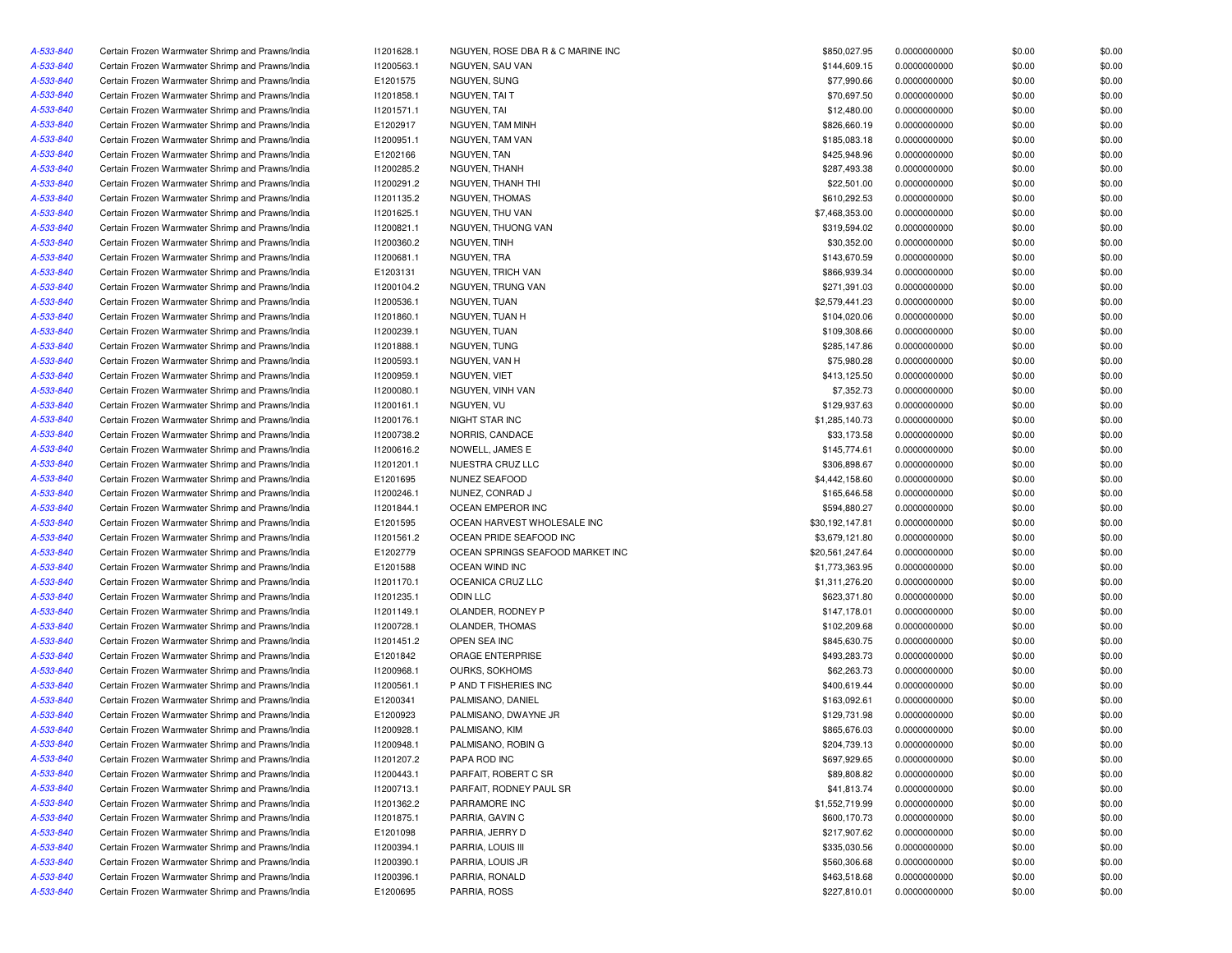| A-533-840 | Certain Frozen Warmwater Shrimp and Prawns/India | E1202420             | PARRIA, TROY M                         | \$42,281.85     | 0.0000000000 | \$0.00 | \$0.00           |
|-----------|--------------------------------------------------|----------------------|----------------------------------------|-----------------|--------------|--------|------------------|
| A-533-840 | Certain Frozen Warmwater Shrimp and Prawns/India | 11200236.1           | PAT-LIN ENTERPRISES C/O LINWARD DUPRE  | \$373,875.99    | 0.0000000000 | \$0.00 | \$0.00           |
| A-533-840 | Certain Frozen Warmwater Shrimp and Prawns/India | E1200500             | PAUL PIAZZA AND SON INC                | \$89,565,537.29 | 0.0000000000 | \$0.00 | \$0.00           |
| A-533-840 | Certain Frozen Warmwater Shrimp and Prawns/India | E1201332             | PAYNE, JOHN                            | \$430,676.62    | 0.0000000000 | \$0.00 | \$0.00           |
| A-533-840 | Certain Frozen Warmwater Shrimp and Prawns/India | E1200154             | PEARL INC DBA INDIAN RIDGE SHRIMP CO   | \$15,406,533.34 | 0.0000000000 | \$0.00 | \$0.00           |
| A-533-840 | Certain Frozen Warmwater Shrimp and Prawns/India | E1200953             | PELICAN POINT SEAFOOD INC              | \$831,033.81    | 0.0000000000 | \$0.00 | \$0.00           |
| A-533-840 | Certain Frozen Warmwater Shrimp and Prawns/India | 11201364.1           | PELLEGRIN, TROY                        | \$6,773.50      | 0.0000000000 | \$0.00 | \$0.00           |
| A-533-840 | Certain Frozen Warmwater Shrimp and Prawns/India | 11201581.1           | PELTIER, RODNEY J                      | \$474,807.91    | 0.0000000000 | \$0.00 | \$0.00           |
| A-533-840 |                                                  | 11201234.1           | PENNY V LLC                            | \$674,499.45    |              |        | \$0.00           |
|           | Certain Frozen Warmwater Shrimp and Prawns/India |                      |                                        |                 | 0.0000000000 | \$0.00 |                  |
| A-533-840 | Certain Frozen Warmwater Shrimp and Prawns/India | E1202297             | PERRIN, DAVID M                        | \$72,979.82     | 0.0000000000 | \$0.00 | \$0.00           |
| A-533-840 | Certain Frozen Warmwater Shrimp and Prawns/India | E1202303             | PERRIN, KENNETH V                      | \$39,407.50     | 0.0000000000 | \$0.00 | \$0.00           |
| A-533-840 | Certain Frozen Warmwater Shrimp and Prawns/India | 11201233.1           | PERSEVERANCE I LLC                     | \$662,000.46    | 0.0000000000 | \$0.00 | \$0.00           |
| A-533-840 | Certain Frozen Warmwater Shrimp and Prawns/India | E1201309             | PESHOFF, KIRK                          | \$104,742.78    | 0.0000000000 | \$0.00 | \$0.00           |
| A-533-840 | Certain Frozen Warmwater Shrimp and Prawns/India | 11201083.1           | PHAM, HAI                              | \$928,323.12    | 0.0000000000 | \$0.00 | \$0.00           |
| A-533-840 | Certain Frozen Warmwater Shrimp and Prawns/India | 11201720.2           | PHAM, HIEN THI                         | \$588,310.54    | 0.0000000000 | \$0.00 | \$0.00           |
| A-533-840 | Certain Frozen Warmwater Shrimp and Prawns/India | E1201201             | PHAM, HUNG V                           | \$232,297.37    | 0.0000000000 | \$0.00 | \$0.00           |
| A-533-840 | Certain Frozen Warmwater Shrimp and Prawns/India | E1202068             | PHAM, JOSEPH SON                       | \$992,744.47    | 0.0000000000 | \$0.00 | \$0.00           |
| A-533-840 | Certain Frozen Warmwater Shrimp and Prawns/India | E1202867             | PHAM, STEVE VAN                        | \$76,712.24     | 0.0000000000 | \$0.00 | \$0.00           |
| A-533-840 | Certain Frozen Warmwater Shrimp and Prawns/India | E1202843             | PHAM, THANH DUC                        | \$1,059,266.07  | 0.0000000000 | \$0.00 | \$0.00           |
| A-533-840 | Certain Frozen Warmwater Shrimp and Prawns/India | E1202437             | PHAM, TOMMY VAN                        | \$138,539.31    | 0.0000000000 | \$0.00 | \$0.00           |
| A-533-840 | Certain Frozen Warmwater Shrimp and Prawns/India | E1200460             | PHAN, ANH                              | \$293,620.41    | 0.0000000000 | \$0.00 | \$0.00           |
| A-533-840 | Certain Frozen Warmwater Shrimp and Prawns/India | E1202371             | PHAN, HOANG                            | \$114,355.92    | 0.0000000000 | \$0.00 | \$0.00           |
| A-533-840 | Certain Frozen Warmwater Shrimp and Prawns/India | 11200691.2           | PHILLIPS, JAMES C                      | \$1,275,191.71  | 0.0000000000 | \$0.00 | \$0.00           |
| A-533-840 | Certain Frozen Warmwater Shrimp and Prawns/India | E1201463             | PICOU, TERRY P                         | \$60,614.23     | 0.0000000000 | \$0.00 | \$0.00           |
| A-533-840 | Certain Frozen Warmwater Shrimp and Prawns/India | 11201578.2           | PITRE, BENTON                          | \$93,848.83     | 0.0000000000 | \$0.00 | \$0.00           |
| A-533-840 | Certain Frozen Warmwater Shrimp and Prawns/India | E1203142             | PIZANI, TERRILL                        | \$254,008.74    | 0.0000000000 | \$0.00 | \$0.00           |
| A-533-840 | Certain Frozen Warmwater Shrimp and Prawns/India | E1202831             | PIZANI, TERRY JR                       | \$576,418.80    | 0.0000000000 | \$0.00 | \$0.00           |
| A-533-840 | Certain Frozen Warmwater Shrimp and Prawns/India | E1202309             | PIZANI, TERRY M                        | \$98,630.45     | 0.0000000000 | \$0.00 | \$0.00           |
| A-533-840 | Certain Frozen Warmwater Shrimp and Prawns/India | 11201883.1           | PLAISANCE, EARL J JR                   | \$93,274.97     | 0.0000000000 | \$0.00 | \$0.00           |
| A-533-840 | Certain Frozen Warmwater Shrimp and Prawns/India | 11201389.1           | PLAISANCE, KEITH                       | \$113,052.18    | 0.0000000000 | \$0.00 | \$0.00           |
| A-533-840 | Certain Frozen Warmwater Shrimp and Prawns/India | 11201169.1           | PLATA CRUZ LLC                         | \$1,089,566.42  | 0.0000000000 | \$0.00 | \$0.00           |
| A-533-840 | Certain Frozen Warmwater Shrimp and Prawns/India | 11201862.1           | PLORK, PHAN                            | \$211,073.74    | 0.0000000000 | \$0.00 | \$0.00           |
| A-533-840 | Certain Frozen Warmwater Shrimp and Prawns/India | E1201152             | POC TAL TRAWLERS INC DBA BEN AND CASEY | \$1,449,669.75  | 0.0000000000 | \$0.00 | \$0.00           |
| A-533-840 | Certain Frozen Warmwater Shrimp and Prawns/India |                      | POCHE, GLENN                           | \$133,479.46    |              |        |                  |
|           |                                                  | E1202203             |                                        |                 | 0.0000000000 | \$0.00 | \$0.00           |
| A-533-840 | Certain Frozen Warmwater Shrimp and Prawns/India | E1202285<br>E1202267 | POLKEY, RICHARD JR                     | \$244,829.67    | 0.0000000000 | \$0.00 | \$0.00<br>\$0.00 |
| A-533-840 | Certain Frozen Warmwater Shrimp and Prawns/India |                      | POLKEY, RONALD                         | \$147,713.05    | 0.0000000000 | \$0.00 |                  |
| A-533-840 | Certain Frozen Warmwater Shrimp and Prawns/India | 11200214.2           | POPE, ROBERT SR                        | \$257,100.01    | 0.0000000000 | \$0.00 | \$0.00           |
| A-533-840 | Certain Frozen Warmwater Shrimp and Prawns/India | E1200393             | PORT ROYAL SEAFOOD INC                 | \$6,843,131.58  | 0.0000000000 | \$0.00 | \$0.00           |
| A-533-840 | Certain Frozen Warmwater Shrimp and Prawns/India | E1202715             | POTEET SEAFOOD INC                     | \$7,749,559.81  | 0.0000000000 | \$0.00 | \$0.00           |
| A-533-840 | Certain Frozen Warmwater Shrimp and Prawns/India | 11200265.1           | POTTER BOATS INC                       | \$499,852.17    | 0.0000000000 | \$0.00 | \$0.00           |
| A-533-840 | Certain Frozen Warmwater Shrimp and Prawns/India | 11200487.1           | PRICE SEAFOOD INC                      | \$2,517,597.36  | 0.0000000000 | \$0.00 | \$0.00           |
| A-533-840 | Certain Frozen Warmwater Shrimp and Prawns/India | E1201214             | PRINCESS LORIE LLC                     | \$872,369.91    | 0.0000000000 | \$0.00 | \$0.00           |
| A-533-840 | Certain Frozen Warmwater Shrimp and Prawns/India | E1203081             | PRINCESS MARY INC                      | \$1,178,927.61  | 0.0000000000 | \$0.00 | \$0.00           |
| A-533-840 | Certain Frozen Warmwater Shrimp and Prawns/India | I1200946.1           | PRUM. THOU                             | \$137,510.34    | 0.0000000000 | \$0.00 | \$0.00           |
| A-533-840 | Certain Frozen Warmwater Shrimp and Prawns/India | 11201442.1           | PURATA TRAWLER INC                     | \$678,317.81    | 0.0000000000 | \$0.00 | \$0.00           |
| A-533-840 | Certain Frozen Warmwater Shrimp and Prawns/India | E1203037             | PURSUER INC                            | \$495,441.00    | 0.0000000000 | \$0.00 | \$0.00           |
| A-533-840 | Certain Frozen Warmwater Shrimp and Prawns/India | E1201551             | QUACH, DUC                             | \$71.667.25     | 0.0000000000 | \$0.00 | \$0.00           |
| A-533-840 | Certain Frozen Warmwater Shrimp and Prawns/India | 11201168.1           | QUEEN MARY LLC                         | \$1,088,349.55  | 0.0000000000 | \$0.00 | \$0.00           |
| A-533-840 | Certain Frozen Warmwater Shrimp and Prawns/India | 11201167.1           | QUINTA CRUZ LLC                        | \$905,620.21    | 0.0000000000 | \$0.00 | \$0.00           |
| A-533-840 | Certain Frozen Warmwater Shrimp and Prawns/India | 11200748.1           | R A LESSO BROKERAGE INC                | \$32,742,675.20 | 0.0000000000 | \$0.00 | \$0.00           |
| A-533-840 | Certain Frozen Warmwater Shrimp and Prawns/India | E1200487             | R AND J INC                            | \$1,136,547.70  | 0.0000000000 | \$0.00 | \$0.00           |
| A-533-840 | Certain Frozen Warmwater Shrimp and Prawns/India | E1201502             | R AND K FISHERIES LLC                  | \$110,987.10    | 0.0000000000 | \$0.00 | \$0.00           |
| A-533-840 | Certain Frozen Warmwater Shrimp and Prawns/India | 11200283.1           | R AND T ATOCHA LLC                     | \$338,269.64    | 0.0000000000 | \$0.00 | \$0.00           |
| A-533-840 | Certain Frozen Warmwater Shrimp and Prawns/India | E1203049             | RACINE, SYLVAN P JR DBA CAPE ROMAIN    | \$290,007.44    | 0.0000000000 | \$0.00 | \$0.00           |
| A-533-840 | Certain Frozen Warmwater Shrimp and Prawns/India | 11200460.2           | RANCHERO TRAWLERS INC                  | \$814,397.76    | 0.0000000000 | \$0.00 | \$0.00           |
| A-533-840 | Certain Frozen Warmwater Shrimp and Prawns/India | 11201461.1           | RANDALL J PINELL INC                   | \$631,433.42    | 0.0000000000 | \$0.00 | \$0.00           |
| A-533-840 | Certain Frozen Warmwater Shrimp and Prawns/India | 11201879.1           | RAWLINGS, JOHN H                       | \$504,858.73    | 0.0000000000 | \$0.00 | \$0.00           |
| A-533-840 | Certain Frozen Warmwater Shrimp and Prawns/India | 11201809.1           | RAWLINGS, RALPH E JR                   | \$2,102,095.27  | 0.0000000000 | \$0.00 | \$0.00           |
|           |                                                  |                      |                                        |                 |              |        |                  |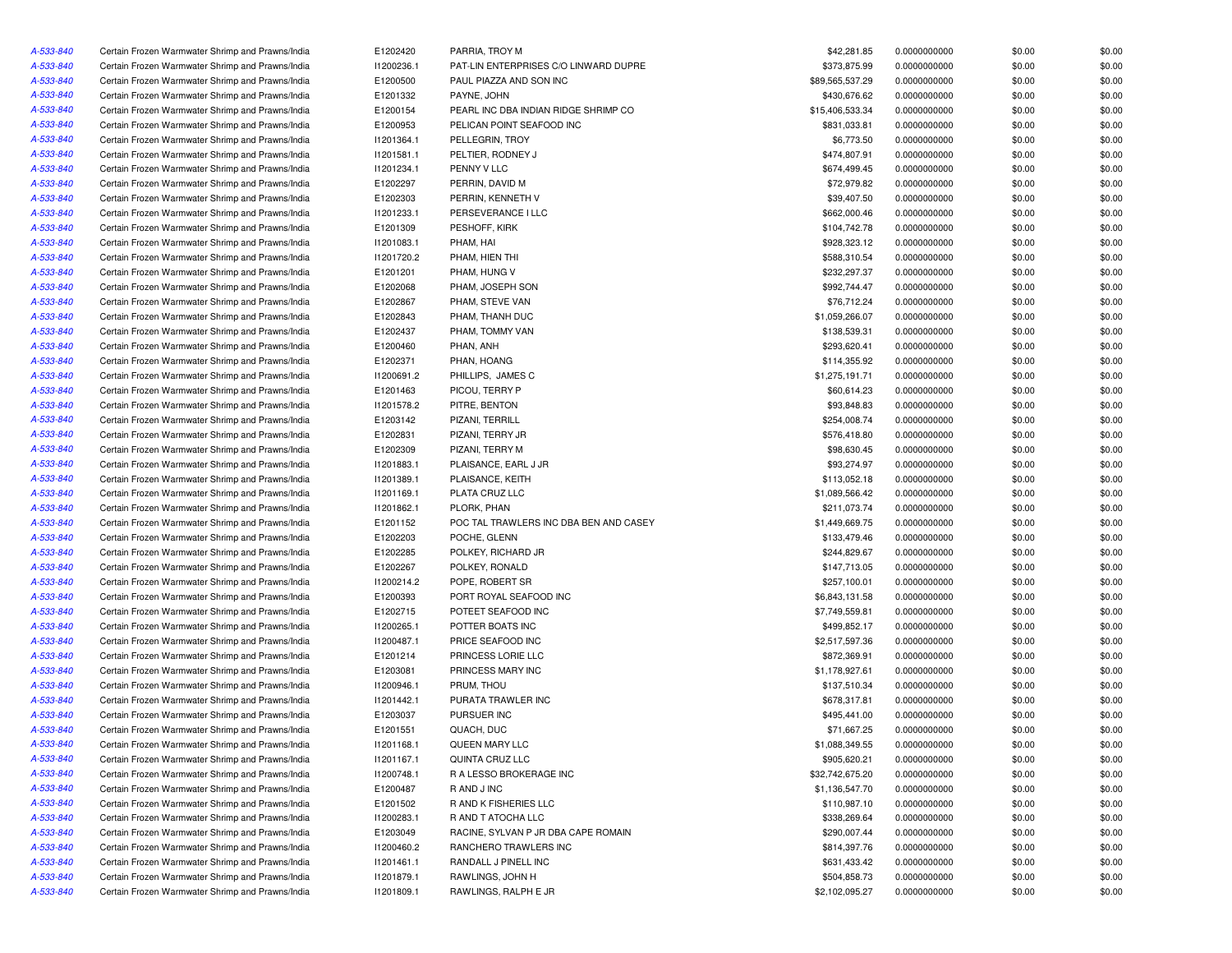| A-533-840 | Certain Frozen Warmwater Shrimp and Prawns/India | 11201843.1 | RAYNOR, STEVEN E                                        | \$139,475.10    | 0.0000000000 | \$0.00 | \$0.00 |
|-----------|--------------------------------------------------|------------|---------------------------------------------------------|-----------------|--------------|--------|--------|
| A-533-840 | Certain Frozen Warmwater Shrimp and Prawns/India | 11201552.2 | <b>RCP SEAFOOD INC</b>                                  | \$11,828,285.05 | 0.0000000000 | \$0.00 | \$0.00 |
| A-533-840 | Certain Frozen Warmwater Shrimp and Prawns/India | E1202803   | REAGAN, ROY                                             | \$516,625.55    | 0.0000000000 | \$0.00 | \$0.00 |
| A-533-840 | Certain Frozen Warmwater Shrimp and Prawns/India | E1202740   | REAVES, LATEN                                           | \$181,788.69    | 0.0000000000 | \$0.00 | \$0.00 |
| A-533-840 | Certain Frozen Warmwater Shrimp and Prawns/India | I1201585.1 | REBSTOCK, CHARLES                                       | \$68,081.43     | 0.0000000000 | \$0.00 | \$0.00 |
| A-533-840 | Certain Frozen Warmwater Shrimp and Prawns/India | 11200110.1 | RECTOR, LANCE                                           | \$89,397.27     | 0.0000000000 | \$0.00 | \$0.00 |
| A-533-840 | Certain Frozen Warmwater Shrimp and Prawns/India | 11200114.1 | RECTOR, WARREN L DBA ANNA GRACE LLC                     | \$620,688.43    | 0.0000000000 | \$0.00 | \$0.00 |
| A-533-840 | Certain Frozen Warmwater Shrimp and Prawns/India | 11200651.1 | REVELL, BEN D                                           | \$257,620.73    | 0.0000000000 | \$0.00 | \$0.00 |
| A-533-840 | Certain Frozen Warmwater Shrimp and Prawns/India | 11201311.1 | REYES TRAWLERS INC                                      | \$759,698.37    | 0.0000000000 | \$0.00 | \$0.00 |
| A-533-840 | Certain Frozen Warmwater Shrimp and Prawns/India | 11200798.2 | RHONDA LYNN INC                                         | \$991,141.85    | 0.0000000000 | \$0.00 | \$0.00 |
| A-533-840 | Certain Frozen Warmwater Shrimp and Prawns/India | E1200065   | RICHARD, DAVID L                                        | \$175,145.44    | 0.0000000000 | \$0.00 | \$0.00 |
| A-533-840 | Certain Frozen Warmwater Shrimp and Prawns/India | 11200774.1 | RICKS SEAFOOD INC                                       | \$838,855.60    | 0.0000000000 | \$0.00 | \$0.00 |
| A-533-840 | Certain Frozen Warmwater Shrimp and Prawns/India | 11201146.2 | RICKY G INC                                             | \$1,264,994.93  | 0.0000000000 | \$0.00 | \$0.00 |
| A-533-840 | Certain Frozen Warmwater Shrimp and Prawns/India | 11200725.1 | RIFFLE, JOSIAH B                                        | \$148,266.55    | 0.0000000000 | \$0.00 | \$0.00 |
| A-533-840 | Certain Frozen Warmwater Shrimp and Prawns/India | 11201315.1 | ROATEX ENTERPRISES INC                                  | \$726,411.60    | 0.0000000000 | \$0.00 | \$0.00 |
| A-533-840 | Certain Frozen Warmwater Shrimp and Prawns/India | 11200548.1 | ROBIN, FLOYD                                            | \$38,011.00     | 0.0000000000 | \$0.00 | \$0.00 |
| A-533-840 | Certain Frozen Warmwater Shrimp and Prawns/India | 11201091.2 | RODI, DOMINICK R                                        | \$16,958.00     | 0.0000000000 | \$0.00 | \$0.00 |
| A-533-840 | Certain Frozen Warmwater Shrimp and Prawns/India | E1202726   | ROGERS, CHAD M                                          | \$26,614.64     | 0.0000000000 | \$0.00 | \$0.00 |
| A-533-840 | Certain Frozen Warmwater Shrimp and Prawns/India | 11201464.1 | ROJAS, GORDON DBA G & L TRAWLING                        | \$440,396.92    | 0.0000000000 | \$0.00 | \$0.00 |
|           |                                                  |            |                                                         |                 |              |        |        |
| A-533-840 | Certain Frozen Warmwater Shrimp and Prawns/India | 11200195.1 | ROJAS, KERRY D JR                                       | \$699,201.67    | 0.0000000000 | \$0.00 | \$0.00 |
| A-533-840 | Certain Frozen Warmwater Shrimp and Prawns/India | 11200707.2 | ROMO INC                                                | \$532,099.98    | 0.0000000000 | \$0.00 | \$0.00 |
| A-533-840 | Certain Frozen Warmwater Shrimp and Prawns/India | 11201518.1 | RONQUILLO, EARL                                         | \$161,963.05    | 0.0000000000 | \$0.00 | \$0.00 |
| A-533-840 | Certain Frozen Warmwater Shrimp and Prawns/India | 11200883.2 | ROSA MARIE INC                                          | \$1,213,311.14  | 0.0000000000 | \$0.00 | \$0.00 |
| A-533-840 | Certain Frozen Warmwater Shrimp and Prawns/India | E1201499   | ROUNTREE ENTERPRISES INC DBA LEONARD AND SONS SHRIMP CO | \$9,046,054.18  | 0.0000000000 | \$0.00 | \$0.00 |
| A-533-840 | Certain Frozen Warmwater Shrimp and Prawns/India | 11201166.1 | RUBI CRUZ LLC                                           | \$794,695.36    | 0.0000000000 | \$0.00 | \$0.00 |
| A-533-840 | Certain Frozen Warmwater Shrimp and Prawns/India | 11200838.1 | RUTTLEY BOYS INC                                        | \$567,117.49    | 0.0000000000 | \$0.00 | \$0.00 |
| A-533-840 | Certain Frozen Warmwater Shrimp and Prawns/India | 11201165.1 | SALINA CRUZ LLC                                         | \$717,490.63    | 0.0000000000 | \$0.00 | \$0.00 |
| A-533-840 | Certain Frozen Warmwater Shrimp and Prawns/India | 11200033.1 | <b>SANDRA KAY</b>                                       | \$1,010,446.19  | 0.0000000000 | \$0.00 | \$0.00 |
| A-533-840 | Certain Frozen Warmwater Shrimp and Prawns/India | E1201570   | SANDRAS, RALPH JR                                       | \$86,699.34     | 0.0000000000 | \$0.00 | \$0.00 |
| A-533-840 | Certain Frozen Warmwater Shrimp and Prawns/India | 11201181.1 | SANTA FE CRUZ LLC                                       | \$909,125.15    | 0.0000000000 | \$0.00 | \$0.00 |
| A-533-840 | Certain Frozen Warmwater Shrimp and Prawns/India | E1202179   | SANTA MARIA I INC                                       | \$1,632,739.59  | 0.0000000000 | \$0.00 | \$0.00 |
| A-533-840 | Certain Frozen Warmwater Shrimp and Prawns/India | 11201157.1 | SANTA MONICA LLC                                        | \$878,599.22    | 0.0000000000 | \$0.00 | \$0.00 |
| A-533-840 | Certain Frozen Warmwater Shrimp and Prawns/India | 11201305.1 | SATURDAY, MICHAEL                                       | \$105,374.30    | 0.0000000000 | \$0.00 | \$0.00 |
| A-533-840 | Certain Frozen Warmwater Shrimp and Prawns/India | 11200655.1 | SCHMIT, PAUL A JR                                       | \$49,958.13     | 0.0000000000 | \$0.00 | \$0.00 |
| A-533-840 | Certain Frozen Warmwater Shrimp and Prawns/India | E1201032   | SCHULTZ, TROY A                                         | \$109,465.90    | 0.0000000000 | \$0.00 | \$0.00 |
| A-533-840 | Certain Frozen Warmwater Shrimp and Prawns/India | 11200692.1 | SCOOBY INC                                              | \$319,774.54    | 0.0000000000 | \$0.00 | \$0.00 |
| A-533-840 | Certain Frozen Warmwater Shrimp and Prawns/India | 11201229.2 | SEA EAGLE FISHERIES INC                                 | \$568,684.59    | 0.0000000000 | \$0.00 | \$0.00 |
| A-533-840 | Certain Frozen Warmwater Shrimp and Prawns/India | 11201681.1 | <b>SEA KING INC</b>                                     | \$804,646.43    | 0.0000000000 | \$0.00 | \$0.00 |
| A-533-840 | Certain Frozen Warmwater Shrimp and Prawns/India | E1202364   | SEA PEARL SEAFOOD CO INC                                | \$48,546,776.51 | 0.0000000000 | \$0.00 | \$0.00 |
| A-533-840 | Certain Frozen Warmwater Shrimp and Prawns/India | E1200043   | SEABROOK SEAFOOD INC                                    | \$38,526,927.54 | 0.0000000000 | \$0.00 | \$0.00 |
| A-533-840 | Certain Frozen Warmwater Shrimp and Prawns/India | E1200364   | SEAFOOD SHED                                            | \$5,051,763.66  | 0.0000000000 | \$0.00 | \$0.00 |
| A-533-840 | Certain Frozen Warmwater Shrimp and Prawns/India | 11200721.1 | SEAMAN, GREG DBA SEAMAN TRAWLERS INC                    | \$835,715.09    | 0.0000000000 | \$0.00 | \$0.00 |
| A-533-840 | Certain Frozen Warmwater Shrimp and Prawns/India | I1200856.1 | SEANG, MENG                                             | \$132,400.03    | 0.0000000000 | \$0.00 | \$0.00 |
| A-533-840 | Certain Frozen Warmwater Shrimp and Prawns/India | E1202432   | SECOND GENERATION SEAFOOD                               | \$1,703,213.76  | 0.0000000000 | \$0.00 | \$0.00 |
| A-533-840 | Certain Frozen Warmwater Shrimp and Prawns/India | E1200281   | SERIGNE, JAMES J III                                    | \$79,536.59     | 0.0000000000 | \$0.00 | \$0.00 |
| A-533-840 | Certain Frozen Warmwater Shrimp and Prawns/India | 11201150.1 | SEVEL. MICHAEL D                                        | \$266,159.47    | 0.0000000000 | \$0.00 | \$0.00 |
| A-533-840 | Certain Frozen Warmwater Shrimp and Prawns/India | 11201509.1 | SEVIN, STANLEY JOHN                                     | \$170,000.00    | 0.0000000000 | \$0.00 | \$0.00 |
|           | Certain Frozen Warmwater Shrimp and Prawns/India |            |                                                         |                 | 0.0000000000 |        |        |
| A-533-840 |                                                  | 11201621.2 | SHRIMP TEXAS 1 INC                                      | \$858,418.03    |              | \$0.00 | \$0.00 |
| A-533-840 | Certain Frozen Warmwater Shrimp and Prawns/India | 11200183.1 | SI KY LAN INC                                           | \$397,946.68    | 0.0000000000 | \$0.00 | \$0.00 |
| A-533-840 | Certain Frozen Warmwater Shrimp and Prawns/India | 11200504.2 | SIDNEY FISHERIES INC                                    | \$316,752.74    | 0.0000000000 | \$0.00 | \$0.00 |
| A-533-840 | Certain Frozen Warmwater Shrimp and Prawns/India | E1200792   | SILVER, CURTIS A JR                                     | \$120,966.32    | 0.0000000000 | \$0.00 | \$0.00 |
| A-533-840 | Certain Frozen Warmwater Shrimp and Prawns/India | 11200105.1 | SKINNER, RICHARD                                        | \$157,254.63    | 0.0000000000 | \$0.00 | \$0.00 |
| A-533-840 | Certain Frozen Warmwater Shrimp and Prawns/India | E1200072   | SKIP TOOMER INC                                         | \$670,510.43    | 0.0000000000 | \$0.00 | \$0.00 |
| A-533-840 | Certain Frozen Warmwater Shrimp and Prawns/India | 11200751.1 | SKYE MARIE INC                                          | \$392,366.61    | 0.0000000000 | \$0.00 | \$0.00 |
| A-533-840 | Certain Frozen Warmwater Shrimp and Prawns/India | 11201370.1 | SMITH, MARK                                             | \$1,100,325.34  | 0.0000000000 | \$0.00 | \$0.00 |
| A-533-840 | Certain Frozen Warmwater Shrimp and Prawns/India | E1200002   | SMITH, WALTER M                                         | \$16,796,682.91 | 0.0000000000 | \$0.00 | \$0.00 |
| A-533-840 | Certain Frozen Warmwater Shrimp and Prawns/India | 11200071.1 | SMITHWICK, TED W                                        | \$349,722.01    | 0.0000000000 | \$0.00 | \$0.00 |
| A-533-840 | Certain Frozen Warmwater Shrimp and Prawns/India | 11201684.1 | SMOAK, WILLIAM W III                                    | \$174,197.21    | 0.0000000000 | \$0.00 | \$0.00 |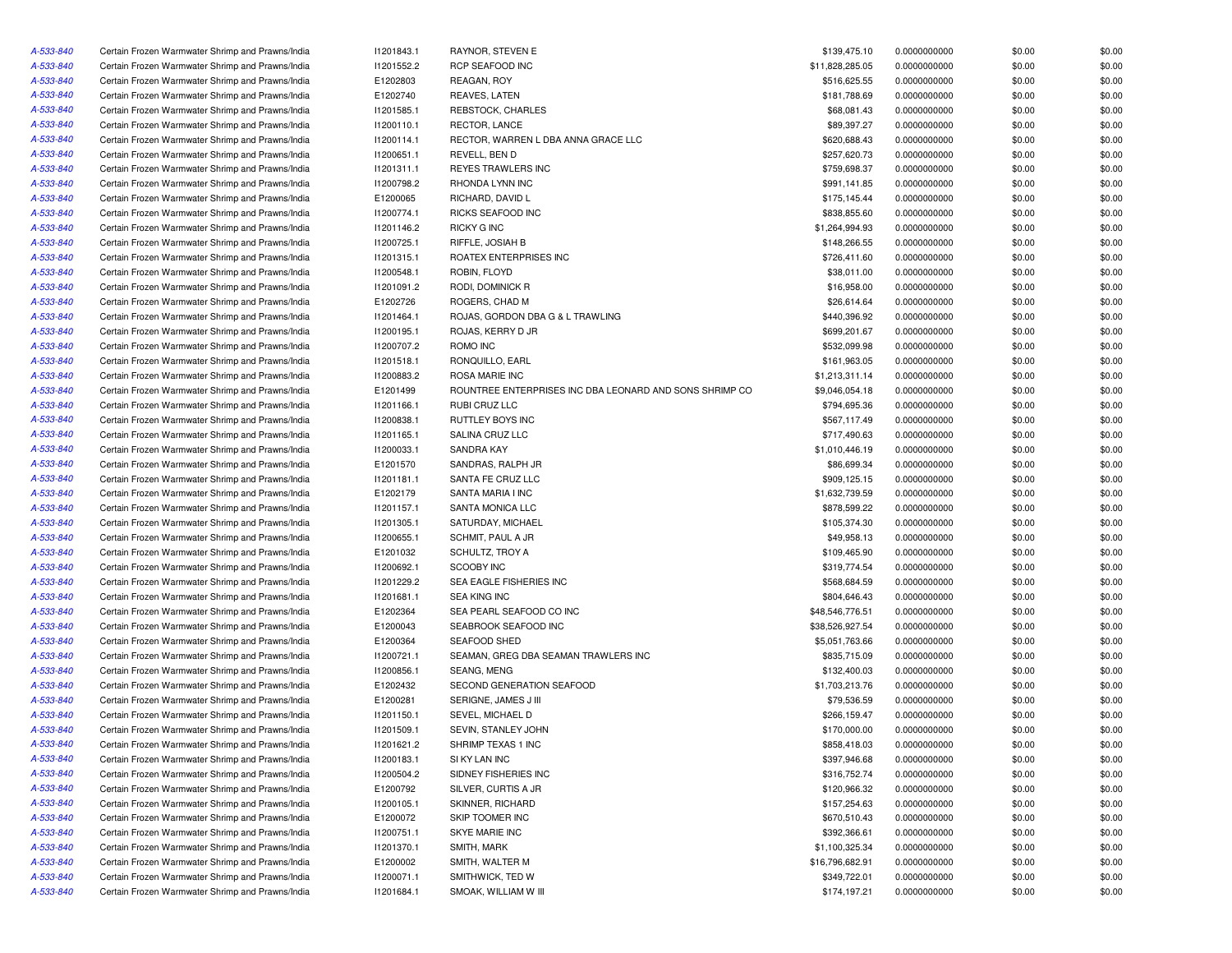| A-533-840 | Certain Frozen Warmwater Shrimp and Prawns/India | E1200172   | SNODGRASS, SAM DBA SHRIMP TRAWLER VALLY INC   | \$878,552.14    | 0.0000000000 | \$0.00 | \$0.00 |
|-----------|--------------------------------------------------|------------|-----------------------------------------------|-----------------|--------------|--------|--------|
| A-533-840 | Certain Frozen Warmwater Shrimp and Prawns/India | E1200238   | SNODGRASS, SAM DBA MICHAEL S INC              | \$894,438.45    | 0.0000000000 | \$0.00 | \$0.00 |
| A-533-840 | Certain Frozen Warmwater Shrimp and Prawns/India | E1200160   | SNODGRASS, SAM DBA SNODGRASS BROTHERS INC     | \$806,499.83    | 0.0000000000 | \$0.00 | \$0.00 |
| A-533-840 | Certain Frozen Warmwater Shrimp and Prawns/India | E1200166   | SNODGRASS, SAM DBA LA RETA INC                | \$1.098.543.35  | 0.0000000000 | \$0.00 | \$0.00 |
| A-533-840 | Certain Frozen Warmwater Shrimp and Prawns/India | E1200184   | SNODGRASS, SAM DBA SHRIMP TRAWLER PLAYBOY INC | \$853,800.22    | 0.0000000000 | \$0.00 | \$0.00 |
| A-533-840 | Certain Frozen Warmwater Shrimp and Prawns/India | E1200190   | SNODGRASS, SAM DBA ANDY DOS INC               | \$857,115.57    | 0.0000000000 | \$0.00 | \$0.00 |
| A-533-840 | Certain Frozen Warmwater Shrimp and Prawns/India | E1200196   | SNODGRASS, SAM DBA CHALLENGE 42 INC           | \$753,887.62    | 0.0000000000 | \$0.00 | \$0.00 |
| A-533-840 | Certain Frozen Warmwater Shrimp and Prawns/India | E1200177   | SNODGRASS, SAM DBA WAR WAGON INC              | \$851,246.99    | 0.0000000000 | \$0.00 | \$0.00 |
| A-533-840 | Certain Frozen Warmwater Shrimp and Prawns/India | 11200936.1 | SOEUNG, PHAT                                  | \$65,100.17     | 0.0000000000 | \$0.00 | \$0.00 |
| A-533-840 | Certain Frozen Warmwater Shrimp and Prawns/India | 11200961.1 | SOK, KHENG                                    | \$123,507.52    | 0.0000000000 | \$0.00 | \$0.00 |
| A-533-840 | Certain Frozen Warmwater Shrimp and Prawns/India | E1201979   | SOK, MONTHA                                   | \$1,417,231.81  | 0.0000000000 | \$0.00 | \$0.00 |
| A-533-840 | Certain Frozen Warmwater Shrimp and Prawns/India | 11200583.1 | SON, SAMAY                                    | \$241,484.61    | 0.0000000000 | \$0.00 | \$0.00 |
| A-533-840 | Certain Frozen Warmwater Shrimp and Prawns/India | 11200329.2 | SOUL MAMA INC                                 | \$93,204.16     | 0.0000000000 | \$0.00 | \$0.00 |
| A-533-840 | Certain Frozen Warmwater Shrimp and Prawns/India | 11201876.1 | SREIY, SIPHAN                                 | \$137,839.86    | 0.0000000000 | \$0.00 | \$0.00 |
| A-533-840 | Certain Frozen Warmwater Shrimp and Prawns/India | 11201583.2 | ST DANIEL PHILLIP III INC                     | \$399,635.31    | 0.0000000000 | \$0.00 | \$0.00 |
| A-533-840 |                                                  |            |                                               |                 |              |        |        |
|           | Certain Frozen Warmwater Shrimp and Prawns/India | 11200609.1 | ST MICHAEL ICE AND FUEL INC                   | \$4,104,935.97  | 0.0000000000 | \$0.00 | \$0.00 |
| A-533-840 | Certain Frozen Warmwater Shrimp and Prawns/India | E1202223   | <b>ST PETER 550775</b>                        | \$405,436.17    | 0.0000000000 | \$0.00 | \$0.00 |
| A-533-840 | Certain Frozen Warmwater Shrimp and Prawns/India | 11201708.1 | ST VINCENT ANDREW INC                         | \$613,206.92    | 0.0000000000 | \$0.00 | \$0.00 |
| A-533-840 | Certain Frozen Warmwater Shrimp and Prawns/India | 11201887.1 | ST VINCENT SEAFOOD INC                        | \$17,867,158.54 | 0.0000000000 | \$0.00 | \$0.00 |
| A-533-840 | Certain Frozen Warmwater Shrimp and Prawns/India | 11200414.2 | START YOUNG INC                               | \$749,468.70    | 0.0000000000 | \$0.00 | \$0.00 |
| A-533-840 | Certain Frozen Warmwater Shrimp and Prawns/India | E1202879   | STEEN, CARL L                                 | \$419,538.08    | 0.0000000000 | \$0.00 | \$0.00 |
| A-533-840 | Certain Frozen Warmwater Shrimp and Prawns/India | E1200861   | STEEN, JAMES                                  | \$80,885.54     | 0.0000000000 | \$0.00 | \$0.00 |
| A-533-840 | Certain Frozen Warmwater Shrimp and Prawns/India | 11200780.1 | STELLA MESTRE INC                             | \$529,677.00    | 0.0000000000 | \$0.00 | \$0.00 |
| A-533-840 | Certain Frozen Warmwater Shrimp and Prawns/India | 11201812.1 | STORMY SEAS INC                               | \$140,832.61    | 0.0000000000 | \$0.00 | \$0.00 |
| A-533-840 | Certain Frozen Warmwater Shrimp and Prawns/India | 11201080.1 | STRICKLAND, KEN                               | \$119,907.64    | 0.0000000000 | \$0.00 | \$0.00 |
| A-533-840 | Certain Frozen Warmwater Shrimp and Prawns/India | 11201356.2 | <b>SUN STAR INCORPORATED</b>                  | \$489,845.00    | 0.0000000000 | \$0.00 | \$0.00 |
| A-533-840 | Certain Frozen Warmwater Shrimp and Prawns/India | 11200851.1 | SUN, HONG SRENG                               | \$100,588.67    | 0.0000000000 | \$0.00 | \$0.00 |
| A-533-840 | Certain Frozen Warmwater Shrimp and Prawns/India | E1202323   | T CVITANOVICH SEAFOOD LLC                     | \$14,267,735.66 | 0.0000000000 | \$0.00 | \$0.00 |
| A-533-840 | Certain Frozen Warmwater Shrimp and Prawns/India | 11200662.1 | TAN. LAN T                                    | \$328,515.72    | 0.0000000000 | \$0.00 | \$0.00 |
| A-533-840 | Certain Frozen Warmwater Shrimp and Prawns/India | 11201953.1 | TARAVELLA, RAYMOND P                          | \$39,102.80     | 0.0000000000 | \$0.00 | \$0.00 |
| A-533-840 | Certain Frozen Warmwater Shrimp and Prawns/India | E1201050   | TASSIN, KEITH P                               | \$116,539.83    | 0.0000000000 | \$0.00 | \$0.00 |
| A-533-840 | Certain Frozen Warmwater Shrimp and Prawns/India | 11200591.1 | TAYLOR, DOYLE L                               | \$164,712.12    | 0.0000000000 | \$0.00 | \$0.00 |
| A-533-840 | Certain Frozen Warmwater Shrimp and Prawns/India | 11200575.1 | TEAP, PHAL                                    | \$134,176.21    | 0.0000000000 | \$0.00 | \$0.00 |
| A-533-840 | Certain Frozen Warmwater Shrimp and Prawns/India | 11201498.1 | TERCERA CRUZ LLC                              | \$831,083.94    | 0.0000000000 | \$0.00 | \$0.00 |
| A-533-840 | Certain Frozen Warmwater Shrimp and Prawns/India | E1202291   | <b>TEXAS PACK INC</b>                         | \$17,902,458.86 | 0.0000000000 | \$0.00 | \$0.00 |
| A-533-840 | Certain Frozen Warmwater Shrimp and Prawns/India | E1202142   | THAI AND TRAN INC                             | \$1,095,081.54  | 0.0000000000 | \$0.00 | \$0.00 |
| A-533-840 | Certain Frozen Warmwater Shrimp and Prawns/India | E1201885   | THANH, THIEN and TRAN, TRANG (MELISSA)        | \$1,833,625.93  | 0.0000000000 | \$0.00 | \$0.00 |
| A-533-840 | Certain Frozen Warmwater Shrimp and Prawns/India | 11201889.1 | THERESA SEAFOOD INC                           | \$2,613,034.76  | 0.0000000000 | \$0.00 | \$0.00 |
| A-533-840 | Certain Frozen Warmwater Shrimp and Prawns/India | 11201490.1 | THERIOT, CRAIG                                | \$721,296.60    | 0.0000000000 | \$0.00 | \$0.00 |
| A-533-840 | Certain Frozen Warmwater Shrimp and Prawns/India | 11200274.2 | THIBODEAUX, TONY DBA TYLER JAMES LLC          | \$532,518.42    | 0.0000000000 | \$0.00 | \$0.00 |
| A-533-840 | Certain Frozen Warmwater Shrimp and Prawns/India | E1200781   | THOMAS, RANDY                                 | \$407,923.33    | 0.0000000000 | \$0.00 | \$0.00 |
| A-533-840 | Certain Frozen Warmwater Shrimp and Prawns/India | 11200977.1 | THOMAS, WILLARD N                             | \$122,067.34    | 0.0000000000 | \$0.00 | \$0.00 |
| A-533-840 | Certain Frozen Warmwater Shrimp and Prawns/India | E1202516   | THORPE, ROBERT LEE JR                         | \$99,937.97     | 0.0000000000 | \$0.00 | \$0.00 |
| A-533-840 | Certain Frozen Warmwater Shrimp and Prawns/India | E1202474   | THUNDERBOLT FISHERMANS SEAFOOD INC            | \$1,648,394.12  | 0.0000000000 | \$0.00 | \$0.00 |
| A-533-840 |                                                  | 11200422.2 | TIDELANDS SEAFOOD CO INC                      |                 |              |        |        |
|           | Certain Frozen Warmwater Shrimp and Prawns/India |            | TIFFANI CLAIRE INC                            | \$4,558,919.36  | 0.0000000000 | \$0.00 | \$0.00 |
| A-533-840 | Certain Frozen Warmwater Shrimp and Prawns/India | 11200300.2 |                                               | \$997,101.72    | 0.0000000000 | \$0.00 | \$0.00 |
| A-533-840 | Certain Frozen Warmwater Shrimp and Prawns/India | 11200513.2 | <b>TIKEDE INC</b>                             | \$319,792.78    | 0.0000000000 | \$0.00 | \$0.00 |
| A-533-840 | Certain Frozen Warmwater Shrimp and Prawns/India | 11200242.1 | TO, CANG                                      | \$95,701.00     | 0.0000000000 | \$0.00 | \$0.00 |
| A-533-840 | Certain Frozen Warmwater Shrimp and Prawns/India | 11200822.1 | TO, DU                                        | \$60,635.70     | 0.0000000000 | \$0.00 | \$0.00 |
| A-533-840 | Certain Frozen Warmwater Shrimp and Prawns/India | E1202559   | <b>TOAN INC</b>                               | \$668,625.98    | 0.0000000000 | \$0.00 | \$0.00 |
| A-533-840 | Certain Frozen Warmwater Shrimp and Prawns/India | E1202537   | TODD, FRED N DBA TODD SHRIMPING INC           | \$318,725.65    | 0.0000000000 | \$0.00 | \$0.00 |
| A-533-840 | Certain Frozen Warmwater Shrimp and Prawns/India | E1200664   | TOM LE LLC                                    | \$217,663.83    | 0.0000000000 | \$0.00 | \$0.00 |
| A-533-840 | Certain Frozen Warmwater Shrimp and Prawns/India | 11200194.4 | TOMMYS SEAFOOD INC                            | \$16,532,204.19 | 0.0000000000 | \$0.00 | \$0.00 |
| A-533-840 | Certain Frozen Warmwater Shrimp and Prawns/India | 11200926.1 | TONG, HAIV                                    | \$163,926.40    | 0.0000000000 | \$0.00 | \$0.00 |
| A-533-840 | Certain Frozen Warmwater Shrimp and Prawns/India | 11200559.1 | TONG, LINH CHI                                | \$42,989.71     | 0.0000000000 | \$0.00 | \$0.00 |
| A-533-840 | Certain Frozen Warmwater Shrimp and Prawns/India | E1200083   | TOOMER, CHRISTINA                             | \$287,918.33    | 0.0000000000 | \$0.00 | \$0.00 |
| A-533-840 | Certain Frozen Warmwater Shrimp and Prawns/India | E1200036   | TOOMER, FRANK G JR                            | \$419,488.76    | 0.0000000000 | \$0.00 | \$0.00 |
| A-533-840 | Certain Frozen Warmwater Shrimp and Prawns/India | 11201913.1 | TOUCHARD, JOHN JR                             | \$20,673.95     | 0.0000000000 | \$0.00 | \$0.00 |
|           |                                                  |            |                                               |                 |              |        |        |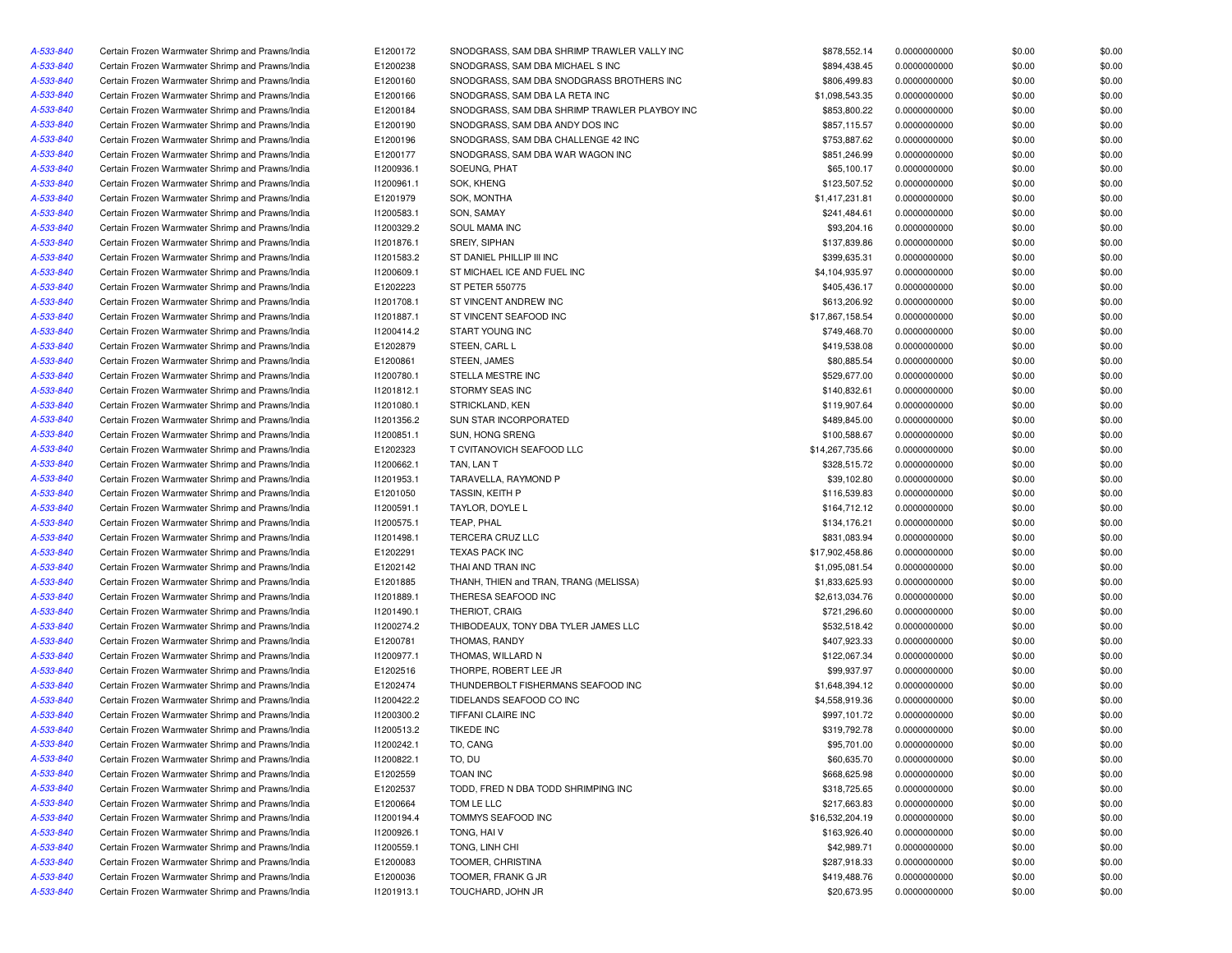| A-533-840 | Certain Frozen Warmwater Shrimp and Prawns/India | 11201178.1 | <b>TRAHAN, RICKY</b>                            | \$248,123.58     | 0.0000000000 | \$0.00 | \$0.00 |
|-----------|--------------------------------------------------|------------|-------------------------------------------------|------------------|--------------|--------|--------|
| A-533-840 | Certain Frozen Warmwater Shrimp and Prawns/India | 11201547.1 | TRAN, ALLEN HAI                                 | \$2,544.60       | 0.0000000000 | \$0.00 | \$0.00 |
| A-533-840 | Certain Frozen Warmwater Shrimp and Prawns/India | 11201807.2 | TRAN, BINH                                      | \$132,922.52     | 0.0000000000 | \$0.00 | \$0.00 |
| A-533-840 | Certain Frozen Warmwater Shrimp and Prawns/India | 11200962.1 | TRAN, CAM VAN                                   | \$234,169.28     | 0.0000000000 | \$0.00 | \$0.00 |
| A-533-840 | Certain Frozen Warmwater Shrimp and Prawns/India | 11200569.1 | TRAN, DINH QUOC                                 | \$135,965.62     | 0.0000000000 | \$0.00 | \$0.00 |
| A-533-840 | Certain Frozen Warmwater Shrimp and Prawns/India | 11200302.1 | TRAN, DUONG DBA D AND C SEAFOOD INC             | \$20,045,583.26  | 0.0000000000 | \$0.00 | \$0.00 |
| A-533-840 | Certain Frozen Warmwater Shrimp and Prawns/India | 11201453.2 | TRAN, HIEU                                      | \$543,789.05     | 0.0000000000 | \$0.00 | \$0.00 |
| A-533-840 | Certain Frozen Warmwater Shrimp and Prawns/India | 11200932.1 | TRAN, HUNG P                                    | \$376,784.31     | 0.0000000000 | \$0.00 | \$0.00 |
| A-533-840 | Certain Frozen Warmwater Shrimp and Prawns/India | 11201649.1 | TRAN, HUNG THANH                                | \$140,658.10     | 0.0000000000 | \$0.00 | \$0.00 |
| A-533-840 | Certain Frozen Warmwater Shrimp and Prawns/India | E1201997   | TRAN, LE AND PHAT LE                            | \$1,139,056.73   | 0.0000000000 | \$0.00 | \$0.00 |
| A-533-840 | Certain Frozen Warmwater Shrimp and Prawns/India | 11200218.3 | TRAN, MIKE DAI                                  | \$1,023,010.25   | 0.0000000000 | \$0.00 | \$0.00 |
| A-533-840 | Certain Frozen Warmwater Shrimp and Prawns/India | 11200109.1 | TRAN, MIKE                                      | \$292,803.30     | 0.0000000000 | \$0.00 | \$0.00 |
| A-533-840 | Certain Frozen Warmwater Shrimp and Prawns/India | 11200501.1 | TRAN, NHANH V                                   | \$156,873.72     | 0.0000000000 | \$0.00 | \$0.00 |
|           |                                                  |            | TRAN, PETER KEN                                 |                  | 0.0000000000 |        |        |
| A-533-840 | Certain Frozen Warmwater Shrimp and Prawns/India | 11200401.1 |                                                 | \$1,285,340.51   |              | \$0.00 | \$0.00 |
| A-533-840 | Certain Frozen Warmwater Shrimp and Prawns/India | E1202062   | TRAN, PHU VAN DBA BAMA EXPRESS V                | \$844,080.22     | 0.0000000000 | \$0.00 | \$0.00 |
| A-533-840 | Certain Frozen Warmwater Shrimp and Prawns/India | 11201410.1 | TRAN, QUAN DBA MISS MARIE                       | \$767.169.61     | 0.0000000000 | \$0.00 | \$0.00 |
| A-533-840 | Certain Frozen Warmwater Shrimp and Prawns/India | I1200298.1 | TRAN, QUANG VAN                                 | \$345,370.49     | 0.0000000000 | \$0.00 | \$0.00 |
| A-533-840 | Certain Frozen Warmwater Shrimp and Prawns/India | 11200555.1 | TRAN, STEVEN TUAN                               | \$81,305.05      | 0.0000000000 | \$0.00 | \$0.00 |
| A-533-840 | Certain Frozen Warmwater Shrimp and Prawns/India | 11201951.1 | TRAN, THAN VAN                                  | \$214,048.28     | 0.0000000000 | \$0.00 | \$0.00 |
| A-533-840 | Certain Frozen Warmwater Shrimp and Prawns/India | 11200584.1 | TRAN, THANH VAN                                 | \$159,920.51     | 0.0000000000 | \$0.00 | \$0.00 |
| A-533-840 | Certain Frozen Warmwater Shrimp and Prawns/India | 11200947.1 | TRAN, TUAN MINH                                 | \$120,910.02     | 0.0000000000 | \$0.00 | \$0.00 |
| A-533-840 | Certain Frozen Warmwater Shrimp and Prawns/India | 11200829.1 | TRAN, TUAN DBA PRINCESS CELINE INC              | \$653,103.24     | 0.0000000000 | \$0.00 | \$0.00 |
| A-533-840 | Certain Frozen Warmwater Shrimp and Prawns/India | 11201358.1 | TRAN, TUONG                                     | \$485,943.80     | 0.0000000000 | \$0.00 | \$0.00 |
| A-533-840 | Certain Frozen Warmwater Shrimp and Prawns/India | 11200645.1 | TRAN, VICTOR                                    | \$321,248.91     | 0.0000000000 | \$0.00 | \$0.00 |
| A-533-840 | Certain Frozen Warmwater Shrimp and Prawns/India | E1200840   | TRAN, VINH Q                                    | \$12,852,103.58  | 0.0000000000 | \$0.00 | \$0.00 |
| A-533-840 | Certain Frozen Warmwater Shrimp and Prawns/India | E1201187   | TRAN. VINH QUANG                                | \$10,435,043.55  | 0.0000000000 | \$0.00 | \$0.00 |
| A-533-840 | Certain Frozen Warmwater Shrimp and Prawns/India | 11201898.1 | TRAN, VINH DBA ST VINCENT I, LLC                | \$510,370.83     | 0.0000000000 | \$0.00 | \$0.00 |
| A-533-840 | Certain Frozen Warmwater Shrimp and Prawns/India | 11200831.1 | TRANS EXPRESS INC                               | \$515,400.75     | 0.0000000000 | \$0.00 | \$0.00 |
| A-533-840 | Certain Frozen Warmwater Shrimp and Prawns/India | E1200885   | TREYBIG, ERNEST H JR                            | \$203,127.21     | 0.0000000000 | \$0.00 | \$0.00 |
| A-533-840 | Certain Frozen Warmwater Shrimp and Prawns/India | 11201001.1 | TRIEU, JACKIE AND HIEP                          | \$1,398,319.23   | 0.0000000000 | \$0.00 | \$0.00 |
| A-533-840 | Certain Frozen Warmwater Shrimp and Prawns/India | I1200488.2 | TRINH, PHILIP P                                 | \$118,787.69     | 0.0000000000 | \$0.00 | \$0.00 |
| A-533-840 | Certain Frozen Warmwater Shrimp and Prawns/India | 11201355.1 | <b>TROPICAL SEAFOOD</b>                         | \$7,410,649.36   | 0.0000000000 | \$0.00 | \$0.00 |
| A-533-840 | Certain Frozen Warmwater Shrimp and Prawns/India | 11200931.1 | TRUONG, BE VAN                                  | \$60,265.88      | 0.0000000000 | \$0.00 | \$0.00 |
| A-533-840 | Certain Frozen Warmwater Shrimp and Prawns/India | 11201084.1 | TRUONG, BENJAMIN                                | \$425,196.00     | 0.0000000000 | \$0.00 | \$0.00 |
| A-533-840 | Certain Frozen Warmwater Shrimp and Prawns/India | E1202924   | TRUONG, KIM                                     | \$354,730.51     | 0.0000000000 | \$0.00 | \$0.00 |
| A-533-840 | Certain Frozen Warmwater Shrimp and Prawns/India | 11200970.1 | TRUONG, THEM VAN                                | \$447,386.97     | 0.0000000000 | \$0.00 | \$0.00 |
| A-533-840 | Certain Frozen Warmwater Shrimp and Prawns/India | 11200517.2 | TWO FLAGS INC                                   | \$463,323.56     | 0.0000000000 | \$0.00 | \$0.00 |
| A-533-840 | Certain Frozen Warmwater Shrimp and Prawns/India | 11201162.1 | ULTIMA CRUZ LLC                                 | \$1,165,008.05   | 0.0000000000 | \$0.00 | \$0.00 |
|           | Certain Frozen Warmwater Shrimp and Prawns/India | 11200339.1 | VAN BURREN SHRIMP CO                            | \$786,633.99     | 0.0000000000 | \$0.00 | \$0.00 |
| A-533-840 |                                                  |            |                                                 |                  |              |        |        |
| A-533-840 | Certain Frozen Warmwater Shrimp and Prawns/India | 11201855.1 | VAN, VUI                                        | \$427,356.80     | 0.0000000000 | \$0.00 | \$0.00 |
| A-533-840 | Certain Frozen Warmwater Shrimp and Prawns/India | 11200449.2 | <b>VARON INC</b>                                | \$786,700.55     | 0.0000000000 | \$0.00 | \$0.00 |
| A-533-840 | Certain Frozen Warmwater Shrimp and Prawns/India | E1203137   | <b>VEGAS, PERCY J</b>                           | \$257,490.87     | 0.0000000000 | \$0.00 | \$0.00 |
| A-533-840 | Certain Frozen Warmwater Shrimp and Prawns/India | 11200797.1 | VENICE SEAFOOD LLC                              | \$22,146,120.97  | 0.0000000000 | \$0.00 | \$0.00 |
| A-533-840 | Certain Frozen Warmwater Shrimp and Prawns/India | 11201143.1 | VERA CRUZ LLC                                   | \$1,076,047.83   | 0.0000000000 | \$0.00 | \$0.00 |
| A-533-840 | Certain Frozen Warmwater Shrimp and Prawns/India | 11200694.1 | <b>VERONICA INC</b>                             | \$41,646.84      | 0.0000000000 | \$0.00 | \$0.00 |
| A-533-840 | Certain Frozen Warmwater Shrimp and Prawns/India | 11200286.1 | <b>VERSAGGI SHRIMP CORP</b>                     | \$2,436,292.28   | 0.0000000000 | \$0.00 | \$0.00 |
| A-533-840 | Certain Frozen Warmwater Shrimp and Prawns/India | 11200784.1 | <b>VICKNAIR, DUANE</b>                          | \$86,808.12      | 0.0000000000 | \$0.00 | \$0.00 |
| A-533-840 | Certain Frozen Warmwater Shrimp and Prawns/India | 11201582.2 | VICTORIA ROSE INC                               | \$426,381.88     | 0.0000000000 | \$0.00 | \$0.00 |
| A-533-840 | Certain Frozen Warmwater Shrimp and Prawns/India | 11200497.1 | <b>VIET GIANG CORP</b>                          | \$669,661.07     | 0.0000000000 | \$0.00 | \$0.00 |
| A-533-840 | Certain Frozen Warmwater Shrimp and Prawns/India | 11201867.1 | VIETNAMESE AMERICAN COMMERCIAL FISHERMENS UNION | \$233,995,946.07 | 0.0000000000 | \$0.00 | \$0.00 |
| A-533-840 | Certain Frozen Warmwater Shrimp and Prawns/India | I1200463.2 | <b>VIGILANTE INC</b>                            | \$688,250.08     | 0.0000000000 | \$0.00 | \$0.00 |
| A-533-840 | Certain Frozen Warmwater Shrimp and Prawns/India | E1200652   | <b>VIN PENNY INC</b>                            | \$497,068.12     | 0.0000000000 | \$0.00 | \$0.00 |
| A-533-840 | Certain Frozen Warmwater Shrimp and Prawns/India | 11200534.3 | VINCENT PIAZZA JR AND SONS SEAFOOD INC          | \$5,172,868.72   | 0.0000000000 | \$0.00 | \$0.00 |
| A-533-840 | Certain Frozen Warmwater Shrimp and Prawns/India | E1201836   | VINCENT, GAGE                                   | \$169,789.30     | 0.0000000000 | \$0.00 | \$0.00 |
| A-533-840 | Certain Frozen Warmwater Shrimp and Prawns/India | E1200551   | VINCENT, GENE B                                 | \$154,731.17     | 0.0000000000 | \$0.00 | \$0.00 |
| A-533-840 | Certain Frozen Warmwater Shrimp and Prawns/India | 11200815.1 | VO, DUSTIN                                      | \$91,444.86      | 0.0000000000 | \$0.00 | \$0.00 |
| A-533-840 | Certain Frozen Warmwater Shrimp and Prawns/India | 11200184.1 | VO, HANH X                                      | \$514,571.97     | 0.0000000000 | \$0.00 | \$0.00 |
| A-533-840 | Certain Frozen Warmwater Shrimp and Prawns/India | 11200178.1 | VO, HIEN VAN                                    | \$151,167.61     | 0.0000000000 | \$0.00 | \$0.00 |
|           |                                                  |            |                                                 |                  |              |        |        |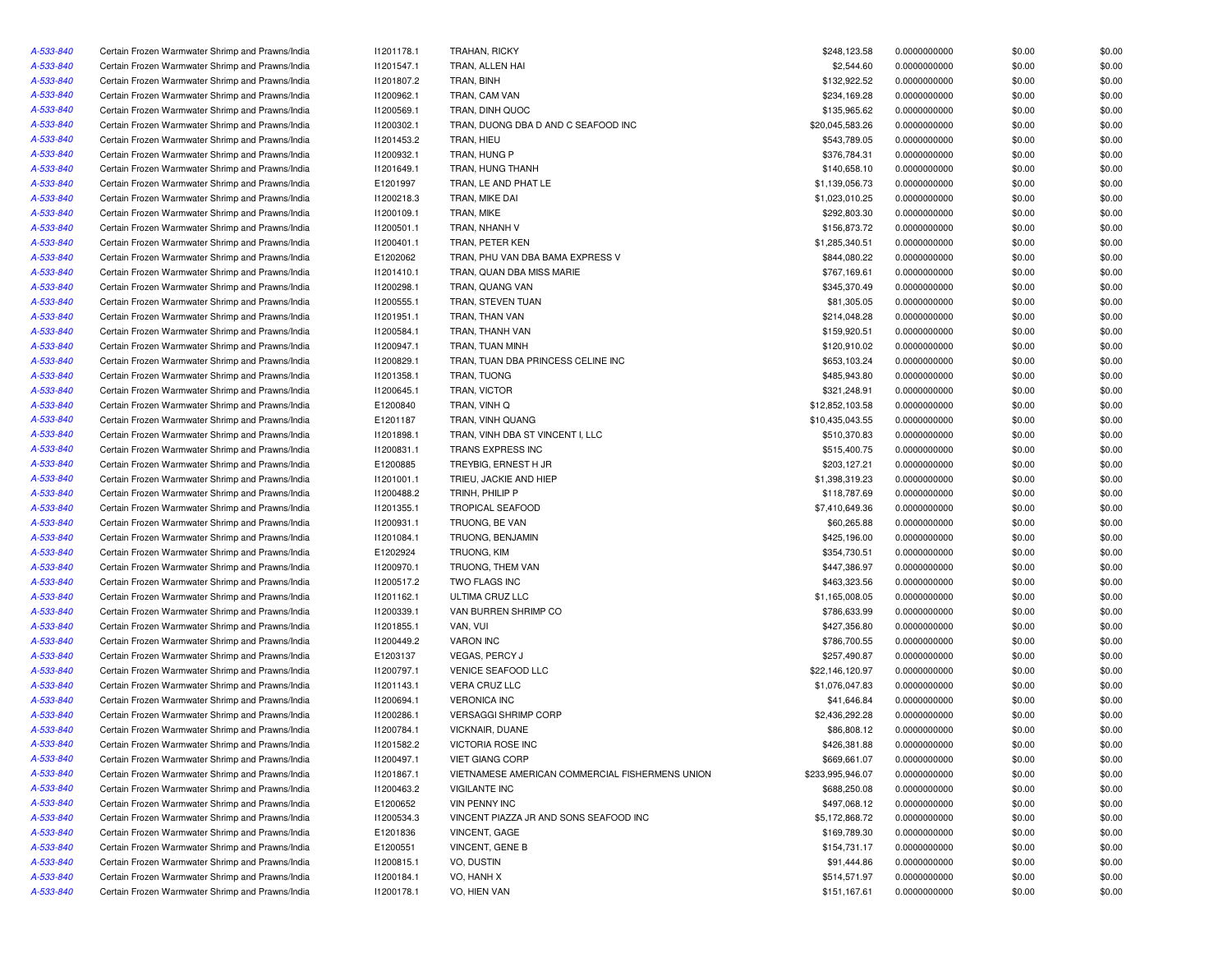| A-533-840 | Certain Frozen Warmwater Shrimp and Prawns/India | 11200278.2 | VO, LIEN VAN                                   |                      | \$22,499.24         | 0.0000000000  | \$0.00         | \$0.00 |
|-----------|--------------------------------------------------|------------|------------------------------------------------|----------------------|---------------------|---------------|----------------|--------|
| A-533-840 | Certain Frozen Warmwater Shrimp and Prawns/India | I1200964.1 | VO, MINH NGOC                                  |                      | \$288,116.46        | 0.0000000000  | \$0.00         | \$0.00 |
| A-533-840 | Certain Frozen Warmwater Shrimp and Prawns/India | I1200165.1 | VO, MONG                                       |                      | \$183,471.47        | 0.0000000000  | \$0.00         | \$0.00 |
| A-533-840 | Certain Frozen Warmwater Shrimp and Prawns/India | 11201562.2 | <b>VO. NHON TAI</b>                            |                      | \$1,651,965.97      | 0.0000000000  | \$0.00         | \$0.00 |
| A-533-840 | Certain Frozen Warmwater Shrimp and Prawns/India | E1200349   | VO, SANG M                                     |                      | \$213,488.65        | 0.0000000000  | \$0.00         | \$0.00 |
| A-533-840 | Certain Frozen Warmwater Shrimp and Prawns/India | E1202121   | VO, TIEN                                       |                      | \$45,715.88         | 0.0000000000  | \$0.00         | \$0.00 |
| A-533-840 | Certain Frozen Warmwater Shrimp and Prawns/India | E1201618   | VU, KHANH DBA C T INC                          |                      | \$855,702.65        | 0.0000000000  | \$0.00         | \$0.00 |
| A-533-840 | Certain Frozen Warmwater Shrimp and Prawns/India | E1202896   | VU, KHOI                                       |                      | \$35,098.98         | 0.0000000000  | \$0.00         | \$0.00 |
| A-533-840 | Certain Frozen Warmwater Shrimp and Prawns/India | E1202861   | VU, RUYEN                                      |                      | \$32,962.98         | 0.0000000000  | \$0.00         | \$0.00 |
| A-533-840 | Certain Frozen Warmwater Shrimp and Prawns/India | E1201637   | VU, TOM                                        |                      | \$943,262.44        | 0.0000000000  | \$0.00         | \$0.00 |
| A-533-840 | Certain Frozen Warmwater Shrimp and Prawns/India | E1202080   | VU, TU VIET                                    |                      | \$1,351,100.27      | 0.0000000000  | \$0.00         | \$0.00 |
| A-533-840 | Certain Frozen Warmwater Shrimp and Prawns/India | E1201874   | VU, TUYEN VIET DBA MISS ANNA V FRANCIS VU      |                      | \$950,749.81        | 0.0000000000  | \$0.00         | \$0.00 |
| A-533-840 | Certain Frozen Warmwater Shrimp and Prawns/India | E1201918   | VU, TUYEN VIET JACK DBA ST DOMINIC             |                      | \$987,336.66        | 0.0000000000  | \$0.00         | \$0.00 |
| A-533-840 | Certain Frozen Warmwater Shrimp and Prawns/India | E1200571   | WAIT N SEA INC                                 |                      | \$273,255.09        | 0.0000000000  | \$0.00         | \$0.00 |
| A-533-840 | Certain Frozen Warmwater Shrimp and Prawns/India | I1200035.1 | <b>WALLACE B</b>                               |                      | \$1,115,410.90      | 0.0000000000  | \$0.00         | \$0.00 |
| A-533-840 | Certain Frozen Warmwater Shrimp and Prawns/India | E1202596   | WANDO SHRIMP INC                               |                      | \$1,562,356.54      | 0.0000000000  | \$0.00         | \$0.00 |
| A-533-840 | Certain Frozen Warmwater Shrimp and Prawns/India | 11200929.1 | WC TRAWLERS INC                                |                      | \$741,078.30        | 0.0000000000  | \$0.00         | \$0.00 |
| A-533-840 | Certain Frozen Warmwater Shrimp and Prawns/India | E1202646   | WENDY AND ERIC INC                             |                      | \$494,830.22        | 0.0000000000  | \$0.00         | \$0.00 |
| A-533-840 | Certain Frozen Warmwater Shrimp and Prawns/India | 11201918.2 | WHISKEY JOE INC                                |                      | \$1,228,786.09      | 0.0000000000  | \$0.00         | \$0.00 |
| A-533-840 | Certain Frozen Warmwater Shrimp and Prawns/India | 11200186.1 | WHITE BIRD INC                                 |                      | \$337,573.61        | 0.0000000000  | \$0.00         | \$0.00 |
| A-533-840 | Certain Frozen Warmwater Shrimp and Prawns/India | 11201598.3 | WHITE, ALLEN J SR                              |                      | \$160,012.91        | 0.0000000000  | \$0.00         | \$0.00 |
| A-533-840 | Certain Frozen Warmwater Shrimp and Prawns/India | E1201959   | WHITE, RAYMOND H                               |                      | \$97,079.16         | 0.0000000000  | \$0.00         | \$0.00 |
| A-533-840 | Certain Frozen Warmwater Shrimp and Prawns/India | E1202979   | WILES, SONNY JOEL SR                           |                      | \$240,437.41        | 0.0000000000  | \$0.00         | \$0.00 |
| A-533-840 | Certain Frozen Warmwater Shrimp and Prawns/India | 11201379.1 | <b>WILLIAM PATRICK INC</b>                     |                      | \$197,033.98        | 0.0000000000  | \$0.00         | \$0.00 |
| A-533-840 | Certain Frozen Warmwater Shrimp and Prawns/India | 11200008.2 | WILLIAMS, JOHN A                               |                      | \$1,430,467.96      | 0.0000000000  | \$0.00         | \$0.00 |
| A-533-840 | Certain Frozen Warmwater Shrimp and Prawns/India | E1200318   | WILLIAMS, JOSEPH H                             |                      | \$266,593.22        | 0.0000000000  | \$0.00         | \$0.00 |
| A-533-840 | Certain Frozen Warmwater Shrimp and Prawns/India | E1200324   | WILLIAMS, JOSEPH H DBA JOANN B INC             |                      | \$821,852.70        | 0.0000000000  | \$0.00         | \$0.00 |
| A-533-840 | Certain Frozen Warmwater Shrimp and Prawns/India | E1203092   | WILLIAMS, OLIVER KENT                          |                      | \$487,856.94        | 0.0000000000  | \$0.00         | \$0.00 |
| A-533-840 | Certain Frozen Warmwater Shrimp and Prawns/India | E1202755   | <b>WILLIAMS, RONNIE</b>                        |                      | \$183,984.20        | 0.0000000000  | \$0.00         | \$0.00 |
| A-533-840 | Certain Frozen Warmwater Shrimp and Prawns/India | 11201264.1 | <b>WL AND O INC</b>                            |                      | \$887,826.86        | 0.0000000000  | \$0.00         | \$0.00 |
| A-533-840 | Certain Frozen Warmwater Shrimp and Prawns/India | E1200494   | WOODS FISHERIES INC                            |                      | \$31,185,652.17     | 0.0000000000  | \$0.00         | \$0.00 |
| A-533-840 | Certain Frozen Warmwater Shrimp and Prawns/India | E1201526   | WOODS, JOHN T III DBA SEASIDE SEAFOOD INC      |                      | \$254,146.83        | 0.0000000000  | \$0.00         | \$0.00 |
| A-533-840 | Certain Frozen Warmwater Shrimp and Prawns/India | 11201801.1 | WRIGHT, CURTIS                                 |                      | \$54,427.78         | 0.0000000000  | \$0.00         | \$0.00 |
| A-533-840 | Certain Frozen Warmwater Shrimp and Prawns/India | 11201799.1 | WRIGHT, RANDY                                  |                      | \$84,602.82         | 0.0000000000  | \$0.00         | \$0.00 |
| A-533-840 | Certain Frozen Warmwater Shrimp and Prawns/India | 11200786.2 | <b>WYLIE MILAM INC</b>                         |                      | \$654,568.77        | 0.0000000000  | \$0.00         | \$0.00 |
| A-533-840 | Certain Frozen Warmwater Shrimp and Prawns/India | 11201937.2 | YOPP, JONATHAN A                               |                      | \$577,410.47        | 0.0000000000  | \$0.00         | \$0.00 |
| A-533-840 | Certain Frozen Warmwater Shrimp and Prawns/India | E1202443   | YOW, RICHARD C JR DBA CAPT RICHARD SEAFOOD INC |                      | \$804,487.01        | 0.0000000000  | \$0.00         | \$0.00 |
| A-533-840 | Certain Frozen Warmwater Shrimp and Prawns/India | E1201104   | ZAR, JOHN III                                  |                      | \$191,929.48        | 0.0000000000  | \$0.00         | \$0.00 |
| A-533-840 | Certain Frozen Warmwater Shrimp and Prawns/India | E1200528   | ZAR, TROY DBA TROY AND PENNY ZAR LLC           |                      | \$165,883.69        | 0.0000000000  | \$0.00         | \$0.00 |
| A-533-840 | Certain Frozen Warmwater Shrimp and Prawns/India | E1202414   | ZIRLOTT TRAWLERS INC                           |                      | \$3,680,773.95      | 0.0000000000  | \$0.00         | \$0.00 |
| A-533-840 | Certain Frozen Warmwater Shrimp and Prawns/India | E1202401   | ZIRLOTT, MILTON                                |                      | \$668,374.53        | 0.0000000000  | \$0.00         | \$0.00 |
| A-533-840 | Certain Frozen Warmwater Shrimp and Prawns/India | 11200885.2 | ZIRLOTT, ROSA                                  |                      | \$1,039,927.52      | 0.0000000000  | \$0.00         | \$0.00 |
|           |                                                  |            |                                                | Total for: A-533-840 | \$2,747,405,353.67  |               | \$0.00         | \$0.00 |
| A-533-843 | Certain Lined Paper School Supplies/India        | E1201484   | MEAD PRODUCTS LLC                              |                      | \$110,220,746.79    | 46.2828997459 | \$51,690.50    | \$0.00 |
| A-533-843 | Certain Lined Paper School Supplies/India        | E1201318   | NORCOM INC                                     |                      | \$103,746,879.59    | 43.5644519463 | \$48,654.44    | \$0.00 |
| A-533-843 | Certain Lined Paper School Supplies/India        | E1201313   | TOP FLIGHT INC                                 |                      | \$24,178,097.84     | 10.1526483077 | \$11,338.86    | \$0.00 |
|           |                                                  |            |                                                | Total for: A-533-843 | \$238,145,724.22    |               | \$111,683.80   | \$0.00 |
| A-549-502 | Welded Carbon Steel Pipe and Tube/Thailand       | E1202236   | ALLIED TUBE AND CONDUIT CORPORATION            |                      | \$2,984,670,327.14  | 15.8621268743 | \$231,909.71   | \$0.00 |
| A-549-502 | Welded Carbon Steel Pipe and Tube/Thailand       | 11201792   | ARCELORMITTAL USA LLC                          |                      | \$5,264,704,056.00  | 27.9794397836 | \$409,068.97   | \$0.00 |
| A-549-502 | Welded Carbon Steel Pipe and Tube/Thailand       | E1201642   | HANNIBAL INDUSTRIES INC                        |                      | \$830,179,895.00    | 4.4120178712  | \$64,505.21    | \$0.00 |
| A-549-502 | Welded Carbon Steel Pipe and Tube/Thailand       | 11200418   | LEAVITT TUBE COMPANY LLC                       |                      | \$530,546,061.00    | 2.8196041806  | \$41,223.58    | \$0.00 |
| A-549-502 | Welded Carbon Steel Pipe and Tube/Thailand       | E1201941   | MAVERICK TUBE CORPORATION                      |                      | \$1,964,016,303.95  | 10.4378280955 | \$152,604.61   | \$0.00 |
| A-549-502 | Welded Carbon Steel Pipe and Tube/Thailand       | E1202751   | WESTERN TUBE AND CONDUIT CORPORATION           |                      | \$348,543,979.81    | 1.8523482405  | \$27,081.96    | \$0.00 |
| A-549-502 | Welded Carbon Steel Pipe and Tube/Thailand       | E1202986   | WHEATLAND TUBE COMPANY                         |                      | \$6,893,670,571.45  | 36.6366349542 | \$535,640.12   | \$0.00 |
|           |                                                  |            |                                                | Total for: A-549-502 | \$18,816,331,194.35 |               | \$1,462,034.16 | \$0.00 |
| A-549-601 | Malleable Cast Iron Pipe Fittings/Thailand       | E1201325   | WARD MANUFACTURING LLC                         |                      | \$549,988,925.00    | 0.0000000000  | \$0.00         | \$0.00 |
|           |                                                  |            |                                                | Total for: A-549-601 | \$549,988,925.00    |               | \$0.00         | \$0.00 |
| A-549-817 | Hot-Rolled Steel Products/Thailand               | 11201735   | ARCELORMITTAL USA LLC                          |                      | \$14,358,943,803.00 | 0.0000000000  | \$0.00         | \$0.00 |
|           |                                                  |            |                                                |                      |                     |               |                |        |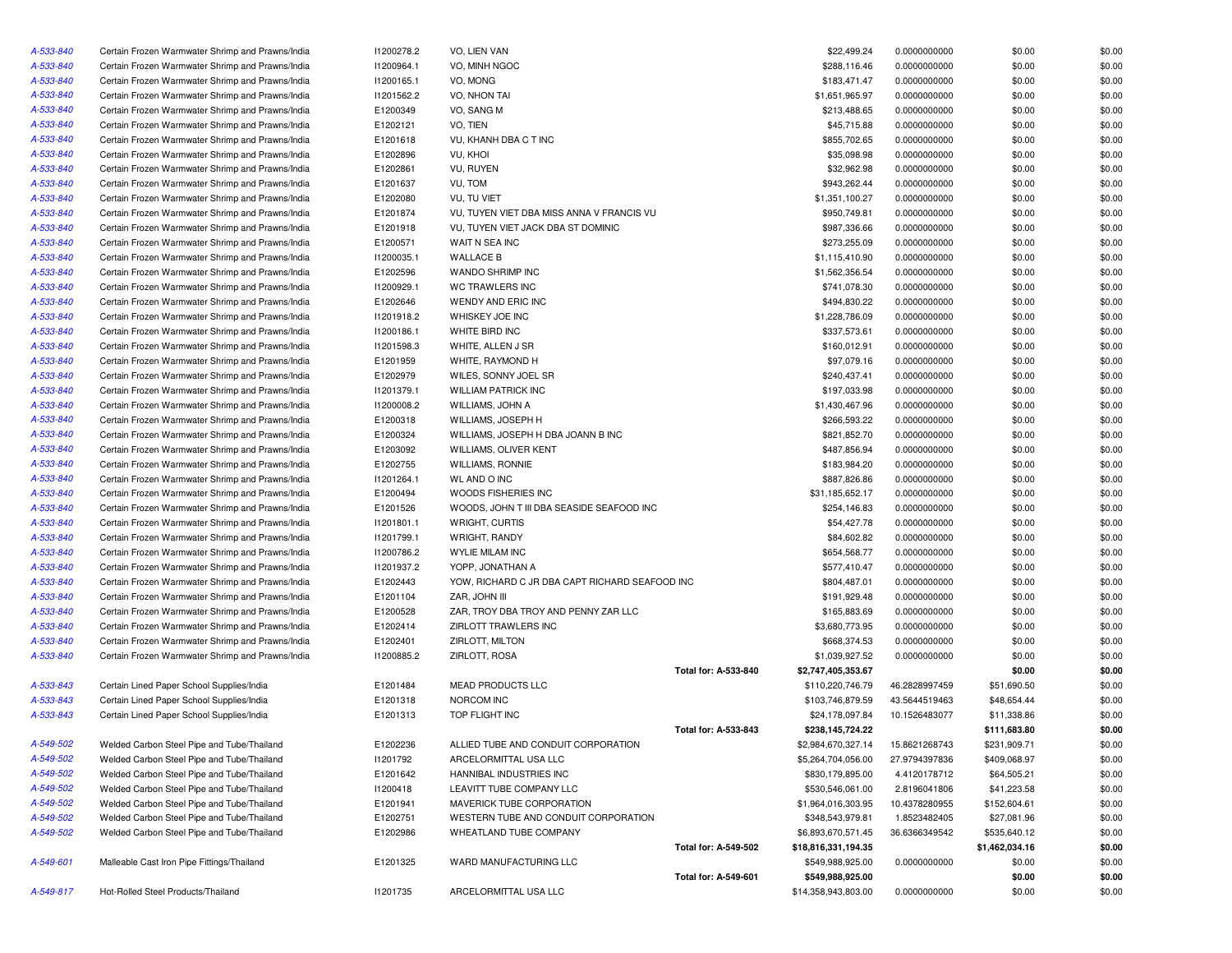| A-549-817 | Hot-Rolled Steel Products/Thailand                  | E1202263    | <b>GALLATIN STEEL COMPANY</b>             |                      | \$3,135,101,219.87  | 0.0000000000  | \$0.00       | \$0.00 |
|-----------|-----------------------------------------------------|-------------|-------------------------------------------|----------------------|---------------------|---------------|--------------|--------|
| A-549-817 | Hot-Rolled Steel Products/Thailand                  | E1201778    | NUCOR CORPORATION                         |                      | \$18,078,789,313.45 | 0.0000000000  | \$0.00       | \$0.00 |
| A-549-817 | Hot-Rolled Steel Products/Thailand                  | E1202547    | SEVERSTAL DEARBORN LLC                    |                      | \$3,939,315,830.08  | 0.0000000000  | \$0.00       | \$0.00 |
| A-549-817 | Hot-Rolled Steel Products/Thailand                  | 11201941.10 | <b>SSAB IOWA INC</b>                      |                      | \$1,403,948,211.13  | 0.0000000000  | \$0.00       | \$0.00 |
| A-549-817 | Hot-Rolled Steel Products/Thailand                  | E1203041    | STEEL DYNAMICS INC                        |                      | \$4,371,204,471.09  | 0.0000000000  | \$0.00       | \$0.00 |
| A-549-817 | Hot-Rolled Steel Products/Thailand                  | 11201054    | UNITED STATES STEEL CORPORATION           |                      | \$17,277,638,023.34 | 0.0000000000  | \$0.00       | \$0.00 |
|           |                                                     |             |                                           | Total for: A-549-817 | \$62,564,940,871.96 |               | \$0.00       | \$0.00 |
| A-549-821 | Polyethylene Retail Carrier Bags/Thailand           | 11200639    | ADVANCE POLYBAG NEVADA INC                |                      | \$116,462,515.26    | 4.0728565717  | \$14,156.18  | \$0.00 |
| A-549-821 | Polyethylene Retail Carrier Bags/Thailand           | 11200640    | ADVANCE POLYBAG NORTHEAST INC             |                      | \$119,354,352.72    | 4.1739881605  | \$14,507.69  | \$0.00 |
| A-549-821 | Polyethylene Retail Carrier Bags/Thailand           | 11200642    | ALPINE PLASTICS INC                       |                      | \$51,832,431.65     | 1.8126524178  | \$6,300.30   | \$0.00 |
| A-549-821 | Polyethylene Retail Carrier Bags/Thailand           | 11201262.1  | AMPAC PACKAGING LLC                       |                      | \$114,185,234.92    | 3.9932169024  | \$13,879.37  | \$0.00 |
| A-549-821 | Polyethylene Retail Carrier Bags/Thailand           | 11200641    | API ENTERPRISES INC                       |                      | \$225,837,164.66    | 7.8978405898  | \$27,450.82  | \$0.00 |
| A-549-821 | Polyethylene Retail Carrier Bags/Thailand           | E1200025    | GRAND PACKAGING INC DBA COMMAND PACKAGING |                      | \$105,106,553.19    | 3.6757227416  | \$12,775.85  | \$0.00 |
| A-549-821 | Polyethylene Retail Carrier Bags/Thailand           | E1200451    | HILEX POLY CO LLC                         |                      | \$1,692,464,451.00  | 59.1878420810 | \$205,721.38 | \$0.00 |
| A-549-821 | Polyethylene Retail Carrier Bags/Thailand           | E1200102    | ROPLAST INDUSTRIES INC                    |                      | \$35,433,588.42     | 1.2391620010  | \$4,307.00   | \$0.00 |
| A-549-821 | Polyethylene Retail Carrier Bags/Thailand           | E1200998    | SUPERBAG CORPORATION                      |                      | \$305,290,721.37    | 10.6764422701 | \$37,108.51  | \$0.00 |
| A-549-821 | Polyethylene Retail Carrier Bags/Thailand           | E1200823    | UNISTAR PLASTICS LLC                      |                      | \$93,512,892.64     | 3.2702762642  | \$11,366.62  | \$0.00 |
|           |                                                     |             |                                           | Total for: A-549-821 | \$2,859,479,905.83  |               | \$347,573.72 | \$0.00 |
| A-549-822 | Certain Frozen Warmwater Shrimp and Prawns/Thailand | 11200197.2  | AAH INC                                   |                      | \$83,563.69         | 0.0031102817  | \$1,285.15   | \$0.00 |
| A-549-822 | Certain Frozen Warmwater Shrimp and Prawns/Thailand | E1200992    | ABRAHAM, STEVEN KERRY                     |                      | \$1,320,961.37      | 0.0491668330  | \$20,315.49  | \$0.00 |
| A-549-822 | Certain Frozen Warmwater Shrimp and Prawns/Thailand | E1200294    | ADAMS, TED SR                             |                      | \$119,999.67        | 0.0044664468  | \$1,845.51   | \$0.00 |
| A-549-822 | Certain Frozen Warmwater Shrimp and Prawns/Thailand | 11201916.3  | ADRIANA INC                               |                      | \$983,606.62        | 0.0366103230  | \$15,127.20  | \$0.00 |
| A-549-822 | Certain Frozen Warmwater Shrimp and Prawns/Thailand | 11200976.2  | <b>ALARIO INC</b>                         |                      | \$428,145.83        | 0.0159357987  | \$6,584.59   | \$0.00 |
| A-549-822 | Certain Frozen Warmwater Shrimp and Prawns/Thailand | 11200311.3  | ALARIO, NAT                               |                      | \$265,682.59        | 0.0098888369  | \$4,086.02   | \$0.00 |
| A-549-822 | Certain Frozen Warmwater Shrimp and Prawns/Thailand | E1203266    | ALEXANDER, ROBERT F JR                    |                      | \$751,202.11        | 0.0279601126  | \$11,552.98  | \$0.00 |
| A-549-822 | Certain Frozen Warmwater Shrimp and Prawns/Thailand | E1201027    | ALEXIE, BENNY J                           |                      | \$119,727.95        | 0.0044563333  | \$1,841.33   | \$0.00 |
| A-549-822 | Certain Frozen Warmwater Shrimp and Prawns/Thailand | E1200384    | ALEXIE, CORKEY                            |                      | \$24,366.25         | 0.0009069238  | \$374.74     | \$0.00 |
| A-549-822 | Certain Frozen Warmwater Shrimp and Prawns/Thailand | E1201039    | ALEXIE, FELIX                             |                      | \$100,123.29        | 0.0037266382  | \$1,539.83   | \$0.00 |
| A-549-822 | Certain Frozen Warmwater Shrimp and Prawns/Thailand | E1201015    | ALEXIE, JOHN J                            |                      | \$39,568.34         | 0.0014727531  | \$608.53     | \$0.00 |
| A-549-822 | Certain Frozen Warmwater Shrimp and Prawns/Thailand | E1201009    | ALEXIE, JOHN V                            |                      | \$96,935.28         | 0.0036079789  | \$1,490.80   | \$0.00 |
| A-549-822 | Certain Frozen Warmwater Shrimp and Prawns/Thailand | E1200377    | ALEXIE, LARRY J SR                        |                      | \$207,794.39        | 0.0077342096  | \$3,195.74   | \$0.00 |
| A-549-822 | Certain Frozen Warmwater Shrimp and Prawns/Thailand | E1200390    | ALEXIE, LARRY JR                          |                      | \$150,965.52        | 0.0056190110  | \$2,321.75   | \$0.00 |
| A-549-822 | Certain Frozen Warmwater Shrimp and Prawns/Thailand | 11200391.2  | ALFRED TRAWLERS INC                       |                      | \$593,939.30        | 0.0221067133  | \$9,134.38   | \$0.00 |
| A-549-822 | Certain Frozen Warmwater Shrimp and Prawns/Thailand | 11200539.2  | ALLEN, CAROLYN SUE DBA MISS JORDI         |                      | \$579,250.97        | 0.0215600065  | \$8,908.48   | \$0.00 |
| A-549-822 | Certain Frozen Warmwater Shrimp and Prawns/Thailand | 11200533.2  | ALLEN, CAROLYN SUE DBA MISS KENZIE        |                      | \$234,141.51        | 0.0087148624  | \$3,600.94   | \$0.00 |
| A-549-822 | Certain Frozen Warmwater Shrimp and Prawns/Thailand | 11200344.2  | ALS SHRIMP CO LLC                         |                      | \$4,200,115.26      | 0.1563303591  | \$64,594.91  | \$0.00 |
| A-549-822 | Certain Frozen Warmwater Shrimp and Prawns/Thailand | 11200904.2  | ANDERSON, LYNWOOD                         |                      | \$451,391.96        | 0.0168010311  | \$6,942.10   | \$0.00 |
| A-549-822 | Certain Frozen Warmwater Shrimp and Prawns/Thailand | 11201317.2  | ANDERSON, MICHAEL B                       |                      | \$23,794,690.17     | 0.8856500905  | \$365,946.11 | \$0.00 |
| A-549-822 | Certain Frozen Warmwater Shrimp and Prawns/Thailand | 11201510.2  | ANGEL ANNIE INC                           |                      | \$300,184.48        | 0.0111730142  | \$4,616.63   | \$0.00 |
| A-549-822 | Certain Frozen Warmwater Shrimp and Prawns/Thailand | E1201112    | ANGELA MARIE INC                          |                      | \$940,233.65        | 0.0349959597  | \$14,460.15  | \$0.00 |
| A-549-822 | Certain Frozen Warmwater Shrimp and Prawns/Thailand | E1200830    | ANGELINA INC                              |                      | \$1,070,483.57      | 0.0398439258  | \$16,463.31  | \$0.00 |
| A-549-822 | Certain Frozen Warmwater Shrimp and Prawns/Thailand | 11201949.2  | ANNIE THORNTON INC                        |                      | \$680,786.35        | 0.0253392033  | \$10,470.03  | \$0.00 |
| A-549-822 | Certain Frozen Warmwater Shrimp and Prawns/Thailand | 11200269.2  | APALACHEE GIRL INC                        |                      | \$853,854.73        | 0.0317808937  | \$13,131.70  | \$0.00 |
| A-549-822 | Certain Frozen Warmwater Shrimp and Prawns/Thailand | E1200093    | APARICIO TRAWLERS INC                     |                      | \$786,941.13        | 0.0292903365  | \$12,102.62  | \$0.00 |
| A-549-822 | Certain Frozen Warmwater Shrimp and Prawns/Thailand | 11201709.2  | APARICIO, ALFRED DBA FATHER CASIMIR INC   |                      | \$405,731.95        | 0.0151015431  | \$6,239.88   | \$0.00 |
| A-549-822 | Certain Frozen Warmwater Shrimp and Prawns/Thailand | 11201713.2  | APARICIO, ALFRED DBA MRS MINA INC         |                      | \$688,759.70        | 0.0256359753  | \$10,592.65  | \$0.00 |
| A-549-822 | Certain Frozen Warmwater Shrimp and Prawns/Thailand | E1200133    | APARICIO, ERNEST DBA MOTHER T INC         |                      | \$786,064.64        | 0.0292577132  | \$12,089.14  | \$0.00 |
| A-549-822 | Certain Frozen Warmwater Shrimp and Prawns/Thailand | E1200820    | APPLE JACK INC                            |                      | \$322,357.06        | 0.0119982886  | \$4,957.63   | \$0.00 |
| A-549-822 | Certain Frozen Warmwater Shrimp and Prawns/Thailand | 11201147.2  | ARNONDIN, ROBERT                          |                      | \$112,167.96        | 0.0041749467  | \$1,725.07   | \$0.00 |
| A-549-822 | Certain Frozen Warmwater Shrimp and Prawns/Thailand | 11201130.2  | ARROYA CRUZ LLC                           |                      | \$987,065.50        | 0.0367390642  | \$15,180.39  | \$0.00 |
| A-549-822 | Certain Frozen Warmwater Shrimp and Prawns/Thailand | 11200696.2  | ART AND RED INC DBA CAPT ROLANDO          |                      | \$61,822.36         | 0.0023010587  | \$950.79     | \$0.00 |
| A-549-822 | Certain Frozen Warmwater Shrimp and Prawns/Thailand | I1201956.3  | AUTIN, KENNETH D                          |                      | \$68,078.10         | 0.0025339004  | \$1,046.99   | \$0.00 |
| A-549-822 | Certain Frozen Warmwater Shrimp and Prawns/Thailand | E1201128    | <b>B AND B BOATS INC</b>                  |                      | \$910,246.90        | 0.0338798380  | \$13,998.98  | \$0.00 |
| A-549-822 | Certain Frozen Warmwater Shrimp and Prawns/Thailand | 11200868.2  | B F MILLIS AND SONS INC                   |                      | \$1,396,656.50      | 0.0519842430  | \$21,479.62  | \$0.00 |
| A-549-822 | Certain Frozen Warmwater Shrimp and Prawns/Thailand | E1200606    | <b>BABE INC</b>                           |                      | \$227,481.10        | 0.0084669586  | \$3,498.50   | \$0.00 |
| A-549-822 | Certain Frozen Warmwater Shrimp and Prawns/Thailand | E1203072    | BABIN, JOEY                               |                      | \$103,974.94        | 0.0038699985  | \$1,599.06   | \$0.00 |
| A-549-822 | Certain Frozen Warmwater Shrimp and Prawns/Thailand | E1201246    | BAILEY, DAVID B SR                        |                      | \$480,220.95        | 0.0178740603  | \$7,385.47   | \$0.00 |
| A-549-822 | Certain Frozen Warmwater Shrimp and Prawns/Thailand | E1201855    | BAKER, KENNETH                            |                      | \$78,171.04         | 0.0029095646  | \$1,202.22   | \$0.00 |
|           |                                                     |             |                                           |                      |                     |               |              |        |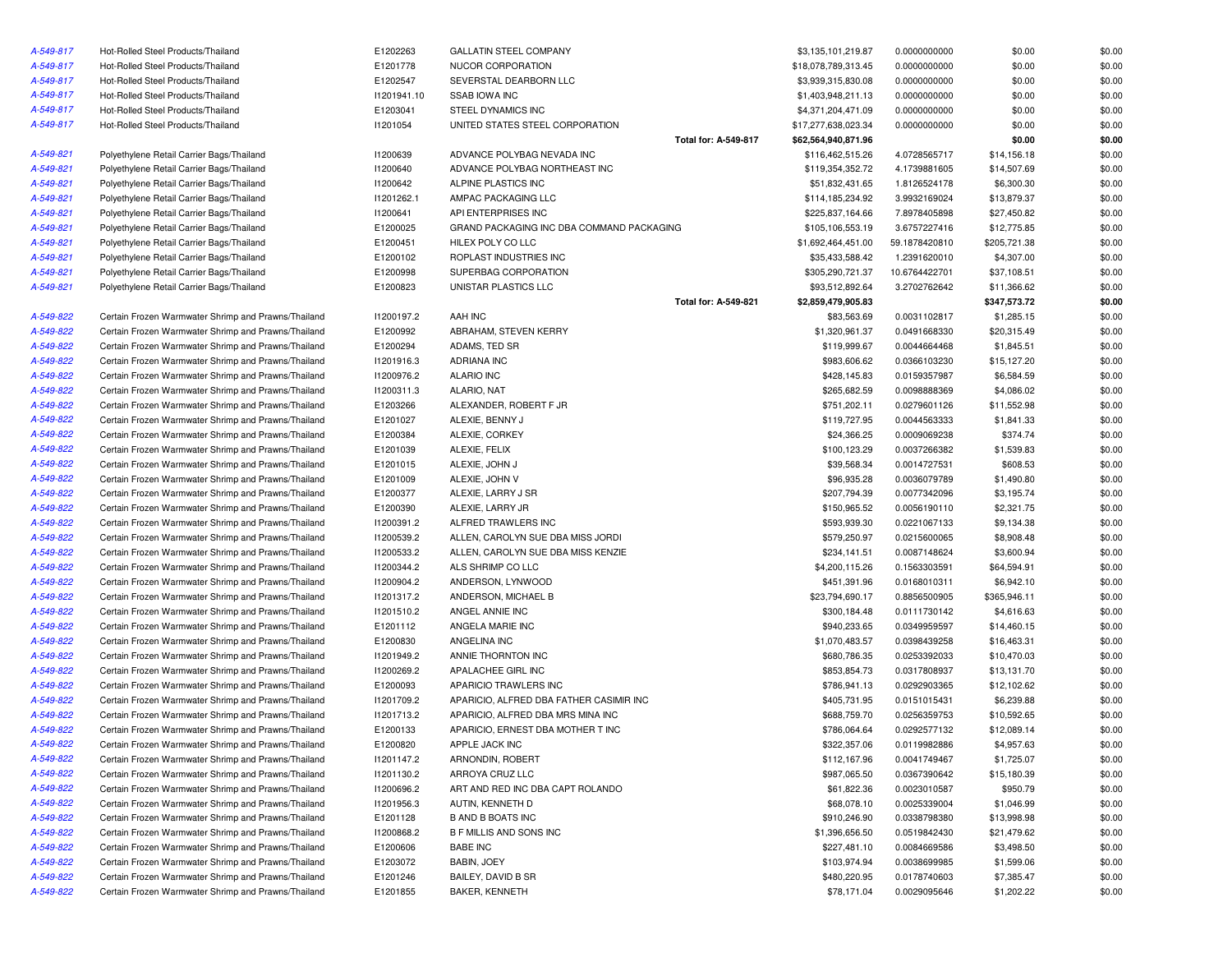| A-549-822 | Certain Frozen Warmwater Shrimp and Prawns/Thailand                                                        | E1201076   | <b>BALDWIN, RICHARD PRENTISS</b> | \$379,047.38     | 0.0141083302 | \$5,829.49     | \$0.00 |
|-----------|------------------------------------------------------------------------------------------------------------|------------|----------------------------------|------------------|--------------|----------------|--------|
| A-549-822 | Certain Frozen Warmwater Shrimp and Prawns/Thailand                                                        | I1201657.3 | <b>BAMA SEA PRODUCTS INC</b>     | \$108,972,523.61 | 4.0560110135 | \$1,675,923.10 | \$0.00 |
| A-549-822 | Certain Frozen Warmwater Shrimp and Prawns/Thailand                                                        | 11201921.2 | <b>BARBARA BROOKS INC</b>        | \$858,007.92     | 0.0319354775 | \$13,195.58    | \$0.00 |
| A-549-822 | Certain Frozen Warmwater Shrimp and Prawns/Thailand                                                        | E1201671   | BARBAREE, JOE                    | \$85,380.69      | 0.0031779113 | \$1,313.10     | \$0.00 |
| A-549-822 | Certain Frozen Warmwater Shrimp and Prawns/Thailand                                                        | E1201537   | <b>BARISICH INC</b>              | \$239,362.54     | 0.0089091917 | \$3,681.23     | \$0.00 |
| A-549-822 | Certain Frozen Warmwater Shrimp and Prawns/Thailand                                                        | 11201680.2 | BARROIS, ANGELA GAIL             | \$58,807.15      | 0.0021888311 | \$904.41       | \$0.00 |
| A-549-822 | Certain Frozen Warmwater Shrimp and Prawns/Thailand                                                        | 11201825.2 | BARROIS, WENDELL JR              | \$130,181.47     | 0.0048454184 | \$2,002.10     | \$0.00 |
| A-549-822 | Certain Frozen Warmwater Shrimp and Prawns/Thailand                                                        | E1201581   | <b>BASSE, DONALD</b>             | \$46,981.18      | 0.0017486627 | \$722.54       | \$0.00 |
| A-549-822 | Certain Frozen Warmwater Shrimp and Prawns/Thailand                                                        | 11201446.3 | <b>BAUDOIN, MURPHY</b>           | \$64,975.22      | 0.0024184097 | \$999.27       | \$0.00 |
| A-549-822 | Certain Frozen Warmwater Shrimp and Prawns/Thailand                                                        | 11201289.2 | <b>BAY ISLANDER INC</b>          | \$643,470.94     | 0.0239503054 | \$9,896.14     | \$0.00 |
| A-549-822 | Certain Frozen Warmwater Shrimp and Prawns/Thailand                                                        | E1201176   | <b>BAYOU CARLIN FISHERIES</b>    | \$4,376,961.79   | 0.1629126741 | \$67,314.69    | \$0.00 |
|           |                                                                                                            |            |                                  |                  |              |                |        |
| A-549-822 | Certain Frozen Warmwater Shrimp and Prawns/Thailand                                                        | E1200965   | BAYOU SHRIMP PROCESSORS INC      | \$100,323,682.30 | 3.7340968792 | \$1,542,909.82 | \$0.00 |
| A-549-822 | Certain Frozen Warmwater Shrimp and Prawns/Thailand                                                        | I1200389.3 | BBC TRAWLERS INC                 | \$582,757.29     | 0.0216905134 | \$8,962.41     | \$0.00 |
| A-549-822 | Certain Frozen Warmwater Shrimp and Prawns/Thailand                                                        | E1200850   | <b>BBS INC</b>                   | \$355,269.37     | 0.0132233010 | \$5,463.80     | \$0.00 |
| A-549-822 | Certain Frozen Warmwater Shrimp and Prawns/Thailand                                                        | 11200512.3 | <b>BEAS CORPORATION</b>          | \$270,456.77     | 0.0100665342 | \$4,159.44     | \$0.00 |
| A-549-822 | Certain Frozen Warmwater Shrimp and Prawns/Thailand                                                        | 11200612.4 | BECKY LYN INC                    | \$738,061.64     | 0.0274710178 | \$11,350.88    | \$0.00 |
| A-549-822 | Certain Frozen Warmwater Shrimp and Prawns/Thailand                                                        | E1202735   | BELLANGER, CLIFTON               | \$513,659.45     | 0.0191186578 | \$7,899.73     | \$0.00 |
| A-549-822 | Certain Frozen Warmwater Shrimp and Prawns/Thailand                                                        | 11200312.2 | BERGERON, ULYSSES J              | \$138,345.48     | 0.0051492869 | \$2,127.66     | \$0.00 |
| A-549-822 | Certain Frozen Warmwater Shrimp and Prawns/Thailand                                                        | I1201906.3 | BERTILDEANA INC                  | \$711,028.99     | 0.0264648493 | \$10,935.14    | \$0.00 |
| A-549-822 | Certain Frozen Warmwater Shrimp and Prawns/Thailand                                                        | E1202634   | BEST SEA PACK OF TEXAS INC       | \$38,079,632.35  | 1.4173426758 | \$585,638.78   | \$0.00 |
| A-549-822 | Certain Frozen Warmwater Shrimp and Prawns/Thailand                                                        | 11201934.2 | BETH LOMONTE INC                 | \$1,153,857.78   | 0.0429471550 | \$17,745.55    | \$0.00 |
| A-549-822 | Certain Frozen Warmwater Shrimp and Prawns/Thailand                                                        | 11200506.3 | <b>BETY INC</b>                  | \$687,560.60     | 0.0255913443 | \$10,574.21    | \$0.00 |
| A-549-822 | Certain Frozen Warmwater Shrimp and Prawns/Thailand                                                        | 11200719.2 | <b>BIG GRAPES INC</b>            | \$634,867.00     | 0.0236300625 | \$9,763.82     | \$0.00 |
| A-549-822 | Certain Frozen Warmwater Shrimp and Prawns/Thailand                                                        | 11200362.2 | <b>BILLIOT, AUBREY</b>           | \$95,037.47      | 0.0035373415 | \$1,461.61     | \$0.00 |
| A-549-822 | Certain Frozen Warmwater Shrimp and Prawns/Thailand                                                        | 11200892.2 | BILLIOT, CASSIDY J               | \$28,933.00      | 0.0010769005 | \$444.97       | \$0.00 |
| A-549-822 | Certain Frozen Warmwater Shrimp and Prawns/Thailand                                                        | E1200732   | BILLIOT, PAUL J                  | \$85,825.28      | 0.0031944592 | \$1,319.93     | \$0.00 |
| A-549-822 | Certain Frozen Warmwater Shrimp and Prawns/Thailand                                                        | 11200359.2 | <b>BILLIOT, SHIRLEY</b>          | \$70,798.23      | 0.0026351450 | \$1,088.83     | \$0.00 |
| A-549-822 | Certain Frozen Warmwater Shrimp and Prawns/Thailand                                                        | E1202681   | <b>BILLY SUE INC</b>             | \$504,255.06     | 0.0187686218 | \$7,755.10     | \$0.00 |
| A-549-822 | Certain Frozen Warmwater Shrimp and Prawns/Thailand                                                        | 11200313.2 | <b>BJF INC</b>                   | \$1,203,412.99   | 0.0447916243 | \$18,507.67    | \$0.00 |
| A-549-822 | Certain Frozen Warmwater Shrimp and Prawns/Thailand                                                        | E1200895   | BLAIN AND MELISSA INC            | \$1,422,321.64   | 0.0529395121 | \$21,874.34    | \$0.00 |
| A-549-822 | Certain Frozen Warmwater Shrimp and Prawns/Thailand                                                        | 11201127.2 | BLANCA CRUZ LLC                  | \$831,097.56     | 0.0309338606 | \$12,781.71    | \$0.00 |
| A-549-822 | Certain Frozen Warmwater Shrimp and Prawns/Thailand                                                        | E1202930   | BLANCHARD, CYRUS J               | \$27,418.67      | 0.0010205364 | \$421.68       | \$0.00 |
| A-549-822 | Certain Frozen Warmwater Shrimp and Prawns/Thailand                                                        | 11201101.3 | BLANCHARD, DOUGLAS JR            | \$344,117.72     | 0.0128082311 | \$5,292.30     | \$0.00 |
| A-549-822 | Certain Frozen Warmwater Shrimp and Prawns/Thailand                                                        | 11200891.2 | BLANCHARD, QUENTIN               | \$53,966.27      | 0.0020086512 | \$829.96       | \$0.00 |
| A-549-822 | Certain Frozen Warmwater Shrimp and Prawns/Thailand                                                        | 11200343.2 | BLUEWATER SHRIMP COMPANY         | \$8,922,436.46   | 0.3320974806 | \$137,220.99   | \$0.00 |
| A-549-822 | Certain Frozen Warmwater Shrimp and Prawns/Thailand                                                        | 11200303.3 | BLUME, JACK JR                   | \$4,531,303.99   | 0.1686573668 | \$69,688.37    | \$0.00 |
| A-549-822 | Certain Frozen Warmwater Shrimp and Prawns/Thailand                                                        | I1201900.3 | <b>BOB REY FISHERIES</b>         | \$437,839.93     | 0.0162966179 | \$6,733.68     | \$0.00 |
| A-549-822 | Certain Frozen Warmwater Shrimp and Prawns/Thailand                                                        | 11200736.2 | BODDEN TRAWLERS INC              | \$42,240.60      | 0.0015722159 | \$649.63       | \$0.00 |
| A-549-822 | Certain Frozen Warmwater Shrimp and Prawns/Thailand                                                        | 11200717.3 | <b>BOLILLO PRIETO INC</b>        | \$299,182.75     | 0.0111357293 | \$4,601.23     | \$0.00 |
| A-549-822 | Certain Frozen Warmwater Shrimp and Prawns/Thailand                                                        | 11200771.3 | BON SECOUR BOATS INC             | \$1,757,146.83   | 0.0654018707 | \$27,023.72    | \$0.00 |
| A-549-822 | Certain Frozen Warmwater Shrimp and Prawns/Thailand                                                        | 11200778.3 | BON SECOUR FISHERIES INC         | \$13,547,096.37  | 0.5042296008 | \$208,345.10   | \$0.00 |
| A-549-822 | Certain Frozen Warmwater Shrimp and Prawns/Thailand                                                        | 11201242.2 | BONNIE LASS INC                  | \$778,144.36     | 0.0289629164 | \$11,967.33    | \$0.00 |
| A-549-822 | Certain Frozen Warmwater Shrimp and Prawns/Thailand                                                        | 11201380.1 | BOONE, DONALD F II               | \$786,634.08     | 0.0292789080 | \$12,097.90    | \$0.00 |
| A-549-822 | Certain Frozen Warmwater Shrimp and Prawns/Thailand                                                        | 11201386.2 | BOONE, DONALD F III              | \$239,457.81     | 0.0089127377 | \$3,682.70     | \$0.00 |
| A-549-822 | Certain Frozen Warmwater Shrimp and Prawns/Thailand                                                        | E1202591   | BOONE, GREGORY T                 | \$239,693.76     | 0.0089215198 | \$3,686.33     | \$0.00 |
| A-549-822 | Certain Frozen Warmwater Shrimp and Prawns/Thailand                                                        | E1202942   | <b>BOONES SEAFOOD</b>            | \$1,812,311.87   | 0.0674551406 | \$27,872.12    | \$0.00 |
| A-549-822 | Certain Frozen Warmwater Shrimp and Prawns/Thailand                                                        | E1201134   | <b>BOSARGE BOATS INC</b>         | \$2,634,651.65   | 0.0980630324 | \$40,519.15    | \$0.00 |
|           |                                                                                                            |            |                                  |                  |              |                |        |
| A-549-822 | Certain Frozen Warmwater Shrimp and Prawns/Thailand<br>Certain Frozen Warmwater Shrimp and Prawns/Thailand | E1200149   | BOUDREAUX, RONALD SR             | \$303,979.16     | 0.0113142541 | \$4,674.99     | \$0.00 |
| A-549-822 |                                                                                                            | E1200512   | BOURGEOIS, BRIAN J JR            | \$169,633.31     | 0.0063138354 | \$2,608.84     | \$0.00 |
| A-549-822 | Certain Frozen Warmwater Shrimp and Prawns/Thailand                                                        | E1202565   | <b>BOWERS SHRIMP FARM</b>        | \$8,932,743.22   | 0.3324811033 | \$137,379.50   | \$0.00 |
| A-549-822 | Certain Frozen Warmwater Shrimp and Prawns/Thailand                                                        | E1202450   | <b>BOWERS SHRIMP</b>             | \$13,467,678.29  | 0.5012736207 | \$207,123.71   | \$0.00 |
| A-549-822 | Certain Frozen Warmwater Shrimp and Prawns/Thailand                                                        | E1202456   | BOWERS VALLEY SHRIMP INC         | \$8,592,977.96   | 0.3198348730 | \$132,154.14   | \$0.00 |
| A-549-822 | Certain Frozen Warmwater Shrimp and Prawns/Thailand                                                        | E1202315   | BRADLEY, JAMES                   | \$195,619.94     | 0.0072810705 | \$3,008.50     | \$0.00 |
| A-549-822 | Certain Frozen Warmwater Shrimp and Prawns/Thailand                                                        | 11201128.2 | BRAVA CRUZ LLC                   | \$960,551.91     | 0.0357522153 | \$14,772.63    | \$0.00 |
| A-549-822 | Certain Frozen Warmwater Shrimp and Prawns/Thailand                                                        | 11200263.2 | BRENDA DARLENE INC               | \$871,885.43     | 0.0324520052 | \$13,409.00    | \$0.00 |
| A-549-822 | Certain Frozen Warmwater Shrimp and Prawns/Thailand                                                        | 11201119.3 | BROWN, DONALD G                  | \$231,285.26     | 0.0086085513 | \$3,557.01     | \$0.00 |
| A-549-822 | Certain Frozen Warmwater Shrimp and Prawns/Thailand                                                        | 11200328.2 | <b>BROWN, JOHN</b>               | \$131,713.67     | 0.0049024477 | \$2,025.67     | \$0.00 |
| A-549-822 | Certain Frozen Warmwater Shrimp and Prawns/Thailand                                                        | E1202027   | <b>BROWN, RICKY</b>              | \$1,133,931.39   | 0.0422054850 | \$17,439.09    | \$0.00 |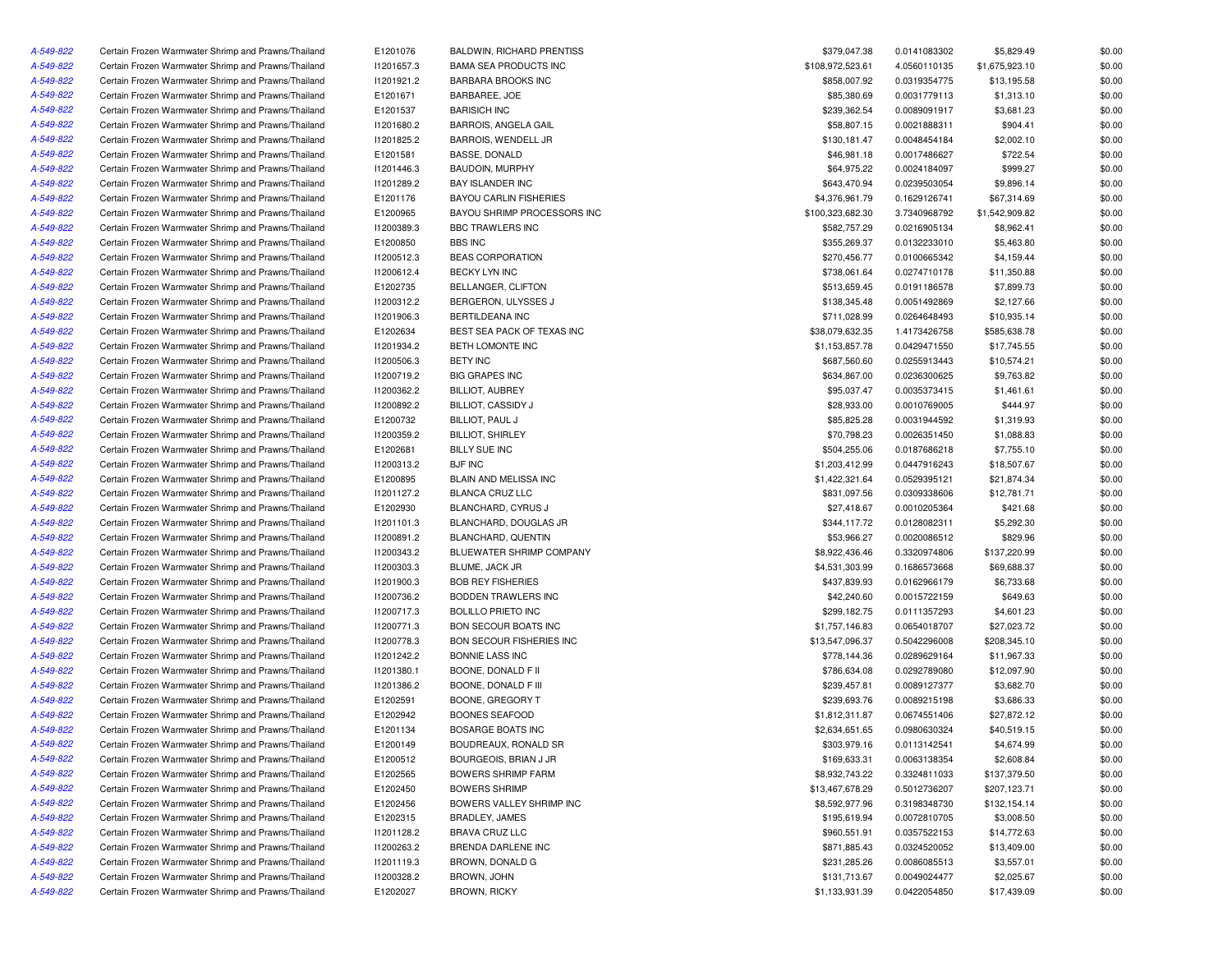| A-549-822 | Certain Frozen Warmwater Shrimp and Prawns/Thailand | E1200558   | BRUCE, DANIEL M SR                     | \$144,274.57     | 0.0053699706 | \$2,218.84     | \$0.00 |
|-----------|-----------------------------------------------------|------------|----------------------------------------|------------------|--------------|----------------|--------|
| A-549-822 | Certain Frozen Warmwater Shrimp and Prawns/Thailand | E1200518   | <b>BRUCE, MARGIE L</b>                 | \$119,828.09     | 0.0044600605 | \$1,842.87     | \$0.00 |
| A-549-822 | Certain Frozen Warmwater Shrimp and Prawns/Thailand | 11201408.2 | BRUNET, LEVY JR                        | \$93,544.85      | 0.0034817854 | \$1,438.66     | \$0.00 |
| A-549-822 | Certain Frozen Warmwater Shrimp and Prawns/Thailand | 11200330.2 | <b>BUCCANEER SHRIMP CO</b>             | \$820,287.48     | 0.0305315041 | \$12,615.46    | \$0.00 |
| A-549-822 | Certain Frozen Warmwater Shrimp and Prawns/Thailand | E1203007   | BUI, NUOI VAN DBA MISS THU THAO        | \$450,357.27     | 0.0167625195 | \$6,926.19     | \$0.00 |
| A-549-822 | Certain Frozen Warmwater Shrimp and Prawns/Thailand | E1202693   | BUI, NUOI VAN DBA MISS THU THAO II     | \$972,300.02     | 0.0361894857 | \$14,953.31    | \$0.00 |
| A-549-822 | Certain Frozen Warmwater Shrimp and Prawns/Thailand | 11201086.2 | <b>BUI, TOMMY</b>                      | \$2,930,494.22   | 0.1090744386 | \$45,069.00    | \$0.00 |
| A-549-822 | Certain Frozen Warmwater Shrimp and Prawns/Thailand | 11200933.2 | <b>BUNDYS SEAFOOD INC</b>              | \$102,360.51     | 0.0038099086 | \$1,574.23     | \$0.00 |
| A-549-822 | Certain Frozen Warmwater Shrimp and Prawns/Thailand | E1201240   | BUSCH, RC                              | \$1,327,651.39   | 0.0494158388 | \$20,418.37    | \$0.00 |
| A-549-822 | Certain Frozen Warmwater Shrimp and Prawns/Thailand | E1200581   | <b>BUTLER, ALBERT</b>                  | \$516,488.58     | 0.0192239594 | \$7,943.24     | \$0.00 |
| A-549-822 | Certain Frozen Warmwater Shrimp and Prawns/Thailand | 11201944.3 | CA MAGWOOD JR ENTERPRISES INC          | \$563,290.88     | 0.0209659641 | \$8,663.03     | \$0.00 |
| A-549-822 | Certain Frozen Warmwater Shrimp and Prawns/Thailand | 11201857.2 | CAO, BINH                              | \$129,292.38     | 0.0048123261 | \$1,988.43     | \$0.00 |
| A-549-822 | Certain Frozen Warmwater Shrimp and Prawns/Thailand | E1201992   | CAO, GIO VAN DBA CAPT DENNIS INC       | \$1,200,769.36   | 0.0446932271 | \$18,467.01    | \$0.00 |
|           | Certain Frozen Warmwater Shrimp and Prawns/Thailand |            | CAPN BOZO INC                          |                  |              |                |        |
| A-549-822 |                                                     | E1200918   |                                        | \$435,008.37     | 0.0161912258 | \$6,690.13     | \$0.00 |
| A-549-822 | Certain Frozen Warmwater Shrimp and Prawns/Thailand | 11200374.3 | CAPN JASPERS SEAFOOD INC               | \$738,434.60     | 0.0274848996 | \$11,356.62    | \$0.00 |
| A-549-822 | Certain Frozen Warmwater Shrimp and Prawns/Thailand | 11200893.3 | CAPT BILL JR                           | \$1,069,996.56   | 0.0398257991 | \$16,455.82    | \$0.00 |
| A-549-822 | Certain Frozen Warmwater Shrimp and Prawns/Thailand | 11200124.1 | CAPT BLAIR SEAFOOD                     | \$5,339,154.64   | 0.1987259660 | \$82,112.56    | \$0.00 |
| A-549-822 | Certain Frozen Warmwater Shrimp and Prawns/Thailand | E1200234   | CAPT BUBBA INC                         | \$440,298.78     | 0.0163881375 | \$6,771.49     | \$0.00 |
| A-549-822 | Certain Frozen Warmwater Shrimp and Prawns/Thailand | 11200412.2 | CAPT CARLOS TRAWLERS INC               | \$778,445.62     | 0.0289741295 | \$11,971.96    | \$0.00 |
| A-549-822 | Certain Frozen Warmwater Shrimp and Prawns/Thailand | 11201652.3 | CAPT CHRISTOPHER INC                   | \$210,953.16     | 0.0078517805 | \$3,244.32     | \$0.00 |
| A-549-822 | Certain Frozen Warmwater Shrimp and Prawns/Thailand | 11201633.3 | CAPT EDWARD INC                        | \$752,132.21     | 0.0279947314 | \$11,567.28    | \$0.00 |
| A-549-822 | Certain Frozen Warmwater Shrimp and Prawns/Thailand | 11201243.2 | CAPT GDA INC                           | \$738,539.15     | 0.0274887910 | \$11,358.23    | \$0.00 |
| A-549-822 | Certain Frozen Warmwater Shrimp and Prawns/Thailand | 11201219.2 | CAPT JDL INC                           | \$699,871.22     | 0.0260495516 | \$10,763.54    | \$0.00 |
| A-549-822 | Certain Frozen Warmwater Shrimp and Prawns/Thailand | 11200880.2 | CAPT KEVIN INC                         | \$141,803.74     | 0.0052780051 | \$2,180.84     | \$0.00 |
| A-549-822 | Certain Frozen Warmwater Shrimp and Prawns/Thailand | 11201637.2 | CAPT MARCUS INC                        | \$301,474.11     | 0.0112210149 | \$4,636.47     | \$0.00 |
| A-549-822 | Certain Frozen Warmwater Shrimp and Prawns/Thailand | E1200913   | CAPT PAPPIE INC DBA M/V DANA BROOK     | \$573,003.69     | 0.0213274796 | \$8,812.41     | \$0.00 |
| A-549-822 | Certain Frozen Warmwater Shrimp and Prawns/Thailand | 11201903.3 | CAPT QUINA INC                         | \$608,829.74     | 0.0226609429 | \$9,363.39     | \$0.00 |
| A-549-822 | Certain Frozen Warmwater Shrimp and Prawns/Thailand | E1202505   | CAPT ROSS INC                          | \$413,445.66     | 0.0153886511 | \$6,358.51     | \$0.00 |
| A-549-822 | Certain Frozen Warmwater Shrimp and Prawns/Thailand | E1200436   | CAPT RYAN INC C/O JOYCE VOISIN         | \$103,766.75     | 0.0038622496 | \$1,595.86     | \$0.00 |
| A-549-822 | Certain Frozen Warmwater Shrimp and Prawns/Thailand | 11201203.2 | CAPT WALLEY INC                        | \$727,473.61     | 0.0270769262 | \$11,188.05    | \$0.00 |
| A-549-822 | Certain Frozen Warmwater Shrimp and Prawns/Thailand | 11201172.2 | CAPTAIN ARNULFO INC                    | \$688,412.04     | 0.0256230353 | \$10,587.31    | \$0.00 |
| A-549-822 | Certain Frozen Warmwater Shrimp and Prawns/Thailand | E1201086   | CAPTAIN DARREN HILL INC                | \$127,813.14     | 0.0047572680 | \$1,965.68     | \$0.00 |
| A-549-822 | Certain Frozen Warmwater Shrimp and Prawns/Thailand | 11201183.2 | CAPTAIN HOMER INC                      | \$445,001.80     | 0.0165631862 | \$6,843.82     | \$0.00 |
| A-549-822 | Certain Frozen Warmwater Shrimp and Prawns/Thailand | 11200930.2 | CARMADELLE, RUDY J                     | \$81,483.78      | 0.0030328664 | \$1,253.16     | \$0.00 |
| A-549-822 | Certain Frozen Warmwater Shrimp and Prawns/Thailand | 11201110.2 | <b>CARMELITA LLC</b>                   | \$916,640.19     | 0.0341177994 | \$14,097.30    | \$0.00 |
| A-549-822 | Certain Frozen Warmwater Shrimp and Prawns/Thailand | 11200444.2 | CAROLINA SEAFOODS INC                  | \$8,880,343.43   | 0.3305307573 | \$136,573.63   | \$0.00 |
| A-549-822 | Certain Frozen Warmwater Shrimp and Prawns/Thailand | E1200288   | CARSON AND CO INC                      | \$112,874,562.95 | 4.2012468401 | \$1,735,933.80 | \$0.00 |
| A-549-822 | Certain Frozen Warmwater Shrimp and Prawns/Thailand | 11201689.3 | CASTELIN, GILBERT C                    | \$449,857.00     | 0.0167438992 | \$6,918.49     | \$0.00 |
| A-549-822 | Certain Frozen Warmwater Shrimp and Prawns/Thailand | E1201649   | CAULFIELD, JEAN                        | \$69,191.89      | 0.0025753562 | \$1,064.12     | \$0.00 |
| A-549-822 | Certain Frozen Warmwater Shrimp and Prawns/Thailand | I1200594.3 | CF GOLLOTT AND SON SEAFOOD INC         | \$60,887,538.69  | 2.2662641860 | \$936,408.82   | \$0.00 |
| A-549-822 |                                                     |            |                                        |                  |              |                |        |
|           | Certain Frozen Warmwater Shrimp and Prawns/Thailand | E1202746   | CHABERT, JOHN                          | \$354,423.80     | 0.0131918284 | \$5,450.80     | \$0.00 |
| A-549-822 | Certain Frozen Warmwater Shrimp and Prawns/Thailand | 11201910.3 | CHAPA SHRIMP TRAWLERS                  | \$1,416,732.33   | 0.0527314753 | \$21,788.38    | \$0.00 |
| A-549-822 | Certain Frozen Warmwater Shrimp and Prawns/Thailand | 11201917.3 | CHAPA, ARTURO DBA CLARISA TRAWLERS INC | \$977,447.05     | 0.0363810607 | \$15,032.47    | \$0.00 |
| A-549-822 | Certain Frozen Warmwater Shrimp and Prawns/Thailand | 11201901.3 | CHAPA, ARTURO DBA NORMA MARTHA INC     | \$726,217.63     | 0.0270301780 | \$11,168.73    | \$0.00 |
| A-549-822 | Certain Frozen Warmwater Shrimp and Prawns/Thailand | 11200813.2 | CHAU, MINH HUU                         | \$206,658.73     | 0.0076919397 | \$3,178.27     | \$0.00 |
| A-549-822 | Certain Frozen Warmwater Shrimp and Prawns/Thailand | 11201191.3 | CHAUVIN, DAVID                         | \$1,956,868.99   | 0.0728356278 | \$30,095.31    | \$0.00 |
| A-549-822 | Certain Frozen Warmwater Shrimp and Prawns/Thailand | 11201100.3 | CHAUVIN, KIMBERLY                      | \$6,530,143.32   | 0.2430551514 | \$100,429.15   | \$0.00 |
| A-549-822 | Certain Frozen Warmwater Shrimp and Prawns/Thailand | E1203162   | CHERAMIE, HAROLD L                     | \$94,246.75      | 0.0035079105 | \$1,449.45     | \$0.00 |
| A-549-822 | Certain Frozen Warmwater Shrimp and Prawns/Thailand | E1202581   | CHERAMIE, HARRY SR                     | \$49,019.34      | 0.0018245240 | \$753.88       | \$0.00 |
| A-549-822 | Certain Frozen Warmwater Shrimp and Prawns/Thailand | 11201089.2 | CHERAMIE, JAMES P                      | \$131,312.50     | 0.0048875159 | \$2,019.50     | \$0.00 |
| A-549-822 | Certain Frozen Warmwater Shrimp and Prawns/Thailand | E1201091   | CHERAMIE, JOEY J                       | \$186,603.04     | 0.0069454571 | \$2,869.83     | \$0.00 |
| A-549-822 | Certain Frozen Warmwater Shrimp and Prawns/Thailand | E1201440   | CHERAMIE, OJESS                        | \$50,563.68      | 0.0018820051 | \$777.63       | \$0.00 |
| A-549-822 | Certain Frozen Warmwater Shrimp and Prawns/Thailand | E1202825   | CHERAMIE, WAYNE                        | \$559,181.90     | 0.0208130258 | \$8,599.84     | \$0.00 |
| A-549-822 | Certain Frozen Warmwater Shrimp and Prawns/Thailand | E1201608   | CHERAMIE, WEBB JR                      | \$155,827.93     | 0.0057999923 | \$2,396.53     | \$0.00 |
| A-549-822 | Certain Frozen Warmwater Shrimp and Prawns/Thailand | E1202577   | CHEVALIER, MITCH                       | \$65,619.20      | 0.0024423790 | \$1,009.18     | \$0.00 |
| A-549-822 | Certain Frozen Warmwater Shrimp and Prawns/Thailand | E1202968   | CHEW, THOMAS J                         | \$84,714.47      | 0.0031531143 | \$1,302.85     | \$0.00 |
| A-549-822 | Certain Frozen Warmwater Shrimp and Prawns/Thailand | E1202359   | CHISHOLM, HENRY JR                     | \$180,432.90     | 0.0067158014 | \$2,774.93     | \$0.00 |
| A-549-822 | Certain Frozen Warmwater Shrimp and Prawns/Thailand | 11201619.3 | CHRISTIAN G INC                        | \$512,699.01     | 0.0190829097 | \$7,884.96     | \$0.00 |
|           |                                                     |            |                                        |                  |              |                |        |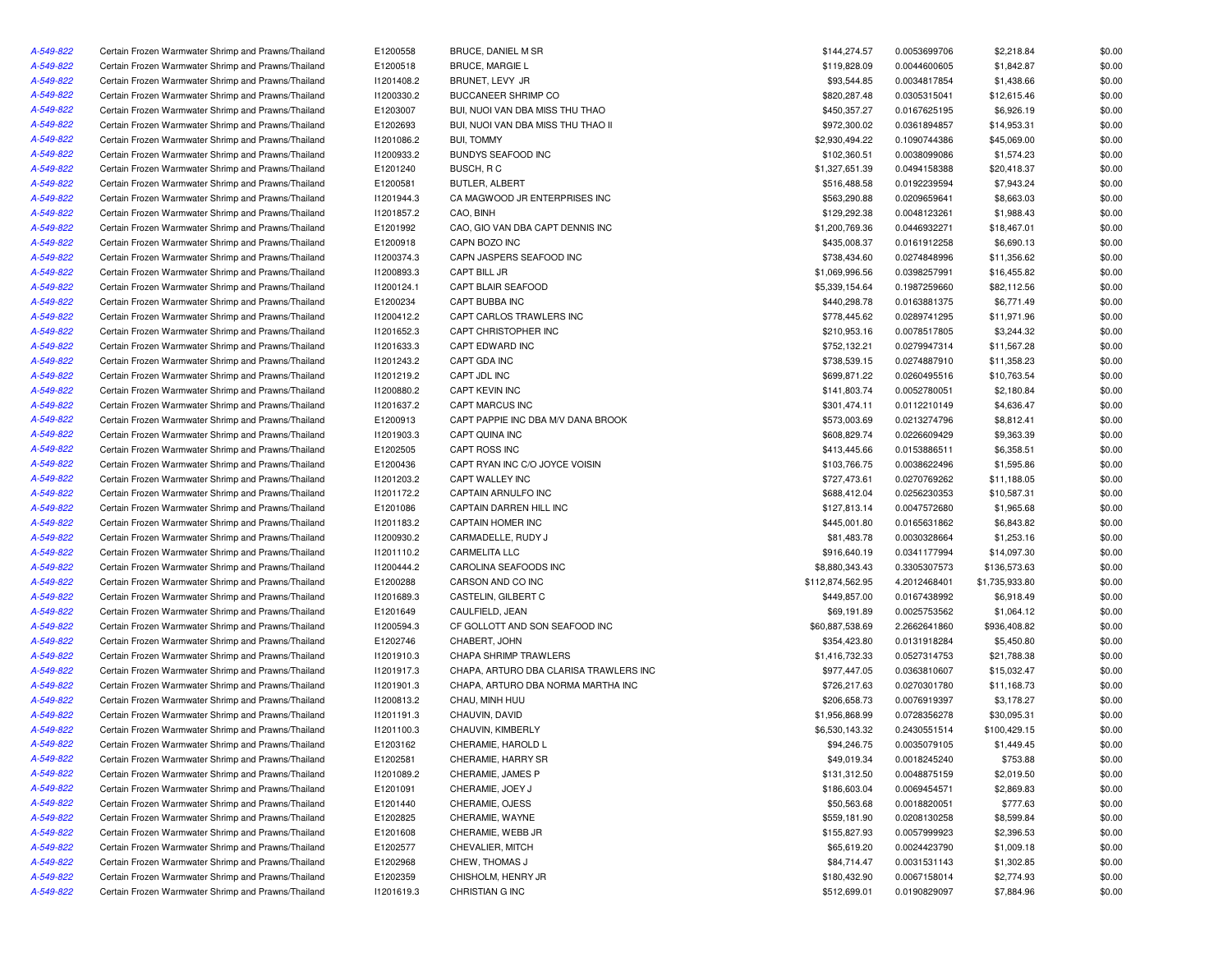| A-549-822              | Certain Frozen Warmwater Shrimp and Prawns/Thailand                                                        | 11201499   | CIEUTAT TRAWLERS INC                           | \$1,056,700.30                  | 0.0393309057                 | \$16,251.33  | \$0.00 |
|------------------------|------------------------------------------------------------------------------------------------------------|------------|------------------------------------------------|---------------------------------|------------------------------|--------------|--------|
| A-549-822              | Certain Frozen Warmwater Shrimp and Prawns/Thailand                                                        | I1200882.3 | CITY MARKET INC                                | \$4,092,770.04                  | 0.1523349172                 | \$62,944.01  | \$0.00 |
| A-549-822              | Certain Frozen Warmwater Shrimp and Prawns/Thailand                                                        | E1202722   | <b>CJ SEAFOOD</b>                              | \$353,010.99                    | 0.0131392430                 | \$5,429.07   | \$0.00 |
| A-549-822              | Certain Frozen Warmwater Shrimp and Prawns/Thailand                                                        | E1202856   | COBB, MICHAEL                                  | \$52,115.90                     | 0.0019397795                 | \$801.51     | \$0.00 |
| A-549-822              | Certain Frozen Warmwater Shrimp and Prawns/Thailand                                                        | E1200617   | COOPER, ACY J III                              | \$67,648.58                     | 0.0025179135                 | \$1,040.39   | \$0.00 |
| A-549-822              | Certain Frozen Warmwater Shrimp and Prawns/Thailand                                                        | E1200635   | COOPER, ACY J JR                               | \$176,899.19                    | 0.0065842750                 | \$2,720.59   | \$0.00 |
| A-549-822              | Certain Frozen Warmwater Shrimp and Prawns/Thailand                                                        | E1200629   | COOPER, ACY SR                                 | \$35,221.57                     | 0.0013109642                 | \$541.68     | \$0.00 |
| A-549-822              | Certain Frozen Warmwater Shrimp and Prawns/Thailand                                                        | E1200623   | COOPER, CHRISTOPHER W                          | \$24,768.94                     | 0.0009219121                 | \$380.93     | \$0.00 |
| A-549-822              | Certain Frozen Warmwater Shrimp and Prawns/Thailand                                                        | 11201828.2 | COOPER, VINCENT DBA MISS NICOLE INC            | \$561,337.78                    | 0.0208932687                 | \$8,632.99   | \$0.00 |
| A-549-822              | Certain Frozen Warmwater Shrimp and Prawns/Thailand                                                        | E1203157   | COULON, DON                                    | \$168,311.74                    | 0.0062646459                 | \$2,588.52   | \$0.00 |
| A-549-822              | Certain Frozen Warmwater Shrimp and Prawns/Thailand                                                        | 11200067.2 | <b>COUNTRY INC</b>                             | \$1,020,396.05                  | 0.0379796437                 | \$15,693.00  | \$0.00 |
| A-549-822              | Certain Frozen Warmwater Shrimp and Prawns/Thailand                                                        | E1202378   | COWDREY, MICHAEL                               | \$490,063.09                    | 0.0182403896                 | \$7,536.84   | \$0.00 |
| A-549-822              | Certain Frozen Warmwater Shrimp and Prawns/Thailand                                                        | E1201057   | CREPPEL, KENNETH A                             | \$96,830.01                     | 0.0036040607                 | \$1,489.18   | \$0.00 |
| A-549-822              | Certain Frozen Warmwater Shrimp and Prawns/Thailand                                                        | 11200337.4 | CRJ INC                                        | \$977,036.72                    | 0.0363657881                 | \$15,026.16  | \$0.00 |
| A-549-822              | Certain Frozen Warmwater Shrimp and Prawns/Thailand                                                        | 11201881.3 | CROSBY, BENJY                                  | \$139,069.34                    | 0.0051762293                 | \$2,138.79   | \$0.00 |
| A-549-822              | Certain Frozen Warmwater Shrimp and Prawns/Thailand                                                        | 11201163.2 | CROSBYS FISH AND SHRIMP CO                     | \$336,698.39                    | 0.0125320799                 | \$5,178.19   | \$0.00 |
| A-549-822              | Certain Frozen Warmwater Shrimp and Prawns/Thailand                                                        | 11201194.3 | <b>CRUILLAS INC</b>                            | \$46,959.82                     | 0.0017478676                 | \$722.21     | \$0.00 |
| A-549-822              | Certain Frozen Warmwater Shrimp and Prawns/Thailand                                                        | E1200588   | <b>CRUSADER INC</b>                            | \$329,245.81                    | 0.0122546912                 | \$5,063.58   | \$0.00 |
| A-549-822              | Certain Frozen Warmwater Shrimp and Prawns/Thailand                                                        | E1200467   | <b>CUSTOM PACK INC</b>                         | \$33,240,017.45                 | 1.2372098250                 | \$511,208.80 | \$0.00 |
| A-549-822              | Certain Frozen Warmwater Shrimp and Prawns/Thailand                                                        | E1201391   | D AND L SEAFOOD CORP DBA BLUFFTON OYSTER CO    | \$214,233.78                    | 0.0079738868                 | \$3,294.77   | \$0.00 |
| A-549-822              | Certain Frozen Warmwater Shrimp and Prawns/Thailand                                                        | 11200818.2 | D DITCHARO JR SEAFOODS LLC                     | \$16,282,064.78                 | 0.6060264724                 | \$250,407.05 | \$0.00 |
| A-549-822              | Certain Frozen Warmwater Shrimp and Prawns/Thailand                                                        | 11201249.2 | <b>DAHA INC</b>                                | \$748,179.45                    | 0.0278476077                 | \$11,506.49  | \$0.00 |
| A-549-822              | Certain Frozen Warmwater Shrimp and Prawns/Thailand                                                        | E1200031   | <b>DAHAPA INC</b>                              | \$509,964.46                    | 0.0189811284                 | \$7,842.91   | \$0.00 |
| A-549-822              | Certain Frozen Warmwater Shrimp and Prawns/Thailand                                                        | 11200906.2 | DAIGLE, MICHAEL WAYNE                          | \$225,854.79                    | 0.0084064266                 | \$3,473.49   | \$0.00 |
| A-549-822              | Certain Frozen Warmwater Shrimp and Prawns/Thailand                                                        | 11201102.2 | DALE, CLEVELAND L                              | \$105,113.90                    | 0.0039123911                 | \$1,616.58   | \$0.00 |
| A-549-822              | Certain Frozen Warmwater Shrimp and Prawns/Thailand                                                        | 11200764.2 | DALES SEAFOOD INC                              | \$296,033.62                    | 0.0110185172                 | \$4,552.80   | \$0.00 |
| A-549-822              | Certain Frozen Warmwater Shrimp and Prawns/Thailand                                                        | E1202137   | DANG, DAP                                      | \$344,233.80                    | 0.0128125516                 | \$5,294.08   | \$0.00 |
| A-549-822              | Certain Frozen Warmwater Shrimp and Prawns/Thailand                                                        | 11201444.3 | DANG, DUONG                                    | \$154,452.00                    | 0.0057487795                 | \$2,375.37   | \$0.00 |
| A-549-822              | Certain Frozen Warmwater Shrimp and Prawns/Thailand                                                        | E1202155   | DANG, KHANG                                    | \$1,253,665.92                  | 0.0466620632                 | \$19,280.53  | \$0.00 |
| A-549-822              | Certain Frozen Warmwater Shrimp and Prawns/Thailand                                                        | E1202233   | DANG, KHANG                                    | \$1,141,871.61                  | 0.0425010239                 | \$17,561.21  | \$0.00 |
| A-549-822              | Certain Frozen Warmwater Shrimp and Prawns/Thailand                                                        | E1202149   | DANG, KHANG                                    | \$1,158,495.10                  | 0.0431197583                 | \$17,816.86  | \$0.00 |
| A-549-822              | Certain Frozen Warmwater Shrimp and Prawns/Thailand                                                        | E1202211   | DANG, SON                                      | \$378,832.30                    | 0.0141003248                 | \$5,826.18   | \$0.00 |
| A-549-822              | Certain Frozen Warmwater Shrimp and Prawns/Thailand                                                        | E1202192   | DANG, THUONG                                   | \$1,150,862.11                  | 0.0428356547                 | \$17,699.47  | \$0.00 |
| A-549-822              | Certain Frozen Warmwater Shrimp and Prawns/Thailand                                                        | E1203177   | DANIELS, DAVID                                 | \$237,562.67                    | 0.0088421996                 | \$3,653.55   | \$0.00 |
| A-549-822              | Certain Frozen Warmwater Shrimp and Prawns/Thailand                                                        | E1201632   | DARDA, HERBERT                                 | \$135,629.10                    | 0.0050481819                 | \$2,085.88   | \$0.00 |
| A-549-822              | Certain Frozen Warmwater Shrimp and Prawns/Thailand                                                        | 11200307.2 | DARDAR, DAVID                                  | \$173,032.39                    | 0.0064403508                 | \$2,661.12   | \$0.00 |
| A-549-822              | Certain Frozen Warmwater Shrimp and Prawns/Thailand                                                        | E1200610   | DARDAR, JONATHAN M                             | \$120,067.45                    | 0.0044689696                 | \$1,846.56   | \$0.00 |
| A-549-822              | Certain Frozen Warmwater Shrimp and Prawns/Thailand                                                        | 11200921.2 | DASSAU, LOUIS                                  | \$395,843.21                    | 0.0147334793                 | \$6,087.80   | \$0.00 |
| A-549-822              |                                                                                                            | E1202873   | DAVIS SEAFOOD INC                              | \$581,802.00                    |                              | \$8,947.72   | \$0.00 |
|                        | Certain Frozen Warmwater Shrimp and Prawns/Thailand<br>Certain Frozen Warmwater Shrimp and Prawns/Thailand | I1200077.3 | DAVIS, DANIEL                                  | \$2,190,744.98                  | 0.0216549571                 | \$33,692.16  | \$0.00 |
| A-549-822<br>A-549-822 |                                                                                                            |            |                                                |                                 | 0.0815406074                 |              |        |
|                        | Certain Frozen Warmwater Shrimp and Prawns/Thailand                                                        | 11200913.2 | DAVIS, JOHN W                                  | \$162,909.20                    | 0.0060635607                 | \$2,505.43   | \$0.00 |
| A-549-822              | Certain Frozen Warmwater Shrimp and Prawns/Thailand<br>Certain Frozen Warmwater Shrimp and Prawns/Thailand | E1203258   | DAVIS, WILLIAM T<br>DEAN BLANCHARD SEAFOOD INC | \$140,590.84<br>\$30,592,605.84 | 0.0052328603                 | \$2,162.19   | \$0.00 |
| A-549-822              |                                                                                                            | 11201281   |                                                |                                 | 1.1386718607                 | \$470,493.41 | \$0.00 |
| A-549-822<br>A-549-822 | Certain Frozen Warmwater Shrimp and Prawns/Thailand                                                        | 11200244.2 | DEAN, ILENE                                    | \$393,877.12                    | 0.0146603004                 | \$6,057.56   | \$0.00 |
|                        | Certain Frozen Warmwater Shrimp and Prawns/Thailand                                                        | 11200437.2 | DEBBE ANNE INC                                 | \$206,044.68                    | 0.0076690845<br>2.1869162400 | \$3,168.83   | \$0.00 |
| A-549-822              | Certain Frozen Warmwater Shrimp and Prawns/Thailand                                                        | 11200066.2 | DEEP SEA FOODS INC                             | \$58,755,703.77                 |                              | \$903,622.65 | \$0.00 |
| A-549-822              | Certain Frozen Warmwater Shrimp and Prawns/Thailand                                                        | 11201866.3 | DEHART, BERNARD J                              | \$33,962.78                     | 0.0012641114                 | \$522.32     | \$0.00 |
| A-549-822              | Certain Frozen Warmwater Shrimp and Prawns/Thailand                                                        | E1200738   | DEHART, CLEVIS                                 | \$217,678.19                    | 0.0081020895                 | \$3,347.74   | \$0.00 |
| A-549-822              | Certain Frozen Warmwater Shrimp and Prawns/Thailand                                                        | E1200744   | DEHART, CURTIS P SR                            | \$143,998.50                    | 0.0053596951                 | \$2,214.60   | \$0.00 |
| A-549-822              | Certain Frozen Warmwater Shrimp and Prawns/Thailand                                                        | E1200750   | DEJEAN, CHRIS JR                               | \$232,764.57                    | 0.0086636120                 | \$3,579.76   | \$0.00 |
| A-549-822              | Certain Frozen Warmwater Shrimp and Prawns/Thailand                                                        | E1201701   | DENNIS SHRIMP CO INC                           | \$333,436.46                    | 0.0124106693                 | \$5,128.03   | \$0.00 |
| A-549-822              | Certain Frozen Warmwater Shrimp and Prawns/Thailand                                                        | I1200101.3 | DESPAUX, BYRON                                 | \$67,849.51                     | 0.0025253922                 | \$1,043.48   | \$0.00 |
| A-549-822              | Certain Frozen Warmwater Shrimp and Prawns/Thailand                                                        | E1202408   | DEVANEY, BOBBY C JR                            | \$2,435,024.95                  | 0.0906328282                 | \$37,449.02  | \$0.00 |
| A-549-822              | Certain Frozen Warmwater Shrimp and Prawns/Thailand                                                        | E1202345   | DFS INC                                        | \$243,156.05                    | 0.0090503880                 | \$3,739.57   | \$0.00 |
| A-549-822              | Certain Frozen Warmwater Shrimp and Prawns/Thailand                                                        | 11201271.2 | DG AND RC INC                                  | \$740,527.96                    | 0.0275628155                 | \$11,388.81  | \$0.00 |
| A-549-822              | Certain Frozen Warmwater Shrimp and Prawns/Thailand                                                        | I1200752.3 | DICKEY, WESLEY FRANK                           | \$156,036.28                    | 0.0058077472                 | \$2,399.73   | \$0.00 |
| A-549-822              | Certain Frozen Warmwater Shrimp and Prawns/Thailand                                                        | E1200813   | DINH, CHAU T                                   | \$1,876,666.20                  | 0.0698504405                 | \$28,861.85  | \$0.00 |
| A-549-822              | Certain Frozen Warmwater Shrimp and Prawns/Thailand                                                        | E1202087   | DINH, VINCENT                                  | \$602,812.20                    | 0.0224369671                 | \$9,270.84   | \$0.00 |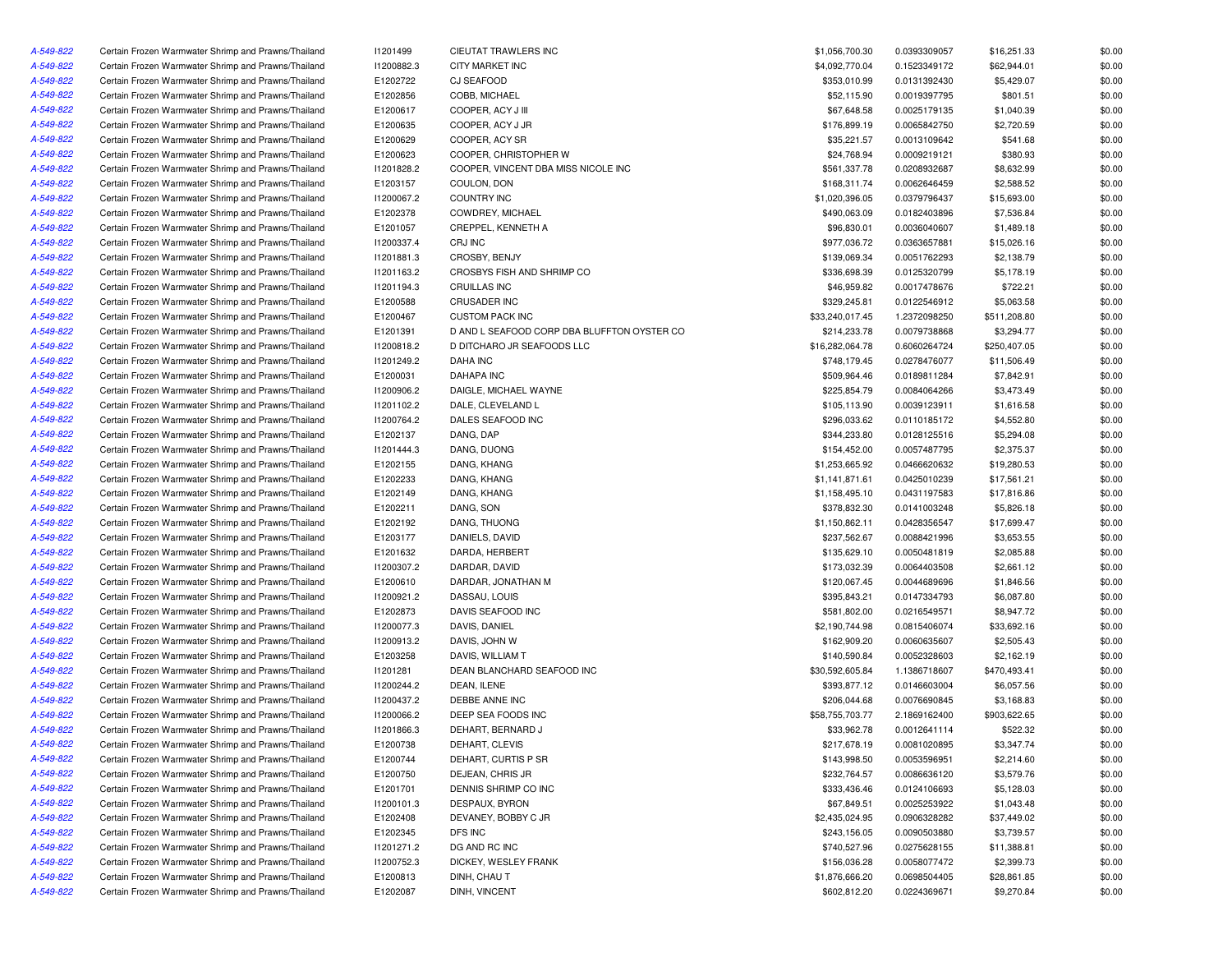| A-549-822              | Certain Frozen Warmwater Shrimp and Prawns/Thailand | 11200097.1 | DION, PAUL ADAM                              | \$40,567.26     | 0.0015099334                 | \$623.90     | \$0.00 |
|------------------------|-----------------------------------------------------|------------|----------------------------------------------|-----------------|------------------------------|--------------|--------|
| A-549-822              | Certain Frozen Warmwater Shrimp and Prawns/Thailand | 11200958.2 | DO, DAN C.                                   | \$137,880.66    | 0.0051319861                 | \$2,120.51   | \$0.00 |
| A-549-822              | Certain Frozen Warmwater Shrimp and Prawns/Thailand | 11200956.2 | DO, HUNG                                     | \$225,091.77    | 0.0083780266                 | \$3,461.76   | \$0.00 |
| A-549-822              | Certain Frozen Warmwater Shrimp and Prawns/Thailand | 11200833.2 | DO, KY HONG                                  | \$248,063.36    | 0.0092330405                 | \$3,815.05   | \$0.00 |
| A-549-822              | Certain Frozen Warmwater Shrimp and Prawns/Thailand | 11201097.2 | DO, LIET VAN                                 | \$1,098,988.65  | 0.0409048990                 | \$16,901.70  | \$0.00 |
| A-549-822              | Certain Frozen Warmwater Shrimp and Prawns/Thailand | E1202093   | DO, THAN VIET                                | \$1,140,129.06  | 0.0424361653                 | \$17,534.41  | \$0.00 |
| A-549-822              | Certain Frozen Warmwater Shrimp and Prawns/Thailand | 11200836.2 | DO, THANH VAN                                | \$158,678.82    | 0.0059061039                 | \$2,440.37   | \$0.00 |
| A-549-822              | Certain Frozen Warmwater Shrimp and Prawns/Thailand | 11200550.2 | DO, TINH                                     | \$103,089.67    | 0.0038370483                 | \$1,585.45   | \$0.00 |
| A-549-822              | Certain Frozen Warmwater Shrimp and Prawns/Thailand | E1201969   | DOAN, LIEM AND DOAN, MINH                    | \$804,850.54    | 0.0299569336                 | \$12,378.05  | \$0.00 |
| A-549-822              | Certain Frozen Warmwater Shrimp and Prawns/Thailand | E1202016   | DOAN, MAI                                    | \$229,657.37    | 0.0085479605                 | \$3,531.97   | \$0.00 |
| A-549-822              | Certain Frozen Warmwater Shrimp and Prawns/Thailand | E1201558   | DOAN, MINH                                   | \$1,031,923.99  | 0.0384087193                 | \$15,870.29  | \$0.00 |
| A-549-822              | Certain Frozen Warmwater Shrimp and Prawns/Thailand | E1200430   | DOAN, TRAN VAN                               | \$167,239.25    | 0.0062247273                 | \$2,572.03   | \$0.00 |
| A-549-822              | Certain Frozen Warmwater Shrimp and Prawns/Thailand | 11200036.2 | <b>DOCTOR BILL</b>                           | \$1,009,706.91  | 0.0375817886                 | \$15,528.60  | \$0.00 |
| A-549-822              | Certain Frozen Warmwater Shrimp and Prawns/Thailand | E1201870   | DOMINICKS SEAFOOD INC                        | \$17,594,280.52 | 0.6548677887                 | \$270,588.04 | \$0.00 |
| A-549-822              | Certain Frozen Warmwater Shrimp and Prawns/Thailand | 11200518.3 | DON PACO INC                                 | \$656,700.72    | 0.0244427243                 | \$10,099.61  | \$0.00 |
| A-549-822              | Certain Frozen Warmwater Shrimp and Prawns/Thailand | E1201483   | DONINI SEAFOODS INC                          | \$1,144,178.74  | 0.0425868964                 | \$17,596.69  | \$0.00 |
| A-549-822              | Certain Frozen Warmwater Shrimp and Prawns/Thailand | E1200246   | DONNELLY, DAVID C DBA VILLAGE LADY           | \$267,620.59    | 0.0099609702                 | \$4,115.82   | \$0.00 |
| A-549-822              | Certain Frozen Warmwater Shrimp and Prawns/Thailand | E1200547   | DOPSON, CRAIG B                              | \$850,321.14    | 0.0316493717                 | \$13,077.36  | \$0.00 |
| A-549-822              | Certain Frozen Warmwater Shrimp and Prawns/Thailand | 11201118.2 | DORADA CRUZ LLC                              | \$914,005.95    | 0.0340197517                 | \$14,056.79  | \$0.00 |
| A-549-822              | Certain Frozen Warmwater Shrimp and Prawns/Thailand | 11200825   | DORE, PRESTON J JR DBA SEA EXPRESS V         | \$91,154.54     | 0.0033928169                 | \$1,401.89   | \$0.00 |
| A-549-822              | Certain Frozen Warmwater Shrimp and Prawns/Thailand | 11201460.2 | DRAGNET SEAFOOD LLC                          | \$586,296.49    | 0.0218222442                 | \$9,016.84   | \$0.00 |
| A-549-822              | Certain Frozen Warmwater Shrimp and Prawns/Thailand | E1201274   | DRURY, BRUCE JR                              | \$17,518.91     | 0.0006520625                 | \$269.43     | \$0.00 |
| A-549-822              | Certain Frozen Warmwater Shrimp and Prawns/Thailand | E1201250   | DRURY, BRUCE W SR                            | \$582,661.19    | 0.0216869365                 | \$8,960.93   | \$0.00 |
| A-549-822              | Certain Frozen Warmwater Shrimp and Prawns/Thailand | 11201391.2 | DRURY, BRYANT J                              | \$267,955.00    | 0.0099734171                 | \$4,120.97   | \$0.00 |
| A-549-822              | Certain Frozen Warmwater Shrimp and Prawns/Thailand | E1201227   | DRURY, ERIC S                                | \$154,811.07    | 0.0057621443                 | \$2,380.89   | \$0.00 |
| A-549-822              | Certain Frozen Warmwater Shrimp and Prawns/Thailand | E1200441   | DRURY, JEFF B III                            | \$288,032.66    | 0.0107207175                 | \$4,429.75   | \$0.00 |
| A-549-822              | Certain Frozen Warmwater Shrimp and Prawns/Thailand | E1201262   | DRURY, KEVIN SR                              | \$117,610.78    | 0.0043775312                 | \$1,808.77   | \$0.00 |
| A-549-822              | Certain Frozen Warmwater Shrimp and Prawns/Thailand | 11201248.2 | DSL AND R INC                                | \$1,309,990.31  | 0.0487584847                 | \$20,146.76  | \$0.00 |
| A-549-822              | Certain Frozen Warmwater Shrimp and Prawns/Thailand | E1202333   | DUBBERLY, JAMES F DBA DADDYS BOY             | \$837,444.85    | 0.0311701099                 | \$12,879.33  | \$0.00 |
| A-549-822              | Certain Frozen Warmwater Shrimp and Prawns/Thailand | E1202338   | DUBBERLY, JAMES F DBA JULIE SHEA             | \$713,865.55    | 0.0265704275                 | \$10,978.77  | \$0.00 |
| A-549-822              | Certain Frozen Warmwater Shrimp and Prawns/Thailand | E1202328   | DUBBERLY, JAMES F DBA DUBBERLYS SEAFOOD      | \$2,802,382.17  | 0.1043060449                 | \$43,098.73  | \$0.00 |
| A-549-822              | Certain Frozen Warmwater Shrimp and Prawns/Thailand | 11200698.2 | DUONG, HO T DBA RED EAGLE                    | \$484,953.69    |                              | \$7,458.26   | \$0.00 |
|                        | Certain Frozen Warmwater Shrimp and Prawns/Thailand | 11200849.2 | DUONG, KONG                                  | \$228,433.29    | 0.0180502153<br>0.0085023996 | \$3,513.15   | \$0.00 |
| A-549-822<br>A-549-822 |                                                     |            |                                              | \$900,981.69    |                              |              |        |
|                        | Certain Frozen Warmwater Shrimp and Prawns/Thailand | I1200494.3 | DUONG, MAU                                   |                 | 0.0335349824                 | \$13,856.48  | \$0.00 |
| A-549-822              | Certain Frozen Warmwater Shrimp and Prawns/Thailand | 11200700.2 | DUPLANTIS, TEDDY                             | \$120,802.86    | 0.0044963420                 | \$1,857.87   | \$0.00 |
| A-549-822              | Certain Frozen Warmwater Shrimp and Prawns/Thailand | 11200626.2 | DUPRE, JIMMIE J SR                           | \$408,155.28    | 0.0151917406                 | \$6,277.15   | \$0.00 |
| A-549-822              | Certain Frozen Warmwater Shrimp and Prawns/Thailand | E1201368   | E AND E SHRIMP CO INC                        | \$1,150,279.74  | 0.0428139786                 | \$17,690.52  | \$0.00 |
| A-549-822              | Certain Frozen Warmwater Shrimp and Prawns/Thailand | 11200903.2 | <b>EDENS, STEVEN</b>                         | \$709,853.13    | 0.0264210832                 | \$10,917.06  | \$0.00 |
| A-549-822              | Certain Frozen Warmwater Shrimp and Prawns/Thailand | 11201842.2 | EDENS, TIMOTHY DALE                          | \$68,324.29     | 0.0025430637                 | \$1,050.78   | \$0.00 |
| A-549-822              | Certain Frozen Warmwater Shrimp and Prawns/Thailand | 11200905.2 | EDISTO QUEEN LLC                             | \$457,921.08    | 0.0170440482                 | \$7,042.51   | \$0.00 |
| A-549-822              | Certain Frozen Warmwater Shrimp and Prawns/Thailand | E1200264   | EDWARD GARCIA TRAWLERS DBA CAPT EDDIE INC    | \$421,490.76    | 0.0156880937                 | \$6,482.24   | \$0.00 |
| A-549-822              | Certain Frozen Warmwater Shrimp and Prawns/Thailand | E1200252   | EDWARD GARCIA TRAWLERS DBA CAPT LUCAS INC    | \$328,932.24    | 0.0122430200                 | \$5,058.75   | \$0.00 |
| A-549-822              | Certain Frozen Warmwater Shrimp and Prawns/Thailand | E1200258   | EDWARD GARCIA TRAWLERS DBA CAPT NICHOLAS INC | \$298,926.78    | 0.0111262020                 | \$4,597.29   | \$0.00 |
| A-549-822              | Certain Frozen Warmwater Shrimp and Prawns/Thailand | E1200271   | EDWARD GARCIA TRAWLERS DBA MISS EMILY INC    | \$235,540.62    | 0.0087669379                 | \$3,622.45   | \$0.00 |
| A-549-822              | Certain Frozen Warmwater Shrimp and Prawns/Thailand | I1200607.3 | EDWARDS, TOMMY                               | \$299,443.90    | 0.0111454495                 | \$4,605.24   | \$0.00 |
| A-549-822              | Certain Frozen Warmwater Shrimp and Prawns/Thailand | E1202390   | <b>ELIMINATOR INC</b>                        | \$1,109,040.46  | 0.0412790323                 | \$17,056.29  | \$0.00 |
| A-549-822              | Certain Frozen Warmwater Shrimp and Prawns/Thailand | 11201247.2 | ELLERBEE, JODY                               | \$1,164,517.87  | 0.0433439288                 | \$17,909.49  | \$0.00 |
| A-549-822              | Certain Frozen Warmwater Shrimp and Prawns/Thailand | 11201948.2 | ELMIRA PFLUECKHAHN INC                       | \$663,979.61    | 0.0247136482                 | \$10,211.55  | \$0.00 |
| A-549-822              | Certain Frozen Warmwater Shrimp and Prawns/Thailand | 11201576.3 | <b>EMMANUEL INC</b>                          | \$484,649.53    | 0.0180388943                 | \$7,453.58   | \$0.00 |
| A-549-822              | Certain Frozen Warmwater Shrimp and Prawns/Thailand | 11201871.2 | ENCLADE, JOSEPH L                            | \$39,613.72     | 0.0014744422                 | \$609.23     | \$0.00 |
| A-549-822              | Certain Frozen Warmwater Shrimp and Prawns/Thailand | 11200523.2 | ENCLADE, MICHAEL AND PITRE, JEANNIE          | \$164,971.17    | 0.0061403082                 | \$2,537.14   | \$0.00 |
| A-549-822              | Certain Frozen Warmwater Shrimp and Prawns/Thailand | 11200341.2 | ENCLADE, RODNEY J                            | \$143,698.75    | 0.0053485383                 | \$2,209.99   | \$0.00 |
| A-549-822              | Certain Frozen Warmwater Shrimp and Prawns/Thailand | 11201115   | ENSENADA CRUZ LLC                            | \$606,834.07    | 0.0225866630                 | \$9,332.69   | \$0.00 |
| A-549-822              | Certain Frozen Warmwater Shrimp and Prawns/Thailand | E1202616   | <b>EQUALIZER INC</b>                         | \$968,442.75    | 0.0360459163                 | \$14,893.99  | \$0.00 |
| A-549-822              | Certain Frozen Warmwater Shrimp and Prawns/Thailand | 11200373.3 | ERICA LYNN INC                               | \$1,123,066.03  | 0.0418010709                 | \$17,271.99  | \$0.00 |
| A-549-822              | Certain Frozen Warmwater Shrimp and Prawns/Thailand | 11201245.2 | ERICKSON AND JENSEN SEAFOOD PACKERS          | \$10,006,561.35 | 0.3724491431                 | \$153,894.09 | \$0.00 |
| A-549-822              | Certain Frozen Warmwater Shrimp and Prawns/Thailand | 11201240.2 | ERICKSON, GRANT DBA GALAXY STAR LLC          | \$658,776.06    | 0.0245199695                 | \$10,131.53  | \$0.00 |
| A-549-822              | Certain Frozen Warmwater Shrimp and Prawns/Thailand | 11201241.2 | ERICKSON, GRANT DBA E AND E LLC              | \$676,499.75    | 0.0251796540                 | \$10,404.10  | \$0.00 |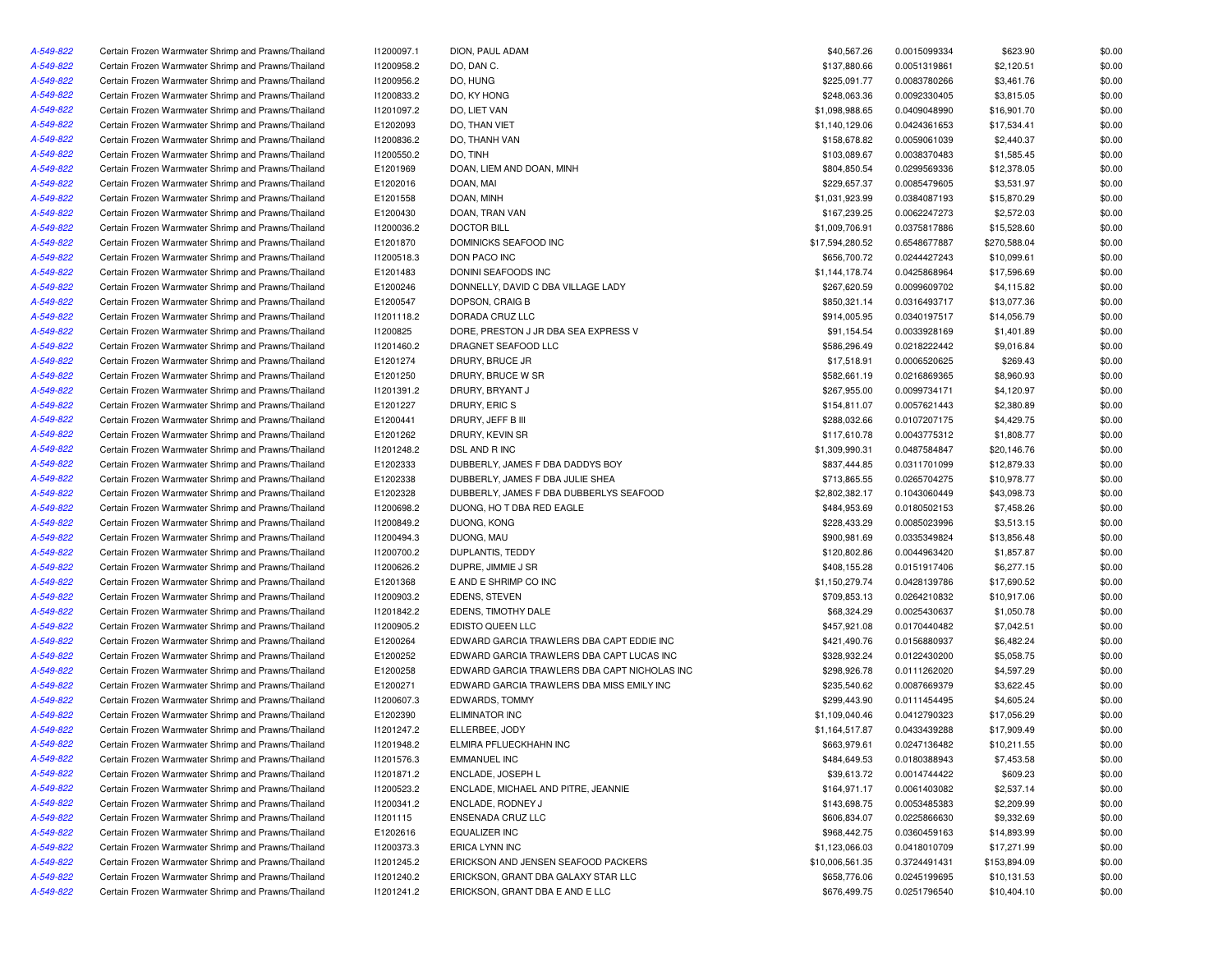| A-549-822 | Certain Frozen Warmwater Shrimp and Prawns/Thailand | E1201234   | ESTAY, WAYNE                                 | \$14,550,370.21 | 0.5415719474 | \$223,774.77 | \$0.00 |
|-----------|-----------------------------------------------------|------------|----------------------------------------------|-----------------|--------------|--------------|--------|
| A-549-822 | Certain Frozen Warmwater Shrimp and Prawns/Thailand | 11201603.3 | ETHAN G INC                                  | \$766,387.29    | 0.0285253125 | \$11,786.51  | \$0.00 |
| A-549-822 | Certain Frozen Warmwater Shrimp and Prawns/Thailand | E1200055   | FATHER DAN INC                               | \$717,811.08    | 0.0267172820 | \$11,039.44  | \$0.00 |
| A-549-822 | Certain Frozen Warmwater Shrimp and Prawns/Thailand | 11201575.3 | FATHER MIKE INC                              | \$302,030.08    | 0.0112417084 | \$4,645.02   | \$0.00 |
| A-549-822 | Certain Frozen Warmwater Shrimp and Prawns/Thailand | 11200704.2 | FAZENDE, JEFFERY                             | \$55,857.12     | 0.0020790295 | \$859.04     | \$0.00 |
| A-549-822 | Certain Frozen Warmwater Shrimp and Prawns/Thailand | 11200017.2 | <b>FAZENDE, THOMAS G</b>                     | \$41,992.65     | 0.0015629871 | \$645.82     | \$0.00 |
| A-549-822 | Certain Frozen Warmwater Shrimp and Prawns/Thailand | 11200524.3 | FERNANDEZ, JOHN III DBA WWJT INC             | \$1,091,341.00  | 0.0406202497 | \$16,784.08  | \$0.00 |
| A-549-822 | Certain Frozen Warmwater Shrimp and Prawns/Thailand | 11200782.3 | FIELDS, BRYAN DBA RKB FISHING INC            | \$613,176.00    | 0.0228227128 | \$9,430.23   | \$0.00 |
| A-549-822 | Certain Frozen Warmwater Shrimp and Prawns/Thailand | 11201117.2 | FIESTA CRUZ LLC                              | \$927,230.64    | 0.0345119812 | \$14,260.17  | \$0.00 |
| A-549-822 | Certain Frozen Warmwater Shrimp and Prawns/Thailand | 11200386.2 | FINE SHRIMP CO                               | \$680,524.68    | 0.0253294638 | \$10,466.01  | \$0.00 |
| A-549-822 | Certain Frozen Warmwater Shrimp and Prawns/Thailand | E1203232   | <b>FIREFOX INC</b>                           | \$243,245.12    | 0.0090537032 | \$3,740.94   | \$0.00 |
| A-549-822 | Certain Frozen Warmwater Shrimp and Prawns/Thailand | E1201208   | FISHERMANS REEF SHRIMP COMPANY               | \$40,317,451.00 | 1.5006353884 | \$620,054.90 | \$0.00 |
| A-549-822 | Certain Frozen Warmwater Shrimp and Prawns/Thailand | 11200256.2 | FITCH, ADAM J                                | \$62,221.54     | 0.0023159164 | \$956.92     | \$0.00 |
| A-549-822 | Certain Frozen Warmwater Shrimp and Prawns/Thailand | 11201565.3 | <b>FKM INC</b>                               | \$104,515.24    | 0.0038901087 | \$1,607.37   | \$0.00 |
| A-549-822 | Certain Frozen Warmwater Shrimp and Prawns/Thailand | 11201674.3 | FLOWERS, VINCENT                             | \$115,512.64    | 0.0042994374 | \$1,776.51   | \$0.00 |
| A-549-822 | Certain Frozen Warmwater Shrimp and Prawns/Thailand | E1203105   | FORTUNE SHRIMP COMPANY INC                   | \$13,235,551.88 | 0.4926337614 | \$203,553.76 | \$0.00 |
| A-549-822 | Certain Frozen Warmwater Shrimp and Prawns/Thailand | 11200486.2 | <b>FRANKS, MICHAEL</b>                       | \$10,872,630.93 | 0.4046846796 | \$167,213.65 | \$0.00 |
| A-549-822 | Certain Frozen Warmwater Shrimp and Prawns/Thailand | 11201924.2 | <b>FREDRICK, MICHAEL</b>                     | \$153,159.25    | 0.0057006627 | \$2,355.48   | \$0.00 |
|           |                                                     |            |                                              |                 |              |              |        |
| A-549-822 | Certain Frozen Warmwater Shrimp and Prawns/Thailand | E1200334   | FREEMAN, KENNETH DBA FREEMAN SEAFOOD         | \$140,091.07    | 0.0052142586 | \$2,154.51   | \$0.00 |
| A-549-822 | Certain Frozen Warmwater Shrimp and Prawns/Thailand | E1200797   | FRICKEY, DARELL J                            | \$40,120.45     | 0.0014933029 | \$617.03     | \$0.00 |
| A-549-822 | Certain Frozen Warmwater Shrimp and Prawns/Thailand | 11201210.3 | FRILOUX, BRAD                                | \$455,388.98    | 0.0169498022 | \$7,003.57   | \$0.00 |
| A-549-822 | Certain Frozen Warmwater Shrimp and Prawns/Thailand | E1202106   | G AND O TRAWLERS INC DBA MISS LAUREN         | \$1,269,796.53  | 0.0472624524 | \$19,528.60  | \$0.00 |
| A-549-822 | Certain Frozen Warmwater Shrimp and Prawns/Thailand | E1201143   | G AND S TRAWLERS INC                         | \$1,151,548.47  | 0.0428612014 | \$17,710.03  | \$0.00 |
| A-549-822 | Certain Frozen Warmwater Shrimp and Prawns/Thailand | E1201832   | <b>GD VENTURES II INC</b>                    | \$1,260,809.04  | 0.0469279336 | \$19,390.38  | \$0.00 |
| A-549-822 | Certain Frozen Warmwater Shrimp and Prawns/Thailand | 11201250.2 | GADSON, JAMES                                | \$304,435.55    | 0.0113312411 | \$4,682.01   | \$0.00 |
| A-549-822 | Certain Frozen Warmwater Shrimp and Prawns/Thailand | E1202639   | GALA, CHRISTINE DBA PATRON SEAFOOD INC       | \$1,999,586.59  | 0.0744255980 | \$30,752.28  | \$0.00 |
| A-549-822 | Certain Frozen Warmwater Shrimp and Prawns/Thailand | E1200936   | GALA, CHRISTINE DBA CHALLENGER SHRIMP INC    | \$667,231.39    | 0.0248346810 | \$10,261.56  | \$0.00 |
| A-549-822 | Certain Frozen Warmwater Shrimp and Prawns/Thailand | E1202654   | GALA, CHRISTINE DBA TRICO SHRIMP COMPANY INC | \$16,783,546.45 | 0.6246918672 | \$258,119.50 | \$0.00 |
| A-549-822 | Certain Frozen Warmwater Shrimp and Prawns/Thailand | E1200602   | <b>GALE FORCE INC</b>                        | \$262,677.07    | 0.0097769700 | \$4,039.79   | \$0.00 |
| A-549-822 | Certain Frozen Warmwater Shrimp and Prawns/Thailand | E1202710   | GALJOUR, REED                                | \$540,139.56    | 0.0201042605 | \$8,306.98   | \$0.00 |
| A-549-822 | Certain Frozen Warmwater Shrimp and Prawns/Thailand | E1202674   | GALLOWAY, JIMMY                              | \$163,706.62    | 0.0060932410 | \$2,517.70   | \$0.00 |
| A-549-822 | Certain Frozen Warmwater Shrimp and Prawns/Thailand | E1201520   | GALLOWAY, JUDY                               | \$209,396.39    | 0.0077938368 | \$3,220.37   | \$0.00 |
| A-549-822 | Certain Frozen Warmwater Shrimp and Prawns/Thailand | E1202703   | GALLOWAY, MARK                               | \$231,044.07    | 0.0085995741 | \$3,553.30   | \$0.00 |
| A-549-822 | Certain Frozen Warmwater Shrimp and Prawns/Thailand | E1200204   | GARCIA, JOSEPH DBA MARIAH LYNN INC           | \$385,394.02    | 0.0143445553 | \$5,927.10   | \$0.00 |
| A-549-822 | Certain Frozen Warmwater Shrimp and Prawns/Thailand | E1200222   | GARCIA, JOSEPH DBA SANTA MARIA INC           | \$349,698.59    | 0.0130159538 | \$5,378.13   | \$0.00 |
| A-549-822 | Certain Frozen Warmwater Shrimp and Prawns/Thailand | E1200216   | GARCIA, JOSEPH DBA SABRINA MARIE INC         | \$397,377.66    | 0.0147905923 | \$6,111.40   | \$0.00 |
| A-549-822 | Certain Frozen Warmwater Shrimp and Prawns/Thailand | E1200210   | GARCIA, JOSEPH DBA SANDRA G INC              | \$361,295.00    | 0.0134475779 | \$5,556.47   | \$0.00 |
| A-549-822 | Certain Frozen Warmwater Shrimp and Prawns/Thailand | E1200228   | GARCIA, JOSEPH DBA THOMAS G INC              | \$376,867.78    | 0.0140272044 | \$5,795.97   | \$0.00 |
| A-549-822 | Certain Frozen Warmwater Shrimp and Prawns/Thailand | 11201225.3 | GARZA, ANDRES DBA PAZ G LLC                  | \$0.01          | 0.0000000004 | \$0.00       | \$0.00 |
| A-549-822 | Certain Frozen Warmwater Shrimp and Prawns/Thailand | 11201387.3 | GASPARD, MICHAEL ANTHONY SR                  | \$57,389.12     | 0.0021360513 | \$882.61     | \$0.00 |
| A-549-822 | Certain Frozen Warmwater Shrimp and Prawns/Thailand | 11200403.3 | GASPARD, MURRY SR                            | \$100,408.74    | 0.0037372628 | \$1,544.22   | \$0.00 |
| A-549-822 | Certain Frozen Warmwater Shrimp and Prawns/Thailand | E1202571   | GAUDET, ALLEN IV                             | \$39,819.14     | 0.0014820880 | \$612.39     | \$0.00 |
| A-549-822 | Certain Frozen Warmwater Shrimp and Prawns/Thailand | E1201194   | GAY FISH COMPANY INC                         | \$130,248.83    | 0.0048479256 | \$2,003.14   | \$0.00 |
| A-549-822 | Certain Frozen Warmwater Shrimp and Prawns/Thailand | 11201313.2 | <b>GEMITA INC</b>                            | \$725,334.94    | 0.0269973238 | \$11,155.16  | \$0.00 |
| A-549-822 | Certain Frozen Warmwater Shrimp and Prawns/Thailand | E1202511   | GEORGIA SHRIMP CO LLC                        | \$6,335,104.22  | 0.2357957000 | \$97,429.58  | \$0.00 |
| A-549-822 | Certain Frozen Warmwater Shrimp and Prawns/Thailand | 11201134.2 | <b>GLORIA CRUZ LLC</b>                       | \$662,069.73    | 0.0246425615 | \$10,182.18  | \$0.00 |
| A-549-822 | Certain Frozen Warmwater Shrimp and Prawns/Thailand | E1202995   | GLOVER, CHARLES                              | \$140,375.52    | 0.0052248460 | \$2,158.88   | \$0.00 |
| A-549-822 |                                                     |            |                                              |                 |              |              |        |
|           | Certain Frozen Warmwater Shrimp and Prawns/Thailand | 11200650.2 | GOLD COAST SEAFOOD INC                       | \$3,238,592.83  | 0.1205420206 | \$49,807.35  | \$0.00 |
| A-549-822 | Certain Frozen Warmwater Shrimp and Prawns/Thailand | E1200788   | GOLDEN GULF COAST PKG CO INC                 | \$24,070,005.47 | 0.8958974616 | \$370,180.27 | \$0.00 |
| A-549-822 | Certain Frozen Warmwater Shrimp and Prawns/Thailand | I1200480.2 | GOLDEN PHASE INC                             | \$163,272.94    | 0.0060770993 | \$2,511.03   | \$0.00 |
| A-549-822 | Certain Frozen Warmwater Shrimp and Prawns/Thailand | E1200715   | GOLLOTTS OIL DOCK AND ICEHOUSE INC           | \$24,175,556.31 | 0.8998261158 | \$371,803.57 | \$0.00 |
| A-549-822 | Certain Frozen Warmwater Shrimp and Prawns/Thailand | E1202973   | GONZALES, TIM J                              | \$140,917.11    | 0.0052450043 | \$2,167.21   | \$0.00 |
| A-549-822 | Certain Frozen Warmwater Shrimp and Prawns/Thailand | I1200458.3 | GONZALEZ TRAWLERS INC                        | \$610,563.73    | 0.0227254828 | \$9,390.05   | \$0.00 |
| A-549-822 | Certain Frozen Warmwater Shrimp and Prawns/Thailand | 11200253.2 | GORE SEAFOOD INC                             | \$1,068,204.07  | 0.0397590817 | \$16,428.25  | \$0.00 |
| A-549-822 | Certain Frozen Warmwater Shrimp and Prawns/Thailand | 11201950.2 | GORE, ISABEL DBA WESTERN SEAFOOD CO INC      | \$36,007,851.19 | 1.3402299604 | \$553,776.19 | \$0.00 |
| A-549-822 | Certain Frozen Warmwater Shrimp and Prawns/Thailand | 11201920.3 | GOVELOPEZ INC                                | \$992,986.60    | 0.0369594504 | \$15,271.46  | \$0.00 |
| A-549-822 | Certain Frozen Warmwater Shrimp and Prawns/Thailand | E1200900   | <b>GRAHAM SHRIMP CO</b>                      | \$7,421,767.88  | 0.2762418568 | \$114,141.73 | \$0.00 |
| A-549-822 | Certain Frozen Warmwater Shrimp and Prawns/Thailand | E1202396   | GRAHAM, DARRELL                              | \$8,490,897.12  | 0.3160353738 | \$130,584.21 | \$0.00 |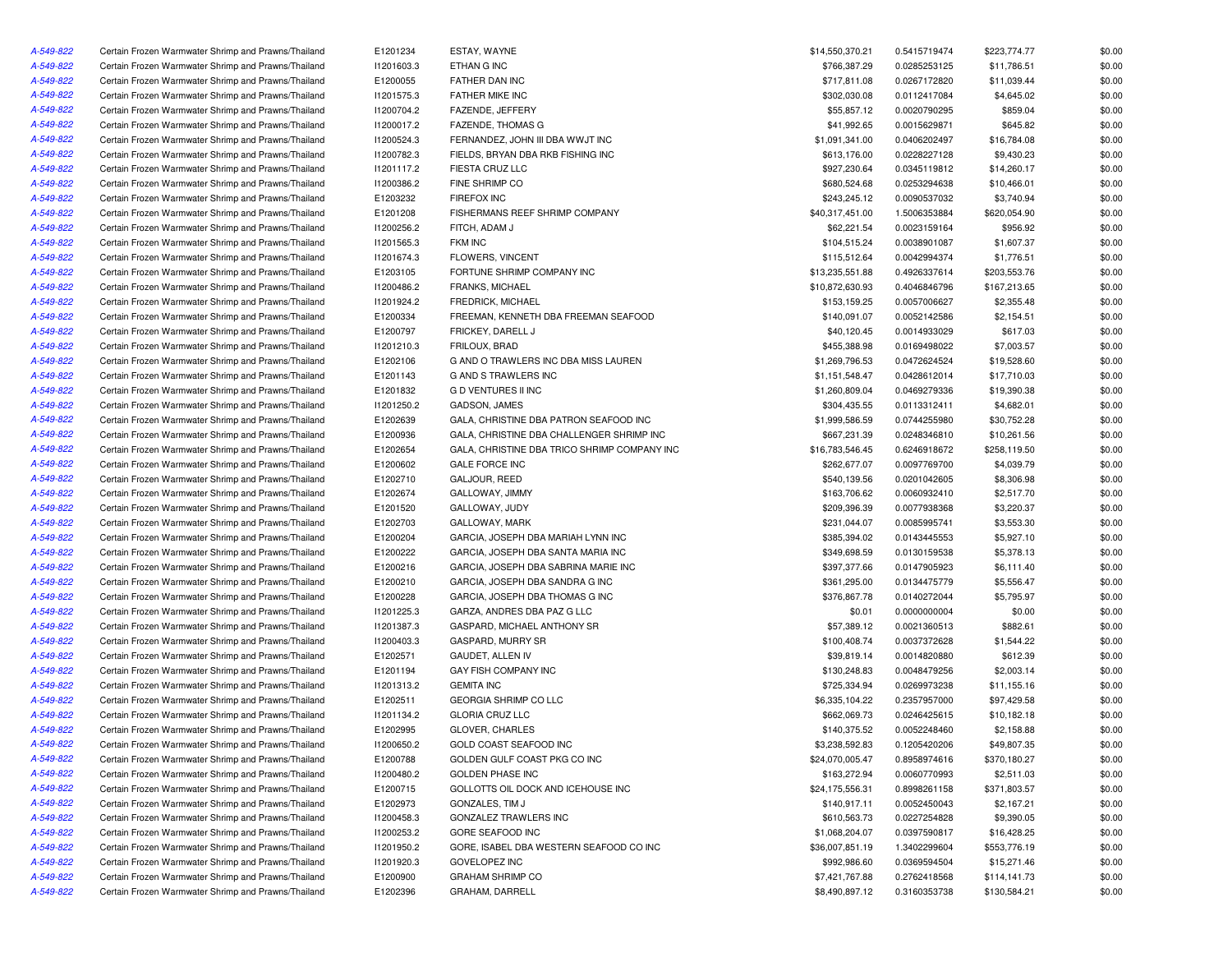| A-549-822 | Certain Frozen Warmwater Shrimp and Prawns/Thailand | 11201631.3 | <b>GRANDMA INC</b>                            | \$667,121.51                    | 0.0248305913                 | \$10,259.87    | \$0.00 |
|-----------|-----------------------------------------------------|------------|-----------------------------------------------|---------------------------------|------------------------------|----------------|--------|
| A-549-822 | Certain Frozen Warmwater Shrimp and Prawns/Thailand | E1200975   | GRANIER, STEPHEN DBA S AND S SEAFOOD CO INC   | \$216,439.99                    | 0.0080560031                 | \$3,328.70     | \$0.00 |
| A-549-822 | Certain Frozen Warmwater Shrimp and Prawns/Thailand | E1201181   | GRAVES, ROBERT N. SR.                         | \$408,978.46                    | 0.0152223798                 | \$6,289.81     | \$0.00 |
| A-549-822 | Certain Frozen Warmwater Shrimp and Prawns/Thailand | E1200306   | <b>GRAY, MONROE</b>                           | \$258,549.03                    | 0.0096233223                 | \$3,976.31     | \$0.00 |
| A-549-822 | Certain Frozen Warmwater Shrimp and Prawns/Thailand | 11201239.2 | <b>GREEN FLASH LLC</b>                        | \$659,280.90                    | 0.0245387599                 | \$10,139.29    | \$0.00 |
| A-549-822 | Certain Frozen Warmwater Shrimp and Prawns/Thailand | E1201434   | GREEN, JAMES W JR DBA MISS EMILIE ANN         | \$272,019.17                    | 0.0101246875                 | \$4,183.47     | \$0.00 |
| A-549-822 | Certain Frozen Warmwater Shrimp and Prawns/Thailand | E1201299   | GREEN. JAMES W DBA EAST COAST SEAFOOD COMPANY | \$774,438.53                    | 0.0288249836                 | \$11,910.34    | \$0.00 |
| A-549-822 | Certain Frozen Warmwater Shrimp and Prawns/Thailand | E1203273   | GROS, DANNY A                                 | \$1,060,562.31                  | 0.0394746517                 | \$16,310.73    | \$0.00 |
| A-549-822 | Certain Frozen Warmwater Shrimp and Prawns/Thailand | 11201382.2 | GUIDRY, CHARLES J                             | \$99,536.52                     | 0.0037047983                 | \$1,530.80     | \$0.00 |
| A-549-822 | Certain Frozen Warmwater Shrimp and Prawns/Thailand | E1201402   | GUIDRY, CLINTON P JR                          | \$143,332.84                    | 0.0053349189                 | \$2,204.36     | \$0.00 |
| A-549-822 | Certain Frozen Warmwater Shrimp and Prawns/Thailand | E1201452   | GUIDRY, KEITH M                               | \$65,088.62                     | 0.0024226305                 | \$1,001.02     | \$0.00 |
| A-549-822 | Certain Frozen Warmwater Shrimp and Prawns/Thailand |            | GUIDRY, KENNETH J                             |                                 |                              |                | \$0.00 |
| A-549-822 | Certain Frozen Warmwater Shrimp and Prawns/Thailand | E1201397   | GUIDRY, MICHAEL J                             | \$265,682.61                    | 0.0098888376                 | \$4,086.02     |        |
|           |                                                     | 11200116.2 | <b>GUIDRY, VICKI</b>                          | \$109,401.01                    | 0.0040719595                 | \$1,682.51     | \$0.00 |
| A-549-822 | Certain Frozen Warmwater Shrimp and Prawns/Thailand | 11200348   | GULF CROWN SEAFOOD CO INC                     | \$127,702.54<br>\$88,737,738.35 | 0.0047531515<br>3.3028623376 | \$1,963.98     | \$0.00 |
| A-549-822 | Certain Frozen Warmwater Shrimp and Prawns/Thailand | E1200010   |                                               |                                 |                              | \$1,364,725.90 | \$0.00 |
| A-549-822 | Certain Frozen Warmwater Shrimp and Prawns/Thailand | E1202687   | <b>GULF FISH INC</b>                          | \$14,222,530.24                 | 0.5293695822                 | \$218,732.82   | \$0.00 |
| A-549-822 | Certain Frozen Warmwater Shrimp and Prawns/Thailand | E1200016   | GULF ISLAND SHRIMP AND SEAFOOD II LLC         | \$43,307,219.19                 | 1.6119160333                 | \$666,035.50   | \$0.00 |
| A-549-822 | Certain Frozen Warmwater Shrimp and Prawns/Thailand | E1203032   | <b>GULF KING SERVICES INC</b>                 | \$39,245,456.87                 | 1.4607352388                 | \$603,568.36   | \$0.00 |
| A-549-822 | Certain Frozen Warmwater Shrimp and Prawns/Thailand | E1201409   | GULF PRIDE ENTERPRISES INC                    | \$23,559,707.97                 | 0.8769039372                 | \$362,332.24   | \$0.00 |
| A-549-822 | Certain Frozen Warmwater Shrimp and Prawns/Thailand | 11200021.2 | <b>GULF RUNNER</b>                            | \$1,151,854.30                  | 0.0428725845                 | \$17,714.73    | \$0.00 |
| A-549-822 | Certain Frozen Warmwater Shrimp and Prawns/Thailand | E1202661   | GULF SHRIMP COMPANY INC                       | \$884,834.05                    | 0.0329339592                 | \$13,608.14    | \$0.00 |
| A-549-822 | Certain Frozen Warmwater Shrimp and Prawns/Thailand | E1203056   | GULF SOUTH INC                                | \$22,200,752.74                 | 0.8263229541                 | \$341,432.44   | \$0.00 |
| A-549-822 | Certain Frozen Warmwater Shrimp and Prawns/Thailand | 11200308.2 | <b>GUY, KIMOTHY</b>                           | \$134,624.42                    | 0.0050107872                 | \$2,070.43     | \$0.00 |
| A-549-822 | Certain Frozen Warmwater Shrimp and Prawns/Thailand | E1200986   | HA, CO DONG                                   | \$196,855.79                    | 0.0073270695                 | \$3,027.51     | \$0.00 |
| A-549-822 | Certain Frozen Warmwater Shrimp and Prawns/Thailand | E1202621   | <b>HAILEY MARIE INC</b>                       | \$611,991.83                    | 0.0227786374                 | \$9,412.02     | \$0.00 |
| A-549-822 | Certain Frozen Warmwater Shrimp and Prawns/Thailand | 11200365.2 | HANH LAI, INC                                 | \$963,630.66                    | 0.0358668079                 | \$14,819.98    | \$0.00 |
| A-549-822 | Certain Frozen Warmwater Shrimp and Prawns/Thailand | 11201893.2 | HANSEN, ERIC                                  | \$3,820,068.86                  | 0.1421848449                 | \$58,750.05    | \$0.00 |
| A-549-822 | Certain Frozen Warmwater Shrimp and Prawns/Thailand | 11200006.3 | HARDEE, WILLIAM P                             | \$481,117.72                    | 0.0179074386                 | \$7,399.26     | \$0.00 |
| A-549-822 | Certain Frozen Warmwater Shrimp and Prawns/Thailand | E1200648   | HARDY, JOHN                                   | \$1,266,207.23                  | 0.0471288569                 | \$19,473.40    | \$0.00 |
| A-549-822 | Certain Frozen Warmwater Shrimp and Prawns/Thailand | 11201099.2 | HATTAWAY, ERROL HENRY                         | \$544,376.30                    | 0.0202619541                 | \$8,372.14     | \$0.00 |
| A-549-822 | Certain Frozen Warmwater Shrimp and Prawns/Thailand | E1201849   | HAYDEL, GREGORY                               | \$121,402.76                    | 0.0045186705                 | \$1,867.09     | \$0.00 |
| A-549-822 | Certain Frozen Warmwater Shrimp and Prawns/Thailand | 11200287.2 | HCP LLC                                       | \$90,390.32                     | 0.0033643722                 | \$1,390.14     | \$0.00 |
| A-549-822 | Certain Frozen Warmwater Shrimp and Prawns/Thailand | E1203063   | HEBERT, ERIC J                                | \$58,474.32                     | 0.0021764430                 | \$899.30       | \$0.00 |
| A-549-822 | Certain Frozen Warmwater Shrimp and Prawns/Thailand | E1200680   | HEBERT, ROBERT A                              | \$148,824.85                    | 0.0055393342                 | \$2,288.82     | \$0.00 |
| A-549-822 | Certain Frozen Warmwater Shrimp and Prawns/Thailand | 11201947.2 | <b>HELEN KAY INC</b>                          | \$747,050.60                    | 0.0278055914                 | \$11,489.13    | \$0.00 |
| A-549-822 | Certain Frozen Warmwater Shrimp and Prawns/Thailand | E1200403   | HELMER, GERRY J.                              | \$135,024.49                    | 0.0050256780                 | \$2,076.58     | \$0.00 |
| A-549-822 | Certain Frozen Warmwater Shrimp and Prawns/Thailand | E1201677   | HELMER, HERMAN C JR                           | \$33,615.94                     | 0.0012512018                 | \$516.99       | \$0.00 |
| A-549-822 | Certain Frozen Warmwater Shrimp and Prawns/Thailand | E1200310   | HELMER, LARRY J SR                            | \$84,605.67                     | 0.0031490647                 | \$1,301.18     | \$0.00 |
| A-549-822 | Certain Frozen Warmwater Shrimp and Prawns/Thailand | 11200756.2 | HEMMENWAY, JACK                               | \$1,902,749.02                  | 0.0708212559                 | \$29,262.98    | \$0.00 |
| A-549-822 | Certain Frozen Warmwater Shrimp and Prawns/Thailand | 11201108.2 | HERMOSA CRUZ LLC                              | \$957,672.88                    | 0.0356450564                 | \$14,728.36    | \$0.00 |
| A-549-822 | Certain Frozen Warmwater Shrimp and Prawns/Thailand | E1203024   | HESS, HENRY JR                                | \$146,227.08                    | 0.0054426440                 | \$2,248.87     | \$0.00 |
| A-549-822 | Certain Frozen Warmwater Shrimp and Prawns/Thailand | 11200342.2 | HI SEAS OF DULAC INC                          | \$36,562,778.72                 | 1.3608846364                 | \$562,310.60   | \$0.00 |
| A-549-822 | Certain Frozen Warmwater Shrimp and Prawns/Thailand | E1203212   | HO, JIMMY                                     | \$106,294.72                    | 0.0039563418                 | \$1,634.74     | \$0.00 |
| A-549-822 | Certain Frozen Warmwater Shrimp and Prawns/Thailand | 11201126.2 | HO, NGA THI                                   | \$1,330,760.34                  | 0.0495315554                 | \$20,466.19    | \$0.00 |
| A-549-822 | Certain Frozen Warmwater Shrimp and Prawns/Thailand | 11201911.2 | HOANG, TRUNG TUAN                             | \$85,822.43                     | 0.0031943531                 | \$1,319.89     | \$0.00 |
| A-549-822 | Certain Frozen Warmwater Shrimp and Prawns/Thailand | I1200695.2 | HOME LOVING CARE CO                           | \$31,511.62                     | 0.0011728780                 | \$484.63       | \$0.00 |
| A-549-822 | Certain Frozen Warmwater Shrimp and Prawns/Thailand | 11201312.2 | HONDUMEX ENTERPRISES INC                      | \$818,951.24                    | 0.0304817686                 | \$12,594.91    | \$0.00 |
| A-549-822 | Certain Frozen Warmwater Shrimp and Prawns/Thailand | 11200410.2 | HONGRI INC                                    | \$585.920.27                    | 0.0218082411                 | \$9,011.05     | \$0.00 |
| A-549-822 | Certain Frozen Warmwater Shrimp and Prawns/Thailand | 11200723.2 | HT SEAMAN                                     | \$115,498.26                    | 0.0042989021                 | \$1,776.28     | \$0.00 |
| A-549-822 | Certain Frozen Warmwater Shrimp and Prawns/Thailand | E1202014   | HUBBARD, PERRY III                            | \$489,827.05                    | 0.0182316041                 | \$7,533.21     | \$0.00 |
| A-549-822 | Certain Frozen Warmwater Shrimp and Prawns/Thailand | 11200653.2 | HUBER, CHARLES A                              | \$138,453.84                    | 0.0051533201                 | \$2,129.33     | \$0.00 |
| A-549-822 | Certain Frozen Warmwater Shrimp and Prawns/Thailand | 11201824.2 | HUE, PATRICK A                                | \$149,095.03                    | 0.0055493905                 | \$2,292.98     | \$0.00 |
| A-549-822 | Certain Frozen Warmwater Shrimp and Prawns/Thailand | 11200674.2 | HUTCHERSON, DANIEL J                          | \$249,563.11                    | 0.0092888619                 | \$3,838.11     | \$0.00 |
| A-549-822 | Certain Frozen Warmwater Shrimp and Prawns/Thailand | 11200915.3 | HUTCHINSON, DOUGLAS                           | \$57,209.83                     | 0.0021293781                 | \$879.85       | \$0.00 |
| A-549-822 | Certain Frozen Warmwater Shrimp and Prawns/Thailand | 11200957.2 | HUYNH, HAI DBA SHRIMP DEVELOPMENT, LLC        | \$244,740.68                    | 0.0091093687                 | \$3,763.94     | \$0.00 |
| A-549-822 | Certain Frozen Warmwater Shrimp and Prawns/Thailand | 11200304.2 | HUYNH, HAI                                    | \$181,391.64                    | 0.0067514862                 | \$2,789.68     | \$0.00 |
| A-549-822 | Certain Frozen Warmwater Shrimp and Prawns/Thailand | E1200329   | HUYNH, HOANG                                  | \$79,130.22                     | 0.0029452658                 | \$1,216.97     | \$0.00 |
| A-549-822 | Certain Frozen Warmwater Shrimp and Prawns/Thailand | 11200802.2 | HUYNH, HUNG V DBA BLUE OCEAN SEAFOOD LLC      | \$9,755,208.04                  | 0.3630936491                 | \$150,028.45   | \$0.00 |
|           |                                                     |            |                                               |                                 |                              |                |        |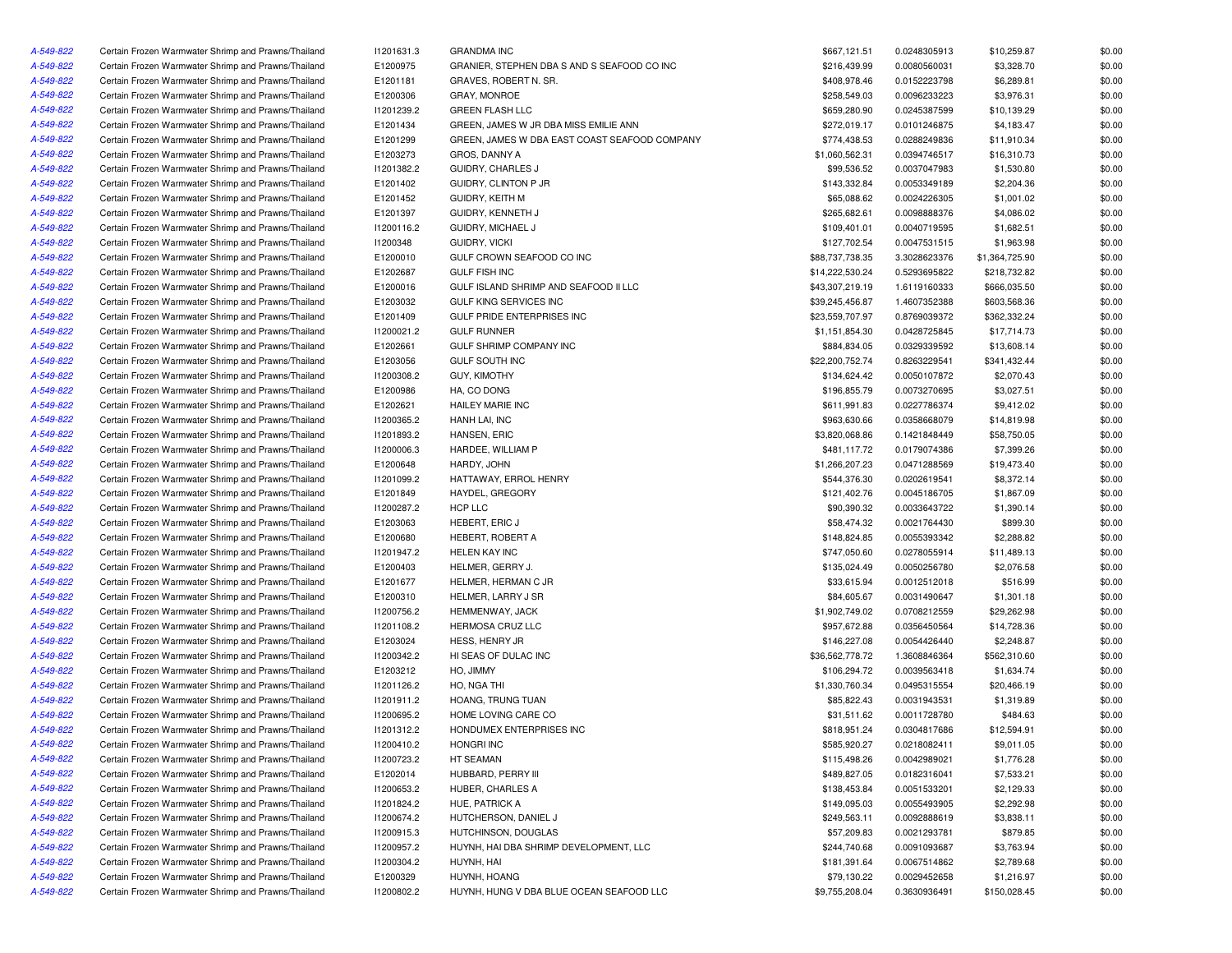| A-549-822 | Certain Frozen Warmwater Shrimp and Prawns/Thailand | E1200360   | HUYNH, THANH NGOC                           | \$2,316,479.59  | 0.0862205115 | \$35,625.88    | \$0.00 |
|-----------|-----------------------------------------------------|------------|---------------------------------------------|-----------------|--------------|----------------|--------|
| A-549-822 | Certain Frozen Warmwater Shrimp and Prawns/Thailand | 11200562.2 | HUYNH, TRI                                  | \$64,174.34     | 0.0023886005 | \$986.96       | \$0.00 |
| A-549-822 | Certain Frozen Warmwater Shrimp and Prawns/Thailand | 11200680.3 | HUYNH, TUNG VAN                             | \$25,000.00     | 0.0009305123 | \$384.48       | \$0.00 |
| A-549-822 | Certain Frozen Warmwater Shrimp and Prawns/Thailand | 11201635.3 | IKE AND ZACK INC                            | \$255,535.01    | 0.0095111390 | \$3,929.95     | \$0.00 |
| A-549-822 | Certain Frozen Warmwater Shrimp and Prawns/Thailand | E1202610   | INDEPENDENT FISH COMPANY                    | \$1,756,371.31  | 0.0653730054 | \$27,011.79    | \$0.00 |
| A-549-822 | Certain Frozen Warmwater Shrimp and Prawns/Thailand | 11200315.3 | INDEPENDENT SEAFOOD INC                     | \$1,826,314.28  | 0.0679763172 | \$28,087.47    | \$0.00 |
| A-549-822 | Certain Frozen Warmwater Shrimp and Prawns/Thailand | E1201022   | <b>INGRAHAM, JOYCE</b>                      | \$254,973.19    | 0.0094902277 | \$3,921.31     | \$0.00 |
| A-549-822 | Certain Frozen Warmwater Shrimp and Prawns/Thailand | 11201227.3 | <b>INTEGRITY FISHING INC</b>                | \$823,470.03    | 0.0306499602 | \$12,664.41    | \$0.00 |
| A-549-822 | Certain Frozen Warmwater Shrimp and Prawns/Thailand | 11200783.3 | INTERNATIONAL OCEANIC ENT                   | \$26,303,359.76 | 0.9790240085 | \$404,527.73   | \$0.00 |
| A-549-822 | Certain Frozen Warmwater Shrimp and Prawns/Thailand | 11201922.2 | <b>ISABEL MAIER INC</b>                     | \$981,826.05    | 0.0365440493 | \$15,099.82    | \$0.00 |
| A-549-822 | Certain Frozen Warmwater Shrimp and Prawns/Thailand | 11201144.2 | <b>ISLA CRUZ LLC</b>                        | \$895,986.54    | 0.0333490604 | \$13,779.66    | \$0.00 |
| A-549-822 | Certain Frozen Warmwater Shrimp and Prawns/Thailand | 11200409.2 | J AND J RENTALS INC                         | \$737,882.37    | 0.0274643453 | \$11,348.13    | \$0.00 |
| A-549-822 | Certain Frozen Warmwater Shrimp and Prawns/Thailand | E1200906   | JACKSON, JOHN ELTON SR                      | \$122,396.05    | 0.0045556413 | \$1,882.37     | \$0.00 |
|           |                                                     |            | JACOB A INC                                 |                 |              |                |        |
| A-549-822 | Certain Frozen Warmwater Shrimp and Prawns/Thailand | E1200098   |                                             | \$714,376.14    | 0.0265894319 | \$10,986.62    | \$0.00 |
| A-549-822 | Certain Frozen Warmwater Shrimp and Prawns/Thailand | 11200264.2 | JACQUELIN MARIE INC                         | \$285,883.95    | 0.0106407415 | \$4,396.70     | \$0.00 |
| A-549-822 | Certain Frozen Warmwater Shrimp and Prawns/Thailand | 11200421.2 | <b>JBS PACKING COMPANY INC</b>              | \$76,372,962.13 | 2.8426392752 | \$1,174,564.07 | \$0.00 |
| A-549-822 | Certain Frozen Warmwater Shrimp and Prawns/Thailand | 11200385.3 | JD LAND CO INC                              | \$613,862.05    | 0.0228482479 | \$9,440.78     | \$0.00 |
| A-549-822 | Certain Frozen Warmwater Shrimp and Prawns/Thailand | 11201238.2 | JENNA DAWN LLC                              | \$599,185.40    | 0.0223019758 | \$9,215.06     | \$0.00 |
| A-549-822 | Certain Frozen Warmwater Shrimp and Prawns/Thailand | 11200169.2 | JIMMY LE INC                                | \$804,461.24    | 0.0299424437 | \$12,372.07    | \$0.00 |
| A-549-822 | Certain Frozen Warmwater Shrimp and Prawns/Thailand | 11200498.2 | JOHNSON, ALBERT F                           | \$214,797.28    | 0.0079948606 | \$3,303.44     | \$0.00 |
| A-549-822 | Certain Frozen Warmwater Shrimp and Prawns/Thailand | 11200095.2 | JOHNSTON, RONALD                            | \$129,810.80    | 0.0048316219 | \$1,996.40     | \$0.00 |
| A-549-822 | Certain Frozen Warmwater Shrimp and Prawns/Thailand | E1201211   | JONES, CHARLES                              | \$103,260.00    | 0.0038433881 | \$1,588.07     | \$0.00 |
| A-549-822 | Certain Frozen Warmwater Shrimp and Prawns/Thailand | 11201138.2 | JORDAN, DEAN                                | \$263,395.76    | 0.0098037199 | \$4,050.85     | \$0.00 |
| A-549-822 | Certain Frozen Warmwater Shrimp and Prawns/Thailand | 11201808.3 | JORDAN, HUBERT W JR DBA STORMY SEAS SEAFOOD | \$51,413.76     | 0.0019136455 | \$790.71       | \$0.00 |
| A-549-822 | Certain Frozen Warmwater Shrimp and Prawns/Thailand | E1201925   | JOSEPH ANTHONY INC                          | \$1,275,294.89  | 0.0474671041 | \$19,613.17    | \$0.00 |
| A-549-822 | Certain Frozen Warmwater Shrimp and Prawns/Thailand | 11201651.2 | JOSH AND JAKE INC                           | \$317,981.57    | 0.0118354307 | \$4,890.34     | \$0.00 |
| A-549-822 | Certain Frozen Warmwater Shrimp and Prawns/Thailand | 11201153.2 | <b>JOYA CRUZ LLC</b>                        | \$960,363.12    | 0.0357451884 | \$14,769.73    | \$0.00 |
| A-549-822 | Certain Frozen Warmwater Shrimp and Prawns/Thailand | 11200032.2 | <b>JOYCE</b>                                | \$339,293.87    | 0.0126286850 | \$5,218.11     | \$0.00 |
| A-549-822 | Certain Frozen Warmwater Shrimp and Prawns/Thailand | E1200960   | JULIE ANN LLC                               | \$639,794.68    | 0.0238134732 | \$9,839.61     | \$0.00 |
| A-549-822 | Certain Frozen Warmwater Shrimp and Prawns/Thailand | 11200944.2 | KEENAN, ROBERT M                            | \$390,090.15    | 0.0145193476 | \$5,999.32     | \$0.00 |
| A-549-822 | Certain Frozen Warmwater Shrimp and Prawns/Thailand | 11201648.1 | <b>KELLY MARIE INC</b>                      | \$407,369.66    | 0.0151624994 | \$6,265.07     | \$0.00 |
| A-549-822 | Certain Frozen Warmwater Shrimp and Prawns/Thailand | E1202161   | KEN LEES DOCK LLC                           | \$7,500,240.61  | 0.2791626505 | \$115,348.59   | \$0.00 |
| A-549-822 | Certain Frozen Warmwater Shrimp and Prawns/Thailand | 11201907.2 | KEO, BUNLY                                  | \$200,411.21    | 0.0074594040 | \$3,082.19     | \$0.00 |
| A-549-822 | Certain Frozen Warmwater Shrimp and Prawns/Thailand | 11201388.3 | <b>KERN, THURMOND A</b>                     | \$513,303.03    | 0.0191053917 | \$7,894.25     | \$0.00 |
| A-549-822 | Certain Frozen Warmwater Shrimp and Prawns/Thailand | 11201861.2 | KHIN, SOCHENDA                              | \$38,569.00     | 0.0014355572 | \$593.16       | \$0.00 |
| A-549-822 | Certain Frozen Warmwater Shrimp and Prawns/Thailand | E1202768   | KIFF, HANK J                                | \$60,246.72     | 0.0022424126 | \$926.55       | \$0.00 |
| A-549-822 | Certain Frozen Warmwater Shrimp and Prawns/Thailand | E1200856   | KING, ANDY A                                | \$98,180.87     | 0.0036543403 | \$1,509.95     | \$0.00 |
| A-549-822 |                                                     |            |                                             |                 |              |                |        |
|           | Certain Frozen Warmwater Shrimp and Prawns/Thailand | E1203207   | KING, THORNELL L DBA CAPT T MAN             | \$177,925.26    | 0.0066224658 | \$2,736.37     | \$0.00 |
| A-549-822 | Certain Frozen Warmwater Shrimp and Prawns/Thailand | E1203198   | KING, THORNELL L DBA BLESSED ASSURANCE      | \$80,925.41     | 0.0030120836 | \$1,244.58     | \$0.00 |
| A-549-822 | Certain Frozen Warmwater Shrimp and Prawns/Thailand | E1203219   | KING, THORNELL L DBA MARCO SEAFOOD          | \$398,112.39    | 0.0148179393 | \$6,122.70     | \$0.00 |
| A-549-822 | Certain Frozen Warmwater Shrimp and Prawns/Thailand | 11200544.2 | KIT, AN                                     | \$187,549.97    | 0.0069807023 | \$2,884.39     | \$0.00 |
| A-549-822 | Certain Frozen Warmwater Shrimp and Prawns/Thailand | 11201392.2 | KNIGHT SEAFOOD INC                          | \$1,863,337.89  | 0.0693543542 | \$28,656.87    | \$0.00 |
| A-549-822 | Certain Frozen Warmwater Shrimp and Prawns/Thailand | 11201398.2 | KNIGHT, GEORGE DBA MORNING STAR             | \$376,762.93    | 0.0140233019 | \$5,794.36     | \$0.00 |
| A-549-822 | Certain Frozen Warmwater Shrimp and Prawns/Thailand | 11201393.2 | KNIGHT, ROBERT E DBA MISS SAVANNAH 11       | \$315,225.80    | 0.0117328596 | \$4,847.96     | \$0.00 |
| A-549-822 | Certain Frozen Warmwater Shrimp and Prawns/Thailand | 11201848.2 | KONG, SENG                                  | \$188,107.62    | 0.0070014583 | \$2,892.97     | \$0.00 |
| A-549-822 | Certain Frozen Warmwater Shrimp and Prawns/Thailand | E1201684   | KRIS AND CODY INC                           | \$1,363,408.07  | 0.0507467200 | \$20,968.29    | \$0.00 |
| A-549-822 | Certain Frozen Warmwater Shrimp and Prawns/Thailand | I1200955.2 | KRUTH, FRANK D                              | \$166,702.23    | 0.0062047391 | \$2,563.77     | \$0.00 |
| A-549-822 | Certain Frozen Warmwater Shrimp and Prawns/Thailand | 11200338.2 | KUHN, GERARD R SR                           | \$54,678.44     | 0.0020351585 | \$840.92       | \$0.00 |
| A-549-822 | Certain Frozen Warmwater Shrimp and Prawns/Thailand | 11200030.2 | KYLE AND COURTNEY                           | \$166,076.68    | 0.0061814558 | \$2,554.15     | \$0.00 |
| A-549-822 | Certain Frozen Warmwater Shrimp and Prawns/Thailand | 11201268.2 | L AND O TRAWLERS INC                        | \$1,429,321.76  | 0.0532000601 | \$21,981.99    | \$0.00 |
| A-549-822 | Certain Frozen Warmwater Shrimp and Prawns/Thailand | E1201601   | L T INC                                     | \$935,119.13    | 0.0348055947 | \$14,381.49    | \$0.00 |
| A-549-822 | Certain Frozen Warmwater Shrimp and Prawns/Thailand | I1200709.3 | LA MACARELA INC                             | \$99,627.48     | 0.0037081839 | \$1,532.20     | \$0.00 |
| A-549-822 | Certain Frozen Warmwater Shrimp and Prawns/Thailand | I1200526.3 | LA PACHITA INC                              | \$557,503.33    | 0.0207505486 | \$8,574.02     | \$0.00 |
| A-549-822 | Certain Frozen Warmwater Shrimp and Prawns/Thailand | 11200801.3 | LABAUVE INC                                 | \$444,186.61    | 0.0165328445 | \$6,831.29     | \$0.00 |
| A-549-822 | Certain Frozen Warmwater Shrimp and Prawns/Thailand | 11200125.1 | LACOSTE, RAVIN SR                           | \$360,191.56    | 0.0134065073 | \$5,539.50     | \$0.00 |
| A-549-822 | Certain Frozen Warmwater Shrimp and Prawns/Thailand | E1201221   | LADSON, EARLENE G                           | \$197,710.13    | 0.0073588684 | \$3,040.65     | \$0.00 |
| A-549-822 | Certain Frozen Warmwater Shrimp and Prawns/Thailand | 11200383.2 | LADY CATHERINE INC                          | \$533,702.69    | 0.0198646770 | \$8,207.98     | \$0.00 |
| A-549-822 | Certain Frozen Warmwater Shrimp and Prawns/Thailand | E1200948   | LADY CHANCERY INC                           | \$1,161,930.63  | 0.0432476305 | \$17,869.70    | \$0.00 |
|           |                                                     |            |                                             |                 |              |                |        |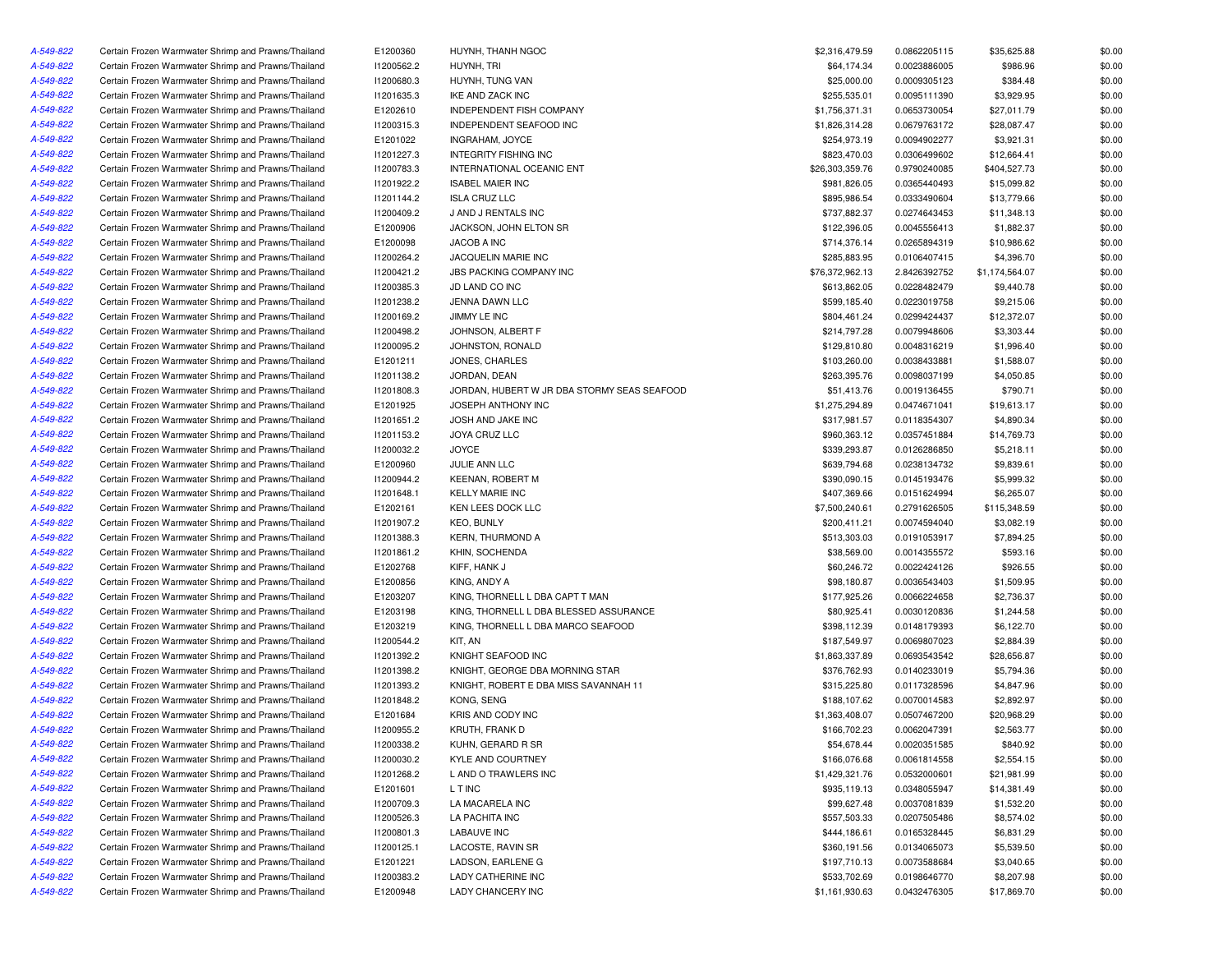| A-549-822 | Certain Frozen Warmwater Shrimp and Prawns/Thailand | 11201319.2      | LADY DOLCINA INC                            | \$264,258.77     | 0.0098358416 | \$4,064.12     | \$0.00 |
|-----------|-----------------------------------------------------|-----------------|---------------------------------------------|------------------|--------------|----------------|--------|
| A-549-822 | Certain Frozen Warmwater Shrimp and Prawns/Thailand | 11200029.2      | <b>LADY GWEN DOE</b>                        | \$361,446.76     | 0.0134532265 | \$5,558.80     | \$0.00 |
| A-549-822 | Certain Frozen Warmwater Shrimp and Prawns/Thailand | 11201457.3      | <b>LADY KATHERINE INC</b>                   | \$360,837.94     | 0.0134305659 | \$5,549.44     | \$0.00 |
| A-549-822 | Certain Frozen Warmwater Shrimp and Prawns/Thailand | E1202947        | LADY KELLY INC                              | \$703,370.29     | 0.0261797887 | \$10,817.36    | \$0.00 |
| A-549-822 | Certain Frozen Warmwater Shrimp and Prawns/Thailand | E1201613        | <b>LADY MARIE INC</b>                       | \$1,131,089.45   | 0.0420997066 | \$17,395.38    | \$0.00 |
| A-549-822 | Certain Frozen Warmwater Shrimp and Prawns/Thailand | E1200807        | <b>LADY SNOW INC</b>                        | \$484,992.89     | 0.0180516743 | \$7,458.86     | \$0.00 |
| A-549-822 | Certain Frozen Warmwater Shrimp and Prawns/Thailand | 11201794.3      | <b>LADY SUSIE INC</b>                       | \$784,008.83     | 0.0291811949 | \$12,057.52    | \$0.00 |
| A-549-822 | Certain Frozen Warmwater Shrimp and Prawns/Thailand | 11201574.4      | <b>LADY TONI INC</b>                        | \$380,527.41     | 0.0141634177 | \$5,852.25     | \$0.00 |
| A-549-822 | Certain Frozen Warmwater Shrimp and Prawns/Thailand | <b>I1200099</b> | LAFITTE FROZEN FOODS CORPORATION            | \$124,620,460.70 | 4.6384349409 | \$1,916,577.70 | \$0.00 |
| A-549-822 | Certain Frozen Warmwater Shrimp and Prawns/Thailand | 11200503.3      | <b>LAFONT INC</b>                           | \$140,774.14     | 0.0052396828 | \$2,165.01     | \$0.00 |
| A-549-822 | Certain Frozen Warmwater Shrimp and Prawns/Thailand | E1202172        | LAGASSE, MICHAEL DBA BONNIE DIANA           | \$634,114.48     | 0.0236020533 | \$9,752.25     | \$0.00 |
| A-549-822 | Certain Frozen Warmwater Shrimp and Prawns/Thailand | E1202022        | LAM, HIEP TAN                               | \$76,210.26      | 0.0028365834 | \$1,172.06     | \$0.00 |
| A-549-822 | Certain Frozen Warmwater Shrimp and Prawns/Thailand | E1202885        | LAM, PHAN                                   | \$703,529.27     | 0.0261857060 | \$10,819.80    | \$0.00 |
| A-549-822 | Certain Frozen Warmwater Shrimp and Prawns/Thailand | 11200436.2      | <b>LANCERO INC</b>                          | \$1,143,103.87   | 0.0425468892 | \$17,580.16    | \$0.00 |
| A-549-822 | Certain Frozen Warmwater Shrimp and Prawns/Thailand | E1201654        | LANDRY, ROBERT E                            | \$85,090.88      | 0.0031671245 | \$1,308.64     | \$0.00 |
| A-549-822 | Certain Frozen Warmwater Shrimp and Prawns/Thailand | 11200428.2      | LASSEIGNE AND SONS INC                      | \$318,086.35     | 0.0118393307 | \$4,891.95     | \$0.00 |
| A-549-822 | Certain Frozen Warmwater Shrimp and Prawns/Thailand | 11200551.2      | LAT, CHHIET                                 | \$194,774.21     | 0.0072495921 | \$2,995.49     | \$0.00 |
| A-549-822 | Certain Frozen Warmwater Shrimp and Prawns/Thailand | I1200671.3      | LAUGHLIN, JAMES                             | \$105,068.81     | 0.0039107129 | \$1,615.89     | \$0.00 |
|           | Certain Frozen Warmwater Shrimp and Prawns/Thailand | 11200182.2      | LE FAMILY INC                               | \$1,137,669.47   | 0.0423446181 | \$17,496.58    | \$0.00 |
| A-549-822 |                                                     |                 |                                             |                  |              |                |        |
| A-549-822 | Certain Frozen Warmwater Shrimp and Prawns/Thailand | 11200842.2      | LE LEAUX, DAVID                             | \$239,051.80     | 0.0088976258 | \$3,676.45     | \$0.00 |
| A-549-822 | Certain Frozen Warmwater Shrimp and Prawns/Thailand | 11200568.2      | LE, DAVID RUNG                              | \$123,303.53     | 0.0045894181 | \$1,896.32     | \$0.00 |
| A-549-822 | Certain Frozen Warmwater Shrimp and Prawns/Thailand | 11201853.2      | LE, HOUSTON T                               | \$143,553.14     | 0.0053431186 | \$2,207.75     | \$0.00 |
| A-549-822 | Certain Frozen Warmwater Shrimp and Prawns/Thailand | 11201852.2      | LE. HUNG                                    | \$109,569.17     | 0.0040782185 | \$1,685.10     | \$0.00 |
| A-549-822 | Certain Frozen Warmwater Shrimp and Prawns/Thailand | I1200558.2      | LE. KEVIN M                                 | \$256,532.87     | 0.0095482798 | \$3,945.30     | \$0.00 |
| A-549-822 | Certain Frozen Warmwater Shrimp and Prawns/Thailand | 11200173.2      | LE. KHOA HONG                               | \$121,499.80     | 0.0045222824 | \$1,868.58     | \$0.00 |
| A-549-822 | Certain Frozen Warmwater Shrimp and Prawns/Thailand | 11200157.2      | LE. KY VAN                                  | \$168,605.61     | 0.0062755839 | \$2,593.04     | \$0.00 |
| A-549-822 | Certain Frozen Warmwater Shrimp and Prawns/Thailand | E1201897        | LE, MINH VAN DBA CAPT PHILLIP               | \$1,082,446.10   | 0.0402891771 | \$16,647.28    | \$0.00 |
| A-549-822 | Certain Frozen Warmwater Shrimp and Prawns/Thailand | E1201908        | LE. MINH VAN DBA ST PHILLIP INC             | \$1,048,388.78   | 0.0390215469 | \$16,123.50    | \$0.00 |
| A-549-822 | Certain Frozen Warmwater Shrimp and Prawns/Thailand | E1202274        | LE, PHAT AND TRAN, LE                       | \$935,919.07     | 0.0348353689 | \$14,393.80    | \$0.00 |
| A-549-822 | Certain Frozen Warmwater Shrimp and Prawns/Thailand | 11201905.2      | LE. QUE VAN                                 | \$53,420.89      | 0.0019883518 | \$821.58       | \$0.00 |
| A-549-822 | Certain Frozen Warmwater Shrimp and Prawns/Thailand | E1200674        | LE, SAU                                     | \$966,772.80     | 0.0359837599 | \$14,868.31    | \$0.00 |
| A-549-822 | Certain Frozen Warmwater Shrimp and Prawns/Thailand | E1203100        | LE, SON V                                   | \$201,321.18     | 0.0074932735 | \$3,096.18     | \$0.00 |
| A-549-822 | Certain Frozen Warmwater Shrimp and Prawns/Thailand | E1202186        | LE, TONY                                    | \$76,390.72      | 0.0028433002 | \$1,174.84     | \$0.00 |
| A-549-822 | Certain Frozen Warmwater Shrimp and Prawns/Thailand | 11200482.3      | LE, VUI                                     | \$416,145.87     | 0.0154891543 | \$6,400.04     | \$0.00 |
| A-549-822 | Certain Frozen Warmwater Shrimp and Prawns/Thailand | 11201440.2      | LEBLANC, GARETH R JR                        | \$729,882.12     | 0.0271665721 | \$11,225.09    | \$0.00 |
| A-549-822 | Certain Frozen Warmwater Shrimp and Prawns/Thailand | 11200191.2      | LEBLANC, MARTY                              | \$90,643.52      | 0.0033737965 | \$1,394.04     | \$0.00 |
| A-549-822 | Certain Frozen Warmwater Shrimp and Prawns/Thailand | E1201171        | LEBOUEF, LESLIE                             | \$90,090.84      | 0.0033532254 | \$1,385.54     | \$0.00 |
| A-549-822 | Certain Frozen Warmwater Shrimp and Prawns/Thailand | 11201597.2      | LECOMPTE, JESSE JR DBA BOAT JOSEY WALES LLC | \$698,187.68     | 0.0259868894 | \$10,737.65    | \$0.00 |
| A-549-822 | Certain Frozen Warmwater Shrimp and Prawns/Thailand | 11200711.3      | LECOMPTE, LYLE                              | \$738,533.30     | 0.0274885733 | \$11,358.14    | \$0.00 |
| A-549-822 | Certain Frozen Warmwater Shrimp and Prawns/Thailand | I1200446.2      | LIBERTAD FISHERIES INC                      | \$834,830.52     | 0.0310728032 | \$12,839.12    | \$0.00 |
| A-549-822 | Certain Frozen Warmwater Shrimp and Prawns/Thailand | E1202603        | LIGHTHOUSE FISHERIES INC                    | \$905,862.22     | 0.0337166381 | \$13,931.54    | \$0.00 |
| A-549-822 | Certain Frozen Warmwater Shrimp and Prawns/Thailand | 11200335.4      | LIL ROBBIE INC                              | \$86,432.86      | 0.0032170736 | \$1,329.28     | \$0.00 |
| A-549-822 | Certain Frozen Warmwater Shrimp and Prawns/Thailand | 11201558.2      | LINDA CRUZ LLC                              | \$859,243.53     | 0.0319814675 | \$13,214.58    | \$0.00 |
| A-549-822 | Certain Frozen Warmwater Shrimp and Prawns/Thailand | 11200024.2      | LINDA JUNE                                  | \$19,152.80      | 0.0007128767 | \$294.56       | \$0.00 |
| A-549-822 | Certain Frozen Warmwater Shrimp and Prawns/Thailand | 11200267.2      | LISA LYNN INC                               | \$328,969.60     | 0.0122444106 | \$5,059.33     | \$0.00 |
| A-549-822 | Certain Frozen Warmwater Shrimp and Prawns/Thailand | 11201926.4      | LITTLE ANDREW INC                           | \$1,897,349.84   | 0.0706202958 | \$29,179.95    | \$0.00 |
| A-549-822 | Certain Frozen Warmwater Shrimp and Prawns/Thailand | 11201226.3      | LITTLE ANDY INC                             | \$0.01           | 0.0000000004 | \$0.00         | \$0.00 |
| A-549-822 | Certain Frozen Warmwater Shrimp and Prawns/Thailand | E1200540        | LITTLE ARTHUR AND LITTLE MARK               | \$783,824.66     |              |                |        |
|           | Certain Frozen Warmwater Shrimp and Prawns/Thailand |                 |                                             |                  | 0.0291743400 | \$12,054.69    | \$0.00 |
| A-549-822 |                                                     | 11200404.2      | LITTLE BROTHERS INC                         | \$779,774.97     | 0.0290236085 | \$11,992.41    | \$0.00 |
| A-549-822 | Certain Frozen Warmwater Shrimp and Prawns/Thailand | E1200115        | LITTLE DAVID GULF TRAWLER INC               | \$850,571.93     | 0.0316587063 | \$13,081.22    | \$0.00 |
| A-549-822 | Certain Frozen Warmwater Shrimp and Prawns/Thailand | E1200121        | LITTLE ERNIE GULF TRAWLER INC               | \$870,837.48     | 0.0324130000 | \$13,392.89    | \$0.00 |
| A-549-822 | Certain Frozen Warmwater Shrimp and Prawns/Thailand | 11201584.2      | LITTLE KEN INC                              | \$333,123.47     | 0.0123990197 | \$5,123.21     | \$0.00 |
| A-549-822 | Certain Frozen Warmwater Shrimp and Prawns/Thailand | 11200844.2      | LIV, NIEM                                   | \$183,255.44     | 0.0068208578 | \$2,818.34     | \$0.00 |
| A-549-822 | Certain Frozen Warmwater Shrimp and Prawns/Thailand | E1200880        | LIVINGSTONS BULLS BAY SEAFOOD               | \$690,511.91     | 0.0257011935 | \$10,619.60    | \$0.00 |
| A-549-822 | Certain Frozen Warmwater Shrimp and Prawns/Thailand | 11200012.2      | LOBUE, MICHAEL A SR                         | \$72,927.61      | 0.0027144016 | \$1,121.58     | \$0.00 |
| A-549-822 | Certain Frozen Warmwater Shrimp and Prawns/Thailand | 11200679.2      | LONG, ROBERT DBA PREDATOR INC               | \$507,261.99     | 0.0188805412 | \$7,801.34     | \$0.00 |
| A-549-822 | Certain Frozen Warmwater Shrimp and Prawns/Thailand | I1200770.3      | LOPEZ, CELESTINO                            | \$335,911.10     | 0.0125027766 | \$5,166.08     | \$0.00 |
| A-549-822 | Certain Frozen Warmwater Shrimp and Prawns/Thailand | 11200447.3      | LOPEZ, EVELIO                               | \$8,447.20       | 0.0003144089 | \$129.91       | \$0.00 |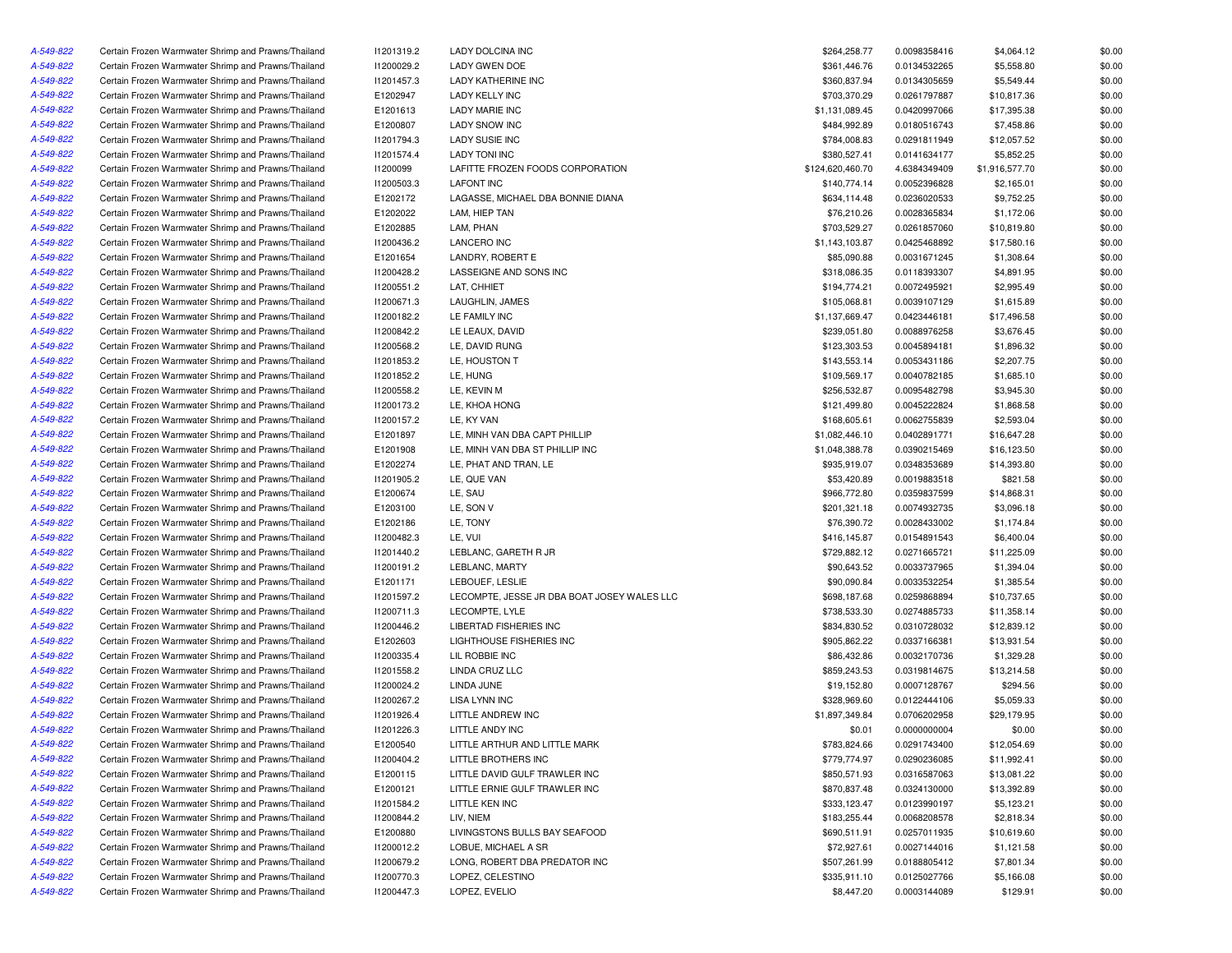| A-549-822 | Certain Frozen Warmwater Shrimp and Prawns/Thailand                                                        | 11201106.2 | LOUISIANA GULF SHRIMP LLC                  | \$1,064,851.23              | 0.0396342874 | \$16,376.69            | \$0.00 |
|-----------|------------------------------------------------------------------------------------------------------------|------------|--------------------------------------------|-----------------------------|--------------|------------------------|--------|
| A-549-822 | Certain Frozen Warmwater Shrimp and Prawns/Thailand                                                        | I1200045.1 | LOUISIANA NEWPACK SHRIMP CO INC            | \$12,182,332.40             | 0.4534324135 | \$187,355.96           | \$0.00 |
| A-549-822 | Certain Frozen Warmwater Shrimp and Prawns/Thailand                                                        | 11200427.2 | LOVELL, BILLY                              | \$105,388.76                | 0.0039226216 | \$1,620.81             | \$0.00 |
| A-549-822 | Certain Frozen Warmwater Shrimp and Prawns/Thailand                                                        | I1200454.2 | LOVELL, CHARLES JR                         | \$228,652.04                | 0.0085105416 | \$3,516.51             | \$0.00 |
| A-549-822 | Certain Frozen Warmwater Shrimp and Prawns/Thailand                                                        | 11200702.2 | LOVELL, DOUGLAS P                          | \$23,010.55                 | 0.0008564640 | \$353.89               | \$0.00 |
| A-549-822 | Certain Frozen Warmwater Shrimp and Prawns/Thailand                                                        | 11200220.2 | LUKE, HENRY                                | \$48,112.14                 | 0.0017907576 | \$739.93               | \$0.00 |
| A-549-822 | Certain Frozen Warmwater Shrimp and Prawns/Thailand                                                        | E1200756   | LUKE, JEREMY                               | \$125,047.04                | 0.0046543124 | \$1,923.14             | \$0.00 |
| A-549-822 | Certain Frozen Warmwater Shrimp and Prawns/Thailand                                                        | E1200726   | LUKE, PAUL                                 | \$109,287.79                | 0.0040677454 | \$1,680.77             | \$0.00 |
| A-549-822 | Certain Frozen Warmwater Shrimp and Prawns/Thailand                                                        | 11200745.2 | LUKE, TIMOTHY                              | \$44,200.78                 | 0.0016451748 | \$679.78               | \$0.00 |
| A-549-822 | Certain Frozen Warmwater Shrimp and Prawns/Thailand                                                        | E1200774   | LUONG, KEVIN                               | \$771,715.47                | 0.0287236300 | \$11,868.46            | \$0.00 |
| A-549-822 | Certain Frozen Warmwater Shrimp and Prawns/Thailand                                                        | I1200934.2 | LUONG, THU X                               | \$68,809.58                 | 0.0025611265 | \$1,058.24             | \$0.00 |
| A-549-822 | Certain Frozen Warmwater Shrimp and Prawns/Thailand                                                        | 11200073.2 | LUTZ, WILLIAM                              | \$100,080.82                | 0.0037250574 | \$1,539.17             | \$0.00 |
| A-549-822 | Certain Frozen Warmwater Shrimp and Prawns/Thailand                                                        | 11201946.2 | LYNDA RILEY INC                            | \$922,940.77                | 0.0343523101 | \$14,194.20            | \$0.00 |
| A-549-822 | Certain Frozen Warmwater Shrimp and Prawns/Thailand                                                        | 11201185.2 | MADERA CRUZ LLC                            | \$1,123,038.92              | 0.0418000619 | \$17,271.57            | \$0.00 |
| A-549-822 | Certain Frozen Warmwater Shrimp and Prawns/Thailand                                                        | 11200041.1 | <b>MADISON SEAFOOD</b>                     | \$102,820.23                | 0.0038270196 | \$1,581.31             | \$0.00 |
| A-549-822 | Certain Frozen Warmwater Shrimp and Prawns/Thailand                                                        | E1202128   | <b>MALIBU</b>                              | \$872,223.86                | 0.0324646018 | \$13,414.21            | \$0.00 |
| A-549-822 | Certain Frozen Warmwater Shrimp and Prawns/Thailand                                                        | 11201237.2 | MALOLO LLC                                 | \$654,763.16                | 0.0243706074 | \$10,069.81            | \$0.00 |
| A-549-822 | Certain Frozen Warmwater Shrimp and Prawns/Thailand                                                        | 11200393.2 | MANTEO SHRIMP CO                           | \$803,458.39                | 0.0299051171 | \$12,356.64            | \$0.00 |
| A-549-822 | Certain Frozen Warmwater Shrimp and Prawns/Thailand                                                        | I1200960.2 | MAO, CHANDARASY                            | \$170,420.94                | 0.0063431513 | \$2,620.96             | \$0.00 |
| A-549-822 | Certain Frozen Warmwater Shrimp and Prawns/Thailand                                                        | 11200843.2 | MAO, KIM                                   | \$217,134.42                | 0.0080818501 | \$3,339.38             | \$0.00 |
| A-549-822 | Certain Frozen Warmwater Shrimp and Prawns/Thailand                                                        | I1200515.3 | MARCO CORP                                 | \$627,208.61                | 0.0233450135 | \$9,646.04             | \$0.00 |
| A-549-822 | Certain Frozen Warmwater Shrimp and Prawns/Thailand                                                        | E1201948   | MARENO, ANSLEY                             | \$197,170.16                | 0.0073387705 | \$3,032.34             | \$0.00 |
| A-549-822 |                                                                                                            |            |                                            |                             |              |                        | \$0.00 |
| A-549-822 | Certain Frozen Warmwater Shrimp and Prawns/Thailand                                                        | E1200642   | MARENO, KENNETH                            | \$199,201.02<br>\$60,668.99 | 0.0074143601 | \$3,063.58<br>\$933.05 | \$0.00 |
|           | Certain Frozen Warmwater Shrimp and Prawns/Thailand<br>Certain Frozen Warmwater Shrimp and Prawns/Thailand | 11200686.2 | MARIA ELENA INC<br>MARIACHI TRAWLERS INC   |                             | 0.0022581297 |                        |        |
| A-549-822 |                                                                                                            | I1200457.3 |                                            | \$656,594.26                | 0.0244387618 | \$10,097.97            | \$0.00 |
| A-549-822 | Certain Frozen Warmwater Shrimp and Prawns/Thailand                                                        | E1201447   | MARIE TERESA INC                           | \$1,336,951.20              | 0.0497619823 | \$20,561.40            | \$0.00 |
| A-549-822 | Certain Frozen Warmwater Shrimp and Prawns/Thailand                                                        | 11201902.3 | MARISA ELIDA INC                           | \$710,602.58                | 0.0264489781 | \$10,928.58            | \$0.00 |
| A-549-822 | Certain Frozen Warmwater Shrimp and Prawns/Thailand                                                        | E1200702   | MARQUIZE, KIP                              | \$291,180.07                | 0.0108378657 | \$4,478.15             | \$0.00 |
| A-549-822 | Certain Frozen Warmwater Shrimp and Prawns/Thailand                                                        | 11200983.2 | MARTIN, DENNIS                             | \$140,732.87                | 0.0052381468 | \$2,164.38             | \$0.00 |
| A-549-822 | Certain Frozen Warmwater Shrimp and Prawns/Thailand                                                        | 11200793.3 | MARY BEA INC                               | \$1,116,882.63              | 0.0415709217 | \$17,176.89            | \$0.00 |
| A-549-822 | Certain Frozen Warmwater Shrimp and Prawns/Thailand                                                        | 11200038.2 | <b>MASTER ALSTON</b>                       | \$1,048,136.11              | 0.0390121424 | \$16,119.62            | \$0.00 |
| A-549-822 | Certain Frozen Warmwater Shrimp and Prawns/Thailand                                                        | E1201164   | MASTER GERALD TRAWLERS INC                 | \$1,303,381.20              | 0.0485124904 | \$20,045.11            | \$0.00 |
| A-549-822 | Certain Frozen Warmwater Shrimp and Prawns/Thailand                                                        | E1200941   | MASTER JEFFREY INC                         | \$1,904,268.28              | 0.0708778035 | \$29,286.35            | \$0.00 |
| A-549-822 | Certain Frozen Warmwater Shrimp and Prawns/Thailand                                                        | E1200564   | MASTER JIMBO INC                           | \$414,817.95                | 0.0154397285 | \$6,379.62             | \$0.00 |
| A-549-822 | Certain Frozen Warmwater Shrimp and Prawns/Thailand                                                        | 11200732.2 | MASTER JUSTIN INC C/O WILBERT KRAEMER      | \$326,955.74                | 0.0121694537 | \$5,028.36             | \$0.00 |
| A-549-822 | Certain Frozen Warmwater Shrimp and Prawns/Thailand                                                        | I1201654.3 | MASTER KEN INC                             | \$418,363.69                | 0.0155717026 | \$6,434.15             | \$0.00 |
| A-549-822 | Certain Frozen Warmwater Shrimp and Prawns/Thailand                                                        | E1200709   | MASTER MIKE INC                            | \$1,343,101.03              | 0.0499908820 | \$20,655.98            | \$0.00 |
| A-549-822 | Certain Frozen Warmwater Shrimp and Prawns/Thailand                                                        | E1202100   | MASTER RONALD INC DBA RONALD E             | \$1,197,703.91              | 0.0445791296 | \$18,419.87            | \$0.00 |
| A-549-822 | Certain Frozen Warmwater Shrimp and Prawns/Thailand                                                        | E1201665   | MATHERNE, JAMES J JR                       | \$142,068.79                | 0.0052878704 | \$2,184.92             | \$0.00 |
| A-549-822 | Certain Frozen Warmwater Shrimp and Prawns/Thailand                                                        | E1201703   | MATHERNE, JAMES J SR                       | \$164,383.84                | 0.0061184475 | \$2,528.11             | \$0.00 |
| A-549-822 | Certain Frozen Warmwater Shrimp and Prawns/Thailand                                                        | 11201466.2 | MATHERNE, LARRY JR                         | \$46,364.79                 | 0.0017257203 | \$713.06               | \$0.00 |
| A-549-822 | Certain Frozen Warmwater Shrimp and Prawns/Thailand                                                        | 11200491.3 | MATHEWS, PATRICK T                         | \$2,643,697.84              | 0.0983997360 | \$40,658.27            | \$0.00 |
| A-549-822 | Certain Frozen Warmwater Shrimp and Prawns/Thailand                                                        | 11200597.2 | MAVAR, MARK D                              | \$24,386,037.99             | 0.9076603476 | \$375,040.63           | \$0.00 |
| A-549-822 | Certain Frozen Warmwater Shrimp and Prawns/Thailand                                                        | E1200661   | <b>MAYPORTER INC</b>                       | \$516,160.76                | 0.0192117578 | \$7,938.20             | \$0.00 |
| A-549-822 | Certain Frozen Warmwater Shrimp and Prawns/Thailand                                                        | 11200586.2 | MCANESPY, HENRY                            | \$128,712.07                | 0.0047907267 | \$1,979.50             | \$0.00 |
| A-549-822 | Certain Frozen Warmwater Shrimp and Prawns/Thailand                                                        | 11200549.2 | MCANESPY, LOUIS                            | \$76,140.24                 | 0.0028339772 | \$1,170.98             | \$0.00 |
| A-549-822 | Certain Frozen Warmwater Shrimp and Prawns/Thailand                                                        | E1202462   | MCCALL, ROY TERRY                          | \$62,209.31                 | 0.0023154612 | \$956.74               | \$0.00 |
| A-549-822 | Certain Frozen Warmwater Shrimp and Prawns/Thailand                                                        | E1202837   | MCCLELLAN, EUGENE GARDNER DBA MISS GEORGIA | \$240,846.05                | 0.0089644086 | \$3,704.05             | \$0.00 |
| A-549-822 | Certain Frozen Warmwater Shrimp and Prawns/Thailand                                                        | E1202426   | MCKENZIE, GEORGE B JR                      | \$209,494.94                | 0.0077975049 | \$3,221.89             | \$0.00 |
| A-549-822 | Certain Frozen Warmwater Shrimp and Prawns/Thailand                                                        | I1200439.2 | MER SHRIMP INC                             | \$360,889.92                | 0.0134325006 | \$5,550.24             | \$0.00 |
| A-549-822 | Certain Frozen Warmwater Shrimp and Prawns/Thailand                                                        | E1202469   | MILES, RICKY DAVID                         | \$188,519.01                | 0.0070167704 | \$2,899.29             | \$0.00 |
| A-549-822 | Certain Frozen Warmwater Shrimp and Prawns/Thailand                                                        | 11201827.3 | MILLIS, TIMMIE LEE                         | \$271,605.60                | 0.0101092942 | \$4,177.11             | \$0.00 |
| A-549-822 | Certain Frozen Warmwater Shrimp and Prawns/Thailand                                                        | I1201646.3 | MISS ADRIANNA INC                          | \$293,091.66                | 0.0109090160 | \$4,507.55             | \$0.00 |
| A-549-822 | Certain Frozen Warmwater Shrimp and Prawns/Thailand                                                        | E1201892   | MISS ASHLEIGH INC                          | \$1,299,979.57              | 0.0483858800 | \$19,992.80            | \$0.00 |
| A-549-822 | Certain Frozen Warmwater Shrimp and Prawns/Thailand                                                        | E1201914   | MISS BARBARA INC                           | \$1,167,292.92              | 0.0434472175 | \$17,952.17            | \$0.00 |
| A-549-822 | Certain Frozen Warmwater Shrimp and Prawns/Thailand                                                        | E1200049   | MISS BERNADETTE A INC                      | \$824,662.37                | 0.0306943397 | \$12,682.74            | \$0.00 |
| A-549-822 | Certain Frozen Warmwater Shrimp and Prawns/Thailand                                                        | 11201555.2 | MISS CANDACE NICOLE INC                    | \$1,148,327.89              | 0.0427413298 | \$17,660.50            | \$0.00 |
| A-549-822 | Certain Frozen Warmwater Shrimp and Prawns/Thailand                                                        | 11201266.2 | MISS CAROLINE INC                          | \$752,751.60                | 0.0280177854 | \$11,576.81            | \$0.00 |
|           |                                                                                                            |            |                                            |                             |              |                        |        |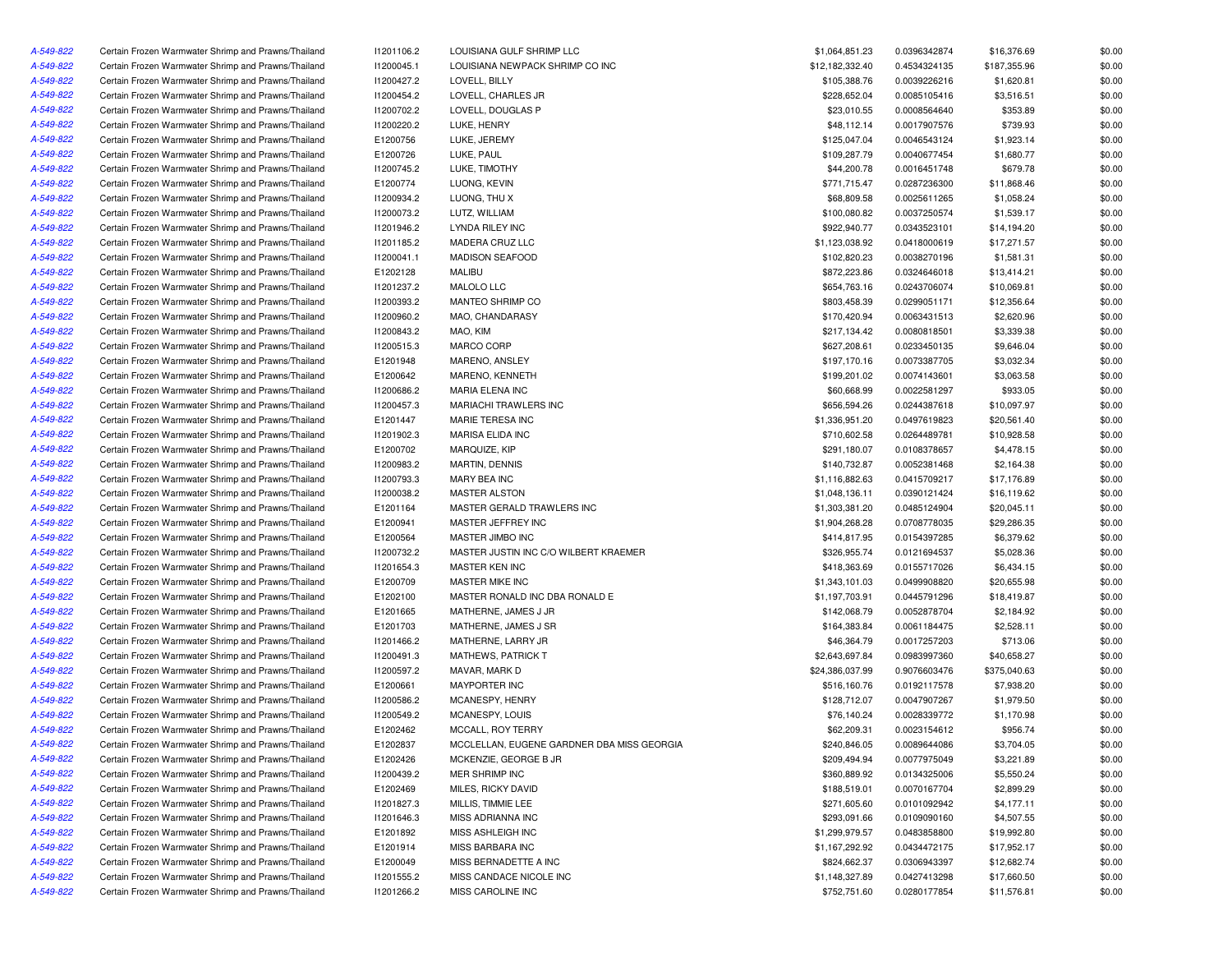| A-549-822 | Certain Frozen Warmwater Shrimp and Prawns/Thailand | 11201205.2 | MISS CAROLYN LOUISE INC                    | \$1,407,440.72 | 0.0523856370 | \$21,645.48 | \$0.00 |
|-----------|-----------------------------------------------------|------------|--------------------------------------------|----------------|--------------|-------------|--------|
| A-549-822 | Certain Frozen Warmwater Shrimp and Prawns/Thailand | I1200966.2 | MISS CLEDA JO INC                          | \$1,158,075.01 | 0.0431041224 | \$17,810.40 | \$0.00 |
| A-549-822 | Certain Frozen Warmwater Shrimp and Prawns/Thailand | 11201151.2 | MISS DANIELLE GULF TRAWLER INC             | \$771,534.29   | 0.0287168864 | \$11,865.67 | \$0.00 |
| A-549-822 | Certain Frozen Warmwater Shrimp and Prawns/Thailand | E1202629   | MISS ELLIE INC                             | \$561,374.12   | 0.0208946213 | \$8,633.55  | \$0.00 |
| A-549-822 | Certain Frozen Warmwater Shrimp and Prawns/Thailand | 11200377.3 | MISS FINA INC                              | \$669,221.26   | 0.0249087450 | \$10,292.17 | \$0.00 |
| A-549-822 | Certain Frozen Warmwater Shrimp and Prawns/Thailand | E1201903   | <b>MISS HANNAH INC</b>                     | \$1,418,115.79 | 0.0527829683 | \$21,809.65 | \$0.00 |
| A-549-822 | Certain Frozen Warmwater Shrimp and Prawns/Thailand | 11201601.3 | <b>MISS HILARY INC</b>                     | \$797,328.72   | 0.0296769678 | \$12,262.37 | \$0.00 |
| A-549-822 | Certain Frozen Warmwater Shrimp and Prawns/Thailand | 11200889.3 | MISS JEANETTE B                            | \$889,253.38   | 0.0330984489 | \$13,676.11 | \$0.00 |
| A-549-822 | Certain Frozen Warmwater Shrimp and Prawns/Thailand | I1200857.2 | MISS KANDY TRAN LLC                        | \$1,769,883.05 | 0.0658759190 | \$27,219.59 | \$0.00 |
| A-549-822 | Certain Frozen Warmwater Shrimp and Prawns/Thailand | E1201340   | <b>MISS KATHI INC</b>                      | \$1,110,032.62 | 0.0413159610 | \$17,071.54 | \$0.00 |
| A-549-822 | Certain Frozen Warmwater Shrimp and Prawns/Thailand | 11200026.2 | MISS KELSEY                                | \$922,385.14   | 0.0343316293 | \$14,185.65 | \$0.00 |
| A-549-822 | Certain Frozen Warmwater Shrimp and Prawns/Thailand | 11200734.2 | MISS LIZ INC                               | \$79,896.77    | 0.0029737971 | \$1,228.76  | \$0.00 |
| A-549-822 | Certain Frozen Warmwater Shrimp and Prawns/Thailand | E1201881   | MISS LORAINE INC                           | \$1,025,364.41 | 0.0381645685 | \$15,769.41 | \$0.00 |
| A-549-822 | Certain Frozen Warmwater Shrimp and Prawns/Thailand | E1202667   | <b>MISS LORIE</b>                          | \$878,555.05   | 0.0327002518 | \$13,511.58 | \$0.00 |
| A-549-822 | Certain Frozen Warmwater Shrimp and Prawns/Thailand | E1200143   | MISS MADELINE INC                          | \$844,010.13   | 0.0314144728 | \$12,980.30 | \$0.00 |
| A-549-822 | Certain Frozen Warmwater Shrimp and Prawns/Thailand | 11201200.2 | <b>MISS MARIE INC</b>                      | \$638,267.40   | 0.0237566271 | \$9,816.12  | \$0.00 |
| A-549-822 | Certain Frozen Warmwater Shrimp and Prawns/Thailand | 11201174.2 | MISS MARILYN LOUISE INC                    | \$1,062,862.40 | 0.0395602621 | \$16,346.10 | \$0.00 |
| A-549-822 | Certain Frozen Warmwater Shrimp and Prawns/Thailand | E1201627   | MISS MARISSA INC                           | \$728,677.28   | 0.0271217273 | \$11,206.56 | \$0.00 |
| A-549-822 | Certain Frozen Warmwater Shrimp and Prawns/Thailand | E1200126   | MISS RHIANNA INC                           | \$628,016.83   | 0.0233750958 | \$9,658.47  | \$0.00 |
| A-549-822 | Certain Frozen Warmwater Shrimp and Prawns/Thailand | 11201287.2 | MISS VERNA INC                             | \$771,233.00   | 0.0287056722 | \$11,861.04 | \$0.00 |
| A-549-822 | Certain Frozen Warmwater Shrimp and Prawns/Thailand | 11201623.3 | MISS WINNIE INC                            | \$654,500.92   | 0.0243608467 | \$10,065.78 | \$0.00 |
| A-549-822 | Certain Frozen Warmwater Shrimp and Prawns/Thailand | 11200762.2 | MIZ SHIRLEY INC                            | \$610,019.00   | 0.0227052077 | \$9,381.68  | \$0.00 |
| A-549-822 | Certain Frozen Warmwater Shrimp and Prawns/Thailand |            |                                            | \$148,681.69   |              |             | \$0.00 |
|           |                                                     | I1200604.3 | MOBLEY, BRYAN A                            |                | 0.0055340057 | \$2,286.62  |        |
| A-549-822 | Certain Frozen Warmwater Shrimp and Prawns/Thailand | E1201045   | MOLL, JERRY JR<br>MOM AND DAD INC          | \$45,296.33    | 0.0016859517 | \$696.63    | \$0.00 |
| A-549-822 | Certain Frozen Warmwater Shrimp and Prawns/Thailand | 11201504.2 |                                            | \$384,922.10   | 0.0143269902 | \$5,919.84  | \$0.00 |
| A-549-822 | Certain Frozen Warmwater Shrimp and Prawns/Thailand | 11200718.3 | MOORE, RICHARD E DBA JP MOORE INC          | \$450,173.62   | 0.0167556839 | \$6,923.36  | \$0.00 |
| A-549-822 | Certain Frozen Warmwater Shrimp and Prawns/Thailand | 11200217.2 | MORRIS, JESSE SR                           | \$74,707.79    | 0.0027806607 | \$1,148.95  | \$0.00 |
| A-549-822 | Certain Frozen Warmwater Shrimp and Prawns/Thailand | E1203238   | MORRISON, STEPHEN D JR                     | \$478,130.68   | 0.0177962595 | \$7,353.32  | \$0.00 |
| A-549-822 | Certain Frozen Warmwater Shrimp and Prawns/Thailand | 11201577.4 | MOTLEY, KENNETH DBA MISS HAZEL INC         | \$307,324.90   | 0.0114387842 | \$4,726.45  | \$0.00 |
| A-549-822 | Certain Frozen Warmwater Shrimp and Prawns/Thailand | E1201863   | MUTH, GARY J SR                            | \$144,954.81   | 0.0053952894 | \$2,229.31  | \$0.00 |
| A-549-822 | Certain Frozen Warmwater Shrimp and Prawns/Thailand | 11201805.2 | MY THREE SONS INC                          | \$167,408.65   | 0.0062310324 | \$2,574.63  | \$0.00 |
| A-549-822 | Certain Frozen Warmwater Shrimp and Prawns/Thailand | 11200483.2 | NACCIO, ANDREW                             | \$110,083.71   | 0.0040973699 | \$1,693.01  | \$0.00 |
| A-549-822 | Certain Frozen Warmwater Shrimp and Prawns/Thailand | 11200599.2 | NANCY JOY INC                              | \$638,847.75   | 0.0237782280 | \$9,825.04  | \$0.00 |
| A-549-822 | Certain Frozen Warmwater Shrimp and Prawns/Thailand | 11200987.4 | NAQUIN, ANTOINE JR                         | \$154,406.01   | 0.0057470678 | \$2,374.66  | \$0.00 |
| A-549-822 | Certain Frozen Warmwater Shrimp and Prawns/Thailand | E1200062   | NAQUIN, BOBBY J                            | \$267,295.65   | 0.0099488758 | \$4,110.82  | \$0.00 |
| A-549-822 | Certain Frozen Warmwater Shrimp and Prawns/Thailand | 11201236.2 | NAUTILUS LLC                               | \$763,179.96   | 0.0284059341 | \$11,737.19 | \$0.00 |
| A-549-822 | Certain Frozen Warmwater Shrimp and Prawns/Thailand | E1200875   | NEELY, BOBBY H                             | \$89,059.74    | 0.0033148474 | \$1,369.68  | \$0.00 |
| A-549-822 | Certain Frozen Warmwater Shrimp and Prawns/Thailand | 11201372.2 | NELSON, GORDON KENT SR                     | \$121,763.72   | 0.0045321056 | \$1,872.64  | \$0.00 |
| A-549-822 | Certain Frozen Warmwater Shrimp and Prawns/Thailand | E1202481   | NELSON, GORDON W III                       | \$199,458.46   | 0.0074239421 | \$3,067.54  | \$0.00 |
| A-549-822 | Certain Frozen Warmwater Shrimp and Prawns/Thailand | E1202492   | NELSONS QUALITY SHRIMP COMPANY             | \$1,185,542.51 | 0.0441264763 | \$18,232.84 | \$0.00 |
| A-549-822 | Certain Frozen Warmwater Shrimp and Prawns/Thailand | E1202217   | <b>NEW WAY INC</b>                         | \$967,251.68   | 0.0360015840 | \$14,875.67 | \$0.00 |
| A-549-822 | Certain Frozen Warmwater Shrimp and Prawns/Thailand | 11201554.3 | NGO, DUC NGOC                              | \$1,275,733.80 | 0.0474834405 | \$19,619.92 | \$0.00 |
| A-549-822 | Certain Frozen Warmwater Shrimp and Prawns/Thailand | 11200131.2 | NGO, VU HOANG                              | \$305,693.11   | 0.0113780482 | \$4,701.35  | \$0.00 |
| A-549-822 | Certain Frozen Warmwater Shrimp and Prawns/Thailand | E1202049   | NGUYEN, ANDY THUY                          | \$909,599.40   | 0.0338557378 | \$13,989.02 | \$0.00 |
| A-549-822 | Certain Frozen Warmwater Shrimp and Prawns/Thailand | E1203125   | NGUYEN, BA VAN                             | \$85,069.46    | 0.0031663272 | \$1,308.31  | \$0.00 |
| A-549-822 | Certain Frozen Warmwater Shrimp and Prawns/Thailand | E1201931   | NGUYEN, BA                                 | \$84,302.40    | 0.0031377769 | \$1,296.51  | \$0.00 |
| A-549-822 | Certain Frozen Warmwater Shrimp and Prawns/Thailand | E1200768   | NGUYEN, BAY VAN                            | \$180,420.39   | 0.0067153358 | \$2,774.74  | \$0.00 |
| A-549-822 | Certain Frozen Warmwater Shrimp and Prawns/Thailand | E1201986   | NGUYEN, BE                                 | \$58,157.05    | 0.0021646341 | \$894.42    | \$0.00 |
| A-549-822 | Certain Frozen Warmwater Shrimp and Prawns/Thailand | 11200809.2 | NGUYEN, BINH V                             | \$217,074.72   | 0.0080796280 | \$3,338.46  | \$0.00 |
| A-549-822 | Certain Frozen Warmwater Shrimp and Prawns/Thailand | E1202775   | NGUYEN, BINH VAN                           | \$628,459.01   | 0.0233915540 | \$9,665.27  | \$0.00 |
| A-549-822 | Certain Frozen Warmwater Shrimp and Prawns/Thailand | 11200587.2 | NGUYEN, CANH DBA SIM CORPORATION           | \$271,061.31   | 0.0100890355 | \$4,168.74  | \$0.00 |
| A-549-822 | Certain Frozen Warmwater Shrimp and Prawns/Thailand | E1202851   | NGUYEN, CHUC TAN                           | \$1,372,102.04 | 0.0510703139 | \$21,101.99 | \$0.00 |
| A-549-822 | Certain Frozen Warmwater Shrimp and Prawns/Thailand | 11200293.2 | NGUYEN, DAN V                              | \$925,147.86   | 0.0344344591 | \$14,228.14 | \$0.00 |
| A-549-822 | Certain Frozen Warmwater Shrimp and Prawns/Thailand | E1202798   | NGUYEN, DANG                               | \$1,487,680.42 | 0.0553721981 | \$22,879.51 | \$0.00 |
| A-549-822 | Certain Frozen Warmwater Shrimp and Prawns/Thailand | E1201938   | NGUYEN, DAY                                | \$40,699.96    | 0.0015148726 | \$625.94    | \$0.00 |
| A-549-822 | Certain Frozen Warmwater Shrimp and Prawns/Thailand | 11201120.3 | NGUYEN, DEN AND NGO, TAM DBA MASTER JOHNNY | \$155,173.68   | 0.0057756408 | \$2,386.47  | \$0.00 |
| A-549-822 | Certain Frozen Warmwater Shrimp and Prawns/Thailand | E1200399   | NGUYEN, DIEN                               | \$143,436.00   | 0.0053387586 | \$2,205.95  | \$0.00 |
| A-549-822 | Certain Frozen Warmwater Shrimp and Prawns/Thailand | E1201123   | NGUYEN, DINH DBA BIG LUCAS                 | \$1,041,574.16 | 0.0387679034 | \$16,018.70 | \$0.00 |
|           |                                                     |            |                                            |                |              |             |        |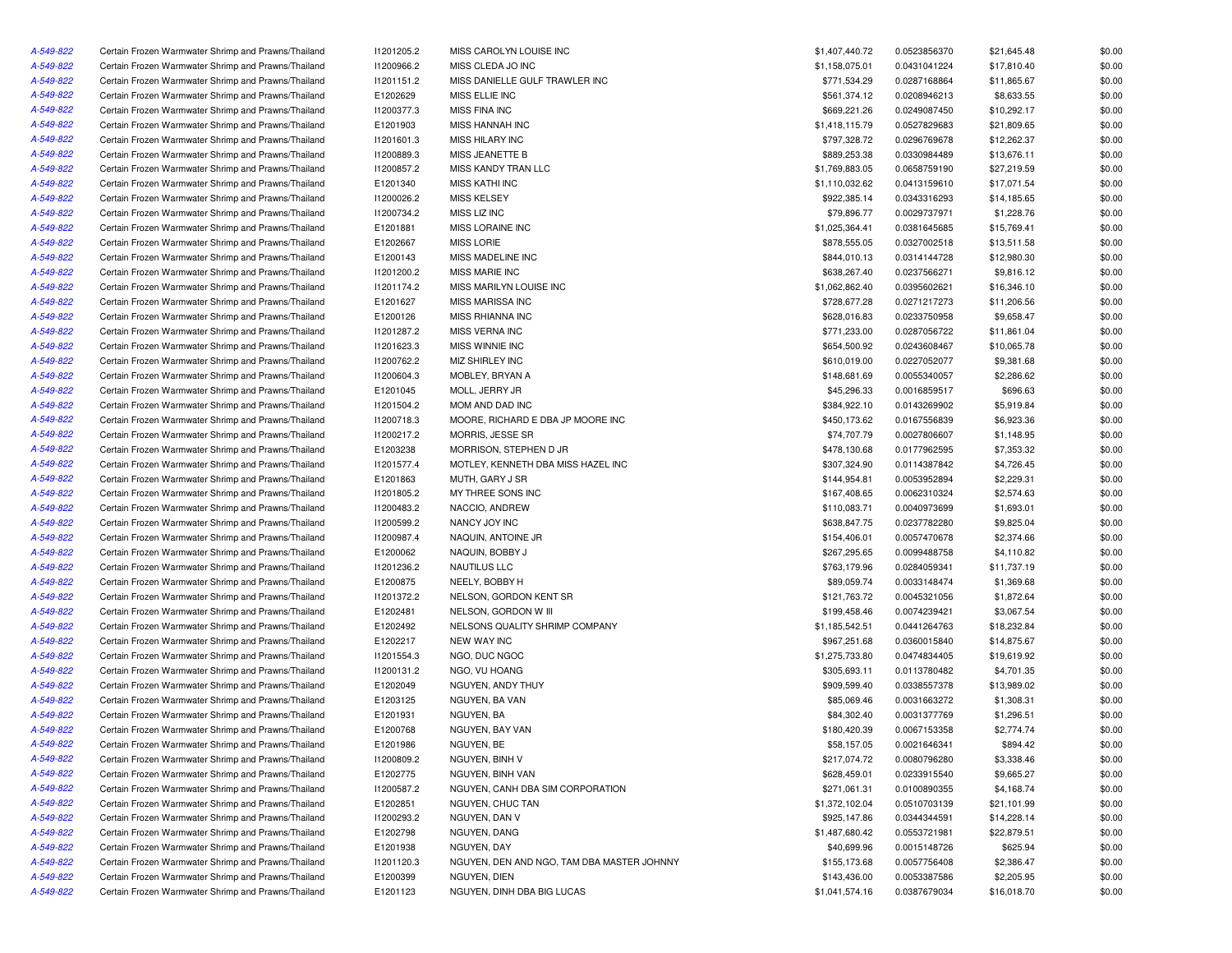| A-549-822 | Certain Frozen Warmwater Shrimp and Prawns/Thailand                                                        | E1201117                 | NGUYEN, DINH DBA ST LUCAS            | \$786,645.71                     | 0.0292793409                 | \$12,098.07 | \$0.00 |
|-----------|------------------------------------------------------------------------------------------------------------|--------------------------|--------------------------------------|----------------------------------|------------------------------|-------------|--------|
| A-549-822 | Certain Frozen Warmwater Shrimp and Prawns/Thailand                                                        | 11200187.2               | NGUYEN, DUC                          | \$201,085.11                     | 0.0074844869                 | \$3,092.55  | \$0.00 |
| A-549-822 | Certain Frozen Warmwater Shrimp and Prawns/Thailand                                                        | E1202198                 | NGUYEN, DUNG ANH AND XUAN DUONG      | \$496,479.17                     | 0.0184791993                 | \$7,635.51  | \$0.00 |
| A-549-822 | Certain Frozen Warmwater Shrimp and Prawns/Thailand                                                        | 11201377.3               | NGUYEN, ELIZABETH                    | \$2,711,040.09                   | 0.1009062477                 | \$41,693.95 | \$0.00 |
| A-549-822 | Certain Frozen Warmwater Shrimp and Prawns/Thailand                                                        | 11200941.2               | NGUYEN, GIAU V                       | \$139,625.69                     | 0.0051969370                 | \$2,147.35  | \$0.00 |
| A-549-822 | Certain Frozen Warmwater Shrimp and Prawns/Thailand                                                        | I1200858.2               | NGUYEN, HA                           | \$163,691.00                     | 0.0060926597                 | \$2,517.46  | \$0.00 |
| A-549-822 | Certain Frozen Warmwater Shrimp and Prawns/Thailand                                                        | 11200894.2               | NGUYEN, HA T                         | \$343,580.02                     | 0.0127882176                 | \$5,284.03  | \$0.00 |
| A-549-822 | Certain Frozen Warmwater Shrimp and Prawns/Thailand                                                        | 11201682.2               | NGUYEN, HAN VAN                      | \$693,939.43                     | 0.0258287675                 | \$10,672.32 | \$0.00 |
| A-549-822 | Certain Frozen Warmwater Shrimp and Prawns/Thailand                                                        | E1202075                 | NGUYEN, HAN VAN                      | \$613,858.87                     | 0.0228481296                 | \$9,440.73  | \$0.00 |
| A-549-822 | Certain Frozen Warmwater Shrimp and Prawns/Thailand                                                        | E1203119                 | NGUYEN, HARRY DBA MISS JENNIFER      | \$848,982.74                     | 0.0315995558                 | \$13,056.78 | \$0.00 |
| A-549-822 | Certain Frozen Warmwater Shrimp and Prawns/Thailand                                                        | E1202251                 | NGUYEN, HENRI HIEP                   | \$106,725.06                     | 0.0039723593                 | \$1,641.36  | \$0.00 |
| A-549-822 | Certain Frozen Warmwater Shrimp and Prawns/Thailand                                                        | 11200556.2               | NGUYEN, HENRY TRANG                  | \$200,107.80                     | 0.0074481109                 | \$3,077.52  | \$0.00 |
| A-549-822 | Certain Frozen Warmwater Shrimp and Prawns/Thailand                                                        | E1200690                 | NGUYEN, HIEN                         | \$624,743.92                     | 0.0232532765                 | \$9,608.14  | \$0.00 |
| A-549-822 | Certain Frozen Warmwater Shrimp and Prawns/Thailand                                                        | E1201515                 | NGUYEN, HOA                          | \$432,515.24                     | 0.0160984303                 | \$6,651.79  | \$0.00 |
| A-549-822 | Certain Frozen Warmwater Shrimp and Prawns/Thailand                                                        | 11201196.3               | NGUYEN, HOANG T                      | \$10,384.00                      | 0.0003864976                 | \$159.70    | \$0.00 |
| A-549-822 | Certain Frozen Warmwater Shrimp and Prawns/Thailand                                                        | 11200181.2               | NGUYEN, HOANG                        | \$401,358.62                     | 0.0149387656                 | \$6,172.62  | \$0.00 |
| A-549-822 | Certain Frozen Warmwater Shrimp and Prawns/Thailand                                                        | E1202792                 | NGUYEN, HUNG MANH                    | \$1,000,657.89                   | 0.0372449796                 | \$15,389.44 | \$0.00 |
| A-549-822 | Certain Frozen Warmwater Shrimp and Prawns/Thailand                                                        | 11200167.2               | NGUYEN, HUNG V                       | \$181,580.65                     | 0.0067585212                 | \$2,792.59  | \$0.00 |
| A-549-822 | Certain Frozen Warmwater Shrimp and Prawns/Thailand                                                        | I1200228.3               | NGUYEN, HUNG VAN                     | \$125,913.00                     | 0.0046865439                 | \$1,936.46  | \$0.00 |
| A-549-822 | Certain Frozen Warmwater Shrimp and Prawns/Thailand                                                        | E1202350                 | NGUYEN, JEFFERSON                    | \$56,225.59                      | 0.0020927442                 | \$864.71    | \$0.00 |
| A-549-822 | Certain Frozen Warmwater Shrimp and Prawns/Thailand                                                        | E1203113                 | NGUYEN, JENNIFER                     | \$166,978.96                     | 0.0062150392                 | \$2,568.02  | \$0.00 |
| A-549-822 | Certain Frozen Warmwater Shrimp and Prawns/Thailand                                                        | E1203227                 | NGUYEN, KEVIN                        | \$29.683.55                      | 0.0011048364                 | \$456.51    | \$0.00 |
| A-549-822 |                                                                                                            |                          |                                      |                                  |                              |             | \$0.00 |
| A-549-822 | Certain Frozen Warmwater Shrimp and Prawns/Thailand<br>Certain Frozen Warmwater Shrimp and Prawns/Thailand | 11200537.2<br>11200683.2 | NGUYEN, KHAI                         | \$2,582,541.38<br>\$1,623,959.44 | 0.0961234624<br>0.0604445704 | \$39,717.73 |        |
|           |                                                                                                            |                          | NGUYEN, KIM MAI                      |                                  |                              | \$24,975.39 | \$0.00 |
| A-549-822 | Certain Frozen Warmwater Shrimp and Prawns/Thailand                                                        | 11200369.3               | NGUYEN, LAI                          | \$12,000.00<br>\$1,029,668.70    | 0.0004466459                 | \$184.55    | \$0.00 |
| A-549-822 | Certain Frozen Warmwater Shrimp and Prawns/Thailand                                                        | E1201564                 | NGUYEN, LAM VAN                      |                                  | 0.0383247763                 | \$15,835.60 | \$0.00 |
| A-549-822 | Certain Frozen Warmwater Shrimp and Prawns/Thailand                                                        | 11200628.2               | NGUYEN, LANG                         | \$294,543.70                     | 0.0109630616                 | \$4,529.88  | \$0.00 |
| A-549-822 | Certain Frozen Warmwater Shrimp and Prawns/Thailand                                                        | 11200201.2               | NGUYEN, LAP                          | \$508,200.87                     | 0.0189154867                 | \$7,815.78  | \$0.00 |
| A-549-822 | Certain Frozen Warmwater Shrimp and Prawns/Thailand                                                        | 11200188.2               | NGUYEN, LAP VAN                      | \$205,810.27                     | 0.0076603596                 | \$3,165.22  | \$0.00 |
| A-549-822 | Certain Frozen Warmwater Shrimp and Prawns/Thailand                                                        | I1200684.2               | NGUYEN, LIEN THI                     | \$128,377.87                     | 0.0047782876                 | \$1,974.36  | \$0.00 |
| A-549-822 | Certain Frozen Warmwater Shrimp and Prawns/Thailand                                                        | I1200566.2               | NGUYEN, LONG THANH                   | \$92,617.30                      | 0.0034472615                 | \$1,424.39  | \$0.00 |
| A-549-822 | Certain Frozen Warmwater Shrimp and Prawns/Thailand                                                        | I1200577.2               | NGUYEN, LUOM T                       | \$183,218.20                     | 0.0068194717                 | \$2,817.77  | \$0.00 |
| A-549-822 | Certain Frozen Warmwater Shrimp and Prawns/Thailand                                                        | 11200295.2               | NGUYEN, MAN VAN                      | \$806,088.24                     | 0.0300030014                 | \$12,397.09 | \$0.00 |
| A-549-822 | Certain Frozen Warmwater Shrimp and Prawns/Thailand                                                        | 11201954.2               | NGUYEN, MAO V                        | \$72,796.98                      | 0.0027095395                 | \$1,119.57  | \$0.00 |
| A-549-822 | Certain Frozen Warmwater Shrimp and Prawns/Thailand                                                        | E1202786                 | NGUYEN, MARY                         | \$493,073.80                     | 0.0183524497                 | \$7,583.14  | \$0.00 |
| A-549-822 | Certain Frozen Warmwater Shrimp and Prawns/Thailand                                                        | I1200666.3               | NGUYEN, MINH Q                       | \$1,189,484.24                   | 0.0442731894                 | \$18,293.46 | \$0.00 |
| A-549-822 | Certain Frozen Warmwater Shrimp and Prawns/Thailand                                                        | E1202936                 | NGUYEN, MINH                         | \$629,106.68                     | 0.0234156606                 | \$9,675.23  | \$0.00 |
| A-549-822 | Certain Frozen Warmwater Shrimp and Prawns/Thailand                                                        | 11200618.2               | NGUYEN, MINH                         | \$202,216.82                     | 0.0075266097                 | \$3,109.96  | \$0.00 |
| A-549-822 | Certain Frozen Warmwater Shrimp and Prawns/Thailand                                                        | 11200164.2               | NGUYEN, MUOI                         | \$418,841.43                     | 0.0155894844                 | \$6,441.50  | \$0.00 |
| A-549-822 | Certain Frozen Warmwater Shrimp and Prawns/Thailand                                                        | E1202057                 | NGUYEN, NAM VAN                      | \$39,715.75                      | 0.0014782398                 | \$610.80    | \$0.00 |
| A-549-822 | Certain Frozen Warmwater Shrimp and Prawns/Thailand                                                        | E1202040                 | NGUYEN, NGHIEP THANH DBA SAINT CLARA | \$1,029,270.00                   | 0.0383099365                 | \$15,829.47 | \$0.00 |
| A-549-822 | Certain Frozen Warmwater Shrimp and Prawns/Thailand                                                        | E1202034                 | NGUYEN, NGHIEP DBA BETHANY INC       | \$709,033.67                     | 0.0263905825                 | \$10,904.45 | \$0.00 |
| A-549-822 | Certain Frozen Warmwater Shrimp and Prawns/Thailand                                                        | I1200617.2               | NGUYEN, NGOC TIM                     | \$203,679.22                     | 0.0075810409                 | \$3,132.45  | \$0.00 |
| A-549-822 | Certain Frozen Warmwater Shrimp and Prawns/Thailand                                                        | I1200850.2               | NGUYEN, NGOC VAN                     | \$92,934.70                      | 0.0034590753                 | \$1,429.27  | \$0.00 |
| A-549-822 | Certain Frozen Warmwater Shrimp and Prawns/Thailand                                                        | 11200571.2               | NGUYEN, NUONG DBA CAPT SANG LLC      | \$740,880.89                     | 0.0275759517                 | \$11,394.24 | \$0.00 |
| A-549-822 | Certain Frozen Warmwater Shrimp and Prawns/Thailand                                                        | 11201090.2               | NGUYEN, QUANG KHIEM                  | \$522,658.60                     | 0.0194536106                 | \$8,038.13  | \$0.00 |
| A-549-822 | Certain Frozen Warmwater Shrimp and Prawns/Thailand                                                        | 11201846.2               | NGUYEN, QUYEN M                      | \$150,951.82                     | 0.0056185011                 | \$2,321.54  | \$0.00 |
| A-549-822 | Certain Frozen Warmwater Shrimp and Prawns/Thailand                                                        | 11200254.2               | NGUYEN, QUYEN T                      | \$128,282.47                     | 0.0047747367                 | \$1,972.90  | \$0.00 |
| A-549-822 | Certain Frozen Warmwater Shrimp and Prawns/Thailand                                                        | 11201707.1               | NGUYEN, ROE VAN                      | \$381,254.65                     | 0.0141904859                 | \$5,863.44  | \$0.00 |
| A-549-822 | Certain Frozen Warmwater Shrimp and Prawns/Thailand                                                        | 11201630.2               | NGUYEN, ROSE DBA S AND T MARINE INC  | \$861,311.23                     | 0.0320584283                 | \$13,246.38 | \$0.00 |
| A-549-822 | Certain Frozen Warmwater Shrimp and Prawns/Thailand                                                        | 11201628.2               | NGUYEN, ROSE DBA R & C MARINE INC    | \$837,632.89                     | 0.0311771088                 | \$12,882.22 | \$0.00 |
| A-549-822 | Certain Frozen Warmwater Shrimp and Prawns/Thailand                                                        | 11200563.2               | NGUYEN, SAU VAN                      | \$141,361.50                     | 0.0052615447                 | \$2,174.04  | \$0.00 |
| A-549-822 | Certain Frozen Warmwater Shrimp and Prawns/Thailand                                                        | E1201576                 | NGUYEN, SUNG                         | \$76,358.60                      | 0.0028421047                 | \$1,174.34  | \$0.00 |
| A-549-822 | Certain Frozen Warmwater Shrimp and Prawns/Thailand                                                        | 11201858.2               | NGUYEN, TAI T                        | \$69,345.76                      | 0.0025810834                 | \$1,066.49  | \$0.00 |
| A-549-822 | Certain Frozen Warmwater Shrimp and Prawns/Thailand                                                        | 11201571.2               | NGUYEN, TAI                          | \$12,480.00                      | 0.0004645117                 | \$191.93    | \$0.00 |
| A-549-822 | Certain Frozen Warmwater Shrimp and Prawns/Thailand                                                        | E1202909                 | NGUYEN, TAM MINH                     | \$808,593.33                     | 0.0300962421                 | \$12,435.61 | \$0.00 |
| A-549-822 | Certain Frozen Warmwater Shrimp and Prawns/Thailand                                                        | 11200951.2               | NGUYEN, TAM VAN                      | \$184,560.40                     | 0.0068694290                 | \$2,838.41  | \$0.00 |
| A-549-822 | Certain Frozen Warmwater Shrimp and Prawns/Thailand                                                        | E1202167                 | NGUYEN, TAN                          | \$423,391.38                     | 0.0157588357                 | \$6,511.47  | \$0.00 |
|           |                                                                                                            |                          |                                      |                                  |                              |             |        |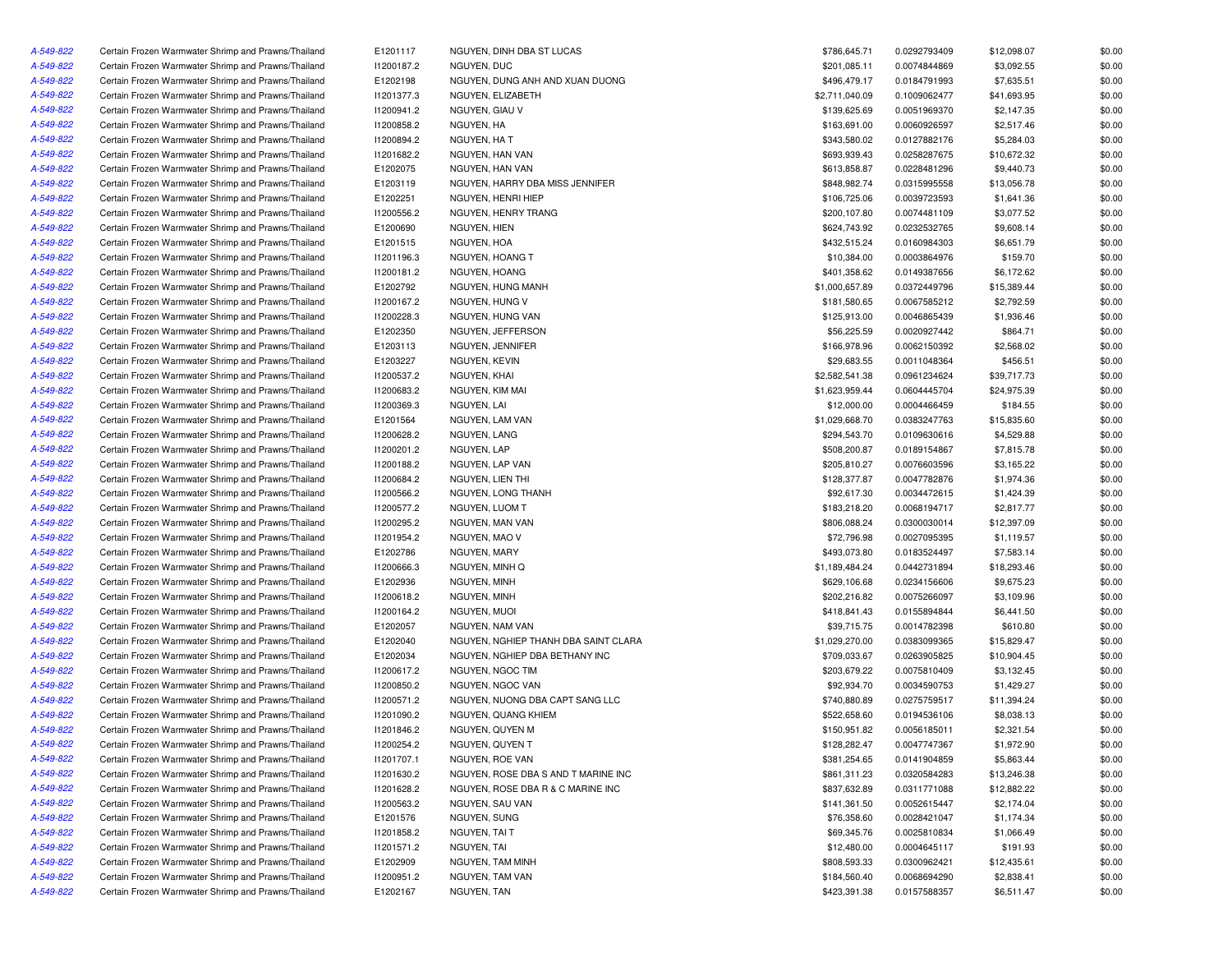| A-549-822 | Certain Frozen Warmwater Shrimp and Prawns/Thailand | 11200285.3               | NGUYEN, THANH                         | \$282,972.76    | 0.0105323855 | \$4,351.93     | \$0.00 |
|-----------|-----------------------------------------------------|--------------------------|---------------------------------------|-----------------|--------------|----------------|--------|
| A-549-822 | Certain Frozen Warmwater Shrimp and Prawns/Thailand | 11200291.3               | NGUYEN, THANH THI                     | \$22,238.92     | 0.0008277436 | \$342.02       | \$0.00 |
| A-549-822 | Certain Frozen Warmwater Shrimp and Prawns/Thailand | 11201135.3               | NGUYEN, THOMAS                        | \$611,357.09    | 0.0227550121 | \$9,402.26     | \$0.00 |
| A-549-822 | Certain Frozen Warmwater Shrimp and Prawns/Thailand | 11201625.2               | NGUYEN, THU VAN                       | \$7,358,311.01  | 0.2738799608 | \$113,165.81   | \$0.00 |
| A-549-822 | Certain Frozen Warmwater Shrimp and Prawns/Thailand | 11200821.2               | NGUYEN, THUONG VAN                    | \$315,044.70    | 0.0117261189 | \$4,845.17     | \$0.00 |
| A-549-822 | Certain Frozen Warmwater Shrimp and Prawns/Thailand | 11200360.3               | NGUYEN, TINH                          | \$30,352.00     | 0.0011297164 | \$466.79       | \$0.00 |
| A-549-822 | Certain Frozen Warmwater Shrimp and Prawns/Thailand | 11200681.2               | NGUYEN, TRA                           | \$142,723.78    | 0.0053122494 | \$2,194.99     | \$0.00 |
| A-549-822 | Certain Frozen Warmwater Shrimp and Prawns/Thailand | E1203132                 | <b>NGUYEN, TRICH VAN</b>              | \$848,731.99    | 0.0315902228 | \$13,052.92    | \$0.00 |
| A-549-822 | Certain Frozen Warmwater Shrimp and Prawns/Thailand | 11200104.3               | NGUYEN, TRUNG VAN                     | \$268,559.12    | 0.0099959028 | \$4,130.26     | \$0.00 |
| A-549-822 | Certain Frozen Warmwater Shrimp and Prawns/Thailand | 11200536.2               | NGUYEN, TUAN                          | \$2,541,325.92  | 0.0945894027 | \$39,083.86    | \$0.00 |
| A-549-822 | Certain Frozen Warmwater Shrimp and Prawns/Thailand | 11201860.2               | NGUYEN, TUAN H                        | \$102,522.64    | 0.0038159432 | \$1,576.73     | \$0.00 |
| A-549-822 | Certain Frozen Warmwater Shrimp and Prawns/Thailand | 11200239.2               | NGUYEN, TUAN                          | \$109,015.03    | 0.0040575931 | \$1,676.58     | \$0.00 |
| A-549-822 | Certain Frozen Warmwater Shrimp and Prawns/Thailand | 11201888.2               | NGUYEN, TUNG                          | \$284,357.91    | 0.0105839415 | \$4,373.23     | \$0.00 |
| A-549-822 | Certain Frozen Warmwater Shrimp and Prawns/Thailand | 11200593.2               | NGUYEN, VAN H                         | \$74,761.64     | 0.0027826651 | \$1,149.78     | \$0.00 |
| A-549-822 | Certain Frozen Warmwater Shrimp and Prawns/Thailand | I1200959.2               | NGUYEN, VIET                          | \$410,933.40    | 0.0152951436 | \$6,319.88     | \$0.00 |
| A-549-822 | Certain Frozen Warmwater Shrimp and Prawns/Thailand | 11200080.2               | NGUYEN, VINH VAN                      | \$7,352.73      | 0.0002736722 | \$113.08       | \$0.00 |
| A-549-822 | Certain Frozen Warmwater Shrimp and Prawns/Thailand | 11200161.2               | NGUYEN, VU                            | \$128,668.41    | 0.0047891016 | \$1,978.83     | \$0.00 |
| A-549-822 | Certain Frozen Warmwater Shrimp and Prawns/Thailand | 11200176.2               | NIGHT STAR INC                        | \$1,266,657.94  | 0.0471456325 | \$19,480.34    | \$0.00 |
| A-549-822 | Certain Frozen Warmwater Shrimp and Prawns/Thailand | 11200738.3               | NORRIS, CANDACE                       | \$32,458.95     | 0.0012081381 | \$499.20       | \$0.00 |
| A-549-822 | Certain Frozen Warmwater Shrimp and Prawns/Thailand | 11200616.3               | NOWELL, JAMES E                       | \$142,713.72    | 0.0053118750 | \$2,194.84     | \$0.00 |
| A-549-822 | Certain Frozen Warmwater Shrimp and Prawns/Thailand | 11201201.2               | NUESTRA CRUZ LLC                      | \$289,791.96    | 0.0107861995 | \$4,456.80     | \$0.00 |
| A-549-822 | Certain Frozen Warmwater Shrimp and Prawns/Thailand | E1201699                 | NUNEZ SEAFOOD                         | \$4,368,809.92  | 0.1626092575 | \$67,189.32    | \$0.00 |
| A-549-822 | Certain Frozen Warmwater Shrimp and Prawns/Thailand | 11200246.2               | NUNEZ, CONRAD J                       | \$161,406.73    | 0.0060076380 | \$2,482.33     | \$0.00 |
| A-549-822 | Certain Frozen Warmwater Shrimp and Prawns/Thailand | 11201844.2               | OCEAN EMPEROR INC                     | \$586,446.51    | 0.0218278280 | \$9,019.15     | \$0.00 |
| A-549-822 | Certain Frozen Warmwater Shrimp and Prawns/Thailand | E1201596                 | OCEAN HARVEST WHOLESALE INC           | \$29,586,273.31 | 1.1012156681 | \$455,016.71   | \$0.00 |
| A-549-822 | Certain Frozen Warmwater Shrimp and Prawns/Thailand | 11201561.3               | OCEAN PRIDE SEAFOOD INC               | \$3,578,743.50  | 0.1332025961 | \$55,038.63    | \$0.00 |
| A-549-822 | Certain Frozen Warmwater Shrimp and Prawns/Thailand | E1202780                 | OCEAN SPRINGS SEAFOOD MARKET INC      | \$20,130,672.54 | 0.7492735492 | \$309,596.02   | \$0.00 |
| A-549-822 | Certain Frozen Warmwater Shrimp and Prawns/Thailand | E1201589                 | OCEAN WIND INC                        | \$1,731,528.86  | 0.0644483572 | \$26,629.73    | \$0.00 |
| A-549-822 | Certain Frozen Warmwater Shrimp and Prawns/Thailand | 11201170.2               | OCEANICA CRUZ LLC                     | \$1,267,953.65  | 0.0471938595 | \$19,500.26    | \$0.00 |
| A-549-822 | Certain Frozen Warmwater Shrimp and Prawns/Thailand | 11201235.2               | <b>ODIN LLC</b>                       | \$607,917.55    | 0.0226269907 | \$9,349.36     | \$0.00 |
| A-549-822 |                                                     |                          |                                       | \$144,485.13    |              |                | \$0.00 |
| A-549-822 | Certain Frozen Warmwater Shrimp and Prawns/Thailand | 11201149.2<br>11200728.2 | OLANDER, RODNEY P                     |                 | 0.0053778077 | \$2,222.08     |        |
|           | Certain Frozen Warmwater Shrimp and Prawns/Thailand |                          | OLANDER, THOMAS<br>OPEN SEA INC       | \$100,393.23    | 0.0037366855 | \$1,543.98     | \$0.00 |
| A-549-822 | Certain Frozen Warmwater Shrimp and Prawns/Thailand | 11201451.3               |                                       | \$826,436.58    | 0.0307603766 | \$12,710.03    | \$0.00 |
| A-549-822 | Certain Frozen Warmwater Shrimp and Prawns/Thailand | E1201843                 | ORAGE ENTERPRISE                      | \$483,660.70    | 0.0180020895 | \$7,438.37     | \$0.00 |
| A-549-822 | Certain Frozen Warmwater Shrimp and Prawns/Thailand | 11200968.2               | OURKS, SOKHOMS                        | \$62,334.30     | 0.0023201134 | \$958.66       | \$0.00 |
| A-549-822 | Certain Frozen Warmwater Shrimp and Prawns/Thailand | 11200561.2               | P AND T FISHERIES INC                 | \$394,907.64    | 0.0146986569 | \$6,073.41     | \$0.00 |
| A-549-822 | Certain Frozen Warmwater Shrimp and Prawns/Thailand | E1200342                 | PALMISANO, DANIEL                     | \$161,499.54    | 0.0060110924 | \$2,483.75     | \$0.00 |
| A-549-822 | Certain Frozen Warmwater Shrimp and Prawns/Thailand | E1200924                 | PALMISANO, DWAYNE JR                  | \$128,453.08    | 0.0047810869 | \$1,975.52     | \$0.00 |
| A-549-822 | Certain Frozen Warmwater Shrimp and Prawns/Thailand | 11200928.2               | PALMISANO, KIM                        | \$854,048.17    | 0.0317880936 | \$13,134.68    | \$0.00 |
| A-549-822 | Certain Frozen Warmwater Shrimp and Prawns/Thailand | 11200948.2               | PALMISANO, ROBIN G                    | \$204,465.81    | 0.0076103182 | \$3,144.54     | \$0.00 |
| A-549-822 | Certain Frozen Warmwater Shrimp and Prawns/Thailand | 11201207.3               | PAPA ROD INC                          | \$678,061.45    | 0.0252377812 | \$10,428.12    | \$0.00 |
| A-549-822 | Certain Frozen Warmwater Shrimp and Prawns/Thailand | 11200443.2               | PARFAIT, ROBERT C SR                  | \$87,613.13     | 0.0032610039 | \$1,347.43     | \$0.00 |
| A-549-822 | Certain Frozen Warmwater Shrimp and Prawns/Thailand | 11200713.2               | PARFAIT, RODNEY PAUL SR               | \$40,674.06     | 0.0015139086 | \$625.54       | \$0.00 |
| A-549-822 | Certain Frozen Warmwater Shrimp and Prawns/Thailand | 11201362.3               | PARRAMORE INC                         | \$1,517,436.45  | 0.0564797322 | \$23,337.14    | \$0.00 |
| A-549-822 | Certain Frozen Warmwater Shrimp and Prawns/Thailand | 11201875.2               | PARRIA, GAVIN C                       | \$584,661.80    | 0.0217614002 | \$8,991.70     | \$0.00 |
| A-549-822 | Certain Frozen Warmwater Shrimp and Prawns/Thailand | E1201099                 | PARRIA, JERRY D                       | \$214,795.16    | 0.0079947817 | \$3,303.40     | \$0.00 |
| A-549-822 | Certain Frozen Warmwater Shrimp and Prawns/Thailand | 11200394.2               | PARRIA, LOUIS III                     | \$328,254.59    | 0.0122177976 | \$5,048.33     | \$0.00 |
| A-549-822 | Certain Frozen Warmwater Shrimp and Prawns/Thailand | 11200390.2               | PARRIA, LOUIS JR                      | \$550,573.47    | 0.0204926158 | \$8,467.44     | \$0.00 |
| A-549-822 | Certain Frozen Warmwater Shrimp and Prawns/Thailand | 11200396.2               | PARRIA, RONALD                        | \$451,916.48    | 0.0168205540 | \$6,950.17     | \$0.00 |
| A-549-822 | Certain Frozen Warmwater Shrimp and Prawns/Thailand | E1200696                 | PARRIA, ROSS                          | \$220,559.59    | 0.0082093366 | \$3,392.06     | \$0.00 |
| A-549-822 | Certain Frozen Warmwater Shrimp and Prawns/Thailand | E1202421                 | PARRIA, TROY M                        | \$41,779.67     | 0.0015550599 | \$642.54       | \$0.00 |
| A-549-822 | Certain Frozen Warmwater Shrimp and Prawns/Thailand | 11200236.2               | PAT-LIN ENTERPRISES C/O LINWARD DUPRE | \$364,873.59    | 0.0135807748 | \$5,611.51     | \$0.00 |
| A-549-822 | Certain Frozen Warmwater Shrimp and Prawns/Thailand | E1200501                 | PAUL PIAZZA AND SON INC               | \$87,574,362.75 | 3.2595609246 | \$1,346,833.98 | \$0.00 |
| A-549-822 | Certain Frozen Warmwater Shrimp and Prawns/Thailand | E1201333                 | PAYNE, JOHN                           | \$424,613.06    | 0.0158043073 | \$6,530.26     | \$0.00 |
| A-549-822 | Certain Frozen Warmwater Shrimp and Prawns/Thailand | E1200155                 | PEARL INC DBA INDIAN RIDGE SHRIMP CO  | \$15,041,408.60 | 0.5598486382 | \$231,326.61   | \$0.00 |
| A-549-822 | Certain Frozen Warmwater Shrimp and Prawns/Thailand | E1200954                 | PELICAN POINT SEAFOOD INC             | \$814,448.34    | 0.0303141684 | \$12,525.66    | \$0.00 |
| A-549-822 | Certain Frozen Warmwater Shrimp and Prawns/Thailand | 11201364.2               | PELLEGRIN, TROY                       | \$6,553.10      | 0.0002439096 | \$100.78       | \$0.00 |
| A-549-822 | Certain Frozen Warmwater Shrimp and Prawns/Thailand | 11201581.2               | PELTIER, RODNEY J                     | \$462,891.84    | 0.0172290623 | \$7,118.96     | \$0.00 |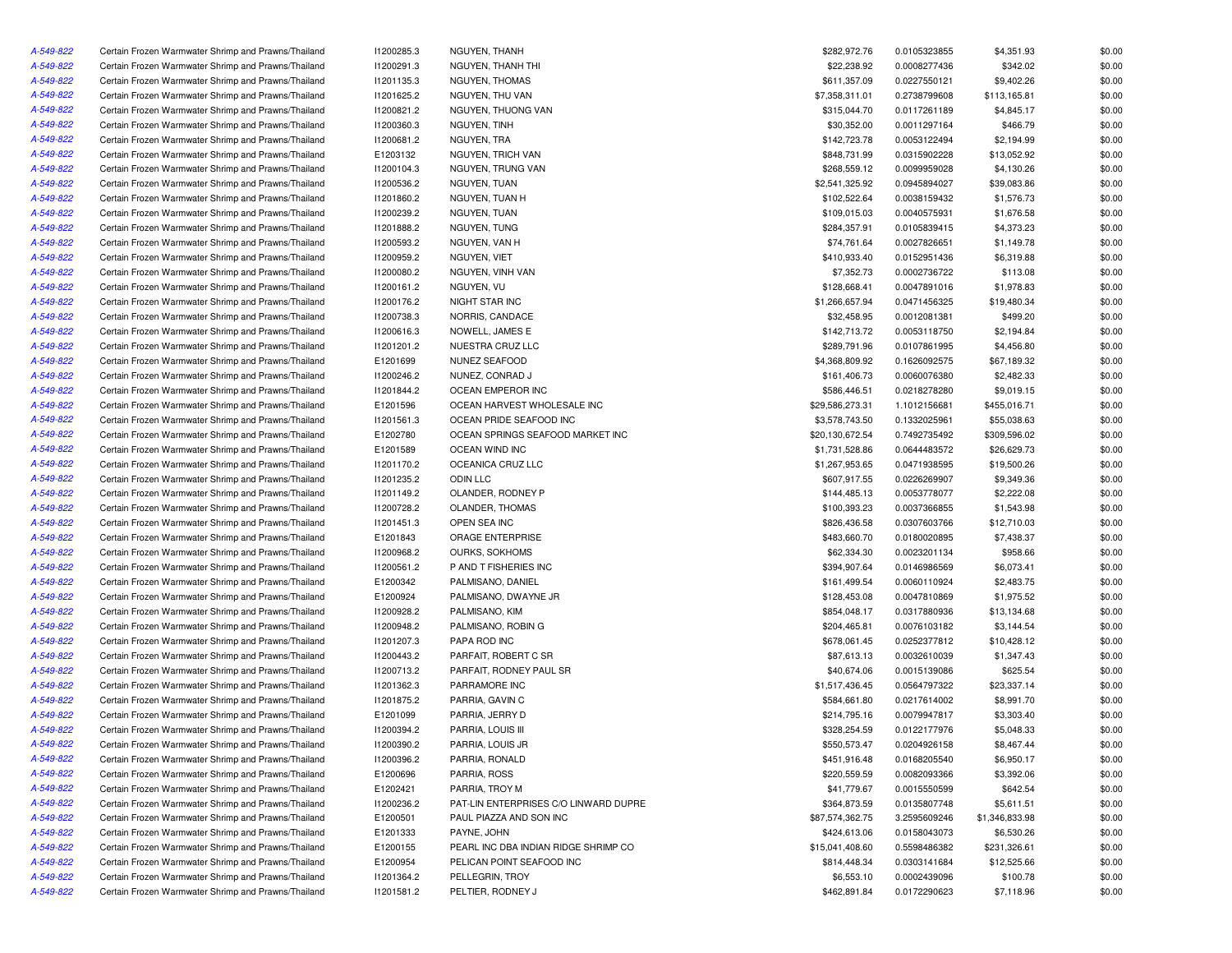| A-549-822 | Certain Frozen Warmwater Shrimp and Prawns/Thailand | 11201234.2 | PENNY V LLC                            | \$657,198.70    | 0.0244612594 | \$10,107.27  | \$0.00           |
|-----------|-----------------------------------------------------|------------|----------------------------------------|-----------------|--------------|--------------|------------------|
| A-549-822 | Certain Frozen Warmwater Shrimp and Prawns/Thailand | E1202298   | PERRIN, DAVID M                        | \$71,543.76     | 0.0026628940 | \$1,100.29   | \$0.00           |
| A-549-822 | Certain Frozen Warmwater Shrimp and Prawns/Thailand | E1202304   | PERRIN, KENNETH V                      | \$38,145.42     | 0.0014197913 | \$586.65     | \$0.00           |
| A-549-822 | Certain Frozen Warmwater Shrimp and Prawns/Thailand | 11201233.2 | PERSEVERANCE I LLC                     | \$645,856.26    | 0.0240390882 | \$9,932.83   | \$0.00           |
| A-549-822 | Certain Frozen Warmwater Shrimp and Prawns/Thailand | E1201310   | PESHOFF, KIRK                          | \$103,120.56    | 0.0038381980 | \$1,585.92   | \$0.00           |
| A-549-822 | Certain Frozen Warmwater Shrimp and Prawns/Thailand | 11201083.2 | PHAM, HAI                              | \$919,228.06    | 0.0342141212 | \$14,137.10  | \$0.00           |
| A-549-822 | Certain Frozen Warmwater Shrimp and Prawns/Thailand | 11201720.3 | PHAM, HIEN THI                         | \$579,673.08    | 0.0215757176 | \$8,914.98   | \$0.00           |
| A-549-822 | Certain Frozen Warmwater Shrimp and Prawns/Thailand | E1201202   | PHAM, HUNG V                           | \$220,292.57    | 0.0081993980 | \$3,387.95   | \$0.00           |
| A-549-822 | Certain Frozen Warmwater Shrimp and Prawns/Thailand | E1202069   | PHAM, JOSEPH SON                       | \$968,446.24    | 0.0360460462 | \$14,894.04  | \$0.00           |
| A-549-822 | Certain Frozen Warmwater Shrimp and Prawns/Thailand | E1202868   | PHAM, STEVE VAN                        | \$75,419.22     | 0.0028071405 | \$1,159.90   | \$0.00           |
| A-549-822 | Certain Frozen Warmwater Shrimp and Prawns/Thailand | E1202844   | PHAM. THANH DUC                        | \$1,034,071.36  | 0.0384886454 | \$15,903.31  | \$0.00           |
| A-549-822 | Certain Frozen Warmwater Shrimp and Prawns/Thailand | E1202438   | PHAM, TOMMY VAN                        | \$131,864.87    | 0.0049080754 | \$2,027.99   | \$0.00           |
| A-549-822 | Certain Frozen Warmwater Shrimp and Prawns/Thailand | E1200461   | PHAN, ANH                              | \$285,952.51    | 0.0106432933 | \$4,397.75   | \$0.00           |
| A-549-822 | Certain Frozen Warmwater Shrimp and Prawns/Thailand | E1202372   | PHAN, HOANG                            | \$114,485.53    | 0.0042612078 | \$1,760.71   | \$0.00           |
| A-549-822 | Certain Frozen Warmwater Shrimp and Prawns/Thailand | 11200691.3 | PHILLIPS, JAMES C                      | \$1,248,446.17  | 0.0464677815 | \$19,200.25  | \$0.00           |
| A-549-822 | Certain Frozen Warmwater Shrimp and Prawns/Thailand | E1201474   | PICOU, TERRY P                         | \$59,455.37     | 0.0022129582 | \$914.38     | \$0.00           |
| A-549-822 | Certain Frozen Warmwater Shrimp and Prawns/Thailand | 11201578.3 | PITRE, BENTON                          | \$91,348.94     | 0.0034000525 | \$1,404.88   | \$0.00           |
| A-549-822 | Certain Frozen Warmwater Shrimp and Prawns/Thailand | E1203143   | PIZANI, TERRILL                        | \$248,412.38    | 0.0092460312 | \$3,820.41   | \$0.00           |
| A-549-822 | Certain Frozen Warmwater Shrimp and Prawns/Thailand | E1202832   | PIZANI, TERRY JR                       | \$561,608.17    | 0.0209033328 | \$8,637.15   | \$0.00           |
| A-549-822 | Certain Frozen Warmwater Shrimp and Prawns/Thailand | E1202310   | PIZANI, TERRY M                        | \$95,907.74     | 0.0035697333 | \$1,475.00   | \$0.00           |
| A-549-822 | Certain Frozen Warmwater Shrimp and Prawns/Thailand | 11201883.2 | PLAISANCE, EARL J JR                   | \$91,984.07     | 0.0034236924 | \$1,414.65   | \$0.00           |
| A-549-822 | Certain Frozen Warmwater Shrimp and Prawns/Thailand | 11201389.2 | PLAISANCE, KEITH                       | \$109,812.65    | 0.0040872809 | \$1,688.84   | \$0.00           |
| A-549-822 | Certain Frozen Warmwater Shrimp and Prawns/Thailand | 11201169.2 | PLATA CRUZ LLC                         | \$1,047,478.92  | 0.0389876814 | \$16,109.51  | \$0.00           |
| A-549-822 | Certain Frozen Warmwater Shrimp and Prawns/Thailand | 11201862.2 | PLORK, PHAN                            | \$208,457.38    | 0.0077588864 | \$3,205.93   | \$0.00           |
| A-549-822 | Certain Frozen Warmwater Shrimp and Prawns/Thailand | E1201153   | POC TAL TRAWLERS INC DBA BEN AND CASEY | \$1,417,616.35  | 0.0527643789 | \$21,801.97  | \$0.00           |
| A-549-822 | Certain Frozen Warmwater Shrimp and Prawns/Thailand | E1202204   | POCHE, GLENN                           | \$131,137.23    | 0.0048809923 | \$2,016.80   | \$0.00           |
| A-549-822 | Certain Frozen Warmwater Shrimp and Prawns/Thailand | E1202286   | POLKEY, RICHARD JR                     | \$241,303.71    | 0.0089814430 | \$3,711.09   | \$0.00           |
| A-549-822 | Certain Frozen Warmwater Shrimp and Prawns/Thailand | E1202268   | POLKEY, RONALD                         | \$145,576.33    | 0.0054184227 | \$2,238.86   | \$0.00           |
| A-549-822 | Certain Frozen Warmwater Shrimp and Prawns/Thailand | 11200214.3 | POPE, ROBERT SR                        | \$252,633.88    | 0.0094031575 | \$3,885.34   | \$0.00           |
| A-549-822 | Certain Frozen Warmwater Shrimp and Prawns/Thailand | E1200394   | PORT ROYAL SEAFOOD INC                 | \$6,665,897.93  | 0.2481080049 | \$102,516.96 | \$0.00           |
| A-549-822 | Certain Frozen Warmwater Shrimp and Prawns/Thailand | E1202716   | POTEET SEAFOOD INC                     | \$7,552,036.38  | 0.2810905145 | \$116,145.17 | \$0.00           |
| A-549-822 | Certain Frozen Warmwater Shrimp and Prawns/Thailand | 11200265.2 | POTTER BOATS INC                       | \$463,105.81    | 0.0172370264 | \$7,122.25   | \$0.00           |
| A-549-822 | Certain Frozen Warmwater Shrimp and Prawns/Thailand | 11200487.2 | PRICE SEAFOOD INC                      | \$2,452,888.51  | 0.0912977187 | \$37,723.75  | \$0.00           |
| A-549-822 | Certain Frozen Warmwater Shrimp and Prawns/Thailand | E1201212   | PRINCESS LORIE LLC                     | \$849,560.70    | 0.0316210678 | \$13,065.66  | \$0.00           |
| A-549-822 | Certain Frozen Warmwater Shrimp and Prawns/Thailand | E1203082   | PRINCESS MARY INC                      | \$1,150,169.14  | 0.0428098620 | \$17,688.82  | \$0.00           |
| A-549-822 | Certain Frozen Warmwater Shrimp and Prawns/Thailand | 11200946.2 | PRUM, THOU                             | \$135,792.94    | 0.0050542801 | \$2,088.40   | \$0.00           |
| A-549-822 | Certain Frozen Warmwater Shrimp and Prawns/Thailand | 11201442.2 | PURATA TRAWLER INC                     | \$666,328.63    | 0.0248010799 | \$10,247.68  | \$0.00           |
| A-549-822 | Certain Frozen Warmwater Shrimp and Prawns/Thailand | E1203038   | PURSUER INC                            | \$488,070.47    | 0.0181662233 | \$7,506.19   | \$0.00           |
| A-549-822 | Certain Frozen Warmwater Shrimp and Prawns/Thailand | E1201552   | QUACH, DUC                             | \$69,892.55     | 0.0026014351 | \$1,074.90   | \$0.00           |
| A-549-822 | Certain Frozen Warmwater Shrimp and Prawns/Thailand | 11201168.2 | QUEEN MARY LLC                         | \$1,048,521.86  | 0.0390265002 | \$16,125.55  | \$0.00           |
| A-549-822 | Certain Frozen Warmwater Shrimp and Prawns/Thailand | 11201167.2 | QUINTA CRUZ LLC                        | \$870,867.71    | 0.0324141252 | \$13,393.35  | \$0.00           |
| A-549-822 | Certain Frozen Warmwater Shrimp and Prawns/Thailand | 11200748.2 | R A LESSO BROKERAGE INC                | \$31,875,144.06 | 1.1864085650 | \$490,217.98 | \$0.00           |
| A-549-822 | Certain Frozen Warmwater Shrimp and Prawns/Thailand | E1200488   | R AND J INC                            | \$1,114,069.57  | 0.0414662182 | \$17,133.63  | \$0.00           |
| A-549-822 | Certain Frozen Warmwater Shrimp and Prawns/Thailand | E1201503   | R AND K FISHERIES LLC                  | \$108,266.55    | 0.0040297343 | \$1,665.07   | \$0.00           |
| A-549-822 | Certain Frozen Warmwater Shrimp and Prawns/Thailand | 11200283.2 | R AND T ATOCHA LLC                     | \$330,152.47    | 0.0122884376 | \$5,077.52   | \$0.00           |
|           | Certain Frozen Warmwater Shrimp and Prawns/Thailand |            | RACINE, SYLVAN P JR DBA CAPE ROMAIN    |                 |              |              |                  |
| A-549-822 |                                                     | E1203050   |                                        | \$283,471.55    | 0.0105509507 | \$4,359.60   | \$0.00<br>\$0.00 |
| A-549-822 | Certain Frozen Warmwater Shrimp and Prawns/Thailand | I1200460.3 | RANCHERO TRAWLERS INC                  | \$795,247.51    | 0.0295995041 | \$12,230.36  |                  |
| A-549-822 | Certain Frozen Warmwater Shrimp and Prawns/Thailand | 11201461.2 | RANDALL J PINELL INC                   | \$615,502.86    | 0.0229093197 | \$9,466.01   | \$0.00           |
| A-549-822 | Certain Frozen Warmwater Shrimp and Prawns/Thailand | 11201879.2 | RAWLINGS, JOHN H                       | \$496,642.97    | 0.0184852960 | \$7,638.03   | \$0.00           |
| A-549-822 | Certain Frozen Warmwater Shrimp and Prawns/Thailand | 11201809.2 | RAWLINGS, RALPH E JR                   | \$2,052,138.42  | 0.0763816030 | \$31,560.49  | \$0.00           |
| A-549-822 | Certain Frozen Warmwater Shrimp and Prawns/Thailand | 11201843.2 | RAYNOR, STEVEN E                       | \$133,916.21    | 0.0049844273 | \$2,059.54   | \$0.00           |
| A-549-822 | Certain Frozen Warmwater Shrimp and Prawns/Thailand | 11201552.3 | RCP SEAFOOD INC                        | \$11,665,719.81 | 0.4342038384 | \$179,410.81 | \$0.00           |
| A-549-822 | Certain Frozen Warmwater Shrimp and Prawns/Thailand | E1202804   | REAGAN, ROY                            | \$504,305.08    | 0.0187704835 | \$7,755.87   | \$0.00           |
| A-549-822 | Certain Frozen Warmwater Shrimp and Prawns/Thailand | E1202741   | REAVES, LATEN                          | \$178,889.64    | 0.0066583605 | \$2,751.20   | \$0.00           |
| A-549-822 | Certain Frozen Warmwater Shrimp and Prawns/Thailand | 11201585.2 | REBSTOCK, CHARLES                      | \$66,369.19     | 0.0024702939 | \$1,020.71   | \$0.00           |
| A-549-822 | Certain Frozen Warmwater Shrimp and Prawns/Thailand | 11200110.2 | RECTOR, LANCE                          | \$87,651.35     | 0.0032624264 | \$1,348.02   | \$0.00           |
| A-549-822 | Certain Frozen Warmwater Shrimp and Prawns/Thailand | 11200114.2 | RECTOR, WARREN L DBA ANNA GRACE LLC    | \$605,899.25    | 0.0225518686 | \$9,318.32   | \$0.00           |
| A-549-822 | Certain Frozen Warmwater Shrimp and Prawns/Thailand | 11200651.2 | REVELL, BEN D                          | \$251,247.39    | 0.0093515516 | \$3,864.01   | \$0.00           |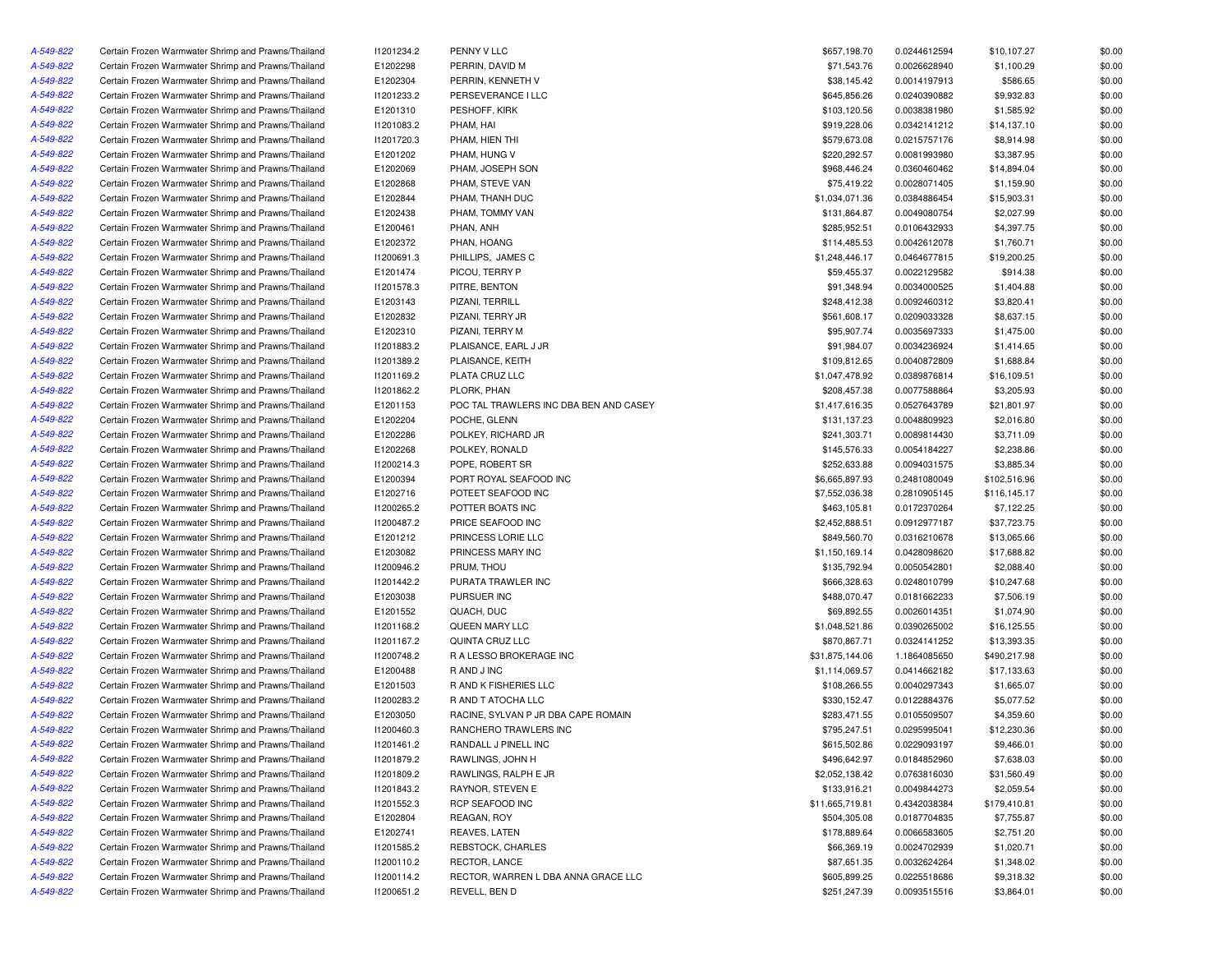| A-549-822              | Certain Frozen Warmwater Shrimp and Prawns/Thailand | 11201311.2 | <b>REYES TRAWLERS INC</b>                               | \$742,021.05    | 0.0276183890                 | \$11,411.78  | \$0.00 |
|------------------------|-----------------------------------------------------|------------|---------------------------------------------------------|-----------------|------------------------------|--------------|--------|
| A-549-822              | Certain Frozen Warmwater Shrimp and Prawns/Thailand | I1200798.3 | RHONDA LYNN INC                                         | \$967,825.67    | 0.0360229482                 | \$14,884.50  | \$0.00 |
| A-549-822              | Certain Frozen Warmwater Shrimp and Prawns/Thailand | E1200066   | RICHARD, DAVID L                                        | \$172,091.60    | 0.0064053341                 | \$2,646.65   | \$0.00 |
| A-549-822              | Certain Frozen Warmwater Shrimp and Prawns/Thailand | 11200774.2 | RICKS SEAFOOD INC                                       | \$821,675.44    | 0.0305831647                 | \$12,636.81  | \$0.00 |
| A-549-822              | Certain Frozen Warmwater Shrimp and Prawns/Thailand | 11201146.3 | <b>RICKY G INC</b>                                      | \$1,232,755.63  | 0.0458837719                 | \$18,958.94  | \$0.00 |
| A-549-822              | Certain Frozen Warmwater Shrimp and Prawns/Thailand | 11200725.2 | RIFFLE, JOSIAH B                                        | \$148,266.55    | 0.0055185540                 | \$2,280.24   | \$0.00 |
| A-549-822              | Certain Frozen Warmwater Shrimp and Prawns/Thailand | 11201315.2 | ROATEX ENTERPRISES INC                                  | \$709,196.21    | 0.0263966323                 | \$10,906.95  | \$0.00 |
| A-549-822              | Certain Frozen Warmwater Shrimp and Prawns/Thailand | 11200548.2 | ROBIN, FLOYD                                            | \$38,011.00     | 0.0014147881                 | \$584.58     | \$0.00 |
| A-549-822              | Certain Frozen Warmwater Shrimp and Prawns/Thailand | 11201091.3 | RODI, DOMINICK R                                        | \$16,958.00     | 0.0006311851                 | \$260.80     | \$0.00 |
| A-549-822              | Certain Frozen Warmwater Shrimp and Prawns/Thailand | E1202727   | ROGERS, CHAD M                                          | \$26,472.36     | 0.0009853143                 | \$407.13     | \$0.00 |
| A-549-822              | Certain Frozen Warmwater Shrimp and Prawns/Thailand | 11201464.2 | ROJAS, GORDON DBA G & L TRAWLING                        | \$435,645.35    | 0.0162149345                 | \$6,699.93   | \$0.00 |
| A-549-822              | Certain Frozen Warmwater Shrimp and Prawns/Thailand | 11200195.2 | ROJAS, KERRY D JR                                       | \$683,597.34    | 0.0254438298                 | \$10,513.26  | \$0.00 |
| A-549-822              | Certain Frozen Warmwater Shrimp and Prawns/Thailand | I1200707.3 | ROMO INC                                                | \$519,853.27    | 0.0193491948                 | \$7,994.99   | \$0.00 |
| A-549-822              | Certain Frozen Warmwater Shrimp and Prawns/Thailand | 11201518.2 | RONQUILLO, EARL                                         | \$158,652.92    | 0.0059051398                 | \$2,439.97   | \$0.00 |
| A-549-822              | Certain Frozen Warmwater Shrimp and Prawns/Thailand | 11200883.3 | ROSA MARIE INC                                          | \$1,184,150.60  | 0.0440746687                 | \$18,211.43  | \$0.00 |
| A-549-822              | Certain Frozen Warmwater Shrimp and Prawns/Thailand | E1201469   | ROUNTREE ENTERPRISES INC DBA LEONARD AND SONS SHRIMP CO | \$8,905,785.83  | 0.3314777360                 | \$136,964.91 | \$0.00 |
| A-549-822              | Certain Frozen Warmwater Shrimp and Prawns/Thailand | 11201166.2 | RUBI CRUZ LLC                                           | \$765,096.08    | 0.0284772530                 | \$11,766.66  | \$0.00 |
| A-549-822              | Certain Frozen Warmwater Shrimp and Prawns/Thailand | 11200838.2 | RUTTLEY BOYS INC                                        | \$554,333.75    | 0.0206325753                 | \$8,525.28   | \$0.00 |
| A-549-822              | Certain Frozen Warmwater Shrimp and Prawns/Thailand | 11201165.2 | SALINA CRUZ LLC                                         | \$690,607.93    | 0.0257047674                 | \$10,621.08  | \$0.00 |
| A-549-822              | Certain Frozen Warmwater Shrimp and Prawns/Thailand | 11200033.2 | SANDRA KAY                                              | \$988,632.48    | 0.0367973880                 | \$15,204.49  | \$0.00 |
| A-549-822              | Certain Frozen Warmwater Shrimp and Prawns/Thailand | E1201571   | SANDRAS, RALPH JR                                       | \$85,276.61     | 0.0031740374                 | \$1,311.50   | \$0.00 |
| A-549-822              | Certain Frozen Warmwater Shrimp and Prawns/Thailand | 11201181.2 | SANTA FE CRUZ LLC                                       | \$875,776.59    | 0.0325968361                 | \$13,468.85  | \$0.00 |
| A-549-822              | Certain Frozen Warmwater Shrimp and Prawns/Thailand | E1202180   | SANTA MARIA I INC                                       | \$1,576,317.05  | 0.0586712972                 | \$24,242.68  | \$0.00 |
| A-549-822              | Certain Frozen Warmwater Shrimp and Prawns/Thailand | 11201157.2 | SANTA MONICA LLC                                        | \$846,703.12    | 0.0315147073                 | \$13,021.72  | \$0.00 |
| A-549-822              | Certain Frozen Warmwater Shrimp and Prawns/Thailand | 11201305.2 | SATURDAY, MICHAEL                                       | \$102,951.21    | 0.0038318948                 | \$1,583.32   | \$0.00 |
| A-549-822              | Certain Frozen Warmwater Shrimp and Prawns/Thailand | I1200655.2 | SCHMIT, PAUL A JR                                       | \$49,101.74     | 0.0018275910                 | \$755.15     | \$0.00 |
| A-549-822              | Certain Frozen Warmwater Shrimp and Prawns/Thailand | E1201033   | SCHULTZ, TROY A                                         | \$106,776.07    | 0.0039742579                 | \$1,642.14   | \$0.00 |
| A-549-822              | Certain Frozen Warmwater Shrimp and Prawns/Thailand | 11200692.2 | <b>SCOOBY INC</b>                                       | \$311,619.16    | 0.0115986187                 | \$4,792.49   | \$0.00 |
| A-549-822              | Certain Frozen Warmwater Shrimp and Prawns/Thailand | 11201229.3 | SEA EAGLE FISHERIES INC                                 | \$556,254.96    | 0.0207040836                 | \$8,554.82   | \$0.00 |
| A-549-822              | Certain Frozen Warmwater Shrimp and Prawns/Thailand | 11201681.2 | <b>SEA KING INC</b>                                     | \$800,134.71    | 0.0297814081                 | \$12,305.53  | \$0.00 |
| A-549-822              | Certain Frozen Warmwater Shrimp and Prawns/Thailand | E1202365   | SEA PEARL SEAFOOD CO INC                                | \$47,395,850.04 | 1.7640968878                 | \$728,915.85 | \$0.00 |
| A-549-822              | Certain Frozen Warmwater Shrimp and Prawns/Thailand | E1200044   | SEABROOK SEAFOOD INC                                    | \$38,526,927.54 |                              | \$592,517.87 | \$0.00 |
|                        | Certain Frozen Warmwater Shrimp and Prawns/Thailand | E1200365   | SEAFOOD SHED                                            | \$4,911,817.36  | 1.4339912231<br>0.1828202619 | \$75,540.40  | \$0.00 |
| A-549-822<br>A-549-822 |                                                     |            |                                                         | \$816,943.59    |                              |              | \$0.00 |
|                        | Certain Frozen Warmwater Shrimp and Prawns/Thailand | 11200721.2 | SEAMAN, GREG DBA SEAMAN TRAWLERS INC                    |                 | 0.0304070429                 | \$12,564.04  |        |
| A-549-822              | Certain Frozen Warmwater Shrimp and Prawns/Thailand | I1200856.2 | SEANG, MENG                                             | \$130,977.17    | 0.0048750348                 | \$2,014.34   | \$0.00 |
| A-549-822<br>A-549-822 | Certain Frozen Warmwater Shrimp and Prawns/Thailand | E1202433   | SECOND GENERATION SEAFOOD                               | \$1,654,073.06  | 0.0615654142                 | \$25,438.52  | \$0.00 |
|                        | Certain Frozen Warmwater Shrimp and Prawns/Thailand | E1200282   | SERIGNE, JAMES J III                                    | \$78,465.34     | 0.0029205186                 | \$1,206.74   | \$0.00 |
| A-549-822              | Certain Frozen Warmwater Shrimp and Prawns/Thailand | 11201150.2 | SEVEL, MICHAEL D                                        | \$251,003.71    | 0.0093424817                 | \$3,860.27   | \$0.00 |
| A-549-822              | Certain Frozen Warmwater Shrimp and Prawns/Thailand | 11201509.2 | SEVIN, STANLEY JOHN                                     | \$170,000.00    | 0.0063274837                 | \$2,614.48   | \$0.00 |
| A-549-822              | Certain Frozen Warmwater Shrimp and Prawns/Thailand | 11201621.3 | SHRIMP TEXAS 1 INC                                      | \$826,921.97    | 0.0307784431                 | \$12,717.50  | \$0.00 |
| A-549-822              | Certain Frozen Warmwater Shrimp and Prawns/Thailand | 11200183.2 | SI KY LAN INC                                           | \$389,197.88    | 0.0144861368                 | \$5,985.60   | \$0.00 |
| A-549-822              | Certain Frozen Warmwater Shrimp and Prawns/Thailand | 11200504.3 | SIDNEY FISHERIES INC                                    | \$303,699.35    | 0.0113038394                 | \$4,670.69   | \$0.00 |
| A-549-822              | Certain Frozen Warmwater Shrimp and Prawns/Thailand | E1200793   | SILVER, CURTIS A JR                                     | \$117,361.95    | 0.0043682696                 | \$1,804.95   | \$0.00 |
| A-549-822              | Certain Frozen Warmwater Shrimp and Prawns/Thailand | 11200105.2 | SKINNER, RICHARD                                        | \$153,291.47    | 0.0057055840                 | \$2,357.52   | \$0.00 |
| A-549-822              | Certain Frozen Warmwater Shrimp and Prawns/Thailand | E1200076   | SKIP TOOMER INC                                         | \$656,556.47    | 0.0244373553                 | \$10,097.39  | \$0.00 |
| A-549-822              | Certain Frozen Warmwater Shrimp and Prawns/Thailand | 11200751.2 | SKYE MARIE INC                                          | \$384,648.16    | 0.0143167940                 | \$5,915.63   | \$0.00 |
| A-549-822              | Certain Frozen Warmwater Shrimp and Prawns/Thailand | 11201370.2 | SMITH, MARK                                             | \$1,078,863.43  | 0.0401558284                 | \$16,592.18  | \$0.00 |
| A-549-822              | Certain Frozen Warmwater Shrimp and Prawns/Thailand | E1200003   | SMITH, WALTER M                                         | \$16,606,823.49 | 0.6181141516                 | \$255,401.62 | \$0.00 |
| A-549-822              | Certain Frozen Warmwater Shrimp and Prawns/Thailand | 11200071.2 | SMITHWICK, TED W                                        | \$341,953.83    | 0.0127276900                 | \$5,259.02   | \$0.00 |
| A-549-822              | Certain Frozen Warmwater Shrimp and Prawns/Thailand | 11201684.2 | SMOAK, WILLIAM W III                                    | \$170,186.23    | 0.0063344153                 | \$2,617.35   | \$0.00 |
| A-549-822              | Certain Frozen Warmwater Shrimp and Prawns/Thailand | E1200173   | SNODGRASS, SAM DBA SHRIMP TRAWLER VALLY INC             | \$857,634.51    | 0.0319215790                 | \$13,189.83  | \$0.00 |
| A-549-822              | Certain Frozen Warmwater Shrimp and Prawns/Thailand | E1200242   | SNODGRASS, SAM DBA MICHAEL S INC                        | \$875,420.14    | 0.0325835689                 | \$13,463.36  | \$0.00 |
| A-549-822              | Certain Frozen Warmwater Shrimp and Prawns/Thailand | E1200161   | SNODGRASS, SAM DBA SNODGRASS BROTHERS INC               | \$788,851.92    | 0.0293614571                 | \$12,132.00  | \$0.00 |
| A-549-822              | Certain Frozen Warmwater Shrimp and Prawns/Thailand | E1200167   | SNODGRASS, SAM DBA LA RETA INC                          | \$1,074,104.68  | 0.0399787053                 | \$16,519.00  | \$0.00 |
| A-549-822              | Certain Frozen Warmwater Shrimp and Prawns/Thailand | E1200185   | SNODGRASS, SAM DBA SHRIMP TRAWLER PLAYBOY INC           | \$834,115.71    | 0.0310461976                 | \$12,828.13  | \$0.00 |
| A-549-822              | Certain Frozen Warmwater Shrimp and Prawns/Thailand | E1200191   | SNODGRASS, SAM DBA ANDY DOS INC                         | \$846,615.81    | 0.0315114575                 | \$13,020.37  | \$0.00 |
| A-549-822              | Certain Frozen Warmwater Shrimp and Prawns/Thailand | E1200197   | SNODGRASS, SAM DBA CHALLENGE 42 INC                     | \$736,896.18    | 0.0274276388                 | \$11,332.96  | \$0.00 |
| A-549-822              | Certain Frozen Warmwater Shrimp and Prawns/Thailand | E1200178   | SNODGRASS, SAM DBA WAR WAGON INC                        | \$831,516.62    | 0.0309494582                 | \$12,788.16  | \$0.00 |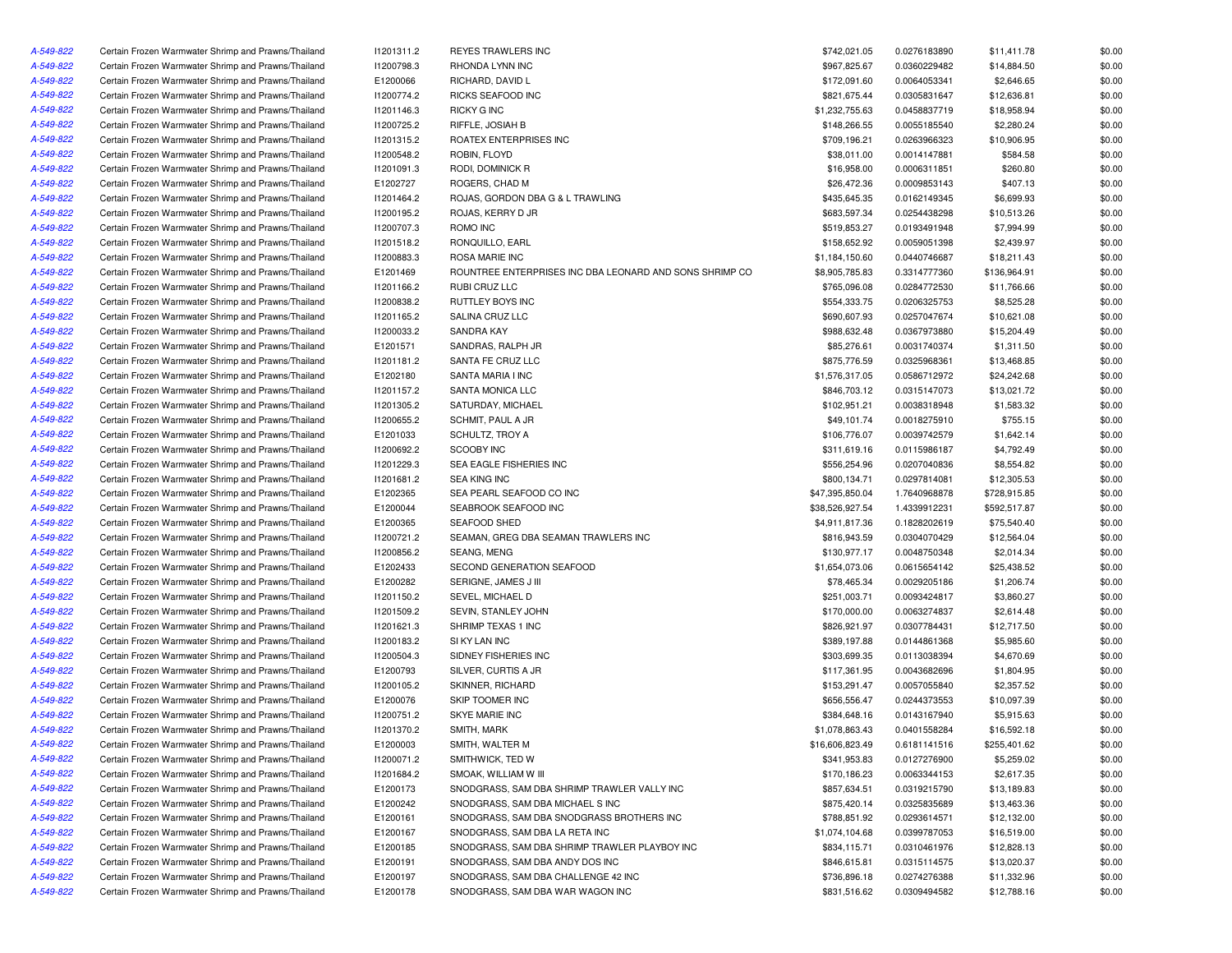| A-549-822 | Certain Frozen Warmwater Shrimp and Prawns/Thailand                                                        | 11200936.2             | SOEUNG, PHAT                           | \$64,400.39     | 0.0023970142 | \$990.43     | \$0.00 |
|-----------|------------------------------------------------------------------------------------------------------------|------------------------|----------------------------------------|-----------------|--------------|--------------|--------|
| A-549-822 | Certain Frozen Warmwater Shrimp and Prawns/Thailand                                                        | 11200961.2             | SOK, KHENG                             | \$121,597.19    | 0.0045259073 | \$1,870.08   | \$0.00 |
| A-549-822 | Certain Frozen Warmwater Shrimp and Prawns/Thailand                                                        | E1201980               | SOK, MONTHA                            | \$1,372,172.55  | 0.0510729383 | \$21,103.08  | \$0.00 |
| A-549-822 | Certain Frozen Warmwater Shrimp and Prawns/Thailand                                                        | 11200583.2             | SON, SAMAY                             | \$237,933.90    | 0.0088560170 | \$3,659.26   | \$0.00 |
| A-549-822 | Certain Frozen Warmwater Shrimp and Prawns/Thailand                                                        | 11200329.3             | SOUL MAMA INC                          | \$90,483.38     | 0.0033678360 | \$1,391.57   | \$0.00 |
| A-549-822 | Certain Frozen Warmwater Shrimp and Prawns/Thailand                                                        | 11201876.2             | SREIY, SIPHAN                          | \$135,848.50    | 0.0050563481 | \$2,089.26   | \$0.00 |
| A-549-822 | Certain Frozen Warmwater Shrimp and Prawns/Thailand                                                        | 11201583.3             | ST DANIEL PHILLIP III INC              | \$377,667.09    | 0.0140569551 | \$5,808.26   | \$0.00 |
| A-549-822 | Certain Frozen Warmwater Shrimp and Prawns/Thailand                                                        | 11200609.2             | ST MICHAEL ICE AND FUEL INC            | \$3,988,616.90  | 0.1484582860 | \$61,342.21  | \$0.00 |
| A-549-822 | Certain Frozen Warmwater Shrimp and Prawns/Thailand                                                        | E1202224               | <b>ST PETER 550775</b>                 | \$396,212.79    | 0.0147472352 | \$6,093.48   | \$0.00 |
| A-549-822 | Certain Frozen Warmwater Shrimp and Prawns/Thailand                                                        | 11201708.2             | ST VINCENT ANDREW INC                  | \$598,021.28    | 0.0222586467 | \$9,197.16   | \$0.00 |
| A-549-822 | Certain Frozen Warmwater Shrimp and Prawns/Thailand                                                        | 11201887.2             | ST VINCENT SEAFOOD INC                 | \$17,827,020.65 | 0.6635304910 | \$274,167.42 | \$0.00 |
| A-549-822 | Certain Frozen Warmwater Shrimp and Prawns/Thailand                                                        | 11200414.3             | START YOUNG INC                        | \$733,131.59    | 0.0272875190 | \$11,275.06  | \$0.00 |
| A-549-822 | Certain Frozen Warmwater Shrimp and Prawns/Thailand                                                        | E1202880               | STEEN, CARL L                          | \$406,264.19    | 0.0151213533 | \$6,248.07   | \$0.00 |
| A-549-822 | Certain Frozen Warmwater Shrimp and Prawns/Thailand                                                        | E1200862               | STEEN, JAMES                           | \$79,081.57     | 0.0029434550 | \$1,216.22   | \$0.00 |
| A-549-822 | Certain Frozen Warmwater Shrimp and Prawns/Thailand                                                        | 11200780.2             | STELLA MESTRE INC                      | \$518,856.34    | 0.0193120886 | \$7,979.66   | \$0.00 |
| A-549-822 | Certain Frozen Warmwater Shrimp and Prawns/Thailand                                                        | 11201812.2             | STORMY SEAS INC                        | \$131,205.06    | 0.0048835170 | \$2,017.84   | \$0.00 |
| A-549-822 | Certain Frozen Warmwater Shrimp and Prawns/Thailand                                                        | 11201080.2             | STRICKLAND, KEN                        | \$116,887.74    | 0.0043506193 | \$1,797.65   | \$0.00 |
| A-549-822 | Certain Frozen Warmwater Shrimp and Prawns/Thailand                                                        | 11201356.3             | SUN STAR INCORPORATED                  | \$477,978.00    | 0.0177905766 | \$7,350.98   | \$0.00 |
| A-549-822 | Certain Frozen Warmwater Shrimp and Prawns/Thailand                                                        | 11200851.2             | SUN, HONG SRENG                        | \$99,538.27     | 0.0037048634 | \$1,530.83   | \$0.00 |
| A-549-822 |                                                                                                            | E1202320               |                                        |                 |              |              |        |
|           | Certain Frozen Warmwater Shrimp and Prawns/Thailand<br>Certain Frozen Warmwater Shrimp and Prawns/Thailand |                        | T CVITANOVICH SEAFOOD LLC              | \$14,001,450.75 | 0.5211408947 | \$215,332.76 | \$0.00 |
| A-549-822 |                                                                                                            | 11200662.2             | TAN, LAN T                             | \$320,375.96    | 0.0119245511 | \$4,927.16   | \$0.00 |
| A-549-822 | Certain Frozen Warmwater Shrimp and Prawns/Thailand                                                        | 11201953.2             | TARAVELLA, RAYMOND P                   | \$38,452.72     | 0.0014312292 | \$591.38     | \$0.00 |
| A-549-822 | Certain Frozen Warmwater Shrimp and Prawns/Thailand                                                        | E1201051               | <b>TASSIN, KEITH P</b>                 | \$115,366.59    | 0.0042940013 | \$1,774.26   | \$0.00 |
| A-549-822 | Certain Frozen Warmwater Shrimp and Prawns/Thailand                                                        | 11200591.2             | TAYLOR, DOYLE L                        | \$161,366.12    | 0.0060061265 | \$2,481.70   | \$0.00 |
| A-549-822 | Certain Frozen Warmwater Shrimp and Prawns/Thailand                                                        | 11200575.2             | TEAP, PHAL                             | \$132,410.31    | 0.0049283770 | \$2,036.38   | \$0.00 |
| A-549-822 | Certain Frozen Warmwater Shrimp and Prawns/Thailand                                                        | 11201498.2             | TERCERA CRUZ LLC                       | \$797,438.30    | 0.0296810464 | \$12,264.06  | \$0.00 |
| A-549-822 | Certain Frozen Warmwater Shrimp and Prawns/Thailand                                                        | E1202292               | <b>TEXAS PACK INC</b>                  | \$17,386,481.84 | 0.6471334194 | \$267,392.23 | \$0.00 |
| A-549-822 | Certain Frozen Warmwater Shrimp and Prawns/Thailand                                                        | E1202143               | THAI AND TRAN INC                      | \$1,057,800.14  | 0.0393718423 | \$16,268.24  | \$0.00 |
| A-549-822 | Certain Frozen Warmwater Shrimp and Prawns/Thailand                                                        | E1201886               | THANH, THIEN and TRAN, TRANG (MELISSA) | \$1,807,751.47  | 0.0672854003 | \$27,801.98  | \$0.00 |
| A-549-822 | Certain Frozen Warmwater Shrimp and Prawns/Thailand                                                        | 11201889.2             | THERESA SEAFOOD INC                    | \$2,571,167.96  | 0.0957001381 | \$39,542.81  | \$0.00 |
| A-549-822 | Certain Frozen Warmwater Shrimp and Prawns/Thailand                                                        | 11201490.2             | THERIOT, CRAIG                         | \$710,908.16    | 0.0264603519 | \$10,933.28  | \$0.00 |
| A-549-822 | Certain Frozen Warmwater Shrimp and Prawns/Thailand                                                        | I1200274.3             | THIBODEAUX, TONY DBA TYLER JAMES LLC   | \$519,274.02    | 0.0193276348 | \$7,986.08   | \$0.00 |
| A-549-822 | Certain Frozen Warmwater Shrimp and Prawns/Thailand                                                        | E1200782               | THOMAS, RANDY                          | \$399,146.08    | 0.0148564137 | \$6,138.59   | \$0.00 |
| A-549-822 | Certain Frozen Warmwater Shrimp and Prawns/Thailand                                                        | I1200977.2             | THOMAS, WILLARD N                      | \$119,347.59    | 0.0044421761 | \$1,835.48   | \$0.00 |
| A-549-822 | Certain Frozen Warmwater Shrimp and Prawns/Thailand                                                        | E1202517               | THORPE, ROBERT LEE JR                  | \$98,310.46     | 0.0036591638 | \$1,511.95   | \$0.00 |
| A-549-822 | Certain Frozen Warmwater Shrimp and Prawns/Thailand                                                        | E1202475               | THUNDERBOLT FISHERMANS SEAFOOD INC     | \$1,601,584.04  | 0.0596117470 | \$24,631.27  | \$0.00 |
| A-549-822 | Certain Frozen Warmwater Shrimp and Prawns/Thailand                                                        | 11200422.3             | TIDELANDS SEAFOOD CO INC               | \$4,448,717.45  | 0.1655834551 | \$68,418.24  | \$0.00 |
| A-549-822 | Certain Frozen Warmwater Shrimp and Prawns/Thailand                                                        | 11200300.3             | TIFFANI CLAIRE INC                     | \$983,102.39    | 0.0365915553 | \$15,119.44  | \$0.00 |
| A-549-822 | Certain Frozen Warmwater Shrimp and Prawns/Thailand                                                        | 11200513.3             | <b>TIKEDE INC</b>                      | \$305,266.17    | 0.0113621572 | \$4,694.79   | \$0.00 |
| A-549-822 | Certain Frozen Warmwater Shrimp and Prawns/Thailand                                                        | 11200242.2             | TO, CANG                               | \$95,701.00     | 0.0035620384 | \$1,471.82   | \$0.00 |
| A-549-822 | Certain Frozen Warmwater Shrimp and Prawns/Thailand                                                        | 11200822.2             | TO, DU                                 | \$59,099.60     | 0.0021997162 | \$908.91     | \$0.00 |
| A-549-822 | Certain Frozen Warmwater Shrimp and Prawns/Thailand                                                        | E1202560               | <b>TOAN INC</b>                        | \$658,128.12    | 0.0244958528 | \$10,121.56  | \$0.00 |
| A-549-822 | Certain Frozen Warmwater Shrimp and Prawns/Thailand                                                        | E1202536               | TODD, FRED N DBA TODD SHRIMPING INC    | \$311,420.02    | 0.0115912066 | \$4,789.43   | \$0.00 |
| A-549-822 | Certain Frozen Warmwater Shrimp and Prawns/Thailand                                                        | E1200665               | TOM LE LLC                             | \$214,330.33    | 0.0079774805 | \$3,296.25   | \$0.00 |
| A-549-822 | Certain Frozen Warmwater Shrimp and Prawns/Thailand                                                        | 11200194.2             | TOMMYS SEAFOOD INC                     | \$16,162,793.89 | 0.6015871511 | \$248,572.75 | \$0.00 |
| A-549-822 | Certain Frozen Warmwater Shrimp and Prawns/Thailand                                                        | 11200926.2             | TONG, HAIV                             | \$163,185.51    | 0.0060738451 | \$2,509.68   | \$0.00 |
| A-549-822 | Certain Frozen Warmwater Shrimp and Prawns/Thailand                                                        | 11200559.2             | TONG, LINH CHI                         | \$42,265.10     | 0.0015731278 | \$650.01     | \$0.00 |
| A-549-822 | Certain Frozen Warmwater Shrimp and Prawns/Thailand                                                        | E1200084               | TOOMER, CHRISTINA                      | \$284,783.69    | 0.0105997892 | \$4,379.78   | \$0.00 |
|           |                                                                                                            |                        | TOOMER, FRANK G JR                     |                 |              |              |        |
| A-549-822 | Certain Frozen Warmwater Shrimp and Prawns/Thailand                                                        | E1200037<br>11201913.2 | TOUCHARD, JOHN JR                      | \$411,673.10    | 0.0153226756 | \$6,331.25   | \$0.00 |
| A-549-822 | Certain Frozen Warmwater Shrimp and Prawns/Thailand                                                        |                        |                                        | \$20,158.81     | 0.0007503208 | \$310.03     | \$0.00 |
| A-549-822 | Certain Frozen Warmwater Shrimp and Prawns/Thailand                                                        | 11201178.2             | TRAHAN, RICKY                          | \$242,820.14    | 0.0090378852 | \$3,734.41   | \$0.00 |
| A-549-822 | Certain Frozen Warmwater Shrimp and Prawns/Thailand                                                        | 11201547.2             | TRAN, ALLEN HAI                        | \$2,731.56      | 0.0001016700 | \$42.01      | \$0.00 |
| A-549-822 | Certain Frozen Warmwater Shrimp and Prawns/Thailand                                                        | 11201807.3             | TRAN, BINH                             | \$129,962.00    | 0.0048372497 | \$1,998.73   | \$0.00 |
| A-549-822 | Certain Frozen Warmwater Shrimp and Prawns/Thailand                                                        | 11200962.2             | TRAN, CAM VAN                          | \$230,725.58    | 0.0085877198 | \$3,548.40   | \$0.00 |
| A-549-822 | Certain Frozen Warmwater Shrimp and Prawns/Thailand                                                        | 11200569.2             | TRAN, DINH QUOC                        | \$134,504.08    | 0.0050063081 | \$2,068.58   | \$0.00 |
| A-549-822 | Certain Frozen Warmwater Shrimp and Prawns/Thailand                                                        | 11200302.2             | TRAN, DUONG DBA D AND C SEAFOOD INC    | \$19,667,097.76 | 0.7320190675 | \$302,466.55 | \$0.00 |
| A-549-822 | Certain Frozen Warmwater Shrimp and Prawns/Thailand                                                        | 11201453.3             | TRAN, HIEU                             | \$533,998.69    | 0.0198756943 | \$8,212.54   | \$0.00 |
| A-549-822 | Certain Frozen Warmwater Shrimp and Prawns/Thailand                                                        | 11200932.2             | TRAN, HUNG P                           | \$372,333.49    | 0.0138584359 | \$5,726.24   | \$0.00 |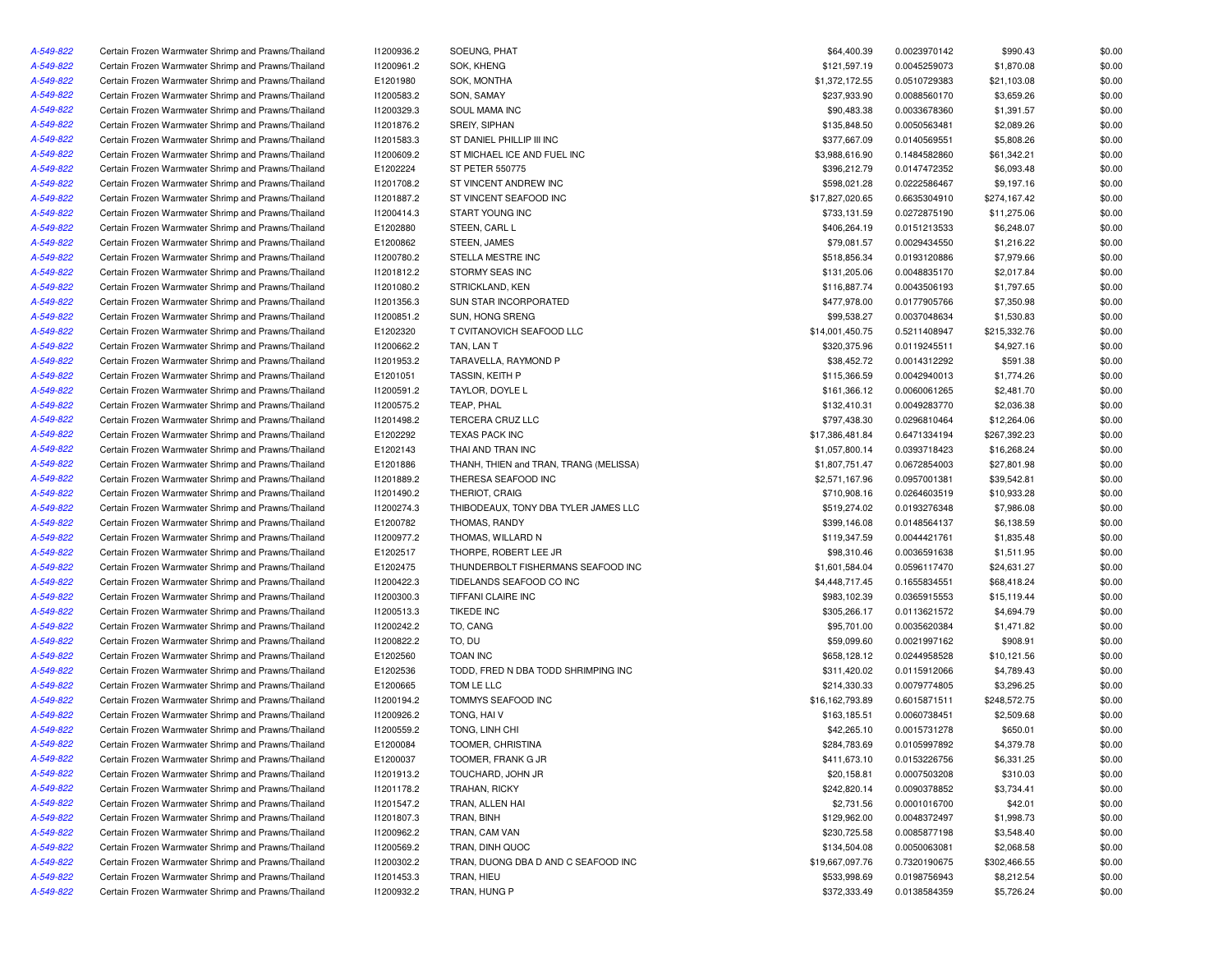| A-549-822 | Certain Frozen Warmwater Shrimp and Prawns/Thailand | 11201649.2 | TRAN, HUNG THANH                                | \$137,230.67     | 0.0051077931 | \$2,110.51     | \$0.00 |
|-----------|-----------------------------------------------------|------------|-------------------------------------------------|------------------|--------------|----------------|--------|
| A-549-822 | Certain Frozen Warmwater Shrimp and Prawns/Thailand | E1202000   | TRAN, LE AND PHAT LE                            | \$1,101,252.14   | 0.0409891472 | \$16,936.51    | \$0.00 |
| A-549-822 | Certain Frozen Warmwater Shrimp and Prawns/Thailand | 11200218.2 | TRAN, MIKE DAI                                  | \$1,006,614.33   | 0.0374666813 | \$15,481.04    | \$0.00 |
| A-549-822 | Certain Frozen Warmwater Shrimp and Prawns/Thailand | 11200109.4 | TRAN, MIKE                                      | \$292,803.30     | 0.0108982831 | \$4,503.12     | \$0.00 |
| A-549-822 | Certain Frozen Warmwater Shrimp and Prawns/Thailand | 11200501.2 | TRAN, NHANH V                                   | \$148,811.22     | 0.0055388269 | \$2,288.62     | \$0.00 |
| A-549-822 | Certain Frozen Warmwater Shrimp and Prawns/Thailand | 11200401.2 | TRAN, PETER KEN                                 | \$1,281,973.62   | 0.0477156897 | \$19,715.88    | \$0.00 |
| A-549-822 | Certain Frozen Warmwater Shrimp and Prawns/Thailand | E1202063   | TRAN, PHU VAN DBA BAMA EXPRESS V                | \$832,010.34     | 0.0309678347 | \$12,795.75    | \$0.00 |
| A-549-822 | Certain Frozen Warmwater Shrimp and Prawns/Thailand | 11201410.2 | TRAN, QUAN DBA MISS MARIE                       | \$748,528.97     | 0.0278606170 | \$11,511.87    | \$0.00 |
| A-549-822 | Certain Frozen Warmwater Shrimp and Prawns/Thailand | 11200298.2 | TRAN, QUANG VAN                                 | \$340,104.64     | 0.0126588623 | \$5,230.58     | \$0.00 |
| A-549-822 | Certain Frozen Warmwater Shrimp and Prawns/Thailand | I1200555.2 | TRAN, STEVEN TUAN                               | \$81,453.37      | 0.0030317346 | \$1,252.70     | \$0.00 |
| A-549-822 | Certain Frozen Warmwater Shrimp and Prawns/Thailand | 11201951.2 | TRAN, THAN VAN                                  | \$213,494.73     | 0.0079463790 | \$3,283.40     | \$0.00 |
| A-549-822 | Certain Frozen Warmwater Shrimp and Prawns/Thailand | 11200584.2 | TRAN, THANH VAN                                 | \$157,194.57     | 0.0058508593 | \$2,417.55     | \$0.00 |
| A-549-822 | Certain Frozen Warmwater Shrimp and Prawns/Thailand | 11200947.2 | TRAN, TUAN MINH                                 | \$119,610.33     | 0.0044519554 | \$1,839.53     | \$0.00 |
| A-549-822 | Certain Frozen Warmwater Shrimp and Prawns/Thailand | 11200829.2 | TRAN, TUAN DBA PRINCESS CELINE INC              | \$633,737.77     | 0.0235880320 | \$9,746.45     | \$0.00 |
| A-549-822 | Certain Frozen Warmwater Shrimp and Prawns/Thailand | 11201358.2 | TRAN, TUONG                                     | \$476,668.67     | 0.0177418427 | \$7,330.84     | \$0.00 |
| A-549-822 | Certain Frozen Warmwater Shrimp and Prawns/Thailand | I1200645.2 | TRAN, VICTOR                                    | \$320,195.56     | 0.0119178365 | \$4,924.39     | \$0.00 |
| A-549-822 | Certain Frozen Warmwater Shrimp and Prawns/Thailand | E1200841   | TRAN, VINH Q                                    | \$12,635,474.35  | 0.4702985801 | \$194,324.98   | \$0.00 |
|           |                                                     |            |                                                 |                  |              |                |        |
| A-549-822 | Certain Frozen Warmwater Shrimp and Prawns/Thailand | E1201188   | TRAN, VINH QUANG                                | \$10,314,741.48  | 0.3839197594 | \$158,633.69   | \$0.00 |
| A-549-822 | Certain Frozen Warmwater Shrimp and Prawns/Thailand | 11201898.2 | TRAN, VINH DBA ST VINCENT I, LLC                | \$507,642.39     | 0.0188946998 | \$7,807.19     | \$0.00 |
| A-549-822 | Certain Frozen Warmwater Shrimp and Prawns/Thailand | 11200831.2 | TRANS EXPRESS INC                               | \$504,270.26     | 0.0187691875 | \$7,755.33     | \$0.00 |
| A-549-822 | Certain Frozen Warmwater Shrimp and Prawns/Thailand | E1200886   | TREYBIG, ERNEST H JR                            | \$199,308.13     | 0.0074183468 | \$3,065.22     | \$0.00 |
| A-549-822 | Certain Frozen Warmwater Shrimp and Prawns/Thailand | 11201001.2 | TRIEU, JACKIE AND HIEP                          | \$1,366,058.30   | 0.0508453629 | \$21,009.05    | \$0.00 |
| A-549-822 | Certain Frozen Warmwater Shrimp and Prawns/Thailand | I1200488.3 | TRINH, PHILIP P                                 | \$117,155.56     | 0.0043605877 | \$1,801.77     | \$0.00 |
| A-549-822 | Certain Frozen Warmwater Shrimp and Prawns/Thailand | 11201355.2 | <b>TROPICAL SEAFOOD</b>                         | \$7,335,474.75   | 0.2730299840 | \$112,814.60   | \$0.00 |
| A-549-822 | Certain Frozen Warmwater Shrimp and Prawns/Thailand | 11200931.2 | TRUONG, BE VAN                                  | \$59,677.21      | 0.0022212152 | \$917.79       | \$0.00 |
| A-549-822 | Certain Frozen Warmwater Shrimp and Prawns/Thailand | 11201084.2 | TRUONG, BENJAMIN                                | \$425,196.00     | 0.0158260046 | \$6,539.22     | \$0.00 |
| A-549-822 | Certain Frozen Warmwater Shrimp and Prawns/Thailand | E1202925   | TRUONG, KIM                                     | \$353,668.50     | 0.0131637158 | \$5,439.18     | \$0.00 |
| A-549-822 | Certain Frozen Warmwater Shrimp and Prawns/Thailand | 11200970.2 | TRUONG. THEM VAN                                | \$438,009.19     | 0.0163029178 | \$6,736.28     | \$0.00 |
| A-549-822 | Certain Frozen Warmwater Shrimp and Prawns/Thailand | 11200517.3 | <b>TWO FLAGS INC</b>                            | \$452,533.96     | 0.0168435369 | \$6,959.66     | \$0.00 |
| A-549-822 | Certain Frozen Warmwater Shrimp and Prawns/Thailand | 11201162.2 | ULTIMA CRUZ LLC                                 | \$1,122,315.34   | 0.0417731299 | \$17,260.44    | \$0.00 |
| A-549-822 | Certain Frozen Warmwater Shrimp and Prawns/Thailand | 11200339.2 | VAN BURREN SHRIMP CO                            | \$766,439.98     | 0.0285272736 | \$11,787.32    | \$0.00 |
| A-549-822 | Certain Frozen Warmwater Shrimp and Prawns/Thailand | 11201855.2 | VAN, VUI                                        | \$426,827.54     | 0.0158867313 | \$6,564.32     | \$0.00 |
| A-549-822 | Certain Frozen Warmwater Shrimp and Prawns/Thailand | 11200449.3 | <b>VARON INC</b>                                | \$767,990.64     | 0.0285849900 | \$11,811.17    | \$0.00 |
| A-549-822 | Certain Frozen Warmwater Shrimp and Prawns/Thailand | E1203138   | <b>VEGAS, PERCY J</b>                           | \$255,378.28     | 0.0095053054 | \$3,927.54     | \$0.00 |
| A-549-822 | Certain Frozen Warmwater Shrimp and Prawns/Thailand | 11200797.2 | <b>VENICE SEAFOOD LLC</b>                       | \$21,828,819.17  | 0.8124794034 | \$335,712.35   | \$0.00 |
| A-549-822 | Certain Frozen Warmwater Shrimp and Prawns/Thailand | 11201143.2 | VERA CRUZ LLC                                   | \$1,035,641.48   | 0.0385470861 | \$15,927.46    | \$0.00 |
| A-549-822 | Certain Frozen Warmwater Shrimp and Prawns/Thailand | 11200694.2 | <b>VERONICA INC</b>                             | \$34,787.76      | 0.0012948176 | \$535.01       | \$0.00 |
| A-549-822 | Certain Frozen Warmwater Shrimp and Prawns/Thailand | 11200286.2 | <b>VERSAGGI SHRIMP CORP</b>                     | \$2,371,684.51   | 0.0882752659 | \$36,474.89    | \$0.00 |
| A-549-822 | Certain Frozen Warmwater Shrimp and Prawns/Thailand | 11200784.2 | VICKNAIR, DUANE                                 | \$84,016.86      | 0.0031271489 | \$1,292.12     | \$0.00 |
| A-549-822 | Certain Frozen Warmwater Shrimp and Prawns/Thailand | 11201582.3 | <b>VICTORIA ROSE INC</b>                        | \$401,672.04     | 0.0149504312 | \$6,177.44     | \$0.00 |
| A-549-822 | Certain Frozen Warmwater Shrimp and Prawns/Thailand | 11200497.2 | <b>VIET GIANG CORP</b>                          | \$667,522.08     | 0.0248455007 | \$10,266.03    | \$0.00 |
| A-549-822 | Certain Frozen Warmwater Shrimp and Prawns/Thailand | 11201867.2 | VIETNAMESE AMERICAN COMMERCIAL FISHERMENS UNION | \$227,858,046.34 | 8.4809887379 | \$3,504,301.36 | \$0.00 |
| A-549-822 | Certain Frozen Warmwater Shrimp and Prawns/Thailand | 11200463.3 | <b>VIGILANTE INC</b>                            | \$671,614.19     | 0.0249978110 | \$10,328.97    | \$0.00 |
| A-549-822 | Certain Frozen Warmwater Shrimp and Prawns/Thailand | E1200653   | <b>VIN PENNY INC</b>                            | \$489,038.57     | 0.0182022565 | \$7,521.08     | \$0.00 |
| A-549-822 |                                                     |            | VINCENT PIAZZA JR AND SONS SEAFOOD INC          |                  |              |                |        |
|           | Certain Frozen Warmwater Shrimp and Prawns/Thailand | 11200534.4 |                                                 | \$5,172,868.72   | 0.1925367221 | \$79,555.19    | \$0.00 |
| A-549-822 | Certain Frozen Warmwater Shrimp and Prawns/Thailand | E1201837   | VINCENT, GAGE                                   | \$168,214.29     | 0.0062610187 | \$2,587.02     | \$0.00 |
| A-549-822 | Certain Frozen Warmwater Shrimp and Prawns/Thailand | E1200552   | VINCENT, GENE B                                 | \$151,551.42     | 0.0056408185 | \$2,330.76     | \$0.00 |
| A-549-822 | Certain Frozen Warmwater Shrimp and Prawns/Thailand | 11200815.2 | VO, DUSTIN                                      | \$89,781.39      | 0.0033417076 | \$1,380.78     | \$0.00 |
| A-549-822 | Certain Frozen Warmwater Shrimp and Prawns/Thailand | 11200184.2 | VO, HANH X                                      | \$507,311.81     | 0.0188823955 | \$7,802.11     | \$0.00 |
| A-549-822 | Certain Frozen Warmwater Shrimp and Prawns/Thailand | 11200178.2 | VO, HIEN VAN                                    | \$148,737.08     | 0.0055360674 | \$2,287.47     | \$0.00 |
| A-549-822 | Certain Frozen Warmwater Shrimp and Prawns/Thailand | 11200278.3 | VO, LIEN VAN                                    | \$22,238.92      | 0.0008277436 | \$342.02       | \$0.00 |
| A-549-822 | Certain Frozen Warmwater Shrimp and Prawns/Thailand | 11200964.2 | VO, MINH NGOC                                   | \$283,371.29     | 0.0105472190 | \$4,358.06     | \$0.00 |
| A-549-822 | Certain Frozen Warmwater Shrimp and Prawns/Thailand | 11200165.2 | VO, MONG                                        | \$181,499.32     | 0.0067554941 | \$2,791.34     | \$0.00 |
| A-549-822 | Certain Frozen Warmwater Shrimp and Prawns/Thailand | 11201562.3 | VO, NHON TAI                                    | \$1,624,502.73   | 0.0604647919 | \$24,983.74    | \$0.00 |
| A-549-822 | Certain Frozen Warmwater Shrimp and Prawns/Thailand | E1200350   | VO, SANG M                                      | \$213,913.18     | 0.0079619539 | \$3,289.84     | \$0.00 |
| A-549-822 | Certain Frozen Warmwater Shrimp and Prawns/Thailand | E1202122   | VO, TIEN                                        | \$44,803.85      | 0.0016676214 | \$689.05       | \$0.00 |
| A-549-822 | Certain Frozen Warmwater Shrimp and Prawns/Thailand | E1201619   | VU, KHANH DBA C T INC                           | \$836,768.15     | 0.0311449228 | \$12,868.92    | \$0.00 |
| A-549-822 | Certain Frozen Warmwater Shrimp and Prawns/Thailand | E1202897   | VU, KHOI                                        | \$34,352.13      | 0.0012786032 | \$528.31       | \$0.00 |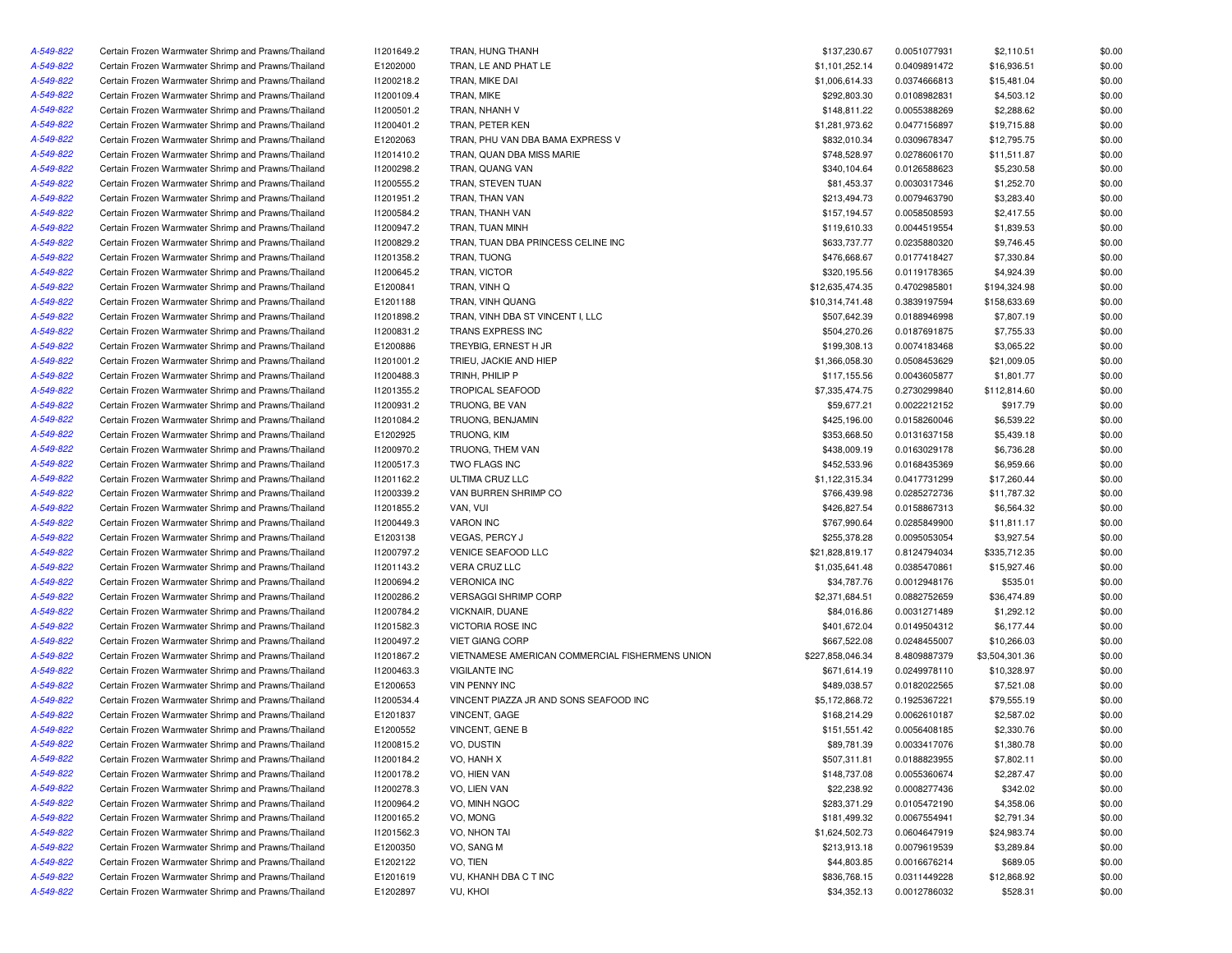| A-549-822 | Certain Frozen Warmwater Shrimp and Prawns/Thailand                                                        | E1202862             | VU, RUYEN                                            | \$32,099.46        | 0.0011947577  | \$493.67        | \$0.00           |
|-----------|------------------------------------------------------------------------------------------------------------|----------------------|------------------------------------------------------|--------------------|---------------|-----------------|------------------|
| A-549-822 | Certain Frozen Warmwater Shrimp and Prawns/Thailand                                                        | E1201638             | VU, TOM                                              | \$921,402.41       | 0.0342950516  | \$14,170.54     | \$0.00           |
| A-549-822 | Certain Frozen Warmwater Shrimp and Prawns/Thailand                                                        | E1202081             | VU, TU VIET                                          | \$1,317,875.87     | 0.0490519891  | \$20,268.03     | \$0.00           |
| A-549-822 | Certain Frozen Warmwater Shrimp and Prawns/Thailand                                                        | E1201875             | VU, TUYEN VIET DBA MISS ANNA V FRANCIS VU            | \$929,902.51       | 0.0346114295  | \$14,301.27     | \$0.00           |
| A-549-822 | Certain Frozen Warmwater Shrimp and Prawns/Thailand                                                        | E1201919             | VU, TUYEN VIET JACK DBA ST DOMINIC                   | \$964,519.73       | 0.0358998995  | \$14,833.66     | \$0.00           |
| A-549-822 | Certain Frozen Warmwater Shrimp and Prawns/Thailand                                                        | E1200572             | WAIT N SEA INC                                       | \$265,346.57       | 0.0098763301  | \$4,080.85      | \$0.00           |
| A-549-822 | Certain Frozen Warmwater Shrimp and Prawns/Thailand                                                        | 11200035.2           | <b>WALLACE B</b>                                     | \$1,091,836.66     | 0.0406386984  | \$16,791.70     | \$0.00           |
| A-549-822 | Certain Frozen Warmwater Shrimp and Prawns/Thailand                                                        | E1202597             | WANDO SHRIMP INC                                     | \$1,532,607.27     | 0.0570443976  | \$23,570.45     | \$0.00           |
| A-549-822 | Certain Frozen Warmwater Shrimp and Prawns/Thailand                                                        | 11200929.2           | WC TRAWLERS INC                                      | \$722,893.26       | 0.0269064433  | \$11,117.61     | \$0.00           |
| A-549-822 | Certain Frozen Warmwater Shrimp and Prawns/Thailand                                                        | E1202647             | WENDY AND ERIC INC                                   | \$463,769.35       | 0.0172617237  | \$7,132.46      | \$0.00           |
| A-549-822 | Certain Frozen Warmwater Shrimp and Prawns/Thailand                                                        | 11201918.3           | WHISKEY JOE INC                                      | \$1,216,050.01     | 0.0452619805  | \$18,702.02     | \$0.00           |
| A-549-822 | Certain Frozen Warmwater Shrimp and Prawns/Thailand                                                        | 11200186.2           | WHITE BIRD INC                                       | \$332,724.32       | 0.0123841631  | \$5,117.07      | \$0.00           |
| A-549-822 | Certain Frozen Warmwater Shrimp and Prawns/Thailand                                                        | 11201598.2           | WHITE, ALLEN J SR                                    | \$159,597.29       | 0.0059402898  | \$2,454.50      | \$0.00           |
| A-549-822 | Certain Frozen Warmwater Shrimp and Prawns/Thailand                                                        | E1201961             | WHITE, RAYMOND H                                     | \$95,047.75        | 0.0035377241  | \$1,461.77      | \$0.00           |
| A-549-822 | Certain Frozen Warmwater Shrimp and Prawns/Thailand                                                        | E1202980             | WILES, SONNY JOEL SR                                 | \$228,081.13       | 0.0084892920  | \$3,507.73      | \$0.00           |
| A-549-822 | Certain Frozen Warmwater Shrimp and Prawns/Thailand                                                        | 11201379.2           | <b>WILLIAM PATRICK INC</b>                           | \$192,082.39       | 0.0071494012  | \$2,954.10      | \$0.00           |
| A-549-822 | Certain Frozen Warmwater Shrimp and Prawns/Thailand                                                        | I1200008.3           | WILLIAMS, JOHN A                                     | \$1,430,107.44     | 0.0532293035  | \$0.00          | \$21,994.08      |
| A-549-822 | Certain Frozen Warmwater Shrimp and Prawns/Thailand                                                        | E1200314             | WILLIAMS, JOSEPH H                                   | \$260,499.13       | 0.0096959060  | \$4,006.30      | \$0.00           |
| A-549-822 | Certain Frozen Warmwater Shrimp and Prawns/Thailand                                                        | E1200321             | WILLIAMS, JOSEPH H DBA JOANN B INC                   | \$803,396.74       | 0.0299028225  | \$12,355.69     | \$0.00           |
| A-549-822 | Certain Frozen Warmwater Shrimp and Prawns/Thailand                                                        | E1203093             | WILLIAMS, OLIVER KENT                                | \$480,475.20       | 0.0178835236  | \$7,389.38      | \$0.00           |
| A-549-822 | Certain Frozen Warmwater Shrimp and Prawns/Thailand                                                        | E1202756             | <b>WILLIAMS, RONNIE</b>                              | \$179,682.10       | 0.0066878563  | \$2,763.39      | \$0.00           |
| A-549-822 | Certain Frozen Warmwater Shrimp and Prawns/Thailand                                                        | 11201264.2           | <b>WL AND O INC</b>                                  | \$849,069.22       | 0.0316027747  | \$13,058.11     | \$0.00           |
| A-549-822 |                                                                                                            |                      | WOODS FISHERIES INC                                  | \$30,734,358.85    |               |                 |                  |
| A-549-822 | Certain Frozen Warmwater Shrimp and Prawns/Thailand                                                        | E1200495<br>E1201527 | WOODS, JOHN T III DBA SEASIDE SEAFOOD INC            | \$248,635.69       | 1.1439479775  | \$472,673.48    | \$0.00           |
|           | Certain Frozen Warmwater Shrimp and Prawns/Thailand<br>Certain Frozen Warmwater Shrimp and Prawns/Thailand |                      |                                                      |                    | 0.0092543429  | \$3,823.85      | \$0.00<br>\$0.00 |
| A-549-822 | Certain Frozen Warmwater Shrimp and Prawns/Thailand                                                        | 11201801.2           | WRIGHT, CURTIS<br>WRIGHT, RANDY                      | \$53,965.84        | 0.0020086352  | \$829.96        |                  |
| A-549-822 |                                                                                                            | 11201799.2           |                                                      | \$83,647.09        | 0.0031133859  | \$1,286.44      | \$0.00           |
| A-549-822 | Certain Frozen Warmwater Shrimp and Prawns/Thailand                                                        | 11200786.3           | WYLIE MILAM INC                                      | \$639,521.30       | 0.0238032978  | \$9,835.40      | \$0.00           |
| A-549-822 | Certain Frozen Warmwater Shrimp and Prawns/Thailand                                                        | 11201937.3           | YOPP. JONATHAN A                                     | \$572,030.55       | 0.0212912589  | \$8,797.44      | \$0.00           |
| A-549-822 | Certain Frozen Warmwater Shrimp and Prawns/Thailand                                                        | E1202444             | YOW, RICHARD C JR DBA CAPT RICHARD SEAFOOD INC       | \$784,269.16       | 0.0291908845  | \$12,061.52     | \$0.00           |
| A-549-822 | Certain Frozen Warmwater Shrimp and Prawns/Thailand                                                        | E1201105             | ZAR, JOHN III                                        | \$188,680.18       | 0.0070227693  | \$2,901.77      | \$0.00           |
| A-549-822 | Certain Frozen Warmwater Shrimp and Prawns/Thailand                                                        | E1200529             | ZAR. TROY DBA TROY AND PENNY ZAR LLC                 | \$162,774.31       | 0.0060585400  | \$2,503.36      | \$0.00           |
| A-549-822 | Certain Frozen Warmwater Shrimp and Prawns/Thailand                                                        | E1202415             | ZIRLOTT TRAWLERS INC                                 | \$3,595,742.55     | 0.1338353091  | \$55,300.07     | \$0.00           |
| A-549-822 | Certain Frozen Warmwater Shrimp and Prawns/Thailand                                                        | E1202402             | ZIRLOTT, MILTON                                      | \$647,387.24       | 0.0240960720  | \$9,956.37      | \$0.00           |
| A-549-822 | Certain Frozen Warmwater Shrimp and Prawns/Thailand                                                        | 11200885.3           | ZIRLOTT, ROSA                                        | \$1,013,626.45     | 0.0377276758  | \$15,588.88     | \$0.00           |
|           |                                                                                                            |                      | Total for: A-549-822                                 | \$2,686,692,004.70 |               | \$41,297,496.66 | \$21,994.08      |
| A-552-801 | Certain Frozen Fish Fillets/Vietnam                                                                        | E1200969             | ALABAMA CATFISH INC DBA HARVEST SELECT CATFISH       | \$102,029,536.69   | 16.4109946451 | \$38,207.09     | \$0.00           |
| A-552-801 | Certain Frozen Fish Fillets/Vietnam                                                                        | 11201520             | AMERICAS CATCH INC                                   | \$133,179,193.90   | 21.4212776891 | \$49,871.73     | \$0.00           |
| A-552-801 | Certain Frozen Fish Fillets/Vietnam                                                                        | 11201309             | CATFISH FARMERS OF AMERICA                           | \$2,758,126.96     | 0.4436323857  | \$1,032.84      | \$0.00           |
| A-552-801 | Certain Frozen Fish Fillets/Vietnam                                                                        | E1200687             | CONSOLIDATED CATFISH CO INC                          | \$105,045,622.95   | 16.8961186304 | \$39,336.52     | \$0.00           |
| A-552-801 | Certain Frozen Fish Fillets/Vietnam                                                                        | E1200669             | DELTA PRIDE CATFISH INC                              | \$93,956,140.55    | 15.1124249846 | \$35,183.84     | \$0.00           |
| A-552-801 | Certain Frozen Fish Fillets/Vietnam                                                                        | E1200046             | SEABROOK SEAFOOD INC                                 | \$4,593,069.92     | 0.7387747539  | \$1,719.97      | \$0.00           |
| A-552-801 | Certain Frozen Fish Fillets/Vietnam                                                                        | 11201438             | SIMMONS FARM RAISED CATFISH INC                      | \$47,429,550.67    | 7.6288310946  | \$17,760.98     | \$0.00           |
| A-552-801 | Certain Frozen Fish Fillets/Vietnam                                                                        | E1200111             | T T AND W FARM PRODUCTS INC DBA HEARTLAND CATFISH CO | \$132,723,279.00   | 21.3479458166 | \$49,701.00     | \$0.00           |
|           |                                                                                                            |                      | Total for: A-552-801                                 | \$621,714,520.64   |               | \$232,813.97    | \$0.00           |
| A-552-802 | Certain Frozen Warmwater Shrimp and Prawns/Vietnam                                                         | 11200197.3           | AAH INC                                              | \$85,538.37        | 0.0031075941  | \$10.14         | \$0.00           |
| A-552-802 | Certain Frozen Warmwater Shrimp and Prawns/Vietnam                                                         | E1200993             | ABRAHAM, STEVEN KERRY                                | \$1,353,434.68     | 0.0491700464  | \$160.45        | \$0.00           |
| A-552-802 | Certain Frozen Warmwater Shrimp and Prawns/Vietnam                                                         | E1200295             | ADAMS, TED SR                                        | \$123,115.58       | 0.0044727676  | \$14.60         | \$0.00           |
| A-552-802 | Certain Frozen Warmwater Shrimp and Prawns/Vietnam                                                         | 11201916.4           | <b>ADRIANA INC</b>                                   | \$999,704.71       | 0.0363190981  | \$118.51        | \$0.00           |
| A-552-802 | Certain Frozen Warmwater Shrimp and Prawns/Vietnam                                                         | 11200976.3           | <b>ALARIO INC</b>                                    | \$439,294.23       | 0.0159594829  | \$52.08         | \$0.00           |
| A-552-802 | Certain Frozen Warmwater Shrimp and Prawns/Vietnam                                                         | 11200311.4           | ALARIO, NAT                                          | \$273,090.90       | 0.0099213449  | \$32.37         | \$0.00           |
| A-552-802 | Certain Frozen Warmwater Shrimp and Prawns/Vietnam                                                         | E1203174             | ALEXANDER, ROBERT F JR                               | \$807,538.44       | 0.0293377310  | \$95.73         | \$0.00           |
| A-552-802 | Certain Frozen Warmwater Shrimp and Prawns/Vietnam                                                         | E1201028             | ALEXIE, BENNY J                                      | \$122,813.71       | 0.0044618007  | \$14.56         | \$0.00           |
| A-552-802 | Certain Frozen Warmwater Shrimp and Prawns/Vietnam                                                         | E1200385             | ALEXIE, CORKEY                                       | \$24,591.13        | 0.0008933915  | \$2.92          | \$0.00           |
| A-552-802 | Certain Frozen Warmwater Shrimp and Prawns/Vietnam                                                         | E1201040             | ALEXIE, FELIX                                        | \$102,198.84       | 0.0037128661  | \$12.12         | \$0.00           |
| A-552-802 | Certain Frozen Warmwater Shrimp and Prawns/Vietnam                                                         | E1201016             | ALEXIE, JOHN J                                       | \$40,679.32        | 0.0014778726  | \$4.82          | \$0.00           |
| A-552-802 | Certain Frozen Warmwater Shrimp and Prawns/Vietnam                                                         | E1201010             | ALEXIE, JOHN V                                       | \$99,175.99        | 0.0036030465  | \$11.76         | \$0.00           |
| A-552-802 | Certain Frozen Warmwater Shrimp and Prawns/Vietnam                                                         | E1200378             | ALEXIE, LARRY J SR                                   | \$212,335.64       | 0.0077141168  | \$25.17         | \$0.00           |
| A-552-802 | Certain Frozen Warmwater Shrimp and Prawns/Vietnam                                                         | E1200391             | ALEXIE, LARRY JR                                     | \$152,853.98       | 0.0055531585  | \$18.12         | \$0.00           |
|           |                                                                                                            |                      |                                                      |                    |               |                 |                  |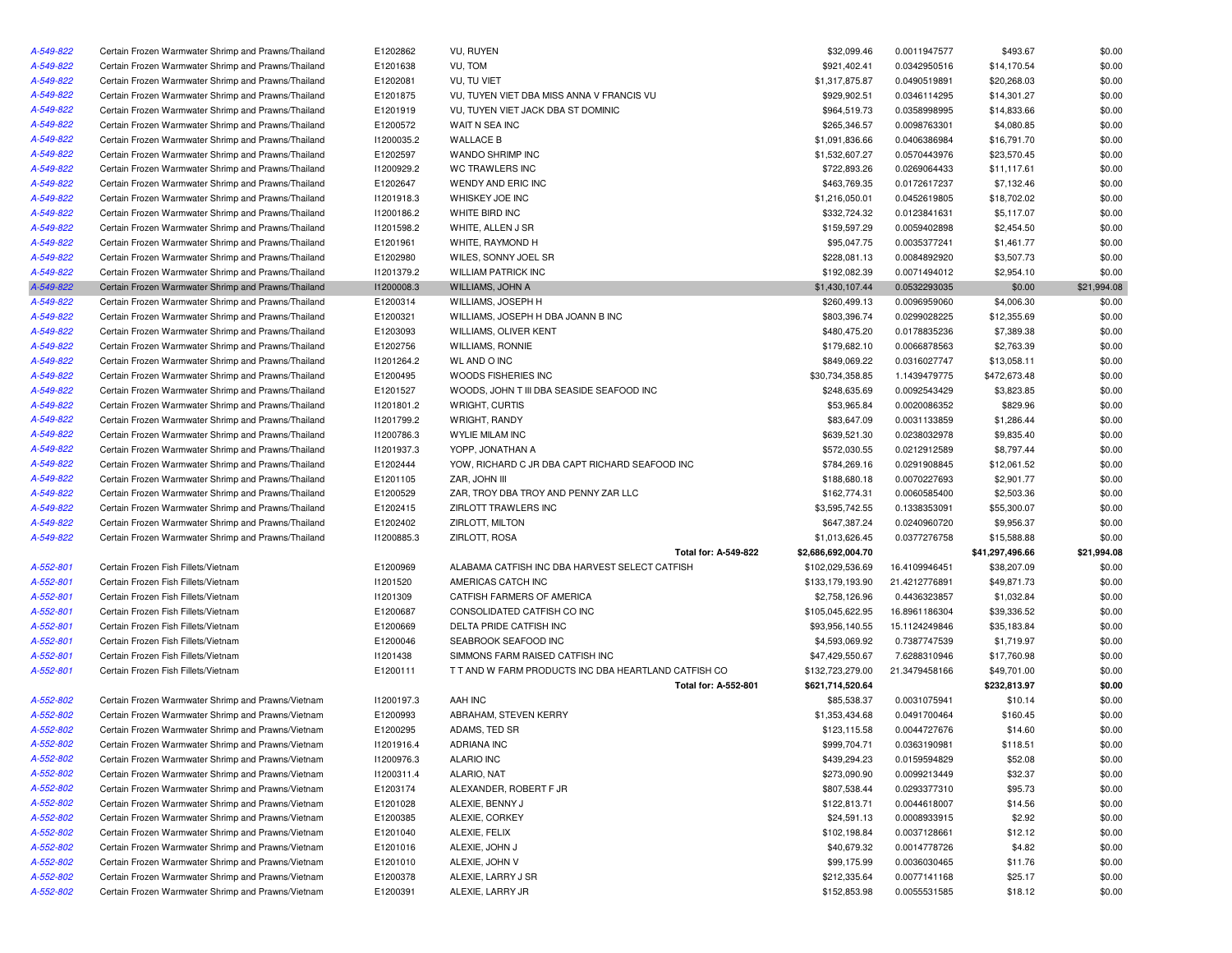| A-552-802              | Certain Frozen Warmwater Shrimp and Prawns/Vietnam                                                       | 11200391.3 | ALFRED TRAWLERS INC                                  | \$608,150.84                      | 0.0220940142 | \$72.09     | \$0.00 |
|------------------------|----------------------------------------------------------------------------------------------------------|------------|------------------------------------------------------|-----------------------------------|--------------|-------------|--------|
| A-552-802              | Certain Frozen Warmwater Shrimp and Prawns/Vietnam                                                       | 11200539.3 | ALLEN, CAROLYN SUE DBA MISS JORDI                    | \$594,390.54                      | 0.0215941049 | \$70.46     | \$0.00 |
| A-552-802              | Certain Frozen Warmwater Shrimp and Prawns/Vietnam                                                       | 11200533.3 | ALLEN, CAROLYN SUE DBA MISS KENZIE                   | \$240,019.08                      | 0.0087198514 | \$28.45     | \$0.00 |
| A-552-802              | Certain Frozen Warmwater Shrimp and Prawns/Vietnam                                                       | 11200344.3 | ALS SHRIMP CO LLC                                    | \$4,241,088.78                    | 0.1540780172 | \$502.77    | \$0.00 |
| A-552-802              | Certain Frozen Warmwater Shrimp and Prawns/Vietnam                                                       | I1200904.3 | ANDERSON, LYNWOOD                                    | \$463,254.99                      | 0.0168299732 | \$54.92     | \$0.00 |
| A-552-802              | Certain Frozen Warmwater Shrimp and Prawns/Vietnam                                                       | 11201317.3 | ANDERSON, MICHAEL B                                  | \$24,137,038.82                   | 0.8768944192 | \$2,861.39  | \$0.00 |
| A-552-802              | Certain Frozen Warmwater Shrimp and Prawns/Vietnam                                                       | 11201510.3 | ANGEL ANNIE INC                                      | \$301,949.50                      | 0.0109697728 | \$35.80     | \$0.00 |
| A-552-802              | Certain Frozen Warmwater Shrimp and Prawns/Vietnam                                                       | E1201113   | ANGELA MARIE INC                                     | \$960,405.16                      | 0.0348913523 | \$113.85    | \$0.00 |
| A-552-802              | Certain Frozen Warmwater Shrimp and Prawns/Vietnam                                                       | E1200831   | ANGELINA INC                                         | \$1,140,780.05                    | 0.0414443407 | \$135.24    | \$0.00 |
| A-552-802              | Certain Frozen Warmwater Shrimp and Prawns/Vietnam                                                       | I1201949.3 | ANNIE THORNTON INC                                   | \$698,934.03                      | 0.0253921517 | \$82.86     | \$0.00 |
| A-552-802              | Certain Frozen Warmwater Shrimp and Prawns/Vietnam                                                       | I1200269.3 | APALACHEE GIRL INC                                   | \$920,858.44                      | 0.0334546268 | \$109.17    | \$0.00 |
| A-552-802              | Certain Frozen Warmwater Shrimp and Prawns/Vietnam                                                       | E1200094   | APARICIO TRAWLERS INC                                | \$807,035.40                      | 0.0293194556 | \$95.67     | \$0.00 |
| A-552-802              | Certain Frozen Warmwater Shrimp and Prawns/Vietnam                                                       | 11201709.3 | APARICIO, ALFRED DBA FATHER CASIMIR INC              | \$416,301.42                      | 0.0151241581 | \$49.35     | \$0.00 |
| A-552-802              | Certain Frozen Warmwater Shrimp and Prawns/Vietnam                                                       | 11201713.3 | APARICIO. ALFRED DBA MRS MINA INC                    | \$706,713.21                      | 0.0256747679 | \$83.78     | \$0.00 |
| A-552-802              | Certain Frozen Warmwater Shrimp and Prawns/Vietnam                                                       | E1200134   | APARICIO. ERNEST DBA MOTHER T INC                    | \$806,558.42                      | 0.0293021270 | \$95.62     | \$0.00 |
| A-552-802              | Certain Frozen Warmwater Shrimp and Prawns/Vietnam                                                       | E1200821   | APPLE JACK INC                                       | \$331,451.87                      | 0.0120415887 | \$39.29     | \$0.00 |
| A-552-802              | Certain Frozen Warmwater Shrimp and Prawns/Vietnam                                                       | 11201147.3 | ARNONDIN, ROBERT                                     | \$114,968.16                      | 0.0041767732 | \$13.63     | \$0.00 |
| A-552-802              | Certain Frozen Warmwater Shrimp and Prawns/Vietnam                                                       | 11201130.3 | ARROYA CRUZ LLC                                      | \$1,021,142.16                    | 0.0370979169 | \$121.05    | \$0.00 |
| A-552-802              | Certain Frozen Warmwater Shrimp and Prawns/Vietnam                                                       | I1200696.3 | ART AND RED INC DBA CAPT ROLANDO                     | \$68,425.12                       | 0.0024858727 | \$8.11      | \$0.00 |
| A-552-802              | Certain Frozen Warmwater Shrimp and Prawns/Vietnam                                                       | 11201956.4 | AUTIN, KENNETH D                                     | \$70,094.91                       | 0.0025465359 | \$8.31      | \$0.00 |
| A-552-802              | Certain Frozen Warmwater Shrimp and Prawns/Vietnam                                                       | E1201129   | <b>B AND B BOATS INC</b>                             | \$934,278.91                      | 0.0339421902 | \$110.76    | \$0.00 |
| A-552-802              | Certain Frozen Warmwater Shrimp and Prawns/Vietnam                                                       | I1200868.3 | B F MILLIS AND SONS INC                              | \$1,430,110.45                    | 0.0519556637 | \$169.54    | \$0.00 |
| A-552-802              | Certain Frozen Warmwater Shrimp and Prawns/Vietnam                                                       | E1200607   | <b>BABE INC</b>                                      | \$233,511.90                      | 0.0084834467 | \$27.68     | \$0.00 |
| A-552-802              | Certain Frozen Warmwater Shrimp and Prawns/Vietnam                                                       | E1203073   | BABIN, JOEY                                          | \$106,259.92                      | 0.0038604044 | \$12.60     | \$0.00 |
| A-552-802              | Certain Frozen Warmwater Shrimp and Prawns/Vietnam                                                       | E1201245   | BAILEY, DAVID B SR                                   | \$492,313.36                      | 0.0178856587 | \$58.36     | \$0.00 |
| A-552-802              | Certain Frozen Warmwater Shrimp and Prawns/Vietnam                                                       | E1201856   | <b>BAKER, KENNETH</b>                                | \$79,884.96                       | 0.0029022067 | \$9.47      | \$0.00 |
| A-552-802              | Certain Frozen Warmwater Shrimp and Prawns/Vietnam                                                       | E1201077   | <b>BALDWIN, RICHARD PRENTISS</b>                     | \$389.022.41                      | 0.0141331164 | \$46.12     | \$0.00 |
| A-552-802              | Certain Frozen Warmwater Shrimp and Prawns/Vietnam                                                       | 11201657.4 | <b>BAMA SEA PRODUCTS INC</b>                         | \$113,315,394.00                  | 4.1167285411 | \$13,433.27 | \$0.00 |
| A-552-802              | Certain Frozen Warmwater Shrimp and Prawns/Vietnam                                                       | 11201921.3 | <b>BARBARA BROOKS INC</b>                            | \$879,220.24                      | 0.0319419183 | \$104.23    | \$0.00 |
| A-552-802              | Certain Frozen Warmwater Shrimp and Prawns/Vietnam                                                       | E1201672   | BARBAREE, JOE                                        | \$87,422.45                       | 0.0031760424 | \$10.36     | \$0.00 |
| A-552-802              | Certain Frozen Warmwater Shrimp and Prawns/Vietnam                                                       | E1201538   | <b>BARISICH INC</b>                                  | \$245,969.27                      | 0.0089360208 | \$29.16     | \$0.00 |
| A-552-802              | Certain Frozen Warmwater Shrimp and Prawns/Vietnam                                                       | 11201680.3 | <b>BARROIS, ANGELA GAIL</b>                          | \$59,808.23                       | 0.0021728226 | \$7.09      | \$0.00 |
| A-552-802              | Certain Frozen Warmwater Shrimp and Prawns/Vietnam                                                       | 11201825.3 | BARROIS, WENDELL JR                                  | \$132,136.24                      | 0.0048004866 | \$15.66     | \$0.00 |
| A-552-802              | Certain Frozen Warmwater Shrimp and Prawns/Vietnam                                                       | E1201582   | BASSE, DONALD                                        | \$48,841.70                       | 0.0017744105 | \$5.79      | \$0.00 |
| A-552-802              | Certain Frozen Warmwater Shrimp and Prawns/Vietnam                                                       | 11201446.4 | <b>BAUDOIN, MURPHY</b>                               | \$66,914.61                       | 0.0024309961 | \$7.93      | \$0.00 |
| A-552-802              | Certain Frozen Warmwater Shrimp and Prawns/Vietnam                                                       | 11201289.3 | <b>BAY ISLANDER INC</b>                              | \$658,879.71                      | 0.0239369852 | \$78.11     | \$0.00 |
| A-552-802              | Certain Frozen Warmwater Shrimp and Prawns/Vietnam                                                       | E1201177   | <b>BAYOU CARLIN FISHERIES</b>                        | \$4,469,738.11                    | 0.1623848076 | \$529.88    | \$0.00 |
| A-552-802              | Certain Frozen Warmwater Shrimp and Prawns/Vietnam                                                       | E1200966   | BAYOU SHRIMP PROCESSORS INC                          | \$102,695,903.36                  | 3.7309242945 | \$12,174.36 | \$0.00 |
| A-552-802              | Certain Frozen Warmwater Shrimp and Prawns/Vietnam                                                       | 11200389.4 | <b>BBC TRAWLERS INC</b>                              | \$596,831.97                      | 0.0216828016 | \$70.75     | \$0.00 |
| A-552-802              | Certain Frozen Warmwater Shrimp and Prawns/Vietnam                                                       | E1200851   | <b>BBS INC</b>                                       | \$365,624.05                      | 0.0132830581 | \$43.34     | \$0.00 |
| A-552-802              | Certain Frozen Warmwater Shrimp and Prawns/Vietnam                                                       | 11200512.4 | <b>BEAS CORPORATION</b>                              | \$277,804.88                      | 0.0100926029 | \$32.93     | \$0.00 |
| A-552-802              | Certain Frozen Warmwater Shrimp and Prawns/Vietnam                                                       | 11200612   | <b>BECKY LYN INC</b>                                 | \$771,630.05                      | 0.0280331854 | \$91.47     | \$0.00 |
| A-552-802              | Certain Frozen Warmwater Shrimp and Prawns/Vietnam                                                       | E1202736   | BELLANGER, CLIFTON                                   | \$527,317.34                      | 0.0191573472 | \$62.51     | \$0.00 |
| A-552-802              | Certain Frozen Warmwater Shrimp and Prawns/Vietnam                                                       | 11200312.3 | BERGERON, ULYSSES J                                  | \$141,946.56                      | 0.0051568938 | \$16.83     | \$0.00 |
| A-552-802              |                                                                                                          |            |                                                      |                                   |              |             |        |
|                        | Certain Frozen Warmwater Shrimp and Prawns/Vietnam                                                       | 11201906.4 | <b>BERTILDEANA INC</b><br>BEST SEA PACK OF TEXAS INC | \$721,349.12                      | 0.0262064880 | \$85.51     | \$0.00 |
| A-552-802<br>A-552-802 | Certain Frozen Warmwater Shrimp and Prawns/Vietnam<br>Certain Frozen Warmwater Shrimp and Prawns/Vietnam | E1202635   |                                                      | \$39,075,158.27<br>\$1,182,476.18 | 1.4195936988 | \$4,632.27  | \$0.00 |
|                        |                                                                                                          | 11201934.3 | BETH LOMONTE INC                                     |                                   | 0.0429591538 | \$140.18    | \$0.00 |
| A-552-802              | Certain Frozen Warmwater Shrimp and Prawns/Vietnam                                                       | 11200506.4 | <b>BETY INC</b>                                      | \$705,527.37                      | 0.0256316866 | \$83.64     | \$0.00 |
| A-552-802              | Certain Frozen Warmwater Shrimp and Prawns/Vietnam                                                       | 11200719.3 | <b>BIG GRAPES INC</b>                                | \$651,100.00                      | 0.0236543497 | \$77.19     | \$0.00 |
| A-552-802              | Certain Frozen Warmwater Shrimp and Prawns/Vietnam                                                       | 11200362.3 | <b>BILLIOT, AUBREY</b>                               | \$96,429.65                       | 0.0035032724 | \$11.43     | \$0.00 |
| A-552-802              | Certain Frozen Warmwater Shrimp and Prawns/Vietnam                                                       | I1200892.3 | BILLIOT, CASSIDY J                                   | \$28,933.00                       | 0.0010511309 | \$3.43      | \$0.00 |
| A-552-802              | Certain Frozen Warmwater Shrimp and Prawns/Vietnam                                                       | E1200731   | BILLIOT, PAUL J                                      | \$87,983.65                       | 0.0031964307 | \$10.43     | \$0.00 |
| A-552-802              | Certain Frozen Warmwater Shrimp and Prawns/Vietnam                                                       | 11200359.3 | <b>BILLIOT, SHIRLEY</b>                              | \$71,903.89                       | 0.0026122558 | \$8.52      | \$0.00 |
| A-552-802              | Certain Frozen Warmwater Shrimp and Prawns/Vietnam                                                       | E1202682   | <b>BILLY SUE INC</b>                                 | \$527,297.39                      | 0.0191566224 | \$62.51     | \$0.00 |
| A-552-802              | Certain Frozen Warmwater Shrimp and Prawns/Vietnam                                                       | 11200313.3 | <b>BJF INC</b>                                       | \$1,235,757.10                    | 0.0448948404 | \$146.50    | \$0.00 |
| A-552-802              | Certain Frozen Warmwater Shrimp and Prawns/Vietnam                                                       | E1200896   | BLAIN AND MELISSA INC                                | \$1,513,224.27                    | 0.0549751743 | \$179.39    | \$0.00 |
| A-552-802              | Certain Frozen Warmwater Shrimp and Prawns/Vietnam                                                       | 11201127.3 | BLANCA CRUZ LLC                                      | \$858,587.26                      | 0.0311923257 | \$101.78    | \$0.00 |
| A-552-802              | Certain Frozen Warmwater Shrimp and Prawns/Vietnam                                                       | E1202931   | BLANCHARD, CYRUS J                                   | \$28,157.20                       | 0.0010229462 | \$3.34      | \$0.00 |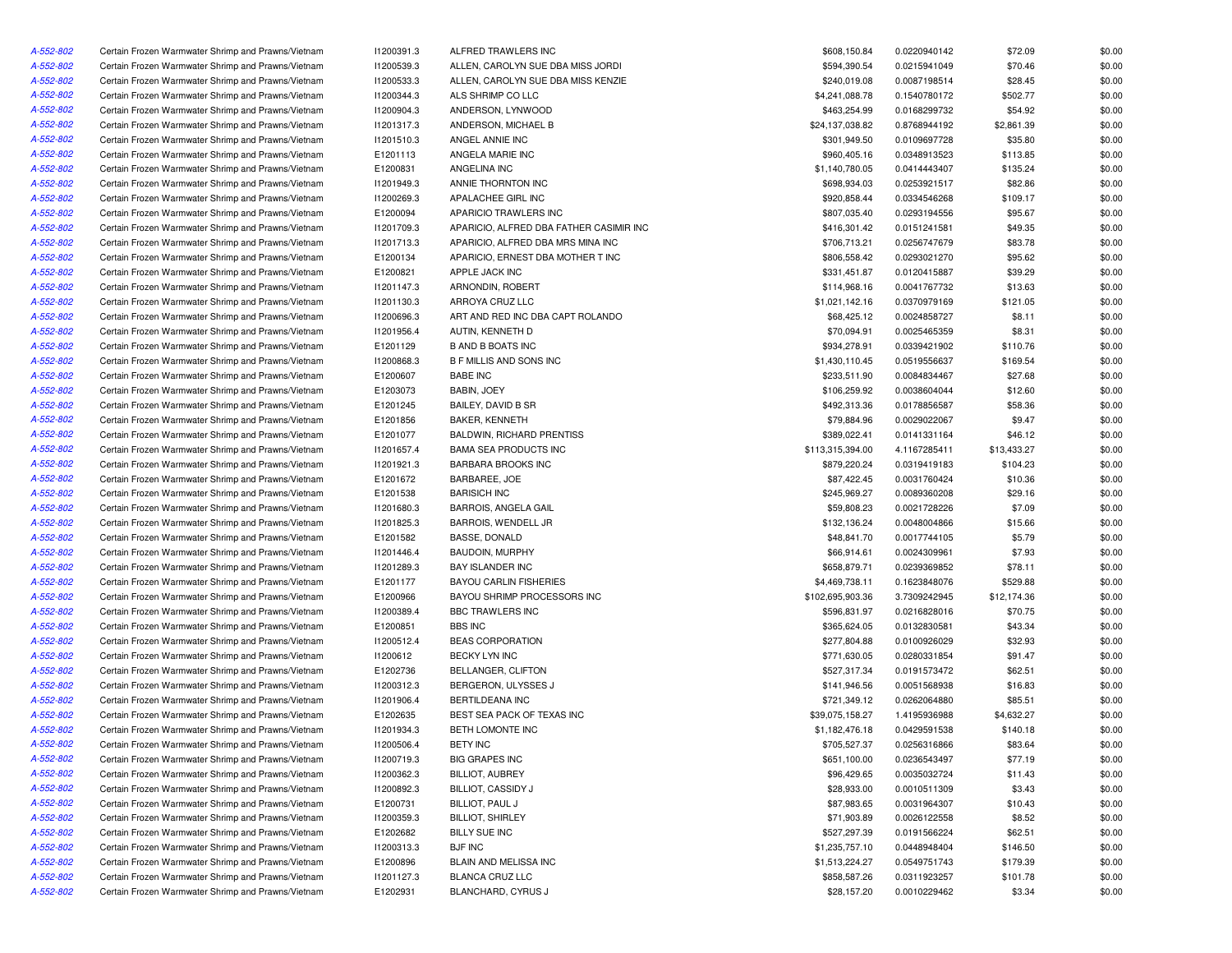| A-552-802 | Certain Frozen Warmwater Shrimp and Prawns/Vietnam | 11201101.4 | BLANCHARD, DOUGLAS JR              | \$352,978.74    | 0.0128236562 | \$41.84    | \$0.00 |
|-----------|----------------------------------------------------|------------|------------------------------------|-----------------|--------------|------------|--------|
| A-552-802 | Certain Frozen Warmwater Shrimp and Prawns/Vietnam | 11200891.3 | BLANCHARD, QUENTIN                 | \$54,948.82     | 0.0019962811 | \$6.51     | \$0.00 |
| A-552-802 | Certain Frozen Warmwater Shrimp and Prawns/Vietnam | 11200343.3 | BLUEWATER SHRIMP COMPANY           | \$9,127,822.32  | 0.3316121962 | \$1,082.08 | \$0.00 |
| A-552-802 | Certain Frozen Warmwater Shrimp and Prawns/Vietnam | 11200303.4 | BLUME, JACK JR                     | \$4,531,303.99  | 0.1646214853 | \$537.18   | \$0.00 |
| A-552-802 | Certain Frozen Warmwater Shrimp and Prawns/Vietnam | 11201900.4 | <b>BOB REY FISHERIES</b>           | \$448,618.11    | 0.0162982179 | \$53.18    | \$0.00 |
| A-552-802 | Certain Frozen Warmwater Shrimp and Prawns/Vietnam | 11200736.3 | BODDEN TRAWLERS INC                | \$48,959.81     | 0.0017787014 | \$5.80     | \$0.00 |
| A-552-802 | Certain Frozen Warmwater Shrimp and Prawns/Vietnam | 11200717.4 | <b>BOLILLO PRIETO INC</b>          | \$307,451.98    | 0.0111696769 | \$36.45    | \$0.00 |
| A-552-802 | Certain Frozen Warmwater Shrimp and Prawns/Vietnam | 11200771.4 | <b>BON SECOUR BOATS INC</b>        | \$1,803,137.79  | 0.0655076821 | \$213.76   | \$0.00 |
| A-552-802 | Certain Frozen Warmwater Shrimp and Prawns/Vietnam | 11200778.4 | BON SECOUR FISHERIES INC           | \$13,840,198.42 | 0.5028119997 | \$1,640.72 | \$0.00 |
| A-552-802 | Certain Frozen Warmwater Shrimp and Prawns/Vietnam | 11201242.3 | <b>BONNIE LASS INC</b>             | \$797,867.02    | 0.0289863700 | \$94.59    | \$0.00 |
| A-552-802 | Certain Frozen Warmwater Shrimp and Prawns/Vietnam | 11201380.2 | BOONE, DONALD F II                 | \$807,802.01    | 0.0293473064 | \$95.76    | \$0.00 |
| A-552-802 | Certain Frozen Warmwater Shrimp and Prawns/Vietnam | 11201386.3 | BOONE, DONALD F III                | \$245,035.59    | 0.0089021003 | \$29.05    | \$0.00 |
| A-552-802 | Certain Frozen Warmwater Shrimp and Prawns/Vietnam | E1202592   | BOONE, GREGORY T                   | \$250,228.11    | 0.0090907437 | \$29.66    | \$0.00 |
| A-552-802 | Certain Frozen Warmwater Shrimp and Prawns/Vietnam | E1202939   | <b>BOONES SEAFOOD</b>              | \$1,850,364.61  | 0.0672234242 | \$219.36   | \$0.00 |
| A-552-802 | Certain Frozen Warmwater Shrimp and Prawns/Vietnam | E1201135   | <b>BOSARGE BOATS INC</b>           | \$2,701,507.08  | 0.0981452820 | \$320.26   | \$0.00 |
| A-552-802 | Certain Frozen Warmwater Shrimp and Prawns/Vietnam | E1200150   | BOUDREAUX, RONALD SR               | \$312,086.09    | 0.0113380333 | \$37.00    | \$0.00 |
| A-552-802 | Certain Frozen Warmwater Shrimp and Prawns/Vietnam | E1200513   | BOURGEOIS, BRIAN J JR              | \$172,341.88    | 0.0062611505 | \$20.43    | \$0.00 |
| A-552-802 | Certain Frozen Warmwater Shrimp and Prawns/Vietnam | E1202566   | <b>BOWERS SHRIMP FARM</b>          | \$9,192,611.70  | 0.3339659831 | \$1,089.76 | \$0.00 |
| A-552-802 | Certain Frozen Warmwater Shrimp and Prawns/Vietnam | E1202451   | <b>BOWERS SHRIMP</b>               | \$13,824,403.70 | 0.5022381802 | \$1,638.85 | \$0.00 |
| A-552-802 |                                                    |            |                                    |                 |              |            |        |
|           | Certain Frozen Warmwater Shrimp and Prawns/Vietnam | E1202457   | BOWERS VALLEY SHRIMP INC           | \$8,731,557.92  | 0.3172159795 | \$1,035.11 | \$0.00 |
| A-552-802 | Certain Frozen Warmwater Shrimp and Prawns/Vietnam | E1202316   | <b>BRADLEY, JAMES</b>              | \$199,217.49    | 0.0072375367 | \$23.62    | \$0.00 |
| A-552-802 | Certain Frozen Warmwater Shrimp and Prawns/Vietnam | 11201128.3 | <b>BRAVA CRUZ LLC</b>              | \$994,003.20    | 0.0361119632 | \$117.84   | \$0.00 |
| A-552-802 | Certain Frozen Warmwater Shrimp and Prawns/Vietnam | 11200263.3 | BRENDA DARLENE INC                 | \$939,075.58    | 0.0341164524 | \$111.33   | \$0.00 |
| A-552-802 | Certain Frozen Warmwater Shrimp and Prawns/Vietnam | 11201119.4 | BROWN, DONALD G                    | \$237,034.77    | 0.0086114319 | \$28.10    | \$0.00 |
| A-552-802 | Certain Frozen Warmwater Shrimp and Prawns/Vietnam | 11200328.3 | BROWN, JOHN                        | \$134,790.27    | 0.0048969070 | \$15.98    | \$0.00 |
| A-552-802 | Certain Frozen Warmwater Shrimp and Prawns/Vietnam | E1202028   | <b>BROWN, RICKY</b>                | \$1,156,823.82  | 0.0420272080 | \$137.14   | \$0.00 |
| A-552-802 | Certain Frozen Warmwater Shrimp and Prawns/Vietnam | E1200559   | <b>BRUCE, DANIEL M SR</b>          | \$148,068.72    | 0.0053793108 | \$17.55    | \$0.00 |
| A-552-802 | Certain Frozen Warmwater Shrimp and Prawns/Vietnam | E1200519   | <b>BRUCE, MARGIE L</b>             | \$124,201.48    | 0.0045122182 | \$14.72    | \$0.00 |
| A-552-802 | Certain Frozen Warmwater Shrimp and Prawns/Vietnam | 11201408.3 | BRUNET, LEVY JR                    | \$96,105.12     | 0.0034914823 | \$11.39    | \$0.00 |
| A-552-802 | Certain Frozen Warmwater Shrimp and Prawns/Vietnam | 11200330.3 | BUCCANEER SHRIMP CO                | \$842,917.81    | 0.0306230573 | \$99.93    | \$0.00 |
| A-552-802 | Certain Frozen Warmwater Shrimp and Prawns/Vietnam | E1203008   | BUI, NUOI VAN DBA MISS THU THAO    | \$461,245.42    | 0.0167569658 | \$54.68    | \$0.00 |
| A-552-802 | Certain Frozen Warmwater Shrimp and Prawns/Vietnam | E1202694   | BUI, NUOI VAN DBA MISS THU THAO II | \$996,657.43    | 0.0362083910 | \$118.15   | \$0.00 |
| A-552-802 | Certain Frozen Warmwater Shrimp and Prawns/Vietnam | 11201086.3 | <b>BUI, TOMMY</b>                  | \$3,016,697.56  | 0.1095960973 | \$357.62   | \$0.00 |
| A-552-802 | Certain Frozen Warmwater Shrimp and Prawns/Vietnam | 11200933.3 | <b>BUNDYS SEAFOOD INC</b>          | \$114,037.22    | 0.0041429524 | \$13.52    | \$0.00 |
| A-552-802 | Certain Frozen Warmwater Shrimp and Prawns/Vietnam | E1201241   | BUSCH, R C                         | \$1,342,959.52  | 0.0487894856 | \$159.20   | \$0.00 |
| A-552-802 | Certain Frozen Warmwater Shrimp and Prawns/Vietnam | E1200582   | BUTLER, ALBERT                     | \$530,033.66    | 0.0192560306 | \$62.83    | \$0.00 |
| A-552-802 | Certain Frozen Warmwater Shrimp and Prawns/Vietnam | 11201944.4 | CA MAGWOOD JR ENTERPRISES INC      | \$578,064.13    | 0.0210009692 | \$68.53    | \$0.00 |
| A-552-802 | Certain Frozen Warmwater Shrimp and Prawns/Vietnam | 11201857.3 | CAO, BINH                          | \$130,107.99    | 0.0047268006 | \$15.42    | \$0.00 |
| A-552-802 | Certain Frozen Warmwater Shrimp and Prawns/Vietnam | E1201993   | CAO, GIO VAN DBA CAPT DENNIS INC   | \$1,231,933.48  | 0.0447559289 | \$146.04   | \$0.00 |
| A-552-802 | Certain Frozen Warmwater Shrimp and Prawns/Vietnam | E1200919   | CAPN BOZO INC                      | \$463,941.72    | 0.0168549219 | \$55.00    | \$0.00 |
| A-552-802 | Certain Frozen Warmwater Shrimp and Prawns/Vietnam | 11200374.4 | CAPN JASPERS SEAFOOD INC           | \$756,562.45    | 0.0274857821 | \$89.69    | \$0.00 |
| A-552-802 | Certain Frozen Warmwater Shrimp and Prawns/Vietnam | 11200893.4 | CAPT BILL JR                       | \$1,097,396.37  | 0.0398682191 | \$130.09   | \$0.00 |
| A-552-802 | Certain Frozen Warmwater Shrimp and Prawns/Vietnam | 11200124.2 | CAPT BLAIR SEAFOOD                 | \$5,452,323.81  | 0.1980819750 | \$646.36   | \$0.00 |
| A-552-802 | Certain Frozen Warmwater Shrimp and Prawns/Vietnam | E1200235   | CAPT BUBBA INC                     | \$448,762.18    | 0.0163034519 | \$53.20    | \$0.00 |
| A-552-802 | Certain Frozen Warmwater Shrimp and Prawns/Vietnam | 11200412.3 | CAPT CARLOS TRAWLERS INC           | \$798,171.61    | 0.0289974357 | \$94.62    | \$0.00 |
| A-552-802 | Certain Frozen Warmwater Shrimp and Prawns/Vietnam | 11201652.4 | CAPT CHRISTOPHER INC               | \$231,109.74    | 0.0083961766 | \$27.40    | \$0.00 |
| A-552-802 | Certain Frozen Warmwater Shrimp and Prawns/Vietnam | 11201633.4 | CAPT EDWARD INC                    | \$775,568.75    | 0.0281762777 | \$91.94    | \$0.00 |
| A-552-802 | Certain Frozen Warmwater Shrimp and Prawns/Vietnam | 11201243.3 | CAPT GDA INC                       | \$778,142.12    | 0.0282697678 | \$92.25    | \$0.00 |
| A-552-802 |                                                    |            |                                    | \$735,753.18    |              |            |        |
|           | Certain Frozen Warmwater Shrimp and Prawns/Vietnam | 11201219.3 | CAPT JDL INC                       | \$143,854.37    | 0.0267297850 | \$87.22    | \$0.00 |
| A-552-802 | Certain Frozen Warmwater Shrimp and Prawns/Vietnam | 11200880.3 | CAPT KEVIN INC                     |                 | 0.0052262042 | \$17.05    | \$0.00 |
| A-552-802 | Certain Frozen Warmwater Shrimp and Prawns/Vietnam | 11201637.3 | CAPT MARCUS INC                    | \$321,182.22    | 0.0116684941 | \$38.08    | \$0.00 |
| A-552-802 | Certain Frozen Warmwater Shrimp and Prawns/Vietnam | E1200914   | CAPT PAPPIE INC DBA M/V DANA BROOK | \$609,758.49    | 0.0221524198 | \$72.29    | \$0.00 |
| A-552-802 | Certain Frozen Warmwater Shrimp and Prawns/Vietnam | 11201903.4 | CAPT QUINA INC                     | \$622,057.99    | 0.0225992585 | \$73.74    | \$0.00 |
| A-552-802 | Certain Frozen Warmwater Shrimp and Prawns/Vietnam | E1202506   | CAPT ROSS INC                      | \$424,014.98    | 0.0154043904 | \$50.27    | \$0.00 |
| A-552-802 | Certain Frozen Warmwater Shrimp and Prawns/Vietnam | E1200437   | CAPT RYAN INC C/O JOYCE VOISIN     | \$106,402.31    | 0.0038655774 | \$12.61    | \$0.00 |
| A-552-802 | Certain Frozen Warmwater Shrimp and Prawns/Vietnam | 11201203.3 | CAPT WALLEY INC                    | \$765,948.22    | 0.0278267655 | \$90.80    | \$0.00 |
| A-552-802 | Certain Frozen Warmwater Shrimp and Prawns/Vietnam | 11201172.3 | CAPTAIN ARNULFO INC                | \$706,400.98    | 0.0256634247 | \$83.74    | \$0.00 |
| A-552-802 | Certain Frozen Warmwater Shrimp and Prawns/Vietnam | E1201087   | CAPTAIN DARREN HILL INC            | \$125,787.42    | 0.0045698351 | \$14.91    | \$0.00 |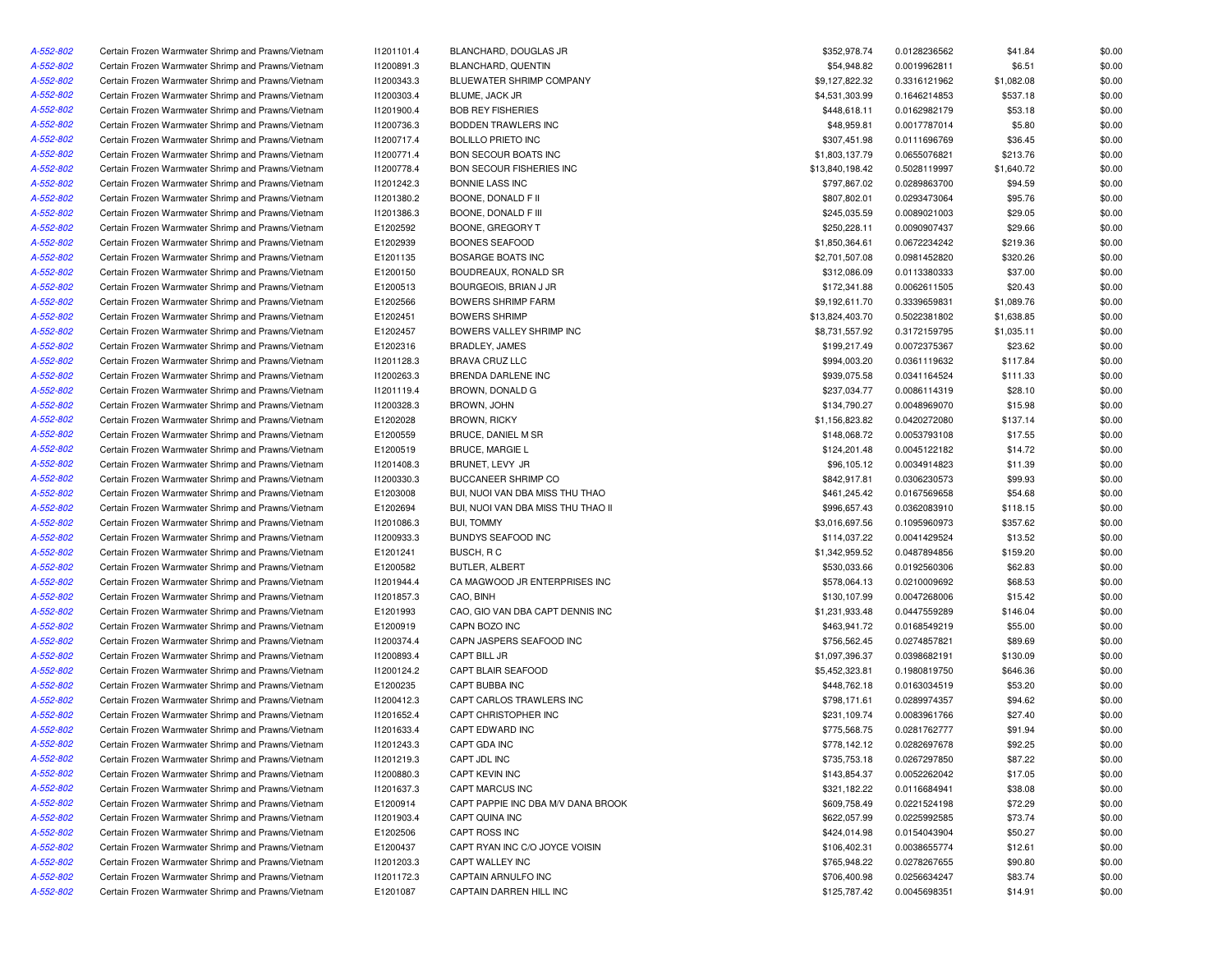| A-552-802 | Certain Frozen Warmwater Shrimp and Prawns/Vietnam | 11201183.3 | CAPTAIN HOMER INC                           | \$456,958.98     | 0.0166012402 | \$54.17     | \$0.00 |
|-----------|----------------------------------------------------|------------|---------------------------------------------|------------------|--------------|-------------|--------|
| A-552-802 | Certain Frozen Warmwater Shrimp and Prawns/Vietnam | 11200930.3 | CARMADELLE, RUDY J                          | \$83,717.52      | 0.0030414429 | \$9.92      | \$0.00 |
| A-552-802 | Certain Frozen Warmwater Shrimp and Prawns/Vietnam | 11201110.3 | <b>CARMELITA LLC</b>                        | \$947,279.62     | 0.0344145037 | \$112.30    | \$0.00 |
| A-552-802 | Certain Frozen Warmwater Shrimp and Prawns/Vietnam | I1200444.3 | CAROLINA SEAFOODS INC                       | \$9,076,959.18   | 0.3297643471 | \$1,076.05  | \$0.00 |
| A-552-802 | Certain Frozen Warmwater Shrimp and Prawns/Vietnam | E1200289   | CARSON AND CO INC                           | \$115,328,957.01 | 4.1898809347 | \$13,671.97 | \$0.00 |
| A-552-802 | Certain Frozen Warmwater Shrimp and Prawns/Vietnam | 11201689.4 | CASTELIN, GILBERT C                         | \$458,879.00     | 0.0166709942 | \$54.40     | \$0.00 |
| A-552-802 | Certain Frozen Warmwater Shrimp and Prawns/Vietnam | E1201650   | CAULFIELD, JEAN                             | \$70,660.60      | 0.0025670873 | \$8.38      | \$0.00 |
| A-552-802 | Certain Frozen Warmwater Shrimp and Prawns/Vietnam | 11200594.4 | CF GOLLOTT AND SON SEAFOOD INC              | \$62,716,162.02  | 2.2784672502 | \$7,434.85  | \$0.00 |
| A-552-802 | Certain Frozen Warmwater Shrimp and Prawns/Vietnam | E1202747   | CHABERT, JOHN                               | \$358,725.20     | 0.0130324241 | \$42.53     | \$0.00 |
| A-552-802 | Certain Frozen Warmwater Shrimp and Prawns/Vietnam | 11201910.4 | CHAPA SHRIMP TRAWLERS                       | \$1,424,415.84   | 0.0517487795 | \$168.86    | \$0.00 |
| A-552-802 | Certain Frozen Warmwater Shrimp and Prawns/Vietnam | 11201917.4 | CHAPA, ARTURO DBA CLARISA TRAWLERS INC      | \$982,403.29     | 0.0356905405 | \$116.46    | \$0.00 |
| A-552-802 | Certain Frozen Warmwater Shrimp and Prawns/Vietnam | 11201901.4 | CHAPA, ARTURO DBA NORMA MARTHA INC          | \$726,071.30     | 0.0263780440 | \$86.07     | \$0.00 |
| A-552-802 | Certain Frozen Warmwater Shrimp and Prawns/Vietnam | 11200813.3 | CHAU, MINH HUU                              | \$211,108.25     | 0.0076695260 | \$25.03     | \$0.00 |
| A-552-802 | Certain Frozen Warmwater Shrimp and Prawns/Vietnam | 11201191.4 | CHAUVIN, DAVID                              | \$2,006,120.89   | 0.0728820228 | \$237.82    | \$0.00 |
| A-552-802 | Certain Frozen Warmwater Shrimp and Prawns/Vietnam | 11201100.4 | CHAUVIN, KIMBERLY                           | \$6,617,059.85   | 0.2403966326 | \$784.44    | \$0.00 |
| A-552-802 | Certain Frozen Warmwater Shrimp and Prawns/Vietnam |            | CHERAMIE, HAROLD L                          |                  |              |             |        |
|           |                                                    | E1203163   |                                             | \$96,739.33      | 0.0035145230 | \$11.47     | \$0.00 |
| A-552-802 | Certain Frozen Warmwater Shrimp and Prawns/Vietnam | E1202582   | CHERAMIE, HARRY SR                          | \$52,883.60      | 0.0019212520 | \$6.27      | \$0.00 |
| A-552-802 | Certain Frozen Warmwater Shrimp and Prawns/Vietnam | 11201089.3 | CHERAMIE, JAMES P                           | \$136,279.61     | 0.0049510145 | \$16.16     | \$0.00 |
| A-552-802 | Certain Frozen Warmwater Shrimp and Prawns/Vietnam | E1201092   | CHERAMIE, JOEY J                            | \$190,381.70     | 0.0069165340 | \$22.57     | \$0.00 |
| A-552-802 | Certain Frozen Warmwater Shrimp and Prawns/Vietnam | E1201441   | CHERAMIE, OJESS                             | \$51,895.80      | 0.0018853654 | \$6.15      | \$0.00 |
| A-552-802 | Certain Frozen Warmwater Shrimp and Prawns/Vietnam | E1202826   | CHERAMIE, WAYNE                             | \$574,063.13     | 0.0208556136 | \$68.05     | \$0.00 |
| A-552-802 | Certain Frozen Warmwater Shrimp and Prawns/Vietnam | E1201609   | CHERAMIE, WEBB JR                           | \$160,119.36     | 0.0058171085 | \$18.98     | \$0.00 |
| A-552-802 | Certain Frozen Warmwater Shrimp and Prawns/Vietnam | E1202578   | CHEVALIER, MITCH                            | \$66,149.18      | 0.0024031882 | \$7.84      | \$0.00 |
| A-552-802 | Certain Frozen Warmwater Shrimp and Prawns/Vietnam | E1202969   | CHEW, THOMAS J                              | \$88,967.72      | 0.0032321818 | \$10.55     | \$0.00 |
| A-552-802 | Certain Frozen Warmwater Shrimp and Prawns/Vietnam | E1202360   | CHISHOLM, HENRY JR                          | \$184,885.11     | 0.0067168439 | \$21.92     | \$0.00 |
| A-552-802 | Certain Frozen Warmwater Shrimp and Prawns/Vietnam | 11201619.4 | CHRISTIAN G INC                             | \$528,007.50     | 0.0191824206 | \$62.59     | \$0.00 |
| A-552-802 | Certain Frozen Warmwater Shrimp and Prawns/Vietnam | 11201482   | <b>CIEUTAT TRAWLERS INC</b>                 | \$1,092,887.30   | 0.0397044054 | \$129.56    | \$0.00 |
| A-552-802 | Certain Frozen Warmwater Shrimp and Prawns/Vietnam | 11200882.4 | CITY MARKET INC                             | \$4,193,071.80   | 0.1523335687 | \$497.08    | \$0.00 |
| A-552-802 | Certain Frozen Warmwater Shrimp and Prawns/Vietnam | E1202723   | <b>CJ SEAFOOD</b>                           | \$363,521.14     | 0.0132066597 | \$43.09     | \$0.00 |
| A-552-802 | Certain Frozen Warmwater Shrimp and Prawns/Vietnam | E1202857   | COBB, MICHAEL                               | \$53,571.00      | 0.0019462251 | \$6.35      | \$0.00 |
| A-552-802 | Certain Frozen Warmwater Shrimp and Prawns/Vietnam | E1200618   | COOPER, ACY J III                           | \$69,206.65      | 0.0025142655 | \$8.20      | \$0.00 |
| A-552-802 | Certain Frozen Warmwater Shrimp and Prawns/Vietnam | E1200636   | COOPER, ACY J JR                            | \$181,532.10     | 0.0065950296 | \$21.52     | \$0.00 |
| A-552-802 | Certain Frozen Warmwater Shrimp and Prawns/Vietnam | E1200630   | COOPER, ACY SR                              | \$35,980.00      | 0.0013071471 | \$4.27      | \$0.00 |
| A-552-802 | Certain Frozen Warmwater Shrimp and Prawns/Vietnam | E1200624   | COOPER, CHRISTOPHER W                       | \$25,361.70      | 0.0009213861 | \$3.01      | \$0.00 |
| A-552-802 | Certain Frozen Warmwater Shrimp and Prawns/Vietnam | 11201828.3 | COOPER, VINCENT DBA MISS NICOLE INC         | \$570,894.59     | 0.0207405011 | \$67.68     | \$0.00 |
| A-552-802 | Certain Frozen Warmwater Shrimp and Prawns/Vietnam | E1203158   | COULON, DON                                 | \$171,710.93     | 0.0062382282 | \$20.36     | \$0.00 |
| A-552-802 | Certain Frozen Warmwater Shrimp and Prawns/Vietnam | I1200067.3 | <b>COUNTRY INC</b>                          | \$1,040,361.54   | 0.0377961537 | \$123.33    | \$0.00 |
| A-552-802 | Certain Frozen Warmwater Shrimp and Prawns/Vietnam | E1202379   | COWDREY, MICHAEL                            | \$501,688.74     | 0.0182262646 | \$59.47     | \$0.00 |
| A-552-802 | Certain Frozen Warmwater Shrimp and Prawns/Vietnam | E1201058   | CREPPEL, KENNETH A                          | \$98,845.09      | 0.0035910249 | \$11.72     | \$0.00 |
| A-552-802 | Certain Frozen Warmwater Shrimp and Prawns/Vietnam | 11200337.5 | CRJ INC                                     | \$1,005,118.70   | 0.0365157874 | \$119.15    | \$0.00 |
| A-552-802 | Certain Frozen Warmwater Shrimp and Prawns/Vietnam | 11201881.4 | CROSBY, BENJY                               | \$141,743.17     | 0.0051495047 | \$16.80     | \$0.00 |
| A-552-802 | Certain Frozen Warmwater Shrimp and Prawns/Vietnam | 11201163.3 | CROSBYS FISH AND SHRIMP CO                  | \$344,746.32     | 0.0125245738 | \$40.87     | \$0.00 |
| A-552-802 | Certain Frozen Warmwater Shrimp and Prawns/Vietnam | 11201194.4 | <b>CRUILLAS INC</b>                         | \$54,464.27      | 0.0019786774 | \$6.46      | \$0.00 |
| A-552-802 | Certain Frozen Warmwater Shrimp and Prawns/Vietnam | E1200589   | <b>CRUSADER INC</b>                         | \$337,890.51     | 0.0122755034 | \$40.06     | \$0.00 |
| A-552-802 | Certain Frozen Warmwater Shrimp and Prawns/Vietnam | E1200468   | <b>CUSTOM PACK INC</b>                      | \$34,088,610.02  | 1.2384332688 | \$4,041.12  | \$0.00 |
| A-552-802 | Certain Frozen Warmwater Shrimp and Prawns/Vietnam | E1201392   | D AND L SEAFOOD CORP DBA BLUFFTON OYSTER CO | \$216,824.77     | 0.0078772062 | \$25.70     | \$0.00 |
| A-552-802 |                                                    | 11200818.3 | D DITCHARO JR SEAFOODS LLC                  | \$16,628,023.61  |              |             | \$0.00 |
|           | Certain Frozen Warmwater Shrimp and Prawns/Vietnam |            |                                             |                  | 0.6040932036 | \$1,971.21  |        |
| A-552-802 | Certain Frozen Warmwater Shrimp and Prawns/Vietnam | 11201249.3 | <b>DAHA INC</b>                             | \$774,413.16     | 0.0281342953 | \$91.80     | \$0.00 |
| A-552-802 | Certain Frozen Warmwater Shrimp and Prawns/Vietnam | E1200032   | DAHAPA INC                                  | \$515,872.33     | 0.0187415520 | \$61.16     | \$0.00 |
| A-552-802 | Certain Frozen Warmwater Shrimp and Prawns/Vietnam | I1200906.3 | DAIGLE, MICHAEL WAYNE                       | \$232,107.60     | 0.0084324287 | \$27.52     | \$0.00 |
| A-552-802 | Certain Frozen Warmwater Shrimp and Prawns/Vietnam | 11201102.3 | DALE, CLEVELAND L                           | \$107,194.86     | 0.0038943706 | \$12.71     | \$0.00 |
| A-552-802 | Certain Frozen Warmwater Shrimp and Prawns/Vietnam | I1200764.3 | DALES SEAFOOD INC                           | \$303,373.94     | 0.0110215224 | \$35.96     | \$0.00 |
| A-552-802 | Certain Frozen Warmwater Shrimp and Prawns/Vietnam | E1202138   | DANG, DAP                                   | \$356,924.73     | 0.0129670133 | \$42.31     | \$0.00 |
| A-552-802 | Certain Frozen Warmwater Shrimp and Prawns/Vietnam | 11201444.4 | DANG, DUONG                                 | \$154,452.00     | 0.0056112143 | \$18.31     | \$0.00 |
| A-552-802 | Certain Frozen Warmwater Shrimp and Prawns/Vietnam | E1202156   | DANG, KHANG                                 | \$1,298,648.04   | 0.0471796573 | \$153.95    | \$0.00 |
| A-552-802 | Certain Frozen Warmwater Shrimp and Prawns/Vietnam | E1202234   | DANG, KHANG                                 | \$1,188,289.91   | 0.0431703656 | \$140.87    | \$0.00 |
| A-552-802 | Certain Frozen Warmwater Shrimp and Prawns/Vietnam | E1202150   | DANG, KHANG                                 | \$1,202,561.38   | 0.0436888456 | \$142.56    | \$0.00 |
| A-552-802 | Certain Frozen Warmwater Shrimp and Prawns/Vietnam | E1202212   | DANG, SON                                   | \$388,649.55     | 0.0141195705 | \$46.07     | \$0.00 |
|           |                                                    |            |                                             |                  |              |             |        |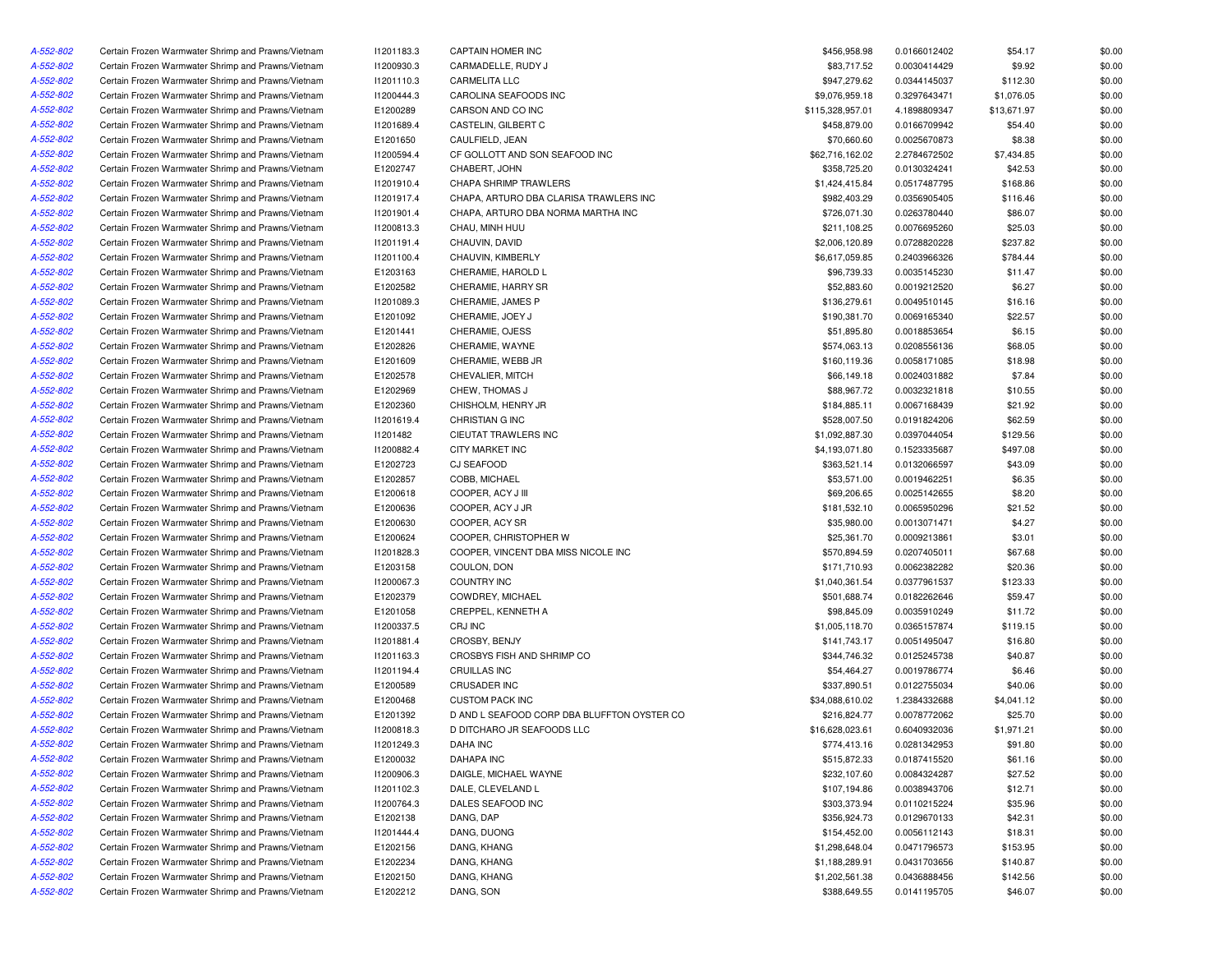| A-552-802 | Certain Frozen Warmwater Shrimp and Prawns/Vietnam | E1202193   | DANG, THUONG                            | \$1,179,280.85  | 0.0428430680                 | \$139.80   | \$0.00 |
|-----------|----------------------------------------------------|------------|-----------------------------------------|-----------------|------------------------------|------------|--------|
| A-552-802 | Certain Frozen Warmwater Shrimp and Prawns/Vietnam | E1203267   | DANIELS, DAVID                          | \$240,983.78    | 0.0087548988                 | \$28.57    | \$0.00 |
| A-552-802 | Certain Frozen Warmwater Shrimp and Prawns/Vietnam | E1201633   | DARDA, HERBERT                          | \$139,201.48    | 0.0050571655                 | \$16.50    | \$0.00 |
| A-552-802 | Certain Frozen Warmwater Shrimp and Prawns/Vietnam | I1200307.3 | DARDAR, DAVID                           | \$177,195.09    | 0.0064374668                 | \$21.01    | \$0.00 |
| A-552-802 | Certain Frozen Warmwater Shrimp and Prawns/Vietnam | E1200611   | DARDAR, JONATHAN M                      | \$123,053.45    | 0.0044705104                 | \$14.59    | \$0.00 |
| A-552-802 | Certain Frozen Warmwater Shrimp and Prawns/Vietnam | 11200921.3 | DASSAU, LOUIS                           | \$406,040.05    | 0.0147513643                 | \$48.14    | \$0.00 |
| A-552-802 | Certain Frozen Warmwater Shrimp and Prawns/Vietnam | E1202874   | DAVIS SEAFOOD INC                       | \$588,466.37    | 0.0213788808                 | \$69.76    | \$0.00 |
| A-552-802 | Certain Frozen Warmwater Shrimp and Prawns/Vietnam | I1200077.4 | <b>DAVIS, DANIEL</b>                    | \$2,238,176.08  | 0.0813125474                 | \$265.33   | \$0.00 |
| A-552-802 | Certain Frozen Warmwater Shrimp and Prawns/Vietnam | 11200913.3 | DAVIS, JOHN W                           | \$167,111.19    | 0.0060711204                 | \$19.81    | \$0.00 |
| A-552-802 | Certain Frozen Warmwater Shrimp and Prawns/Vietnam | E1203259   | DAVIS, WILLIAM T                        | \$142,507.80    | 0.0051772836                 | \$16.89    | \$0.00 |
| A-552-802 | Certain Frozen Warmwater Shrimp and Prawns/Vietnam | 11201296   | DEAN BLANCHARD SEAFOOD INC              | \$30,990,513.21 | 1.1258799509                 | \$3,673.85 | \$0.00 |
| A-552-802 | Certain Frozen Warmwater Shrimp and Prawns/Vietnam | 11200244.3 | DEAN, ILENE                             | \$404,112.37    | 0.0146813321                 | \$47.91    | \$0.00 |
| A-552-802 | Certain Frozen Warmwater Shrimp and Prawns/Vietnam | 11200437.3 | DEBBE ANNE INC                          | \$214,864.63    | 0.0078059946                 | \$25.47    | \$0.00 |
| A-552-802 | Certain Frozen Warmwater Shrimp and Prawns/Vietnam | 11200066.3 | DEEP SEA FOODS INC                      | \$60,077,857.63 | 2.1826181109                 | \$7,122.09 | \$0.00 |
| A-552-802 | Certain Frozen Warmwater Shrimp and Prawns/Vietnam | 11201866.4 | DEHART, BERNARD J                       | \$34,967.02     | 0.0012703458                 | \$4.15     | \$0.00 |
| A-552-802 | Certain Frozen Warmwater Shrimp and Prawns/Vietnam | E1200737   | DEHART, CLEVIS                          | \$222,890.11    | 0.0080975589                 | \$26.42    | \$0.00 |
| A-552-802 | Certain Frozen Warmwater Shrimp and Prawns/Vietnam | E1200743   | DEHART, CURTIS P SR                     | \$146,848.22    | 0.0053349703                 | \$17.41    | \$0.00 |
| A-552-802 | Certain Frozen Warmwater Shrimp and Prawns/Vietnam | E1200749   | DEJEAN, CHRIS JR                        | \$237,687.47    | 0.0086351444                 | \$28.18    | \$0.00 |
| A-552-802 | Certain Frozen Warmwater Shrimp and Prawns/Vietnam | E1201691   | DENNIS SHRIMP CO INC                    | \$343,251.19    | 0.0124702560                 | \$40.69    | \$0.00 |
| A-552-802 | Certain Frozen Warmwater Shrimp and Prawns/Vietnam | 11200101.4 | DESPAUX, BYRON                          | \$69,715.85     | 0.0025327647                 | \$8.26     | \$0.00 |
| A-552-802 | Certain Frozen Warmwater Shrimp and Prawns/Vietnam | E1202409   | DEVANEY, BOBBY C JR                     | \$2,496,674.74  | 0.0907037587                 | \$295.97   | \$0.00 |
| A-552-802 | Certain Frozen Warmwater Shrimp and Prawns/Vietnam | E1202346   | DFS INC                                 | \$248,847.88    | 0.0090406002                 | \$29.50    | \$0.00 |
| A-552-802 | Certain Frozen Warmwater Shrimp and Prawns/Vietnam | 11201271.3 | DG AND RC INC                           | \$782,131.43    | 0.0284146987                 | \$92.72    | \$0.00 |
| A-552-802 | Certain Frozen Warmwater Shrimp and Prawns/Vietnam | 11200752.4 | DICKEY, WESLEY FRANK                    | \$160,111.36    | 0.0058168178                 | \$18.98    | \$0.00 |
| A-552-802 | Certain Frozen Warmwater Shrimp and Prawns/Vietnam | E1200814   | DINH, CHAU T                            | \$1,926,428.80  | 0.0699868230                 | \$228.37   | \$0.00 |
| A-552-802 | Certain Frozen Warmwater Shrimp and Prawns/Vietnam | E1202088   | DINH, VINCENT                           | \$611,975.84    | 0.0222329758                 | \$72.55    | \$0.00 |
| A-552-802 | Certain Frozen Warmwater Shrimp and Prawns/Vietnam | I1200097.3 | DION, PAUL ADAM                         | \$43,688.62     | 0.0015872000                 | \$5.18     | \$0.00 |
| A-552-802 | Certain Frozen Warmwater Shrimp and Prawns/Vietnam | I1200958.3 | DO, DAN C.                              | \$139,534.11    | 0.0050692499                 | \$16.54    | \$0.00 |
| A-552-802 | Certain Frozen Warmwater Shrimp and Prawns/Vietnam | I1200956.3 | DO, HUNG                                | \$229,846.13    | 0.0083502699                 | \$27.25    | \$0.00 |
| A-552-802 |                                                    |            | DO. KY HONG                             | \$253.452.63    |                              |            |        |
|           | Certain Frozen Warmwater Shrimp and Prawns/Vietnam | 11200833.3 | DO. LIET VAN                            |                 | 0.0092078899<br>0.0408885466 | \$30.05    | \$0.00 |
| A-552-802 | Certain Frozen Warmwater Shrimp and Prawns/Vietnam | I1201097.3 |                                         | \$1,125,481.49  |                              | \$133.42   | \$0.00 |
| A-552-802 | Certain Frozen Warmwater Shrimp and Prawns/Vietnam | E1202094   | DO, THAN VIET                           | \$1,168,918.82  | 0.0424666173                 | \$138.57   | \$0.00 |
| A-552-802 | Certain Frozen Warmwater Shrimp and Prawns/Vietnam | 11200836.3 | DO, THANH VAN                           | \$160,050.02    | 0.0058145894                 | \$18.97    | \$0.00 |
| A-552-802 | Certain Frozen Warmwater Shrimp and Prawns/Vietnam | I1200550.3 | DO, TINH                                | \$105,056.12    | 0.0038166706                 | \$12.45    | \$0.00 |
| A-552-802 | Certain Frozen Warmwater Shrimp and Prawns/Vietnam | E1201970   | DOAN, LIEM AND DOAN, MINH               | \$835,127.11    | 0.0303400225                 | \$99.00    | \$0.00 |
| A-552-802 | Certain Frozen Warmwater Shrimp and Prawns/Vietnam | E1202017   | DOAN, MAI                               | \$238,117.97    | 0.0086507844                 | \$28.23    | \$0.00 |
| A-552-802 | Certain Frozen Warmwater Shrimp and Prawns/Vietnam | E1201559   | DOAN, MINH                              | \$1,058,266.90  | 0.0384466523                 | \$125.46   | \$0.00 |
| A-552-802 | Certain Frozen Warmwater Shrimp and Prawns/Vietnam | E1200431   | DOAN, TRAN VAN                          | \$171,874.03    | 0.0062441536                 | \$20.38    | \$0.00 |
| A-552-802 | Certain Frozen Warmwater Shrimp and Prawns/Vietnam | 11200036.3 | <b>DOCTOR BILL</b>                      | \$1,033,663.97  | 0.0375528321                 | \$122.54   | \$0.00 |
| A-552-802 | Certain Frozen Warmwater Shrimp and Prawns/Vietnam | E1201871   | DOMINICKS SEAFOOD INC                   | \$18,078,292.36 | 0.6567812148                 | \$2,143.14 | \$0.00 |
| A-552-802 | Certain Frozen Warmwater Shrimp and Prawns/Vietnam | 11200518.4 | DON PACO INC                            | \$673,745.20    | 0.0244770458                 | \$79.87    | \$0.00 |
| A-552-802 | Certain Frozen Warmwater Shrimp and Prawns/Vietnam | E1201486   | DONINI SEAFOODS INC                     | \$1,148,807.37  | 0.0417359718                 | \$136.19   | \$0.00 |
| A-552-802 | Certain Frozen Warmwater Shrimp and Prawns/Vietnam | E1200247   | DONNELLY, DAVID C DBA VILLAGE LADY      | \$274,732.79    | 0.0099809944                 | \$32.57    | \$0.00 |
| A-552-802 | Certain Frozen Warmwater Shrimp and Prawns/Vietnam | E1200548   | DOPSON, CRAIG B                         | \$872,267.53    | 0.0316893275                 | \$103.41   | \$0.00 |
| A-552-802 | Certain Frozen Warmwater Shrimp and Prawns/Vietnam | 11201118.3 | DORADA CRUZ LLC                         | \$944,354.50    | 0.0343082346                 | \$111.95   | \$0.00 |
| A-552-802 | Certain Frozen Warmwater Shrimp and Prawns/Vietnam | 11200853   | DORE, PRESTON J JR DBA SEA EXPRESS V    | \$92,990.81     | 0.0033783399                 | \$11.02    | \$0.00 |
| A-552-802 | Certain Frozen Warmwater Shrimp and Prawns/Vietnam | 11201460.3 | DRAGNET SEAFOOD LLC                     | \$602,272.48    | 0.0218804544                 | \$71.40    | \$0.00 |
| A-552-802 | Certain Frozen Warmwater Shrimp and Prawns/Vietnam | E1201275   | DRURY, BRUCE JR                         | \$18,545.75     | 0.0006737639                 | \$2.20     | \$0.00 |
| A-552-802 | Certain Frozen Warmwater Shrimp and Prawns/Vietnam | E1201251   | DRURY, BRUCE W SR                       | \$598,878.51    | 0.0217571520                 | \$71.00    | \$0.00 |
| A-552-802 | Certain Frozen Warmwater Shrimp and Prawns/Vietnam | 11201391.3 | DRURY, BRYANT J                         | \$275,601.00    | 0.0100125364                 | \$32.67    | \$0.00 |
| A-552-802 | Certain Frozen Warmwater Shrimp and Prawns/Vietnam | E1201228   | DRURY, ERIC S                           | \$158,518.33    | 0.0057589433                 | \$18.79    | \$0.00 |
| A-552-802 | Certain Frozen Warmwater Shrimp and Prawns/Vietnam | E1200442   | DRURY, JEFF B III                       | \$294,826.36    | 0.0107109903                 | \$34.95    | \$0.00 |
| A-552-802 | Certain Frozen Warmwater Shrimp and Prawns/Vietnam | E1201263   | DRURY, KEVIN SR                         | \$121,873.17    | 0.0044276311                 | \$14.45    | \$0.00 |
| A-552-802 | Certain Frozen Warmwater Shrimp and Prawns/Vietnam | 11201248.3 | DSL AND R INC                           | \$1,384,179.38  | 0.0502869960                 | \$164.09   | \$0.00 |
| A-552-802 | Certain Frozen Warmwater Shrimp and Prawns/Vietnam | E1202334   | DUBBERLY, JAMES F DBA DADDYS BOY        | \$860,029.20    | 0.0312447111                 | \$101.95   | \$0.00 |
| A-552-802 | Certain Frozen Warmwater Shrimp and Prawns/Vietnam | E1202339   | DUBBERLY, JAMES F DBA JULIE SHEA        | \$733,149.69    | 0.0266352006                 | \$86.91    | \$0.00 |
| A-552-802 | Certain Frozen Warmwater Shrimp and Prawns/Vietnam | E1202329   | DUBBERLY, JAMES F DBA DUBBERLYS SEAFOOD | \$2,880,083.49  | 0.1046329319                 | \$341.43   | \$0.00 |
| A-552-802 | Certain Frozen Warmwater Shrimp and Prawns/Vietnam | 11200698.3 | DUONG, HO T DBA RED EAGLE               | \$504,068.61    | 0.0183127249                 | \$59.76    | \$0.00 |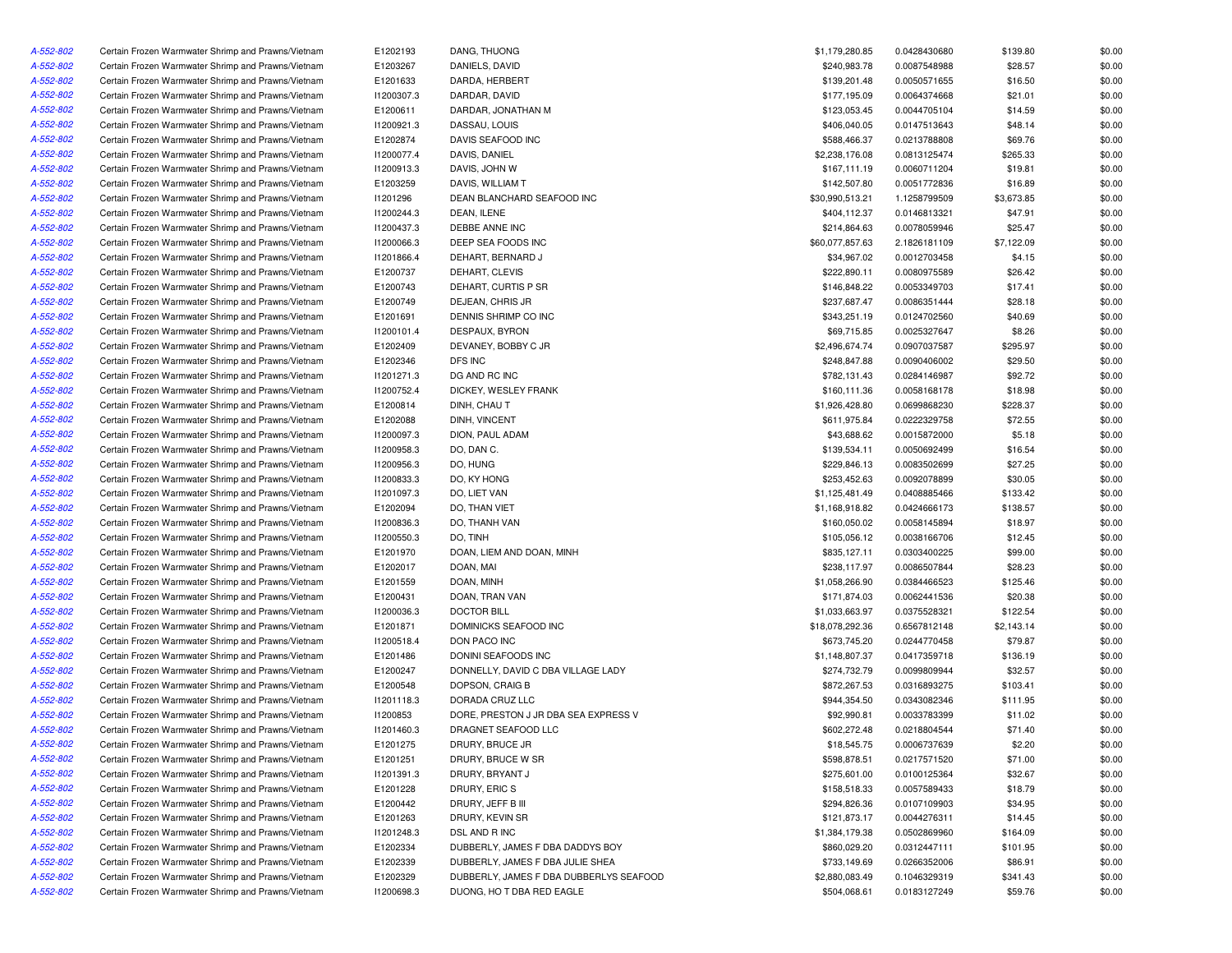| A-552-802 | Certain Frozen Warmwater Shrimp and Prawns/Vietnam | 11200849.3 | DUONG, KONG                                  | \$231,172.64    | 0.0083984618 | \$27.40    | \$0.00           |
|-----------|----------------------------------------------------|------------|----------------------------------------------|-----------------|--------------|------------|------------------|
| A-552-802 | Certain Frozen Warmwater Shrimp and Prawns/Vietnam | 11200494.4 | DUONG, MAU                                   | \$914,745.45    | 0.0332325430 | \$108.44   | \$0.00           |
| A-552-802 | Certain Frozen Warmwater Shrimp and Prawns/Vietnam | I1200700.3 | DUPLANTIS, TEDDY                             | \$123,365.34    | 0.0044818413 | \$14.62    | \$0.00           |
| A-552-802 | Certain Frozen Warmwater Shrimp and Prawns/Vietnam | I1200626.3 | DUPRE, JIMMIE J SR                           | \$410,173.28    | 0.0149015239 | \$48.63    | \$0.00           |
| A-552-802 | Certain Frozen Warmwater Shrimp and Prawns/Vietnam | E1201364   | E AND E SHRIMP CO INC                        | \$1,154,932.75  | 0.0419585058 | \$136.91   | \$0.00           |
| A-552-802 | Certain Frozen Warmwater Shrimp and Prawns/Vietnam | 11200903.3 | <b>EDENS, STEVEN</b>                         | \$728,373.37    | 0.0264616778 | \$86.35    | \$0.00           |
| A-552-802 | Certain Frozen Warmwater Shrimp and Prawns/Vietnam | 11201842.3 | EDENS, TIMOTHY DALE                          | \$69,928.66     | 0.0025404960 | \$8.29     | \$0.00           |
| A-552-802 | Certain Frozen Warmwater Shrimp and Prawns/Vietnam | I1200905.3 | EDISTO QUEEN LLC                             | \$471,284.06    | 0.0171216679 | \$55.87    | \$0.00           |
| A-552-802 | Certain Frozen Warmwater Shrimp and Prawns/Vietnam | E1200265   | EDWARD GARCIA TRAWLERS DBA CAPT EDDIE INC    | \$429,375.94    | 0.0155991532 | \$50.90    | \$0.00           |
| A-552-802 | Certain Frozen Warmwater Shrimp and Prawns/Vietnam | E1200253   | EDWARD GARCIA TRAWLERS DBA CAPT LUCAS INC    | \$331,889.71    | 0.0120574954 | \$39.34    | \$0.00           |
| A-552-802 | Certain Frozen Warmwater Shrimp and Prawns/Vietnam | E1200259   | EDWARD GARCIA TRAWLERS DBA CAPT NICHOLAS INC | \$303,119.41    | 0.0110122754 | \$35.93    | \$0.00           |
| A-552-802 | Certain Frozen Warmwater Shrimp and Prawns/Vietnam | E1200272   | EDWARD GARCIA TRAWLERS DBA MISS EMILY INC    | \$240,415.24    | 0.0087342438 | \$28.50    | \$0.00           |
| A-552-802 | Certain Frozen Warmwater Shrimp and Prawns/Vietnam | I1200607.5 | <b>EDWARDS, TOMMY</b>                        | \$306,957.48    | 0.0111517118 | \$36.39    | \$0.00           |
| A-552-802 | Certain Frozen Warmwater Shrimp and Prawns/Vietnam | E1202391   | <b>ELIMINATOR INC</b>                        | \$1,181,722.67  | 0.0429317789 | \$140.09   | \$0.00           |
| A-552-802 | Certain Frozen Warmwater Shrimp and Prawns/Vietnam | 11201247.3 | ELLERBEE, JODY                               | \$1,227,260.72  | 0.0445861683 | \$145.49   | \$0.00           |
| A-552-802 | Certain Frozen Warmwater Shrimp and Prawns/Vietnam | 11201948.3 | ELMIRA PFLUECKHAHN INC                       | \$680,642.58    | 0.0247276265 | \$80.69    | \$0.00           |
| A-552-802 | Certain Frozen Warmwater Shrimp and Prawns/Vietnam | 11201576.4 | <b>EMMANUEL INC</b>                          | \$508,554.25    | 0.0184756874 | \$60.29    | \$0.00           |
| A-552-802 | Certain Frozen Warmwater Shrimp and Prawns/Vietnam | 11201871.3 | ENCLADE, JOSEPH L                            | \$40,020.83     | 0.0014539498 | \$4.74     | \$0.00           |
| A-552-802 | Certain Frozen Warmwater Shrimp and Prawns/Vietnam | 11200523.3 | ENCLADE, MICHAEL AND PITRE, JEANNIE          | \$169,174.52    | 0.0061460809 | \$20.06    | \$0.00           |
| A-552-802 | Certain Frozen Warmwater Shrimp and Prawns/Vietnam | 11200341.3 | ENCLADE, RODNEY J                            | \$145,560.95    | 0.0052882040 | \$17.26    | \$0.00           |
| A-552-802 | Certain Frozen Warmwater Shrimp and Prawns/Vietnam | 11201115.3 | ENSENADA CRUZ LLC                            | \$629,774.61    | 0.0228796020 | \$74.66    | \$0.00           |
| A-552-802 | Certain Frozen Warmwater Shrimp and Prawns/Vietnam | E1202617   | <b>EQUALIZER INC</b>                         | \$1,033,239.70  | 0.0375374185 | \$122.49   | \$0.00           |
| A-552-802 | Certain Frozen Warmwater Shrimp and Prawns/Vietnam | 11200373.4 | <b>ERICA LYNN INC</b>                        | \$1,152,298.49  | 0.0418628036 | \$136.60   | \$0.00           |
| A-552-802 | Certain Frozen Warmwater Shrimp and Prawns/Vietnam | 11201245.3 | ERICKSON AND JENSEN SEAFOOD PACKERS          | \$10,268,605.77 | 0.3730566603 | \$1,217.32 | \$0.00           |
| A-552-802 | Certain Frozen Warmwater Shrimp and Prawns/Vietnam | 11201240.3 | ERICKSON, GRANT DBA GALAXY STAR LLC          | \$676,641.65    | 0.0245822734 | \$80.21    | \$0.00           |
| A-552-802 | Certain Frozen Warmwater Shrimp and Prawns/Vietnam | 11201241.3 | ERICKSON, GRANT DBA E AND E LLC              | \$700,293.50    | 0.0254415410 | \$83.02    | \$0.00           |
| A-552-802 | Certain Frozen Warmwater Shrimp and Prawns/Vietnam | E1201235   | ESTAY, WAYNE                                 | \$14,879,333.45 | 0.5405635944 | \$1,763.91 | \$0.00           |
| A-552-802 | Certain Frozen Warmwater Shrimp and Prawns/Vietnam | 11201603.4 | ETHAN G INC                                  | \$790,212.19    | 0.0287082713 | \$93.68    | \$0.00           |
| A-552-802 | Certain Frozen Warmwater Shrimp and Prawns/Vietnam | E1200056   | FATHER DAN INC                               | \$735,958.04    | 0.0267372275 | \$87.25    | \$0.00           |
| A-552-802 | Certain Frozen Warmwater Shrimp and Prawns/Vietnam | 11201575.4 | FATHER MIKE INC                              | \$317,167.19    | 0.0115226288 | \$37.60    | \$0.00           |
| A-552-802 | Certain Frozen Warmwater Shrimp and Prawns/Vietnam | I1200704.3 | FAZENDE, JEFFERY                             | \$56,526.10     | 0.0020535834 | \$6.70     | \$0.00           |
| A-552-802 | Certain Frozen Warmwater Shrimp and Prawns/Vietnam | 11200017.3 | <b>FAZENDE, THOMAS G</b>                     | \$48,954.13     | 0.0017784950 | \$5.80     | \$0.00           |
| A-552-802 | Certain Frozen Warmwater Shrimp and Prawns/Vietnam | 11200524.4 | FERNANDEZ, JOHN III DBA WWJT INC             | \$1,118,710.17  | 0.0406425458 | \$132.62   | \$0.00           |
| A-552-802 | Certain Frozen Warmwater Shrimp and Prawns/Vietnam | 11200782.4 | FIELDS, BRYAN DBA RKB FISHING INC            | \$629,259.83    | 0.0228609001 | \$74.60    | \$0.00           |
| A-552-802 | Certain Frozen Warmwater Shrimp and Prawns/Vietnam | 11201117.3 | FIESTA CRUZ LLC                              | \$957,084.01    | 0.0347706955 | \$113.46   | \$0.00           |
| A-552-802 | Certain Frozen Warmwater Shrimp and Prawns/Vietnam | 11200386.3 | FINE SHRIMP CO                               | \$699,124.39    | 0.0253990674 | \$82.88    | \$0.00           |
| A-552-802 | Certain Frozen Warmwater Shrimp and Prawns/Vietnam | E1203233   | <b>FIREFOX INC</b>                           | \$250,008.32    | 0.0090827588 | \$29.64    | \$0.00           |
| A-552-802 | Certain Frozen Warmwater Shrimp and Prawns/Vietnam | E1201209   | FISHERMANS REEF SHRIMP COMPANY               | \$41,270,093.00 | 1.4993352955 | \$4,892.47 | \$0.00           |
| A-552-802 | Certain Frozen Warmwater Shrimp and Prawns/Vietnam | I1200256.3 | FITCH, ADAM J                                | \$63,916.84     | 0.0023220877 | \$7.58     | \$0.00           |
| A-552-802 | Certain Frozen Warmwater Shrimp and Prawns/Vietnam | 11201565.4 | <b>FKM INC</b>                               | \$106,320.94    | 0.0038626212 | \$12.60    | \$0.00           |
| A-552-802 | Certain Frozen Warmwater Shrimp and Prawns/Vietnam | 11201674.4 | FLOWERS, VINCENT                             | \$118,388.37    | 0.0043010289 | \$14.03    | \$0.00           |
| A-552-802 | Certain Frozen Warmwater Shrimp and Prawns/Vietnam | E1203106   | FORTUNE SHRIMP COMPANY INC                   | \$13,341,707.78 | 0.4847019215 | \$1,581.63 | \$0.00           |
| A-552-802 | Certain Frozen Warmwater Shrimp and Prawns/Vietnam | I1200486.3 | <b>FRANKS, MICHAEL</b>                       | \$11,160,211.45 | 0.4054485395 | \$1,323.02 | \$0.00           |
| A-552-802 | Certain Frozen Warmwater Shrimp and Prawns/Vietnam | 11201924.3 | FREDRICK, MICHAEL                            | \$157,384.49    | 0.0057177511 | \$18.66    | \$0.00           |
| A-552-802 | Certain Frozen Warmwater Shrimp and Prawns/Vietnam | E1200335   | FREEMAN, KENNETH DBA FREEMAN SEAFOOD         | \$143,609.45    | 0.0052173063 | \$17.02    | \$0.00           |
| A-552-802 |                                                    |            | FRICKEY, DARELL J                            |                 | 0.0014618704 |            |                  |
|           | Certain Frozen Warmwater Shrimp and Prawns/Vietnam | E1200804   |                                              | \$40,238.85     | 0.0169680152 | \$4.77     | \$0.00<br>\$0.00 |
| A-552-802 | Certain Frozen Warmwater Shrimp and Prawns/Vietnam | 11201210.4 | FRILOUX, BRAD                                | \$467,054.68    |              | \$55.37    |                  |
| A-552-802 | Certain Frozen Warmwater Shrimp and Prawns/Vietnam | E1202104   | G AND O TRAWLERS INC DBA MISS LAUREN         | \$1,302,006.86  | 0.0473016826 | \$154.35   | \$0.00           |
| A-552-802 | Certain Frozen Warmwater Shrimp and Prawns/Vietnam | E1201141   | G AND S TRAWLERS INC                         | \$1,180,507.66  | 0.0428876378 | \$139.95   | \$0.00           |
| A-552-802 | Certain Frozen Warmwater Shrimp and Prawns/Vietnam | E1201830   | <b>GD VENTURES II INC</b>                    | \$1,292,161.01  | 0.0469439846 | \$153.18   | \$0.00           |
| A-552-802 | Certain Frozen Warmwater Shrimp and Prawns/Vietnam | 11201250.3 | GADSON, JAMES                                | \$310,389.62    | 0.0112764009 | \$36.80    | \$0.00           |
| A-552-802 | Certain Frozen Warmwater Shrimp and Prawns/Vietnam | E1202640   | GALA, CHRISTINE DBA PATRON SEAFOOD INC       | \$2,123,529.80  | 0.0771474680 | \$251.74   | \$0.00           |
| A-552-802 | Certain Frozen Warmwater Shrimp and Prawns/Vietnam | E1200937   | GALA, CHRISTINE DBA CHALLENGER SHRIMP INC    | \$711,088.21    | 0.0258337109 | \$84.30    | \$0.00           |
| A-552-802 | Certain Frozen Warmwater Shrimp and Prawns/Vietnam | E1202655   | GALA, CHRISTINE DBA TRICO SHRIMP COMPANY INC | \$16,854,347.08 | 0.6123154959 | \$1,998.04 | \$0.00           |
| A-552-802 | Certain Frozen Warmwater Shrimp and Prawns/Vietnam | E1200595   | <b>GALE FORCE INC</b>                        | \$269,429.09    | 0.0097883119 | \$31.94    | \$0.00           |
| A-552-802 | Certain Frozen Warmwater Shrimp and Prawns/Vietnam | E1202711   | GALJOUR, REED                                | \$554,401.81    | 0.0201413213 | \$65.72    | \$0.00           |
| A-552-802 | Certain Frozen Warmwater Shrimp and Prawns/Vietnam | E1202675   | GALLOWAY, JIMMY                              | \$167,933.19    | 0.0061009836 | \$19.91    | \$0.00           |
| A-552-802 | Certain Frozen Warmwater Shrimp and Prawns/Vietnam | E1201521   | GALLOWAY, JUDY                               | \$214,634.75    | 0.0077976431 | \$25.44    | \$0.00           |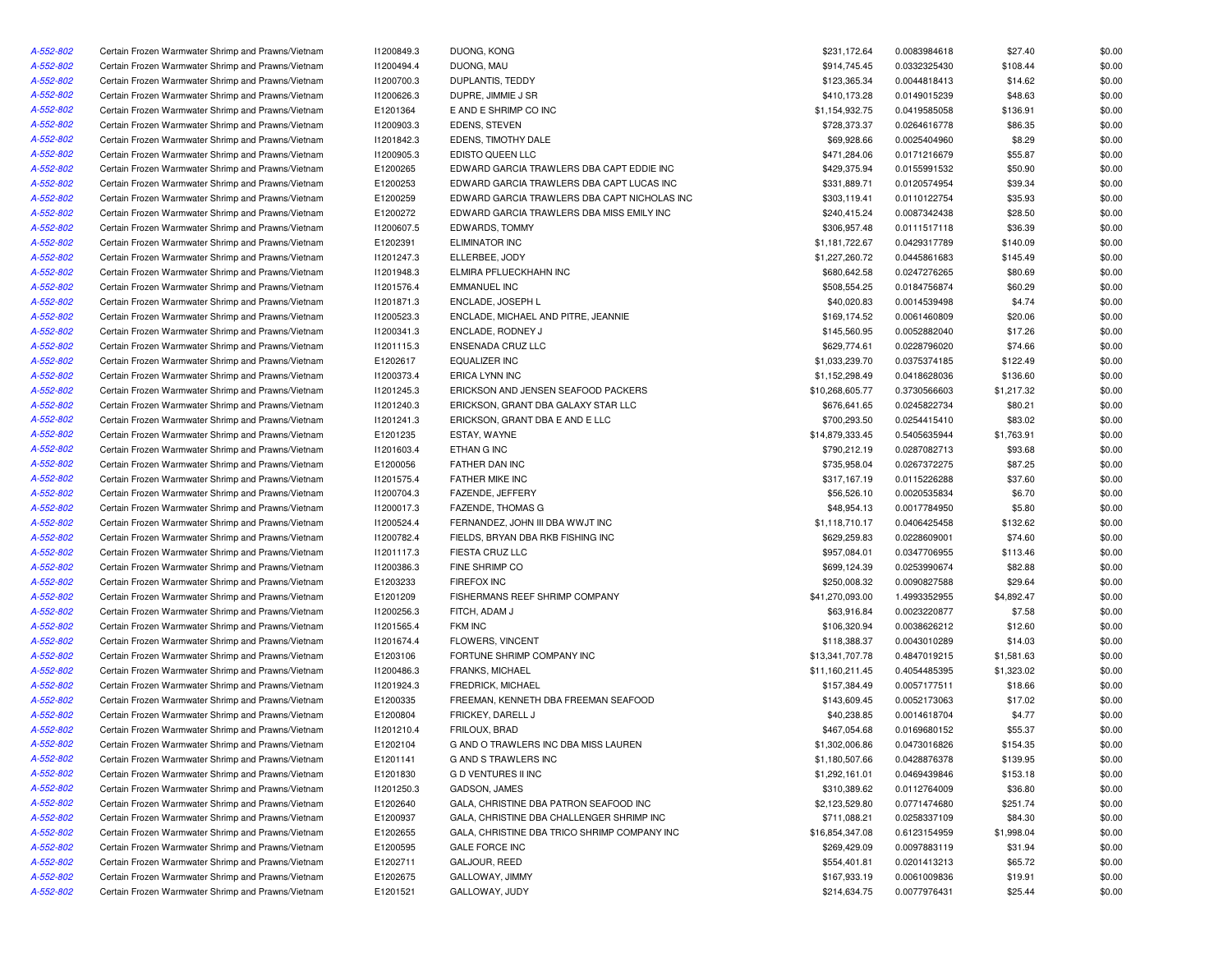| A-552-802 | Certain Frozen Warmwater Shrimp and Prawns/Vietnam | E1202704   | GALLOWAY, MARK                                | \$236,203.07    | 0.0085812164 | \$28.00     | \$0.00 |
|-----------|----------------------------------------------------|------------|-----------------------------------------------|-----------------|--------------|-------------|--------|
| A-552-802 | Certain Frozen Warmwater Shrimp and Prawns/Vietnam | E1200205   | GARCIA, JOSEPH DBA MARIAH LYNN INC            | \$393,178.86    | 0.0142841195 | \$46.61     | \$0.00 |
| A-552-802 | Certain Frozen Warmwater Shrimp and Prawns/Vietnam | E1200223   | GARCIA, JOSEPH DBA SANTA MARIA INC            | \$356,762.93    | 0.0129611352 | \$42.29     | \$0.00 |
| A-552-802 | Certain Frozen Warmwater Shrimp and Prawns/Vietnam | E1200217   | GARCIA, JOSEPH DBA SABRINA MARIE INC          | \$407,500.09    | 0.0148044073 | \$48.31     | \$0.00 |
| A-552-802 | Certain Frozen Warmwater Shrimp and Prawns/Vietnam | E1200211   | GARCIA, JOSEPH DBA SANDRA G INC               | \$370,104.08    | 0.0134458168 | \$43.87     | \$0.00 |
| A-552-802 | Certain Frozen Warmwater Shrimp and Prawns/Vietnam | E1200229   | GARCIA, JOSEPH DBA THOMAS G INC               | \$387,809.05    | 0.0140890353 | \$45.97     | \$0.00 |
| A-552-802 | Certain Frozen Warmwater Shrimp and Prawns/Vietnam | 11201225.4 | GARZA, ANDRES DBA PAZ G LLC                   | \$844.22        | 0.0000306704 | \$0.10      | \$0.00 |
| A-552-802 | Certain Frozen Warmwater Shrimp and Prawns/Vietnam | 11201387.4 | GASPARD, MICHAEL ANTHONY SR                   | \$59,902.15     | 0.0021762347 | \$7.10      | \$0.00 |
| A-552-802 | Certain Frozen Warmwater Shrimp and Prawns/Vietnam | 11200403.4 | GASPARD, MURRY SR                             | \$103,236.20    | 0.0037505532 | \$12.24     | \$0.00 |
| A-552-802 | Certain Frozen Warmwater Shrimp and Prawns/Vietnam | E1202572   | GAUDET, ALLEN IV                              | \$45,447.91     | 0.0016511147 | \$5.39      | \$0.00 |
| A-552-802 | Certain Frozen Warmwater Shrimp and Prawns/Vietnam | E1201195   | GAY FISH COMPANY INC                          | \$143,490.12    | 0.0052129711 | \$17.01     | \$0.00 |
| A-552-802 | Certain Frozen Warmwater Shrimp and Prawns/Vietnam | 11201313.3 | <b>GEMITA INC</b>                             | \$744,061.43    | 0.0270316222 | \$88.21     | \$0.00 |
| A-552-802 | Certain Frozen Warmwater Shrimp and Prawns/Vietnam | E1202512   | GEORGIA SHRIMP CO LLC                         | \$6,490,710.03  | 0.2358063657 | \$769.46    | \$0.00 |
| A-552-802 | Certain Frozen Warmwater Shrimp and Prawns/Vietnam | 11201134.3 | <b>GLORIA CRUZ LLC</b>                        | \$684,983.59    | 0.0248853346 | \$81.20     | \$0.00 |
| A-552-802 | Certain Frozen Warmwater Shrimp and Prawns/Vietnam | E1202996   | GLOVER, CHARLES                               | \$146,504.63    | 0.0053224877 | \$17.37     | \$0.00 |
| A-552-802 | Certain Frozen Warmwater Shrimp and Prawns/Vietnam | 11200650.3 | <b>GOLD COAST SEAFOOD INC</b>                 | \$3,320,728.29  | 0.1206414808 | \$393.66    | \$0.00 |
| A-552-802 | Certain Frozen Warmwater Shrimp and Prawns/Vietnam | E1200789   | GOLDEN GULF COAST PKG CO INC                  | \$24,755,439.75 | 0.8993608173 | \$2,934.70  | \$0.00 |
| A-552-802 | Certain Frozen Warmwater Shrimp and Prawns/Vietnam | I1200480.3 | GOLDEN PHASE INC                              | \$167,670.21    | 0.0060914295 | \$19.88     | \$0.00 |
| A-552-802 | Certain Frozen Warmwater Shrimp and Prawns/Vietnam | E1200716   | GOLLOTTS OIL DOCK AND ICEHOUSE INC            | \$24,824,156.18 | 0.9018572733 | \$2,942.84  | \$0.00 |
| A-552-802 | Certain Frozen Warmwater Shrimp and Prawns/Vietnam | E1202974   | GONZALES, TIM J                               | \$143,793.51    | 0.0052239932 | \$17.05     | \$0.00 |
| A-552-802 | Certain Frozen Warmwater Shrimp and Prawns/Vietnam | I1200458.4 | GONZALEZ TRAWLERS INC                         | \$626,199.13    | 0.0227497054 | \$74.23     | \$0.00 |
| A-552-802 | Certain Frozen Warmwater Shrimp and Prawns/Vietnam | 11200253.3 | GORE SEAFOOD INC                              | \$1,095,979.95  | 0.0398167608 | \$129.93    | \$0.00 |
| A-552-802 | Certain Frozen Warmwater Shrimp and Prawns/Vietnam | 11201950.3 | GORE, ISABEL DBA WESTERN SEAFOOD CO INC       | \$36,778,263.81 | 1.3361479228 | \$4,359.98  | \$0.00 |
| A-552-802 | Certain Frozen Warmwater Shrimp and Prawns/Vietnam | 11201920.4 | <b>GOVELOPEZ INC</b>                          | \$995,598.40    | 0.0361699166 | \$118.03    | \$0.00 |
| A-552-802 | Certain Frozen Warmwater Shrimp and Prawns/Vietnam | E1200901   | <b>GRAHAM SHRIMP CO</b>                       | \$7,612,915.92  | 0.2765759103 | \$902.49    | \$0.00 |
| A-552-802 | Certain Frozen Warmwater Shrimp and Prawns/Vietnam | E1202397   | GRAHAM, DARRELL                               | \$8,702,195.31  | 0.3161492410 | \$1,031.62  | \$0.00 |
| A-552-802 | Certain Frozen Warmwater Shrimp and Prawns/Vietnam | 11201631.4 | <b>GRANDMA INC</b>                            | \$690,614.92    | 0.0250899198 | \$81.87     | \$0.00 |
| A-552-802 | Certain Frozen Warmwater Shrimp and Prawns/Vietnam | E1200976   | GRANIER. STEPHEN DBA S AND S SEAFOOD CO INC   | \$222,009.71    | 0.0080655741 | \$26.32     | \$0.00 |
| A-552-802 | Certain Frozen Warmwater Shrimp and Prawns/Vietnam | E1201180   | GRAVES, ROBERT N. SR.                         | \$415,672.40    | 0.0151013059 | \$49.28     | \$0.00 |
| A-552-802 | Certain Frozen Warmwater Shrimp and Prawns/Vietnam | E1200307   | GRAY, MONROE                                  | \$263,009.97    | 0.0095551064 | \$31.18     | \$0.00 |
| A-552-802 | Certain Frozen Warmwater Shrimp and Prawns/Vietnam | 11201239.3 | <b>GREEN FLASH LLC</b>                        | \$676,481.60    | 0.0245764588 | \$80.20     | \$0.00 |
| A-552-802 | Certain Frozen Warmwater Shrimp and Prawns/Vietnam | E1201435   | GREEN, JAMES W JR DBA MISS EMILIE ANN         | \$278,996.78    | 0.0101359045 | \$33.07     | \$0.00 |
| A-552-802 | Certain Frozen Warmwater Shrimp and Prawns/Vietnam | E1201300   | GREEN, JAMES W DBA EAST COAST SEAFOOD COMPANY | \$792,431.16    | 0.0287888861 | \$93.94     | \$0.00 |
| A-552-802 | Certain Frozen Warmwater Shrimp and Prawns/Vietnam | E1203274   | GROS, DANNY A                                 | \$1,083,257.54  | 0.0393545579 | \$128.42    | \$0.00 |
| A-552-802 | Certain Frozen Warmwater Shrimp and Prawns/Vietnam | 11201382.3 | GUIDRY, CHARLES J                             | \$102,187.56    | 0.0037124563 | \$12.11     | \$0.00 |
| A-552-802 | Certain Frozen Warmwater Shrimp and Prawns/Vietnam | E1201403   | GUIDRY, CLINTON P JR                          | \$146,988.73    | 0.0053400750 | \$17.43     | \$0.00 |
| A-552-802 | Certain Frozen Warmwater Shrimp and Prawns/Vietnam | E1201453   | GUIDRY, KEITH M                               | \$67,397.22     | 0.0024485293 | \$7.99      | \$0.00 |
| A-552-802 | Certain Frozen Warmwater Shrimp and Prawns/Vietnam | E1201398   | GUIDRY, KENNETH J                             | \$272,557.06    | 0.0099019506 | \$32.31     | \$0.00 |
| A-552-802 | Certain Frozen Warmwater Shrimp and Prawns/Vietnam | 11200116.3 | GUIDRY, MICHAEL J                             | \$112,311.39    | 0.0040802533 | \$13.31     | \$0.00 |
| A-552-802 | Certain Frozen Warmwater Shrimp and Prawns/Vietnam | I1200347   | GUIDRY, VICKI                                 | \$130,449.12    | 0.0047391938 | \$15.46     | \$0.00 |
| A-552-802 | Certain Frozen Warmwater Shrimp and Prawns/Vietnam | E1200011   | GULF CROWN SEAFOOD CO INC                     | \$91,077,244.77 | 3.3088204502 | \$10,796.99 | \$0.00 |
| A-552-802 | Certain Frozen Warmwater Shrimp and Prawns/Vietnam | E1202688   | <b>GULF FISH INC</b>                          | \$14,523,654.72 | 0.5276418481 | \$1,721.74  | \$0.00 |
| A-552-802 | Certain Frozen Warmwater Shrimp and Prawns/Vietnam | E1200017   | GULF ISLAND SHRIMP AND SEAFOOD II LLC         | \$43,307,219.19 | 1.5733437354 | \$5,133.97  | \$0.00 |
| A-552-802 | Certain Frozen Warmwater Shrimp and Prawns/Vietnam | E1203033   | GULF KING SERVICES INC                        | \$40,253,385.89 | 1.4623985031 | \$4,771.94  | \$0.00 |
| A-552-802 | Certain Frozen Warmwater Shrimp and Prawns/Vietnam | E1201410   | <b>GULF PRIDE ENTERPRISES INC</b>             | \$24,183,932.59 | 0.8785980617 | \$2,866.95  | \$0.00 |
| A-552-802 | Certain Frozen Warmwater Shrimp and Prawns/Vietnam | 11200021.4 | <b>GULF RUNNER</b>                            | \$1,178,536.38  | 0.0428160216 | \$139.71    | \$0.00 |
| A-552-802 | Certain Frozen Warmwater Shrimp and Prawns/Vietnam | E1202662   | GULF SHRIMP COMPANY INC                       | \$950,152.13    | 0.0345188615 | \$112.64    | \$0.00 |
| A-552-802 | Certain Frozen Warmwater Shrimp and Prawns/Vietnam | E1203057   | GULF SOUTH INC                                | \$22,783,387.86 | 0.8277165154 | \$2,700.92  | \$0.00 |
| A-552-802 | Certain Frozen Warmwater Shrimp and Prawns/Vietnam | 11200308.3 | GUY, KIMOTHY                                  | \$137,110.82    | 0.0049812122 | \$16.25     | \$0.00 |
| A-552-802 | Certain Frozen Warmwater Shrimp and Prawns/Vietnam | E1200987   | HA, CO DONG                                   | \$200,675.70    | 0.0072905133 | \$23.79     | \$0.00 |
| A-552-802 | Certain Frozen Warmwater Shrimp and Prawns/Vietnam | E1202622   | HAILEY MARIE INC                              | \$652,308.97    | 0.0236982713 | \$77.33     | \$0.00 |
| A-552-802 | Certain Frozen Warmwater Shrimp and Prawns/Vietnam | 11200365.3 | HANH LAI, INC                                 | \$975,329.29    | 0.0354335433 | \$115.62    | \$0.00 |
| A-552-802 | Certain Frozen Warmwater Shrimp and Prawns/Vietnam | 11201893.3 | HANSEN, ERIC                                  | \$3,892,961.77  | 0.1414306235 | \$461.50    | \$0.00 |
| A-552-802 | Certain Frozen Warmwater Shrimp and Prawns/Vietnam | 11200006.4 | HARDEE, WILLIAM P                             | \$491,277.37    | 0.0178480213 | \$58.24     | \$0.00 |
| A-552-802 | Certain Frozen Warmwater Shrimp and Prawns/Vietnam | E1200649   | HARDY, JOHN                                   | \$1,299,007.42  | 0.0471927135 | \$153.99    | \$0.00 |
| A-552-802 | Certain Frozen Warmwater Shrimp and Prawns/Vietnam | 11201099.3 | HATTAWAY, ERROL HENRY                         | \$559,032.84    | 0.0203095658 | \$66.27     | \$0.00 |
| A-552-802 | Certain Frozen Warmwater Shrimp and Prawns/Vietnam | E1201850   | HAYDEL, GREGORY                               | \$124,058.44    | 0.0045070215 | \$14.71     | \$0.00 |
| A-552-802 | Certain Frozen Warmwater Shrimp and Prawns/Vietnam | I1200287.3 | HCP LLC                                       | \$92,099.74     | 0.0033459675 | \$10.92     | \$0.00 |
|           |                                                    |            |                                               |                 |              |             |        |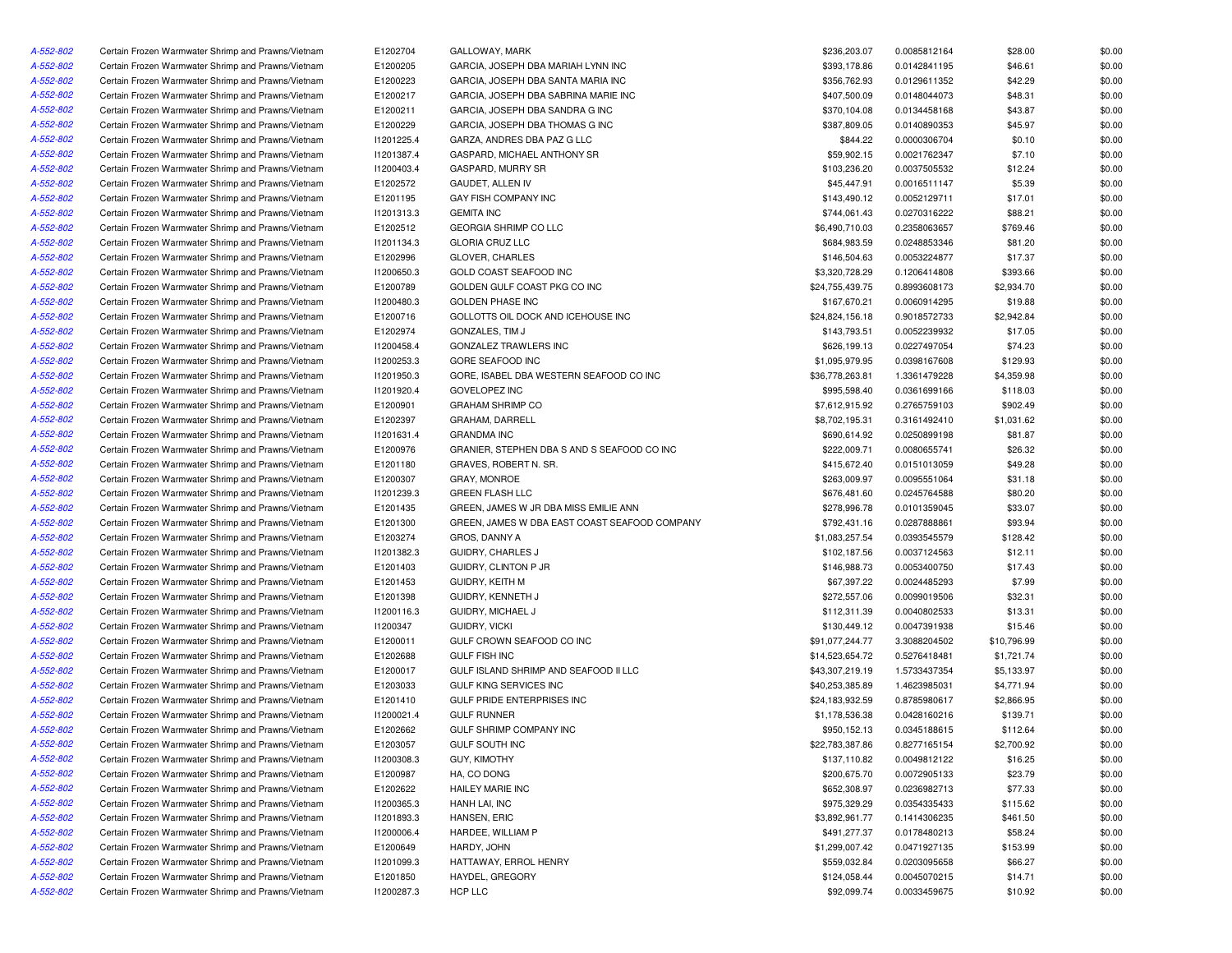| A-552-802              | Certain Frozen Warmwater Shrimp and Prawns/Vietnam                                                       | E1203061   | <b>HEBERT, ERIC J</b>                                             | \$58,474.32     | 0.0021243619                 | \$6.93     | \$0.00           |
|------------------------|----------------------------------------------------------------------------------------------------------|------------|-------------------------------------------------------------------|-----------------|------------------------------|------------|------------------|
| A-552-802              | Certain Frozen Warmwater Shrimp and Prawns/Vietnam                                                       | E1200681   | HEBERT, ROBERT A                                                  | \$152,716.16    | 0.0055481515                 | \$18.10    | \$0.00           |
| A-552-802              | Certain Frozen Warmwater Shrimp and Prawns/Vietnam                                                       | 11201947.3 | <b>HELEN KAY INC</b>                                              | \$766,164.70    | 0.0278346302                 | \$90.83    | \$0.00           |
| A-552-802              | Certain Frozen Warmwater Shrimp and Prawns/Vietnam                                                       | E1200404   | HELMER, GERRY J.                                                  | \$138,612.27    | 0.0050357596                 | \$16.43    | \$0.00           |
| A-552-802              | Certain Frozen Warmwater Shrimp and Prawns/Vietnam                                                       | E1201678   | HELMER, HERMAN C JR                                               | \$33,860.26     | 0.0012301374                 | \$4.01     | \$0.00           |
| A-552-802              | Certain Frozen Warmwater Shrimp and Prawns/Vietnam                                                       | E1200311   | HELMER, LARRY J SR                                                | \$86,804.14     | 0.0031535793                 | \$10.29    | \$0.00           |
| A-552-802              | Certain Frozen Warmwater Shrimp and Prawns/Vietnam                                                       | 11200756.3 | HEMMENWAY, JACK                                                   | \$1,951,657.40  | 0.0709033736                 | \$231.36   | \$0.00           |
| A-552-802              | Certain Frozen Warmwater Shrimp and Prawns/Vietnam                                                       | 11201108.3 | <b>HERMOSA CRUZ LLC</b>                                           | \$990,033.23    | 0.0359677349                 | \$117.37   | \$0.00           |
| A-552-802              | Certain Frozen Warmwater Shrimp and Prawns/Vietnam                                                       | E1203025   | HESS, HENRY JR                                                    | \$149,939.00    | 0.0054472578                 | \$17.77    | \$0.00           |
| A-552-802              | Certain Frozen Warmwater Shrimp and Prawns/Vietnam                                                       | 11200342.3 | HI SEAS OF DULAC INC                                              | \$37,551,439.73 | 1.3642372694                 | \$4,451.63 | \$0.00           |
| A-552-802              | Certain Frozen Warmwater Shrimp and Prawns/Vietnam                                                       | E1203214   | HO, JIMMY                                                         | \$108,874.19    | 0.0039553804                 | \$12.91    | \$0.00           |
| A-552-802              | Certain Frozen Warmwater Shrimp and Prawns/Vietnam                                                       | 11201126.3 | HO, NGA THI                                                       | \$1,363,746.17  | 0.0495446610                 | \$161.67   | \$0.00           |
| A-552-802              | Certain Frozen Warmwater Shrimp and Prawns/Vietnam                                                       | 11201911.3 | HOANG, TRUNG TUAN                                                 | \$86,204.57     | 0.0031317970                 | \$10.22    | \$0.00           |
| A-552-802              | Certain Frozen Warmwater Shrimp and Prawns/Vietnam                                                       | I1200695.3 | HOME LOVING CARE CO                                               | \$35,798.82     | 0.0013005649                 | \$4.24     | \$0.00           |
| A-552-802              | Certain Frozen Warmwater Shrimp and Prawns/Vietnam                                                       | 11201312.3 | HONDUMEX ENTERPRISES INC                                          | \$840,042.14    | 0.0305185847                 | \$99.59    | \$0.00           |
| A-552-802              | Certain Frozen Warmwater Shrimp and Prawns/Vietnam                                                       | 11200410.3 | <b>HONGRI INC</b>                                                 | \$599,805.40    | 0.0217908258                 | \$71.11    | \$0.00           |
| A-552-802              | Certain Frozen Warmwater Shrimp and Prawns/Vietnam                                                       | 11200723.3 | HT SEAMAN                                                         | \$119,088.43    | 0.0043264619                 | \$14.12    | \$0.00           |
| A-552-802              | Certain Frozen Warmwater Shrimp and Prawns/Vietnam                                                       | E1202013   | HUBBARD, PERRY III                                                | \$492,393.29    | 0.0178885625                 | \$58.37    | \$0.00           |
| A-552-802              | Certain Frozen Warmwater Shrimp and Prawns/Vietnam                                                       | 11200653.3 | HUBER, CHARLES A                                                  | \$142,355.90    | 0.0051717651                 | \$16.88    | \$0.00           |
| A-552-802              | Certain Frozen Warmwater Shrimp and Prawns/Vietnam                                                       | 11201824.3 | HUE, PATRICK A                                                    | \$153,312.28    | 0.0055698084                 | \$18.17    | \$0.00           |
| A-552-802              | Certain Frozen Warmwater Shrimp and Prawns/Vietnam                                                       | 11200674.3 | HUTCHERSON, DANIEL J                                              | \$252,498.46    | 0.0091732251                 | \$29.93    | \$0.00           |
| A-552-802              | Certain Frozen Warmwater Shrimp and Prawns/Vietnam                                                       | 11200915.4 | HUTCHINSON, DOUGLAS                                               | \$59,865.33     | 0.0021748970                 | \$7.10     | \$0.00           |
| A-552-802              | Certain Frozen Warmwater Shrimp and Prawns/Vietnam                                                       | I1200957.3 | HUYNH, HAI DBA SHRIMP DEVELOPMENT, LLC                            | \$247,711.82    | 0.0089993273                 | \$29.37    | \$0.00           |
| A-552-802              | Certain Frozen Warmwater Shrimp and Prawns/Vietnam                                                       | 11200304.3 | HUYNH, HAI                                                        | \$188,261.60    | 0.0068395112                 | \$22.32    | \$0.00           |
| A-552-802              | Certain Frozen Warmwater Shrimp and Prawns/Vietnam                                                       | E1200330   | HUYNH, HOANG                                                      | \$82,073.80     | 0.0029817269                 | \$9.73     | \$0.00           |
| A-552-802              | Certain Frozen Warmwater Shrimp and Prawns/Vietnam                                                       | 11200802.3 | HUYNH, HUNG V DBA BLUE OCEAN SEAFOOD LLC                          | \$9,967,364.13  | 0.3621126040                 | \$1,181.61 | \$0.00           |
| A-552-802              | Certain Frozen Warmwater Shrimp and Prawns/Vietnam                                                       | E1200361   | HUYNH, THANH NGOC                                                 | \$2,406,980.44  | 0.0874451804                 | \$285.34   | \$0.00           |
| A-552-802              | Certain Frozen Warmwater Shrimp and Prawns/Vietnam                                                       | 11200562.3 | HUYNH, TRI                                                        | \$65,481.39     | 0.0023789275                 | \$7.76     | \$0.00           |
| A-552-802              | Certain Frozen Warmwater Shrimp and Prawns/Vietnam                                                       | 11200680.4 | HUYNH, TUNG VAN                                                   | \$25,000.00     | 0.0009082456                 | \$2.96     | \$0.00           |
| A-552-802              | Certain Frozen Warmwater Shrimp and Prawns/Vietnam                                                       | 11201635.4 | IKE AND ZACK INC                                                  | \$270,110.98    | 0.0098130849                 | \$32.02    | \$0.00           |
| A-552-802              | Certain Frozen Warmwater Shrimp and Prawns/Vietnam                                                       | E1202611   | <b>INDEPENDENT FISH COMPANY</b>                                   | \$1,801,453.77  | 0.0654465019                 | \$213.56   | \$0.00           |
| A-552-802              | Certain Frozen Warmwater Shrimp and Prawns/Vietnam                                                       | 11200315.4 | INDEPENDENT SEAFOOD INC                                           | \$1,913,208.41  | 0.0695065285                 | \$226.81   | \$0.00           |
| A-552-802              | Certain Frozen Warmwater Shrimp and Prawns/Vietnam                                                       | E1201023   | INGRAHAM, JOYCE                                                   | \$263,485.06    | 0.0095723664                 | \$31.24    | \$0.00           |
| A-552-802              | Certain Frozen Warmwater Shrimp and Prawns/Vietnam                                                       | 11201227.4 | <b>INTEGRITY FISHING INC</b>                                      | \$843,952.35    | 0.0306606420                 | \$100.05   | \$0.00           |
| A-552-802              | Certain Frozen Warmwater Shrimp and Prawns/Vietnam                                                       | 11200783.4 | INTERNATIONAL OCEANIC ENT                                         | \$27,029,473.92 | 0.9819760829                 | \$3,204.28 | \$0.00           |
| A-552-802              | Certain Frozen Warmwater Shrimp and Prawns/Vietnam                                                       | 11201922.3 | <b>ISABEL MAIER INC</b>                                           | \$1,007,224.63  | 0.0365922955                 | \$119.40   | \$0.00           |
| A-552-802              | Certain Frozen Warmwater Shrimp and Prawns/Vietnam                                                       | 11201144.3 | <b>ISLA CRUZ LLC</b>                                              | \$926,656.40    | 0.0336652657                 | \$109.85   | \$0.00           |
| A-552-802              | Certain Frozen Warmwater Shrimp and Prawns/Vietnam                                                       | 11200409.3 | J AND J RENTALS INC                                               | \$756,204.61    | 0.0274727819                 | \$89.65    | \$0.00           |
| A-552-802              | Certain Frozen Warmwater Shrimp and Prawns/Vietnam                                                       | E1200907   | JACKSON, JOHN ELTON SR                                            | \$126,808.85    | 0.0046069434                 | \$15.03    | \$0.00           |
| A-552-802              | Certain Frozen Warmwater Shrimp and Prawns/Vietnam                                                       | E1200099   | JACOB A INC                                                       | \$732,477.48    | 0.0266107794                 | \$86.83    | \$0.00           |
| A-552-802              | Certain Frozen Warmwater Shrimp and Prawns/Vietnam                                                       | 11200264.3 | JACQUELIN MARIE INC                                               | \$293,870.55    | 0.0106762659                 | \$34.84    | \$0.00           |
| A-552-802              | Certain Frozen Warmwater Shrimp and Prawns/Vietnam                                                       | 11200421.3 | <b>JBS PACKING COMPANY INC</b>                                    | \$78,388,889.49 |                              | \$9,292.82 | \$0.00           |
| A-552-802              | Certain Frozen Warmwater Shrimp and Prawns/Vietnam                                                       | 11200385.4 | JD LAND CO INC                                                    | \$628,541.90    | 2.8478547113<br>0.0228348178 | \$74.51    | \$0.00           |
|                        | Certain Frozen Warmwater Shrimp and Prawns/Vietnam                                                       | 11201238.3 | JENNA DAWN LLC                                                    | \$614,738.50    | 0.0223333427                 | \$72.88    | \$0.00           |
| A-552-802<br>A-552-802 | Certain Frozen Warmwater Shrimp and Prawns/Vietnam                                                       |            |                                                                   |                 | 0.0298366023                 |            |                  |
|                        |                                                                                                          | 11200169.3 | JIMMY LE INC                                                      | \$821,270.17    |                              | \$97.36    | \$0.00           |
| A-552-802              | Certain Frozen Warmwater Shrimp and Prawns/Vietnam<br>Certain Frozen Warmwater Shrimp and Prawns/Vietnam | 11200498.3 | JOHNSON, ALBERT F                                                 | \$217,523.59    | 0.0079025942                 | \$25.79    | \$0.00<br>\$0.00 |
| A-552-802              |                                                                                                          | I1200095.3 | JOHNSTON, RONALD                                                  | \$130,836.51    | 0.0047532676                 | \$15.51    |                  |
| A-552-802              | Certain Frozen Warmwater Shrimp and Prawns/Vietnam                                                       | 11201138.3 | JORDAN, DEAN                                                      | \$271,018.37    | 0.0098460502                 | \$32.13    | \$0.00           |
| A-552-802              | Certain Frozen Warmwater Shrimp and Prawns/Vietnam                                                       | 11201808.2 | JORDAN, HUBERT W JR DBA STORMY SEAS SEAFOOD<br>JOSEPH ANTHONY INC | \$52,237.41     | 0.0018977760                 | \$6.19     | \$0.00           |
| A-552-802              | Certain Frozen Warmwater Shrimp and Prawns/Vietnam                                                       | E1201926   |                                                                   | \$1,309,025.95  | 0.0475566849                 | \$155.18   | \$0.00           |
| A-552-802              | Certain Frozen Warmwater Shrimp and Prawns/Vietnam                                                       | 11201651.3 | JOSH AND JAKE INC                                                 | \$341,982.16    | 0.0124241523                 | \$40.54    | \$0.00           |
| A-552-802              | Certain Frozen Warmwater Shrimp and Prawns/Vietnam                                                       | 11201153.3 | JOYA CRUZ LLC                                                     | \$994,108.68    | 0.0361157953                 | \$117.85   | \$0.00           |
| A-552-802              | Certain Frozen Warmwater Shrimp and Prawns/Vietnam                                                       | 11200032.3 | JOYCE                                                             | \$348,572.95    | 0.0126635946                 | \$41.32    | \$0.00           |
| A-552-802              | Certain Frozen Warmwater Shrimp and Prawns/Vietnam                                                       | E1200961   | JULIE ANN LLC                                                     | \$654,851.87    | 0.0237906545                 | \$77.63    | \$0.00           |
| A-552-802              | Certain Frozen Warmwater Shrimp and Prawns/Vietnam                                                       | 11200944.3 | KEENAN, ROBERT M                                                  | \$398,358.59    | 0.0144722982                 | \$47.22    | \$0.00           |
| A-552-802              | Certain Frozen Warmwater Shrimp and Prawns/Vietnam                                                       | 11201648.2 | <b>KELLY MARIE INC</b>                                            | \$431,153.37    | 0.0156637269                 | \$51.11    | \$0.00           |
| A-552-802              | Certain Frozen Warmwater Shrimp and Prawns/Vietnam                                                       | E1202162   | KEN LEES DOCK LLC                                                 | \$7,575,694.58  | 0.2752236655                 | \$898.08   | \$0.00           |
| A-552-802              | Certain Frozen Warmwater Shrimp and Prawns/Vietnam                                                       | 11201907.3 | <b>KEO, BUNLY</b>                                                 | \$203,707.67    | 0.0074006642                 | \$24.15    | \$0.00           |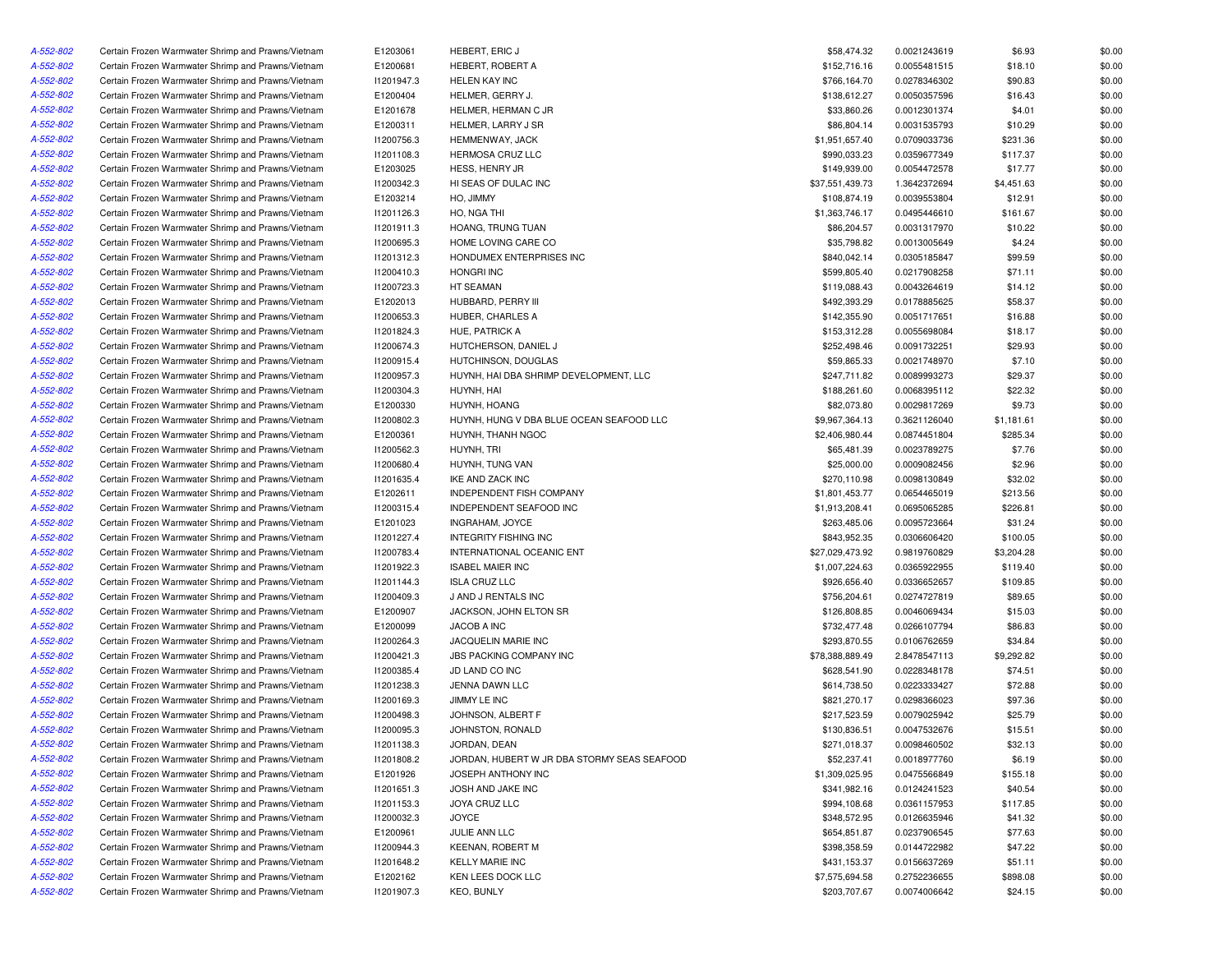| A-552-802 | Certain Frozen Warmwater Shrimp and Prawns/Vietnam | 11201388.4 | <b>KERN, THURMOND A</b>                | \$527,014.82     | 0.0191463567 | \$62.48     | \$0.00 |
|-----------|----------------------------------------------------|------------|----------------------------------------|------------------|--------------|-------------|--------|
| A-552-802 | Certain Frozen Warmwater Shrimp and Prawns/Vietnam | 11201861.3 | KHIN, SOCHENDA                         | \$38,569.00      | 0.0014012051 | \$4.57      | \$0.00 |
| A-552-802 | Certain Frozen Warmwater Shrimp and Prawns/Vietnam | E1202769   | KIFF, HANK J                           | \$61,664.86      | 0.0022402736 | \$7.31      | \$0.00 |
| A-552-802 | Certain Frozen Warmwater Shrimp and Prawns/Vietnam | E1200857   | KING, ANDY A                           | \$100,018.08     | 0.0036336394 | \$11.86     | \$0.00 |
| A-552-802 | Certain Frozen Warmwater Shrimp and Prawns/Vietnam | E1203208   | KING, THORNELL L DBA CAPT T MAN        | \$181,552.83     | 0.0065957827 | \$21.52     | \$0.00 |
| A-552-802 | Certain Frozen Warmwater Shrimp and Prawns/Vietnam | E1203199   | KING, THORNELL L DBA BLESSED ASSURANCE | \$86,667.82      | 0.0031486268 | \$10.27     | \$0.00 |
| A-552-802 | Certain Frozen Warmwater Shrimp and Prawns/Vietnam | E1203220   | KING, THORNELL L DBA MARCO SEAFOOD     | \$406,278.86     | 0.0147600403 | \$48.16     | \$0.00 |
| A-552-802 | Certain Frozen Warmwater Shrimp and Prawns/Vietnam | 11200544.3 | KIT, AN                                | \$189,401.03     | 0.0068809065 | \$22.45     | \$0.00 |
| A-552-802 | Certain Frozen Warmwater Shrimp and Prawns/Vietnam | 11201392.3 | KNIGHT SEAFOOD INC                     | \$1,912,710.88   | 0.0694884534 | \$226.75    | \$0.00 |
| A-552-802 | Certain Frozen Warmwater Shrimp and Prawns/Vietnam | 11201398.3 | KNIGHT, GEORGE DBA MORNING STAR        | \$387,253.39     | 0.0140688483 | \$45.91     | \$0.00 |
| A-552-802 | Certain Frozen Warmwater Shrimp and Prawns/Vietnam | 11201393.3 | KNIGHT, ROBERT E DBA MISS SAVANNAH 11  | \$323,732.86     | 0.0117611585 | \$38.38     | \$0.00 |
| A-552-802 | Certain Frozen Warmwater Shrimp and Prawns/Vietnam | 11201848.3 | KONG, SENG                             | \$190,285.28     | 0.0069130311 | \$22.56     | \$0.00 |
| A-552-802 | Certain Frozen Warmwater Shrimp and Prawns/Vietnam | E1201685   | KRIS AND CODY INC                      | \$1,399,004.30   | 0.0508255827 | \$165.85    | \$0.00 |
| A-552-802 | Certain Frozen Warmwater Shrimp and Prawns/Vietnam | I1200955.3 | KRUTH, FRANK D                         | \$169,318.67     | 0.0061513178 | \$20.07     | \$0.00 |
| A-552-802 | Certain Frozen Warmwater Shrimp and Prawns/Vietnam | 11200338.3 | KUHN, GERARD R SR                      | \$56,348.57      | 0.0020471337 | \$6.68      | \$0.00 |
| A-552-802 | Certain Frozen Warmwater Shrimp and Prawns/Vietnam |            | KYLE AND COURTNEY                      |                  |              |             |        |
|           |                                                    | 11200030.3 |                                        | \$171,328.49     | 0.0062243342 | \$20.31     | \$0.00 |
| A-552-802 | Certain Frozen Warmwater Shrimp and Prawns/Vietnam | 11201268.3 | L AND O TRAWLERS INC                   | \$1,505,273.56   | 0.0546863264 | \$178.45    | \$0.00 |
| A-552-802 | Certain Frozen Warmwater Shrimp and Prawns/Vietnam | E1201602   | L T INC                                | \$958,066.27     | 0.0348063808 | \$113.58    | \$0.00 |
| A-552-802 | Certain Frozen Warmwater Shrimp and Prawns/Vietnam | 11200709.4 | LA MACARELA INC                        | \$102,540.01     | 0.0037252607 | \$12.16     | \$0.00 |
| A-552-802 | Certain Frozen Warmwater Shrimp and Prawns/Vietnam | 11200526.4 | LA PACHITA INC                         | \$571,573.70     | 0.0207651730 | \$67.76     | \$0.00 |
| A-552-802 | Certain Frozen Warmwater Shrimp and Prawns/Vietnam | 11200801   | LABAUVE INC                            | \$452,298.10     | 0.0164319112 | \$53.62     | \$0.00 |
| A-552-802 | Certain Frozen Warmwater Shrimp and Prawns/Vietnam | 11200125.2 | LACOSTE, RAVIN SR                      | \$369,195.00     | 0.0134127901 | \$43.77     | \$0.00 |
| A-552-802 | Certain Frozen Warmwater Shrimp and Prawns/Vietnam | E1201222   | LADSON, EARLENE G                      | \$203,965.85     | 0.0074100438 | \$24.18     | \$0.00 |
| A-552-802 | Certain Frozen Warmwater Shrimp and Prawns/Vietnam | 11200383.3 | <b>LADY CATHERINE INC</b>              | \$545,966.06     | 0.0198348519 | \$64.72     | \$0.00 |
| A-552-802 | Certain Frozen Warmwater Shrimp and Prawns/Vietnam | E1200949   | LADY CHANCERY INC                      | \$1,190,201.28   | 0.0432398053 | \$141.10    | \$0.00 |
| A-552-802 | Certain Frozen Warmwater Shrimp and Prawns/Vietnam | 11201319.3 | LADY DOLCINA INC                       | \$272,113.39     | 0.0098858321 | \$32.26     | \$0.00 |
| A-552-802 | Certain Frozen Warmwater Shrimp and Prawns/Vietnam | 11200029.3 | LADY GWEN DOE                          | \$369,516.49     | 0.0134244698 | \$43.81     | \$0.00 |
| A-552-802 | Certain Frozen Warmwater Shrimp and Prawns/Vietnam | 11201457.4 | LADY KATHERINE INC                     | \$370,743.68     | 0.0134690534 | \$43.95     | \$0.00 |
| A-552-802 | Certain Frozen Warmwater Shrimp and Prawns/Vietnam | E1202948   | <b>LADY KELLY INC</b>                  | \$706,634.05     | 0.0256718920 | \$83.77     | \$0.00 |
| A-552-802 | Certain Frozen Warmwater Shrimp and Prawns/Vietnam | E1201614   | <b>LADY MARIE INC</b>                  | \$1,161,027.55   | 0.0421799288 | \$137.64    | \$0.00 |
| A-552-802 | Certain Frozen Warmwater Shrimp and Prawns/Vietnam | E1200808   | <b>LADY SNOW INC</b>                   | \$496,940.40     | 0.0180537582 | \$58.91     | \$0.00 |
| A-552-802 | Certain Frozen Warmwater Shrimp and Prawns/Vietnam | 11201794.4 | LADY SUSIE INC                         | \$801,650.81     | 0.0291238344 | \$95.03     | \$0.00 |
| A-552-802 | Certain Frozen Warmwater Shrimp and Prawns/Vietnam | 11201574.5 | <b>LADY TONI INC</b>                   | \$400,858.99     | 0.0145631373 | \$47.52     | \$0.00 |
| A-552-802 | Certain Frozen Warmwater Shrimp and Prawns/Vietnam | 11200106   | LAFITTE FROZEN FOODS CORPORATION       | \$127,943,399.98 | 4.6481614522 | \$15,167.39 | \$0.00 |
| A-552-802 | Certain Frozen Warmwater Shrimp and Prawns/Vietnam | 11200503.4 | <b>LAFONT INC</b>                      | \$149,005.46     | 0.0054133424 | \$17.66     | \$0.00 |
| A-552-802 | Certain Frozen Warmwater Shrimp and Prawns/Vietnam | E1202173   | LAGASSE, MICHAEL DBA BONNIE DIANA      | \$650,467.12     | 0.0236313573 | \$77.11     | \$0.00 |
| A-552-802 | Certain Frozen Warmwater Shrimp and Prawns/Vietnam | E1202023   | LAM, HIEP TAN                          | \$78,164.38      | 0.0028396983 | \$9.27      | \$0.00 |
| A-552-802 | Certain Frozen Warmwater Shrimp and Prawns/Vietnam | E1202886   | LAM, PHAN                              | \$721,127.99     | 0.0261984544 | \$85.49     | \$0.00 |
| A-552-802 | Certain Frozen Warmwater Shrimp and Prawns/Vietnam | 11200436.3 | <b>LANCERO INC</b>                     | \$1,172,885.31   | 0.0426107192 | \$139.04    | \$0.00 |
| A-552-802 | Certain Frozen Warmwater Shrimp and Prawns/Vietnam | E1201655   | LANDRY, ROBERT E                       | \$86,111.31      | 0.0031284089 | \$10.21     | \$0.00 |
| A-552-802 | Certain Frozen Warmwater Shrimp and Prawns/Vietnam | 11200428.3 | LASSEIGNE AND SONS INC                 | \$331,239.65     | 0.0120338788 | \$39.27     | \$0.00 |
| A-552-802 | Certain Frozen Warmwater Shrimp and Prawns/Vietnam | 11200551.3 | LAT, CHHIET                            | \$198,299.98     | 0.0072042038 | \$23.51     | \$0.00 |
| A-552-802 | Certain Frozen Warmwater Shrimp and Prawns/Vietnam | 11200671.4 | LAUGHLIN, JAMES                        | \$107,957.60     | 0.0039220808 | \$12.80     | \$0.00 |
| A-552-802 | Certain Frozen Warmwater Shrimp and Prawns/Vietnam | 11200182.3 | LE FAMILY INC                          | \$1,161,246.79   | 0.0421878938 | \$137.66    | \$0.00 |
| A-552-802 | Certain Frozen Warmwater Shrimp and Prawns/Vietnam | 11200842.3 | LE LEAUX, DAVID                        | \$244,188.25     | 0.0088713166 | \$28.95     | \$0.00 |
| A-552-802 | Certain Frozen Warmwater Shrimp and Prawns/Vietnam | 11200568.3 | LE, DAVID RUNG                         | \$126,299.22     | 0.0045884287 | \$14.97     | \$0.00 |
| A-552-802 | Certain Frozen Warmwater Shrimp and Prawns/Vietnam | 11201853.3 | LE, HOUSTON T                          | \$146,920.08     | 0.0053375809 | \$17.42     | \$0.00 |
| A-552-802 |                                                    |            |                                        |                  | 0.0040640690 |             |        |
|           | Certain Frozen Warmwater Shrimp and Prawns/Vietnam | 11201852.3 | LE, HUNG                               | \$111,865.91     |              | \$13.26     | \$0.00 |
| A-552-802 | Certain Frozen Warmwater Shrimp and Prawns/Vietnam | 11200558.3 | LE, KEVIN M                            | \$260,672.17     | 0.0094701746 | \$30.90     | \$0.00 |
| A-552-802 | Certain Frozen Warmwater Shrimp and Prawns/Vietnam | 11200173.3 | LE, KHOA HONG                          | \$123,817.79     | 0.0044982788 | \$14.68     | \$0.00 |
| A-552-802 | Certain Frozen Warmwater Shrimp and Prawns/Vietnam | 11200157.3 | LE, KY VAN                             | \$171,713.18     | 0.0062383099 | \$20.36     | \$0.00 |
| A-552-802 | Certain Frozen Warmwater Shrimp and Prawns/Vietnam | E1201898   | LE, MINH VAN DBA CAPT PHILLIP          | \$1,110,942.85   | 0.0403603604 | \$131.70    | \$0.00 |
| A-552-802 | Certain Frozen Warmwater Shrimp and Prawns/Vietnam | E1201909   | LE, MINH VAN DBA ST PHILLIP INC        | \$1,076,030.44   | 0.0390919986 | \$127.56    | \$0.00 |
| A-552-802 | Certain Frozen Warmwater Shrimp and Prawns/Vietnam | E1202275   | LE, PHAT AND TRAN, LE                  | \$971,025.30     | 0.0352771801 | \$115.11    | \$0.00 |
| A-552-802 | Certain Frozen Warmwater Shrimp and Prawns/Vietnam | 11201905.3 | LE, QUE VAN                            | \$54,440.10      | 0.0019777994 | \$6.45      | \$0.00 |
| A-552-802 | Certain Frozen Warmwater Shrimp and Prawns/Vietnam | E1200675   | LE, SAU                                | \$983,866.17     | 0.0357436867 | \$116.64    | \$0.00 |
| A-552-802 | Certain Frozen Warmwater Shrimp and Prawns/Vietnam | E1203101   | LE, SON V                              | \$205,537.39     | 0.0074671376 | \$24.37     | \$0.00 |
| A-552-802 | Certain Frozen Warmwater Shrimp and Prawns/Vietnam | E1202187   | LE, TONY                               | \$78,193.93      | 0.0028407719 | \$9.27      | \$0.00 |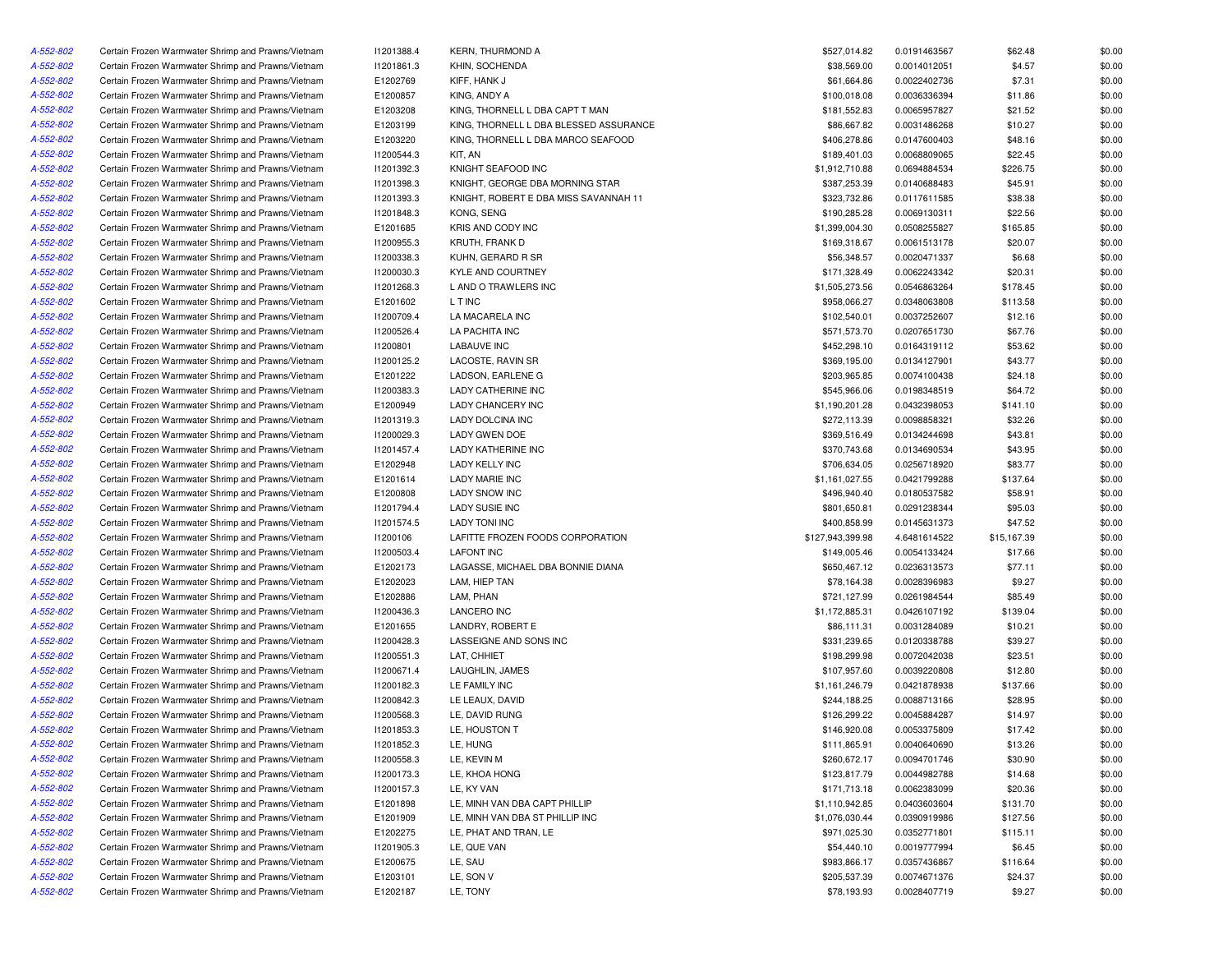| A-552-802 | Certain Frozen Warmwater Shrimp and Prawns/Vietnam | 11200482.4 | LE, VUI                                     | \$418,762.30    | 0.0152135615 | \$49.64    | \$0.00 |
|-----------|----------------------------------------------------|------------|---------------------------------------------|-----------------|--------------|------------|--------|
| A-552-802 | Certain Frozen Warmwater Shrimp and Prawns/Vietnam | 11201440.3 | LEBLANC, GARETH R JR                        | \$749,915.99    | 0.0272443174 | \$88.90    | \$0.00 |
| A-552-802 | Certain Frozen Warmwater Shrimp and Prawns/Vietnam | 11200191.3 | LEBLANC, MARTY                              | \$91,642.03     | 0.0033293390 | \$10.86    | \$0.00 |
| A-552-802 | Certain Frozen Warmwater Shrimp and Prawns/Vietnam | E1201172   | LEBOUEF, LESLIE                             | \$92,285.34     | 0.0033527103 | \$10.94    | \$0.00 |
| A-552-802 | Certain Frozen Warmwater Shrimp and Prawns/Vietnam | I1201597.3 | LECOMPTE, JESSE JR DBA BOAT JOSEY WALES LLC | \$716,346.57    | 0.0260247462 | \$84.92    | \$0.00 |
| A-552-802 | Certain Frozen Warmwater Shrimp and Prawns/Vietnam | 11200711.2 | LECOMPTE, LYLE                              | \$753,620.28    | 0.0273788936 | \$89.34    | \$0.00 |
| A-552-802 | Certain Frozen Warmwater Shrimp and Prawns/Vietnam | I1200446.3 | LIBERTAD FISHERIES INC                      | \$856,082.07    | 0.0311013126 | \$101.49   | \$0.00 |
| A-552-802 | Certain Frozen Warmwater Shrimp and Prawns/Vietnam | E1202604   | LIGHTHOUSE FISHERIES INC                    | \$929,356.73    | 0.0337633682 | \$110.17   | \$0.00 |
| A-552-802 | Certain Frozen Warmwater Shrimp and Prawns/Vietnam | I1200335.5 | LIL ROBBIE INC                              | \$89,907.12     | 0.0032663100 | \$10.66    | \$0.00 |
| A-552-802 | Certain Frozen Warmwater Shrimp and Prawns/Vietnam | 11201558.3 | LINDA CRUZ LLC                              | \$888,809.34    | 0.0322902886 | \$105.37   | \$0.00 |
| A-552-802 | Certain Frozen Warmwater Shrimp and Prawns/Vietnam | I1200024.3 | LINDA JUNE                                  | \$19,773.79     | 0.0007183783 | \$2.34     | \$0.00 |
| A-552-802 | Certain Frozen Warmwater Shrimp and Prawns/Vietnam | I1200267.3 | LISA LYNN INC                               | \$358,873.56    | 0.0130378140 | \$42.54    | \$0.00 |
| A-552-802 | Certain Frozen Warmwater Shrimp and Prawns/Vietnam | 11201926.2 | LITTLE ANDREW INC                           | \$1,912,290.26  | 0.0694731723 | \$226.70   | \$0.00 |
| A-552-802 | Certain Frozen Warmwater Shrimp and Prawns/Vietnam | 11201226.4 | LITTLE ANDY INC                             | \$0.01          | 0.0000000004 | \$0.00     | \$0.00 |
| A-552-802 | Certain Frozen Warmwater Shrimp and Prawns/Vietnam | E1200541   | LITTLE ARTHUR AND LITTLE MARK               | \$798,606.23    | 0.0290132253 | \$94.67    | \$0.00 |
| A-552-802 | Certain Frozen Warmwater Shrimp and Prawns/Vietnam | I1200404.3 | LITTLE BROTHERS INC                         | \$797,091.75    | 0.0289582045 | \$94.49    | \$0.00 |
| A-552-802 | Certain Frozen Warmwater Shrimp and Prawns/Vietnam | E1200116   | LITTLE DAVID GULF TRAWLER INC               | \$872,684.65    | 0.0317044814 | \$103.45   | \$0.00 |
| A-552-802 | Certain Frozen Warmwater Shrimp and Prawns/Vietnam | E1200122   | LITTLE ERNIE GULF TRAWLER INC               | \$893,336.20    |              | \$105.90   | \$0.00 |
|           |                                                    |            | LITTLE KEN INC                              | \$349,325.31    | 0.0324547487 |            |        |
| A-552-802 | Certain Frozen Warmwater Shrimp and Prawns/Vietnam | 11201584.3 |                                             |                 | 0.0126909277 | \$41.41    | \$0.00 |
| A-552-802 | Certain Frozen Warmwater Shrimp and Prawns/Vietnam | 11200844.3 | LIV, NIEM                                   | \$185,651.70    | 0.0067446939 | \$22.01    | \$0.00 |
| A-552-802 | Certain Frozen Warmwater Shrimp and Prawns/Vietnam | E1200881   | LIVINGSTONS BULLS BAY SEAFOOD               | \$706,563.39    | 0.0256693250 | \$83.76    | \$0.00 |
| A-552-802 | Certain Frozen Warmwater Shrimp and Prawns/Vietnam | I1200012.3 | LOBUE, MICHAEL A SR                         | \$74,498.17     | 0.0027065055 | \$8.83     | \$0.00 |
| A-552-802 | Certain Frozen Warmwater Shrimp and Prawns/Vietnam | I1200679.3 | LONG, ROBERT DBA PREDATOR INC               | \$519,787.84    | 0.0188838018 | \$61.62    | \$0.00 |
| A-552-802 | Certain Frozen Warmwater Shrimp and Prawns/Vietnam | 11200770.4 | LOPEZ, CELESTINO                            | \$342,580.26    | 0.0124458812 | \$40.61    | \$0.00 |
| A-552-802 | Certain Frozen Warmwater Shrimp and Prawns/Vietnam | 11200447.4 | LOPEZ. EVELIO                               | \$8,447.20      | 0.0003068853 | \$1.00     | \$0.00 |
| A-552-802 | Certain Frozen Warmwater Shrimp and Prawns/Vietnam | 11201106.3 | LOUISIANA GULF SHRIMP LLC                   | \$1,077,620.99  | 0.0391497830 | \$127.75   | \$0.00 |
| A-552-802 | Certain Frozen Warmwater Shrimp and Prawns/Vietnam | I1200045.2 | LOUISIANA NEWPACK SHRIMP CO INC             | \$12,487,103.06 | 0.4536542807 | \$1,480.32 | \$0.00 |
| A-552-802 | Certain Frozen Warmwater Shrimp and Prawns/Vietnam | I1200427.3 | LOVELL, BILLY                               | \$106,310.38    | 0.0038622376 | \$12.60    | \$0.00 |
| A-552-802 | Certain Frozen Warmwater Shrimp and Prawns/Vietnam | I1200454.3 | LOVELL, CHARLES JR                          | \$230,731.98    | 0.0083824527 | \$27.35    | \$0.00 |
| A-552-802 | Certain Frozen Warmwater Shrimp and Prawns/Vietnam | I1200702.3 | LOVELL, DOUGLAS P                           | \$23,507.20     | 0.0008540125 | \$2.79     | \$0.00 |
| A-552-802 | Certain Frozen Warmwater Shrimp and Prawns/Vietnam | I1200220.3 | LUKE, HENRY                                 | \$49,564.20     | 0.0018006588 | \$5.88     | \$0.00 |
| A-552-802 | Certain Frozen Warmwater Shrimp and Prawns/Vietnam | E1200755   | LUKE, JEREMY                                | \$127,375.10    | 0.0046275152 | \$15.10    | \$0.00 |
| A-552-802 | Certain Frozen Warmwater Shrimp and Prawns/Vietnam | E1200725   | LUKE, PAUL                                  | \$111,743.84    | 0.0040596343 | \$13.25    | \$0.00 |
| A-552-802 | Certain Frozen Warmwater Shrimp and Prawns/Vietnam | I1200745.3 | LUKE, TIMOTHY                               | \$45,563.05     | 0.0016552977 | \$5.40     | \$0.00 |
| A-552-802 | Certain Frozen Warmwater Shrimp and Prawns/Vietnam | E1200775   | LUONG, KEVIN                                | \$805,888.73    | 0.0292777973 | \$95.54    | \$0.00 |
| A-552-802 | Certain Frozen Warmwater Shrimp and Prawns/Vietnam | 11200934.3 | LUONG, THU X                                | \$70,122.38     | 0.0025475339 | \$8.31     | \$0.00 |
| A-552-802 | Certain Frozen Warmwater Shrimp and Prawns/Vietnam | I1200073.3 | LUTZ, WILLIAM                               | \$103,170.32    | 0.0037481598 | \$12.23    | \$0.00 |
| A-552-802 | Certain Frozen Warmwater Shrimp and Prawns/Vietnam | 11201946.3 | LYNDA RILEY INC                             | \$946,269.95    | 0.0343778226 | \$112.18   | \$0.00 |
| A-552-802 | Certain Frozen Warmwater Shrimp and Prawns/Vietnam | 11201185.3 | MADERA CRUZ LLC                             | \$1,162,371.19  | 0.0422287430 | \$137.80   | \$0.00 |
| A-552-802 | Certain Frozen Warmwater Shrimp and Prawns/Vietnam | 11200041.2 | <b>MADISON SEAFOOD</b>                      | \$167,880.81    | 0.0060990806 | \$19.90    | \$0.00 |
| A-552-802 | Certain Frozen Warmwater Shrimp and Prawns/Vietnam | E1202129   | <b>MALIBU</b>                               | \$884,484.57    | 0.0321331705 | \$104.85   | \$0.00 |
| A-552-802 | Certain Frozen Warmwater Shrimp and Prawns/Vietnam | 11201237.3 | MALOLO LLC                                  | \$672,083.21    | 0.0244166660 | \$79.67    | \$0.00 |
| A-552-802 | Certain Frozen Warmwater Shrimp and Prawns/Vietnam | 11200393.3 | MANTEO SHRIMP CO                            | \$825,467.40    | 0.0299890870 | \$97.86    | \$0.00 |
| A-552-802 | Certain Frozen Warmwater Shrimp and Prawns/Vietnam | I1200960.3 | MAO, CHANDARASY                             | \$173,149.86    | 0.0062905043 | \$20.53    | \$0.00 |
| A-552-802 | Certain Frozen Warmwater Shrimp and Prawns/Vietnam | 11200843.3 | MAO, KIM                                    | \$220,813.48    | 0.0080221153 | \$26.18    | \$0.00 |
| A-552-802 | Certain Frozen Warmwater Shrimp and Prawns/Vietnam | I1200515.4 | MARCO CORP                                  | \$643,288.74    | 0.0233705680 | \$76.26    | \$0.00 |
| A-552-802 | Certain Frozen Warmwater Shrimp and Prawns/Vietnam | E1201950   | MARENO, ANSLEY                              | \$201,970.81    | 0.0073375644 | \$23.94    | \$0.00 |
| A-552-802 | Certain Frozen Warmwater Shrimp and Prawns/Vietnam | E1200643   | MARENO, KENNETH                             | \$204,683.40    | 0.0074361123 | \$24.26    | \$0.00 |
| A-552-802 |                                                    |            |                                             |                 |              |            |        |
|           | Certain Frozen Warmwater Shrimp and Prawns/Vietnam | I1200686.3 | MARIA ELENA INC<br>MARIACHI TRAWLERS INC    | \$65,785.61     | 0.0023899798 | \$7.80     | \$0.00 |
| A-552-802 | Certain Frozen Warmwater Shrimp and Prawns/Vietnam | I1200457.4 |                                             | \$673,441.10    | 0.0244659979 | \$79.83    | \$0.00 |
| A-552-802 | Certain Frozen Warmwater Shrimp and Prawns/Vietnam | E1201448   | MARIE TERESA INC                            | \$1,371,222.44  | 0.0498162726 | \$162.56   | \$0.00 |
| A-552-802 | Certain Frozen Warmwater Shrimp and Prawns/Vietnam | 11201902.4 | MARISA ELIDA INC                            | \$721,948.02    | 0.0262282459 | \$85.59    | \$0.00 |
| A-552-802 | Certain Frozen Warmwater Shrimp and Prawns/Vietnam | E1200703   | MARQUIZE, KIP                               | \$302,325.14    | 0.0109834197 | \$35.84    | \$0.00 |
| A-552-802 | Certain Frozen Warmwater Shrimp and Prawns/Vietnam | 11200983.3 | MARTIN, DENNIS                              | \$144,027.55    | 0.0052324958 | \$17.07    | \$0.00 |
| A-552-802 | Certain Frozen Warmwater Shrimp and Prawns/Vietnam | 11200793.4 | MARY BEA INC                                | \$1,145,288.16  | 0.0416081195 | \$135.77   | \$0.00 |
| A-552-802 | Certain Frozen Warmwater Shrimp and Prawns/Vietnam | 11200038.3 | <b>MASTER ALSTON</b>                        | \$1,072,980.33  | 0.0389811886 | \$127.20   | \$0.00 |
| A-552-802 | Certain Frozen Warmwater Shrimp and Prawns/Vietnam | E1201162   | MASTER GERALD TRAWLERS INC                  | \$1,335,948.90  | 0.0485347910 | \$158.37   | \$0.00 |
| A-552-802 | Certain Frozen Warmwater Shrimp and Prawns/Vietnam | E1200942   | MASTER JEFFREY INC                          | \$1,953,824.46  | 0.0709821026 | \$231.62   | \$0.00 |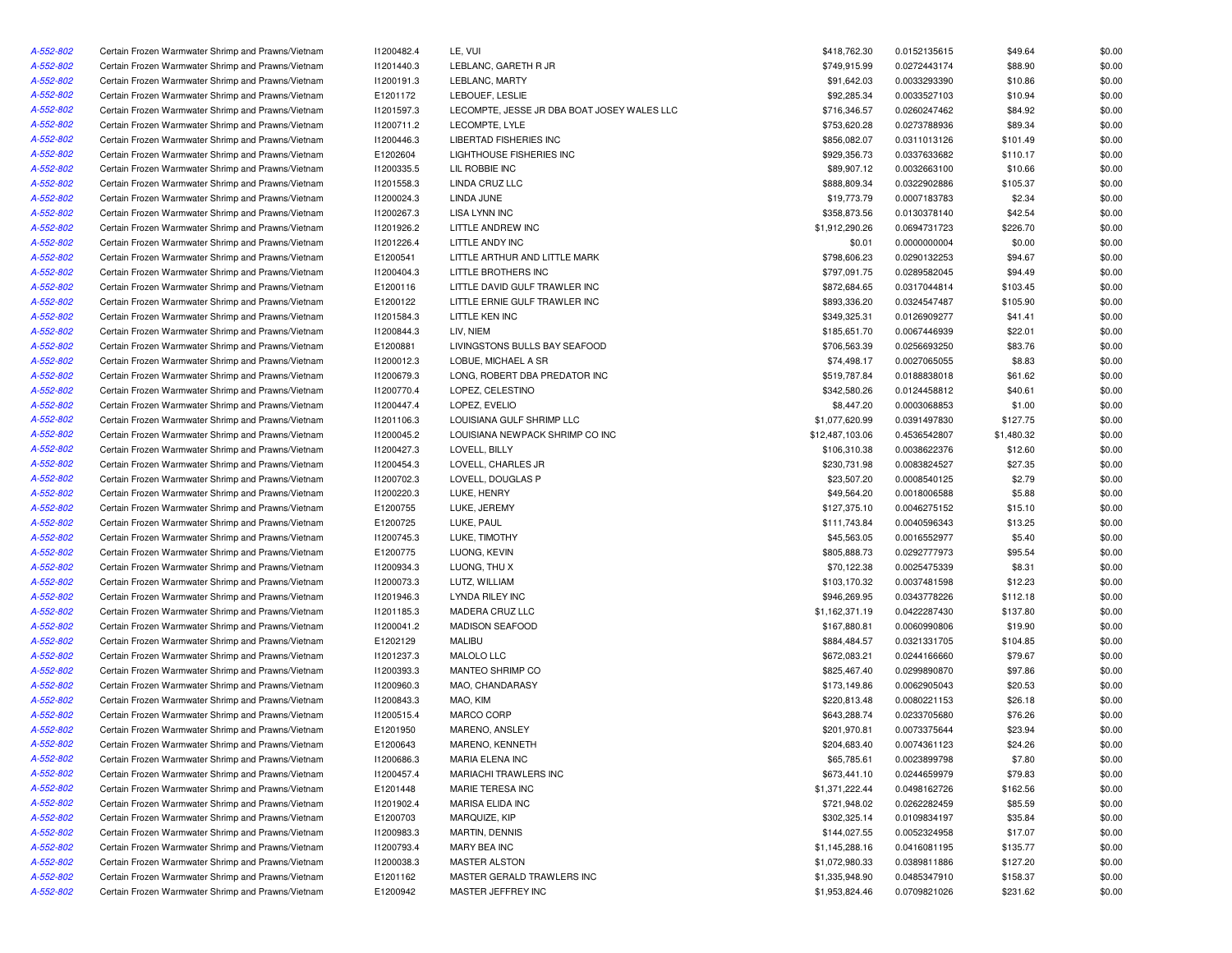| A-552-802 | Certain Frozen Warmwater Shrimp and Prawns/Vietnam | 11200732.3 | MASTER JUSTIN INC C/O WILBERT KRAEMER      | \$333,824.41    | 0.0121277827 | \$39.57    | \$0.00 |
|-----------|----------------------------------------------------|------------|--------------------------------------------|-----------------|--------------|------------|--------|
| A-552-802 | Certain Frozen Warmwater Shrimp and Prawns/Vietnam | 11201654.4 | MASTER KEN INC                             | \$446,904.13    | 0.0162359493 | \$52.98    | \$0.00 |
| A-552-802 | Certain Frozen Warmwater Shrimp and Prawns/Vietnam | E1200710   | MASTER MIKE INC                            | \$1,377,643.52  | 0.0500495493 | \$163.32   | \$0.00 |
| A-552-802 | Certain Frozen Warmwater Shrimp and Prawns/Vietnam | E1202098   | MASTER RONALD INC DBA RONALD E             | \$1,228,005.03  | 0.0446132090 | \$145.58   | \$0.00 |
| A-552-802 | Certain Frozen Warmwater Shrimp and Prawns/Vietnam | E1201666   | MATHERNE, JAMES J JR                       | \$145,077.84    | 0.0052706527 | \$17.20    | \$0.00 |
| A-552-802 | Certain Frozen Warmwater Shrimp and Prawns/Vietnam | E1201687   | MATHERNE, JAMES J SR                       | \$168,709.90    | 0.0061292013 | \$20.00    | \$0.00 |
| A-552-802 | Certain Frozen Warmwater Shrimp and Prawns/Vietnam | I1201466.3 | MATHERNE, LARRY JR                         | \$48,227.64     | 0.0017521018 | \$5.72     | \$0.00 |
| A-552-802 | Certain Frozen Warmwater Shrimp and Prawns/Vietnam | 11200491.4 | <b>MATHEWS, PATRICK T</b>                  | \$2,701,034.56  | 0.0981281154 | \$320.20   | \$0.00 |
| A-552-802 | Certain Frozen Warmwater Shrimp and Prawns/Vietnam | 11200597.3 | MAVAR, MARK D                              | \$24,948,059.09 | 0.9063586444 | \$2,957.53 | \$0.00 |
| A-552-802 | Certain Frozen Warmwater Shrimp and Prawns/Vietnam | E1200660   | <b>MAYPORTER INC</b>                       | \$529,490.29    | 0.0192362901 | \$62.77    | \$0.00 |
| A-552-802 | Certain Frozen Warmwater Shrimp and Prawns/Vietnam | I1200586.3 | MCANESPY, HENRY                            | \$131,167.76    | 0.0047653019 | \$15.55    | \$0.00 |
| A-552-802 | Certain Frozen Warmwater Shrimp and Prawns/Vietnam | 11200549.3 | MCANESPY, LOUIS                            | \$77,053.04     | 0.0027993235 | \$9.13     | \$0.00 |
| A-552-802 | Certain Frozen Warmwater Shrimp and Prawns/Vietnam | E1202463   | MCCALL, ROY TERRY                          | \$62,712.03     | 0.0022783171 | \$7.43     | \$0.00 |
| A-552-802 | Certain Frozen Warmwater Shrimp and Prawns/Vietnam | E1202838   | MCCLELLAN. EUGENE GARDNER DBA MISS GEORGIA | \$247,134.67    | 0.0089783595 | \$29.30    | \$0.00 |
| A-552-802 | Certain Frozen Warmwater Shrimp and Prawns/Vietnam | E1202427   | MCKENZIE, GEORGE B JR                      | \$217,052.01    | 0.0078854617 | \$25.73    | \$0.00 |
| A-552-802 | Certain Frozen Warmwater Shrimp and Prawns/Vietnam | 11200439.3 | MER SHRIMP INC                             | \$374,666.46    | 0.0136115673 | \$44.42    | \$0.00 |
| A-552-802 | Certain Frozen Warmwater Shrimp and Prawns/Vietnam | E1202470   | MILES, RICKY DAVID                         | \$193,508.50    | 0.0070301301 | \$22.94    | \$0.00 |
| A-552-802 | Certain Frozen Warmwater Shrimp and Prawns/Vietnam | 11201827.4 | MILLIS, TIMMIE LEE                         | \$278,327.99    | 0.0101116074 | \$33.00    | \$0.00 |
| A-552-802 | Certain Frozen Warmwater Shrimp and Prawns/Vietnam | 11201646.4 | MISS ADRIANNA INC                          | \$311,369.23    | 0.0113119899 | \$36.91    | \$0.00 |
| A-552-802 | Certain Frozen Warmwater Shrimp and Prawns/Vietnam | E1201893   | MISS ASHLEIGH INC                          | \$1,334,050.72  | 0.0484658305 | \$158.15   | \$0.00 |
| A-552-802 | Certain Frozen Warmwater Shrimp and Prawns/Vietnam | E1201915   | MISS BARBARA INC                           | \$1,198,747.35  | 0.0435502826 | \$142.11   | \$0.00 |
| A-552-802 | Certain Frozen Warmwater Shrimp and Prawns/Vietnam | E1200050   | MISS BERNADETTE A INC                      | \$846,424.69    | 0.0307504617 | \$100.34   | \$0.00 |
| A-552-802 | Certain Frozen Warmwater Shrimp and Prawns/Vietnam | 11201555.3 | MISS CANDACE NICOLE INC                    | \$1,162,866.48  | 0.0422467368 | \$137.86   | \$0.00 |
| A-552-802 | Certain Frozen Warmwater Shrimp and Prawns/Vietnam | 11201266.3 | MISS CAROLINE INC                          | \$792,614.93    | 0.0287955624 | \$93.96    | \$0.00 |
| A-552-802 | Certain Frozen Warmwater Shrimp and Prawns/Vietnam | 11201205.3 | MISS CAROLYN LOUISE INC                    | \$1,440,399.78  | 0.0523294733 | \$170.76   | \$0.00 |
| A-552-802 | Certain Frozen Warmwater Shrimp and Prawns/Vietnam | I1200966.3 | MISS CLEDA JO INC                          | \$1,188,381.22  | 0.0431736829 | \$140.88   | \$0.00 |
| A-552-802 | Certain Frozen Warmwater Shrimp and Prawns/Vietnam | 11201151.3 | MISS DANIELLE GULF TRAWLER INC             | \$792,208.18    | 0.0287807853 | \$93.91    | \$0.00 |
| A-552-802 | Certain Frozen Warmwater Shrimp and Prawns/Vietnam | E1202630   | MISS ELLIE INC                             | \$596,673.26    | 0.0216770357 | \$70.73    | \$0.00 |
| A-552-802 | Certain Frozen Warmwater Shrimp and Prawns/Vietnam | 11200377.4 | <b>MISS FINA INC</b>                       | \$682,404.62    |              | \$80.90    | \$0.00 |
|           |                                                    |            |                                            |                 | 0.0247916411 |            |        |
| A-552-802 | Certain Frozen Warmwater Shrimp and Prawns/Vietnam | E1201904   | MISS HANNAH INC                            | \$1,456,042.58  | 0.0528977735 | \$172.61   | \$0.00 |
| A-552-802 | Certain Frozen Warmwater Shrimp and Prawns/Vietnam | 11201601.4 | MISS HILARY INC                            | \$825,916.50    | 0.0300054027 | \$97.91    | \$0.00 |
| A-552-802 | Certain Frozen Warmwater Shrimp and Prawns/Vietnam | 11200889.4 | MISS JEANETTE B                            | \$911,083.19    | 0.0330994937 | \$108.01   | \$0.00 |
| A-552-802 | Certain Frozen Warmwater Shrimp and Prawns/Vietnam | I1200857.3 | MISS KANDY TRAN LLC                        | \$1,804,162.48  | 0.0655449089 | \$213.88   | \$0.00 |
| A-552-802 | Certain Frozen Warmwater Shrimp and Prawns/Vietnam | E1201336   | <b>MISS KATHI INC</b>                      | \$1,114,664.81  | 0.0404955785 | \$132.14   | \$0.00 |
| A-552-802 | Certain Frozen Warmwater Shrimp and Prawns/Vietnam | I1200026.3 | <b>MISS KELSEY</b>                         | \$943,553.92    | 0.0342791497 | \$111.86   | \$0.00 |
| A-552-802 | Certain Frozen Warmwater Shrimp and Prawns/Vietnam | 11200734.3 | MISS LIZ INC                               | \$86,236.94     | 0.0031329730 | \$10.22    | \$0.00 |
| A-552-802 | Certain Frozen Warmwater Shrimp and Prawns/Vietnam | E1201882   | MISS LORAINE INC                           | \$1,052,253.27  | 0.0382281782 | \$124.74   | \$0.00 |
| A-552-802 | Certain Frozen Warmwater Shrimp and Prawns/Vietnam | E1202668   | <b>MISS LORIE</b>                          | \$902,159.79    | 0.0327753081 | \$106.95   | \$0.00 |
| A-552-802 | Certain Frozen Warmwater Shrimp and Prawns/Vietnam | E1200144   | MISS MADELINE INC                          | \$865,998.31    | 0.0314615679 | \$102.66   | \$0.00 |
| A-552-802 | Certain Frozen Warmwater Shrimp and Prawns/Vietnam | I1201200.3 | MISS MARIE INC                             | \$653,212.79    | 0.0237311070 | \$77.44    | \$0.00 |
| A-552-802 | Certain Frozen Warmwater Shrimp and Prawns/Vietnam | 11201174.3 | MISS MARILYN LOUISE INC                    | \$1,090,677.62  | 0.0396241281 | \$129.30   | \$0.00 |
| A-552-802 | Certain Frozen Warmwater Shrimp and Prawns/Vietnam | E1201628   | <b>MISS MARISSA INC</b>                    | \$747,251.81    | 0.0271475282 | \$88.58    | \$0.00 |
| A-552-802 | Certain Frozen Warmwater Shrimp and Prawns/Vietnam | E1200127   | <b>MISS RHIANNA INC</b>                    | \$644,377.01    | 0.0234101046 | \$76.39    | \$0.00 |
| A-552-802 | Certain Frozen Warmwater Shrimp and Prawns/Vietnam | 11201287.3 | MISS VERNA INC                             | \$790,223.40    | 0.0287086786 | \$93.68    | \$0.00 |
| A-552-802 | Certain Frozen Warmwater Shrimp and Prawns/Vietnam | 11201623.4 | MISS WINNIE INC                            | \$675,181.09    | 0.0245292115 | \$80.04    | \$0.00 |
| A-552-802 | Certain Frozen Warmwater Shrimp and Prawns/Vietnam | 11200762.3 | MIZ SHIRLEY INC                            | \$622,024.36    | 0.0225980367 | \$73.74    | \$0.00 |
| A-552-802 | Certain Frozen Warmwater Shrimp and Prawns/Vietnam | 11200604.4 | MOBLEY, BRYAN A                            | \$152,532.97    | 0.0055414963 | \$18.08    | \$0.00 |
| A-552-802 | Certain Frozen Warmwater Shrimp and Prawns/Vietnam | E1201046   | MOLL, JERRY JR                             | \$45,959.87     | 0.0016697141 | \$5.45     | \$0.00 |
| A-552-802 | Certain Frozen Warmwater Shrimp and Prawns/Vietnam | 11201504.3 | MOM AND DAD INC                            | \$390,913.07    | 0.0142018038 | \$46.34    | \$0.00 |
| A-552-802 | Certain Frozen Warmwater Shrimp and Prawns/Vietnam | 11200718.4 | MOORE, RICHARD E DBA JP MOORE INC          | \$461,816.63    | 0.0167777178 | \$54.75    | \$0.00 |
| A-552-802 | Certain Frozen Warmwater Shrimp and Prawns/Vietnam | 11200217.3 | MORRIS, JESSE SR                           | \$76,636.54     | 0.0027841922 | \$9.09     | \$0.00 |
| A-552-802 | Certain Frozen Warmwater Shrimp and Prawns/Vietnam | E1203239   | MORRISON, STEPHEN D JR                     | \$491,094.88    | 0.0178413915 | \$58.22    | \$0.00 |
| A-552-802 | Certain Frozen Warmwater Shrimp and Prawns/Vietnam | 11201577.5 | MOTLEY, KENNETH DBA MISS HAZEL INC         | \$313,489.97    | 0.0113890360 | \$37.16    | \$0.00 |
| A-552-802 | Certain Frozen Warmwater Shrimp and Prawns/Vietnam | E1201864   | MUTH, GARY J SR                            | \$148,448.53    | 0.0053931093 | \$17.60    | \$0.00 |
| A-552-802 | Certain Frozen Warmwater Shrimp and Prawns/Vietnam | 11201805.3 | MY THREE SONS INC                          | \$169,797.10    | 0.0061686991 | \$20.13    | \$0.00 |
| A-552-802 | Certain Frozen Warmwater Shrimp and Prawns/Vietnam | 11200483.3 | NACCIO, ANDREW                             | \$110,083.71    | 0.0039993220 | \$13.05    | \$0.00 |
| A-552-802 | Certain Frozen Warmwater Shrimp and Prawns/Vietnam | I1200599.3 | NANCY JOY INC                              | \$666,674.98    | 0.0242201860 | \$79.03    | \$0.00 |
| A-552-802 | Certain Frozen Warmwater Shrimp and Prawns/Vietnam | I1200987.5 | NAQUIN, ANTOINE JR                         | \$157,764.54    | 0.0057315583 | \$18.70    | \$0.00 |
|           |                                                    |            |                                            |                 |              |            |        |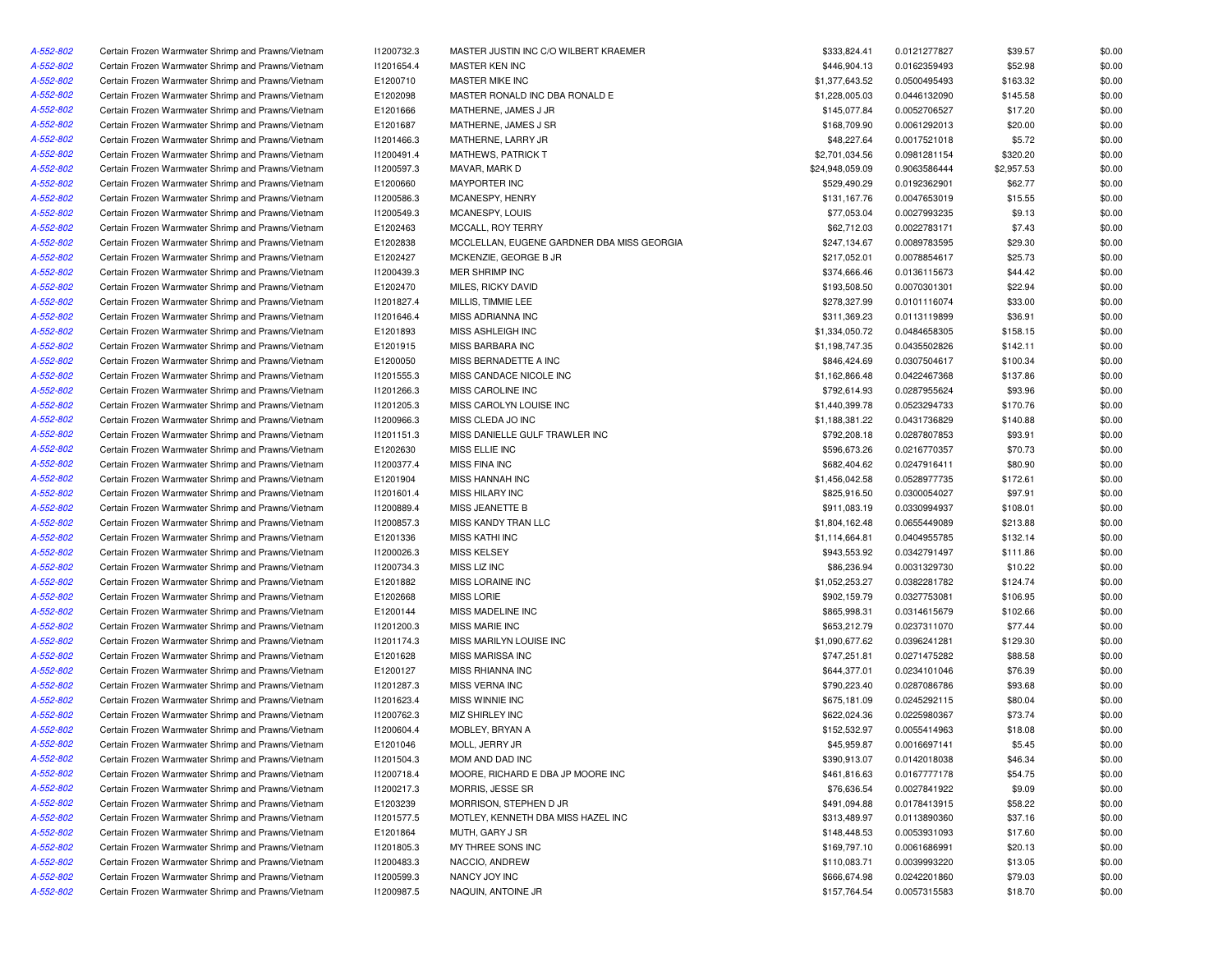| A-552-802              | Certain Frozen Warmwater Shrimp and Prawns/Vietnam | E1200063   | NAQUIN, BOBBY J                            | \$273,743.71   | 0.0099450613 | \$32.45  | \$0.00 |
|------------------------|----------------------------------------------------|------------|--------------------------------------------|----------------|--------------|----------|--------|
| A-552-802              | Certain Frozen Warmwater Shrimp and Prawns/Vietnam | 11201236.3 | NAUTILUS LLC                               | \$783,555.32   | 0.0284664284 | \$92.89  | \$0.00 |
| A-552-802              | Certain Frozen Warmwater Shrimp and Prawns/Vietnam | E1200876   | NEELY, BOBBY H                             | \$89,059.74    | 0.0032355249 | \$10.56  | \$0.00 |
| A-552-802              | Certain Frozen Warmwater Shrimp and Prawns/Vietnam | 11201372.3 | NELSON, GORDON KENT SR                     | \$125,220.81   | 0.0045492502 | \$14.84  | \$0.00 |
| A-552-802              | Certain Frozen Warmwater Shrimp and Prawns/Vietnam | E1202482   | NELSON, GORDON W III                       | \$204,768.92   | 0.0074392192 | \$24.27  | \$0.00 |
| A-552-802              | Certain Frozen Warmwater Shrimp and Prawns/Vietnam | E1202493   | NELSONS QUALITY SHRIMP COMPANY             | \$1,219,161.32 | 0.0442919186 | \$144.53 | \$0.00 |
| A-552-802              | Certain Frozen Warmwater Shrimp and Prawns/Vietnam | E1202218   | <b>NEW WAY INC</b>                         | \$991,943.74   | 0.0360371434 | \$117.59 | \$0.00 |
| A-552-802              | Certain Frozen Warmwater Shrimp and Prawns/Vietnam | 11201554.4 | NGO, DUC NGOC                              | \$1,304,670.48 | 0.0473984515 | \$154.67 | \$0.00 |
| A-552-802              | Certain Frozen Warmwater Shrimp and Prawns/Vietnam | 11200131.3 | NGO, VU HOANG                              | \$312,273.51   | 0.0113448423 | \$37.02  | \$0.00 |
| A-552-802              | Certain Frozen Warmwater Shrimp and Prawns/Vietnam | E1202050   | NGUYEN, ANDY THUY                          | \$932,600.92   | 0.0338812291 | \$110.56 | \$0.00 |
| A-552-802              | Certain Frozen Warmwater Shrimp and Prawns/Vietnam | E1203126   | NGUYEN, BA VAN                             | \$85,545.00    | 0.0031078350 | \$10.14  | \$0.00 |
| A-552-802              | Certain Frozen Warmwater Shrimp and Prawns/Vietnam | E1201932   | NGUYEN, BA                                 | \$86,218.85    | 0.0031323158 | \$10.22  | \$0.00 |
| A-552-802              | Certain Frozen Warmwater Shrimp and Prawns/Vietnam | E1200769   | NGUYEN, BAY VAN                            | \$186,676.27   | 0.0067819164 | \$22.13  | \$0.00 |
| A-552-802              | Certain Frozen Warmwater Shrimp and Prawns/Vietnam | E1201987   | NGUYEN, BE                                 | \$59,627.77    | 0.0021662665 | \$7.07   | \$0.00 |
| A-552-802              | Certain Frozen Warmwater Shrimp and Prawns/Vietnam | 11200809.3 | NGUYEN, BINH V                             | \$220,326.39   | 0.0080044194 | \$26.12  | \$0.00 |
| A-552-802              | Certain Frozen Warmwater Shrimp and Prawns/Vietnam | E1202776   | NGUYEN, BINH VAN                           | \$636,758.46   | 0.0231333240 | \$75.49  | \$0.00 |
|                        |                                                    |            | NGUYEN, CANH DBA SIM CORPORATION           |                |              |          |        |
| A-552-802              | Certain Frozen Warmwater Shrimp and Prawns/Vietnam | 11200587.3 |                                            | \$276,722.64   | 0.0100532853 | \$32.80  | \$0.00 |
| A-552-802              | Certain Frozen Warmwater Shrimp and Prawns/Vietnam | E1202852   | NGUYEN, CHUC TAN                           | \$1,407,855.68 | 0.0511471518 | \$166.90 | \$0.00 |
| A-552-802              | Certain Frozen Warmwater Shrimp and Prawns/Vietnam | 11200293.3 | NGUYEN, DAN V                              | \$943,067.14   | 0.0342614651 | \$111.80 | \$0.00 |
| A-552-802              | Certain Frozen Warmwater Shrimp and Prawns/Vietnam | E1202799   | NGUYEN, DANG                               | \$1,527,606.18 | 0.0554976666 | \$181.09 | \$0.00 |
| A-552-802              | Certain Frozen Warmwater Shrimp and Prawns/Vietnam | E1201940   | NGUYEN, DAY                                | \$41,635.51    | 0.0015126108 | \$4.94   | \$0.00 |
| A-552-802              | Certain Frozen Warmwater Shrimp and Prawns/Vietnam | 11201120.4 | NGUYEN, DEN AND NGO, TAM DBA MASTER JOHNNY | \$159,383.65   | 0.0057903803 | \$18.89  | \$0.00 |
| A-552-802              | Certain Frozen Warmwater Shrimp and Prawns/Vietnam | E1200406   | NGUYEN, DIEN                               | \$143,436.00   | 0.0052110049 | \$17.00  | \$0.00 |
| A-552-802              | Certain Frozen Warmwater Shrimp and Prawns/Vietnam | E1201124   | NGUYEN, DINH DBA BIG LUCAS                 | \$1,067,726.38 | 0.0387903135 | \$126.58 | \$0.00 |
| A-552-802              | Certain Frozen Warmwater Shrimp and Prawns/Vietnam | E1201118   | NGUYEN, DINH DBA ST LUCAS                  | \$806,297.15   | 0.0292926351 | \$95.58  | \$0.00 |
| A-552-802              | Certain Frozen Warmwater Shrimp and Prawns/Vietnam | 11200187.3 | NGUYEN, DUC                                | \$204,157.12   | 0.0074169926 | \$24.20  | \$0.00 |
| A-552-802              | Certain Frozen Warmwater Shrimp and Prawns/Vietnam | E1202199   | NGUYEN, DUNG ANH AND XUAN DUONG            | \$509,239.31   | 0.0185005755 | \$60.37  | \$0.00 |
| A-552-802              | Certain Frozen Warmwater Shrimp and Prawns/Vietnam | 11201377.4 | NGUYEN, ELIZABETH                          | \$2,735,758.11 | 0.0993896160 | \$324.32 | \$0.00 |
| A-552-802              | Certain Frozen Warmwater Shrimp and Prawns/Vietnam | 11200941.3 | NGUYEN, GIAU V                             | \$142,627.00   | 0.0051816141 | \$16.91  | \$0.00 |
| A-552-802              | Certain Frozen Warmwater Shrimp and Prawns/Vietnam | 11200858.3 | NGUYEN, HA                                 | \$165,610.21   | 0.0060165901 | \$19.63  | \$0.00 |
| A-552-802              | Certain Frozen Warmwater Shrimp and Prawns/Vietnam | 11200894.3 | NGUYEN, HA T                               | \$350,906.63   | 0.0127483768 | \$41.60  | \$0.00 |
| A-552-802              | Certain Frozen Warmwater Shrimp and Prawns/Vietnam | 11201682.3 | NGUYEN, HAN VAN                            | \$712,095.92   | 0.0258703208 | \$84.42  | \$0.00 |
| A-552-802              | Certain Frozen Warmwater Shrimp and Prawns/Vietnam | E1202076   | NGUYEN, HAN VAN                            | \$628,861.97   | 0.0228464459 | \$74.55  | \$0.00 |
| A-552-802              | Certain Frozen Warmwater Shrimp and Prawns/Vietnam | E1203120   | NGUYEN, HARRY DBA MISS JENNIFER            | \$870,429.78   | 0.0316225624 | \$103.19 | \$0.00 |
| A-552-802              | Certain Frozen Warmwater Shrimp and Prawns/Vietnam | E1202252   | NGUYEN, HENRI HIEP                         | \$107,996.03   | 0.0039234770 | \$12.80  | \$0.00 |
| A-552-802              | Certain Frozen Warmwater Shrimp and Prawns/Vietnam | 11200556.3 | NGUYEN, HENRY TRANG                        | \$201,976.18   | 0.0073377595 | \$23.94  | \$0.00 |
| A-552-802              | Certain Frozen Warmwater Shrimp and Prawns/Vietnam | E1200691   | NGUYEN, HIEN                               | \$641,323.48   | 0.0232991704 | \$76.03  | \$0.00 |
| A-552-802              | Certain Frozen Warmwater Shrimp and Prawns/Vietnam | E1201516   | NGUYEN, HOA                                | \$448,831.59   | 0.0163059735 | \$53.21  | \$0.00 |
| A-552-802              | Certain Frozen Warmwater Shrimp and Prawns/Vietnam | 11201196.4 | NGUYEN, HOANG T                            | \$10,384.00    | 0.0003772489 | \$1.23   | \$0.00 |
| A-552-802              | Certain Frozen Warmwater Shrimp and Prawns/Vietnam | 11200181.3 | NGUYEN, HOANG                              | \$409,905.78   | 0.0148918056 | \$48.59  | \$0.00 |
| A-552-802              | Certain Frozen Warmwater Shrimp and Prawns/Vietnam | E1202793   | NGUYEN, HUNG MANH                          | \$1,025,384.82 | 0.0372520520 | \$121.56 | \$0.00 |
| A-552-802              | Certain Frozen Warmwater Shrimp and Prawns/Vietnam | 11200167.3 | NGUYEN, HUNG V                             | \$184,791.02   | 0.0067134256 | \$21.91  | \$0.00 |
| A-552-802              | Certain Frozen Warmwater Shrimp and Prawns/Vietnam | 11200228.4 | NGUYEN, HUNG VAN                           | \$125,913.00   | 0.0045743974 | \$14.93  | \$0.00 |
| A-552-802              | Certain Frozen Warmwater Shrimp and Prawns/Vietnam | E1202351   | NGUYEN, JEFFERSON                          | \$56,883.49    | 0.0020665673 | \$6.74   | \$0.00 |
| A-552-802              | Certain Frozen Warmwater Shrimp and Prawns/Vietnam | E1203114   | NGUYEN, JENNIFER                           | \$167,447.25   | 0.0060833294 | \$19.85  | \$0.00 |
| A-552-802              | Certain Frozen Warmwater Shrimp and Prawns/Vietnam | E1203228   | NGUYEN, KEVIN                              | \$30,043.91    | 0.0010914900 | \$3.56   | \$0.00 |
| A-552-802              | Certain Frozen Warmwater Shrimp and Prawns/Vietnam | 11200537.3 | NGUYEN, KHAI                               | \$2,634,168.81 | 0.0956988944 | \$312.27 | \$0.00 |
| A-552-802              | Certain Frozen Warmwater Shrimp and Prawns/Vietnam | 11200683.3 | NGUYEN, KIM MAI                            | \$1,635,514.68 | 0.0594179637 | \$193.89 | \$0.00 |
|                        | Certain Frozen Warmwater Shrimp and Prawns/Vietnam | 11200369.4 | NGUYEN, LAI                                |                |              |          | \$0.00 |
| A-552-802<br>A-552-802 |                                                    |            |                                            | \$12,000.00    | 0.0004359579 | \$1.42   |        |
|                        | Certain Frozen Warmwater Shrimp and Prawns/Vietnam | E1201565   | NGUYEN, LAM VAN                            | \$1,039,992.91 | 0.0377827614 | \$123.29 | \$0.00 |
| A-552-802              | Certain Frozen Warmwater Shrimp and Prawns/Vietnam | 11200628.3 | NGUYEN, LANG                               | \$301,011.14   | 0.0109356823 | \$35.68  | \$0.00 |
| A-552-802              | Certain Frozen Warmwater Shrimp and Prawns/Vietnam | 11200201.3 | NGUYEN, LAP                                | \$525,329.41   | 0.0190851260 | \$62.28  | \$0.00 |
| A-552-802              | Certain Frozen Warmwater Shrimp and Prawns/Vietnam | 11200188.3 | NGUYEN, LAP VAN                            | \$210,934.40   | 0.0076632100 | \$25.01  | \$0.00 |
| A-552-802              | Certain Frozen Warmwater Shrimp and Prawns/Vietnam | 11200684.3 | NGUYEN, LIEN THI                           | \$130,471.83   | 0.0047400189 | \$15.47  | \$0.00 |
| A-552-802              | Certain Frozen Warmwater Shrimp and Prawns/Vietnam | I1200566.3 | NGUYEN, LONG THANH                         | \$94,593.66    | 0.0034365712 | \$11.21  | \$0.00 |
| A-552-802              | Certain Frozen Warmwater Shrimp and Prawns/Vietnam | I1200577.3 | NGUYEN, LUOM T                             | \$187,183.60   | 0.0068003476 | \$22.19  | \$0.00 |
| A-552-802              | Certain Frozen Warmwater Shrimp and Prawns/Vietnam | 11200295.3 | NGUYEN, MAN VAN                            | \$821,810.80   | 0.0298562433 | \$97.42  | \$0.00 |
| A-552-802              | Certain Frozen Warmwater Shrimp and Prawns/Vietnam | 11201954.3 | NGUYEN, MAO V                              | \$73,639.73    | 0.0026753186 | \$8.73   | \$0.00 |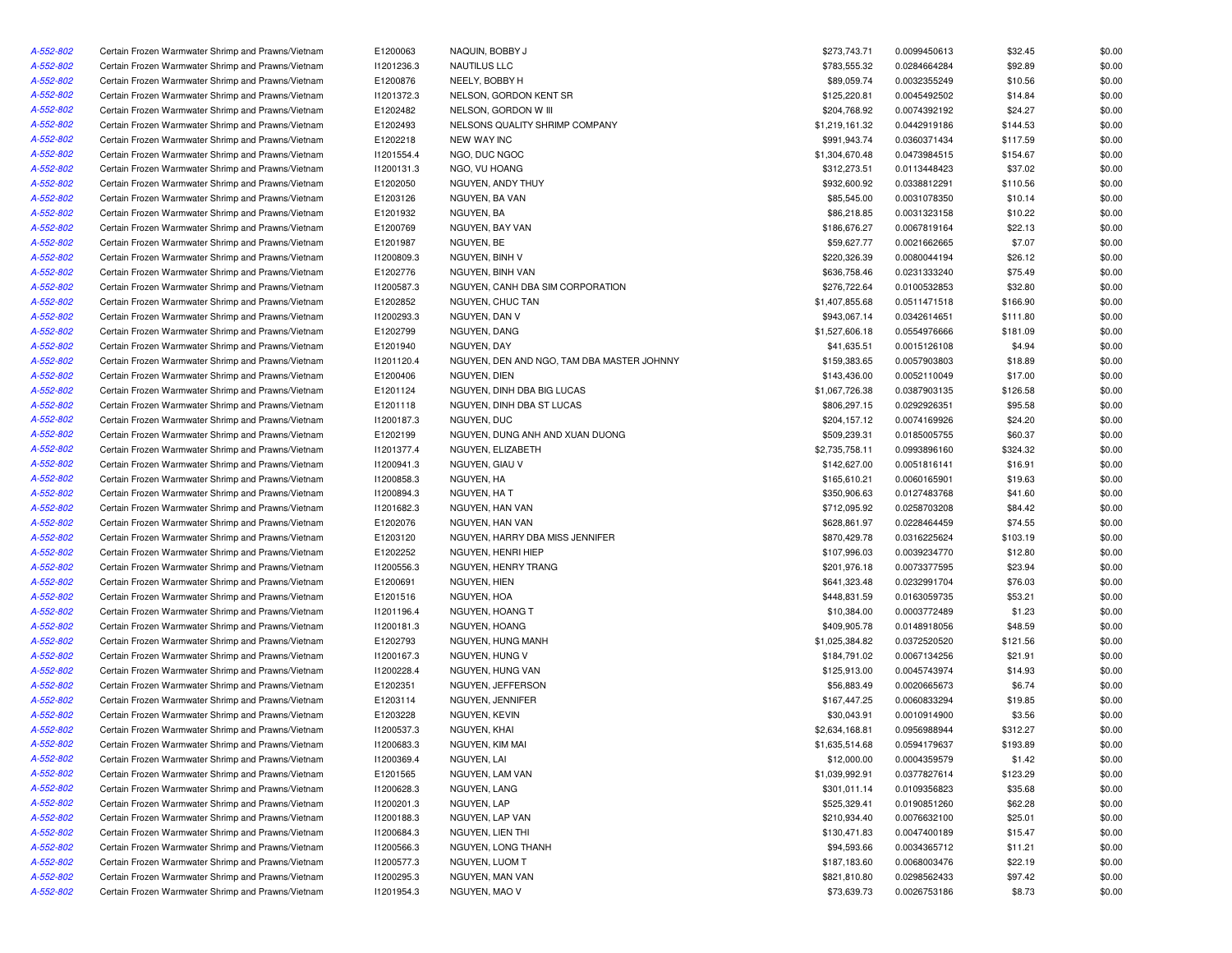| A-552-802 | Certain Frozen Warmwater Shrimp and Prawns/Vietnam | E1202787   | NGUYEN, MARY                         | \$505,599.44    | 0.0183683397 | \$59.94    | \$0.00 |
|-----------|----------------------------------------------------|------------|--------------------------------------|-----------------|--------------|------------|--------|
| A-552-802 | Certain Frozen Warmwater Shrimp and Prawns/Vietnam | 11200666.4 | NGUYEN, MINH Q                       | \$1,221,306.17  | 0.0443698406 | \$144.78   | \$0.00 |
| A-552-802 | Certain Frozen Warmwater Shrimp and Prawns/Vietnam | E1202937   | NGUYEN, MINH                         | \$645,503.60    | 0.0234510334 | \$76.52    | \$0.00 |
| A-552-802 | Certain Frozen Warmwater Shrimp and Prawns/Vietnam | 11200618.3 | NGUYEN, MINH                         | \$206,413.84    | 0.0074989789 | \$24.47    | \$0.00 |
| A-552-802 | Certain Frozen Warmwater Shrimp and Prawns/Vietnam | 11200164.3 | NGUYEN, MUOI                         | \$428,848.28    | 0.0155799834 | \$50.84    | \$0.00 |
| A-552-802 | Certain Frozen Warmwater Shrimp and Prawns/Vietnam | E1202058   | NGUYEN, NAM VAN                      | \$40,781.60     | 0.0014815884 | \$4.83     | \$0.00 |
| A-552-802 | Certain Frozen Warmwater Shrimp and Prawns/Vietnam | E1202041   | NGUYEN, NGHIEP THANH DBA SAINT CLARA | \$1,055,549.22  | 0.0383479194 | \$125.13   | \$0.00 |
| A-552-802 | Certain Frozen Warmwater Shrimp and Prawns/Vietnam | E1202035   | NGUYEN, NGHIEP DBA BETHANY INC       | \$726,498.49    | 0.0263935637 | \$86.12    | \$0.00 |
| A-552-802 | Certain Frozen Warmwater Shrimp and Prawns/Vietnam | I1200617.3 | NGUYEN, NGOC TIM                     | \$207,628.92    | 0.0075431225 | \$24.61    | \$0.00 |
| A-552-802 | Certain Frozen Warmwater Shrimp and Prawns/Vietnam | I1200850.3 | NGUYEN, NGOC VAN                     | \$94,922.82     | 0.0034485295 | \$11.25    | \$0.00 |
| A-552-802 | Certain Frozen Warmwater Shrimp and Prawns/Vietnam | 11200571.3 | NGUYEN, NUONG DBA CAPT SANG LLC      | \$756,419.64    | 0.0274805939 | \$89.67    | \$0.00 |
| A-552-802 | Certain Frozen Warmwater Shrimp and Prawns/Vietnam | 11201090.3 | NGUYEN, QUANG KHIEM                  | \$527,234.12    | 0.0191543238 | \$62.50    | \$0.00 |
| A-552-802 | Certain Frozen Warmwater Shrimp and Prawns/Vietnam | 11201846.3 | NGUYEN, QUYEN M                      | \$151,375.16    | 0.0054994332 | \$17.95    | \$0.00 |
| A-552-802 | Certain Frozen Warmwater Shrimp and Prawns/Vietnam | I1200254.3 | NGUYEN, QUYEN T                      | \$129,631.01    | 0.0047094720 | \$15.37    | \$0.00 |
| A-552-802 | Certain Frozen Warmwater Shrimp and Prawns/Vietnam | 11201707.3 | NGUYEN, ROE VAN                      | \$396,935.14    | 0.0144205845 | \$47.06    | \$0.00 |
| A-552-802 | Certain Frozen Warmwater Shrimp and Prawns/Vietnam |            |                                      |                 |              |            |        |
|           |                                                    | 11201630.3 | NGUYEN, ROSE DBA S AND T MARINE INC  | \$879,951.00    | 0.0319684667 | \$104.32   | \$0.00 |
| A-552-802 | Certain Frozen Warmwater Shrimp and Prawns/Vietnam | 11201628.3 | NGUYEN, ROSE DBA R & C MARINE INC    | \$855,574.77    | 0.0310828825 | \$101.43   | \$0.00 |
| A-552-802 | Certain Frozen Warmwater Shrimp and Prawns/Vietnam | 11200563.3 | NGUYEN, SAU VAN                      | \$144,925.38    | 0.0052651138 | \$17.18    | \$0.00 |
| A-552-802 | Certain Frozen Warmwater Shrimp and Prawns/Vietnam | E1201577   | NGUYEN, SUNG                         | \$78,187.98     | 0.0028405557 | \$9.27     | \$0.00 |
| A-552-802 | Certain Frozen Warmwater Shrimp and Prawns/Vietnam | 11201858.3 | NGUYEN, TAI T                        | \$71,186.44     | 0.0025861910 | \$8.44     | \$0.00 |
| A-552-802 | Certain Frozen Warmwater Shrimp and Prawns/Vietnam | 11201571.3 | NGUYEN, TAI                          | \$12,480.00     | 0.0004533962 | \$1.48     | \$0.00 |
| A-552-802 | Certain Frozen Warmwater Shrimp and Prawns/Vietnam | E1202916   | NGUYEN, TAM MINH                     | \$828,606.36    | 0.0301031248 | \$98.23    | \$0.00 |
| A-552-802 | Certain Frozen Warmwater Shrimp and Prawns/Vietnam | 11200951.3 | NGUYEN, TAM VAN                      | \$186,270.56    | 0.0067671770 | \$22.08    | \$0.00 |
| A-552-802 | Certain Frozen Warmwater Shrimp and Prawns/Vietnam | E1202168   | NGUYEN, TAN                          | \$427,929.16    | 0.0155465919 | \$50.73    | \$0.00 |
| A-552-802 | Certain Frozen Warmwater Shrimp and Prawns/Vietnam | 11200285.4 | NGUYEN, THANH                        | \$288,125.61    | 0.0104675533 | \$34.16    | \$0.00 |
| A-552-802 | Certain Frozen Warmwater Shrimp and Prawns/Vietnam | 11200291.4 | NGUYEN, THANH THI                    | \$22,499.66     | 0.0008174087 | \$2.67     | \$0.00 |
| A-552-802 | Certain Frozen Warmwater Shrimp and Prawns/Vietnam | 11201135.4 | NGUYEN, THOMAS                       | \$613,298.62    | 0.0222810321 | \$72.71    | \$0.00 |
| A-552-802 | Certain Frozen Warmwater Shrimp and Prawns/Vietnam | 11201625.3 | NGUYEN, THU VAN                      | \$7,517,430.09  | 0.2731069267 | \$891.17   | \$0.00 |
| A-552-802 | Certain Frozen Warmwater Shrimp and Prawns/Vietnam | 11200821.3 | NGUYEN, THUONG VAN                   | \$321,652.34    | 0.0116855735 | \$38.13    | \$0.00 |
| A-552-802 | Certain Frozen Warmwater Shrimp and Prawns/Vietnam | 11200360.1 | NGUYEN, TINH                         | \$30,352.00     | 0.0011026829 | \$3.60     | \$0.00 |
| A-552-802 | Certain Frozen Warmwater Shrimp and Prawns/Vietnam | 11200681.3 | NGUYEN, TRA                          | \$143,672.12    | 0.0052195831 | \$17.03    | \$0.00 |
| A-552-802 | Certain Frozen Warmwater Shrimp and Prawns/Vietnam | E1203133   | NGUYEN, TRICH VAN                    | \$864,882.07    | 0.0314210151 | \$102.53   | \$0.00 |
| A-552-802 | Certain Frozen Warmwater Shrimp and Prawns/Vietnam | 11200104.4 | NGUYEN, TRUNG VAN                    | \$271,767.40    | 0.0098732623 | \$32.22    | \$0.00 |
| A-552-802 | Certain Frozen Warmwater Shrimp and Prawns/Vietnam | 11200536.3 | NGUYEN, TUAN                         | \$2,595,012.88  | 0.0942763663 | \$307.63   | \$0.00 |
| A-552-802 | Certain Frozen Warmwater Shrimp and Prawns/Vietnam | 11201860.3 | NGUYEN, TUAN H                       | \$104,707.12    | 0.0038039914 | \$12.41    | \$0.00 |
| A-552-802 | Certain Frozen Warmwater Shrimp and Prawns/Vietnam | 11200239.3 | NGUYEN, TUAN                         | \$110,640.04    | 0.0040195334 | \$13.12    | \$0.00 |
| A-552-802 | Certain Frozen Warmwater Shrimp and Prawns/Vietnam | 11201888.3 | NGUYEN, TUNG                         | \$286,979.49    | 0.0104259149 | \$34.02    | \$0.00 |
| A-552-802 | Certain Frozen Warmwater Shrimp and Prawns/Vietnam | I1200593.3 | NGUYEN, VAN H                        | \$76,188.02     | 0.0027678975 | \$9.03     | \$0.00 |
| A-552-802 | Certain Frozen Warmwater Shrimp and Prawns/Vietnam | I1200959.3 | NGUYEN, VIET                         | \$413,782.32    | 0.0150326397 | \$49.05    | \$0.00 |
| A-552-802 | Certain Frozen Warmwater Shrimp and Prawns/Vietnam | I1200080.3 | NGUYEN, VINH VAN                     | \$7,352.73      | 0.0002671234 | \$0.87     | \$0.00 |
| A-552-802 | Certain Frozen Warmwater Shrimp and Prawns/Vietnam | 11200161.3 | NGUYEN, VU                           | \$130,595.81    | 0.0047445230 | \$15.48    | \$0.00 |
| A-552-802 | Certain Frozen Warmwater Shrimp and Prawns/Vietnam | I1200176.3 | NIGHT STAR INC                       | \$1,293,473.14  | 0.0469916540 | \$153.34   | \$0.00 |
| A-552-802 | Certain Frozen Warmwater Shrimp and Prawns/Vietnam | 11200738.4 | NORRIS, CANDACE                      | \$33,248.92     | 0.0012079275 | \$3.94     | \$0.00 |
| A-552-802 | Certain Frozen Warmwater Shrimp and Prawns/Vietnam | 11200616.4 | NOWELL, JAMES E                      | \$146,145.50    | 0.0053094406 | \$17.33    | \$0.00 |
| A-552-802 |                                                    |            | NUESTRA CRUZ LLC                     |                 |              |            |        |
|           | Certain Frozen Warmwater Shrimp and Prawns/Vietnam | 11201201.3 |                                      | \$302,965.93    | 0.0110066995 | \$35.92    | \$0.00 |
| A-552-802 | Certain Frozen Warmwater Shrimp and Prawns/Vietnam | E1201697   | NUNEZ SEAFOOD                        | \$4,465,525.32  | 0.1622317576 | \$529.38   | \$0.00 |
| A-552-802 | Certain Frozen Warmwater Shrimp and Prawns/Vietnam | I1200246.3 | NUNEZ, CONRAD J                      | \$165,524.25    | 0.0060134672 | \$19.62    | \$0.00 |
| A-552-802 | Certain Frozen Warmwater Shrimp and Prawns/Vietnam | 11201844.3 | OCEAN EMPEROR INC                    | \$598,740.10    | 0.0217521236 | \$70.98    | \$0.00 |
| A-552-802 | Certain Frozen Warmwater Shrimp and Prawns/Vietnam | E1201597   | OCEAN HARVEST WHOLESALE INC          | \$30,289,177.66 | 1.1004005524 | \$3,590.71 | \$0.00 |
| A-552-802 | Certain Frozen Warmwater Shrimp and Prawns/Vietnam | 11201561.4 | OCEAN PRIDE SEAFOOD INC              | \$3,677,915.84  | 0.1336180423 | \$436.01   | \$0.00 |
| A-552-802 | Certain Frozen Warmwater Shrimp and Prawns/Vietnam | E1202781   | OCEAN SPRINGS SEAFOOD MARKET INC     | \$20,606,936.43 | 0.7486464138 | \$2,442.90 | \$0.00 |
| A-552-802 | Certain Frozen Warmwater Shrimp and Prawns/Vietnam | E1201590   | OCEAN WIND INC                       | \$1,776,447.86  | 0.0645380416 | \$210.59   | \$0.00 |
| A-552-802 | Certain Frozen Warmwater Shrimp and Prawns/Vietnam | 11201170.3 | OCEANICA CRUZ LLC                    | \$1,308,110.92  | 0.0475234420 | \$155.07   | \$0.00 |
| A-552-802 | Certain Frozen Warmwater Shrimp and Prawns/Vietnam | 11201235.3 | ODIN LLC                             | \$624,046.76    | 0.0226715102 | \$73.98    | \$0.00 |
| A-552-802 | Certain Frozen Warmwater Shrimp and Prawns/Vietnam | 11201149.3 | OLANDER, RODNEY P                    | \$147,630.63    | 0.0053633951 | \$17.50    | \$0.00 |
| A-552-802 | Certain Frozen Warmwater Shrimp and Prawns/Vietnam | 11200728.3 | OLANDER, THOMAS                      | \$102,049.81    | 0.0037074518 | \$12.10    | \$0.00 |
| A-552-802 | Certain Frozen Warmwater Shrimp and Prawns/Vietnam | 11201451.4 | OPEN SEA INC                         | \$843,928.83    | 0.0306597875 | \$100.05   | \$0.00 |
| A-552-802 | Certain Frozen Warmwater Shrimp and Prawns/Vietnam | E1201844   | ORAGE ENTERPRISE                     | \$495,204.37    | 0.0179906886 | \$58.71    | \$0.00 |
|           |                                                    |            |                                      |                 |              |            |        |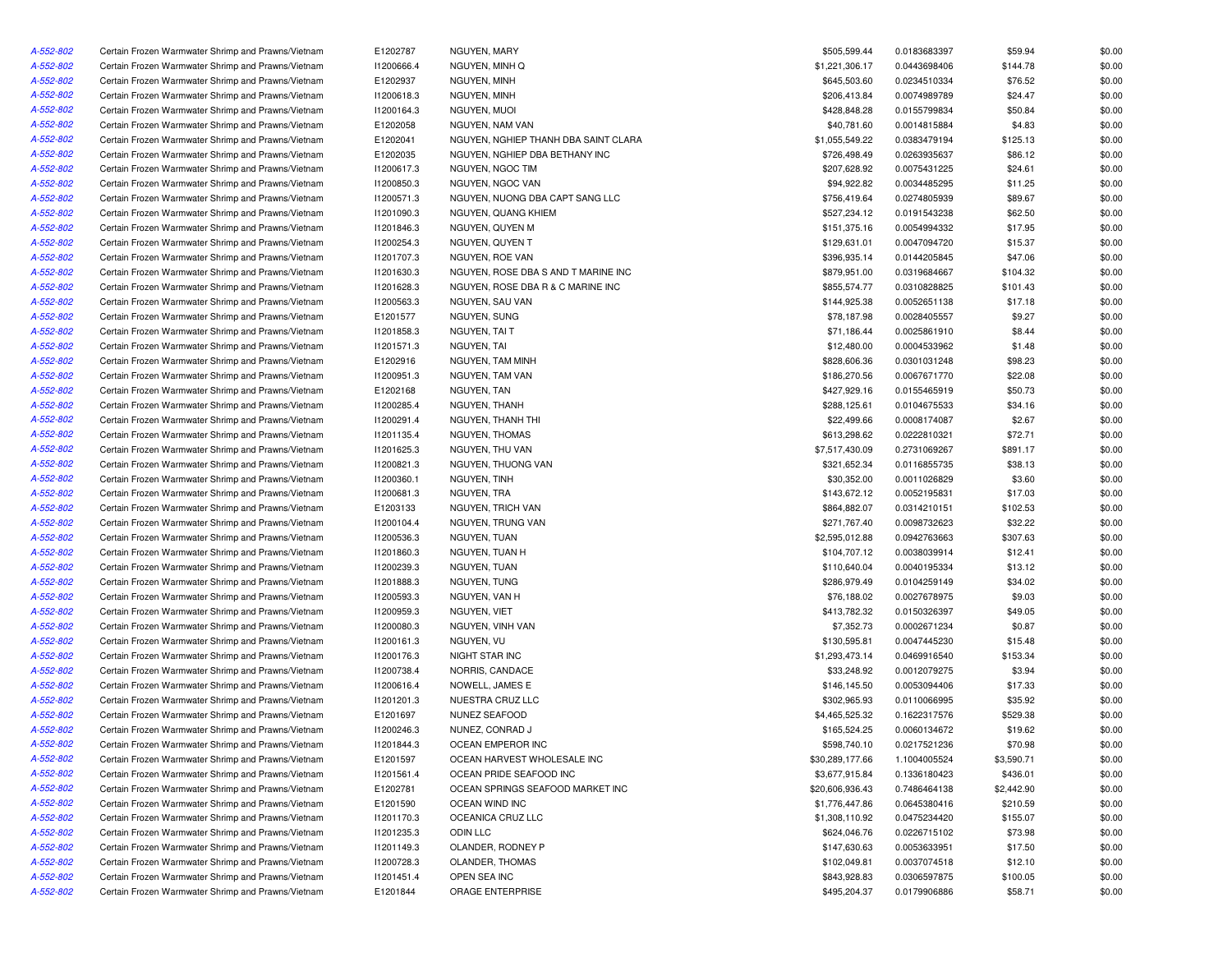| A-552-802 | Certain Frozen Warmwater Shrimp and Prawns/Vietnam | 11200968.3 | OURKS, SOKHOMS                         | \$62,325.18     | 0.0022642629 | \$7.39      | \$0.00 |
|-----------|----------------------------------------------------|------------|----------------------------------------|-----------------|--------------|-------------|--------|
| A-552-802 | Certain Frozen Warmwater Shrimp and Prawns/Vietnam | 11200561.3 | P AND T FISHERIES INC                  | \$403,201.66    | 0.0146482461 | \$47.80     | \$0.00 |
| A-552-802 | Certain Frozen Warmwater Shrimp and Prawns/Vietnam | E1200343   | PALMISANO, DANIEL                      | \$163,918.73    | 0.0059551389 | \$19.43     | \$0.00 |
| A-552-802 | Certain Frozen Warmwater Shrimp and Prawns/Vietnam | E1200925   | PALMISANO, DWAYNE JR                   | \$130,337.92    | 0.0047351539 | \$15.45     | \$0.00 |
| A-552-802 | Certain Frozen Warmwater Shrimp and Prawns/Vietnam | I1200928.3 | PALMISANO, KIM                         | \$871,042.86    | 0.0316448355 | \$103.26    | \$0.00 |
| A-552-802 | Certain Frozen Warmwater Shrimp and Prawns/Vietnam | 11200948.3 | PALMISANO, ROBIN G                     | \$205,968.92    | 0.0074828150 | \$24.42     | \$0.00 |
| A-552-802 | Certain Frozen Warmwater Shrimp and Prawns/Vietnam | 11201207.4 | PAPA ROD INC                           | \$697,251.71    | 0.0253310333 | \$82.66     | \$0.00 |
| A-552-802 | Certain Frozen Warmwater Shrimp and Prawns/Vietnam | 11200443.3 | PARFAIT, ROBERT C SR                   | \$89,952.62     | 0.0032679630 | \$10.66     | \$0.00 |
| A-552-802 | Certain Frozen Warmwater Shrimp and Prawns/Vietnam | 11200713.3 | PARFAIT, RODNEY PAUL SR                | \$41,816.77     | 0.0015191960 | \$4.96      | \$0.00 |
| A-552-802 | Certain Frozen Warmwater Shrimp and Prawns/Vietnam | 11201362.4 | PARRAMORE INC                          | \$1,556,157.59  | 0.0565349344 | \$184.48    | \$0.00 |
| A-552-802 | Certain Frozen Warmwater Shrimp and Prawns/Vietnam | 11201875.3 | PARRIA, GAVIN C                        | \$600,722.81    | 0.0218241551 | \$71.21     | \$0.00 |
| A-552-802 | Certain Frozen Warmwater Shrimp and Prawns/Vietnam | E1201100   | PARRIA, JERRY D                        | \$219,313.86    | 0.0079676344 | \$26.00     | \$0.00 |
| A-552-802 | Certain Frozen Warmwater Shrimp and Prawns/Vietnam | 11200394.3 | PARRIA, LOUIS III                      | \$335,892.67    | 0.0122029222 | \$39.82     | \$0.00 |
| A-552-802 | Certain Frozen Warmwater Shrimp and Prawns/Vietnam | 11200390.3 | PARRIA, LOUIS JR                       | \$562,684.91    | 0.0204422448 | \$66.70     | \$0.00 |
| A-552-802 | Certain Frozen Warmwater Shrimp and Prawns/Vietnam | 11200396.3 | PARRIA, RONALD                         | \$463,728.65    | 0.0168471811 | \$54.97     | \$0.00 |
| A-552-802 | Certain Frozen Warmwater Shrimp and Prawns/Vietnam | E1200697   | PARRIA, ROSS                           | \$216,754.84    | 0.0078746656 | \$25.70     | \$0.00 |
| A-552-802 | Certain Frozen Warmwater Shrimp and Prawns/Vietnam | E1202422   | PARRIA, TROY M                         | \$42,287.21     | 0.0015362870 | \$5.01      | \$0.00 |
| A-552-802 | Certain Frozen Warmwater Shrimp and Prawns/Vietnam | 11200236.3 | PAT-LIN ENTERPRISES C/O LINWARD DUPRE  | \$374,446.90    | 0.0136035907 | \$44.39     | \$0.00 |
| A-552-802 | Certain Frozen Warmwater Shrimp and Prawns/Vietnam | E1200502   | PAUL PIAZZA AND SON INC                | \$89,758,387.60 | 3.2609065987 |             | \$0.00 |
|           |                                                    |            |                                        |                 |              | \$10,640.64 |        |
| A-552-802 | Certain Frozen Warmwater Shrimp and Prawns/Vietnam | E1201334   | PAYNE, JOHN                            | \$431,706.70    | 0.0156838293 | \$51.18     | \$0.00 |
| A-552-802 | Certain Frozen Warmwater Shrimp and Prawns/Vietnam | E1200156   | PEARL INC DBA INDIAN RIDGE SHRIMP CO   | \$15,435,092.63 | 0.5607542287 | \$1,829.79  | \$0.00 |
| A-552-802 | Certain Frozen Warmwater Shrimp and Prawns/Vietnam | E1200955   | PELICAN POINT SEAFOOD INC              | \$830,336.33    | 0.0301659743 | \$98.43     | \$0.00 |
| A-552-802 | Certain Frozen Warmwater Shrimp and Prawns/Vietnam | 11201364.3 | PELLEGRIN, TROY                        | \$7,740.76      | 0.0002812205 | \$0.92      | \$0.00 |
| A-552-802 | Certain Frozen Warmwater Shrimp and Prawns/Vietnam | 11201581.3 | PELTIER, RODNEY J                      | \$474,604.89    | 0.0172423130 | \$56.26     | \$0.00 |
| A-552-802 | Certain Frozen Warmwater Shrimp and Prawns/Vietnam | 11201234.3 | PENNY V LLC                            | \$674,916.09    | 0.0245195841 | \$80.01     | \$0.00 |
| A-552-802 | Certain Frozen Warmwater Shrimp and Prawns/Vietnam | E1202299   | PERRIN, DAVID M                        | \$73,297.22     | 0.0026628752 | \$8.69      | \$0.00 |
| A-552-802 | Certain Frozen Warmwater Shrimp and Prawns/Vietnam | E1202305   | PERRIN, KENNETH V                      | \$39,306.70     | 0.0014280056 | \$4.66      | \$0.00 |
| A-552-802 | Certain Frozen Warmwater Shrimp and Prawns/Vietnam | 11201233.3 | PERSEVERANCE I LLC                     | \$662,820.82    | 0.0240801650 | \$78.58     | \$0.00 |
| A-552-802 | Certain Frozen Warmwater Shrimp and Prawns/Vietnam | E1201311   | PESHOFF, KIRK                          | \$104,716.90    | 0.0038043468 | \$12.41     | \$0.00 |
| A-552-802 | Certain Frozen Warmwater Shrimp and Prawns/Vietnam | 11201083.3 | PHAM, HAI                              | \$929,543.98    | 0.0337701710 | \$110.20    | \$0.00 |
| A-552-802 | Certain Frozen Warmwater Shrimp and Prawns/Vietnam | 11201720.4 | PHAM, HIEN THI                         | \$589,799.63    | 0.0214273179 | \$69.92     | \$0.00 |
| A-552-802 | Certain Frozen Warmwater Shrimp and Prawns/Vietnam | E1201203   | PHAM, HUNG V                           | \$228,352.57    | 0.0082960091 | \$27.07     | \$0.00 |
| A-552-802 | Certain Frozen Warmwater Shrimp and Prawns/Vietnam | E1202070   | PHAM, JOSEPH SON                       | \$994,094.03    | 0.0361152631 | \$117.85    | \$0.00 |
| A-552-802 | Certain Frozen Warmwater Shrimp and Prawns/Vietnam | E1202869   | PHAM, STEVE VAN                        | \$76,837.77     | 0.0027915028 | \$9.11      | \$0.00 |
| A-552-802 | Certain Frozen Warmwater Shrimp and Prawns/Vietnam | E1202845   | PHAM, THANH DUC                        | \$1,061,121.84  | 0.0385503718 | \$125.79    | \$0.00 |
| A-552-802 | Certain Frozen Warmwater Shrimp and Prawns/Vietnam | E1202439   | PHAM, TOMMY VAN                        | \$139,431.96    | 0.0050655388 | \$16.53     | \$0.00 |
| A-552-802 | Certain Frozen Warmwater Shrimp and Prawns/Vietnam | E1200462   | PHAN, ANH                              | \$293,065.35    | 0.0106470132 | \$34.74     | \$0.00 |
| A-552-802 | Certain Frozen Warmwater Shrimp and Prawns/Vietnam | E1202373   | PHAN, HOANG                            | \$114,468.78    | 0.0041586309 | \$13.57     | \$0.00 |
| A-552-802 | Certain Frozen Warmwater Shrimp and Prawns/Vietnam | 11200691.4 | PHILLIPS, JAMES C                      | \$1,278,447.64  | 0.0464457802 | \$151.56    | \$0.00 |
| A-552-802 | Certain Frozen Warmwater Shrimp and Prawns/Vietnam | E1201493   | PICOU, TERRY P                         | \$60,643.93     | 0.0022031834 | \$7.19      | \$0.00 |
| A-552-802 | Certain Frozen Warmwater Shrimp and Prawns/Vietnam | 11201578.4 | PITRE, BENTON                          | \$93,853.36     | 0.0034096762 | \$11.13     | \$0.00 |
| A-552-802 | Certain Frozen Warmwater Shrimp and Prawns/Vietnam | E1203144   | PIZANI, TERRILL                        | \$254,634.68    | 0.0092508336 | \$30.19     | \$0.00 |
| A-552-802 | Certain Frozen Warmwater Shrimp and Prawns/Vietnam | E1202833   | PIZANI, TERRY JR                       | \$574,836.29    | 0.0208837024 | \$68.15     | \$0.00 |
| A-552-802 | Certain Frozen Warmwater Shrimp and Prawns/Vietnam | E1202311   | PIZANI, TERRY M                        | \$98,592.07     | 0.0035818327 | \$11.69     | \$0.00 |
| A-552-802 | Certain Frozen Warmwater Shrimp and Prawns/Vietnam | 11201883.3 | PLAISANCE, EARL J JR                   | \$93,366.94     | 0.0033920047 | \$11.07     | \$0.00 |
| A-552-802 |                                                    | 11201389.3 | PLAISANCE, KEITH                       | \$115,615.46    | 0.0042002895 | \$13.71     | \$0.00 |
|           | Certain Frozen Warmwater Shrimp and Prawns/Vietnam | 11201169.3 |                                        |                 |              |             |        |
| A-552-802 | Certain Frozen Warmwater Shrimp and Prawns/Vietnam |            | PLATA CRUZ LLC                         | \$1,083,839.48  | 0.0393756997 | \$128.49    | \$0.00 |
| A-552-802 | Certain Frozen Warmwater Shrimp and Prawns/Vietnam | 11201862.3 | PLORK, PHAN                            | \$211,415.06    | 0.0076806723 | \$25.06     | \$0.00 |
| A-552-802 | Certain Frozen Warmwater Shrimp and Prawns/Vietnam | E1201151   | POC TAL TRAWLERS INC DBA BEN AND CASEY | \$1,452,946.84  | 0.0527853058 | \$172.24    | \$0.00 |
| A-552-802 | Certain Frozen Warmwater Shrimp and Prawns/Vietnam | E1202205   | POCHE, GLENN                           | \$134,029.89    | 0.0048692826 | \$15.89     | \$0.00 |
| A-552-802 | Certain Frozen Warmwater Shrimp and Prawns/Vietnam | E1202287   | POLKEY, RICHARD JR                     | \$246,418.56    | 0.0089523434 | \$29.21     | \$0.00 |
| A-552-802 | Certain Frozen Warmwater Shrimp and Prawns/Vietnam | E1202269   | POLKEY, RONALD                         | \$148,674.42    | 0.0054013158 | \$17.63     | \$0.00 |
| A-552-802 | Certain Frozen Warmwater Shrimp and Prawns/Vietnam | 11200214.4 | POPE, ROBERT SR                        | \$258,369.31    | 0.0093865121 | \$30.63     | \$0.00 |
| A-552-802 | Certain Frozen Warmwater Shrimp and Prawns/Vietnam | E1200395   | PORT ROYAL SEAFOOD INC                 | \$6,847,730.96  | 0.2487768739 | \$811.78    | \$0.00 |
| A-552-802 | Certain Frozen Warmwater Shrimp and Prawns/Vietnam | E1202717   | POTEET SEAFOOD INC                     | \$7,732,837.72  | 0.2809326484 | \$916.71    | \$0.00 |
| A-552-802 | Certain Frozen Warmwater Shrimp and Prawns/Vietnam | I1200265.3 | POTTER BOATS INC                       | \$502,846.43    | 0.0182683233 | \$59.61     | \$0.00 |
| A-552-802 | Certain Frozen Warmwater Shrimp and Prawns/Vietnam | I1200487.3 | PRICE SEAFOOD INC                      | \$2,519,871.46  | 0.0915464915 | \$298.72    | \$0.00 |
| A-552-802 | Certain Frozen Warmwater Shrimp and Prawns/Vietnam | E1201215   | PRINCESS LORIE LLC                     | \$872,478.60    | 0.0316969957 | \$103.43    | \$0.00 |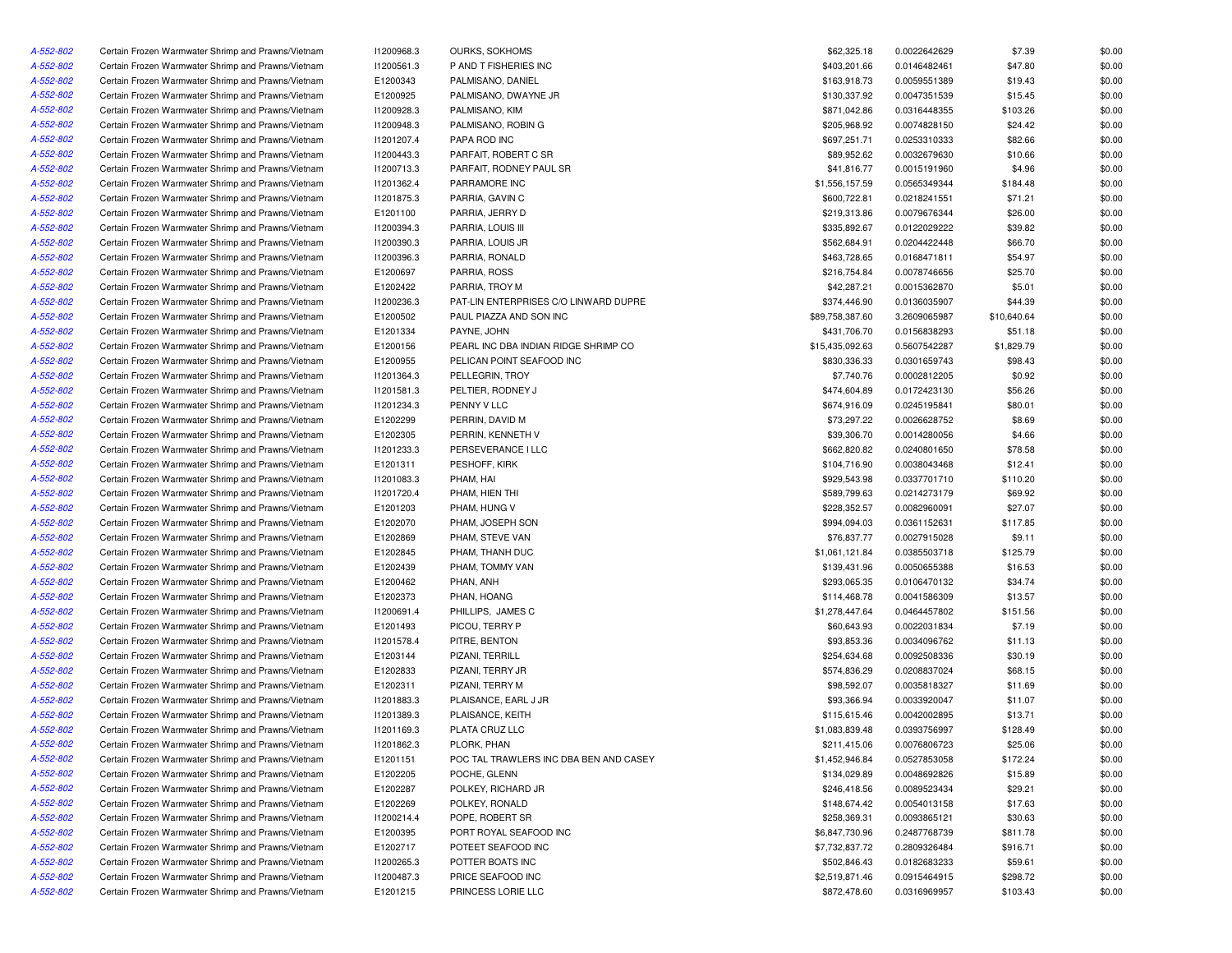| A-552-802 | Certain Frozen Warmwater Shrimp and Prawns/Vietnam | E1203083   | PRINCESS MARY INC                                       | \$1,174,624.22  | 0.0426738935 | \$139.25   | \$0.00 |
|-----------|----------------------------------------------------|------------|---------------------------------------------------------|-----------------|--------------|------------|--------|
| A-552-802 | Certain Frozen Warmwater Shrimp and Prawns/Vietnam | 11200946.3 | PRUM, THOU                                              | \$137,734.46    | 0.0050038690 | \$16.33    | \$0.00 |
| A-552-802 | Certain Frozen Warmwater Shrimp and Prawns/Vietnam | 11201442.3 | PURATA TRAWLER INC                                      | \$681,749.40    | 0.0247678370 | \$80.82    | \$0.00 |
| A-552-802 | Certain Frozen Warmwater Shrimp and Prawns/Vietnam | E1203039   | PURSUER INC                                             | \$493,982.11    | 0.0179462841 | \$58.56    | \$0.00 |
| A-552-802 | Certain Frozen Warmwater Shrimp and Prawns/Vietnam | E1201553   | QUACH, DUC                                              | \$71,732.72     | 0.0026060372 | \$8.50     | \$0.00 |
| A-552-802 | Certain Frozen Warmwater Shrimp and Prawns/Vietnam | 11201168.3 | QUEEN MARY LLC                                          | \$1,083,607.58  | 0.0393672748 | \$128.46   | \$0.00 |
| A-552-802 | Certain Frozen Warmwater Shrimp and Prawns/Vietnam | 11201167.3 | QUINTA CRUZ LLC                                         | \$901,330.17    | 0.0327451682 | \$106.85   | \$0.00 |
| A-552-802 | Certain Frozen Warmwater Shrimp and Prawns/Vietnam | 11200748.3 | R A LESSO BROKERAGE INC                                 | \$32,764,404.77 | 1.1903251225 | \$3,884.14 | \$0.00 |
| A-552-802 | Certain Frozen Warmwater Shrimp and Prawns/Vietnam | E1200489   | R AND J INC                                             | \$1,140,368.51  | 0.0414293895 | \$135.19   | \$0.00 |
| A-552-802 | Certain Frozen Warmwater Shrimp and Prawns/Vietnam | E1201504   | R AND K FISHERIES LLC                                   | \$111,164.98    | 0.0040386044 | \$13.18    | \$0.00 |
| A-552-802 | Certain Frozen Warmwater Shrimp and Prawns/Vietnam | 11200283.3 | R AND T ATOCHA LLC                                      | \$338,821.38    | 0.0123093218 | \$40.17    | \$0.00 |
| A-552-802 | Certain Frozen Warmwater Shrimp and Prawns/Vietnam | E1203051   | RACINE, SYLVAN P JR DBA CAPE ROMAIN                     | \$290,698.51    | 0.0105610263 | \$34.46    | \$0.00 |
| A-552-802 | Certain Frozen Warmwater Shrimp and Prawns/Vietnam | 11200460.4 | RANCHERO TRAWLERS INC                                   | \$815,850.93    | 0.0296397223 | \$96.72    | \$0.00 |
| A-552-802 | Certain Frozen Warmwater Shrimp and Prawns/Vietnam | 11201461.3 | RANDALL J PINELL INC                                    | \$632,170.90    | 0.0229666588 | \$74.94    | \$0.00 |
| A-552-802 | Certain Frozen Warmwater Shrimp and Prawns/Vietnam | 11201879.3 | RAWLINGS, JOHN H                                        | \$502,852.51    | 0.0182685442 | \$59.61    | \$0.00 |
| A-552-802 | Certain Frozen Warmwater Shrimp and Prawns/Vietnam | 11201809.3 | RAWLINGS, RALPH E JR                                    | \$2,105,489.76  | 0.0764920765 | \$249.60   | \$0.00 |
| A-552-802 | Certain Frozen Warmwater Shrimp and Prawns/Vietnam | 11201843.3 | RAYNOR, STEVEN E                                        | \$139,843.39    | 0.0050804860 | \$16.58    | \$0.00 |
| A-552-802 | Certain Frozen Warmwater Shrimp and Prawns/Vietnam | 11201552.4 | RCP SEAFOOD INC                                         | \$11,832,827.69 | 0.4298845704 | \$1,402.75 | \$0.00 |
| A-552-802 | Certain Frozen Warmwater Shrimp and Prawns/Vietnam | E1202805   | REAGAN, ROY                                             | \$517,518.39    | 0.0188013530 | \$61.35    | \$0.00 |
| A-552-802 | Certain Frozen Warmwater Shrimp and Prawns/Vietnam | E1202742   | REAVES, LATEN                                           | \$183,891.43    | 0.0066807436 | \$21.80    | \$0.00 |
| A-552-802 | Certain Frozen Warmwater Shrimp and Prawns/Vietnam | 11201585.3 | REBSTOCK, CHARLES                                       | \$68,171.05     | 0.0024766424 | \$8.08     | \$0.00 |
| A-552-802 | Certain Frozen Warmwater Shrimp and Prawns/Vietnam | 11200110.3 | RECTOR, LANCE                                           | \$89,717.42     | 0.0032594183 | \$10.64    | \$0.00 |
| A-552-802 | Certain Frozen Warmwater Shrimp and Prawns/Vietnam | 11200114.3 | RECTOR, WARREN L DBA ANNA GRACE LLC                     | \$621,507.01    | 0.0225792415 | \$73.68    | \$0.00 |
| A-552-802 | Certain Frozen Warmwater Shrimp and Prawns/Vietnam | 11200651.3 | REVELL, BEN D                                           | \$257,894.67    | 0.0093692685 | \$30.57    | \$0.00 |
| A-552-802 | Certain Frozen Warmwater Shrimp and Prawns/Vietnam | 11201311.3 | REYES TRAWLERS INC                                      | \$760,935.67    | 0.0276446604 | \$90.21    | \$0.00 |
| A-552-802 | Certain Frozen Warmwater Shrimp and Prawns/Vietnam | 11200798.4 | RHONDA LYNN INC                                         | \$992,885.48    | 0.0360713567 | \$117.70   | \$0.00 |
| A-552-802 | Certain Frozen Warmwater Shrimp and Prawns/Vietnam | E1200067   | RICHARD, DAVID L                                        | \$175,891.66    | 0.0063901134 | \$20.85    | \$0.00 |
| A-552-802 | Certain Frozen Warmwater Shrimp and Prawns/Vietnam | I1200774.3 | RICKS SEAFOOD INC                                       | \$841,332.27    | 0.0305654549 | \$99.74    | \$0.00 |
| A-552-802 | Certain Frozen Warmwater Shrimp and Prawns/Vietnam | 11201146.4 | <b>RICKY G INC</b>                                      | \$1,265,993.40  | 0.0459933199 | \$150.08   | \$0.00 |
| A-552-802 | Certain Frozen Warmwater Shrimp and Prawns/Vietnam | 11200725.3 | RIFFLE, JOSIAH B                                        | \$148,266.55    | 0.0053864980 | \$17.58    | \$0.00 |
| A-552-802 | Certain Frozen Warmwater Shrimp and Prawns/Vietnam | 11201315.3 | ROATEX ENTERPRISES INC                                  | \$727,488.70    | 0.0264295378 | \$86.24    | \$0.00 |
| A-552-802 | Certain Frozen Warmwater Shrimp and Prawns/Vietnam | 11200548.3 | ROBIN, FLOYD                                            | \$38,011.00     | 0.0013809330 | \$4.51     | \$0.00 |
| A-552-802 | Certain Frozen Warmwater Shrimp and Prawns/Vietnam | 11201091.4 | RODI, DOMINICK R                                        | \$16,958.00     | 0.0006160812 | \$2.01     | \$0.00 |
| A-552-802 |                                                    |            | ROGERS, CHAD M                                          |                 |              |            |        |
|           | Certain Frozen Warmwater Shrimp and Prawns/Vietnam | E1202728   |                                                         | \$26,657.69     | 0.0009684692 | \$3.16     | \$0.00 |
| A-552-802 | Certain Frozen Warmwater Shrimp and Prawns/Vietnam | 11201464.3 | ROJAS, GORDON DBA G & L TRAWLING                        | \$442,665.29    | 0.0160819529 | \$52.48    | \$0.00 |
| A-552-802 | Certain Frozen Warmwater Shrimp and Prawns/Vietnam | 11200195.3 | ROJAS, KERRY D JR                                       | \$700,998.19    | 0.0254671422 | \$83.10    | \$0.00 |
| A-552-802 | Certain Frozen Warmwater Shrimp and Prawns/Vietnam | 11200707.4 | ROMO INC                                                | \$533,113.00    | 0.0193679025 | \$63.20    | \$0.00 |
| A-552-802 | Certain Frozen Warmwater Shrimp and Prawns/Vietnam | 11201518.3 | RONQUILLO, EARL                                         | \$162,452.25    | 0.0059018620 | \$19.26    | \$0.00 |
| A-552-802 | Certain Frozen Warmwater Shrimp and Prawns/Vietnam | 11200883.4 | ROSA MARIE INC                                          | \$1,215,142.54  | 0.0441459170 | \$144.05   | \$0.00 |
| A-552-802 | Certain Frozen Warmwater Shrimp and Prawns/Vietnam | E1201487   | ROUNTREE ENTERPRISES INC DBA LEONARD AND SONS SHRIMP CO | \$9,099,509.22  | 0.3305835862 | \$1,078.73 | \$0.00 |
| A-552-802 | Certain Frozen Warmwater Shrimp and Prawns/Vietnam | 11201166.3 | RUBI CRUZ LLC                                           | \$791,545.60    | 0.0287567139 | \$93.84    | \$0.00 |
| A-552-802 | Certain Frozen Warmwater Shrimp and Prawns/Vietnam | 11200838.3 | RUTTLEY BOYS INC                                        | \$568,584.78    | 0.0206565861 | \$67.40    | \$0.00 |
| A-552-802 | Certain Frozen Warmwater Shrimp and Prawns/Vietnam | 11201165.3 | SALINA CRUZ LLC                                         | \$714,406.01    | 0.0259542460 | \$84.69    | \$0.00 |
| A-552-802 | Certain Frozen Warmwater Shrimp and Prawns/Vietnam | 11200033.3 | <b>SANDRA KAY</b>                                       | \$1,012,441.92  | 0.0367818387 | \$120.02   | \$0.00 |
| A-552-802 | Certain Frozen Warmwater Shrimp and Prawns/Vietnam | E1201572   | SANDRAS, RALPH JR                                       | \$87,727.48     | 0.0031871241 | \$10.40    | \$0.00 |
| A-552-802 | Certain Frozen Warmwater Shrimp and Prawns/Vietnam | 11201181.3 | SANTA FE CRUZ LLC                                       | \$905,528.80    | 0.0328977037 | \$107.35   | \$0.00 |
| A-552-802 | Certain Frozen Warmwater Shrimp and Prawns/Vietnam | E1202181   | SANTA MARIA I INC                                       | \$1,636,257.09  | 0.0594449353 | \$193.97   | \$0.00 |
| A-552-802 | Certain Frozen Warmwater Shrimp and Prawns/Vietnam | 11201157.3 | SANTA MONICA LLC                                        | \$874,981.97    | 0.0317879427 | \$103.73   | \$0.00 |
| A-552-802 | Certain Frozen Warmwater Shrimp and Prawns/Vietnam | I1200655.3 | SCHMIT, PAUL A JR                                       | \$50,597.27     | 0.0018381900 | \$6.00     | \$0.00 |
| A-552-802 | Certain Frozen Warmwater Shrimp and Prawns/Vietnam | E1201034   | SCHULTZ, TROY A                                         | \$109,684.60    | 0.0039848224 | \$13.00    | \$0.00 |
| A-552-802 | Certain Frozen Warmwater Shrimp and Prawns/Vietnam | 11200692.3 | SCOOBY INC                                              | \$320,054.62    | 0.0116275286 | \$37.94    | \$0.00 |
| A-552-802 | Certain Frozen Warmwater Shrimp and Prawns/Vietnam | 11201229.4 | SEA EAGLE FISHERIES INC                                 | \$569,657.17    | 0.0206955458 | \$67.53    | \$0.00 |
| A-552-802 | Certain Frozen Warmwater Shrimp and Prawns/Vietnam | 11201681.3 | SEA KING INC                                            | \$802,352.35    | 0.0291493212 | \$95.12    | \$0.00 |
| A-552-802 | Certain Frozen Warmwater Shrimp and Prawns/Vietnam | E1202366   | SEA PEARL SEAFOOD CO INC                                | \$48,623,541.15 | 1.7664847869 | \$5,764.21 | \$0.00 |
| A-552-802 | Certain Frozen Warmwater Shrimp and Prawns/Vietnam | E1200045   | SEABROOK SEAFOOD INC                                    | \$38,526,927.54 | 1.3996765718 | \$4,567.28 | \$0.00 |
| A-552-802 | Certain Frozen Warmwater Shrimp and Prawns/Vietnam | E1200366   | SEAFOOD SHED                                            | \$5,048,566.99  | 0.1834135600 | \$598.50   | \$0.00 |
| A-552-802 | Certain Frozen Warmwater Shrimp and Prawns/Vietnam | 11200721.3 | SEAMAN, GREG DBA SEAMAN TRAWLERS INC                    | \$837,403.75    | 0.0304227325 | \$99.27    | \$0.00 |
| A-552-802 | Certain Frozen Warmwater Shrimp and Prawns/Vietnam | 11200856.3 | SEANG, MENG                                             | \$132,547.39    | 0.0048154236 | \$15.71    | \$0.00 |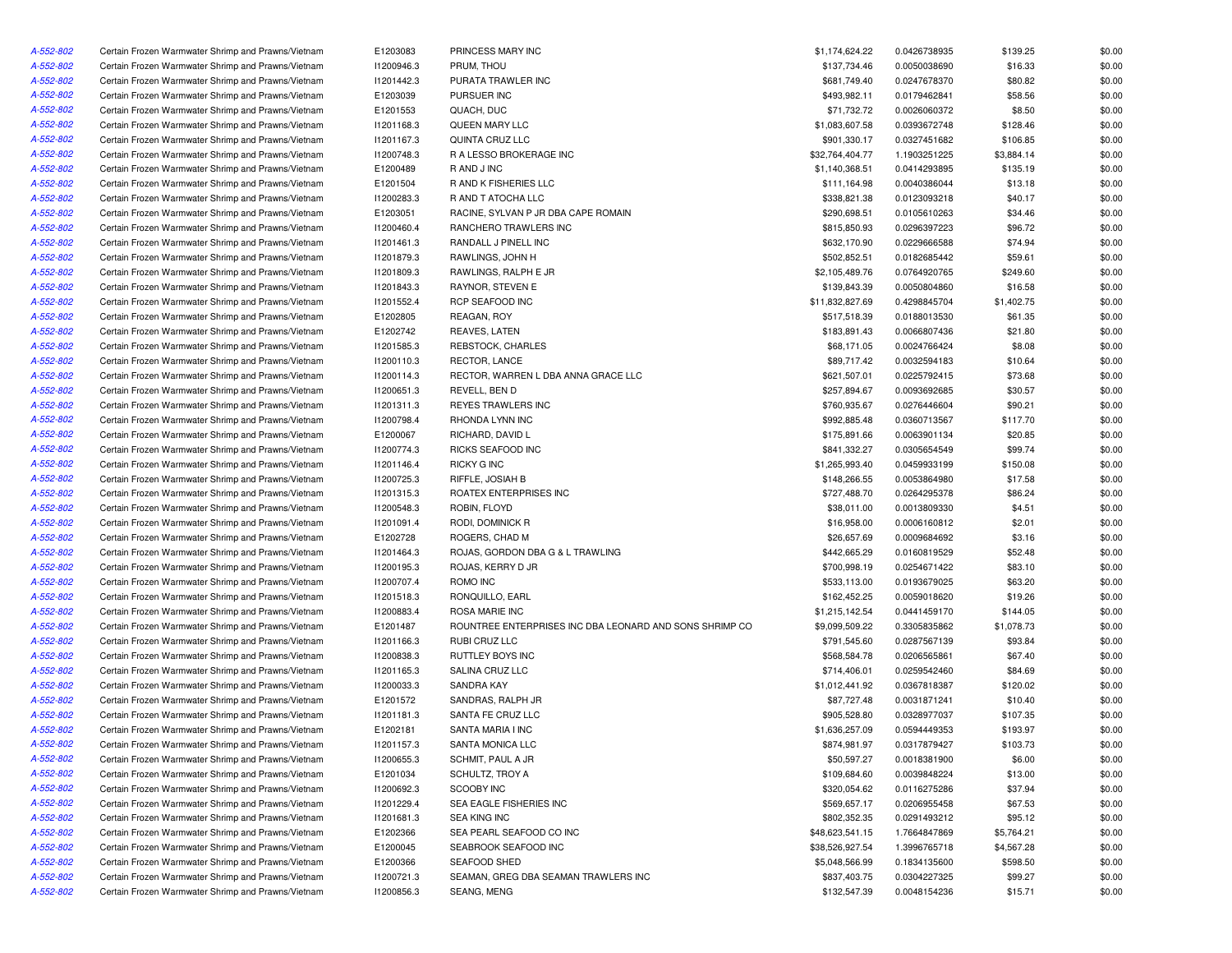| A-552-802              | Certain Frozen Warmwater Shrimp and Prawns/Vietnam | E1202434   | SECOND GENERATION SEAFOOD                     | \$1,751,141.84  | 0.0636186783 | \$207.59   | \$0.00 |
|------------------------|----------------------------------------------------|------------|-----------------------------------------------|-----------------|--------------|------------|--------|
| A-552-802              | Certain Frozen Warmwater Shrimp and Prawns/Vietnam | E1200283   | SERIGNE, JAMES J III                          | \$80,007.02     | 0.0029066411 | \$9.48     | \$0.00 |
| A-552-802              | Certain Frozen Warmwater Shrimp and Prawns/Vietnam | 11201150.3 | SEVEL, MICHAEL D                              | \$266,123.43    | 0.0096682179 | \$31.55    | \$0.00 |
| A-552-802              | Certain Frozen Warmwater Shrimp and Prawns/Vietnam | I1201509.3 | SEVIN, STANLEY JOHN                           | \$170,000.00    | 0.0061760704 | \$20.15    | \$0.00 |
| A-552-802              | Certain Frozen Warmwater Shrimp and Prawns/Vietnam | 11201621.4 | SHRIMP TEXAS 1 INC                            | \$854,710.79    | 0.0310514942 | \$101.32   | \$0.00 |
| A-552-802              | Certain Frozen Warmwater Shrimp and Prawns/Vietnam | 11200183.3 | SI KY LAN INC                                 | \$398,911.79    | 0.0144923959 | \$47.29    | \$0.00 |
| A-552-802              | Certain Frozen Warmwater Shrimp and Prawns/Vietnam | 11200504.4 | SIDNEY FISHERIES INC                          | \$314,902.02    | 0.0114403356 | \$37.33    | \$0.00 |
| A-552-802              | Certain Frozen Warmwater Shrimp and Prawns/Vietnam | E1200794   | SILVER, CURTIS A JR                           | \$120,804.10    | 0.0043887919 | \$14.32    | \$0.00 |
| A-552-802              | Certain Frozen Warmwater Shrimp and Prawns/Vietnam | I1200105.3 | SKINNER, RICHARD                              | \$157,426.82    | 0.0057192890 | \$18.66    | \$0.00 |
| A-552-802              | Certain Frozen Warmwater Shrimp and Prawns/Vietnam | E1200073   | SKIP TOOMER INC                               | \$673,585.39    | 0.0244712400 | \$79.85    | \$0.00 |
| A-552-802              | Certain Frozen Warmwater Shrimp and Prawns/Vietnam | 11200751.3 | <b>SKYE MARIE INC</b>                         | \$393,860.03    | 0.0143088663 | \$46.69    | \$0.00 |
| A-552-802              | Certain Frozen Warmwater Shrimp and Prawns/Vietnam | 11201370.3 | SMITH, MARK                                   | \$1,108,027.12  | 0.0402544324 | \$131.35   | \$0.00 |
| A-552-802              | Certain Frozen Warmwater Shrimp and Prawns/Vietnam | E1200004   | SMITH, WALTER M                               | \$16,826,679.65 | 0.6113103429 | \$1,994.76 | \$0.00 |
| A-552-802              | Certain Frozen Warmwater Shrimp and Prawns/Vietnam | I1200071.3 | SMITHWICK, TED W                              | \$350,462.27    | 0.0127322333 | \$41.55    | \$0.00 |
| A-552-802              | Certain Frozen Warmwater Shrimp and Prawns/Vietnam | 11201684.3 | SMOAK, WILLIAM W III                          | \$174,549.93    | 0.0063413686 | \$20.69    | \$0.00 |
| A-552-802              | Certain Frozen Warmwater Shrimp and Prawns/Vietnam | E1200174   | SNODGRASS, SAM DBA SHRIMP TRAWLER VALLY INC   | \$876,957.24    | 0.0318597039 | \$103.96   | \$0.00 |
| A-552-802              | Certain Frozen Warmwater Shrimp and Prawns/Vietnam | E1200237   | SNODGRASS, SAM DBA MICHAEL S INC              | \$893,281.95    | 0.0324527778 | \$105.90   | \$0.00 |
| A-552-802              | Certain Frozen Warmwater Shrimp and Prawns/Vietnam | E1200162   | SNODGRASS, SAM DBA SNODGRASS BROTHERS INC     | \$805,701.93    | 0.0292710109 | \$95.51    | \$0.00 |
| A-552-802              | Certain Frozen Warmwater Shrimp and Prawns/Vietnam | E1200168   | SNODGRASS, SAM DBA LA RETA INC                | \$1,097,120.75  | 0.0398582059 | \$130.06   | \$0.00 |
| A-552-802              | Certain Frozen Warmwater Shrimp and Prawns/Vietnam | E1200186   | SNODGRASS, SAM DBA SHRIMP TRAWLER PLAYBOY INC | \$852,347.59    | 0.0309656396 | \$101.04   | \$0.00 |
| A-552-802              | Certain Frozen Warmwater Shrimp and Prawns/Vietnam | E1200192   | SNODGRASS, SAM DBA ANDY DOS INC               | \$855,467.99    | 0.0310790032 | \$101.41   | \$0.00 |
| A-552-802              | Certain Frozen Warmwater Shrimp and Prawns/Vietnam | E1200198   | SNODGRASS, SAM DBA CHALLENGE 42 INC           | \$752,898.72    | 0.0273526795 | \$89.25    | \$0.00 |
| A-552-802              | Certain Frozen Warmwater Shrimp and Prawns/Vietnam | E1200179   | SNODGRASS, SAM DBA WAR WAGON INC              | \$849,665.55    | 0.0308682015 | \$100.73   | \$0.00 |
| A-552-802              | Certain Frozen Warmwater Shrimp and Prawns/Vietnam | 11200936.3 | SOEUNG, PHAT                                  | \$65,172.69     | 0.0023677125 | \$7.73     | \$0.00 |
| A-552-802              | Certain Frozen Warmwater Shrimp and Prawns/Vietnam | 11200961.3 | SOK, KHENG                                    | \$123,823.56    | 0.0044984884 | \$14.68    | \$0.00 |
| A-552-802              | Certain Frozen Warmwater Shrimp and Prawns/Vietnam | E1201981   | SOK, MONTHA                                   | \$1,421,579.33  | 0.0516457296 | \$168.52   | \$0.00 |
| A-552-802              | Certain Frozen Warmwater Shrimp and Prawns/Vietnam | 11200583.3 | SON, SAMAY                                    | \$243,074.19    | 0.0088308430 | \$28.82    | \$0.00 |
| A-552-802              | Certain Frozen Warmwater Shrimp and Prawns/Vietnam | 11200329.4 | <b>SOUL MAMA INC</b>                          | \$93,021.94     | 0.0033794709 | \$11.03    | \$0.00 |
| A-552-802              | Certain Frozen Warmwater Shrimp and Prawns/Vietnam | 11201876.3 | SREIY, SIPHAN                                 | \$138,149.49    | 0.0050189469 | \$16.38    | \$0.00 |
| A-552-802              | Certain Frozen Warmwater Shrimp and Prawns/Vietnam | 11201583.4 | ST DANIEL PHILLIP III INC                     | \$399,159.32    | 0.0145013886 | \$47.32    | \$0.00 |
| A-552-802              | Certain Frozen Warmwater Shrimp and Prawns/Vietnam | I1200609.3 | ST MICHAEL ICE AND FUEL INC                   | \$4,127,089.40  | 0.1499364396 | \$489.26   | \$0.00 |
| A-552-802              | Certain Frozen Warmwater Shrimp and Prawns/Vietnam | E1202225   | <b>ST PETER 550775</b>                        | \$406,312.52    | 0.0147612631 | \$48.17    | \$0.00 |
|                        | Certain Frozen Warmwater Shrimp and Prawns/Vietnam | 11201708.3 | ST VINCENT ANDREW INC                         | \$613,963.94    | 0.0223052031 | \$72.78    | \$0.00 |
| A-552-802<br>A-552-802 |                                                    | 11201887.3 | ST VINCENT SEAFOOD INC                        |                 |              |            | \$0.00 |
|                        | Certain Frozen Warmwater Shrimp and Prawns/Vietnam |            |                                               | \$17,903,119.18 | 0.6504172037 | \$2,122.37 |        |
| A-552-802              | Certain Frozen Warmwater Shrimp and Prawns/Vietnam | 11200414.4 | START YOUNG INC                               | \$751,099.00    | 0.0272872959 | \$89.04    | \$0.00 |
| A-552-802              | Certain Frozen Warmwater Shrimp and Prawns/Vietnam | E1202881   | STEEN, CARL L                                 | \$421,613.30    | 0.0153171378 | \$49.98    | \$0.00 |
| A-552-802              | Certain Frozen Warmwater Shrimp and Prawns/Vietnam | E1200863   | STEEN, JAMES                                  | \$81,070.18     | 0.0029452655 | \$9.61     | \$0.00 |
| A-552-802              | Certain Frozen Warmwater Shrimp and Prawns/Vietnam | I1200780.3 | STELLA MESTRE INC                             | \$531,262.29    | 0.0193006665 | \$62.98    | \$0.00 |
| A-552-802              | Certain Frozen Warmwater Shrimp and Prawns/Vietnam | 11201812.3 | STORMY SEAS INC                               | \$139,175.71    | 0.0050562293 | \$16.50    | \$0.00 |
| A-552-802              | Certain Frozen Warmwater Shrimp and Prawns/Vietnam | 11201080.3 | STRICKLAND, KEN                               | \$120,047.65    | 0.0043613102 | \$14.23    | \$0.00 |
| A-552-802              | Certain Frozen Warmwater Shrimp and Prawns/Vietnam | 11201356.4 | SUN STAR INCORPORATED                         | \$490,602.00    | 0.0178234853 | \$58.16    | \$0.00 |
| A-552-802              | Certain Frozen Warmwater Shrimp and Prawns/Vietnam | 11200851.3 | SUN, HONG SRENG                               | \$100,689.81    | 0.0036580433 | \$11.94    | \$0.00 |
| A-552-802              | Certain Frozen Warmwater Shrimp and Prawns/Vietnam | E1202322   | T CVITANOVICH SEAFOOD LLC                     | \$14,193,588.43 | 0.5156505972 | \$1,682.62 | \$0.00 |
| A-552-802              | Certain Frozen Warmwater Shrimp and Prawns/Vietnam | 11200662.3 | TAN, LAN T                                    | \$330,655.19    | 0.0120126455 | \$39.20    | \$0.00 |
| A-552-802              | Certain Frozen Warmwater Shrimp and Prawns/Vietnam | 11201953.3 | TARAVELLA, RAYMOND P                          | \$39.332.29     | 0.0014289352 | \$4.66     | \$0.00 |
| A-552-802              | Certain Frozen Warmwater Shrimp and Prawns/Vietnam | E1201052   | TASSIN, KEITH P                               | \$117,056.55    | 0.0042526441 | \$13.88    | \$0.00 |
| A-552-802              | Certain Frozen Warmwater Shrimp and Prawns/Vietnam | I1200591.3 | TAYLOR, DOYLE L                               | \$165,306.36    | 0.0060055513 | \$19.60    | \$0.00 |
| A-552-802              | Certain Frozen Warmwater Shrimp and Prawns/Vietnam | 11200575.3 | TEAP, PHAL                                    | \$134,424.78    | 0.0048836289 | \$15.94    | \$0.00 |
| A-552-802              | Certain Frozen Warmwater Shrimp and Prawns/Vietnam | 11201498.3 | TERCERA CRUZ LLC                              | \$827,267.08    | 0.0300544690 | \$98.07    | \$0.00 |
| A-552-802              | Certain Frozen Warmwater Shrimp and Prawns/Vietnam | E1202293   | TEXAS PACK INC                                | \$18,128,285.83 | 0.6585974689 | \$2,149.07 | \$0.00 |
| A-552-802              | Certain Frozen Warmwater Shrimp and Prawns/Vietnam | E1202144   | THAI AND TRAN INC                             | \$1,097,480.42  | 0.0398712726 | \$130.10   | \$0.00 |
| A-552-802              | Certain Frozen Warmwater Shrimp and Prawns/Vietnam | E1201887   | THANH, THIEN and TRAN, TRANG (MELISSA)        | \$1,845,355.77  | 0.0670414539 | \$218.76   | \$0.00 |
| A-552-802              | Certain Frozen Warmwater Shrimp and Prawns/Vietnam | 11201889.3 | THERESA SEAFOOD INC                           | \$2,620,179.80  | 0.0951906761 | \$310.62   | \$0.00 |
| A-552-802              | Certain Frozen Warmwater Shrimp and Prawns/Vietnam | 11201490.3 | THERIOT, CRAIG                                | \$721,242.72    | 0.0262026225 | \$85.50    | \$0.00 |
| A-552-802              | Certain Frozen Warmwater Shrimp and Prawns/Vietnam | 11200274.4 | THIBODEAUX, TONY DBA TYLER JAMES LLC          | \$533,147.43    | 0.0193691533 | \$63.20    | \$0.00 |
| A-552-802              | Certain Frozen Warmwater Shrimp and Prawns/Vietnam | E1200783   | THOMAS, RANDY                                 | \$408,917.70    | 0.0148559089 | \$48.48    | \$0.00 |
| A-552-802              | Certain Frozen Warmwater Shrimp and Prawns/Vietnam | I1200977.3 | THOMAS, WILLARD N                             | \$122,357.51    | 0.0044452270 | \$14.51    | \$0.00 |
| A-552-802              | Certain Frozen Warmwater Shrimp and Prawns/Vietnam | E1202518   | THORPE, ROBERT LEE JR                         | \$100,084.07    | 0.0036360368 | \$11.86    | \$0.00 |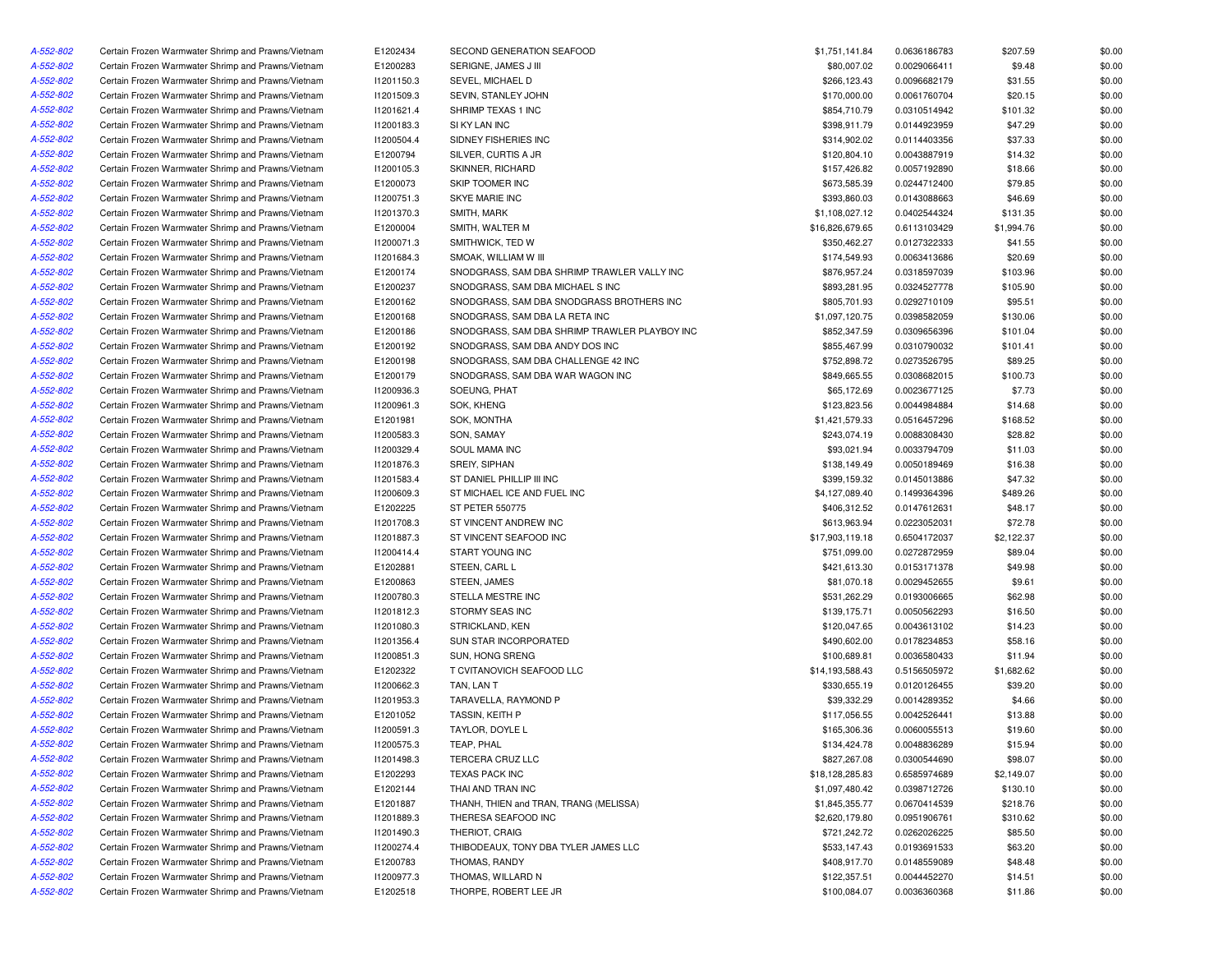| A-552-802 | Certain Frozen Warmwater Shrimp and Prawns/Vietnam | E1202476   | THUNDERBOLT FISHERMANS SEAFOOD INC  | \$1,647,676.42  | 0.0598597976 | \$195.33   | \$0.00 |
|-----------|----------------------------------------------------|------------|-------------------------------------|-----------------|--------------|------------|--------|
| A-552-802 | Certain Frozen Warmwater Shrimp and Prawns/Vietnam | 11200422.4 | TIDELANDS SEAFOOD CO INC            | \$4,564,452.55  | 0.1658257667 | \$541.11   | \$0.00 |
| A-552-802 | Certain Frozen Warmwater Shrimp and Prawns/Vietnam | 11200300.4 | TIFFANI CLAIRE INC                  | \$1,003,460.71  | 0.0364555529 | \$118.96   | \$0.00 |
| A-552-802 | Certain Frozen Warmwater Shrimp and Prawns/Vietnam | 11200513.4 | <b>TIKEDE INC</b>                   | \$317,183.66    | 0.0115232272 | \$37.60    | \$0.00 |
| A-552-802 | Certain Frozen Warmwater Shrimp and Prawns/Vietnam | 11200242.3 | TO, CANG                            | \$95,701.00     | 0.0034768007 | \$11.35    | \$0.00 |
| A-552-802 | Certain Frozen Warmwater Shrimp and Prawns/Vietnam | 11200822.3 | TO, DU                              | \$60,456.08     | 0.0021963589 | \$7.17     | \$0.00 |
| A-552-802 | Certain Frozen Warmwater Shrimp and Prawns/Vietnam | E1202561   | <b>TOAN INC</b>                     | \$670,385.47    | 0.0243549874 | \$79.47    | \$0.00 |
| A-552-802 | Certain Frozen Warmwater Shrimp and Prawns/Vietnam | E1202535   | TODD, FRED N DBA TODD SHRIMPING INC | \$319,352.87    | 0.0116020342 | \$37.86    | \$0.00 |
| A-552-802 | Certain Frozen Warmwater Shrimp and Prawns/Vietnam | E1200666   | TOM LE LLC                          | \$218,855.07    | 0.0079509666 | \$25.94    | \$0.00 |
| A-552-802 | Certain Frozen Warmwater Shrimp and Prawns/Vietnam | I1200194.3 | TOMMYS SEAFOOD INC                  | \$16,567,829.97 | 0.6019063791 | \$1,964.08 | \$0.00 |
| A-552-802 | Certain Frozen Warmwater Shrimp and Prawns/Vietnam | I1200926.3 | TONG, HAIV                          | \$164,371.50    | 0.0059715880 | \$19.49    | \$0.00 |
| A-552-802 | Certain Frozen Warmwater Shrimp and Prawns/Vietnam | I1200559.3 | TONG, LINH CHI                      | \$43,060.06     | 0.0015643645 | \$5.10     | \$0.00 |
| A-552-802 | Certain Frozen Warmwater Shrimp and Prawns/Vietnam | E1200087   | TOOMER, CHRISTINA                   | \$289,091.30    | 0.0105026366 | \$34.27    | \$0.00 |
| A-552-802 | Certain Frozen Warmwater Shrimp and Prawns/Vietnam | E1200038   | TOOMER, FRANK G JR                  | \$422,024.72    | 0.0153320846 | \$50.03    | \$0.00 |
| A-552-802 | Certain Frozen Warmwater Shrimp and Prawns/Vietnam | 11201913.3 | TOUCHARD, JOHN JR                   | \$20,697.37     | 0.0007519318 | \$2.45     | \$0.00 |
| A-552-802 | Certain Frozen Warmwater Shrimp and Prawns/Vietnam | 11201178.3 | TRAHAN, RICKY                       | \$248,781.00    | 0.0090381704 | \$29.49    | \$0.00 |
| A-552-802 |                                                    |            |                                     | \$3,741.74      |              |            | \$0.00 |
|           | Certain Frozen Warmwater Shrimp and Prawns/Vietnam | 11201547.3 | TRAN, ALLEN HAI                     |                 | 0.0001359368 | \$0.44     |        |
| A-552-802 | Certain Frozen Warmwater Shrimp and Prawns/Vietnam | 11201807.4 | TRAN, BINH                          | \$132,732.18    | 0.0048221370 | \$15.74    | \$0.00 |
| A-552-802 | Certain Frozen Warmwater Shrimp and Prawns/Vietnam | I1200962.3 | TRAN, CAM VAN                       | \$235,710.84    | 0.0085633338 | \$27.94    | \$0.00 |
| A-552-802 | Certain Frozen Warmwater Shrimp and Prawns/Vietnam | 11200569.3 | TRAN, DINH QUOC                     | \$136,117.07    | 0.0049451095 | \$16.14    | \$0.00 |
| A-552-802 | Certain Frozen Warmwater Shrimp and Prawns/Vietnam | 11200302.3 | TRAN, DUONG DBA D AND C SEAFOOD INC | \$20,413,952.92 | 0.7416353565 | \$2,420.03 | \$0.00 |
| A-552-802 | Certain Frozen Warmwater Shrimp and Prawns/Vietnam | 11201453.4 | TRAN, HIEU                          | \$546,413.90    | 0.0198511219 | \$64.78    | \$0.00 |
| A-552-802 | Certain Frozen Warmwater Shrimp and Prawns/Vietnam | I1200932.3 | TRAN, HUNG P                        | \$376,706.73    | 0.0136856899 | \$44.66    | \$0.00 |
| A-552-802 | Certain Frozen Warmwater Shrimp and Prawns/Vietnam | I1201649.3 | TRAN, HUNG THANH                    | \$139,955.15    | 0.0050845462 | \$16.59    | \$0.00 |
| A-552-802 | Certain Frozen Warmwater Shrimp and Prawns/Vietnam | E1202001   | TRAN, LE AND PHAT LE                | \$1,141,927.96  | 0.0414860440 | \$135.37   | \$0.00 |
| A-552-802 | Certain Frozen Warmwater Shrimp and Prawns/Vietnam | 11200218.1 | TRAN, MIKE DAI                      | \$1,035,709.61  | 0.0376271499 | \$122.78   | \$0.00 |
| A-552-802 | Certain Frozen Warmwater Shrimp and Prawns/Vietnam | 11200109   | TRAN, MIKE                          | \$292,803.30    | 0.0106374929 | \$34.71    | \$0.00 |
| A-552-802 | Certain Frozen Warmwater Shrimp and Prawns/Vietnam | 11200501.3 | TRAN, NHANH V                       | \$156,746.76    | 0.0056945825 | \$18.58    | \$0.00 |
| A-552-802 | Certain Frozen Warmwater Shrimp and Prawns/Vietnam | I1200401.3 | TRAN, PETER KEN                     | \$1,293,255.32  | 0.0469837407 | \$153.31   | \$0.00 |
| A-552-802 | Certain Frozen Warmwater Shrimp and Prawns/Vietnam | E1202064   | TRAN. PHU VAN DBA BAMA EXPRESS V    | \$849,557.77    | 0.0308642859 | \$100.71   | \$0.00 |
| A-552-802 | Certain Frozen Warmwater Shrimp and Prawns/Vietnam | 11201410.3 | TRAN, QUAN DBA MISS MARIE           | \$764,674.18    | 0.0277804799 | \$90.65    | \$0.00 |
| A-552-802 | Certain Frozen Warmwater Shrimp and Prawns/Vietnam | I1200298.3 | TRAN, QUANG VAN                     | \$346,969.92    | 0.0126053568 | \$41.13    | \$0.00 |
| A-552-802 | Certain Frozen Warmwater Shrimp and Prawns/Vietnam | I1200555.3 | TRAN, STEVEN TUAN                   | \$81,715.36     | 0.0029687048 | \$9.69     | \$0.00 |
| A-552-802 | Certain Frozen Warmwater Shrimp and Prawns/Vietnam | 11201951.3 | TRAN, THAN VAN                      | \$215,415.32    | 0.0078260011 | \$25.54    | \$0.00 |
| A-552-802 | Certain Frozen Warmwater Shrimp and Prawns/Vietnam | I1200584.3 | TRAN, THANH VAN                     | \$160,739.69    | 0.0058396450 | \$19.06    | \$0.00 |
| A-552-802 | Certain Frozen Warmwater Shrimp and Prawns/Vietnam | I1200947.3 | TRAN, TUAN MINH                     | \$121,044.70    | 0.0043975329 | \$14.35    | \$0.00 |
| A-552-802 | Certain Frozen Warmwater Shrimp and Prawns/Vietnam | 11200829.3 | TRAN, TUAN DBA PRINCESS CELINE INC  | \$653,444.23    | 0.0237395151 | \$77.46    | \$0.00 |
| A-552-802 | Certain Frozen Warmwater Shrimp and Prawns/Vietnam | 11201358.3 | TRAN, TUONG                         | \$491,832.03    | 0.0178681720 | \$58.31    | \$0.00 |
| A-552-802 | Certain Frozen Warmwater Shrimp and Prawns/Vietnam | I1200645.3 | TRAN, VICTOR                        | \$321,567.66    | 0.0116824971 | \$38.12    | \$0.00 |
| A-552-802 | Certain Frozen Warmwater Shrimp and Prawns/Vietnam | E1200842   | TRAN, VINH Q                        | \$12,873,135.81 | 0.4676787834 | \$1,526.08 | \$0.00 |
| A-552-802 | Certain Frozen Warmwater Shrimp and Prawns/Vietnam | E1201189   | TRAN, VINH QUANG                    | \$10,435,237.77 | 0.3791103719 | \$1,237.07 | \$0.00 |
| A-552-802 | Certain Frozen Warmwater Shrimp and Prawns/Vietnam | 11201898.3 | TRAN, VINH DBA ST VINCENT I, LLC    | \$571,196.49    | 0.0207514691 | \$67.71    | \$0.00 |
| A-552-802 | Certain Frozen Warmwater Shrimp and Prawns/Vietnam | 11200831.3 | TRANS EXPRESS INC                   | \$516,834.14    | 0.0187764943 | \$61.27    | \$0.00 |
| A-552-802 | Certain Frozen Warmwater Shrimp and Prawns/Vietnam | E1200887   | TREYBIG, ERNEST H JR                | \$203,845.60    | 0.0074056752 | \$24.17    | \$0.00 |
|           |                                                    |            |                                     |                 |              |            |        |
| A-552-802 | Certain Frozen Warmwater Shrimp and Prawns/Vietnam | 11201001.3 | TRIEU, JACKIE AND HIEP              | \$1,400,740.53  | 0.0508886597 | \$166.05   | \$0.00 |
| A-552-802 | Certain Frozen Warmwater Shrimp and Prawns/Vietnam | 11200488.4 | TRINH, PHILIP P                     | \$119,529.77    | 0.0043424957 | \$14.17    | \$0.00 |
| A-552-802 | Certain Frozen Warmwater Shrimp and Prawns/Vietnam | I1201355.3 | <b>TROPICAL SEAFOOD</b>             | \$7,437,130.88  | 0.2701896704 | \$881.65   | \$0.00 |
| A-552-802 | Certain Frozen Warmwater Shrimp and Prawns/Vietnam | 11200931.3 | TRUONG, BE VAN                      | \$60,571.14     | 0.0022005390 | \$7.18     | \$0.00 |
| A-552-802 | Certain Frozen Warmwater Shrimp and Prawns/Vietnam | 11201084.3 | TRUONG, BENJAMIN                    | \$425,196.00    | 0.0154472967 | \$50.41    | \$0.00 |
| A-552-802 | Certain Frozen Warmwater Shrimp and Prawns/Vietnam | E1202926   | TRUONG, KIM                         | \$357,277.14    | 0.0129798163 | \$42.35    | \$0.00 |
| A-552-802 | Certain Frozen Warmwater Shrimp and Prawns/Vietnam | 11200970.3 | TRUONG, THEM VAN                    | \$448,418.40    | 0.0162909624 | \$53.16    | \$0.00 |
| A-552-802 | Certain Frozen Warmwater Shrimp and Prawns/Vietnam | 11200517.4 | TWO FLAGS INC                       | \$464,178.34    | 0.0168635183 | \$55.03    | \$0.00 |
| A-552-802 | Certain Frozen Warmwater Shrimp and Prawns/Vietnam | 11201162.3 | ULTIMA CRUZ LLC                     | \$1,160,306.90  | 0.0421537477 | \$137.55   | \$0.00 |
| A-552-802 | Certain Frozen Warmwater Shrimp and Prawns/Vietnam | 11200339.3 | VAN BURREN SHRIMP CO                | \$787,341.55    | 0.0286039815 | \$93.34    | \$0.00 |
| A-552-802 | Certain Frozen Warmwater Shrimp and Prawns/Vietnam | I1201855.3 | VAN, VUI                            | \$429,903.90    | 0.0156183339 | \$50.96    | \$0.00 |
| A-552-802 | Certain Frozen Warmwater Shrimp and Prawns/Vietnam | 11200449.4 | <b>VARON INC</b>                    | \$788,068.34    | 0.0286303856 | \$93.42    | \$0.00 |
| A-552-802 | Certain Frozen Warmwater Shrimp and Prawns/Vietnam | E1203139   | VEGAS, PERCY J                      | \$258,465.02    | 0.0093899892 | \$30.64    | \$0.00 |
| A-552-802 | Certain Frozen Warmwater Shrimp and Prawns/Vietnam | 11200797.3 | VENICE SEAFOOD LLC                  | \$22,291,178.86 | 0.8098346481 | \$2,642.57 | \$0.00 |
|           |                                                    |            |                                     |                 |              |            |        |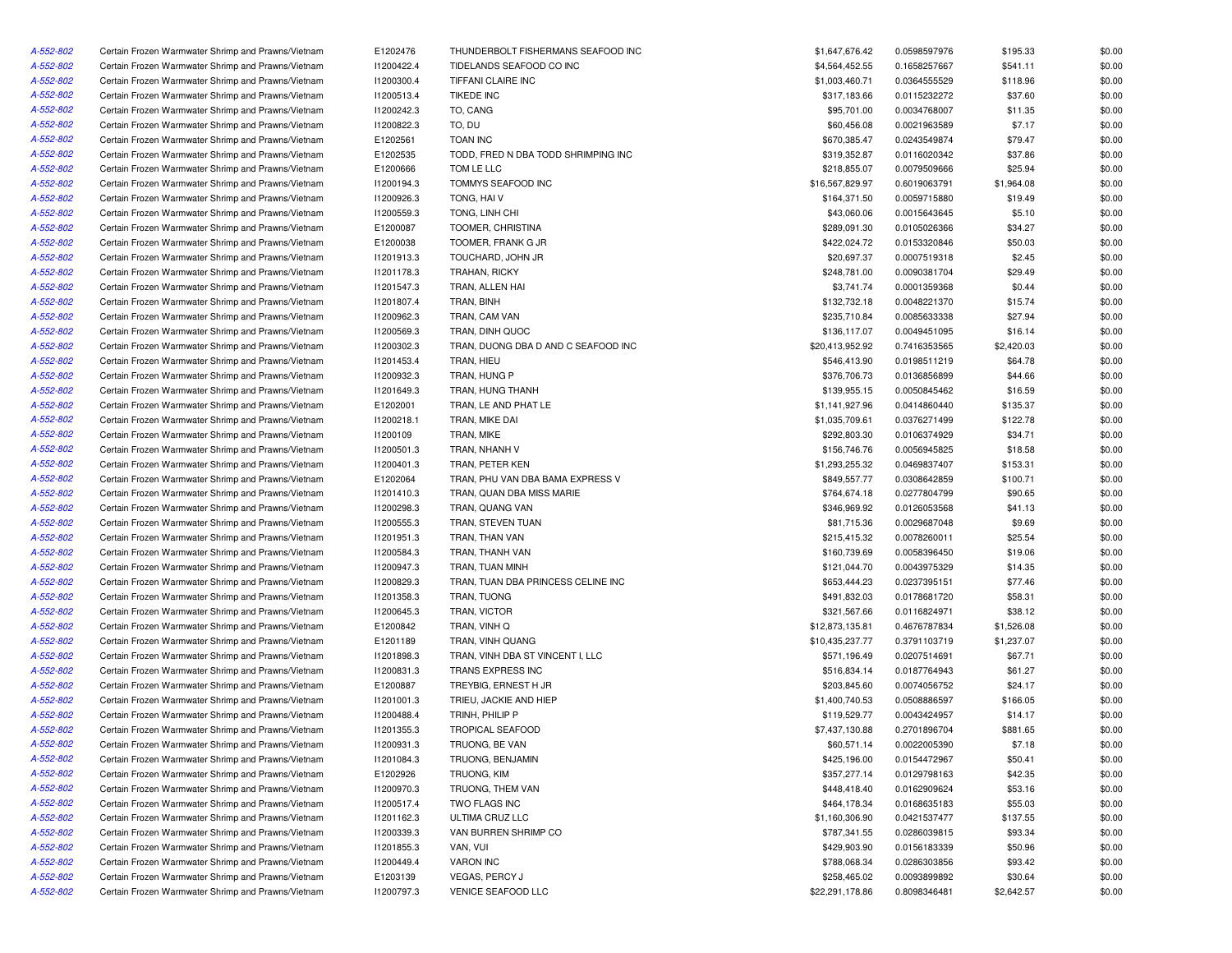| A-552-802 | Certain Frozen Warmwater Shrimp and Prawns/Vietnam | 11201143.3 | <b>VERA CRUZ LLC</b>                            | \$1,070,769.80     | 0.0389008805 | \$126.94     | \$0.00   |
|-----------|----------------------------------------------------|------------|-------------------------------------------------|--------------------|--------------|--------------|----------|
| A-552-802 | Certain Frozen Warmwater Shrimp and Prawns/Vietnam | I1200694.3 | <b>VERONICA INC</b>                             | \$40,884.53        | 0.0014853279 | \$4.85       | \$0.00   |
| A-552-802 | Certain Frozen Warmwater Shrimp and Prawns/Vietnam | I1200286.3 | VERSAGGI SHRIMP CORP                            | \$2,437,198.90     | 0.0885430118 | \$288.92     | \$0.00   |
| A-552-802 | Certain Frozen Warmwater Shrimp and Prawns/Vietnam | I1200784.3 | <b>VICKNAIR, DUANE</b>                          | \$87,336.19        | 0.0031729086 | \$10.35      | \$0.00   |
| A-552-802 | Certain Frozen Warmwater Shrimp and Prawns/Vietnam | 11201582.4 | VICTORIA ROSE INC                               | \$425,481.96       | 0.0154576856 | \$50.44      | \$0.00   |
| A-552-802 | Certain Frozen Warmwater Shrimp and Prawns/Vietnam | I1200497.3 | <b>VIET GIANG CORP</b>                          | \$671,805.57       | 0.0244065794 | \$79.64      | \$0.00   |
| A-552-802 | Certain Frozen Warmwater Shrimp and Prawns/Vietnam | 11201867.3 | VIETNAMESE AMERICAN COMMERCIAL FISHERMENS UNION | \$234,816,747.91   | 8.5308515808 | \$27,836.97  | \$0.00   |
| A-552-802 | Certain Frozen Warmwater Shrimp and Prawns/Vietnam | 11200463.4 | <b>VIGILANTE INC</b>                            | \$689,196.49       | 0.0250383885 | \$81.70      | \$0.00   |
| A-552-802 | Certain Frozen Warmwater Shrimp and Prawns/Vietnam | E1200654   | <b>VIN PENNY INC</b>                            | \$495,458.03       | 0.0179999040 | \$58.74      | \$0.00   |
| A-552-802 | Certain Frozen Warmwater Shrimp and Prawns/Vietnam | I1200534.5 | VINCENT PIAZZA JR AND SONS SEAFOOD INC          | \$5,172,868.72     | 0.1879294202 | \$613.23     | \$0.00   |
| A-552-802 | Certain Frozen Warmwater Shrimp and Prawns/Vietnam | E1201838   | VINCENT, GAGE                                   | \$170,251.30       | 0.0061852001 | \$20.18      | \$0.00   |
| A-552-802 | Certain Frozen Warmwater Shrimp and Prawns/Vietnam | E1200553   | <b>VINCENT, GENE B</b>                          | \$155,231.65       | 0.0056395388 | \$18.40      | \$0.00   |
| A-552-802 | Certain Frozen Warmwater Shrimp and Prawns/Vietnam | 11200815.3 | VO, DUSTIN                                      | \$91,880.95        | 0.0033380189 | \$10.89      | \$0.00   |
| A-552-802 | Certain Frozen Warmwater Shrimp and Prawns/Vietnam | 11200184.3 | VO, HANH X                                      | \$517,865.11       | 0.0188139493 | \$61.39      | \$0.00   |
| A-552-802 | Certain Frozen Warmwater Shrimp and Prawns/Vietnam | 11200178.3 | VO, HIEN VAN                                    | \$151,582.84       | 0.0055069782 | \$17.97      | \$0.00   |
| A-552-802 | Certain Frozen Warmwater Shrimp and Prawns/Vietnam | 11200278.4 | VO, LIEN VAN                                    | \$22,499.66        | 0.0008174087 | \$2.67       | \$0.00   |
| A-552-802 | Certain Frozen Warmwater Shrimp and Prawns/Vietnam | I1200964.3 | VO, MINH NGOC                                   | \$287,061.78       | 0.0104289045 | \$34.03      | \$0.00   |
| A-552-802 | Certain Frozen Warmwater Shrimp and Prawns/Vietnam | I1200165.3 | VO, MONG                                        | \$183,675.83       | 0.0066729109 | \$21.77      | \$0.00   |
| A-552-802 | Certain Frozen Warmwater Shrimp and Prawns/Vietnam | 11201562.4 | VO, NHON TAI                                    | \$1,654,580.94     | 0.0601106376 | \$196.15     | \$0.00   |
| A-552-802 | Certain Frozen Warmwater Shrimp and Prawns/Vietnam | E1200351   | VO, SANG M                                      | \$214,517.32       | 0.0077933769 | \$25.43      | \$0.00   |
| A-552-802 | Certain Frozen Warmwater Shrimp and Prawns/Vietnam | E1202123   | VO, TIEN                                        | \$45,834.44        | 0.0016651572 | \$5.43       | \$0.00   |
| A-552-802 | Certain Frozen Warmwater Shrimp and Prawns/Vietnam |            | VU, KHANH DBA C T INC                           | \$857,789.43       |              |              | \$0.00   |
|           |                                                    | E1201620   |                                                 |                    | 0.0311633407 | \$101.69     |          |
| A-552-802 | Certain Frozen Warmwater Shrimp and Prawns/Vietnam | E1202895   | VU, KHOI                                        | \$35,167.88        | 0.0012776430 | \$4.17       | \$0.00   |
| A-552-802 | Certain Frozen Warmwater Shrimp and Prawns/Vietnam | E1202863   | VU, RUYEN                                       | \$32,973.31        | 0.0011979146 | \$3.91       | \$0.00   |
| A-552-802 | Certain Frozen Warmwater Shrimp and Prawns/Vietnam | E1201639   | VU, TOM                                         | \$944,835.05       | 0.0343256929 | \$112.01     | \$0.00   |
| A-552-802 | Certain Frozen Warmwater Shrimp and Prawns/Vietnam | E1202082   | <b>VU, TU VIET</b>                              | \$1,353,111.99     | 0.0491583231 | \$160.41     | \$0.00   |
| A-552-802 | Certain Frozen Warmwater Shrimp and Prawns/Vietnam | E1201876   | VU, TUYEN VIET DBA MISS ANNA V FRANCIS VU       | \$952,903.87       | 0.0346188317 | \$112.96     | \$0.00   |
| A-552-802 | Certain Frozen Warmwater Shrimp and Prawns/Vietnam | E1201920   | VU, TUYEN VIET JACK DBA ST DOMINIC              | \$989,181.99       | 0.0359368095 | \$117.27     | \$0.00   |
| A-552-802 | Certain Frozen Warmwater Shrimp and Prawns/Vietnam | E1200573   | WAIT N SEA INC                                  | \$273,078.51       | 0.0099208947 | \$32.37      | \$0.00   |
| A-552-802 | Certain Frozen Warmwater Shrimp and Prawns/Vietnam | 11200035.3 | <b>WALLACE B</b>                                | \$1,117,765.03     | 0.0406082090 | \$132.51     | \$0.00   |
| A-552-802 | Certain Frozen Warmwater Shrimp and Prawns/Vietnam | E1202598   | WANDO SHRIMP INC                                | \$1,573,555.01     | 0.0571669796 | \$186.54     | \$0.00   |
| A-552-802 | Certain Frozen Warmwater Shrimp and Prawns/Vietnam | I1200929.3 | WC TRAWLERS INC                                 | \$741,867.68       | 0.0269519237 | \$87.95      | \$0.00   |
| A-552-802 | Certain Frozen Warmwater Shrimp and Prawns/Vietnam | E1202648   | WENDY AND ERIC INC                              | \$493,374.72       | 0.0179242177 | \$58.49      | \$0.00   |
| A-552-802 | Certain Frozen Warmwater Shrimp and Prawns/Vietnam | 11201918.4 | WHISKEY JOE INC                                 | \$1,232,185.80     | 0.0447650956 | \$146.07     | \$0.00   |
| A-552-802 | Certain Frozen Warmwater Shrimp and Prawns/Vietnam | 11200186.3 | WHITE BIRD INC                                  | \$339,809.38       | 0.0123452156 | \$40.28      | \$0.00   |
| A-552-802 | Certain Frozen Warmwater Shrimp and Prawns/Vietnam | 11201598.1 | WHITE, ALLEN J SR                               | \$161,032.68       | 0.0058502892 | \$19.09      | \$0.00   |
| A-552-802 | Certain Frozen Warmwater Shrimp and Prawns/Vietnam | E1201963   | WHITE, RAYMOND H                                | \$96,972.52        | 0.0035229948 | \$11.50      | \$0.00   |
| A-552-802 | Certain Frozen Warmwater Shrimp and Prawns/Vietnam | E1202981   | WILES, SONNY JOEL SR                            | \$246,749.67       | 0.0089643726 | \$29.25      | \$0.00   |
| A-552-802 | Certain Frozen Warmwater Shrimp and Prawns/Vietnam | 11201379.3 | <b>WILLIAM PATRICK INC</b>                      | \$197,263.10       | 0.0071665341 | \$23.39      | \$0.00   |
| A-552-802 | Certain Frozen Warmwater Shrimp and Prawns/Vietnam | 11200008.4 | WILLIAMS, JOHN A                                | \$1,430,915.52     | 0.0519849118 | \$0.00       | \$169.63 |
| A-552-802 | Certain Frozen Warmwater Shrimp and Prawns/Vietnam | E1200315   | WILLIAMS, JOSEPH H                              | \$267,359.42       | 0.0097131212 | \$31.69      | \$0.00   |
| A-552-802 | Certain Frozen Warmwater Shrimp and Prawns/Vietnam | E1200322   | WILLIAMS, JOSEPH H DBA JOANN B INC              | \$824,809.66       | 0.0299651914 | \$97.78      | \$0.00   |
| A-552-802 | Certain Frozen Warmwater Shrimp and Prawns/Vietnam | E1203094   | WILLIAMS, OLIVER KENT                           | \$490,278.35       | 0.0178117271 | \$58.12      | \$0.00   |
| A-552-802 | Certain Frozen Warmwater Shrimp and Prawns/Vietnam | E1202757   | WILLIAMS, RONNIE                                | \$184,307.37       | 0.0066958547 | \$21.85      | \$0.00   |
| A-552-802 | Certain Frozen Warmwater Shrimp and Prawns/Vietnam | 11201264.3 | <b>WL AND O INC</b>                             | \$893,351.49       | 0.0324553041 | \$105.90     | \$0.00   |
| A-552-802 | Certain Frozen Warmwater Shrimp and Prawns/Vietnam | E1200496   | WOODS FISHERIES INC                             | \$31,388,705.53    | 1.1403462086 | \$3,721.06   | \$0.00   |
| A-552-802 | Certain Frozen Warmwater Shrimp and Prawns/Vietnam | E1201528   | WOODS, JOHN T III DBA SEASIDE SEAFOOD INC       | \$254,808.92       | 0.0092571637 | \$30.21      | \$0.00   |
| A-552-802 | Certain Frozen Warmwater Shrimp and Prawns/Vietnam | 11201801.3 | WRIGHT, CURTIS                                  | \$54,377.36        | 0.0019755200 | \$6.45       | \$0.00   |
| A-552-802 | Certain Frozen Warmwater Shrimp and Prawns/Vietnam | 11201799.3 | WRIGHT, RANDY                                   | \$84,829.66        | 0.0030818468 | \$10.06      | \$0.00   |
| A-552-802 | Certain Frozen Warmwater Shrimp and Prawns/Vietnam | 11200786.4 | WYLIE MILAM INC                                 | \$655,909.94       | 0.0238290940 | \$77.76      | \$0.00   |
| A-552-802 | Certain Frozen Warmwater Shrimp and Prawns/Vietnam | 11201937.4 | YOPP, JONATHAN A                                | \$576,808.84       | 0.0209553648 | \$68.38      | \$0.00   |
| A-552-802 | Certain Frozen Warmwater Shrimp and Prawns/Vietnam | E1202445   | YOW, RICHARD C JR DBA CAPT RICHARD SEAFOOD INC  | \$805,216.61       | 0.0292533793 | \$95.46      | \$0.00   |
| A-552-802 | Certain Frozen Warmwater Shrimp and Prawns/Vietnam | E1201106   | ZAR, JOHN III                                   | \$191,816.48       | 0.0069686593 | \$22.74      | \$0.00   |
| A-552-802 | Certain Frozen Warmwater Shrimp and Prawns/Vietnam | E1200530   | ZAR, TROY DBA TROY AND PENNY ZAR LLC            | \$166,487.93       | 0.0060484775 | \$19.74      | \$0.00   |
| A-552-802 | Certain Frozen Warmwater Shrimp and Prawns/Vietnam | E1202416   | ZIRLOTT TRAWLERS INC                            | \$3,688,570.89     | 0.1340051384 | \$437.27     | \$0.00   |
| A-552-802 | Certain Frozen Warmwater Shrimp and Prawns/Vietnam | E1202403   | ZIRLOTT, MILTON                                 | \$667,176.37       | 0.0242384014 | \$79.09      | \$0.00   |
| A-552-802 | Certain Frozen Warmwater Shrimp and Prawns/Vietnam | 11200885.4 | ZIRLOTT, ROSA                                   | \$1,040,945.75     | 0.0378173779 | \$123.40     | \$0.00   |
|           |                                                    |            | Total for: A-552-802                            | \$2,752,559,292.41 |              | \$326,139.71 | \$169.63 |
|           |                                                    |            |                                                 |                    |              |              |          |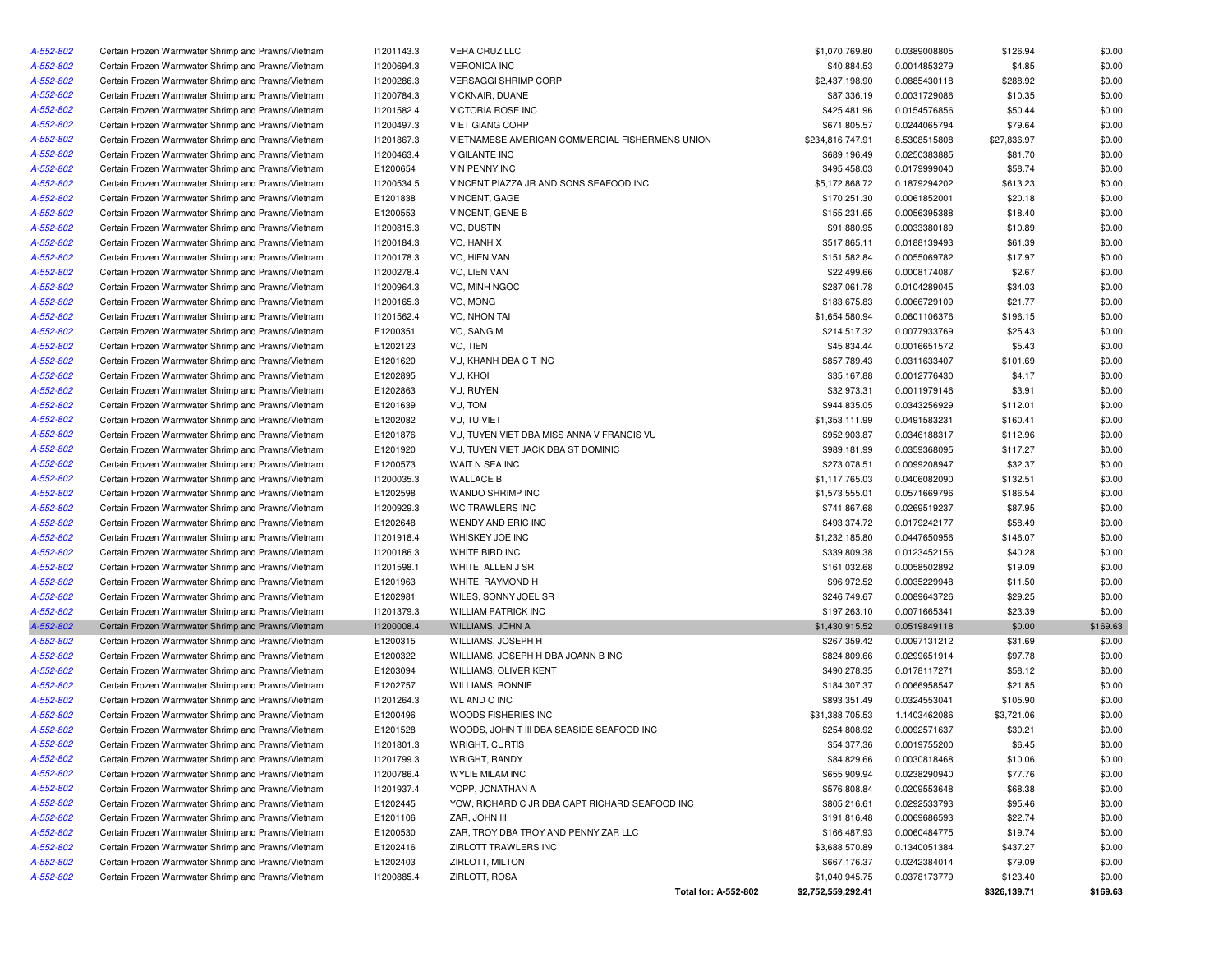| A-557-805 | Extruded Rubber Thread/Malaysia                                          | 11200440   | FRIAR, JOHN                                       |                             | \$1,777,319.00      | 0.0000000000  | \$0.00       | \$0.00       |
|-----------|--------------------------------------------------------------------------|------------|---------------------------------------------------|-----------------------------|---------------------|---------------|--------------|--------------|
|           |                                                                          |            |                                                   | Total for: A-557-805        | \$1,777,319.00      |               | \$0.00       | \$0.00       |
| A-557-809 | Stainless Steel Butt-Weld Pipe Fittings/Malaysia                         | I1200657.2 | FLOWLINE DIVISION EZEFLOW USA INC.                |                             | \$26,828,991.00     | 0.0000000000  | \$0.00       | \$0.00       |
| A-557-809 | Stainless Steel Butt-Weld Pipe Fittings/Malaysia                         | I1200996.1 | <b>GERLIN INC</b>                                 |                             | \$15,895,859.00     | 0.0000000000  | \$0.00       | \$0.00       |
| A-557-809 | Stainless Steel Butt-Weld Pipe Fittings/Malaysia                         | 11200998.1 | SHAW ALLOY PIPING PRODUCTS                        |                             | \$38,401,935.00     | 0.0000000000  | \$0.00       | \$0.00       |
| A-557-809 | Stainless Steel Butt-Weld Pipe Fittings/Malaysia                         | I1200899.1 | TAYLOR FORGE STAINLESS INC                        |                             | \$34,397,220.00     | 0.0000000000  | \$0.00       | \$0.00       |
|           |                                                                          |            |                                                   | <b>Total for: A-557-809</b> | \$115,524,005.00    |               | \$0.00       | \$0.00       |
| A-557-813 | Polyethylene Retail Carrier Bags/Malaysia                                | 11200639.1 | ADVANCE POLYBAG NEVADA INC                        |                             | \$116,734,864.17    | 0.0000000000  | \$0.00       | \$0.00       |
| A-557-813 | Polyethylene Retail Carrier Bags/Malaysia                                | I1200640.1 | ADVANCE POLYBAG NORTHEAST INC                     |                             | \$119,631,367.29    | 0.0000000000  | \$0.00       | \$0.00       |
| A-557-813 | Polyethylene Retail Carrier Bags/Malaysia                                | 11200642.1 | ALPINE PLASTICS INC                               |                             | \$51,953,471.67     | 0.0000000000  | \$0.00       | \$0.00       |
| A-557-813 | Polyethylene Retail Carrier Bags/Malaysia                                | 11201262.2 | AMPAC PACKAGING LLC                               |                             | \$114,761,689.12    | 0.0000000000  | \$0.00       | \$0.00       |
| A-557-813 | Polyethylene Retail Carrier Bags/Malaysia                                | 11200641.1 | API ENTERPRISES INC                               |                             | \$226,362,758.14    | 0.0000000000  | \$0.00       | \$0.00       |
| A-557-813 | Polyethylene Retail Carrier Bags/Malaysia                                | E1200027   | GRAND PACKAGING INC DBA COMMAND PACKAGING         |                             | \$105,636,094.89    | 0.0000000000  | \$0.00       | \$0.00       |
| A-557-813 | Polyethylene Retail Carrier Bags/Malaysia                                | E1200452   | HILEX POLY CO LLC                                 |                             | \$1,701,019,685.00  | 0.0000000000  | \$0.00       | \$0.00       |
| A-557-813 | Polyethylene Retail Carrier Bags/Malaysia                                | E1200103   | ROPLAST INDUSTRIES INC                            |                             | \$35,612,884.82     | 0.0000000000  | \$0.00       | \$0.00       |
| A-557-813 | Polyethylene Retail Carrier Bags/Malaysia                                | E1201001   | SUPERBAG CORPORATION                              |                             | \$306,828,216.86    | 0.0000000000  | \$0.00       | \$0.00       |
| A-557-813 | Polyethylene Retail Carrier Bags/Malaysia                                | E1200825   | UNISTAR PLASTICS LLC                              |                             | \$93,729,719.70     | 0.0000000000  | \$0.00       | \$0.00       |
|           |                                                                          |            |                                                   | Total for: A-557-813        | \$2,872,270,751.66  |               | \$0.00       | \$0.00       |
| A-559-502 | Small-Diameter Standard and Rectangular Pipe and Tube/Singapore E1201657 |            | HANNIBAL INDUSTRIES INC                           |                             | \$334,067,000.00    | 0.0000000000  | \$0.00       | \$0.00       |
|           |                                                                          |            |                                                   | Total for: A-559-502        | \$334,067,000.00    |               | \$0.00       | \$0.00       |
| A-559-801 | <b>Ball Bearings/Singapore</b>                                           | E1200484   | EMERSON POWER TRANSMISSION CORPORATION            |                             | \$953,338,883.33    | 0.0000000000  | \$0.00       | \$0.00       |
| A-559-801 | <b>Ball Bearings/Singapore</b>                                           | E1200416   | MCGILL MANUFACTURING COMPANY                      |                             | \$87,677,246.51     | 0.0000000000  | \$0.00       | \$0.00       |
| A-559-801 | <b>Ball Bearings/Singapore</b>                                           | 11201615   | MPB CORPORATION                                   |                             | \$860,584,584.31    | 0.0000000000  | \$0.00       | \$0.00       |
| A-559-801 | <b>Ball Bearings/Singapore</b>                                           | 11200622   | PACAMOR KUBAR BEARINGS                            |                             | \$52,030,767.00     | 0.0000000000  | \$0.00       | \$0.00       |
| A-559-801 | <b>Ball Bearings/Singapore</b>                                           | E1202382   | RBC AIRCRAFT PRODUCTS INC                         |                             | \$63,229,687.83     | 0.0000000000  | \$0.00       | \$0.00       |
| A-559-801 | <b>Ball Bearings/Singapore</b>                                           | 11200130   | REXNORD INDUSTRIES LLC                            |                             | \$445,635,291.63    | 0.0000000000  | \$0.00       | \$0.00       |
| A-559-801 | <b>Ball Bearings/Singapore</b>                                           | 11201476   | <b>TIMKEN COMPANY</b>                             |                             | \$1,698,430,067.36  | 0.0000000000  | \$0.00       | \$0.00       |
|           |                                                                          |            |                                                   | Total for: A-559-801        | \$4,160,926,527.97  |               | \$0.00       | \$0.00       |
| A-560-802 | Preserved Mushrooms/Indonesia                                            | 11201322.1 | GIORGIO FOODS INC                                 |                             | \$358,524,424.00    | 57.7714076081 | \$0.00       | \$387,457.81 |
| A-560-802 | Preserved Mushrooms/Indonesia                                            | 11200144   | L K BOWMAN COMPANY                                |                             | \$54,694,253.01     | 8.8132461081  | \$59,108.15  | \$0.00       |
| A-560-802 | Preserved Mushrooms/Indonesia                                            | 11200601   | MONTEREY MUSHROOMS INC                            |                             | \$94,996,392.28     | 15.3073959048 | \$102,662.72 | \$0.00       |
| A-560-802 | Preserved Mushrooms/Indonesia                                            | 11200043   | SUNNY DELL FOODS INC                              |                             | \$47,295,171.21     | 7.6209832049  | \$51,111.95  | \$0.00       |
| A-560-802 | Preserved Mushrooms/Indonesia                                            | 11200138.3 | THE MUSHROOM COMPANY FKA MUSHROOM CANNING COMPANY |                             | \$65,081,223.07     | 10.4869671741 | \$70,333.36  | \$0.00       |
|           |                                                                          |            |                                                   | Total for: A-560-802        | \$620,591,463.57    |               | \$283,216.18 | \$387,457.81 |
| A-560-805 | Cut-to-Length Carbon Steel Plate/Indonesia                               | 11201755   | ARCELORMITTAL USA LLC                             |                             | \$9,750,007,434.00  | 0.0000000000  | \$0.00       | \$0.00       |
| A-560-805 | Cut-to-Length Carbon Steel Plate/Indonesia                               | E1201732   | NUCOR STEEL TUSCALOOSA INC                        |                             | \$803,376,867.64    | 0.0000000000  | \$0.00       | \$0.00       |
| A-560-805 | Cut-to-Length Carbon Steel Plate/Indonesia                               | 11201929   | <b>SSAB IOWA INC</b>                              |                             | \$3,317,653,144.74  | 0.0000000000  | \$0.00       | \$0.00       |
| A-560-805 | Cut-to-Length Carbon Steel Plate/Indonesia                               | 11201016   | UNITED STATES STEEL CORPORATION                   |                             | \$1,578,143,167.54  | 0.0000000000  | \$0.00       | \$0.00       |
|           |                                                                          |            |                                                   | Total for: A-560-805        | \$15,449,180,613.92 |               | \$0.00       | \$0.00       |
| A-560-811 | Steel Concrete Reinforcing Bar/Indonesia                                 | 11201841   | ARCELORMITTAL USA LLC                             |                             | \$440,143,101.00    | 0.0000000000  | \$0.00       | \$0.00       |
| A-560-811 | Steel Concrete Reinforcing Bar/Indonesia                                 | 11201284   | <b>GERDAU USA INC</b>                             |                             | \$6,471,178,000.00  | 0.0000000000  | \$0.00       | \$0.00       |
| A-560-811 | Steel Concrete Reinforcing Bar/Indonesia                                 | E1201813   | NUCOR CORPORATION                                 |                             | \$5,135,104,563.00  | 0.0000000000  | \$0.00       | \$0.00       |
| A-560-811 | Steel Concrete Reinforcing Bar/Indonesia                                 | E1201747   | NUCOR STEEL MARION INC                            |                             | \$687,710,224.00    | 0.0000000000  | \$0.00       | \$0.00       |
|           |                                                                          |            |                                                   | Total for: A-560-811        | \$12,734,135,888.00 |               | \$0.00       | \$0.00       |
| A-560-812 | Hot-Rolled Steel Products/Indonesia                                      | 11201737   | ARCELORMITTAL USA LLC                             |                             | \$26,102,002,595.00 | 0.0000000000  | \$0.00       | \$0.00       |
| A-560-812 | Hot-Rolled Steel Products/Indonesia                                      | E1202259   | GALLATIN STEEL COMPANY                            |                             | \$3,113,083,241.00  | 0.0000000000  | \$0.00       | \$0.00       |
| A-560-812 | Hot-Rolled Steel Products/Indonesia                                      | E1201775   | NUCOR CORPORATION                                 |                             | \$18,079,648,159.00 | 0.0000000000  | \$0.00       | \$0.00       |
| A-560-812 | Hot-Rolled Steel Products/Indonesia                                      | E1202531   | SEVERSTAL DEARBORN LLC                            |                             | \$3,939,480,000.00  | 0.0000000000  | \$0.00       | \$0.00       |
| A-560-812 | Hot-Rolled Steel Products/Indonesia                                      | 11201941.1 | SSAB IOWA INC                                     |                             | \$1,404,014,747.00  | 0.0000000000  | \$0.00       | \$0.00       |
| A-560-812 | Hot-Rolled Steel Products/Indonesia                                      | E1203001   | STEEL DYNAMICS INC                                |                             | \$4,371,413,809.97  | 0.0000000000  | \$0.00       | \$0.00       |
| A-560-812 | Hot-Rolled Steel Products/Indonesia                                      | 11201041   | UNITED STATES STEEL CORPORATION                   |                             | \$17,277,638,023.34 | 0.0000000000  | \$0.00       | \$0.00       |
|           |                                                                          |            |                                                   | Total for: A-560-812        | \$74,287,280,575.31 |               | \$0.00       | \$0.00       |
| A-560-815 | Carbon and Certain Alloy Steel Wire Rod/Indonesia                        | 11201412   | CHARTER MANUFACTURING COMPANY INC                 |                             | \$1,480,429,000.00  | 0.0000000000  | \$0.00       | \$0.00       |
| A-560-815 | Carbon and Certain Alloy Steel Wire Rod/Indonesia                        | 11201306   | GERDAU USA INC                                    |                             | \$2,178,562,000.00  | 0.0000000000  | \$0.00       | \$0.00       |
| A-560-815 | Carbon and Certain Alloy Steel Wire Rod/Indonesia                        | E1201753   | NUCOR CORPORATION                                 |                             | \$489,279,208.00    | 0.0000000000  | \$0.00       | \$0.00       |
| A-560-815 | Carbon and Certain Alloy Steel Wire Rod/Indonesia                        | E1201710   | NUCOR STEEL CONNECTICUT                           |                             | \$410,093,119.00    | 0.0000000000  | \$0.00       | \$0.00       |
|           |                                                                          |            |                                                   | Total for: A-560-815        | \$4,558,363,327.00  |               | \$0.00       | \$0.00       |
| A-560-818 | Certain Lined Paper School Supplies/Indonesia                            | E1201491   | MEAD PRODUCTS LLC                                 |                             | \$110,470,283.27    | 46.2830581149 | \$2.26       | \$0.00       |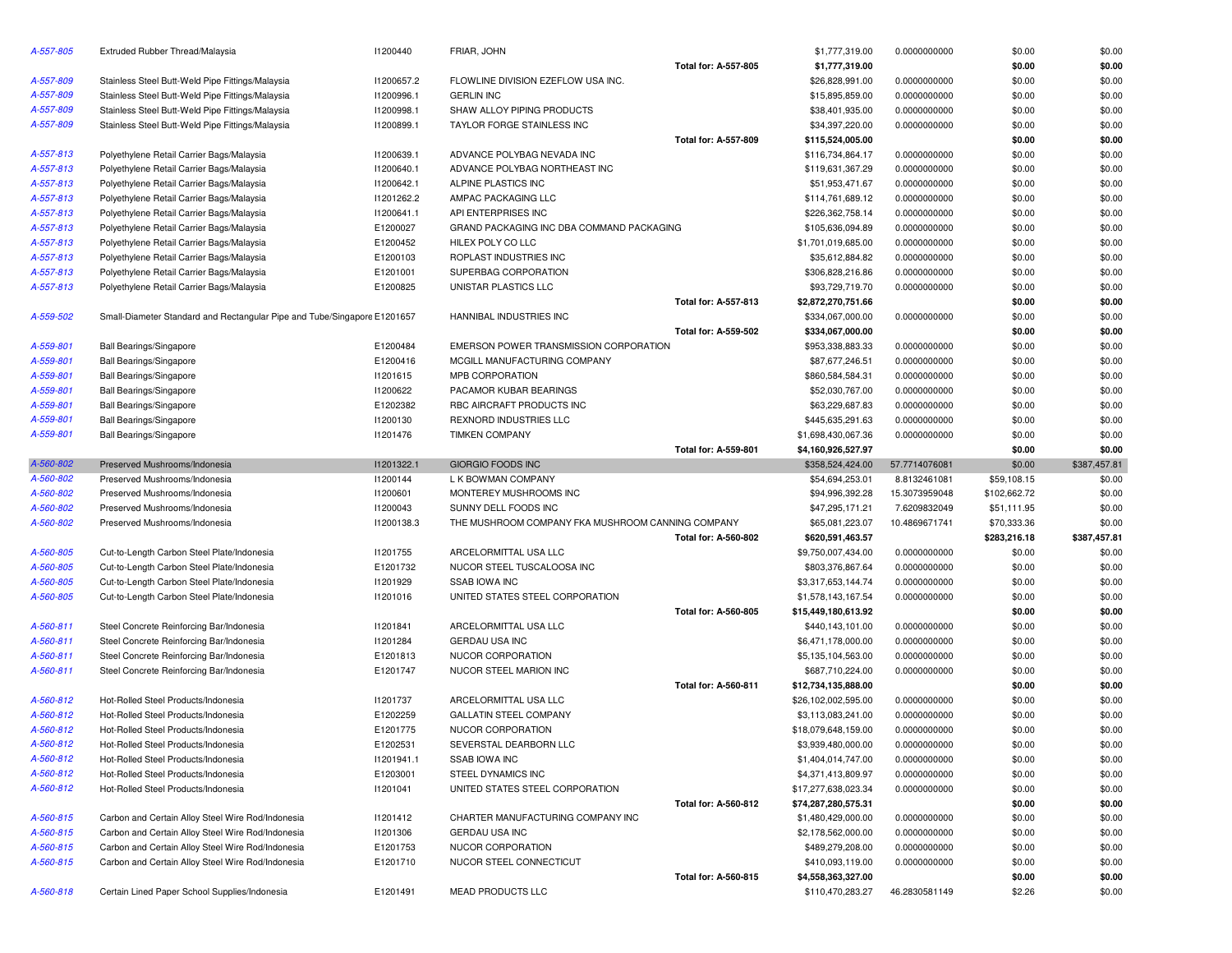| A-560-818 | Certain Lined Paper School Supplies/Indonesia                            | E1201319   | NORCOM INC                                |                             | \$103,981,031.76                       | 43.5642961468  | \$2.13                     | \$0.00 |
|-----------|--------------------------------------------------------------------------|------------|-------------------------------------------|-----------------------------|----------------------------------------|----------------|----------------------------|--------|
| A-560-818 | Certain Lined Paper School Supplies/Indonesia                            | E1201314   | TOP FLIGHT INC                            |                             | \$24,232,747.28                        | 10.1526457383  | \$0.50                     | \$0.00 |
|           |                                                                          |            |                                           | Total for: A-560-818        | \$238,684,062.31                       |                | \$4.89                     | \$0.00 |
| A-565-801 | Stainless Steel Butt-Weld Pipe Fittings/Philippines                      | 11200657.3 | FLOWLINE DIVISION EZEFLOW USA INC.        |                             | \$16,888,476.00                        | 0.0000000000   | \$0.00                     | \$0.00 |
| A-565-801 | Stainless Steel Butt-Weld Pipe Fittings/Philippines                      | 11200996.2 | <b>GERLIN INC</b>                         |                             | \$15,981,036.00                        | 0.0000000000   | \$0.00                     | \$0.00 |
| A-565-801 | Stainless Steel Butt-Weld Pipe Fittings/Philippines                      | 11200998.2 | SHAW ALLOY PIPING PRODUCTS                |                             | \$38,581,880.00                        | 0.0000000000   | \$0.00                     | \$0.00 |
| A-565-801 | Stainless Steel Butt-Weld Pipe Fittings/Philippines                      | 11200899.2 | TAYLOR FORGE STAINLESS INC                |                             | \$34,572,414.00                        | 0.0000000000   | \$0.00                     | \$0.00 |
|           |                                                                          |            |                                           | <b>Total for: A-565-801</b> | \$106,023,806.00                       |                | \$0.00                     | \$0.00 |
| A-570-502 | Iron Construction Castings/China                                         | 11200140   | ALHAMBRA FOUNDRY CO LTD                   |                             | \$91,944,933.00                        | 0.0000000000   | \$0.00                     | \$0.00 |
| A-570-502 | Iron Construction Castings/China                                         | 11200994.2 | EAST JORDAN IRON WORKS INC                |                             | \$1,516,778,381.75                     | 0.0000000000   | \$0.00                     | \$0.00 |
| A-570-502 | Iron Construction Castings/China                                         | 11200528.1 | U S FOUNDRY AND MANUFACTURING CORP        |                             | \$221,311,640.99                       | 0.0000000000   | \$0.00                     | \$0.00 |
|           |                                                                          |            |                                           | Total for: A-570-502        | \$1,830,034,955.74                     |                | \$0.00                     | \$0.00 |
| A-570-504 | Petroleum Wax Candles/China                                              | 11200069   | A I ROOT COMPANY DBA ROOT CANDLES         |                             | \$205,505,616.00                       | 7.5856896180   | \$34,702.21                | \$0.00 |
| A-570-504 | Petroleum Wax Candles/China                                              | E1200972   | CANDLE ARTISANS INC                       |                             | \$66,141,524.59                        | 2.4414373007   | \$11,168.83                | \$0.00 |
| A-570-504 | Petroleum Wax Candles/China                                              | E1200982   | CANDLE LITE DIV OF LANCASTER COLONY CORP  |                             | \$1,689,853,002.51                     | 62.3763993734  | \$285,352.95               | \$0.00 |
| A-570-504 | Petroleum Wax Candles/China                                              | 11200231   | CATHEDRAL CANDLE                          |                             | \$64,451,353.01                        | 2.3790491419   | \$10,883.42                | \$0.00 |
| A-570-504 | Petroleum Wax Candles/China                                              | E1201506   | GENERAL WAX CO INC                        |                             | \$173,824,541.00                       | 6.4162675536   | \$29,352.46                | \$0.00 |
| A-570-504 | Petroleum Wax Candles/China                                              | E1200971   | LUMI LITE CANDLE COMPANY INC              |                             | \$93,676,999.05                        | 3.4578356201   | \$15,818.54                | \$0.00 |
| A-570-504 | Petroleum Wax Candles/China                                              | 11201369   | MUENCH KREUZER CANDLE COMPANY             |                             | \$242,440,184.00                       | 8.9490303114   | \$40,939.08                | \$0.00 |
| A-570-504 | Petroleum Wax Candles/China                                              | 11200543   | REED CANDLE COMPANY                       |                             | \$173,229,171.46                       | 6.3942910810   | \$29,251.93                | \$0.00 |
|           |                                                                          |            |                                           | Total for: A-570-504        | \$2,709,122,391.62                     |                | \$457,469.42               | \$0.00 |
| A-570-506 | Porcelain-on-Steel Cooking Ware/China                                    | 11200811   | COLUMBIAN HOME PRODUCTS LLC               |                             | \$171,837,723.80                       | 100.0000000000 | \$26,481.39                | \$0.00 |
|           |                                                                          |            |                                           | Total for: A-570-506        |                                        |                |                            | \$0.00 |
|           |                                                                          |            | RBC OKLAHOMA INC                          |                             | \$171,837,723.80                       |                | \$26,481.39                |        |
| A-570-601 | Tapered Roller Bearings/China                                            | E1202381   |                                           |                             | \$63,740,023.15<br>\$15,290,408,159.01 | 0.4151322652   | \$1,294.17<br>\$310,455.52 | \$0.00 |
| A-570-601 | Tapered Roller Bearings/China                                            | 11201497   | <b>TIMKEN COMPANY</b>                     | <b>Total for: A-570-601</b> |                                        | 99.5848677348  |                            | \$0.00 |
|           |                                                                          |            |                                           |                             | \$15,354,148,182.16                    |                | \$311,749.69               | \$0.00 |
| A-570-803 | Axes, Adzes, Bars, Hammers, Mattocks, Picks, Sledges and Wedges E1201492 |            | AMES TRUE TEMPER INC                      |                             | \$108,576,308.17                       | 64.9592659961  | \$851,620.37               | \$0.00 |
| A-570-803 | Axes, Adzes, Bars, Hammers, Mattocks, Picks, Sledges and Wedges I1200663 |            | COUNCIL TOOL CO INC                       |                             | \$58,568,912.00                        | 35.0407340039  | \$459,386.40               | \$0.00 |
|           |                                                                          |            |                                           | Total for: A-570-803        | \$167,145,220.17                       |                | \$1,311,006.77             | \$0.00 |
| A-570-806 | Silicon Metal/China                                                      | 11201404   | GLOBE METALLURGICAL INC                   |                             | \$2,420,939,947.56                     | 0.0000000000   | \$0.00                     | \$0.00 |
|           |                                                                          |            |                                           | Total for: A-570-806        | \$2,420,939,947.56                     |                | \$0.00                     | \$0.00 |
| A-570-822 | Helical Spring Lock Washers/China                                        | E1202670   | ILLINOIS TOOL WORKS SHAKEPROOF INDUSTRIAL |                             | \$151,123,631.95                       | 100.0000000000 | \$70,627.08                | \$0.00 |
|           |                                                                          |            |                                           | Total for: A-570-822        | \$151,123,631.95                       |                | \$70,627.08                | \$0.00 |
| A-570-827 | Cased Pencils/China                                                      | 11200703   | DIXON TICONDEROGA COMPANY                 |                             | \$150,467,275.65                       | 13.6930861652  | \$718,963.23               | \$0.00 |
| A-570-827 | Cased Pencils/China                                                      | 11200765   | GENERAL PENCIL COMPANY INC                |                             | \$50,919,861.31                        | 4.6338982708   | \$243,305.45               | \$0.00 |
| A-570-827 | Cased Pencils/China                                                      | 11200351   | MUSGRAVE PENCIL COMPANY INC               |                             | \$77,916,988.00                        | 7.0907380081   | \$372,303.21               | \$0.00 |
| A-570-827 | Cased Pencils/China                                                      | 11200499   | PANDA PENCIL INC                          |                             | \$14,249,166.65                        | 1.2967275833   | \$68,085.41                | \$0.00 |
| A-570-827 | Cased Pencils/China                                                      | 11200266   | ROSE MOON INC                             |                             | \$113,212,198.93                       | 10.3027345196  | \$540,950.90               | \$0.00 |
| A-570-827 | Cased Pencils/China                                                      | 11200232   | SANFORD L P                               |                             | \$692,090,339.58                       | 62.9828154531  | \$3,306,948.33             | \$0.00 |
|           |                                                                          |            |                                           | Total for: A-570-827        | \$1,098,855,830.12                     |                | \$5,250,556.53             | \$0.00 |
| A-570-831 | Fresh Garlic/China                                                       | E1200346   | CHRISTOPHER RANCH LLC                     |                             | \$219,500,303.00                       | 40.2798500314  | \$10,240,781.99            | \$0.00 |
| A-570-831 | Fresh Garlic/China                                                       | 11200002   | <b>GARLIC COMPANY</b>                     |                             | \$257,030,123.38                       | 47.1668361355  | \$11,991,734.97            | \$0.00 |
| A-570-831 | Fresh Garlic/China                                                       | 11200009   | VESSEY AND COMPANY INC                    |                             | \$68,407,806.58                        | 12.5533138331  | \$3,191,564.77             | \$0.00 |
|           |                                                                          |            |                                           | Total for: A-570-831        | \$544,938,232.96                       |                | \$25,424,081.73            | \$0.00 |
| A-570-832 | Pure Magnesium/China                                                     | 11200807   | US MAGNESIUM LLC                          |                             | \$399,008,136.72                       | 0.0000000000   | \$0.00                     | \$0.00 |
|           |                                                                          |            |                                           | <b>Total for: A-570-832</b> | \$399,008,136.72                       |                | \$0.00                     | \$0.00 |
| A-570-836 | Glycine/China                                                            | 11200637   | CHATTEM CHEMICALS INC                     |                             | \$42,049,148.67                        | 21.1285754809  | \$30,539.13                | \$0.00 |
| A-570-836 | Glycine/China                                                            | 11200052   | GEO SPECIALTY CHEMICALS INC               |                             | \$156,966,391.72                       | 78.8714245191  | \$114,000.35               | \$0.00 |
|           |                                                                          |            |                                           | Total for: A-570-836        | \$199,015,540.39                       |                | \$144,539.48               | \$0.00 |
| A-570-846 | Brake Rotors/China                                                       | 11200148   | <b>BRAKE PARTS INC</b>                    |                             | \$1,699,690,204.10                     | 100.0000000000 | \$687,151.81               | \$0.00 |
|           |                                                                          |            |                                           | Total for: A-570-846        | \$1,699,690,204.10                     |                | \$687,151.81               | \$0.00 |
| A-570-847 | Persulfates/China                                                        | E1200983   | <b>FMC CORPORATION</b>                    |                             | \$147,166,676.77                       | 100.0000000000 | \$7,160.71                 | \$0.00 |
|           |                                                                          |            |                                           | Total for: A-570-847        | \$147,166,676.77                       |                | \$7,160.71                 | \$0.00 |
| A-570-848 | Crawfish Tail Meat/China                                                 | E1200267   | A AND S CRAWFISH                          |                             | \$3,728,133.84                         | 5.4730547552   | \$652,999.19               | \$0.00 |
| A-570-848 | Crawfish Tail Meat/China                                                 | E1200077   | ACADIANA FISHERMENS CO OP                 |                             | \$3,521,384.70                         | 5.1695384619   | \$616,786.16               | \$0.00 |
| A-570-848 | Crawfish Tail Meat/China                                                 | 11200643   | ARNAUDVILLE SEAFOOD                       |                             | \$285,673.00                           | 0.4193797858   | \$50,036.89                | \$0.00 |
| A-570-848 | Crawfish Tail Meat/China                                                 | 11200019   | ATCHAFALAYA CRAWFISH PROCESSORS           |                             | \$7,902,622.00                         | 11.6013761232  | \$1,384,179.31             | \$0.00 |
| A-570-848 | Crawfish Tail Meat/China                                                 | E1200685   | BAYOU LAND SEAFOOD                        |                             | \$3,723,046.74                         | 5.4655866819   | \$652,108.16               | \$0.00 |
|           |                                                                          |            |                                           |                             |                                        |                |                            |        |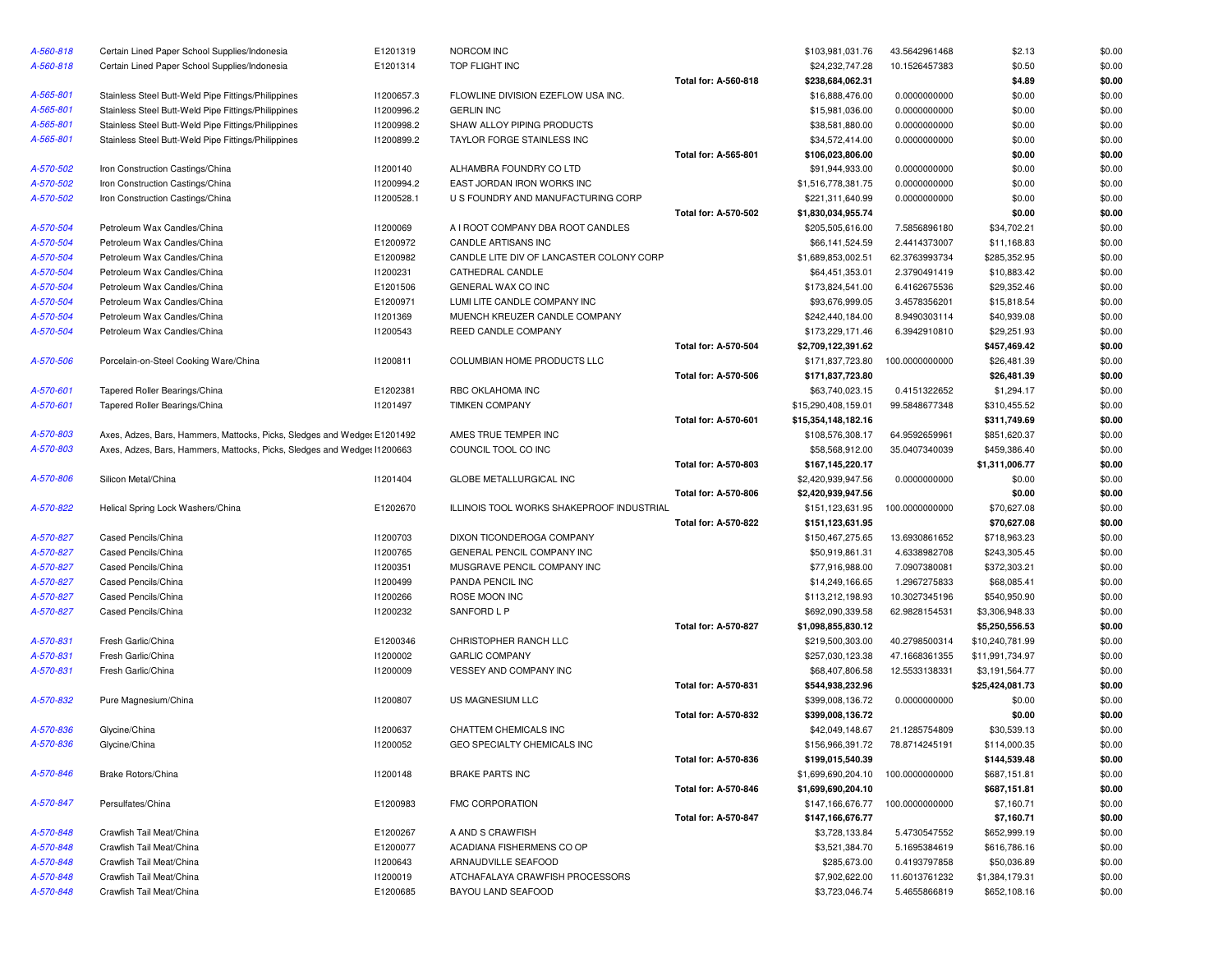| A-570-848 | Crawfish Tail Meat/China                 | 11201098        | BLANCHARDS SEAFOOD INC                                  |                      | \$1,679,844.75      | 2.4660816085   | \$294,232.26    | \$0.00         |
|-----------|------------------------------------------|-----------------|---------------------------------------------------------|----------------------|---------------------|----------------|-----------------|----------------|
| A-570-848 | Crawfish Tail Meat/China                 | 11201277        | BONANZA CRAWFISH FARM INC                               |                      | \$3,216,235.40      | 4.7215666618   | \$563,337.90    | \$0.00         |
| A-570-848 | Crawfish Tail Meat/China                 | E1200910        | CAJUN SEAFOOD DISTRIBUTORS                              |                      | \$2,868,849.35      | 4.2115895648   | \$502,491.70    | \$0.00         |
| A-570-848 | Crawfish Tail Meat/China                 | I1200047        | CARLS SEAFOOD INC                                       |                      | \$1,155,362.00      | 1.6961192273   | \$202,366.78    | \$0.00         |
| A-570-848 | Crawfish Tail Meat/China                 | E1200417        | CATAHOULA CRAWFISH INC                                  |                      | \$4,623,044.60      | 6.7868207842   | \$809,746.78    | \$0.00         |
| A-570-848 | Crawfish Tail Meat/China                 | 11200129        | CHOPLIN SEAFOOD                                         |                      | \$1,582,800.09      | 2.3236160317   | \$277,234.46    | \$0.00         |
| A-570-848 | Crawfish Tail Meat/China                 | 11200492        | CJS SEAFOOD AND PURGED CRAWFISH                         |                      | \$4,110,557.00      | 6.0344677795   | \$719,982.30    | \$0.00         |
| A-570-848 | Crawfish Tail Meat/China                 | E1200638        | CRAWFISH DISTRIBUTORS INC FKA BASIN CRAWFISH PROCESSORS |                      | \$2,827,065.12      | 4.1502485861   | \$495,173.00    | \$0.00         |
| A-570-848 | Crawfish Tail Meat/China                 | 11200991        | <b>CRAWFISH ENTERPRISES INC</b>                         |                      | \$1,775,899.96      | 2.6070946318   | \$311,056.76    | \$0.00         |
| A-570-848 | Crawfish Tail Meat/China                 | E1200970        | HARVEYS SEAFOOD                                         |                      | \$1,106,331.84      | 1.6241409235   | \$193,778.93    | \$0.00         |
| A-570-848 | Crawfish Tail Meat/China                 | 11200881        | L T WEST INC                                            |                      | \$3,470,965.00      | 5.0955202559   | \$607,954.92    | \$0.00         |
| A-570-848 | Crawfish Tail Meat/China                 | 11200788        | LOUISIANA SEAFOOD CO                                    |                      | \$2,015,913.72      | 2.9594447637   | \$353,096.23    | \$0.00         |
| A-570-848 | Crawfish Tail Meat/China                 | E1200684        | PHILLIPS SEAFOOD                                        |                      | \$539,670.87        | 0.7922591699   | \$94,525.75     | \$0.00         |
| A-570-848 | Crawfish Tail Meat/China                 | 11200664        | PRAIRIE CAJUN WHOLESALE SEAFOOD DISTRIBUTORS INC        |                      | \$3,300,674.55      | 4.8455268283   | \$578,127.80    | \$0.00         |
| A-570-848 | Crawfish Tail Meat/China                 | I1200327        | <b>RANDOL INC</b>                                       |                      | \$2,484,256.80      | 3.6469917862   | \$435,128.60    | \$0.00         |
| A-570-848 | Crawfish Tail Meat/China                 | E1200089        | RICELAND CRAWFISH INC                                   |                      | \$4,695,623.77      | 6.8933700092   | \$822,459.34    | \$0.00         |
| A-570-848 | Crawfish Tail Meat/China                 | 11201186        | SEAFOOD INTERNATIONAL INC                               |                      | \$5,719,302.00      | 8.3961720128   | \$1,001,761.13  | \$0.00         |
| A-570-848 | Crawfish Tail Meat/China                 | 11200706        | SYLVESTERS PROCESSORS                                   |                      | \$1,531,173.70      | 2.2478263548   | \$268,191.87    | \$0.00         |
| A-570-848 | Crawfish Tail Meat/China                 | 11200059        | TECHE VALLEY SEAFOOD                                    |                      | \$253,540.00        | 0.3722072120   | \$44,408.66     | \$0.00         |
|           |                                          |                 |                                                         | Total for: A-570-848 | \$68,117,970.80     |                | \$11,931,164.88 | \$0.00         |
| A-570-849 | Cut-to-Length Carbon Steel Plate/China   | 11201840        | ARCELORMITTAL USA LLC                                   |                      | \$8,276,784,696.00  | 0.0000000000   | \$0.00          | \$0.00         |
| A-570-849 | Cut-to-Length Carbon Steel Plate/China   | 11201079        | UNITED STATES STEEL CORPORATION                         |                      | \$2,185,240,973.14  | 0.0000000000   | \$0.00          | \$0.00         |
|           |                                          |                 |                                                         | Total for: A-570-849 | \$10,462,025,669.14 |                | \$0.00          | \$0.00         |
| A-570-851 | Preserved Mushrooms/China                | 11201322.2      | GIORGIO FOODS INC                                       |                      | \$358,524,424.00    | 58.1072429803  | \$0.00          | \$1,770,697.03 |
| A-570-851 | Preserved Mushrooms/China                | 11200143        | L K BOWMAN COMPANY                                      |                      | \$54,338,603.70     | 8.8068377969   | \$268,370.01    | \$0.00         |
| A-570-851 | Preserved Mushrooms/China                | 11200602        | MONTEREY MUSHROOMS INC                                  |                      | \$94,181,787.15     | 15.2643547382  | \$465,149.37    | \$0.00         |
| A-570-851 | Preserved Mushrooms/China                | I1200040        | SUNNY DELL FOODS INC                                    |                      | \$44,878,668.57     | 7.2736347224   | \$221,648.85    | \$0.00         |
| A-570-851 | Preserved Mushrooms/China                | 11200138        | THE MUSHROOM COMPANY FKA MUSHROOM CANNING COMPANY       |                      | \$65,081,223.07     | 10.5479297622  | \$321,426.16    | \$0.00         |
|           |                                          |                 |                                                         | Total for: A-570-851 | \$617,004,706.49    |                | \$1,276,594.39  | \$1,770,697.03 |
| A-570-855 | Non-Frozen Apple Juice Concentrate/China | <b>I1200020</b> | TREE TOP INC                                            |                      | \$270,869,500.76    | 100.0000000000 | \$97,450.44     | \$0.00         |
|           |                                          |                 |                                                         | Total for: A-570-855 | \$270,869,500.76    |                | \$97,450.44     | \$0.00         |
| A-570-860 | Steel Concrete Reinforcing Bar/China     | 11201738        | ARCELORMITTAL USA LLC                                   |                      | \$440,142,835.00    | 0.0000000000   | \$0.00          | \$0.00         |
| A-570-860 | Steel Concrete Reinforcing Bar/China     | 11201301        | <b>GERDAU USA INC</b>                                   |                      | \$6,471,176,073.00  | 0.0000000000   | \$0.00          | \$0.00         |
| A-570-860 | Steel Concrete Reinforcing Bar/China     | E1201812        | NUCOR CORPORATION                                       |                      | \$5,135,103,166.73  | 0.0000000000   | \$0.00          | \$0.00         |
| A-570-860 | Steel Concrete Reinforcing Bar/China     | E1201956        | NUCOR STEEL AUBURN INC                                  |                      | \$488,732,230.91    | 0.0000000000   | \$0.00          | \$0.00         |
| A-570-860 | Steel Concrete Reinforcing Bar/China     | E1201746        | NUCOR STEEL MARION INC                                  |                      | \$687,710,019.21    | 0.0000000000   | \$0.00          | \$0.00         |
|           |                                          |                 |                                                         | Total for: A-570-860 | \$13,222,864,324.85 |                | \$0.00          | \$0.00         |
| A-570-862 | Foundry Coke/China                       | E1201622        | ERIE COKE CORPORATION                                   |                      | \$175,522,439.00    | 0.0000000000   | \$0.00          | \$0.00         |
| A-570-862 | Foundry Coke/China                       | E1201644        | TONAWANDA COKE CORPORATION                              |                      | \$189,429,956.00    | 0.0000000000   | \$0.00          | \$0.00         |
| A-570-862 | Foundry Coke/China                       | E1202919        | WALTER COKE INC                                         |                      | \$148,850,395.00    | 0.0000000000   | \$0.00          | \$0.00         |
|           |                                          |                 |                                                         | Total for: A-570-862 | \$513,802,790.00    |                | \$0.00          | \$0.00         |
| A-570-863 | Honey/China                              | E1200298        | A H MEYER AND SONS INC                                  |                      | \$4,691,352.10      | 0.6975113476   | \$99,005.76     | \$0.00         |
| A-570-863 | Honey/China                              | 11201434        | ADEE HONEY FARMS                                        |                      | \$45,130,356.28     | 6.7099921212   | \$952,425.93    | \$0.00         |
| A-570-863 | Honey/China                              | 11200697        | ALMETER, MARK                                           |                      | \$1,483,732.21      | 0.2206016584   | \$31,312.52     | \$0.00         |
| A-570-863 | Honey/China                              | 11200484        | <b>B WEAVER APIARIES INC</b>                            |                      | \$3,502,715.71      | 0.5207846061   | \$73,920.92     | \$0.00         |
| A-570-863 | Honey/China                              | E1202133        | BAERWALD, JIM                                           |                      | \$1,415,731.15      | 0.2104912446   | \$29,877.43     | \$0.00         |
| A-570-863 | Honey/China                              | I1200759        | <b>BAILEY ENTERPRISES INC</b>                           |                      | \$9,073,670.57      | 1.3490755016   | \$191,489.72    | \$0.00         |
| A-570-863 | Honey/China                              | 11201804        | BALDWIN, ALAN DBA BALDWIN APIARIES                      |                      | \$666,539.58        | 0.0991012635   | \$14,066.58     | \$0.00         |
| A-570-863 | Honey/China                              | 11201182        | BEAVERHEAD HONEY CO INC                                 |                      | \$3,687,015.16      | 0.5481862922   | \$77,810.35     | \$0.00         |
| A-570-863 | Honey/China                              | 11200754        | BEE BOX RANCH                                           |                      | \$1,086,199.30      | 0.1614963706   | \$22,923.03     | \$0.00         |
| A-570-863 | Honey/China                              | 11201318        | BEE HAVEN INC                                           |                      | \$3,890,820.63      | 0.5784881380   | \$82,111.44     | \$0.00         |
| A-570-863 | Honey/China                              | 11201869        | BEST, OREN                                              |                      | \$730,850.60        | 0.1086630413   | \$15,423.79     | \$0.00         |
| A-570-863 | Honey/China                              | 11201137        | BILL RHODES HONEY COMPANY LLC                           |                      | \$4,876,725.68      | 0.7250727357   | \$102,917.87    | \$0.00         |
| A-570-863 | Honey/China                              | 11200652        | BRADY, MARK T DBA BRADY BEES AND HONEY COMPANY          |                      | \$3,946,557.76      | 0.5867751478   | \$83,287.71     | \$0.00         |
| A-570-863 | Honey/China                              | E1203151        | BRONNENBERG, CURT                                       |                      | \$1,231,163.91      | 0.1830497434   | \$25,982.34     | \$0.00         |
| A-570-863 | Honey/China                              | 11201384        | <b>BROWNS HONEY FARMS</b>                               |                      | \$840,984.46        | 0.1250377698   | \$17,748.04     | \$0.00         |
| A-570-863 | Honey/China                              | E1200355        | CAPTAIN COOK HONEY LTD                                  |                      | \$2,409,125.10      | 0.3581892937   | \$50,841.90     | \$0.00         |
| A-570-863 | Honey/China                              | 11200388        | CARYS HONEY FARMS INC                                   |                      | \$9,003,843.39      | 1.3386935798   | \$190,016.09    | \$0.00         |
|           |                                          |                 |                                                         |                      |                     |                |                 |                |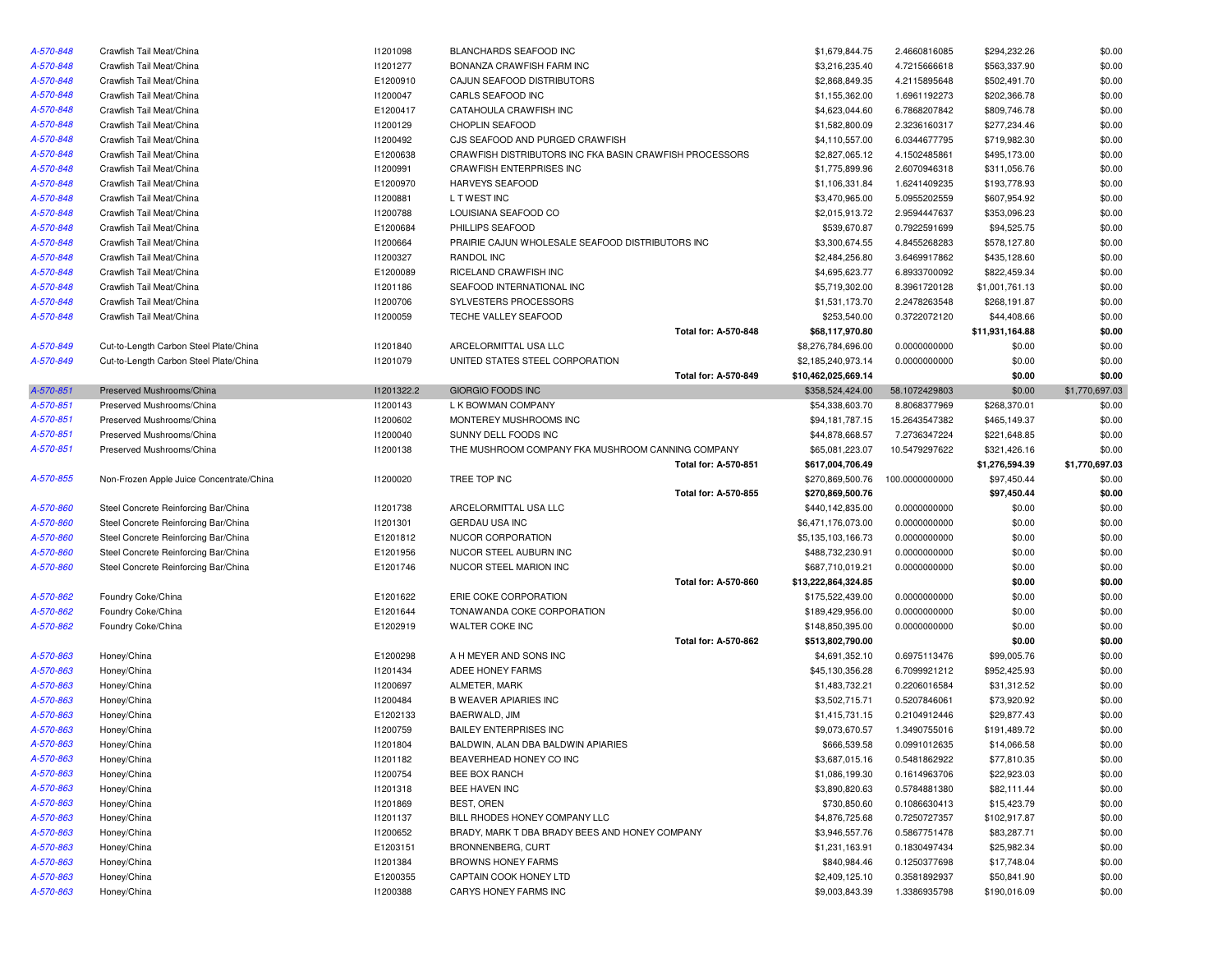| A-570-863 | Honey/China                     | I1200665        | COLORADO SUNSHINE HONEY COMPANY                 |                      | \$428,872.15        | 0.0637648134  | \$9,050.87      | \$0.00 |
|-----------|---------------------------------|-----------------|-------------------------------------------------|----------------------|---------------------|---------------|-----------------|--------|
| A-570-863 | Honey/China                     | 11200989        | COYS HONEY FARM INC                             |                      | \$8,396,630.94      | 1.2484130881  | \$177,201.55    | \$0.00 |
| A-570-863 | Honey/China                     | 11200660        | <b>CULPS HONEY FARM LLC</b>                     |                      | \$365,176.45        | 0.0542945216  | \$7,706.64      | \$0.00 |
| A-570-863 | Honey/China                     | 11200769        | DANZIG HONEY COMPANY                            |                      | \$7,213,244.91      | 1.0724669713  | \$152,227.50    | \$0.00 |
| A-570-863 | Honey/China                     | I1201795        | DAVID W STROOPE HONEY COMPANY                   |                      | \$2,617,730.78      | 0.3892048359  | \$55,244.29     | \$0.00 |
| A-570-863 | Honey/China                     | 11201308        | <b>DENCY'S INC</b>                              |                      | \$4,917,942.67      | 0.7312008876  | \$103,787.71    | \$0.00 |
| A-570-863 | Honey/China                     | E1200883        | <b>ELLINGSONS INC</b>                           |                      | \$2,002,016.17      | 0.2976602410  | \$42,250.32     | \$0.00 |
| A-570-863 | Honey/China                     | 11201373        | <b>EMMONS, CHARLES L</b>                        |                      | \$1,473,001.33      | 0.2190061886  | \$31,086.05     | \$0.00 |
| A-570-863 | Honey/China                     | 11201672.2      | EVERGREEN HONEY COMPANY INC                     |                      | \$4,031,827.14      | 0.5994530195  | \$85,087.22     | \$0.00 |
| A-570-863 | Honey/China                     | 11201232        | FISCHERS HONEY FARM INC                         |                      | \$2,180,140.02      | 0.3241437375  | \$46,009.43     | \$0.00 |
| A-570-863 | Honey/China                     | I1200874        | FULLERTON, ROBERT S DBA CHIEF MOUNTAIN HONEY CO |                      | \$648,644.94        | 0.0964406842  | \$13,688.93     | \$0.00 |
| A-570-863 | Honey/China                     | I1201454        | <b>GAUSE HONEY CO</b>                           |                      | \$1,933,829.30      | 0.2875222009  | \$40,811.31     | \$0.00 |
| A-570-863 | Honey/China                     | 11201371        | GILBERTS, MARK R DBA MARK GILBERTS APIARIES     |                      | \$689,745.00        | 0.1025514509  | \$14,556.30     | \$0.00 |
| A-570-863 | Honey/China                     | 11201213        | <b>GODLIN BEES INC</b>                          |                      | \$1,602,911.34      | 0.2383212398  | \$33,827.66     | \$0.00 |
| A-570-863 | Honey/China                     | I1200867        | GRAND RIVER HONEY COMPANY INC                   |                      | \$1,047,650.00      | 0.1557648515  | \$22,109.49     | \$0.00 |
| A-570-863 | Honey/China                     | 11200890        | GRAY, CLYDE A                                   |                      | \$1,157,334.71      | 0.1720728003  | \$24,424.26     | \$0.00 |
| A-570-863 |                                 |                 |                                                 |                      |                     |               |                 | \$0.00 |
|           | Honey/China                     | 11201488        | HANNAR, BRIAN N                                 |                      | \$612,841.48        | 0.0911174172  | \$12,933.34     |        |
| A-570-863 | Honey/China                     | I1200749        | HARVEST HONEY INC                               |                      | \$10,016,294.32     | 1.4892250253  | \$211,382.74    | \$0.00 |
| A-570-863 | Honey/China                     | <b>I1200873</b> | <b>HAUKE HONEY CORP</b>                         |                      | \$2,800,066.16      | 0.4163145036  | \$59,092.28     | \$0.00 |
| A-570-863 | Honey/China                     | I1201357        | <b>HIATT HONEY</b>                              |                      | \$5,394,470.14      | 0.8020511053  | \$113,844.29    | \$0.00 |
| A-570-863 | Honey/China                     | 11201700.1      | HONEY HOUSE ENT                                 |                      | \$1,195,999.69      | 0.1778215188  | \$25,240.24     | \$0.00 |
| A-570-863 | Honey/China                     | 11200638        | HORACE BELL HONEY COMPANY                       |                      | \$8,300,281.07      | 1.2340877665  | \$175,168.19    | \$0.00 |
| A-570-863 | Honey/China                     | 11200511        | HURD, BILL DBA HURD APIARIES                    |                      | \$2,819,502.82      | 0.4192043508  | \$59,502.47     | \$0.00 |
| A-570-863 | Honey/China                     | I1200541        | JOHNSON, RAY L JR DBA JOHNSON APIARIES          |                      | \$2,673,608.43      | 0.3975127382  | \$56,423.53     | \$0.00 |
| A-570-863 | Honey/China                     | 11201082        | JOHNSTON HONEY FARMS                            |                      | \$1,861,783.62      | 0.2768104321  | \$39,290.87     | \$0.00 |
| A-570-863 | Honey/China                     | I1201829        | KOHN, DONALD J                                  |                      | \$343,209.00        | 0.0510283959  | \$7,243.04      | \$0.00 |
| A-570-863 | Honey/China                     | I1200967        | LAS FLORES APIARIES INC                         |                      | \$3,143,662.95      | 0.4674005562  | \$66,343.51     | \$0.00 |
| A-570-863 | Honey/China                     | I1200787        | <b>LONGS APIARIES</b>                           |                      | \$1,123,745.61      | 0.1670787650  | \$23,715.40     | \$0.00 |
| A-570-863 | Honey/China                     | 11200908        | LONGS HONEY FARMS INC                           |                      | \$2,970,443.12      | 0.4416461906  | \$62,687.90     | \$0.00 |
| A-570-863 | Honey/China                     | 11201113        | MACKRILL HONEY FARMS AND SALES INC              |                      | \$2,071,564.48      | 0.3080007003  | \$43,718.06     | \$0.00 |
| A-570-863 | Honey/China                     | I1200971        | MAXWELL, TOM                                    |                      | \$2,481,621.06      | 0.3689680103  | \$52,371.85     | \$0.00 |
| A-570-863 | Honey/China                     | 11201361        | MCCOYS SUNNY SOUTH APIARIES INC                 |                      | \$3,034,145.53      | 0.4511174801  | \$64,032.26     | \$0.00 |
| A-570-863 | Honey/China                     | I1201677        | MERRIMACK VALLEY APIARIES INC                   |                      | \$5,576,620.86      | 0.8291333177  | \$117,688.38    | \$0.00 |
| A-570-863 | Honey/China                     | I1201579        | <b>OLD MILL APIARIES</b>                        |                      | \$454,747.04        | 0.0676118982  | \$9,596.93      | \$0.00 |
| A-570-863 | Honey/China                     | I1200429        | OLSEN, DIRK W DBA OLSEN HONEY FARMS             |                      | \$1,988,449.08      | 0.2956430828  | \$41,964.00     | \$0.00 |
| A-570-863 | Honey/China                     | I1201456        | PERRY, WILLIAM H                                |                      | \$1,162,854.39      | 0.1728934677  | \$24,540.75     | \$0.00 |
| A-570-863 | Honey/China                     | I1201556        | POTOCZAK BEE FARMS                              |                      | \$368,264.00        | 0.0547535792  | \$7,771.80      | \$0.00 |
| A-570-863 | Honey/China                     | <b>I1200878</b> | POWELL AND SONS INC                             |                      | \$741,693.28        | 0.1102751335  | \$15,652.61     | \$0.00 |
| A-570-863 | Honey/China                     | 11201551        | ROBERTSON POLLINATION SERVICE                   |                      | \$2,066,611.86      | 0.3072643436  | \$43,613.54     | \$0.00 |
| A-570-863 | Honey/China                     | E1202815        | ROMANCE, JOE                                    |                      | \$5,757,307.07      | 0.8559977865  | \$121,501.56    | \$0.00 |
| A-570-863 | Honey/China                     | E1201006        | RUBYS APIARIES INC                              |                      | \$5,165,006.29      | 0.7679343654  | \$109,001.71    | \$0.00 |
| A-570-863 | Honey/China                     | 11201675        | <b>SCOTT JAYNES APIARIES</b>                    |                      | \$1,152,065.81      | 0.1712894190  | \$24,313.07     | \$0.00 |
| A-570-863 | Honey/China                     | I1200215        | SIOUX HONEY ASSOCIATION                         |                      | \$420,985,071.92    | 62.5921607663 | \$8,884,421.34  | \$0.00 |
| A-570-863 | Honey/China                     | I1200737        | SMOOT HONEY CO INC                              |                      | \$4,405,619.02      | 0.6550284853  | \$92,975.69     | \$0.00 |
| A-570-863 | Honey/China                     | E1201071        | STEVE E PARK APIARIES INC                       |                      | \$14,698,263.49     | 2.1853413166  | \$310,190.49    | \$0.00 |
|           |                                 |                 | STODDARD HONEY COMPANY                          |                      |                     |               |                 |        |
| A-570-863 | Honey/China                     | 11201818.2      |                                                 |                      | \$930,248.00        | 0.1383094942  | \$19,631.85     | \$0.00 |
| A-570-863 | Honey/China                     | 11200588        | STRACHAN APIARIES INC                           |                      | \$5,833,174.00      | 0.8672776997  | \$123,102.64    | \$0.00 |
| A-570-863 | Honey/China                     | 11200387        | TALBOTTS HONEY LLC                              |                      | \$3,978,160.22      | 0.5914738091  | \$83,954.64     | \$0.00 |
| A-570-863 | Honey/China                     | E1203269        | <b>WAKEFIELD APIARIES</b>                       |                      | \$512,472.04        | 0.0761944650  | \$10,815.15     | \$0.00 |
| A-570-863 | Honey/China                     | 11200888        | WIEBERSIEK, DON                                 |                      | \$1,798,732.79      | 0.2674360197  | \$37,960.25     | \$0.00 |
| A-570-863 | Honey/China                     | 11201458        | WILMER FARMS INC                                |                      | \$3,117,848.70      | 0.4635624873  | \$65,798.73     | \$0.00 |
| A-570-863 | Honey/China                     | 11200540        | YADDOF, ELMER J JR DBA YADDOF APIARIES          |                      | \$2,673,810.08      | 0.3975427196  | \$56,427.79     | \$0.00 |
|           |                                 |                 |                                                 | Total for: A-570-863 | \$672,584,340.86    |               | \$14,194,143.84 | \$0.00 |
| A-570-864 | Pure Magnesium (Granular)/China | 11200806        | US MAGNESIUM LLC                                |                      | \$399,008,136.72    | 0.0000000000  | \$0.00          | \$0.00 |
|           |                                 |                 |                                                 | Total for: A-570-864 | \$399,008,136.72    |               | \$0.00          | \$0.00 |
| A-570-865 | Hot-Rolled Steel Products/China | I1201757        | ARCELORMITTAL USA LLC                           |                      | \$26,114,073,423.00 | 0.0000000000  | \$0.00          | \$0.00 |
| A-570-865 | Hot-Rolled Steel Products/China | E1202261        | GALLATIN STEEL COMPANY                          |                      | \$3,135,245,003.59  | 0.0000000000  | \$0.00          | \$0.00 |
| A-570-865 | Hot-Rolled Steel Products/China | E1201772        | NUCOR CORPORATION                               |                      | \$18,079,612,833.26 | 0.0000000000  | \$0.00          | \$0.00 |
|           |                                 |                 |                                                 |                      |                     |               |                 |        |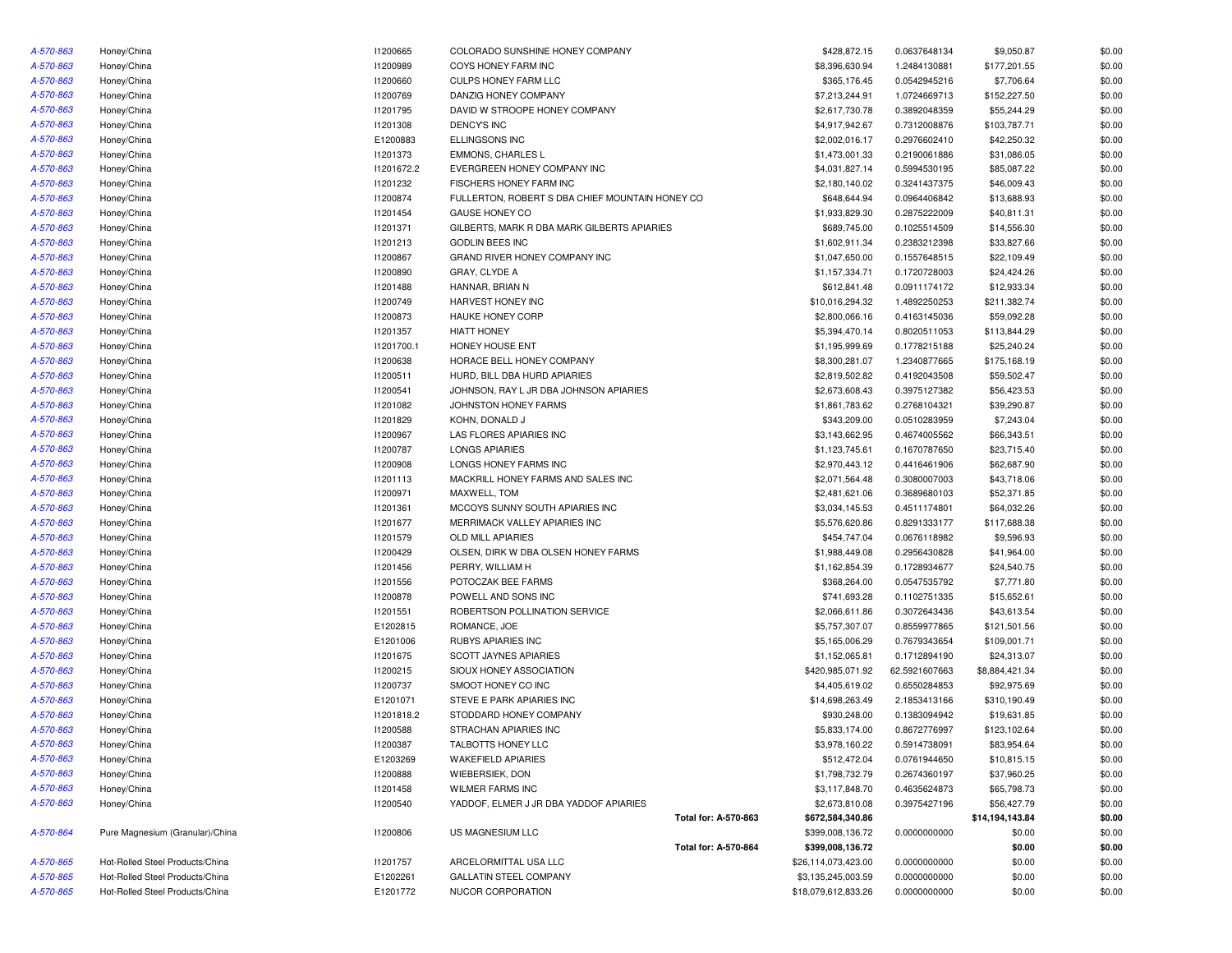| A-570-865              | Hot-Rolled Steel Products/China                  | E1202520        | SEVERSTAL DEARBORN LLC                                                |                      | \$3,939,472,308.00  | 0.0000000000   | \$0.00       | \$0.00 |
|------------------------|--------------------------------------------------|-----------------|-----------------------------------------------------------------------|----------------------|---------------------|----------------|--------------|--------|
| A-570-865              | Hot-Rolled Steel Products/China                  | 11201941.9      | <b>SSAB IOWA INC</b>                                                  |                      | \$1,404,011,996.84  | 0.0000000000   | \$0.00       | \$0.00 |
| A-570-865              | Hot-Rolled Steel Products/China                  | E1203042        | STEEL DYNAMICS INC                                                    |                      | \$4,371,404,300.86  | 0.0000000000   | \$0.00       | \$0.00 |
| A-570-865              | Hot-Rolled Steel Products/China                  | 11201094        | UNITED STATES STEEL CORPORATION                                       |                      | \$17,277,638,023.34 | 0.0000000000   | \$0.00       | \$0.00 |
|                        |                                                  |                 |                                                                       | Total for: A-570-865 | \$74,321,457,888.89 |                | \$0.00       | \$0.00 |
| A-570-873              | Ferrovanadium/China                              | 11200192        | BEAR METALLURGICAL CO                                                 |                      | \$17,871,510.93     | 0.0000000000   | \$0.00       | \$0.00 |
|                        |                                                  |                 |                                                                       | Total for: A-570-873 | \$17,871,510.93     |                | \$0.00       | \$0.00 |
| A-570-875              | Non-Malleable Cast Iron Pipe Fittings/China      | 11200805        | ANVIL INTERNATIONAL LP                                                |                      | \$147,754,530.04    | 46.1562742558  | \$1,144.18   | \$0.00 |
| A-570-875              | Non-Malleable Cast Iron Pipe Fittings/China      | E1201328        | WARD MANUFACTURING LLC                                                |                      | \$172,363,444.00    | 53.8437257442  | \$1,334.74   | \$0.00 |
|                        |                                                  |                 |                                                                       | Total for: A-570-875 | \$320,117,974.04    |                | \$2,478.92   | \$0.00 |
| A-570-878              | Saccharin/China                                  | 11201485        | PMC SPECIALTIES GROUP INC                                             |                      | \$20,400,273.60     | 0.0000000000   | \$0.00       | \$0.00 |
|                        |                                                  |                 |                                                                       | Total for: A-570-878 | \$20,400,273.60     |                | \$0.00       | \$0.00 |
| A-570-881              | Mallable Iron Pipe Fittings/China                | 11200804        | ANVIL INTERNATIONAL LP                                                |                      | \$230,334,068.79    | 53.2155816208  | \$70,081.47  | \$0.00 |
| A-570-881              | Mallable Iron Pipe Fittings/China                | E1201329        | WARD MANUFACTURING LLC                                                |                      | \$202,497,936.00    | 46.7844183792  | \$61,612.05  | \$0.00 |
|                        |                                                  |                 |                                                                       | Total for: A-570-881 | \$432,832,004.79    |                | \$131,693.52 | \$0.00 |
| A-570-886              | Polyethylene Retail Carrier Bags/China           | 11200639.2      | ADVANCE POLYBAG NEVADA INC                                            |                      | \$116,041,951.74    | 4.0779221227   | \$8,429.98   | \$0.00 |
| A-570-886              | Polyethylene Retail Carrier Bags/China           | 11200640.2      | ADVANCE POLYBAG NORTHEAST INC                                         |                      | \$118,944,774.32    | 4.1799325098   | \$8,640.86   | \$0.00 |
| A-570-886              | Polyethylene Retail Carrier Bags/China           | 11200642.2      | ALPINE PLASTICS INC                                                   |                      | \$51,630,391.52     | 1.8143844758   | \$3,750.74   | \$0.00 |
| A-570-886              | Polyethylene Retail Carrier Bags/China           | 11201262        | AMPAC PACKAGING LLC                                                   |                      | \$113,589,382.36    | 3.9917344398   | \$8,251.81   | \$0.00 |
| A-570-886              | Polyethylene Retail Carrier Bags/China           | 11200641.2      | API ENTERPRISES INC                                                   |                      | \$224,987,614.66    | 7.9064679402   | \$16,344.44  | \$0.00 |
| A-570-886              | Polyethylene Retail Carrier Bags/China           | E1200026        | GRAND PACKAGING INC DBA COMMAND PACKAGING                             |                      | \$104,573,086.09    | 3.6748856324   | \$7,596.81   | \$0.00 |
| A-570-886              | Polyethylene Retail Carrier Bags/China           | E1200450        | HILEX POLY CO LLC                                                     |                      | \$1,683,671,936.00  | 59.1672488455  | \$122,311.94 | \$0.00 |
| A-570-886              | Polyethylene Retail Carrier Bags/China           | E1200104        | ROPLAST INDUSTRIES INC                                                |                      | \$35,244,730.08     | 1.2385629709   | \$2,560.39   | \$0.00 |
| A-570-886              | Polyethylene Retail Carrier Bags/China           | E1200995        | SUPERBAG CORPORATION                                                  |                      | \$303,769,830.19    | 10.6750161657  | \$22,067.65  | \$0.00 |
| A-570-886              | Polyethylene Retail Carrier Bags/China           | E1200824        | UNISTAR PLASTICS LLC                                                  |                      | \$93,161,011.94     | 3.2738448972   | \$6,767.77   | \$0.00 |
|                        |                                                  |                 |                                                                       | Total for: A-570-886 | \$2,845,614,708.90  |                | \$206,722.39 | \$0.00 |
| A-570-888              | Ironing Tables and Certain Parts Thereof/China   | 11201437        | HOME PRODUCTS INTERNATIONAL INC                                       |                      | \$74,781,964.00     | 100.0000000000 | \$5,929.36   | \$0.00 |
|                        |                                                  |                 |                                                                       | Total for: A-570-888 | \$74,781,964.00     |                | \$5,929.36   | \$0.00 |
| A-570-890              | Wooden Bedroom Furniture/China                   | E1200301        | BASSETT FURNITURE INDUSTRIES INC                                      |                      | \$82,352,159.00     | 0.0000000000   | \$0.00       | \$0.00 |
| A-570-890              | Wooden Bedroom Furniture/China                   | 11201647        | BEBE FURNITURE INC                                                    |                      | \$3,475,759.97      | 0.0000000000   | \$0.00       | \$0.00 |
| A-570-890              | Wooden Bedroom Furniture/China                   | E1200353        | CAROLINA FURNITURE WORKS INC                                          |                      | \$35,478,997.00     | 0.0000000000   | \$0.00       | \$0.00 |
| A-570-890              | Wooden Bedroom Furniture/China                   | 11200233        | CENTURY FURNITURE LLC                                                 |                      | \$27,979,370.00     | 0.0000000000   | \$0.00       | \$0.00 |
| A-570-890              | Wooden Bedroom Furniture/China                   | E1200515        | HARDEN FURNITURE INC                                                  |                      | \$6,576,763.07      | 0.0000000000   | \$0.00       | \$0.00 |
| A-570-890              | Wooden Bedroom Furniture/China                   | E1200891        | <b>HIGDON FURNITURE CO</b>                                            |                      | \$29,609,459.64     | 0.0000000000   | \$0.00       | \$0.00 |
| A-570-890              | Wooden Bedroom Furniture/China                   | E1202362        | JOHNSTON TOMBIGBEE FURNITURE MFG CO                                   |                      | \$61,602,735.39     | 0.0000000000   | \$0.00       | \$0.00 |
| A-570-890              | Wooden Bedroom Furniture/China                   | E1200712        | KINCAID FURNITURE COMPANY INC                                         |                      | \$93,589,563.34     | 0.0000000000   | \$0.00       | \$0.00 |
|                        |                                                  |                 |                                                                       |                      |                     |                |              |        |
| A-570-890<br>A-570-890 | Wooden Bedroom Furniture/China                   | E1201218        | L AND J G STICKLEY INC                                                |                      | \$41,703,999.00     | 0.0000000000   | \$0.00       | \$0.00 |
|                        | Wooden Bedroom Furniture/China                   | E1200407        | <b>LEA INDUSTRIES</b>                                                 |                      | \$59,226,199.13     | 0.0000000000   | \$0.00       | \$0.00 |
| A-570-890              | Wooden Bedroom Furniture/China                   | E1200088        | MJ WOOD PRODUCTS INC                                                  |                      | \$11,238,072.00     | 0.0000000000   | \$0.00       | \$0.00 |
| A-570-890              | Wooden Bedroom Furniture/China                   | E1200777        | MOBEL INC                                                             |                      | \$27,191,531.03     | 0.0000000000   | \$0.00       | \$0.00 |
| A-570-890              | Wooden Bedroom Furniture/China                   | 11201230        | OAKWOOD INTERIORS                                                     |                      | \$27,136,992.63     | 0.0000000000   | \$0.00       | \$0.00 |
| A-570-890              | Wooden Bedroom Furniture/China                   | E1200693        | PERDUES INC DBA PERDUE WOODWORKS INC<br>SANDBERG FURNITURE MFG CO INC |                      | \$32,797,270.69     | 0.0000000000   | \$0.00       | \$0.00 |
| A-570-890              | Wooden Bedroom Furniture/China                   | E1200080        |                                                                       |                      | \$65,830,860.32     | 0.0000000000   | \$0.00       | \$0.00 |
| A-570-890              | Wooden Bedroom Furniture/China                   | E1200313        | STANLEY FURNITURE COMPANY INC                                         |                      | \$378,079,821.75    | 0.0000000000   | \$0.00       | \$0.00 |
| A-570-890              | Wooden Bedroom Furniture/China                   | E1200677        | T COPELAND AND SONS INC                                               |                      | \$12,475,907.30     | 0.0000000000   | \$0.00       | \$0.00 |
| A-570-890              | Wooden Bedroom Furniture/China                   | E1200078        | TOM SEELY FURNITURE                                                   |                      | \$6,149,184.97      | 0.0000000000   | \$0.00       | \$0.00 |
| A-570-890              | Wooden Bedroom Furniture/China                   | E1201095        | VAUGHAN BASSETT FURNITURE CO INC                                      |                      | \$241,057,672.59    | 0.0000000000   | \$0.00       | \$0.00 |
| A-570-890              | Wooden Bedroom Furniture/China                   | E1201080        | VERMONT QUALITY WOOD PRODUCTS LLC DBA VERMONT TUBBS                   |                      | \$20,322,282.32     | 0.0000000000   | \$0.00       | \$0.00 |
|                        |                                                  |                 |                                                                       | Total for: A-570-890 | \$1,263,874,601.14  |                | \$0.00       | \$0.00 |
| A-570-891              | Hand Trucks and Certain Parts Thereof/China      | <b>I1200004</b> | GLEASON INDUSTRIAL PRODUCTS INC                                       |                      | \$27,665,686.12     | 37.2718808090  | \$246,615.30 | \$0.00 |
| A-570-891              | Hand Trucks and Certain Parts Thereof/China      | 11200003        | PRECISION PRODUCTS INC                                                |                      | \$28,802,629.36     | 38.8035982131  | \$256,750.15 | \$0.00 |
| A-570-891              | Hand Trucks and Certain Parts Thereof/China      | E1201422        | WESCO INDUSTRIAL PRODUCTS INC                                         |                      | \$17,758,381.75     | 23.9245209779  | \$158,300.38 | \$0.00 |
|                        |                                                  |                 |                                                                       | Total for: A-570-891 | \$74,226,697.23     |                | \$661,665.83 | \$0.00 |
| A-570-892              | Carbazole Violet Pigment 23/China                | 11201506        | NATION FORD CHEMICAL COMPANY                                          |                      | \$6,419,054.75      | 0.0000000000   | \$0.00       | \$0.00 |
| A-570-892              | Carbazole Violet Pigment 23/China                | 11201367        | SUN CHEMICAL CORPORATION                                              |                      | \$25,218,054.40     | 0.0000000000   | \$0.00       | \$0.00 |
|                        |                                                  |                 |                                                                       | Total for: A-570-892 | \$31,637,109.15     |                | \$0.00       | \$0.00 |
| A-570-893              | Certain Frozen Warmwater Shrimp and Prawns/China | 11200197.4      | AAH INC                                                               |                      | \$85,783.00         | 0.0030724966   | \$10.55      | \$0.00 |
| A-570-893              | Certain Frozen Warmwater Shrimp and Prawns/China | E1200994        | ABRAHAM, STEVEN KERRY                                                 |                      | \$1,364,910.33      | 0.0488871032   | \$167.92     | \$0.00 |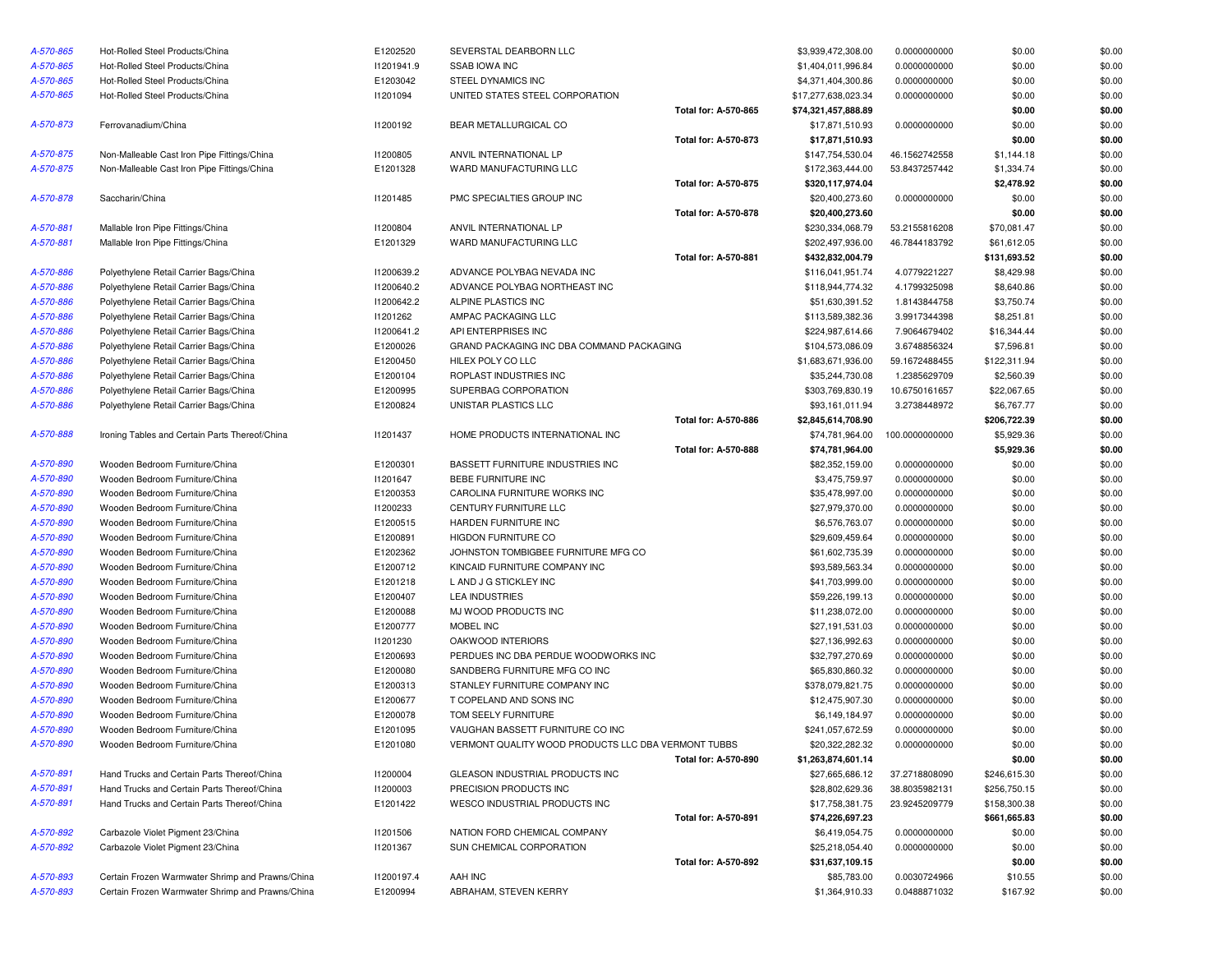| A-570-893 | Certain Frozen Warmwater Shrimp and Prawns/China | E1200296   | ADAMS, TED SR                           | \$125,000.75     | 0.0044771619 | \$15.38     | \$0.00 |
|-----------|--------------------------------------------------|------------|-----------------------------------------|------------------|--------------|-------------|--------|
| A-570-893 | Certain Frozen Warmwater Shrimp and Prawns/China | 11201916.5 | <b>ADRIANA INC</b>                      | \$1,001,003.72   | 0.0358530308 | \$123.15    | \$0.00 |
| A-570-893 | Certain Frozen Warmwater Shrimp and Prawns/China | 11200976.4 | <b>ALARIO INC</b>                       | \$446,238.74     | 0.0159829689 | \$54.90     | \$0.00 |
| A-570-893 | Certain Frozen Warmwater Shrimp and Prawns/China | 11200311   | ALARIO, NAT                             | \$277,617.10     | 0.0099434340 | \$34.15     | \$0.00 |
| A-570-893 | Certain Frozen Warmwater Shrimp and Prawns/China | E1203265   | ALEXANDER, ROBERT F JR                  | \$854,761.94     | 0.0306150772 | \$105.16    | \$0.00 |
| A-570-893 | Certain Frozen Warmwater Shrimp and Prawns/China | E1201029   | ALEXIE, BENNY J                         | \$124,544.40     | 0.0044608168 | \$15.32     | \$0.00 |
| A-570-893 | Certain Frozen Warmwater Shrimp and Prawns/China | E1200382   | ALEXIE, CORKEY                          | \$25,210.46      | 0.0009029651 | \$3.10      | \$0.00 |
| A-570-893 | Certain Frozen Warmwater Shrimp and Prawns/China | E1201041   | ALEXIE. FELIX                           | \$102,418.08     | 0.0036683166 | \$12.60     | \$0.00 |
| A-570-893 | Certain Frozen Warmwater Shrimp and Prawns/China | E1201017   | ALEXIE, JOHN J                          | \$41,336.94      | 0.0014805685 | \$5.09      | \$0.00 |
| A-570-893 | Certain Frozen Warmwater Shrimp and Prawns/China | E1201011   | ALEXIE, JOHN V                          | \$100,038.39     | 0.0035830831 | \$12.31     | \$0.00 |
| A-570-893 | Certain Frozen Warmwater Shrimp and Prawns/China | E1200379   | ALEXIE, LARRY J SR                      | \$213,642.30     | 0.0076520435 | \$26.28     | \$0.00 |
| A-570-893 | Certain Frozen Warmwater Shrimp and Prawns/China | E1200388   | ALEXIE, LARRY JR                        | \$154,565.56     | 0.0055360871 | \$19.02     | \$0.00 |
| A-570-893 | Certain Frozen Warmwater Shrimp and Prawns/China | 11200391.4 | ALFRED TRAWLERS INC                     | \$615,363.31     | 0.0220405172 | \$75.71     | \$0.00 |
| A-570-893 | Certain Frozen Warmwater Shrimp and Prawns/China | 11200539.4 | ALLEN, CAROLYN SUE DBA MISS JORDI       | \$603.308.69     | 0.0216087559 | \$74.22     | \$0.00 |
| A-570-893 | Certain Frozen Warmwater Shrimp and Prawns/China | 11200533.4 | ALLEN, CAROLYN SUE DBA MISS KENZIE      | \$243,344.94     | 0.0087159053 | \$29.94     | \$0.00 |
| A-570-893 | Certain Frozen Warmwater Shrimp and Prawns/China | 11200344.4 | ALS SHRIMP CO LLC                       | \$4,251,690.53   | 0.1522831421 | \$523.07    | \$0.00 |
| A-570-893 | Certain Frozen Warmwater Shrimp and Prawns/China | 11200904.4 | ANDERSON, LYNWOOD                       | \$470,360.96     | 0.0168469564 | \$57.87     | \$0.00 |
| A-570-893 | Certain Frozen Warmwater Shrimp and Prawns/China | 11201317.1 | ANDERSON, MICHAEL B                     | \$24,164,059.42  | 0.8654860620 | \$2,972.84  | \$0.00 |
| A-570-893 | Certain Frozen Warmwater Shrimp and Prawns/China | 11201510.4 | ANGEL ANNIE INC                         | \$302,442.76     | 0.0108326167 | \$37.21     | \$0.00 |
| A-570-893 | Certain Frozen Warmwater Shrimp and Prawns/China | E1201110   | ANGELA MARIE INC                        | \$962,670.24     | 0.0344800375 | \$118.43    | \$0.00 |
| A-570-893 | Certain Frozen Warmwater Shrimp and Prawns/China | E1200832   | ANGELINA INC                            | \$1,215,432.75   | 0.0435332527 | \$149.53    | \$0.00 |
| A-570-893 | Certain Frozen Warmwater Shrimp and Prawns/China | 11201949.4 | ANNIE THORNTON INC                      | \$710,022.95     | 0.0254309492 | \$87.35     | \$0.00 |
| A-570-893 | Certain Frozen Warmwater Shrimp and Prawns/China | I1200269.4 | APALACHEE GIRL INC                      | \$984,818.46     | 0.0352733221 | \$121.16    | \$0.00 |
| A-570-893 | Certain Frozen Warmwater Shrimp and Prawns/China | E1200095   | APARICIO TRAWLERS INC                   | \$817,873.05     | 0.0292938249 | \$100.62    | \$0.00 |
| A-570-893 | Certain Frozen Warmwater Shrimp and Prawns/China | 11201709.4 | APARICIO, ALFRED DBA FATHER CASIMIR INC | \$422,462.16     | 0.0151313612 | \$51.97     | \$0.00 |
| A-570-893 | Certain Frozen Warmwater Shrimp and Prawns/China | 11201713.4 | APARICIO, ALFRED DBA MRS MINA INC       | \$716,981.68     | 0.0256801906 | \$88.21     | \$0.00 |
| A-570-893 | Certain Frozen Warmwater Shrimp and Prawns/China | E1200135   | APARICIO, ERNEST DBA MOTHER T INC       | \$818,555.79     | 0.0293182786 | \$100.70    | \$0.00 |
| A-570-893 | Certain Frozen Warmwater Shrimp and Prawns/China | E1200818   | APPLE JACK INC                          | \$336,582.40     | 0.0120553989 | \$41.41     | \$0.00 |
| A-570-893 | Certain Frozen Warmwater Shrimp and Prawns/China | 11201147.4 | ARNONDIN, ROBERT                        | \$116,251.83     | 0.0041638012 | \$14.30     | \$0.00 |
| A-570-893 | Certain Frozen Warmwater Shrimp and Prawns/China | 11201130.4 | ARROYA CRUZ LLC                         | \$1,050,314.35   | 0.0376191936 | \$129.22    | \$0.00 |
| A-570-893 | Certain Frozen Warmwater Shrimp and Prawns/China | 11200696.4 | ART AND RED INC DBA CAPT ROLANDO        | \$76,450.15      | 0.0027382212 | \$9.41      | \$0.00 |
| A-570-893 | Certain Frozen Warmwater Shrimp and Prawns/China | 11201956.5 | AUTIN, KENNETH D                        | \$71,951.39      | 0.0025770887 | \$8.85      | \$0.00 |
| A-570-893 | Certain Frozen Warmwater Shrimp and Prawns/China | E1201130   | <b>B AND B BOATS INC</b>                | \$948,631.79     | 0.0339772212 | \$116.71    | \$0.00 |
| A-570-893 | Certain Frozen Warmwater Shrimp and Prawns/China | 11200868.4 | <b>B F MILLIS AND SONS INC</b>          | \$1,443,103.83   | 0.0516877661 | \$177.54    | \$0.00 |
| A-570-893 | Certain Frozen Warmwater Shrimp and Prawns/China | E1200604   | <b>BABE INC</b>                         | \$237,073.30     | 0.0084912735 | \$29.17     | \$0.00 |
| A-570-893 | Certain Frozen Warmwater Shrimp and Prawns/China | E1203074   | <b>BABIN, JOEY</b>                      | \$106,521.59     | 0.0038152924 | \$13.11     | \$0.00 |
| A-570-893 | Certain Frozen Warmwater Shrimp and Prawns/China | E1201243   | BAILEY, DAVID B SR                      | \$498,076.50     | 0.0178396461 | \$61.28     | \$0.00 |
| A-570-893 | Certain Frozen Warmwater Shrimp and Prawns/China | E1201857   | <b>BAKER, KENNETH</b>                   | \$81,977.89      | 0.0029362087 | \$10.09     | \$0.00 |
| A-570-893 | Certain Frozen Warmwater Shrimp and Prawns/China | E1201078   | <b>BALDWIN, RICHARD PRENTISS</b>        | \$395,318.11     | 0.0141591406 | \$48.63     | \$0.00 |
| A-570-893 | Certain Frozen Warmwater Shrimp and Prawns/China | 11201657.1 | <b>BAMA SEA PRODUCTS INC</b>            | \$116,279,953.97 | 4.1648084746 | \$14,305.61 | \$0.00 |
| A-570-893 | Certain Frozen Warmwater Shrimp and Prawns/China | 11201921.4 | <b>BARBARA BROOKS INC</b>               | \$891,060.89     | 0.0319151996 | \$109.62    | \$0.00 |
| A-570-893 | Certain Frozen Warmwater Shrimp and Prawns/China | E1201673   | BARBAREE, JOE                           | \$88,686.86      | 0.0031765044 | \$10.91     | \$0.00 |
|           | Certain Frozen Warmwater Shrimp and Prawns/China | E1201539   | <b>BARISICH INC</b>                     | \$250,307.01     | 0.0089652663 | \$30.79     | \$0.00 |
| A-570-893 | Certain Frozen Warmwater Shrimp and Prawns/China | 11201680.4 | <b>BARROIS, ANGELA GAIL</b>             | \$59,856.00      | 0.0021438672 | \$7.36      | \$0.00 |
| A-570-893 |                                                  |            |                                         |                  |              |             |        |
| A-570-893 | Certain Frozen Warmwater Shrimp and Prawns/China | 11201825.4 | BARROIS, WENDELL JR                     | \$133,828.62     | 0.0047933505 | \$16.46     | \$0.00 |
| A-570-893 | Certain Frozen Warmwater Shrimp and Prawns/China | E1201583   | <b>BASSE, DONALD</b>                    | \$50,389.26      | 0.0018047962 | \$6.20      | \$0.00 |
| A-570-893 | Certain Frozen Warmwater Shrimp and Prawns/China | 11201446.1 | <b>BAUDOIN, MURPHY</b>                  | \$69,127.77      | 0.0024759549 | \$8.50      | \$0.00 |
| A-570-893 | Certain Frozen Warmwater Shrimp and Prawns/China | 11201289.4 | <b>BAY ISLANDER INC</b>                 | \$666,167.96     | 0.0238601915 | \$81.96     | \$0.00 |
| A-570-893 | Certain Frozen Warmwater Shrimp and Prawns/China | E1201178   | <b>BAYOU CARLIN FISHERIES</b>           | \$4,479,967.22   | 0.1604593467 | \$551.16    | \$0.00 |
| A-570-893 | Certain Frozen Warmwater Shrimp and Prawns/China | E1200967   | BAYOU SHRIMP PROCESSORS INC             | \$103,699,025.97 | 3.7141963633 | \$12,757.82 | \$0.00 |
| A-570-893 | Certain Frozen Warmwater Shrimp and Prawns/China | 11200389.1 | BBC TRAWLERS INC                        | \$603,959.41     | 0.0216320628 | \$74.30     | \$0.00 |
| A-570-893 | Certain Frozen Warmwater Shrimp and Prawns/China | E1200852   | <b>BBS INC</b>                          | \$373,733.20     | 0.0133860321 | \$45.98     | \$0.00 |
| A-570-893 | Certain Frozen Warmwater Shrimp and Prawns/China | 11200512.1 | <b>BEAS CORPORATION</b>                 | \$282,251.36     | 0.0101094197 | \$34.72     | \$0.00 |
| A-570-893 | Certain Frozen Warmwater Shrimp and Prawns/China | 11200612.3 | BECKY LYN INC                           | \$806,277.78     | 0.0288785162 | \$99.19     | \$0.00 |
| A-570-893 | Certain Frozen Warmwater Shrimp and Prawns/China | E1202733   | BELLANGER, CLIFTON                      | \$536,034.88     | 0.0191992045 | \$65.95     | \$0.00 |
| A-570-893 | Certain Frozen Warmwater Shrimp and Prawns/China | 11200312.4 | BERGERON, ULYSSES J                     | \$143,887.27     | 0.0051536219 | \$17.70     | \$0.00 |
| A-570-893 | Certain Frozen Warmwater Shrimp and Prawns/China | I1201906.5 | BERTILDEANA INC                         | \$722,724.53     | 0.0258858827 | \$88.91     | \$0.00 |
| A-570-893 | Certain Frozen Warmwater Shrimp and Prawns/China | E1202636   | BEST SEA PACK OF TEXAS INC              | \$39,656,477.27  | 1.4203792396 | \$4,878.83  | \$0.00 |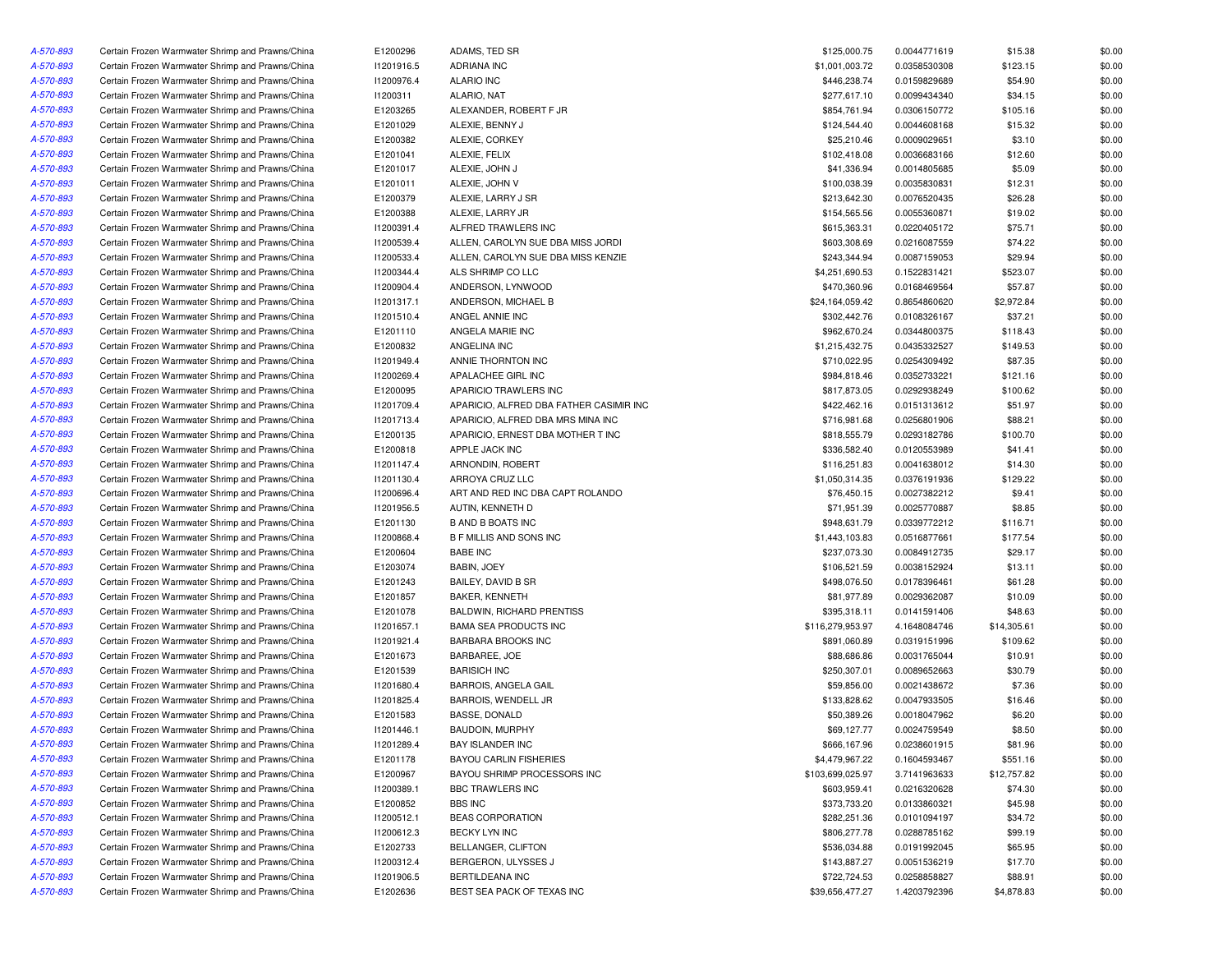| A-570-893 | Certain Frozen Warmwater Shrimp and Prawns/China | 11201934.4 | BETH LOMONTE INC                   | \$1,198,641.84  | 0.0429318513 | \$147.47   | \$0.00 |
|-----------|--------------------------------------------------|------------|------------------------------------|-----------------|--------------|------------|--------|
| A-570-893 | Certain Frozen Warmwater Shrimp and Prawns/China | 11200506.1 | <b>BETY INC</b>                    | \$716,198.70    | 0.0256521465 | \$88.11    | \$0.00 |
| A-570-893 | Certain Frozen Warmwater Shrimp and Prawns/China | 11200719.4 | <b>BIG GRAPES INC</b>              | \$659,916.00    | 0.0236362645 | \$81.19    | \$0.00 |
| A-570-893 | Certain Frozen Warmwater Shrimp and Prawns/China | 11200362.4 | <b>BILLIOT, AUBREY</b>             | \$97,852.37     | 0.0035047862 | \$12.04    | \$0.00 |
| A-570-893 | Certain Frozen Warmwater Shrimp and Prawns/China | 11200892.4 | <b>BILLIOT, CASSIDY J</b>          | \$28,933.00     | 0.0010362956 | \$3.56     | \$0.00 |
| A-570-893 | Certain Frozen Warmwater Shrimp and Prawns/China | E1200734   | BILLIOT, PAUL J                    | \$88,176.34     | 0.0031582191 | \$10.85    | \$0.00 |
| A-570-893 | Certain Frozen Warmwater Shrimp and Prawns/China | 11200359.4 | <b>BILLIOT, SHIRLEY</b>            | \$73,152.08     | 0.0026200939 | \$9.00     | \$0.00 |
| A-570-893 | Certain Frozen Warmwater Shrimp and Prawns/China | E1202683   | <b>BILLY SUE INC</b>               | \$534,870.27    | 0.0191574915 | \$65.80    | \$0.00 |
| A-570-893 | Certain Frozen Warmwater Shrimp and Prawns/China | 11200313.4 | <b>BJF INC</b>                     | \$1,255,671.90  | 0.0449745016 | \$154.48   | \$0.00 |
| A-570-893 | Certain Frozen Warmwater Shrimp and Prawns/China | E1200897   | BLAIN AND MELISSA INC              | \$1,608,201.99  | 0.0576011002 | \$197.85   | \$0.00 |
| A-570-893 | Certain Frozen Warmwater Shrimp and Prawns/China | 11201127.4 | BLANCA CRUZ LLC                    | \$882,273.11    | 0.0316004470 | \$108.54   | \$0.00 |
| A-570-893 | Certain Frozen Warmwater Shrimp and Prawns/China | E1202932   | BLANCHARD, CYRUS J                 | \$28,584.55     | 0.0010238151 | \$3.52     | \$0.00 |
| A-570-893 | Certain Frozen Warmwater Shrimp and Prawns/China | 11201101.1 | BLANCHARD, DOUGLAS JR              | \$357,893.19    | 0.0128186892 | \$44.03    | \$0.00 |
| A-570-893 | Certain Frozen Warmwater Shrimp and Prawns/China | 11200891.4 | BLANCHARD, QUENTIN                 | \$56,224.67     | 0.0020138035 | \$6.92     | \$0.00 |
| A-570-893 | Certain Frozen Warmwater Shrimp and Prawns/China | 11200343.4 | BLUEWATER SHRIMP COMPANY           | \$9,200,760.75  | 0.3295443887 | \$1,131.95 | \$0.00 |
| A-570-893 | Certain Frozen Warmwater Shrimp and Prawns/China | 11200303.5 | BLUME, JACK JR                     | \$4,531,303.99  | 0.1622980799 | \$557.47   | \$0.00 |
| A-570-893 | Certain Frozen Warmwater Shrimp and Prawns/China | I1201900.5 | <b>BOB REY FISHERIES</b>           | \$456,308.65    | 0.0163436437 | \$56.14    | \$0.00 |
| A-570-893 | Certain Frozen Warmwater Shrimp and Prawns/China | 11200736.4 | BODDEN TRAWLERS INC                | \$57,755.93     | 0.0020686488 | \$7.11     | \$0.00 |
|           | Certain Frozen Warmwater Shrimp and Prawns/China | 11200717.1 | <b>BOLILLO PRIETO INC</b>          | \$312,863.90    | 0.0112058715 | \$38.49    | \$0.00 |
| A-570-893 |                                                  |            |                                    |                 |              |            |        |
| A-570-893 | Certain Frozen Warmwater Shrimp and Prawns/China | 11200771.1 | BON SECOUR BOATS INC               | \$1,831,269.68  | 0.0655907336 | \$225.30   | \$0.00 |
| A-570-893 | Certain Frozen Warmwater Shrimp and Prawns/China | 11200778.1 | BON SECOUR FISHERIES INC           | \$13,894,898.74 | 0.4976747070 | \$1,709.45 | \$0.00 |
| A-570-893 | Certain Frozen Warmwater Shrimp and Prawns/China | 11201242.4 | <b>BONNIE LASS INC</b>             | \$809,274.61    | 0.0289858539 | \$99.56    | \$0.00 |
| A-570-893 | Certain Frozen Warmwater Shrimp and Prawns/China | 11201380.3 | BOONE, DONALD F II                 | \$820,594.76    | 0.0293913086 | \$100.96   | \$0.00 |
| A-570-893 | Certain Frozen Warmwater Shrimp and Prawns/China | 11201386.4 | BOONE, DONALD F III                | \$247,389.53    | 0.0088607707 | \$30.44    | \$0.00 |
| A-570-893 | Certain Frozen Warmwater Shrimp and Prawns/China | E1202593   | BOONE, GREGORY T                   | \$259,258.99    | 0.0092859001 | \$31.90    | \$0.00 |
| A-570-893 | Certain Frozen Warmwater Shrimp and Prawns/China | E1202940   | <b>BOONES SEAFOOD</b>              | \$1,856,286.88  | 0.0664867767 | \$228.37   | \$0.00 |
| A-570-893 | Certain Frozen Warmwater Shrimp and Prawns/China | E1201136   | <b>BOSARGE BOATS INC</b>           | \$2,735,869.91  | 0.0979908729 | \$336.59   | \$0.00 |
| A-570-893 | Certain Frozen Warmwater Shrimp and Prawns/China | E1200151   | BOUDREAUX, RONALD SR               | \$317,147.87    | 0.0113593108 | \$39.02    | \$0.00 |
| A-570-893 | Certain Frozen Warmwater Shrimp and Prawns/China | E1200514   | BOURGEOIS, BRIAN J JR              | \$172,548.11    | 0.0061801695 | \$21.23    | \$0.00 |
| A-570-893 | Certain Frozen Warmwater Shrimp and Prawns/China | E1202567   | <b>BOWERS SHRIMP FARM</b>          | \$9,395,899.46  | 0.3365336875 | \$1,155.95 | \$0.00 |
| A-570-893 | Certain Frozen Warmwater Shrimp and Prawns/China | E1202452   | <b>BOWERS SHRIMP</b>               | \$14,018,725.22 | 0.5021098100 | \$1,724.69 | \$0.00 |
| A-570-893 | Certain Frozen Warmwater Shrimp and Prawns/China | E1202458   | BOWERS VALLEY SHRIMP INC           | \$8,879,785.46  | 0.3180479908 | \$1,092.46 | \$0.00 |
| A-570-893 | Certain Frozen Warmwater Shrimp and Prawns/China | E1202317   | BRADLEY, JAMES                     | \$199,989.26    | 0.0071630314 | \$24.60    | \$0.00 |
| A-570-893 | Certain Frozen Warmwater Shrimp and Prawns/China | 11201128.4 | <b>BRAVA CRUZ LLC</b>              | \$1,023,799.43  | 0.0366695066 | \$125.96   | \$0.00 |
| A-570-893 | Certain Frozen Warmwater Shrimp and Prawns/China | 11200263.4 | BRENDA DARLENE INC                 | \$1,001,279.44  | 0.0358629063 | \$123.18   | \$0.00 |
| A-570-893 | Certain Frozen Warmwater Shrimp and Prawns/China | 11201119.5 | BROWN, DONALD G                    | \$239,839.30    | 0.0085903435 | \$29.51    | \$0.00 |
| A-570-893 | Certain Frozen Warmwater Shrimp and Prawns/China | 11200328.4 | BROWN, JOHN                        | \$136,147.24    | 0.0048763967 | \$16.75    | \$0.00 |
| A-570-893 | Certain Frozen Warmwater Shrimp and Prawns/China | E1202029   | <b>BROWN, RICKY</b>                | \$1,180,212.20  | 0.0422717554 | \$145.20   | \$0.00 |
| A-570-893 | Certain Frozen Warmwater Shrimp and Prawns/China | E1200560   | BRUCE, DANIEL M SR                 | \$150,384.40    | 0.0053863302 | \$18.50    | \$0.00 |
| A-570-893 | Certain Frozen Warmwater Shrimp and Prawns/China | E1200520   | <b>BRUCE, MARGIE L</b>             | \$127,102.04    | 0.0045524240 | \$15.64    | \$0.00 |
| A-570-893 | Certain Frozen Warmwater Shrimp and Prawns/China | 11201408.4 | BRUNET, LEVY JR                    | \$97,668.58     | 0.0034982034 | \$12.02    | \$0.00 |
| A-570-893 | Certain Frozen Warmwater Shrimp and Prawns/China | 11200330.4 | <b>BUCCANEER SHRIMP CO</b>         | \$857,664.70    | 0.0307190456 | \$105.52   | \$0.00 |
| A-570-893 | Certain Frozen Warmwater Shrimp and Prawns/China | E1203009   | BUI, NUOI VAN DBA MISS THU THAO    | \$466,427.42    | 0.0167060685 | \$57.38    | \$0.00 |
| A-570-893 | Certain Frozen Warmwater Shrimp and Prawns/China | E1202695   | BUI, NUOI VAN DBA MISS THU THAO II | \$1,010,430.86  | 0.0361906835 | \$124.31   | \$0.00 |
| A-570-893 | Certain Frozen Warmwater Shrimp and Prawns/China | 11201086.4 | <b>BUI, TOMMY</b>                  | \$3,039,514.07  | 0.1088665202 | \$373.94   | \$0.00 |
| A-570-893 | Certain Frozen Warmwater Shrimp and Prawns/China | 11200933.4 | <b>BUNDYS SEAFOOD INC</b>          | \$115,326.12    | 0.0041306449 | \$14.19    | \$0.00 |
| A-570-893 | Certain Frozen Warmwater Shrimp and Prawns/China | E1201238   | BUSCH, R C                         | \$1,358,958.82  | 0.0486739375 | \$167.19   | \$0.00 |
| A-570-893 | Certain Frozen Warmwater Shrimp and Prawns/China | E1200583   | BUTLER, ALBERT                     | \$537,770.91    | 0.0192613840 | \$66.16    | \$0.00 |
|           |                                                  |            | CA MAGWOOD JR ENTERPRISES INC      | \$586,486.67    |              |            |        |
| A-570-893 | Certain Frozen Warmwater Shrimp and Prawns/China | 11201944.1 | CAO, BINH                          |                 | 0.0210062403 | \$72.15    | \$0.00 |
| A-570-893 | Certain Frozen Warmwater Shrimp and Prawns/China | 11201857.4 |                                    | \$132,344.08    | 0.0047401786 | \$16.28    | \$0.00 |
| A-570-893 | Certain Frozen Warmwater Shrimp and Prawns/China | E1201994   | CAO, GIO VAN DBA CAPT DENNIS INC   | \$1,251,236.17  | 0.0448156267 | \$153.94   | \$0.00 |
| A-570-893 | Certain Frozen Warmwater Shrimp and Prawns/China | E1200920   | CAPN BOZO INC                      | \$494,993.74    | 0.0177292306 | \$60.90    | \$0.00 |
| A-570-893 | Certain Frozen Warmwater Shrimp and Prawns/China | 11200374.1 | CAPN JASPERS SEAFOOD INC           | \$765,887.62    | 0.0274318586 | \$94.23    | \$0.00 |
| A-570-893 | Certain Frozen Warmwater Shrimp and Prawns/China | 11200893.1 | CAPT BILL JR                       | \$1,112,597.12  | 0.0398499806 | \$136.88   | \$0.00 |
| A-570-893 | Certain Frozen Warmwater Shrimp and Prawns/China | 11200124.3 | CAPT BLAIR SEAFOOD                 | \$5,464,800.94  | 0.1957332153 | \$672.32   | \$0.00 |
| A-570-893 | Certain Frozen Warmwater Shrimp and Prawns/China | E1200236   | CAPT BUBBA INC                     | \$457,215.23    | 0.0163761147 | \$56.25    | \$0.00 |
| A-570-893 | Certain Frozen Warmwater Shrimp and Prawns/China | 11200412.4 | CAPT CARLOS TRAWLERS INC           | \$809,444.56    | 0.0289919410 | \$99.58    | \$0.00 |
| A-570-893 | Certain Frozen Warmwater Shrimp and Prawns/China | 11201652.1 | CAPT CHRISTOPHER INC               | \$254,443.06    | 0.0091134076 | \$31.30    | \$0.00 |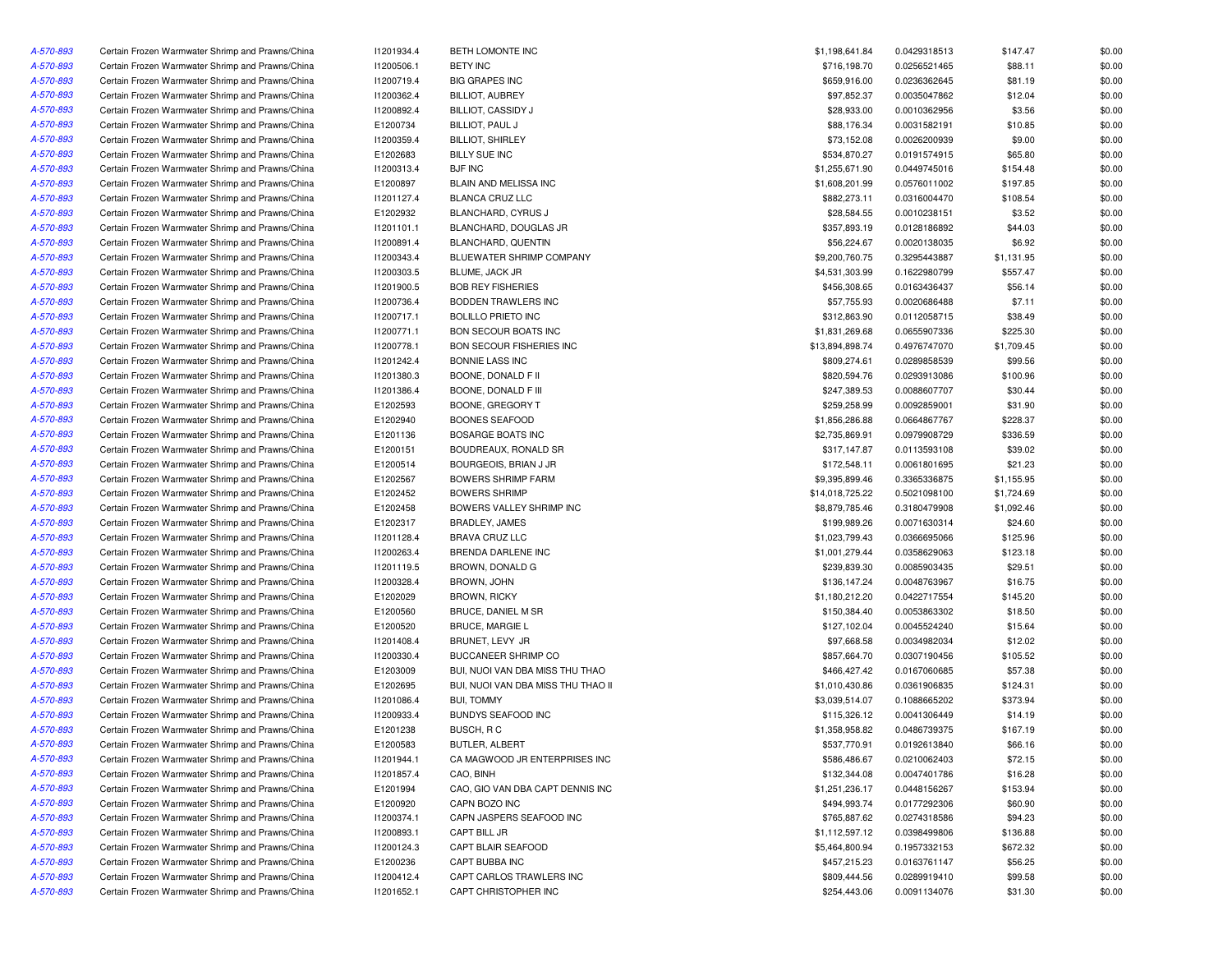| A-570-893 | Certain Frozen Warmwater Shrimp and Prawns/China | 11201633.1 | CAPT EDWARD INC                             | \$792,942.75     | 0.0284008943 | \$97.55     | \$0.00 |
|-----------|--------------------------------------------------|------------|---------------------------------------------|------------------|--------------|-------------|--------|
| A-570-893 | Certain Frozen Warmwater Shrimp and Prawns/China | 11201243.4 | CAPT GDA INC                                | \$811,315.41     | 0.0290589494 | \$99.81     | \$0.00 |
| A-570-893 | Certain Frozen Warmwater Shrimp and Prawns/China | 11201219.4 | CAPT JDL INC                                | \$763,135.34     | 0.0273332799 | \$93.89     | \$0.00 |
| A-570-893 | Certain Frozen Warmwater Shrimp and Prawns/China | 11200880.4 | CAPT KEVIN INC                              | \$146,101.36     | 0.0052329242 | \$17.97     | \$0.00 |
| A-570-893 | Certain Frozen Warmwater Shrimp and Prawns/China | 11201637.4 | CAPT MARCUS INC                             | \$340,237.75     | 0.0121863229 | \$41.86     | \$0.00 |
| A-570-893 | Certain Frozen Warmwater Shrimp and Prawns/China | E1200915   | CAPT PAPPIE INC DBA M/V DANA BROOK          | \$648,091.77     | 0.0232127551 | \$79.73     | \$0.00 |
| A-570-893 | Certain Frozen Warmwater Shrimp and Prawns/China | I1201903.5 | CAPT QUINA INC                              | \$625,360.16     | 0.0223985752 | \$76.94     | \$0.00 |
| A-570-893 | Certain Frozen Warmwater Shrimp and Prawns/China | E1202507   | CAPT ROSS INC                               | \$429,807.34     | 0.0153944441 | \$52.88     | \$0.00 |
| A-570-893 | Certain Frozen Warmwater Shrimp and Prawns/China | E1200438   | CAPT RYAN INC C/O JOYCE VOISIN              | \$107,852.85     | 0.0038629742 | \$13.27     | \$0.00 |
| A-570-893 | Certain Frozen Warmwater Shrimp and Prawns/China | 11201203.4 | CAPT WALLEY INC                             | \$802,473.66     | 0.0287422637 | \$98.73     | \$0.00 |
| A-570-893 | Certain Frozen Warmwater Shrimp and Prawns/China | 11201172.4 | CAPTAIN ARNULFO INC                         | \$716,708.64     | 0.0256704111 | \$88.17     | \$0.00 |
| A-570-893 | Certain Frozen Warmwater Shrimp and Prawns/China | E1201088   | CAPTAIN DARREN HILL INC                     | \$125,711.14     | 0.0045026060 | \$15.47     | \$0.00 |
| A-570-893 | Certain Frozen Warmwater Shrimp and Prawns/China | 11201183.4 | CAPTAIN HOMER INC                           | \$464,637.07     |              | \$57.16     | \$0.00 |
|           |                                                  |            |                                             |                  | 0.0166419434 |             |        |
| A-570-893 | Certain Frozen Warmwater Shrimp and Prawns/China | 11200930.4 | CARMADELLE, RUDY J                          | \$84,778.50      | 0.0030365184 | \$10.43     | \$0.00 |
| A-570-893 | Certain Frozen Warmwater Shrimp and Prawns/China | 11201110.4 | <b>CARMELITA LLC</b>                        | \$972,245.64     | 0.0348230004 | \$119.61    | \$0.00 |
| A-570-893 | Certain Frozen Warmwater Shrimp and Prawns/China | 11200444.4 | CAROLINA SEAFOODS INC                       | \$9,116,935.87   | 0.3265420262 | \$1,121.63  | \$0.00 |
| A-570-893 | Certain Frozen Warmwater Shrimp and Prawns/China | E1200290   | CARSON AND CO INC                           | \$116,475,401.07 | 4.1718088191 | \$14,329.66 | \$0.00 |
| A-570-893 | Certain Frozen Warmwater Shrimp and Prawns/China | 11201689.1 | CASTELIN, GILBERT C                         | \$459,785.00     | 0.0164681564 | \$56.57     | \$0.00 |
| A-570-893 | Certain Frozen Warmwater Shrimp and Prawns/China | E1201651   | CAULFIELD, JEAN                             | \$70,822.89      | 0.0025366692 | \$8.71      | \$0.00 |
| A-570-893 | Certain Frozen Warmwater Shrimp and Prawns/China | 11200594.1 | CF GOLLOTT AND SON SEAFOOD INC              | \$63,860,901.49  | 2.2873110509 | \$7,856.64  | \$0.00 |
| A-570-893 | Certain Frozen Warmwater Shrimp and Prawns/China | E1202744   | CHABERT, JOHN                               | \$358,652.71     | 0.0128458930 | \$44.12     | \$0.00 |
| A-570-893 | Certain Frozen Warmwater Shrimp and Prawns/China | 11201910.5 | CHAPA SHRIMP TRAWLERS                       | \$1,425,581.53   | 0.0510601685 | \$175.39    | \$0.00 |
| A-570-893 | Certain Frozen Warmwater Shrimp and Prawns/China | 11201917.5 | CHAPA, ARTURO DBA CLARISA TRAWLERS INC      | \$985,942.78     | 0.0353135919 | \$121.30    | \$0.00 |
| A-570-893 | Certain Frozen Warmwater Shrimp and Prawns/China | 11201901.5 | CHAPA, ARTURO DBA NORMA MARTHA INC          | \$726,341.10     | 0.0260154177 | \$89.36     | \$0.00 |
| A-570-893 | Certain Frozen Warmwater Shrimp and Prawns/China | 11200813.4 | CHAU, MINH HUU                              | \$211,610.58     | 0.0075792732 | \$26.03     | \$0.00 |
| A-570-893 | Certain Frozen Warmwater Shrimp and Prawns/China | 11201191.5 | CHAUVIN, DAVID                              | \$2,035,465.44   | 0.0729044296 | \$250.42    | \$0.00 |
| A-570-893 | Certain Frozen Warmwater Shrimp and Prawns/China | 11201100.5 | CHAUVIN, KIMBERLY                           | \$6,629,164.97   | 0.2374373355 | \$815.57    | \$0.00 |
| A-570-893 | Certain Frozen Warmwater Shrimp and Prawns/China | E1203164   | CHERAMIE, HAROLD L                          | \$98,307.66      | 0.0035210934 | \$12.09     | \$0.00 |
| A-570-893 | Certain Frozen Warmwater Shrimp and Prawns/China | E1202583   | CHERAMIE, HARRY SR                          | \$58,461.11      | 0.0020939063 | \$7.19      | \$0.00 |
| A-570-893 | Certain Frozen Warmwater Shrimp and Prawns/China | 11201089.4 | CHERAMIE, JAMES P                           | \$142,062.47     | 0.0050882629 | \$17.48     | \$0.00 |
| A-570-893 | Certain Frozen Warmwater Shrimp and Prawns/China | E1201094   | CHERAMIE, JOEY J                            | \$196,362.14     | 0.0070331186 | \$24.16     | \$0.00 |
| A-570-893 | Certain Frozen Warmwater Shrimp and Prawns/China | E1201442   | CHERAMIE, OJESS                             | \$52,682.76      | 0.0018869427 | \$6.48      | \$0.00 |
| A-570-893 | Certain Frozen Warmwater Shrimp and Prawns/China | E1202827   | CHERAMIE, WAYNE                             | \$583,179.53     | 0.0208877882 | \$71.75     | \$0.00 |
| A-570-893 | Certain Frozen Warmwater Shrimp and Prawns/China | E1201610   | CHERAMIE, WEBB JR                           | \$162,773.40     | 0.0058300680 | \$20.03     | \$0.00 |
| A-570-893 | Certain Frozen Warmwater Shrimp and Prawns/China | E1202575   | CHEVALIER, MITCH                            | \$66,298.18      | 0.0023746073 | \$8.16      | \$0.00 |
| A-570-893 | Certain Frozen Warmwater Shrimp and Prawns/China | E1202970   | CHEW, THOMAS J                              | \$91,885.69      | 0.0032910772 | \$11.30     | \$0.00 |
| A-570-893 | Certain Frozen Warmwater Shrimp and Prawns/China | E1202361   | CHISHOLM, HENRY JR                          | \$187,914.75     | 0.0067305577 | \$23.12     | \$0.00 |
| A-570-893 |                                                  |            |                                             |                  |              |             |        |
|           | Certain Frozen Warmwater Shrimp and Prawns/China | 11201619.1 | CHRISTIAN G INC                             | \$538,136.02     | 0.0192744612 | \$66.21     | \$0.00 |
| A-570-893 | Certain Frozen Warmwater Shrimp and Prawns/China | 11201500   | CIEUTAT TRAWLERS INC                        | \$1,124,506.80   | 0.0402765506 | \$138.35    | \$0.00 |
| A-570-893 | Certain Frozen Warmwater Shrimp and Prawns/China | 11200882.1 | CITY MARKET INC                             | \$4,251,118.35   | 0.1522626483 | \$523.00    | \$0.00 |
| A-570-893 | Certain Frozen Warmwater Shrimp and Prawns/China | E1202724   | <b>CJ SEAFOOD</b>                           | \$365,187.80     | 0.0130799608 | \$44.93     | \$0.00 |
| A-570-893 | Certain Frozen Warmwater Shrimp and Prawns/China | E1202858   | COBB, MICHAEL                               | \$54,472.25      | 0.0019510370 | \$6.70      | \$0.00 |
| A-570-893 | Certain Frozen Warmwater Shrimp and Prawns/China | E1200619   | COOPER, ACY J III                           | \$69,848.82      | 0.0025017808 | \$8.59      | \$0.00 |
| A-570-893 | Certain Frozen Warmwater Shrimp and Prawns/China | E1200637   | COOPER, ACY J JR                            | \$184,258.91     | 0.0065996162 | \$22.67     | \$0.00 |
| A-570-893 | Certain Frozen Warmwater Shrimp and Prawns/China | E1200631   | COOPER, ACY SR                              | \$36,235.20      | 0.0012978391 | \$4.46      | \$0.00 |
| A-570-893 | Certain Frozen Warmwater Shrimp and Prawns/China | E1200625   | COOPER, CHRISTOPHER W                       | \$25,402.82      | 0.0009098548 | \$3.13      | \$0.00 |
| A-570-893 | Certain Frozen Warmwater Shrimp and Prawns/China | 11201828.4 | COOPER, VINCENT DBA MISS NICOLE INC         | \$572,082.19     | 0.0204903139 | \$70.38     | \$0.00 |
| A-570-893 | Certain Frozen Warmwater Shrimp and Prawns/China | E1203159   | COULON, DON                                 | \$172,355.30     | 0.0061732637 | \$21.20     | \$0.00 |
| A-570-893 | Certain Frozen Warmwater Shrimp and Prawns/China | I1200067.4 | <b>COUNTRY INC</b>                          | \$1,053,940.45   | 0.0377490700 | \$129.66    | \$0.00 |
| A-570-893 | Certain Frozen Warmwater Shrimp and Prawns/China | E1202380   | COWDREY, MICHAEL                            | \$508,423.51     | 0.0182102458 | \$62.55     | \$0.00 |
| A-570-893 | Certain Frozen Warmwater Shrimp and Prawns/China | E1201059   | CREPPEL, KENNETH A                          | \$99,059.29      | 0.0035480146 | \$12.19     | \$0.00 |
| A-570-893 | Certain Frozen Warmwater Shrimp and Prawns/China | 11200337.2 | CRJ INC                                     | \$1,022,744.61   | 0.0366317261 | \$125.83    | \$0.00 |
| A-570-893 | Certain Frozen Warmwater Shrimp and Prawns/China | 11201881.1 | CROSBY, BENJY                               | \$141,990.04     | 0.0050856687 | \$17.47     | \$0.00 |
| A-570-893 | Certain Frozen Warmwater Shrimp and Prawns/China | 11201163.4 | CROSBYS FISH AND SHRIMP CO                  | \$347,892.42     | 0.0124604908 | \$42.80     | \$0.00 |
| A-570-893 | Certain Frozen Warmwater Shrimp and Prawns/China | 11201194.1 | <b>CRUILLAS INC</b>                         | \$65,679.08      | 0.0023524329 | \$8.08      | \$0.00 |
| A-570-893 | Certain Frozen Warmwater Shrimp and Prawns/China | E1200586   | CRUSADER INC                                | \$342,842.38     | 0.0122796131 | \$42.18     | \$0.00 |
| A-570-893 | Certain Frozen Warmwater Shrimp and Prawns/China | E1200469   | <b>CUSTOM PACK INC</b>                      | \$34,572,413.20  | 1.2382829075 | \$4,253.35  | \$0.00 |
| A-570-893 | Certain Frozen Warmwater Shrimp and Prawns/China | E1201393   | D AND L SEAFOOD CORP DBA BLUFFTON OYSTER CO | \$219,062.59     | 0.0078461824 | \$26.95     | \$0.00 |
|           |                                                  |            |                                             |                  |              |             |        |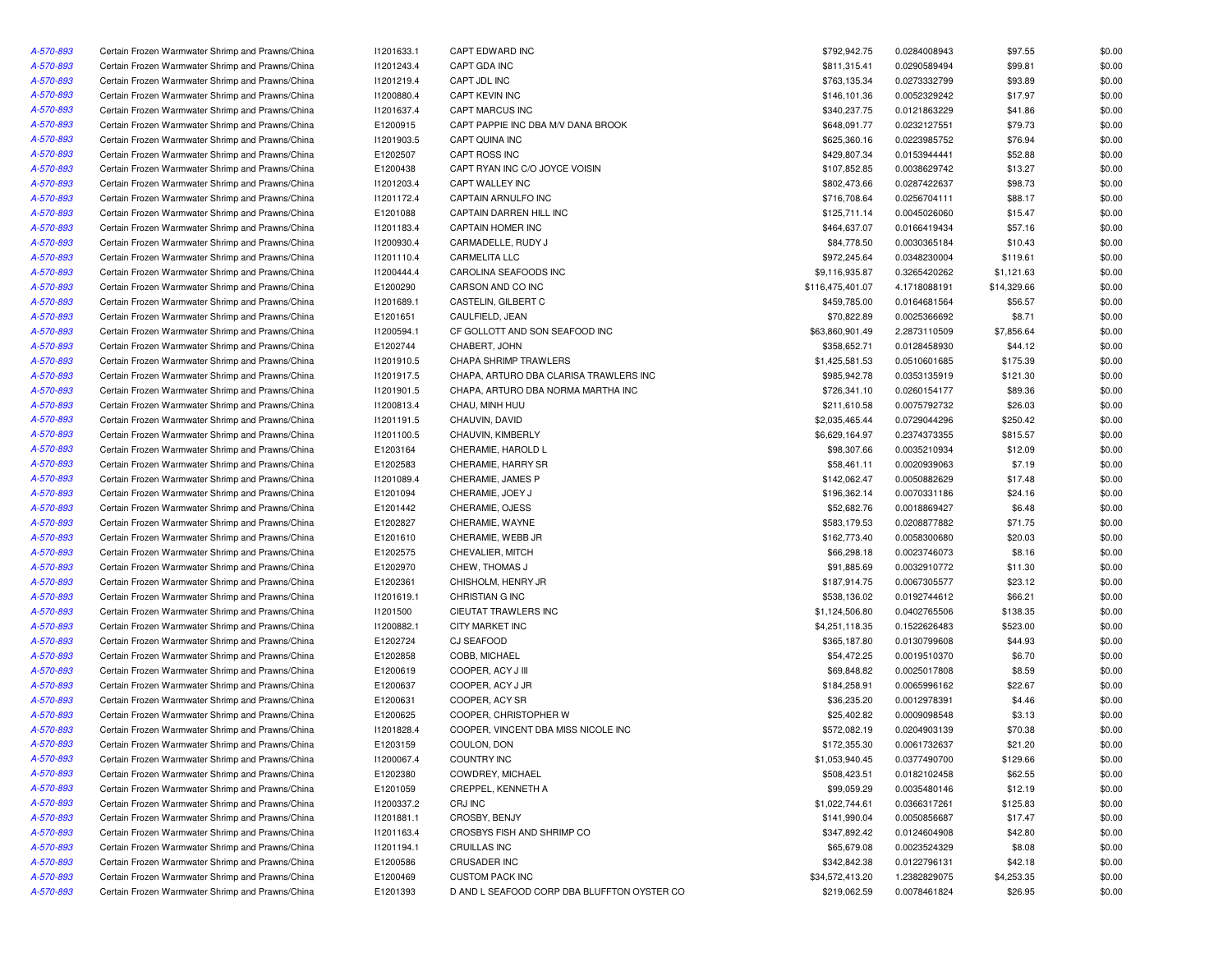| A-570-893 | Certain Frozen Warmwater Shrimp and Prawns/China | 11200818.4 | D DITCHARO JR SEAFOODS LLC           | \$16,671,349.91 | 0.5971190822 | \$2,051.03 | \$0.00 |
|-----------|--------------------------------------------------|------------|--------------------------------------|-----------------|--------------|------------|--------|
| A-570-893 | Certain Frozen Warmwater Shrimp and Prawns/China | 11201249.4 | DAHA INC                             | \$794,852.41    | 0.0284692928 | \$97.79    | \$0.00 |
| A-570-893 | Certain Frozen Warmwater Shrimp and Prawns/China | E1200033   | <b>DAHAPA INC</b>                    | \$521,843.90    | 0.0186909250 | \$64.20    | \$0.00 |
| A-570-893 | Certain Frozen Warmwater Shrimp and Prawns/China | 11200906.4 | DAIGLE, MICHAEL WAYNE                | \$235,779.53    | 0.0084449344 | \$29.01    | \$0.00 |
| A-570-893 | Certain Frozen Warmwater Shrimp and Prawns/China | 11201102.4 | DALE, CLEVELAND L                    | \$107,395.87    | 0.0038466065 | \$13.21    | \$0.00 |
| A-570-893 | Certain Frozen Warmwater Shrimp and Prawns/China | 11200764.4 | DALES SEAFOOD INC                    | \$307,452.81    | 0.0110120621 | \$37.83    | \$0.00 |
| A-570-893 | Certain Frozen Warmwater Shrimp and Prawns/China | E1202139   | DANG, DAP                            | \$361,256.12    | 0.0129391395 | \$44.44    | \$0.00 |
| A-570-893 | Certain Frozen Warmwater Shrimp and Prawns/China | 11201444.5 | DANG, DUONG                          | \$154,452.00    | 0.0055320197 | \$19.00    | \$0.00 |
| A-570-893 | Certain Frozen Warmwater Shrimp and Prawns/China | E1202157   | DANG, KHANG                          | \$1,317,444.37  | 0.0471870111 | \$162.08   | \$0.00 |
| A-570-893 | Certain Frozen Warmwater Shrimp and Prawns/China | E1202235   | DANG, KHANG                          | \$1,206,453.42  | 0.0432116393 | \$148.43   | \$0.00 |
| A-570-893 | Certain Frozen Warmwater Shrimp and Prawns/China | E1202151   | DANG, KHANG                          | \$1,220,048.66  | 0.0436985811 | \$150.10   | \$0.00 |
| A-570-893 | Certain Frozen Warmwater Shrimp and Prawns/China | E1202213   | DANG, SON                            | \$394,561.38    | 0.0141320367 | \$48.54    | \$0.00 |
| A-570-893 | Certain Frozen Warmwater Shrimp and Prawns/China | E1202194   | DANG, THUONG                         | \$1,193,492.68  | 0.0427474234 | \$146.83   | \$0.00 |
| A-570-893 | Certain Frozen Warmwater Shrimp and Prawns/China | E1203268   | DANIELS, DAVID                       | \$247,522.91    | 0.0088655480 | \$30.45    | \$0.00 |
| A-570-893 | Certain Frozen Warmwater Shrimp and Prawns/China | E1201634   | DARDA, HERBERT                       | \$141,219.72    | 0.0050580781 | \$17.37    | \$0.00 |
| A-570-893 | Certain Frozen Warmwater Shrimp and Prawns/China | 11200307.4 | DARDAR, DAVID                        | \$179,569.86    | 0.0064316681 | \$22.09    | \$0.00 |
| A-570-893 |                                                  | E1200612   |                                      | \$124,536.09    |              | \$15.32    | \$0.00 |
|           | Certain Frozen Warmwater Shrimp and Prawns/China |            | DARDAR, JONATHAN M                   |                 | 0.0044605192 |            |        |
| A-570-893 | Certain Frozen Warmwater Shrimp and Prawns/China | 11200921.4 | DASSAU, LOUIS                        | \$411,834.08    | 0.0147506944 | \$50.67    | \$0.00 |
| A-570-893 | Certain Frozen Warmwater Shrimp and Prawns/China | E1202875   | DAVIS SEAFOOD INC                    | \$593,934.10    | 0.0212729855 | \$73.07    | \$0.00 |
| A-570-893 | Certain Frozen Warmwater Shrimp and Prawns/China | 11200077.1 | DAVIS, DANIEL                        | \$2,245,371.45  | 0.0804226500 | \$276.24   | \$0.00 |
| A-570-893 | Certain Frozen Warmwater Shrimp and Prawns/China | 11200913.4 | DAVIS, JOHN W                        | \$169,527.42    | 0.0060719773 | \$20.86    | \$0.00 |
| A-570-893 | Certain Frozen Warmwater Shrimp and Prawns/China | E1203260   | DAVIS, WILLIAM T                     | \$144,590.40    | 0.0051788060 | \$17.79    | \$0.00 |
| A-570-893 | Certain Frozen Warmwater Shrimp and Prawns/China | 11201274   | DEAN BLANCHARD SEAFOOD INC           | \$31,375,058.36 | 1.1237629917 | \$3,859.99 | \$0.00 |
| A-570-893 | Certain Frozen Warmwater Shrimp and Prawns/China | 11200244.4 | DEAN, ILENE                          | \$410,222.22    | 0.0146929623 | \$50.47    | \$0.00 |
| A-570-893 | Certain Frozen Warmwater Shrimp and Prawns/China | 11200437.4 | DEBBE ANNE INC                       | \$225,639.47    | 0.0080817471 | \$27.76    | \$0.00 |
| A-570-893 | Certain Frozen Warmwater Shrimp and Prawns/China | 11200066.4 | DEEP SEA FOODS INC                   | \$61,285,058.23 | 2.1950518655 | \$7,539.74 | \$0.00 |
| A-570-893 | Certain Frozen Warmwater Shrimp and Prawns/China | I1201866.5 | DEHART, BERNARD J                    | \$35,247.66     | 0.0012624683 | \$4.34     | \$0.00 |
| A-570-893 | Certain Frozen Warmwater Shrimp and Prawns/China | E1200740   | DEHART, CLEVIS                       | \$224,976.35    | 0.0080579960 | \$27.68    | \$0.00 |
| A-570-893 | Certain Frozen Warmwater Shrimp and Prawns/China | E1200746   | DEHART, CURTIS P SR                  | \$147,128.01    | 0.0052696958 | \$18.10    | \$0.00 |
| A-570-893 | Certain Frozen Warmwater Shrimp and Prawns/China | E1200752   | DEJEAN, CHRIS JR                     | \$239,927.93    | 0.0085935180 | \$29.52    | \$0.00 |
| A-570-893 | Certain Frozen Warmwater Shrimp and Prawns/China | E1201692   | DENNIS SHRIMP CO INC                 | \$350,796.37    | 0.0125645018 | \$43.16    | \$0.00 |
| A-570-893 | Certain Frozen Warmwater Shrimp and Prawns/China | 11200101.5 | DESPAUX, BYRON                       | \$70,807.63     | 0.0025361226 | \$8.71     | \$0.00 |
| A-570-893 | Certain Frozen Warmwater Shrimp and Prawns/China | E1202410   | DEVANEY, BOBBY C JR                  | \$2,528,303.62  | 0.0905564543 | \$311.05   | \$0.00 |
| A-570-893 | Certain Frozen Warmwater Shrimp and Prawns/China | E1202347   | DFS INC                              | \$253,157.64    | 0.0090673676 | \$31.15    | \$0.00 |
| A-570-893 | Certain Frozen Warmwater Shrimp and Prawns/China | 11201271.4 | DG AND RC INC                        | \$818,496.44    | 0.0293161529 | \$100.70   | \$0.00 |
| A-570-893 | Certain Frozen Warmwater Shrimp and Prawns/China | 11200752.5 | DICKEY, WESLEY FRANK                 | \$162,591.64    | 0.0058235579 | \$20.00    | \$0.00 |
| A-570-893 | Certain Frozen Warmwater Shrimp and Prawns/China | E1200815   | DINH, CHAU T                         | \$1,958,019.65  | 0.0701305475 | \$240.89   | \$0.00 |
| A-570-893 | Certain Frozen Warmwater Shrimp and Prawns/China | E1202089   | DINH, VINCENT                        | \$622,543.58    | 0.0222976935 | \$76.59    | \$0.00 |
| A-570-893 | Certain Frozen Warmwater Shrimp and Prawns/China | I1200097.4 | DION, PAUL ADAM                      | \$46,813.69     | 0.0016767297 | \$5.76     | \$0.00 |
| A-570-893 | Certain Frozen Warmwater Shrimp and Prawns/China | 11200958.4 | DO, DAN C.                           | \$139,543.44    | 0.0049980386 | \$17.17    | \$0.00 |
| A-570-893 | Certain Frozen Warmwater Shrimp and Prawns/China | 11200956.4 | DO, HUNG                             | \$230,367.47    | 0.0082510902 | \$28.34    | \$0.00 |
| A-570-893 | Certain Frozen Warmwater Shrimp and Prawns/China | 11200833.4 | DO, KY HONG                          | \$254,119.78    | 0.0091018286 | \$31.26    | \$0.00 |
| A-570-893 | Certain Frozen Warmwater Shrimp and Prawns/China | 11201097   | DO, LIET VAN                         | \$1,138,248.34  | 0.0407687324 | \$140.04   | \$0.00 |
| A-570-893 | Certain Frozen Warmwater Shrimp and Prawns/China | E1202095   | DO, THAN VIET                        | \$1,185,150.20  | 0.0424486201 | \$145.81   | \$0.00 |
|           |                                                  |            |                                      |                 |              |            |        |
| A-570-893 | Certain Frozen Warmwater Shrimp and Prawns/China | 11200836.4 | DO, THANH VAN                        | \$160,401.03    | 0.0057450966 | \$19.73    | \$0.00 |
| A-570-893 | Certain Frozen Warmwater Shrimp and Prawns/China | I1200550.4 | DO, TINH                             | \$105,267.40    | 0.0037703709 | \$12.95    | \$0.00 |
| A-570-893 | Certain Frozen Warmwater Shrimp and Prawns/China | E1201971   | DOAN, LIEM AND DOAN, MINH            | \$847,071.24    | 0.0303396188 | \$104.21   | \$0.00 |
| A-570-893 | Certain Frozen Warmwater Shrimp and Prawns/China | E1202018   | DOAN, MAI                            | \$241,273.46    | 0.0086417109 | \$29.68    | \$0.00 |
| A-570-893 | Certain Frozen Warmwater Shrimp and Prawns/China | E1201560   | DOAN, MINH                           | \$1,073,344.91  | 0.0384440811 | \$132.05   | \$0.00 |
| A-570-893 | Certain Frozen Warmwater Shrimp and Prawns/China | E1200432   | DOAN, TRAN VAN                       | \$174,498.03    | 0.0062500100 | \$21.47    | \$0.00 |
| A-570-893 | Certain Frozen Warmwater Shrimp and Prawns/China | 11200036.4 | <b>DOCTOR BILL</b>                   | \$1,046,104.96  | 0.0374684256 | \$128.70   | \$0.00 |
| A-570-893 | Certain Frozen Warmwater Shrimp and Prawns/China | E1201868   | DOMINICKS SEAFOOD INC                | \$18,399,467.74 | 0.6590152176 | \$2,263.64 | \$0.00 |
| A-570-893 | Certain Frozen Warmwater Shrimp and Prawns/China | 11200518.1 | DON PACO INC                         | \$683,923.36    | 0.0244961381 | \$84.14    | \$0.00 |
| A-570-893 | Certain Frozen Warmwater Shrimp and Prawns/China | E1201477   | DONINI SEAFOODS INC                  | \$1,160,410.33  | 0.0415625102 | \$142.76   | \$0.00 |
| A-570-893 | Certain Frozen Warmwater Shrimp and Prawns/China | E1200248   | DONNELLY, DAVID C DBA VILLAGE LADY   | \$279,131.94    | 0.0099976912 | \$34.34    | \$0.00 |
| A-570-893 | Certain Frozen Warmwater Shrimp and Prawns/China | E1200549   | DOPSON, CRAIG B                      | \$891,454.53    | 0.0319292987 | \$109.67   | \$0.00 |
| A-570-893 | Certain Frozen Warmwater Shrimp and Prawns/China | 11201118.4 | DORADA CRUZ LLC                      | \$968,683.82    | 0.0346954264 | \$119.17   | \$0.00 |
| A-570-893 | Certain Frozen Warmwater Shrimp and Prawns/China | 11200837   | DORE, PRESTON J JR DBA SEA EXPRESS V | \$93,761.99     | 0.0033582807 | \$11.54    | \$0.00 |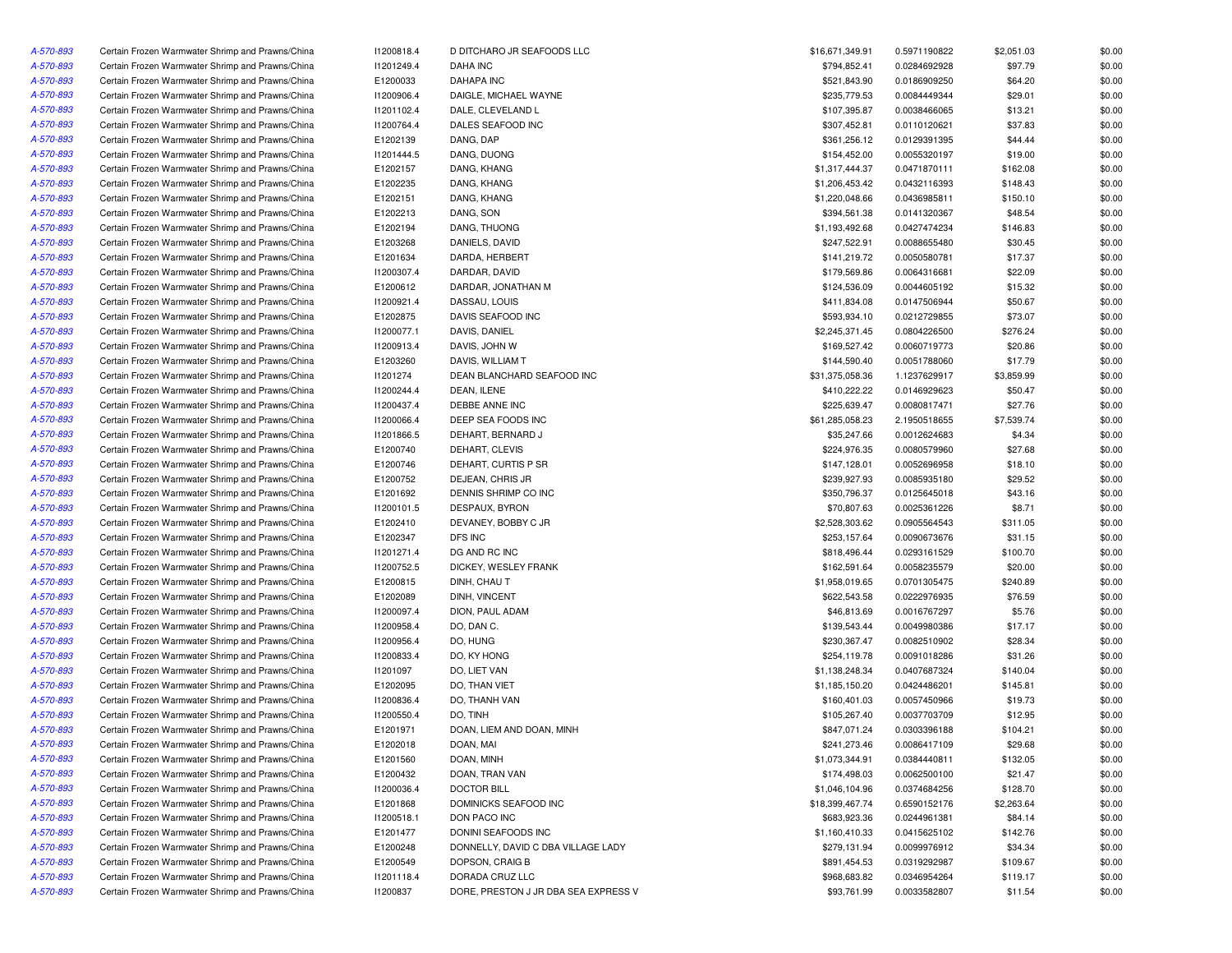| A-570-893 | Certain Frozen Warmwater Shrimp and Prawns/China | 11201460.4 | DRAGNET SEAFOOD LLC                          | \$612,538.65    | 0.0219393462 | \$75.36    | \$0.00 |
|-----------|--------------------------------------------------|------------|----------------------------------------------|-----------------|--------------|------------|--------|
| A-570-893 | Certain Frozen Warmwater Shrimp and Prawns/China | E1201276   | DRURY, BRUCE JR                              | \$19,214.07     | 0.0006881919 | \$2.36     | \$0.00 |
| A-570-893 | Certain Frozen Warmwater Shrimp and Prawns/China | E1201252   | DRURY, BRUCE W SR                            | \$609,710.26    | 0.0218380415 | \$75.01    | \$0.00 |
| A-570-893 | Certain Frozen Warmwater Shrimp and Prawns/China | 11201391.4 | DRURY, BRYANT J                              | \$279,398.00    | 0.0100072207 | \$34.37    | \$0.00 |
| A-570-893 | Certain Frozen Warmwater Shrimp and Prawns/China | E1201229   | DRURY, ERIC S                                | \$160,827.72    | 0.0057603794 | \$19.79    | \$0.00 |
| A-570-893 | Certain Frozen Warmwater Shrimp and Prawns/China | E1200443   | DRURY, JEFF B III                            | \$297,295.99    | 0.0106482744 | \$36.58    | \$0.00 |
| A-570-893 | Certain Frozen Warmwater Shrimp and Prawns/China | E1201264   | DRURY, KEVIN SR                              | \$125,558.12    | 0.0044971253 | \$15.45    | \$0.00 |
| A-570-893 | Certain Frozen Warmwater Shrimp and Prawns/China | 11201248.4 | DSL AND R INC                                | \$1,449,578.50  | 0.0519196699 | \$178.34   | \$0.00 |
| A-570-893 | Certain Frozen Warmwater Shrimp and Prawns/China | E1202335   | DUBBERLY, JAMES F DBA DADDYS BOY             | \$874,035.09    | 0.0313053852 | \$107.53   | \$0.00 |
| A-570-893 | Certain Frozen Warmwater Shrimp and Prawns/China | E1202340   | DUBBERLY, JAMES F DBA JULIE SHEA             | \$745,111.90    | 0.0266877329 | \$91.67    | \$0.00 |
| A-570-893 | Certain Frozen Warmwater Shrimp and Prawns/China | E1202330   | DUBBERLY, JAMES F DBA DUBBERLYS SEAFOOD      | \$2,931,852.14  | 0.1050103842 | \$360.70   | \$0.00 |
| A-570-893 | Certain Frozen Warmwater Shrimp and Prawns/China | 11200698.4 | DUONG, HO T DBA RED EAGLE                    | \$507,524.60    | 0.0181780495 | \$62.44    | \$0.00 |
| A-570-893 | Certain Frozen Warmwater Shrimp and Prawns/China | 11200849.4 | DUONG, KONG                                  | \$231,188.11    | 0.0082804832 | \$28.44    | \$0.00 |
| A-570-893 | Certain Frozen Warmwater Shrimp and Prawns/China | I1200494.5 | DUONG, MAU                                   | \$929.475.20    | 0.0332910881 | \$114.35   | \$0.00 |
| A-570-893 | Certain Frozen Warmwater Shrimp and Prawns/China | 11200700.4 | DUPLANTIS, TEDDY                             | \$123,648.19    | 0.0044287172 | \$15.21    | \$0.00 |
| A-570-893 | Certain Frozen Warmwater Shrimp and Prawns/China | 11200626.4 | DUPRE, JIMMIE J SR                           | \$411,450.47    | 0.0147369546 | \$50.62    | \$0.00 |
| A-570-893 | Certain Frozen Warmwater Shrimp and Prawns/China | E1201366   | E AND E SHRIMP CO INC                        | \$1,166,596.82  | 0.0417840922 | \$143.52   | \$0.00 |
| A-570-893 | Certain Frozen Warmwater Shrimp and Prawns/China | 11200903.4 | EDENS, STEVEN                                | \$739,028.24    | 0.0264698340 | \$90.92    | \$0.00 |
| A-570-893 | Certain Frozen Warmwater Shrimp and Prawns/China | 11201842.4 | EDENS, TIMOTHY DALE                          | \$70,690.14     | 0.0025319144 | \$8.70     | \$0.00 |
| A-570-893 | Certain Frozen Warmwater Shrimp and Prawns/China | 11200905.4 | <b>EDISTO QUEEN LLC</b>                      | \$481,301.24    | 0.0172388053 | \$59.21    | \$0.00 |
| A-570-893 | Certain Frozen Warmwater Shrimp and Prawns/China | E1200266   | EDWARD GARCIA TRAWLERS DBA CAPT EDDIE INC    | \$437,051.20    | 0.0156538980 | \$53.77    | \$0.00 |
| A-570-893 | Certain Frozen Warmwater Shrimp and Prawns/China | E1200254   | EDWARD GARCIA TRAWLERS DBA CAPT LUCAS INC    | \$337,225.33    | 0.0120784268 | \$41.49    | \$0.00 |
| A-570-893 | Certain Frozen Warmwater Shrimp and Prawns/China | E1200260   | EDWARD GARCIA TRAWLERS DBA CAPT NICHOLAS INC | \$311,559.19    | 0.0111591406 | \$38.33    | \$0.00 |
| A-570-893 | Certain Frozen Warmwater Shrimp and Prawns/China | E1200273   | EDWARD GARCIA TRAWLERS DBA MISS EMILY INC    | \$245,638.65    | 0.0087980593 | \$30.22    | \$0.00 |
| A-570-893 | Certain Frozen Warmwater Shrimp and Prawns/China | 11200607   | EDWARDS, TOMMY                               | \$311,421.11    | 0.0111541950 | \$38.31    | \$0.00 |
| A-570-893 | Certain Frozen Warmwater Shrimp and Prawns/China | E1202392   | <b>ELIMINATOR INC</b>                        | \$1,258,858.67  | 0.0450886424 | \$154.87   | \$0.00 |
| A-570-893 | Certain Frozen Warmwater Shrimp and Prawns/China | 11201247.4 | ELLERBEE, JODY                               | \$1,277,248.82  | 0.0457473238 | \$157.14   | \$0.00 |
| A-570-893 | Certain Frozen Warmwater Shrimp and Prawns/China | 11201948.4 | ELMIRA PFLUECKHAHN INC                       | \$689,559.41    | 0.0246980049 | \$84.83    | \$0.00 |
| A-570-893 | Certain Frozen Warmwater Shrimp and Prawns/China | 11201576.1 | <b>EMMANUEL INC</b>                          | \$527,011.79    | 0.0188760237 | \$64.84    | \$0.00 |
| A-570-893 | Certain Frozen Warmwater Shrimp and Prawns/China | 11201871.4 | ENCLADE, JOSEPH L                            | \$40,120.68     | 0.0014370056 | \$4.94     | \$0.00 |
| A-570-893 | Certain Frozen Warmwater Shrimp and Prawns/China | 11200523.4 | ENCLADE, MICHAEL AND PITRE, JEANNIE          | \$171,011.00    | 0.0061251148 | \$21.04    | \$0.00 |
| A-570-893 | Certain Frozen Warmwater Shrimp and Prawns/China | 11200341.4 | ENCLADE, RODNEY J                            | \$147,206.94    | 0.0052725228 | \$18.11    | \$0.00 |
| A-570-893 | Certain Frozen Warmwater Shrimp and Prawns/China | 11201115.4 | ENSENADA CRUZ LLC                            | \$650,243.10    | 0.0232898095 | \$80.00    | \$0.00 |
| A-570-893 | Certain Frozen Warmwater Shrimp and Prawns/China | E1202618   | <b>EQUALIZER INC</b>                         | \$1,103,092.75  | 0.0395095619 | \$135.71   | \$0.00 |
|           |                                                  |            | ERICA LYNN INC                               |                 |              |            |        |
| A-570-893 | Certain Frozen Warmwater Shrimp and Prawns/China | 11200373.1 | ERICKSON AND JENSEN SEAFOOD PACKERS          | \$1,170,460.51  | 0.0419224783 | \$144.00   | \$0.00 |
| A-570-893 | Certain Frozen Warmwater Shrimp and Prawns/China | 11201245.4 |                                              | \$10,425,512.03 | 0.3734114039 | \$1,282.62 | \$0.00 |
| A-570-893 | Certain Frozen Warmwater Shrimp and Prawns/China | 11201240.4 | ERICKSON, GRANT DBA GALAXY STAR LLC          | \$687,304.94    | 0.0246172564 | \$84.56    | \$0.00 |
| A-570-893 | Certain Frozen Warmwater Shrimp and Prawns/China | 11201241.4 | ERICKSON, GRANT DBA E AND E LLC              | \$714,399.83    | 0.0255877162 | \$87.89    | \$0.00 |
| A-570-893 | Certain Frozen Warmwater Shrimp and Prawns/China | E1201236   | ESTAY, WAYNE                                 | \$14,959,003.96 | 0.5357878494 | \$1,840.37 | \$0.00 |
| A-570-893 | Certain Frozen Warmwater Shrimp and Prawns/China | 11201603.1 | ETHAN G INC                                  | \$807,264.53    | 0.0289138587 | \$99.32    | \$0.00 |
| A-570-893 | Certain Frozen Warmwater Shrimp and Prawns/China | E1200057   | FATHER DAN INC                               | \$745,213.24    | 0.0266913626 | \$91.68    | \$0.00 |
| A-570-893 | Certain Frozen Warmwater Shrimp and Prawns/China | 11201575.1 | FATHER MIKE INC                              | \$329,019.15    | 0.0117845054 | \$40.48    | \$0.00 |
| A-570-893 | Certain Frozen Warmwater Shrimp and Prawns/China | 11200704.4 | FAZENDE, JEFFERY                             | \$57,263.24     | 0.0020510021 | \$7.04     | \$0.00 |
| A-570-893 | Certain Frozen Warmwater Shrimp and Prawns/China | 11200017.4 | FAZENDE, THOMAS G                            | \$51,178.33     | 0.0018330584 | \$6.30     | \$0.00 |
| A-570-893 | Certain Frozen Warmwater Shrimp and Prawns/China | I1200524.5 | FERNANDEZ. JOHN III DBA WWJT INC             | \$1,133,430.15  | 0.0405961589 | \$139.44   | \$0.00 |
| A-570-893 | Certain Frozen Warmwater Shrimp and Prawns/China | 11200782.1 | FIELDS. BRYAN DBA RKB FISHING INC            | \$638,595.57    | 0.0228726290 | \$78.56    | \$0.00 |
| A-570-893 | Certain Frozen Warmwater Shrimp and Prawns/China | 11201117.4 | FIESTA CRUZ LLC                              | \$979,676.48    | 0.0350891514 | \$120.53   | \$0.00 |
| A-570-893 | Certain Frozen Warmwater Shrimp and Prawns/China | 11200386.4 | FINE SHRIMP CO                               | \$711,242.62    | 0.0254746342 | \$87.50    | \$0.00 |
| A-570-893 | Certain Frozen Warmwater Shrimp and Prawns/China | E1203234   | <b>FIREFOX INC</b>                           | \$253,818.24    | 0.0090910283 | \$31.23    | \$0.00 |
| A-570-893 | Certain Frozen Warmwater Shrimp and Prawns/China | E1201210   | FISHERMANS REEF SHRIMP COMPANY               | \$41,920,195.00 | 1.5014589999 | \$5,157.33 | \$0.00 |
| A-570-893 | Certain Frozen Warmwater Shrimp and Prawns/China | 11200256.4 | FITCH, ADAM J                                | \$64,970.68     | 0.0023270601 | \$7.99     | \$0.00 |
| A-570-893 | Certain Frozen Warmwater Shrimp and Prawns/China | I1201565.5 | FKM INC                                      | \$106,594.17    | 0.0038178920 | \$13.11    | \$0.00 |
| A-570-893 | Certain Frozen Warmwater Shrimp and Prawns/China | 11201674.1 | FLOWERS, VINCENT                             | \$120,711.39    | 0.0043235296 | \$14.85    | \$0.00 |
| A-570-893 | Certain Frozen Warmwater Shrimp and Prawns/China | E1203107   | FORTUNE SHRIMP COMPANY INC                   | \$13,368,621.81 | 0.4788250039 | \$1,644.71 | \$0.00 |
| A-570-893 | Certain Frozen Warmwater Shrimp and Prawns/China | 11200486.4 | FRANKS, MICHAEL                              | \$11,464,203.28 | 0.4106142920 | \$1,410.41 | \$0.00 |
| A-570-893 | Certain Frozen Warmwater Shrimp and Prawns/China | 11201924.4 | FREDRICK, MICHAEL                            | \$159,483.40    | 0.0057122298 | \$19.62    | \$0.00 |
| A-570-893 | Certain Frozen Warmwater Shrimp and Prawns/China | E1200336   | FREEMAN, KENNETH DBA FREEMAN SEAFOOD         | \$145,474.58    | 0.0052104747 | \$17.90    | \$0.00 |
| A-570-893 | Certain Frozen Warmwater Shrimp and Prawns/China | E1200798   | FRICKEY, DARELL J                            | \$40,259.40     | 0.0014419742 | \$4.95     | \$0.00 |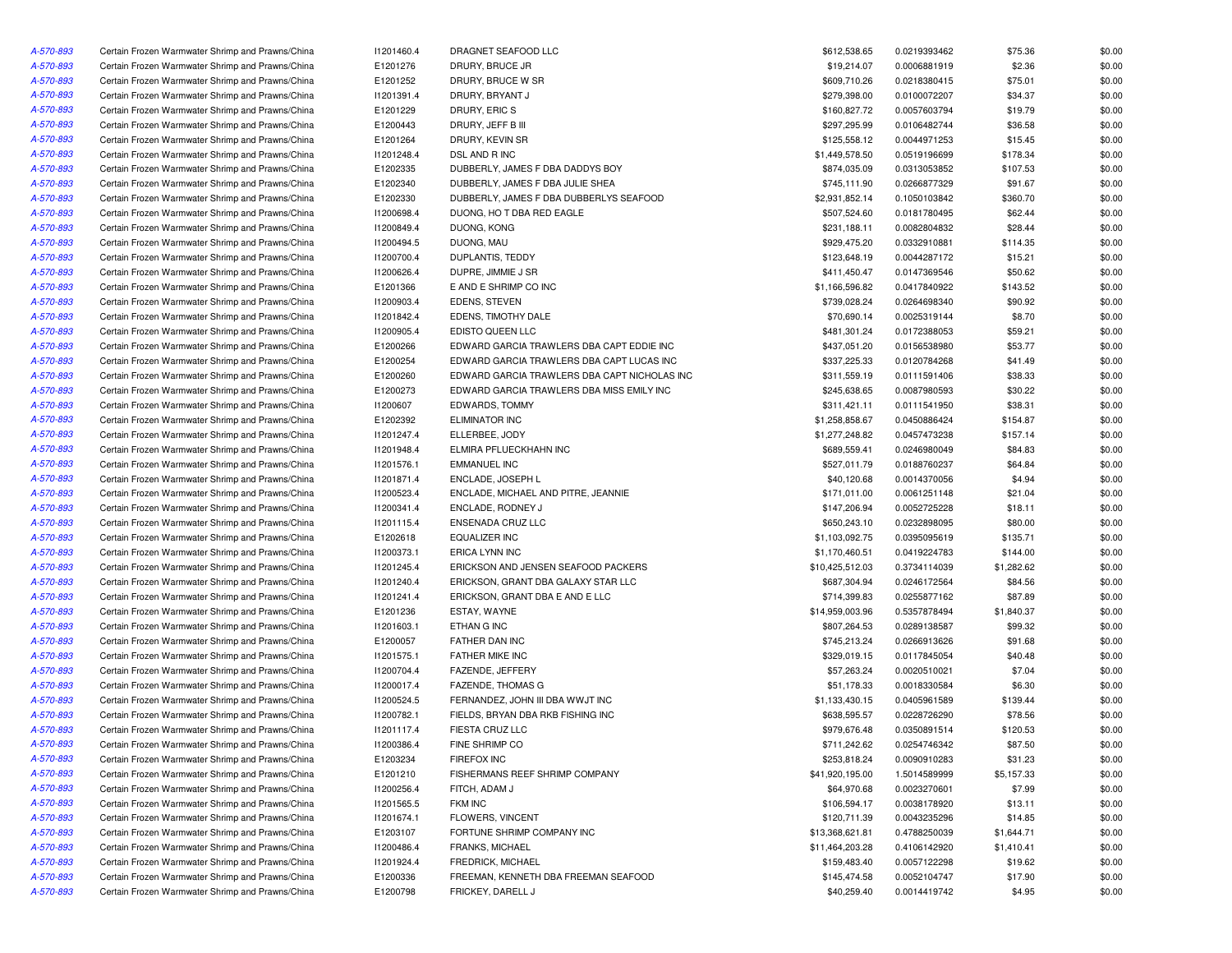| A-570-893 | Certain Frozen Warmwater Shrimp and Prawns/China | 11201210.1 | <b>FRILOUX, BRAD</b>                          | \$472,959.51    | 0.0169400289 | \$58.19     | \$0.00 |
|-----------|--------------------------------------------------|------------|-----------------------------------------------|-----------------|--------------|-------------|--------|
| A-570-893 | Certain Frozen Warmwater Shrimp and Prawns/China | E1202103   | G AND O TRAWLERS INC DBA MISS LAUREN          | \$1,320,355.36  | 0.0472912742 | \$162.44    | \$0.00 |
| A-570-893 | Certain Frozen Warmwater Shrimp and Prawns/China | E1201140   | G AND S TRAWLERS INC                          | \$1,196,161.67  | 0.0428430189 | \$147.16    | \$0.00 |
| A-570-893 | Certain Frozen Warmwater Shrimp and Prawns/China | E1201829   | <b>GD VENTURES II INC</b>                     | \$1,308,724.63  | 0.0468746955 | \$161.01    | \$0.00 |
| A-570-893 | Certain Frozen Warmwater Shrimp and Prawns/China | 11201250.4 | GADSON, JAMES                                 | \$310,961.40    | 0.0111377295 | \$38.26     | \$0.00 |
| A-570-893 | Certain Frozen Warmwater Shrimp and Prawns/China | E1202641   | GALA, CHRISTINE DBA PATRON SEAFOOD INC        | \$2,251,619.95  | 0.0806464531 | \$277.01    | \$0.00 |
| A-570-893 | Certain Frozen Warmwater Shrimp and Prawns/China | E1200938   | GALA, CHRISTINE DBA CHALLENGER SHRIMP INC     | \$758,149.52    | 0.0271547024 | \$93.27     | \$0.00 |
| A-570-893 | Certain Frozen Warmwater Shrimp and Prawns/China | E1202656   | GALA, CHRISTINE DBA TRICO SHRIMP COMPANY INC  | \$19,561,896.34 | 0.7006500164 | \$2,406.65  | \$0.00 |
| A-570-893 | Certain Frozen Warmwater Shrimp and Prawns/China | E1200601   | <b>GALE FORCE INC</b>                         | \$273,190.84    | 0.0097848983 | \$33.61     | \$0.00 |
| A-570-893 | Certain Frozen Warmwater Shrimp and Prawns/China | E1202708   | GALJOUR, REED                                 | \$562,782.11    | 0.0201572122 | \$69.24     | \$0.00 |
| A-570-893 | Certain Frozen Warmwater Shrimp and Prawns/China | E1202676   | GALLOWAY, JIMMY                               | \$170,351.60    | 0.0061014970 | \$20.96     | \$0.00 |
| A-570-893 | Certain Frozen Warmwater Shrimp and Prawns/China | E1201522   | GALLOWAY, JUDY                                | \$217,432.99    | 0.0077878149 | \$26.75     | \$0.00 |
| A-570-893 | Certain Frozen Warmwater Shrimp and Prawns/China | E1202705   | GALLOWAY, MARK                                | \$239,213.19    | 0.0085679181 | \$29.43     | \$0.00 |
| A-570-893 | Certain Frozen Warmwater Shrimp and Prawns/China | E1200206   | GARCIA, JOSEPH DBA MARIAH LYNN INC            | \$401,310.72    | 0.0143737784 | \$49.37     | \$0.00 |
| A-570-893 | Certain Frozen Warmwater Shrimp and Prawns/China | E1200224   | GARCIA, JOSEPH DBA SANTA MARIA INC            | \$364,074.43    | 0.0130400832 | \$44.79     | \$0.00 |
| A-570-893 | Certain Frozen Warmwater Shrimp and Prawns/China | E1200218   | GARCIA, JOSEPH DBA SABRINA MARIE INC          | \$418,149.02    | 0.0149768771 | \$51.44     | \$0.00 |
|           |                                                  | E1200212   | GARCIA, JOSEPH DBA SANDRA G INC               | \$380,095.81    |              |             |        |
| A-570-893 | Certain Frozen Warmwater Shrimp and Prawns/China |            |                                               |                 | 0.0136139222 | \$46.76     | \$0.00 |
| A-570-893 | Certain Frozen Warmwater Shrimp and Prawns/China | E1200230   | GARCIA, JOSEPH DBA THOMAS G INC               | \$399,192.89    | 0.0142979239 | \$49.11     | \$0.00 |
| A-570-893 | Certain Frozen Warmwater Shrimp and Prawns/China | 11201225.1 | GARZA, ANDRES DBA PAZ G LLC                   | \$4,031.00      | 0.0001443787 | \$0.50      | \$0.00 |
| A-570-893 | Certain Frozen Warmwater Shrimp and Prawns/China | 11201387.1 | GASPARD, MICHAEL ANTHONY SR                   | \$63,005.01     | 0.0022566555 | \$7.75      | \$0.00 |
| A-570-893 | Certain Frozen Warmwater Shrimp and Prawns/China | 11200403.5 | GASPARD, MURRY SR                             | \$105,226.58    | 0.0037689089 | \$12.95     | \$0.00 |
| A-570-893 | Certain Frozen Warmwater Shrimp and Prawns/China | E1202573   | GAUDET, ALLEN IV                              | \$54,805.99     | 0.0019629906 | \$6.74      | \$0.00 |
| A-570-893 | Certain Frozen Warmwater Shrimp and Prawns/China | E1201196   | GAY FISH COMPANY INC                          | \$154,126.90    | 0.0055203756 | \$18.96     | \$0.00 |
| A-570-893 | Certain Frozen Warmwater Shrimp and Prawns/China | 11201313.4 | <b>GEMITA INC</b>                             | \$755,006.26    | 0.0270421200 | \$92.89     | \$0.00 |
| A-570-893 | Certain Frozen Warmwater Shrimp and Prawns/China | E1202513   | GEORGIA SHRIMP CO LLC                         | \$6,565,913.87  | 0.2351718658 | \$807.79    | \$0.00 |
| A-570-893 | Certain Frozen Warmwater Shrimp and Prawns/China | 11201134.4 | <b>GLORIA CRUZ LLC</b>                        | \$704,555.40    | 0.0252351175 | \$86.68     | \$0.00 |
| A-570-893 | Certain Frozen Warmwater Shrimp and Prawns/China | E1202997   | <b>GLOVER, CHARLES</b>                        | \$154,151.89    | 0.0055212707 | \$18.96     | \$0.00 |
| A-570-893 | Certain Frozen Warmwater Shrimp and Prawns/China | 11200650.4 | GOLD COAST SEAFOOD INC                        | \$3,365,304.03  | 0.1205353654 | \$414.02    | \$0.00 |
| A-570-893 | Certain Frozen Warmwater Shrimp and Prawns/China | E1200790   | GOLDEN GULF COAST PKG CO INC                  | \$25,252,872.04 | 0.9044841513 | \$3,106.79  | \$0.00 |
| A-570-893 | Certain Frozen Warmwater Shrimp and Prawns/China | 11200480.4 | GOLDEN PHASE INC                              | \$170,327.23    | 0.0061006241 | \$20.95     | \$0.00 |
| A-570-893 | Certain Frozen Warmwater Shrimp and Prawns/China | E1200717   | GOLLOTTS OIL DOCK AND ICEHOUSE INC            | \$25,250,603.04 | 0.9044028823 | \$3,106.51  | \$0.00 |
| A-570-893 | Certain Frozen Warmwater Shrimp and Prawns/China | E1202975   | GONZALES, TIM J                               | \$144,091.88    | 0.0051609505 | \$17.73     | \$0.00 |
| A-570-893 | Certain Frozen Warmwater Shrimp and Prawns/China | 11200458.1 | GONZALEZ TRAWLERS INC                         | \$634,888.96    | 0.0227398690 | \$78.11     | \$0.00 |
| A-570-893 | Certain Frozen Warmwater Shrimp and Prawns/China | 11200253.4 | GORE SEAFOOD INC                              | \$1,111,778.64  | 0.0398206651 | \$136.78    | \$0.00 |
| A-570-893 | Certain Frozen Warmwater Shrimp and Prawns/China | 11201950.4 | GORE, ISABEL DBA WESTERN SEAFOOD CO INC       | \$36,897,374.53 | 1.3215562346 | \$4,539.39  | \$0.00 |
| A-570-893 | Certain Frozen Warmwater Shrimp and Prawns/China | I1201920.5 | <b>GOVELOPEZ INC</b>                          | \$998,332.59    | 0.0357573588 | \$122.82    | \$0.00 |
| A-570-893 | Certain Frozen Warmwater Shrimp and Prawns/China | E1200902   | <b>GRAHAM SHRIMP CO</b>                       | \$7,733,829.29  | 0.2770031864 | \$951.47    | \$0.00 |
| A-570-893 | Certain Frozen Warmwater Shrimp and Prawns/China | E1202398   | GRAHAM, DARRELL                               | \$8,812,032.76  | 0.3156212869 | \$1,084.12  | \$0.00 |
| A-570-893 | Certain Frozen Warmwater Shrimp and Prawns/China | 11201631.1 | <b>GRANDMA INC</b>                            | \$712,664.94    | 0.0255255775 | \$87.68     | \$0.00 |
| A-570-893 | Certain Frozen Warmwater Shrimp and Prawns/China | E1200977   | GRANIER, STEPHEN DBA S AND S SEAFOOD CO INC   | \$224,796.68    | 0.0080515608 | \$27.66     | \$0.00 |
| A-570-893 | Certain Frozen Warmwater Shrimp and Prawns/China | E1201179   | GRAVES, ROBERT N. SR.                         | \$423,375.09    | 0.0151640597 | \$52.09     | \$0.00 |
| A-570-893 | Certain Frozen Warmwater Shrimp and Prawns/China | E1200302   | GRAY, MONROE                                  | \$264.028.26    | 0.0094567214 | \$32.48     | \$0.00 |
| A-570-893 | Certain Frozen Warmwater Shrimp and Prawns/China | 11201239.4 | <b>GREEN FLASH LLC</b>                        | \$687,370.13    | 0.0246195913 | \$84.57     | \$0.00 |
| A-570-893 | Certain Frozen Warmwater Shrimp and Prawns/China | E1201436   | GREEN, JAMES W JR DBA MISS EMILIE ANN         | \$284,272.52    | 0.0101818117 | \$34.97     | \$0.00 |
| A-570-893 | Certain Frozen Warmwater Shrimp and Prawns/China | E1201301   | GREEN, JAMES W DBA EAST COAST SEAFOOD COMPANY | \$802,508.79    | 0.0287435220 | \$98.73     | \$0.00 |
| A-570-893 | Certain Frozen Warmwater Shrimp and Prawns/China | E1203275   | GROS, DANNY A                                 | \$1,088,409.81  | 0.0389836618 | \$133.90    | \$0.00 |
| A-570-893 | Certain Frozen Warmwater Shrimp and Prawns/China | 11201382.4 | GUIDRY, CHARLES J                             | \$103,728.97    | 0.0037152689 | \$12.76     | \$0.00 |
| A-570-893 |                                                  | E1201404   |                                               |                 |              |             |        |
|           | Certain Frozen Warmwater Shrimp and Prawns/China |            | GUIDRY, CLINTON P JR                          | \$149,075.74    | 0.0053394578 | \$18.34     | \$0.00 |
| A-570-893 | Certain Frozen Warmwater Shrimp and Prawns/China | E1201454   | GUIDRY, KEITH M                               | \$69,718.95     | 0.0024971292 | \$8.58      | \$0.00 |
| A-570-893 | Certain Frozen Warmwater Shrimp and Prawns/China | E1201399   | GUIDRY, KENNETH J                             | \$276,333.85    | 0.0098974718 | \$34.00     | \$0.00 |
| A-570-893 | Certain Frozen Warmwater Shrimp and Prawns/China | 11200116.4 | GUIDRY, MICHAEL J                             | \$114,126.74    | 0.0040876866 | \$14.04     | \$0.00 |
| A-570-893 | Certain Frozen Warmwater Shrimp and Prawns/China | 11200346   | GUIDRY, VICKI                                 | \$130,758.71    | 0.0046833952 | \$16.09     | \$0.00 |
| A-570-893 | Certain Frozen Warmwater Shrimp and Prawns/China | E1200008   | GULF CROWN SEAFOOD CO INC                     | \$92,482,771.55 | 3.3124628756 | \$11,377.91 | \$0.00 |
| A-570-893 | Certain Frozen Warmwater Shrimp and Prawns/China | E1202689   | <b>GULF FISH INC</b>                          | \$14,621,020.97 | 0.5236822854 | \$1,798.79  | \$0.00 |
| A-570-893 | Certain Frozen Warmwater Shrimp and Prawns/China | E1200014   | GULF ISLAND SHRIMP AND SEAFOOD II LLC         | \$43,307,219.00 | 1.5511381502 | \$5,327.97  | \$0.00 |
| A-570-893 | Certain Frozen Warmwater Shrimp and Prawns/China | E1203034   | GULF KING SERVICES INC                        | \$40,871,451.81 | 1.4638960806 | \$5,028.31  | \$0.00 |
| A-570-893 | Certain Frozen Warmwater Shrimp and Prawns/China | E1201411   | GULF PRIDE ENTERPRISES INC                    | \$24,557,537.52 | 0.8795792988 | \$3,021.25  | \$0.00 |
| A-570-893 | Certain Frozen Warmwater Shrimp and Prawns/China | 11200021.3 | <b>GULF RUNNER</b>                            | \$1,191,381.54  | 0.0426718086 | \$146.57    | \$0.00 |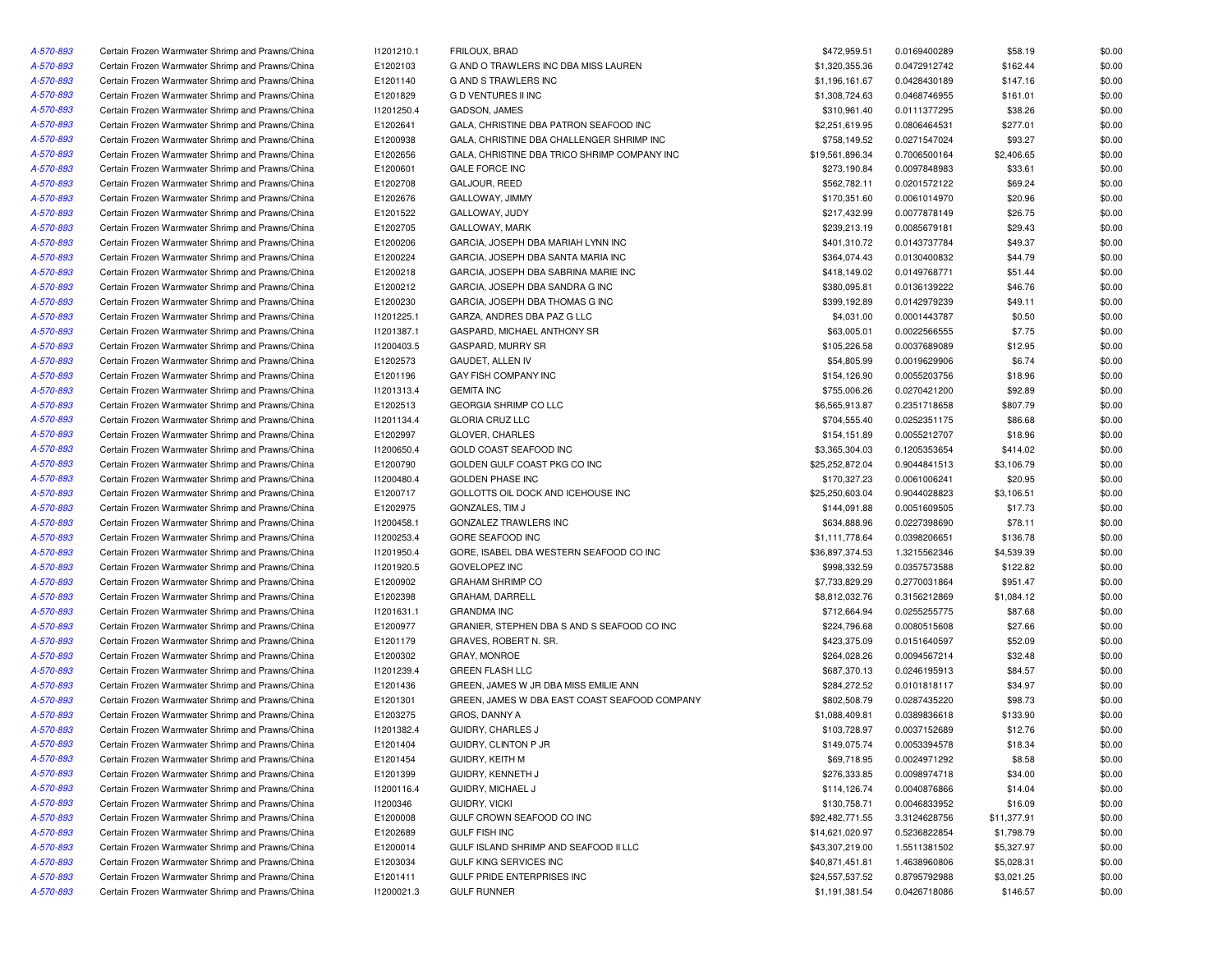| A-570-893 | Certain Frozen Warmwater Shrimp and Prawns/China | E1202663   | GULF SHRIMP COMPANY INC                  | \$1,223,346.79  | 0.0438167105 | \$150.51   | \$0.00 |
|-----------|--------------------------------------------------|------------|------------------------------------------|-----------------|--------------|------------|--------|
| A-570-893 | Certain Frozen Warmwater Shrimp and Prawns/China | E1203058   | <b>GULF SOUTH INC</b>                    | \$23,116,465.03 | 0.8279642894 | \$2,843.96 | \$0.00 |
| A-570-893 | Certain Frozen Warmwater Shrimp and Prawns/China | 11200308.4 | GUY, KIMOTHY                             | \$140,291.14    | 0.0050248191 | \$17.26    | \$0.00 |
| A-570-893 | Certain Frozen Warmwater Shrimp and Prawns/China | E1200988   | HA, CO DONG                              | \$201,036.70    | 0.0072005477 | \$24.73    | \$0.00 |
| A-570-893 | Certain Frozen Warmwater Shrimp and Prawns/China | E1202623   | <b>HAILEY MARIE INC</b>                  | \$695,087.79    | 0.0248960153 | \$85.51    | \$0.00 |
| A-570-893 | Certain Frozen Warmwater Shrimp and Prawns/China | 11200365.4 | HANH LAI, INC                            | \$975,131.36    | 0.0349263584 | \$119.97   | \$0.00 |
| A-570-893 | Certain Frozen Warmwater Shrimp and Prawns/China | 11201893.4 | HANSEN, ERIC                             | \$3,900,773.76  | 0.1397143279 | \$479.90   | \$0.00 |
| A-570-893 | Certain Frozen Warmwater Shrimp and Prawns/China | 11200006.1 | HARDEE, WILLIAM P                        | \$498,263.10    | 0.0178463296 | \$61.30    | \$0.00 |
| A-570-893 | Certain Frozen Warmwater Shrimp and Prawns/China | E1200650   | HARDY, JOHN                              | \$1,317,988.16  | 0.0472064881 | \$162.15   | \$0.00 |
| A-570-893 | Certain Frozen Warmwater Shrimp and Prawns/China | 11201099.4 | HATTAWAY, ERROL HENRY                    | \$568,535.16    | 0.0203632696 | \$69.95    | \$0.00 |
| A-570-893 | Certain Frozen Warmwater Shrimp and Prawns/China | E1201851   | HAYDEL, GREGORY                          | \$124,365.21    | 0.0044543987 | \$15.30    | \$0.00 |
| A-570-893 | Certain Frozen Warmwater Shrimp and Prawns/China | 11200287.4 | HCP LLC                                  | \$94,449.25     | 0.0033828964 | \$11.62    | \$0.00 |
| A-570-893 | Certain Frozen Warmwater Shrimp and Prawns/China | E1203062   | HEBERT, ERIC J                           | \$58,474.32     | 0.0020943794 | \$7.19     | \$0.00 |
| A-570-893 | Certain Frozen Warmwater Shrimp and Prawns/China | E1200682   | HEBERT, ROBERT A                         | \$155,086.23    | 0.0055547360 | \$19.08    | \$0.00 |
| A-570-893 | Certain Frozen Warmwater Shrimp and Prawns/China | 11201947.4 | <b>HELEN KAY INC</b>                     | \$777,263.44    | 0.0278393072 | \$95.62    | \$0.00 |
| A-570-893 | Certain Frozen Warmwater Shrimp and Prawns/China | E1200405   | HELMER, GERRY J.                         | \$140,793.84    | 0.0050428243 | \$17.32    | \$0.00 |
| A-570-893 | Certain Frozen Warmwater Shrimp and Prawns/China | E1201679   | HELMER, HERMAN C JR                      | \$33,931.79     | 0.0012153377 | \$4.17     | \$0.00 |
| A-570-893 | Certain Frozen Warmwater Shrimp and Prawns/China | E1200312   | HELMER, LARRY J SR                       | \$88,070.91     | 0.0031544429 | \$10.84    | \$0.00 |
| A-570-893 | Certain Frozen Warmwater Shrimp and Prawns/China | 11200756.4 | HEMMENWAY, JACK                          | \$1,963,178.73  | 0.0703153307 | \$241.52   | \$0.00 |
| A-570-893 | Certain Frozen Warmwater Shrimp and Prawns/China | 11201108.4 | HERMOSA CRUZ LLC                         | \$1,015,915.20  | 0.0363871165 | \$124.99   | \$0.00 |
| A-570-893 | Certain Frozen Warmwater Shrimp and Prawns/China | E1203026   | HESS, HENRY JR                           | \$151,916.21    | 0.0054411951 | \$18.69    | \$0.00 |
|           | Certain Frozen Warmwater Shrimp and Prawns/China | 11200342.4 | HI SEAS OF DULAC INC                     | \$38,179,039.23 | 1.3674617224 | \$4,697.07 | \$0.00 |
| A-570-893 |                                                  |            |                                          |                 |              |            |        |
| A-570-893 | Certain Frozen Warmwater Shrimp and Prawns/China | E1203215   | HO, JIMMY                                | \$110,306.13    | 0.0039508435 | \$13.57    | \$0.00 |
| A-570-893 | Certain Frozen Warmwater Shrimp and Prawns/China | 11201126.4 | HO, NGA THI                              | \$1,380,937.23  | 0.0494611400 | \$169.89   | \$0.00 |
| A-570-893 | Certain Frozen Warmwater Shrimp and Prawns/China | 11201911.4 | HOANG, TRUNG TUAN                        | \$87,167.06     | 0.0031220696 | \$10.72    | \$0.00 |
| A-570-893 | Certain Frozen Warmwater Shrimp and Prawns/China | 11200695.4 | HOME LOVING CARE CO                      | \$41,353.71     | 0.0014811692 | \$5.09     | \$0.00 |
| A-570-893 | Certain Frozen Warmwater Shrimp and Prawns/China | 11201312.4 | HONDUMEX ENTERPRISES INC                 | \$852,327.38    | 0.0305278784 | \$104.86   | \$0.00 |
| A-570-893 | Certain Frozen Warmwater Shrimp and Prawns/China | 11200410.4 | <b>HONGRI INC</b>                        | \$606,416.61    | 0.0217200726 | \$74.61    | \$0.00 |
| A-570-893 | Certain Frozen Warmwater Shrimp and Prawns/China | 11200723.4 | HT SEAMAN                                | \$121,589.01    | 0.0043549634 | \$14.96    | \$0.00 |
| A-570-893 | Certain Frozen Warmwater Shrimp and Prawns/China | E1202012   | HUBBARD, PERRY III                       | \$492,972.37    | 0.0176568311 | \$60.65    | \$0.00 |
| A-570-893 | Certain Frozen Warmwater Shrimp and Prawns/China | 11200653.4 | HUBER, CHARLES A                         | \$145,063.29    | 0.0051957435 | \$17.85    | \$0.00 |
| A-570-893 | Certain Frozen Warmwater Shrimp and Prawns/China | 11201824.4 | HUE, PATRICK A                           | \$155,453.97    | 0.0055679074 | \$19.13    | \$0.00 |
| A-570-893 | Certain Frozen Warmwater Shrimp and Prawns/China | 11200674.4 | HUTCHERSON, DANIEL J                     | \$256,352.37    | 0.0091817935 | \$31.54    | \$0.00 |
| A-570-893 | Certain Frozen Warmwater Shrimp and Prawns/China | 11200915.5 | HUTCHINSON, DOUGLAS                      | \$63,797.41     | 0.0022850370 | \$7.85     | \$0.00 |
| A-570-893 | Certain Frozen Warmwater Shrimp and Prawns/China | 11200957.4 | HUYNH, HAI DBA SHRIMP DEVELOPMENT, LLC   | \$247,661.55    | 0.0088705137 | \$30.47    | \$0.00 |
| A-570-893 | Certain Frozen Warmwater Shrimp and Prawns/China | 11200304.4 | HUYNH, HAI                               | \$189,477.44    | 0.0067865287 | \$23.31    | \$0.00 |
| A-570-893 | Certain Frozen Warmwater Shrimp and Prawns/China | E1200331   | HUYNH, HOANG                             | \$82,587.00     | 0.0029580252 | \$10.16    | \$0.00 |
| A-570-893 | Certain Frozen Warmwater Shrimp and Prawns/China | 11200802.4 | HUYNH, HUNG V DBA BLUE OCEAN SEAFOOD LLC | \$9,991,685.84  | 0.3578730163 | \$1,229.25 | \$0.00 |
| A-570-893 | Certain Frozen Warmwater Shrimp and Prawns/China | E1200362   | HUYNH, THANH NGOC                        | \$2,437,159.03  | 0.0872919212 | \$299.84   | \$0.00 |
| A-570-893 | Certain Frozen Warmwater Shrimp and Prawns/China | 11200562.4 | HUYNH, TRI                               | \$65,616.47     | 0.0023501904 | \$8.07     | \$0.00 |
| A-570-893 | Certain Frozen Warmwater Shrimp and Prawns/China | 11200680.5 | HUYNH, TUNG VAN                          | \$25,000.00     | 0.0008954270 | \$3.08     | \$0.00 |
| A-570-893 | Certain Frozen Warmwater Shrimp and Prawns/China | 11201635.1 | IKE AND ZACK INC                         | \$283,481.68    | 0.0101534862 | \$34.88    | \$0.00 |
| A-570-893 | Certain Frozen Warmwater Shrimp and Prawns/China | E1202612   | <b>INDEPENDENT FISH COMPANY</b>          | \$1,827,040.80  | 0.0654392675 | \$224.78   | \$0.00 |
| A-570-893 | Certain Frozen Warmwater Shrimp and Prawns/China | 11200315.5 | INDEPENDENT SEAFOOD INC                  | \$944,440.86    | 0.0338271143 | \$116.19   | \$0.00 |
| A-570-893 | Certain Frozen Warmwater Shrimp and Prawns/China | E1201024   | INGRAHAM, JOYCE                          | \$268,180.83    | 0.0096054544 | \$32.99    | \$0.00 |
| A-570-893 | Certain Frozen Warmwater Shrimp and Prawns/China | 11201227.1 | <b>INTEGRITY FISHING INC</b>             | \$854,165.44    | 0.0305937123 | \$105.09   | \$0.00 |
| A-570-893 | Certain Frozen Warmwater Shrimp and Prawns/China | 11200783.5 | INTERNATIONAL OCEANIC ENT                | \$27,481,627.65 | 0.9843116704 | \$3,380.99 | \$0.00 |
| A-570-893 | Certain Frozen Warmwater Shrimp and Prawns/China | 11201922.4 | <b>ISABEL MAIER INC</b>                  | \$1,022,393.18  | 0.0366191389 | \$125.78   | \$0.00 |
| A-570-893 | Certain Frozen Warmwater Shrimp and Prawns/China | 11201144.4 | <b>ISLA CRUZ LLC</b>                     | \$952,564.65    | 0.0341180848 | \$117.19   | \$0.00 |
| A-570-893 | Certain Frozen Warmwater Shrimp and Prawns/China | 11200409.4 | J AND J RENTALS INC                      | \$766,384.51    | 0.0274496557 | \$94.29    | \$0.00 |
| A-570-893 | Certain Frozen Warmwater Shrimp and Prawns/China | E1200908   | JACKSON, JOHN ELTON SR                   | \$129,400.12    | 0.0046347345 | \$15.92    | \$0.00 |
| A-570-893 | Certain Frozen Warmwater Shrimp and Prawns/China | E1200100   | JACOB A INC                              | \$742,115.01    | 0.0265803931 | \$91.30    | \$0.00 |
| A-570-893 | Certain Frozen Warmwater Shrimp and Prawns/China | 11200264.4 | JACQUELIN MARIE INC                      | \$321,541.79    | 0.0115166882 | \$39.56    | \$0.00 |
| A-570-893 | Certain Frozen Warmwater Shrimp and Prawns/China | 11200421.4 | JBS PACKING COMPANY INC                  | \$79,617,972.93 | 2.8516833475 | \$9,795.19 | \$0.00 |
| A-570-893 | Certain Frozen Warmwater Shrimp and Prawns/China | 11200385.1 | JD LAND CO INC                           | \$635,776.43    | 0.0227716556 | \$78.22    | \$0.00 |
| A-570-893 | Certain Frozen Warmwater Shrimp and Prawns/China | 11201238.4 | JENNA DAWN LLC                           | \$623,911.90    | 0.0223467028 | \$76.76    | \$0.00 |
| A-570-893 | Certain Frozen Warmwater Shrimp and Prawns/China | 11200169.4 | JIMMY LE INC                             | \$823,082.22    | 0.0294804022 | \$101.26   | \$0.00 |
| A-570-893 | Certain Frozen Warmwater Shrimp and Prawns/China | 11200498.4 | JOHNSON, ALBERT F                        | \$220,321.39    | 0.0078912690 | \$27.11    | \$0.00 |
|           |                                                  |            |                                          |                 |              |            |        |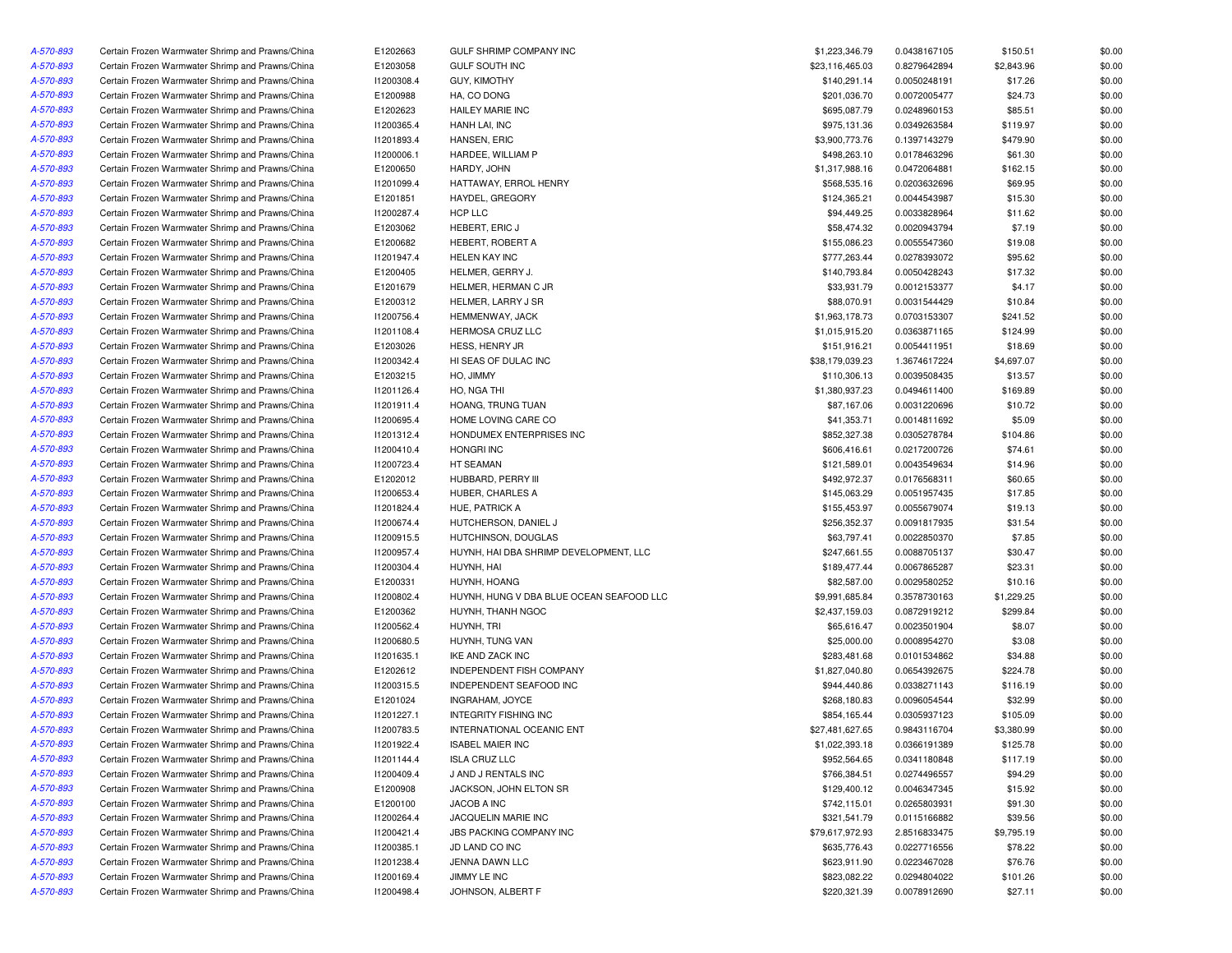| A-570-893 | Certain Frozen Warmwater Shrimp and Prawns/China | 11200095.4 | JOHNSTON, RONALD                            | \$131,136.13     | 0.0046969133 | \$16.13     | \$0.00 |
|-----------|--------------------------------------------------|------------|---------------------------------------------|------------------|--------------|-------------|--------|
| A-570-893 | Certain Frozen Warmwater Shrimp and Prawns/China | 11201138.4 | JORDAN, DEAN                                | \$278,490.78     | 0.0099747267 | \$34.26     | \$0.00 |
| A-570-893 | Certain Frozen Warmwater Shrimp and Prawns/China | 11201808.1 | JORDAN, HUBERT W JR DBA STORMY SEAS SEAFOOD | \$52,950.16      | 0.0018965201 | \$6.51      | \$0.00 |
| A-570-893 | Certain Frozen Warmwater Shrimp and Prawns/China | E1201923   | JOSEPH ANTHONY INC                          | \$1,329,483.68   | 0.0476182240 | \$163.56    | \$0.00 |
| A-570-893 | Certain Frozen Warmwater Shrimp and Prawns/China | 11201651.4 | JOSH AND JAKE INC                           | \$366,895.98     | 0.0131411429 | \$45.14     | \$0.00 |
| A-570-893 | Certain Frozen Warmwater Shrimp and Prawns/China | 11201153.4 | <b>JOYA CRUZ LLC</b>                        | \$1,023,185.67   | 0.0366475235 | \$125.88    | \$0.00 |
| A-570-893 | Certain Frozen Warmwater Shrimp and Prawns/China | 11200032.4 | JOYCE                                       | \$354,252.80     | 0.0126883011 | \$43.58     | \$0.00 |
| A-570-893 | Certain Frozen Warmwater Shrimp and Prawns/China | E1200962   | JULIE ANN LLC                               | \$664,714.29     | 0.0238081252 | \$81.78     | \$0.00 |
| A-570-893 | Certain Frozen Warmwater Shrimp and Prawns/China | 11200944.4 | <b>KEENAN, ROBERT M</b>                     | \$401,648.89     | 0.0143858906 | \$49.41     | \$0.00 |
| A-570-893 | Certain Frozen Warmwater Shrimp and Prawns/China | 11201648.3 | <b>KELLY MARIE INC</b>                      | \$451,927.28     | 0.0161867158 | \$55.60     | \$0.00 |
| A-570-893 | Certain Frozen Warmwater Shrimp and Prawns/China | E1202159   | KEN LEES DOCK LLC                           | \$7,592,837.86   | 0.2719532850 | \$934.13    | \$0.00 |
| A-570-893 | Certain Frozen Warmwater Shrimp and Prawns/China | 11201907.4 | <b>KEO, BUNLY</b>                           | \$204,014.68     | 0.0073072102 | \$25.10     | \$0.00 |
| A-570-893 | Certain Frozen Warmwater Shrimp and Prawns/China | 11201388.5 | <b>KERN, THURMOND A</b>                     | \$535,465.99     | 0.0191788285 | \$65.88     | \$0.00 |
|           |                                                  |            |                                             |                  |              |             |        |
| A-570-893 | Certain Frozen Warmwater Shrimp and Prawns/China | 11201861.4 | KHIN, SOCHENDA                              | \$38,569.00      | 0.0013814290 | \$4.75      | \$0.00 |
| A-570-893 | Certain Frozen Warmwater Shrimp and Prawns/China | E1202766   | KIFF, HANK J                                | \$62,527.11      | 0.0022395385 | \$7.69      | \$0.00 |
| A-570-893 | Certain Frozen Warmwater Shrimp and Prawns/China | E1200858   | KING, ANDY A                                | \$100,202.15     | 0.0035889485 | \$12.33     | \$0.00 |
| A-570-893 | Certain Frozen Warmwater Shrimp and Prawns/China | E1203209   | KING, THORNELL L DBA CAPT T MAN             | \$188,172.73     | 0.0067397978 | \$23.15     | \$0.00 |
| A-570-893 | Certain Frozen Warmwater Shrimp and Prawns/China | E1203195   | KING, THORNELL L DBA BLESSED ASSURANCE      | \$95,420.01      | 0.0034176662 | \$11.74     | \$0.00 |
| A-570-893 | Certain Frozen Warmwater Shrimp and Prawns/China | E1203221   | KING, THORNELL L DBA MARCO SEAFOOD          | \$421,238.91     | 0.0150875480 | \$51.82     | \$0.00 |
| A-570-893 | Certain Frozen Warmwater Shrimp and Prawns/China | 11200544.4 | KIT, AN                                     | \$189,880.44     | 0.0068009630 | \$23.36     | \$0.00 |
| A-570-893 | Certain Frozen Warmwater Shrimp and Prawns/China | 11201392.4 | KNIGHT SEAFOOD INC                          | \$1,942,670.94   | 0.0695808015 | \$239.00    | \$0.00 |
| A-570-893 | Certain Frozen Warmwater Shrimp and Prawns/China | 11201398.4 | KNIGHT, GEORGE DBA MORNING STAR             | \$394,227.62     | 0.0141200824 | \$48.50     | \$0.00 |
| A-570-893 | Certain Frozen Warmwater Shrimp and Prawns/China | 11201393.4 | KNIGHT, ROBERT E DBA MISS SAVANNAH 11       | \$328,904.60     | 0.0117804025 | \$40.46     | \$0.00 |
| A-570-893 | Certain Frozen Warmwater Shrimp and Prawns/China | 11201848.4 | KONG, SENG                                  | \$190,317.17     | 0.0068166054 | \$23.41     | \$0.00 |
| A-570-893 | Certain Frozen Warmwater Shrimp and Prawns/China | E1201705   | KRIS AND CODY INC                           | \$1,419,357.92   | 0.0508372569 | \$174.62    | \$0.00 |
| A-570-893 | Certain Frozen Warmwater Shrimp and Prawns/China | I1200955.4 | KRUTH, FRANK D                              | \$169,538.93     | 0.0060723895 | \$20.86     | \$0.00 |
| A-570-893 | Certain Frozen Warmwater Shrimp and Prawns/China | 11200338.4 | KUHN, GERARD R SR                           | \$56,623.44      | 0.0020280863 | \$6.97      | \$0.00 |
| A-570-893 | Certain Frozen Warmwater Shrimp and Prawns/China | 11200030.4 | KYLE AND COURTNEY                           | \$176,046.36     | 0.0063054667 | \$21.66     | \$0.00 |
| A-570-893 | Certain Frozen Warmwater Shrimp and Prawns/China | 11201268.4 | L AND O TRAWLERS INC                        | \$1,567,682.55   | 0.0561498121 | \$192.87    | \$0.00 |
| A-570-893 | Certain Frozen Warmwater Shrimp and Prawns/China | E1201603   | L T INC                                     | \$969,834.94     | 0.0347366561 | \$119.32    | \$0.00 |
| A-570-893 | Certain Frozen Warmwater Shrimp and Prawns/China | 11200709.1 | LA MACARELA INC                             | \$104,770.64     | 0.0037525784 | \$12.89     | \$0.00 |
| A-570-893 | Certain Frozen Warmwater Shrimp and Prawns/China | 11200526.1 | LA PACHITA INC                              | \$579,135.47     | 0.0207429418 | \$71.25     | \$0.00 |
| A-570-893 | Certain Frozen Warmwater Shrimp and Prawns/China | 11200801.4 | LABAUVE INC                                 | \$453,190.32     | 0.0162319542 | \$55.75     | \$0.00 |
| A-570-893 | Certain Frozen Warmwater Shrimp and Prawns/China | 11200125.3 | LACOSTE, RAVIN SR                           | \$373,761.45     | 0.0133870440 | \$45.98     | \$0.00 |
| A-570-893 | Certain Frozen Warmwater Shrimp and Prawns/China | E1201223   | LADSON, EARLENE G                           | \$209,463.47     | 0.0075023700 | \$25.77     | \$0.00 |
| A-570-893 | Certain Frozen Warmwater Shrimp and Prawns/China | 11200383.4 | <b>LADY CATHERINE INC</b>                   | \$549,669.92     | 0.0196875718 | \$67.62     | \$0.00 |
| A-570-893 | Certain Frozen Warmwater Shrimp and Prawns/China | E1200950   | <b>LADY CHANCERY INC</b>                    | \$1,204,579.60   | 0.0431445245 | \$148.20    | \$0.00 |
| A-570-893 |                                                  |            | LADY DOLCINA INC                            | \$278,359.74     |              | \$34.25     | \$0.00 |
|           | Certain Frozen Warmwater Shrimp and Prawns/China | 11201319.4 |                                             |                  | 0.0099700332 |             |        |
| A-570-893 | Certain Frozen Warmwater Shrimp and Prawns/China | 11200029.4 | LADY GWEN DOE                               | \$372,971.69     | 0.0133587571 | \$45.89     | \$0.00 |
| A-570-893 | Certain Frozen Warmwater Shrimp and Prawns/China | I1201457.5 | <b>LADY KATHERINE INC</b>                   | \$377,530.68     | 0.0135220468 | \$46.45     | \$0.00 |
| A-570-893 | Certain Frozen Warmwater Shrimp and Prawns/China | E1202949   | LADY KELLY INC                              | \$715,236.84     | 0.0256176955 | \$87.99     | \$0.00 |
| A-570-893 | Certain Frozen Warmwater Shrimp and Prawns/China | E1201615   | <b>LADY MARIE INC</b>                       | \$1,179,264.56   | 0.0422378137 | \$145.08    | \$0.00 |
| A-570-893 | Certain Frozen Warmwater Shrimp and Prawns/China | E1200809   | <b>LADY SNOW INC</b>                        | \$503,647.52     | 0.0180391838 | \$61.96     | \$0.00 |
| A-570-893 | Certain Frozen Warmwater Shrimp and Prawns/China | 11201794.1 | <b>LADY SUSIE INC</b>                       | \$808,150.89     | 0.0289456055 | \$99.42     | \$0.00 |
| A-570-893 | Certain Frozen Warmwater Shrimp and Prawns/China | 11201574.2 | <b>LADY TONI INC</b>                        | \$418,035.80     | 0.0149728219 | \$51.43     | \$0.00 |
| A-570-893 | Certain Frozen Warmwater Shrimp and Prawns/China | 11200092   | LAFITTE FROZEN FOODS CORPORATION            | \$130,044,967.06 | 4.6578310568 | \$15,999.09 | \$0.00 |
| A-570-893 | Certain Frozen Warmwater Shrimp and Prawns/China | 11200503.1 | <b>LAFONT INC</b>                           | \$160,824.49     | 0.0057602637 | \$19.79     | \$0.00 |
| A-570-893 | Certain Frozen Warmwater Shrimp and Prawns/China | E1202174   | LAGASSE, MICHAEL DBA BONNIE DIANA           | \$659,975.30     | 0.0236383885 | \$81.20     | \$0.00 |
| A-570-893 | Certain Frozen Warmwater Shrimp and Prawns/China | E1202024   | LAM, HIEP TAN                               | \$79,388.34      | 0.0028434586 | \$9.77      | \$0.00 |
| A-570-893 | Certain Frozen Warmwater Shrimp and Prawns/China | E1202887   | LAM, PHAN                                   | \$730,532.91     | 0.0261655561 | \$89.88     | \$0.00 |
| A-570-893 | Certain Frozen Warmwater Shrimp and Prawns/China | 11200436.4 | LANCERO INC                                 | \$1,190,046.28   | 0.0426239834 | \$146.41    | \$0.00 |
| A-570-893 | Certain Frozen Warmwater Shrimp and Prawns/China | E1201656   | LANDRY, ROBERT E                            | \$86,117.06      | 0.0030844617 | \$10.59     | \$0.00 |
| A-570-893 | Certain Frozen Warmwater Shrimp and Prawns/China | 11200428.4 | LASSEIGNE AND SONS INC                      | \$346,973.50     | 0.0124275778 | \$42.69     | \$0.00 |
| A-570-893 | Certain Frozen Warmwater Shrimp and Prawns/China | 11200551.4 | LAT, CHHIET                                 | \$198,645.29     | 0.0071148943 | \$24.44     | \$0.00 |
| A-570-893 | Certain Frozen Warmwater Shrimp and Prawns/China | 11200671.5 | LAUGHLIN, JAMES                             | \$109,508.89     | 0.0039222887 | \$13.47     | \$0.00 |
| A-570-893 | Certain Frozen Warmwater Shrimp and Prawns/China | 11200182.4 | LE FAMILY INC                               | \$1,163,755.02   | 0.0416823073 | \$143.17    | \$0.00 |
| A-570-893 | Certain Frozen Warmwater Shrimp and Prawns/China | 11200842.4 | LE LEAUX, DAVID                             | \$244,766.34     | 0.0087668157 | \$30.11     | \$0.00 |
| A-570-893 | Certain Frozen Warmwater Shrimp and Prawns/China | 11200568.4 | LE, DAVID RUNG                              | \$127,476.54     | 0.0045658375 | \$15.68     | \$0.00 |
|           |                                                  |            |                                             |                  |              |             |        |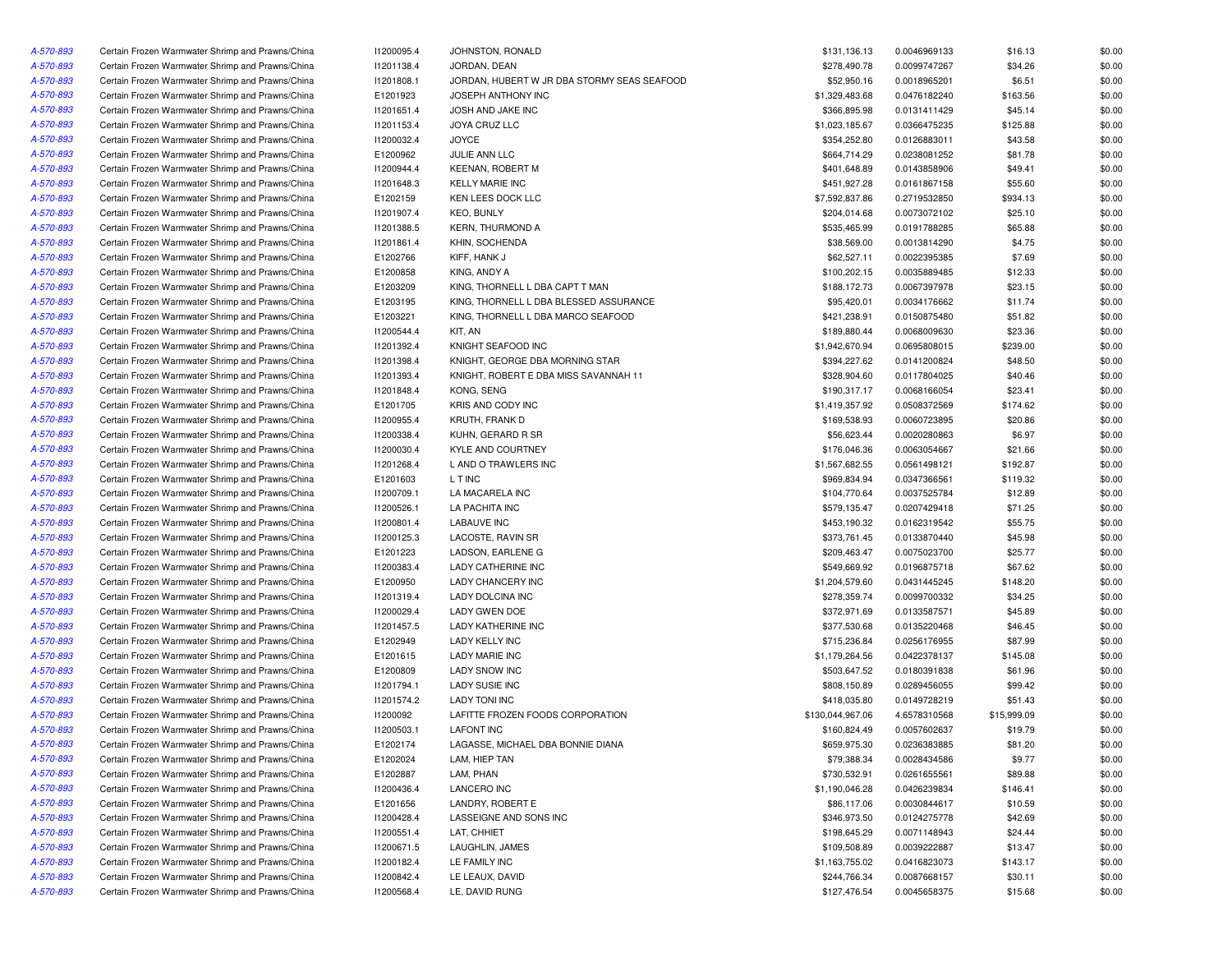| A-570-893 | Certain Frozen Warmwater Shrimp and Prawns/China | 11201853.4 | LE, HOUSTON T                               | \$148,173.00    | 0.0053071243 | \$18.23    | \$0.00 |
|-----------|--------------------------------------------------|------------|---------------------------------------------|-----------------|--------------|------------|--------|
| A-570-893 | Certain Frozen Warmwater Shrimp and Prawns/China | 11201852.4 | LE, HUNG                                    | \$112,103.12    | 0.0040152065 | \$13.79    | \$0.00 |
| A-570-893 | Certain Frozen Warmwater Shrimp and Prawns/China | 11200558.4 | LE, KEVIN M                                 | \$261,157.86    | 0.0093539121 | \$32.13    | \$0.00 |
| A-570-893 | Certain Frozen Warmwater Shrimp and Prawns/China | 11200173.4 | LE, KHOA HONG                               | \$124,066.68    | 0.0044437063 | \$15.26    | \$0.00 |
| A-570-893 | Certain Frozen Warmwater Shrimp and Prawns/China | 11200157.4 | LE, KY VAN                                  | \$172,559.49    | 0.0061805771 | \$21.23    | \$0.00 |
| A-570-893 | Certain Frozen Warmwater Shrimp and Prawns/China | E1201899   | LE, MINH VAN DBA CAPT PHILLIP               | \$1,127,500.91  | 0.0403837909 | \$138.71   | \$0.00 |
| A-570-893 | Certain Frozen Warmwater Shrimp and Prawns/China | E1201910   | LE, MINH VAN DBA ST PHILLIP INC             | \$1,092,463.51  | 0.0391288535 | \$134.40   | \$0.00 |
| A-570-893 | Certain Frozen Warmwater Shrimp and Prawns/China | E1202276   | LE, PHAT AND TRAN, LE                       | \$984,129.02    | 0.0352486284 | \$121.07   | \$0.00 |
| A-570-893 | Certain Frozen Warmwater Shrimp and Prawns/China | 11201905.4 | LE, QUE VAN                                 | \$54,549.54     | 0.0019538053 | \$6.71     | \$0.00 |
| A-570-893 | Certain Frozen Warmwater Shrimp and Prawns/China | E1200676   | LE, SAU                                     | \$985,515.86    | 0.0352983009 | \$121.25   | \$0.00 |
| A-570-893 | Certain Frozen Warmwater Shrimp and Prawns/China | E1203102   | LE, SON V                                   | \$205,993.59    | 0.0073780890 | \$25.34    | \$0.00 |
| A-570-893 | Certain Frozen Warmwater Shrimp and Prawns/China | E1202188   | LE, TONY                                    | \$79,055.48     | 0.0028315365 | \$9.73     | \$0.00 |
| A-570-893 | Certain Frozen Warmwater Shrimp and Prawns/China | I1200482.5 | LE, VUI                                     | \$422,711.46    | 0.0151402904 | \$52.01    | \$0.00 |
| A-570-893 | Certain Frozen Warmwater Shrimp and Prawns/China | 11201440.4 | LEBLANC, GARETH R JR                        | \$763,981.30    | 0.0273635797 | \$93.99    | \$0.00 |
| A-570-893 | Certain Frozen Warmwater Shrimp and Prawns/China | 11200191.4 | LEBLANC, MARTY                              | \$92,434.90     | 0.0033107483 | \$11.37    | \$0.00 |
| A-570-893 | Certain Frozen Warmwater Shrimp and Prawns/China | E1201173   | LEBOUEF, LESLIE                             | \$93,725.37     | 0.0033569691 | \$11.53    | \$0.00 |
| A-570-893 | Certain Frozen Warmwater Shrimp and Prawns/China | 11201597.4 | LECOMPTE, JESSE JR DBA BOAT JOSEY WALES LLC | \$727,023.03    | 0.0260398424 | \$89.44    | \$0.00 |
| A-570-893 | Certain Frozen Warmwater Shrimp and Prawns/China | 11200711.1 | LECOMPTE, LYLE                              | \$759,974.83    | 0.0272200797 | \$93.50    | \$0.00 |
|           | Certain Frozen Warmwater Shrimp and Prawns/China | I1200446.4 | LIBERTAD FISHERIES INC                      | \$868,099.12    | 0.0310927761 | \$106.80   | \$0.00 |
| A-570-893 |                                                  |            |                                             |                 |              |            |        |
| A-570-893 | Certain Frozen Warmwater Shrimp and Prawns/China | E1202605   | LIGHTHOUSE FISHERIES INC                    | \$943,085.87    | 0.0337785825 | \$116.03   | \$0.00 |
| A-570-893 | Certain Frozen Warmwater Shrimp and Prawns/China | 11200335.2 | LIL ROBBIE INC                              | \$92,695.21     | 0.0033200718 | \$11.40    | \$0.00 |
| A-570-893 | Certain Frozen Warmwater Shrimp and Prawns/China | 11201558.4 | LINDA CRUZ LLC                              | \$913,958.78    | 0.0327353352 | \$112.44   | \$0.00 |
| A-570-893 | Certain Frozen Warmwater Shrimp and Prawns/China | 11200024.4 | LINDA JUNE                                  | \$20,345.39     | 0.0007287125 | \$2.50     | \$0.00 |
| A-570-893 | Certain Frozen Warmwater Shrimp and Prawns/China | 11200267.4 | <b>LISA LYNN INC</b>                        | \$389,345.16    | 0.0139452069 | \$47.90    | \$0.00 |
| A-570-893 | Certain Frozen Warmwater Shrimp and Prawns/China | 11201926.5 | LITTLE ANDREW INC                           | \$1,916,490.83  | 0.0686431064 | \$235.78   | \$0.00 |
| A-570-893 | Certain Frozen Warmwater Shrimp and Prawns/China | 11201226.1 | LITTLE ANDY INC                             | \$2,524.16      | 0.0000904080 | \$0.31     | \$0.00 |
| A-570-893 | Certain Frozen Warmwater Shrimp and Prawns/China | E1200542   | LITTLE ARTHUR AND LITTLE MARK               | \$799.925.24    | 0.0286509867 | \$98.41    | \$0.00 |
| A-570-893 | Certain Frozen Warmwater Shrimp and Prawns/China | I1200404.4 | LITTLE BROTHERS INC                         | \$800,819.54    | 0.0286830179 | \$98.52    | \$0.00 |
| A-570-893 | Certain Frozen Warmwater Shrimp and Prawns/China | E1200117   | LITTLE DAVID GULF TRAWLER INC               | \$885,264.82    | 0.0317076013 | \$108.91   | \$0.00 |
| A-570-893 | Certain Frozen Warmwater Shrimp and Prawns/China | E1200123   | LITTLE ERNIE GULF TRAWLER INC               | \$906,176.75    | 0.0324566056 | \$111.48   | \$0.00 |
| A-570-893 | Certain Frozen Warmwater Shrimp and Prawns/China | 11201584.4 | LITTLE KEN INC                              | \$362,175.30    | 0.0129720619 | \$44.56    | \$0.00 |
| A-570-893 | Certain Frozen Warmwater Shrimp and Prawns/China | 11200844.4 | LIV, NIEM                                   | \$185,719.64    | 0.0066519353 | \$22.85    | \$0.00 |
| A-570-893 | Certain Frozen Warmwater Shrimp and Prawns/China | E1200878   | LIVINGSTONS BULLS BAY SEAFOOD               | \$708,959.85    | 0.0253928720 | \$87.22    | \$0.00 |
| A-570-893 | Certain Frozen Warmwater Shrimp and Prawns/China | 11200012.4 | LOBUE, MICHAEL A SR                         | \$74,685.00     | 0.0026749987 | \$9.19     | \$0.00 |
| A-570-893 | Certain Frozen Warmwater Shrimp and Prawns/China | 11200679.4 | LONG, ROBERT DBA PREDATOR INC               | \$526,464.39    | 0.0188564174 | \$64.77    | \$0.00 |
| A-570-893 | Certain Frozen Warmwater Shrimp and Prawns/China | I1200770.5 | LOPEZ, CELESTINO                            | \$350,357.83    | 0.0125487946 | \$43.10    | \$0.00 |
| A-570-893 | Certain Frozen Warmwater Shrimp and Prawns/China | I1200447.5 | LOPEZ, EVELIO                               | \$8,447.20      | 0.0003025540 | \$1.04     | \$0.00 |
| A-570-893 | Certain Frozen Warmwater Shrimp and Prawns/China | 11201106.4 | LOUISIANA GULF SHRIMP LLC                   | \$1,077,693.11  | 0.0385998209 | \$132.59   | \$0.00 |
| A-570-893 | Certain Frozen Warmwater Shrimp and Prawns/China | I1200045.4 | LOUISIANA NEWPACK SHRIMP CO INC             | \$12,648,994.07 | 0.4530500391 | \$1,556.17 | \$0.00 |
| A-570-893 | Certain Frozen Warmwater Shrimp and Prawns/China | I1200427.4 | LOVELL, BILLY                               | \$106,569.43    | 0.0038170059 | \$13.11    | \$0.00 |
| A-570-893 | Certain Frozen Warmwater Shrimp and Prawns/China | 11200454.4 | LOVELL, CHARLES JR                          | \$231,316.54    | 0.0082850831 | \$28.46    | \$0.00 |
| A-570-893 | Certain Frozen Warmwater Shrimp and Prawns/China | I1200702.4 | LOVELL, DOUGLAS P                           | \$23,563.25     | 0.0008439668 | \$2.90     | \$0.00 |
| A-570-893 | Certain Frozen Warmwater Shrimp and Prawns/China | I1200220.4 | LUKE, HENRY                                 | \$50,649.48     | 0.0018141165 | \$6.23     | \$0.00 |
| A-570-893 | Certain Frozen Warmwater Shrimp and Prawns/China | E1200758   | LUKE, JEREMY                                | \$127,577.04    | 0.0045694371 | \$15.70    | \$0.00 |
| A-570-893 | Certain Frozen Warmwater Shrimp and Prawns/China | E1200728   | LUKE, PAUL                                  | \$112,912.49    | 0.0040441957 | \$13.89    | \$0.00 |
| A-570-893 | Certain Frozen Warmwater Shrimp and Prawns/China | I1200745.4 | LUKE, TIMOTHY                               | \$46,976.54     | 0.0016825625 | \$5.78     | \$0.00 |
| A-570-893 | Certain Frozen Warmwater Shrimp and Prawns/China | E1200776   | LUONG, KEVIN                                | \$834,259.99    | 0.0298807572 | \$102.64   | \$0.00 |
|           |                                                  |            |                                             | \$70,160.93     |              |            |        |
| A-570-893 | Certain Frozen Warmwater Shrimp and Prawns/China | 11200934.4 | LUONG, THU X                                |                 | 0.0025129597 | \$8.63     | \$0.00 |
| A-570-893 | Certain Frozen Warmwater Shrimp and Prawns/China | 11200073.4 | LUTZ, WILLIAM                               | \$103,669.97    | 0.0037131557 | \$12.75    | \$0.00 |
| A-570-893 | Certain Frozen Warmwater Shrimp and Prawns/China | 11201946.4 | LYNDA RILEY INC                             | \$959,161.08    | 0.0343543496 | \$118.00   | \$0.00 |
| A-570-893 | Certain Frozen Warmwater Shrimp and Prawns/China | 11201185.4 | MADERA CRUZ LLC                             | \$1,196,536.44  | 0.0428564420 | \$147.21   | \$0.00 |
| A-570-893 | Certain Frozen Warmwater Shrimp and Prawns/China | 11200041.4 | MADISON SEAFOOD                             | \$262,732.07    | 0.0094102957 | \$32.32    | \$0.00 |
| A-570-893 | Certain Frozen Warmwater Shrimp and Prawns/China | E1202130   | MALIBU                                      | \$897,664.45    | 0.0321517199 | \$110.44   | \$0.00 |
| A-570-893 | Certain Frozen Warmwater Shrimp and Prawns/China | 11201237.4 | MALOLO LLC                                  | \$682,701.96    | 0.0244523911 | \$83.99    | \$0.00 |
| A-570-893 | Certain Frozen Warmwater Shrimp and Prawns/China | 11200393.4 | MANTEO SHRIMP CO                            | \$839,340.81    | 0.0300627374 | \$103.26   | \$0.00 |
| A-570-893 | Certain Frozen Warmwater Shrimp and Prawns/China | 11200960.4 | MAO, CHANDARASY                             | \$173,390.15    | 0.0062103290 | \$21.33    | \$0.00 |
| A-570-893 | Certain Frozen Warmwater Shrimp and Prawns/China | 11200843.4 | MAO, KIM                                    | \$221,128.70    | 0.0079201845 | \$27.20    | \$0.00 |
| A-570-893 | Certain Frozen Warmwater Shrimp and Prawns/China | 11200515.1 | MARCO CORP                                  | \$652,390.62    | 0.0233667274 | \$80.26    | \$0.00 |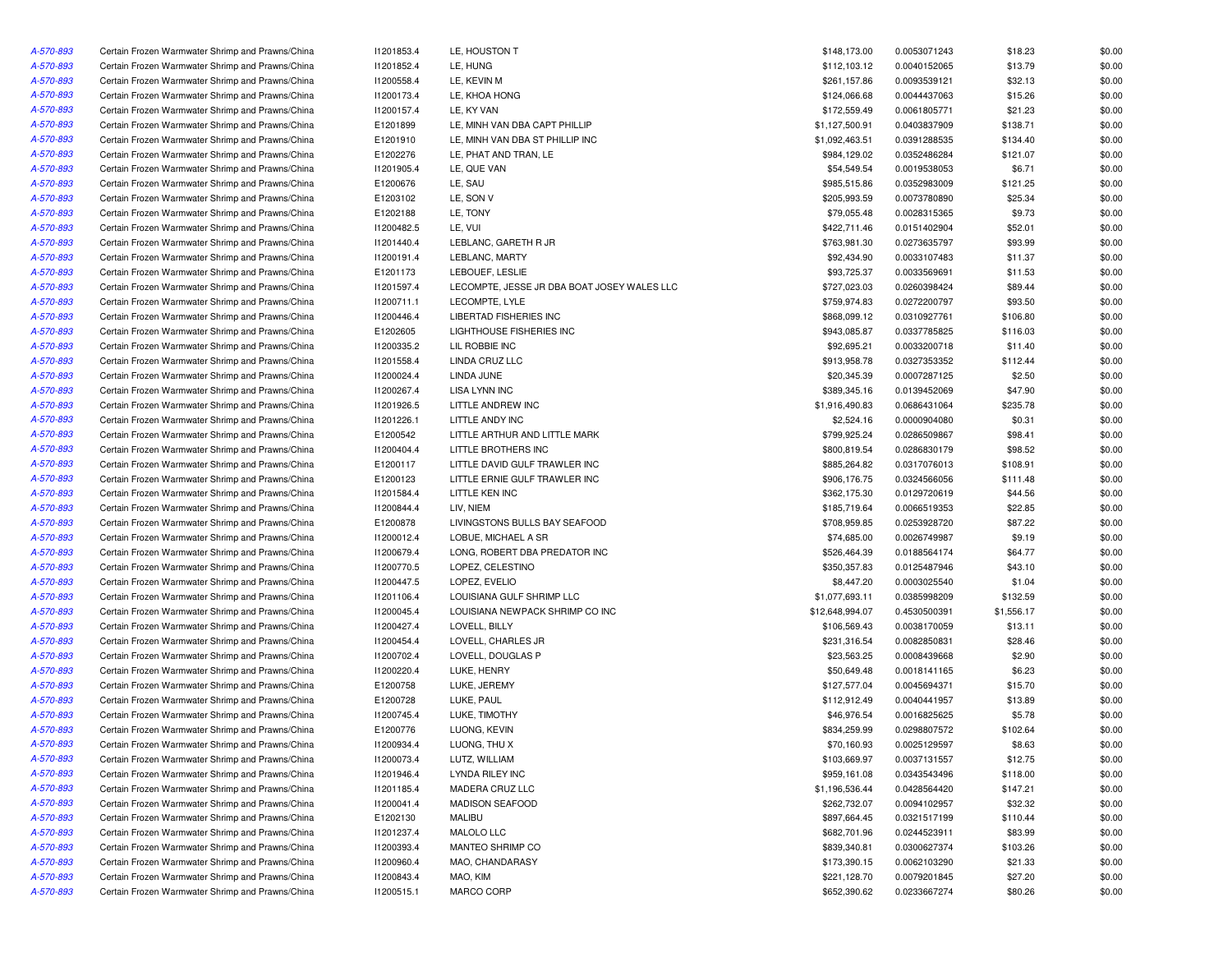| A-570-893 | Certain Frozen Warmwater Shrimp and Prawns/China                                                     | E1201951   | MARENO, ANSLEY                             | \$204,373.54    | 0.0073200635                 | \$25.14    | \$0.00 |
|-----------|------------------------------------------------------------------------------------------------------|------------|--------------------------------------------|-----------------|------------------------------|------------|--------|
| A-570-893 | Certain Frozen Warmwater Shrimp and Prawns/China                                                     | E1200644   | MARENO, KENNETH                            | \$208,290.98    | 0.0074603748                 | \$25.63    | \$0.00 |
| A-570-893 | Certain Frozen Warmwater Shrimp and Prawns/China                                                     | 11200686.4 | MARIA ELENA INC                            | \$71,497.26     | 0.0025608231                 | \$8.80     | \$0.00 |
| A-570-893 | Certain Frozen Warmwater Shrimp and Prawns/China                                                     | 11200457.1 | MARIACHI TRAWLERS INC                      | \$683,031.12    | 0.0244641806                 | \$84.03    | \$0.00 |
| A-570-893 | Certain Frozen Warmwater Shrimp and Prawns/China                                                     | E1201449   | MARIE TERESA INC                           | \$1,390,457.47  | 0.0498021272                 | \$171.06   | \$0.00 |
| A-570-893 | Certain Frozen Warmwater Shrimp and Prawns/China                                                     | I1201902.5 | <b>MARISA ELIDA INC</b>                    | \$725,881.59    | 0.0259989594                 | \$89.30    | \$0.00 |
| A-570-893 | Certain Frozen Warmwater Shrimp and Prawns/China                                                     | E1200704   | MARQUIZE, KIP                              | \$309,414.38    | 0.0110823198                 | \$38.07    | \$0.00 |
| A-570-893 | Certain Frozen Warmwater Shrimp and Prawns/China                                                     | 11200983.4 | <b>MARTIN, DENNIS</b>                      | \$145,397.87    | 0.0052077272                 | \$17.89    | \$0.00 |
| A-570-893 | Certain Frozen Warmwater Shrimp and Prawns/China                                                     | 11200793.1 | MARY BEA INC                               | \$1,160,913.62  | 0.0415805366                 | \$142.82   | \$0.00 |
| A-570-893 | Certain Frozen Warmwater Shrimp and Prawns/China                                                     | 11200038.4 | <b>MASTER ALSTON</b>                       | \$1,085,707.02  | 0.0388868558                 | \$133.57   | \$0.00 |
| A-570-893 | Certain Frozen Warmwater Shrimp and Prawns/China                                                     | E1201161   | MASTER GERALD TRAWLERS INC                 | \$1,353,760.18  | 0.0484877374                 | \$166.55   | \$0.00 |
| A-570-893 | Certain Frozen Warmwater Shrimp and Prawns/China                                                     | E1200943   | MASTER JEFFREY INC                         | \$1,982,474.03  | 0.0710064320                 | \$243.90   | \$0.00 |
| A-570-893 | Certain Frozen Warmwater Shrimp and Prawns/China                                                     | E1200565   | MASTER JIMBO INC                           | \$432,226.82    | 0.0154811028                 | \$53.18    | \$0.00 |
| A-570-893 | Certain Frozen Warmwater Shrimp and Prawns/China                                                     | 11200732.4 | MASTER JUSTIN INC C/O WILBERT KRAEMER      | \$334,565.59    | 0.0119831627                 | \$41.16    | \$0.00 |
| A-570-893 | Certain Frozen Warmwater Shrimp and Prawns/China                                                     | 11201654.1 | MASTER KEN INC                             | \$474,926.16    | 0.0170104685                 | \$58.43    | \$0.00 |
| A-570-893 | Certain Frozen Warmwater Shrimp and Prawns/China                                                     | E1200711   | MASTER MIKE INC                            | \$1,396,652.50  | 0.0500240151                 | \$171.83   | \$0.00 |
| A-570-893 | Certain Frozen Warmwater Shrimp and Prawns/China                                                     | E1202097   | MASTER RONALD INC DBA RONALD E             | \$1,244,913.90  | 0.0445891814                 | \$153.16   | \$0.00 |
| A-570-893 | Certain Frozen Warmwater Shrimp and Prawns/China                                                     | E1201667   | MATHERNE, JAMES J JR                       | \$145,408.01    | 0.0052080904                 | \$17.89    | \$0.00 |
| A-570-893 | Certain Frozen Warmwater Shrimp and Prawns/China                                                     | E1201704   | MATHERNE, JAMES J SR                       | \$171,312.87    | 0.0061359269                 | \$21.08    | \$0.00 |
| A-570-893 | Certain Frozen Warmwater Shrimp and Prawns/China                                                     | 11201466.4 | MATHERNE, LARRY JR                         | \$49,975.51     | 0.0017899769                 | \$6.15     | \$0.00 |
| A-570-893 | Certain Frozen Warmwater Shrimp and Prawns/China                                                     | I1200491.5 | MATHEWS, PATRICK T                         | \$2,709,716.95  | 0.0970541502                 | \$333.37   | \$0.00 |
| A-570-893 | Certain Frozen Warmwater Shrimp and Prawns/China                                                     | I1200597.4 | MAVAR, MARK D                              | \$25,217,041.41 | 0.9032008027                 | \$3,102.39 | \$0.00 |
|           |                                                                                                      |            |                                            |                 |                              |            |        |
| A-570-893 | Certain Frozen Warmwater Shrimp and Prawns/China<br>Certain Frozen Warmwater Shrimp and Prawns/China | E1200659   | MAYPORTER INC                              | \$536,868.51    | 0.0192290627<br>0.0047074901 | \$66.05    | \$0.00 |
| A-570-893 |                                                                                                      | 11200586.4 | MCANESPY, HENRY                            | \$131,431.43    |                              | \$16.17    | \$0.00 |
| A-570-893 | Certain Frozen Warmwater Shrimp and Prawns/China                                                     | 11200549.4 | MCANESPY, LOUIS                            | \$77,058.26     | 0.0027600019                 | \$9.48     | \$0.00 |
| A-570-893 | Certain Frozen Warmwater Shrimp and Prawns/China                                                     | E1202464   | MCCALL, ROY TERRY                          | \$63,358.12     | 0.0022693029                 | \$7.79     | \$0.00 |
| A-570-893 | Certain Frozen Warmwater Shrimp and Prawns/China                                                     | E1202839   | MCCLELLAN, EUGENE GARDNER DBA MISS GEORGIA | \$250,708.55    | 0.0089796483                 | \$30.84    | \$0.00 |
| A-570-893 | Certain Frozen Warmwater Shrimp and Prawns/China                                                     | E1202428   | MCKENZIE, GEORGE B JR                      | \$220,785.53    | 0.0079078931                 | \$27.16    | \$0.00 |
| A-570-893 | Certain Frozen Warmwater Shrimp and Prawns/China                                                     | 11200439.4 | MER SHRIMP INC                             | \$389,783.34    | 0.0139609013                 | \$47.95    | \$0.00 |
| A-570-893 | Certain Frozen Warmwater Shrimp and Prawns/China                                                     | E1202471   | MILES, RICKY DAVID                         | \$196,624.17    | 0.0070425037                 | \$24.19    | \$0.00 |
| A-570-893 | Certain Frozen Warmwater Shrimp and Prawns/China                                                     | 11201827.1 | MILLIS, TIMMIE LEE                         | \$281,561.50    | 0.0100847109                 | \$34.64    | \$0.00 |
| A-570-893 | Certain Frozen Warmwater Shrimp and Prawns/China                                                     | 11201646.1 | MISS ADRIANNA INC                          | \$328,829.67    | 0.0117777188                 | \$40.46    | \$0.00 |
| A-570-893 | Certain Frozen Warmwater Shrimp and Prawns/China                                                     | E1201890   | MISS ASHLEIGH INC                          | \$1,354,228.73  | 0.0485045195                 | \$166.61   | \$0.00 |
| A-570-893 | Certain Frozen Warmwater Shrimp and Prawns/China                                                     | E1201912   | MISS BARBARA INC                           | \$1,218,785.97  | 0.0436533552                 | \$149.94   | \$0.00 |
| A-570-893 | Certain Frozen Warmwater Shrimp and Prawns/China                                                     | E1200051   | MISS BERNADETTE A INC                      | \$859,538.09    | 0.0307861450                 | \$105.75   | \$0.00 |
| A-570-893 | Certain Frozen Warmwater Shrimp and Prawns/China                                                     | I1201555   | MISS CANDACE NICOLE INC                    | \$1,175,719.95  | 0.0421108561                 | \$144.65   | \$0.00 |
| A-570-893 | Certain Frozen Warmwater Shrimp and Prawns/China                                                     | 11201266.4 | MISS CAROLINE INC                          | \$824,846.01    | 0.0295435760                 | \$101.48   | \$0.00 |
| A-570-893 | Certain Frozen Warmwater Shrimp and Prawns/China                                                     | 11201205.4 | MISS CAROLYN LOUISE INC                    | \$1,456,544.31  | 0.0521691648                 | \$179.19   | \$0.00 |
| A-570-893 | Certain Frozen Warmwater Shrimp and Prawns/China                                                     | 11200966.4 | MISS CLEDA JO INC                          | \$1,206,183.06  | 0.0432019558                 | \$148.39   | \$0.00 |
| A-570-893 | Certain Frozen Warmwater Shrimp and Prawns/China                                                     | 11201151.4 | MISS DANIELLE GULF TRAWLER INC             | \$804,976.74    | 0.0288319167                 | \$99.03    | \$0.00 |
| A-570-893 | Certain Frozen Warmwater Shrimp and Prawns/China                                                     | E1202631   | MISS ELLIE INC                             | \$633,186.04    | 0.0226788754                 | \$77.90    | \$0.00 |
| A-570-893 | Certain Frozen Warmwater Shrimp and Prawns/China                                                     | 11200377.1 | <b>MISS FINA INC</b>                       | \$693,651.85    | 0.0248445842                 | \$85.34    | \$0.00 |
| A-570-893 | Certain Frozen Warmwater Shrimp and Prawns/China                                                     | E1201901   | MISS HANNAH INC                            | \$1,479,617.80  | 0.0529955899                 | \$182.03   | \$0.00 |
| A-570-893 | Certain Frozen Warmwater Shrimp and Prawns/China                                                     | 11201601.1 | MISS HILARY INC                            | \$852,406.22    | 0.0305307022                 | \$104.87   | \$0.00 |
| A-570-893 | Certain Frozen Warmwater Shrimp and Prawns/China                                                     | 11200889.1 | MISS JEANETTE B                            | \$921,724.07    | 0.0330134652                 | \$113.40   | \$0.00 |
| A-570-893 | Certain Frozen Warmwater Shrimp and Prawns/China                                                     | I1200857.4 | MISS KANDY TRAN LLC                        | \$1,807,463.90  | 0.0647380800                 | \$222.37   | \$0.00 |
| A-570-893 | Certain Frozen Warmwater Shrimp and Prawns/China                                                     | E1201338   | <b>MISS KATHI INC</b>                      | \$1,126,295.20  | 0.0403406059                 | \$138.57   | \$0.00 |
| A-570-893 | Certain Frozen Warmwater Shrimp and Prawns/China                                                     | 11200026.4 | MISS KELSEY                                | \$953,573.85    | 0.0341542314                 | \$117.32   | \$0.00 |
| A-570-893 | Certain Frozen Warmwater Shrimp and Prawns/China                                                     | 11200734.4 | MISS LIZ INC                               | \$94,118.42     | 0.0033710470                 | \$11.58    | \$0.00 |
| A-570-893 | Certain Frozen Warmwater Shrimp and Prawns/China                                                     | E1201879   | MISS LORAINE INC                           | \$1,068,489.27  | 0.0382701662                 | \$131.45   | \$0.00 |
| A-570-893 | Certain Frozen Warmwater Shrimp and Prawns/China                                                     | E1202669   | <b>MISS LORIE</b>                          | \$916,251.90    | 0.0328174681                 | \$112.72   | \$0.00 |
| A-570-893 | Certain Frozen Warmwater Shrimp and Prawns/China                                                     | E1200145   | MISS MADELINE INC                          | \$878,669.64    | 0.0314713812                 | \$108.10   | \$0.00 |
| A-570-893 | Certain Frozen Warmwater Shrimp and Prawns/China                                                     | 11201200.4 | MISS MARIE INC                             | \$658,025.52    | 0.0235685530                 | \$80.96    | \$0.00 |
| A-570-893 | Certain Frozen Warmwater Shrimp and Prawns/China                                                     | 11201174.4 | MISS MARILYN LOUISE INC                    | \$1,106,708.81  | 0.0396390786                 | \$136.16   | \$0.00 |
| A-570-893 | Certain Frozen Warmwater Shrimp and Prawns/China                                                     | E1201629   | MISS MARISSA INC                           | \$757,504.72    | 0.0271316076                 | \$93.19    | \$0.00 |
| A-570-893 | Certain Frozen Warmwater Shrimp and Prawns/China                                                     | E1200128   | MISS RHIANNA INC                           | \$654,125.88    | 0.0234288793                 | \$80.48    | \$0.00 |
| A-570-893 | Certain Frozen Warmwater Shrimp and Prawns/China                                                     | 11201287.4 | MISS VERNA INC                             | \$799,770.43    | 0.0286454419                 | \$98.39    | \$0.00 |
| A-570-893 | Certain Frozen Warmwater Shrimp and Prawns/China                                                     | 11201623.1 | MISS WINNIE INC                            | \$691,188.23    | 0.0247563445                 | \$85.04    | \$0.00 |
|           |                                                                                                      |            |                                            |                 |                              |            |        |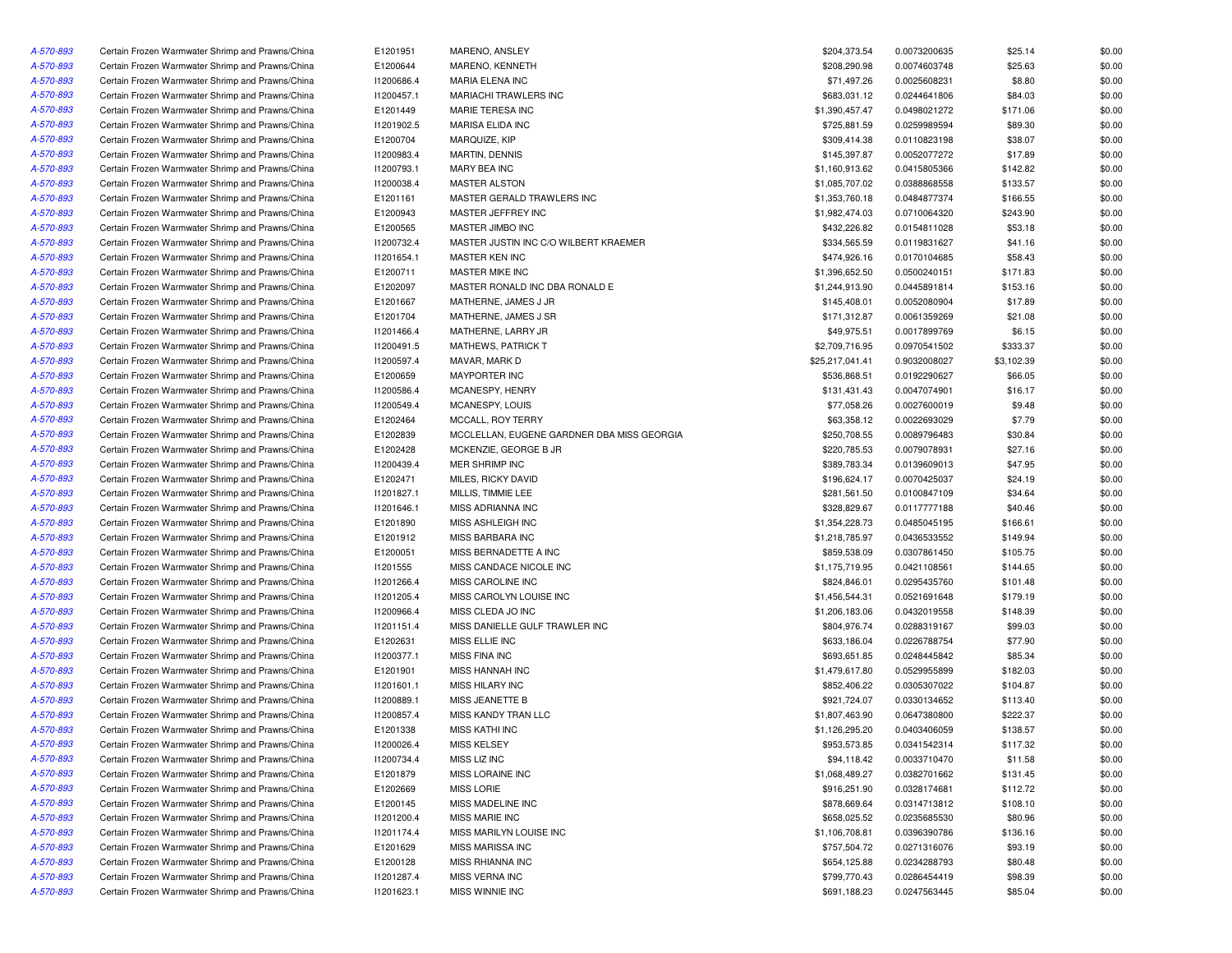| A-570-893 | Certain Frozen Warmwater Shrimp and Prawns/China                                                     | 11200762.4 | MIZ SHIRLEY INC                            | \$623,653.16   | 0.0223374355 | \$76.73  | \$0.00 |
|-----------|------------------------------------------------------------------------------------------------------|------------|--------------------------------------------|----------------|--------------|----------|--------|
| A-570-893 | Certain Frozen Warmwater Shrimp and Prawns/China                                                     | I1200604.5 | MOBLEY, BRYAN A                            | \$154,763.87   | 0.0055431900 | \$19.04  | \$0.00 |
| A-570-893 | Certain Frozen Warmwater Shrimp and Prawns/China                                                     | E1201047   | MOLL, JERRY JR                             | \$45,982.97    | 0.0016469757 | \$5.66   | \$0.00 |
| A-570-893 | Certain Frozen Warmwater Shrimp and Prawns/China                                                     | 11201504.4 | MOM AND DAD INC                            | \$396,777.22   | 0.0142114016 | \$48.81  | \$0.00 |
| A-570-893 | Certain Frozen Warmwater Shrimp and Prawns/China                                                     | 11200718.1 | MOORE, RICHARD E DBA JP MOORE INC          | \$468,376.70   | 0.0167758860 | \$57.62  | \$0.00 |
| A-570-893 | Certain Frozen Warmwater Shrimp and Prawns/China                                                     | 11200217.4 | MORRIS, JESSE SR                           | \$76,882.63    | 0.0027537113 | \$9.46   | \$0.00 |
| A-570-893 | Certain Frozen Warmwater Shrimp and Prawns/China                                                     | E1203240   | MORRISON, STEPHEN D JR                     | \$498,751.98   | 0.0178638398 | \$61.36  | \$0.00 |
| A-570-893 | Certain Frozen Warmwater Shrimp and Prawns/China                                                     | 11201577.2 | MOTLEY, KENNETH DBA MISS HAZEL INC         | \$314,012.98   | 0.0112470282 | \$38.63  | \$0.00 |
| A-570-893 | Certain Frozen Warmwater Shrimp and Prawns/China                                                     | E1201865   | MUTH, GARY J SR                            | \$150,445.37   | 0.0053885139 | \$18.51  | \$0.00 |
| A-570-893 | Certain Frozen Warmwater Shrimp and Prawns/China                                                     | 11201805.4 | MY THREE SONS INC                          | \$172,186.89   | 0.0061672317 | \$21.18  | \$0.00 |
| A-570-893 | Certain Frozen Warmwater Shrimp and Prawns/China                                                     | 11200483.4 | NACCIO, ANDREW                             | \$110,083.71   | 0.0039428771 | \$13.54  | \$0.00 |
| A-570-893 | Certain Frozen Warmwater Shrimp and Prawns/China                                                     | 11200599.4 | NANCY JOY INC                              | \$696,277.45   | 0.0249386255 | \$85.66  | \$0.00 |
| A-570-893 | Certain Frozen Warmwater Shrimp and Prawns/China                                                     | 11200987.2 | NAQUIN, ANTOINE JR                         | \$158,149.38   | 0.0056644491 | \$19.46  | \$0.00 |
| A-570-893 | Certain Frozen Warmwater Shrimp and Prawns/China                                                     | E1200064   | NAQUIN, BOBBY J                            | \$278,296.18   | 0.0099677567 | \$34.24  | \$0.00 |
| A-570-893 | Certain Frozen Warmwater Shrimp and Prawns/China                                                     | 11201236.4 | NAUTILUS LLC                               | \$796,192.89   | 0.0285173049 | \$97.95  | \$0.00 |
| A-570-893 | Certain Frozen Warmwater Shrimp and Prawns/China                                                     | E1200873   | NEELY, BOBBY H                             | \$89,059.74    | 0.0031898599 | \$10.96  | \$0.00 |
| A-570-893 | Certain Frozen Warmwater Shrimp and Prawns/China                                                     | 11201372.4 | NELSON, GORDON KENT SR                     | \$127,713.80   | 0.0045743355 | \$15.71  | \$0.00 |
| A-570-893 | Certain Frozen Warmwater Shrimp and Prawns/China                                                     | E1202483   | NELSON, GORDON W III                       | \$208,011.86   | 0.0074503775 | \$25.59  | \$0.00 |
| A-570-893 | Certain Frozen Warmwater Shrimp and Prawns/China                                                     | E1202494   | NELSONS QUALITY SHRIMP COMPANY             | \$1,242,709.43 | 0.0445102237 | \$152.89 | \$0.00 |
| A-570-893 |                                                                                                      | E1202219   | <b>NEW WAY INC</b>                         | \$1,004,982.52 |              | \$123.64 |        |
|           | Certain Frozen Warmwater Shrimp and Prawns/China<br>Certain Frozen Warmwater Shrimp and Prawns/China |            |                                            |                | 0.0359955398 |          | \$0.00 |
| A-570-893 |                                                                                                      | 11201554.5 | NGO, DUC NGOC                              | \$1,308,105.62 | 0.0468525243 | \$160.93 | \$0.00 |
| A-570-893 | Certain Frozen Warmwater Shrimp and Prawns/China                                                     | 11200131.4 | NGO, VU HOANG                              | \$313,016.15   | 0.0112113246 | \$38.51  | \$0.00 |
| A-570-893 | Certain Frozen Warmwater Shrimp and Prawns/China                                                     | E1202053   | NGUYEN, ANDY THUY                          | \$945,070.41   | 0.0338496630 | \$116.27 | \$0.00 |
| A-570-893 | Certain Frozen Warmwater Shrimp and Prawns/China                                                     | E1203127   | NGUYEN, BA VAN                             | \$85,677.89    | 0.0030687319 | \$10.54  | \$0.00 |
| A-570-893 | Certain Frozen Warmwater Shrimp and Prawns/China                                                     | E1201933   | NGUYEN, BA                                 | \$87,134.81    | 0.0031209145 | \$10.72  | \$0.00 |
| A-570-893 | Certain Frozen Warmwater Shrimp and Prawns/China                                                     | E1200770   | NGUYEN, BAY VAN                            | \$190,304.92   | 0.0068161666 | \$23.41  | \$0.00 |
| A-570-893 | Certain Frozen Warmwater Shrimp and Prawns/China                                                     | E1201988   | NGUYEN, BE                                 | \$60,351,33    | 0.0021616084 | \$7.42   | \$0.00 |
| A-570-893 | Certain Frozen Warmwater Shrimp and Prawns/China                                                     | 11200809.4 | NGUYEN, BINH V                             | \$220,455.78   | 0.0078960824 | \$27.12  | \$0.00 |
| A-570-893 | Certain Frozen Warmwater Shrimp and Prawns/China                                                     | E1202777   | NGUYEN, BINH VAN                           | \$644,644.78   | 0.0230892940 | \$79.31  | \$0.00 |
| A-570-893 | Certain Frozen Warmwater Shrimp and Prawns/China                                                     | 11200587.4 | NGUYEN, CANH DBA SIM CORPORATION           | \$277,332.55   | 0.0099332423 | \$34.12  | \$0.00 |
| A-570-893 | Certain Frozen Warmwater Shrimp and Prawns/China                                                     | E1202853   | NGUYEN, CHUC TAN                           | \$1,428,449.03 | 0.0511628739 | \$175.74 | \$0.00 |
| A-570-893 | Certain Frozen Warmwater Shrimp and Prawns/China                                                     | 11200293.4 | NGUYEN, DAN V                              | \$944,957.64   | 0.0338456239 | \$116.26 | \$0.00 |
| A-570-893 | Certain Frozen Warmwater Shrimp and Prawns/China                                                     | E1202800   | NGUYEN, DANG                               | \$1,552,557.91 | 0.0556080917 | \$191.01 | \$0.00 |
| A-570-893 | Certain Frozen Warmwater Shrimp and Prawns/China                                                     | E1201942   | NGUYEN, DAY                                | \$42,081.10    | 0.0015072221 | \$5.18   | \$0.00 |
| A-570-893 | Certain Frozen Warmwater Shrimp and Prawns/China                                                     | 11201120.5 | NGUYEN, DEN AND NGO, TAM DBA MASTER JOHNNY | \$160,528.25   | 0.0057496533 | \$19.75  | \$0.00 |
| A-570-893 | Certain Frozen Warmwater Shrimp and Prawns/China                                                     | E1200410   | NGUYEN, DIEN                               | \$143,436.00   | 0.0051374588 | \$17.65  | \$0.00 |
| A-570-893 | Certain Frozen Warmwater Shrimp and Prawns/China                                                     | E1201125   | NGUYEN, DINH DBA BIG LUCAS                 | \$1,095,949.83 | 0.0392537233 | \$134.83 | \$0.00 |
| A-570-893 | Certain Frozen Warmwater Shrimp and Prawns/China                                                     | E1201119   | NGUYEN, DINH DBA ST LUCAS                  | \$826,085.21   | 0.0295879605 | \$101.63 | \$0.00 |
| A-570-893 | Certain Frozen Warmwater Shrimp and Prawns/China                                                     | 11200187.4 | NGUYEN, DUC                                | \$204,189.93   | 0.0073134872 | \$25.12  | \$0.00 |
| A-570-893 | Certain Frozen Warmwater Shrimp and Prawns/China                                                     | E1202200   | NGUYEN, DUNG ANH AND XUAN DUONG            | \$516,460.62   | 0.0184981116 | \$63.54  | \$0.00 |
| A-570-893 | Certain Frozen Warmwater Shrimp and Prawns/China                                                     | 11201377.1 | NGUYEN, ELIZABETH                          | \$2,742,510.98 | 0.0982287366 | \$337.40 | \$0.00 |
| A-570-893 | Certain Frozen Warmwater Shrimp and Prawns/China                                                     | 11200941.4 | NGUYEN, GIAU V                             | \$142,965.01   | 0.0051205893 | \$17.59  | \$0.00 |
| A-570-893 | Certain Frozen Warmwater Shrimp and Prawns/China                                                     | 11200858.4 | NGUYEN, HA                                 | \$165,593.26   | 0.0059310671 | \$20.37  | \$0.00 |
| A-570-893 | Certain Frozen Warmwater Shrimp and Prawns/China                                                     | 11200894.4 | NGUYEN, HA T                               | \$351,715.71   | 0.0125974299 | \$43.27  | \$0.00 |
| A-570-893 | Certain Frozen Warmwater Shrimp and Prawns/China                                                     | 11201682.4 | NGUYEN, HAN VAN                            | \$714,642.73   | 0.0255964162 | \$87.92  | \$0.00 |
| A-570-893 | Certain Frozen Warmwater Shrimp and Prawns/China                                                     | E1202077   | NGUYEN, HAN VAN                            | \$636,177.20   | 0.0227860100 | \$78.27  | \$0.00 |
| A-570-893 | Certain Frozen Warmwater Shrimp and Prawns/China                                                     | E1203121   | NGUYEN, HARRY DBA MISS JENNIFER            | \$882,950.05   | 0.0316246930 | \$108.63 | \$0.00 |
| A-570-893 | Certain Frozen Warmwater Shrimp and Prawns/China                                                     | E1202253   | NGUYEN, HENRI HIEP                         | \$109,390.87   | 0.0039180616 | \$13.46  | \$0.00 |
|           |                                                                                                      |            |                                            |                |              |          |        |
| A-570-893 | Certain Frozen Warmwater Shrimp and Prawns/China                                                     | 11200556.4 | NGUYEN, HENRY TRANG                        | \$202,458.19   | 0.0072514613 | \$24.91  | \$0.00 |
| A-570-893 | Certain Frozen Warmwater Shrimp and Prawns/China                                                     | E1200688   | NGUYEN, HIEN                               | \$651,559.66   | 0.0233369648 | \$80.16  | \$0.00 |
| A-570-893 | Certain Frozen Warmwater Shrimp and Prawns/China                                                     | E1201513   | NGUYEN, HOA                                | \$455,251.35   | 0.0163057743 | \$56.01  | \$0.00 |
| A-570-893 | Certain Frozen Warmwater Shrimp and Prawns/China                                                     | 11201196.5 | NGUYEN, HOANG T                            | \$10,384.00    | 0.0003719246 | \$1.28   | \$0.00 |
| A-570-893 | Certain Frozen Warmwater Shrimp and Prawns/China                                                     | 11200181.4 | NGUYEN, HOANG                              | \$410,854.89   | 0.0147156227 | \$50.55  | \$0.00 |
| A-570-893 | Certain Frozen Warmwater Shrimp and Prawns/China                                                     | E1202794   | NGUYEN, HUNG MANH                          | \$1,037,442.34 | 0.0371581558 | \$127.63 | \$0.00 |
| A-570-893 | Certain Frozen Warmwater Shrimp and Prawns/China                                                     | 11200167.4 | NGUYEN, HUNG V                             | \$185,092.01   | 0.0066294554 | \$22.77  | \$0.00 |
| A-570-893 | Certain Frozen Warmwater Shrimp and Prawns/China                                                     | 11200228.5 | NGUYEN, HUNG VAN                           | \$125,913.00   | 0.0045098361 | \$15.49  | \$0.00 |
| A-570-893 | Certain Frozen Warmwater Shrimp and Prawns/China                                                     | E1202352   | NGUYEN, JEFFERSON                          | \$57,399.80    | 0.0020558933 | \$7.06   | \$0.00 |
| A-570-893 | Certain Frozen Warmwater Shrimp and Prawns/China                                                     | E1203115   | NGUYEN, JENNIFER                           | \$167,579.57   | 0.0060022110 | \$20.62  | \$0.00 |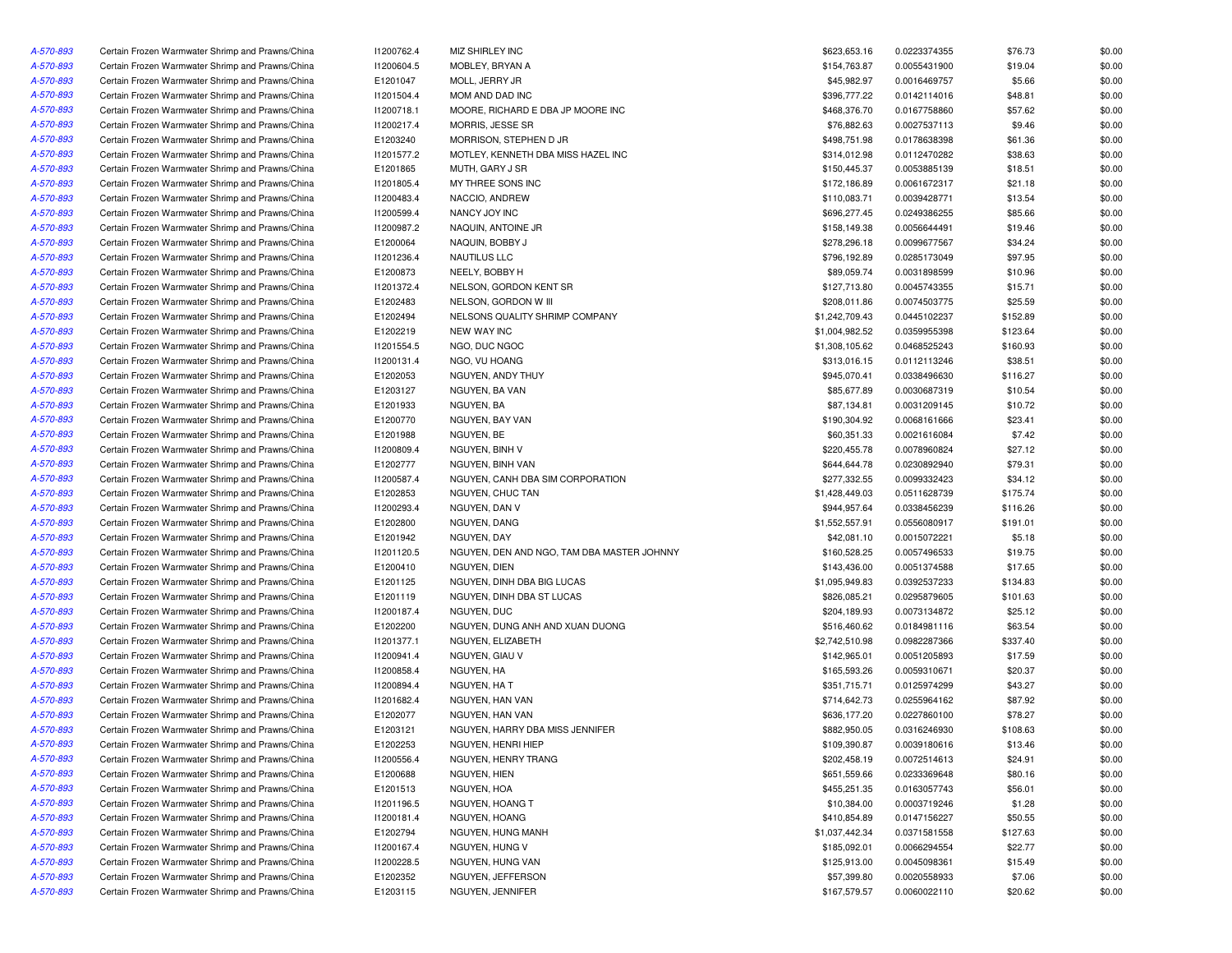| A-570-893 | Certain Frozen Warmwater Shrimp and Prawns/China | E1203229   | NGUYEN, KEVIN                        | \$30,037.81    | 0.0010758667 | \$3.70   | \$0.00 |
|-----------|--------------------------------------------------|------------|--------------------------------------|----------------|--------------|----------|--------|
| A-570-893 | Certain Frozen Warmwater Shrimp and Prawns/China | 11200537.4 | NGUYEN, KHAI                         | \$2,646,022.45 | 0.0947727992 | \$325.53 | \$0.00 |
| A-570-893 | Certain Frozen Warmwater Shrimp and Prawns/China | 11200683.4 | NGUYEN, KIM MAI                      | \$1,638,823.24 | 0.0586978640 | \$201.62 | \$0.00 |
| A-570-893 | Certain Frozen Warmwater Shrimp and Prawns/China | 11200369.5 | NGUYEN, LAI                          | \$12,000.00    | 0.0004298050 | \$1.48   | \$0.00 |
| A-570-893 | Certain Frozen Warmwater Shrimp and Prawns/China | E1201566   | NGUYEN, LAM VAN                      | \$1,048,996.37 | 0.0375719875 | \$129.06 | \$0.00 |
| A-570-893 | Certain Frozen Warmwater Shrimp and Prawns/China | 11200628.4 | NGUYEN. LANG                         | \$301,762.28   | 0.0108082439 | \$37.13  | \$0.00 |
| A-570-893 | Certain Frozen Warmwater Shrimp and Prawns/China | 11200201.4 | NGUYEN, LAP                          | \$537,300.28   | 0.0192445274 | \$66.10  | \$0.00 |
| A-570-893 | Certain Frozen Warmwater Shrimp and Prawns/China | 11200188.4 | NGUYEN, LAP VAN                      | \$211,572.51   | 0.0075779096 | \$26.03  | \$0.00 |
| A-570-893 | Certain Frozen Warmwater Shrimp and Prawns/China | 11200684.4 | NGUYEN, LIEN THI                     | \$131,555.35   | 0.0047119286 | \$16.18  | \$0.00 |
| A-570-893 | Certain Frozen Warmwater Shrimp and Prawns/China | 11200566.4 | NGUYEN, LONG THANH                   | \$94,813.81    | 0.0033959539 | \$11.66  | \$0.00 |
| A-570-893 | Certain Frozen Warmwater Shrimp and Prawns/China | 11200577.4 | NGUYEN, LUOM T                       | \$187,634.68   | 0.0067205264 | \$23.08  | \$0.00 |
| A-570-893 | Certain Frozen Warmwater Shrimp and Prawns/China | 11200295.4 | NGUYEN, MAN VAN                      | \$823,225.84   | 0.0294855462 | \$101.28 | \$0.00 |
| A-570-893 | Certain Frozen Warmwater Shrimp and Prawns/China | 11201954.4 | NGUYEN, MAO V                        | \$73,652.07    | 0.0026380021 | \$9.06   | \$0.00 |
| A-570-893 | Certain Frozen Warmwater Shrimp and Prawns/China | E1202788   | NGUYEN, MARY                         | \$512,155.91   | 0.0183439295 | \$63.01  | \$0.00 |
| A-570-893 | Certain Frozen Warmwater Shrimp and Prawns/China | I1200666.5 | NGUYEN, MINH Q                       | \$1,242,396.21 | 0.0444990051 | \$152.85 | \$0.00 |
| A-570-893 | Certain Frozen Warmwater Shrimp and Prawns/China | E1202938   | NGUYEN, MINH                         | \$654,566.54   | 0.0234446625 | \$80.53  | \$0.00 |
| A-570-893 | Certain Frozen Warmwater Shrimp and Prawns/China | 11200618.4 | NGUYEN, MINH                         | \$206,905.02   | 0.0074107338 | \$25.45  | \$0.00 |
| A-570-893 | Certain Frozen Warmwater Shrimp and Prawns/China | 11200164.4 | NGUYEN, MUOI                         | \$432,704.75   | 0.0154982209 | \$53.23  | \$0.00 |
| A-570-893 | Certain Frozen Warmwater Shrimp and Prawns/China | E1202059   | NGUYEN, NAM VAN                      | \$41,567.47    | 0.0014888254 | \$5.11   | \$0.00 |
| A-570-893 | Certain Frozen Warmwater Shrimp and Prawns/China | E1202042   | NGUYEN, NGHIEP THANH DBA SAINT CLARA | \$1,070,748.89 | 0.0383510992 | \$131.73 | \$0.00 |
| A-570-893 | Certain Frozen Warmwater Shrimp and Prawns/China | E1202036   | NGUYEN, NGHIEP DBA BETHANY INC       | \$735,742.98   | 0.0263521656 | \$90.52  | \$0.00 |
|           | Certain Frozen Warmwater Shrimp and Prawns/China | 11200617.4 | NGUYEN, NGOC TIM                     | \$208,036.03   | 0.0074512432 | \$25.59  | \$0.00 |
| A-570-893 |                                                  |            |                                      |                |              |          |        |
| A-570-893 | Certain Frozen Warmwater Shrimp and Prawns/China | 11200850.4 | NGUYEN, NGOC VAN                     | \$95,145.12    | 0.0034078204 | \$11.71  | \$0.00 |
| A-570-893 | Certain Frozen Warmwater Shrimp and Prawns/China | 11200571.4 | NGUYEN, NUONG DBA CAPT SANG LLC      | \$758,104.99   | 0.0271531075 | \$93.27  | \$0.00 |
| A-570-893 | Certain Frozen Warmwater Shrimp and Prawns/China | 11201090.4 | NGUYEN, QUANG KHIEM                  | \$528,542.88   | 0.0189308629 | \$65.03  | \$0.00 |
| A-570-893 | Certain Frozen Warmwater Shrimp and Prawns/China | 11201846.4 | NGUYEN, QUYEN M                      | \$151,494.78   | 0.0054261007 | \$18.64  | \$0.00 |
| A-570-893 | Certain Frozen Warmwater Shrimp and Prawns/China | 11200254.4 | NGUYEN, QUYEN T                      | \$129,994.09   | 0.0046560088 | \$15.99  | \$0.00 |
| A-570-893 | Certain Frozen Warmwater Shrimp and Prawns/China | 11201707.4 | NGUYEN, ROE VAN                      | \$399,659.55   | 0.0143146383 | \$49.17  | \$0.00 |
| A-570-893 | Certain Frozen Warmwater Shrimp and Prawns/China | 11201630.4 | NGUYEN, ROSE DBA S AND T MARINE INC  | \$882,065.12   | 0.0315929974 | \$108.52 | \$0.00 |
| A-570-893 | Certain Frozen Warmwater Shrimp and Prawns/China | 11201628.4 | NGUYEN, ROSE DBA R & C MARINE INC    | \$857,582.43   | 0.0307160990 | \$105.51 | \$0.00 |
| A-570-893 | Certain Frozen Warmwater Shrimp and Prawns/China | 11200563.4 | NGUYEN, SAU VAN                      | \$146,819.31   | 0.0052586390 | \$18.06  | \$0.00 |
| A-570-893 | Certain Frozen Warmwater Shrimp and Prawns/China | E1201578   | NGUYEN, SUNG                         | \$79,094.18    | 0.0028329226 | \$9.73   | \$0.00 |
| A-570-893 | Certain Frozen Warmwater Shrimp and Prawns/China | 11201858.4 | NGUYEN, TAI T                        | \$71,343.40    | 0.0025553123 | \$8.78   | \$0.00 |
| A-570-893 | Certain Frozen Warmwater Shrimp and Prawns/China | 11201571.4 | NGUYEN, TAI                          | \$12,480.00    | 0.0004469972 | \$1.54   | \$0.00 |
| A-570-893 | Certain Frozen Warmwater Shrimp and Prawns/China | E1202908   | NGUYEN, TAM MINH                     | \$838,932.97   | 0.0300481297 | \$103.21 | \$0.00 |
| A-570-893 | Certain Frozen Warmwater Shrimp and Prawns/China | 11200951.4 | NGUYEN, TAM VAN                      | \$186,751.17   | 0.0066888817 | \$22.98  | \$0.00 |
| A-570-893 | Certain Frozen Warmwater Shrimp and Prawns/China | E1202165   | NGUYEN, TAN                          | \$430,811.47   | 0.0154304091 | \$53.00  | \$0.00 |
| A-570-893 | Certain Frozen Warmwater Shrimp and Prawns/China | I1200285.5 | NGUYEN, THANH                        | \$290,920.66   | 0.0104199287 | \$35.79  | \$0.00 |
| A-570-893 | Certain Frozen Warmwater Shrimp and Prawns/China | I1200291.5 | NGUYEN, THANH THI                    | \$22,497.36    | 0.0008057898 | \$2.77   | \$0.00 |
| A-570-893 | Certain Frozen Warmwater Shrimp and Prawns/China | 11201135.5 | NGUYEN, THOMAS                       | \$613,707.49   | 0.0219812106 | \$75.50  | \$0.00 |
| A-570-893 | Certain Frozen Warmwater Shrimp and Prawns/China | 11201625.4 | NGUYEN, THU VAN                      | \$7,535,457.04 | 0.2698980716 | \$927.07 | \$0.00 |
| A-570-893 | Certain Frozen Warmwater Shrimp and Prawns/China | 11200821.4 | NGUYEN, THUONG VAN                   | \$322,369.92   | 0.0115463494 | \$39.66  | \$0.00 |
| A-570-893 | Certain Frozen Warmwater Shrimp and Prawns/China | 11200360.4 | NGUYEN, TINH                         | \$30,352.00    | 0.0010871200 | \$3.73   | \$0.00 |
| A-570-893 | Certain Frozen Warmwater Shrimp and Prawns/China | 11200681.4 | NGUYEN, TRA                          | \$143,663.74   | 0.0051456157 | \$17.67  | \$0.00 |
| A-570-893 | Certain Frozen Warmwater Shrimp and Prawns/China | E1203134   | NGUYEN, TRICH VAN                    | \$874,818.12   | 0.0313334310 | \$107.63 | \$0.00 |
| A-570-893 | Certain Frozen Warmwater Shrimp and Prawns/China | I1200104.5 | NGUYEN, TRUNG VAN                    | \$275,018.07   | 0.0098503444 | \$33.83  | \$0.00 |
| A-570-893 | Certain Frozen Warmwater Shrimp and Prawns/China | 11200536.4 | NGUYEN, TUAN                         | \$2,603,476.55 | 0.0932489292 | \$320.30 | \$0.00 |
| A-570-893 | Certain Frozen Warmwater Shrimp and Prawns/China | 11201860.4 | NGUYEN, TUAN H                       | \$104,950.18   | 0.0037590090 | \$12.91  | \$0.00 |
| A-570-893 | Certain Frozen Warmwater Shrimp and Prawns/China | 11200239.4 | NGUYEN, TUAN                         | \$111,097.02   | 0.0039791709 | \$13.67  | \$0.00 |
| A-570-893 | Certain Frozen Warmwater Shrimp and Prawns/China | 11201888.4 | NGUYEN, TUNG                         | \$287,655.57   | 0.0103029827 | \$35.39  | \$0.00 |
| A-570-893 | Certain Frozen Warmwater Shrimp and Prawns/China | 11200593.4 | NGUYEN, VAN H                        | \$76,341.17    | 0.0027343178 | \$9.39   | \$0.00 |
| A-570-893 | Certain Frozen Warmwater Shrimp and Prawns/China | I1200959.4 | NGUYEN, VIET                         | \$414,572.42   | 0.0148487737 | \$51.00  | \$0.00 |
| A-570-893 | Certain Frozen Warmwater Shrimp and Prawns/China | 11200080.4 | NGUYEN, VINH VAN                     | \$7,352.73     | 0.0002633533 | \$0.90   | \$0.00 |
| A-570-893 | Certain Frozen Warmwater Shrimp and Prawns/China | 11200161.4 | NGUYEN, VU                           | \$130,672.49   | 0.0046803071 | \$16.08  | \$0.00 |
| A-570-893 | Certain Frozen Warmwater Shrimp and Prawns/China | 11200176.4 | NIGHT STAR INC                       | \$1,296,399.51 | 0.0464332456 | \$159.49 | \$0.00 |
| A-570-893 | Certain Frozen Warmwater Shrimp and Prawns/China | 11200738.5 | NORRIS, CANDACE                      | \$33,658.99    | 0.0012055668 | \$4.14   | \$0.00 |
| A-570-893 | Certain Frozen Warmwater Shrimp and Prawns/China | 11200616.5 | NOWELL, JAMES E                      | \$147,542.84   | 0.0052845538 | \$18.15  | \$0.00 |
| A-570-893 | Certain Frozen Warmwater Shrimp and Prawns/China | 11201201.4 | NUESTRA CRUZ LLC                     | \$318,442.78   | 0.0114056907 | \$39.18  | \$0.00 |
|           |                                                  |            |                                      |                |              |          |        |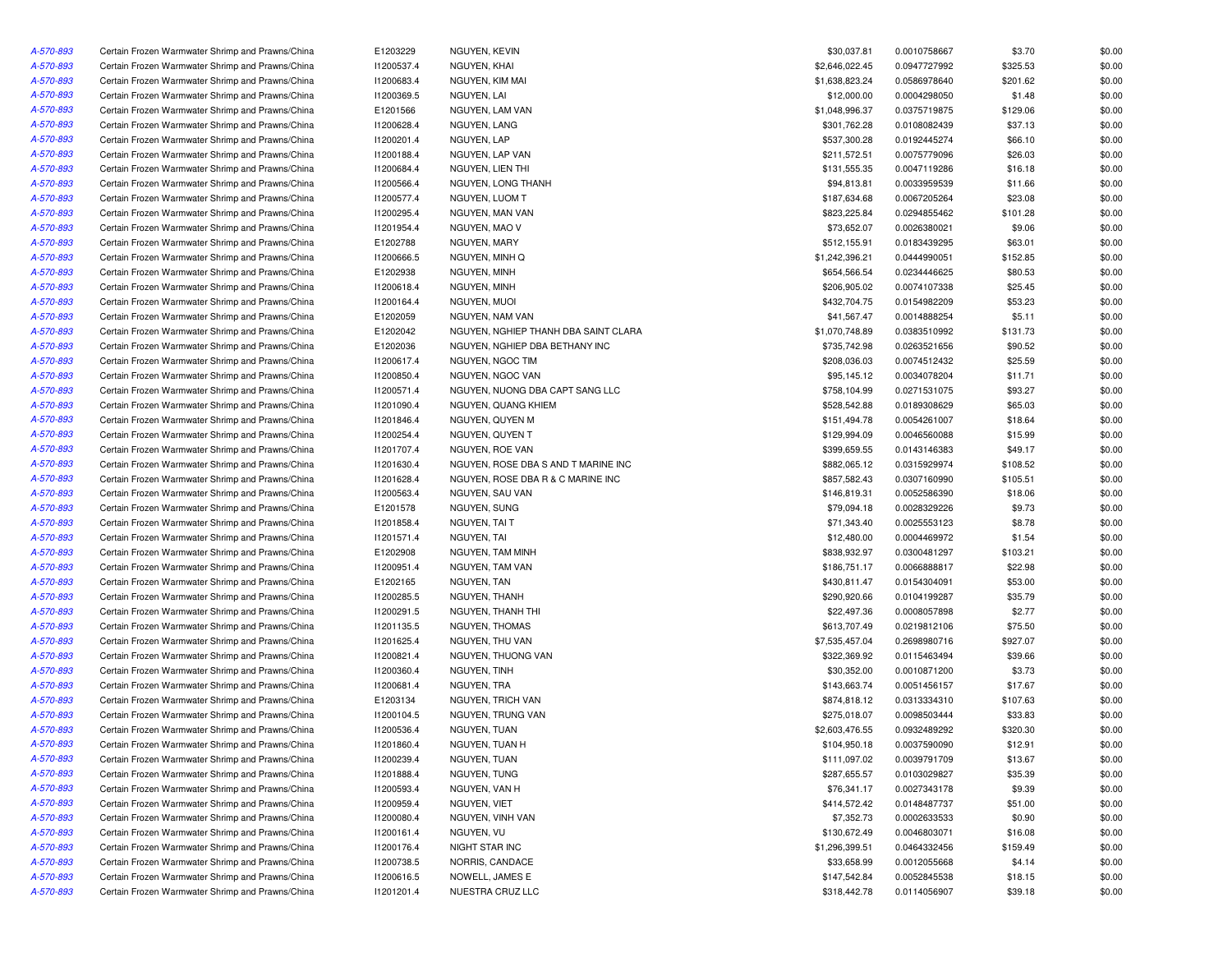| A-570-893 | Certain Frozen Warmwater Shrimp and Prawns/China | E1201693   | NUNEZ SEAFOOD                         | \$4,488,872.80  | 0.1607783185 | \$552.25    | \$0.00 |
|-----------|--------------------------------------------------|------------|---------------------------------------|-----------------|--------------|-------------|--------|
| A-570-893 | Certain Frozen Warmwater Shrimp and Prawns/China | 11200246.4 | NUNEZ, CONRAD J                       | \$168,348.33    | 0.0060297457 | \$20.71     | \$0.00 |
| A-570-893 | Certain Frozen Warmwater Shrimp and Prawns/China | 11201844.4 | OCEAN EMPEROR INC                     | \$600,021.74    | 0.0214910270 | \$73.82     | \$0.00 |
| A-570-893 | Certain Frozen Warmwater Shrimp and Prawns/China | E1201598   | OCEAN HARVEST WHOLESALE INC           | \$30,597,174.35 | 1.0959014575 | \$3,764.29  | \$0.00 |
| A-570-893 | Certain Frozen Warmwater Shrimp and Prawns/China | 11201561.1 | OCEAN PRIDE SEAFOOD INC               | \$3,741,511.35  | 0.1340100133 | \$460.31    | \$0.00 |
| A-570-893 | Certain Frozen Warmwater Shrimp and Prawns/China | E1202782   | OCEAN SPRINGS SEAFOOD MARKET INC      | \$20,853,299.76 | 0.7469043167 | \$2,565.53  | \$0.00 |
| A-570-893 | Certain Frozen Warmwater Shrimp and Prawns/China | E1201591   | <b>OCEAN WIND INC</b>                 | \$1,802,094.63  | 0.0645457685 | \$221.71    | \$0.00 |
| A-570-893 | Certain Frozen Warmwater Shrimp and Prawns/China | 11201170.4 | OCEANICA CRUZ LLC                     | \$1,337,136.06  | 0.0478923099 | \$164.50    | \$0.00 |
| A-570-893 | Certain Frozen Warmwater Shrimp and Prawns/China | 11201235.4 | ODIN LLC                              | \$634,078.03    | 0.0227108239 | \$78.01     | \$0.00 |
| A-570-893 | Certain Frozen Warmwater Shrimp and Prawns/China | 11201149.4 | OLANDER, RODNEY P                     | \$148,731.55    | 0.0053271299 | \$18.30     | \$0.00 |
| A-570-893 | Certain Frozen Warmwater Shrimp and Prawns/China | 11200728.4 | OLANDER, THOMAS                       | \$102,904.86    | 0.0036857517 | \$12.66     | \$0.00 |
| A-570-893 | Certain Frozen Warmwater Shrimp and Prawns/China | 11201451.1 | OPEN SEA INC                          | \$855,604.29    | 0.0306452478 | \$105.26    | \$0.00 |
| A-570-893 | Certain Frozen Warmwater Shrimp and Prawns/China | E1201845   | ORAGE ENTERPRISE                      | \$498,679.42    | 0.0178612409 | \$61.35     | \$0.00 |
|           | Certain Frozen Warmwater Shrimp and Prawns/China |            |                                       |                 |              |             | \$0.00 |
| A-570-893 |                                                  | 11200968.4 | OURKS, SOKHOMS                        | \$62,342.00     | 0.0022329084 | \$7.67      |        |
| A-570-893 | Certain Frozen Warmwater Shrimp and Prawns/China | 11200561.4 | P AND T FISHERIES INC                 | \$404,103.11    | 0.0144737936 | \$49.72     | \$0.00 |
| A-570-893 | Certain Frozen Warmwater Shrimp and Prawns/China | E1200344   | PALMISANO, DANIEL                     | \$164,013.43    | 0.0058744822 | \$20.18     | \$0.00 |
| A-570-893 | Certain Frozen Warmwater Shrimp and Prawns/China | E1200926   | PALMISANO, DWAYNE JR                  | \$130,408.31    | 0.0046708449 | \$16.04     | \$0.00 |
| A-570-893 | Certain Frozen Warmwater Shrimp and Prawns/China | 11200928.4 | PALMISANO, KIM                        | \$872,727.98    | 0.0312585683 | \$107.37    | \$0.00 |
| A-570-893 | Certain Frozen Warmwater Shrimp and Prawns/China | 11200948.4 | PALMISANO, ROBIN G                    | \$206,347.29    | 0.0073907575 | \$25.39     | \$0.00 |
| A-570-893 | Certain Frozen Warmwater Shrimp and Prawns/China | 11201207.1 | PAPA ROD INC                          | \$712,001.43    | 0.0255018126 | \$87.60     | \$0.00 |
| A-570-893 | Certain Frozen Warmwater Shrimp and Prawns/China | 11200443.4 | PARFAIT, ROBERT C SR                  | \$91,320.79     | 0.0032708441 | \$11.23     | \$0.00 |
| A-570-893 | Certain Frozen Warmwater Shrimp and Prawns/China | 11200713.4 | PARFAIT, RODNEY PAUL SR               | \$42,612.90     | 0.0015262697 | \$5.24      | \$0.00 |
| A-570-893 | Certain Frozen Warmwater Shrimp and Prawns/China | 11201362.5 | PARRAMORE INC                         | \$1,576,414.28  | 0.0564625572 | \$193.94    | \$0.00 |
| A-570-893 | Certain Frozen Warmwater Shrimp and Prawns/China | 11201875.4 | PARRIA, GAVIN C                       | \$610,998.39    | 0.0218841785 | \$75.17     | \$0.00 |
| A-570-893 | Certain Frozen Warmwater Shrimp and Prawns/China | E1201101   | PARRIA, JERRY D                       | \$219,806.26    | 0.0078728185 | \$27.04     | \$0.00 |
| A-570-893 | Certain Frozen Warmwater Shrimp and Prawns/China | 11200394.4 | PARRIA, LOUIS III                     | \$339,658.64    | 0.0121655809 | \$41.79     | \$0.00 |
| A-570-893 | Certain Frozen Warmwater Shrimp and Prawns/China | 11200390.4 | PARRIA, LOUIS JR                      | \$566,716.42    | 0.0202981276 | \$69.72     | \$0.00 |
| A-570-893 | Certain Frozen Warmwater Shrimp and Prawns/China | 11200396.4 | PARRIA, RONALD                        | \$471,723.70    | 0.0168957657 | \$58.03     | \$0.00 |
| A-570-893 | Certain Frozen Warmwater Shrimp and Prawns/China | E1200698   | PARRIA, ROSS                          | \$216,582.64    | 0.0077573579 | \$26.65     | \$0.00 |
| A-570-893 | Certain Frozen Warmwater Shrimp and Prawns/China | E1202423   | PARRIA, TROY M                        | \$42,278.62     | 0.0015142967 | \$5.20      | \$0.00 |
| A-570-893 | Certain Frozen Warmwater Shrimp and Prawns/China | 11200236.4 | PAT-LIN ENTERPRISES C/O LINWARD DUPRE | \$380,077.93    | 0.0136132818 | \$46.76     | \$0.00 |
| A-570-893 | Certain Frozen Warmwater Shrimp and Prawns/China | E1200499   | PAUL PIAZZA AND SON INC               | \$90,922,505.09 | 3.2565786862 | \$11,185.95 | \$0.00 |
| A-570-893 | Certain Frozen Warmwater Shrimp and Prawns/China | E1201335   | PAYNE, JOHN                           | \$439,771.19    | 0.0157513201 | \$54.10     | \$0.00 |
| A-570-893 | Certain Frozen Warmwater Shrimp and Prawns/China | E1200157   | PEARL INC DBA INDIAN RIDGE SHRIMP CO  | \$15,657,074.42 | 0.5607906953 | \$1,926.25  | \$0.00 |
| A-570-893 | Certain Frozen Warmwater Shrimp and Prawns/China | E1200956   | PELICAN POINT SEAFOOD INC             | \$837,798.84    | 0.0300075085 | \$103.07    | \$0.00 |
| A-570-893 | Certain Frozen Warmwater Shrimp and Prawns/China | 11201364.4 | PELLEGRIN, TROY                       | \$8,074.81      | 0.0002892161 | \$0.99      | \$0.00 |
| A-570-893 | Certain Frozen Warmwater Shrimp and Prawns/China | 11201581.4 | PELTIER, RODNEY J                     | \$481,789.48    | 0.0172562926 | \$59.27     | \$0.00 |
| A-570-893 | Certain Frozen Warmwater Shrimp and Prawns/China | 11201234.4 | PENNY V LLC                           | \$686,463.26    | 0.0245871099 | \$84.45     | \$0.00 |
| A-570-893 | Certain Frozen Warmwater Shrimp and Prawns/China | E1202300   | PERRIN, DAVID M                       | \$73,864.18     | 0.0026455993 | \$9.09      | \$0.00 |
| A-570-893 | Certain Frozen Warmwater Shrimp and Prawns/China | E1202306   | PERRIN, KENNETH V                     | \$40,246.29     | 0.0014415046 | \$4.95      | \$0.00 |
| A-570-893 | Certain Frozen Warmwater Shrimp and Prawns/China | 11201233.4 | PERSEVERANCE I LLC                    | \$673,159.74    | 0.0241106166 | \$82.82     | \$0.00 |
| A-570-893 | Certain Frozen Warmwater Shrimp and Prawns/China | E1201312   | PESHOFF, KIRK                         | \$106,717.93    | 0.0038223247 | \$13.13     | \$0.00 |
| A-570-893 | Certain Frozen Warmwater Shrimp and Prawns/China | 11201083.4 | PHAM, HAI                             | \$940,024.32    | 0.0336689268 | \$115.65    | \$0.00 |
| A-570-893 | Certain Frozen Warmwater Shrimp and Prawns/China | 11201720.5 | PHAM, HIEN THI                        | \$593,949.53    | 0.0212735381 | \$73.07     | \$0.00 |
| A-570-893 | Certain Frozen Warmwater Shrimp and Prawns/China | E1201204   | PHAM, HUNG V                          | \$243,344.27    | 0.0087158813 | \$29.94     | \$0.00 |
| A-570-893 | Certain Frozen Warmwater Shrimp and Prawns/China | E1202071   | PHAM, JOSEPH SON                      | \$1,009,524.36  | 0.0361582153 | \$124.20    | \$0.00 |
| A-570-893 | Certain Frozen Warmwater Shrimp and Prawns/China | E1202870   | PHAM, STEVE VAN                       | \$76,979.20     | 0.0027571702 | \$9.47      | \$0.00 |
| A-570-893 | Certain Frozen Warmwater Shrimp and Prawns/China | E1202846   | PHAM, THANH DUC                       | \$1,076,574.57  | 0.0385597581 | \$132.45    | \$0.00 |
| A-570-893 | Certain Frozen Warmwater Shrimp and Prawns/China | E1202440   | PHAM, TOMMY VAN                       | \$145,330.33    | 0.0052053081 | \$17.88     | \$0.00 |
| A-570-893 | Certain Frozen Warmwater Shrimp and Prawns/China | E1200463   | PHAN, ANH                             | \$299,025.29    | 0.0107102129 | \$36.79     | \$0.00 |
| A-570-893 | Certain Frozen Warmwater Shrimp and Prawns/China | E1202374   | PHAN, HOANG                           | \$114,499.67    | 0.0041010439 | \$14.09     | \$0.00 |
| A-570-893 | Certain Frozen Warmwater Shrimp and Prawns/China | I1200691.5 | PHILLIPS, JAMES C                     | \$1,293,268.53  | 0.0463211031 | \$159.11    | \$0.00 |
| A-570-893 | Certain Frozen Warmwater Shrimp and Prawns/China | E1201470   | PICOU, TERRY P                        | \$61,192.38     | 0.0021917324 | \$7.53      | \$0.00 |
| A-570-893 | Certain Frozen Warmwater Shrimp and Prawns/China | I1201578.5 | PITRE, BENTON                         | \$95,614.20     | 0.0034246215 | \$11.76     | \$0.00 |
| A-570-893 | Certain Frozen Warmwater Shrimp and Prawns/China | E1203145   | PIZANI, TERRILL                       | \$257,808.03    | 0.0092339310 | \$31.72     | \$0.00 |
| A-570-893 | Certain Frozen Warmwater Shrimp and Prawns/China | E1202834   | PIZANI, TERRY JR                      | \$583,672.50    | 0.0209054449 | \$71.81     | \$0.00 |
| A-570-893 | Certain Frozen Warmwater Shrimp and Prawns/China | E1202312   | PIZANI, TERRY M                       | \$100,515.75    | 0.0036001807 | \$12.37     | \$0.00 |
| A-570-893 | Certain Frozen Warmwater Shrimp and Prawns/China | 11201883.4 | PLAISANCE, EARL J JR                  | \$94,917.32     | 0.0033996613 | \$11.68     | \$0.00 |
|           |                                                  |            |                                       |                 |              |             |        |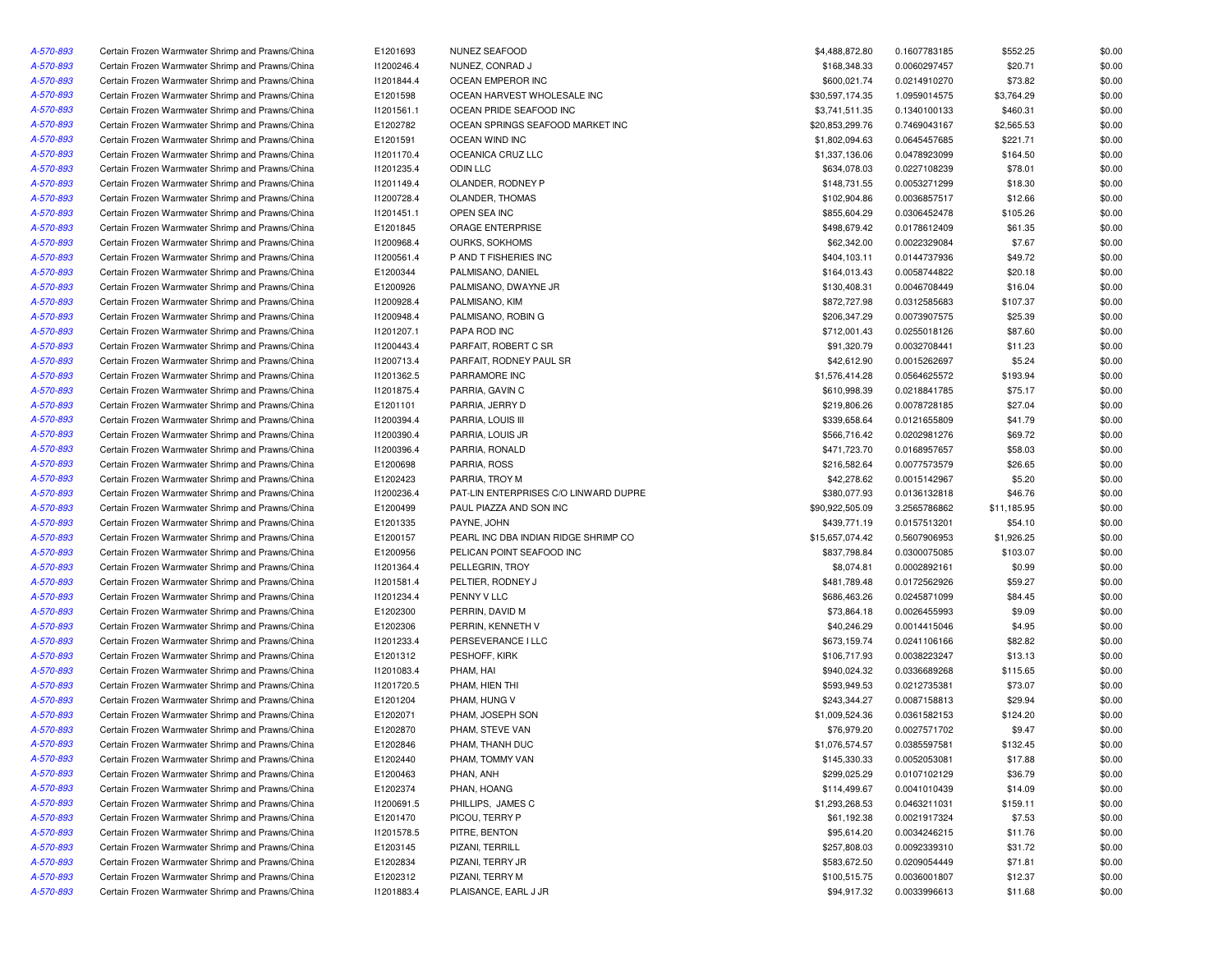| A-570-893 | Certain Frozen Warmwater Shrimp and Prawns/China | 11201389.4 | PLAISANCE, KEITH                                         | \$119,051.46    | 0.0042640757 | \$14.65    | \$0.00 |
|-----------|--------------------------------------------------|------------|----------------------------------------------------------|-----------------|--------------|------------|--------|
| A-570-893 | Certain Frozen Warmwater Shrimp and Prawns/China | 11201169.4 | PLATA CRUZ LLC                                           | \$1,115,903.34  | 0.0399683998 | \$137.29   | \$0.00 |
| A-570-893 | Certain Frozen Warmwater Shrimp and Prawns/China | 11201862.4 | PLORK, PHAN                                              | \$211,556.98    | 0.0075773534 | \$26.03    | \$0.00 |
| A-570-893 | Certain Frozen Warmwater Shrimp and Prawns/China | E1201150   | POC TAL TRAWLERS INC DBA BEN AND CASEY                   | \$1,471,444.96  | 0.0527028626 | \$181.03   | \$0.00 |
| A-570-893 | Certain Frozen Warmwater Shrimp and Prawns/China | E1202206   | POCHE, GLENN                                             | \$135,007.15    | 0.0048355620 | \$16.61    | \$0.00 |
| A-570-893 | Certain Frozen Warmwater Shrimp and Prawns/China | E1202288   | POLKEY, RICHARD JR                                       | \$246,982.52    | 0.0088461928 | \$30.39    | \$0.00 |
| A-570-893 | Certain Frozen Warmwater Shrimp and Prawns/China | E1202270   | POLKEY, RONALD                                           | \$149,018.13    | 0.0053373944 | \$18.33    | \$0.00 |
| A-570-893 | Certain Frozen Warmwater Shrimp and Prawns/China | 11200214.1 | POPE, ROBERT SR                                          | \$260,033.22    | 0.0093136308 | \$31.99    | \$0.00 |
| A-570-893 | Certain Frozen Warmwater Shrimp and Prawns/China | E1200396   | PORT ROYAL SEAFOOD INC                                   | \$6,966,599.59  | 0.2495232585 | \$857.08   | \$0.00 |
| A-570-893 | Certain Frozen Warmwater Shrimp and Prawns/China | E1202718   | POTEET SEAFOOD INC                                       | \$7,845,215.20  | 0.2809927045 | \$965.18   | \$0.00 |
| A-570-893 | Certain Frozen Warmwater Shrimp and Prawns/China | 11200265.4 | POTTER BOATS INC                                         | \$540,008.56    | 0.0193415301 | \$66.44    | \$0.00 |
| A-570-893 | Certain Frozen Warmwater Shrimp and Prawns/China | 11200487.4 | PRICE SEAFOOD INC                                        | \$2,562,570.83  | 0.0917838058 | \$315.27   | \$0.00 |
| A-570-893 | Certain Frozen Warmwater Shrimp and Prawns/China | E1201216   | PRINCESS LORIE LLC                                       | \$886,379.91    | 0.0317475406 | \$109.05   | \$0.00 |
| A-570-893 | Certain Frozen Warmwater Shrimp and Prawns/China | E1203084   | PRINCESS MARY INC                                        | \$1,193,907.97  | 0.0427622979 | \$146.88   | \$0.00 |
| A-570-893 | Certain Frozen Warmwater Shrimp and Prawns/China | 11200946.4 | PRUM, THOU                                               | \$137,860.81    | 0.0049377717 | \$16.96    | \$0.00 |
|           |                                                  |            |                                                          |                 |              |            |        |
| A-570-893 | Certain Frozen Warmwater Shrimp and Prawns/China | 11201442.4 | PURATA TRAWLER INC                                       | \$700,218.47    | 0.0250797813 | \$86.15    | \$0.00 |
| A-570-893 | Certain Frozen Warmwater Shrimp and Prawns/China | E1203040   | PURSUER INC                                              | \$525,354.79    | 0.0188166748 | \$64.63    | \$0.00 |
| A-570-893 | Certain Frozen Warmwater Shrimp and Prawns/China | E1201554   | QUACH, DUC                                               | \$72,737.70     | 0.0026052521 | \$8.95     | \$0.00 |
| A-570-893 | Certain Frozen Warmwater Shrimp and Prawns/China | 11201168.4 | QUEEN MARY LLC                                           | \$1,112,918.51  | 0.0398614919 | \$136.92   | \$0.00 |
| A-570-893 | Certain Frozen Warmwater Shrimp and Prawns/China | 11201167.4 | QUINTA CRUZ LLC                                          | \$927,271.24    | 0.0332121487 | \$114.08   | \$0.00 |
| A-570-893 | Certain Frozen Warmwater Shrimp and Prawns/China | 11200748.4 | R A LESSO BROKERAGE INC                                  | \$33,349,046.27 | 1.1944654756 | \$4,102.84 | \$0.00 |
| A-570-893 | Certain Frozen Warmwater Shrimp and Prawns/China | E1200490   | R AND J INC                                              | \$1,151,529.31  | 0.0412444180 | \$141.67   | \$0.00 |
| A-570-893 | Certain Frozen Warmwater Shrimp and Prawns/China | E1201505   | R AND K FISHERIES LLC                                    | \$112,861.02    | 0.0040423522 | \$13.88    | \$0.00 |
| A-570-893 | Certain Frozen Warmwater Shrimp and Prawns/China | 11200283.4 | R AND T ATOCHA LLC                                       | \$343,855.22    | 0.0123158901 | \$42.30    | \$0.00 |
| A-570-893 | Certain Frozen Warmwater Shrimp and Prawns/China | E1203052   | RACINE, SYLVAN P JR DBA CAPE ROMAIN                      | \$294,455.05    | 0.0105465202 | \$36.23    | \$0.00 |
| A-570-893 | Certain Frozen Warmwater Shrimp and Prawns/China | 11200460.1 | RANCHERO TRAWLERS INC                                    | \$827,556.59    | 0.0296406610 | \$101.81   | \$0.00 |
| A-570-893 | Certain Frozen Warmwater Shrimp and Prawns/China | 11201461.4 | RANDALL J PINELL INC                                     | \$642,470.16    | 0.0230114055 | \$79.04    | \$0.00 |
| A-570-893 | Certain Frozen Warmwater Shrimp and Prawns/China | 11201879.4 | RAWLINGS, JOHN H                                         | \$511,039.45    | 0.0183039411 | \$62.87    | \$0.00 |
| A-570-893 | Certain Frozen Warmwater Shrimp and Prawns/China | 11201809.4 | RAWLINGS, RALPH E JR                                     | \$2,136,466.56  | 0.0765219948 | \$262.84   | \$0.00 |
| A-570-893 | Certain Frozen Warmwater Shrimp and Prawns/China | 11201843.4 | RAYNOR, STEVEN E                                         | \$146,685.07    | 0.0052538310 | \$18.05    | \$0.00 |
| A-570-893 | Certain Frozen Warmwater Shrimp and Prawns/China | I1201552.5 | RCP SEAFOOD INC                                          | \$12,012,546.92 | 0.4302543603 | \$1,477.87 | \$0.00 |
| A-570-893 | Certain Frozen Warmwater Shrimp and Prawns/China | E1202806   | REAGAN, ROY                                              | \$525,092.38    | 0.0188072761 | \$64.60    | \$0.00 |
| A-570-893 | Certain Frozen Warmwater Shrimp and Prawns/China | E1202743   | REAVES, LATEN                                            | \$184,649.49    | 0.0066136057 | \$22.72    | \$0.00 |
| A-570-893 | Certain Frozen Warmwater Shrimp and Prawns/China | 11201585.4 | REBSTOCK, CHARLES                                        | \$69,266.31     | 0.0024809170 | \$8.52     | \$0.00 |
| A-570-893 | Certain Frozen Warmwater Shrimp and Prawns/China | 11200110.4 | RECTOR, LANCE                                            | \$90,553.92     | 0.0032433770 | \$11.14    | \$0.00 |
| A-570-893 | Certain Frozen Warmwater Shrimp and Prawns/China | 11200114.4 | RECTOR, WARREN L DBA ANNA GRACE LLC                      | \$631,035.36    | 0.0226018443 | \$77.63    | \$0.00 |
| A-570-893 | Certain Frozen Warmwater Shrimp and Prawns/China | 11200651.4 | REVELL, BEN D                                            | \$262,034.09    | 0.0093852961 | \$32.24    | \$0.00 |
| A-570-893 | Certain Frozen Warmwater Shrimp and Prawns/China | 11201311.4 | REYES TRAWLERS INC                                       | \$771,839.95    | 0.0276450536 | \$94.96    | \$0.00 |
| A-570-893 | Certain Frozen Warmwater Shrimp and Prawns/China | 11200798.1 | RHONDA LYNN INC                                          | \$1,007,148.81  | 0.0360731300 | \$123.91   | \$0.00 |
| A-570-893 | Certain Frozen Warmwater Shrimp and Prawns/China | E1200068   | RICHARD, DAVID L                                         | \$177,131.95    | 0.0063443493 | \$21.79    | \$0.00 |
| A-570-893 | Certain Frozen Warmwater Shrimp and Prawns/China | 11200774.4 | RICKS SEAFOOD INC                                        | \$850,394.50    | 0.0304586483 | \$104.62   | \$0.00 |
| A-570-893 | Certain Frozen Warmwater Shrimp and Prawns/China | 11201146.1 | <b>RICKY G INC</b>                                       | \$1,287,415.92  | 0.0461114797 | \$158.39   | \$0.00 |
| A-570-893 | Certain Frozen Warmwater Shrimp and Prawns/China | 11200725.4 | RIFFLE, JOSIAH B                                         | \$148,266.55    | 0.0053104750 | \$18.24    | \$0.00 |
| A-570-893 | Certain Frozen Warmwater Shrimp and Prawns/China | 11201315.4 | ROATEX ENTERPRISES INC                                   | \$738,266.59    | 0.0264425539 | \$90.83    | \$0.00 |
|           |                                                  |            |                                                          |                 |              |            |        |
| A-570-893 | Certain Frozen Warmwater Shrimp and Prawns/China | 11200548.4 | ROBIN, FLOYD                                             | \$38,011.00     | 0.0013614430 | \$4.68     | \$0.00 |
| A-570-893 | Certain Frozen Warmwater Shrimp and Prawns/China | 11201091.5 | RODI, DOMINICK R                                         | \$16,958.00     | 0.0006073861 | \$2.09     | \$0.00 |
| A-570-893 | Certain Frozen Warmwater Shrimp and Prawns/China | E1202729   | ROGERS, CHAD M                                           | \$26,709.49     | 0.0009566560 | \$3.29     | \$0.00 |
| A-570-893 | Certain Frozen Warmwater Shrimp and Prawns/China | 11201464.4 | ROJAS, GORDON DBA G & L TRAWLING                         | \$443,500.09    | 0.0158848784 | \$54.56    | \$0.00 |
| A-570-893 | Certain Frozen Warmwater Shrimp and Prawns/China | 11200195.4 | ROJAS, KERRY D JR                                        | \$709,792.95    | 0.0254227112 | \$87.32    | \$0.00 |
| A-570-893 | Certain Frozen Warmwater Shrimp and Prawns/China | 11200707.1 | ROMO INC                                                 | \$540,535.20    | 0.0193603928 | \$66.50    | \$0.00 |
| A-570-893 | Certain Frozen Warmwater Shrimp and Prawns/China | 11201518.4 | RONQUILLO, EARL                                          | \$164,215.01    | 0.0058817022 | \$20.20    | \$0.00 |
| A-570-893 | Certain Frozen Warmwater Shrimp and Prawns/China | 11200883.1 | ROSA MARIE INC                                           | \$1,233,401.74  | 0.0441768494 | \$151.74   | \$0.00 |
| A-570-893 | Certain Frozen Warmwater Shrimp and Prawns/China | E1201479   | ROUNTREE ENTERPRISES INC DBA LEONARD AND SONS SHRIMP CO. | \$9,133,664.99  | 0.3271412144 | \$1,123.69 | \$0.00 |
| A-570-893 | Certain Frozen Warmwater Shrimp and Prawns/China | 11201166.4 | RUBI CRUZ LLC                                            | \$812,955.02    | 0.0291176754 | \$100.02   | \$0.00 |
| A-570-893 | Certain Frozen Warmwater Shrimp and Prawns/China | 11200838.4 | RUTTLEY BOYS INC                                         | \$575,798.64    | 0.0206234263 | \$70.84    | \$0.00 |
| A-570-893 | Certain Frozen Warmwater Shrimp and Prawns/China | 11201165.4 | SALINA CRUZ LLC                                          | \$734,128.67    | 0.0262943457 | \$90.32    | \$0.00 |
| A-570-893 | Certain Frozen Warmwater Shrimp and Prawns/China | 11200033.4 | SANDRA KAY                                               | \$1,025,311.74  | 0.0367236732 | \$126.14   | \$0.00 |
| A-570-893 | Certain Frozen Warmwater Shrimp and Prawns/China | E1201573   | SANDRAS, RALPH JR                                        | \$88,104.03     | 0.0031556291 | \$10.84    | \$0.00 |
|           |                                                  |            |                                                          |                 |              |            |        |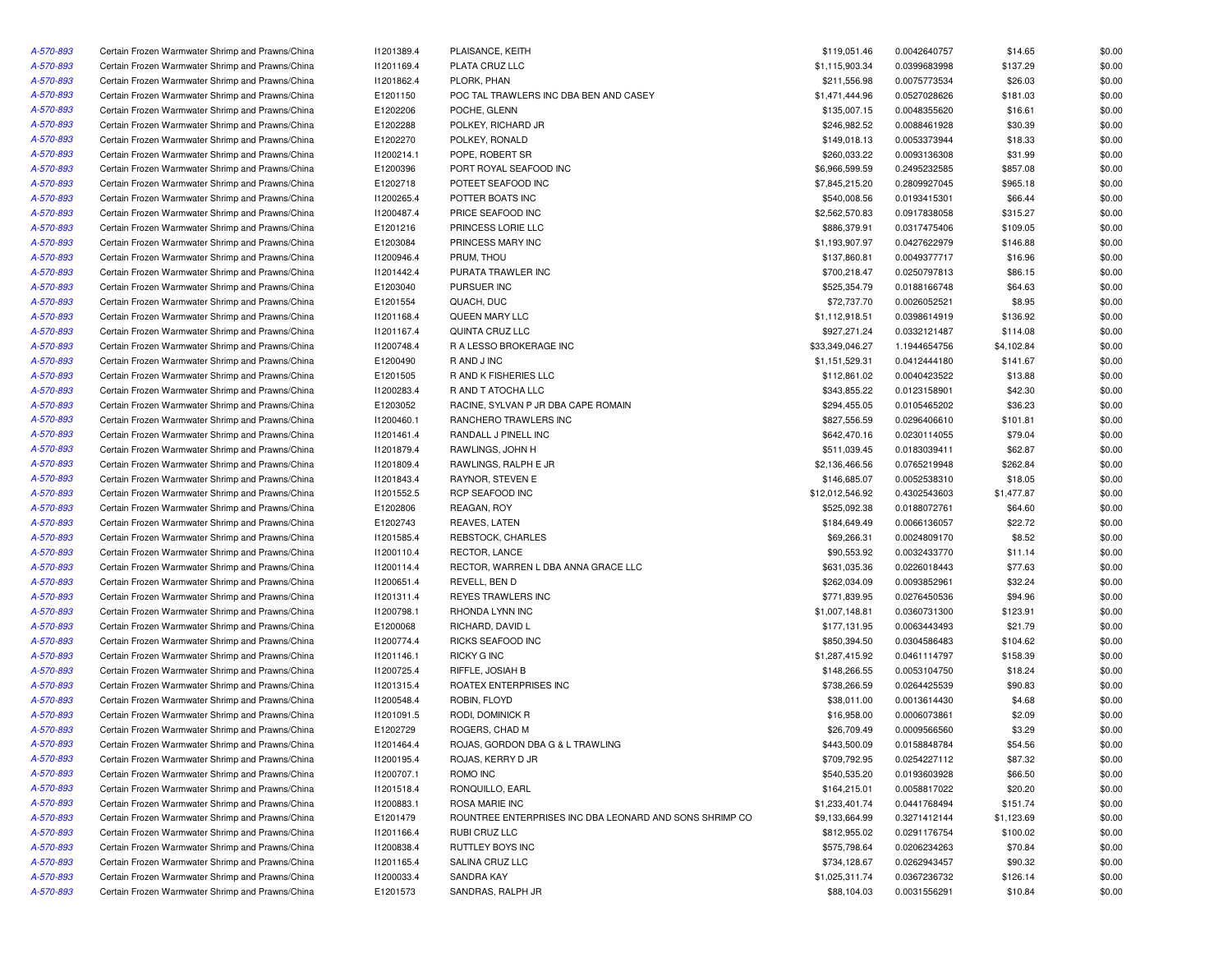| A-570-893 | Certain Frozen Warmwater Shrimp and Prawns/China | 11201181.4 | SANTA FE CRUZ LLC                             | \$929,702.89    | 0.0332992433 | \$114.38             | \$0.00 |
|-----------|--------------------------------------------------|------------|-----------------------------------------------|-----------------|--------------|----------------------|--------|
| A-570-893 | Certain Frozen Warmwater Shrimp and Prawns/China | E1202182   | SANTA MARIA I INC                             | \$1,659,018.93  | 0.0594212146 | \$204.10             | \$0.00 |
| A-570-893 | Certain Frozen Warmwater Shrimp and Prawns/China | 11201157.4 | SANTA MONICA LLC                              | \$898,216.50    | 0.0321714927 | \$110.51             | \$0.00 |
| A-570-893 | Certain Frozen Warmwater Shrimp and Prawns/China | 11201305.3 | SATURDAY, MICHAEL                             | \$106,996.05    | 0.0038322861 | \$13.16              | \$0.00 |
| A-570-893 | Certain Frozen Warmwater Shrimp and Prawns/China | 11200655.4 | SCHMIT, PAUL A JR                             | \$50,838.56     | 0.0018208888 | \$6.25               | \$0.00 |
| A-570-893 | Certain Frozen Warmwater Shrimp and Prawns/China | E1201035   | SCHULTZ, TROY A                               | \$111,361.26    | 0.0039886352 | \$13.70              | \$0.00 |
| A-570-893 | Certain Frozen Warmwater Shrimp and Prawns/China | 11200692.4 | SCOOBY INC                                    | \$325,449.23    | 0.0116566413 | \$40.04              | \$0.00 |
| A-570-893 | Certain Frozen Warmwater Shrimp and Prawns/China | 11201229.1 | SEA EAGLE FISHERIES INC                       | \$577,185.36    | 0.0206730945 | \$71.01              | \$0.00 |
| A-570-893 | Certain Frozen Warmwater Shrimp and Prawns/China | 11201681.4 | <b>SEA KING INC</b>                           | \$808,199.43    | 0.0289473441 | \$99.43              | \$0.00 |
| A-570-893 | Certain Frozen Warmwater Shrimp and Prawns/China | E1202367   | SEA PEARL SEAFOOD CO INC                      | \$49,338,604.55 | 1.7671647721 | \$6,070.00           | \$0.00 |
| A-570-893 | Certain Frozen Warmwater Shrimp and Prawns/China | E1200042   | SEABROOK SEAFOOD INC                          | \$38,526,927.54 | 1.3799220660 | \$4,739.87           | \$0.00 |
| A-570-893 | Certain Frozen Warmwater Shrimp and Prawns/China | E1200367   | <b>SEAFOOD SHED</b>                           | \$5,148,375.05  | 0.1843997637 | \$633.39             | \$0.00 |
| A-570-893 | Certain Frozen Warmwater Shrimp and Prawns/China | 11200721.4 | SEAMAN, GREG DBA SEAMAN TRAWLERS INC          | \$848,532.12    | 0.0303919433 | \$104.39             | \$0.00 |
| A-570-893 | Certain Frozen Warmwater Shrimp and Prawns/China | 11200856.4 | SEANG, MENG                                   | \$132,556.37    | 0.0047477822 | \$16.31              | \$0.00 |
| A-570-893 | Certain Frozen Warmwater Shrimp and Prawns/China | E1202435   | SECOND GENERATION SEAFOOD                     | \$1,770,591.31  | 0.0634174115 | \$217.83             | \$0.00 |
| A-570-893 | Certain Frozen Warmwater Shrimp and Prawns/China | E1200284   | SERIGNE, JAMES J III                          | \$80,150.16     | 0.0028707447 | \$9.86               | \$0.00 |
| A-570-893 | Certain Frozen Warmwater Shrimp and Prawns/China | 11201150.4 | SEVEL, MICHAEL D                              | \$281,001.89    | 0.0100646673 | \$34.57              | \$0.00 |
| A-570-893 | Certain Frozen Warmwater Shrimp and Prawns/China | 11201509.4 | SEVIN, STANLEY JOHN                           | \$170,000.00    | 0.0060889037 | \$20.91              | \$0.00 |
| A-570-893 | Certain Frozen Warmwater Shrimp and Prawns/China | 11201621.1 | SHRIMP TEXAS 1 INC                            | \$877,934.30    | 0.0314450435 | \$108.01             | \$0.00 |
| A-570-893 | Certain Frozen Warmwater Shrimp and Prawns/China | 11200183.4 | SI KY LAN INC                                 | \$403,887.67    | 0.0144660772 | \$49.69              | \$0.00 |
| A-570-893 | Certain Frozen Warmwater Shrimp and Prawns/China | 11200504.1 | SIDNEY FISHERIES INC                          | \$326,313.05    | 0.0116875808 | \$40.15              | \$0.00 |
| A-570-893 | Certain Frozen Warmwater Shrimp and Prawns/China | E1200795   | SILVER, CURTIS A JR                           | \$123,528.88    | 0.0044244438 | \$15.20              | \$0.00 |
| A-570-893 | Certain Frozen Warmwater Shrimp and Prawns/China | 11200105.4 | SKINNER, RICHARD                              | \$160,001.98    | 0.0057308038 | \$19.68              | \$0.00 |
| A-570-893 | Certain Frozen Warmwater Shrimp and Prawns/China | E1200071   | SKIP TOOMER INC                               | \$691,344.57    | 0.0247619441 | \$85.05              | \$0.00 |
| A-570-893 | Certain Frozen Warmwater Shrimp and Prawns/China | 11200751.4 | SKYE MARIE INC                                | \$397,478.67    | 0.0142365255 | \$48.90              | \$0.00 |
| A-570-893 | Certain Frozen Warmwater Shrimp and Prawns/China | 11201370.4 | SMITH, MARK                                   | \$1,111,153.81  | 0.0397982855 | \$136.70             | \$0.00 |
| A-570-893 | Certain Frozen Warmwater Shrimp and Prawns/China | E1200005   | SMITH, WALTER M                               | \$17,059,782.87 | 0.6110316168 | \$2,098.82           | \$0.00 |
| A-570-893 | Certain Frozen Warmwater Shrimp and Prawns/China | 11200071.4 | SMITHWICK, TED W                              | \$355,017.66    | 0.0127156961 | \$43.68              | \$0.00 |
| A-570-893 | Certain Frozen Warmwater Shrimp and Prawns/China | 11201684.4 | SMOAK, WILLIAM W III                          | \$176,941.92    | 0.0063375430 | \$21.77              | \$0.00 |
| A-570-893 | Certain Frozen Warmwater Shrimp and Prawns/China | E1200171   | SNODGRASS, SAM DBA SHRIMP TRAWLER VALLY INC   | \$888,283.34    | 0.0318157159 |                      | \$0.00 |
| A-570-893 | Certain Frozen Warmwater Shrimp and Prawns/China | E1200241   | SNODGRASS, SAM DBA MICHAEL S INC              | \$903,261.41    | 0.0323521867 | \$109.28<br>\$111.13 | \$0.00 |
| A-570-893 | Certain Frozen Warmwater Shrimp and Prawns/China | E1200163   | SNODGRASS, SAM DBA SNODGRASS BROTHERS INC     | \$814,327.15    | 0.0291668211 | \$100.18             | \$0.00 |
| A-570-893 | Certain Frozen Warmwater Shrimp and Prawns/China | E1200169   | SNODGRASS, SAM DBA LA RETA INC                | \$1,109,381.22  | 0.0397347965 | \$136.48             | \$0.00 |
| A-570-893 |                                                  |            |                                               |                 |              |                      |        |
|           | Certain Frozen Warmwater Shrimp and Prawns/China | E1200187   | SNODGRASS, SAM DBA SHRIMP TRAWLER PLAYBOY INC | \$863,091.29    | 0.0309134102 | \$106.18             | \$0.00 |
| A-570-893 | Certain Frozen Warmwater Shrimp and Prawns/China | E1200193   | SNODGRASS, SAM DBA ANDY DOS INC               | \$866,615.48    | 0.0310396364 | \$106.62             | \$0.00 |
| A-570-893 | Certain Frozen Warmwater Shrimp and Prawns/China | E1200199   | SNODGRASS, SAM DBA CHALLENGE 42 INC           | \$761,551.39    | 0.0272765475 | \$93.69              | \$0.00 |
| A-570-893 | Certain Frozen Warmwater Shrimp and Prawns/China | E1200180   | SNODGRASS, SAM DBA WAR WAGON INC              | \$860,639.95    | 0.0308256104 | \$105.88             | \$0.00 |
| A-570-893 | Certain Frozen Warmwater Shrimp and Prawns/China | 11200936.4 | SOEUNG, PHAT                                  | \$65,177.05     | 0.0023344516 | \$8.02               | \$0.00 |
| A-570-893 | Certain Frozen Warmwater Shrimp and Prawns/China | 11200961.4 | SOK, KHENG                                    | \$124,046.49    | 0.0044429831 | \$15.26              | \$0.00 |
| A-570-893 | Certain Frozen Warmwater Shrimp and Prawns/China | E1201982   | SOK, MONTHA                                   | \$1,436,887.00  | 0.0514650974 | \$176.78             | \$0.00 |
| A-570-893 | Certain Frozen Warmwater Shrimp and Prawns/China | 11200583.4 | SON, SAMAY                                    | \$243,657.38    | 0.0087270960 | \$29.98              | \$0.00 |
| A-570-893 | Certain Frozen Warmwater Shrimp and Prawns/China | 11200329.5 | SOUL MAMA INC                                 | \$95,914.46     | 0.0034353759 | \$11.80              | \$0.00 |
| A-570-893 | Certain Frozen Warmwater Shrimp and Prawns/China | 11201876.4 | SREIY, SIPHAN                                 | \$138,346.49    | 0.0049551674 | \$17.02              | \$0.00 |
| A-570-893 | Certain Frozen Warmwater Shrimp and Prawns/China | 11201583.1 | ST DANIEL PHILLIP III INC                     | \$418,517.01    | 0.0149900574 | \$51.49              | \$0.00 |
| A-570-893 | Certain Frozen Warmwater Shrimp and Prawns/China | 11200609.4 | ST MICHAEL ICE AND FUEL INC                   | \$4,212,134.25  | 0.1508663516 | \$518.21             | \$0.00 |
| A-570-893 | Certain Frozen Warmwater Shrimp and Prawns/China | E1202226   | <b>ST PETER 550775</b>                        | \$411,730.53    | 0.0147469855 | \$50.65              | \$0.00 |
| A-570-893 | Certain Frozen Warmwater Shrimp and Prawns/China | 11201708.4 | ST VINCENT ANDREW INC                         | \$623,711.94    | 0.0223395408 | \$76.73              | \$0.00 |
| A-570-893 | Certain Frozen Warmwater Shrimp and Prawns/China | 11201887.4 | ST VINCENT SEAFOOD INC                        | \$17,929,957.12 | 0.6421987179 | \$2,205.88           | \$0.00 |
| A-570-893 | Certain Frozen Warmwater Shrimp and Prawns/China | 11200414.1 | START YOUNG INC                               | \$760,586.27    | 0.0272419797 | \$93.57              | \$0.00 |
| A-570-893 | Certain Frozen Warmwater Shrimp and Prawns/China | E1202882   | STEEN, CARL L                                 | \$431,280.61    | 0.0154472123 | \$53.06              | \$0.00 |
| A-570-893 | Certain Frozen Warmwater Shrimp and Prawns/China | E1200860   | STEEN, JAMES                                  | \$82,119.21     | 0.0029412704 | \$10.10              | \$0.00 |
| A-570-893 | Certain Frozen Warmwater Shrimp and Prawns/China | 11200780.4 | STELLA MESTRE INC                             | \$536,940.31    | 0.0192316343 | \$66.06              | \$0.00 |
| A-570-893 | Certain Frozen Warmwater Shrimp and Prawns/China | 11201812.4 | STORMY SEAS INC                               | \$147,672.15    | 0.0052891853 | \$18.17              | \$0.00 |
| A-570-893 | Certain Frozen Warmwater Shrimp and Prawns/China | 11201080.4 | STRICKLAND, KEN                               | \$121,997.36    | 0.0043695893 | \$15.01              | \$0.00 |
| A-570-893 | Certain Frozen Warmwater Shrimp and Prawns/China | 11201356.1 | SUN STAR INCORPORATED                         | \$498,022.00    | 0.0178376941 | \$61.27              | \$0.00 |
| A-570-893 | Certain Frozen Warmwater Shrimp and Prawns/China | 11200851.4 | SUN, HONG SRENG                               | \$100,706.49    | 0.0036070125 | \$12.39              | \$0.00 |
| A-570-893 | Certain Frozen Warmwater Shrimp and Prawns/China | E1202324   | T CVITANOVICH SEAFOOD LLC                     | \$14,469,490.92 | 0.5182549214 | \$1,780.14           | \$0.00 |
| A-570-893 | Certain Frozen Warmwater Shrimp and Prawns/China | 11200662.4 | TAN, LAN T                                    | \$335,760.69    | 0.0120259677 | \$41.31              | \$0.00 |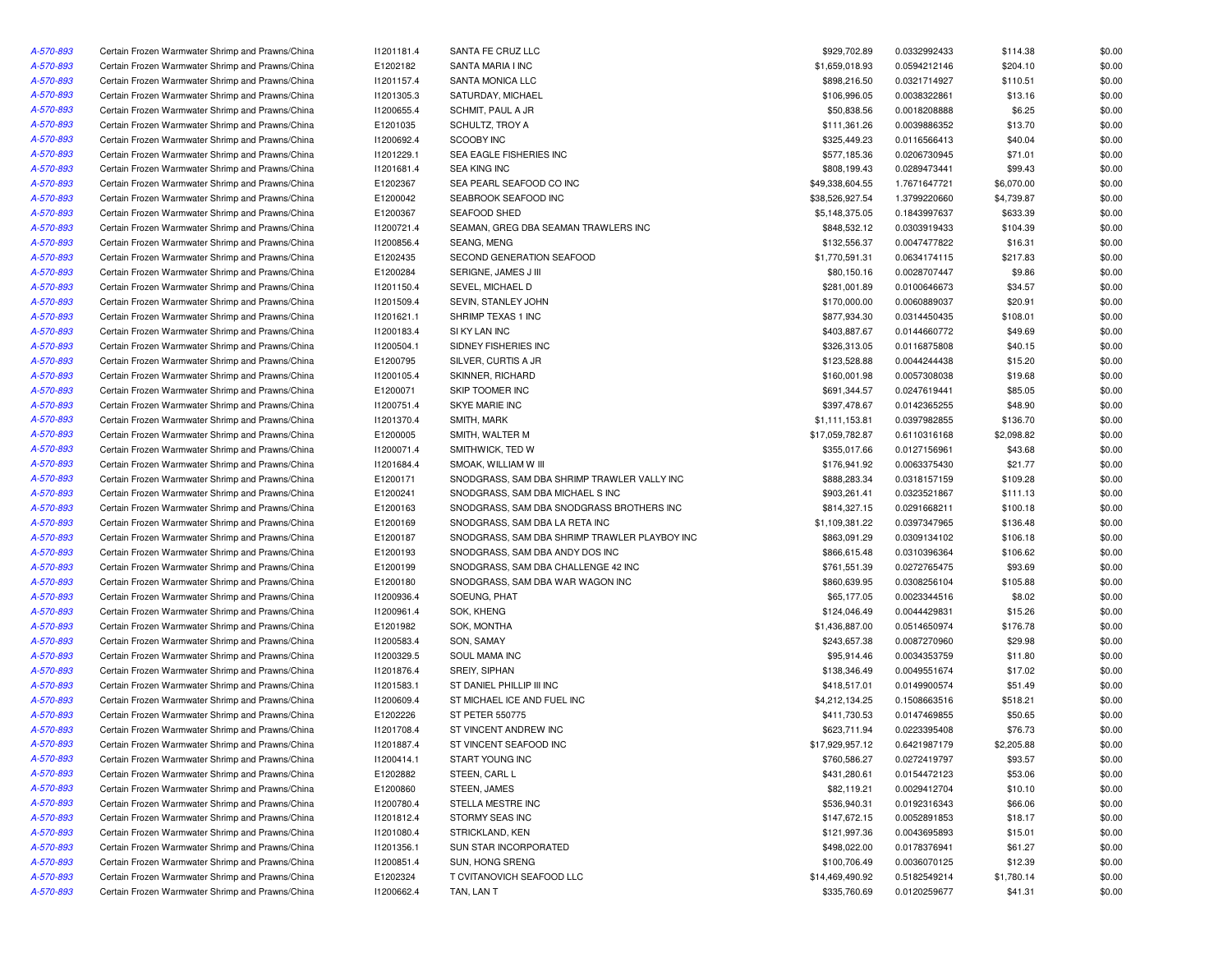| A-570-893 | Certain Frozen Warmwater Shrimp and Prawns/China | 11201953.4 | TARAVELLA, RAYMOND P                   | \$39,425.93     | 0.0014121217 | \$4.85     | \$0.00 |
|-----------|--------------------------------------------------|------------|----------------------------------------|-----------------|--------------|------------|--------|
| A-570-893 | Certain Frozen Warmwater Shrimp and Prawns/China | E1201053   | TASSIN, KEITH P                        | \$117,061.20    | 0.0041927904 | \$14.40    | \$0.00 |
| A-570-893 | Certain Frozen Warmwater Shrimp and Prawns/China | 11200591.4 | TAYLOR, DOYLE L                        | \$167,000.36    | 0.0059814653 | \$20.55    | \$0.00 |
| A-570-893 | Certain Frozen Warmwater Shrimp and Prawns/China | 11200575.4 | TEAP, PHAL                             | \$134,552.98    | 0.0048192949 | \$16.55    | \$0.00 |
| A-570-893 | Certain Frozen Warmwater Shrimp and Prawns/China | 11201498.4 | TERCERA CRUZ LLC                       | \$852,593.97    | 0.0305374269 | \$104.89   | \$0.00 |
| A-570-893 | Certain Frozen Warmwater Shrimp and Prawns/China | E1202294   | <b>TEXAS PACK INC</b>                  | \$18,473,752.46 | 0.6616758794 | \$2,272.78 | \$0.00 |
| A-570-893 | Certain Frozen Warmwater Shrimp and Prawns/China | E1202145   | THAI AND TRAN INC                      | \$1,112,230.17  | 0.0398368376 | \$136.83   | \$0.00 |
| A-570-893 | Certain Frozen Warmwater Shrimp and Prawns/China | E1201888   | THANH, THIEN and TRAN, TRANG (MELISSA) | \$1,849,374.99  | 0.0662392129 | \$227.52   | \$0.00 |
| A-570-893 | Certain Frozen Warmwater Shrimp and Prawns/China | 11201889.4 | THERESA SEAFOOD INC                    | \$2,625,446.21  | 0.0940358183 | \$323.00   | \$0.00 |
| A-570-893 | Certain Frozen Warmwater Shrimp and Prawns/China | 11201490.4 | THERIOT, CRAIG                         | \$732,925.05    | 0.0262512355 | \$90.17    | \$0.00 |
| A-570-893 | Certain Frozen Warmwater Shrimp and Prawns/China | I1200274.5 | THIBODEAUX, TONY DBA TYLER JAMES LLC   | \$541,686.88    | 0.0194016426 | \$66.64    | \$0.00 |
| A-570-893 | Certain Frozen Warmwater Shrimp and Prawns/China | E1200784   | THOMAS, RANDY                          | \$414,102.62    | 0.0148319469 | \$50.95    | \$0.00 |
| A-570-893 | Certain Frozen Warmwater Shrimp and Prawns/China | 11200977.4 | THOMAS, WILLARD N                      | \$123,916.83    | 0.0044383391 | \$15.25    | \$0.00 |
| A-570-893 | Certain Frozen Warmwater Shrimp and Prawns/China | E1202519   | THORPE, ROBERT LEE JR                  | \$100,247.32    | 0.0035905663 | \$12.33    | \$0.00 |
| A-570-893 | Certain Frozen Warmwater Shrimp and Prawns/China | E1202477   | THUNDERBOLT FISHERMANS SEAFOOD INC     | \$1,681,405.65  | 0.0602230416 | \$206.86   | \$0.00 |
| A-570-893 | Certain Frozen Warmwater Shrimp and Prawns/China | 11200422.1 | TIDELANDS SEAFOOD CO INC               | \$4,635,078.68  | 0.1660149863 | \$570.24   | \$0.00 |
| A-570-893 | Certain Frozen Warmwater Shrimp and Prawns/China | 11200300.5 | TIFFANI CLAIRE INC                     | \$1,005,624.36  | 0.0360185287 | \$123.72   | \$0.00 |
|           |                                                  |            | <b>TIKEDE INC</b>                      |                 |              |            | \$0.00 |
| A-570-893 | Certain Frozen Warmwater Shrimp and Prawns/China | 11200513.1 |                                        | \$330,206.75    | 0.0118270418 | \$40.62    |        |
| A-570-893 | Certain Frozen Warmwater Shrimp and Prawns/China | 11200242.4 | TO, CANG                               | \$95,701.00     | 0.0034277304 | \$11.77    | \$0.00 |
| A-570-893 | Certain Frozen Warmwater Shrimp and Prawns/China | 11200822.4 | TO, DU                                 | \$61,733.37     | 0.0022111091 | \$7.59     | \$0.00 |
| A-570-893 | Certain Frozen Warmwater Shrimp and Prawns/China | E1202562   | <b>TOAN INC</b>                        | \$671,650.25    | 0.0240565511 | \$82.63    | \$0.00 |
| A-570-893 | Certain Frozen Warmwater Shrimp and Prawns/China | E1202534   | TODD, FRED N DBA TODD SHRIMPING INC    | \$323,723.23    | 0.0115948210 | \$39.83    | \$0.00 |
| A-570-893 | Certain Frozen Warmwater Shrimp and Prawns/China | E1200667   | TOM LE LLC                             | \$219,288.65    | 0.0078542792 | \$26.98    | \$0.00 |
| A-570-893 | Certain Frozen Warmwater Shrimp and Prawns/China | 11200194.1 | TOMMYS SEAFOOD INC                     | \$16,784,031.54 | 0.6011550092 | \$2,064.89 | \$0.00 |
| A-570-893 | Certain Frozen Warmwater Shrimp and Prawns/China | 11200926.4 | TONG, HAIV                             | \$164,718.75    | 0.0058997447 | \$20.26    | \$0.00 |
| A-570-893 | Certain Frozen Warmwater Shrimp and Prawns/China | 11200559.4 | TONG, LINH CHI                         | \$43,139.31     | 0.0015451241 | \$5.31     | \$0.00 |
| A-570-893 | Certain Frozen Warmwater Shrimp and Prawns/China | E1200085   | TOOMER, CHRISTINA                      | \$289,180.56    | 0.0103576034 | \$35.58    | \$0.00 |
| A-570-893 | Certain Frozen Warmwater Shrimp and Prawns/China | E1200039   | TOOMER, FRANK G JR                     | \$431,751.17    | 0.0154640664 | \$53.12    | \$0.00 |
| A-570-893 | Certain Frozen Warmwater Shrimp and Prawns/China | 11201913.4 | TOUCHARD, JOHN JR                      | \$21,036.14     | 0.0007534531 | \$2.59     | \$0.00 |
| A-570-893 | Certain Frozen Warmwater Shrimp and Prawns/China | 11201178.4 | TRAHAN, RICKY                          | \$251,711.16    | 0.0090155589 | \$30.97    | \$0.00 |
| A-570-893 | Certain Frozen Warmwater Shrimp and Prawns/China | 11201547.4 | TRAN, ALLEN HAI                        | \$3,931.89      | 0.0001408288 | \$0.48     | \$0.00 |
| A-570-893 | Certain Frozen Warmwater Shrimp and Prawns/China | 11201807.5 | TRAN, BINH                             | \$134,718.54    | 0.0048252248 | \$16.57    | \$0.00 |
| A-570-893 | Certain Frozen Warmwater Shrimp and Prawns/China | 11200962.4 | TRAN, CAM VAN                          | \$236,276.55    | 0.0084627362 | \$29.07    | \$0.00 |
| A-570-893 | Certain Frozen Warmwater Shrimp and Prawns/China | 11200569.4 | TRAN, DINH QUOC                        | \$136,126.18    | 0.0048756424 | \$16.75    | \$0.00 |
| A-570-893 | Certain Frozen Warmwater Shrimp and Prawns/China | 11200302.4 | TRAN, DUONG DBA D AND C SEAFOOD INC    | \$20,547,001.35 | 0.7359336019 | \$2,527.84 | \$0.00 |
| A-570-893 | Certain Frozen Warmwater Shrimp and Prawns/China | 11201453.5 | TRAN, HIEU                             | \$550,446.31    | 0.0197153798 | \$67.72    | \$0.00 |
| A-570-893 | Certain Frozen Warmwater Shrimp and Prawns/China | 11200932.4 | TRAN, HUNG P                           | \$381,291.12    | 0.0136567347 | \$46.91    | \$0.00 |
| A-570-893 | Certain Frozen Warmwater Shrimp and Prawns/China | 11201649.4 | TRAN, HUNG THANH                       | \$143,975.07    | 0.0051567667 | \$17.71    | \$0.00 |
| A-570-893 | Certain Frozen Warmwater Shrimp and Prawns/China | E1202002   | TRAN, LE AND PHAT LE                   | \$1,156,119.82  | 0.0414088367 | \$142.23   | \$0.00 |
| A-570-893 | Certain Frozen Warmwater Shrimp and Prawns/China | 11200218   | TRAN, MIKE DAI                         | \$1,040,187.10  | 0.0372564651 | \$127.97   | \$0.00 |
| A-570-893 | Certain Frozen Warmwater Shrimp and Prawns/China | 11200109.3 | TRAN, MIKE                             | \$292,803.30    | 0.0104873594 | \$36.02    | \$0.00 |
| A-570-893 | Certain Frozen Warmwater Shrimp and Prawns/China | 11200501.4 | TRAN, NHANH V                          | \$164,192.63    | 0.0058809007 | \$20.20    | \$0.00 |
| A-570-893 | Certain Frozen Warmwater Shrimp and Prawns/China | 11200401.4 | TRAN, PETER KEN                        | \$1,296,126.55  | 0.0464234690 | \$159.46   | \$0.00 |
| A-570-893 | Certain Frozen Warmwater Shrimp and Prawns/China | E1202065   | TRAN, PHU VAN DBA BAMA EXPRESS V       | \$851,477.85    | 0.0304974507 | \$104.76   | \$0.00 |
| A-570-893 | Certain Frozen Warmwater Shrimp and Prawns/China | 11201410.4 | TRAN, QUAN DBA MISS MARIE              | \$776,879.05    | 0.0278255395 | \$95.58    | \$0.00 |
| A-570-893 | Certain Frozen Warmwater Shrimp and Prawns/China | 11200298.4 | TRAN, QUANG VAN                        | \$348,482.23    | 0.0124816161 | \$42.87    | \$0.00 |
| A-570-893 | Certain Frozen Warmwater Shrimp and Prawns/China | 11200555.4 | TRAN, STEVEN TUAN                      | \$81,771.71     | 0.0029288239 | \$10.06    | \$0.00 |
| A-570-893 | Certain Frozen Warmwater Shrimp and Prawns/China | 11201951.4 | TRAN, THAN VAN                         | \$215,908.79    | 0.0077332225 | \$26.56    | \$0.00 |
|           |                                                  |            |                                        |                 |              |            |        |
| A-570-893 | Certain Frozen Warmwater Shrimp and Prawns/China | 11200584.4 | TRAN, THANH VAN                        | \$161,667.43    | 0.0057904554 | \$19.89    | \$0.00 |
| A-570-893 | Certain Frozen Warmwater Shrimp and Prawns/China | 11200947.4 | TRAN, TUAN MINH                        | \$121,052.80    | 0.0043357579 | \$14.89    | \$0.00 |
| A-570-893 | Certain Frozen Warmwater Shrimp and Prawns/China | 11200829.4 | TRAN, TUAN DBA PRINCESS CELINE INC     | \$666,704.51    | 0.0238794091 | \$82.02    | \$0.00 |
| A-570-893 | Certain Frozen Warmwater Shrimp and Prawns/China | 11201358.4 | TRAN, TUONG                            | \$494,214.26    | 0.0177013119 | \$60.80    | \$0.00 |
| A-570-893 | Certain Frozen Warmwater Shrimp and Prawns/China | 11200645.4 | TRAN, VICTOR                           | \$321,951.12    | 0.0115313492 | \$39.61    | \$0.00 |
| A-570-893 | Certain Frozen Warmwater Shrimp and Prawns/China | E1200843   | TRAN, VINH Q                           | \$12,896,828.53 | 0.4619267460 | \$1,586.66 | \$0.00 |
| A-570-893 | Certain Frozen Warmwater Shrimp and Prawns/China | E1201190   | TRAN, VINH QUANG                       | \$10,434,170.22 | 0.3737215150 | \$1,283.69 | \$0.00 |
| A-570-893 | Certain Frozen Warmwater Shrimp and Prawns/China | 11201898.4 | TRAN, VINH DBA ST VINCENT I, LLC       | \$512,189.73    | 0.0183451408 | \$63.01    | \$0.00 |
| A-570-893 | Certain Frozen Warmwater Shrimp and Prawns/China | 11200831.4 | TRANS EXPRESS INC                      | \$522,895.24    | 0.0187285809 | \$64.33    | \$0.00 |
| A-570-893 | Certain Frozen Warmwater Shrimp and Prawns/China | E1200888   | TREYBIG, ERNEST H JR                   | \$205,694.90    | 0.0073673908 | \$25.31    | \$0.00 |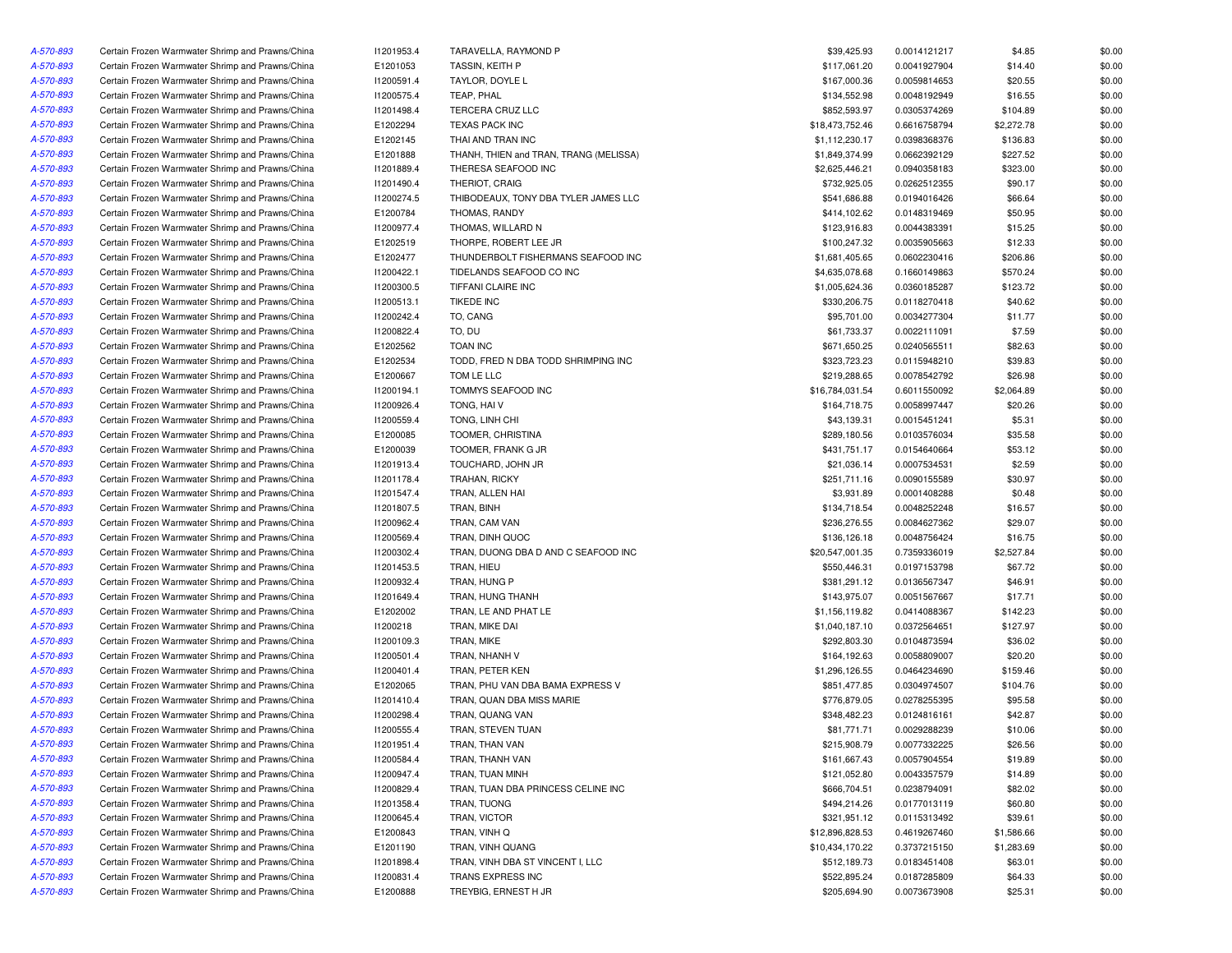| A-570-893 | Certain Frozen Warmwater Shrimp and Prawns/China | 11201001.4 | TRIEU, JACKIE AND HIEP                          | \$1,420,450.73              | 0.0508763982 | \$174.75            | \$0.00   |
|-----------|--------------------------------------------------|------------|-------------------------------------------------|-----------------------------|--------------|---------------------|----------|
| A-570-893 | Certain Frozen Warmwater Shrimp and Prawns/China | 11200488.1 | TRINH, PHILIP P                                 | \$119,772.83                | 0.0042899131 | \$14.74             | \$0.00   |
| A-570-893 | Certain Frozen Warmwater Shrimp and Prawns/China | 11201355.4 | <b>TROPICAL SEAFOOD</b>                         | \$7,440,403.08              | 0.2664935162 | \$915.37            | \$0.00   |
| A-570-893 | Certain Frozen Warmwater Shrimp and Prawns/China | 11200931.4 | TRUONG, BE VAN                                  | \$60,606.70                 | 0.0021707551 | \$7.46              | \$0.00   |
| A-570-893 | Certain Frozen Warmwater Shrimp and Prawns/China | 11201084.4 | TRUONG, BENJAMIN                                | \$425,196.00                | 0.0152292794 | \$52.31             | \$0.00   |
| A-570-893 | Certain Frozen Warmwater Shrimp and Prawns/China | E1202927   | TRUONG, KIM                                     | \$358,288.98                | 0.0128328652 | \$44.08             | \$0.00   |
| A-570-893 | Certain Frozen Warmwater Shrimp and Prawns/China | 11200970.4 | TRUONG, THEM VAN                                | \$453,740.08                | 0.0162516450 | \$55.82             | \$0.00   |
| A-570-893 | Certain Frozen Warmwater Shrimp and Prawns/China | 11200517.1 | TWO FLAGS INC                                   | \$470,745.08                | 0.0168607144 | \$57.91             | \$0.00   |
| A-570-893 | Certain Frozen Warmwater Shrimp and Prawns/China | 11201162.4 | ULTIMA CRUZ LLC                                 | \$1,191,290.04              | 0.0426685313 | \$146.56            | \$0.00   |
| A-570-893 | Certain Frozen Warmwater Shrimp and Prawns/China | 11200339.4 | VAN BURREN SHRIMP CO                            | \$800,723.72                | 0.0286795860 | \$98.51             | \$0.00   |
| A-570-893 | Certain Frozen Warmwater Shrimp and Prawns/China | 11201855.4 | VAN, VUI                                        | \$430,769.06                | 0.0154288901 | \$53.00             | \$0.00   |
| A-570-893 | Certain Frozen Warmwater Shrimp and Prawns/China | 11200449.1 | <b>VARON INC</b>                                | \$799,570.29                | 0.0286382735 | \$98.37             | \$0.00   |
| A-570-893 | Certain Frozen Warmwater Shrimp and Prawns/China | E1203136   | <b>VEGAS, PERCY J</b>                           | \$258,770.26                | 0.0092683952 | \$31.84             | \$0.00   |
| A-570-893 | Certain Frozen Warmwater Shrimp and Prawns/China | 11200797.4 | VENICE SEAFOOD LLC                              | \$22,342,101.74             | 0.8002288571 | \$2,748.69          | \$0.00   |
| A-570-893 | Certain Frozen Warmwater Shrimp and Prawns/China | 11201143.4 | <b>VERA CRUZ LLC</b>                            | \$1,101,169.02              | 0.0394406595 | \$135.47            | \$0.00   |
| A-570-893 | Certain Frozen Warmwater Shrimp and Prawns/China | 11200694.4 | <b>VERONICA INC</b>                             | \$48,170.83                 | 0.0017253385 | \$5.93              | \$0.00   |
| A-570-893 | Certain Frozen Warmwater Shrimp and Prawns/China | 11200286.4 | VERSAGGI SHRIMP CORP                            | \$2,481,327.22              | 0.0888738968 | \$305.27            | \$0.00   |
| A-570-893 | Certain Frozen Warmwater Shrimp and Prawns/China | 11200784.4 | VICKNAIR, DUANE                                 | \$89,472.01                 | 0.0032046262 | \$11.01             | \$0.00   |
| A-570-893 | Certain Frozen Warmwater Shrimp and Prawns/China | 11201582.1 | VICTORIA ROSE INC                               | \$447,516.85                | 0.0160287471 | \$55.06             | \$0.00   |
| A-570-893 | Certain Frozen Warmwater Shrimp and Prawns/China | 11200497   | <b>VIET GIANG CORP</b>                          | \$673,024.71                | 0.0241057802 | \$82.80             | \$0.00   |
| A-570-893 | Certain Frozen Warmwater Shrimp and Prawns/China | 11201867.4 | VIETNAMESE AMERICAN COMMERCIAL FISHERMENS UNION | \$238,097,027.49            | 8.5279404059 | \$29,292.45         | \$0.00   |
| A-570-893 | Certain Frozen Warmwater Shrimp and Prawns/China | 11200463.1 | <b>VIGILANTE INC</b>                            | \$699,742.30                | 0.0250627263 | \$86.09             | \$0.00   |
| A-570-893 | Certain Frozen Warmwater Shrimp and Prawns/China | E1200655   | <b>VIN PENNY INC</b>                            | \$504,065.84                | 0.0180541668 | \$62.01             | \$0.00   |
| A-570-893 | Certain Frozen Warmwater Shrimp and Prawns/China | 11200534.1 | VINCENT PIAZZA JR AND SONS SEAFOOD INC          | \$5,172,868.72              | 0.1852770555 | \$636.40            | \$0.00   |
| A-570-893 | Certain Frozen Warmwater Shrimp and Prawns/China | E1201839   | <b>VINCENT, GAGE</b>                            | \$172,158.80                | 0.0061662256 | \$21.18             | \$0.00   |
| A-570-893 | Certain Frozen Warmwater Shrimp and Prawns/China | E1200554   | VINCENT, GENE B                                 | \$156,852.24                | 0.0056179893 | \$19.30             | \$0.00   |
| A-570-893 | Certain Frozen Warmwater Shrimp and Prawns/China | 11200815.4 | VO, DUSTIN                                      | \$92,524.60                 | 0.0033139610 | \$11.38             | \$0.00   |
| A-570-893 | Certain Frozen Warmwater Shrimp and Prawns/China | 11200184.4 | VO, HANH X                                      | \$518,994.72                | 0.0185888757 | \$63.85             | \$0.00   |
| A-570-893 | Certain Frozen Warmwater Shrimp and Prawns/China | 11200178.4 | VO, HIEN VAN                                    | \$151,890.17                | 0.0054402624 | \$18.69             | \$0.00   |
| A-570-893 |                                                  | 11200278.5 |                                                 |                             |              |                     |          |
|           | Certain Frozen Warmwater Shrimp and Prawns/China |            | VO, LIEN VAN<br>VO. MINH NGOC                   | \$22,497.36<br>\$292,310.50 | 0.0008057898 | \$2.77              | \$0.00   |
| A-570-893 | Certain Frozen Warmwater Shrimp and Prawns/China | 11200964.4 |                                                 |                             | 0.0104697087 | \$35.96             | \$0.00   |
| A-570-893 | Certain Frozen Warmwater Shrimp and Prawns/China | 11200165.4 | VO, MONG                                        | \$183,688.12                | 0.0065791722 | \$22.60<br>\$203.87 | \$0.00   |
| A-570-893 | Certain Frozen Warmwater Shrimp and Prawns/China | 11201562.5 | VO, NHON TAI                                    | \$1,657,138.35              | 0.0593538577 |                     | \$0.00   |
| A-570-893 | Certain Frozen Warmwater Shrimp and Prawns/China | E1200352   | VO, SANG M                                      | \$214,678.77                | 0.0076891668 | \$26.41             | \$0.00   |
| A-570-893 | Certain Frozen Warmwater Shrimp and Prawns/China | E1202124   | VO, TIEN                                        | \$46,329.70                 | 0.0016593946 | \$5.70              | \$0.00   |
| A-570-893 | Certain Frozen Warmwater Shrimp and Prawns/China | E1201621   | VU, KHANH DBA C T INC                           | \$868,564.22                | 0.0311094346 | \$106.86            | \$0.00   |
| A-570-893 | Certain Frozen Warmwater Shrimp and Prawns/China | E1202898   | VU, KHOI                                        | \$35,607.13                 | 0.0012753434 | \$4.38              | \$0.00   |
| A-570-893 | Certain Frozen Warmwater Shrimp and Prawns/China | E1202864   | VU, RUYEN                                       | \$33,566.18                 | 0.0012022426 | \$4.13              | \$0.00   |
| A-570-893 | Certain Frozen Warmwater Shrimp and Prawns/China | E1201640   | VU, TOM                                         | \$958,270.54                | 0.0343224531 | \$117.89            | \$0.00   |
| A-570-893 | Certain Frozen Warmwater Shrimp and Prawns/China | E1202083   | VU, TU VIET                                     | \$1,373,297.11              | 0.0491874932 | \$168.95            | \$0.00   |
| A-570-893 | Certain Frozen Warmwater Shrimp and Prawns/China | E1201877   | VU, TUYEN VIET DBA MISS ANNA V FRANCIS VU       | \$964,927.64                | 0.0345608910 | \$118.71            | \$0.00   |
| A-570-893 | Certain Frozen Warmwater Shrimp and Prawns/China | E1201921   | VU, TUYEN VIET JACK DBA ST DOMINIC              | \$1,002,968.04              | 0.0359233871 | \$123.39            | \$0.00   |
| A-570-893 | Certain Frozen Warmwater Shrimp and Prawns/China | E1200570   | WAIT N SEA INC                                  | \$278,844.63                | 0.0099874006 | \$34.31             | \$0.00   |
| A-570-893 | Certain Frozen Warmwater Shrimp and Prawns/China | 11200035.4 | <b>WALLACE B</b>                                | \$1,131,430.43              | 0.0405245348 | \$139.20            | \$0.00   |
| A-570-893 | Certain Frozen Warmwater Shrimp and Prawns/China | E1202599   | WANDO SHRIMP INC                                | \$1,593,376.57              | 0.0570700969 | \$196.03            | \$0.00   |
| A-570-893 | Certain Frozen Warmwater Shrimp and Prawns/China | 11200929.4 | WC TRAWLERS INC                                 | \$753,672.27                | 0.0269943404 | \$92.72             | \$0.00   |
| A-570-893 | Certain Frozen Warmwater Shrimp and Prawns/China | E1202649   | WENDY AND ERIC INC                              | \$524,714.38                | 0.0187937372 | \$64.55             | \$0.00   |
| A-570-893 | Certain Frozen Warmwater Shrimp and Prawns/China | 11201918.5 | WHISKEY JOE INC                                 | \$1,235,388.45              | 0.0442480076 | \$151.99            | \$0.00   |
| A-570-893 | Certain Frozen Warmwater Shrimp and Prawns/China | 11200186.4 | WHITE BIRD INC                                  | \$340,538.61                | 0.0121970988 | \$41.90             | \$0.00   |
| A-570-893 | Certain Frozen Warmwater Shrimp and Prawns/China | 11201598   | WHITE, ALLEN J SR                               | \$161,436.10                | 0.0057821698 | \$19.86             | \$0.00   |
| A-570-893 | Certain Frozen Warmwater Shrimp and Prawns/China | E1201962   | WHITE, RAYMOND H                                | \$98,283.11                 | 0.0035202141 | \$12.09             | \$0.00   |
| A-570-893 | Certain Frozen Warmwater Shrimp and Prawns/China | E1202982   | WILES, SONNY JOEL SR                            | \$251,245.58                | 0.0089988832 | \$30.91             | \$0.00   |
| A-570-893 | Certain Frozen Warmwater Shrimp and Prawns/China | 11201379.4 | <b>WILLIAM PATRICK INC</b>                      | \$200,464.01                | 0.0071800356 | \$24.66             | \$0.00   |
| A-570-893 | Certain Frozen Warmwater Shrimp and Prawns/China | 11200008.1 | WILLIAMS, JOHN A                                | \$1,452,074.59              | 0.0520090725 | \$0.00              | \$178.64 |
| A-570-893 | Certain Frozen Warmwater Shrimp and Prawns/China | E1200317   | WILLIAMS, JOSEPH H                              | \$270,461.90                | 0.0096871557 | \$33.27             | \$0.00   |
| A-570-893 | Certain Frozen Warmwater Shrimp and Prawns/China | E1200323   | WILLIAMS, JOSEPH H DBA JOANN B INC              | \$833,438.06                | 0.0298513181 | \$102.54            | \$0.00   |
| A-570-893 | Certain Frozen Warmwater Shrimp and Prawns/China | E1203095   | WILLIAMS, OLIVER KENT                           | \$492,521.35                | 0.0176406769 | \$60.59             | \$0.00   |
| A-570-893 | Certain Frozen Warmwater Shrimp and Prawns/China | E1202754   | WILLIAMS, RONNIE                                | \$186,936.75                | 0.0066955286 | \$23.00             | \$0.00   |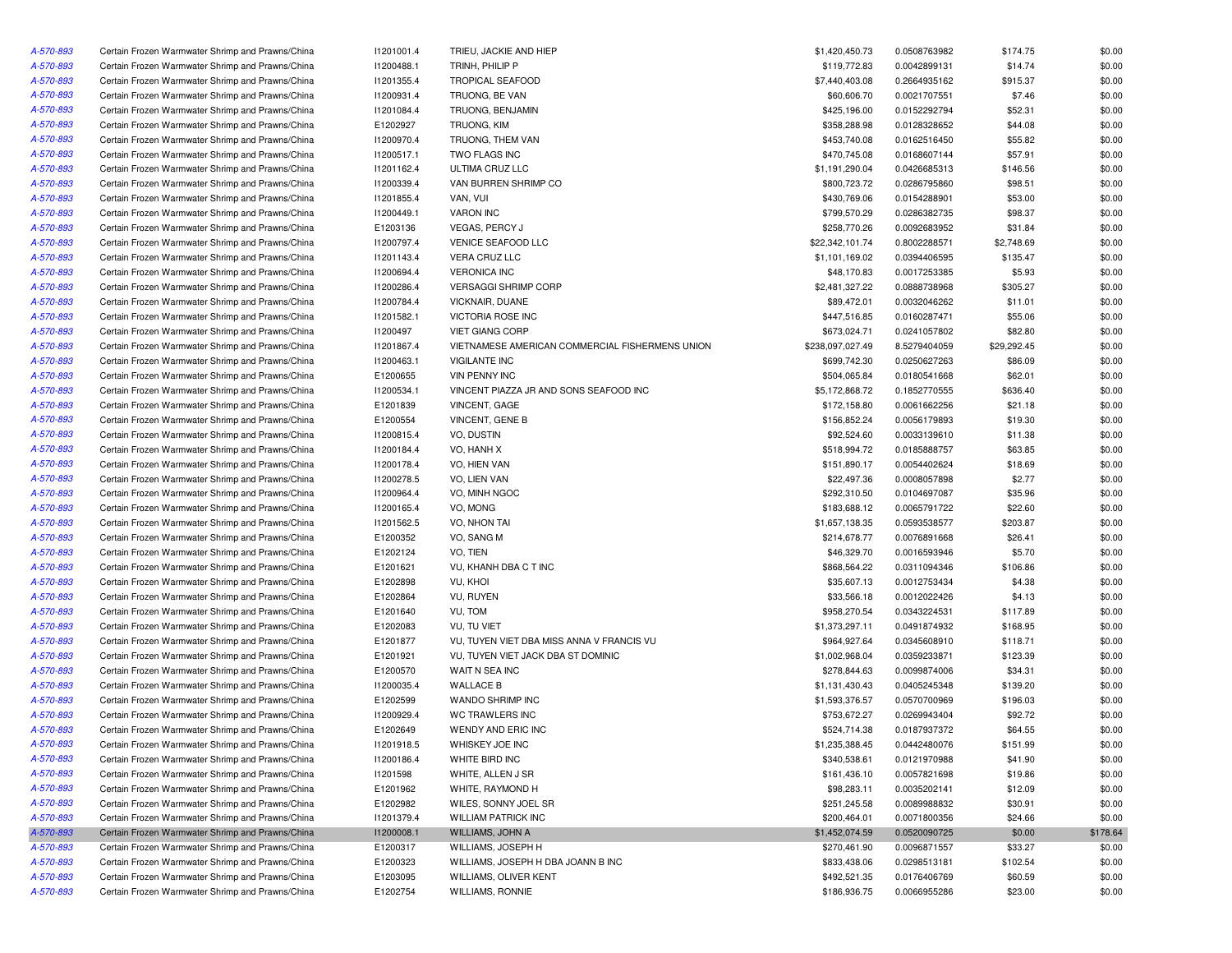| A-570-893 | Certain Frozen Warmwater Shrimp and Prawns/China    | 11201264.4      | WL AND O INC                                   |                             | \$927,804.05        | 0.0332312324   | \$114.15       | \$0.00   |
|-----------|-----------------------------------------------------|-----------------|------------------------------------------------|-----------------------------|---------------------|----------------|----------------|----------|
| A-570-893 | Certain Frozen Warmwater Shrimp and Prawns/China    | E1200493        | WOODS FISHERIES INC                            |                             | \$31,461,340.93     | 1.1268533815   | \$3,870.61     | \$0.00   |
| A-570-893 | Certain Frozen Warmwater Shrimp and Prawns/China    | E1201529        | WOODS, JOHN T III DBA SEASIDE SEAFOOD INC      |                             | \$257,878.56        | 0.0092364571   | \$31.73        | \$0.00   |
| A-570-893 | Certain Frozen Warmwater Shrimp and Prawns/China    | 11201801.4      | WRIGHT, CURTIS                                 |                             | \$55,146.76         | 0.0019751959   | \$6.78         | \$0.00   |
| A-570-893 | Certain Frozen Warmwater Shrimp and Prawns/China    | 11201799.4      | WRIGHT, RANDY                                  |                             | \$85,914.50         | 0.0030772066   | \$10.57        | \$0.00   |
| A-570-893 | Certain Frozen Warmwater Shrimp and Prawns/China    | 11200786.1      | <b>WYLIE MILAM INC</b>                         |                             | \$664,855.84        | 0.0238131952   | \$81.80        | \$0.00   |
| A-570-893 | Certain Frozen Warmwater Shrimp and Prawns/China    | 11201937.5      | YOPP, JONATHAN A                               |                             | \$582,545.72        | 0.0208650870   | \$71.67        | \$0.00   |
| A-570-893 | Certain Frozen Warmwater Shrimp and Prawns/China    | E1202446        | YOW, RICHARD C JR DBA CAPT RICHARD SEAFOOD INC |                             | \$818,251.20        | 0.0293073691   | \$100.67       | \$0.00   |
| A-570-893 | Certain Frozen Warmwater Shrimp and Prawns/China    | E1201107        | ZAR, JOHN III                                  |                             | \$195,813.62        | 0.0070134722   | \$24.09        | \$0.00   |
| A-570-893 | Certain Frozen Warmwater Shrimp and Prawns/China    | E1200531        | ZAR, TROY DBA TROY AND PENNY ZAR LLC           |                             | \$167,938.72        | 0.0060150747   | \$20.66        | \$0.00   |
| A-570-893 | Certain Frozen Warmwater Shrimp and Prawns/China    | E1202417        | ZIRLOTT TRAWLERS INC                           |                             | \$3,738,882.31      | 0.1339158488   | \$459.98       | \$0.00   |
| A-570-893 | Certain Frozen Warmwater Shrimp and Prawns/China    | E1202404        | ZIRLOTT, MILTON                                |                             | \$683,358.16        | 0.0244758942   | \$84.07        | \$0.00   |
| A-570-893 | Certain Frozen Warmwater Shrimp and Prawns/China    | 11200885.1      | ZIRLOTT, ROSA                                  |                             | \$1,058,181.80      | 0.0379009827   | \$130.19       | \$0.00   |
|           |                                                     |                 |                                                | Total for: A-570-893        | \$2,791,964,016.60  |                | \$343,309.28   | \$178.64 |
| A-570-894 | Certain Tissue Paper Products/China                 | 11200018        | FLOWER CITY TISSUE MILLS CO                    |                             | \$14,144,359.72     | 6.8038794642   | \$51,374.61    | \$0.00   |
| A-570-894 | Certain Tissue Paper Products/China                 | 11200050        | GARLOCK PRINTING AND CONVERTING INC            |                             | \$47,942,205.96     | 23.0617007103  | \$174,133.88   | \$0.00   |
| A-570-894 | Certain Tissue Paper Products/China                 | 11200011        | SEAMAN PAPER COMPANY OF MASSACHUSETTS INC      |                             | \$145,800,123.00    | 70.1344198254  | \$529,569.74   | \$0.00   |
|           |                                                     |                 |                                                | Total for: A-570-894        | \$207,886,688.68    |                | \$755,078.23   | \$0.00   |
| A-570-895 | Certain Crepe Paper Products/China                  | 11200010        | SEAMAN PAPER COMPANY OF MASSACHUSETTS INC      |                             | \$17,715,215.86     | 0.0000000000   | \$0.00         | \$0.00   |
|           |                                                     |                 |                                                | Total for: A-570-895        | \$17,715,215.86     |                | \$0.00         | \$0.00   |
| A-570-896 | Alloy Magnesium/China                               | 11200808        | US MAGNESIUM LLC                               |                             | \$49,521,437.38     | 0.0000000000   | \$0.00         | \$0.00   |
|           |                                                     |                 |                                                | Total for: A-570-896        | \$49,521,437.38     |                | \$0.00         | \$0.00   |
| A-570-898 | Chlorinated Isocyanurates/China                     | E1202952        | <b>BIOLAB INC</b>                              |                             | \$142,862,243.56    | 21.1055723542  | \$621,139.07   | \$0.00   |
| A-570-898 | Chlorinated Isocyanurates/China                     | E1200979        | <b>CLEARON CORPORATION</b>                     |                             | \$205,543,374.27    | 30.3656896985  | \$893,665.23   | \$0.00   |
| A-570-898 | Chlorinated Isocyanurates/China                     | E1200845        | OCCIDENTAL CHEMICAL CORPORATION                |                             | \$328,487,863.96    | 48.5287379473  | \$1,428,205.52 | \$0.00   |
|           |                                                     |                 |                                                | <b>Total for: A-570-898</b> | \$676,893,481.79    |                | \$2,943,009.82 | \$0.00   |
| A-570-899 | Artists' Canvas/China                               | E1200081        | TARA MATERIALS INC                             |                             | \$27,458,024.53     | 100.0000000000 | \$65,811.71    | \$0.00   |
|           |                                                     |                 |                                                | Total for: A-570-899        | \$27,458,024.53     |                | \$65,811.71    | \$0.00   |
| A-570-901 | Certain Lined Paper School Supplies/China           | E1201482        | MEAD PRODUCTS LLC                              |                             | \$109,206,692.44    | 46.2828294682  | \$375,546.27   | \$0.00   |
| A-570-901 | Certain Lined Paper School Supplies/China           | E1201320        | NORCOM INC                                     |                             | \$102,796,220.33    | 43.5660107381  | \$353,501.57   | \$0.00   |
| A-570-901 | Certain Lined Paper School Supplies/China           | E1201315        | TOP FLIGHT INC                                 |                             | \$23,952,178.34     | 10.1511597937  | \$82,368.13    | \$0.00   |
|           |                                                     |                 |                                                | <b>Total for: A-570-901</b> | \$235,955,091.11    |                | \$811,415.97   | \$0.00   |
| A-570-904 | Certain Activated Carbon/China                      | <b>I1200053</b> | CALGON CARBON CORPORATION                      |                             | \$36,177,007.34     | 59.5731364012  | \$1,818,031.52 | \$0.00   |
| A-570-904 | Certain Activated Carbon/China                      | 11200001        | NORIT AMERICAS INC                             |                             | \$24,550,041.00     | 40.4268635988  | \$1,233,732.46 | \$0.00   |
|           |                                                     |                 |                                                | <b>Total for: A-570-904</b> | \$60,727,048.34     |                | \$3,051,763.98 | \$0.00   |
| A-570-905 | Certain Polyester Staple Fiber/China                | 11200995        | DAK AMERICAS LLC                               |                             | \$18,911,542.27     | 0.0000000000   | \$0.00         | \$0.00   |
|           |                                                     |                 |                                                | Total for: A-570-905        | \$18,911,542.27     |                | \$0.00         | \$0.00   |
| A-580-507 | Malleable Cast Iron Pipe Fittings/Korea             | E1201326        | WARD MANUFACTURING LLC                         |                             | \$837,600,260.00    | 100.0000000000 | \$38.81        | \$0.00   |
|           |                                                     |                 |                                                | Total for: A-580-507        | \$837,600,260.00    |                | \$38.81        | \$0.00   |
| A-580-601 | Top-of-the-Stove Stainless Steel Cooking Ware/Korea | I1201834        | REGAL WARE INC                                 |                             | \$432,183,077.00    | 0.0000000000   | \$0.00         | \$0.00   |
|           |                                                     |                 |                                                | Total for: A-580-601        | \$432,183,077.00    |                | \$0.00         | \$0.00   |
| A-580-603 | Brass Sheet and Strip/Korea                         | 11201670        | GLOBAL BRASS AND COPPER INC DBA OLIN BRASS     |                             | \$138,608,188.75    | 0.0000000000   | \$0.00         | \$0.00   |
|           |                                                     |                 |                                                | Total for: A-580-603        | \$138,608,188.75    |                | \$0.00         | \$0.00   |
| A-580-807 | Polyethylene Terephthalate Film/Korea               | 11201586        | <b>DUPONT TEIJIN FILMS</b>                     |                             | \$3,329,745,787.58  | 100.0000000000 | \$1,322.90     | \$0.00   |
|           |                                                     |                 |                                                | <b>Total for: A-580-807</b> | \$3,329,745,787.58  |                | \$1,322.90     | \$0.00   |
| A-580-809 | Circular Welded Nonalloy Steel Pipe/Korea           | E1202238        | ALLIED TUBE AND CONDUIT CORPORATION            |                             | \$2,350,972,632.31  | 14.6664983186  | \$526.46       | \$0.00   |
| A-580-809 | Circular Welded Nonalloy Steel Pipe/Korea           | E1201947        | MAVERICK TUBE CORPORATION                      |                             | \$7,117,590,084.01  | 44.4029511721  | \$1,593.88     | \$0.00   |
| A-580-809 | Circular Welded Nonalloy Steel Pipe/Korea           | 11201066        | UNITED STATES STEEL CORPORATION                |                             | \$663,728,049.94    | 4.1406548909   | \$148.63       | \$0.00   |
| A-580-809 | Circular Welded Nonalloy Steel Pipe/Korea           | E1202762        | WESTERN TUBE AND CONDUIT CORPORATION           |                             | \$234,442,082.12    | 1.4625624969   | \$52.50        | \$0.00   |
| A-580-809 | Circular Welded Nonalloy Steel Pipe/Korea           | E1202990        | WHEATLAND TUBE COMPANY                         |                             | \$5,662,809,999.84  | 35.3273331215  | \$1,268.10     | \$0.00   |
|           |                                                     |                 |                                                | Total for: A-580-809        | \$16,029,542,848.22 |                | \$3,589.57     | \$0.00   |
| A-580-810 | Welded ASTM A-312 Stainless Steel Pipe/Korea        | E1201081        | <b>BRISTOL METALS LP</b>                       |                             | \$890,124,188.00    | 45.4941533810  | \$534,665.23   | \$0.00   |
| A-580-810 | Welded ASTM A-312 Stainless Steel Pipe/Korea        | E1200338        | MARCEGAGLIA USA INC                            |                             | \$548,121,329.10    | 28.0144233284  | \$329,236.55   | \$0.00   |
| A-580-810 | Welded ASTM A-312 Stainless Steel Pipe/Korea        | E1201197        | OUTOKUMPU STAINLESS PIPE INC                   |                             | \$518,322,793.00    | 26.4914232907  | \$311,337.65   | \$0.00   |
|           |                                                     |                 |                                                | Total for: A-580-810        | \$1,956,568,310.10  |                | \$1,175,239.43 | \$0.00   |
| A-580-812 | DRAMs of 1 Megabit and Above/Korea                  | 11201441        | MICRON TECHNOLOGY INC                          |                             | \$7,647,745,688.00  | 100.0000000000 | \$9,668.66     | \$0.00   |
|           |                                                     |                 |                                                | Total for: A-580-812        | \$7,647,745,688.00  |                | \$9,668.66     | \$0.00   |
| A-580-813 | Stainless Steel Butt-Weld Pipe Fittings/Korea       | 11200657.4      | FLOWLINE DIVISION EZEFLOW USA INC.             |                             | \$53,245,735.00     | 0.0000000000   | \$0.00         | \$0.00   |

| ≀ INC                                  |                             | \$927,804.05        | 0.0332312324   | \$114.15       | \$0.00   |
|----------------------------------------|-----------------------------|---------------------|----------------|----------------|----------|
| <b>ISHERIES INC</b>                    |                             | \$31,461,340.93     | 1.1268533815   | \$3,870.61     | \$0.00   |
| OHN T III DBA SEASIDE SEAFOOD INC      |                             | \$257,878.56        | 0.0092364571   | \$31.73        | \$0.00   |
| CURTIS                                 |                             | \$55,146.76         | 0.0019751959   | \$6.78         | \$0.00   |
| RANDY                                  |                             | \$85,914.50         | 0.0030772066   | \$10.57        | \$0.00   |
| AM INC                                 |                             | \$664,855.84        | 0.0238131952   | \$81.80        | \$0.00   |
| A MAHTAN                               |                             | \$582,545.72        | 0.0208650870   | \$71.67        | \$0.00   |
| HARD C JR DBA CAPT RICHARD SEAFOOD INC |                             | \$818,251.20        | 0.0293073691   | \$100.67       | \$0.00   |
| J III                                  |                             | \$195,813.62        | 0.0070134722   | \$24.09        | \$0.00   |
| Y DBA TROY AND PENNY ZAR LLC           |                             | \$167,938.72        | 0.0060150747   | \$20.66        | \$0.00   |
| <b>RAWLERS INC</b>                     |                             | \$3,738,882.31      | 0.1339158488   | \$459.98       | \$0.00   |
| MILTON                                 |                             | \$683,358.16        | 0.0244758942   | \$84.07        | \$0.00   |
| ROSA                                   |                             | \$1,058,181.80      | 0.0379009827   | \$130.19       | \$0.00   |
|                                        | <b>Total for: A-570-893</b> | \$2,791,964,016.60  |                | \$343,309.28   | \$178.64 |
| CITY TISSUE MILLS CO                   |                             | \$14,144,359.72     | 6.8038794642   | \$51,374.61    | \$0.00   |
| PRINTING AND CONVERTING INC            |                             | \$47,942,205.96     | 23.0617007103  | \$174,133.88   | \$0.00   |
| APER COMPANY OF MASSACHUSETTS INC      |                             | \$145,800,123.00    | 70.1344198254  | \$529,569.74   | \$0.00   |
|                                        | Total for: A-570-894        | \$207,886,688.68    |                | \$755,078.23   | \$0.00   |
| APER COMPANY OF MASSACHUSETTS INC      |                             | \$17,715,215.86     | 0.0000000000   | \$0.00         | \$0.00   |
|                                        | Total for: A-570-895        |                     |                | \$0.00         | \$0.00   |
| <b>ESIUM LLC</b>                       |                             | \$17,715,215.86     | 0.0000000000   |                |          |
|                                        | Total for: A-570-896        | \$49,521,437.38     |                | \$0.00         | \$0.00   |
|                                        |                             | \$49,521,437.38     |                | \$0.00         | \$0.00   |
| С                                      |                             | \$142,862,243.56    | 21.1055723542  | \$621,139.07   | \$0.00   |
| CORPORATION                            |                             | \$205,543,374.27    | 30.3656896985  | \$893,665.23   | \$0.00   |
| TAL CHEMICAL CORPORATION               |                             | \$328,487,863.96    | 48.5287379473  | \$1,428,205.52 | \$0.00   |
|                                        | Total for: A-570-898        | \$676,893,481.79    |                | \$2,943,009.82 | \$0.00   |
| <b>ERIALS INC</b>                      |                             | \$27,458,024.53     | 100.0000000000 | \$65,811.71    | \$0.00   |
|                                        | <b>Total for: A-570-899</b> | \$27,458,024.53     |                | \$65,811.71    | \$0.00   |
| <b>DDUCTS LLC</b>                      |                             | \$109,206,692.44    | 46.2828294682  | \$375,546.27   | \$0.00   |
| INC                                    |                             | \$102,796,220.33    | 43.5660107381  | \$353,501.57   | \$0.00   |
| IT INC                                 |                             | \$23,952,178.34     | 10.1511597937  | \$82,368.13    | \$0.00   |
|                                        | Total for: A-570-901        | \$235,955,091.11    |                | \$811,415.97   | \$0.00   |
| CARBON CORPORATION                     |                             | \$36,177,007.34     | 59.5731364012  | \$1,818,031.52 | \$0.00   |
| ERICAS INC                             |                             | \$24,550,041.00     | 40.4268635988  | \$1,233,732.46 | \$0.00   |
|                                        | Total for: A-570-904        | \$60,727,048.34     |                | \$3,051,763.98 | \$0.00   |
| RICAS LLC                              |                             | \$18,911,542.27     | 0.0000000000   | \$0.00         | \$0.00   |
|                                        | Total for: A-570-905        | \$18,911,542.27     |                | \$0.00         | \$0.00   |
| NUFACTURING LLC                        |                             | \$837,600,260.00    | 100.0000000000 | \$38.81        | \$0.00   |
|                                        | <b>Total for: A-580-507</b> | \$837,600,260.00    |                | \$38.81        | \$0.00   |
| ARE INC                                |                             | \$432,183,077.00    | 0.0000000000   | \$0.00         | \$0.00   |
|                                        | Total for: A-580-601        | \$432,183,077.00    |                | \$0.00         | \$0.00   |
| RASS AND COPPER INC DBA OLIN BRASS     |                             | \$138,608,188.75    | 0.0000000000   | \$0.00         | \$0.00   |
|                                        | Total for: A-580-603        | \$138,608,188.75    |                | \$0.00         | \$0.00   |
| <b>EIJIN FILMS</b>                     |                             | \$3,329,745,787.58  | 100.0000000000 | \$1,322.90     | \$0.00   |
|                                        | Total for: A-580-807        | \$3,329,745,787.58  |                | \$1,322.90     | \$0.00   |
| BE AND CONDUIT CORPORATION             |                             | \$2,350,972,632.31  | 14.6664983186  | \$526.46       | \$0.00   |
| <b>(TUBE CORPORATION</b>               |                             | \$7,117,590,084.01  | 44.4029511721  | \$1,593.88     | \$0.00   |
| TATES STEEL CORPORATION                |                             | \$663,728,049.94    |                | \$148.63       | \$0.00   |
| I TUBE AND CONDUIT CORPORATION         |                             | \$234,442,082.12    | 4.1406548909   |                | \$0.00   |
|                                        |                             |                     | 1.4625624969   | \$52.50        |          |
| ND TUBE COMPANY                        | Total for: A-580-809        | \$5,662,809,999.84  | 35.3273331215  | \$1,268.10     | \$0.00   |
|                                        |                             | \$16,029,542,848.22 |                | \$3,589.57     | \$0.00   |
| <i>I</i> ETALS LP                      |                             | \$890,124,188.00    | 45.4941533810  | \$534,665.23   | \$0.00   |
| GLIA USA INC                           |                             | \$548,121,329.10    | 28.0144233284  | \$329,236.55   | \$0.00   |
| IPU STAINLESS PIPE INC                 |                             | \$518,322,793.00    | 26.4914232907  | \$311,337.65   | \$0.00   |
|                                        | Total for: A-580-810        | \$1,956,568,310.10  |                | \$1,175,239.43 | \$0.00   |
| ECHNOLOGY INC                          |                             | \$7,647,745,688.00  | 100.0000000000 | \$9,668.66     | \$0.00   |
|                                        | Total for: A-580-812        | \$7,647,745,688.00  |                | \$9,668.66     | \$0.00   |
| E DIVISION EZEFLOW USA INC.            |                             | \$53,245,735.00     | 0.0000000000   | \$0.00         | \$0.00   |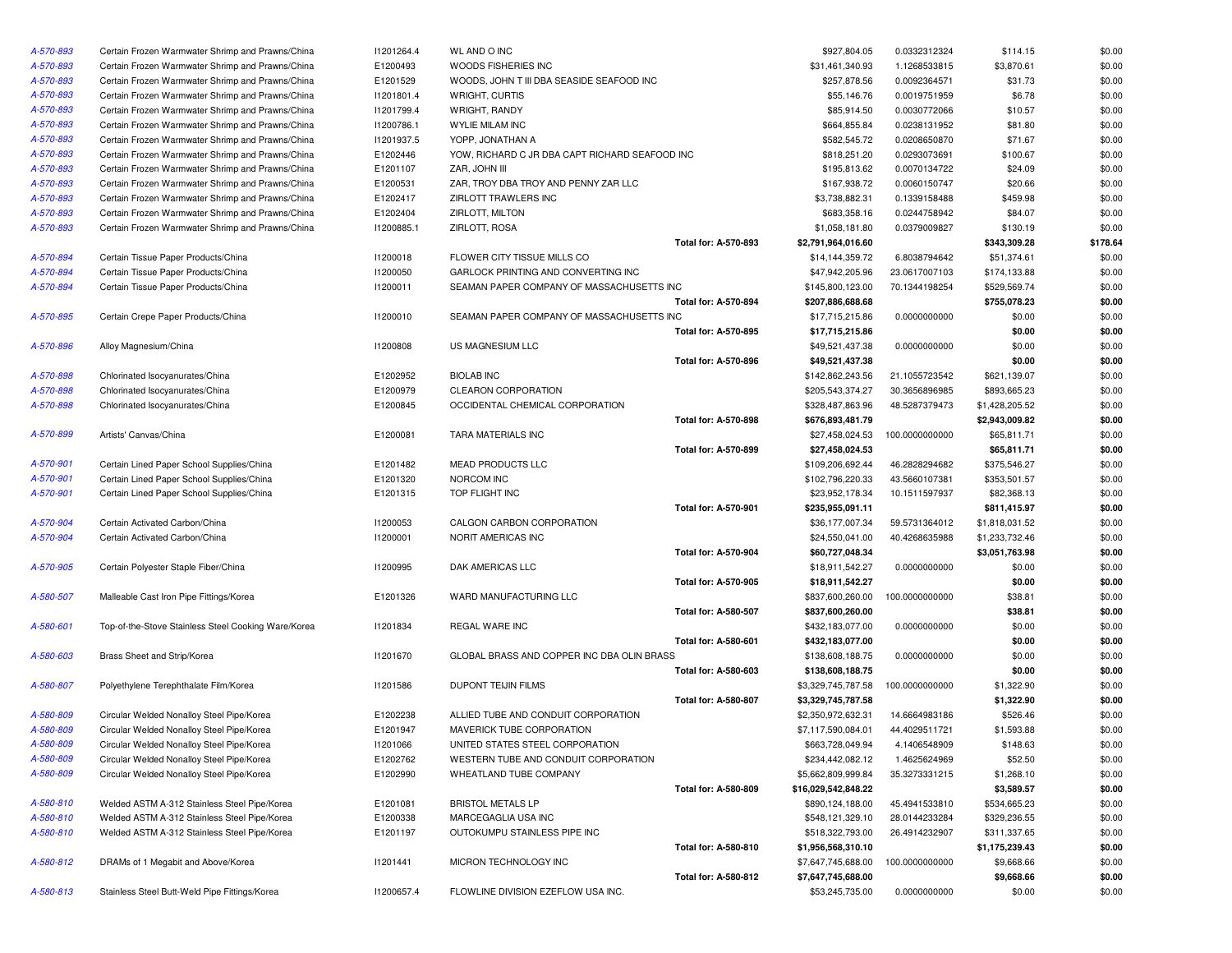| A-580-813 | Stainless Steel Butt-Weld Pipe Fittings/Korea        | 11201000   | <b>GERLIN INC</b>                          |                             | \$60,620,404.00      | 0.0000000000                 | \$0.00              | \$0.00           |
|-----------|------------------------------------------------------|------------|--------------------------------------------|-----------------------------|----------------------|------------------------------|---------------------|------------------|
| A-580-813 | Stainless Steel Butt-Weld Pipe Fittings/Korea        | 11201004   | SHAW ALLOY PIPING PRODUCTS                 |                             | \$89,782,026.00      | 0.0000000000                 | \$0.00              | \$0.00           |
| A-580-813 | Stainless Steel Butt-Weld Pipe Fittings/Korea        | 11200900   | TAYLOR FORGE STAINLESS INC                 |                             | \$69,725,366.00      | 0.0000000000                 | \$0.00              | \$0.00           |
|           |                                                      |            |                                            | Total for: A-580-813        | \$273,373,531.00     |                              | \$0.00              | \$0.00           |
| A-580-815 | Cold-Rolled Carbon Steel Flat Products/Korea         | I1200859.2 | AK STEEL CORPORATION                       |                             | \$2,349,427,905.67   | 8.8625673553                 | \$1,332.68          | \$0.00           |
| A-580-815 | Cold-Rolled Carbon Steel Flat Products/Korea         | 11201839   | ARCELORMITTAL USA LLC                      |                             | \$8,452,467,681.00   | 31.8845979314                | \$4,794.53          | \$0.00           |
| A-580-815 | Cold-Rolled Carbon Steel Flat Products/Korea         | E1202554   | SEVERSTAL DEARBORN LLC                     |                             | \$2,338,828,305.00   | 8.8225832917                 | \$1,326.66          | \$0.00           |
| A-580-815 | Cold-Rolled Carbon Steel Flat Products/Korea         | 11201026   | UNITED STATES STEEL CORPORATION            |                             | \$13,368,839,437.85  | 50.4302514216                | \$7,583.26          | \$0.00           |
|           |                                                      |            |                                            | Total for: A-580-815        | \$26,509,563,329.52  |                              | \$15,037.13         | \$0.00           |
| A-580-816 | Corrosion-Resistant Carbon Steel Flat Products/Korea | 11200862.1 | AK STEEL CORPORATION                       |                             | \$23,283,843,170.09  | 22.4549940203                | \$11,613.37         | \$0.00           |
| A-580-816 | Corrosion-Resistant Carbon Steel Flat Products/Korea | 11201739   | ARCELORMITTAL USA LLC                      |                             | \$41,419,350,309.00  | 39.9449204634                | \$20,658.88         | \$0.00           |
| A-580-816 | Corrosion-Resistant Carbon Steel Flat Products/Korea | E1202543   | SEVERSTAL DEARBORN LLC                     |                             | \$5,712,645,994.34   | 5.5092894547                 | \$2,849.32          | \$0.00           |
| A-580-816 | Corrosion-Resistant Carbon Steel Flat Products/Korea | 11201031   | UNITED STATES STEEL CORPORATION            |                             | \$33,275,317,821.35  | 32.0907960616                | \$16,596.85         | \$0.00           |
|           |                                                      |            |                                            | <b>Total for: A-580-816</b> | \$103,691,157,294.78 |                              | \$51,718.42         | \$0.00           |
| A-580-825 | Oil Country Tubular Goods/Korea                      | I1201690.3 | <b>IPSCO TUBULARS INC</b>                  |                             | \$3,154,726,944.15   | 0.0000000000                 | \$0.00              | \$0.00           |
| A-580-825 | Oil Country Tubular Goods/Korea                      | 11201037   | UNITED STATES STEEL CORPORATION            |                             | \$7,319,106,374.89   | 0.0000000000                 | \$0.00              | \$0.00           |
| A-580-825 | Oil Country Tubular Goods/Korea                      | E1202117   | V AND M STAR LP                            |                             | \$1,187,784,674.14   | 0.0000000000                 | \$0.00              | \$0.00           |
|           |                                                      |            |                                            | Total for: A-580-825        | \$11,661,617,993.18  |                              | \$0.00              | \$0.00           |
| A-580-829 | Stainless Steel Wire Rod/Korea                       | 11201349   | CARPENTER TECHNOLOGY CORPORATION           |                             | \$827,493,791.00     | 0.0000000000                 | \$0.00              | \$0.00           |
| A-580-829 | Stainless Steel Wire Rod/Korea                       | 11201424   | UNIVERSAL STAINLESS AND ALLOY PRODUCTS INC |                             | \$80,742,344.59      | 0.0000000000                 | \$0.00              | \$0.00           |
|           |                                                      |            |                                            | Total for: A-580-829        | \$908,236,135.59     |                              | \$0.00              | \$0.00           |
| A-580-831 | Stainless Steel Plate in Coils/Korea                 | 11201927.3 | ALLEGHENY LUDLUM LLC                       |                             | \$428,203,594.33     | 0.0000000000                 | \$0.00              | \$0.00           |
| A-580-831 | Stainless Steel Plate in Coils/Korea                 | 11200634.3 | NORTH AMERICAN STAINLESS                   |                             | \$1,448,294,016.43   | 0.0000000000                 | \$0.00              | \$0.00           |
|           |                                                      |            |                                            | Total for: A-580-831        | \$1,876,497,610.76   |                              | \$0.00              | \$0.00           |
| A-580-834 | Stainless Steel Sheet and Strip/Korea                | I1200865.2 | AK STEEL CORPORATION                       |                             | \$13,473,633,364.97  | 0.0000000000                 | \$0.00              | \$0.00           |
| A-580-834 | Stainless Steel Sheet and Strip/Korea                | 11201940.2 | ALLEGHENY LUDLUM LLC                       |                             | \$6,490,892,537.64   | 0.0000000000                 | \$0.00              | \$0.00           |
| A-580-834 | Stainless Steel Sheet and Strip/Korea                | 11201348   | CARPENTER TECHNOLOGY CORPORATION           |                             | \$203,779,750.00     | 0.0000000000                 | \$0.00              | \$0.00           |
| A-580-834 | Stainless Steel Sheet and Strip/Korea                | 11200633.2 | NORTH AMERICAN STAINLESS                   |                             | \$7,678,775,359.50   | 0.0000000000                 | \$0.00              | \$0.00           |
|           |                                                      |            |                                            | Total for: A-580-834        | \$27,847,081,012.11  |                              | \$0.00              | \$0.00           |
| A-580-836 | Cut-to-Length Carbon Steel Plate/Korea               | 11201736   | ARCELORMITTAL USA LLC                      |                             | \$8,515,224,622.00   | 0.0000000000                 | \$0.00              | \$0.00           |
| A-580-836 | Cut-to-Length Carbon Steel Plate/Korea               | E1201735   | NUCOR STEEL TUSCALOOSA INC                 |                             | \$803,108,062.10     | 0.0000000000                 | \$0.00              | \$0.00           |
| A-580-836 | Cut-to-Length Carbon Steel Plate/Korea               | I1201929.5 | <b>SSAB IOWA INC</b>                       |                             | \$3,316,335,437.43   | 0.0000000000                 | \$0.00              | \$0.00           |
| A-580-836 | Cut-to-Length Carbon Steel Plate/Korea               | 11201011   | UNITED STATES STEEL CORPORATION            |                             | \$1,578,143,167.54   | 0.0000000000                 | \$0.00              | \$0.00           |
|           |                                                      |            |                                            | Total for: A-580-836        | \$14,212,811,289.07  |                              | \$0.00              | \$0.00           |
| A-580-839 | Polyester Staple Fiber/Korea                         | 11201923   | AURIGA POLYMERS INC                        |                             | \$789,152,890.63     | 0.0000000000                 | \$0.00              | \$0.00           |
| A-580-839 | Polyester Staple Fiber/Korea                         | 11200992   | DAK AMERICAS LLC                           |                             | \$248,264,012.38     | 0.0000000000                 | \$0.00              | \$0.00           |
|           |                                                      |            |                                            | Total for: A-580-839        | \$1,037,416,903.01   |                              | \$0.00              | \$0.00           |
| A-580-841 | Structural Steel Beams/Korea                         | 11201286   | <b>GERDAU USA INC</b>                      |                             | \$3,175,117,614.00   | 0.0000000000                 | \$0.00              | \$0.00           |
| A-580-841 | Structural Steel Beams/Korea                         | E1201800   | NUCOR CORPORATION                          |                             | \$5,711,170,639.65   | 0.0000000000                 | \$0.00              | \$0.00           |
|           |                                                      |            |                                            | Total for: A-580-841        | \$8,886,288,253.65   |                              | \$0.00              | \$0.00           |
| A-580-844 | Steel Concrete Reinforcing Bar/Korea                 | 11201758   | ARCELORMITTAL USA LLC                      |                             | \$351,568,649.00     | 0.0000000000                 | \$0.00              | \$0.00           |
| A-580-844 | Steel Concrete Reinforcing Bar/Korea                 | 11201297   | <b>GERDAU USA INC</b>                      |                             | \$4,743,254,535.00   | 0.0000000000                 | \$0.00              | \$0.00           |
| A-580-844 | Steel Concrete Reinforcing Bar/Korea                 | E1201767   | NUCOR CORPORATION                          |                             | \$3,415,923,532.69   | 0.0000000000                 | \$0.00              | \$0.00           |
| A-580-844 | Steel Concrete Reinforcing Bar/Korea                 | E1201960   | NUCOR STEEL AUBURN INC                     |                             | \$392,439,322.83     | 0.0000000000                 | \$0.00              | \$0.00           |
| A-580-844 | Steel Concrete Reinforcing Bar/Korea                 | E1201741   | NUCOR STEEL MARION INC                     |                             | \$525,080,911.03     | 0.0000000000                 | \$0.00              | \$0.00           |
|           |                                                      |            |                                            | <b>Total for: A-580-844</b> | \$9,428,266,950.55   |                              | \$0.00              | \$0.00           |
| A-580-847 | Stainless Steel Bar/Korea                            | 11201338   | CARPENTER TECHNOLOGY CORPORATION           |                             | \$2,105,970,788.00   | 75.5908428187                | \$343.58            | \$0.00           |
| A-580-847 |                                                      |            |                                            |                             |                      | 16.4998210529                |                     |                  |
|           | Stainless Steel Bar/Korea                            | 11201503.4 | CRUCIBLE INDUSTRIES LLC                    |                             | \$459,687,177.03     |                              | \$74.99             | \$0.00           |
| A-580-847 | Stainless Steel Bar/Korea                            | 11200766.4 | ELECTRALLOY CORPORATION                    |                             | \$56,749,764.32      | 2.0369525252<br>5.8723836032 | \$9.26              | \$0.00           |
| A-580-847 | Stainless Steel Bar/Korea                            | 11201414   | UNIVERSAL STAINLESS AND ALLOY PRODUCTS INC | <b>Total for: A-580-847</b> | \$163,605,376.83     |                              | \$26.69<br>\$454.52 | \$0.00<br>\$0.00 |
|           |                                                      |            |                                            |                             | \$2,786,013,106.18   |                              |                     |                  |
| A-583-008 | Small-Diameter Carbon Steel Pipe and Tube/Taiwan     | E1202227   | ALLIED TUBE AND CONDUIT CORPORATION        |                             | \$2,707,681,645.36   | 0.0000000000                 | \$0.00              | \$0.00           |
| A-583-008 | Small-Diameter Carbon Steel Pipe and Tube/Taiwan     | 11201838   | ARCELORMITTAL USA LLC                      |                             | \$5,264,755,686.00   | 0.0000000000                 | \$0.00              | \$0.00           |
| A-583-008 | Small-Diameter Carbon Steel Pipe and Tube/Taiwan     | E1201659   | HANNIBAL INDUSTRIES INC                    |                             | \$609,342,556.00     | 0.0000000000                 | \$0.00              | \$0.00           |
| A-583-008 | Small-Diameter Carbon Steel Pipe and Tube/Taiwan     | E1202760   | WESTERN TUBE AND CONDUIT CORPORATION       |                             | \$249,944,922.79     | 0.0000000000                 | \$0.00              | \$0.00           |
|           |                                                      |            |                                            | Total for: A-583-008        | \$8,831,724,810.15   |                              | \$0.00              | \$0.00           |
| A-583-080 | Carbon Steel Plate/Taiwan                            | 11201765   | ARCELORMITTAL USA LLC                      |                             | \$11,994,275,182.00  | 0.0000000000                 | \$0.00              | \$0.00           |
|           |                                                      |            |                                            | Total for: A-583-080        | \$11,994,275,182.00  |                              | \$0.00              | \$0.00           |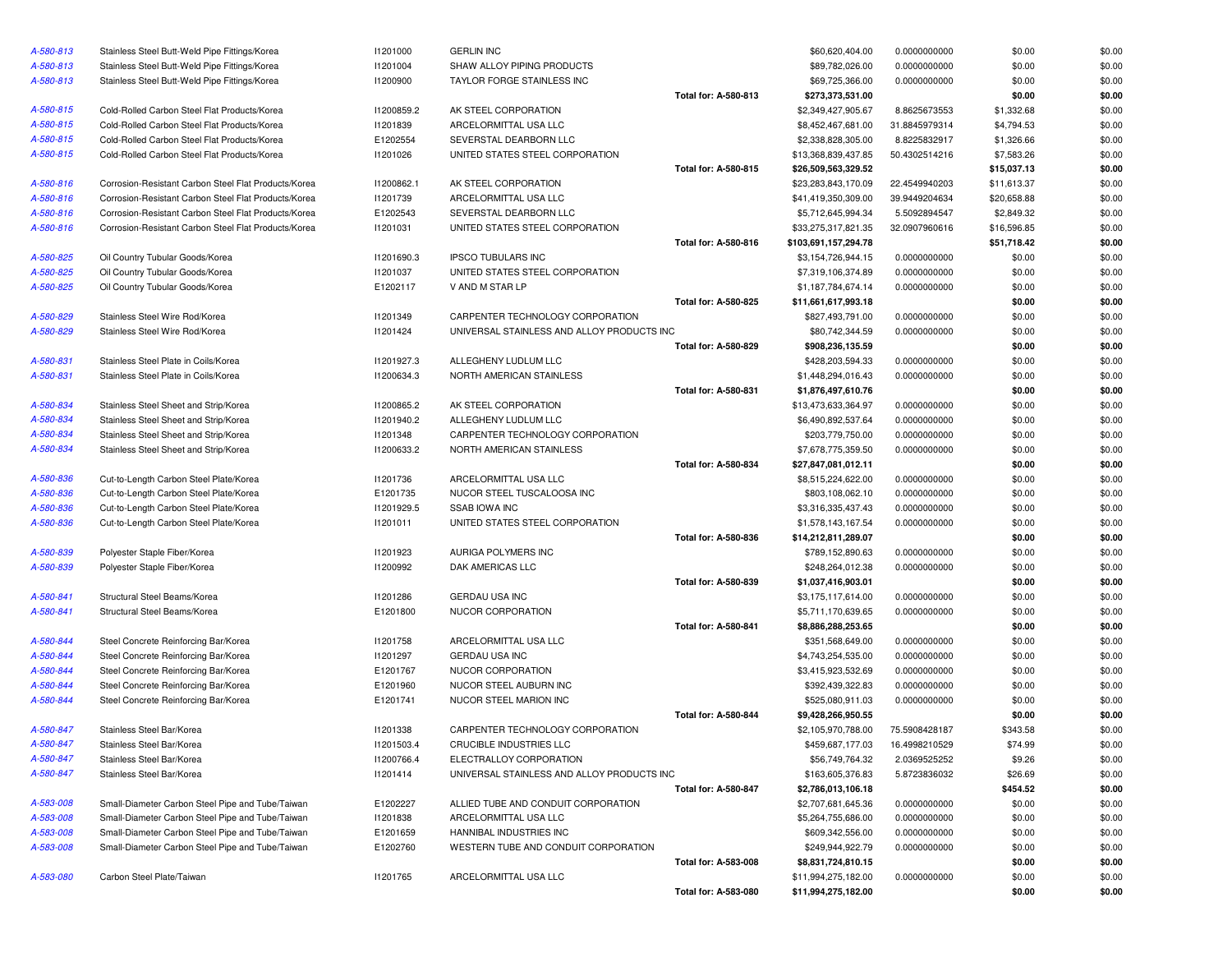| A-583-505 | Oil Country Tubular Goods/Taiwan                                              | I1201095   | UNITED STATES STEEL CORPORATION            |                      | \$6,117,073,376.89  | 0.0000000000   | \$0.00       | \$0.00 |
|-----------|-------------------------------------------------------------------------------|------------|--------------------------------------------|----------------------|---------------------|----------------|--------------|--------|
|           |                                                                               |            |                                            | Total for: A-583-505 | \$6,117,073,376.89  |                | \$0.00       | \$0.00 |
| A-583-507 | Malleable Cast Iron Pipe Fittings/Taiwan                                      | E1201323   | WARD MANUFACTURING LLC                     |                      | \$579,682,477.00    | 100.0000000000 | \$584.16     | \$0.00 |
|           |                                                                               |            |                                            | Total for: A-583-507 | \$579,682,477.00    |                | \$584.16     | \$0.00 |
| A-583-508 | Porcelain-on-Steel Cooking Ware/Taiwan                                        | 11200812   | COLUMBIAN HOME PRODUCTS LLC                |                      | \$171,837,723.80    | 0.0000000000   | \$0.00       | \$0.00 |
|           |                                                                               |            |                                            | Total for: A-583-508 | \$171,837,723.80    |                | \$0.00       | \$0.00 |
| A-583-603 | Top-of-the-Stove Stainless Steel Cooking Ware/Taiwan                          | 11201832   | REGAL WARE INC                             |                      | \$365,604,296.00    | 0.0000000000   | \$0.00       | \$0.00 |
|           |                                                                               |            |                                            | Total for: A-583-603 | \$365,604,296.00    |                | \$0.00       | \$0.00 |
| A-583-605 | Carbon Steel Butt-Weld Pipe Fittings/Taiwan                                   | 11201925.1 | WELDBEND CORPORATION                       |                      | \$642,319,787.12    | 100.0000000000 | \$1,786.44   | \$0.00 |
|           |                                                                               |            |                                            | Total for: A-583-605 | \$642,319,787.12    |                | \$1,786.44   | \$0.00 |
| A-583-803 | Light-Walled Rectangular Tube/Taiwan                                          | E1201661   | HANNIBAL INDUSTRIES INC                    |                      | \$237,670,816.00    | 0.0000000000   | \$0.00       | \$0.00 |
|           |                                                                               |            |                                            | Total for: A-583-803 | \$237,670,816.00    |                | \$0.00       | \$0.00 |
| A-583-814 | Circular Welded Nonalloy Steel Pipe/Taiwan                                    | E1202239   | ALLIED TUBE AND CONDUIT CORPORATION        |                      | \$2,353,447,102.79  | 0.0000000000   | \$0.00       | \$0.00 |
| A-583-814 | Circular Welded Nonalloy Steel Pipe/Taiwan                                    | E1201946   | MAVERICK TUBE CORPORATION                  |                      | \$7,122,067,120.50  | 0.0000000000   | \$0.00       | \$0.00 |
| A-583-814 | Circular Welded Nonalloy Steel Pipe/Taiwan                                    | I1201067   | UNITED STATES STEEL CORPORATION            |                      | \$663,728,049.94    | 0.0000000000   | \$0.00       | \$0.00 |
| A-583-814 | Circular Welded Nonalloy Steel Pipe/Taiwan                                    | E1202763   | WESTERN TUBE AND CONDUIT CORPORATION       |                      | \$234,714,977.42    | 0.0000000000   | \$0.00       | \$0.00 |
| A-583-814 | Circular Welded Nonalloy Steel Pipe/Taiwan                                    | E1202991   | WHEATLAND TUBE COMPANY                     |                      | \$5,667,802,260.59  | 0.0000000000   | \$0.00       | \$0.00 |
|           |                                                                               |            |                                            | Total for: A-583-814 | \$16,041,759,511.24 |                | \$0.00       | \$0.00 |
| A-583-815 | Welded ASTM A-312 Stainless Steel Pipe/Taiwan                                 | E1201082   | <b>BRISTOL METALS LP</b>                   |                      | \$885,599,190.00    | 0.0000000000   | \$0.00       | \$0.00 |
| A-583-815 | Welded ASTM A-312 Stainless Steel Pipe/Taiwan                                 | E1200339   | MARCEGAGLIA USA INC                        |                      | \$545,148,593.41    | 0.0000000000   | \$0.00       | \$0.00 |
| A-583-815 | Welded ASTM A-312 Stainless Steel Pipe/Taiwan                                 | E1201198   | OUTOKUMPU STAINLESS PIPE INC               |                      | \$515,940,860.00    | 0.0000000000   | \$0.00       | \$0.00 |
|           |                                                                               |            |                                            | Total for: A-583-815 | \$1,946,688,643.41  |                | \$0.00       | \$0.00 |
| A-583-816 | Stainless Steel Butt-Weld Pipe Fittings/Taiwan                                | I1200657.5 | FLOWLINE DIVISION EZEFLOW USA INC.         |                      | \$50,998,760.00     | 0.0000000000   | \$0.00       | \$0.00 |
| A-583-816 | Stainless Steel Butt-Weld Pipe Fittings/Taiwan                                | I1200997   | <b>GERLIN INC</b>                          |                      | \$58,528,371.00     | 0.0000000000   | \$0.00       | \$0.00 |
| A-583-816 | Stainless Steel Butt-Weld Pipe Fittings/Taiwan                                | 11200999   | SHAW ALLOY PIPING PRODUCTS                 |                      | \$86,915,866.00     | 0.0000000000   | \$0.00       | \$0.00 |
| A-583-816 | Stainless Steel Butt-Weld Pipe Fittings/Taiwan                                | 11200902   | TAYLOR FORGE STAINLESS INC                 |                      | \$67,124,489.00     | 0.0000000000   | \$0.00       | \$0.00 |
|           |                                                                               |            |                                            | Total for: A-583-816 | \$263,567,486.00    |                | \$0.00       | \$0.00 |
| A-583-820 | Helical Spring Lock Washers/Taiwan                                            | E1202671   | ILLINOIS TOOL WORKS SHAKEPROOF INDUSTRIAL  |                      | \$151,494,789.28    | 100.0000000000 | \$3,419.57   | \$0.00 |
|           |                                                                               |            |                                            | Total for: A-583-820 | \$151,494,789.28    |                | \$3,419.57   | \$0.00 |
| A-583-821 | Forged Stainless Steel Flanges/Taiwan                                         | 11201005.1 | <b>GERLIN INC</b>                          |                      | \$45,250,708.00     | 0.0000000000   | \$0.00       | \$0.00 |
|           |                                                                               |            |                                            | Total for: A-583-821 | \$45,250,708.00     |                | \$0.00       | \$0.00 |
| A-583-828 | Stainless Steel Wire Rod/Taiwan                                               | 11201351   | CARPENTER TECHNOLOGY CORPORATION           |                      | \$829,750,990.00    |                | \$0.00       | \$0.00 |
| A-583-828 | Stainless Steel Wire Rod/Taiwan                                               | 11201423   | UNIVERSAL STAINLESS AND ALLOY PRODUCTS INC |                      | \$81,056,326.82     | 0.0000000000   | \$0.00       | \$0.00 |
|           |                                                                               |            |                                            |                      |                     | 0.0000000000   |              |        |
|           |                                                                               |            |                                            | Total for: A-583-828 | \$910,807,316.82    |                | \$0.00       | \$0.00 |
| A-583-830 | Stainless Steel Plate in Coils/Taiwan                                         | 11201927.6 | ALLEGHENY LUDLUM LLC                       |                      | \$428,231,675.86    | 0.0000000000   | \$0.00       | \$0.00 |
| A-583-830 | Stainless Steel Plate in Coils/Taiwan                                         | 11200634.4 | NORTH AMERICAN STAINLESS                   |                      | \$1,448,346,188.73  | 0.0000000000   | \$0.00       | \$0.00 |
|           |                                                                               |            |                                            | Total for: A-583-830 | \$1,876,577,864.59  |                | \$0.00       | \$0.00 |
| A-583-831 | Stainless Steel Sheet and Strip/Taiwan                                        | 11200865.4 | AK STEEL CORPORATION                       |                      | \$13,474,712,846.70 | 48.3845388083  | \$78,811.08  | \$0.00 |
| A-583-831 | Stainless Steel Sheet and Strip/Taiwan                                        | 11201940.4 | ALLEGHENY LUDLUM LLC                       |                      | \$6,491,403,305.05  | 23.3091093448  | \$37,967.01  | \$0.00 |
| A-583-831 | Stainless Steel Sheet and Strip/Taiwan                                        | 11201335   | CARPENTER TECHNOLOGY CORPORATION           |                      | \$203,793,235.00    | 0.7317737899   | \$1,191.95   | \$0.00 |
| A-583-831 | Stainless Steel Sheet and Strip/Taiwan                                        | 11200633.4 | NORTH AMERICAN STAINLESS                   |                      | \$7,679,302,734.71  | 27.5745780571  | \$44,914.81  | \$0.00 |
|           |                                                                               |            |                                            | Total for: A-583-831 | \$27,849,212,121.46 |                | \$162,884.85 | \$0.00 |
| A-583-833 | Polyester Staple Fiber/Taiwan                                                 | 11201923.1 | AURIGA POLYMERS INC                        |                      | \$790,712,543.87    | 0.0000000000   | \$0.00       | \$0.00 |
|           |                                                                               |            |                                            | Total for: A-583-833 | \$790,712,543.87    |                | \$0.00       | \$0.00 |
| A-583-835 | Hot-Rolled Steel Products/Taiwan                                              | 11201759   | ARCELORMITTAL USA LLC                      |                      | \$26,114,107,405.00 | 0.0000000000   | \$0.00       | \$0.00 |
| A-583-835 | Hot-Rolled Steel Products/Taiwan                                              | E1202262   | <b>GALLATIN STEEL COMPANY</b>              |                      | \$3,135,247,550.48  | 0.0000000000   | \$0.00       | \$0.00 |
| A-583-835 | Hot-Rolled Steel Products/Taiwan                                              | E1201777   | NUCOR CORPORATION                          |                      | \$18,079,631,159.74 | 0.0000000000   | \$0.00       | \$0.00 |
| A-583-835 | Hot-Rolled Steel Products/Taiwan                                              | E1202546   | SEVERSTAL DEARBORN LLC                     |                      | \$3,939,476,204.00  | 0.0000000000   | \$0.00       | \$0.00 |
| A-583-835 | Hot-Rolled Steel Products/Taiwan                                              | 11201941.8 | SSAB IOWA INC                              |                      | \$1,404,013,318.83  | 0.0000000000   | \$0.00       | \$0.00 |
| A-583-835 | Hot-Rolled Steel Products/Taiwan                                              | E1203043   | STEEL DYNAMICS INC                         |                      | \$4,371,408,837.34  | 0.0000000000   | \$0.00       | \$0.00 |
| A-583-835 | Hot-Rolled Steel Products/Taiwan                                              | 11201043   | UNITED STATES STEEL CORPORATION            |                      | \$17,277,638,023.34 | 0.0000000000   | \$0.00       | \$0.00 |
|           |                                                                               |            |                                            | Total for: A-583-835 | \$74,321,522,498.73 |                | \$0.00       | \$0.00 |
| A-583-837 | Polyethylene Terephthalate Film, Sheet and Strip (PET Film)/Taiwan 11201586.2 |            | DUPONT TEIJIN FILMS                        |                      | \$3,329,745,787.58  | 0.0000000000   | \$0.00       | \$0.00 |
|           |                                                                               |            |                                            | Total for: A-583-837 | \$3,329,745,787.58  |                | \$0.00       | \$0.00 |
| A-588-054 | Tapered Roller Bearings 4 Inches and Under/Japan                              | 11201471   | <b>TIMKEN COMPANY</b>                      |                      | \$1,358,386,924.01  | 0.0000000000   | \$0.00       | \$0.00 |
|           |                                                                               |            |                                            | Total for: A-588-054 | \$1,358,386,924.01  |                | \$0.00       | \$0.00 |
| A-588-201 | Ball Bearings/Japan (See A-588-804)                                           | E1200471   | EMERSON POWER TRANSMISSION CORPORATION     |                      | \$1,015,593,367.27  | 0.0000000000   | \$0.00       | \$0.00 |
| A-588-201 | Ball Bearings/Japan (See A-588-804)                                           | E1200414   | MCGILL MANUFACTURING COMPANY               |                      | \$82,390,198.53     | 0.0000000000   | \$0.00       | \$0.00 |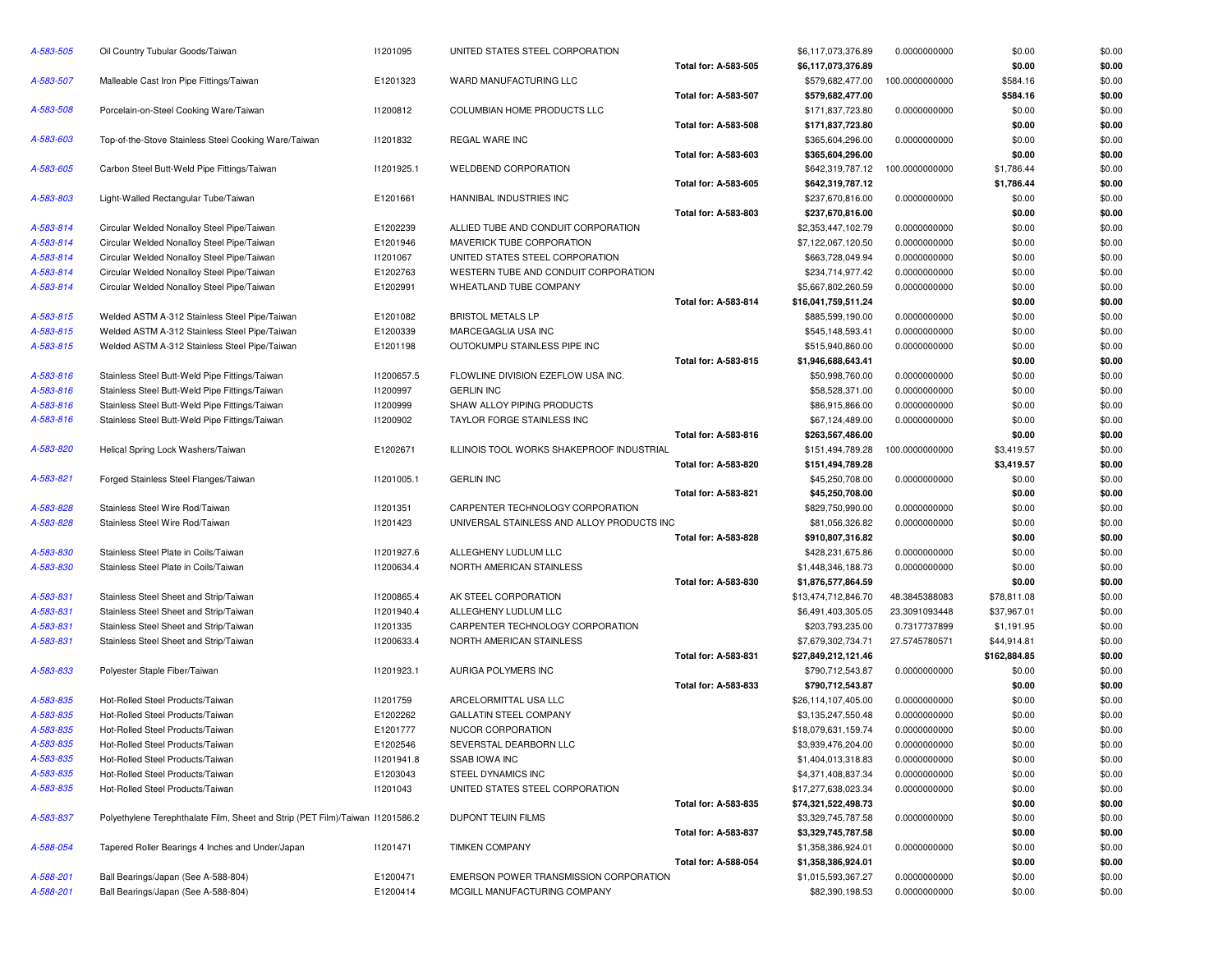| A-588-201              | Ball Bearings/Japan (See A-588-804)                                                        | 11201617        | <b>MPB CORPORATION</b>                     |                             | \$1,037,035,202.31                         | 0.0000000000                 | \$0.00      | \$0.00 |
|------------------------|--------------------------------------------------------------------------------------------|-----------------|--------------------------------------------|-----------------------------|--------------------------------------------|------------------------------|-------------|--------|
| A-588-201              | Ball Bearings/Japan (See A-588-804)                                                        | 11200631        | PACAMOR KUBAR BEARINGS                     |                             | \$54,362,359.00                            | 0.0000000000                 | \$0.00      | \$0.00 |
| A-588-201              | Ball Bearings/Japan (See A-588-804)                                                        | E1202387        | RBC AIRCRAFT PRODUCTS INC                  |                             | \$108,651,058.29                           | 0.0000000000                 | \$0.00      | \$0.00 |
| A-588-201              | Ball Bearings/Japan (See A-588-804)                                                        | 11200152        | REXNORD INDUSTRIES LLC                     |                             | \$503,837,132.49                           | 0.0000000000                 | \$0.00      | \$0.00 |
| A-588-201              | Ball Bearings/Japan (See A-588-804)                                                        | 11201478        | <b>TIMKEN COMPANY</b>                      |                             | \$1,823,333,318.36                         | 0.0000000000                 | \$0.00      | \$0.00 |
|                        |                                                                                            |                 |                                            | <b>Total for: A-588-201</b> | \$4,625,202,636.25                         |                              | \$0.00      | \$0.00 |
| A-588-203              | Cylindrical Roller Bearings/Japan (See A-588-804)                                          | E1200482        | EMERSON POWER TRANSMISSION CORPORATION     |                             | \$138,722,651.77                           | 0.0000000000                 | \$0.00      | \$0.00 |
| A-588-203              | Cylindrical Roller Bearings/Japan (See A-588-804)                                          | 11201610        | MPB CORPORATION                            |                             | \$184,871,714.57                           | 0.0000000000                 | \$0.00      | \$0.00 |
| A-588-203              | Cylindrical Roller Bearings/Japan (See A-588-804)                                          | 11201486        | <b>TIMKEN COMPANY</b>                      |                             | \$1,107,576,768.12                         | 0.0000000000                 | \$0.00      | \$0.00 |
|                        |                                                                                            |                 |                                            | Total for: A-588-203        | \$1,431,171,134.46                         |                              | \$0.00      | \$0.00 |
| A-588-205              | Spherical Plain Bearings/Japan (See A-588-804)                                             | 11201491        | <b>TIMKEN COMPANY</b>                      |                             | \$49,979,603.84                            | 0.0000000000                 | \$0.00      | \$0.00 |
|                        |                                                                                            |                 |                                            | <b>Total for: A-588-205</b> | \$49,979,603.84                            |                              | \$0.00      | \$0.00 |
| A-588-602              | Carbon Steel Butt-Weld Pipe Fittings/Japan                                                 | 11201925.2      | WELDBEND CORPORATION                       |                             | \$642,479,265.28                           | 100.0000000000               | \$933.87    | \$0.00 |
|                        |                                                                                            |                 |                                            | Total for: A-588-602        | \$642,479,265.28                           |                              | \$933.87    | \$0.00 |
| A-588-604              | Tapered Roller Bearings Over 4 Inches/Japan                                                | 11201496        | <b>TIMKEN COMPANY</b>                      |                             | \$7,471,894,710.01                         | 0.0000000000                 | \$0.00      | \$0.00 |
|                        |                                                                                            |                 |                                            | <b>Total for: A-588-604</b> | \$7,471,894,710.01                         |                              | \$0.00      | \$0.00 |
| A-588-605              | Malleable Cast Iron Pipe Fittings/Japan                                                    | E1201327        | WARD MANUFACTURING LLC                     |                             | \$811,564,695.00                           | 0.0000000000                 | \$0.00      | \$0.00 |
|                        |                                                                                            |                 |                                            | Total for: A-588-605        | \$811,564,695.00                           |                              | \$0.00      | \$0.00 |
| A-588-702              | Stainless Steel Butt-Weld Pipe Fittings/Japan                                              | I1200657        | FLOWLINE DIVISION EZEFLOW USA INC.         |                             | \$68,754,818.00                            | 0.0000000000                 | \$0.00      | \$0.00 |
| A-588-702              | Stainless Steel Butt-Weld Pipe Fittings/Japan                                              | 11201003        | SHAW ALLOY PIPING PRODUCTS                 |                             | \$111,866,586.00                           | 0.0000000000                 | \$0.00      | \$0.00 |
| A-588-702              | Stainless Steel Butt-Weld Pipe Fittings/Japan                                              | <b>I1200901</b> | TAYLOR FORGE STAINLESS INC                 |                             | \$93,883,117.00                            | 0.0000000000                 | \$0.00      | \$0.00 |
|                        |                                                                                            |                 |                                            | Total for: A-588-702        | \$274,504,521.00                           |                              | \$0.00      | \$0.00 |
| A-588-704              | Brass Sheet and Strip/Japan                                                                | 11201669        | GLOBAL BRASS AND COPPER INC DBA OLIN BRASS |                             | \$1,827,662,100.75                         | 100.0000000000               | \$664.31    | \$0.00 |
|                        |                                                                                            |                 |                                            | <b>Total for: A-588-704</b> | \$1,827,662,100.75                         |                              | \$664.31    | \$0.00 |
| A-588-826              | Corrosion-Resistant Carbon Steel Flat Products/Japan                                       | 11201837        | ARCELORMITTAL USA LLC                      |                             | \$14,838,423,413.00                        | 40.6369825307                | \$1,989.45  | \$0.00 |
| A-588-826              | Corrosion-Resistant Carbon Steel Flat Products/Japan                                       | E1202522        | SEVERSTAL DEARBORN LLC                     |                             | \$4,510,524,514.00                         | 12.3526671789                | \$604.74    | \$0.00 |
| A-588-826              | Corrosion-Resistant Carbon Steel Flat Products/Japan                                       | 11201078        | UNITED STATES STEEL CORPORATION            |                             | \$17,165,631,869.35                        | 47.0103502904                | \$2,301.47  | \$0.00 |
|                        |                                                                                            |                 |                                            | Total for: A-588-826        | \$36,514,579,796.35                        |                              | \$4,895.66  | \$0.00 |
| A-588-831              | Grain-Oriented Silicon Electrical Steel/Japan                                              | 11200866.2      | AK STEEL CORPORATION                       |                             | \$4,271,306,854.15                         | 0.0000000000                 | \$0.00      | \$0.00 |
| A-588-831              | Grain-Oriented Silicon Electrical Steel/Japan                                              | 11201939.1      | ALLEGHENY LUDLUM LLC                       |                             | \$1,707,196,008.27                         | 0.0000000000                 | \$0.00      | \$0.00 |
|                        |                                                                                            |                 |                                            | Total for: A-588-831        | \$5,978,502,862.42                         |                              | \$0.00      | \$0.00 |
| A-588-833              | Stainless Steel Bar/Japan                                                                  | 11201344        | CARPENTER TECHNOLOGY CORPORATION           |                             | \$5,801,804,785.00                         | 66.6960317225                | \$12,253.51 | \$0.00 |
| A-588-833              | Stainless Steel Bar/Japan                                                                  | 11201502        | CRUCIBLE INDUSTRIES LLC                    |                             | \$1,109,033,108.51                         | 12.7491548109                | \$2,342.30  | \$0.00 |
| A-588-833              | Stainless Steel Bar/Japan                                                                  | I1200767        | ELECTRALLOY CORPORATION                    |                             | \$96,007,548.48                            | 1.1036776893                 | \$202.77    | \$0.00 |
| A-588-833              | Stainless Steel Bar/Japan                                                                  | 11201428        | UNIVERSAL STAINLESS AND ALLOY PRODUCTS INC |                             | \$468,599,263.24                           | 5.3868946792                 | \$989.69    | \$0.00 |
| A-588-833              | Stainless Steel Bar/Japan                                                                  | I1201405        | VALBRUNA SLATER STAINLESS INC              |                             | \$1,223,430,827.78                         | 14.0642410980                | \$2,583.91  | \$0.00 |
|                        |                                                                                            |                 |                                            | Total for: A-588-833        | \$8,698,875,533.01                         |                              | \$18,372.18 | \$0.00 |
| A-588-835              | Oil Country Tubular Goods/Japan                                                            | 11201690.2      | <b>IPSCO TUBULARS INC</b>                  |                             | \$3,153,895,466.21                         | 0.0000000000                 | \$0.00      | \$0.00 |
| A-588-835              | Oil Country Tubular Goods/Japan                                                            | 11201077        | UNITED STATES STEEL CORPORATION            |                             | \$7,319,106,374.89                         | 0.0000000000                 | \$0.00      | \$0.00 |
| A-588-835              | Oil Country Tubular Goods/Japan                                                            | E1202116        | V AND M STAR LP                            |                             | \$1,186,553,015.78                         | 0.0000000000                 | \$0.00      | \$0.00 |
|                        |                                                                                            |                 |                                            | Total for: A-588-835        | \$11,659,554,856.88                        |                              | \$0.00      | \$0.00 |
| A-588-838              | Clad Steel Plate/Japan                                                                     | 11201766        | ARCELORMITTAL USA LLC                      |                             | \$8,379,931,728.00                         | 0.0000000000                 | \$0.00      | \$0.00 |
|                        |                                                                                            |                 |                                            | Total for: A-588-838        | \$8,379,931,728.00                         |                              | \$0.00      | \$0.00 |
| A-588-843              | Stainless Steel Wire Rod/Japan                                                             | 11201347        | CARPENTER TECHNOLOGY CORPORATION           |                             | \$829,670,061.00                           | 0.0000000000                 | \$0.00      | \$0.00 |
| A-588-843              | Stainless Steel Wire Rod/Japan                                                             | 11201417        | UNIVERSAL STAINLESS AND ALLOY PRODUCTS INC |                             | \$81,011,963.60                            | 0.0000000000                 | \$0.00      | \$0.00 |
|                        |                                                                                            |                 |                                            | Total for: A-588-843        | \$910,682,024.60                           |                              | \$0.00      | \$0.00 |
| A-588-845              | Stainless Steel Sheet and Strip/Japan                                                      | <b>I1200865</b> | AK STEEL CORPORATION                       |                             | \$13,455,776,821.98                        | 0.0000000000                 | \$0.00      | \$0.00 |
| A-588-845              | Stainless Steel Sheet and Strip/Japan                                                      | 11201940.5      | ALLEGHENY LUDLUM LLC                       |                             | \$6,482,240,536.04                         | 0.0000000000                 | \$0.00      | \$0.00 |
| A-588-845              |                                                                                            | 11201345        | CARPENTER TECHNOLOGY CORPORATION           |                             |                                            |                              |             | \$0.00 |
| A-588-845              | Stainless Steel Sheet and Strip/Japan<br>Stainless Steel Sheet and Strip/Japan             | I1200633.5      | NORTH AMERICAN STAINLESS                   |                             | \$203,561,243.00<br>\$7,670,948,776.50     | 0.0000000000                 | \$0.00      |        |
|                        |                                                                                            |                 |                                            | <b>Total for: A-588-845</b> |                                            | 0.0000000000                 | \$0.00      | \$0.00 |
| A-588-846              |                                                                                            |                 |                                            |                             | \$27,812,527,377.52<br>\$21,074,124,504.00 |                              | \$0.00      | \$0.00 |
|                        | Hot-Rolled Carbon Steel Flat Products/Japan                                                | 11201760        | ARCELORMITTAL USA LLC                      |                             |                                            | 0.0000000000                 | \$0.00      | \$0.00 |
| A-588-846              | Hot-Rolled Carbon Steel Flat Products/Japan<br>Hot-Rolled Carbon Steel Flat Products/Japan | E1202240        | <b>GALLATIN STEEL COMPANY</b>              |                             | \$3,859,712,467.99                         | 0.0000000000<br>0.0000000000 | \$0.00      | \$0.00 |
| A-588-846<br>A-588-846 |                                                                                            | E1201809        | NUCOR CORPORATION                          |                             | \$21,987,930,385.53                        |                              | \$0.00      | \$0.00 |
|                        | Hot-Rolled Carbon Steel Flat Products/Japan                                                | E1202529        | SEVERSTAL DEARBORN LLC                     |                             | \$5,065,001,446.24                         | 0.0000000000                 | \$0.00      | \$0.00 |
| A-588-846              | Hot-Rolled Carbon Steel Flat Products/Japan                                                | 11201941.4      | <b>SSAB IOWA INC</b>                       |                             | \$1,403,861,950.39                         | 0.0000000000                 | \$0.00      | \$0.00 |
| A-588-846              | Hot-Rolled Carbon Steel Flat Products/Japan                                                | E1203046        | STEEL DYNAMICS INC                         |                             | \$5,235,698,713.30                         | 0.0000000000                 | \$0.00      | \$0.00 |
| A-588-846              | Hot-Rolled Carbon Steel Flat Products/Japan                                                | 11201039        | UNITED STATES STEEL CORPORATION            |                             | \$18,925,682,217.34                        | 0.0000000000                 | \$0.00      | \$0.00 |

| ATION                                  | \$1,037,035,202.31  | 0.0000000000   | \$0.00      | \$0.00 |
|----------------------------------------|---------------------|----------------|-------------|--------|
| BAR BEARINGS                           | \$54,362,359.00     | 0.0000000000   | \$0.00      | \$0.00 |
| T PRODUCTS INC                         | \$108,651,058.29    | 0.0000000000   | \$0.00      | \$0.00 |
| USTRIES LLC                            | \$503,837,132.49    | 0.0000000000   | \$0.00      | \$0.00 |
| ANY                                    | \$1,823,333,318.36  | 0.0000000000   | \$0.00      | \$0.00 |
| Total for: A-588-201                   | \$4,625,202,636.25  |                | \$0.00      | \$0.00 |
| WER TRANSMISSION CORPORATION           | \$138,722,651.77    | 0.0000000000   | \$0.00      | \$0.00 |
| ATION                                  | \$184,871,714.57    | 0.0000000000   | \$0.00      | \$0.00 |
| ANY                                    | \$1,107,576,768.12  | 0.0000000000   | \$0.00      | \$0.00 |
| Total for: A-588-203                   | \$1,431,171,134.46  |                | \$0.00      | \$0.00 |
| ANY                                    | \$49,979,603.84     | 0.0000000000   | \$0.00      | \$0.00 |
| <b>Total for: A-588-205</b>            | \$49,979,603.84     |                | \$0.00      | \$0.00 |
| ORPORATION                             | \$642,479,265.28    | 100.0000000000 | \$933.87    | \$0.00 |
| Total for: A-588-602                   | \$642,479,265.28    |                | \$933.87    | \$0.00 |
| ANY                                    | \$7,471,894,710.01  | 0.0000000000   | \$0.00      | \$0.00 |
| Total for: A-588-604                   | \$7,471,894,710.01  |                | \$0.00      | \$0.00 |
| ACTURING LLC                           | \$811,564,695.00    | 0.0000000000   | \$0.00      | \$0.00 |
| Total for: A-588-605                   | \$811,564,695.00    |                | \$0.00      | \$0.00 |
| ISION EZEFLOW USA INC.                 | \$68,754,818.00     | 0.0000000000   | \$0.00      | \$0.00 |
| PIPING PRODUCTS                        | \$111,866,586.00    | 0.0000000000   | \$0.00      | \$0.00 |
| <b>IE STAINLESS INC</b>                | \$93,883,117.00     | 0.0000000000   | \$0.00      | \$0.00 |
| Total for: A-588-702                   | \$274,504,521.00    |                | \$0.00      | \$0.00 |
| S AND COPPER INC DBA OLIN BRASS        | \$1,827,662,100.75  | 100.0000000000 | \$664.31    | \$0.00 |
| Total for: A-588-704                   | \$1,827,662,100.75  |                | \$664.31    | \$0.00 |
| AL USA LLC                             | \$14,838,423,413.00 | 40.6369825307  | \$1,989.45  | \$0.00 |
| EARBORN LLC                            | \$4,510,524,514.00  | 12.3526671789  | \$604.74    | \$0.00 |
| <b>IS STEEL CORPORATION</b>            | \$17,165,631,869.35 | 47.0103502904  | \$2,301.47  | \$0.00 |
| Total for: A-588-826                   | \$36,514,579,796.35 |                | \$4,895.66  | \$0.00 |
| RPORATION                              | \$4,271,306,854.15  | 0.0000000000   | \$0.00      | \$0.00 |
| UDLUM LLC                              | \$1,707,196,008.27  | 0.0000000000   | \$0.00      | \$0.00 |
| Total for: A-588-831                   | \$5,978,502,862.42  |                | \$0.00      | \$0.00 |
| ECHNOLOGY CORPORATION                  | \$5,801,804,785.00  | 66.6960317225  | \$12,253.51 | \$0.00 |
| USTRIES LLC                            | \$1,109,033,108.51  | 12.7491548109  | \$2,342.30  | \$0.00 |
| CORPORATION                            | \$96,007,548.48     | 1.1036776893   | \$202.77    | \$0.00 |
| <b>TAINLESS AND ALLOY PRODUCTS INC</b> | \$468,599,263.24    | 5.3868946792   | \$989.69    | \$0.00 |
| ATER STAINLESS INC                     | \$1,223,430,827.78  | 14.0642410980  | \$2,583.91  | \$0.00 |
| Total for: A-588-833                   | \$8,698,875,533.01  |                | \$18,372.18 | \$0.00 |
| ARS INC                                | \$3,153,895,466.21  | 0.0000000000   | \$0.00      | \$0.00 |
| <b>IS STEEL CORPORATION</b>            | \$7,319,106,374.89  | 0.0000000000   | \$0.00      | \$0.00 |
| l LP                                   | \$1,186,553,015.78  | 0.0000000000   | \$0.00      | \$0.00 |
| Total for: A-588-835                   | \$11,659,554,856.88 |                | \$0.00      | \$0.00 |
| AL USA LLC                             | \$8,379,931,728.00  | 0.0000000000   | \$0.00      | \$0.00 |
| Total for: A-588-838                   | \$8,379,931,728.00  |                | \$0.00      | \$0.00 |
| <b>ECHNOLOGY CORPORATION</b>           | \$829,670,061.00    | 0.0000000000   | \$0.00      | \$0.00 |
| <b>TAINLESS AND ALLOY PRODUCTS INC</b> | \$81,011,963.60     | 0.0000000000   | \$0.00      | \$0.00 |
| Total for: A-588-843                   | \$910,682,024.60    |                | \$0.00      | \$0.00 |
| RPORATION                              | \$13,455,776,821.98 | 0.0000000000   | \$0.00      | \$0.00 |
| UDLUM LLC                              | \$6,482,240,536.04  | 0.0000000000   | \$0.00      | \$0.00 |
| ECHNOLOGY CORPORATION                  | \$203,561,243.00    | 0.0000000000   | \$0.00      | \$0.00 |
| <b>CAN STAINLESS</b>                   | \$7,670,948,776.50  | 0.0000000000   | \$0.00      | \$0.00 |
| Total for: A-588-845                   | \$27,812,527,377.52 |                | \$0.00      | \$0.00 |
| AL USA LLC                             | \$21,074,124,504.00 | 0.0000000000   | \$0.00      | \$0.00 |
| EL COMPANY                             | \$3,859,712,467.99  | 0.0000000000   | \$0.00      | \$0.00 |
| ORATION                                | \$21,987,930,385.53 | 0.0000000000   | \$0.00      | \$0.00 |
| EARBORN LLC                            | \$5,065,001,446.24  | 0.0000000000   | \$0.00      | \$0.00 |
| С                                      | \$1,403,861,950.39  | 0.0000000000   | \$0.00      | \$0.00 |
| <b>IICS INC</b>                        | \$5,235,698,713.30  | 0.0000000000   | \$0.00      | \$0.00 |
| S STEEL CORPORATION                    | \$18,925,682,217.34 | 0.0000000000   | \$0.00      | \$0.00 |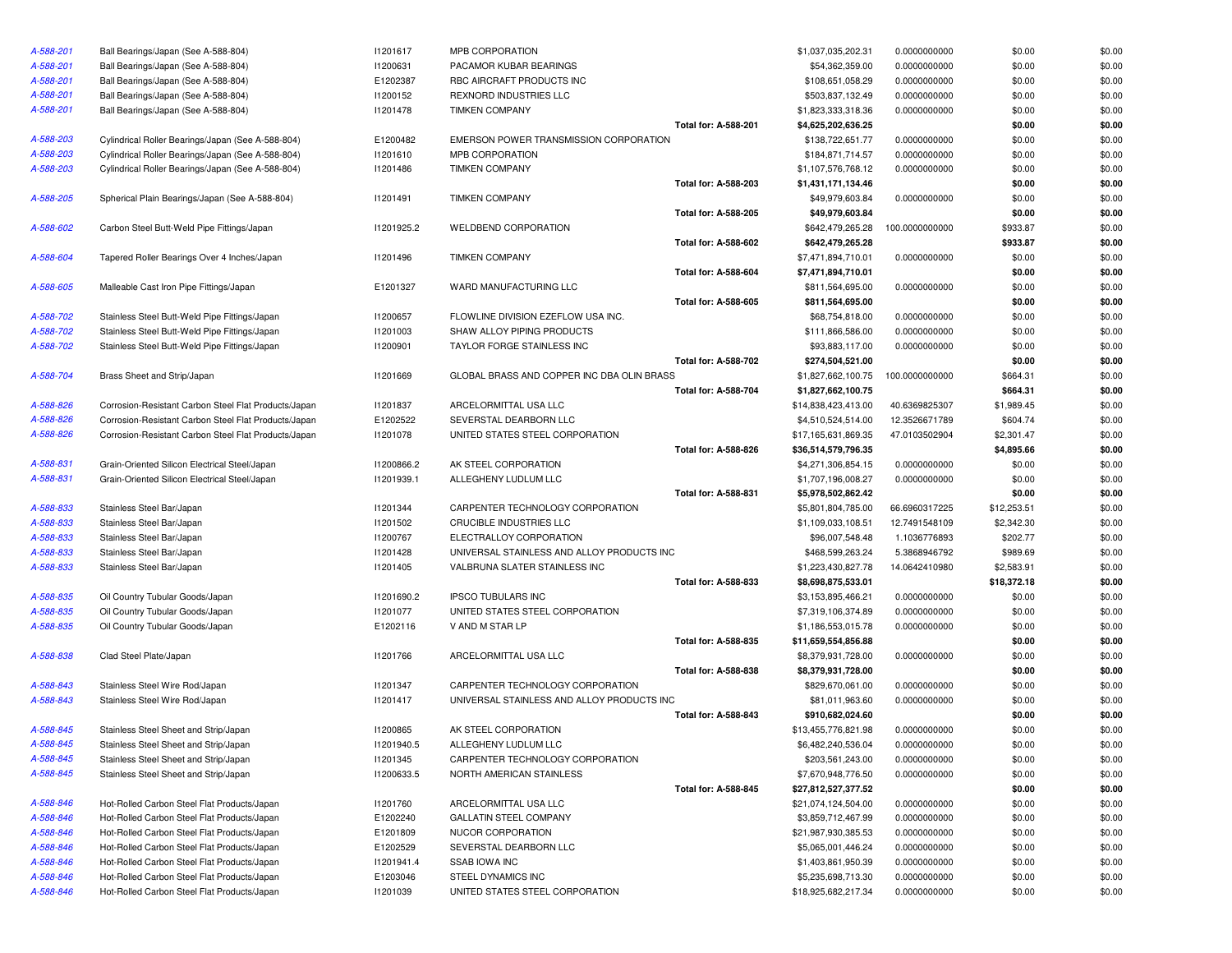|           |                                                          |            |                                  | Total for: A-588-846        | \$77,552,011,684.79 |               | \$0.00     | \$0.00 |
|-----------|----------------------------------------------------------|------------|----------------------------------|-----------------------------|---------------------|---------------|------------|--------|
| A-588-847 | Cut-to-Length Carbon Steel Plate/Japan                   | 11201836   | ARCELORMITTAL USA LLC            |                             | \$10,824,935,695.00 | 0.0000000000  | \$0.00     | \$0.00 |
| A-588-847 | Cut-to-Length Carbon Steel Plate/Japan                   | E1201734   | NUCOR STEEL TUSCALOOSA INC       |                             | \$803,377,356.38    | 0.0000000000  | \$0.00     | \$0.00 |
| A-588-847 | Cut-to-Length Carbon Steel Plate/Japan                   | 11201929.4 | <b>SSAB IOWA INC</b>             |                             | \$3,317,588,293.22  | 0.0000000000  | \$0.00     | \$0.00 |
| A-588-847 | Cut-to-Length Carbon Steel Plate/Japan                   | 11201012   | UNITED STATES STEEL CORPORATION  |                             | \$1,526,482,571.54  | 0.0000000000  | \$0.00     | \$0.00 |
|           |                                                          |            |                                  | Total for: A-588-847        | \$16,472,383,916.14 |               | \$0.00     | \$0.00 |
| A-588-850 | Large-Diameter Carbon Steel Seamless Pipe/Japan          | 11201060   | UNITED STATES STEEL CORPORATION  |                             | \$727,295,690.09    | 60.3127645414 | \$1,652.61 | \$0.00 |
| A-588-850 | Large-Diameter Carbon Steel Seamless Pipe/Japan          | E1202113   | V AND M STAR LP                  |                             | \$478,577,885.13    | 39.6872354586 | \$1,087.46 | \$0.00 |
|           |                                                          |            |                                  | Total for: A-588-850        | \$1,205,873,575.22  |               | \$2,740.07 | \$0.00 |
| A-588-851 | Small-Diameter Carbon Steel Seamless Pipe/Japan          | 11201676   | <b>IPSCO KOPPEL TUBULARS LLC</b> |                             | \$198,636,742.40    | 28.6710377582 | \$10.34    | \$0.00 |
| A-588-851 | Small-Diameter Carbon Steel Seamless Pipe/Japan          | 11201056   | UNITED STATES STEEL CORPORATION  |                             | \$322,564,549.47    | 46.5586591160 | \$16.79    | \$0.00 |
| A-588-851 | Small-Diameter Carbon Steel Seamless Pipe/Japan          | E1202983   | WHEATLAND TUBE COMPANY           |                             | \$171,611,936.85    | 24.7703031259 | \$8.93     | \$0.00 |
|           |                                                          |            |                                  | Total for: A-588-851        | \$692,813,228.72    |               | \$36.06    | \$0.00 |
| A-588-852 | Structural Steel Beams/Japan                             | 11201299   | <b>GERDAU USA INC</b>            |                             | \$3,175,816,386.00  | 0.0000000000  | \$0.00     | \$0.00 |
| A-588-852 | Structural Steel Beams/Japan                             | E1201771   | NUCOR CORPORATION                |                             | \$5,675,954,000.84  | 0.0000000000  | \$0.00     | \$0.00 |
|           |                                                          |            |                                  | Total for: A-588-852        | \$8,851,770,386.84  |               | \$0.00     | \$0.00 |
| A-588-854 | Tin-Mill Products/Japan                                  | 11201767   | ARCELORMITTAL USA LLC            |                             | \$2,029,505,210.00  | 0.0000000000  | \$0.00     | \$0.00 |
|           |                                                          |            |                                  | Total for: A-588-854        | \$2,029,505,210.00  |               | \$0.00     | \$0.00 |
| A-588-857 | Welded Large-Diameter Line Pipe/Japan                    | 11201062   | UNITED STATES STEEL CORPORATION  |                             | \$82,552,951.88     | 0.0000000000  | \$0.00     | \$0.00 |
|           |                                                          |            |                                  | Total for: A-588-857        | \$82,552,951.88     |               | \$0.00     | \$0.00 |
| A-602-803 | Corrosion-Resistant Carbon Steel Flat Products/Australia | 11200864   | AK STEEL CORPORATION             |                             | \$19,583,978,568.79 | 0.0000000000  | \$0.00     | \$0.00 |
| A-602-803 | Corrosion-Resistant Carbon Steel Flat Products/Australia | 11201761   | ARCELORMITTAL USA LLC            |                             | \$38,396,531,261.00 | 0.0000000000  | \$0.00     | \$0.00 |
| A-602-803 | Corrosion-Resistant Carbon Steel Flat Products/Australia | E1202542   | SEVERSTAL DEARBORN LLC           |                             | \$4,510,719,477.00  | 0.0000000000  | \$0.00     | \$0.00 |
| A-602-803 | Corrosion-Resistant Carbon Steel Flat Products/Australia | 11201034   | UNITED STATES STEEL CORPORATION  |                             | \$27,928,635,796.35 | 0.0000000000  | \$0.00     | \$0.00 |
|           |                                                          |            |                                  | Total for: A-602-803        | \$90,419,865,103.14 |               | \$0.00     | \$0.00 |
| A-791-805 | Stainless Steel Plate in Coils/South Africa              | 11201927.4 | ALLEGHENY LUDLUM LLC             |                             | \$428,149,825.38    | 0.0000000000  | \$0.00     | \$0.00 |
| A-791-805 | Stainless Steel Plate in Coils/South Africa              | I1200634.5 | NORTH AMERICAN STAINLESS         |                             | \$1,448,065,359.38  | 0.0000000000  | \$0.00     | \$0.00 |
|           |                                                          |            |                                  | Total for: A-791-805        | \$1,876,215,184.76  |               | \$0.00     | \$0.00 |
| A-791-808 | Small-Diameter Carbon Steel Seamless Pipe/South Africa   | 11201686   | IPSCO KOPPEL TUBULARS LLC        |                             | \$77,086,455.95     | 0.0000000000  | \$0.00     | \$0.00 |
| A-791-808 | Small-Diameter Carbon Steel Seamless Pipe/South Africa   | 11201033   | UNITED STATES STEEL CORPORATION  |                             | \$191,646,711.47    | 0.0000000000  | \$0.00     | \$0.00 |
|           |                                                          |            |                                  | Total for: A-791-808        | \$268,733,167.42    |               | \$0.00     | \$0.00 |
| A-791-809 | Hot-Rolled Steel Products/South Africa                   | E1202245   | <b>GALLATIN STEEL COMPANY</b>    |                             | \$2,430,011,154.91  | 0.0000000000  | \$0.00     | \$0.00 |
| A-791-809 | Hot-Rolled Steel Products/South Africa                   | E1201761   | NUCOR CORPORATION                |                             | \$13,364,587,013.58 | 0.0000000000  | \$0.00     | \$0.00 |
| A-791-809 | Hot-Rolled Steel Products/South Africa                   | E1202527   | SEVERSTAL DEARBORN LLC           |                             | \$3,018,002,465.95  | 0.0000000000  | \$0.00     | \$0.00 |
| A-791-809 | Hot-Rolled Steel Products/South Africa                   | 11201943.2 | <b>SSAB IOWA INC</b>             |                             | \$1,151,041,769.93  | 0.0000000000  | \$0.00     | \$0.00 |
| A-791-809 | Hot-Rolled Steel Products/South Africa                   | E1203013   | STEEL DYNAMICS INC               |                             | \$3,376,110,995.77  | 0.0000000000  | \$0.00     | \$0.00 |
| A-791-809 | Hot-Rolled Steel Products/South Africa                   | 11201044   | UNITED STATES STEEL CORPORATION  |                             | \$13,315,508,812.34 | 0.0000000000  | \$0.00     | \$0.00 |
|           |                                                          |            |                                  | Total for: A-791-809        | \$36,655,262,212.48 |               | \$0.00     | \$0.00 |
| A-791-815 | Ferrovanadium/South Africa                               | 11200193   | BEAR METALLURGICAL CO            |                             | \$17,871,510.93     | 0.0000000000  | \$0.00     | \$0.00 |
|           |                                                          |            |                                  | Total for: A-791-815        | \$17,871,510.93     |               | \$0.00     | \$0.00 |
| A-821-809 | Hot-Rolled Carbon Steel Flat Products/Russia             | 11201768   | ARCELORMITTAL USA LLC            |                             | \$20,620,814,941.00 | 0.0000000000  | \$0.00     | \$0.00 |
| A-821-809 | Hot-Rolled Carbon Steel Flat Products/Russia             | E1201810   | NUCOR CORPORATION                |                             | \$21,990,339,655.00 | 0.0000000000  | \$0.00     | \$0.00 |
| A-821-809 | Hot-Rolled Carbon Steel Flat Products/Russia             | E1203016   | STEEL DYNAMICS INC               |                             | \$5,236,273,579.97  | 0.0000000000  | \$0.00     | \$0.00 |
|           |                                                          |            |                                  | Total for: A-821-809        | \$47,847,428,175.97 |               | \$0.00     | \$0.00 |
| A-821-819 | Pure and Alloy Magnesium/Russia                          | 11200803   | US MAGNESIUM LLC                 |                             | \$189,210,811.29    | 0.0000000000  | \$0.00     | \$0.00 |
|           |                                                          |            |                                  | <b>Total for: A-821-819</b> | \$189,210,811.29    |               | \$0.00     | \$0.00 |
| A-822-804 | Steel Concrete Reinforcing Bar/Belarus                   | 11201762   | ARCELORMITTAL USA LLC            |                             | \$440,143,101.00    | 0.0000000000  | \$0.00     | \$0.00 |
| A-822-804 | Steel Concrete Reinforcing Bar/Belarus                   | 11201300   | <b>GERDAU USA INC</b>            |                             | \$6,471,178,000.00  | 0.0000000000  | \$0.00     | \$0.00 |
| A-822-804 | Steel Concrete Reinforcing Bar/Belarus                   | E1201811   | NUCOR CORPORATION                |                             | \$5,135,104,563.00  | 0.0000000000  | \$0.00     | \$0.00 |
| A-822-804 | Steel Concrete Reinforcing Bar/Belarus                   | E1201953   | NUCOR STEEL AUBURN INC           |                             | \$488,732,382.00    | 0.0000000000  | \$0.00     | \$0.00 |
| A-822-804 | Steel Concrete Reinforcing Bar/Belarus                   | E1201745   | NUCOR STEEL MARION INC           |                             | \$687,710,224.00    | 0.0000000000  | \$0.00     | \$0.00 |
|           |                                                          |            |                                  | Total for: A-822-804        | \$13,222,868,270.00 |               | \$0.00     | \$0.00 |
| A-823-809 | Steel Concrete Reinforcing Bar/Ukraine                   | 11201777   | ARCELORMITTAL USA LLC            |                             | \$440,143,083.00    | 0.0000000000  | \$0.00     | \$0.00 |
| A-823-809 | Steel Concrete Reinforcing Bar/Ukraine                   | 11201304   | GERDAU USA INC                   |                             | \$6,471,177,862.00  | 0.0000000000  | \$0.00     | \$0.00 |
| A-823-809 | Steel Concrete Reinforcing Bar/Ukraine                   | E1201814   | NUCOR CORPORATION                |                             | \$5,135,104,453.23  | 0.0000000000  | \$0.00     | \$0.00 |
| A-823-809 | Steel Concrete Reinforcing Bar/Ukraine                   | E1201952   | NUCOR STEEL AUBURN INC           |                             | \$488,732,371.55    | 0.0000000000  | \$0.00     | \$0.00 |
| A-823-809 | Steel Concrete Reinforcing Bar/Ukraine                   | E1201744   | NUCOR STEEL MARION INC           |                             | \$687,710,209.30    | 0.0000000000  | \$0.00     | \$0.00 |
|           |                                                          |            |                                  | Total for: A-823-809        | \$13,222,867,979.08 |               | \$0.00     | \$0.00 |
|           |                                                          |            |                                  |                             |                     |               |            |        |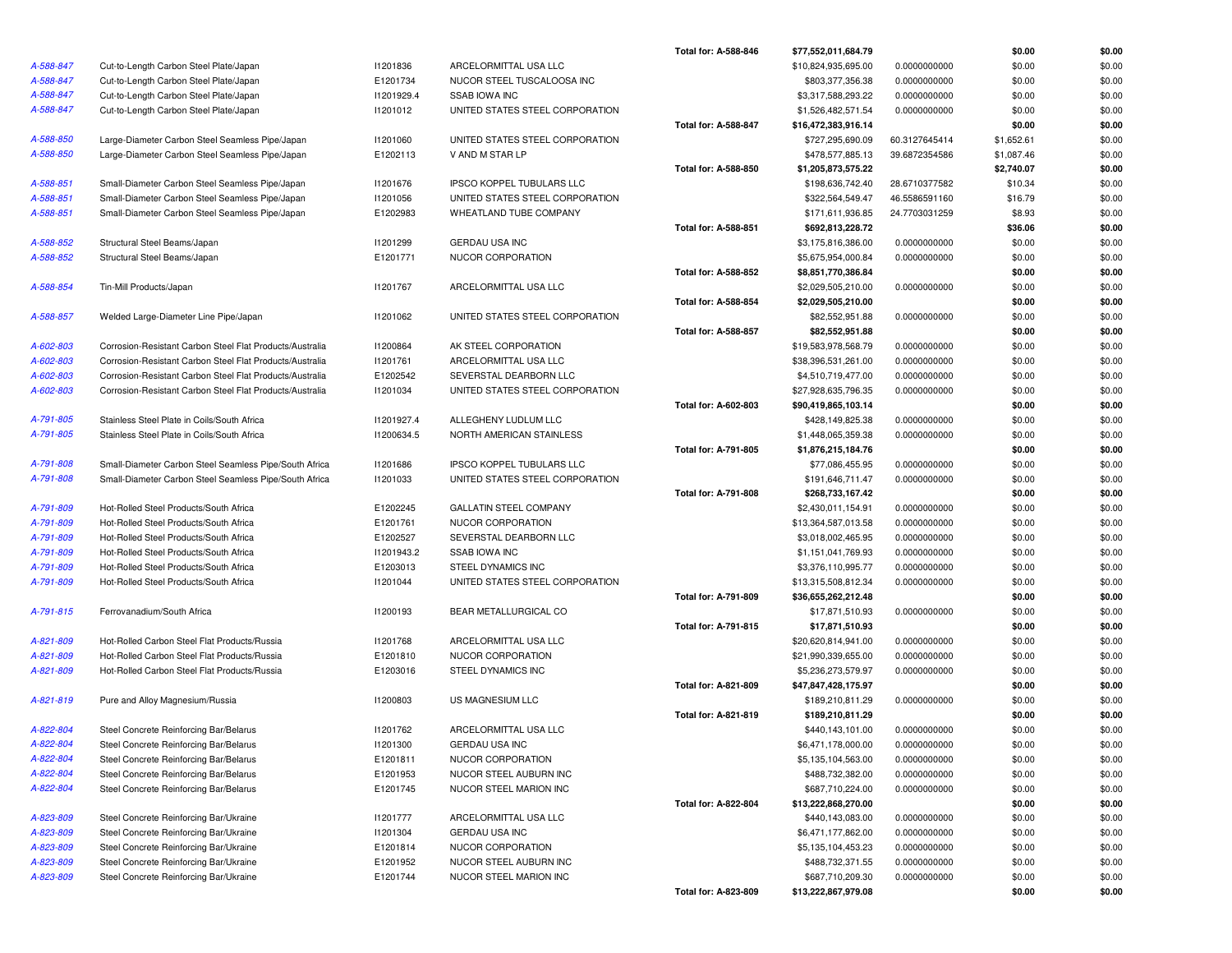| A-823-811       | Hot-Rolled Steel Products/Ukraine                        | 11201763        | ARCELORMITTAL USA LLC                      |                             | \$16,154,385,951.00 | 0.0000000000  | \$0.00   | \$0.00 |
|-----------------|----------------------------------------------------------|-----------------|--------------------------------------------|-----------------------------|---------------------|---------------|----------|--------|
| A-823-811       | Hot-Rolled Steel Products/Ukraine                        | E1202264        | <b>GALLATIN STEEL COMPANY</b>              |                             | \$3,135,251,241.00  | 0.0000000000  | \$0.00   | \$0.00 |
| A-823-811       | Hot-Rolled Steel Products/Ukraine                        | E1201780        | NUCOR CORPORATION                          |                             | \$18,079,648,159.00 | 0.0000000000  | \$0.00   | \$0.00 |
| A-823-811       | Hot-Rolled Steel Products/Ukraine                        | E1202532        | SEVERSTAL DEARBORN LLC                     |                             | \$3,939,480,000.00  | 0.0000000000  | \$0.00   | \$0.00 |
| A-823-811       | Hot-Rolled Steel Products/Ukraine                        | 11201941.7      | <b>SSAB IOWA INC</b>                       |                             | \$1,404,014,747.00  | 0.0000000000  | \$0.00   | \$0.00 |
| A-823-811       | Hot-Rolled Steel Products/Ukraine                        | E1203044        | STEEL DYNAMICS INC                         |                             | \$4,371,413,809.97  | 0.0000000000  | \$0.00   | \$0.00 |
| A-823-811       | Hot-Rolled Steel Products/Ukraine                        | 11201052        | UNITED STATES STEEL CORPORATION            |                             | \$17,277,638,023.54 | 0.0000000000  | \$0.00   | \$0.00 |
|                 |                                                          |                 |                                            | Total for: A-823-811        | \$64,361,831,931.51 |               | \$0.00   | \$0.00 |
| A-823-812       | Carbon and Certain Alloy Steel Wire Rod/Ukraine          | 11201411        | CHARTER MANUFACTURING COMPANY INC          |                             | \$1,480,427,289.24  | 0.0000000000  | \$0.00   | \$0.00 |
| A-823-812       | Carbon and Certain Alloy Steel Wire Rod/Ukraine          | 11201278        | <b>GERDAU USA INC</b>                      |                             | \$2,178,559,307.81  | 0.0000000000  | \$0.00   | \$0.00 |
| A-823-812       | Carbon and Certain Alloy Steel Wire Rod/Ukraine          | E1201757        | NUCOR CORPORATION                          |                             | \$489,278,782.02    | 0.0000000000  | \$0.00   | \$0.00 |
| A-823-812       | Carbon and Certain Alloy Steel Wire Rod/Ukraine          | E1201711        | NUCOR STEEL CONNECTICUT                    |                             | \$410,092,634.97    | 0.0000000000  | \$0.00   | \$0.00 |
|                 |                                                          |                 |                                            | Total for: A-823-812        | \$4,558,358,014.04  |               | \$0.00   | \$0.00 |
| A-834-806       | Hot-Rolled Steel Products/Kazakhstan                     | E1202246        | <b>GALLATIN STEEL COMPANY</b>              |                             | \$2,486,955,242.00  | 0.0000000000  | \$0.00   | \$0.00 |
| A-834-806       | Hot-Rolled Steel Products/Kazakhstan                     | E1201804        | NUCOR CORPORATION                          |                             | \$14,181,692,454.33 | 0.0000000000  | \$0.00   | \$0.00 |
| A-834-806       | Hot-Rolled Steel Products/Kazakhstan                     | E1202528        | SEVERSTAL DEARBORN LLC                     |                             | \$3,084,088,000.00  | 0.0000000000  | \$0.00   | \$0.00 |
| A-834-806       | Hot-Rolled Steel Products/Kazakhstan                     | 11201931.3      | <b>SSAB IOWA INC</b>                       |                             | \$1,224,639,393.00  | 0.0000000000  | \$0.00   | \$0.00 |
| A-834-806       | Hot-Rolled Steel Products/Kazakhstan                     | E1202999        | STEEL DYNAMICS INC                         |                             | \$3,543,426,102.73  | 0.0000000000  | \$0.00   | \$0.00 |
| A-834-806       | Hot-Rolled Steel Products/Kazakhstan                     | 11201046        | UNITED STATES STEEL CORPORATION            |                             | \$13,924,243,851.34 | 0.0000000000  | \$0.00   | \$0.00 |
|                 |                                                          |                 |                                            | Total for: A-834-806        | \$38,445,045,043.40 |               | \$0.00   | \$0.00 |
| A-841-804       | Steel Concrete Reinforcing Bar/Moldova                   | 11201727        | ARCELORMITTAL USA LLC                      |                             | \$440,143,101.00    | 0.0000000000  | \$0.00   | \$0.00 |
| A-841-804       | Steel Concrete Reinforcing Bar/Moldova                   | 11201283        | GERDAU USA INC                             |                             | \$6,471,178,000.00  | 0.0000000000  | \$0.00   | \$0.00 |
| A-841-804       | Steel Concrete Reinforcing Bar/Moldova                   | E1201816        | NUCOR CORPORATION                          |                             | \$5,135,104,563.00  | 0.0000000000  | \$0.00   | \$0.00 |
| A-841-804       | Steel Concrete Reinforcing Bar/Moldova                   | E1201955        | NUCOR STEEL AUBURN INC                     |                             | \$488,732,382.00    | 0.0000000000  | \$0.00   | \$0.00 |
| A-841-804       | Steel Concrete Reinforcing Bar/Moldova                   | E1201748        | NUCOR STEEL MARION INC                     |                             | \$687,710,224.00    | 0.0000000000  | \$0.00   | \$0.00 |
|                 |                                                          |                 |                                            | <b>Total for: A-841-804</b> | \$13,222,868,270.00 |               | \$0.00   | \$0.00 |
| A-841-805       | Carbon and Certain Alloy Steel Wire Rod/Moldova          | 11201399        | CHARTER MANUFACTURING COMPANY INC          |                             | \$1,480,429,000.00  | 0.0000000000  | \$0.00   | \$0.00 |
| A-841-805       | Carbon and Certain Alloy Steel Wire Rod/Moldova          | 11201280        | <b>GERDAU USA INC</b>                      |                             | \$2,178,562,000.00  | 0.0000000000  | \$0.00   | \$0.00 |
| A-841-805       | Carbon and Certain Alloy Steel Wire Rod/Moldova          | E1201755        | NUCOR CORPORATION                          |                             | \$489,279,208.00    | 0.0000000000  | \$0.00   | \$0.00 |
| A-841-805       | Carbon and Certain Alloy Steel Wire Rod/Moldova          | E1201712        | NUCOR STEEL CONNECTICUT                    |                             | \$410,093,119.00    | 0.0000000000  | \$0.00   | \$0.00 |
|                 |                                                          |                 |                                            | <b>Total for: A-841-805</b> | \$4,558,363,327.00  |               | \$0.00   | \$0.00 |
| A-851-802       | Small-Diameter Carbon Steel Seamless Pipe/Czech Republic | 11201659        | <b>IPSCO KOPPEL TUBULARS LLC</b>           |                             | \$79,537,791.00     | 0.0000000000  | \$0.00   | \$0.00 |
| A-851-802       | Small-Diameter Carbon Steel Seamless Pipe/Czech Republic | 11201058        | UNITED STATES STEEL CORPORATION            |                             | \$191,646,711.47    | 0.0000000000  | \$0.00   | \$0.00 |
|                 |                                                          |                 |                                            | Total for: A-851-802        | \$271,184,502.47    |               | \$0.00   | \$0.00 |
| $C-351-504$     | Heavy Iron Construction Castings/Brazil                  | 11200145        | ALHAMBRA FOUNDRY CO LTD                    |                             | \$92,027,652.00     | 0.0000000000  | \$0.00   | \$0.00 |
| $C-351-504$     | Heavy Iron Construction Castings/Brazil                  | <b>I1200994</b> | EAST JORDAN IRON WORKS INC                 |                             | \$1,518,033,683.47  | 0.0000000000  | \$0.00   | \$0.00 |
| $C-351-504$     | Heavy Iron Construction Castings/Brazil                  | 11200528.2      | U S FOUNDRY AND MANUFACTURING CORP         |                             | \$221,496,178.90    | 0.0000000000  | \$0.00   | \$0.00 |
|                 |                                                          |                 |                                            | Total for: C-351-504        | \$1,831,557,514.37  |               | \$0.00   | \$0.00 |
| $C - 351 - 604$ | Brass Sheet and Strip/Brazil                             | I1201664        | GLOBAL BRASS AND COPPER INC DBA OLIN BRASS |                             | \$812,157,191.75    | 0.0000000000  | \$0.00   | \$0.00 |
|                 |                                                          |                 |                                            | Total for: C-351-604        | \$812,157,191.75    |               | \$0.00   | \$0.00 |
| $C-351-818$     | Cut-to-Length Carbon Steel Plate/Brazil                  | 11201728        | ARCELORMITTAL USA LLC                      |                             | \$11,426,454,756.41 | 69.2900199830 | \$65.07  | \$0.00 |
| $C-351-818$     | Cut-to-Length Carbon Steel Plate/Brazil                  | 11201020        | UNITED STATES STEEL CORPORATION            |                             | \$5,064,310,810.14  | 30.7099800170 | \$28.84  | \$0.00 |
|                 |                                                          |                 |                                            | Total for: C-351-818        | \$16,490,765,566.55 |               | \$93.91  | \$0.00 |
| $C-351-829$     | Hot-Rolled Carbon Steel Flat Products/Brazil             | 11201741        | ARCELORMITTAL USA LLC                      |                             | \$26,782,812,179.00 | 0.0000000000  | \$0.00   | \$0.00 |
| $C-351-829$     | Hot-Rolled Carbon Steel Flat Products/Brazil             | E1202241        | <b>GALLATIN STEEL COMPANY</b>              |                             | \$3,860,147,298.57  | 0.0000000000  | \$0.00   | \$0.00 |
| $C-351-829$     | Hot-Rolled Carbon Steel Flat Products/Brazil             | E1201808        | NUCOR CORPORATION                          |                             | \$21,990,338,912.40 | 0.0000000000  | \$0.00   | \$0.00 |
| $C-351-829$     | Hot-Rolled Carbon Steel Flat Products/Brazil             | E1202548        | SEVERSTAL DEARBORN LLC                     |                             | \$5,065,467,829.00  | 0.0000000000  | \$0.00   | \$0.00 |
| $C-351-829$     | Hot-Rolled Carbon Steel Flat Products/Brazil             | 11201941.5      | SSAB IOWA INC                              |                             | \$1,404,014,699.51  | 0.0000000000  | \$0.00   | \$0.00 |
| $C-351-829$     | Hot-Rolled Carbon Steel Flat Products/Brazil             | E1203047        | STEEL DYNAMICS INC                         |                             | \$5,236,273,403.05  | 0.0000000000  | \$0.00   | \$0.00 |
| $C-351-829$     | Hot-Rolled Carbon Steel Flat Products/Brazil             | 11201076        | UNITED STATES STEEL CORPORATION            |                             | \$24,055,456,337.34 | 0.0000000000  | \$0.00   | \$0.00 |
|                 |                                                          |                 |                                            | Total for: C-351-829        | \$88,394,510,658.87 |               | \$0.00   | \$0.00 |
| $C - 351 - 833$ | Carbon and Certain Alloy Steel Wire Rod/Brazil           | 11201400        | CHARTER MANUFACTURING COMPANY INC          |                             | \$1,480,429,000.00  | 0.0000000000  | \$0.00   | \$0.00 |
| $C-351-833$     | Carbon and Certain Alloy Steel Wire Rod/Brazil           | 11201307        | GERDAU USA INC                             |                             | \$2,178,562,000.00  | 0.0000000000  | \$0.00   | \$0.00 |
| $C - 351 - 833$ | Carbon and Certain Alloy Steel Wire Rod/Brazil           | E1201750        | NUCOR CORPORATION                          |                             | \$489,279,208.00    | 0.0000000000  | \$0.00   | \$0.00 |
| $C - 351 - 833$ | Carbon and Certain Alloy Steel Wire Rod/Brazil           | E1201713        | NUCOR STEEL CONNECTICUT                    |                             | \$410,093,119.00    | 0.0000000000  | \$0.00   | \$0.00 |
|                 |                                                          |                 |                                            | Total for: C-351-833        | \$4,558,363,327.00  |               | \$0.00   | \$0.00 |
| $C-357-813$     | Honey/Argentina                                          | E1200300        | A H MEYER AND SONS INC                     |                             | \$4,749,668.60      | 0.6867516075  | \$60.29  | \$0.00 |
| $C-357-813$     | Honey/Argentina                                          | 11201434.2      | ADEE HONEY FARMS                           |                             | \$46,869,232.59     | 6.7767929795  | \$594.98 | \$0.00 |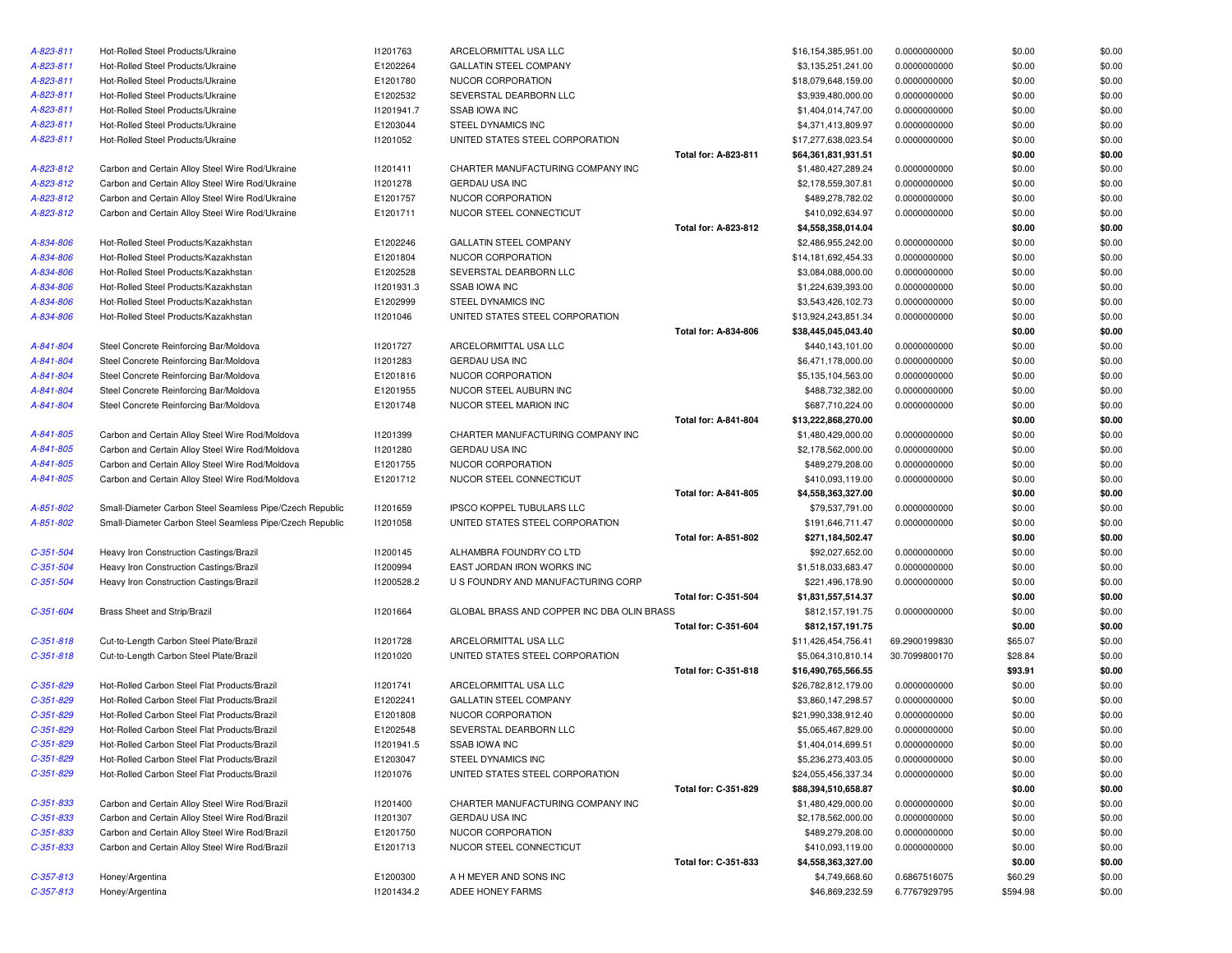| $C-357-813$ | Honey/Argentina | I1200697.2 | ALMETER, MARK                                   | \$1,536,667.21   | 0.2221857493  | \$19.51    | \$0.00 |
|-------------|-----------------|------------|-------------------------------------------------|------------------|---------------|------------|--------|
| $C-357-813$ | Honey/Argentina | E1202132   | BAERWALD, JIM                                   | \$1,469,541.96   | 0.2124801514  | \$18.66    | \$0.00 |
| $C-357-813$ | Honey/Argentina | 11200758   | <b>BAILEY ENTERPRISES INC</b>                   | \$9,490,505.46   | 1.3722262392  | \$120.48   | \$0.00 |
| $C-357-813$ | Honey/Argentina | 11201804.2 | BALDWIN, ALAN DBA BALDWIN APIARIES              | \$691,701.95     | 0.1000127516  | \$8.78     | \$0.00 |
| $C-357-813$ | Honey/Argentina | 11201182.2 | BEAVERHEAD HONEY CO INC                         | \$3,833,761.40   | 0.5543211592  | \$48.67    | \$0.00 |
| $C-357-813$ | Honey/Argentina | 11200754.2 | <b>BEE BOX RANCH</b>                            | \$1,124,577.83   | 0.1626020040  | \$14.28    | \$0.00 |
| $C-357-813$ | Honey/Argentina | 11201318.2 | BEE HAVEN INC                                   | \$4,001,648.53   | 0.5785958542  | \$50.80    | \$0.00 |
| $C-357-813$ | Honey/Argentina | 11201869.2 | <b>BEST, OREN</b>                               | \$739,068.91     | 0.1068615107  | \$9.38     | \$0.00 |
| $C-357-813$ | Honey/Argentina | 11201137.2 | BILL RHODES HONEY COMPANY LLC                   | \$5,067,063.55   | 0.7326435445  | \$64.32    | \$0.00 |
| $C-357-813$ | Honey/Argentina | 11200652.2 | BRADY, MARK T DBA BRADY BEES AND HONEY COMPANY  | \$4,096,210.16   | 0.5922684610  | \$52.00    | \$0.00 |
| $C-357-813$ | Honey/Argentina | E1203153   | BRONNENBERG, CURT                               | \$1,278,170.94   | 0.1848099355  | \$16.23    | \$0.00 |
| $C-357-813$ | Honey/Argentina | 11201384.2 | <b>BROWNS HONEY FARMS</b>                       | \$873,205.34     | 0.1262562131  | \$11.08    | \$0.00 |
| $C-357-813$ | Honey/Argentina | E1200356   | CAPTAIN COOK HONEY LTD                          | \$2,474,886.03   | 0.3578422207  | \$31.42    | \$0.00 |
| $C-357-813$ | Honey/Argentina | 11200388.2 | CARYS HONEY FARMS INC                           | \$9,259,080.66   | 1.3387646724  | \$117.54   | \$0.00 |
| $C-357-813$ | Honey/Argentina | 11200665.2 | COLORADO SUNSHINE HONEY COMPANY                 | \$445,302.43     | 0.0643859994  | \$5.65     | \$0.00 |
| $C-357-813$ | Honey/Argentina | 11200989.2 | COYS HONEY FARM INC                             | \$8,521,638.56   | 1.2321383811  | \$108.18   | \$0.00 |
| $C-357-813$ | Honey/Argentina | 11200660.2 | CULPS HONEY FARM LLC                            | \$376,611.00     | 0.0544539486  | \$4.78     | \$0.00 |
| $C-357-813$ | Honey/Argentina | 11200769.2 | DANZIG HONEY COMPANY                            | \$7,493,024.28   | 1.0834116867  | \$95.12    | \$0.00 |
| $C-357-813$ | Honey/Argentina | 11201795.2 | DAVID W STROOPE HONEY COMPANY                   | \$2,713,223.72   | 0.3923033180  | \$34.44    | \$0.00 |
| $C-357-813$ |                 | 11201308.2 | <b>DENCY'S INC</b>                              |                  |               | \$63.31    | \$0.00 |
|             | Honey/Argentina |            |                                                 | \$4,987,494.85   | 0.7211387560  |            |        |
| $C-357-813$ | Honey/Argentina | 11201373.2 | <b>EMMONS, CHARLES L</b>                        | \$1,548,428.36   | 0.2238862866  | \$19.66    | \$0.00 |
| $C-357-813$ | Honey/Argentina | 11201672   | EVERGREEN HONEY COMPANY INC                     | \$4,187,353.17   | 0.6054467717  | \$53.16    | \$0.00 |
| $C-357-813$ | Honey/Argentina | 11201232.2 | FISCHERS HONEY FARM INC                         | \$2,263,402.36   | 0.3272639294  | \$28.73    | \$0.00 |
| $C-357-813$ | Honey/Argentina | 11200874.2 | FULLERTON, ROBERT S DBA CHIEF MOUNTAIN HONEY CO | \$665,247.40     | 0.0961877048  | \$8.45     | \$0.00 |
| $C-357-813$ | Honey/Argentina | 11201454.2 | <b>GAUSE HONEY CO</b>                           | \$1,990,008.06   | 0.2877340188  | \$25.26    | \$0.00 |
| $C-357-813$ | Honey/Argentina | 11201371.2 | GILBERTS, MARK R DBA MARK GILBERTS APIARIES     | \$716,267.00     | 0.1035645968  | \$9.09     | \$0.00 |
| $C-357-813$ | Honey/Argentina | 11201213.2 | <b>GODLIN BEES INC</b>                          | \$1,640,353,00   | 0.2371776127  | \$20.82    | \$0.00 |
| $C-357-813$ | Honey/Argentina | 11200867.2 | GRAND RIVER HONEY COMPANY INC                   | \$1,090,043.00   | 0.1576086345  | \$13.84    | \$0.00 |
| $C-357-813$ | Honey/Argentina | 11200890.2 | GRAY, CLYDE A                                   | \$1,191,915.25   | 0.1723382793  | \$15.13    | \$0.00 |
| $C-357-813$ | Honey/Argentina | 11201488.2 | HANNAR, BRIAN N                                 | \$630,330.43     | 0.0911390820  | \$8.00     | \$0.00 |
| $C-357-813$ | Honey/Argentina | 11200749.2 | HARVEST HONEY INC                               | \$10,521,497.82  | 1.5212967787  | \$133.57   | \$0.00 |
| $C-357-813$ | Honey/Argentina | 11200873.2 | HAUKE HONEY CORP                                | \$2,909,655.39   | 0.4207052501  | \$36.94    | \$0.00 |
| $C-357-813$ | Honey/Argentina | 11201357.2 | <b>HIATT HONEY</b>                              | \$5,588,592.46   | 0.8080510829  | \$70.94    | \$0.00 |
| $C-357-813$ | Honey/Argentina | 11201700   | HONEY HOUSE ENT                                 | \$1,216,122.51   | 0.1758383919  | \$15.44    | \$0.00 |
| $C-357-813$ | Honey/Argentina | 11200638.2 | HORACE BELL HONEY COMPANY                       | \$8,644,261.55   | 1.2498683624  | \$109.73   | \$0.00 |
| $C-357-813$ | Honey/Argentina | 11200511.2 | HURD, BILL DBA HURD APIARIES                    | \$2,925,140.58   | 0.4229442440  | \$37.13    | \$0.00 |
| $C-357-813$ | Honey/Argentina | 11200541.2 | JOHNSON, RAY L JR DBA JOHNSON APIARIES          | \$2,775,401.32   | 0.4012935382  | \$35.23    | \$0.00 |
| $C-357-813$ | Honey/Argentina | 11201082.2 | JOHNSTON HONEY FARMS                            | \$1,861,783.62   | 0.2691941273  | \$23.63    | \$0.00 |
| $C-357-813$ | Honey/Argentina | 11201829.2 | KOHN, DONALD J                                  | \$347,475.00     | 0.0502411926  | \$4.41     | \$0.00 |
| $C-357-813$ | Honey/Argentina | 11200967.2 | LAS FLORES APIARIES INC                         | \$3,228,605.65   | 0.4668220684  | \$40.99    | \$0.00 |
| $C-357-813$ | Honey/Argentina | 11200787.2 | <b>LONGS APIARIES</b>                           | \$1,148,448.61   | 0.1660534651  | \$14.58    | \$0.00 |
| $C-357-813$ | Honey/Argentina | 11200908.2 | LONGS HONEY FARMS INC                           | \$3,078,248.37   | 0.4450820035  | \$39.08    | \$0.00 |
| $C-357-813$ | Honey/Argentina | 11201113.2 | MACKRILL HONEY FARMS AND SALES INC              | \$2,144,816.98   | 0.3101177435  | \$27.23    | \$0.00 |
| $C-357-813$ | Honey/Argentina | 11200971.2 | MAXWELL, TOM                                    | \$2,575,208.83   | 0.3723478315  | \$32.69    | \$0.00 |
| $C-357-813$ | Honey/Argentina | 11201361.2 | MCCOYS SUNNY SOUTH APIARIES INC                 | \$3,150,574.46   | 0.4555395875  | \$40.00    | \$0.00 |
| $C-357-813$ | Honey/Argentina | 11201677.2 | MERRIMACK VALLEY APIARIES INC                   | \$5,794,286.87   | 0.8377923088  | \$73.56    | \$0.00 |
| $C-357-813$ | Honey/Argentina | 11201579.2 | OLD MILL APIARIES                               | \$472,038.33     | 0.0682517264  | \$5.99     | \$0.00 |
| $C-357-813$ | Honey/Argentina | 11200429.2 | OLSEN, DIRK W DBA OLSEN HONEY FARMS             | \$2,064,867.55   | 0.2985579055  | \$26.21    | \$0.00 |
|             |                 |            |                                                 |                  | 0.1747638658  |            |        |
| $C-357-813$ | Honey/Argentina | 11201456.2 | PERRY, WILLIAM H                                | \$1,208,690.94   |               | \$15.34    | \$0.00 |
| $C-357-813$ | Honey/Argentina | 11201556.2 | POTOCZAK BEE FARMS                              | \$372,842.00     | 0.0539089912  | \$4.73     | \$0.00 |
| $C-357-813$ | Honey/Argentina | 11200878.2 | POWELL AND SONS INC                             | \$769,820.56     | 0.1113078725  | \$9.77     | \$0.00 |
| $C-357-813$ | Honey/Argentina | 11201551.2 | ROBERTSON POLLINATION SERVICE                   | \$2,117,213.19   | 0.3061265288  | \$26.88    | \$0.00 |
| $C-357-813$ | Honey/Argentina | E1202814   | ROMANCE, JOE                                    | \$5,864,046.92   | 0.8478788707  | \$74.44    | \$0.00 |
| $C-357-813$ | Honey/Argentina | E1201005   | RUBYS APIARIES INC                              | \$5,230,682.64   | 0.7563011262  | \$66.40    | \$0.00 |
| $C-357-813$ | Honey/Argentina | 11201675.2 | <b>SCOTT JAYNES APIARIES</b>                    | \$1,153,402.18   | 0.1667696987  | \$14.64    | \$0.00 |
| $C-357-813$ | Honey/Argentina | 11200216   | SIOUX HONEY ASSOCIATION                         | \$437,100,185.15 | 63.2000419546 | \$5,548.78 | \$0.00 |
| $C-357-813$ | Honey/Argentina | 11200737.2 | SMOOT HONEY CO INC                              | \$4,578,570.92   | 0.6620127011  | \$58.12    | \$0.00 |
| $C-357-813$ | Honey/Argentina | E1201073   | STEVE E PARK APIARIES INC                       | \$15,255,790.92  | 2.2058252523  | \$193.67   | \$0.00 |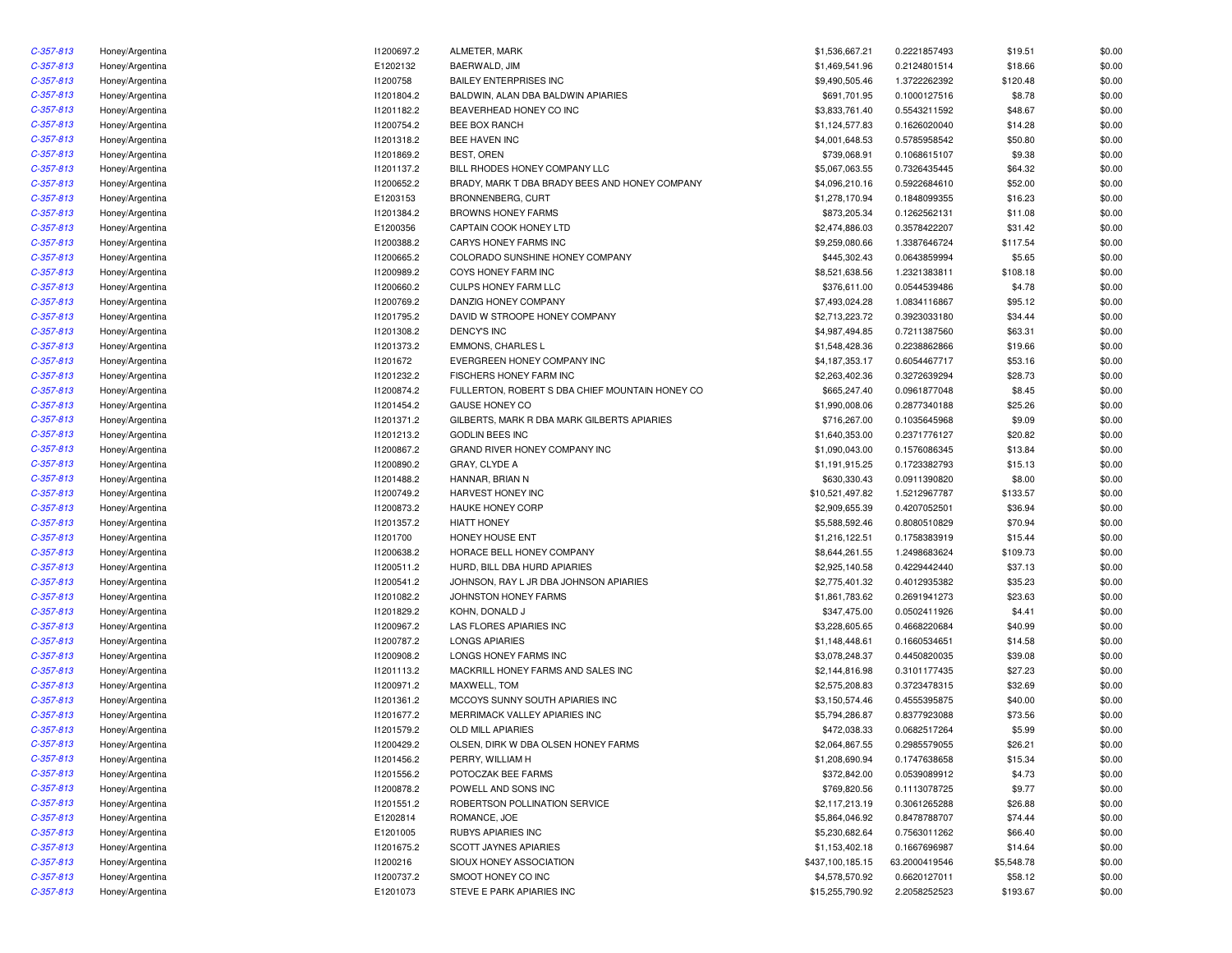| $C-357-813$ | Honey/Argentina                                           | 11201818   | STODDARD HONEY COMPANY                     |                             | \$965,494.00        | 0.1396001726 | \$12.26      | \$0.00 |
|-------------|-----------------------------------------------------------|------------|--------------------------------------------|-----------------------------|---------------------|--------------|--------------|--------|
| $C-357-813$ | Honey/Argentina                                           | 11200588.2 | STRACHAN APIARIES INC                      |                             | \$6,033,288.00      | 0.8723493324 | \$76.59      | \$0.00 |
| $C-357-813$ | Honey/Argentina                                           | 11200387.2 | TALBOTTS HONEY LLC                         |                             | \$4,128,288.14      | 0.5969065960 | \$52.41      | \$0.00 |
| $C-357-813$ | Honey/Argentina                                           | E1203261   | WAKEFIELD APIARIES                         |                             | \$540,415.29        | 0.0781383082 | \$6.86       | \$0.00 |
| $C-357-813$ | Honey/Argentina                                           | 11200888.2 | WIEBERSIEK, DON                            |                             | \$1,843,156.17      | 0.2665007960 | \$23.40      | \$0.00 |
| $C-357-813$ | Honey/Argentina                                           | 11201458.2 | WILMER FARMS INC                           |                             | \$3,213,787.41      | 0.4646795084 | \$40.80      | \$0.00 |
| $C-357-813$ | Honey/Argentina                                           | 11200540.2 | YADDOF, ELMER J JR DBA YADDOF APIARIES     |                             | \$2,775,423.57      | 0.4012967554 | \$35.23      | \$0.00 |
|             |                                                           |            |                                            | Total for: C-357-813        | \$691,613,757.89    |              | \$8,779.71   | \$0.00 |
| $C-357-815$ | Hot-Rolled Steel Products/Argentina                       | 11201743   | ARCELORMITTAL USA LLC                      |                             | \$13,398,664,139.00 | 0.0000000000 | \$0.00       | \$0.00 |
| $C-357-815$ | Hot-Rolled Steel Products/Argentina                       | E1202243   | <b>GALLATIN STEEL COMPANY</b>              |                             | \$2,430,181,442.00  | 0.0000000000 | \$0.00       | \$0.00 |
| $C-357-815$ | Hot-Rolled Steel Products/Argentina                       | E1201760   | NUCOR CORPORATION                          |                             | \$13,364,980,027.67 | 0.0000000000 | \$0.00       | \$0.00 |
| $C-357-815$ | Hot-Rolled Steel Products/Argentina                       | E1202550   | SEVERSTAL DEARBORN LLC                     |                             | \$3,018,096,000.00  | 0.0000000000 | \$0.00       | \$0.00 |
| $C-357-815$ | Hot-Rolled Steel Products/Argentina                       | 11201943   | <b>SSAB IOWA INC</b>                       |                             | \$1,151,114,003.00  | 0.0000000000 | \$0.00       | \$0.00 |
| $C-357-815$ | Hot-Rolled Steel Products/Argentina                       | E1203011   | STEEL DYNAMICS INC                         |                             | \$3,355,149,607.96  | 0.0000000000 | \$0.00       | \$0.00 |
| $C-357-815$ | Hot-Rolled Steel Products/Argentina                       | 11201050   | UNITED STATES STEEL CORPORATION            |                             | \$13,315,508,812.34 | 0.0000000000 | \$0.00       | \$0.00 |
|             |                                                           |            |                                            | Total for: C-357-815        | \$50,033,694,031.97 |              | \$0.00       | \$0.00 |
| $C-401-401$ | Cold-Rolled Carbon Steel Flat Products/Sweden             | 11201744   | ARCELORMITTAL USA LLC                      |                             | \$2,550,669,750.00  | 0.0000000000 | \$0.00       | \$0.00 |
| $C-401-401$ | Cold-Rolled Carbon Steel Flat Products/Sweden             | I1201028   | UNITED STATES STEEL CORPORATION            |                             | \$10,222,308,737.85 | 0.0000000000 | \$0.00       | \$0.00 |
|             |                                                           |            |                                            | Total for: C-401-401        | \$12,772,978,487.85 |              | \$0.00       | \$0.00 |
| C-401-804   | Cut-to-Length Carbon Steel Plate/Sweden                   | 11201745   | ARCELORMITTAL USA LLC                      |                             | \$12,670,916,126.00 | 0.0000000000 | \$0.00       | \$0.00 |
| $C-401-804$ | Cut-to-Length Carbon Steel Plate/Sweden                   | 11201009   | UNITED STATES STEEL CORPORATION            |                             | \$5,064,310,810.14  | 0.0000000000 | \$0.00       | \$0.00 |
|             |                                                           |            |                                            | Total for: C-401-804        | \$17,735,226,936.14 |              | \$0.00       | \$0.00 |
| C-403-802   | Fresh and Chilled Atlantic Salmon/Norway                  | E1202164   | COOKE AQUACULTURE USA INC                  |                             | \$59,646,848.74     | 0.0000000000 | \$0.00       | \$0.00 |
|             |                                                           |            |                                            | Total for: C-403-802        | \$59,646,848.74     |              | \$0.00       | \$0.00 |
| $C-412-815$ | Cut-to-Length Carbon Steel Plate/United Kingdom           | 11201746   | ARCELORMITTAL USA LLC                      |                             | \$12,016,807,537.00 | 0.0000000000 | \$0.00       | \$0.00 |
| $C-412-815$ | Cut-to-Length Carbon Steel Plate/United Kingdom           | 11201070   | UNITED STATES STEEL CORPORATION            |                             | \$5,064,310,810.14  | 0.0000000000 | \$0.00       | \$0.00 |
|             |                                                           |            |                                            | Total for: C-412-815        | \$17,081,118,347.14 |              | \$0.00       | \$0.00 |
| $C-412-821$ | Low Enriched Uranium/United Kingdom                       | 11201352.1 | UNITED STATES ENRICHMENT CORPORATION       |                             | \$801,758,696.03    | 0.0000000000 | \$0.00       | \$0.00 |
| $C-412-821$ | Low Enriched Uranium/United Kingdom                       | 11201366.1 | <b>USEC INC</b>                            |                             | \$801,758,696.03    | 0.0000000000 | \$0.00       | \$0.00 |
|             |                                                           |            |                                            | Total for: C-412-821        | \$1,603,517,392.06  |              | \$0.00       | \$0.00 |
| C-421-809   | Low Enriched Uranium/Netherlands                          | 11201352.2 | UNITED STATES ENRICHMENT CORPORATION       |                             | \$803,884,502.68    | 0.0000000000 | \$0.00       | \$0.00 |
| C-421-809   | Low Enriched Uranium/Netherlands                          | 11201366.2 | USEC INC                                   |                             | \$803,884,502.68    | 0.0000000000 | \$0.00       | \$0.00 |
|             |                                                           |            |                                            | Total for: C-421-809        | \$1,607,769,005.36  |              | \$0.00       | \$0.00 |
| C-423-806   | Cut-to-Length Carbon Steel Plate/Belgium                  | 11201747   | ARCELORMITTAL USA LLC                      |                             | \$11,208,872,546.00 | 0.0000000000 | \$0.00       | \$0.00 |
| C-423-806   | Cut-to-Length Carbon Steel Plate/Belgium                  | 11201022   | UNITED STATES STEEL CORPORATION            |                             | \$5,064,310,810.14  | 0.0000000000 | \$0.00       | \$0.00 |
|             |                                                           |            |                                            | Total for: C-423-806        | \$16,273,183,356.14 |              | \$0.00       | \$0.00 |
| C-423-809   | Stainless Steel Plate in Coils/Belgium                    | 11201927.1 | ALLEGHENY LUDLUM LLC                       |                             | \$427,990,082.83    | 0.0000000000 | (\$2,375.57) | \$0.00 |
| C-423-809   | Stainless Steel Plate in Coils/Belgium                    | 11200634.1 | NORTH AMERICAN STAINLESS                   |                             | \$1,447,497,025.29  | 0.0000000000 | (\$7,561.91) | \$0.00 |
|             |                                                           |            |                                            | Total for: C-423-809        | \$1,875,487,108.12  |              | (\$9,937.48) | \$0.00 |
| $C-427-603$ | Brass Sheet and Strip/France                              | 11201666   | GLOBAL BRASS AND COPPER INC DBA OLIN BRASS |                             | \$812,157,191.75    | 0.0000000000 | \$0.00       | \$0.00 |
|             |                                                           |            |                                            | Total for: C-427-603        | \$812,157,191.75    |              | \$0.00       | \$0.00 |
| $C-427-805$ | Hot-Rolled Lead and Bismuth Carbon Steel Products/France  | 11201748   | ARCELORMITTAL USA LLC                      |                             | \$1,307,395,901.00  | 0.0000000000 | \$0.00       | \$0.00 |
|             |                                                           |            |                                            | Total for: C-427-805        | \$1,307,395,901.00  |              | \$0.00       | \$0.00 |
| $C-427-810$ | Corrosion-Resistant Carbon Steel Flat Products/France     | 11200864.2 | AK STEEL CORPORATION                       |                             | \$19,583,977,422.02 | 0.0000000000 | \$0.00       | \$0.00 |
| $C-427-810$ | Corrosion-Resistant Carbon Steel Flat Products/France     | 11201749   | ARCELORMITTAL USA LLC                      |                             | \$38,402,284,626.00 | 0.0000000000 | \$0.00       | \$0.00 |
| C-427-810   | Corrosion-Resistant Carbon Steel Flat Products/France     | E1202523   | SEVERSTAL DEARBORN LLC                     |                             | \$4,510,719,782.00  | 0.0000000000 | \$0.00       | \$0.00 |
| $C-427-810$ | Corrosion-Resistant Carbon Steel Flat Products/France     | I1201065   | UNITED STATES STEEL CORPORATION            |                             | \$27,928,635,796.35 | 0.0000000000 | \$0.00       | \$0.00 |
|             |                                                           |            |                                            | <b>Total for: C-427-810</b> | \$90,425,617,626.37 |              | \$0.00       | \$0.00 |
| $C-427-815$ | Stainless Steel Sheet and Strip/France                    | 11201343   | CARPENTER TECHNOLOGY CORPORATION           |                             | \$87,365,011.00     | 0.0000000000 | \$0.00       | \$0.00 |
|             |                                                           |            |                                            | Total for: C-427-815        | \$87,365,011.00     |              | \$0.00       | \$0.00 |
| $C-427-817$ | Cut-to-Length Carbon Steel Plate/France                   | 11201750   | ARCELORMITTAL USA LLC                      |                             | \$3,580,027,455.00  | 0.0000000000 | \$0.00       | \$0.00 |
| $C-427-817$ | Cut-to-Length Carbon Steel Plate/France                   | 11201942   | <b>SSAB IOWA INC</b>                       |                             | \$624,155.32        | 0.0000000000 | \$0.00       | \$0.00 |
| $C-427-817$ | Cut-to-Length Carbon Steel Plate/France                   | 11201073   | UNITED STATES STEEL CORPORATION            |                             | \$1,384,792,386.54  | 0.0000000000 | \$0.00       | \$0.00 |
|             |                                                           |            |                                            | Total for: C-427-817        | \$4,965,443,996.86  |              | \$0.00       | \$0.00 |
| C-428-207   | Cold-Rolled Carbon Steel Products/Germany (See C-428-817) | I1200859.1 | AK STEEL CORPORATION                       |                             | \$2,349,600,164.65  | 0.0000000000 | \$0.00       | \$0.00 |
| C-428-207   | Cold-Rolled Carbon Steel Products/Germany (See C-428-817) | 11201751   | ARCELORMITTAL USA LLC                      |                             | \$8,453,423,239.00  | 0.0000000000 | \$0.00       | \$0.00 |
| C-428-207   | Cold-Rolled Carbon Steel Products/Germany (See C-428-817) | E1202552   | SEVERSTAL DEARBORN LLC                     |                             | \$2,338,826,996.97  | 0.0000000000 | \$0.00       | \$0.00 |
| C-428-207   | Cold-Rolled Carbon Steel Products/Germany (See C-428-817) | 11201025   | UNITED STATES STEEL CORPORATION            |                             | \$13,368,839,437.85 | 0.0000000000 | \$0.00       | \$0.00 |
|             |                                                           |            |                                            |                             |                     |              |              |        |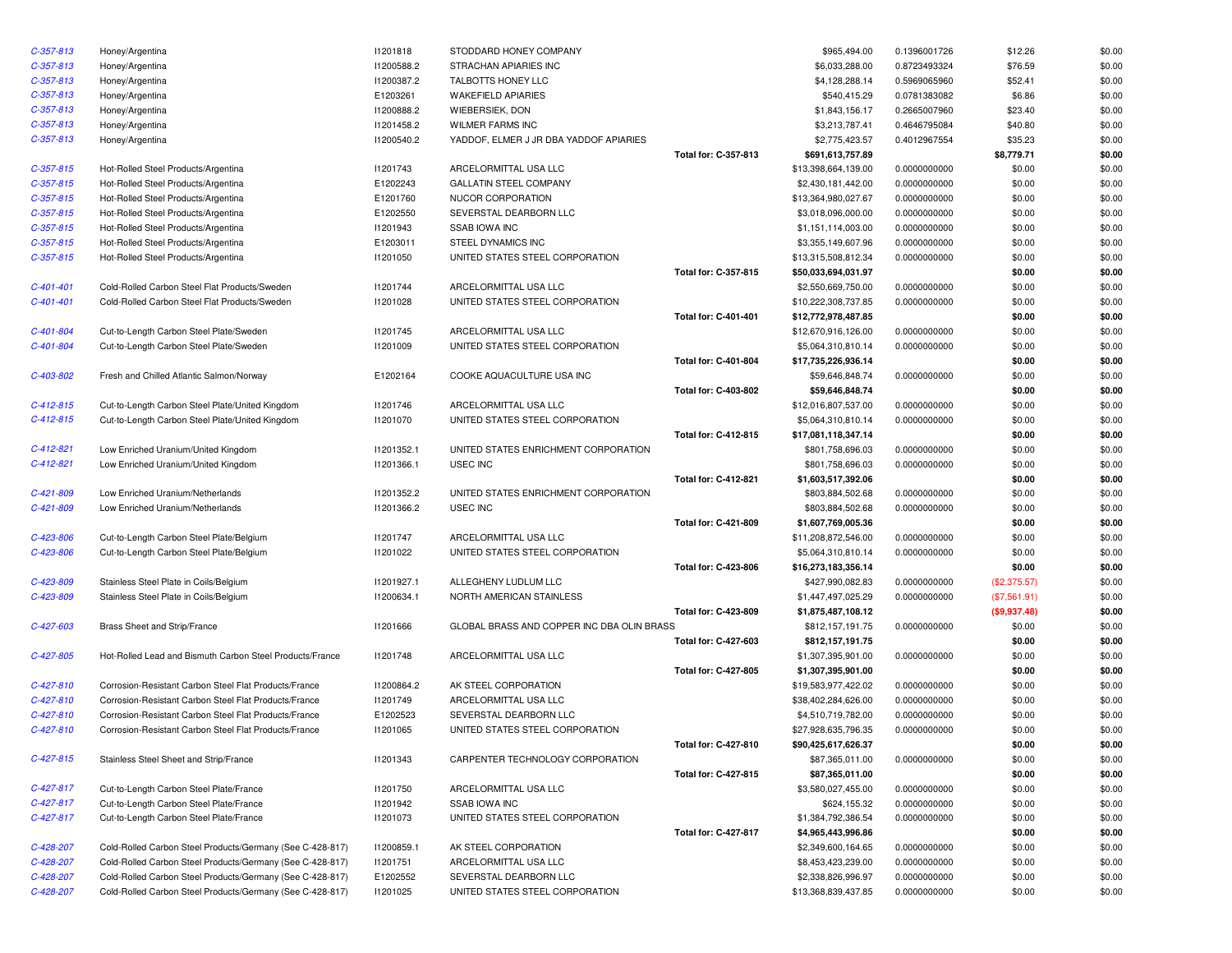|                            |                                                                           |                          |                                                        | <b>Total for: C-428-207</b> | \$26,510,689,838.47                    |                               | \$0.00                    | \$0.00           |
|----------------------------|---------------------------------------------------------------------------|--------------------------|--------------------------------------------------------|-----------------------------|----------------------------------------|-------------------------------|---------------------------|------------------|
| C-428-208                  | Corrosion-Resistant Carbon Steel Flat Products/Germany (See C-42 I1200861 |                          | AK STEEL CORPORATION                                   |                             | \$14,359,796,976.81                    | 23.4394395278                 | \$82.95                   | \$0.00           |
| C-428-208                  | Corrosion-Resistant Carbon Steel Flat Products/Germany (See C-42 I1201752 |                          | ARCELORMITTAL USA LLC                                  |                             | \$20,564,999,124.00                    | 33.5681663282                 | \$118.79                  | \$0.00           |
| C-428-208                  | Corrosion-Resistant Carbon Steel Flat Products/Germany (See C-42 E1202544 |                          | SEVERSTAL DEARBORN LLC                                 |                             | \$3,577,295,048.51                     | 5.8392044886                  | \$20.66                   | \$0.00           |
| C-428-208                  | Corrosion-Resistant Carbon Steel Flat Products/Germany (See C-42 I1201032 |                          | UNITED STATES STEEL CORPORATION                        |                             | \$22,761,306,210.35                    | 37.1531896554                 | \$131.48                  | \$0.00           |
|                            |                                                                           |                          |                                                        | Total for: C-428-208        | \$61,263,397,359.67                    |                               | \$353.88                  | \$0.00           |
| C-428-209                  | Cut-to-Length Carbon Steel Plate/Germany (See C-428-817)                  | 11201753                 | ARCELORMITTAL USA LLC                                  |                             | \$9,069,734,925.00                     | 64.9566464992                 | \$5,141.94                | \$0.00           |
| C-428-209                  | Cut-to-Length Carbon Steel Plate/Germany (See C-428-817)                  | 11201013                 | UNITED STATES STEEL CORPORATION                        |                             | \$4,893,016,254.14                     | 35.0433535008                 | \$2,774.01                | \$0.00           |
|                            |                                                                           |                          |                                                        | Total for: C-428-209        | \$13,962,751,179.14                    |                               | \$7,915.95                | \$0.00           |
| C-428-829                  | Low Enriched Uranium/Germany                                              | 11201352.3               | UNITED STATES ENRICHMENT CORPORATION                   |                             | \$803,055,372.69                       | 0.0000000000                  | \$0.00                    | \$0.00           |
| C-428-829                  | Low Enriched Uranium/Germany                                              | 11201366.3               | USEC INC                                               |                             | \$803,055,372.69                       | 0.0000000000                  | \$0.00                    | \$0.00           |
|                            |                                                                           |                          |                                                        | Total for: C-428-829        | \$1,606,110,745.38                     |                               | \$0.00                    | \$0.00           |
| C-469-804                  | Cut-to-Length Carbon Steel Plate/Spain                                    | 11201754                 | ARCELORMITTAL USA LLC                                  |                             | \$12,016,831,510.00                    | 0.0000000000                  | \$0.00                    | \$0.00           |
| C-469-804                  | Cut-to-Length Carbon Steel Plate/Spain                                    | 11201008                 | UNITED STATES STEEL CORPORATION                        |                             | \$5,064,310,810.14                     | 0.0000000000                  | \$0.00                    | \$0.00           |
|                            |                                                                           |                          |                                                        | Total for: C-469-804        | \$17,081,142,320.14                    |                               | \$0.00                    | \$0.00           |
| $C-475-812$                | Grain-Oriented Silicon Electrical Steel/Italy                             | 11200866                 | AK STEEL CORPORATION                                   |                             | \$4,272,849,249.83                     | 0.0000000000                  | \$0.00                    | \$0.00           |
| $C-475-812$                | Grain-Oriented Silicon Electrical Steel/Italy                             | 11201939.2               | ALLEGHENY LUDLUM LLC                                   |                             | \$1,707,868,905.91                     | 0.0000000000                  | \$0.00                    | \$0.00           |
|                            |                                                                           |                          |                                                        | Total for: C-475-812        | \$5,980,718,155.74                     |                               | \$0.00                    | \$0.00           |
| $C-475-815$                | Seamless Pipe/Italy                                                       | 11201038                 | UNITED STATES STEEL CORPORATION                        |                             | \$246,838,474.47                       | 0.0000000000                  | \$0.00                    | \$0.00           |
|                            |                                                                           |                          |                                                        | Total for: C-475-815        | \$246,838,474.47                       |                               | \$0.00                    | \$0.00           |
| $C-475-817$                | Oil Country Tubular Goods/Italy                                           | 11201660                 | <b>IPSCO TUBULARS INC</b>                              |                             | \$3,155,101,170.89                     | 27.0540878638                 | \$2.86                    | \$0.00           |
| $C-475-817$                | Oil Country Tubular Goods/Italy                                           | 11201063                 | UNITED STATES STEEL CORPORATION                        |                             | \$7,319,106,374.89                     | 62.7592385239                 | \$6.64                    | \$0.00           |
| $C-475-817$                | Oil Country Tubular Goods/Italy                                           | E1202118                 | V AND M STAR LP                                        |                             | \$1,187,990,000.00                     | 10.1866736122                 | \$1.08                    | \$0.00           |
|                            |                                                                           |                          |                                                        | <b>Total for: C-475-817</b> | \$11,662,197,545.78                    |                               | \$10.58                   | \$0.00           |
| $C-475-819$                | Pasta/Italy                                                               | 11200863.1               | A ZEREGAS SONS INC<br>AMERICAN ITALIAN PASTA COMPANY   |                             | \$886,213,674.00                       | 11.6824414793                 | \$18,365.39               | \$0.00<br>\$0.00 |
| $C-475-819$<br>C-475-819   | Pasta/Italy                                                               | 11200530                 |                                                        |                             | \$2,528,844,156.00                     | 33.3362875451                 | \$52,406.33               |                  |
|                            | Pasta/Italy                                                               | 11201870.1<br>I1201468.1 | DAKOTA GROWERS PASTA CO INC<br>NEW WORLD PASTA COMPANY |                             | \$1,069,891,677.00                     | 14.1037621879                 | \$22,171.83               | \$0.00<br>\$0.00 |
| $C-475-819$<br>$C-475-819$ | Pasta/Italy<br>Pasta/Italy                                                | 11200636.2               | PHILADELPHIA MACARONI COMPANY                          |                             | \$2,626,021,250.88<br>\$474,889,403.00 | 34.6173168921<br>6.2601918956 | \$54,420.17<br>\$9,841.34 | \$0.00           |
|                            |                                                                           |                          |                                                        | Total for: C-475-819        |                                        |                               |                           | \$0.00           |
| $C-475-821$                | Stainless Steel Wire Rod/Italy                                            | 11201333                 | CARPENTER TECHNOLOGY CORPORATION                       |                             | \$7,585,860,160.88<br>\$479,556,370.00 | 0.0000000000                  | \$157,205.06<br>\$0.00    | \$0.00           |
| $C-475-821$                | Stainless Steel Wire Rod/Italy                                            | 11201425                 | UNIVERSAL STAINLESS AND ALLOY PRODUCTS INC             |                             | \$44,827,041.61                        | 0.0000000000                  | \$0.00                    | \$0.00           |
|                            |                                                                           |                          |                                                        | <b>Total for: C-475-821</b> | \$524,383,411.61                       |                               | \$0.00                    | \$0.00           |
| C-475-827                  | Cut-to-Length Carbon Steel Plate/Italy                                    | 11201726                 | ARCELORMITTAL USA LLC                                  |                             | \$8,331,290,665.00                     | 0.0000000000                  | \$0.00                    | \$0.00           |
| C-475-827                  | Cut-to-Length Carbon Steel Plate/Italy                                    | 11201929.7               | <b>SSAB IOWA INC</b>                                   |                             | \$3,317,654,213.84                     | 0.0000000000                  | \$0.00                    | \$0.00           |
| C-475-827                  | Cut-to-Length Carbon Steel Plate/Italy                                    | 11201072                 | UNITED STATES STEEL CORPORATION                        |                             | \$1,578,143,167.54                     | 0.0000000000                  | \$0.00                    | \$0.00           |
|                            |                                                                           |                          |                                                        | Total for: C-475-827        | \$13,227,088,046.38                    |                               | \$0.00                    | \$0.00           |
| C-475-830                  | Stainless Steel Bar/Italy                                                 | 11201325                 | CARPENTER TECHNOLOGY CORPORATION                       |                             | \$2,106,217,549.00                     | 75.5892126750                 | \$93.68                   | \$0.00           |
| C-475-830                  | Stainless Steel Bar/Italy                                                 | 11201503.2               | CRUCIBLE INDUSTRIES LLC                                |                             | \$459,786,216.16                       | 16.5010865543                 | \$20.45                   | \$0.00           |
| C-475-830                  | Stainless Steel Bar/Italy                                                 | I1200766.5               | ELECTRALLOY CORPORATION                                |                             | \$56,762,652.50                        | 2.0371324956                  | \$2.52                    | \$0.00           |
| C-475-830                  | Stainless Steel Bar/Italy                                                 | 11201431                 | UNIVERSAL STAINLESS AND ALLOY PRODUCTS INC             |                             | \$163,633,221.21                       | 5.8725682751                  | \$7.28                    | \$0.00           |
|                            |                                                                           |                          |                                                        | Total for: C-475-830        | \$2,786,399,638.87                     |                               | \$123.93                  | \$0.00           |
| C-489-502                  | Welded Carbon Steel Pipe and Tube/Turkey                                  | E1202230                 | ALLIED TUBE AND CONDUIT CORPORATION                    |                             | \$2,985,558,986.98                     | 15.8483440407                 | \$5,213.37                | \$0.00           |
| C-489-502                  | Welded Carbon Steel Pipe and Tube/Turkey                                  | 11201721                 | ARCELORMITTAL USA LLC                                  |                             | \$5,265,171,983.00                     | 27.9492910318                 | \$9,194.02                | \$0.00           |
| C-489-502                  | Welded Carbon Steel Pipe and Tube/Turkey                                  | E1201641                 | HANNIBAL INDUSTRIES INC                                |                             | \$830,423,855.00                       | 4.4081671174                  | \$1,450.08                | \$0.00           |
| C-489-502                  | Welded Carbon Steel Pipe and Tube/Turkey                                  | I1200417                 | LEAVITT TUBE COMPANY LLC                               |                             | \$530,710,779.00                       | 2.8171900299                  | \$926.72                  | \$0.00           |
| C-489-502                  | Welded Carbon Steel Pipe and Tube/Turkey                                  | E1201939                 | MAVERICK TUBE CORPORATION                              |                             | \$1,964,510,166.13                     | 10.4282759510                 | \$3,430.42                | \$0.00           |
| C-489-502                  | Welded Carbon Steel Pipe and Tube/Turkey                                  | E1202753                 | WESTERN TUBE AND CONDUIT CORPORATION                   |                             | \$348,653,014.24                       | 1.8507666218                  | \$608.82                  | \$0.00           |
| C-489-502                  | Welded Carbon Steel Pipe and Tube/Turkey                                  | E1202985                 | WHEATLAND TUBE COMPANY                                 |                             | \$6,913,273,686.37                     | 36.6979652074                 | \$12,071.93               | \$0.00           |
|                            |                                                                           |                          |                                                        | Total for: C-489-502        | \$18,838,302,470.72                    |                               | \$32,895.36               | \$0.00           |
| C-489-806                  | Pasta/Turkey                                                              | 11200863.3               | A ZEREGAS SONS INC                                     |                             | \$888,647,378.00                       | 0.0000000000                  | \$0.00                    | \$0.00           |
| C-489-806                  | Pasta/Turkey                                                              | 11201870.3               | DAKOTA GROWERS PASTA CO INC                            |                             | \$1,072,813,038.00                     | 0.0000000000                  | \$0.00                    | \$0.00           |
| C-489-806                  | Pasta/Turkey                                                              | 11201468.3               | NEW WORLD PASTA COMPANY                                |                             | \$2,633,855,530.42                     | 0.0000000000                  | \$0.00                    | \$0.00           |
| C-489-806                  | Pasta/Turkey                                                              | 11200636.3               | PHILADELPHIA MACARONI COMPANY                          |                             | \$476,158,593.00                       | 0.0000000000                  | \$0.00                    | \$0.00           |
|                            |                                                                           |                          |                                                        |                             | \$5,071,474,539.42                     |                               | \$0.00                    | \$0.00           |
|                            |                                                                           |                          |                                                        | Total for: C-489-806        |                                        |                               |                           |                  |
| C-533-063                  | Iron Metal Castings/India                                                 | 11200993                 | EAST JORDAN IRON WORKS INC                             |                             | \$670,563,899.65                       | 85.5416843210                 | \$68.98                   | \$0.00           |
| C-533-063                  | Iron Metal Castings/India                                                 | 11200522                 | U S FOUNDRY AND MANUFACTURING CORP                     |                             | \$113,339,182.19                       | 14.4583156790                 | \$11.66                   | \$0.00           |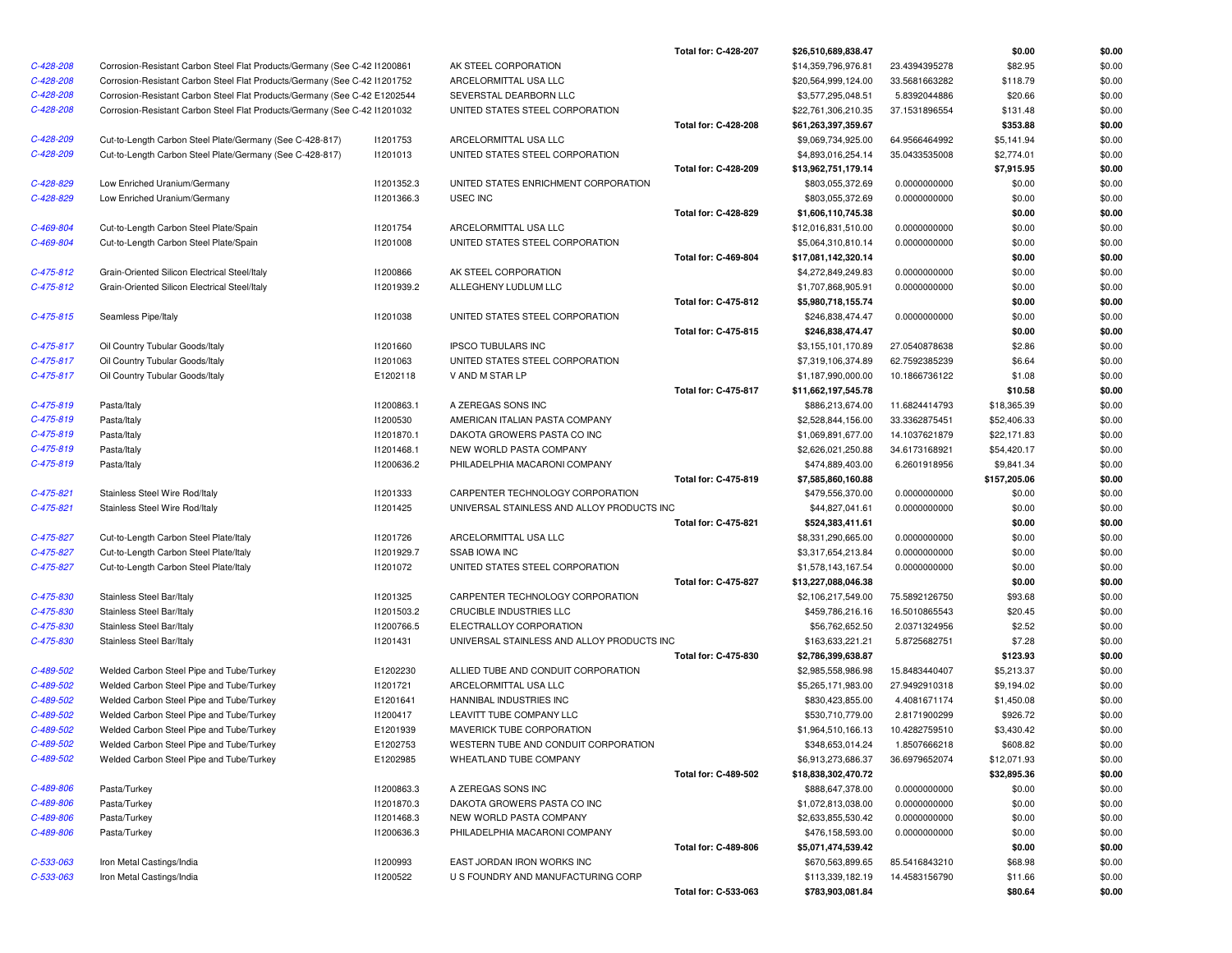| $C - 533 - 818$ | Cut-to-Length Carbon Steel Plate/India                                       | 11201730    | ARCELORMITTAL USA LLC           |                             | \$8,331,302,100.00                        | 0.0000000000                 | \$0.00           | \$0.00           |
|-----------------|------------------------------------------------------------------------------|-------------|---------------------------------|-----------------------------|-------------------------------------------|------------------------------|------------------|------------------|
| $C-533-818$     | Cut-to-Length Carbon Steel Plate/India                                       | E1201731    | NUCOR STEEL TUSCALOOSA INC      |                             | \$803,377,681.81                          | 0.0000000000                 | \$0.00           | \$0.00           |
| $C-533-818$     | Cut-to-Length Carbon Steel Plate/India                                       | 11201929.6  | <b>SSAB IOWA INC</b>            |                             | \$3,317,656,679.89                        | 0.0000000000                 | \$0.00           | \$0.00           |
| $C-533-818$     | Cut-to-Length Carbon Steel Plate/India                                       | 11201068    | UNITED STATES STEEL CORPORATION |                             | \$1,578,143,167.54                        | 0.0000000000                 | \$0.00           | \$0.00           |
|                 |                                                                              |             |                                 | Total for: C-533-818        | \$14,030,479,629.24                       |                              | \$0.00           | \$0.00           |
| $C-533-821$     | Hot-Rolled Steel Products/India                                              | 11201722    | ARCELORMITTAL USA LLC           |                             | \$16,139,284,726.00                       | 25.0904478946                | \$31,038.25      | \$0.00           |
| $C-533-821$     | Hot-Rolled Steel Products/India                                              | E1202256    | GALLATIN STEEL COMPANY          |                             | \$3,113,067,835.13                        | 4.8396361819                 | \$5,986.89       | \$0.00           |
| $C-533-821$     | Hot-Rolled Steel Products/India                                              | E1201774    | NUCOR CORPORATION               |                             | \$18,079,566,805.67                       | 28.1068483887                | \$34,769.71      | \$0.00           |
| $C-533-821$     | Hot-Rolled Steel Products/India                                              | E1202526    | SEVERSTAL DEARBORN LLC          |                             | \$3,939,462,273.43                        | 6.1243651489                 | \$7,576.17       | \$0.00           |
| $C-533-821$     | Hot-Rolled Steel Products/India                                              | 11201941    | <b>SSAB IOWA INC</b>            |                             | \$1,404,008,185.11                        | 2.1826986022                 | \$2,700.12       | \$0.00           |
| $C-533-821$     | Hot-Rolled Steel Products/India                                              | E1203002    | STEEL DYNAMICS INC              |                             | \$4,371,390,725.97                        | 6.7958495744                 | \$8,406.84       | \$0.00           |
| $C - 533 - 821$ | Hot-Rolled Steel Products/India                                              | 11201075    | UNITED STATES STEEL CORPORATION |                             | \$17,277,638,023.34                       | 26.8601542092                | \$33,227.48      | \$0.00           |
|                 |                                                                              |             |                                 | Total for: C-533-821        | \$64,324,418,574.65                       |                              | \$123,705.46     | \$0.00           |
| C-533-825       | Polyethylene Therephtalate Film, Sheet and Strip (PET Film)/India            | 11201586.3  | <b>DUPONT TEIJIN FILMS</b>      |                             | \$3,329,745,787.58                        | 0.0000000000                 | \$0.00           | \$0.00           |
|                 |                                                                              |             |                                 | Total for: C-533-825        | \$3,329,745,787.58                        |                              | \$0.00           | \$0.00           |
| C-533-839       | Carbazole Violet Pigment 23/India                                            | 11201508    | NATION FORD CHEMICAL COMPANY    |                             | \$6,419,054.75                            | 0.0000000000                 | \$0.00           | \$0.00           |
| C-533-839       | Carbazole Violet Pigment 23/India                                            | 11201353    | SUN CHEMICAL CORPORATION        |                             | \$25,218,054.40                           | 0.0000000000                 | \$0.00           | \$0.00           |
|                 |                                                                              |             |                                 | Total for: C-533-839        | \$31,637,109.15                           |                              | \$0.00           | \$0.00           |
| C-533-844       | Certain Lined Paper School Supplies/India                                    | E1201490    | MEAD PRODUCTS LLC               |                             | \$110,218,622.18                          | 0.0000000000                 | \$0.00           | \$0.00           |
| C-533-844       | Certain Lined Paper School Supplies/India                                    | E1201321    | NORCOM INC                      |                             | \$103,744,199.27                          | 0.0000000000                 | \$0.00           | \$0.00           |
| C-533-844       | Certain Lined Paper School Supplies/India                                    | E1201316    | TOP FLIGHT INC                  |                             | \$24,177,548.50                           | 0.0000000000                 | \$0.00           | \$0.00           |
|                 |                                                                              |             |                                 | <b>Total for: C-533-844</b> | \$238,140,369.95                          |                              | \$0.00           | \$0.00           |
| $C - 549 - 818$ | Hot-Rolled Steel Products/Thailand                                           | 11201731    | ARCELORMITTAL USA LLC           |                             | \$15,185,062,256.00                       | 0.0000000000                 | \$0.00           | \$0.00           |
| $C-549-818$     | Hot-Rolled Steel Products/Thailand                                           | E1202260    | <b>GALLATIN STEEL COMPANY</b>   |                             | \$3,112,882,874.21                        | 0.0000000000                 | \$0.00           | \$0.00           |
| $C-549-818$     | Hot-Rolled Steel Products/Thailand                                           | E1201779    | NUCOR CORPORATION               |                             | \$18,078,487,168.92                       | 0.0000000000                 | \$0.00           | \$0.00           |
| $C-549-818$     | Hot-Rolled Steel Products/Thailand                                           | E1202545    | SEVERSTAL DEARBORN LLC          |                             | \$3,939,240,698.38                        | 0.0000000000                 | \$0.00           | \$0.00           |
| $C-549-818$     | Hot-Rolled Steel Products/Thailand                                           | 11201941.11 | <b>SSAB IOWA INC</b>            |                             | \$1,403,924,680.10                        | 0.0000000000                 | \$0.00           | \$0.00           |
| $C-549-818$     | Hot-Rolled Steel Products/Thailand                                           | E1203003    | STEEL DYNAMICS INC              |                             | \$4,371,132,075.79                        | 0.0000000000                 | \$0.00           | \$0.00           |
| $C-549-818$     | Hot-Rolled Steel Products/Thailand                                           | 11201045    | UNITED STATES STEEL CORPORATION |                             | \$17,277,638,023.34                       | 0.0000000000                 | \$0.00           | \$0.00           |
|                 |                                                                              |             |                                 | Total for: C-549-818        | \$63,368,367,776.74                       |                              | \$0.00           | \$0.00           |
| C-560-806       | Cut-to-Length Carbon Steel Plate/Indonesia                                   | 11201723    | ARCELORMITTAL USA LLC           |                             | \$10,709,632,041.00                       | 0.0000000000                 | \$0.00           | \$0.00           |
| C-560-806       | Cut-to-Length Carbon Steel Plate/Indonesia                                   | E1201733    | NUCOR STEEL TUSCALOOSA INC      |                             | \$803,377,754.82                          | 0.0000000000                 | \$0.00           | \$0.00           |
| C-560-806       | Cut-to-Length Carbon Steel Plate/Indonesia                                   | 11201929.3  | <b>SSAB IOWA INC</b>            |                             | \$3,317,656,961.37                        | 0.0000000000                 | \$0.00           | \$0.00           |
| C-560-806       | Cut-to-Length Carbon Steel Plate/Indonesia                                   | 11201010    | UNITED STATES STEEL CORPORATION |                             | \$1,578,143,167.54                        | 0.0000000000                 | \$0.00           | \$0.00           |
| C-560-813       | Hot-Rolled Steel Products/Indonesia                                          | 11201732    | ARCELORMITTAL USA LLC           | Total for: C-560-806        | \$16,408,809,924.73                       |                              | \$0.00<br>\$0.00 | \$0.00<br>\$0.00 |
| $C - 560 - 813$ | Hot-Rolled Steel Products/Indonesia                                          | E1202257    | GALLATIN STEEL COMPANY          |                             | \$26,102,002,595.00<br>\$3,113,083,241.00 | 0.0000000000<br>0.0000000000 | \$0.00           | \$0.00           |
| C-560-813       | Hot-Rolled Steel Products/Indonesia                                          | E1201776    | NUCOR CORPORATION               |                             | \$18,079,648,159.00                       | 0.0000000000                 | \$0.00           | \$0.00           |
| C-560-813       | Hot-Rolled Steel Products/Indonesia                                          | E1202525    | SEVERSTAL DEARBORN LLC          |                             | \$3,939,480,000.00                        | 0.0000000000                 | \$0.00           | \$0.00           |
| $C - 560 - 813$ | Hot-Rolled Steel Products/Indonesia                                          | 11201941.3  | <b>SSAB IOWA INC</b>            |                             | \$1,404,014,747.00                        | 0.0000000000                 | \$0.00           | \$0.00           |
| C-560-813       | Hot-Rolled Steel Products/Indonesia                                          | E1203004    | STEEL DYNAMICS INC              |                             | \$4,371,413,809.97                        | 0.0000000000                 | \$0.00           | \$0.00           |
| C-560-813       | Hot-Rolled Steel Products/Indonesia                                          | 11201057    | UNITED STATES STEEL CORPORATION |                             | \$17,277,638,023.34                       | 0.0000000000                 | \$0.00           | \$0.00           |
|                 |                                                                              |             |                                 | Total for: C-560-813        | \$74,287,280,575.31                       |                              | \$0.00           | \$0.00           |
| C-560-819       | Certain Lined Paper School Supplies/Indonesia                                | E1201461    | MEAD PRODUCTS LLC               |                             | \$110,486,528.77                          | 0.0000000000                 | \$0.00           | \$0.00           |
| C-560-819       | Certain Lined Paper School Supplies/Indonesia                                | E1201322    | NORCOM INC                      |                             | \$103,996,322.97                          | 0.0000000000                 | \$0.00           | \$0.00           |
| C-560-819       | Certain Lined Paper School Supplies/Indonesia                                | E1201317    | TOP FLIGHT INC                  |                             | \$24,236,310.90                           | 0.0000000000                 | \$0.00           | \$0.00           |
|                 |                                                                              |             |                                 | Total for: C-560-819        | \$238,719,162.64                          |                              | \$0.00           | \$0.00           |
| C-580-207       | Cold-Rolled Carbon Steel Flat Products/Korea (See C-580-818)                 | 11200859.3  | AK STEEL CORPORATION            |                             | \$2,349,460,469.89                        | 8.8626548666                 | \$384.19         | \$0.00           |
| C-580-207       | Cold-Rolled Carbon Steel Flat Products/Korea (See C-580-818)                 | 11201725    | ARCELORMITTAL USA LLC           |                             | \$8,452,536,295.00                        | 31.8847296601                | \$1,382.18       | \$0.00           |
| C-580-207       | Cold-Rolled Carbon Steel Flat Products/Korea (See C-580-818)                 | E1202555    | SEVERSTAL DEARBORN LLC          |                             | \$2,338,832,799.01                        | 8.8225650756                 | \$382.45         | \$0.00           |
| C-580-207       | Cold-Rolled Carbon Steel Flat Products/Korea (See C-580-818)                 | 11201027    | UNITED STATES STEEL CORPORATION |                             | \$13,368,839,437.85                       | 50.4300503977                | \$2,186.11       | \$0.00           |
|                 |                                                                              |             |                                 | Total for: C-580-207        | \$26,509,669,001.75                       |                              | \$4,334.93       | \$0.00           |
| C-580-208       | Corrosion-Resistant Carbon Steel Flat Products/Korea (See C-580-8 I1200862.2 |             | AK STEEL CORPORATION            |                             | \$23,286,435,745.27                       | 23.0196950513                | \$5,426.30       | \$0.00           |
| C-580-208       | Corrosion-Resistant Carbon Steel Flat Products/Korea (See C-580-8 l1201724   |             | ARCELORMITTAL USA LLC           |                             | \$42,817,682,644.00                       | 42.3272160690                | \$9,977.54       | \$0.00           |
| C-580-208       | Corrosion-Resistant Carbon Steel Flat Products/Korea (See C-580-8 E1202556   |             | SEVERSTAL DEARBORN LLC          |                             | \$1,779,313,692.13                        | 1.7589320685                 | \$414.62         | \$0.00           |
| C-580-208       | Corrosion-Resistant Carbon Steel Flat Products/Korea (See C-580-8 l1201030   |             | UNITED STATES STEEL CORPORATION |                             | \$33,275,317,821.35                       | 32.8941568113                | \$7,753.95       | \$0.00           |
|                 |                                                                              |             |                                 | Total for: C-580-208        | \$101,158,749,902.75                      |                              | \$23,572.41      | \$0.00           |
| C-580-602       | Top-of-the-Stove Stainless Steel Cooking Ware/Korea                          | 11201833    | REGAL WARE INC                  |                             | \$432,183,077.00                          | 0.0000000000                 | \$0.00           | \$0.00           |
|                 |                                                                              |             |                                 |                             |                                           |                              |                  |                  |